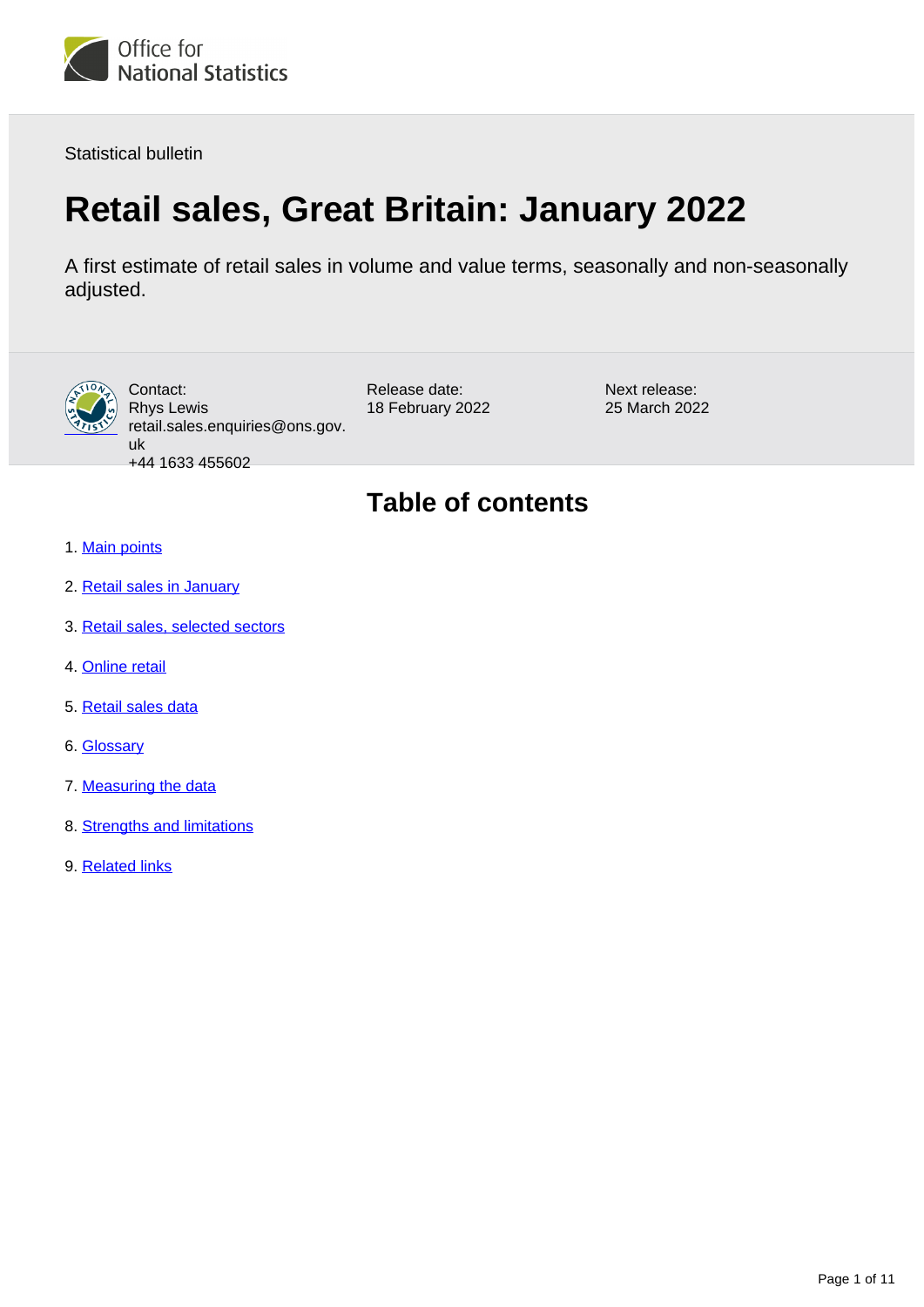## <span id="page-1-0"></span>**1 . Main points**

- Retail sales volumes rose by 1.9% in January 2022 following a fall of 4.0% in December 2021 (revised down from a fall of 3.7%); sales volumes were 3.6% above their pre-coronavirus (COVID-19) February 2020 levels.
- Non-food stores sales volumes rose by 3.4% in January 2022 as home improvement sales volumes picked up with increased sales in household goods and garden centres; non-food sales volumes were 1.1% below their February 2020 levels.
- Automotive fuel sales volumes rose by 4.1% in January 2022 following a fall of 5.0% in December when increased home working and lower retail footfall reduced travel; sales volumes in January 2022 were 3.3% below their February 2020 levels.
- Food store sales volumes in January 2022 fell below pre-coronavirus levels for the first time and were 0.8% below where they were in February 2020.
- The proportion of retail sales online fell to 25.3% in January 2022, its lowest proportion since March 2020 (22.7%), continuing a broad downward trend since its peak in February 2021 (36.5%); despite its downward trend, the percentage of retail sales made online was still higher than before the coronavirus pandemic (19.8% in February 2020).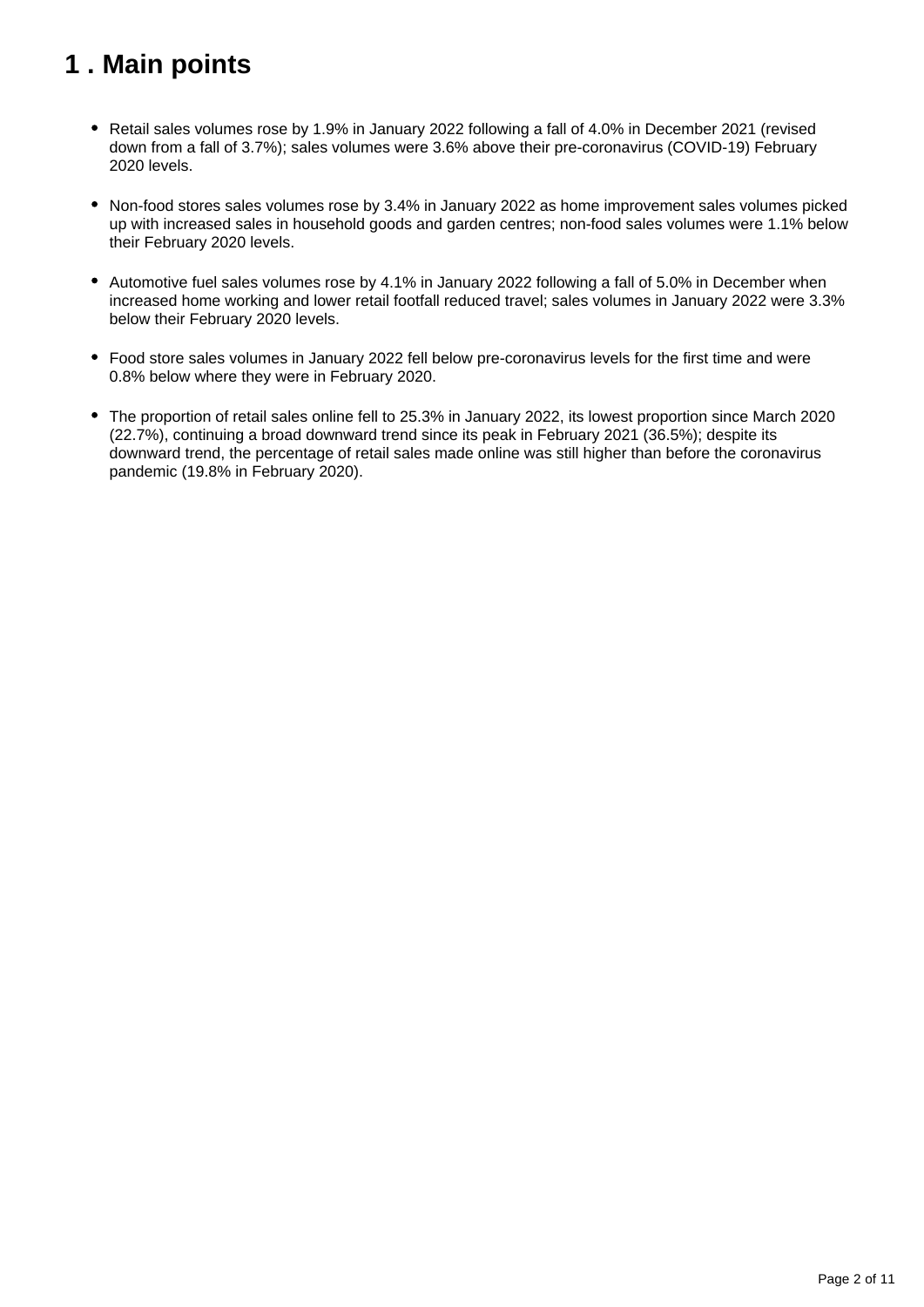## <span id="page-2-0"></span>**2 . Retail sales in January**

Table 1: Volume and value sales, January 2022 Seasonally adjusted, percentage change, Great Britain

|                                                 | <b>Most</b><br>recent<br>month on<br>a<br>year earlier earlier | Most<br>recent<br>3 months<br>on a year | <b>Most</b><br>recent<br>month on<br>previous<br>month | <b>Most</b><br>recent<br>3 months<br>on<br>previous<br>3 months | January 2022<br>compared<br>with<br>February 2020 |
|-------------------------------------------------|----------------------------------------------------------------|-----------------------------------------|--------------------------------------------------------|-----------------------------------------------------------------|---------------------------------------------------|
| Value (amount<br>spent)                         | 16.5                                                           | 9.9                                     | 2.0                                                    | 1.4                                                             | 9.1                                               |
| <b>Volume (quantity</b><br>bought)              | 9.1                                                            | 3.1                                     | 1.9                                                    | $-1.0$                                                          | 3.6                                               |
| Value (excluding<br>automotive fuel)            | 12.8                                                           | 6.1                                     | 2.0                                                    | 1.0                                                             | 9.1                                               |
| <b>Volume</b><br>(excluding<br>automotive fuel) | 7.2                                                            | 1.1                                     | 1.7                                                    | $-0.8$                                                          | 4.4                                               |

Source: Office for National Statistics – Monthly Business Survey - Retail Sales Inquiry

Table 1 provides a snapshot of the retail sales industry in January 2022 with both value and volume growth rates.

Retail sales volumes rose by 1.9% in January 2022, following a fall of 4.0% in December (revised down from a fall of 3.7%). Retail sales values, unadjusted for price changes, rose by 2.0% in January 2022, following a fall of 3.4% in December (revised down from a fall of 3.1%). When compared with February 2020's pre-coronavirus (COVID-19) level, total retail sales were 3.6% and 9.1% higher in volume and value terms respectively.

Compared with the same period a year earlier, sales volumes over the last three months rose by 3.1% while sales values rose by 9.9% reflecting an annual implied deflator (or implied growth in prices) of 6.8%. Percentage change over the past year should be interpreted with caution given the impact of coronavirus restrictions and base [effects](https://blog.ons.gov.uk/2021/05/19/beware-base-effects/) on growth rates. In January 2021 there were restrictions on non-essential retail in England, Scotland and Wales.

The reporting period for the January publication covers 2 January to 29 January 2022.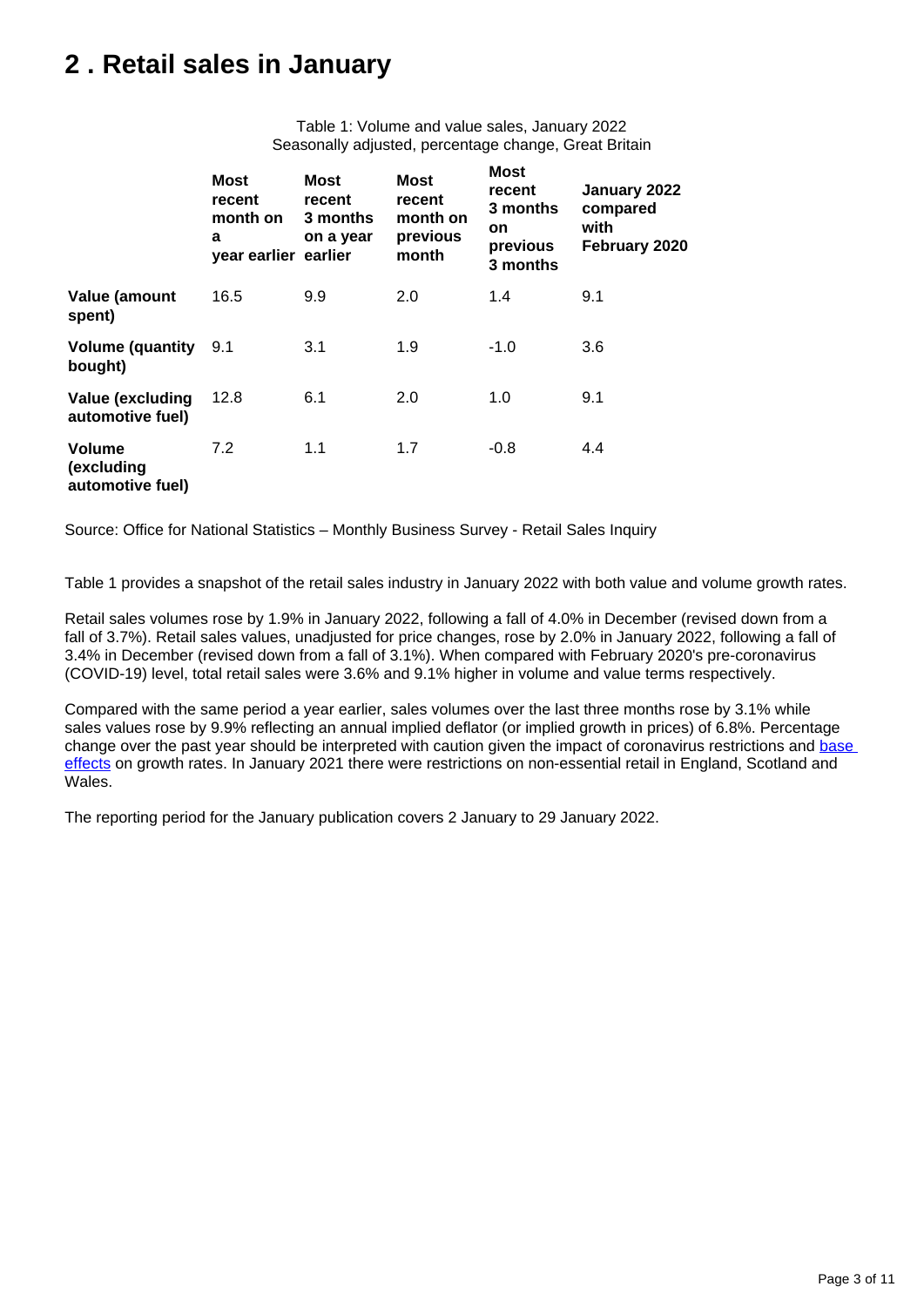#### **Volume sales, seasonally adjusted, Great Britain, January 2020 to Janaury 2022**

Figure 1: Retail sales volumes picked up in January 2022 following a sharp fall in December 2021

Volume sales, seasonally adjusted, Great Britain, January 2020 to Janaury 2022



#### **Source: Office for National Statistics – Monthly Business Survey – Retail Sales Inquiry**

Retail sales volumes rose by 1.9% in January 2022, the largest monthly increase since April 2021 (9.0%) when non-essential retailing reopened. The monthly increase in January 2022 followed a fall of 4.0% in December 2021 when earlier Christmas trading than normal in October and November, and reduced retail footfall in December, linked to concerns around the Omicron variant of coronavirus, affected sales.

Non-food stores sales volumes rose by 3.4% with strong growth in household goods stores (7.5%) such as furniture stores and electrical goods stores and department stores (7.1%).

Non-store retailing sales volumes (which are those stores that do not have a permanent "bricks and mortar" presence and mainly, but not exclusively, consist of **online-only sellers**) increased by 8.0% over the month. To note, all other sectors are retailers that have a physical presence and may also trade online. Sales volumes were 41.6% above their pre-coronavirus February 2020 levels.

Automotive fuel sales volumes rose by 4.1% in January 2021 following a fall of 5.0% in December, when England' s move to [Plan B](http://www.gov.uk/government/news/prime-minister-confirms-move-to-plan-b-in-england) coronavirus restriction measures contributed to fewer journeys by car. In January 2022 fuel sales volume were 3.3% below their pre-coronavirus February 2020 levels.

Food sales volumes fell by 2.3% over the month and were below pre-coronavirus levels for the first time. Sales volumes held up during the first year of the pandemic but have broadly fallen over the period since June 2021 as consumers diverted spending to services. Sales volumes in January 2021 were 0.8% below their February 2020 levels.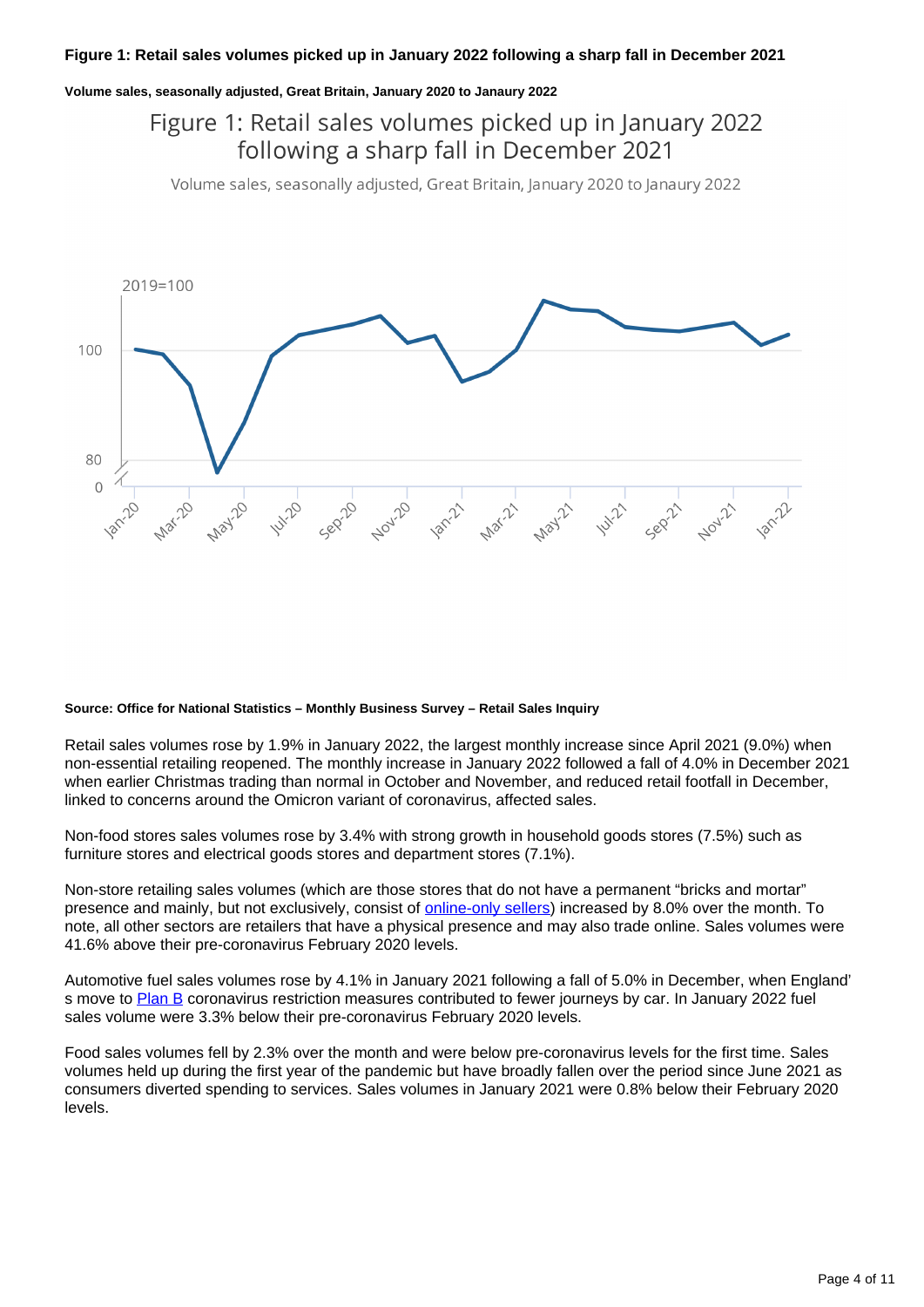#### **More about economy, business and jobs**

- All ONS analysis, summarised in our [economy, business and jobs roundup.](https://www.ons.gov.uk/economy/economicoutputandproductivity/output/articles/ukeconomylatest/2022-01-25)
- Explore the latest trends in employment, prices and trade in our [economic dashboard.](https://www.ons.gov.uk/economy/nationalaccounts/articles/dashboardunderstandingtheukeconomy/2017-02-22)
- View [all economic data](https://www.ons.gov.uk/economy/datalist?filter=datasets).

## **Month-on-month contribution to growth by sector**

#### **Figure 2: Retail sales in January 2022 were boosted by higher sales in non-food stores and non-store retailing**

**Contribution to monthly growth, volume seasonally adjusted, Great Britain, January 2022 compared with December 2021**

Figure 2: Retail sales in January 2022 were boosted by higher sales in non-food stores and non-store retailing

Contribution to monthly growth, volume seasonally adjusted, Great Britain, January 2022 compared with December 2021



**Source: Office for National Statistics - Monthly Business Survey - Retail Sales Inquiry**

#### **Notes:**

1. Individual contributions may not sum to the total because of rounding.

Figure 2 shows the contributions to the 1.9% month-on-month increase in overall retail sales volumes (quantity bought) in January 2022. This highlights that non-food stores and non-store retailing had the largest contributions to the increase over the month.

## <span id="page-4-0"></span>**3 . Retail sales, selected sectors**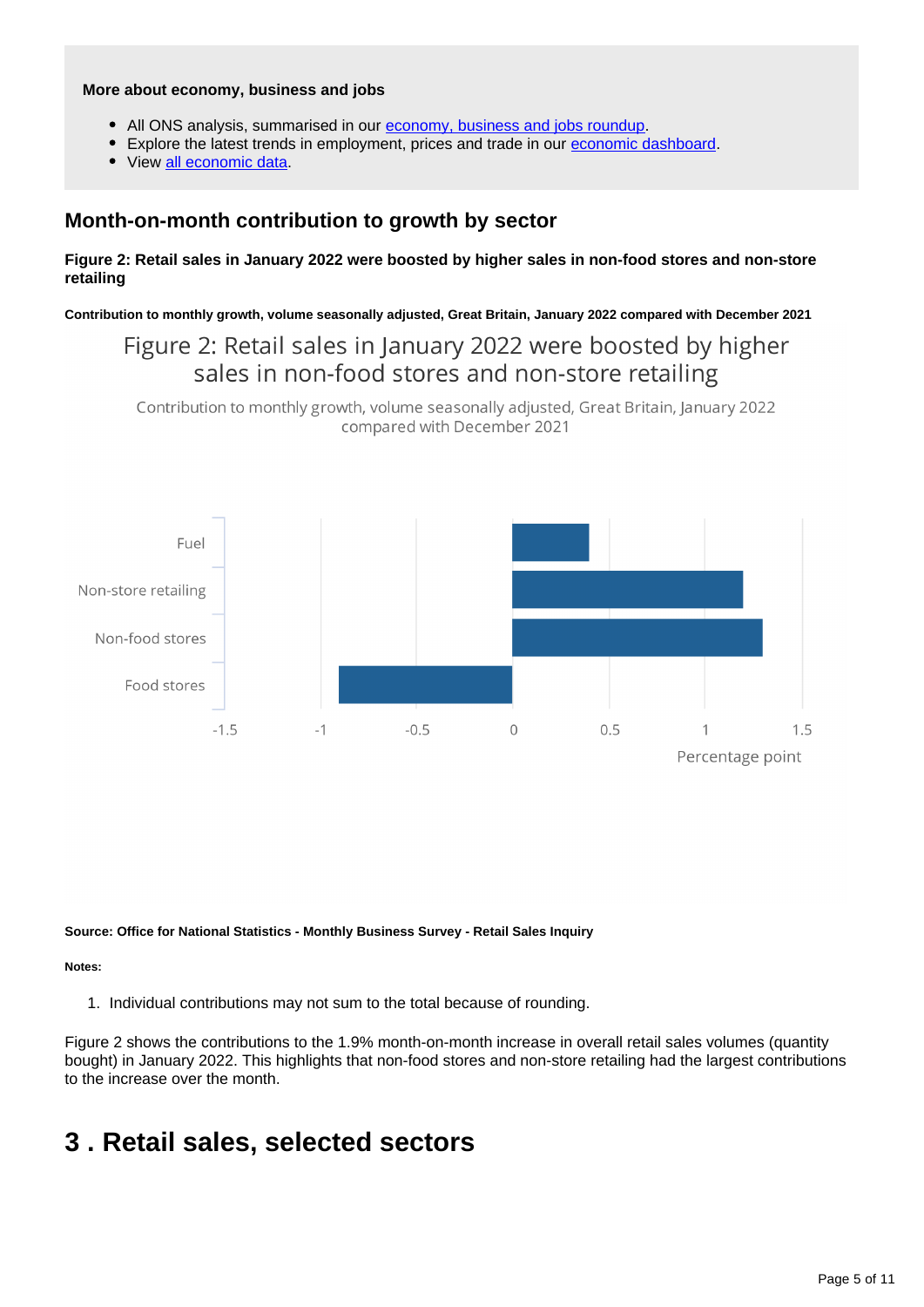## **Food stores**

#### **Figure 3: Food store sales volumes fell below pre-coronavirus levels for the first time**

#### **Volume sales, seasonally adjusted, Great Britain, January 2020 to January 2022**

## Figure 3: Food store sales volumes fell below pre-coronavirus levels for the first time

Volume sales, seasonally adjusted, Great Britain, January 2020 to January 2022



#### **Source: Office for National Statistics - Monthly Business Survey - Retail Sales Inquiry**

Food store sales volumes fell by 2.3% over the month to January 2022 and were 0.8% below their February 2020 levels. Sales volumes have broadly fallen since June 2021 as consumers diverted spending to services as the wider economy reopened. The Bank of England's Agents' summary of business conditions for 2021 Quarter 4 [\(Oct to Dec\)](https://www.bankofengland.co.uk/agents-summary/2021/2021-q4) noted that demand for dining out had continued to strengthen and some contacts in the casual dining sector said demand was supported by home deliveries, which were in some cases more than 25% above precoronavirus levels.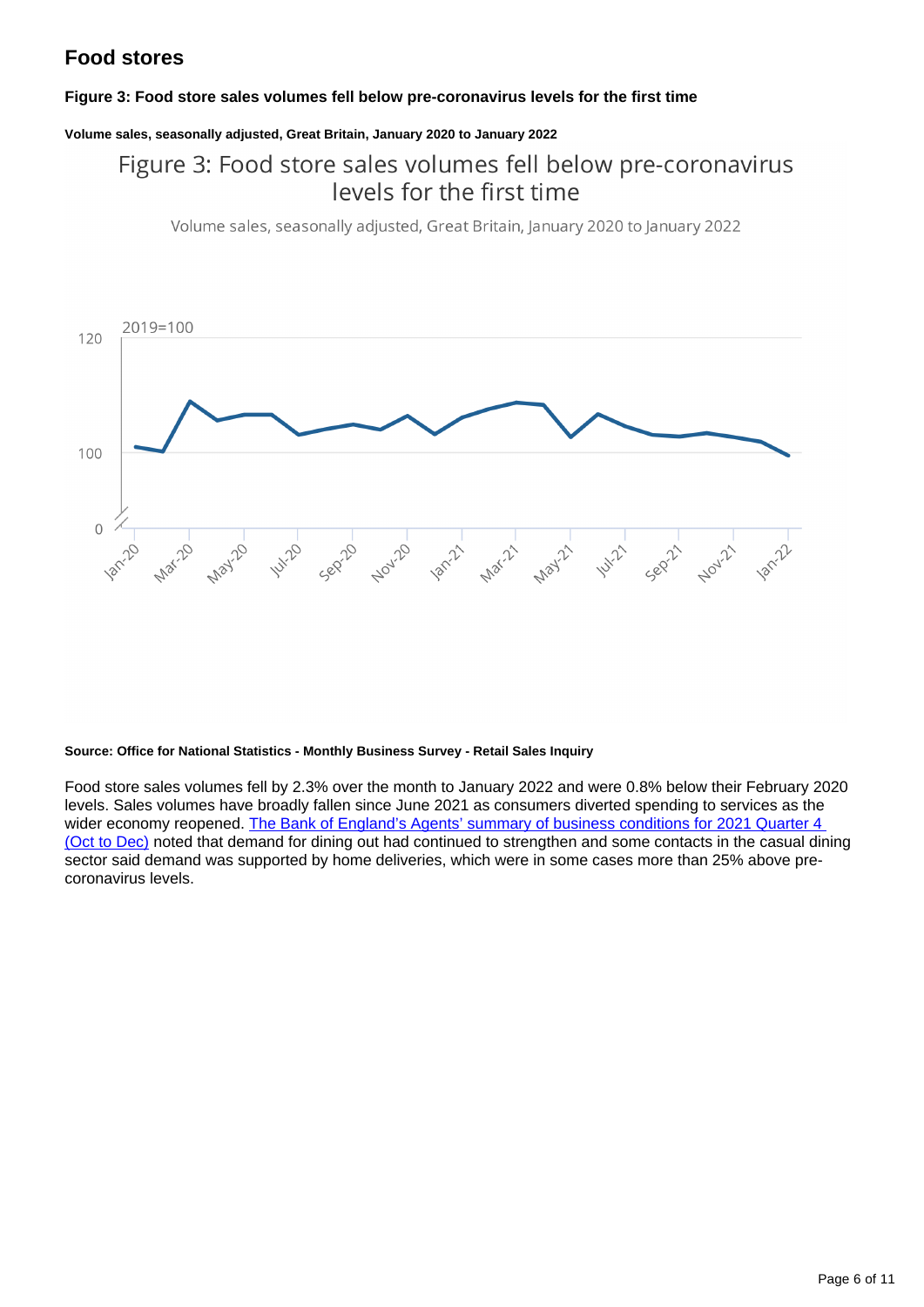## **Non-food stores**

#### **Figure 4: Home improvement sales picked up with a rise in household goods**

#### **Volume sales, seasonally adjusted, Great Britain, January 2020 to January 2022**

## Figure 4: Home improvement sales picked up with a rise in household goods

Volume sales, seasonally adjusted, Great Britain, January 2020 to January 2022



#### **Source: Office for National Statistics – Monthly Business Survey – Retail Sales Inquiry**

Non-food stores as a whole saw monthly sales volumes rise by 3.4% in January 2022 but were still 1.1% below their pre-coronavirus levels of February 2020.

Household goods stores sales volumes rose by 7.5% in January 2022 because of strong growth in furniture and lighting stores (16.6%) and electrical goods stores (16.0%). Sales volumes were 3.8% above their February 2020 levels.

Department stores reported a monthly increase of 7.1% in sales volumes but remained 8.0% below their February 2020 levels.

The sub-sector of other non-food stores reported a monthly increase in sales volumes of 5.8% in January 2022 because of strong growth in garden centres. Other non-food stores sales volumes were 10.6% above their February 2020 levels.

Clothing stores reported a fall of 5.0% over the month and were 12.6% below levels in February 2020. This may be linked to less discounting in January 2022 compared with other years as reported in the consumer price [inflation release.](http://www.ons.gov.uk/economy/inflationandpriceindices/bulletins/consumerpriceinflation/january2022#contributions-to-change-in-the-annual-cpih-inflation-rate)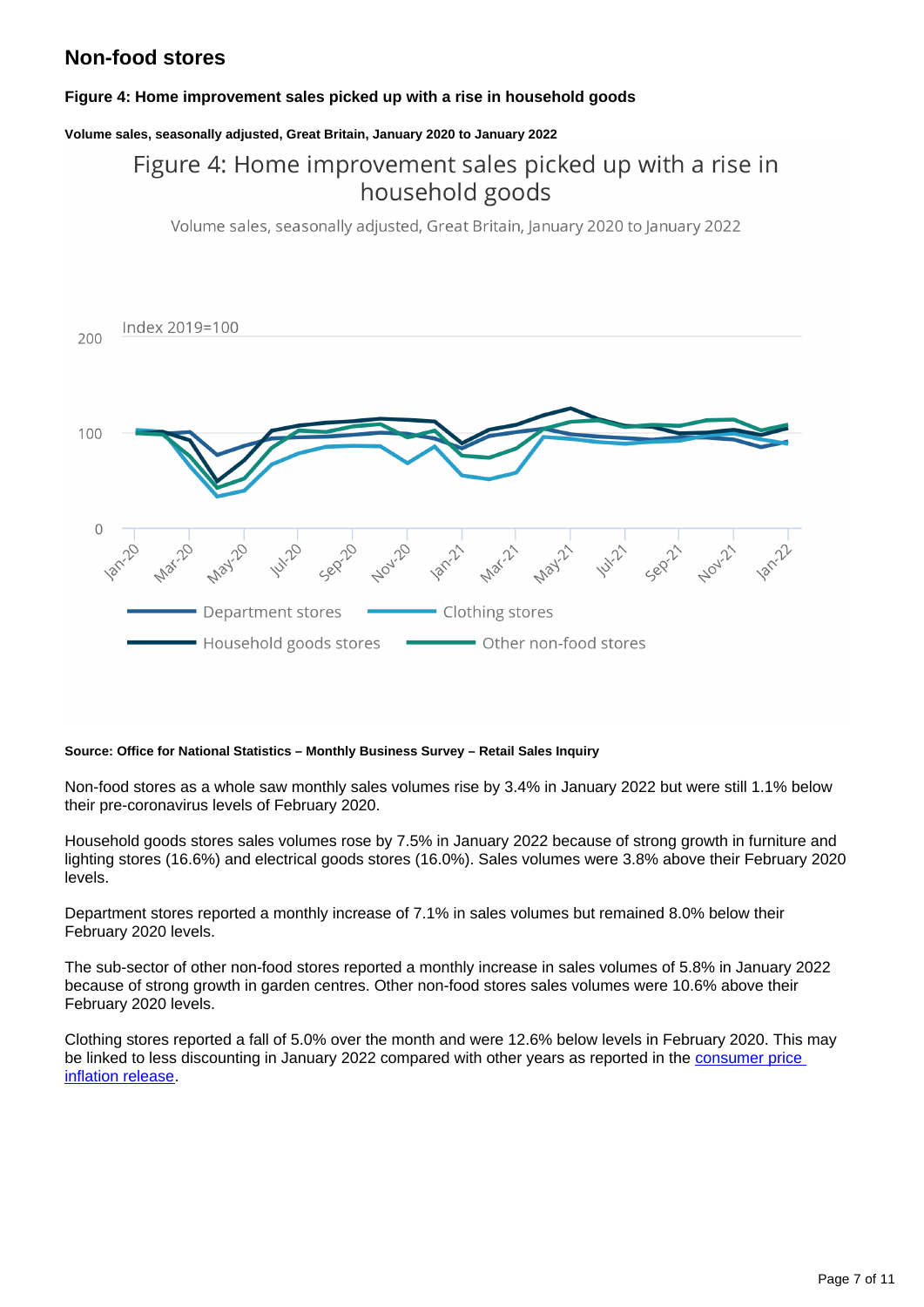## <span id="page-7-0"></span>**4 . Online retail**

Table 2: Summary of internet statistics, January 2022 Value, seasonally adjusted, percentage rates, Great Britain

| Category                                 | <b>Online sales</b><br>as a<br>proportion<br>of retail in this<br>sector | Online sales:<br>Most<br>recent month on a recent month on<br>year earlier | <b>Online sales:</b><br>Most<br>previous month | <b>Index</b><br>categories<br>and their<br>percentage<br>weights |
|------------------------------------------|--------------------------------------------------------------------------|----------------------------------------------------------------------------|------------------------------------------------|------------------------------------------------------------------|
| All retailing*                           | 25.3                                                                     | $-20.8$                                                                    | -4.5                                           | 100.0                                                            |
| All food                                 | 9.5                                                                      | $-22.0$                                                                    | $-14.8$                                        | 15.7                                                             |
| All non-food                             | 20.8                                                                     | $-26.7$                                                                    | $-10.5$                                        | 37.9                                                             |
| <b>Department stores</b>                 | 23.8                                                                     | $-23.1$                                                                    | $2.5\,$                                        | 7.6                                                              |
| Textile, clothing and<br>footwear stores | 23.7                                                                     | $-17.6$                                                                    | $-16.5$                                        | 10.7                                                             |
| Household goods stores 20.5              |                                                                          | -32.4                                                                      | -4.6                                           | 8.6                                                              |
| <b>Other stores</b>                      | 17.5                                                                     | $-32.1$                                                                    | $-15.8$                                        | 11.0                                                             |
| <b>Non-store retailing</b>               | 74.3                                                                     | $-15.5$                                                                    | 4.3                                            | 46.4                                                             |

Source: Office for National Statistics - Monthly Business Survey - Retail Sales Inquiry

#### **Notes**

- 1. \*All retailing refers to sales as a proportion of total retail sales
- 2. Percentage weights based on 2021 data

Table 2 shows the month-on-month and month-on-year (annual) growth rates for the amount spent online by value and the proportion of total retail sales value that was made online by sector. The percentage weights indicate where money is spent online. For example, 7.6 pence in every pound spent online was spent in department stores in 2021.

Online spending values fell in January 2022 by 4.5% when compared with December 2021 because of sharp monthly falls in food, clothing and other non-food stores. Not all retail categories saw a fall in online sales though; department stores and non-store retailing both saw a small percentage increase.

The proportion of online sales fell to 25.3% from 27.0% in December 2021. This is a continuation of a broad falling trend since its peak in February 2021 (36.5%). Despite the ongoing trend, the proportion of sales made online is still above its level of 19.8% in February 2020 before the coronavirus (COVID-19) pandemic.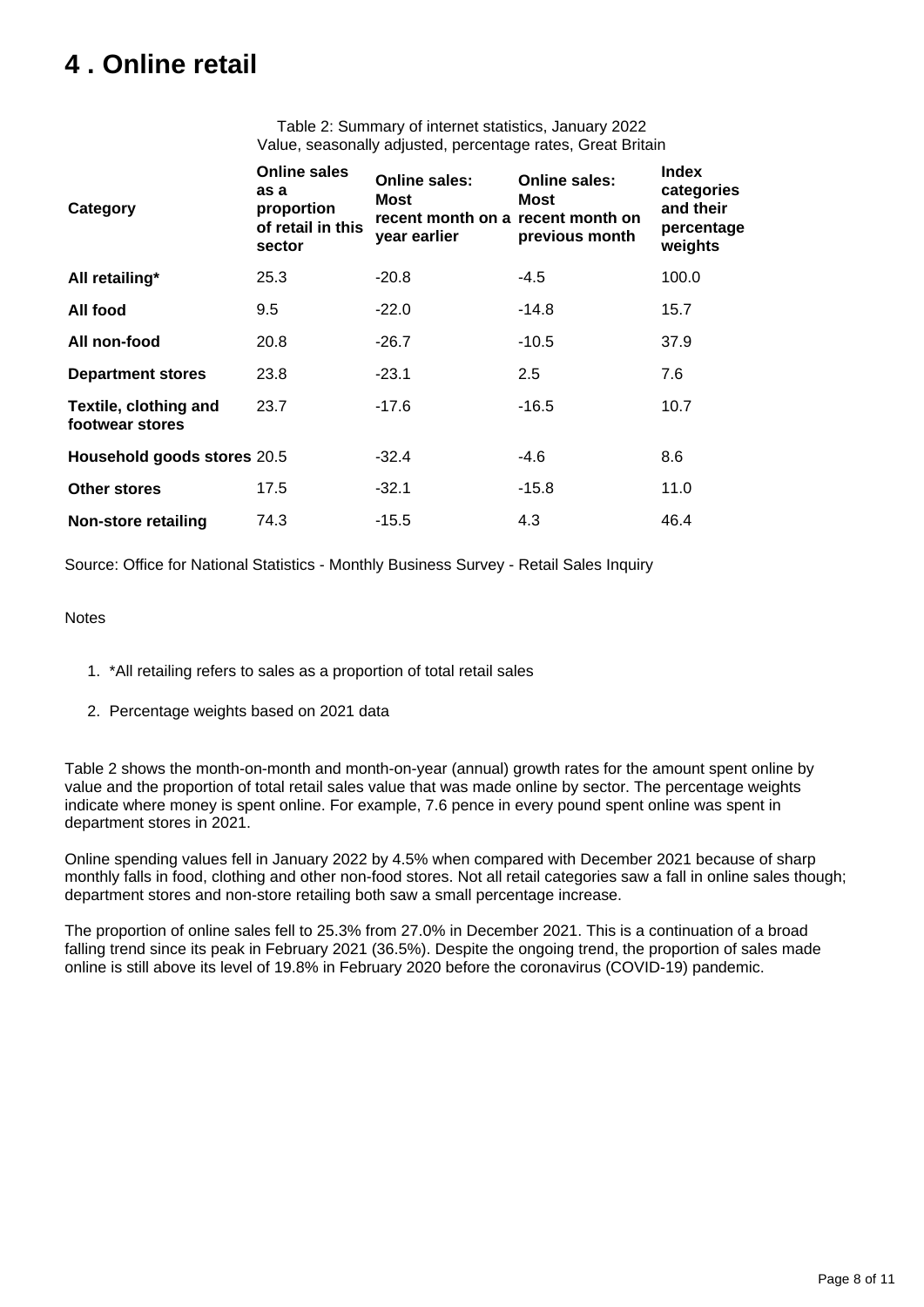## <span id="page-8-0"></span>**5 . Retail sales data**

#### [Retail sales index](https://www.ons.gov.uk/businessindustryandtrade/retailindustry/datasets/retailsalesindexreferencetables)

Dataset | Released 18 February 2022 A series of retail sales data for Great Britain in value and volume terms, seasonally and non-seasonally adjusted.

#### [Retail sales pounds data](https://www.ons.gov.uk/businessindustryandtrade/retailindustry/datasets/poundsdatatotalretailsales)

Dataset | Released 18 February 2022 Total sales and average weekly spending estimates for each retail sector in Great Britain, in the thousands (British pounds).

[Retail Sales Index internet sales](https://www.ons.gov.uk/businessindustryandtrade/retailindustry/datasets/retailsalesindexinternetsales)  Dataset | Released 18 February 2022 Internet sales in Great Britain by store type, month and year.

[Retail Sales Index categories and their percentage weights](https://www.ons.gov.uk/businessindustryandtrade/retailindustry/datasets/retailsalesindexcategoriesandtheirpercentageweights) Dataset | Released 18 February 2022 Retail sales categories and descriptions and their percentage of all retailing in Great Britain.

## <span id="page-8-1"></span>**6 . Glossary**

## **Value (amount spent)**

The value estimates reflect the total turnover that businesses have collected over a standard period.

## **Volume (quantity bought)**

The volume estimates are calculated by taking the value estimates and adjusting to remove the impact of price changes.

## **Seasonally adjusted**

Seasonally adjusted estimates are derived by estimating and removing calendar effects (for example, Easter moving between March and June) and seasonal effects (for example, increased spending in January because of Christmas) from the non-seasonally adjusted (NSA) estimates.

## **Non-seasonally adjusted**

Non-seasonally adjusted estimates refer to raw data where the effects of regular or seasonal patterns have not been removed.

## **Non-store retailing**

Non-store retailing refers to retailers that do not have a store presence. While the majority is made up of online retailers, it also includes other retailers such as stalls and markets.

## <span id="page-8-2"></span>**7 . Measuring the data**

## **Quality**

More quality and methodology information on strengths, limitations, appropriate uses, and how the data were created is available in the [Retail Sales Quality and Methodology Information \(QMI](https://www.ons.gov.uk/businessindustryandtrade/retailindustry/methodologies/retailsalesindexrsiqmi)).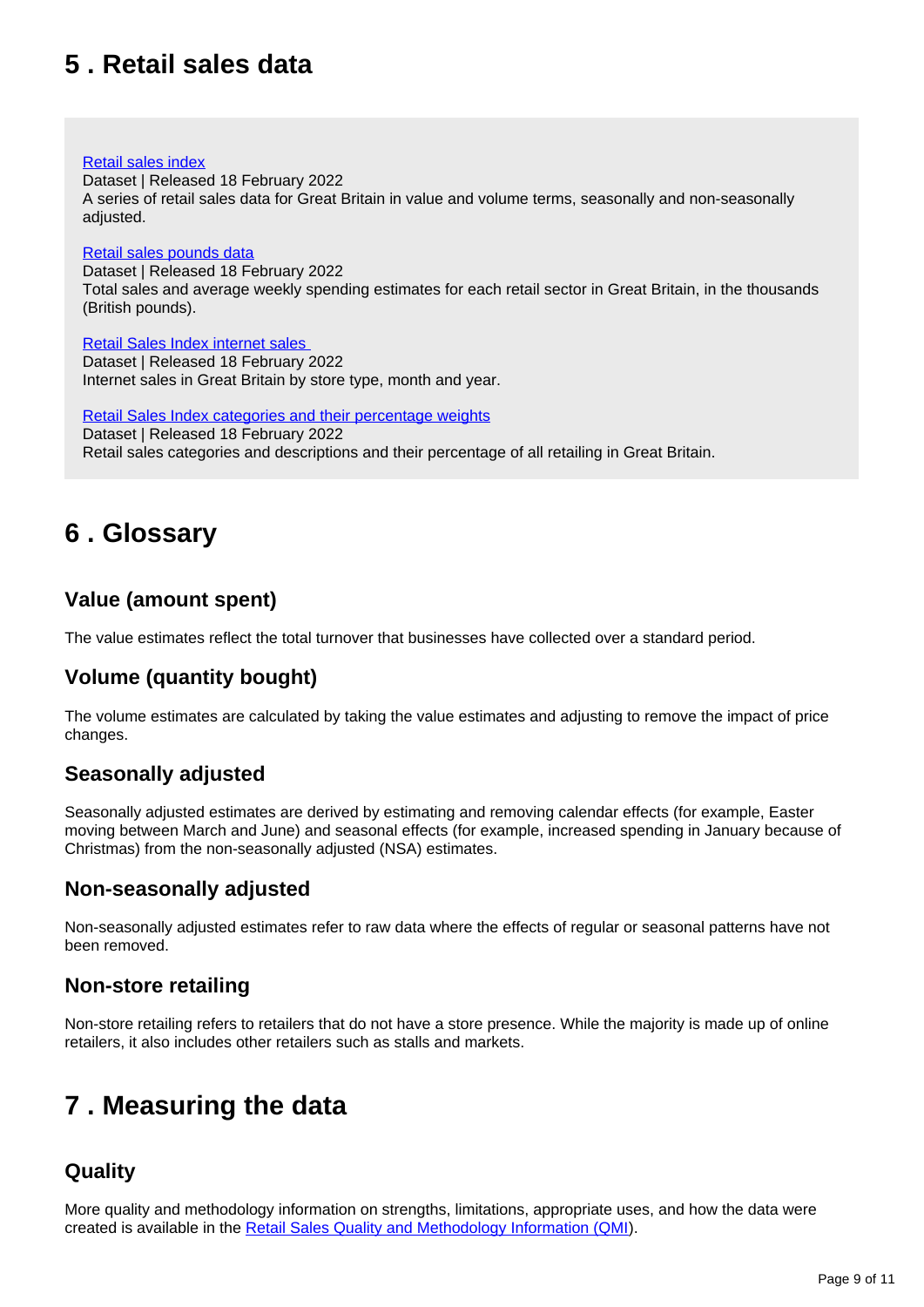## **Revisions**

Revisions in this release are a result of:

- late responses to survey returns replacing imputations, or revisions to original returns
- revisions to seasonal-adjustment factors, which are re-estimated and reviewed every month

For further information on the revisions profile, please see the retail sales revisions triangles published on a [one](https://www.ons.gov.uk/businessindustryandtrade/retailindustry/datasets/retailsalesrevisionstriangles1monthgrowth)[month](https://www.ons.gov.uk/businessindustryandtrade/retailindustry/datasets/retailsalesrevisionstriangles1monthgrowth) and [three-month](https://www.ons.gov.uk/businessindustryandtrade/retailindustry/datasets/retailsalesrevisionstriangles3monthgrowth) growth basis.

## **Seasonal adjustment**

All seasonal-adjustment parameters for our volume and value data, for all businesses and internet-data time series, up to January 2022 have been reviewed. Many series are affected by coronavirus (COVID-19)-related actions in January 2022 and previous months. Each series has been reviewed and the best adjustment for coronavirus-related effects applied. These may need to be revised further as additional data become available.

## **Making our published spreadsheets accessible**

In line with Government Statistical Service (GSS) quidance on [releasing statistics in spreadsheets,](https://gss.civilservice.gov.uk/policy-store/releasing-statistics-in-spreadsheets/) we have updated the [pounds data reference tables](https://www.ons.gov.uk/businessindustryandtrade/retailindustry/datasets/poundsdatatotalretailsales).

If you have any questions or comments, please email retail.sales.enquiries@ons.gov.uk.

## **Use of Value Added Tax data in retails sales statistics**

We have previously outlined plans to [incorporate Value Added Tax \(VAT\) data to measure monthly retail sales](https://www.ons.gov.uk/economy/grossdomesticproductgdp/articles/vatturnoverinitialresearchanalysisuk/novemberupdate) alongside a rationalised Monthly Business Survey (MBS) as part of our transformation of short-term turnover [statistics.](https://www.ons.gov.uk/businessindustryandtrade/retailindustry/articles/transformingshorttermturnoverstatisticsoctober2017/2017-10-19) Transformation of data collection systems has progressed to the stage where, in the next few months, we expect to transfer production of the statistics to our new Statistical Production Platform (SPP). This will be a positive step forward to ensure that our systems are kept efficient.

However, at that stage we will not be including VAT data in place of survey data in the production of retail sales statistics. This is because methodological work has confirmed that timeliness of that data, especially during times of shock such as the one seen since the start of the coronavirus pandemic, could result in poorer initial estimates and larger subsequent revisions. Work will continue to assess the potential for future incorporation of VAT data in retail sales and our other short-term statistics.

## **Compliance check on Retail Sales statistics**

On 11 February 2022 the Office for Statistics Regulation (OSR) [published a letter of their findings](https://osr.statisticsauthority.gov.uk/correspondence/mark-pont-to-darren-morgan-retail-sales-statistics/) that confirmed the continued designation of Retail Sales statistics as National Statistics. In its findings the OSR recommended that we publish a further update on our ongoing developments, future priorities for Retail Sales statistics and our plans for user engagement. We will provide further detail on these areas before the end of June 2022.

## <span id="page-9-0"></span>**8 . Strengths and limitations**

## **Uses and users**

The Retail Sales Index (RSI) is an important economic indicator and one of the earliest short-term measures of economic activity. It is used in the compilation of the national accounts and widely used by private and public sector institutions, particularly by the Bank of England and HM Treasury, to assist in informed decision and policy making.

The latest comparisons of month on same month a year ago should be treated with caution given the impact of [base effects](https://blog.ons.gov.uk/2021/05/19/beware-base-effects/) on growth rates because of the economic impact of the coronavirus (COVID-19) pandemic throughout 2020. Such comparisons and growth rates can nonetheless be found in our [accompanying dataset.](https://www.ons.gov.uk/businessindustryandtrade/retailindustry/bulletins/retailsales/october2021/relateddata)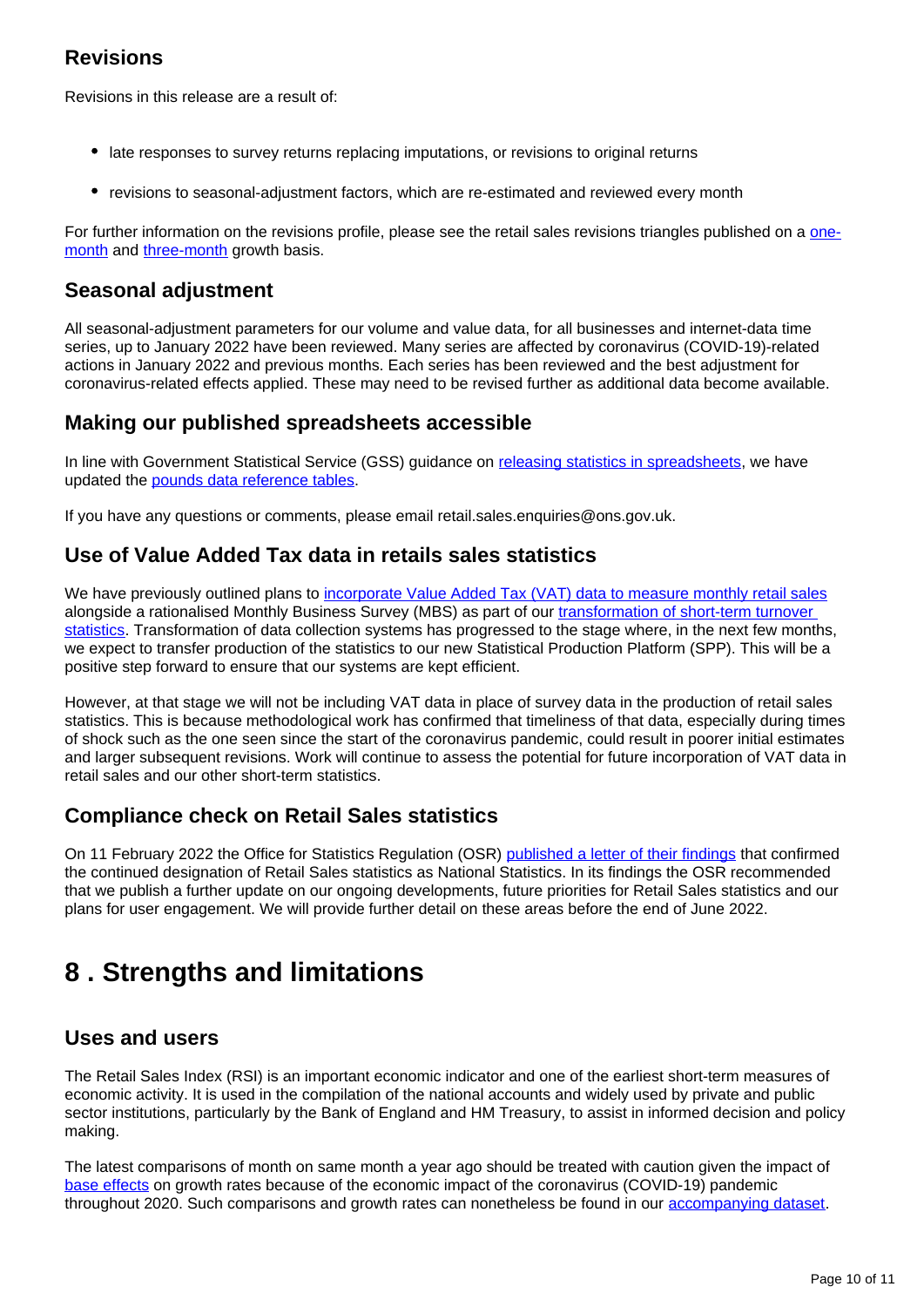## **Comparability with international data**

The most recent international estimate of retail sales available for January 2022 was published by the United States Census Bureau on 16 February 2022. In their Advanced monthly sales for retail and food services, [January 2022 \(PDF, 354KB\),](https://www.census.gov/retail/marts/www/marts_current.pdf) they include the amount spent in the United States retail industry, including motor vehicles and parts, and food services.

Data for Northern Ireland are published by the [Northern Ireland Statistics and Research Agency \(NISRA\)](http://www.nisra.gov.uk/).

It should be noted that accurate comparisons cannot be made against these or other international statistics for a variety of reasons, including differences in methodology.

Eurostat also published their latest estimates of the [Volume of retail trade](https://ec.europa.eu/eurostat/documents/2995521/14245712/4-04022022-AP-EN.pdf/a2b58a6b-3a40-e22f-e8a5-fd9e6713efbe) across the EU on 4 February 2022 for December 2021. This shows the seasonally adjusted volume of retail trade in both the euro area (EA19) and EU27 when compared with November 2021.

## <span id="page-10-0"></span>**9 . Related links**

[Economic trends in the retail sector, Great Britain: 1989 to 2022](https://www.ons.gov.uk/economy/nationalaccounts/balanceofpayments/articles/economictrendsintheretailsectorgreatbritain/1989to2021)

Article | Released 27 July 2021

How retail sales fits in with the wider economic climate, including movements over time, long-term trends and recent growth rates.

#### [Wrapping up 'Black Friday': How the ONS captures the effect of a major shopping trend](https://blog.ons.gov.uk/2019/12/18/wrapping-up-black-friday-how-the-ons-captures-the-effect-of-a-major-shopping-trend/)

Blog | Released 18 January 2020 Blog post explaining how we take into account the impact of Black Friday when compiling our retail statistics.

[How our internet activity has influenced the way we shop: January 2019](https://www.ons.gov.uk/businessindustryandtrade/retailindustry/articles/howourinternetactivityhasinfluencedthewayweshop/october2019#the-majority-of-money-is-spent-within-stores)

Article | Released 14 January 2019 Comparing the trends and emerging patterns between retail sales data and internet access data, looking specifically at the growth in online sales.

[Comparing "bricks and mortar" store sales with online retail sales: January 2018](https://www.ons.gov.uk/businessindustryandtrade/retailindustry/articles/comparingbricksandmortarstoresalestoonlineretailsales/august2018)

Article | Released 20 January 2018 Comparing the trends and emerging patterns in the relationship between the amount spent in retail between "bricks and mortar" store sales and online sales.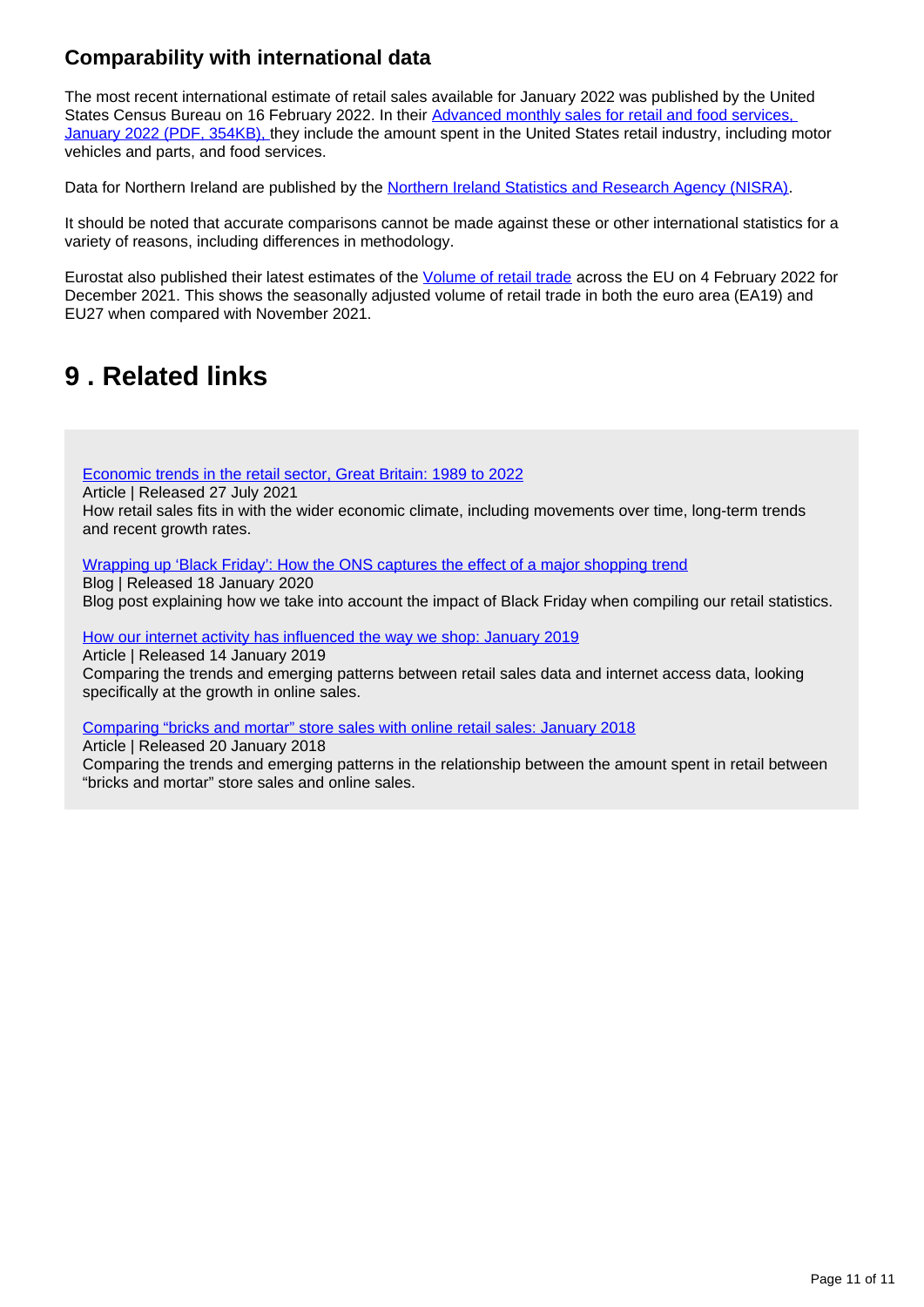|                                      |                                              |                                                        | Index numbers of sales per week and percentage increase on a year earlier |                                                         |                                       |                                         |                                                        |                                                        |                                                         |                                                      |                                                  |                                        |                                                           |                                       |                                          | Index 2019=100                        |                                             |
|--------------------------------------|----------------------------------------------|--------------------------------------------------------|---------------------------------------------------------------------------|---------------------------------------------------------|---------------------------------------|-----------------------------------------|--------------------------------------------------------|--------------------------------------------------------|---------------------------------------------------------|------------------------------------------------------|--------------------------------------------------|----------------------------------------|-----------------------------------------------------------|---------------------------------------|------------------------------------------|---------------------------------------|---------------------------------------------|
|                                      | Year                                         | 1st Qtr                                                | 2nd Qtr                                                                   | 3rd Qtr                                                 | 4th Qtr                               | Jan                                     | Feb                                                    | Mar                                                    | Apr                                                     | May                                                  | June                                             | July                                   | Aug                                                       | Sept                                  | Oct                                      | Nov                                   | Dec                                         |
|                                      | <b>SIC 2007 (SALES IN 2019)</b>              |                                                        |                                                                           |                                                         |                                       |                                         |                                                        |                                                        |                                                         |                                                      |                                                  |                                        |                                                           |                                       |                                          |                                       |                                             |
|                                      |                                              |                                                        | All Retailing, Including Automotive Fuel, All Businesses (£439,600m)      |                                                         |                                       |                                         |                                                        |                                                        |                                                         |                                                      |                                                  |                                        |                                                           |                                       |                                          |                                       |                                             |
| 2013<br>2014<br>2015<br>2016<br>2017 | 82.5<br>85.3<br>88.7<br>92.8<br>94.5         | 81.8<br>84.0<br>87.5<br>91.2<br>93.4                   | 82.1<br>85.2<br>88.7<br>92.1<br>94.3                                      | 83.1<br>85.4<br>89.0<br>93.5<br>94.9                    | 82.9<br>86.7<br>89.5<br>94.4<br>95.4  | 81.7<br>83.3<br>86.8<br>91.4<br>93.3    | 82.9<br>83.6<br>87.6<br>91.1<br>93.9                   | 81.1<br>85.0<br>88.0<br>91.0<br>93.0                   | 80.9<br>84.9<br>88.7<br>91.6<br>94.9                    | 82.2<br>85.0<br>88.3<br>93.1<br>93.9                 | 82.9<br>85.6<br>88.9<br>91.8<br>94.2             | 83.1<br>85.8<br>88.9<br>93.6<br>94.5   | 82.6<br>85.5<br>87.9<br>93.2<br>95.1                      | 83.4<br>85.0<br>90.1<br>93.7<br>95.0  | 82.7<br>85.7<br>88.9<br>95.2<br>95.3     | 82.9<br>86.4<br>89.7<br>94.7<br>95.8  | 82.9<br>87.8<br>90.0<br>93.6<br>95.3        |
| 2018<br>2019<br>2020<br>2021<br>2022 | 96.9<br>100.0<br>98.2<br>102.9               | 94.7<br>99.6<br>97.5<br>97.0<br>$\ddot{\phantom{a}}$   | 96.6<br>100.1<br>88.4<br>107.8<br>ä.                                      | 97.8<br>100.7<br>103.8<br>103.7<br>$\ddot{\phantom{a}}$ | 98.3<br>99.6<br>103.3<br>103.2        | 95.1<br>99.4<br>100.1<br>94.2<br>102.8  | 95.4<br>99.4<br>99.2<br>96.0                           | 93.8<br>100.0<br>93.5<br>100.0                         | 95.4<br>100.0<br>77.0<br>109.0                          | 97.4<br>99.5<br>86.8<br>107.4                        | 97.0<br>100.6<br>98.9<br>107.1                   | 97.9<br>101.4<br>102.7<br>104.2        | 98.0<br>100.6<br>103.7<br>103.7                           | 97.6<br>100.1<br>104.7<br>103.4       | 97.2<br>100.1<br>106.2<br>104.2          | 98.8<br>99.1<br>101.3<br>105.0        | 98.7<br>99.5<br>102.6<br>100.9              |
|                                      | Percentage increase on a year earlier        |                                                        |                                                                           |                                                         |                                       |                                         |                                                        |                                                        |                                                         |                                                      |                                                  |                                        |                                                           |                                       |                                          |                                       |                                             |
| 2013<br>2014<br>2015<br>2016<br>2017 | 1.0<br>3.5<br>4.0<br>4.6<br>1.8              | $-0.1$<br>2.7<br>4.2<br>4.1<br>2.4                     | 1.0<br>3.8<br>4.1<br>3.9<br>2.4                                           | 1.5<br>2.8<br>4.3<br>5.0<br>1.4                         | 1.6<br>4.6<br>3.3<br>5.5<br>1.1       | $-0.2$<br>2.0<br>4.2<br>5.3<br>2.1      | 1.9<br>1.0<br>4.7<br>3.9<br>3.1                        | $-1.7$<br>4.8<br>3.5<br>3.4<br>2.2                     | 0.3<br>5.0<br>4.4<br>3.2<br>3.7                         | 1.0<br>3.4<br>3.9<br>5.4<br>0.8                      | 1.5<br>3.3<br>3.9<br>3.2<br>2.6                  | 1.8<br>3.2<br>3.7<br>5.2<br>1.0        | 1.0<br>3.6<br>2.8<br>6.1<br>2.0                           | 1.7<br>1.8<br>6.0<br>4.1<br>1.3       | 1.4<br>3.5<br>3.7<br>7.2<br>0.1          | 2.4<br>4.3<br>3.8<br>5.6<br>1.1       | 1.2<br>5.8<br>2.5<br>4.0<br>1.9             |
| 2018<br>2019<br>2020<br>2021<br>2022 | 2.5<br>3.2<br>$-1.7$<br>4.7                  | 1.4<br>5.2<br>$-2.1$<br>$-0.6$<br>                     | 2.5<br>3.6<br>$-11.7$<br>21.9                                             | 3.1<br>2.9<br>3.1<br>$-0.1$                             | 3.0<br>1.4<br>3.7<br>$-0.1$           | 1.9<br>4.5<br>0.7<br>$-5.9$<br>9.1      | 1.6<br>4.2<br>$-0.2$<br>$-3.3$<br>$\mathbf{r}$         | 0.9<br>6.5<br>$-6.4$<br>6.9<br>$\ddotsc$               | 0.5<br>4.8<br>$-23.1$<br>41.7                           | 3.8<br>2.1<br>$-12.8$<br>23.7<br>$\ddotsc$           | 3.0<br>3.8<br>$-1.8$<br>8.3<br>$\ldots$          | 3.7<br>3.6<br>1.3<br>1.4<br>           | 3.1<br>2.6<br>3.0<br>$\overline{\phantom{0}}$<br>$\ldots$ | 2.7<br>2.6<br>4.6<br>$-1.3$<br>ä.     | 2.0<br>3.0<br>6.1<br>$-1.9$<br>ä.        | 3.1<br>0.4<br>2.2<br>3.7<br>$\ddotsc$ | 3.6<br>0.8<br>3.1<br>$-1.7$                 |
|                                      |                                              |                                                        | All Retailing, Excluding Automotive Fuel, All Businesses (£393,739m)      |                                                         |                                       |                                         |                                                        |                                                        |                                                         |                                                      |                                                  |                                        |                                                           |                                       |                                          |                                       |                                             |
| 2013<br>2014<br>2015<br>2016<br>2017 | 82.7<br>85.8<br>88.9<br>92.9<br>94.7         | 81.9<br>84.4<br>87.8<br>91.0<br>93.8                   | 82.2<br>85.6<br>89.1<br>92.2<br>94.5                                      | 83.3<br>85.9<br>89.3<br>93.6<br>95.1                    | 83.4<br>87.3<br>89.6<br>94.7<br>95.7  | 81.8<br>83.9<br>86.7<br>91.0<br>93.5    | 83.0<br>84.2<br>88.0<br>91.1<br>94.2                   | 81.1<br>85.1<br>88.5<br>90.8<br>93.6                   | 81.0<br>85.4<br>89.1<br>91.6<br>95.1                    | 82.3<br>85.5<br>88.7<br>93.2<br>93.8                 | 83.0<br>86.0<br>89.3<br>91.9<br>94.5             | 83.3<br>86.1<br>89.4<br>93.7<br>94.7   | 82.7<br>85.9<br>88.2<br>93.2<br>95.4                      | 83.7<br>85.6<br>90.2<br>93.8<br>95.2  | 83.1<br>86.4<br>88.9<br>95.4<br>95.5     | 83.5<br>87.0<br>89.6<br>95.0<br>95.9  | 83.5<br>88.2<br>90.2<br>93.9<br>95.6        |
| 2018<br>2019<br>2020<br>2021<br>2022 | 97.2<br>100.0<br>100.6<br>104.6              | 95.0<br>99.5<br>98.3<br>99.6                           | 96.9<br>100.0<br>92.3<br>109.7                                            | 98.2<br>100.8<br>105.8<br>104.6                         | 98.5<br>99.6<br>106.3<br>104.5        | 95.3<br>99.4<br>100.6<br>96.9<br>103.8  | 95.5<br>99.2<br>99.5<br>98.8                           | 94.3<br>99.8<br>95.2<br>102.5                          | 95.7<br>99.9<br>81.5<br>111.6                           | 97.7<br>99.4<br>90.3<br>109.1                        | 97.2<br>100.6<br>102.5<br>108.7                  | 98.3<br>101.5<br>104.9<br>105.3        | 98.5<br>100.7<br>105.6<br>104.7                           | 98.0<br>100.3<br>106.8<br>104.0       | 97.7<br>100.2<br>108.4<br>105.7          | 99.1<br>99.3<br>104.5<br>106.2        | 98.8<br>99.5<br>106.1<br>102.1              |
|                                      | Percentage increase on a year earlier        |                                                        |                                                                           |                                                         |                                       |                                         |                                                        |                                                        |                                                         |                                                      |                                                  |                                        |                                                           |                                       |                                          |                                       |                                             |
| 2013<br>2014<br>2015<br>2016<br>2017 | 1.5<br>3.8<br>3.7<br>4.4<br>2.0              | 0.8<br>3.1<br>4.0<br>3.6<br>3.1                        | 1.0<br>4.2<br>4.0<br>3.5<br>2.4                                           | 1.9<br>3.1<br>4.0<br>4.7<br>1.6                         | 2.2<br>4.7<br>2.6<br>5.7<br>1.0       | 0.8<br>2.6<br>3.2<br>5.0<br>2.8         | 2.7<br>1.4<br>4.5<br>3.6<br>3.4                        | $-0.8$<br>4.9<br>4.1<br>2.6<br>3.1                     | 0.3<br>5.4<br>4.4<br>2.8<br>3.9                         | 1.3<br>3.8<br>3.8<br>5.1<br>0.6                      | 1.4<br>3.7<br>3.8<br>2.9<br>2.8                  | 2.0<br>3.4<br>3.8<br>4.7<br>1.1        | 1.3<br>3.9<br>2.7<br>5.7<br>2.4                           | $^{2.3}_{2.3}$<br>5.3<br>4.0<br>1.5   | 1.9<br>4.0<br>2.9<br>7.3<br>0.1          | $^{2.9}_{4.2}$<br>2.9<br>6.1<br>1.0   | 1.9<br>5.7<br>2.3<br>4.1<br>1.8             |
| 2018<br>2019<br>2020<br>2021<br>2022 | 2.6<br>2.9<br>0.6<br>3.9<br>$\ddotsc$        | 1.3<br>4.8<br>$-1.2$<br>1.3<br>$\ddotsc$               | 2.6<br>3.2<br>-7.7<br>18.9<br>$\ddotsc$                                   | 3.3<br>2.6<br>5.0<br>$-1.2$<br>$\ddotsc$                | 3.0<br>1.1<br>6.7<br>$-1.7$           | 1.9<br>4.3<br>1.2<br>$-3.7$<br>7.2      | 1.4<br>3.9<br>0.3<br>$-0.6$<br>$\ddotsc$               | 0.8<br>5.9<br>$-4.7$<br>7.6<br>$\ddotsc$               | 0.6<br>4.4<br>$-18.4$<br>36.9<br>$\ddotsc$              | 4.2<br>1.7<br>$-9.1$<br>20.8<br>$\ddot{\phantom{a}}$ | 2.9<br>3.5<br>1.9<br>6.1<br>$\ddot{\phantom{a}}$ | 3.9<br>3.2<br>3.4<br>0.3<br>$\ddotsc$  | $3.2\,$<br>2.2<br>4.8<br>$-0.8$<br>$\ddotsc$              | 2.9<br>2.4<br>6.4<br>$-2.6$<br>       | 2.3<br>2.6<br>8.1<br>$-2.4$<br>$\ddotsc$ | 3.3<br>0.2<br>5.3<br>1.6<br>$\ldots$  | 3.3<br>0.7<br>6.7<br>$-3.8$<br>ä.           |
|                                      |                                              |                                                        | Predominantly Food Stores, All Businesses (£167,730m)                     |                                                         |                                       |                                         |                                                        |                                                        |                                                         |                                                      |                                                  |                                        |                                                           |                                       |                                          |                                       |                                             |
| 2013<br>2014<br>2015<br>2016<br>2017 | 92.1<br>92.8<br>94.5<br>97.6<br>97.5         | 92.2<br>92.2<br>93.5<br>96.8<br>97.7                   | 91.6<br>92.8<br>94.3<br>97.1<br>97.2                                      | 92.7<br>92.8<br>94.6<br>98.2<br>97.2                    | 92.1<br>93.6<br>95.5<br>98.3<br>97.8  | 92.8<br>92.6<br>93.1<br>96.6<br>97.4    | 92.3<br>91.9<br>93.3<br>97.0<br>98.0                   | 91.8<br>92.1<br>93.9<br>97.0<br>97.7                   | 90.6<br>93.3<br>94.1<br>96.6<br>98.0                    | 91.9<br>92.3<br>94.2<br>97.5<br>97.3                 | 92.1<br>92.9<br>94.4<br>97.2<br>96.5             | 93.7<br>93.9<br>94.6<br>97.7<br>97.0   | 92.3<br>92.2<br>93.0<br>98.2<br>97.2                      | 92.1<br>92.5<br>96.0<br>98.6<br>97.3  | 92.0<br>92.9<br>94.3<br>99.0<br>97.8     | 92.7<br>93.8<br>95.4<br>98.7<br>97.8  | 91.7<br>93.8<br>96.6<br>97.4<br>97.9        |
| 2018<br>2019<br>2020<br>2021<br>2022 | 98.7<br>100.0<br>104.5<br>104.8<br>$\ddotsc$ | 97.1<br>99.9<br>103.5<br>107.4<br>$\ddot{\phantom{a}}$ | 99.2<br>99.9<br>106.2<br>105.9<br>ä.                                      | 99.3<br>100.3<br>104.0<br>103.4<br>$\bar{\mathbf{a}}$   | 99.3<br>99.8<br>104.3<br>102.5        | 97.0<br>100.8<br>100.9<br>106.0<br>99.4 | 98.0<br>99.6<br>100.1<br>107.5<br>$\ddot{\phantom{a}}$ | 96.6<br>99.5<br>108.8<br>108.6<br>$\ddot{\phantom{a}}$ | 98.1<br>100.0<br>105.5<br>108.2<br>$\ddot{\phantom{a}}$ | 99.6<br>99.7<br>106.5<br>102.6<br>$\ddotsc$          | 99.7<br>100.0<br>106.5<br>106.6<br>÷.            | 100.1<br>100.0<br>103.0<br>104.5<br>ä. | 99.4<br>100.4<br>104.0<br>103.0<br>$\ddotsc$              | 98.6<br>100.6<br>104.8<br>102.7<br>μ. | 99.0<br>100.8<br>103.9<br>103.3<br>ä.    | 99.2<br>99.9<br>106.3<br>102.6<br>ä.  | 99.7<br>98.9<br>103.1<br>101.8<br>$\ddotsc$ |
|                                      | Percentage increase on a year earlier        |                                                        |                                                                           |                                                         |                                       |                                         |                                                        |                                                        |                                                         |                                                      |                                                  |                                        |                                                           |                                       |                                          |                                       |                                             |
| 2013<br>2014<br>2015<br>2016<br>2017 | $-0.5$<br>0.7<br>1.8<br>3.3<br>$-0.1$        | $-0.7$<br>$1.\overline{4}$<br>3.6<br>0.9               | $-0.9$<br>1.3<br>1.6<br>3.0<br>0.1                                        | $-0.1$<br>$0.1$<br>$2.0$<br>3.8<br>$-1.1$               | $-0.1$<br>1.6<br>2.1<br>2.9<br>$-0.5$ | $-0.1$<br>$-0.2$<br>0.6<br>3.7<br>0.9   | $-1.0$<br>$-0.4$<br>1.5<br>3.9<br>1.1                  | $-1.0$<br>0.3<br>2.0<br>3.3<br>0.8                     | $-1.6$<br>2.9<br>0.9<br>2.6<br>1.5                      | $-0.7$<br>0.4<br>2.1<br>3.5<br>$-0.3$                | $-0.6$<br>0.8<br>1.7<br>2.9<br>$-0.8$            | 1.6<br>0.2<br>0.8<br>3.4<br>$-0.7$     | $-0.9$<br>$-0.1$<br>0.8<br>5.6<br>$-1.0$                  | $-0.9$<br>0.3<br>3.9<br>2.7<br>$-1.4$ | $-0.2$<br>1.0<br>1.4<br>5.0<br>$-1.2$    | 0.6<br>$1.2$<br>1.6<br>3.5<br>$-1.0$  | $-0.6$<br>$^{2.4}_{2.9}$<br>0.8<br>0.6      |
| 2018<br>2019<br>2020<br>2021         | 1.3<br>$\frac{1.3}{4.5}$<br>0.3              | $-0.6$<br>$\substack{2.9\\3.5}$<br>3.8                 | 2.0<br>0.8<br>6.3<br>$-0.3$                                               | 2.2<br>$1.0$<br>3.6<br>$-0.6$                           | 1.5<br>0.5<br>4.5<br>$-1.7$           | $-0.4$<br>3.9<br>0.1<br>5.0             | -0.1<br>1.7<br>0.5<br>7.3                              | $-1.1$<br>3.0<br>9.3<br>$-0.2$                         | 0.1<br>2.0<br>5.5<br>2.6                                | 2.4<br>0.1<br>6.8<br>$-3.6$                          | 3.3<br>0.3<br>6.5<br>0.1                         | 3.2<br>$-0.1$<br>3.0<br>1.5            | 2.3<br>0.9<br>3.6<br>$-0.9$                               | 1.3<br>2.0<br>4.2<br>$-2.0$           | 1.3<br>1.8<br>3.0<br>$-0.6$              | $1.5$<br>0.7<br>6.4<br>$-3.5$         | 1.8<br>$-0.8$<br>4.2<br>$-1.3$              |

2022 .. .. .. .. .. −6.2 .. .. .. .. .. .. .. .. .. .. ..

The monthly periods consist of 4 weeks except for March, June, September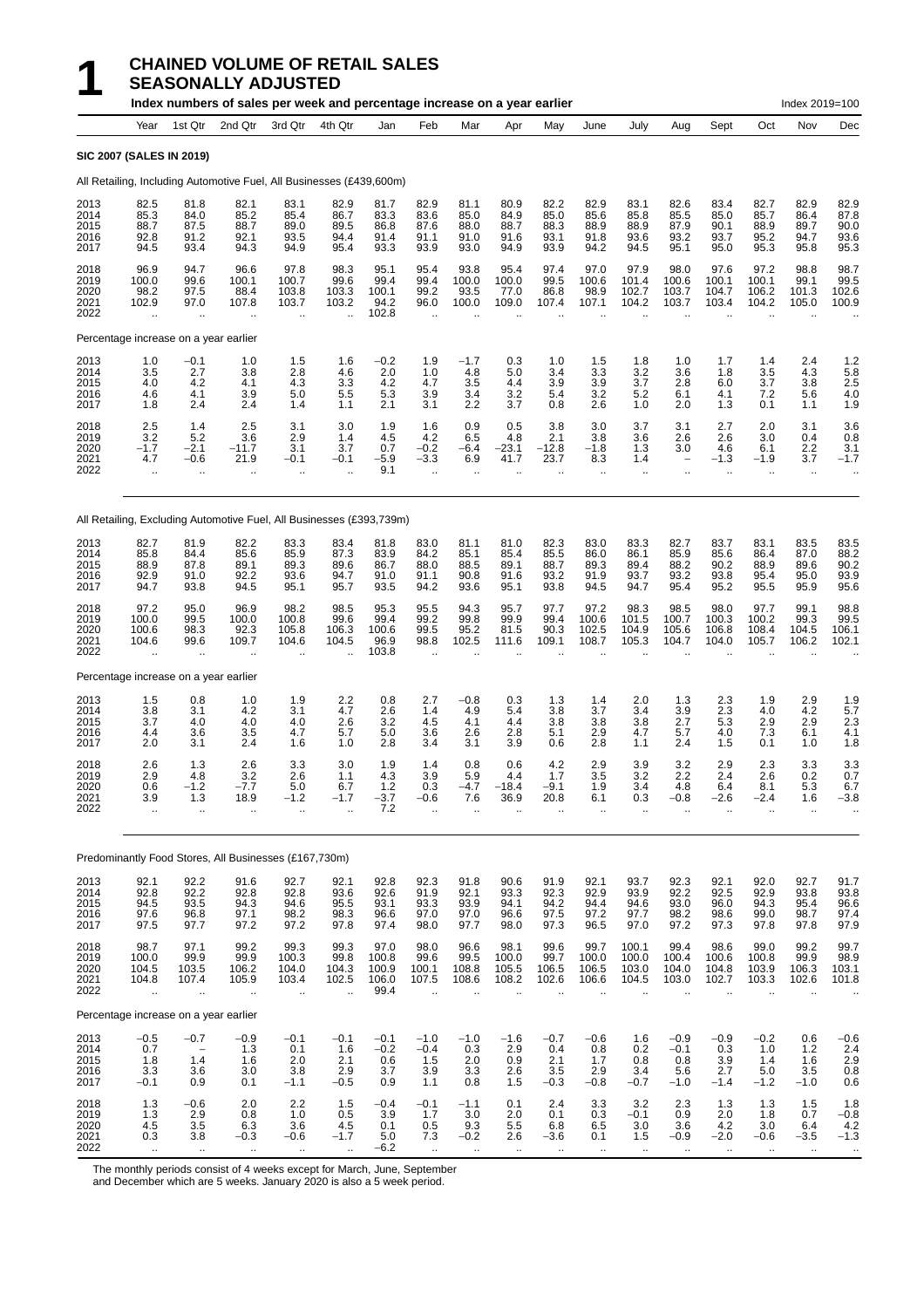|                                      |                                                        |                                             | continued Index numbers of sales per week and percentage increase on a year earlier |                                                      |                                                        |                                                |                                                         |                                                                   |                                                        |                                                       |                                              |                                              |                                                            |                                                     |                                                        | Index 2019=100                                         |                                                        |
|--------------------------------------|--------------------------------------------------------|---------------------------------------------|-------------------------------------------------------------------------------------|------------------------------------------------------|--------------------------------------------------------|------------------------------------------------|---------------------------------------------------------|-------------------------------------------------------------------|--------------------------------------------------------|-------------------------------------------------------|----------------------------------------------|----------------------------------------------|------------------------------------------------------------|-----------------------------------------------------|--------------------------------------------------------|--------------------------------------------------------|--------------------------------------------------------|
|                                      | Year                                                   | 1st Qtr                                     | 2nd Qtr                                                                             | 3rd Qtr                                              | 4th Qtr                                                | Jan                                            | Feb                                                     | Mar                                                               | Apr                                                    | May                                                   | June                                         | July                                         | Aug                                                        | Sept                                                | Oct                                                    | Nov                                                    | Dec                                                    |
|                                      | <b>SIC 2007 (SALES IN 2019)</b>                        |                                             |                                                                                     |                                                      |                                                        |                                                |                                                         |                                                                   |                                                        |                                                       |                                              |                                              |                                                            |                                                     |                                                        |                                                        |                                                        |
|                                      |                                                        |                                             | Non-specialised Food Stores, All Businesses (£154,996m)                             |                                                      |                                                        |                                                |                                                         |                                                                   |                                                        |                                                       |                                              |                                              |                                                            |                                                     |                                                        |                                                        |                                                        |
| 2013<br>2014<br>2015<br>2016<br>2017 | 92.5<br>93.2<br>94.6<br>97.4<br>98.2                   | 92.3<br>92.5<br>93.8<br>96.7<br>98.1        | 92.0<br>93.2<br>94.4<br>96.9<br>97.9                                                | 93.1<br>93.3<br>94.8<br>98.0<br>98.0                 | 92.4<br>93.9<br>95.4<br>98.0<br>98.7                   | 92.9<br>92.7<br>93.3<br>96.7<br>97.7           | 92.3<br>92.2<br>93.6<br>96.6<br>98.2                    | 91.9<br>92.3<br>94.2<br>96.6<br>98.4                              | 90.9<br>93.3<br>94.3<br>96.4<br>98.6                   | 92.2<br>92.7<br>94.3<br>97.5<br>97.8                  | 92.6<br>93.4<br>94.5<br>96.9<br>97.4         | 94.4<br>94.5<br>94.7<br>97.5<br>97.9         | 92.7<br>92.6<br>93.2<br>98.0<br>98.1                       | 92.5<br>93.0<br>96.2<br>98.5<br>98.1                | 92.3<br>93.4<br>94.5<br>98.9<br>98.7                   | 92.8<br>94.3<br>95.1<br>97.9<br>98.6                   | 92.2<br>94.1<br>96.2<br>97.5<br>98.8                   |
| 2018<br>2019<br>2020<br>2021<br>2022 | 99.2<br>100.0<br>105.5<br>104.7                        | 97.7<br>100.3<br>103.9<br>108.3             | 99.6<br>100.1<br>108.4<br>106.1                                                     | 99.6<br>100.3<br>104.9<br>103.0                      | 100.0<br>99.3<br>105.0<br>101.5                        | 97.7<br>101.3<br>101.6<br>107.2<br>98.5        | 98.8<br>100.2<br>100.1<br>108.3                         | 96.9<br>99.6<br>109.2<br>109.2                                    | 98.4<br>100.6<br>107.8<br>108.8                        | 99.9<br>99.9<br>108.7<br>102.8                        | 100.5<br>100.0<br>108.7<br>106.6             | 100.2<br>99.8<br>103.9<br>104.3              | 99.7<br>100.4<br>105.0<br>102.7                            | 99.1<br>100.6<br>105.6<br>102.2                     | 99.5<br>100.7<br>104.6<br>102.7                        | 99.8<br>99.7<br>107.1<br>101.5                         | 100.5<br>97.9<br>103.8<br>100.5                        |
|                                      |                                                        | Percentage increase on a year earlier       |                                                                                     |                                                      |                                                        |                                                |                                                         |                                                                   |                                                        |                                                       |                                              |                                              |                                                            |                                                     |                                                        |                                                        |                                                        |
| 2013<br>2014<br>2015<br>2016<br>2017 | $-0.4$<br>0.8<br>1.5<br>3.0<br>0.8                     | $-0.7$<br>0.1<br>1.4<br>3.1<br>1.5          | $-0.8$<br>1.4<br>1.3<br>2.7<br>1.0                                                  | 0.1<br>0.2<br>1.6<br>3.4<br>$\overline{\phantom{0}}$ | $-0.2$<br>1.6<br>1.5<br>2.8<br>0.6                     | 0.2<br>$-0.2$<br>0.6<br>3.7<br>1.0             | $-1.1$<br>$\overline{\phantom{0}}$<br>1.5<br>3.3<br>1.7 | $-1.1$<br>0.5<br>2.1<br>2.5<br>1.8                                | $-1.6$<br>2.7<br>1.0<br>2.2<br>2.3                     | $-0.6$<br>0.6<br>1.7<br>3.4<br>0.3                    | $-0.4$<br>0.9<br>1.1<br>2.5<br>0.6           | 2.2<br>0.1<br>0.2<br>2.9<br>0.4              | $-0.7$<br>$-0.1$<br>0.6<br>5.2<br>$\overline{\phantom{0}}$ | $-0.9$<br>0.5<br>3.5<br>2.3<br>$-0.3$               | $-0.4$<br>1.1<br>1.2<br>4.6<br>$-0.2$                  | 0.3<br>1.6<br>0.8<br>3.0<br>0.6                        | $-0.5$<br>2.0<br>2.3<br>1.3<br>1.3                     |
| 2018<br>2019<br>2020<br>2021<br>2022 | 1.1<br>0.8<br>5.5<br>$-0.7$<br>ä.                      | $-0.4$<br>2.6<br>3.6<br>4.3<br>$\mathbf{r}$ | 1.8<br>0.5<br>8.3<br>-2.1<br>ä.                                                     | 1.6<br>0.7<br>4.6<br>$-1.8$<br>ä.                    | 1.3<br>$-0.7$<br>5.8<br>$-3.4$                         | $\qquad \qquad -$<br>3.7<br>0.3<br>5.6<br>-8.2 | 0.5<br>1.4<br>8.1<br>$\ddot{\phantom{a}}$               | $-1.4$<br>2.7<br>9.7<br>$\qquad \qquad -$<br>$\ddot{\phantom{a}}$ | $-0.2$<br>2.2<br>7.2<br>0.9<br>$\ddot{\phantom{a}}$    | 2.1<br>$\overline{\phantom{0}}$<br>8.8<br>-5.4        | 3.1<br>$-0.5$<br>8.7<br>$-1.9$               | 2.4<br>$-0.4$<br>4.1<br>0.4<br>ä.            | 1.7<br>0.7<br>4.6<br>$-2.2$<br>$\ddot{\phantom{a}}$        | 1.0<br>1.5<br>5.0<br>$-3.1$<br>$\ddot{\phantom{a}}$ | 0.8<br>1.2<br>3.9<br>$-1.8$<br>$\ddot{\phantom{a}}$    | 1.3<br>$-0.1$<br>7.4<br>$-5.2$<br>$\ddot{\phantom{a}}$ | 1.7<br>$-2.6$<br>6.0<br>-3.1                           |
|                                      |                                                        |                                             | Specialist Food Stores, All Businesses (£9,400m)                                    |                                                      |                                                        |                                                |                                                         |                                                                   |                                                        |                                                       |                                              |                                              |                                                            |                                                     |                                                        |                                                        |                                                        |
| 2013<br>2014<br>2015<br>2016<br>2017 | 87.1<br>87.6<br>90.0<br>94.5<br>85.8                   | 90.1<br>89.2<br>87.6<br>94.1<br>88.9        | 86.4<br>87.8<br>90.4<br>92.4<br>83.7                                                | 86.1<br>86.2<br>88.3<br>94.8<br>85.5                 | 86.0<br>87.1<br>93.9<br>96.6<br>85.2                   | 89.3<br>90.4<br>86.9<br>91.4<br>89.7           | 92.1<br>88.7<br>88.2<br>94.9<br>91.3                    | 89.2<br>88.5<br>87.6<br>95.7<br>86.3                              | 85.2<br>88.9<br>89.6<br>92.4<br>88.1                   | 87.4<br>88.2<br>90.7<br>90.7<br>88.0                  | 86.5<br>86.6<br>90.8<br>93.6<br>76.8         | 84.2<br>86.5<br>89.5<br>93.5<br>85.2         | 87.9<br>86.9<br>86.6<br>93.8<br>87.0                       | 86.2<br>85.4<br>88.7<br>96.5<br>84.4                | 86.7<br>86.8<br>87.8<br>94.7<br>83.1                   | 87.2<br>86.8<br>96.4<br>105.6<br>85.5                  | 84.4<br>87.5<br>96.8<br>90.9<br>86.7                   |
| 2018<br>2019<br>2020<br>2021<br>2022 | 93.9<br>100.0<br>89.3<br>97.1                          | 88.6<br>98.1<br>96.3<br>87.5<br>$\ddotsc$   | 93.2<br>100.0<br>71.5<br>95.1                                                       | 98.5<br>100.0<br>93.3<br>99.7<br>ä.                  | 95.3<br>101.8<br>95.6<br>106.0                         | 87.2<br>96.6<br>88.4<br>81.0<br>109.2          | 86.7<br>95.4<br>101.3<br>87.0                           | 91.3<br>101.6<br>100.1<br>93.2                                    | 93.9<br>99.1<br>66.3<br>92.5                           | 96.0<br>99.1<br>72.8<br>94.2                          | 90.3<br>101.4<br>74.7<br>98.0                | 102.9<br>101.2<br>91.8<br>96.5               | 98.8<br>99.2<br>89.9<br>99.8                               | 94.8<br>99.7<br>97.2<br>102.1                       | 95.3<br>99.3<br>96.4<br>104.6                          | 96.1<br>99.5<br>96.4<br>106.7                          | 94.6<br>105.8<br>94.2<br>106.6                         |
|                                      |                                                        | Percentage increase on a year earlier       |                                                                                     |                                                      |                                                        |                                                |                                                         |                                                                   |                                                        |                                                       |                                              |                                              |                                                            |                                                     |                                                        |                                                        |                                                        |
| 2013<br>2014<br>2015<br>2016<br>2017 | 1.2<br>0.5<br>2.8<br>4.9<br>$-9.1$                     | 4.3<br>$-1.0$<br>$-1.8$<br>7.5<br>$-5.6$    | 1.5<br>1.6<br>3.0<br>2.2<br>$-9.3$                                                  | 0.4<br>0.1<br>2.4<br>7.3<br>$-9.8$                   | $-1.3$<br>1.3<br>7.8<br>2.9<br>$-11.8$                 | 2.7<br>1.2<br>$-3.8$<br>5.2<br>$-1.8$          | 6.3<br>$-3.7$<br>$-0.5$<br>7.6<br>$-3.8$                | 4.0<br>$-0.8$<br>$-1.0$<br>9.2<br>$-9.8$                          | 0.9<br>4.4<br>0.8<br>3.1<br>-4.7                       | 2.7<br>0.9<br>2.8<br>$-3.0$                           | 1.0<br>0.1<br>4.9<br>3.1<br>$-18.0$          | $-1.9$<br>2.7<br>3.4<br>4.5<br>$-8.9$        | 3.2<br>$-1.1$<br>$-0.3$<br>8.3<br>$-7.2$                   | $-0.1$<br>$-0.9$<br>3.8<br>8.9<br>$-12.6$           | $-1.9$<br>0.2<br>1.1<br>7.9<br>$-12.\overline{2}$      | 0.8<br>$-0.4$<br>11.0<br>9.5<br>$-19.0$                | $-2.4$<br>3.6<br>10.6<br>-6.1<br>$-4.6$                |
| 2018<br>2019<br>2020<br>2021<br>2022 | 9.4<br>6.5<br>-10.7<br>8.7<br>$\ddot{\phantom{a}}$     | $-0.3$<br>10.7<br>$-1.9$<br>$-9.1$          | 11.3<br>7.3<br>-28.5<br>33.0<br>$\ddotsc$                                           | 15.3<br>1.5<br>$-6.7$<br>6.9<br>$\ddotsc$            | 11.8<br>6.9<br>$-6.2$<br>10.9                          | $-2.8$<br>10.7<br>$-8.5$<br>$-8.4$<br>34.8     | $-5.0$<br>10.1<br>6.2<br>$-14.2$                        | 5.8<br>11.2<br>$-1.4$<br>-6.9                                     | 6.6<br>5.6<br>$-33.2$<br>39.6                          | 9.1<br>3.2<br>$-26.5$<br>29.2<br>$\ddot{\phantom{a}}$ | 17.6<br>12.2<br>$-26.3$<br>31.2              | 20.7<br>$-1.6$<br>$-9.3$<br>5.2<br>$\ddotsc$ | 13.5<br>0.5<br>-9.4<br>11.0                                | 12.3<br>5.2<br>$-2.6$<br>5.1                        | 14.6<br>4.2<br>$-2.9$<br>8.4                           | 12.4<br>3.5<br>$-3.1$<br>10.7<br>$\ddotsc$             | 9.1<br>11.8<br>$-10.9$<br>13.2                         |
|                                      |                                                        |                                             | Alcoholic Drinks, Other Beverages and Tobacco, All Businesses (£3,335m)             |                                                      |                                                        |                                                |                                                         |                                                                   |                                                        |                                                       |                                              |                                              |                                                            |                                                     |                                                        |                                                        |                                                        |
| 2013<br>2014<br>2015<br>2016<br>2017 | 91.5<br>89.8<br>102.1<br>116.5<br>97.8                 | 93.7<br>88.3<br>96.9<br>113.7<br>103.5      | 89.7<br>89.5<br>101.0<br>120.4<br>102.1                                             | 88.8<br>87.1<br>104.1<br>117.7<br>91.0               | 93.8<br>94.4<br>106.5<br>114.3<br>94.5                 | 93.8<br>89.0<br>101.1<br>103.3<br>105.4        | 93.7<br>86.6<br>96.0<br>118.3<br>107.0                  | 93.7<br>89.1<br>94.1<br>118.4<br>99.3                             | 92.6<br>103.8<br>101.1<br>117.9<br>99.8                | 90.0<br>83.3<br>100.2<br>119.1<br>97.9                | 87.0<br>83.1<br>101.6<br>123.5<br>107.4      | 89.0<br>84.6<br>102.1<br>121.3<br>90.5       | 86.2<br>88.1<br>100.3<br>119.4<br>85.4                     | 90.8<br>88.2<br>108.9<br>113.5<br>95.8              | 94.3<br>89.9<br>101.7<br>114.5<br>96.8                 | 103.5<br>91.2<br>104.6<br>115.5<br>96.0                | 85.7<br>100.7<br>111.9<br>113.3<br>91.4                |
| 2018<br>2019<br>2020<br>2021<br>2022 | 88.9<br>100.0<br>98.9<br>129.1<br>$\ddot{\phantom{a}}$ | 94.1<br>89.3<br>106.3<br>122.6<br>$\ddotsc$ | 92.9<br>88.7<br>100.6<br>123.9<br>$\ddot{\phantom{a}}$                              | 87.3<br>104.2<br>93.7<br>130.8<br>ä,                 | 81.4<br>117.7<br>94.7<br>139.0<br>$\ddot{\phantom{a}}$ | 94.1<br>90.7<br>105.8<br>119.0<br>115.4        | 93.1<br>85.8<br>98.7<br>127.9<br>$\ddot{\phantom{a}}$   | 95.0<br>91.0<br>112.8<br>121.1                                    | 92.7<br>75.1<br>109.2<br>124.7<br>$\ddot{\phantom{a}}$ | 96.9<br>90.6<br>98.5<br>118.5                         | 89.9<br>98.1<br>95.5<br>127.7                | 87.1<br>104.4<br>92.6<br>137.2<br>$\sim$     | 88.9<br>102.4<br>95.2<br>128.6<br>$\ddot{\phantom{a}}$     | 86.2<br>105.5<br>93.3<br>127.4                      | 85.2<br>111.5<br>92.0<br>129.1<br>$\ddot{\phantom{a}}$ | 80.3<br>110.2<br>96.1<br>142.1<br>$\ddot{\phantom{a}}$ | 79.1<br>128.8<br>95.7<br>144.4<br>$\ddot{\phantom{a}}$ |
|                                      |                                                        | Percentage increase on a year earlier       |                                                                                     |                                                      |                                                        |                                                |                                                         |                                                                   |                                                        |                                                       |                                              |                                              |                                                            |                                                     |                                                        |                                                        |                                                        |
| 2013<br>2014<br>2015<br>2016<br>2017 | $-8.2$<br>$-1.9$<br>13.7<br>14.1<br>-16.1              | $-13.6$<br>$-5.7$<br>9.7<br>17.4<br>$-9.0$  | $-12.3$<br>$-0.2$<br>12.9<br>19.2<br>$-15.2$                                        | -13.5<br>$-2.0$<br>19.6<br>13.0<br>$-22.7$           | 10.0<br>0.7<br>12.8<br>7.3<br>$-17.3$                  | $-17.1$<br>$-5.1$<br>13.6<br>2.2<br>2.0        | $-14.3$<br>$-7.5$<br>10.8<br>23.2<br>$-9.5$             | $-9.9$<br>$-4.9$<br>5.7<br>25.7<br>$-16.2$                        | $-8.6$<br>12.1<br>$-2.6$<br>16.7<br>$-15.4$            | $-14.7$<br>$-7.5$<br>20.3<br>18.8<br>$-17.8$          | $-13.4$<br>$-4.5$<br>22.3<br>21.5<br>$-13.0$ | $-15.4$<br>$-5.0$<br>20.6<br>18.9<br>$-25.4$ | $-19.2$<br>2.2<br>13.8<br>19.1<br>$-28.5$                  | $-7.0$<br>$-2.9$<br>23.4<br>4.2<br>$-15.6$          | 13.9<br>$-4.7$<br>13.2<br>12.5<br>$-15.5$              | 15.7<br>$-11.9$<br>14.7<br>10.4<br>$-16.8$             | 2.1<br>17.5<br>11.1<br>1.3<br>$-19.3$                  |
| 2018<br>2019<br>2020<br>2021<br>2022 | $-9.0$<br>12.4<br>$-1.1$<br>30.4                       | $-9.1$<br>$-5.1$<br>19.0<br>15.3            | $-9.0$<br>$-4.5$<br>13.4<br>23.2                                                    | $-4.1$<br>19.4<br>$-10.1$<br>39.7                    | $-13.9$<br>44.7<br>$-19.6$<br>46.8                     | $-10.7$<br>$-3.6$<br>16.6<br>12.5<br>$-3.0$    | $-13.0$<br>$-7.9$<br>15.1<br>29.6                       | $-4.3$<br>$-4.2$<br>24.0<br>7.4                                   | $-7.0$<br>$-19.0$<br>45.4<br>14.2                      | $-1.0$<br>$-6.5$<br>8.7<br>20.3                       | $-16.3$<br>9.1<br>$-2.7$<br>33.7             | $-3.9$<br>20.0<br>$-11.4$<br>48.3            | 4.0<br>15.2<br>$-7.0$<br>35.1                              | $-10.0$<br>22.4<br>$-11.6$<br>36.5                  | $-11.9$<br>30.8<br>$-17.5$<br>40.3                     | $-16.3$<br>37.1<br>$-12.8$<br>47.9                     | $-13.5$<br>62.7<br>$-25.7$<br>50.8                     |

The monthly periods consist of 4 weeks except for March, June, September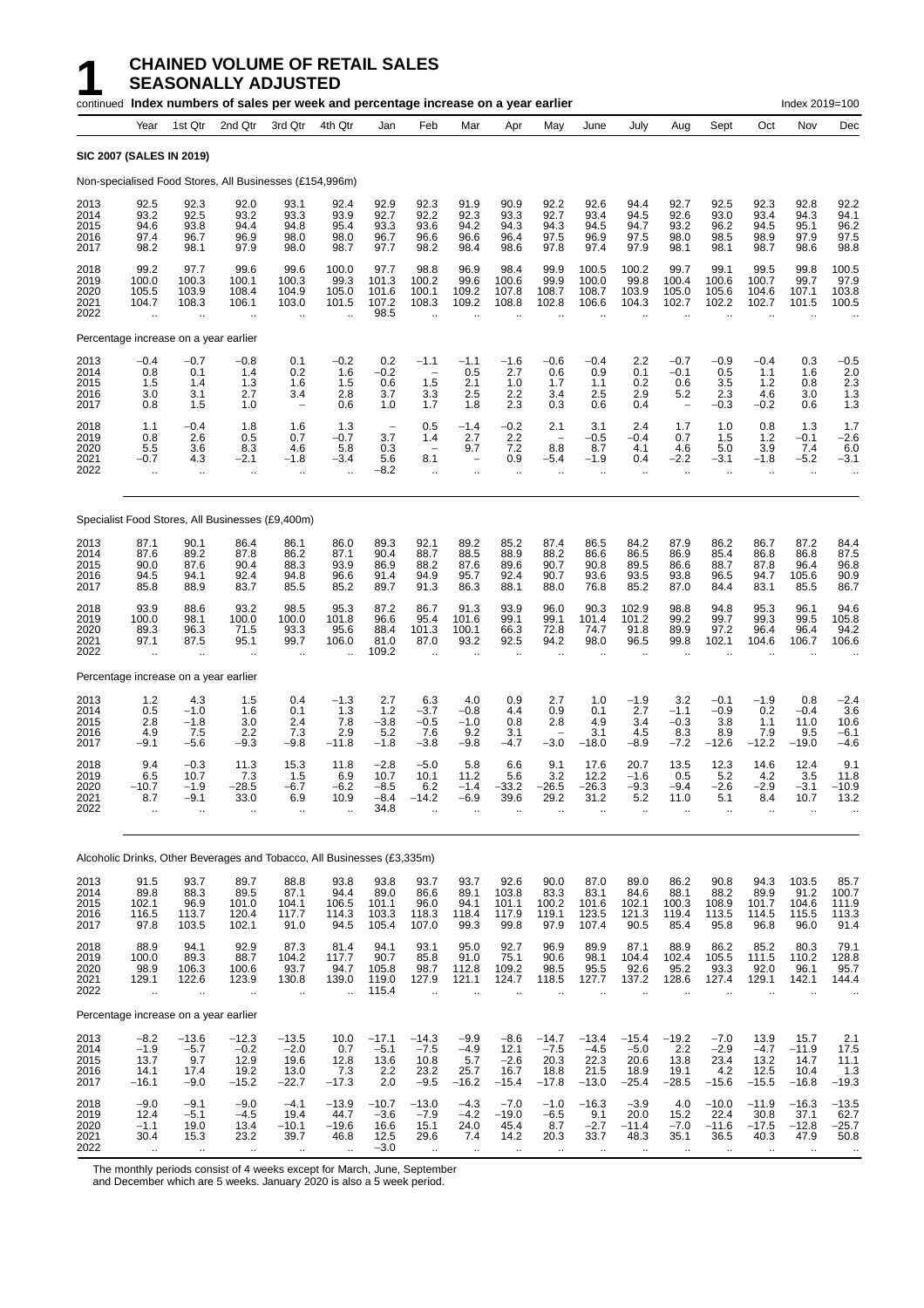|                                      |                                             |                                                           | continued Index numbers of sales per week and percentage increase on a year earlier |                                         |                                               |                                                      |                                                         |                                                       |                                            |                                          |                                            |                                             |                                                         |                                                |                                                        | Index 2019=100                               |                                          |
|--------------------------------------|---------------------------------------------|-----------------------------------------------------------|-------------------------------------------------------------------------------------|-----------------------------------------|-----------------------------------------------|------------------------------------------------------|---------------------------------------------------------|-------------------------------------------------------|--------------------------------------------|------------------------------------------|--------------------------------------------|---------------------------------------------|---------------------------------------------------------|------------------------------------------------|--------------------------------------------------------|----------------------------------------------|------------------------------------------|
|                                      | Year                                        | 1st Qtr                                                   | 2nd Qtr                                                                             | 3rd Qtr                                 | 4th Qtr                                       | Jan                                                  | Feb                                                     | Mar                                                   | Apr                                        | May                                      | June                                       | July                                        | Aug                                                     | Sept                                           | Oct                                                    | Nov                                          | Dec                                      |
| <b>SIC 2007 (SALES IN 2019)</b>      |                                             |                                                           |                                                                                     |                                         |                                               |                                                      |                                                         |                                                       |                                            |                                          |                                            |                                             |                                                         |                                                |                                                        |                                              |                                          |
|                                      |                                             |                                                           | Predominantly Non-food Stores, All Businesses (£176,057m)                           |                                         |                                               |                                                      |                                                         |                                                       |                                            |                                          |                                            |                                             |                                                         |                                                |                                                        |                                              |                                          |
| 2013<br>2014<br>2015<br>2016<br>2017 | 83.9<br>88.6<br>92.2<br>95.2<br>96.6        | 82.6<br>86.9<br>91.3<br>93.5<br>95.5                      | 83.5<br>88.0<br>92.7<br>95.0<br>96.7                                                | 84.4<br>88.8<br>92.6<br>95.7<br>96.9    | 85.2<br>90.8<br>92.2<br>96.6<br>97.2          | 82.1<br>86.4<br>89.4<br>93.9<br>95.1                 | 84.9<br>86.0<br>92.0<br>94.0<br>96.1                    | 81.3<br>88.2<br>92.3<br>92.7<br>95.3                  | 82.2<br>87.1<br>93.0<br>95.0<br>97.5       | 83.6<br>87.7<br>92.4<br>96.3<br>95.6     | 84.5<br>89.0<br>92.8<br>93.9<br>96.9       | 83.8<br>88.3<br>92.3<br>97.1<br>97.3        | 82.9<br>89.4<br>92.1<br>95.0<br>97.7                    | 86.1<br>88.6<br>93.1<br>95.2<br>95.9           | 84.7<br>89.9<br>92.2<br>97.8<br>96.8                   | 84.7<br>90.3<br>92.5<br>96.7<br>97.5         | 85.9<br>92.0<br>92.2<br>95.7<br>97.2     |
| 2018<br>2019<br>2020<br>2021<br>2022 | 98.6<br>100.0<br>88.0<br>95.4<br>ă,         | 97.0<br>100.5<br>92.8<br>78.8                             | 98.1<br>100.7<br>64.9<br>104.3                                                      | 99.4<br>100.0<br>97.3<br>98.7           | 99.9<br>98.9<br>96.7<br>99.6                  | 97.9<br>100.0<br>100.2<br>73.7<br>98.2               | 96.9<br>100.0<br>99.2<br>77.2<br>$\ddotsc$              | 96.3<br>101.2<br>80.2<br>84.1                         | 97.4<br>100.6<br>47.3<br>104.0             | 99.1<br>99.8<br>58.4<br>106.1            | 97.8<br>101.5<br>84.2<br>103.1             | 99.2<br>101.0<br>94.7<br>98.5               | 99.7<br>99.8<br>96.9<br>99.4                            | 99.4<br>99.3<br>99.8<br>98.4                   | 98.6<br>99.0<br>101.3<br>102.0                         | 100.9<br>98.3<br>91.4<br>103.0               | 100.1<br>99.2<br>97.3<br>95.0            |
|                                      |                                             | Percentage increase on a year earlier                     |                                                                                     |                                         |                                               |                                                      |                                                         |                                                       |                                            |                                          |                                            |                                             |                                                         |                                                |                                                        |                                              |                                          |
| 2013<br>2014<br>2015<br>2016<br>2017 | 1.4<br>5.6<br>4.1<br>3.2<br>1.4             | 0.1<br>5.2<br>5.1<br>2.4<br>2.1                           | 0.9<br>5.5<br>5.3<br>2.4<br>1.8                                                     | 1.5<br>5.2<br>4.3<br>3.4<br>1.2         | 2.9<br>6.6<br>1.6<br>4.8<br>0.6               | $-0.2$<br>5.2<br>3.5<br>5.1<br>1.3                   | 4.2<br>1.3<br>7.1<br>2.2<br>2.2                         | $-2.8$<br>8.5<br>4.6<br>0.5<br>2.8                    | 0.2<br>6.1<br>6.7<br>2.1<br>2.6            | 1.5<br>4.9<br>5.3<br>4.2<br>$-0.7$       | 1.0<br>5.4<br>4.3<br>1.1<br>3.2            | 0.6<br>5.4<br>4.5<br>5.2<br>0.2             | $-0.1$<br>7.9<br>3.0<br>3.2<br>2.8                      | 3.6<br>2.9<br>5.1<br>2.2<br>0.8                | 2.2<br>6.0<br>2.6<br>6.1<br>$-1.0$                     | 3.0<br>6.6<br>2.4<br>4.6<br>0.9              | 3.3<br>7.1<br>0.2<br>3.8<br>1.6          |
| 2018<br>2019<br>2020<br>2021<br>2022 | 2.1<br>1.4<br>$-12.0$<br>8.3<br>ä,          | 1.5<br>3.6<br>$-7.6$<br>-15.1                             | 1.4<br>2.7<br>$-35.5$<br>60.7                                                       | 2.6<br>0.5<br>$-2.6$<br>1.4<br>ä,       | 2.8<br>$-1.0$<br>$-2.2$<br>3.0                | 2.9<br>2.2<br>0.2<br>$-26.5$<br>33.3                 | 0.8<br>3.3<br>$-0.8$<br>$-22.2$<br>$\ddot{\phantom{a}}$ | 1.0<br>5.1<br>$-20.7$<br>4.8                          | $-0.1$<br>3.3<br>$-53.0$<br>120.1          | 3.7<br>0.7<br>$-41.4$<br>81.6            | 0.9<br>3.8<br>$-17.0$<br>22.4              | 2.0<br>1.8<br>$-6.3$<br>4.0<br>ä.           | 2.0<br>0.1<br>$-2.9$<br>2.6<br>$\ddotsc$                | 3.7<br>$-0.1$<br>0.5<br>$-1.4$<br>$\ddotsc$    | 1.8<br>0.4<br>2.4<br>0.7<br>$\cdot$ .                  | 3.4<br>$-2.5$<br>$-7.1$<br>12.8<br>$\ddotsc$ | 3.0<br>$-0.8$<br>$-2.0$<br>$-2.4$        |
|                                      |                                             |                                                           | Non Specialised Predominantly Non-food stores, All Businesses (£34,921m)            |                                         |                                               |                                                      |                                                         |                                                       |                                            |                                          |                                            |                                             |                                                         |                                                |                                                        |                                              |                                          |
| 2013<br>2014<br>2015<br>2016<br>2017 | 83.8<br>89.0<br>94.3<br>100.2<br>100.3      | 82.3<br>87.1<br>92.7<br>99.3<br>99.6                      | 83.5<br>88.7<br>93.2<br>99.7<br>100.0                                               | 83.7<br>89.5<br>94.6<br>101.4<br>101.1  | 85.8<br>90.6<br>96.7<br>100.5<br>100.5        | 81.9<br>86.9<br>91.5<br>100.3<br>98.7                | 84.1<br>86.4<br>94.1<br>100.1<br>99.4                   | 81.1<br>87.9<br>92.6<br>98.0<br>100.5                 | 81.8<br>88.6<br>93.3<br>100.2<br>100.0     | 82.4<br>88.7<br>92.9<br>102.8<br>99.0    | 85.7<br>88.8<br>93.2<br>96.8<br>100.7      | 83.0<br>88.5<br>95.0<br>100.5<br>100.9      | 83.7<br>90.3<br>93.7<br>101.3<br>101.7                  | 84.2<br>89.7<br>95.0<br>102.3<br>100.7         | 85.9<br>91.2<br>95.3<br>100.3<br>99.2                  | 84.7<br>91.6<br>97.2<br>101.7<br>100.5       | 86.7<br>89.5<br>97.4<br>99.7<br>101.6    |
| 2018<br>2019<br>2020<br>2021<br>2022 | 101.8<br>100.0<br>94.7<br>94.1<br>$\ddotsc$ | 101.6<br>101.4<br>99.6<br>93.8                            | 102.3<br>100.2<br>85.9<br>98.9                                                      | 102.0<br>99.5<br>96.0<br>93.7           | 101.3<br>98.9<br>97.0<br>90.0                 | 102.3<br>102.0<br>99.8<br>83.2<br>90.5               | 101.5<br>102.0<br>98.4<br>96.2                          | 101.3<br>100.4<br>100.4<br>100.3                      | 100.4<br>100.6<br>76.3<br>103.9            | 103.1<br>99.7<br>85.9<br>98.0            | 103.2<br>100.3<br>93.6<br>95.6             | 102.3<br>101.3<br>94.8<br>94.0              | 102.5<br>100.0<br>95.5<br>92.3                          | 101.2<br>97.6<br>97.4<br>94.6                  | 99.9<br>99.3<br>99.7<br>94.5                           | 100.8<br>98.6<br>98.5<br>92.5                | 102.7<br>98.8<br>93.5<br>84.5            |
|                                      |                                             | Percentage increase on a year earlier                     |                                                                                     |                                         |                                               |                                                      |                                                         |                                                       |                                            |                                          |                                            |                                             |                                                         |                                                |                                                        |                                              |                                          |
| 2013<br>2014<br>2015<br>2016<br>2017 | 3.8<br>6.1<br>6.0<br>6.3<br>0.1             | 4.0<br>5.9<br>6.4<br>7.2<br>0.3                           | 2.2<br>6.3<br>5.0<br>7.0<br>0.3                                                     | 3.0<br>7.0<br>5.7<br>7.2<br>$-0.3$      | 6.1<br>5.6<br>6.7<br>4.0                      | 5.6<br>6.1<br>5.3<br>9.6<br>$-1.6$                   | 8.6<br>2.7<br>8.9<br>6.4<br>$-0.7$                      | $-0.6$<br>8.4<br>5.2<br>5.9<br>2.5                    | 1.2<br>8.3<br>5.3<br>7.4<br>$-0.2$         | 0.5<br>7.6<br>4.7<br>10.7<br>$-3.7$      | 4.3<br>3.6<br>5.0<br>3.8<br>4.0            | 1.6<br>6.7<br>7.3<br>5.8<br>0.4             | 4.0<br>7.9<br>3.7<br>8.1<br>0.5                         | 3.2<br>6.5<br>5.9<br>7.7<br>$-1.6$             | 6.4<br>6.1<br>4.5<br>5.3<br>$-1.2$                     | 5.0<br>8.2<br>6.1<br>4.6<br>$-1.2$           | $6.7$<br>$3.2$<br>8.9<br>$^{2.4}_{1.9}$  |
| 2018<br>2019<br>2020<br>2021<br>2022 | 1.5<br>$-1.8$<br>$-5.3$<br>$-0.6$<br>ä,     | 2.1<br>$-0.3$<br>$-1.8$<br>$-5.8$<br>$\ddot{\phantom{a}}$ | 2.3<br>$-2.0$<br>$-14.3$<br>15.2<br>$\mathbf{r}$                                    | 0.8<br>$-2.4$<br>$-3.5$<br>$-2.4$<br>ä, | 0.8<br>$-2.3$<br>$-2.0$<br>$-7.2$             | 3.6<br>$-0.3$<br>$-2.2$<br>$-16.6$<br>8.7            | 2.2<br>0.5<br>$-3.6$<br>$-2.2$<br>$\ddot{\phantom{a}}$  | 0.8<br>$-0.8$<br>$-0.1$                               | 0.4<br>0.2<br>$-24.2$<br>36.2<br>ä.        | 4.1<br>$-3.2$<br>$-13.9$<br>14.2<br>ä.   | 2.5<br>$-2.8$<br>$-6.7$<br>2.2<br>ä.       | 1.4<br>$-1.0$<br>-6.4<br>-0.9<br>ä.         | 0.7<br>$-2.4$<br>-4.6<br>-3.3<br>ä.                     | 0.5<br>$-3.6$<br>$-0.2$<br>$-2.8$<br>$\ddotsc$ | 0.8<br>$-0.6$<br>0.4<br>$-5.2$<br>$\ddot{\phantom{a}}$ | 0.4<br>$-2.2$<br>$-0.1$<br>-6.1<br>ä.        | 1.1<br>$-3.8$<br>$-5.4$<br>-9.7          |
|                                      |                                             |                                                           | Textile, Clothing, Footwear and Leather, All Businesses (£50,088m)                  |                                         |                                               |                                                      |                                                         |                                                       |                                            |                                          |                                            |                                             |                                                         |                                                |                                                        |                                              |                                          |
| 2013<br>2014<br>2015<br>2016<br>2017 | 89.3<br>92.6<br>95.8<br>93.7<br>97.4        | $89.2$<br>$90.8$<br>94.9<br>91.6<br>97.2                  | 88.2<br>92.3<br>97.7<br>92.7<br>97.3                                                | 89.8<br>92.6<br>96.0<br>94.5<br>98.1    | 89.8<br>94.8<br>94.5<br>96.1<br>96.9          | 89.7<br>89.7<br>92.3<br>92.7<br>95.7                 | 91.0<br>89.3<br>96.0<br>92.5<br>97.3                    | 87.3<br>93.1<br>96.3<br>90.0<br>98.3                  | 86.5<br>92.2<br>98.7<br>92.5<br>96.9       | 88.9<br>92.6<br>95.8<br>94.0<br>97.4     | 89.0<br>92.3<br>98.3<br>91.7<br>97.6       | 88.3<br>92.9<br>94.7<br>97.3<br>98.5        | 88.3<br>93.9<br>96.7<br>94.4<br>97.8                    | 92.2<br>91.4<br>96.5<br>92.2<br>98.0           | 89.3<br>93.0<br>94.7<br>98.6<br>96.7                   | 89.5<br>93.8<br>95.5<br>95.2<br>97.3         | 90.4<br>97.0<br>93.7<br>94.7<br>96.6     |
| 2018<br>2019<br>2020<br>2021<br>2022 | 97.2<br>100.0<br>75.0<br>83.2<br>.,         | 95.3<br>101.0<br>88.4<br>54.6<br>.,                       | 97.0<br>100.8<br>47.4<br>92.5                                                       | 97.7<br>100.1<br>83.2<br>89.9<br>       | 98.8<br>98.2<br>79.9<br>95.8<br>$\ddotsc$     | 96.2<br>101.2<br>102.5<br>54.7<br>88.0               | 95.7<br>100.1<br>100.6<br>50.7<br>$\ddotsc$             | 94.4<br>101.4<br>64.5<br>57.7<br>$\ddot{\phantom{a}}$ | 94.9<br>103.1<br>32.6<br>95.2<br>$\ddotsc$ | 98.6<br>99.1<br>38.8<br>93.2<br>$\ldots$ | 97.3<br>100.2<br>66.3<br>89.9<br>$\ddotsc$ | 100.5<br>102.0<br>78.0<br>88.1<br>$\ddotsc$ | 96.3<br>99.4<br>84.9<br>90.2<br>$\ddotsc$               | 96.7<br>99.1<br>85.9<br>91.2<br>$\ldots$       | 97.1<br>98.5<br>85.4<br>96.8<br>$\cdot$ .              | 98.6<br>97.2<br>67.7<br>98.9<br>$\ddotsc$    | 100.2<br>98.8<br>85.2<br>92.6<br>$\cdot$ |
|                                      |                                             | Percentage increase on a year earlier                     |                                                                                     |                                         |                                               |                                                      |                                                         |                                                       |                                            |                                          |                                            |                                             |                                                         |                                                |                                                        |                                              |                                          |
| 2013<br>2014<br>2015<br>2016<br>2017 | 1.0<br>3.8<br>3.4<br>$-2.2$<br>3.9          | 0.7<br>1.8<br>4.5<br>$-3.5$<br>6.1                        | 0.6<br>4.7<br>5.8<br>$-5.1$<br>5.0                                                  | 0.7<br>3.2<br>3.6<br>$-1.6$<br>3.8      | 1.9<br>$\substack{5.5 \\ -0.2}$<br>1.6<br>0.8 | 1.4<br>$\overline{\phantom{0}}$<br>2.8<br>0.5<br>3.2 | 4.0<br>$-1.9$<br>7.4<br>$-3.6$<br>5.1                   | $-2.3$<br>6.7<br>3.4<br>$-6.5$<br>9.2                 | $-0.1$<br>6.6<br>7.0<br>$-6.3$<br>4.8      | 1.8<br>4.1<br>3.6<br>$-1.9$<br>3.6       | 0.3<br>3.7<br>6.6<br>$-6.7$<br>6.4         | $-0.3$<br>5.2<br>1.9<br>2.8<br>1.2          | $\overline{\phantom{a}}$<br>6.3<br>3.1<br>$-2.4$<br>3.5 | 2.2<br>$-0.8$<br>5.6<br>$-4.4$<br>6.2          | $-0.2$<br>4.1<br>1.8<br>4.2<br>$-2.0$                  | 4.3<br>4.8<br>1.8<br>$-0.3$<br>2.2           | 1.8<br>$7.2 - 3.4$<br>1.1<br>2.0         |
| 2018<br>2019<br>2020<br>2021<br>2022 | $-0.2$<br>2.9<br>$-25.0$<br>11.0            | $-1.9$<br>5.9<br>$-12.4$<br>$-38.2$                       | $-0.4$<br>3.9<br>$-52.9$<br>95.1                                                    | $-0.4$<br>2.4<br>$-16.9$<br>8.1         | 2.0<br>$-0.5$<br>$-18.7$<br>20.0              | 0.6<br>$5.1$<br>1.3<br>$-46.7$<br>60.9               | $-1.6$<br>4.6<br>0.5<br>$-49.6$                         | $-4.0$<br>7.5<br>$-36.4$<br>$-10.5$                   | $-2.1$<br>8.6<br>$-68.4$<br>192.2          | $1.2$<br>0.5<br>$-60.9$<br>140.4         | $-0.3$<br>3.1<br>$-33.9$<br>35.7           | 2.0<br>1.5<br>$-23.5$<br>13.0               | $-1.5$<br>3.3<br>$-14.6$<br>6.2                         | $-1.3$<br>2.4<br>$-13.2$<br>6.1                | 0.4<br>1.5<br>$-13.3$<br>13.3                          | 1.3<br>$-1.4$<br>$-30.4$<br>46.1             | 3.7<br>$-1.4$<br>$-13.7$<br>8.6          |

The monthly periods consist of 4 weeks except for March, June, September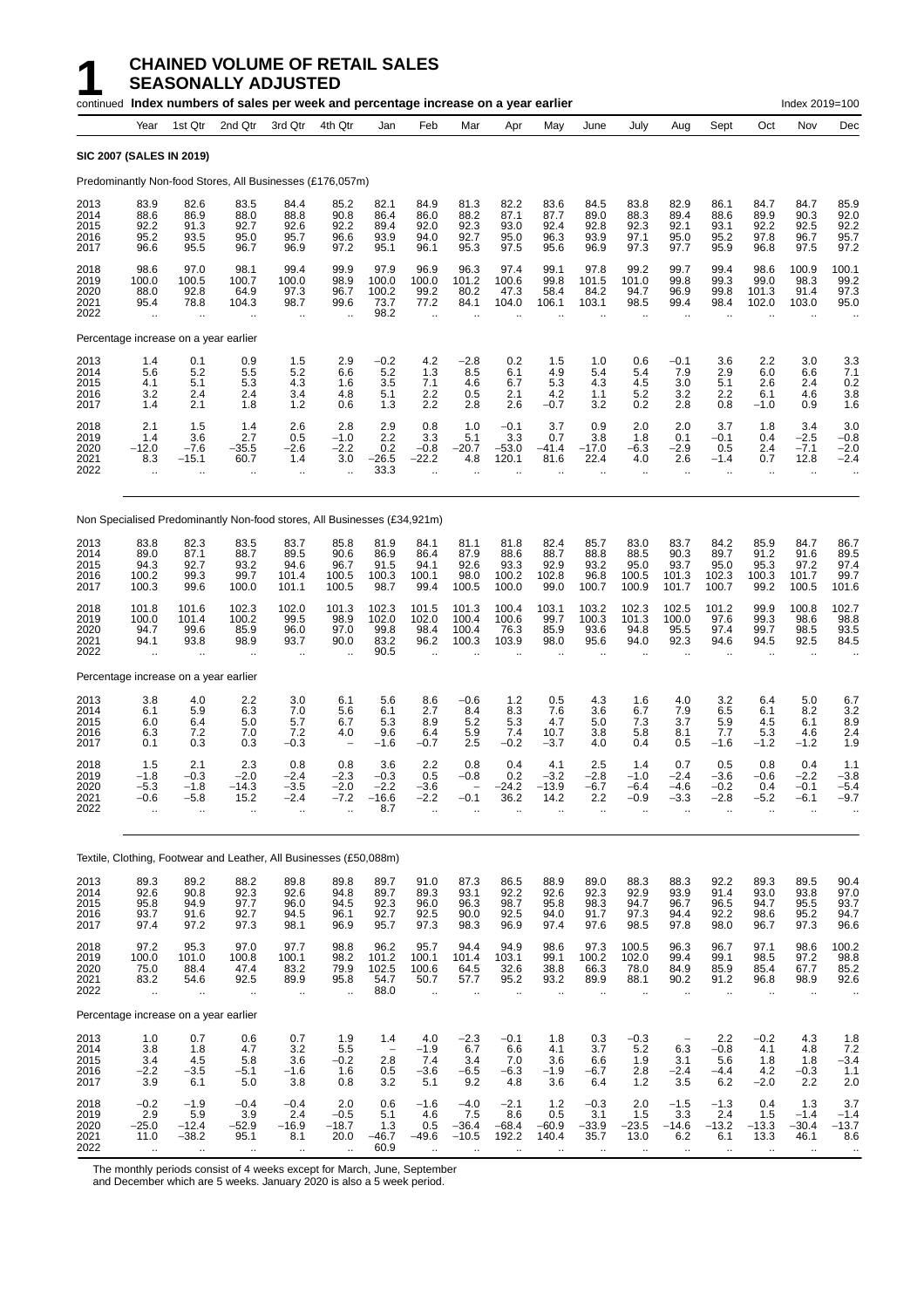## **1 CHAINED VOLUME OF RETAIL SALES**<br>**1 SEASONALLY ADJUSTED**<br>Fontinued Index numbers of sales per week and percentage inc **SEASONALLY ADJUSTED**

|                                      |                                                          | continued Index numbers of sales per week and percentage increase on a year earlier |                                                       |                                                          |                                                           |                                             |                                                            |                                                       |                                                       |                                               |                                             |                                                          |                                                         |                                                      |                                                         | Index 2019=100                                          |                                                                |
|--------------------------------------|----------------------------------------------------------|-------------------------------------------------------------------------------------|-------------------------------------------------------|----------------------------------------------------------|-----------------------------------------------------------|---------------------------------------------|------------------------------------------------------------|-------------------------------------------------------|-------------------------------------------------------|-----------------------------------------------|---------------------------------------------|----------------------------------------------------------|---------------------------------------------------------|------------------------------------------------------|---------------------------------------------------------|---------------------------------------------------------|----------------------------------------------------------------|
|                                      | Year                                                     | 1st Qtr                                                                             | 2nd Qtr                                               | 3rd Qtr                                                  | 4th Qtr                                                   | Jan                                         | Feb                                                        | Mar                                                   | Apr                                                   | May                                           | June                                        | July                                                     | Aug                                                     | Sept                                                 | Oct                                                     | Nov                                                     | Dec                                                            |
|                                      |                                                          | <b>SIC 2007 (SALES IN 2019)</b>                                                     |                                                       |                                                          |                                                           |                                             |                                                            |                                                       |                                                       |                                               |                                             |                                                          |                                                         |                                                      |                                                         |                                                         |                                                                |
|                                      |                                                          | Textiles, All Businesses (£803m)                                                    |                                                       |                                                          |                                                           |                                             |                                                            |                                                       |                                                       |                                               |                                             |                                                          |                                                         |                                                      |                                                         |                                                         |                                                                |
| 2013<br>2014<br>2015<br>2016<br>2017 | 89.2<br>98.7<br>97.9<br>103.7<br>102.7                   | 88.7<br>95.0<br>88.1<br>100.1<br>109.6                                              | 94.2<br>98.3<br>99.6<br>101.1<br>104.0                | 90.9<br>101.3<br>98.0<br>105.9<br>96.1                   | 83.0<br>100.6<br>106.1<br>107.8<br>101.0                  | 90.3<br>88.6<br>80.0<br>101.4<br>105.1      | 88.8<br>98.7<br>85.6<br>96.8<br>108.3                      | 87.4<br>98.4<br>96.5<br>101.8<br>114.2                | 92.4<br>106.1<br>98.9<br>95.6<br>114.4                | 94.5<br>97.0<br>102.3<br>97.0<br>107.3        | 95.5<br>93.1<br>98.0<br>108.8<br>93.0       | 94.1<br>100.1<br>99.7<br>106.4<br>97.7                   | 94.0<br>101.3<br>93.6<br>108.8<br>87.3                  | 86.0<br>102.2<br>100.0<br>103.2<br>102.0             | 85.9<br>100.9<br>100.0<br>106.7<br>102.6                | 80.7<br>98.2<br>112.1<br>116.0<br>100.0                 | 82.5<br>102.3<br>106.1<br>102.0<br>100.7                       |
| 2018<br>2019<br>2020<br>2021<br>2022 | 101.9<br>100.0<br>92.4<br>100.3                          | 101.5<br>103.2<br>83.6<br>98.9<br>$\mathbf{r}$                                      | 101.9<br>100.9<br>68.2<br>102.7<br>ä.                 | 103.3<br>101.0<br>109.2<br>92.8<br>$\ddot{\phantom{a}}$  | 100.8<br>95.0<br>109.1<br>106.9                           | 100.7<br>102.6<br>81.3<br>138.9<br>104.3    | 100.0<br>107.0<br>96.5<br>86.1<br>$\mathbf{r}$             | 103.3<br>100.5<br>75.6<br>77.3                        | 105.5<br>101.2<br>60.8<br>99.0                        | 102.5<br>103.6<br>36.8<br>101.3               | 98.6<br>98.4<br>99.2<br>106.7               | 102.2<br>104.6<br>106.9<br>84.8                          | 105.4<br>101.7<br>105.2<br>96.8                         | 102.6<br>97.5<br>114.4<br>96.0                       | 101.3<br>94.3<br>119.2<br>93.2                          | 116.1<br>92.0<br>90.9<br>117.3                          | 88.2<br>98.0<br>115.7<br>109.7                                 |
|                                      |                                                          | Percentage increase on a year earlier                                               |                                                       |                                                          |                                                           |                                             |                                                            |                                                       |                                                       |                                               |                                             |                                                          |                                                         |                                                      |                                                         |                                                         |                                                                |
| 2013<br>2014<br>2015<br>2016<br>2017 | 2.6<br>10.7<br>$-0.8$<br>5.9<br>$-1.0$                   | 3.2<br>7.1<br>$-7.3$<br>13.7<br>9.4                                                 | 10.1<br>4.3<br>1.3<br>1.5<br>2.8                      | $-0.2$<br>11.4<br>$-3.3$<br>8.1<br>$-9.2$                | $-2.6$<br>21.3<br>5.4<br>1.6<br>$-6.2$                    | 5.2<br>$-1.8$<br>$-9.8$<br>26.8<br>3.7      | 3.0<br>11.1<br>$-13.3$<br>13.1<br>11.9                     | 1.9<br>12.6<br>$-1.9$<br>5.4<br>12.2                  | 10.8<br>14.8<br>$-6.8$<br>$-3.3$<br>19.6              | 12.7<br>2.6<br>5.5<br>$-5.2$<br>10.6          | 7.6<br>$-2.5$<br>5.2<br>11.0<br>$-14.5$     | 8.3<br>6.4<br>$-0.4$<br>6.7<br>$-8.2$                    | 1.9<br>7.8<br>$-7.6$<br>16.2<br>$-19.8$                 | $-8.2$<br>18.8<br>$-2.1$<br>3.2<br>$-1.2$            | $-8.4$<br>17.6<br>$-0.9$<br>6.7<br>$-3.9$               | $-2.6$<br>21.7<br>14.2<br>3.5<br>$-13.8$                | 2.8<br>24.0<br>3.7<br>$-3.9$<br>$-1.3$                         |
| 2018<br>2019<br>2020<br>2021<br>2022 | $-0.8$<br>$-1.9$<br>$-7.6$<br>8.6<br>$\mathbf{r}$        | $-7.4$<br>1.6<br>$-19.0$<br>18.4<br>$\mathbf{r}$                                    | $-2.0$<br>$-1.0$<br>$-32.4$<br>50.6<br>               | 7.5<br>$-2.3$<br>8.2<br>$-15.0$<br>÷.                    | $-0.2$<br>$-5.8$<br>14.9<br>$-2.0$<br>ä.                  | $-4.2$<br>1.9<br>$-20.8$<br>70.8<br>$-24.9$ | $-7.7$<br>7.0<br>$-9.8$<br>$-10.7$<br>$\ddot{\phantom{a}}$ | $-9.5$<br>$-2.8$<br>$-24.8$<br>2.3<br>ä.              | $-7.8$<br>$-4.1$<br>$-40.0$<br>62.9                   | $-4.5$<br>1.0<br>$-64.4$<br>175.0             | 6.0<br>$-0.2$<br>0.8<br>7.6                 | 4.7<br>2.4<br>2.2<br>$-20.7$                             | 20.7<br>$-3.5$<br>3.4<br>$-7.9$                         | 0.5<br>$-4.9$<br>17.3<br>$-16.1$                     | $-1.2$<br>$-7.0$<br>26.4<br>$-21.8$                     | 16.1<br>$-20.7$<br>$-1.2$<br>29.0<br>$\ddotsc$          | –12.4<br>11.1<br>18.0<br>$-5.2$                                |
|                                      |                                                          | Clothing, All Businesses (£44,172m)                                                 |                                                       |                                                          |                                                           |                                             |                                                            |                                                       |                                                       |                                               |                                             |                                                          |                                                         |                                                      |                                                         |                                                         |                                                                |
| 2013<br>2014<br>2015<br>2016<br>2017 | 89.8<br>93.4<br>96.5<br>93.5<br>97.3                     | 89.5<br>91.3<br>96.1<br>91.6<br>97.2                                                | 88.9<br>93.3<br>98.6<br>92.5<br>97.0                  | 90.4<br>93.7<br>96.6<br>94.1<br>98.0                     | 90.5<br>95.5<br>94.8<br>95.9<br>96.9                      | 90.0<br>90.8<br>92.9<br>92.7<br>95.9        | 91.0<br>89.4<br>97.0<br>93.1<br>97.5                       | 87.8<br>93.2<br>97.8<br>89.4<br>98.0                  | 86.9<br>93.0<br>99.9<br>92.2<br>96.4                  | 89.6<br>93.8<br>96.5<br>93.9<br>97.3          | 90.0<br>93.3<br>99.2<br>91.6<br>97.3        | 89.1<br>94.1<br>95.4<br>96.7<br>98.4                     | 88.8<br>95.0<br>97.2<br>94.1<br>98.3                    | 92.8<br>92.2<br>97.1<br>92.1<br>97.4                 | 90.1<br>93.5<br>95.1<br>98.9<br>96.8                    | 90.5<br>94.6<br>95.7<br>94.8<br>97.5                    | 91.0<br>97.8<br>93.9<br>94.5<br>96.5                           |
| 2018<br>2019<br>2020<br>2021<br>2022 | 97.8<br>100.0<br>74.8<br>83.1<br>$\bar{\mathbf{r}}$      | 95.5<br>101.4<br>88.5<br>53.9<br>$\ddot{\phantom{a}}$                               | 97.7<br>101.0<br>47.7<br>92.9                         | 98.3<br>99.7<br>82.8<br>90.3<br>$\ddot{\phantom{a}}$     | 99.6<br>98.0<br>79.4<br>95.4<br>$\ddotsc$                 | 96.4<br>101.5<br>102.4<br>53.5<br>87.8      | 95.8<br>99.9<br>100.6<br>49.6<br>$\sim$                    | 94.5<br>102.4<br>64.9<br>57.6<br>$\ddot{\phantom{a}}$ | 95.6<br>103.4<br>32.0<br>96.0<br>$\ddot{\phantom{a}}$ | 99.4<br>99.3<br>39.3<br>93.4                  | 97.9<br>100.3<br>67.0<br>90.0               | 100.7<br>101.7<br>78.7<br>88.8                           | 96.8<br>98.9<br>84.4<br>90.3                            | 97.6<br>98.8<br>84.8<br>91.6                         | 98.0<br>98.4<br>84.4<br>96.7                            | 99.2<br>96.7<br>67.5<br>98.3                            | 101.2<br>98.6<br>84.8<br>92.1                                  |
|                                      |                                                          | Percentage increase on a year earlier                                               |                                                       |                                                          |                                                           |                                             |                                                            |                                                       |                                                       |                                               |                                             |                                                          |                                                         |                                                      |                                                         |                                                         |                                                                |
| 2013<br>2014<br>2015<br>2016<br>2017 | 1.4<br>4.0<br>3.3<br>$-3.1$<br>4.0                       | 0.9<br>2.0<br>5.2<br>$-4.7$<br>6.2                                                  | 1.3<br>5.0<br>5.6<br>$-6.2$<br>4.9                    | 1.2<br>3.6<br>3.2<br>$-2.6$<br>4.1                       | 2.2<br>5.4<br>$-0.7$<br>1.2<br>1.0                        | 1.3<br>0.9<br>2.4<br>$-0.2$<br>3.5          | 3.5<br>$-1.7$<br>8.5<br>$-4.0$<br>4.7                      | $-1.4$<br>6.1<br>4.9<br>-8.6<br>9.6                   | 0.2<br>7.0<br>7.4<br>$-7.7$<br>4.5                    | 2.4<br>4.7<br>2.9<br>$-2.7$<br>3.6            | 1.2<br>3.7<br>6.3<br>$-7.7$<br>6.2          | 0.3<br>5.6<br>1.4<br>1.3<br>1.8                          | 0.2<br>7.0<br>2.4<br>$-3.2$<br>4.5                      | 2.8<br>$-0.7$<br>5.3<br>$-5.2$<br>5.8                | 0.7<br>3.8<br>1.8<br>4.0<br>$-2.2$                      | 4.7<br>4.6<br>1.2<br>$-1.0$<br>2.9                      | 1.4<br>7.5<br>$-4.0$<br>0.7<br>2.1                             |
| 2018<br>2019<br>2020<br>2021<br>2022 | 0.5<br>2.3<br>$-25.2$<br>11.1                            | $-1.8$<br>6.2<br>$-12.7$<br>$-39.1$<br>$\mathbf{r}$                                 | 0.7<br>3.4<br>$-52.7$<br>94.6<br>$\ddot{\phantom{a}}$ | 0.3<br>1.4<br>$-17.0$<br>9.1<br>÷.                       | 2.8<br>$-1.7$<br>$-19.0$<br>20.2                          | 0.5<br>5.3<br>0.8<br>-47.7<br>64.2          | $-1.7$<br>4.3<br>0.7<br>$-50.7$                            | $-3.6$<br>8.4<br>$-36.7$<br>$-11.2$<br>ä.             | $-0.8$<br>8.2<br>$-69.1$<br>200.0                     | 2.1<br>$-0.1$<br>$-60.4$<br>137.5             | 0.7<br>2.4<br>$-33.2$<br>34.3<br>Ω.         | 2.3<br>1.0<br>$-22.6$<br>12.8<br>ä.                      | $-1.6$<br>2.2<br>$-14.7$<br>7.0<br>$\ddot{\phantom{a}}$ | 0.2<br>1.2<br>$-14.1$<br>8.0<br>$\ddot{\phantom{a}}$ | 1.3<br>0.4<br>$-14.2$<br>14.5<br>ä.                     | 1.8<br>$-2.6$<br>$-30.2$<br>45.8<br>ä.                  | 4.9<br>$-2.6$<br>$-14.0$<br>8.6<br>$\ddot{\phantom{a}}$        |
|                                      |                                                          | Footwear and Leather Goods, All Businesses (£5,113m)                                |                                                       |                                                          |                                                           |                                             |                                                            |                                                       |                                                       |                                               |                                             |                                                          |                                                         |                                                      |                                                         |                                                         |                                                                |
| 2013<br>2014<br>2015<br>2016<br>2017 | 84.4<br>85.2<br>89.5<br>93.7<br>97.2                     | 87.0<br>86.4<br>86.7<br>90.8<br>95.0                                                | 81.5<br>83.2<br>90.1<br>92.9<br>99.0                  | 84.5<br>83.0<br>90.8<br>95.7<br>98.9                     | 84.7<br>88.0<br>90.3<br>95.3<br>96.1                      | 87.5<br>81.0<br>88.6<br>91.1<br>92.3        | 91.8<br>87.0<br>88.9<br>87.2<br>93.7                       | 82.7<br>91.3<br>83.5<br>93.3<br>98.2                  | 82.3<br>84.0<br>89.1<br>94.3<br>98.8                  | 82.5<br>81.9<br>89.8<br>94.9<br>97.0          | 80.0<br>83.5<br>91.1<br>90.1<br>100.7       | 81.0<br>82.3<br>88.1<br>101.2<br>99.0                    | 83.5<br>83.3<br>93.1<br>95.0<br>94.7                    | 88.2<br>83.4<br>91.2<br>91.8<br>102.3                | 83.5<br>87.7<br>90.1<br>95.2<br>95.3                    | 83.1<br>86.4<br>91.0<br>95.8<br>95.7                    | 87.0<br>89.6<br>90.0<br>94.9<br>97.1                           |
| 2018<br>2019<br>2020<br>2021<br>2022 | 91.6<br>100.0<br>73.5<br>81.5<br>$\ddot{\phantom{1}}$    | 93.3<br>97.0<br>88.6<br>53.9<br>$\ddotsc$                                           | 90.3<br>99.0<br>41.7<br>88.1<br>                      | 91.9<br>103.0<br>82.4<br>86.1<br>$\ddot{\phantom{1}}$    | 91.0<br>101.0<br>80.0<br>97.9<br>$\ddot{\phantom{a}}$     | 94.0<br>97.9<br>107.2<br>51.4<br>86.5       | 94.1<br>100.5<br>101.2<br>54.1<br>$\ddot{\phantom{1}}$     | 92.1<br>93.4<br>60.1<br>55.8<br>$\ddot{\phantom{1}}$  | 87.5<br>100.2<br>33.2<br>87.5<br>$\ddotsc$            | 91.8<br>96.8<br>34.3<br>90.2<br>$\ddotsc$     | 91.2<br>99.9<br>54.4<br>86.8<br>$\ddotsc$   | 98.0<br>103.8<br>67.3<br>82.7<br>$\ldots$                | 90.6<br>103.8<br>86.4<br>88.0<br>$\ddotsc$              | 88.1<br>101.8<br>91.2<br>87.4<br>$\ddotsc$           | 88.3<br>99.5<br>88.4<br>98.5<br>$\ddotsc$               | 90.5<br>102.9<br>66.1<br>101.2<br>$\ldots$              | 93.6<br>100.7<br>84.3<br>94.7<br>$\cdot$ .                     |
|                                      |                                                          | Percentage increase on a year earlier                                               |                                                       |                                                          |                                                           |                                             |                                                            |                                                       |                                                       |                                               |                                             |                                                          |                                                         |                                                      |                                                         |                                                         |                                                                |
| 2013<br>2014<br>2015<br>2016<br>2017 | $-2.4$<br>0.9<br>5.1<br>4.7<br>3.8                       | $-1.0$<br>$-0.7$<br>0.4<br>4.7<br>4.6                                               | $-5.8$<br>2.1<br>8.3<br>3.1<br>6.6                    | $-3.2$<br>$-1.8$<br>9.4<br>5.4<br>3.4                    | 0.3<br>3.9<br>2.6<br>5.5<br>0.9                           | 2.1<br>$-7.4$<br>9.4<br>2.9<br>1.3          | 7.8<br>$-5.3$<br>2.2<br>$-1.9$<br>7.4                      | $-9.8$<br>10.5<br>$-8.5$<br>11.7<br>5.2               | $-3.8$<br>2.1<br>6.1<br>5.8<br>4.7                    | $-5.2$<br>$-0.7$<br>9.6<br>5.7<br>2.2         | $-7.8$<br>4.4<br>9.1<br>$-1.1$<br>11.8      | $-6.8$<br>1.6<br>7.1<br>14.8<br>$-2.2$                   | $-2.2$<br>$-0.2$<br>11.7<br>2.1<br>$-0.4$               | $-1.2$<br>$-5.4$<br>9.3<br>0.7<br>11.4               | $-5.9$<br>5.0<br>2.8<br>5.7<br>$\overline{\phantom{0}}$ | 1.6<br>4.0<br>5.3<br>5.3<br>$-0.1$                      | 4.4<br>$\begin{array}{c} 3.0 \\ 0.5 \end{array}$<br>5.4<br>2.3 |
| 2018<br>2019<br>2020<br>2021<br>2022 | $-5.8$<br>9.1<br>$-26.5$<br>10.9<br>$\ddot{\phantom{a}}$ | $-1.7$<br>3.9<br>$-8.6$<br>$-39.1$<br>$\mathbf{r}$                                  | $-8.8$<br>9.7<br>-57.9<br>111.2<br>                   | $-7.1$<br>12.1<br>$-20.1$<br>4.6<br>$\ddot{\phantom{a}}$ | $-5.2$<br>10.9<br>$-20.8$<br>22.4<br>$\ddot{\phantom{a}}$ | 1.9<br>4.1<br>9.4<br>$-52.0$<br>68.2        | 0.5<br>6.7<br>0.7<br>$-46.5$<br>$\ddotsc$                  | $-6.1$<br>1.4<br>$-35.7$<br>$-7.1$<br>$\cdot$ .       | $-11.4$<br>14.5<br>$-66.9$<br>164.0<br>$\cdot$ .      | $-5.3$<br>5.4<br>$-64.5$<br>162.8<br>$\ldots$ | $-9.5$<br>9.5<br>$-45.5$<br>59.5<br>$\cdot$ | $-1.0$<br>5.9<br>$-35.2$<br>22.9<br>$\ddot{\phantom{a}}$ | $-4.3$<br>14.6<br>$-16.8$<br>1.8<br>$\ddotsc$           | $-13.9$<br>15.6<br>$-10.4$<br>$-4.2$<br>$\ddotsc$    | $-7.3$<br>12.6<br>$-11.1$<br>11.4<br>$\ddotsc$          | $-5.4$<br>13.6<br>-35.7<br>53.0<br>$\ddot{\phantom{1}}$ | $-3.5$<br>$7.5 - 16.2$<br>12.3<br>$\ddot{\phantom{1}}$         |

The monthly periods consist of 4 weeks except for March, June, September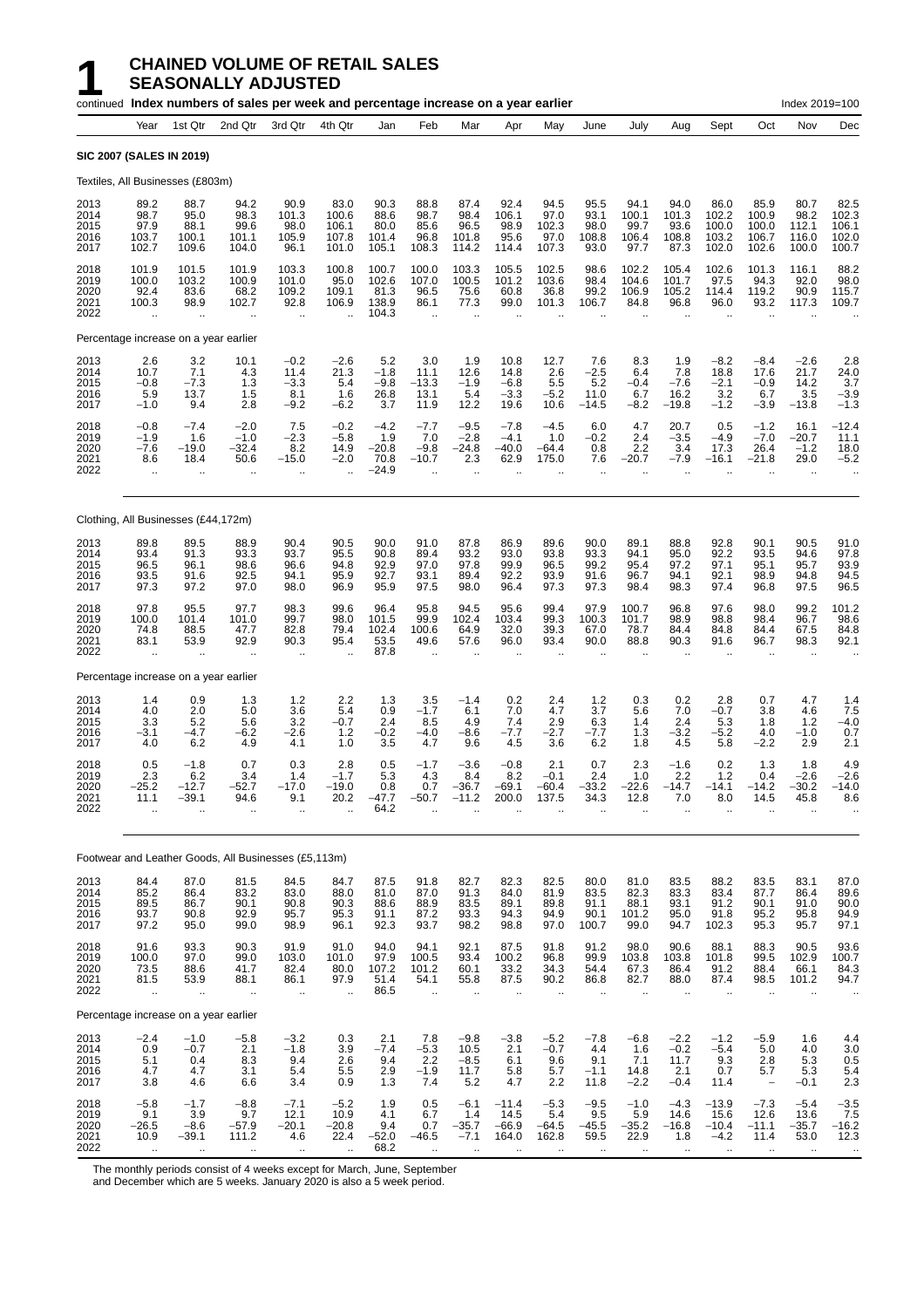|                                      |                                                         |                                                        | continued Index numbers of sales per week and percentage increase on a year earlier |                                                         |                                              |                                          |                                                      |                                                        |                                                       |                                           |                                                      |                                                         |                                                        |                                       |                                       | Index 2019=100                                           |                                              |
|--------------------------------------|---------------------------------------------------------|--------------------------------------------------------|-------------------------------------------------------------------------------------|---------------------------------------------------------|----------------------------------------------|------------------------------------------|------------------------------------------------------|--------------------------------------------------------|-------------------------------------------------------|-------------------------------------------|------------------------------------------------------|---------------------------------------------------------|--------------------------------------------------------|---------------------------------------|---------------------------------------|----------------------------------------------------------|----------------------------------------------|
|                                      | Year                                                    | 1st Qtr                                                | 2nd Qtr                                                                             | 3rd Qtr                                                 | 4th Qtr                                      | Jan                                      | Feb                                                  | Mar                                                    | Apr                                                   | May                                       | June                                                 | July                                                    | Aug                                                    | Sept                                  | Oct                                   | Nov                                                      | Dec                                          |
|                                      |                                                         | <b>SIC 2007 (SALES IN 2019)</b>                        |                                                                                     |                                                         |                                              |                                          |                                                      |                                                        |                                                       |                                           |                                                      |                                                         |                                                        |                                       |                                       |                                                          |                                              |
|                                      |                                                         |                                                        | Household Goods Stores, All Businesses (£34,277m)                                   |                                                         |                                              |                                          |                                                      |                                                        |                                                       |                                           |                                                      |                                                         |                                                        |                                       |                                       |                                                          |                                              |
| 2013<br>2014<br>2015<br>2016<br>2017 | 84.8<br>89.7<br>96.7<br>98.9<br>98.4                    | 83.8<br>88.3<br>95.1<br>99.4<br>98.7                   | 85.9<br>88.6<br>96.9<br>98.5<br>98.9                                                | 84.3<br>89.8<br>97.8<br>97.6<br>97.1                    | 85.3<br>92.1<br>97.1<br>100.0<br>98.8        | 84.3<br>89.5<br>93.4<br>100.4<br>98.0    | 86.5<br>87.5<br>94.8<br>101.4<br>99.2                | 81.3<br>87.6<br>96.8<br>96.8<br>98.9                   | 84.0<br>87.8<br>97.0<br>96.5<br>102.7                 | 87.8<br>87.2<br>97.1<br>101.3<br>96.2     | 85.8<br>90.4<br>96.7<br>97.8<br>97.9                 | 85.9<br>88.4<br>100.0<br>100.8<br>99.9                  | 82.0<br>90.7<br>95.3<br>95.7<br>94.4                   | 84.7<br>90.4<br>98.0<br>96.5<br>96.9  | 84.4<br>91.8<br>96.4<br>99.7<br>99.4  | 83.9<br>90.6<br>96.6<br>101.9<br>99.2                    | 87.0<br>93.6<br>98.0<br>98.8<br>97.8         |
| 2018<br>2019<br>2020<br>2021<br>2022 | 102.9<br>100.0<br>98.8<br>105.5                         | 101.0<br>101.0<br>96.8<br>100.4                        | 102.6<br>100.3<br>75.9<br>118.6                                                     | 103.4<br>98.7<br>109.8<br>103.4                         | 104.5<br>100.0<br>112.8<br>99.7<br>$\ddotsc$ | 100.3<br>100.5<br>99.0<br>88.5<br>104.6  | 101.3<br>99.8<br>100.7<br>102.8                      | 101.4<br>102.3<br>91.6<br>107.9                        | 102.7<br>97.8<br>48.6<br>117.9                        | 103.7<br>100.7<br>70.9<br>125.2           | 101.8<br>101.9<br>101.7<br>114.0                     | 100.9<br>97.0<br>107.1<br>106.8                         | 103.5<br>97.7<br>110.1<br>105.8                        | 105.3<br>100.9<br>111.7<br>98.8       | 103.4<br>98.8<br>114.3<br>99.8        | 106.2<br>99.6<br>113.1<br>102.7                          | 103.9<br>101.4<br>111.4<br>97.2              |
|                                      |                                                         | Percentage increase on a year earlier                  |                                                                                     |                                                         |                                              |                                          |                                                      |                                                        |                                                       |                                           |                                                      |                                                         |                                                        |                                       |                                       |                                                          |                                              |
| 2013<br>2014<br>2015<br>2016<br>2017 | $-2.8$<br>5.7<br>7.8<br>2.2<br>$-0.5$                   | $-4.0$<br>5.3<br>7.8<br>4.5<br>$-0.6$                  | $-3.7$<br>3.2<br>9.3<br>1.6<br>0.4                                                  | $-2.2$<br>6.6<br>8.8<br>$-0.2$<br>$-0.5$                | $-1.1$<br>8.0<br>5.4<br>3.0<br>$-1.3$        | $-2.7$<br>6.2<br>4.3<br>7.5<br>$-2.4$    | $-0.1$<br>1.1<br>8.3<br>7.0<br>$-2.2$                | $-8.0$<br>7.7<br>10.4<br>0.1<br>2.2                    | $-6.1$<br>4.5<br>10.5<br>$-0.5$<br>6.4                | $-1.4$<br>$-0.7$<br>11.2<br>4.4<br>$-5.0$ | $-3.8$<br>5.4<br>7.0<br>1.1<br>0.2                   | $-2.1$<br>2.8<br>13.1<br>0.9<br>$-0.9$                  | $-4.3$<br>10.6<br>5.2<br>0.4<br>$-1.4$                 | $-0.7$<br>6.7<br>8.4<br>$-1.5$<br>0.4 | $-1.1$<br>8.7<br>5.0<br>3.4<br>$-0.2$ | $-3.3$<br>7.9<br>6.6<br>5.5<br>$-2.6$                    | 0.6<br>7.5<br>4.7<br>0.8<br>$-1.0$           |
| 2018<br>2019<br>2020<br>2021<br>2022 | 4.6<br>$-2.8$<br>$-1.2$<br>6.8<br>ä.                    | 2.3<br>$-0.1$<br>$-4.1$<br>3.7<br>$\ddot{\phantom{a}}$ | 3.8<br>$-2.3$<br>-24.4<br>56.4                                                      | 6.5<br>$-4.5$<br>11.2<br>$-5.8$<br>$\ddot{\phantom{a}}$ | 5.8<br>$-4.2$<br>12.8<br>$-11.6$             | 2.4<br>0.2<br>$-1.5$<br>$-10.5$<br>18.1  | 2.1<br>$-1.5$<br>1.0<br>2.1<br>$\mathbf{r}$          | 2.5<br>0.9<br>$-10.5$<br>17.8                          | $-4.7$<br>$-50.4$<br>142.8                            | 7.7<br>$-2.8$<br>$-29.7$<br>76.7          | 3.9<br>0.2<br>$-0.2$<br>12.0<br>$\ddot{\phantom{a}}$ | 0.9<br>$-3.8$<br>10.4<br>$-0.2$                         | 9.7<br>$-5.7$<br>12.7<br>$-3.9$                        | 8.7<br>$-4.2$<br>10.7<br>$-11.5$      | 4.0<br>$-4.5$<br>15.7<br>$-12.7$      | 7.0<br>$-6.2$<br>13.6<br>$-9.1$                          | 6.2<br>$-2.4$<br>9.9<br>$-12.7$              |
|                                      |                                                         |                                                        | Furniture, Lighting etc. All Businesses (£14,844m)                                  |                                                         |                                              |                                          |                                                      |                                                        |                                                       |                                           |                                                      |                                                         |                                                        |                                       |                                       |                                                          |                                              |
| 2013<br>2014<br>2015<br>2016<br>2017 | 78.2<br>84.0<br>93.6<br>96.6<br>96.6                    | 77.7<br>81.2<br>90.7<br>99.1<br>94.8                   | 78.8<br>81.7<br>95.6<br>96.5<br>97.4                                                | 76.4<br>85.2<br>94.1<br>95.2<br>95.0                    | 80.1<br>88.2<br>94.0<br>95.7<br>99.2         | 78.0<br>81.7<br>88.3<br>99.2<br>93.4     | 78.2<br>80.7<br>89.6<br>99.6<br>94.3                 | 77.1<br>81.0<br>93.6<br>98.8<br>96.5                   | 75.7<br>80.5<br>94.8<br>98.0<br>101.0                 | 81.6<br>80.2<br>96.0<br>98.3<br>94.5      | 78.9<br>83.7<br>95.9<br>93.9<br>96.8                 | 80.6<br>83.5<br>99.7<br>94.6<br>99.5                    | 70.7<br>85.3<br>88.7<br>95.4<br>89.9                   | 77.7<br>86.6<br>93.9<br>95.5<br>95.5  | 78.5<br>88.3<br>92.0<br>95.9<br>98.9  | 78.8<br>88.2<br>93.0<br>96.4<br>100.4                    | 82.3<br>88.0<br>96.5<br>95.0<br>98.3         |
| 2018<br>2019<br>2020<br>2021<br>2022 | 100.6<br>100.0<br>85.6<br>92.2<br>$\bar{\mathbf{r}}$    | 100.4<br>99.7<br>89.0<br>74.9                          | 99.2<br>102.7<br>51.6<br>110.0                                                      | 100.7<br>96.6<br>101.1<br>95.3                          | 102.0<br>100.9<br>100.5<br>88.7              | 103.3<br>96.4<br>97.2<br>71.8<br>98.1    | 101.9<br>101.5<br>96.5<br>75.4                       | 96.8<br>101.0<br>74.7<br>77.1                          | 98.4<br>101.1<br>22.1<br>101.9                        | 100.3<br>101.3<br>36.6<br>121.6           | 99.1<br>105.2<br>87.1<br>107.1                       | 98.0<br>89.8<br>99.0<br>99.5                            | 100.7<br>99.1<br>100.9<br>99.2                         | 102.8<br>100.1<br>102.9<br>88.8       | 98.9<br>105.2<br>105.7<br>91.5        | 103.5<br>99.1<br>93.4<br>91.4                            | 103.4<br>98.9<br>102.0<br>84.2               |
|                                      |                                                         | Percentage increase on a year earlier                  |                                                                                     |                                                         |                                              |                                          |                                                      |                                                        |                                                       |                                           |                                                      |                                                         |                                                        |                                       |                                       |                                                          |                                              |
| 2013<br>2014<br>2015<br>2016<br>2017 | 0.6<br>7.4<br>11.4<br>3.2                               | 3.9<br>4.5<br>11.8<br>9.3<br>$-4.3$                    | $-3.4$<br>3.7<br>17.1<br>0.9<br>0.9                                                 | $-1.2$<br>11.5<br>10.4<br>1.2<br>$-0.2$                 | 3.7<br>10.1<br>6.7<br>1.8<br>3.6             | 6.6<br>4.8<br>8.0<br>12.3<br>$-5.8$      | 5.6<br>3.2<br>11.0<br>11.2<br>$-5.4$                 | 0.5<br>5.1<br>15.6<br>5.5<br>$-2.3$                    | $-6.1$<br>6.3<br>17.7<br>3.4<br>3.1                   | 2.7<br>$-1.7$<br>19.7<br>2.4<br>$-3.8$    | $-6.0$<br>6.0<br>14.6<br>$-2.1$<br>3.1               | 1.9<br>3.5<br>19.5<br>$-5.2$<br>5.3                     | $-7.6$<br>20.7<br>4.0<br>7.5<br>$-5.7$                 | 1.3<br>11.5<br>8.4<br>1.7             | 0.1<br>12.5<br>4.2<br>4.2<br>3.2      | 2.8<br>12.0<br>5.4<br>3.7<br>4.2                         | 7.3<br>$6.9$<br>$9.7$<br>$-1.6$<br>3.5       |
| 2018<br>2019<br>2020<br>2021<br>2022 | 4.1<br>$-0.6$<br>$-14.4$<br>7.7<br>$\ddot{\phantom{a}}$ | 5.8<br>$-0.7$<br>$-10.8$<br>$-15.8$<br>$\mathbf{r}$    | 1.9<br>3.5<br>$-49.8$<br>113.2<br>$\ddot{\phantom{a}}$                              | 5.9<br>$-4.0$<br>4.6<br>$-5.7$                          | 2.9<br>$-1.1$<br>$-0.4$<br>$-11.8$           | 10.6<br>$-6.8$<br>0.9<br>$-26.1$<br>36.7 | 8.1<br>$-0.4$<br>$-4.9$<br>$-21.9$                   | 0.4<br>4.3<br>$-26.0$<br>3.2<br>$\ddot{\phantom{a}}$   | $-2.5$<br>2.7<br>$-78.2$<br>361.6                     | 6.1<br>1.0<br>$-63.9$<br>232.2            | 2.4<br>6.2<br>$-17.2$<br>22.9<br>ä.                  | $-1.6$<br>$-8.3$<br>10.3<br>0.5<br>$\ddot{\phantom{a}}$ | 12.0<br>$-1.6$<br>1.8<br>$-1.7$                        | 7.7<br>$-2.6$<br>2.8<br>$-13.6$       | 6.4<br>0.4<br>$-13.5$                 | 3.1<br>$-4.2$<br>$-5.8$<br>$-2.1$                        | 5.1<br>-4.3<br>3.1<br>$-17.5$                |
|                                      |                                                         |                                                        | Electrical Household Appliances, All Businesses (£7,030m)                           |                                                         |                                              |                                          |                                                      |                                                        |                                                       |                                           |                                                      |                                                         |                                                        |                                       |                                       |                                                          |                                              |
| 2013<br>2014<br>2015<br>2016<br>2017 | 76.4<br>81.4<br>89.7<br>89.7<br>93.6                    | 75.8<br>79.8<br>88.7<br>88.1<br>93.4                   | 76.6<br>82.1<br>88.4<br>89.8<br>92.5                                                | 76.8<br>81.2<br>90.5<br>90.3<br>93.6                    | 76.3<br>82.7<br>91.3<br>90.4<br>94.8         | 72.7<br>80.0<br>84.6<br>88.9<br>93.2     | 79.3<br>79.4<br>90.7<br>89.0<br>93.0                 | 75.6<br>79.7<br>90.4<br>86.9<br>93.9                   | 77.6<br>82.6<br>87.1<br>81.3<br>93.1                  | 76.4<br>80.4<br>90.2<br>96.1<br>90.4      | 75.9<br>83.1<br>88.0<br>91.6<br>93.6                 | 74.3<br>79.3<br>92.1<br>91.1<br>93.2                    | 77.6<br>81.3<br>90.1<br>87.5<br>94.0                   | 78.2<br>82.5<br>89.6<br>91.8<br>93.7  | 74.4<br>84.6<br>90.1<br>90.5<br>94.0  | 76.9<br>75.1<br>90.1<br>89.5<br>96.6                     | 77.3<br>$87.1$<br>$93.2$<br>$91.1$<br>$93.9$ |
| 2018<br>2019<br>2020<br>2021<br>2022 | 95.6<br>100.0<br>102.6<br>106.6<br>$\bar{\mathbf{u}}$   | 95.1<br>99.0<br>104.0<br>96.9<br>$\bar{\Omega}$        | 94.9<br>95.4<br>91.9<br>120.3<br>                                                   | 96.1<br>101.0<br>107.7<br>106.5<br>$\ddot{\phantom{a}}$ | 96.2<br>104.7<br>106.5<br>103.0<br>à.        | 95.8<br>93.8<br>101.7<br>85.2<br>104.6   | 94.2<br>94.1<br>103.2<br>108.1<br>$\bar{\mathbf{a}}$ | 95.3<br>107.0<br>106.9<br>97.3<br>$\ddot{\phantom{a}}$ | 96.8<br>96.1<br>75.9<br>125.7<br>$\ddot{\phantom{a}}$ | 94.3<br>97.9<br>83.8<br>128.9             | 93.7<br>92.8<br>111.1<br>109.0                       | 94.0<br>95.9<br>109.9<br>107.6                          | 97.1<br>95.4<br>108.6<br>107.2<br>$\ddot{\phantom{a}}$ | 97.0<br>109.6<br>105.4<br>105.0       | 93.6<br>97.1<br>111.1<br>108.3        | 100.2<br>102.7<br>104.7<br>113.6<br>$\ddot{\phantom{a}}$ | 95.2<br>112.2<br>104.2<br>90.1<br>$\ddotsc$  |
|                                      |                                                         | Percentage increase on a year earlier                  |                                                                                     |                                                         |                                              |                                          |                                                      |                                                        |                                                       |                                           |                                                      |                                                         |                                                        |                                       |                                       |                                                          |                                              |
| 2013<br>2014<br>2015<br>2016<br>2017 | $-14.6$<br>$6.6\,$<br>10.2<br>$-0.1$<br>4.4             | $-18.2$<br>5.1<br>11.2<br>$-0.6$<br>6.0                | $-17.6$<br>7.3<br>7.7<br>1.6<br>3.0                                                 | $-12.4$<br>5.6<br>11.6<br>$-0.3$<br>3.7                 | $-9.9$<br>8.4<br>10.4<br>$-0.9$<br>4.8       | $-22.7$<br>10.1<br>5.7<br>5.1<br>4.9     | $-13.7$<br>0.2<br>14.1<br>$-1.8$<br>4.5              | $-18.0$<br>5.4<br>13.4<br>$-3.9$<br>8.1                | $-17.7$<br>6.4<br>5.5<br>$-6.7$<br>14.5               | $-18.6$<br>5.3<br>12.2<br>6.5<br>$-5.9$   | $-16.6$<br>9.6<br>5.9<br>4.1<br>2.2                  | $-20.2$<br>6.7<br>16.2<br>$-1.1$<br>2.3                 | $-10.5$<br>4.8<br>10.8<br>$-2.9$<br>7.5                | $-7.0$<br>5.6<br>8.6<br>2.4<br>2.0    | $-12.1$<br>13.7<br>6.5<br>0.4<br>3.9  | $-11.6$<br>$-2.2$<br>19.9<br>$-0.6$<br>8.0               | $-6.7$<br>$12.7$<br>7.0<br>-2.2<br>3.1       |
| 2018<br>2019<br>2020<br>2021<br>2022 | 2.2<br>4.6<br>2.6<br>4.0<br>$\ddot{\phantom{a}}$        | 1.8<br>4.0<br>5.1<br>$-6.8$                            | 2.6<br>0.5<br>$-3.7$<br>30.9                                                        | 2.6<br>5.1<br>6.7<br>$-1.2$                             | 1.5<br>8.7<br>1.8<br>$-3.3$                  | 2.7<br>$-2.1$<br>8.5<br>$-16.2$<br>22.7  | 1.3<br>$-0.1$<br>9.7<br>4.7<br>$\bar{\mathbf{a}}$    | 1.5<br>12.2<br>$-0.1$<br>$-9.0$                        | 4.0<br>$-0.8$<br>$-21.0$<br>65.6                      | 4.4<br>3.8<br>$-14.4$<br>53.8             | 0.1<br>$-1.0$<br>19.8<br>$-1.9$                      | 0.8<br>2.0<br>14.6<br>$-2.1$                            | 3.2<br>$-1.7$<br>13.7<br>$-1.3$                        | 3.6<br>12.9<br>$-3.8$<br>$-0.3$       | $-0.4$<br>3.8<br>14.4<br>$-2.5$       | 3.7<br>2.5<br>2.0<br>8.4<br>$\ddot{\phantom{a}}$         | 1.4<br>17.9<br>$-7.1$<br>$-13.5$             |

The monthly periods consist of 4 weeks except for March, June, September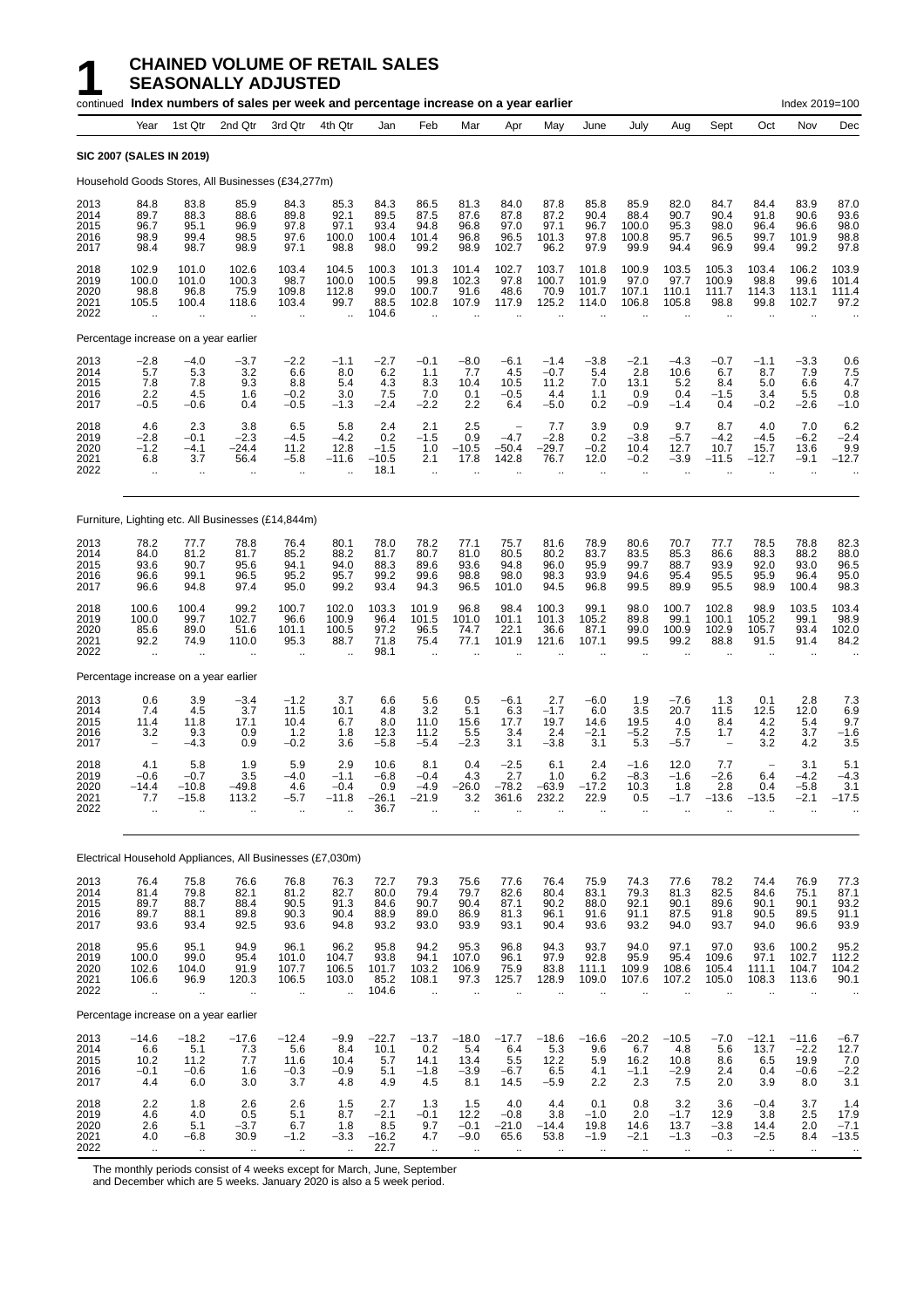|                                      |                                                       |                                                            | continued Index numbers of sales per week and percentage increase on a year earlier |                                                         |                                              |                                               |                                                          |                                                |                                                |                                                |                                                 |                                            |                                               |                                                |                                              | Index 2019=100                           |                                           |
|--------------------------------------|-------------------------------------------------------|------------------------------------------------------------|-------------------------------------------------------------------------------------|---------------------------------------------------------|----------------------------------------------|-----------------------------------------------|----------------------------------------------------------|------------------------------------------------|------------------------------------------------|------------------------------------------------|-------------------------------------------------|--------------------------------------------|-----------------------------------------------|------------------------------------------------|----------------------------------------------|------------------------------------------|-------------------------------------------|
|                                      | Year                                                  | 1st Qtr                                                    | 2nd Qtr                                                                             | 3rd Qtr                                                 | 4th Qtr                                      | Jan                                           | Feb                                                      | Mar                                            | Apr                                            | May                                            | June                                            | July                                       | Aug                                           | Sept                                           | Oct                                          | Nov                                      | Dec                                       |
|                                      | <b>SIC 2007 (SALES IN 2019)</b>                       |                                                            |                                                                                     |                                                         |                                              |                                               |                                                          |                                                |                                                |                                                |                                                 |                                            |                                               |                                                |                                              |                                          |                                           |
|                                      |                                                       |                                                            | Hardware, Paints and Glass, All Businesses (£11,442m)                               |                                                         |                                              |                                               |                                                          |                                                |                                                |                                                |                                                 |                                            |                                               |                                                |                                              |                                          |                                           |
| 2013<br>2014<br>2015<br>2016<br>2017 | 96.3<br>100.8<br>103.9<br>107.0<br>103.6              | 93.2<br>101.0<br>103.6<br>105.6<br>106.7                   | 99.2<br>100.3<br>102.6<br>105.7<br>105.2                                            | 97.0<br>99.9<br>105.7<br>105.2<br>102.2                 | 95.8<br>102.1<br>103.6<br>111.5<br>100.4     | 95.6<br>103.4<br>104.6<br>108.3<br>106.7      | 97.9<br>99.4<br>103.1<br>110.5<br>108.8                  | 87.4<br>99.9<br>103.0<br>99.6<br>104.9         | 96.7<br>98.9<br>104.0<br>102.9<br>111.5        | 101.7<br>99.3<br>101.3<br>107.8<br>102.4       | 99.3<br>102.2<br>102.6<br>106.2<br>102.5        | 99.1<br>98.8<br>104.4<br>115.3<br>104.9    | 96.5<br>102.3<br>105.6<br>101.0<br>100.3      | 95.7<br>98.8<br>107.0<br>100.4<br>101.5        | 96.6<br>99.2<br>104.8<br>110.3<br>103.4      | 93.5<br>102.8<br>104.6<br>116.7<br>99.2  | 97.1<br>103.9<br>101.7<br>108.4<br>99.0   |
| 2018<br>2019<br>2020<br>2021<br>2022 | 110.9<br>100.0<br>114.7<br>122.9<br>ă.                | 105.4<br>104.4<br>103.2<br>135.8<br>ă.                     | 112.7<br>99.4<br>99.0<br>130.5<br>$\ddot{\phantom{a}}$                              | 112.0<br>99.4<br>124.1<br>113.8<br>$\ddot{\phantom{a}}$ | 113.5<br>96.8<br>133.6<br>111.5              | 98.8<br>108.1<br>100.3<br>114.0<br>112.9      | 105.4<br>103.2<br>105.1<br>130.8<br>$\ddot{\phantom{a}}$ | 110.6<br>102.5<br>104.5<br>157.3               | 111.8<br>94.5<br>65.6<br>134.9                 | 115.8<br>100.6<br>109.1<br>129.6               | 111.0<br>102.3<br>117.7<br>127.6                | 109.2<br>104.6<br>117.8<br>117.1           | 111.5<br>97.9<br>124.6<br>115.2               | 114.7<br>96.4<br>128.6<br>110.2                | 116.1<br>91.9<br>126.4<br>106.2              | 114.0<br>99.0<br>145.1<br>112.0          | 110.9<br>99.1<br>130.1<br>115.4           |
|                                      | Percentage increase on a year earlier                 |                                                            |                                                                                     |                                                         |                                              |                                               |                                                          |                                                |                                                |                                                |                                                 |                                            |                                               |                                                |                                              |                                          |                                           |
| 2013<br>2014<br>2015<br>2016<br>2017 | 5.7<br>4.7<br>3.0<br>3.0<br>-3.1                      | 0.9<br>8.4<br>2.5<br>2.0<br>1.0                            | 10.8<br>1.1<br>2.3<br>3.0<br>$-0.4$                                                 | 8.0<br>3.0<br>5.9<br>$-0.6$<br>$-2.8$                   | 3.3<br>6.6<br>1.4<br>7.7<br>$-9.9$           | 3.8<br>$8.2$<br>1.2<br>3.5<br>$-1.5$          | 7.2<br>1.5<br>3.8<br>7.1<br>$-1.5$                       | $-6.4$<br>14.3<br>3.1<br>$-3.3$<br>5.3         | 8.2<br>$^{2.3}_{5.2}$<br>$-1.1$<br>8.4         | 12.3<br>$-2.4$<br>2.0<br>6.4<br>$-5.0$         | 11.6<br>3.0<br>0.3<br>3.6<br>$-3.5$             | 12.7<br>$-0.3$<br>5.7<br>10.5<br>$-9.0$    | 7.1<br>6.1<br>3.2<br>$-4.3$<br>$-0.7$         | 5.0<br>3.2<br>8.2<br>$-6.2$<br>1.1             | 9.2<br>2.7<br>5.6<br>5.3<br>$-6.2$           | $-0.3$<br>10.0<br>1.8<br>11.5<br>$-15.0$ | 1.7<br>$7.0 -2.1$<br>6.5<br>-8.6          |
| 2018<br>2019<br>2020<br>2021<br>2022 | 7.0<br>$-9.8$<br>14.7<br>7.1<br>$\ddot{\phantom{a}}$  | $-1.2$<br>$-0.9$<br>$-1.2$<br>31.6<br>$\ddot{\phantom{a}}$ | 7.1<br>$-11.8$<br>$-0.3$<br>31.7                                                    | 9.6<br>$-11.3$<br>24.9<br>$-8.2$<br>٠.                  | 13.0<br>$-14.6$<br>37.9<br>$-16.5$           | $-7.4$<br>9.4<br>$-7.2$<br>13.6<br>$-0.9$     | $-3.2$<br>$-2.1$<br>1.9<br>24.4<br>$\ddot{\phantom{a}}$  | 5.5<br>$-7.3$<br>1.9<br>50.5                   | 0.2<br>$-15.4$<br>$-30.7$<br>105.8             | 13.1<br>$-13.1$<br>8.5<br>18.8                 | 8.3<br>$-7.8$<br>15.2<br>8.3                    | 4.1<br>$-4.2$<br>12.6<br>$-0.6$            | 11.2<br>$-12.2$<br>27.3<br>$-7.5$             | 13.0<br>$-16.0$<br>33.5<br>$-14.4$             | 12.2<br>$-20.9$<br>37.6<br>$-16.0$           | 14.9<br>$-13.2$<br>46.5<br>$-22.8$       | 12.0<br>$-10.7$<br>31.3<br>$-11.3$        |
|                                      |                                                       |                                                            | Music and video recordings and equipment, All Businesses (£961m)                    |                                                         |                                              |                                               |                                                          |                                                |                                                |                                                |                                                 |                                            |                                               |                                                |                                              |                                          |                                           |
| 2013<br>2014<br>2015<br>2016<br>2017 | 111.6<br>106.5<br>110.9<br>105.7<br>98.1              | 125.8<br>109.0<br>109.1<br>113.2<br>103.8                  | 107.2<br>104.1<br>113.7<br>108.4<br>94.6                                            | 106.0<br>106.7<br>112.7<br>99.0<br>92.8                 | 107.6<br>105.9<br>108.0<br>102.3<br>101.3    | 136.5<br>114.4<br>104.6<br>113.6<br>100.0     | 129.2<br>110.7<br>104.0<br>116.9<br>107.5                | 114.4<br>102.4<br>116.8<br>109.8<br>103.9      | 105.2<br>103.2<br>123.0<br>116.0<br>96.4       | 109.0<br>101.4<br>113.1<br>108.9<br>93.0       | 107.4<br>107.0<br>106.6<br>101.9<br>94.4        | 102.7<br>108.5<br>110.5<br>97.9<br>97.3    | 108.1<br>105.5<br>111.8<br>99.7<br>93.9       | 106.9<br>106.2<br>115.3<br>99.3<br>88.4        | 105.8<br>109.7<br>109.0<br>100.7<br>100.5    | 101.6<br>105.1<br>105.3<br>105.8<br>99.3 | 114.0<br>103.5<br>109.4<br>100.7<br>103.4 |
| 2018<br>2019<br>2020<br>2021<br>2022 | 98.6<br>100.0<br>84.8<br>96.8<br>$\ddot{\phantom{a}}$ | 103.6<br>94.2<br>90.2<br>97.1                              | 95.1<br>111.2<br>58.1<br>99.6                                                       | 98.8<br>105.4<br>89.3<br>83.6                           | 97.0<br>89.2<br>101.3<br>106.7               | 103.5<br>124.1<br>89.7<br>67.9<br>104.4       | 97.5<br>76.5<br>96.0<br>155.9                            | 108.5<br>84.4<br>86.1<br>73.4                  | 104.5<br>100.6<br>55.3<br>105.0                | 84.4<br>114.9<br>49.6<br>99.9                  | 96.1<br>116.7<br>67.1<br>95.0                   | 98.6<br>124.7<br>83.0<br>93.2              | 101.0<br>90.9<br>91.4<br>86.0                 | 97.3<br>101.5<br>92.7<br>74.1                  | 97.0<br>93.0<br>126.9<br>91.6                | 100.5<br>89.9<br>97.1<br>87.5            | 94.1<br>85.7<br>84.2<br>134.3             |
|                                      | Percentage increase on a year earlier                 |                                                            |                                                                                     |                                                         |                                              |                                               |                                                          |                                                |                                                |                                                |                                                 |                                            |                                               |                                                |                                              |                                          |                                           |
| 2013<br>2014<br>2015<br>2016<br>2017 | $-26.0$<br>$-4.6$<br>4.1<br>-4.7<br>$-7.2$            | $-17.7$<br>$-13.3$<br>0.1<br>3.7<br>$-8.3$                 | $-30.4$<br>$-2.9$<br>9.2<br>$-4.6$<br>$-12.8$                                       | $-29.2$<br>0.7<br>5.7<br>$-12.2$<br>$-6.2$              | $-26.8$<br>$-1.6$<br>2.0<br>$-5.3$<br>$-1.0$ | $-3.7$<br>$-16.2$<br>$-8.5$<br>8.6<br>$-12.0$ | $-18.0$<br>$-14.4$<br>$-6.0$<br>12.4<br>$-8.0$           | $-27.6$<br>$-10.5$<br>14.1<br>$-6.0$<br>$-5.4$ | $-35.8$<br>$-1.9$<br>19.2<br>$-5.7$<br>$-16.9$ | $-31.1$<br>$-7.0$<br>11.6<br>$-3.7$<br>$-14.7$ | $-24.9$<br>$-0.4$<br>$-0.3$<br>$-4.4$<br>$-7.4$ | $-33.0$<br>5.6<br>1.8<br>$-11.4$<br>$-0.6$ | $-28.1$<br>$-2.4$<br>6.0<br>$-10.8$<br>$-5.8$ | $-27.0$<br>$-0.6$<br>8.5<br>$-13.9$<br>$-10.9$ | $-28.0$<br>3.7<br>$-0.6$<br>$-7.5$<br>$-0.2$ | $-30.2$<br>3.5<br>0.2<br>0.5<br>$-6.1$   | $-23.2$<br>$-9.2$<br>5.7<br>$-8.0$<br>2.7 |
| 2018<br>2019<br>2020<br>2021<br>2022 | 0.5<br>1.4<br>$-15.2$<br>14.1                         | $-0.2$<br>$-9.1$<br>$-4.2$<br>7.6                          | 0.5<br>16.9<br>$-47.8$<br>71.4                                                      | 6.4<br>6.6<br>$-15.3$<br>$-6.4$                         | $-4.2$<br>$-8.0$<br>13.6<br>5.3              | 3.5<br>19.9<br>$-27.7$<br>$-24.3$<br>53.8     | $-9.3$<br>$-21.5$<br>25.4<br>62.4                        | 4.5<br>$-22.2$<br>2.0<br>$-14.7$               | 8.4<br>$-3.7$<br>$-45.0$<br>89.8               | $-9.2$<br>36.1<br>$-56.8$<br>101.2             | 1.8<br>21.4<br>$-42.5$<br>41.6                  | 1.3<br>26.5<br>$-33.4$<br>12.3             | 7.6<br>$-10.0$<br>0.6<br>$-5.9$               | 10.0<br>4.4<br>$-8.7$<br>$-20.1$               | $-3.4$<br>$-4.1$<br>36.4<br>$-27.8$          | 1.2<br>$-10.6$<br>8.1<br>$-10.0$         | $-9.1$<br>$-8.9$<br>$-1.7$<br>59.4        |

The monthly periods consist of 4 weeks except for March, June, September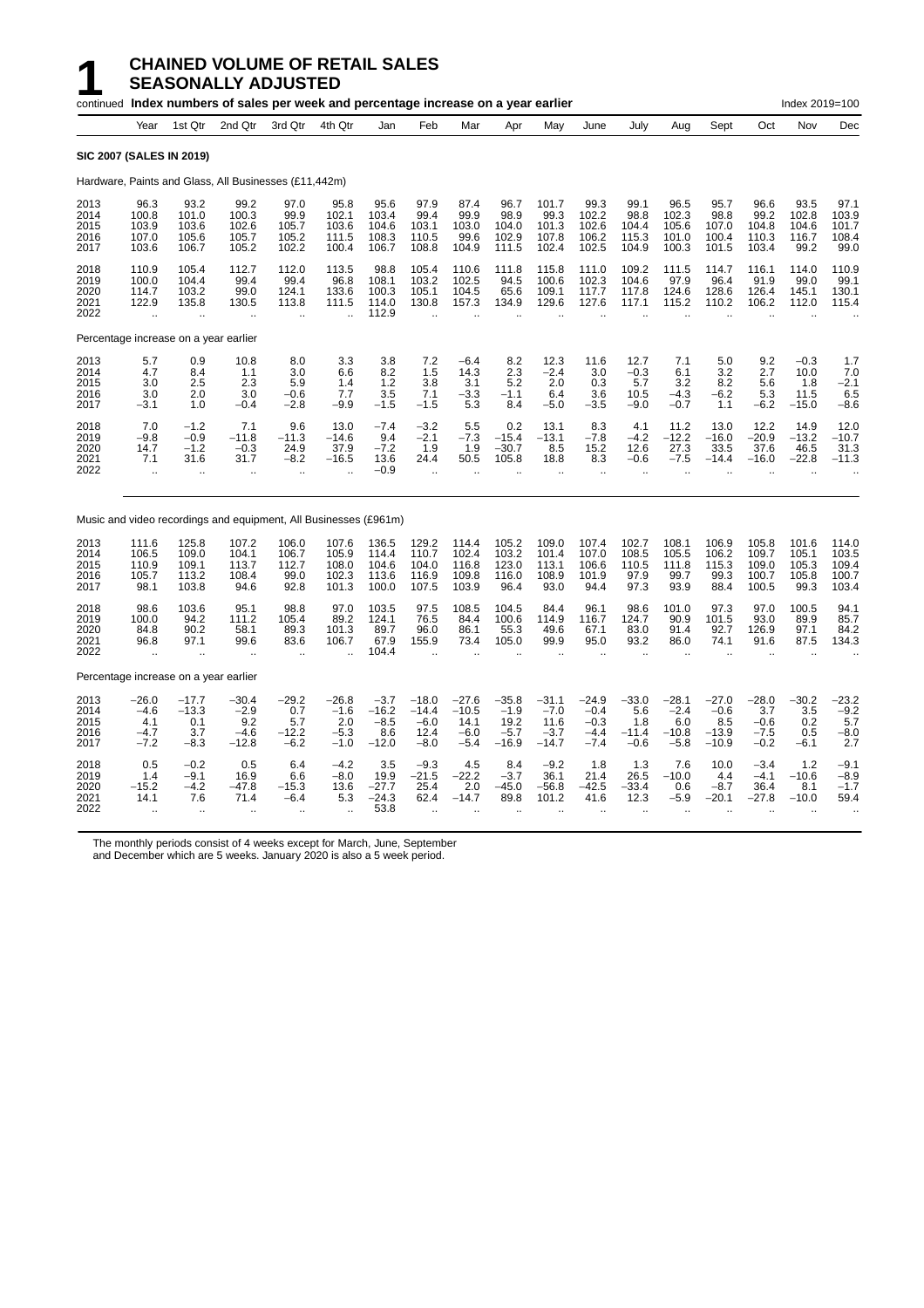## **1 CHAINED VOLUME OF RETAIL SALES**<br>**1 SEASONALLY ADJUSTED**<br>Fontinued Index numbers of sales per week and percentage inc **SEASONALLY ADJUSTED**

|                                      |                                             |                                                    | continued Index numbers of sales per week and percentage increase on a year earlier |                                          |                                                         |                                          |                                                      |                                        |                                              |                                         |                                         |                                          |                                                   |                                          |                                                  | Index 2019=100                                          |                                                     |
|--------------------------------------|---------------------------------------------|----------------------------------------------------|-------------------------------------------------------------------------------------|------------------------------------------|---------------------------------------------------------|------------------------------------------|------------------------------------------------------|----------------------------------------|----------------------------------------------|-----------------------------------------|-----------------------------------------|------------------------------------------|---------------------------------------------------|------------------------------------------|--------------------------------------------------|---------------------------------------------------------|-----------------------------------------------------|
|                                      | Year                                        | 1st Qtr                                            | 2nd Qtr                                                                             | 3rd Qtr                                  | 4th Qtr                                                 | Jan                                      | Feb                                                  | Mar                                    | Apr                                          | May                                     | June                                    | July                                     | Aug                                               | Sept                                     | Oct                                              | Nov                                                     | Dec                                                 |
| <b>SIC 2007 (SALES IN 2019)</b>      |                                             |                                                    |                                                                                     |                                          |                                                         |                                          |                                                      |                                        |                                              |                                         |                                         |                                          |                                                   |                                          |                                                  |                                                         |                                                     |
|                                      |                                             |                                                    | Other Specialised Non-Food Stores, All Businesses (£56,771m)                        |                                          |                                                         |                                          |                                                      |                                        |                                              |                                         |                                         |                                          |                                                   |                                          |                                                  |                                                         |                                                     |
| 2013<br>2014<br>2015<br>2016<br>2017 | 79.0<br>84.3<br>85.1<br>91.2<br>92.5        | 76.6<br>82.6<br>85.0<br>88.0<br>89.5               | 78.1<br>83.6<br>85.7<br>91.9<br>92.8                                                | 80.4<br>84.3<br>85.2<br>92.2<br>93.1     | 80.9<br>86.8<br>84.6<br>92.7<br>94.5                    | 74.5<br>81.4<br>83.2<br>87.2<br>90.6     | 79.0<br>81.9<br>85.8<br>87.1<br>91.1                 | 76.3<br>84.5<br>85.9<br>89.4<br>87.4   | 77.6<br>81.5<br>85.5<br>93.0<br>93.3         | 77.2<br>83.3<br>86.2<br>91.1<br>91.4    | 79.1<br>85.6<br>85.5<br>91.7<br>93.4    | 79.1<br>84.3<br>84.1<br>92.7<br>92.5     | 78.3<br>84.2<br>85.1<br>91.3<br>97.2              | 83.0<br>84.4<br>86.1<br>92.5<br>90.4     | 80.3<br>85.2<br>85.5<br>94.2<br>93.9             | 81.2<br>86.3<br>84.4<br>91.8<br>94.9                    | 81.0<br>88.4<br>84.1<br>92.1<br>94.6                |
| 2018<br>2019<br>2020<br>2021<br>2022 | 95.2<br>100.0<br>89.0<br>100.7              | 93.0<br>99.2<br>90.1<br>77.8                       | 93.7<br>101.1<br>60.8<br>109.4                                                      | 97.0<br>100.9<br>103.1<br>106.8          | 97.2<br>98.8<br>101.7<br>108.8                          | 95.2<br>97.5<br>99.3<br>75.6<br>108.1    | 92.4<br>98.9<br>97.7<br>73.4<br>$\ddot{\phantom{a}}$ | 91.8<br>100.8<br>74.9<br>83.1          | 94.6<br>100.2<br>41.7<br>103.6               | 94.3<br>99.8<br>51.5<br>111.1           | 92.5<br>102.9<br>83.7<br>112.7          | 95.2<br>102.4<br>101.9<br>105.5          | 98.7<br>101.2<br>100.4<br>107.9                   | 97.1<br>99.4<br>106.3<br>106.8           | 96.2<br>99.2<br>108.6<br>112.7                   | 99.6<br>98.4<br>94.7<br>113.4                           | 96.0<br>98.6<br>101.8<br>102.1                      |
|                                      |                                             | Percentage increase on a year earlier              |                                                                                     |                                          |                                                         |                                          |                                                      |                                        |                                              |                                         |                                         |                                          |                                                   |                                          |                                                  |                                                         |                                                     |
| 2013<br>2014<br>2015<br>2016<br>2017 | 3.0<br>6.8<br>1.0<br>7.1<br>1.4             | $-0.2$<br>7.9<br>2.9<br>3.5<br>1.7                 | 3.7<br>7.1<br>2.5<br>7.2<br>0.9                                                     | 3.9<br>4.9<br>1.0<br>8.2<br>1.0          | 4.5<br>7.3<br>$-2.5$<br>9.5<br>1.9                      | $-3.8$<br>9.3<br>2.2<br>4.8<br>3.9       | 4.8<br>3.6<br>4.7<br>1.6<br>4.6                      | $-1.1$<br>10.7<br>1.7<br>4.0<br>$-2.2$ | 4.4<br>5.0<br>4.9<br>8.8<br>0.3              | 4.1<br>7.8<br>3.6<br>5.7<br>0.3         | 2.8<br>8.2<br>$-0.1$<br>7.2<br>1.9      | 2.6<br>6.5<br>$-0.2$<br>10.2<br>$-0.2$   | 7.6<br>1.1<br>7.2<br>6.5                          | 8.2<br>1.7<br>2.0<br>7.5<br>$-2.2$       | 4.1<br>6.1<br>0.3<br>10.2<br>$-0.4$              | 4.7<br>6.3<br>$-2.3$<br>8.8<br>3.4                      | 4.6<br>9.1<br>$-4.8$<br>9.5<br>2.7                  |
| 2018<br>2019<br>2020<br>2021<br>2022 | 3.0<br>5.0<br>$-11.0$<br>13.2<br>ä.         | 3.9<br>6.6<br>$-9.1$<br>$-13.7$<br>μ.              | 1.0<br>7.9<br>-39.8<br>79.8                                                         | 4.1<br>4.0<br>2.2<br>3.5<br>$\ddotsc$    | 2.9<br>1.6<br>3.0<br>7.0                                | 5.0<br>2.4<br>1.9<br>$-23.9$<br>42.9     | 1.4<br>7.1<br>$-1.2$<br>$-24.9$                      | 5.1<br>9.8<br>$-25.7$<br>11.0          | 1.4<br>5.9<br>$-58.4$<br>148.7               | 3.2<br>5.8<br>$-48.4$<br>115.9          | $-1.0$<br>11.3<br>$-18.7$<br>34.7       | 3.0<br>7.6<br>$-0.5$<br>3.5<br>ä.        | 1.6<br>2.5<br>-0.9<br>7.5<br>$\ddot{\phantom{a}}$ | 7.3<br>2.4<br>6.9<br>0.5                 | 2.4<br>3.2<br>9.4<br>3.8<br>$\ddot{\phantom{a}}$ | 5.0<br>$-1.2$<br>-3.8<br>19.7<br>$\ddot{\phantom{a}}$   | 1.5<br>2.7<br>3.2<br>0.4                            |
|                                      |                                             |                                                    | Dispensing Chemists, All Businesses (£1,412m)                                       |                                          |                                                         |                                          |                                                      |                                        |                                              |                                         |                                         |                                          |                                                   |                                          |                                                  |                                                         |                                                     |
| 2013<br>2014<br>2015<br>2016<br>2017 | 83.0<br>84.6<br>77.6<br>83.9<br>95.1        | 79.6<br>82.9<br>80.1<br>82.0<br>86.2               | 80.7<br>89.6<br>77.4<br>81.6<br>97.7                                                | 84.8<br>84.5<br>76.3<br>85.8<br>96.6     | 86.9<br>81.4<br>76.6<br>86.2<br>100.0                   | 80.2<br>82.1<br>79.3<br>80.5<br>86.9     | 79.8<br>80.8<br>80.7<br>83.1<br>85.3                 | 79.0<br>85.5<br>80.2<br>82.3<br>86.5   | 80.4<br>86.0<br>78.8<br>82.8<br>106.2        | 79.1<br>90.8<br>76.1<br>82.7<br>84.1    | 82.2<br>91.5<br>77.2<br>79.6<br>101.6   | 87.7<br>87.0<br>76.5<br>80.7<br>90.4     | 83.8<br>82.4<br>74.6<br>84.9<br>98.0              | 83.2<br>84.0<br>77.5<br>90.6<br>100.5    | 84.0<br>78.4<br>78.7<br>85.8<br>98.7             | 86.4<br>81.5<br>76.5<br>86.3<br>102.9                   | 89.5<br>83.7<br>75.0<br>86.5<br>98.7                |
| 2018<br>2019<br>2020<br>2021<br>2022 | 96.1<br>100.0<br>138.8<br>126.1<br>ä,       | 96.9<br>104.0<br>113.5<br>127.9                    | 96.7<br>102.2<br>153.3<br>130.6                                                     | 97.6<br>96.4<br>147.4<br>131.7           | 93.1<br>97.5<br>143.0<br>114.4                          | 98.9<br>103.8<br>97.3<br>134.2<br>102.7  | 96.3<br>104.2<br>100.8<br>120.7                      | 95.8<br>103.9<br>139.8<br>128.6        | 99.2<br>107.7<br>125.5<br>124.3              | 97.6<br>107.2<br>133.7<br>130.3         | 94.1<br>93.9<br>191.3<br>136.0          | 100.1<br>100.9<br>147.1<br>128.3         | 99.1<br>97.3<br>145.4<br>130.8                    | 94.4<br>92.0<br>149.4<br>135.1           | 85.5<br>96.6<br>161.8<br>133.0                   | 97.2<br>92.7<br>141.3<br>109.4                          | 96.0<br>102.0<br>129.2<br>103.5                     |
|                                      |                                             | Percentage increase on a year earlier              |                                                                                     |                                          |                                                         |                                          |                                                      |                                        |                                              |                                         |                                         |                                          |                                                   |                                          |                                                  |                                                         |                                                     |
| 2013<br>2014<br>2015<br>2016<br>2017 | 5.2<br>1.9<br>$-8.3$<br>8.1<br>13.4         | $-4.3$<br>4.2<br>$-3.5$<br>2.4<br>5.2              | $-1.0$<br>11.0<br>-13.6<br>5.4<br>19.7                                              | 15.8<br>$-0.4$<br>$-9.7$<br>12.4<br>12.7 | 11.9<br>$-6.3$<br>$-5.9$<br>12.6<br>16.0                | $-2.1$<br>2.4<br>$-3.4$<br>1.5<br>8.0    | $-5.0$<br>1.3<br>$-0.2$<br>3.0<br>2.6                | $-5.5$<br>8.1<br>$-6.1$<br>2.6<br>5.0  | 4.8<br>6.9<br>$-8.3$<br>5.1<br>28.2          | $-8.6$<br>14.8<br>$-16.2$<br>8.6<br>1.7 | 1.1<br>11.3<br>$-15.6$<br>3.1<br>27.6   | 15.5<br>$-0.8$<br>$-12.1$<br>5.5<br>12.0 | 3.2<br>$-1.7$<br>$-9.5$<br>13.8<br>15.5           | 28.6<br>1.0<br>$-7.8$<br>16.9<br>11.0    | 6.9<br>$-6.7$<br>0.4<br>9.1<br>15.0              | 13.2<br>-5.7<br>$-6.2$<br>12.8<br>19.3                  | 14.8<br>$-6.5$<br>$-10.4$<br>15.3<br>14.1           |
| 2018<br>2019<br>2020<br>2021<br>2022 | 1.0<br>4.1<br>38.8<br>$-9.1$<br>ä.          | 12.4<br>7.3<br>9.2<br>12.7<br>$\ddot{\phantom{a}}$ | $-0.9$<br>5.7<br>50.0<br>$-14.8$<br>$\mathbf{r}$                                    | 1.0<br>$-1.3$<br>53.0<br>$-10.7$<br>ä,   | $-6.9$<br>4.7<br>46.7<br>$-20.0$                        | 13.8<br>5.0<br>$-6.3$<br>38.0<br>$-23.5$ | 12.9<br>8.2<br>$-3.2$<br>19.7<br>ä.                  | 10.8<br>8.5<br>34.5<br>$-8.0$          | $-6.6$<br>8.6<br>16.6<br>$-1.0$              | 16.0<br>9.9<br>24.7<br>$-2.5$           | $-7.4$<br>$-0.3$<br>103.9<br>$-28.9$    | 10.7<br>0.9<br>45.7<br>$-12.7$           | 1.1<br>$-1.8$<br>49.5<br>$-10.0$                  | $-6.1$<br>$-2.6$<br>62.4<br>-9.6         | $-13.4$<br>12.9<br>67.6<br>$-17.9$               | -5.6<br>-4.6<br>52.4<br>$-22.6$                         | $-2.7$<br>6.2<br>26.7<br>–19.9                      |
|                                      |                                             |                                                    | Medical Goods, All Businesses (£937m)                                               |                                          |                                                         |                                          |                                                      |                                        |                                              |                                         |                                         |                                          |                                                   |                                          |                                                  |                                                         |                                                     |
| 2013<br>2014<br>2015<br>2016<br>2017 | 54.1<br>61.3<br>68.3<br>68.0<br>71.7        | 53.0<br>59.1<br>64.0<br>67.1<br>76.6               | 49.2<br>63.9<br>66.3<br>68.8<br>66.7                                                | 56.1<br>61.1<br>69.1<br>68.1<br>70.3     | 58.0<br>61.1<br>73.6<br>68.0<br>73.0                    | 52.9<br>57.3<br>63.3<br>67.5<br>75.6     | 51.9<br>63.5<br>63.9<br>68.1<br>73.1                 | 54.0<br>57.4<br>64.8<br>66.1<br>80.3   | 45.5<br>67.3<br>62.9<br>69.2<br>61.3         | 50.9<br>62.6<br>67.5<br>65.8<br>76.8    | 50.7<br>62.2<br>67.9<br>70.9<br>62.9    | 54.8<br>65.3<br>67.4<br>67.9<br>68.6     | 54.2<br>60.5<br>61.5<br>70.3<br>70.8              | 58.7<br>58.2<br>76.5<br>66.6<br>71.3     | 58.4<br>61.9<br>68.1<br>65.5<br>73.0             | 54.8<br>62.2<br>85.0<br>66.5<br>73.4                    | 60.3<br>59.6<br>68.9<br>71.2<br>72.8                |
| 2018<br>2019<br>2020<br>2021<br>2022 | 86.7<br>100.0<br>97.3<br>143.1<br>$\ddotsc$ | 78.4<br>95.5<br>108.1<br>128.9<br>μ,               | 84.0<br>106.2<br>43.3<br>151.0<br>ä.                                                | 82.6<br>102.8<br>114.3<br>152.8<br>      | 101.7<br>95.5<br>122.8<br>139.8<br>$\ddot{\phantom{1}}$ | 75.9<br>95.3<br>110.1<br>113.7<br>148.5  | 79.2<br>95.9<br>125.9<br>122.6<br>$\ddotsc$          | 79.8<br>95.3<br>91.7<br>146.0          | 80.4<br>109.6<br>26.4<br>140.4               | 76.5<br>106.8<br>40.3<br>154.2          | 92.8<br>102.9<br>59.3<br>156.8          | 83.0<br>108.2<br>94.7<br>153.6           | 84.3<br>104.3<br>114.6<br>155.0                   | 80.9<br>97.4<br>129.9<br>150.4           | 98.6<br>93.1<br>127.8<br>146.1                   | 103.6<br>88.0<br>127.3<br>143.1<br>$\ddotsc$            | 102.6<br>103.5<br>115.2<br>132.1<br>$\cdot$ .       |
|                                      |                                             | Percentage increase on a year earlier              |                                                                                     |                                          |                                                         |                                          |                                                      |                                        |                                              |                                         |                                         |                                          |                                                   |                                          |                                                  |                                                         |                                                     |
| 2013<br>2014<br>2015<br>2016<br>2017 | 1.5<br>13.3<br>11.4<br>$-0.3$<br>5.4        | $-0.2$<br>11.5<br>8.3<br>4.8<br>14.2               | $-6.9$<br>30.0<br>3.7<br>3.9<br>$-3.1$                                              | 7.9<br>8.9<br>13.1<br>$-1.4$<br>3.2      | 5.1<br>5.3<br>20.4<br>$-7.6$<br>7.4                     | $-3.8$<br>8.3<br>10.4<br>6.7<br>12.0     | 1.4<br>22.4<br>0.7<br>6.5<br>7.4                     | 1.6<br>6.4<br>12.8<br>2.1<br>21.5      | $-20.5$<br>47.9<br>$-6.4$<br>10.0<br>$-11.5$ | 2.4<br>23.1<br>7.8<br>$-2.5$<br>16.7    | $-1.9$<br>22.8<br>9.1<br>4.4<br>$-11.4$ | 4.4<br>19.3<br>3.3<br>0.7<br>1.0         | 2.7<br>11.5<br>1.7<br>14.3<br>0.7                 | 15.1<br>$-0.9$<br>31.4<br>$-13.0$<br>7.0 | 5.8<br>6.0<br>10.0<br>$-3.9$<br>11.6             | 0.6<br>13.6<br>36.7<br>$-21.8$<br>10.3                  | $8.1 - 1.2$<br>15.5<br>3.4<br>2.3                   |
| 2018<br>2019<br>2020<br>2021<br>2022 | 20.9<br>15.4<br>$-2.7$<br>47.0              | 2.3<br>21.8<br>13.2<br>19.3                        | 26.0<br>26.4<br>$-59.2$<br>248.5                                                    | 17.5<br>24.5<br>11.2<br>33.6             | 39.2<br>$-6.0$<br>28.6<br>13.8                          | 0.4<br>25.5<br>15.6<br>3.2<br>30.6       | 8.3<br>21.2<br>31.3<br>$-2.7$                        | $-0.7$<br>19.4<br>$-3.7$<br>59.2       | 31.2<br>36.3<br>$-75.9$<br>431.2             | $-0.4$<br>39.6<br>$-62.3$<br>283.1      | 47.7<br>10.8<br>$-42.4$<br>164.6        | 21.0<br>30.3<br>$-12.5$<br>62.3          | 19.1<br>23.7<br>9.9<br>35.2                       | 13.6<br>20.4<br>33.3<br>15.8             | 34.9<br>$-5.6$<br>37.4<br>14.3                   | 41.3<br>$-15.1$<br>44.6<br>12.4<br>$\ddot{\phantom{a}}$ | 41.0<br>0.9<br>11.3<br>14.7<br>$\ddot{\phantom{1}}$ |

The monthly periods consist of 4 weeks except for March, June, September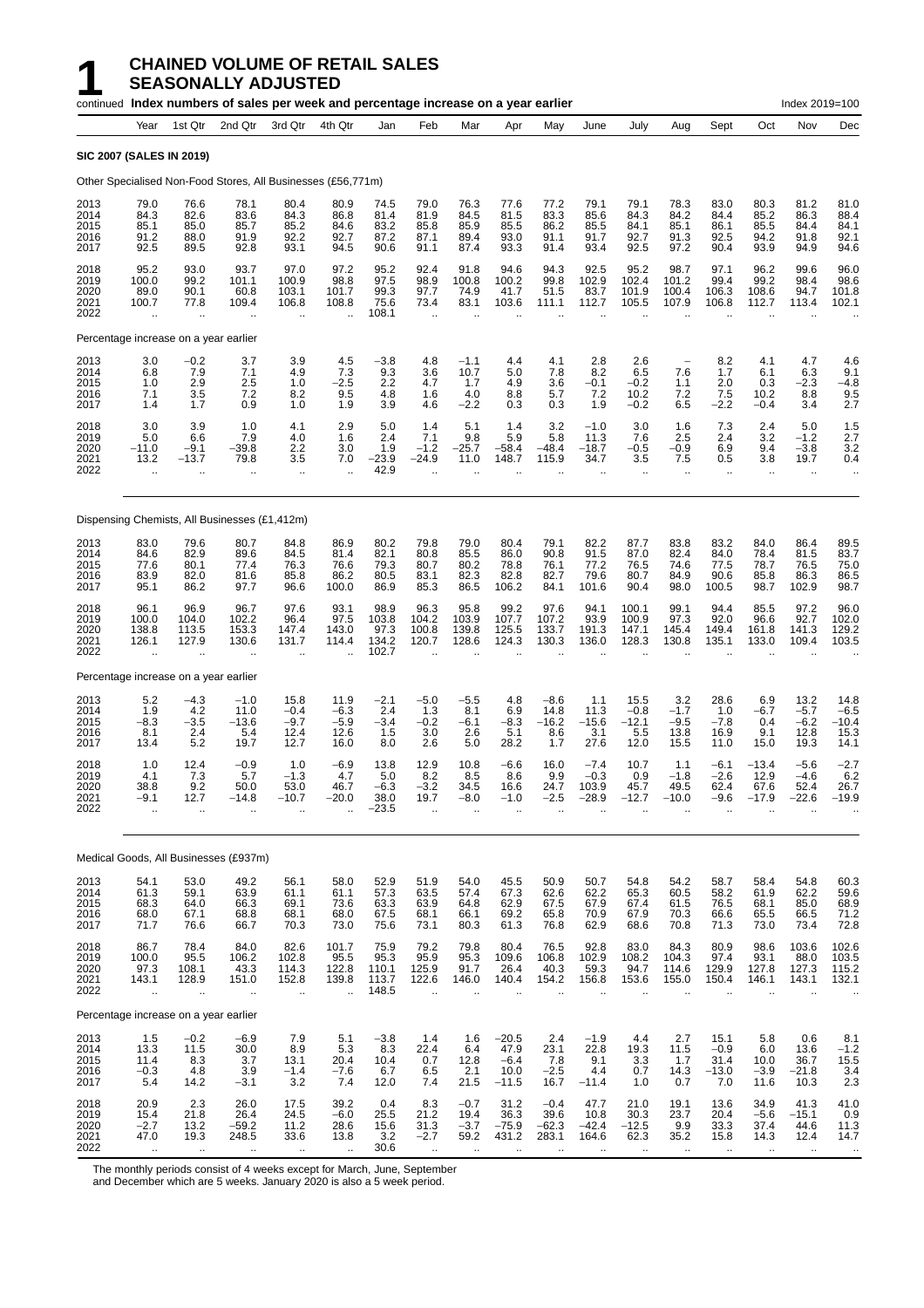## **1 CHAINED VOLUME OF RETAIL SALES**<br>**1 SEASONALLY ADJUSTED**<br>Fontinued Index numbers of sales per week and percentage inc **SEASONALLY ADJUSTED**

|                                      |                                                       |                                                       | continued Index numbers of sales per week and percentage increase on a year earlier |                                                                     |                                                      |                                               |                                                      |                                                      |                                               |                                             |                                                      |                                               |                                                       |                                                      |                                                      | Index 2019=100                            |                                             |
|--------------------------------------|-------------------------------------------------------|-------------------------------------------------------|-------------------------------------------------------------------------------------|---------------------------------------------------------------------|------------------------------------------------------|-----------------------------------------------|------------------------------------------------------|------------------------------------------------------|-----------------------------------------------|---------------------------------------------|------------------------------------------------------|-----------------------------------------------|-------------------------------------------------------|------------------------------------------------------|------------------------------------------------------|-------------------------------------------|---------------------------------------------|
|                                      | Year                                                  | 1st Qtr                                               | 2nd Qtr                                                                             | 3rd Qtr                                                             | 4th Qtr                                              | Jan                                           | Feb                                                  | Mar                                                  | Apr                                           | May                                         | June                                                 | July                                          | Aug                                                   | Sept                                                 | Oct                                                  | Nov                                       | Dec                                         |
| <b>SIC 2007 (SALES IN 2019)</b>      |                                                       |                                                       |                                                                                     |                                                                     |                                                      |                                               |                                                      |                                                      |                                               |                                             |                                                      |                                               |                                                       |                                                      |                                                      |                                           |                                             |
|                                      |                                                       |                                                       | Cosmetic and Toilet Articles, All Businesses (£5,248m)                              |                                                                     |                                                      |                                               |                                                      |                                                      |                                               |                                             |                                                      |                                               |                                                       |                                                      |                                                      |                                           |                                             |
| 2013<br>2014<br>2015<br>2016<br>2017 | 61.5<br>62.8<br>64.6<br>72.2<br>78.3                  | 58.3<br>61.6<br>63.5<br>69.4<br>78.0                  | 63.8<br>60.4<br>64.0<br>70.7<br>76.7                                                | 61.3<br>63.2<br>64.5<br>74.8<br>77.3                                | 62.6<br>66.0<br>66.2<br>73.9<br>81.4                 | 56.4<br>61.8<br>64.7<br>70.0<br>75.6          | 58.6<br>61.8<br>62.9<br>69.6<br>77.8                 | 59.6<br>61.1<br>63.2<br>68.8<br>80.0                 | 62.0<br>60.3<br>63.6<br>70.9<br>79.7          | 63.3<br>59.4<br>65.5<br>71.2<br>75.2        | 65.6<br>61.3<br>63.2<br>70.2<br>75.4                 | 60.0<br>60.7<br>64.0<br>75.4<br>75.7          | 61.2<br>63.5<br>64.8<br>77.0<br>75.9                  | 62.4<br>65.0<br>64.6<br>72.6<br>79.7                 | 63.1<br>65.6<br>64.4<br>74.5<br>79.2                 | 63.2<br>66.5<br>65.0<br>73.6<br>81.8      | 61.8<br>65.9<br>68.5<br>73.6<br>82.9        |
| 2018<br>2019<br>2020<br>2021<br>2022 | 91.0<br>100.0<br>83.0<br>88.3<br>ă,                   | 84.9<br>102.2<br>86.8<br>68.9<br>$\ddot{\phantom{a}}$ | 88.7<br>101.3<br>65.1<br>93.3                                                       | 93.5<br>100.8<br>92.2<br>92.9<br>$\ddot{\phantom{a}}$               | 97.1<br>95.6<br>87.7<br>98.0<br>$\ddot{\phantom{a}}$ | 82.5<br>102.1<br>81.9<br>60.0<br>104.1        | 85.3<br>105.7<br>88.6<br>72.7<br>$\ddotsc$           | 86.5<br>99.4<br>90.2<br>72.9<br>$\sim$               | 86.4<br>98.4<br>54.1<br>91.3                  | 89.7<br>101.5<br>60.1<br>94.1               | 89.7<br>103.6<br>77.9<br>94.2                        | 92.1<br>102.1<br>91.7<br>88.0<br>$\sim$       | 94.8<br>103.2<br>90.2<br>93.2<br>$\ddot{\phantom{a}}$ | 93.7<br>97.9<br>94.1<br>96.5<br>$\ddot{\phantom{a}}$ | 99.2<br>94.5<br>92.8<br>97.9<br>$\ddot{\phantom{a}}$ | 97.9<br>99.7<br>86.0<br>98.6<br>$\ddotsc$ | 94.6<br>93.3<br>85.0<br>97.6                |
|                                      |                                                       | Percentage increase on a year earlier                 |                                                                                     |                                                                     |                                                      |                                               |                                                      |                                                      |                                               |                                             |                                                      |                                               |                                                       |                                                      |                                                      |                                           |                                             |
| 2013<br>2014<br>2015<br>2016<br>2017 | 13.4<br>2.1<br>2.9<br>11.8<br>8.5                     | 12.6<br>5.6<br>3.2<br>9.2<br>12.3                     | 17.7<br>$-5.3$<br>6.0<br>10.5<br>8.4                                                | 11.9<br>3.2<br>2.0<br>16.0<br>3.4                                   | 11.6<br>5.3<br>0.3<br>11.6<br>10.2                   | 10.5<br>9.6<br>4.6<br>8.2<br>8.0              | 13.3<br>5.6<br>1.7<br>10.6<br>11.8                   | 13.8<br>2.5<br>3.4<br>8.9<br>16.3                    | 19.0<br>$-2.6$<br>5.3<br>11.5<br>12.5         | 17.1<br>$-6.2$<br>10.2<br>8.8<br>5.5        | 17.2<br>$-6.6$<br>3.2<br>11.0<br>7.4                 | 9.7<br>1.2<br>5.5<br>17.8<br>0.5              | 11.3<br>3.8<br>2.0<br>18.8<br>$-1.4$                  | 14.1<br>4.2<br>$-0.6$<br>12.2<br>9.8                 | 15.1<br>4.0<br>$-1.8$<br>15.7<br>6.2                 | 17.1<br>5.2<br>$-2.2$<br>13.1<br>11.1     | 5.0<br>6.6<br>4.1<br>7.5<br>12.6            |
| 2018<br>2019<br>2020<br>2021<br>2022 | 16.2<br>9.8<br>$-17.0$<br>6.3<br>$\ddotsc$            | 8.9<br>20.4<br>$-15.1$<br>$-20.7$                     | 15.7<br>14.3<br>$-35.8$<br>43.3                                                     | 21.0<br>7.8<br>$-8.6$<br>0.8<br>                                    | 19.2<br>$-1.5$<br>$-8.3$<br>11.7                     | 9.2<br>23.7<br>$-19.8$<br>$-26.8$<br>73.7     | 9.6<br>24.0<br>$-16.2$<br>$-18.0$                    | 8.0<br>15.0<br>$-9.3$<br>$-19.2$                     | 8.3<br>14.0<br>$-45.0$<br>68.7                | 19.2<br>13.2<br>$-40.8$<br>56.5             | 19.0<br>15.4<br>$-24.8$<br>21.0                      | 21.6<br>10.9<br>$-10.2$<br>$-4.1$             | 24.8<br>8.9<br>$-12.6$<br>3.4<br>$\ddotsc$            | 17.6<br>4.5<br>$-3.9$<br>2.6<br>$\ddotsc$            | 25.3<br>$-4.7$<br>$-1.8$<br>5.5<br>$\ddotsc$         | 19.8<br>1.8<br>$-13.7$<br>14.7            | 14.1<br>$-1.4$<br>$-8.9$<br>14.8            |
|                                      |                                                       |                                                       | Computers and Telecommunications Equipment, All Businesses (£4,691m)                |                                                                     |                                                      |                                               |                                                      |                                                      |                                               |                                             |                                                      |                                               |                                                       |                                                      |                                                      |                                           |                                             |
| 2013<br>2014<br>2015<br>2016<br>2017 | 63.2<br>74.3<br>90.1<br>107.3<br>97.4                 | 61.3<br>69.0<br>79.0<br>104.1<br>94.3                 | 62.9<br>72.0<br>85.5<br>111.2<br>97.6                                               | 63.3<br>75.8<br>98.8<br>107.1<br>98.7                               | 65.4<br>80.8<br>97.1<br>106.7<br>99.2                | 60.2<br>67.5<br>81.7<br>98.9<br>92.8          | 62.8<br>68.9<br>80.9<br>104.4<br>93.2                | 60.9<br>70.5<br>75.3<br>108.1<br>96.4                | 63.4<br>69.2<br>83.1<br>110.5<br>99.3         | 63.8<br>72.3<br>86.0<br>111.7<br>94.9       | 61.8<br>74.0<br>87.0<br>111.3<br>98.5                | 63.4<br>72.3<br>95.8<br>106.7<br>106.0        | 62.7<br>74.5<br>96.8<br>104.1<br>98.9                 | 63.6<br>79.6<br>102.7<br>109.7<br>92.7               | 63.8<br>80.5<br>96.8<br>119.2<br>94.0                | 67.1<br>78.0<br>98.1<br>101.4<br>103.5    | 65.3<br>83.3<br>96.5<br>101.0<br>99.8       |
| 2018<br>2019<br>2020<br>2021<br>2022 | 95.3<br>100.0<br>67.9<br>75.6<br>$\ddot{\phantom{a}}$ | 99.6<br>95.6<br>86.8<br>46.8<br>$\ddot{\phantom{a}}$  | 93.6<br>107.6<br>42.9<br>81.0                                                       | 92.5<br>104.2<br>68.1<br>88.9<br>$\ddot{\phantom{a}}$               | 95.5<br>92.6<br>72.3<br>85.9<br>$\ddot{\phantom{a}}$ | 103.4<br>97.1<br>88.3<br>50.2<br>90.0         | 99.3<br>99.6<br>95.9<br>47.4<br>$\ddotsc$            | 96.8<br>91.2<br>78.0<br>43.6<br>$\ddot{\phantom{a}}$ | 92.8<br>120.1<br>38.9<br>45.8                 | 93.6<br>107.5<br>38.8<br>95.9               | 94.3<br>97.6<br>49.5<br>97.3<br>$\ddot{\phantom{a}}$ | 89.6<br>109.9<br>71.5<br>88.2<br>$\mathbf{r}$ | 97.8<br>98.1<br>72.0<br>86.7<br>$\ddotsc$             | 90.5<br>104.6<br>62.3<br>91.3<br>÷.                  | 98.4<br>100.8<br>63.2<br>84.8<br>ä.                  | 92.4<br>86.0<br>72.8<br>87.9<br>$\ddotsc$ | 95.8<br>91.4<br>79.1<br>85.1                |
|                                      |                                                       | Percentage increase on a year earlier                 |                                                                                     |                                                                     |                                                      |                                               |                                                      |                                                      |                                               |                                             |                                                      |                                               |                                                       |                                                      |                                                      |                                           |                                             |
| 2013<br>2014<br>2015<br>2016<br>2017 | 12.0<br>17.5<br>21.2<br>19.1<br>$-9.2$                | 11.7<br>12.6<br>14.5<br>31.9<br>$-9.4$                | 13.5<br>14.4<br>18.7<br>30.1<br>$-12.2$                                             | $\begin{array}{c} 8.0 \\ 19.8 \end{array}$<br>30.3<br>8.4<br>$-7.8$ | 15.0<br>23.6<br>20.2<br>9.9<br>$-7.1$                | $\frac{5.8}{12.2}$<br>21.0<br>21.1<br>$-6.2$  | 15.8<br>9.6<br>17.5<br>29.0<br>$-10.7$               | 13.3<br>15.8<br>6.7<br>43.7<br>$-10.8$               | 11.9<br>9.1<br>20.0<br>33.0<br>$-10.1$        | 18.0<br>13.3<br>18.9<br>29.9<br>$-15.0$     | 11.3<br>19.7<br>17.5<br>27.9<br>$-11.5$              | $4.9$<br>14.1<br>32.5<br>11.4<br>$-0.7$       | 10.6<br>18.8<br>29.9<br>7.6<br>$-5.1$                 | $\frac{8.6}{25.2}$<br>29.0<br>6.8<br>$-15.5$         | 12.7<br>26.2<br>20.2<br>23.2<br>$-21.2$              | 19.1<br>16.3<br>25.8<br>$3.3$<br>$2.1$    | 13.6<br>27.5<br>15.9<br>$4.6 - 1.2$         |
| 2018<br>2019<br>2020<br>2021<br>2022 | $-2.2$<br>4.9<br>-32.1<br>11.4                        | 5.6<br>$-4.0$<br>$-9.2$<br>-46.1                      | $-4.1$<br>14.9<br>$-60.1$<br>88.6                                                   | $-6.2$<br>12.7<br>-34.7<br>30.5                                     | $-3.7$<br>$-3.1$<br>$-21.9$<br>18.8                  | 11.4<br>$-6.1$<br>$-9.1$<br>$-43.2$<br>79.1   | 6.6<br>0.2<br>$-3.7$<br>$-50.6$                      | 0.4<br>$-5.8$<br>$-14.4$<br>$-44.1$                  | $-6.6$<br>29.5<br>-67.6<br>17.6               | $-1.3$<br>14.8<br>$-63.9$<br>147.0          | $-4.2$<br>3.5<br>$-49.3$<br>96.8                     | $-15.4$<br>22.6<br>$-35.0$<br>23.4            | $-1.0$<br>0.2<br>-26.6<br>20.4                        | $-2.3$<br>15.6<br>-40.4<br>46.4                      | 4.7<br>2.4<br>-37.3<br>34.1                          | $-10.8$<br>$-6.9$<br>$-15.4$<br>20.8      | $-4.0$<br>-4.6<br>$-13.4$<br>7.5            |
|                                      |                                                       |                                                       | Floor Coverings, All Businesses (£1,526m)                                           |                                                                     |                                                      |                                               |                                                      |                                                      |                                               |                                             |                                                      |                                               |                                                       |                                                      |                                                      |                                           |                                             |
| 2013<br>2014<br>2015<br>2016<br>2017 | 165.8<br>157.8<br>116.3<br>105.7<br>120.2             | 163.7<br>161.9<br>122.2<br>113.2<br>119.8             | 169.1<br>156.3<br>121.2<br>100.5<br>117.8                                           | 163.0<br>155.0<br>112.5<br>102.3<br>118.4                           | 167.6<br>157.5<br>109.2<br>107.0<br>125.0            | 151.8<br>159.2<br>131.7<br>116.9<br>109.7     | 164.9<br>171.0<br>117.0<br>116.7<br>122.9            | 172.2<br>157.4<br>118.7<br>107.6<br>125.4            | 170.6<br>155.1<br>120.3<br>113.0<br>112.7     | 165.7<br>151.2<br>124.1<br>98.2<br>125.4    | 170.6<br>161.4<br>119.7<br>92.3<br>115.9             | 171.0<br>151.1<br>109.6<br>106.5<br>124.7     | 165.3<br>155.3<br>114.5<br>100.9<br>128.8             | 154.8<br>157.9<br>113.2<br>100.0<br>104.9            | 167.9<br>154.5<br>110.1<br>104.5<br>135.8            | 164.3<br>164.3<br>107.2<br>112.6<br>119.6 | 170.1<br>154.5<br>110.1<br>104.4<br>120.6   |
| 2018<br>2019<br>2020<br>2021<br>2022 | 120.6<br>100.0<br>86.5<br>104.2<br>÷.                 | 124.4<br>99.7<br>94.6<br>61.0<br>ä.                   | 127.4<br>99.9<br>45.0<br>130.9<br>$\ddot{\phantom{a}}$                              | 125.5<br>92.0<br>125.2<br>112.5<br>ä.                               | 105.0<br>108.3<br>80.7<br>112.3                      | 128.8<br>105.3<br>97.3<br>51.5<br>156.6       | 120.6<br>93.8<br>112.8<br>48.9<br>$\bar{\mathbf{r}}$ | 123.9<br>100.1<br>77.3<br>78.4                       | 119.8<br>103.9<br>30.5<br>134.3               | 127.5<br>96.6<br>24.8<br>137.5              | 133.4<br>99.4<br>72.8<br>122.7                       | 122.8<br>98.6<br>147.9<br>110.7               | 126.5<br>89.3<br>92.7<br>118.4                        | 126.9<br>89.0<br>133.1<br>109.1                      | 106.4<br>107.2<br>134.2<br>114.0                     | 110.0<br>101.5<br>40.8<br>115.0           | 99.8<br>114.6<br>69.7<br>108.8              |
|                                      |                                                       | Percentage increase on a year earlier                 |                                                                                     |                                                                     |                                                      |                                               |                                                      |                                                      |                                               |                                             |                                                      |                                               |                                                       |                                                      |                                                      |                                           |                                             |
| 2013<br>2014<br>2015<br>2016<br>2017 | 12.8<br>$-4.9$<br>$-26.3$<br>$-9.1$<br>13.7           | 9.8<br>$-1.1$<br>-24.5<br>$-7.3$<br>5.8               | 12.8<br>$-7.6$<br>$-22.4$<br>$-17.1$<br>17.3                                        | 13.9<br>$-4.9$<br>$-27.4$<br>$-9.1$<br>15.7                         | 14.8<br>$-6.0$<br>$-30.7$<br>$-2.0$<br>16.8          | $-0.3$<br>4.9<br>$-17.3$<br>$-11.3$<br>$-6.1$ | 14.3<br>3.7<br>$-31.6$<br>$-0.3$<br>5.4              | 14.6<br>$-8.6$<br>$-24.6$<br>$-9.3$<br>16.5          | 12.4<br>$-9.1$<br>$-22.4$<br>$-6.1$<br>$-0.2$ | 6.0<br>$-8.7$<br>$-17.9$<br>$-20.9$<br>27.8 | 19.0<br>$-5.4$<br>$-25.8$<br>$-22.9$<br>25.5         | 18.6<br>$-11.6$<br>$-27.4$<br>$-2.9$<br>17.1  | 15.2<br>$-6.1$<br>$-26.3$<br>$-11.9$<br>27.6          | 9.0<br>2.0<br>$-28.3$<br>$-11.7$<br>5.0              | 16.4<br>$-8.0$<br>$-28.8$<br>$-5.0$<br>29.9          | 12.6<br>$-34.8$<br>5.0<br>6.3             | 15.3<br>$-9.1$<br>$-28.7$<br>$-5.2$<br>15.4 |
| 2018<br>2019<br>2020<br>2021<br>2022 | 0.3<br>$-17.1$<br>$-13.5$<br>20.4                     | 3.8<br>$-19.8$<br>$-5.2$<br>-35.5                     | 8.1<br>$-21.6$<br>$-54.9$<br>190.5                                                  | 6.0<br>$-26.7$<br>36.1<br>$-10.2$                                   | $-16.0$<br>3.1<br>$-25.5$<br>39.2                    | 17.4<br>$-18.3$<br>$-7.5$<br>$-47.1$<br>204.3 | $-1.9$<br>$-22.2$<br>20.2<br>$-56.6$                 | $-1.2$<br>$-19.2$<br>$-22.8$<br>1.4                  | 6.3<br>$-13.2$<br>$-70.7$<br>340.3            | 1.6<br>$-24.2 - 74.3$<br>453.8              | 15.2<br>$-25.5$<br>$-26.7$<br>68.5                   | $-1.6$<br>$-19.7$<br>50.1<br>$-25.1$          | $-1.8$<br>$-29.4$<br>3.8<br>27.7                      | 21.0<br>$-29.9$<br>49.6<br>$-18.0$                   | $-21.6$<br>0.7<br>25.2<br>$-15.1$                    | $-8.0$<br>$-7.8$<br>$-59.8$<br>182.0      | $-17.2$<br>$14.9 - 39.2$<br>56.0            |

The monthly periods consist of 4 weeks except for March, June, September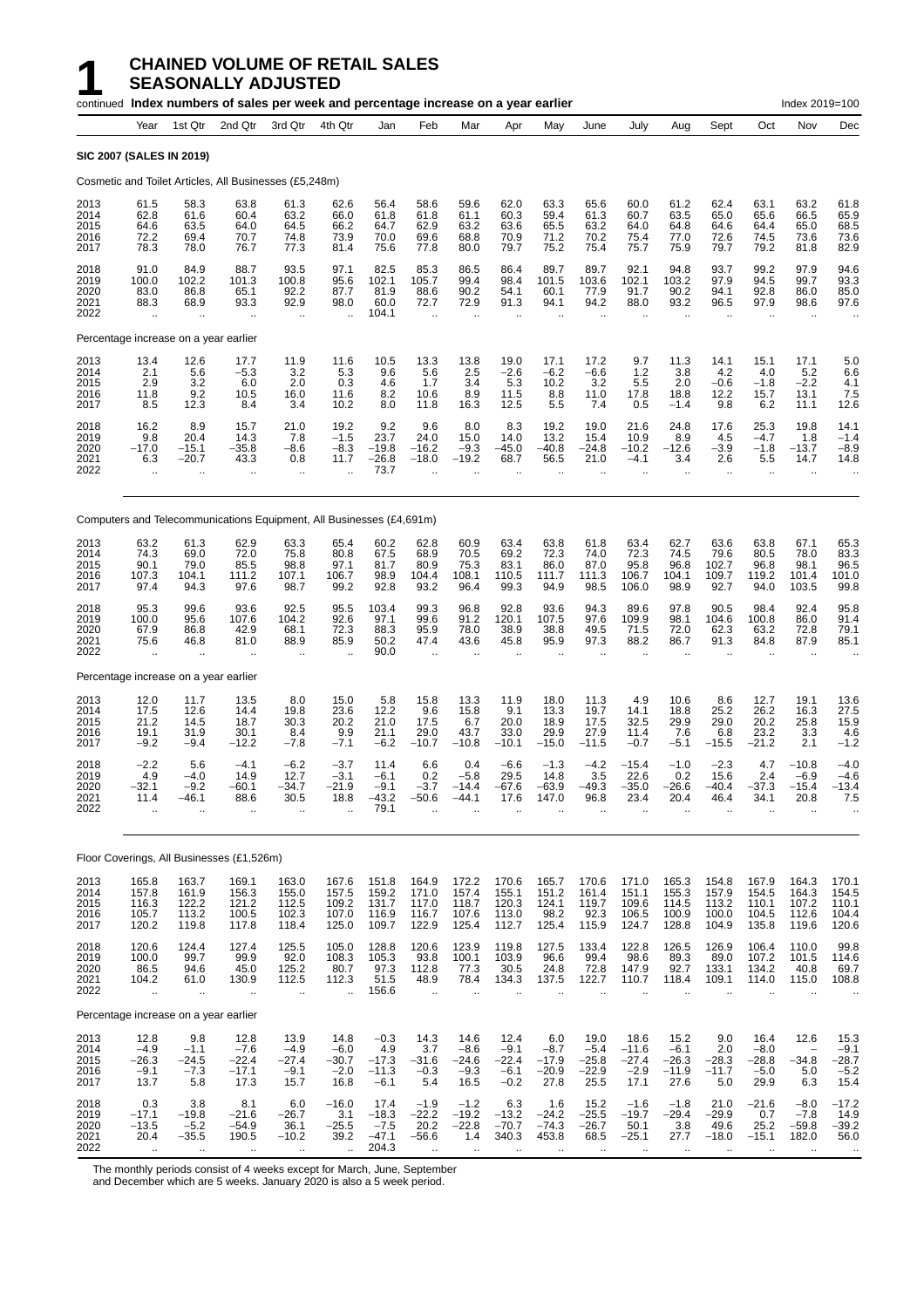|                                      |                                                        |                                                         | continued Index numbers of sales per week and percentage increase on a year earlier |                                            |                                             |                                              |                                                        |                                                |                                                       |                                                        |                                                        |                                                        |                                                        |                                                         |                                                         | Index 2019=100                                           |                                                 |
|--------------------------------------|--------------------------------------------------------|---------------------------------------------------------|-------------------------------------------------------------------------------------|--------------------------------------------|---------------------------------------------|----------------------------------------------|--------------------------------------------------------|------------------------------------------------|-------------------------------------------------------|--------------------------------------------------------|--------------------------------------------------------|--------------------------------------------------------|--------------------------------------------------------|---------------------------------------------------------|---------------------------------------------------------|----------------------------------------------------------|-------------------------------------------------|
|                                      | Year                                                   | 1st Qtr                                                 | 2nd Qtr                                                                             | 3rd Qtr                                    | 4th Qtr                                     | Jan                                          | Feb                                                    | Mar                                            | Apr                                                   | May                                                    | June                                                   | July                                                   | Aug                                                    | Sept                                                    | Oct                                                     | Nov                                                      | Dec                                             |
| SIC 2007 (SALES IN 2019)             |                                                        |                                                         |                                                                                     |                                            |                                             |                                              |                                                        |                                                |                                                       |                                                        |                                                        |                                                        |                                                        |                                                         |                                                         |                                                          |                                                 |
|                                      |                                                        |                                                         | Books, Newspapers and Periodicals, All Businesses (£3,701m)                         |                                            |                                             |                                              |                                                        |                                                |                                                       |                                                        |                                                        |                                                        |                                                        |                                                         |                                                         |                                                          |                                                 |
| 2013<br>2014<br>2015<br>2016<br>2017 | 131.2<br>120.7<br>125.9<br>116.4<br>110.0              | 139.5<br>116.0<br>127.4<br>120.1<br>104.8               | 132.4<br>120.1<br>125.5<br>117.9<br>110.6                                           | 130.4<br>122.0<br>129.5<br>114.2<br>112.9  | 122.7<br>125.1<br>121.1<br>113.4<br>111.7   | 138.7<br>115.9<br>125.9<br>120.1<br>111.0    | 146.7<br>113.6<br>127.4<br>122.5<br>108.4              | 134.3<br>117.9<br>128.6<br>118.2<br>96.9       | 131.0<br>120.1<br>120.1<br>118.2<br>108.3             | 131.4<br>121.2<br>127.2<br>122.4<br>106.3              | 134.3<br>119.3<br>128.4<br>113.9<br>115.9              | 126.9<br>118.3<br>130.5<br>115.8<br>114.8              | 132.4<br>122.1<br>130.5<br>111.1<br>114.2              | 131.6<br>124.8<br>127.9<br>115.3<br>110.3               | 125.5<br>121.4<br>127.6<br>116.6<br>121.0               | 122.8<br>125.9<br>122.8<br>113.8<br>110.2                | 120.3<br>127.5<br>114.5<br>110.5<br>105.5       |
| 2018<br>2019<br>2020<br>2021<br>2022 | 109.7<br>100.0<br>88.2<br>77.6<br>$\ddot{\phantom{a}}$ | 107.7<br>98.2<br>104.3<br>46.3                          | 112.4<br>93.7<br>54.9<br>89.3                                                       | 111.9<br>95.1<br>104.4<br>91.1             | 106.8<br>113.0<br>88.0<br>83.8              | 106.6<br>97.1<br>134.9<br>54.6<br>89.0       | 107.1<br>88.0<br>109.0<br>44.3                         | 109.0<br>107.2<br>70.0<br>41.3                 | 117.4<br>93.6<br>42.9<br>84.3                         | 112.9<br>91.4<br>46.3<br>96.7                          | 107.9<br>95.6<br>71.3<br>87.4                          | 111.4<br>93.6<br>98.0<br>90.5                          | 112.4<br>95.2<br>103.8<br>93.4                         | 111.8<br>96.3<br>110.0<br>89.7                          | 110.0<br>103.6<br>109.1<br>85.4                         | 104.9<br>113.5<br>70.4<br>88.2                           | 105.6<br>120.1<br>85.1<br>79.1                  |
|                                      |                                                        | Percentage increase on a year earlier                   |                                                                                     |                                            |                                             |                                              |                                                        |                                                |                                                       |                                                        |                                                        |                                                        |                                                        |                                                         |                                                         |                                                          |                                                 |
| 2013<br>2014<br>2015<br>2016<br>2017 | $-9.4$<br>$-8.0$<br>4.3<br>$-7.5$<br>$-5.5$            | $-6.7$<br>$-16.9$<br>9.9<br>$-5.7$<br>$-12.8$           | $-12.4$<br>$-9.2$<br>4.5<br>$-6.1$<br>$-6.2$                                        | $-8.8$<br>$-6.5$<br>6.2<br>-11.8<br>$-1.1$ | $-9.9$<br>2.0<br>$-3.2$<br>$-6.4$<br>$-1.5$ | $-7.7$<br>$-16.4$<br>8.6<br>$-4.6$<br>$-7.6$ | $-0.3$<br>$-22.6$<br>12.2<br>$-3.8$<br>$-11.5$         | $-10.9$<br>$-12.2$<br>9.1<br>$-8.1$<br>$-18.0$ | $-12.9$<br>$-8.3$<br>$-1.6$<br>$-8.4$                 | $-13.5$<br>$-7.7$<br>4.9<br>$-3.7$<br>$-13.2$          | $-11.1$<br>$-11.1$<br>7.6<br>$-11.3$<br>1.7            | $-18.7$<br>$-6.8$<br>10.4<br>$-11.3$<br>$-0.9$         | $-1.3$<br>$-7.7$<br>6.9<br>$-14.8$<br>2.8              | $-5.7$<br>$-5.2$<br>2.5<br>$-9.9$<br>$-4.3$             | $-10.1$<br>$-3.3$<br>5.1<br>-8.6<br>3.8                 | $-9.1$<br>2.5<br>$-2.4$<br>$-7.4$<br>$-3.2$              | $-10.2$<br>5.9<br>$-10.2$<br>$-3.5$<br>$-4.5$   |
| 2018<br>2019<br>2020<br>2021<br>2022 | $-0.3$<br>$-8.8$<br>-11.8<br>$-12.0$                   | 2.7<br>$-8.8$<br>6.3<br>-55.6<br>$\ddot{\phantom{a}}$   | 1.6<br>$-16.6$<br>$-41.4$<br>62.7<br>$\ddot{\phantom{a}}$                           | $-0.9$<br>$-15.0$<br>9.7<br>$-12.8$        | $-4.5$<br>5.9<br>$-22.2$<br>$-4.7$          | $-4.0$<br>$-8.9$<br>39.0<br>$-59.5$<br>62.9  | $-1.2$<br>$-17.9$<br>23.8<br>$-59.3$                   | 12.5<br>$-1.7$<br>$-34.7$<br>$-41.0$           | 8.4<br>$-20.3$<br>$-54.2$<br>96.6                     | 6.3<br>$-19.1$<br>$-49.3$<br>108.7                     | $-6.9$<br>$-11.4$<br>$-25.4$<br>22.5                   | $-3.0$<br>$-16.0$<br>4.7<br>$-7.7$                     | $-1.6$<br>$-15.3$<br>9.1<br>$-10.0$                    | 1.4<br>$-13.9$<br>14.2<br>$-18.4$                       | $-9.1$<br>$-5.8$<br>5.2<br>$-21.7$                      | $-4.8$<br>8.2<br>$-37.9$<br>25.2<br>$\sim$               | 0.1<br>13.7<br>$-29.2$<br>$-7.0$                |
|                                      |                                                        |                                                         | Sports Equipment, Games and Toys, All Businesses (£11,552m)                         |                                            |                                             |                                              |                                                        |                                                |                                                       |                                                        |                                                        |                                                        |                                                        |                                                         |                                                         |                                                          |                                                 |
| 2013<br>2014<br>2015<br>2016<br>2017 | 69.9<br>80.2<br>84.2<br>86.6<br>84.4                   | 70.9<br>78.1<br>84.0<br>84.0<br>78.7                    | 65.7<br>80.9<br>84.5<br>87.9<br>85.6                                                | 71.0<br>81.0<br>83.9<br>87.9<br>84.9       | 72.1<br>80.8<br>84.5<br>86.4<br>88.3        | 70.7<br>76.6<br>80.6<br>85.4<br>83.1         | 73.2<br>77.6<br>85.6<br>83.0<br>83.4                   | 69.3<br>80.1<br>85.6<br>83.8<br>71.5           | 65.4<br>78.7<br>87.9<br>87.6<br>87.7                  | 63.7<br>81.2<br>83.7<br>85.8<br>87.2                   | 67.4<br>82.3<br>82.5<br>89.9<br>82.7                   | 70.2<br>82.6<br>83.8<br>89.7<br>83.5                   | 70.8<br>82.0<br>83.2<br>84.6<br>87.4                   | 71.8<br>79.0<br>84.6<br>89.0<br>84.0                    | 71.7<br>81.2<br>82.1<br>87.4<br>89.0                    | 73.6<br>81.2<br>82.7<br>86.2<br>88.4                     | 71.2<br>80.1<br>87.8<br>85.8<br>87.8            |
| 2018<br>2019<br>2020<br>2021<br>2022 | 88.3<br>100.0<br>95.2<br>114.9<br>ă,                   | 86.1<br>95.2<br>91.5<br>85.4                            | 87.0<br>95.6<br>62.7<br>129.2                                                       | 87.5<br>107.7<br>99.3<br>122.5<br>ä.       | 92.8<br>101.5<br>127.5<br>122.5             | 86.1<br>96.3<br>102.9<br>82.9<br>105.5       | 90.5<br>92.9<br>100.6<br>83.3<br>ä.                    | 82.6<br>96.2<br>72.8<br>89.1                   | 84.4<br>84.6<br>44.8<br>131.5                         | 87.5<br>98.0<br>52.2<br>131.0                          | 88.8<br>102.5<br>85.3<br>126.0                         | 80.6<br>107.4<br>96.3<br>123.6                         | 87.4<br>111.4<br>100.2<br>119.8                        | 93.1<br>105.1<br>101.0<br>123.8                         | 89.8<br>100.6<br>140.5<br>127.6                         | 107.1<br>101.6<br>112.6<br>126.1                         | 83.7<br>102.1<br>128.9<br>115.6                 |
|                                      |                                                        | Percentage increase on a year earlier                   |                                                                                     |                                            |                                             |                                              |                                                        |                                                |                                                       |                                                        |                                                        |                                                        |                                                        |                                                         |                                                         |                                                          |                                                 |
| 2013<br>2014<br>2015<br>2016<br>2017 | 3.1<br>14.7<br>5.1<br>2.8<br>$-2.5$                    | 10.5<br>10.2<br>7.6<br>$-6.3$                           | $-1.4$<br>23.2<br>4.5<br>4.1<br>$-2.7$                                              | 0.1<br>14.1<br>3.5<br>4.7<br>$-3.4$        | 3.8<br>12.0<br>4.5<br>2.3<br>2.2            | 9.4<br>8.4<br>5.2<br>5.9<br>$-2.7$           | 14.0<br>6.0<br>10.3<br>$-3.0$<br>0.5                   | 8.6<br>15.6<br>6.9<br>$-2.1$<br>$-14.7$        | 0.6<br>20.4<br>11.6<br>$-0.3$<br>0.1                  | 0.9<br>27.5<br>3.0<br>2.6<br>1.6                       | $-4.4$<br>22.1<br>0.2<br>9.0<br>$-8.1$                 | 0.8<br>17.7<br>1.4<br>7.0<br>$-6.9$                    | $-1.8$<br>15.8<br>1.4<br>1.7<br>3.3                    | 1.0<br>10.0<br>7.1<br>5.2<br>$-5.7$                     | $-0.1$<br>13.3<br>1.1<br>6.4<br>1.9                     | 8.0<br>10.4<br>1.8<br>4.3<br>2.5                         | $\frac{3.8}{12.4}$<br>9.6<br>$\frac{-2.2}{2.3}$ |
| 2018<br>2019<br>2020<br>2021<br>2022 | 4.7<br>13.2<br>-4.8<br>20.8<br>٠.                      | 9.4<br>10.6<br>$-3.9$<br>$-6.7$<br>$\ddot{\phantom{a}}$ | 1.7<br>9.8<br>-34.4<br>106.2<br>$\ddotsc$                                           | 3.1<br>23.1<br>$-7.8$<br>23.4<br>٠.        | 5.0<br>9.4<br>25.6<br>$-3.9$                | 3.7<br>11.8<br>6.9<br>$-19.4$<br>27.2        | 8.4<br>2.7<br>8.3<br>$-17.2$                           | 15.5<br>16.5<br>$-24.4$<br>22.4                | $-3.8$<br>0.3<br>$-47.1$<br>193.7                     | 0.4<br>11.9<br>$-46.7$<br>150.9                        | 7.4<br>15.4<br>$-16.7$<br>47.7                         | $-3.5$<br>33.2<br>$-10.4$<br>28.4                      | 27.5<br>$-10.1$<br>19.6                                | 10.8<br>12.9<br>$-3.9$<br>22.6                          | 0.9<br>12.0<br>39.7<br>$-9.2$<br>$\ddotsc$              | 21.2<br>$-5.1$<br>10.8<br>12.1                           | -4.7<br>22.1<br>26.2<br>$-10.3$                 |
|                                      |                                                        |                                                         | Flowers, plants, seeds, fertilisers and pet foods, All Businesses (£5,017m)         |                                            |                                             |                                              |                                                        |                                                |                                                       |                                                        |                                                        |                                                        |                                                        |                                                         |                                                         |                                                          |                                                 |
| 2013<br>2014<br>2015<br>2016<br>2017 | 84.5<br>84.9<br>97.1<br>98.0<br>96.3                   | 76.8<br>91.6<br>99.3<br>92.3<br>95.6                    | 82.3<br>81.5<br>99.5<br>100.3<br>96.9                                               | 90.8<br>81.0<br>95.1<br>100.2<br>97.0      | 88.1<br>85.2<br>94.5<br>99.2<br>95.7        | 82.8<br>88.3<br>105.9<br>93.3<br>95.0        | 80.1<br>89.4<br>95.2<br>91.7<br>89.5                   | 69.4<br>96.5<br>97.2<br>92.0<br>101.0          | 72.5<br>85.2<br>100.8<br>97.2<br>106.7                | 85.2<br>81.7<br>99.6<br>104.5<br>97.0                  | 87.9<br>78.4<br>98.4<br>99.3<br>89.1                   | 91.3<br>81.9<br>93.1<br>99.4<br>99.9                   | 91.1<br>79.2<br>95.7<br>102.1<br>97.4                  | 90.2<br>81.7<br>96.3<br>99.3<br>94.2                    | 90.8<br>84.6<br>94.2<br>99.8<br>94.8                    | 90.0<br>85.1<br>93.2<br>101.4<br>94.9                    | 84.4<br>85.8<br>95.8<br>96.9<br>97.1            |
| 2018<br>2019<br>2020<br>2021<br>2022 | 100.3<br>100.0<br>105.2<br>123.1<br>ä,                 | 97.6<br>102.9<br>99.2<br>125.8<br>$\ddot{\phantom{a}}$  | 97.7<br>96.1<br>91.4<br>121.3<br>$\ddot{\phantom{a}}$                               | 100.1<br>98.0<br>115.6<br>121.3<br>÷.      | 105.7<br>103.0<br>115.0<br>124.0<br>à.      | 103.9<br>104.4<br>110.5<br>102.5<br>150.8    | 97.4<br>104.5<br>90.3<br>118.9<br>$\ddot{\phantom{a}}$ | 92.7<br>100.3<br>95.0<br>150.1<br>$\ddotsc$    | 93.9<br>96.7<br>55.9<br>125.1<br>$\ddot{\phantom{a}}$ | 99.0<br>98.3<br>102.0<br>117.5<br>$\ddot{\phantom{1}}$ | 99.7<br>93.8<br>111.2<br>121.3<br>$\ddot{\phantom{a}}$ | 96.2<br>99.7<br>111.3<br>120.3<br>$\ddot{\phantom{a}}$ | 98.2<br>98.8<br>114.2<br>121.6<br>$\ddot{\phantom{a}}$ | 104.7<br>96.1<br>120.2<br>121.7<br>$\ddot{\phantom{a}}$ | 113.6<br>94.3<br>118.4<br>128.7<br>$\ddot{\phantom{a}}$ | 100.0<br>105.7<br>119.0<br>129.3<br>$\ddot{\phantom{a}}$ | 104.0<br>107.8<br>109.1<br>115.9<br>$\cdot$ .   |
|                                      |                                                        | Percentage increase on a year earlier                   |                                                                                     |                                            |                                             |                                              |                                                        |                                                |                                                       |                                                        |                                                        |                                                        |                                                        |                                                         |                                                         |                                                          |                                                 |
| 2013<br>2014<br>2015<br>2016<br>2017 | 3.0<br>0.5<br>14.3<br>0.9<br>$-1.7$                    | $-8.8$<br>19.2<br>8.4<br>$-7.0$<br>3.6                  | 4.2<br>$-1.0$<br>22.1<br>0.8<br>$-3.3$                                              | 12.9<br>–10.8<br>17.5<br>5.3<br>$-3.2$     | 4.4<br>$-3.3$<br>10.9<br>4.9<br>$-3.5$      | $-1.2$<br>6.7<br>20.0<br>$-11.9$<br>1.8      | $-2.1$<br>11.7<br>6.4<br>$-3.7$<br>$-2.4$              | $-19.7$<br>39.2<br>0.7<br>$-5.4$<br>9.8        | $-9.7$<br>17.6<br>18.2<br>$-3.6$<br>9.8               | 15.5<br>$-4.1$<br>21.9<br>4.9<br>$-7.2$                | 6.9<br>$-10.8$<br>25.5<br>0.9<br>$-10.3$               | 16.2<br>$-10.3$<br>13.7<br>6.8<br>0.5                  | 13.6<br>$-13.1$<br>20.9<br>6.6<br>$-4.5$               | 9.8<br>$-9.4$<br>17.9<br>3.1<br>$-5.1$                  | 14.9<br>$-6.8$<br>11.4<br>6.0<br>$-5.0$                 | 7.7<br>$-5.4$<br>9.6<br>8.7<br>$-6.4$                    | $-5.6$<br>1.6<br>11.7<br>1.2<br>0.1             |
| 2018<br>2019<br>2020<br>2021         | 4.1<br>$-0.3$<br>5.2<br>17.0                           | 2.1<br>5.4<br>$-3.6$<br>26.9                            | 0.8<br>$-1.7$<br>$-4.9$<br>32.8                                                     | 3.2<br>$-2.1$<br>17.9<br>4.9               | 10.5<br>$-2.5$<br>11.7<br>7.8               | 9.3<br>0.5<br>5.8<br>$-7.2$                  | 8.9<br>7.3<br>$-13.6$<br>31.7                          | $-8.2$<br>8.2<br>$-5.3$<br>58.0                | $-12.0$<br>3.0<br>$-42.2$<br>123.7                    | 2.1<br>$-0.7$<br>3.7<br>15.1                           | 12.0<br>$-5.9$<br>18.5<br>9.1                          | $-3.7$<br>3.7<br>11.6<br>8.1                           | 0.7<br>0.6<br>15.6<br>6.5                              | 11.2<br>$-8.3$<br>25.1<br>1.3                           | 19.8<br>$-17.0$<br>25.6<br>8.7                          | 5.4<br>5.8<br>12.6<br>8.7                                | 7.2<br>$3.6$<br>$1.2$<br>6.2                    |

2022 .. .. .. .. .. 47.2 .. .. .. .. .. .. .. .. .. .. ..

The monthly periods consist of 4 weeks except for March, June, September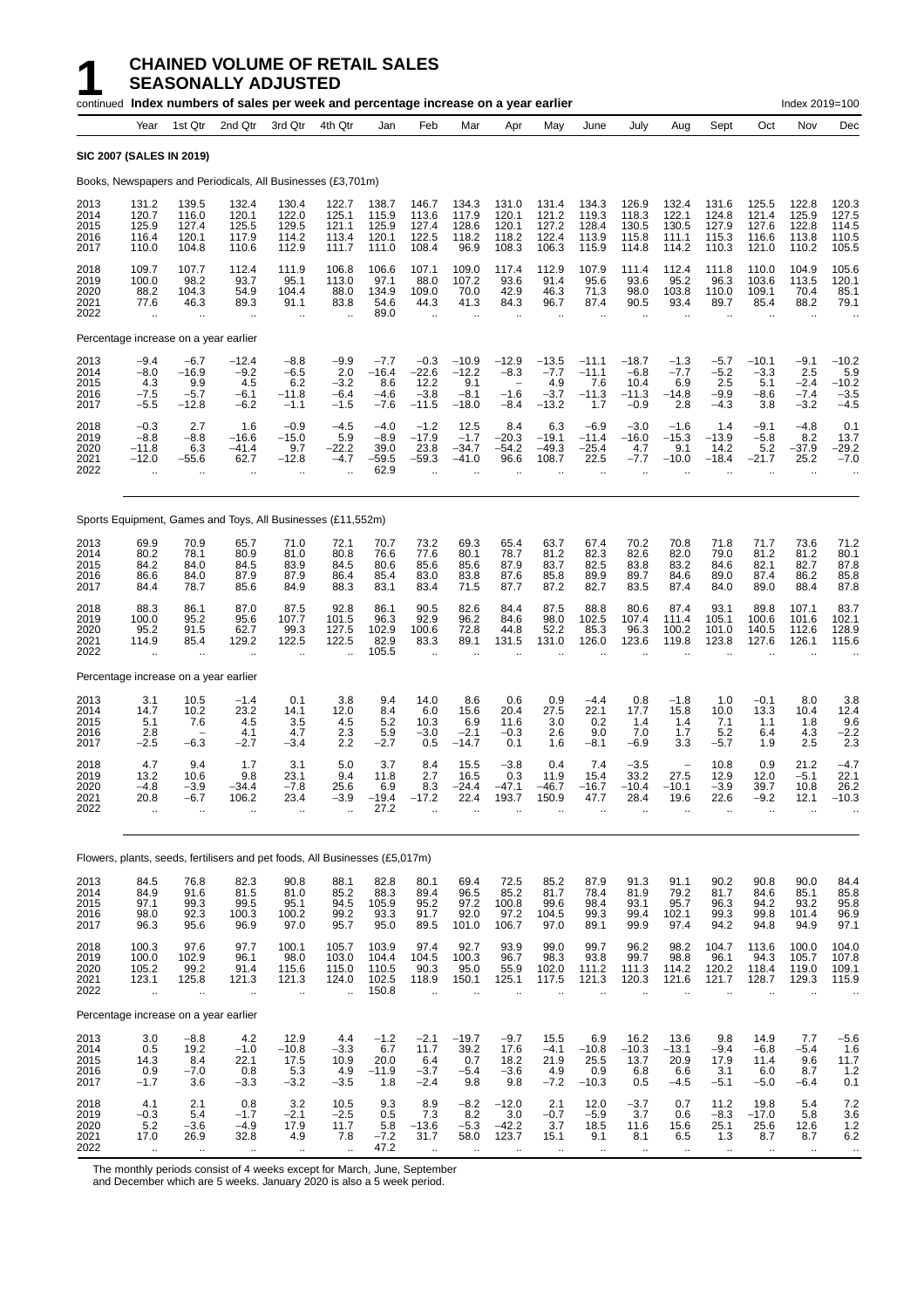## **1 CHAINED VOLUME OF RETAIL SALES**<br>**1 SEASONALLY ADJUSTED**<br>Fontinued Index numbers of sales per week and percentage inc **SEASONALLY ADJUSTED**

|                                      |                                                        |                                                            |                                               | continued Index numbers of sales per week and percentage increase on a year earlier |                                                        |                                            |                                                        |                                                         |                                                           |                                                  |                                                          |                                                       |                                                         |                                               |                                                             | Index 2019=100                                        |                                                  |
|--------------------------------------|--------------------------------------------------------|------------------------------------------------------------|-----------------------------------------------|-------------------------------------------------------------------------------------|--------------------------------------------------------|--------------------------------------------|--------------------------------------------------------|---------------------------------------------------------|-----------------------------------------------------------|--------------------------------------------------|----------------------------------------------------------|-------------------------------------------------------|---------------------------------------------------------|-----------------------------------------------|-------------------------------------------------------------|-------------------------------------------------------|--------------------------------------------------|
|                                      | Year                                                   | 1st Qtr                                                    | 2nd Qtr                                       | 3rd Qtr                                                                             | 4th Qtr                                                | Jan                                        | Feb                                                    | Mar                                                     | Apr                                                       | May                                              | June                                                     | July                                                  | Aug                                                     | Sept                                          | Oct                                                         | Nov                                                   | Dec                                              |
| <b>SIC 2007 (SALES IN 2019)</b>      |                                                        |                                                            |                                               |                                                                                     |                                                        |                                            |                                                        |                                                         |                                                           |                                                  |                                                          |                                                       |                                                         |                                               |                                                             |                                                       |                                                  |
|                                      |                                                        |                                                            |                                               | Watches and Jewellery, All Businesses (£7,899m)                                     |                                                        |                                            |                                                        |                                                         |                                                           |                                                  |                                                          |                                                       |                                                         |                                               |                                                             |                                                       |                                                  |
| 2013<br>2014<br>2015<br>2016<br>2017 | 72.8<br>75.7<br>74.0<br>80.1<br>89.6                   | 71.2<br>71.0<br>76.1<br>75.3<br>91.0                       | 72.1<br>76.4<br>75.4<br>80.3<br>87.5          | 74.6<br>75.4<br>72.3<br>80.2<br>89.3                                                | 73.2<br>80.2<br>72.1<br>84.4<br>90.5                   | 69.6<br>68.4<br>72.7<br>73.6<br>91.0       | 72.7<br>70.0<br>74.1<br>76.9<br>92.6                   | 71.2<br>74.5<br>80.4<br>75.4<br>89.8                    | 77.6<br>71.5<br>78.2<br>78.9<br>89.6                      | 70.7<br>73.4<br>75.6<br>78.3<br>86.4             | 68.8<br>82.6<br>73.0<br>83.1<br>86.9                     | 71.2<br>71.7<br>73.6<br>80.1<br>88.4                  | 70.9<br>76.8<br>72.8<br>79.8<br>89.7                    | 80.2<br>77.4<br>70.9<br>80.6<br>89.8          | 70.3<br>78.3<br>72.3<br>86.0<br>87.9                        | 76.4<br>82.4<br>69.6<br>80.4<br>96.0                  | 72.9<br>79.9<br>74.0<br>86.2<br>88.1             |
| 2018<br>2019<br>2020<br>2021<br>2022 | 94.3<br>100.0<br>74.9<br>97.1                          | 87.7<br>98.5<br>84.3<br>63.9                               | 88.4<br>103.3<br>40.7<br>108.5                | 100.8<br>104.1<br>91.6<br>104.8                                                     | 100.1<br>94.1<br>82.2<br>111.0                         | 91.3<br>95.2<br>98.2<br>68.5<br>109.3      | 87.8<br>95.7<br>98.3<br>65.2<br>$\ddotsc$              | 84.8<br>103.3<br>59.3<br>59.2                           | 88.8<br>99.6<br>25.1<br>102.9                             | 93.1<br>106.1<br>24.4<br>118.8                   | 84.3<br>104.1<br>66.2<br>104.7                           | 103.0<br>108.2<br>83.1<br>101.9                       | 101.5<br>102.9<br>88.8<br>104.8                         | 98.6<br>101.6<br>100.7<br>107.1               | 98.9<br>94.5<br>92.5<br>112.7                               | 99.3<br>92.9<br>69.5<br>115.8                         | 101.8<br>94.9<br>84.1<br>105.9                   |
|                                      |                                                        | Percentage increase on a year earlier                      |                                               |                                                                                     |                                                        |                                            |                                                        |                                                         |                                                           |                                                  |                                                          |                                                       |                                                         |                                               |                                                             |                                                       |                                                  |
| 2013<br>2014<br>2015<br>2016<br>2017 | 7.4<br>4.0<br>$-2.2$<br>8.2<br>11.9                    | 1.6<br>$-0.2$<br>7.2<br>$-1.0$<br>20.9                     | 8.0<br>6.0<br>$-1.3$<br>6.6<br>9.0            | 11.1<br>1.1<br>$-4.1$<br>10.9<br>11.4                                               | 9.3<br>9.6<br>$-10.0$<br>17.0<br>7.3                   | $-3.2$<br>$-1.8$<br>6.4<br>$1.2$<br>23.6   | 4.6<br>$-3.7$<br>5.8<br>3.7<br>20.5                    | 3.1<br>4.6<br>8.0<br>$-6.2$<br>19.0                     | 18.8<br>$-7.8$<br>9.4<br>0.9<br>13.6                      | 4.4<br>3.8<br>2.9<br>3.7<br>10.3                 | 2.6<br>20.2<br>$-11.7$<br>13.9<br>4.5                    | 5.2<br>0.6<br>2.7<br>8.9<br>10.3                      | 10.1<br>8.3<br>$-5.2$<br>9.6<br>12.5                    | 16.3<br>$-3.6$<br>$-8.4$<br>13.7<br>11.3      | 5.0<br>11.5<br>$-7.7$<br>18.9<br>2.3                        | 17.5<br>7.9<br>$-15.6$<br>15.6<br>19.5                | 6.5<br>$\frac{9.6}{-7.3}$<br>16.5<br>2.1         |
| 2018<br>2019<br>2020<br>2021<br>2022 | 5.2<br>6.1<br>$-25.1$<br>29.6<br>$\ddotsc$             | $-3.6$<br>12.2<br>$-14.4$<br>$-24.2$<br>$\ddotsc$          | 1.0<br>16.9<br>$-60.6$<br>166.6<br>ä.         | 12.9<br>3.2<br>$-11.9$<br>14.4<br>$\ddot{\phantom{a}}$                              | 10.7<br>$-6.0$<br>$-12.7$<br>35.1                      | 0.4<br>4.3<br>3.1<br>$-30.3$<br>59.6       | $-5.2$<br>8.9<br>2.7<br>$-33.7$                        | $-5.6$<br>21.8<br>$-42.6$<br>$-0.2$                     | $-0.9$<br>12.1<br>$-74.8$<br>309.8                        | 7.8<br>14.0<br>$-77.0$<br>387.3                  | $-2.9$<br>23.6<br>$-36.4$<br>58.2<br>$\ddotsc$           | 16.5<br>5.1<br>$-23.2$<br>22.6<br>$\ddotsc$           | 13.2<br>1.4<br>$-13.7$<br>18.0<br>$\ddotsc$             | 9.8<br>3.1<br>$-1.0$<br>6.4<br>$\ddotsc$      | 12.4<br>$-4.5$<br>$-2.1$<br>21.8                            | 3.4<br>$-6.5$<br>$-25.2$<br>66.7<br>$\ddotsc$         | 15.6<br>$-6.8$<br>$-11.4$<br>25.9                |
|                                      |                                                        |                                                            |                                               | Other Retail Sale of New Goods in Specialised Stores, All Businesses (£11,518m)     |                                                        |                                            |                                                        |                                                         |                                                           |                                                  |                                                          |                                                       |                                                         |                                               |                                                             |                                                       |                                                  |
| 2013<br>2014<br>2015<br>2016<br>2017 | 83.8<br>93.6<br>85.1<br>98.8<br>100.8                  | 77.7<br>93.4<br>88.1<br>91.5<br>98.7                       | 83.6<br>91.9<br>86.6<br>99.3<br>103.0         | 85.4<br>92.7<br>83.4<br>101.0<br>100.6                                              | 88.5<br>96.5<br>82.3<br>103.2<br>101.0                 | 69.1<br>92.5<br>79.7<br>88.5<br>98.7       | 82.6<br>87.2<br>91.4<br>85.5<br>103.2                  | 80.7<br>99.1<br>92.2<br>98.8<br>95.1                    | 83.0<br>88.6<br>86.4<br>105.1<br>95.3                     | 82.1<br>90.7<br>88.7<br>98.1<br>96.2             | 85.4<br>95.6<br>85.0<br>95.7<br>114.5                    | 85.2<br>96.1<br>82.0<br>103.9<br>93.4                 | 77.9<br>91.3<br>84.4<br>99.0<br>117.8                   | 91.5<br>91.1<br>83.7<br>100.3<br>92.7         | 87.0<br>92.9<br>87.4<br>101.7<br>97.1                       | 87.7<br>91.8<br>83.4<br>102.4<br>99.5                 | 90.2<br>103.2<br>77.2<br>104.9<br>105.3          |
| 2018<br>2019<br>2020<br>2021<br>2022 | 98.5<br>100.0<br>92.1<br>95.2<br>$\bar{\mathbf{r}}$    | 97.3<br>99.1<br>81.6<br>81.4<br>$\ddotsc$                  | 98.2<br>106.0<br>61.4<br>99.1                 | 101.9<br>99.2<br>120.3<br>98.7<br>$\ddotsc$                                         | 96.5<br>95.6<br>105.8<br>101.4<br>$\ddot{\phantom{a}}$ | 102.0<br>96.9<br>94.8<br>79.3<br>97.8      | 92.2<br>100.8<br>87.6<br>76.1<br>$\sim$                | 97.7<br>99.5<br>63.7<br>87.2<br>$\ddotsc$               | 106.7<br>116.0<br>34.1<br>99.0<br>$\ddot{\phantom{1}}$    | 97.4<br>97.7<br>47.0<br>99.4<br>$\ddotsc$        | 92.0<br>104.7<br>94.9<br>99.0                            | 99.8<br>100.4<br>124.0<br>95.5                        | 108.1<br>98.7<br>116.3<br>104.7                         | 98.7<br>98.7<br>120.7<br>96.5                 | 95.9<br>97.9<br>107.2<br>95.9                               | 95.0<br>97.0<br>106.0<br>116.2<br>$\ddotsc$           | 98.3<br>92.7<br>104.4<br>94.0                    |
|                                      |                                                        | Percentage increase on a year earlier                      |                                               |                                                                                     |                                                        |                                            |                                                        |                                                         |                                                           |                                                  |                                                          |                                                       |                                                         |                                               |                                                             |                                                       |                                                  |
| 2013<br>2014<br>2015<br>2016<br>2017 | $-4.1$<br>11.7<br>$-9.1$<br>16.1<br>2.1                | $-11.2$<br>20.1<br>$-5.6$<br>3.9<br>7.8                    | 1.8<br>9.9<br>$-5.8$<br>14.7<br>3.7           | $-4.1$<br>8.6<br>$-10.0$<br>21.1<br>$-0.4$                                          | $-2.6$<br>9.1<br>$-14.8$<br>25.4<br>$-2.1$             | $-20.9$<br>33.9<br>$-13.9$<br>11.0<br>11.6 | $-3.0$<br>5.6<br>4.8<br>$-6.5$<br>20.7                 | $-10.0$<br>22.8<br>$-7.0$<br>7.2<br>$-3.8$              | 4.8<br>6.7<br>$-2.4$<br>21.6<br>$-9.3$                    | 1.4<br>10.5<br>$-2.3$<br>10.6<br>$-2.0$          | $-0.1$<br>11.9<br>$-11.0$<br>12.6<br>19.6                | 2.2<br>12.8<br>$-14.7$<br>26.7<br>$-10.1$             | $-20.1$<br>17.2<br>$-7.5$<br>17.3<br>19.0               | 5.5<br>$-0.4$<br>$-8.1$<br>19.7<br>$-7.5$     | $-1.7$<br>6.8<br>$-6.0$<br>16.4<br>$-4.5$                   | $-9.7$<br>4.7<br>$-9.1$<br>22.8<br>$-2.9$             | $\frac{2.9}{14.3}$<br>$-25.2$<br>35.9<br>0.4     |
| 2018<br>2019<br>2020<br>2021<br>2022 | $-2.3$<br>1.5<br>$-7.9$<br>3.3<br>ä,                   | $-1.4$<br>1.8<br>$-17.6$<br>$-0.3$                         | $-4.6$<br>8.0<br>$-42.1$<br>61.4              | 1.3<br>$-2.7$<br>21.3<br>$-18.0$                                                    | $-4.4$<br>$-0.9$<br>10.6<br>-4.1                       | 3.3<br>$-5.0$<br>$-2.2$<br>$-16.4$<br>23.4 | $-10.6$<br>93<br>$-13.1$<br>$-13.1$                    | 2.8<br>1.8<br>$-36.0$<br>36.9                           | 11.9<br>8.7<br>$-70.7$<br>190.6                           | 1.3<br>0.3<br>$-51.9$<br>111.5                   | $-19.7$<br>13.8<br>$-9.4$<br>4.4                         | 6.9<br>0.6<br>23.5<br>$-23.0$                         | $-8.2$<br>$-8.7$<br>17.8<br>$-10.0$                     | 6.4<br>22.3<br>$-20.0$                        | $-1.3$<br>2.1<br>9.5<br>$-10.6$                             | $-4.5$<br>2.1<br>9.3<br>9.6                           | $-6.7$<br>$-5.7$<br>12.7<br>$-10.0$              |
|                                      |                                                        |                                                            | Second Hand Goods, All Businesses (£3,269m)   |                                                                                     |                                                        |                                            |                                                        |                                                         |                                                           |                                                  |                                                          |                                                       |                                                         |                                               |                                                             |                                                       |                                                  |
| 2013<br>2014<br>2015<br>2016<br>2017 | 75.6<br>77.7<br>74.1<br>77.6<br>81.0                   | 70.8<br>74.4<br>73.0<br>79.2<br>68.8                       | 76.5<br>79.3<br>79.9<br>76.4<br>81.4          | 78.3<br>80.5<br>70.3<br>78.0<br>88.3                                                | 76.8<br>76.6<br>73.2<br>76.8<br>85.4                   | 70.1<br>76.5<br>71.0<br>80.6<br>78.1       | 69.8<br>88.0<br>78.9<br>80.1<br>68.0                   | 72.1<br>61.4<br>69.8<br>77.5<br>62.1                    | 76.9<br>73.9<br>67.1<br>79.8<br>85.0                      | 74.3<br>84.8<br>77.8<br>67.5<br>89.7             | 78.0<br>79.3<br>91.9<br>80.9<br>72.0                     | 68.2<br>84.4<br>63.8<br>69.6<br>93.1                  | 75.1<br>82.9<br>71.1<br>84.2<br>84.5                    | 88.9<br>75.5<br>74.8<br>79.7<br>87.6          | 77.5<br>72.6<br>76.4<br>77.5<br>91.0                        | 67.5<br>78.7<br>75.2<br>77.7<br>81.1                  | 83.6<br>78.0<br>69.1<br>75.6<br>84.3             |
| 2018<br>2019<br>2020<br>2021<br>2022 | 84.1<br>100.0<br>83.2<br>102.0<br>$\ddotsc$            | 83.0<br>111.0<br>92.4<br>64.9<br>$\ddotsc$                 | $82.2$<br>102.5<br>52.3<br>118.2<br>$\cdot$ . | 86.8<br>86.4<br>98.5<br>100.9<br>$\ldots$                                           | 84.5<br>100.1<br>88.9<br>123.9<br>$\ddot{\phantom{a}}$ | 82.9<br>87.6<br>90.6<br>73.6<br>106.8      | 76.1<br>114.6<br>121.2<br>27.6<br>$\ddot{\phantom{a}}$ | 88.7<br>126.9<br>71.0<br>87.8<br>$\ddot{\phantom{a}}$   | 85.8<br>79.5<br>31.3<br>80.8<br>$\ddot{\phantom{a}}$      | 80.2<br>91.4<br>42.6<br>85.9                     | 80.8<br>129.7<br>77.0<br>173.9                           | 95.5<br>82.2<br>100.9<br>107.0                        | 84.3<br>88.7<br>84.7<br>106.4                           | 81.8<br>88.0<br>107.7<br>91.5                 | 62.8<br>118.7<br>73.1<br>170.4                              | 93.2<br>97.8<br>84.3<br>109.0                         | 94.8<br>87.0<br>105.3<br>98.6                    |
|                                      |                                                        | Percentage increase on a year earlier                      |                                               |                                                                                     |                                                        |                                            |                                                        |                                                         |                                                           |                                                  |                                                          |                                                       |                                                         |                                               |                                                             |                                                       |                                                  |
| 2013<br>2014<br>2015<br>2016<br>2017 | 7.3<br>2.7<br>$-4.6$<br>4.8<br>4.3                     | $-7.3$<br>5.1<br>$-1.9$<br>8.6<br>$-13.1$                  | 10.4<br>3.7<br>0.8<br>$-4.4$<br>6.5           | 14.6<br>2.9<br>$-12.\overline{7}$<br>11.0<br>13.2                                   | 13.1<br>$-0.2$<br>$-4.4$<br>4.9<br>11.1                | $-10.8$<br>9.2<br>$-7.2$<br>13.4<br>$-3.1$ | $-3.6$<br>26.1<br>$-10.4$<br>1.5<br>$-15.1$            | $-7.1$<br>$-14.9$<br>13.7<br>11.0<br>$-19.8$            | 10.4<br>$-4.0$<br>$-9.1$<br>18.8<br>6.5                   | 4.4<br>14.2<br>$-8.3$<br>$-13.2$<br>32.9         | 15.3<br>1.7<br>15.9<br>$-11.9$<br>$-11.0$                | $-6.0$<br>23.8<br>$-24.4$<br>9.1<br>33.6              | 12.1<br>10.4<br>$-14.2$<br>18.4<br>0.3                  | 34.8<br>$-15.1$<br>$-1.0$<br>6.6<br>9.9       | 8.6<br>$-6.3$<br>5.2<br>1.5<br>17.4                         | 3.9<br>16.6<br>$-4.5$<br>3.3<br>4.4                   | 23.9<br>$-6.6$<br>$-11.4$<br>9.4<br>11.5         |
| 2018<br>2019<br>2020<br>2021<br>2022 | 3.9<br>18.9<br>$-16.8$<br>22.5<br>$\ddot{\phantom{1}}$ | 20.6<br>33.7<br>$-16.8$<br>$-29.7$<br>$\ddot{\phantom{1}}$ | 0.9<br>24.7<br>$-48.9$<br>125.7<br>$\alpha$   | $-1.7$<br>$-0.4$<br>14.0<br>2.4<br>$\ddot{\phantom{1}}$                             | $-1.1$<br>18.5<br>$-11.1$<br>39.3<br>$\ddotsc$         | 6.2<br>5.6<br>3.5<br>$-18.8$<br>45.1       | 11.9<br>50.7<br>5.8<br>$-77.2$<br>$\ddot{\phantom{1}}$ | 42.8<br>43.1<br>$-44.1$<br>23.7<br>$\ddot{\phantom{a}}$ | 1.0<br>$-7.4$<br>$-60.7$<br>158.3<br>$\ddot{\phantom{a}}$ | $-10.5$<br>13.9<br>$-53.4$<br>101.8<br>$\ddotsc$ | 12.2<br>60.5<br>$-40.6$<br>125.7<br>$\ddot{\phantom{1}}$ | 2.6<br>$-13.9$<br>22.7<br>6.0<br>$\ddot{\phantom{1}}$ | $-0.3$<br>5.3<br>$-4.5$<br>25.7<br>$\ddot{\phantom{a}}$ | $-6.5$<br>7.5<br>22.4<br>$-15.0$<br>$\ddotsc$ | $-31.1$<br>89.1<br>$-38.4$<br>133.0<br>$\ddot{\phantom{1}}$ | 14.9<br>4.9<br>$-13.8$<br>29.3<br>$\bar{\phantom{a}}$ | 12.5<br>${}^{-8.2}_{21.0}$<br>$-6.3$<br>$\alpha$ |

The monthly periods consist of 4 weeks except for March, June, September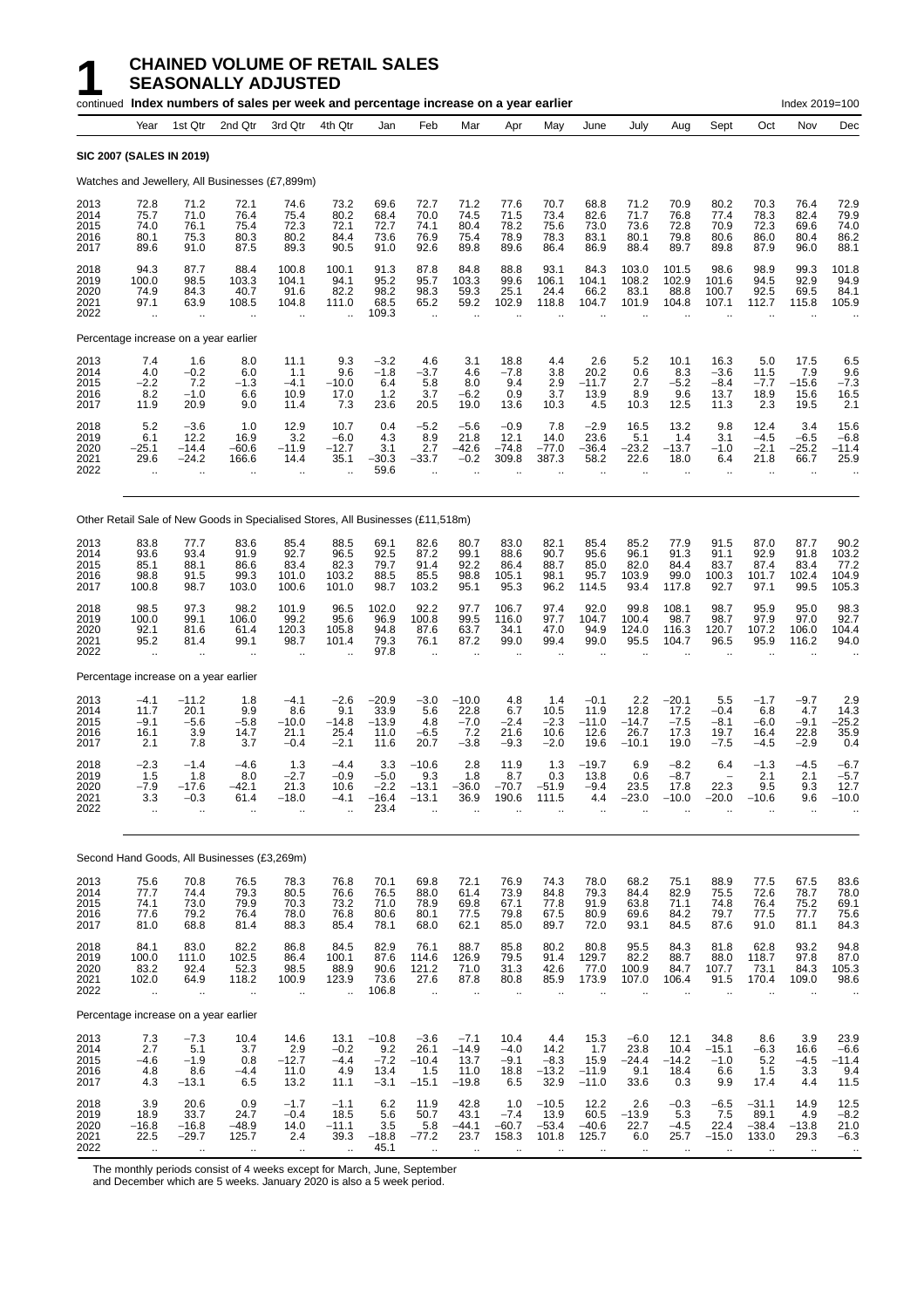## **1 CHAINED VOLUME OF RETAIL SALES**<br>**1 SEASONALLY ADJUSTED**<br>Fontinued Index numbers of sales per week and percentage inc **SEASONALLY ADJUSTED**

|                                      |                                                       |                                                        | continued Index numbers of sales per week and percentage increase on a year earlier |                                            |                                                         |                                             |                                            |                                                    |                                            |                                              |                                               |                                             |                                          |                                             |                                              | Index 2019=100                                          |                                                                         |
|--------------------------------------|-------------------------------------------------------|--------------------------------------------------------|-------------------------------------------------------------------------------------|--------------------------------------------|---------------------------------------------------------|---------------------------------------------|--------------------------------------------|----------------------------------------------------|--------------------------------------------|----------------------------------------------|-----------------------------------------------|---------------------------------------------|------------------------------------------|---------------------------------------------|----------------------------------------------|---------------------------------------------------------|-------------------------------------------------------------------------|
|                                      | Year                                                  | 1st Qtr                                                | 2nd Qtr                                                                             | 3rd Qtr                                    | 4th Qtr                                                 | Jan                                         | Feb                                        | Mar                                                | Apr                                        | May                                          | June                                          | July                                        | Aug                                      | Sept                                        | Oct                                          | Nov                                                     | Dec                                                                     |
|                                      |                                                       | <b>SIC 2007 (SALES IN 2019)</b>                        |                                                                                     |                                            |                                                         |                                             |                                            |                                                    |                                            |                                              |                                               |                                             |                                          |                                             |                                              |                                                         |                                                                         |
|                                      |                                                       |                                                        | Non-store Retail, All Businesses (£49,952m)                                         |                                            |                                                         |                                             |                                            |                                                    |                                            |                                              |                                               |                                             |                                          |                                             |                                              |                                                         |                                                                         |
| 2013<br>2014<br>2015<br>2016<br>2017 | 47.0<br>52.4<br>59.1<br>68.8<br>79.3                  | 45.4<br>49.9<br>56.5<br>62.5<br>74.6                   | 46.3<br>53.4<br>58.8<br>66.2<br>77.5                                                | 48.2<br>52.7<br>60.4<br>70.5<br>81.8       | 48.1<br>54.1<br>60.7<br>76.0<br>83.1                    | 44.9<br>46.9<br>55.6<br>62.3<br>75.1        | 45.7<br>52.2<br>56.0<br>61.5<br>74.8       | 45.5<br>50.9<br>57.6<br>63.5<br>73.9               | 45.2<br>52.8<br>58.9<br>63.2<br>77.4       | 46.2<br>54.8<br>57.4<br>68.2<br>75.8         | 47.4<br>52.8<br>59.7<br>66.9<br>79.0          | 47.3<br>53.0<br>62.0<br>67.8<br>77.6        | 50.2<br>52.6<br>58.5<br>70.1<br>81.1     | 47.3<br>52.6<br>60.6<br>72.9<br>85.9        | 47.6<br>52.7<br>59.6<br>75.1<br>83.4         | 49.1<br>52.9<br>60.1<br>77.0<br>84.3                    | 47.8<br>56.1<br>62.1<br>76.0<br>82.0                                    |
| 2018<br>2019<br>2020<br>2021<br>2022 | 87.0<br>100.0<br>132.3<br>136.5                       | 81.0<br>94.7<br>100.5<br>146.9                         | 85.3<br>98.1<br>142.0<br>141.5                                                      | 90.4<br>105.3<br>141.9<br>129.4            | 91.3<br>101.8<br>147.0<br>128.4                         | 80.8<br>92.7<br>100.6<br>148.0<br>138.7     | 82.7<br>95.1<br>98.0<br>146.3              | 79.8<br>96.1<br>102.3<br>146.6                     | 82.0<br>97.1<br>121.5<br>149.4             | 86.7<br>97.3<br>148.5<br>141.2               | 86.8<br>99.5<br>153.3<br>135.4                | 89.4<br>108.2<br>147.6<br>131.7             | 91.1<br>104.9<br>141.5<br>129.0          | 90.7<br>103.4<br>137.8<br>127.7             | 90.3<br>102.7<br>148.2<br>126.9              | 92.5<br>100.4<br>145.2<br>129.6                         | 91.0<br>102.2<br>147.4<br>128.5                                         |
|                                      |                                                       | Percentage increase on a year earlier                  |                                                                                     |                                            |                                                         |                                             |                                            |                                                    |                                            |                                              |                                               |                                             |                                          |                                             |                                              |                                                         |                                                                         |
| 2013<br>2014<br>2015<br>2016<br>2017 | 16.4<br>11.5<br>12.7<br>16.4<br>15.2                  | 16.7<br>9.8<br>13.3<br>10.7<br>19.2                    | 16.6<br>15.2<br>10.0<br>12.6<br>17.1                                                | 19.2<br>9.3<br>14.6<br>16.7<br>16.1        | 13.2<br>12.3<br>12.3<br>25.2<br>9.4                     | 15.3<br>4.3<br>18.7<br>12.0<br>20.5         | 19.1<br>14.2<br>7.2<br>9.9<br>21.6         | 15.9<br>11.8<br>13.1<br>10.3<br>16.4               | 15.1<br>16.9<br>11.5<br>7.4<br>22.4        | 14.4<br>18.7<br>4.8<br>18.7<br>11.2          | 19.7<br>11.3<br>13.2<br>12.0<br>18.0          | 14.9<br>11.9<br>17.0<br>9.5<br>14.4         | 28.1<br>4.7<br>11.3<br>19.8<br>15.7      | 15.9<br>11.1<br>15.2<br>20.4<br>17.8        | 14.6<br>10.7<br>13.3<br>25.9<br>11.0         | 17.5<br>7.7<br>13.6<br>28.1<br>9.6                      | 8.9<br>17.3<br>10.7<br>22.4<br>7.9                                      |
| 2018<br>2019<br>2020<br>2021<br>2022 | 9.7<br>15.0<br>32.3<br>3.2<br>ä.                      | 8.6<br>16.9<br>6.1<br>46.2<br>$\mathbf{r}$             | 10.0<br>15.0<br>44.8<br>$-0.4$<br>ä.                                                | 10.5<br>16.5<br>34.7<br>$-8.9$<br>$\ldots$ | 9.8<br>11.6<br>44.4<br>$-12.7$                          | 7.6<br>14.7<br>8.6<br>47.1<br>$-6.3$        | 10.5<br>15.0<br>3.1<br>49.3<br>$\ddotsc$   | 8.0<br>20.4<br>6.5<br>43.3<br>$\ddot{\phantom{a}}$ | 6.0<br>18.4<br>25.1<br>23.0                | 14.4<br>12.2<br>52.6<br>$-4.9$               | 9.8<br>14.7<br>54.1<br>$-11.7$                | 15.2<br>21.1<br>36.4<br>$-10.7$             | 12.3<br>15.2<br>34.8<br>$-8.8$           | 5.6<br>14.0<br>33.3<br>$-7.3$               | 8.3<br>13.7<br>44.3<br>$-14.4$               | 9.7<br>8.5<br>44.7<br>$-10.8$                           | 11.0<br>12.4<br>44.2<br>$-12.8$                                         |
|                                      |                                                       |                                                        | Mail Order, All Businesses (£47,392m)                                               |                                            |                                                         |                                             |                                            |                                                    |                                            |                                              |                                               |                                             |                                          |                                             |                                              |                                                         |                                                                         |
| 2013<br>2014<br>2015<br>2016<br>2017 | 42.9<br>49.7<br>57.2<br>67.0<br>78.6                  | 41.6<br>46.6<br>54.5<br>60.6<br>73.6                   | 42.1<br>50.5<br>56.8<br>64.0<br>77.0                                                | 43.8<br>50.1<br>58.6<br>68.9<br>81.3       | 44.2<br>52.0<br>59.1<br>74.6<br>82.7                    | 41.0<br>43.3<br>53.8<br>60.5<br>73.8        | 42.0<br>48.8<br>53.8<br>59.5<br>74.7       | 41.7<br>48.2<br>55.6<br>61.6<br>72.5               | 41.3<br>49.9<br>56.8<br>61.0<br>76.8       | 41.9<br>51.9<br>55.6<br>66.1<br>75.0         | 42.9<br>49.8<br>57.8<br>64.7<br>78.7          | 42.7<br>50.0<br>60.1<br>66.1<br>77.1        | 45.7<br>50.1<br>56.9<br>68.6<br>80.0     | 43.2<br>50.1<br>58.7<br>71.4<br>85.7        | 44.4<br>50.5<br>57.9<br>73.8<br>83.0         | 44.8<br>51.0<br>58.5<br>75.2<br>84.0                    | 43.5<br>54.1<br>60.4<br>74.7<br>81.4                                    |
| 2018<br>2019<br>2020<br>2021<br>2022 | 86.6<br>100.0<br>133.6<br>137.6                       | 80.1<br>94.8<br>100.5<br>148.5<br>ä.                   | 85.1<br>97.8<br>145.3<br>142.3                                                      | 90.4<br>105.5<br>142.9<br>130.2<br>ä.      | 91.0<br>101.9<br>148.2<br>129.7                         | 79.9<br>93.6<br>100.9<br>149.2<br>140.0     | 82.2<br>94.8<br>96.8<br>148.4              | 78.5<br>95.7<br>103.0<br>147.8                     | 81.8<br>96.4<br>125.3<br>150.7             | 86.5<br>96.9<br>151.5<br>142.2               | 86.6<br>99.6<br>156.4<br>135.7                | 89.5<br>108.6<br>148.8<br>132.3             | 91.0<br>105.4<br>142.4<br>129.6          | 90.8<br>103.2<br>138.6<br>128.9             | 90.0<br>102.7<br>148.5<br>127.6              | 92.5<br>100.1<br>147.4<br>130.6                         | 90.6<br>102.6<br>148.4<br>130.6                                         |
|                                      |                                                       | Percentage increase on a year earlier                  |                                                                                     |                                            |                                                         |                                             |                                            |                                                    |                                            |                                              |                                               |                                             |                                          |                                             |                                              |                                                         |                                                                         |
| 2013<br>2014<br>2015<br>2016<br>2017 | 17.1<br>15.9<br>15.1<br>17.1<br>17.3                  | 19.1<br>12.2<br>16.9<br>11.2<br>21.3                   | 16.8<br>19.8<br>12.5<br>12.7<br>20.2                                                | 18.6<br>14.3<br>17.0<br>17.6<br>18.0       | 14.2<br>17.7<br>13.6<br>26.2<br>10.9                    | 17.6<br>5.7<br>24.2<br>12.5<br>21.9         | 21.6<br>16.4<br>10.1<br>10.6<br>25.6       | 18.2<br>15.5<br>15.5<br>10.7<br>17.6               | 15.7<br>20.8<br>13.8<br>7.4<br>25.9        | 16.3<br>23.7<br>7.1<br>19.0<br>13.4          | 18.2<br>16.1<br>16.0<br>12.1<br>21.5          | 12.8<br>17.1<br>20.1<br>10.0<br>16.7        | 28.5<br>9.7<br>13.6<br>20.5<br>16.7      | 15.9<br>15.9<br>17.3<br>21.5<br>20.1        | 18.3<br>13.8<br>14.7<br>27.5<br>12.4         | 18.7<br>13.8<br>14.8<br>28.5<br>11.7                    | $7.8$<br>24.2<br>11.8<br>23.5<br>9.1                                    |
| 2018<br>2019<br>2020<br>2021<br>2022 | 10.2<br>15.4<br>33.6<br>3.0<br>$\ddot{\phantom{a}}$   | 8.9<br>18.4<br>6.0<br>47.7<br>$\ddot{\phantom{1}}$     | 10.6<br>14.9<br>48.6<br>$-2.1$                                                      | 11.2<br>16.7<br>35.4<br>$-8.9$             | 10.0<br>11.9<br>45.5<br>$-12.5$                         | 8.3<br>17.1<br>7.8<br>47.9<br>$-6.2$        | 10.1<br>15.3<br>2.1<br>53.3                | 8.3<br>22.0<br>7.6<br>43.5                         | 6.6<br>17.8<br>30.0<br>20.3                | 15.4<br>12.0<br>56.4<br>$-6.2$               | 10.0<br>15.1<br>57.0<br>$-13.3$               | 16.0<br>21.4<br>37.1<br>$-11.1$             | 13.7<br>15.9<br>35.1<br>$-9.0$           | 5.9<br>13.7<br>34.3<br>$-7.0$               | 8.4<br>14.1<br>44.7<br>$-14.1$               | 10.1<br>8.2<br>47.3<br>$-11.4$                          | 11.3<br>13.2<br>44.6<br>$-12.0$                                         |
|                                      |                                                       |                                                        | Other Non-store Retail, All Businesses (£2,559m)                                    |                                            |                                                         |                                             |                                            |                                                    |                                            |                                              |                                               |                                             |                                          |                                             |                                              |                                                         |                                                                         |
| 2013<br>2014<br>2015<br>2016<br>2017 | 124.0<br>103.8<br>94.5<br>102.7<br>91.2               | 117.6<br>110.5<br>94.5<br>99.1<br>93.6                 | 125.5<br>108.7<br>96.6<br>107.7<br>88.3                                             | 130.6<br>102.3<br>94.5<br>100.5<br>91.7    | 122.4<br>93.0<br>92.4<br>103.4<br>91.2                  | 118.4<br>113.5<br>90.4<br>96.2<br>99.8      | 116.6<br>116.2<br>98.7<br>101.4<br>77.3    | 117.8<br>103.0<br>94.5<br>99.5<br>101.6            | 117.7<br>107.7<br>99.0<br>106.5<br>89.8    | 125.2<br>109.7<br>92.6<br>106.8<br>90.6      | 132.0<br>108.7<br>97.8<br>109.3<br>85.3       | 133.5<br>107.9<br>98.1<br>100.6<br>85.6     | 135.0<br>99.7<br>89.8<br>98.8<br>101.5   | 124.8<br>99.9<br>95.5<br>101.8<br>88.8      | 108.1<br>94.1<br>93.0<br>99.1<br>90.8        | 130.0<br>89.5<br>90.1<br>110.8<br>90.0                  | $127.8$<br>94.8<br>93.7<br>$\begin{array}{c} 100.8 \\ 92.4 \end{array}$ |
| 2018<br>2019<br>2020<br>2021<br>2022 | 93.3<br>100.0<br>107.5<br>116.1<br>$\bar{\mathbf{r}}$ | 98.3<br>93.2<br>100.3<br>119.0<br>$\ddot{\phantom{1}}$ | 89.2<br>104.0<br>81.0<br>126.8<br>$\ddot{\phantom{a}}$                              | 90.1<br>101.8<br>123.8<br>114.6<br>ä,      | 95.7<br>101.0<br>125.4<br>104.0<br>$\ddot{\phantom{a}}$ | 97.2<br>75.1<br>95.2<br>125.6<br>115.8      | 91.2<br>99.6<br>120.1<br>106.5             | 104.9<br>102.6<br>89.7<br>123.6                    | 86.3<br>110.7<br>51.0<br>125.4             | 90.3<br>105.4<br>92.7<br>123.8               | 90.6<br>97.4<br>95.6<br>130.3                 | 88.1<br>101.9<br>124.9<br>122.2             | 92.9<br>95.6<br>123.7<br>117.7           | 89.5<br>106.6<br>123.0<br>106.1             | 97.0<br>103.4<br>142.6<br>114.9              | 92.8<br>106.7<br>104.4<br>110.8<br>$\ddot{\phantom{a}}$ | 97.0<br>94.6<br>128.4<br>89.9<br>$\ddotsc$                              |
|                                      |                                                       | Percentage increase on a year earlier                  |                                                                                     |                                            |                                                         |                                             |                                            |                                                    |                                            |                                              |                                               |                                             |                                          |                                             |                                              |                                                         |                                                                         |
| 2013<br>2014<br>2015<br>2016<br>2017 | 11.9<br>$-16.3$<br>$-8.9$<br>8.6<br>$-11.2$           | 3.0<br>$-6.0$<br>$-14.4$<br>4.8<br>$-5.6$              | 15.4<br>$-13.4$<br>$-11.2$<br>11.5<br>$-18.0$                                       | 23.1<br>$-21.7$<br>$-7.6$<br>6.3<br>$-8.7$ | 7.0<br>$-24.0$<br>$-0.6$<br>11.9<br>$-11.8$             | 2.1<br>$-4.1$<br>$-20.3$<br>6.3<br>3.7      | 4.7<br>$-0.3$<br>$-15.1$<br>2.7<br>$-23.8$ | 2.3<br>$-12.6$<br>$-8.2$<br>5.3<br>2.1             | 11.9<br>$-8.5$<br>$-8.1$<br>7.6<br>$-15.7$ | 3.6<br>$-12.4$<br>$-15.6$<br>15.3<br>$-15.2$ | 29.5<br>$-17.6$<br>$-10.1$<br>11.8<br>$-22.0$ | 29.9<br>$-19.1$<br>$-9.2$<br>2.5<br>$-14.9$ | 25.2<br>$-26.2$<br>$-9.9$<br>10.1<br>2.7 | 16.2<br>$-19.9$<br>$-4.5$<br>6.7<br>$-12.8$ | $-7.6$<br>$-13.0$<br>$-1.2$<br>6.5<br>$-8.4$ | 10.3<br>$-31.1$<br>0.7<br>22.9<br>$-18.7$               | $-25.8$<br>$-1.2$<br>7.6<br>$-8.3$                                      |
| 2018<br>2019<br>2020<br>2021<br>2022 | 2.3<br>7.1<br>7.5<br>8.0<br>$\ddotsc$                 | 5.1<br>$-5.2$<br>7.6<br>18.6                           | 1.0<br>16.6<br>$-22.1$<br>56.6                                                      | $-1.8$<br>12.9<br>21.7<br>$-7.4$           | 5.0<br>5.5<br>24.1<br>$-17.0$                           | $-2.6$<br>$-22.8$<br>26.8<br>32.0<br>$-7.8$ | 18.0<br>9.3<br>20.5<br>$-11.3$             | 3.3<br>$-2.2$<br>$-12.6$<br>37.8                   | $-3.9$<br>28.3<br>$-54.0$<br>146.2         | $-0.4$<br>16.7<br>$-12.0$<br>33.5            | 6.2<br>7.6<br>$-1.9$<br>36.3                  | 3.0<br>15.6<br>22.6<br>$-2.2$<br>ä.         | $-8.5$<br>2.9<br>29.5<br>$-4.9$          | 0.7<br>19.1<br>15.4<br>$-13.8$              | 6.8<br>6.6<br>37.9<br>$-19.5$                | 3.1<br>14.9<br>$-2.1$<br>6.2<br>$\ldots$                | $5.0$<br>$-2.5$<br>$35.7$<br>$-30.0$<br>$\alpha$                        |

The monthly periods consist of 4 weeks except for March, June, September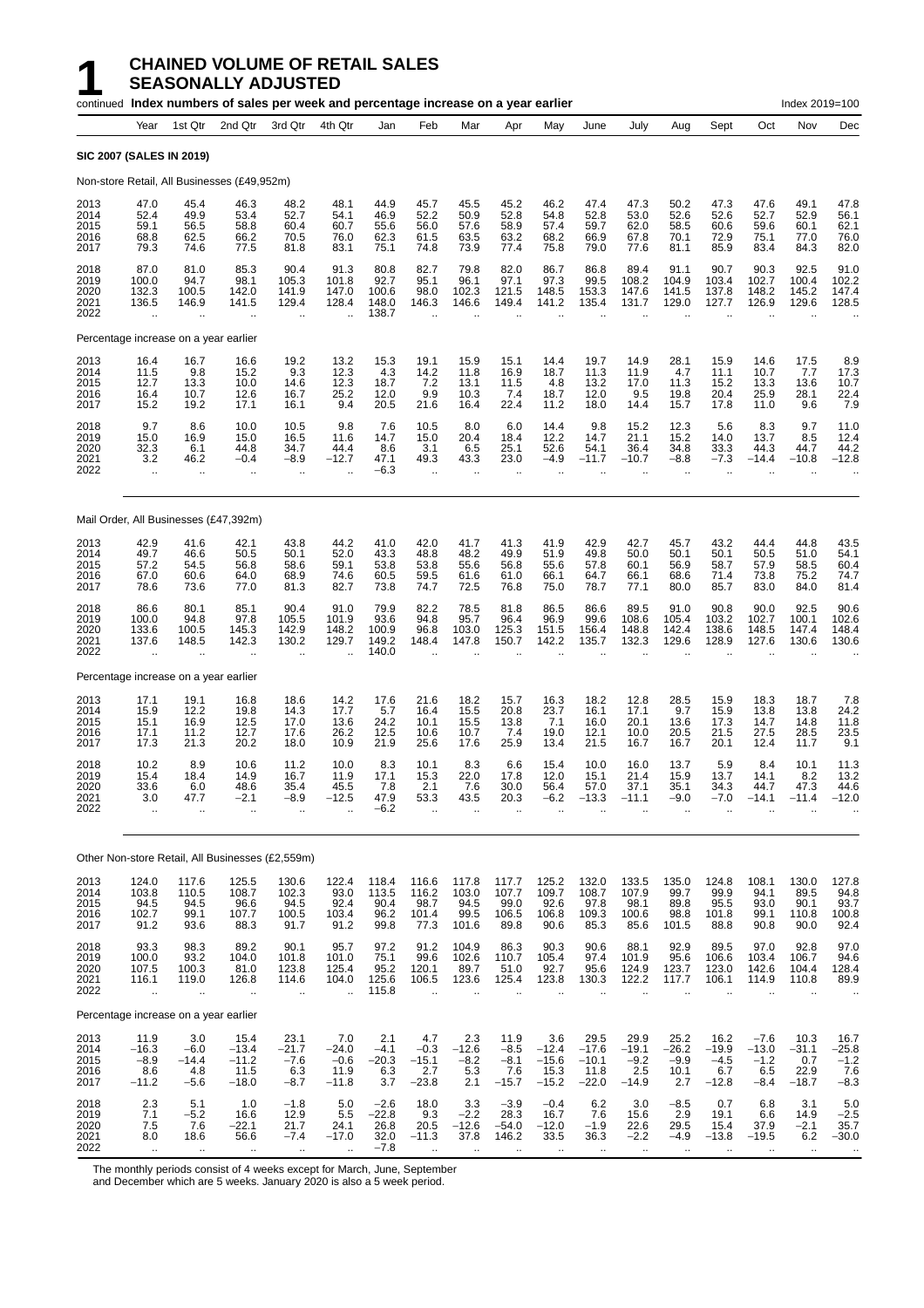### **1 CHAINED VOLUME OF RETAIL SALES**<br>**1** SEASONALLY ADJUSTED **SEASONALLY ADJUSTED**

|                                       |                                            |                                          | continued Index numbers of sales per week and percentage increase on a year earlier |                                          |                                      |                                           |                                       |                                           |                                              |                                      |                                      |                                      |                                       |                                           |                                           | Index 2019=100                       |                                      |
|---------------------------------------|--------------------------------------------|------------------------------------------|-------------------------------------------------------------------------------------|------------------------------------------|--------------------------------------|-------------------------------------------|---------------------------------------|-------------------------------------------|----------------------------------------------|--------------------------------------|--------------------------------------|--------------------------------------|---------------------------------------|-------------------------------------------|-------------------------------------------|--------------------------------------|--------------------------------------|
|                                       | Year                                       | 1st Qtr                                  | 2nd Qtr                                                                             | 3rd Qtr                                  | 4th Qtr                              | Jan                                       | Feb                                   | Mar                                       | Apr                                          | May                                  | June                                 | July                                 | Aug                                   | Sept                                      | Oct                                       | Nov                                  | Dec                                  |
| <b>SIC 2007 (SALES IN 2019)</b>       |                                            |                                          |                                                                                     |                                          |                                      |                                           |                                       |                                           |                                              |                                      |                                      |                                      |                                       |                                           |                                           |                                      |                                      |
|                                       |                                            |                                          | Automotive Fuel, All Businesses (£45,862m)                                          |                                          |                                      |                                           |                                       |                                           |                                              |                                      |                                      |                                      |                                       |                                           |                                           |                                      |                                      |
| 2013<br>2014<br>2015<br>2016<br>2017  | 80.6<br>81.4<br>86.7<br>92.6<br>92.4       | 81.1<br>80.8<br>85.4<br>93.1<br>90.1     | 81.1<br>81.6<br>85.6<br>91.8<br>93.2                                                | 81.4<br>81.3<br>86.7<br>93.3<br>92.9     | 78.6<br>81.9<br>89.1<br>92.2<br>93.6 | 80.4<br>78.3<br>88.2<br>95.6<br>91.9      | 81.6<br>79.2<br>84.4<br>90.6<br>91.1  | 81.2<br>84.5<br>84.0<br>93.1<br>87.8      | 80.0<br>81.5<br>85.3<br>91.2<br>93.0         | 81.1<br>81.3<br>85.5<br>92.5<br>95.3 | 81.9<br>82.0<br>86.0<br>91.6<br>91.7 | 81.6<br>82.6<br>85.0<br>92.8<br>92.7 | 81.7<br>82.5<br>85.4<br>93.6<br>92.6  | 81.1<br>79.4<br>89.1<br>93.4<br>93.2      | 80.0<br>79.3<br>88.5<br>93.9<br>93.6      | 77.7<br>81.5<br>91.2<br>92.1<br>94.4 | 78.4<br>84.3<br>87.9<br>90.8<br>93.1 |
| 2018<br>2019<br>2020<br>2021<br>2022  | 94.3<br>100.0<br>77.7<br>88.5              | 92.3<br>100.5<br>90.6<br>74.3            | 94.6<br>100.7<br>55.2<br>91.3                                                       | 94.3<br>99.6<br>86.4<br>96.2             | 95.9<br>99.2<br>77.6<br>92.1<br>     | 93.4<br>99.2<br>96.4<br>71.6<br>94.0      | 94.6<br>101.1<br>97.3<br>71.5         | 89.6<br>101.0<br>79.4<br>78.7             | 92.9<br>100.8<br>37.9<br>87.1                | 94.9<br>100.3<br>56.6<br>93.0        | 95.6<br>101.1<br>68.0<br>93.2        | 94.3<br>100.8<br>84.0<br>94.8        | 94.2<br>99.9<br>87.4<br>95.3          | 94.3<br>98.4<br>87.5<br>98.2              | 92.7<br>99.4<br>88.0<br>91.6              | 96.1<br>98.0<br>73.2<br>95.0         | 98.4<br>100.0<br>72.6<br>90.3        |
| Percentage increase on a year earlier |                                            |                                          |                                                                                     |                                          |                                      |                                           |                                       |                                           |                                              |                                      |                                      |                                      |                                       |                                           |                                           |                                      |                                      |
| 2013<br>2014<br>2015<br>2016<br>2017  | $-2.6$<br>1.0<br>6.5<br>6.7<br>$-0.1$      | $-6.6$<br>$-0.4$<br>5.8<br>9.0<br>$-3.3$ | 0.5<br>0.7<br>4.9<br>7.2<br>1.6                                                     | $-1.3$<br>$-0.1$<br>6.6<br>7.5<br>$-0.4$ | $-2.8$<br>4.1<br>8.8<br>3.4<br>1.6   | $-7.7$<br>$-2.7$<br>12.7<br>8.4<br>$-3.9$ | $-3.7$<br>$-3.0$<br>6.6<br>7.3<br>0.5 | $-8.0$<br>4.1<br>$-0.6$<br>10.8<br>$-5.7$ | $-0.2$<br>1.9<br>4.6<br>7.0<br>1.9           | $-0.9$<br>0.2<br>5.2<br>8.2<br>3.1   | 2.2<br>0.1<br>4.9<br>6.5<br>0.1      | 0.2<br>1.3<br>2.9<br>9.2<br>$-0.2$   | $-0.8$<br>1.0<br>3.6<br>9.6<br>$-1.1$ | $-3.0$<br>$-2.1$<br>12.3<br>4.7<br>$-0.1$ | $-2.3$<br>$-0.8$<br>11.6<br>6.1<br>$-0.3$ | $-1.4$<br>4.9<br>11.9<br>0.9<br>2.5  | $-4.1$<br>7.6<br>4.4<br>3.3<br>2.5   |
| 2018<br>2019<br>2020<br>2021<br>2022  | 2.0<br>6.1<br>$-22.3$<br>13.9<br>$\ddotsc$ | 2.5<br>8.8<br>$-9.8$<br>$-18.0$          | 1.4<br>6.5<br>$-45.2$<br>65.3                                                       | 1.5<br>5.6<br>$-13.2$<br>11.4            | 2.4<br>3.4<br>$-21.8$<br>18.8        | 1.7<br>6.1<br>$-2.8$<br>$-25.7$<br>31.3   | 3.9<br>6.9<br>$-3.8$<br>$-26.5$       | 2.0<br>12.8<br>$-21.4$<br>$-0.9$          | $\qquad \qquad -$<br>8.4<br>$-62.4$<br>129.6 | $-0.4$<br>5.6<br>$-43.6$<br>64.4     | 4.2<br>5.8<br>$-32.7$<br>37.1        | 1.8<br>6.9<br>$-16.7$<br>12.8        | 1.8<br>6.0<br>$-12.5$<br>9.1          | 1.1<br>4.3<br>$-11.0$<br>12.2             | $-1.0$<br>7.2<br>$-11.4$<br>4.0           | 1.8<br>2.0<br>$-25.3$<br>29.7        | 5.7<br>1.6<br>$-27.3$<br>24.3        |

The monthly periods consist of 4 weeks except for March, June, September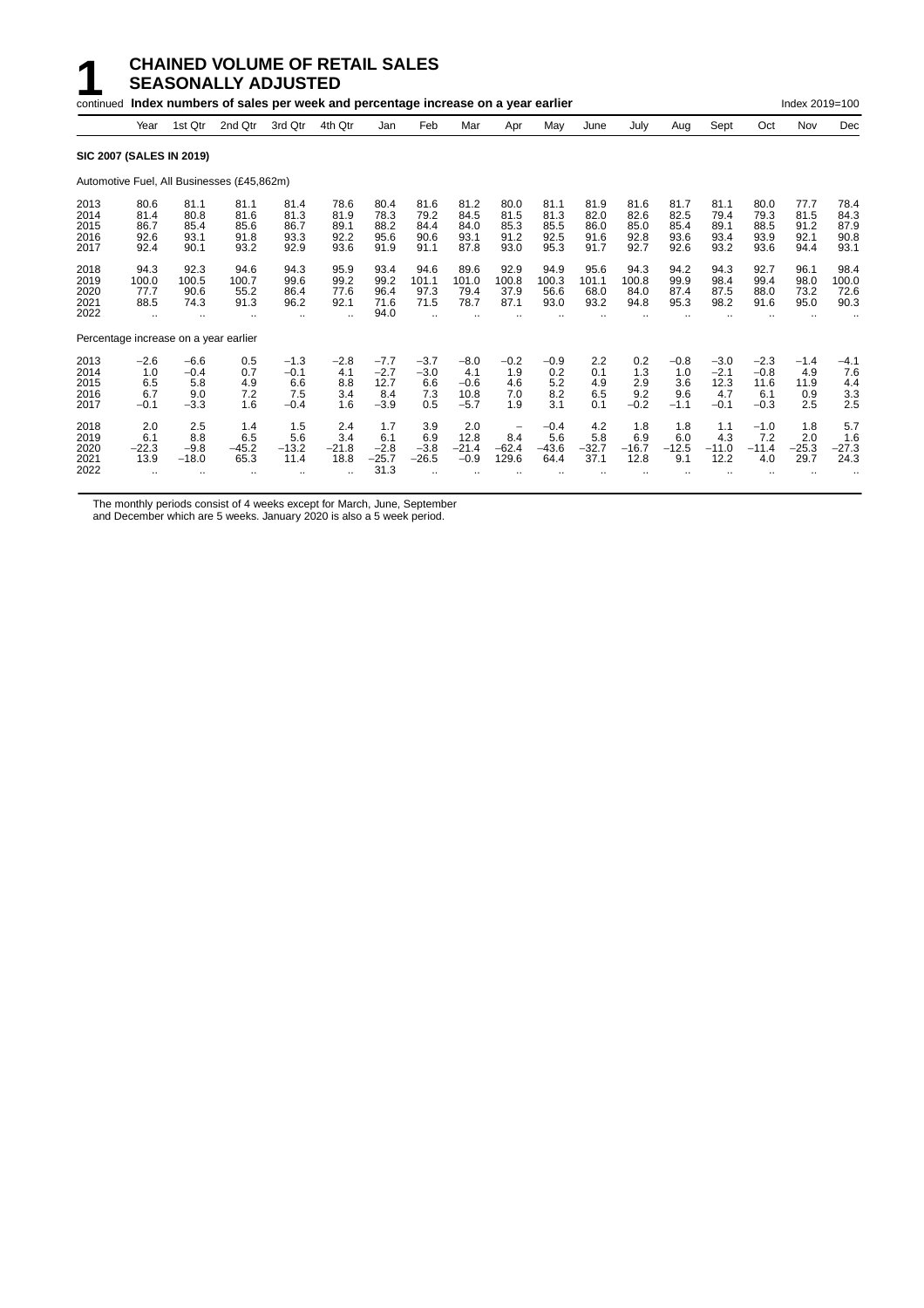|                                      |                                                     |                                                        | Index numbers of sales per week and percentage increase on a year earlier |                                                      |                                                  |                                         |                                                      |                                                        |                                             |                                                       |                                                      |                                          |                                                         |                                              |                                              | Index 2019=100                                          |                                             |
|--------------------------------------|-----------------------------------------------------|--------------------------------------------------------|---------------------------------------------------------------------------|------------------------------------------------------|--------------------------------------------------|-----------------------------------------|------------------------------------------------------|--------------------------------------------------------|---------------------------------------------|-------------------------------------------------------|------------------------------------------------------|------------------------------------------|---------------------------------------------------------|----------------------------------------------|----------------------------------------------|---------------------------------------------------------|---------------------------------------------|
|                                      | Year                                                | 1st Qtr                                                | 2nd Qtr                                                                   | 3rd Qtr                                              | 4th Qtr                                          | Jan                                     | Feb                                                  | Mar                                                    | Apr                                         | May                                                   | June                                                 | July                                     | Aug                                                     | Sept                                         | Oct                                          | Nov                                                     | Dec                                         |
|                                      | <b>SIC 2007 (SALES IN 2019)</b>                     |                                                        |                                                                           |                                                      |                                                  |                                         |                                                      |                                                        |                                             |                                                       |                                                      |                                          |                                                         |                                              |                                              |                                                         |                                             |
|                                      |                                                     |                                                        | All Retailing, Including Automotive Fuel, All Businesses (£439,600m)      |                                                      |                                                  |                                         |                                                      |                                                        |                                             |                                                       |                                                      |                                          |                                                         |                                              |                                              |                                                         |                                             |
| 2013<br>2014<br>2015<br>2016<br>2017 | 81.7<br>84.2<br>85.0<br>87.8<br>92.0                | 80.9<br>83.5<br>84.4<br>85.9<br>90.3                   | 81.0<br>84.3<br>85.4<br>86.7<br>91.4                                      | 82.5<br>84.2<br>85.3<br>88.4<br>92.4                 | 82.5<br>84.9<br>85.0<br>90.1<br>93.9             | 80.5<br>82.9<br>84.1<br>86.5<br>89.8    | 81.8<br>83.2<br>84.5<br>85.8<br>90.8                 | 80.4<br>84.3<br>84.7<br>85.6<br>90.3                   | 79.9<br>84.0<br>85.3<br>86.1<br>92.1        | 81.2<br>84.1<br>85.2<br>87.3<br>90.8                  | 81.8<br>84.8<br>85.7<br>86.7<br>91.2                 | 82.4<br>84.6<br>85.5<br>88.4<br>91.6     | 82.0<br>84.5<br>84.3<br>88.0<br>92.5                    | 83.0<br>83.8<br>86.0<br>88.7<br>92.9         | 82.3<br>84.2<br>84.7<br>90.4<br>93.3         | 82.4<br>84.6<br>85.2<br>90.2<br>94.1                    | 82.7<br>85.8<br>85.2<br>89.8<br>94.3        |
| 2018<br>2019<br>2020<br>2021<br>2022 | 96.3<br>100.0<br>97.5<br>104.9                      | 94.0<br>99.3<br>97.7<br>96.4                           | 95.9<br>99.8<br>87.1<br>108.5                                             | 97.4<br>100.8<br>102.9<br>106.4                      | 98.1<br>100.0<br>102.4<br>108.2                  | 94.3<br>98.8<br>100.7<br>93.3<br>108.7  | 94.7<br>99.2<br>99.6<br>95.4<br>$\ddot{\phantom{a}}$ | 93.2<br>99.9<br>93.2<br>99.7                           | 94.6<br>99.6<br>76.2<br>108.9               | 96.5<br>99.1<br>85.4<br>107.6                         | 96.4<br>100.6<br>97.3<br>108.8                       | 97.2<br>101.5<br>102.0<br>106.4          | 97.6<br>100.7<br>102.8<br>106.4                         | 97.4<br>100.4<br>103.8<br>106.3              | 97.1<br>100.4<br>105.6<br>108.1              | 98.7<br>99.5<br>100.3<br>110.3                          | 98.5<br>100.0<br>101.5<br>106.6             |
|                                      | Percentage increase on a year earlier               |                                                        |                                                                           |                                                      |                                                  |                                         |                                                      |                                                        |                                             |                                                       |                                                      |                                          |                                                         |                                              |                                              |                                                         |                                             |
| 2013<br>2014<br>2015<br>2016<br>2017 | 2.5<br>3.1<br>1.0<br>3.2<br>4.8                     | 1.2<br>3.2<br>1.2<br>1.8<br>5.1                        | 2.5<br>4.0<br>1.3<br>1.5<br>5.4                                           | 3.4<br>2.1<br>1.3<br>3.6<br>4.6                      | 2.7<br>3.0<br>0.1<br>6.0<br>4.2                  | 1.3<br>3.0<br>1.4<br>2.9<br>3.8         | 3.3<br>1.8<br>1.5<br>1.6<br>5.8                      | $-0.4$<br>4.8<br>0.6<br>1.0<br>5.5                     | 1.3<br>5.1<br>1.5<br>1.0<br>7.0             | 2.5<br>3.6<br>1.3<br>2.4<br>4.1                       | 3.5<br>3.6<br>1.1<br>1.2<br>5.2                      | 4.0<br>2.6<br>1.1<br>3.4<br>3.7          | 3.1<br>2.9<br>$-0.1$<br>4.3<br>5.2                      | 3.2<br>1.0<br>2.6<br>3.2<br>4.7              | 2.6<br>2.4<br>0.6<br>6.7<br>3.2              | 3.2<br>2.7<br>0.7<br>5.9<br>4.3                         | 2.5<br>3.8<br>$-0.7$<br>5.5<br>5.0          |
| 2018<br>2019<br>2020<br>2021<br>2022 | 4.7<br>3.8<br>$-2.5$<br>7.5<br>$\ddot{\phantom{a}}$ | 4.1<br>5.7<br>$-1.6$<br>$-1.3$<br>$\ddot{\phantom{a}}$ | 4.9<br>4.1<br>$-12.7$<br>24.5                                             | 5.4<br>3.5<br>2.1<br>3.4<br>$\ddot{\phantom{a}}$     | 4.5<br>1.9<br>2.4<br>5.7                         | 4.9<br>4.8<br>1.9<br>$-7.3$<br>16.5     | 43<br>4.7<br>0.4<br>$-4.2$<br>$\sim$                 | 3.1<br>7.2<br>$-6.7$<br>6.9<br>$\ddot{\phantom{a}}$    | 2.7<br>5.3<br>$-23.5$<br>42.9               | 6.3<br>2.7<br>$-13.8$<br>26.0<br>$\ddot{\phantom{a}}$ | 5.6<br>4.4<br>$-3.3$<br>11.9<br>ä.                   | 6.0<br>4.5<br>0.5<br>4.4<br>$\mathbf{r}$ | 5.5<br>3.2<br>2.0<br>3.6<br>$\ddot{\phantom{a}}$        | 4.8<br>3.1<br>3.4<br>2.4<br>ä.               | 4.1<br>3.4<br>5.2<br>2.4<br>à.               | 4.9<br>0.8<br>0.8<br>10.0<br>$\ddot{\phantom{a}}$       | 4.4<br>1.6<br>1.5<br>5.0                    |
|                                      |                                                     |                                                        | All Retailing, Excluding Automotive Fuel, All Businesses (£393,739m)      |                                                      |                                                  |                                         |                                                      |                                                        |                                             |                                                       |                                                      |                                          |                                                         |                                              |                                              |                                                         |                                             |
| 2013<br>2014<br>2015<br>2016<br>2017 | 81.4<br>84.5<br>86.1<br>88.7<br>92.7                | 80.2<br>83.5<br>85.4<br>87.1<br>90.9                   | 80.7<br>84.5<br>86.3<br>87.7<br>92.2                                      | 82.2<br>84.6<br>86.4<br>89.2<br>93.3                 | 82.5<br>85.7<br>86.1<br>90.8<br>94.5             | 80.1<br>83.1<br>84.7<br>87.4<br>90.3    | 81.1<br>83.3<br>85.7<br>87.3<br>91.2                 | 79.6<br>84.0<br>85.8<br>86.6<br>91.0                   | 79.3<br>84.1<br>86.2<br>87.3<br>92.8        | 80.9<br>84.3<br>86.1<br>88.3<br>91.4                  | 81.5<br>85.0<br>86.6<br>87.6<br>92.3                 | 82.1<br>84.7<br>86.5<br>89.2<br>92.7     | 81.6<br>84.6<br>85.4<br>88.8<br>93.6                    | 82.7<br>84.3<br>87.0<br>89.6<br>93.7         | 82.3<br>84.9<br>85.7<br>91.1<br>94.1         | 82.6<br>85.3<br>86.1<br>91.0<br>94.7                    | 82.6<br>86.6<br>86.4<br>90.5<br>94.8        |
| 2018<br>2019<br>2020<br>2021<br>2022 | 96.7<br>100.0<br>100.5<br>106.4                     | 94.5<br>99.4<br>98.6<br>99.4<br>$\ddot{\phantom{a}}$   | 96.3<br>99.7<br>91.7<br>110.5                                             | 97.6<br>101.0<br>105.9<br>107.0<br>ä.                | 98.2<br>100.0<br>106.0<br>108.6                  | 94.7<br>99.0<br>101.0<br>96.6<br>109.0  | 95.1<br>99.2<br>99.9<br>98.6                         | 94.0<br>99.8<br>95.2<br>102.3                          | 95.2<br>99.5<br>81.1<br>111.5               | 97.0<br>98.9<br>89.7<br>109.3                         | 96.5<br>100.4<br>101.8<br>110.5                      | 97.4<br>101.5<br>105.0<br>107.3          | 97.9<br>100.8<br>105.6<br>107.1                         | 97.6<br>100.7<br>106.7<br>106.7              | 97.2<br>100.4<br>108.5<br>109.1              | 98.7<br>99.7<br>104.1<br>110.3                          | 98.5<br>99.8<br>105.4<br>106.9              |
|                                      | Percentage increase on a year earlier               |                                                        |                                                                           |                                                      |                                                  |                                         |                                                      |                                                        |                                             |                                                       |                                                      |                                          |                                                         |                                              |                                              |                                                         |                                             |
| 2013<br>2014<br>2015<br>2016<br>2017 | 3.2<br>3.9<br>1.8<br>3.1<br>4.5                     | 2.4<br>4.1<br>2.3<br>1.9<br>4.4                        | 2.9<br>4.8<br>2.1<br>1.6<br>5.1                                           | 3.9<br>2.9<br>2.1<br>3.3<br>4.6                      | 3.6<br>3.8<br>0.5<br>5.5<br>4.1                  | 2.8<br>3.7<br>1.9<br>3.2<br>3.3         | 4.3<br>2.7<br>2.8<br>1.8<br>4.6                      | 0.7<br>5.6<br>2.2<br>0.9<br>5.1                        | 1.7<br>6.1<br>2.5<br>1.2<br>6.3             | 3.1<br>4.2<br>2.1<br>2.6<br>3.4                       | 3.5<br>4.3<br>1.8<br>1.2<br>5.4                      | 4.1<br>3.3<br>2.1<br>3.1<br>3.9          | 3.3<br>3.8<br>0.9<br>4.0<br>5.3                         | 4.1<br>2.0<br>3.2<br>2.9<br>4.6              | 3.6<br>3.2<br>1.0<br>6.3<br>3.2              | 4.2<br>3.3<br>1.0<br>5.7<br>4.1                         | 3.3<br>4.8<br>$-0.2$<br>4.7<br>4.7          |
| 2018<br>2019<br>2020<br>2021<br>2022 | 4.2<br>3.5<br>0.5<br>5.8<br>$\ddotsc$               | 4.0<br>5.1<br>-0.8<br>0.8<br>$\ddot{\phantom{a}}$      | 4.4<br>3.5<br>-7.9<br>20.4<br>ä.                                          | 4.6<br>3.4<br>4.9<br>1.1<br>$\ddotsc$                | 3.9<br>1.8<br>6.0<br>2.5<br>$\ddot{\phantom{a}}$ | 4.9<br>4.5<br>2.0<br>$-4.3$<br>12.8     | 4.2<br>4.4<br>0.7<br>$-1.3$<br>$\ddot{\phantom{a}}$  | 3.2<br>6.3<br>-4.7<br>7.4<br>$\ddot{\phantom{1}}$      | 2.6<br>4.5<br>18.4<br>37.5<br>$\ddotsc$     | 6.2<br>1.9<br>9.3<br>21.9<br>$\mathbf{r}$             | 4.5<br>4.1<br>1.4<br>8.5<br>$\ldots$                 | 5.1<br>4.1<br>3.5<br>2.1<br>$\cdot$ .    | 4.7<br>2.9<br>4.8<br>1.5<br>$\ldots$                    | 4.1<br>3.2<br>6.0<br>$-0.1$<br>$\ddotsc$     | 3.4<br>3.3<br>8.1<br>0.5<br>$\ldots$         | 4.2<br>1.0<br>4.4<br>5.9<br>$\ddotsc$                   | 4.0<br>1.3<br>5.6<br>1.4<br>$\ddotsc$       |
|                                      |                                                     |                                                        | Predominantly Food Stores, All Businesses (£167,730m)                     |                                                      |                                                  |                                         |                                                      |                                                        |                                             |                                                       |                                                      |                                          |                                                         |                                              |                                              |                                                         |                                             |
| 2013<br>2014<br>2015<br>2016<br>2017 | 89.4<br>90.6<br>90.4<br>91.9<br>94.1                | 88.6<br>90.4<br>90.1<br>91.3<br>93.3                   | 88.7<br>90.7<br>90.5<br>91.1<br>93.5                                      | 90.3<br>90.4<br>90.4<br>92.3<br>94.0                 | 90.0<br>90.9<br>90.6<br>92.8<br>95.6             | 89.0<br>90.7<br>90.0<br>91.2<br>92.5    | 88.6<br>90.2<br>89.8<br>91.4<br>93.5                 | 88.3<br>90.2<br>90.3<br>91.1<br>93.7                   | 87.5<br>91.2<br>90.2<br>90.7<br>94.1        | 89.1<br>90.1<br>90.6<br>91.4<br>93.6                  | 89.2<br>90.7<br>90.7<br>91.2<br>93.0                 | 90.9<br>91.1<br>90.2<br>91.6<br>93.7     | 90.0<br>89.9<br>89.0<br>92.3<br>93.8                    | 90.0<br>90.2<br>91.8<br>92.9<br>94.4         | 90.0<br>90.7<br>89.8<br>93.1<br>95.3         | 90.5<br>91.1<br>90.6<br>93.0<br>95.6                    | 89.5<br>90.9<br>91.4<br>$\frac{92.3}{95.9}$ |
| 2018<br>2019<br>2020<br>2021<br>2022 | 97.4<br>100.0<br>105.1<br>106.6<br>$\ddotsc$        | 95.6<br>99.5<br>104.3<br>107.9<br>$\ddotsc$            | 97.6<br>99.6<br>107.0<br>107.0<br>$\ddotsc$                               | 98.0<br>100.6<br>104.6<br>105.2<br>ä,                | 98.3<br>100.3<br>104.7<br>106.4<br>ä,            | 95.2<br>99.9<br>101.6<br>106.4<br>104.1 | 96.2<br>99.2<br>101.0<br>108.0<br>à.                 | 95.3<br>99.4<br>109.7<br>109.1<br>$\ddot{\phantom{a}}$ | 96.5<br>99.5<br>106.1<br>109.1<br>$\ddotsc$ | 98.1<br>99.2<br>107.4<br>103.3<br>$\ddotsc$           | 98.1<br>100.0<br>107.3<br>108.2<br>$\ddotsc$         | 98.7<br>100.3<br>103.9<br>105.9          | 98.0<br>100.6<br>104.6<br>104.9<br>$\ddot{\phantom{0}}$ | 97.5<br>101.0<br>105.3<br>105.0<br>$\ddotsc$ | 97.8<br>101.1<br>104.6<br>106.2<br>$\ddotsc$ | 98.2<br>100.6<br>106.8<br>106.5<br>$\ddot{\phantom{a}}$ | 98.9<br>99.4<br>103.0<br>106.4              |
|                                      | Percentage increase on a year earlier               |                                                        |                                                                           |                                                      |                                                  |                                         |                                                      |                                                        |                                             |                                                       |                                                      |                                          |                                                         |                                              |                                              |                                                         |                                             |
| 2013<br>2014<br>2015<br>2016<br>2017 | 3.0<br>1.4<br>$-0.2$<br>1.6<br>2.4                  | 2.9<br>2.0<br>$-0.4$<br>1.3<br>2.2                     | 2.7<br>2.3<br>$-0.2$<br>0.7<br>2.6                                        | 3.6<br>0.1<br>$\overline{\phantom{m}}$<br>2.1<br>1.8 | 2.7<br>1.0<br>$-0.3$<br>2.4<br>3.1               | 3.9<br>1.9<br>$-0.8$<br>1.4<br>1.3      | 2.5<br>1.8<br>$-0.4$<br>1.7<br>2.2                   | 2.3<br>$2.2\,$<br>0.1<br>0.9<br>2.8                    | 2.0<br>4.3<br>$-1.2$<br>0.6<br>3.8          | 3.1<br>1.1<br>0.5<br>0.9<br>2.4                       | 3.0<br>1.7<br>$\overline{\phantom{a}}$<br>0.6<br>1.9 | 5.6<br>0.2<br>$-1.0$<br>1.6<br>2.3       | 2.9<br>$-0.1$<br>$-1.0$<br>3.8<br>1.6                   | 2.6<br>0.3<br>1.8<br>$1.2$<br>1.6            | 3.2<br>0.7<br>$-1.0$<br>3.7<br>2.3           | 3.4<br>0.7<br>-0.5<br>2.6<br>2.7                        | 1.7<br>1.5<br>0.5<br>$\frac{1.0}{3.9}$      |
| 2018<br>2019<br>2020<br>2021         | 3.5<br>2.7<br>5.1<br>1.4                            | 2.5<br>4.1<br>4.9<br>3.5                               | 4.4<br>2.0<br>7.4<br>$\overline{\phantom{0}}$                             | 4.3<br>$2.7\,$<br>4.0<br>0.6                         | 2.8<br>2.0<br>4.4<br>1.6                         | 3.0<br>4.9<br>1.7<br>4.8                | 3.0<br>3.1<br>1.8<br>7.0                             | 1.6<br>4.3<br>10.4<br>$-0.6$                           | 2.5<br>3.1<br>6.6<br>2.8                    | 4.8<br>1.1<br>8.3<br>$-3.8$                           | 5.5<br>1.9<br>7.3<br>0.8                             | 5.4<br>1.6<br>3.7<br>1.9                 | 4.5<br>2.6<br>3.9<br>0.3                                | 3.2<br>3.6<br>4.3<br>$-0.3$                  | 2.6<br>3.3<br>3.5<br>1.5                     | 2.7<br>2.4<br>6.2<br>$-0.2$                             | 3.1<br>0.6<br>3.6<br>3.3                    |

2022 .. .. .. .. .. −2.1 .. .. .. .. .. .. .. .. .. .. ..

The monthly periods consist of 4 weeks except for March, June, September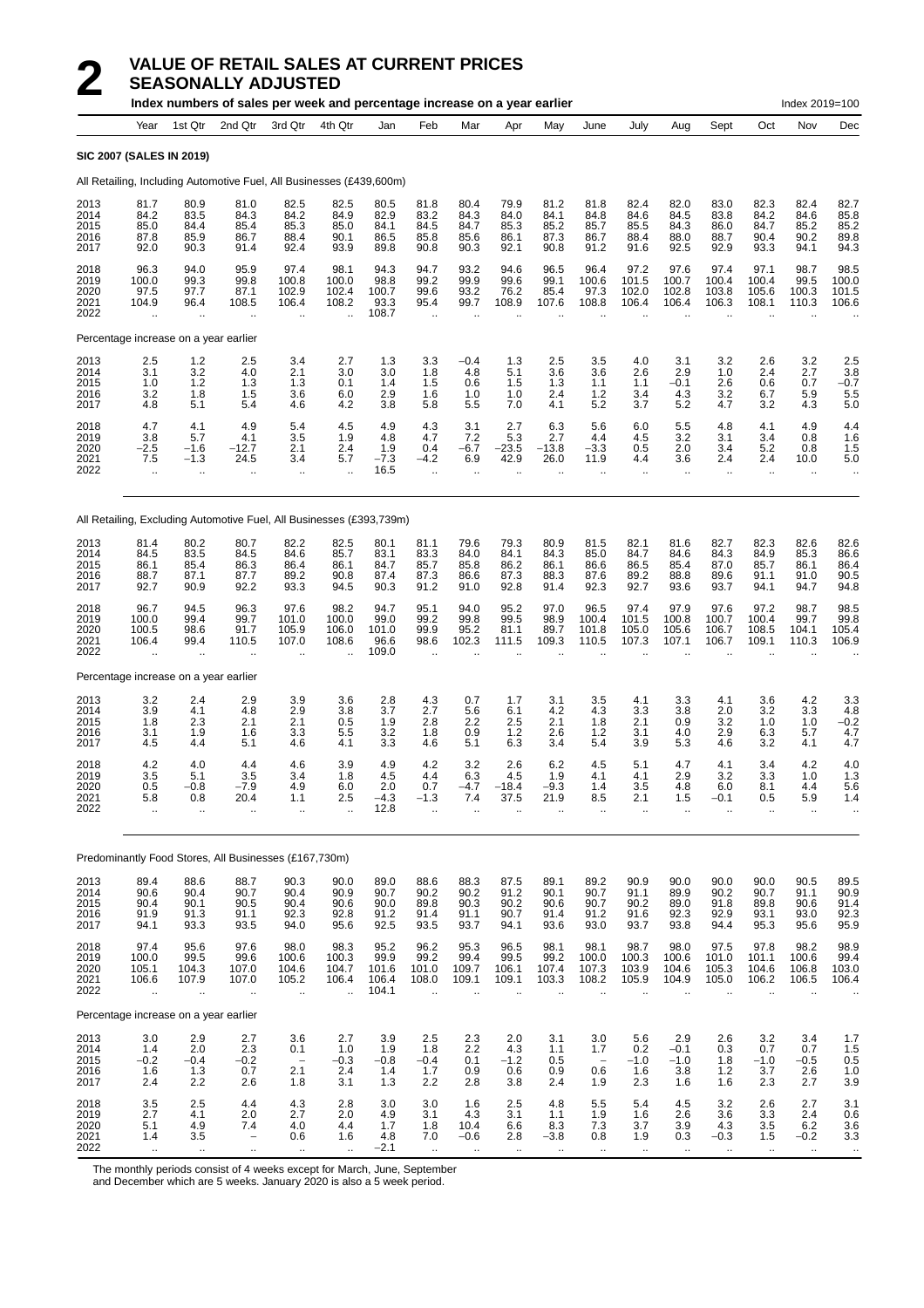|                                      |                                          |                                                  | continued Index numbers of sales per week and percentage increase on a year earlier |                                                        |                                                        |                                          |                                                        |                                                        |                                             |                                              |                                            |                                              |                                           |                                             |                                                       | Index 2019=100                                        |                                         |
|--------------------------------------|------------------------------------------|--------------------------------------------------|-------------------------------------------------------------------------------------|--------------------------------------------------------|--------------------------------------------------------|------------------------------------------|--------------------------------------------------------|--------------------------------------------------------|---------------------------------------------|----------------------------------------------|--------------------------------------------|----------------------------------------------|-------------------------------------------|---------------------------------------------|-------------------------------------------------------|-------------------------------------------------------|-----------------------------------------|
|                                      | Year                                     | 1st Qtr                                          | 2nd Qtr                                                                             | 3rd Qtr                                                | 4th Qtr                                                | Jan                                      | Feb                                                    | Mar                                                    | Apr                                         | May                                          | June                                       | July                                         | Aug                                       | Sept                                        | Oct                                                   | Nov                                                   | Dec                                     |
|                                      | <b>SIC 2007 (SALES IN 2019)</b>          |                                                  |                                                                                     |                                                        |                                                        |                                          |                                                        |                                                        |                                             |                                              |                                            |                                              |                                           |                                             |                                                       |                                                       |                                         |
|                                      |                                          |                                                  | Non-Specialised Food Stores, All Businesses (£154,996m)                             |                                                        |                                                        |                                          |                                                        |                                                        |                                             |                                              |                                            |                                              |                                           |                                             |                                                       |                                                       |                                         |
| 2013<br>2014<br>2015<br>2016<br>2017 | 89.7<br>91.0<br>90.5<br>91.7<br>94.8     | 88.7<br>90.6<br>90.3<br>91.1<br>93.7             | 89.0<br>91.1<br>90.6<br>91.0<br>94.2                                                | 90.7<br>90.9<br>90.6<br>92.1<br>94.9                   | 90.3<br>91.3<br>90.6<br>92.6<br>96.4                   | 89.1<br>90.9<br>90.1<br>91.4<br>92.7     | 88.5<br>90.5<br>90.1<br>91.1<br>93.7                   | 88.4<br>90.5<br>90.7<br>90.8<br>94.4                   | 87.8<br>91.3<br>90.3<br>90.5<br>94.7        | 89.4<br>90.5<br>90.7<br>91.4<br>94.2         | 89.7<br>91.3<br>90.8<br>91.0<br>93.9       | 91.5<br>91.7<br>90.3<br>91.3<br>94.5         | 90.4<br>90.3<br>89.2<br>92.2<br>94.7      | 90.4<br>90.7<br>92.0<br>92.7<br>95.2        | 90.3<br>91.1<br>90.0<br>93.1<br>96.2                  | 90.7<br>91.6<br>90.4<br>92.4<br>96.4                  | 90.1<br>91.2<br>91.1<br>92.4<br>96.7    |
| 2018<br>2019<br>2020<br>2021<br>2022 | 97.9<br>100.0<br>106.2<br>106.5          | 96.1<br>99.8<br>104.6<br>108.7                   | 98.1<br>99.8<br>109.2<br>107.2                                                      | 98.4<br>100.6<br>105.6<br>104.9                        | 99.0<br>99.8<br>105.4<br>105.3<br>ä.                   | 95.9<br>100.3<br>102.2<br>107.6<br>103.2 | 97.0<br>99.7<br>100.9<br>108.8                         | 95.6<br>99.4<br>110.0<br>109.6                         | 96.8<br>100.0<br>108.3<br>109.5             | 98.4<br>99.4<br>109.7<br>103.5               | 98.9<br>100.0<br>109.5<br>108.3            | 98.9<br>100.1<br>104.9<br>105.7              | 98.4<br>100.7<br>105.7<br>104.6           | 98.0<br>100.9<br>106.0<br>104.5             | 98.3<br>100.9<br>105.3<br>105.5                       | 98.8<br>100.4<br>107.6<br>105.4                       | 99.6<br>98.4<br>103.8<br>105.2          |
|                                      |                                          | Percentage increase on a year earlier            |                                                                                     |                                                        |                                                        |                                          |                                                        |                                                        |                                             |                                              |                                            |                                              |                                           |                                             |                                                       |                                                       |                                         |
| 2013<br>2014<br>2015<br>2016<br>2017 | 3.0<br>1.4<br>$-0.5$<br>1.3<br>3.4       | 2.9<br>2.2<br>$-0.3$<br>0.8<br>2.8               | 2.8<br>2.3<br>$-0.5$<br>0.4<br>3.6                                                  | 3.8<br>0.2<br>$-0.3$<br>1.7<br>2.9                     | 2.5<br>1.1<br>$-0.8$<br>2.2<br>4.1                     | 4.2<br>2.0<br>$-0.8$<br>1.4<br>1.5       | 2.4<br>2.2<br>-0.4<br>1.2<br>2.8                       | 2.2<br>2.4<br>0.2<br>0.2<br>3.9                        | 2.0<br>4.0<br>$-1.1$<br>0.3<br>4.6          | 3.2<br>1.3<br>0.2<br>0.8<br>3.0              | 3.2<br>1.8<br>$-0.6$<br>0.2<br>3.2         | 6.2<br>0.2<br>$-1.6$<br>1.2<br>3.5           | 3.0<br>$-0.1$<br>$-1.2$<br>3.3<br>2.7     | 2.6<br>0.4<br>1.4<br>0.8<br>2.7             | 3.0<br>0.8<br>$-1.2$<br>3.4<br>3.4                    | 3.1<br>1.0<br>$-1.3$<br>2.1<br>4.4                    | 1.8<br>1.3<br>$-0.1$<br>1.4<br>4.6      |
| 2018<br>2019<br>2020<br>2021<br>2022 | 3.3<br>2.2<br>6.2<br>0.4                 | 2.6<br>3.8<br>4.8<br>3.9                         | 4.1<br>1.8<br>9.4<br>$-1.8$<br>$\ddot{\phantom{a}}$                                 | 3.7<br>2.3<br>4.9<br>$-0.6$<br>$\ddot{\phantom{a}}$    | 2.6<br>0.8<br>5.6<br>$-0.1$                            | 3.4<br>4.7<br>1.9<br>5.3<br>$-4.2$       | 3.5<br>2.8<br>1.2<br>7.8<br>à.                         | 1.3<br>4.0<br>10.6<br>$-0.4$                           | 2.2<br>3.3<br>8.3<br>1.2<br>$\ddotsc$       | 4.5<br>1.1<br>10.3<br>$-5.6$                 | 5.3<br>1.1<br>9.5<br>$-1.1$                | 4.6<br>1.3<br>4.7<br>0.8                     | 3.8<br>2.4<br>49<br>$-1.0$                | 2.9<br>3.0<br>5.0<br>$-1.4$                 | 2.2<br>2.6<br>4.3<br>0.2<br>$\ddotsc$                 | 2.5<br>1.6<br>7.2<br>$-2.0$<br>$\ddotsc$              | 3.1<br>$-1.3$<br>5.5<br>1.4             |
|                                      |                                          |                                                  | Specialist Food Stores, All Businesses (£9,400m)                                    |                                                        |                                                        |                                          |                                                        |                                                        |                                             |                                              |                                            |                                              |                                           |                                             |                                                       |                                                       |                                         |
| 2013<br>2014<br>2015<br>2016<br>2017 | 86.5<br>86.8<br>87.0<br>89.2<br>83.2     | 88.0<br>88.7<br>85.0<br>88.8<br>84.8             | 85.4<br>87.3<br>87.7<br>87.1<br>80.8                                                | 86.0<br>85.5<br>85.3<br>89.5<br>83.0                   | 86.5<br>85.5<br>89.8<br>91.2<br>84.1                   | 86.7<br>89.5<br>84.5<br>86.6<br>85.2     | 90.0<br>88.4<br>85.5<br>89.4<br>86.9                   | 87.5<br>88.2<br>85.1<br>90.1<br>82.7                   | 84.3<br>89.0<br>87.1<br>87.2<br>85.0        | 86.4<br>87.4<br>88.1<br>85.4<br>84.9         | 85.5<br>85.8<br>87.9<br>88.4<br>74.2       | 84.3<br>86.0<br>87.0<br>88.3<br>82.7         | 87.4<br>85.8<br>83.0<br>88.1<br>83.8      | 86.2<br>84.8<br>85.8<br>91.6<br>82.5        | 86.8<br>86.3<br>84.5<br>89.7<br>81.8                  | 86.7<br>85.1<br>91.7<br>99.3<br>83.8                  | 86.2<br>85.3<br>92.5<br>85.9<br>86.1    |
| 2018<br>2019<br>2020<br>2021<br>2022 | 92.7<br>100.0<br>90.0<br>98.4            | 87.4<br>97.4<br>97.3<br>87.8                     | 91.9<br>99.4<br>72.1<br>95.5                                                        | 97.3<br>100.1<br>93.7<br>100.6<br>$\ddot{\phantom{a}}$ | 94.4<br>103.2<br>96.2<br>109.6                         | 86.0<br>95.4<br>89.1<br>81.2<br>114.2    | 85.0<br>94.4<br>102.0<br>87.2                          | 90.4<br>101.3<br>101.6<br>93.7                         | 92.7<br>98.5<br>66.8<br>93.0                | 94.9<br>98.6<br>73.7<br>94.3                 | 88.8<br>100.8<br>75.1<br>98.5              | 101.9<br>101.3<br>92.3<br>96.9               | 97.0<br>99.0<br>89.9<br>100.4             | 93.8<br>100.0<br>97.8<br>103.6              | 94.9<br>100.1<br>98.3<br>108.3                        | 94.9<br>100.6<br>97.6<br>110.8                        | 93.6<br>107.6<br>93.4<br>109.7          |
|                                      |                                          | Percentage increase on a year earlier            |                                                                                     |                                                        |                                                        |                                          |                                                        |                                                        |                                             |                                              |                                            |                                              |                                           |                                             |                                                       |                                                       |                                         |
| 2013<br>2014<br>2015<br>2016<br>2017 | 4.8<br>0.3<br>0.2<br>2.5<br>$-6.7$       | 7.8<br>0.8<br>$-4.1$<br>4.4<br>$-4.6$            | 5.1<br>2.2<br>0.5<br>$-0.7$<br>$-7.2$                                               | 4.4<br>$-0.6$<br>$-0.2$<br>4.9<br>$-7.3$               | 1.9<br>$-1.2$<br>5.0<br>1.5<br>$-7.8$                  | 6.3<br>3.2<br>$-5.5$<br>2.5<br>$-1.6$    | 9.9<br>$-1.8$<br>$-3.2$<br>4.5<br>$-2.8$               | 7.3<br>0.8<br>$-3.6$<br>5.9<br>$-8.2$                  | 4.4<br>5.7<br>$-2.2$<br>0.2<br>$-2.6$       | 6.5<br>1.1<br>0.9<br>$-3.1$<br>$-0.6$        | 4.6<br>0.4<br>2.4<br>0.6<br>$-16.0$        | 2.3<br>2.0<br>1.1<br>1.5<br>$-6.3$           | 7.2<br>$-1.9$<br>$-3.2$<br>6.1<br>$-4.9$  | 3.9<br>$-1.7$<br>$1.2$<br>6.7<br>$-9.9$     | 2.0<br>$-0.6$<br>$-2.1$<br>6.2<br>$-8.8$              | 3.4<br>$-1.9$<br>7.8<br>8.3<br>$-15.7$                | 0.7<br>$-1.0$<br>8.5<br>$^{-7.2}_{0.3}$ |
| 2018<br>2019<br>2020<br>2021<br>2022 | 11.5<br>7.8<br>$-10.0$<br>9.4            | 3.1<br>11.4<br>$-0.1$<br>$-9.7$<br>$\ddotsc$     | 13.7<br>8.2<br>-27.4<br>32.4<br>$\ddot{\phantom{a}}$                                | 17.3<br>2.9<br>$-6.4$<br>7.4<br>$\ddot{\phantom{a}}$   | 12.3<br>9.3<br>$-6.8$<br>14.0                          | 0.9<br>10.9<br>$-6.6$<br>$-8.9$<br>40.6  | $-2.1$<br>11.0<br>8.1<br>$-14.6$                       | 9.2<br>12.1<br>0.3<br>$-7.8$<br>$\ddot{\phantom{a}}$   | 9.1<br>6.2<br>$-32.2$<br>39.2<br>$\ddotsc$  | 11.7<br>4.0<br>$-25.3$<br>27.9               | 19.7<br>13.5<br>$-25.5$<br>31.1            | 23.2<br>$-0.6$<br>$-8.9$<br>4.9              | 15.7<br>2.0<br>$-9.2$<br>11.7             | 13.7<br>6.5<br>$-2.2$<br>6.0                | 15.9<br>5.5<br>$-1.8$<br>10.2<br>$\ddot{\phantom{a}}$ | 13.3<br>6.0<br>$-3.0$<br>13.6<br>$\ddot{\phantom{a}}$ | 8.7<br>15.0<br>$-13.2$<br>17.5          |
|                                      |                                          |                                                  | Alcoholic Drinks, Other Beverages and Tobacco, All Businesses (£3,335m)             |                                                        |                                                        |                                          |                                                        |                                                        |                                             |                                              |                                            |                                              |                                           |                                             |                                                       |                                                       |                                         |
| 2013<br>2014<br>2015<br>2016<br>2017 | 83.4<br>84.1<br>94.7<br>107.6<br>93.1    | 87.5<br>84.5<br>92.1<br>106.3<br>98.7            | 81.7<br>83.7<br>94.1<br>110.3<br>97.3                                               | 80.8<br>81.0<br>96.4<br>108.1<br>86.5                  | 83.5<br>87.3<br>96.2<br>105.7<br>90.0                  | 89.7<br>86.8<br>97.2<br>98.2<br>101.1    | 87.3<br>82.6<br>91.5<br>110.5<br>101.8                 | 85.9<br>83.6<br>88.4<br>109.3<br>94.2                  | 84.2<br>96.7<br>93.9<br>108.2<br>95.6       | 82.6<br>78.0<br>93.4<br>109.2<br>93.1        | 79.1<br>77.8<br>94.9<br>112.7<br>101.9     | 81.3<br>78.5<br>94.2<br>111.5<br>86.3        | 79.1<br>81.8<br>93.3<br>109.6<br>81.1     | 81.9<br>82.3<br>100.6<br>104.3<br>91.0      | 84.3<br>83.7<br>93.2<br>105.2<br>91.7                 | 93.9<br>84.8<br>96.2<br>105.8<br>91.1                 | 74.4<br>92.3<br>98.5<br>106.0<br>87.9   |
| 2018<br>2019<br>2020<br>2021<br>2022 | 87.1<br>100.0<br>100.2<br>134.3<br>Ġ.    | 92.8<br>90.6<br>109.2<br>127.4<br>$\bar{\Omega}$ | 91.2<br>89.4<br>102.4<br>128.8<br>$\ddotsc$                                         | 85.1<br>103.8<br>93.8<br>134.5<br>$\ddot{\phantom{a}}$ | 79.3<br>116.2<br>94.5<br>146.6<br>$\ddot{\phantom{a}}$ | 92.8<br>91.0<br>106.6<br>120.6<br>120.5  | 91.9<br>87.2<br>101.2<br>132.2<br>$\ddot{\phantom{a}}$ | 93.7<br>93.2<br>118.3<br>129.0<br>$\ddot{\phantom{a}}$ | 92.3<br>78.2<br>114.3<br>133.5              | 95.0<br>90.5<br>99.8<br>121.9                | 87.4<br>97.5<br>95.0<br>130.5              | 84.5<br>103.9<br>93.4<br>140.5               | 86.8<br>102.1<br>95.0<br>132.1            | 84.2<br>105.0<br>93.0<br>131.6<br>$\ddotsc$ | 82.8<br>111.0<br>92.5<br>133.2<br>$\sim$              | 78.0<br>109.0<br>96.4<br>149.0<br>$\ddotsc$           | 77.4<br>126.0<br>94.5<br>155.3          |
|                                      |                                          | Percentage increase on a year earlier            |                                                                                     |                                                        |                                                        |                                          |                                                        |                                                        |                                             |                                              |                                            |                                              |                                           |                                             |                                                       |                                                       |                                         |
| 2013<br>2014<br>2015<br>2016<br>2017 | $-4.2$<br>0.9<br>12.6<br>13.6<br>$-13.5$ | $-9.3$<br>$-3.5$<br>9.0<br>15.4<br>$-7.2$        | $-8.2$<br>2.3<br>12.5<br>17.1<br>$-11.8$                                            | $-9.7$<br>0.2<br>19.0<br>12.2<br>$-20.0$               | 13.9<br>4.7<br>10.1<br>9.9<br>$-14.8$                  | $-11.7$<br>$-3.3$<br>12.1<br>1.0<br>3.0  | $-10.2$<br>$-5.3$<br>10.7<br>20.8<br>$-7.8$            | $-6.5$<br>$-2.7$<br>5.8<br>23.6<br>$-13.9$             | $-4.4$<br>14.8<br>$-2.8$<br>15.2<br>$-11.6$ | $-10.8$<br>$-5.5$<br>19.7<br>16.9<br>$-14.8$ | $-9.0$<br>$-1.7$<br>22.1<br>18.8<br>$-9.6$ | $-11.1$<br>$-3.5$<br>20.0<br>18.3<br>$-22.6$ | $-15.7$<br>3.5<br>14.1<br>17.4<br>$-26.0$ | $-3.3$<br>0.6<br>22.1<br>3.8<br>$-12.8$     | 19.6<br>$-0.8$<br>11.4<br>12.9<br>$-12.9$             | 20.6<br>$-9.7$<br>13.5<br>10.0<br>$-13.9$             | 3.6<br>24.0<br>6.7<br>7.6<br>$-17.1$    |
| 2018<br>2019<br>2020<br>2021         | $-6.4$<br>14.8<br>0.1<br>34.1            | $-5.9$<br>$-2.4$<br>20.5<br>16.7                 | $-6.2$<br>$-2.0$<br>14.6<br>25.7                                                    | $-1.6$<br>22.0<br>$-9.7$<br>43.4                       | $-12.0$<br>46.6<br>$-18.7$<br>55.1                     | $-8.3$<br>$-1.9$<br>17.2<br>13.2         | $-9.7$<br>$-5.2$<br>16.1<br>30.7                       | $-0.5$<br>$-0.5$<br>26.9<br>9.1                        | $-3.5$<br>$-15.2$<br>46.1<br>16.8           | 2.0<br>$-4.8$<br>10.3<br>22.1                | $-14.3$<br>11.6<br>$-2.5$<br>37.4          | $-2.1$<br>23.0<br>$-10.1$<br>50.4            | 7.0<br>17.6<br>$-6.9$<br>39.0             | $-7.4$<br>24.7<br>$-11.4$<br>41.5           | $-9.6$<br>34.0<br>$-16.7$<br>43.9                     | $-14.4$<br>39.9<br>$-11.6$<br>54.7                    | $-11.9$<br>$62.8 - 25.0$<br>64.3        |

2022 .. .. .. .. .. −0.2 .. .. .. .. .. .. .. .. .. .. ..

The monthly periods consist of 4 weeks except for March, June, September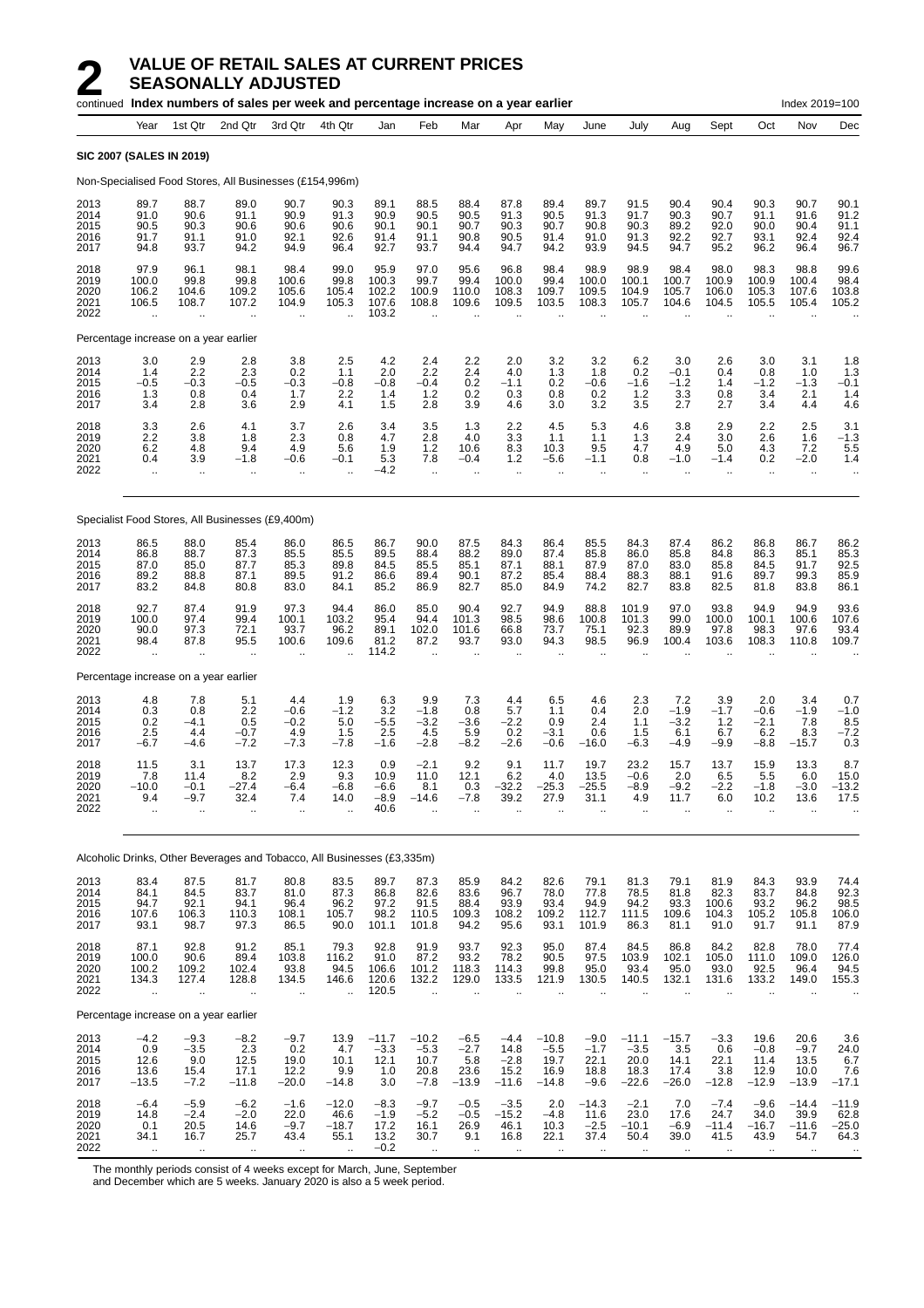|                                      |                                                      |                                                           | continued Index numbers of sales per week and percentage increase on a year earlier |                                                                   |                                                       |                                                      |                                                             |                                          |                                                                   |                                           |                                      |                                             |                                           |                                                      |                                              | Index 2019=100                                 |                                               |
|--------------------------------------|------------------------------------------------------|-----------------------------------------------------------|-------------------------------------------------------------------------------------|-------------------------------------------------------------------|-------------------------------------------------------|------------------------------------------------------|-------------------------------------------------------------|------------------------------------------|-------------------------------------------------------------------|-------------------------------------------|--------------------------------------|---------------------------------------------|-------------------------------------------|------------------------------------------------------|----------------------------------------------|------------------------------------------------|-----------------------------------------------|
|                                      | Year                                                 | 1st Qtr                                                   | 2nd Qtr                                                                             | 3rd Qtr                                                           | 4th Qtr                                               | Jan                                                  | Feb                                                         | Mar                                      | Apr                                                               | May                                       | June                                 | July                                        | Aug                                       | Sept                                                 | Oct                                          | Nov                                            | Dec                                           |
|                                      | <b>SIC 2007 (SALES IN 2019)</b>                      |                                                           |                                                                                     |                                                                   |                                                       |                                                      |                                                             |                                          |                                                                   |                                           |                                      |                                             |                                           |                                                      |                                              |                                                |                                               |
|                                      |                                                      |                                                           | Predominantly Non-food Stores, All Businesses (£176,057m)                           |                                                                   |                                                       |                                                      |                                                             |                                          |                                                                   |                                           |                                      |                                             |                                           |                                                      |                                              |                                                |                                               |
| 2013<br>2014<br>2015<br>2016<br>2017 | 83.6<br>88.0<br>90.2<br>92.2<br>95.7                 | 82.2<br>86.6<br>89.8<br>90.8<br>93.6                      | 83.0<br>87.7<br>90.7<br>91.5<br>95.5                                                | 84.2<br>88.1<br>90.4<br>92.5<br>96.4                              | 85.2<br>89.8<br>89.7<br>94.1<br>97.1                  | 81.8<br>86.3<br>88.4<br>91.7<br>93.1                 | 84.2<br>85.7<br>90.6<br>91.3<br>94.3                        | 81.0<br>87.7<br>90.2<br>89.7<br>93.6     | 81.4<br>86.6<br>90.9<br>91.7<br>96.3                              | 83.1<br>87.3<br>90.5<br>92.2<br>94.1      | 84.1<br>88.8<br>90.8<br>90.9<br>96.0 | 83.6<br>87.8<br>90.4<br>93.8<br>96.3        | 82.7<br>88.9<br>90.2<br>91.7<br>97.3      | 85.8<br>87.8<br>90.7<br>92.1<br>95.7                 | 84.7<br>88.7<br>89.9<br>94.8<br>96.4         | 84.6<br>89.1<br>89.9<br>94.1<br>97.3           | 85.9<br>91.4<br>89.5<br>93.6<br>97.5          |
| 2018<br>2019<br>2020<br>2021<br>2022 | 98.7<br>100.0<br>87.6<br>97.1<br>$\mathbf{r}$        | 97.2<br>100.5<br>92.7<br>78.4<br>$\mathbf{r}$             | 98.0<br>100.2<br>64.0<br>105.0<br>Ω.                                                | 99.5<br>100.2<br>97.2<br>101.4<br>ä.                              | 100.0<br>99.1<br>96.0<br>103.5                        | 98.0<br>100.0<br>100.4<br>73.3<br>103.3              | 97.4<br>100.3<br>99.4<br>76.7<br>$\mathbf{r}$               | 96.5<br>101.2<br>79.7<br>83.9            | 97.5<br>100.0<br>46.7<br>103.7                                    | 98.8<br>99.0<br>57.5<br>106.1             | 97.7<br>101.2<br>83.0<br>105.1       | 98.7<br>101.0<br>94.7<br>101.1              | 100.0<br>100.0<br>96.7<br>102.0           | 99.7<br>99.7<br>99.5<br>101.1                        | 98.6<br>99.2<br>101.3<br>105.4               | 101.1<br>98.6<br>90.2<br>106.8                 | 100.3<br>99.4<br>96.3<br>99.5                 |
|                                      |                                                      |                                                           | Percentage increase on a year earlier                                               |                                                                   |                                                       |                                                      |                                                             |                                          |                                                                   |                                           |                                      |                                             |                                           |                                                      |                                              |                                                |                                               |
| 2013<br>2014<br>2015<br>2016<br>2017 | 1.5<br>5.3<br>2.4<br>2.3<br>3.7                      | 0.1<br>5.3<br>3.6<br>1.1<br>3.2                           | 1.1<br>5.7<br>3.5<br>0.9<br>4.3                                                     | 1.9<br>4.7<br>2.6<br>2.3<br>4.2                                   | 3.1<br>5.5<br>$-0.1$<br>4.9<br>3.2                    | $\overline{\phantom{0}}$<br>5.5<br>2.4<br>3.7<br>1.6 | 4.2<br>1.8<br>5.6<br>0.8<br>3.3                             | $-3.0$<br>8.2<br>2.9<br>$-0.6$<br>4.4    | $-0.3$<br>6.4<br>5.0<br>1.0<br>4.9                                | 1.6<br>5.1<br>3.6<br>1.9<br>2.1           | 1.8<br>5.6<br>2.2<br>0.1<br>5.6      | 1.1<br>5.0<br>3.0<br>3.7<br>2.7             | 0.4<br>7.5<br>1.4<br>1.7<br>6.1           | 3.8<br>2.3<br>3.3<br>1.6<br>3.8                      | 2.3<br>4.7<br>1.3<br>5.5<br>1.7              | 3.0<br>5.3<br>0.9<br>4.7<br>3.4                | 3.7<br>6.3<br>$-2.1$<br>4.6<br>4.2            |
| 2018<br>2019<br>2020<br>2021<br>2022 | 3.2<br>1.3<br>$-12.4$<br>10.9                        | 3.8<br>3.4<br>$-7.8$<br>$-15.4$                           | 2.6<br>2.2<br>-36.1<br>64.1                                                         | 3.2<br>0.7<br>$-3.0$<br>4.3<br>ä.                                 | 3.0<br>$-0.9$<br>$-3.2$<br>7.9                        | 5.3<br>2.0<br>0.5<br>$-27.0$<br>41.0                 | 3.3<br>3.0<br>$-0.9$<br>$-22.8$                             | 3.1<br>4.9<br>$-21.2$<br>5.2             | 1.2<br>2.6<br>$-53.3$<br>122.1                                    | 5.0<br>0.1<br>$-41.9$<br>84.7             | 1.8<br>3.6<br>$-18.0$<br>26.7        | 2.4<br>2.3<br>$-6.2$<br>6.7<br>$\mathbf{r}$ | 2.8<br>$-3.4$<br>5.5<br>$\ddotsc$         | 4.2<br>$-0.2$<br>1.6<br>$\ddot{\phantom{a}}$         | 2.3<br>0.6<br>2.1<br>4.1<br>$\ddotsc$        | 3.9<br>$-2.4$<br>$-8.5$<br>18.3<br>$\ddotsc$   | 2.8<br>$-0.9$<br>$-3.1$<br>3.3                |
|                                      |                                                      |                                                           | Non-Specialised Predominantly Non-food Stores, All Businesses (£34,921m)            |                                                                   |                                                       |                                                      |                                                             |                                          |                                                                   |                                           |                                      |                                             |                                           |                                                      |                                              |                                                |                                               |
| 2013<br>2014<br>2015<br>2016<br>2017 | 84.3<br>89.3<br>92.9<br>97.5<br>99.3                 | 82.7<br>87.7<br>91.7<br>96.7<br>97.9                      | 83.9<br>89.3<br>92.0<br>96.7<br>98.9                                                | 84.3<br>89.7<br>93.1<br>98.4<br>100.4                             | 86.5<br>90.5<br>94.7<br>98.2<br>99.9                  | 82.3<br>87.5<br>91.0<br>98.1<br>96.9                 | 84.2<br>86.9<br>92.8<br>97.0<br>97.4                        | 81.7<br>88.7<br>91.5<br>95.3<br>99.0     | 82.1<br>89.2<br>92.2<br>97.5<br>98.9                              | 82.8<br>89.2<br>91.7<br>99.4<br>97.8      | 86.2<br>89.4<br>92.0<br>94.0<br>99.8 | 83.6<br>88.8<br>93.7<br>97.6<br>100.2       | 84.4<br>90.6<br>92.4<br>98.0<br>101.0     | 84.8<br>89.8<br>93.3<br>99.4<br>100.1                | 86.5<br>90.8<br>93.5<br>97.5<br>98.2         | 85.3<br>91.1<br>95.2<br>99.2<br>100.0          | 87.3<br>89.9<br>95.3<br>97.9<br>101.2         |
| 2018<br>2019<br>2020<br>2021<br>2022 | 101.7<br>100.0<br>94.6<br>95.9<br>$\bar{\mathbf{r}}$ | 101.4<br>101.3<br>99.7<br>93.8<br>$\ddotsc$               | 102.2<br>100.1<br>85.6<br>100.1                                                     | 101.9<br>99.7<br>96.1<br>95.9<br>$\ddotsc$                        | 101.3<br>98.8<br>96.7<br>93.6<br>$\ddot{\phantom{a}}$ | 101.9<br>101.5<br>99.5<br>82.7<br>94.1               | 101.3<br>102.2<br>98.9<br>96.4<br>$\sim$                    | 101.1<br>100.6<br>100.4<br>100.6         | 100.5<br>100.5<br>76.0<br>104.4                                   | 102.9<br>99.6<br>85.4<br>99.0             | 102.9<br>100.3<br>93.4<br>97.5       | 102.0<br>101.5<br>95.3<br>96.1              | 102.4<br>100.0<br>95.3<br>94.2            | 101.4<br>98.1<br>97.4<br>97.1                        | 99.6<br>99.0<br>99.3<br>97.3                 | 100.9<br>98.6<br>98.0<br>95.8                  | 102.9<br>98.8<br>93.7<br>88.8                 |
|                                      |                                                      |                                                           | Percentage increase on a year earlier                                               |                                                                   |                                                       |                                                      |                                                             |                                          |                                                                   |                                           |                                      |                                             |                                           |                                                      |                                              |                                                |                                               |
| 2013<br>2014<br>2015<br>2016<br>2017 | 4.0<br>5.9<br>4.0<br>4.9<br>1.8                      | 4.0<br>6.1<br>4.6<br>5.4<br>1.2                           | 2.5<br>6.4<br>3.0<br>5.2<br>2.3                                                     | 3.4<br>6.4<br>3.8<br>5.7<br>2.0                                   | $6.2$<br>4.7<br>4.6<br>3.6<br>1.8                     | 5.7<br>6.3<br>3.9<br>$7.9 - 1.2$                     | 8.4<br>3.2<br>6.8<br>4.6<br>0.3                             | -0.6<br>8.6<br>3.2<br>4.1<br>4.0         | 1.1<br>8.6<br>3.3<br>5.8<br>1.4                                   | 0.6<br>7.7<br>2.8<br>8.4<br>$-1.5$        | 5.2<br>3.8<br>2.9<br>2.1<br>6.2      | $^{2.1}_{6.2}$<br>5.6<br>4.1<br>2.6         | 4.7<br>7.3<br>2.0<br>6.1<br>3.1           | 3.4<br>5.9<br>3.9<br>6.5<br>0.8                      | 6.6<br>4.9<br>3.0<br>4.2<br>0.7              | 5.1<br>6.8<br>4.5<br>4.2<br>0.8                | $6.6$<br>2.9<br>6.0<br>2.7<br>3.4             |
| 2018<br>2019<br>2020<br>2021<br>2022 | 2.4<br>$-1.7$<br>$-5.4$<br>$1.3$<br>÷.               | 3.6<br>$-0.1$<br>$-1.7$<br>$-5.9$<br>$\ddot{\phantom{a}}$ | 3.3<br>$-2.0$<br>-14.6<br>17.0<br>                                                  | 1.5<br>$-2.1$<br>$-3.6$<br>$-0.2$<br>ä.                           | 1.3<br>$-2.4$<br>$-2.1$<br>-3.3                       | 5.2<br>$-0.4$<br>$-1.9$<br>$-16.9$<br>13.7           | 4.1<br>0.8<br>$-3.2$<br>-2.5                                | 2.1<br>$-0.5$<br>$-0.2$<br>0.3           | 1.6<br>$\overline{\phantom{m}}$<br>$-24.4$<br>37.5                | 5.2<br>$-3.2$<br>$-14.3$<br>15.9          | 3.2<br>$-2.6$<br>$-6.9$<br>4.4       | 1.8<br>$-0.4$<br>$-6.1$<br>0.8              | 1.4<br>$-2.4$<br>$-4.7$<br>$-1.1$         | 1.3<br>$-3.3$<br>$-0.7$<br>$-0.3$                    | 1.4<br>$-0.5$<br>0.3<br>$-2.0$               | 0.9<br>$-2.3$<br>$-0.6$<br>$-2.2$<br>$\ddotsc$ | 1.6<br>$-4.0$<br>$-5.2$<br>$-5.2$             |
|                                      |                                                      |                                                           | Textile, Clothing, Footwear and Leather, All Businesses (£50,088m)                  |                                                                   |                                                       |                                                      |                                                             |                                          |                                                                   |                                           |                                      |                                             |                                           |                                                      |                                              |                                                |                                               |
| 2013<br>2014<br>2015<br>2016<br>2017 | 87.0<br>90.7<br>93.5<br>91.1<br>97.0                 | 86.5<br>88.8<br>92.8<br>89.5<br>95.4                      | 85.7<br>90.7<br>95.2<br>89.7<br>96.6                                                | 87.8<br>90.6<br>93.8<br>91.6<br>98.3                              | 88.0<br>92.8<br>92.2<br>93.9<br>97.6                  | 87.1<br>88.1<br>91.0<br>91.0<br>93.8                 | 87.8<br>86.8<br>93.8<br>90.2<br>95.0                        | 85.1<br>91.0<br>93.5<br>87.7<br>96.9     | 83.4<br>90.0<br>95.7<br>89.8<br>96.2                              | 86.7<br>90.6<br>93.6<br>90.5<br>96.3      | 86.8<br>91.3<br>96.1<br>88.9<br>97.1 | 86.5<br>90.8<br>93.0<br>94.2<br>97.8        | 86.4<br>91.9<br>94.6<br>90.9<br>98.1      | 90.1<br>89.4<br>93.7<br>90.0<br>98.8                 | 87.6<br>90.6<br>92.5<br>95.9<br>97.1         | 87.6<br>91.6<br>92.8<br>93.0<br>98.0           | 88.7<br>95.7<br>91.5<br>93.0<br>97.6          |
| 2018<br>2019<br>2020<br>2021<br>2022 | 97.7<br>100.0<br>74.4<br>83.1<br>$\bar{\mathbf{r}}$  | 96.4<br>100.9<br>88.4<br>52.6<br>$\mathbf{r}$             | 97.3<br>100.3<br>46.3<br>91.5<br>$\ddot{\phantom{a}}$                               | 98.0<br>100.2<br>82.7<br>90.7<br>ä,                               | 99.0<br>98.5<br>79.2<br>97.7<br>$\ddot{\phantom{a}}$  | $\frac{97.3}{101.2}$<br>103.0<br>53.3<br>90.9        | 96.9<br>100.0<br>100.9<br>48.4<br>$\ddot{\phantom{a}}$      | 95.2<br>101.4<br>63.9<br>55.4<br>ä.      | 95.9<br>102.8<br>31.8<br>93.0                                     | 98.5<br>97.7<br>37.2<br>90.7<br>÷.        | 97.4<br>100.5<br>65.1<br>90.9        | 99.5<br>101.5<br>77.7<br>89.1<br>à.         | 97.1<br>99.9<br>84.4<br>90.9<br>$\ddotsc$ | 97.5<br>99.5<br>85.4<br>91.7<br>$\ddot{\phantom{a}}$ | 97.0<br>99.0<br>85.8<br>97.7<br>$\mathbf{r}$ | 99.0<br>97.8<br>66.2<br>100.4<br>$\ddotsc$     | 100.7<br>98.7<br>84.4<br>95.6                 |
|                                      |                                                      |                                                           | Percentage increase on a year earlier                                               |                                                                   |                                                       |                                                      |                                                             |                                          |                                                                   |                                           |                                      |                                             |                                           |                                                      |                                              |                                                |                                               |
| 2013<br>2014<br>2015<br>2016<br>2017 | 2.3<br>4.2<br>3.1<br>$-2.5$<br>6.4                   | 1.0<br>2.6<br>$\overline{4.5}$<br>$-3.6$<br>6.6           | 2.3<br>5.8<br>5.0<br>-5.8<br>7.7                                                    | 2.6<br>$\begin{array}{c} 3.2 \\ 3.5 \end{array}$<br>$-2.4$<br>7.4 | 3.2<br>$\frac{5.5}{-0.7}$<br>1.8<br>3.9               | 2.0<br>$\frac{1.2}{3.2}$<br>0.1<br>3.0               | 3.8<br>$-1.1$<br>8.1<br>$-3.8$<br>5.3                       | $-2.1$<br>$7.0$<br>2.7<br>$-6.2$<br>10.6 | 0.2<br>$\begin{array}{c} 7.9 \\ 6.3 \end{array}$<br>$-6.2$<br>7.1 | 3.0<br>$\frac{4.5}{3.3}$<br>$-3.3$<br>6.4 | 3.3<br>5.1<br>5.3<br>$-7.5$<br>9.3   | 2.1<br>5.0<br>2.4<br>1.3<br>3.9             | 1.7<br>6.4<br>2.9<br>$-3.9$<br>7.9        | 3.8<br>$-0.7$<br>4.8<br>$-4.0$<br>9.8                | 1.0<br>3.5<br>2.1<br>3.6<br>1.3              | 5.4<br>$\frac{4.5}{1.3}$<br>0.2<br>5.3         | 3.3<br>$7.8 - 4.3$<br>1.6<br>5.0              |
| 2018<br>2019<br>2020<br>2021<br>2022 | 0.7<br>$2.4 - 25.6$<br>11.7                          | 1.0<br>4.7<br>$-12.4$<br>$-40.5$                          | 0.7<br>3.1<br>$-53.9$<br>97.8                                                       | $-0.3$<br>$-17.5$<br>9.6                                          | 1.5<br>$-0.5$<br>$-19.6$<br>23.3                      | 3.7<br>4.1<br>1.7<br>$-48.3$<br>70.7                 | 2.0<br>$\begin{array}{c} 3.2 \\ 0.9 \end{array}$<br>$-52.1$ | $-1.8$<br>6.5<br>$-36.9$<br>$-13.3$      | $-0.3$<br>7.2<br>$-69.1$<br>192.7                                 | 2.3<br>$-0.9$<br>$-61.9$<br>143.5         | 0.3<br>$3.2 - 35.3$<br>39.7          | 1.7<br>2.1<br>$-23.5$<br>14.7               | $-1.1$<br>2.9<br>$-15.5$<br>7.7           | $-1.3$<br>2.0<br>$-14.2$<br>7.4                      | $-0.1$<br>2.0<br>$-13.3$<br>13.9             | 1.0<br>$-1.2$<br>$-32.3$<br>51.6               | 3.2<br>$-1.9$<br>$-14.5$<br>13.3<br>$\cdot$ . |

The monthly periods consist of 4 weeks except for March, June, September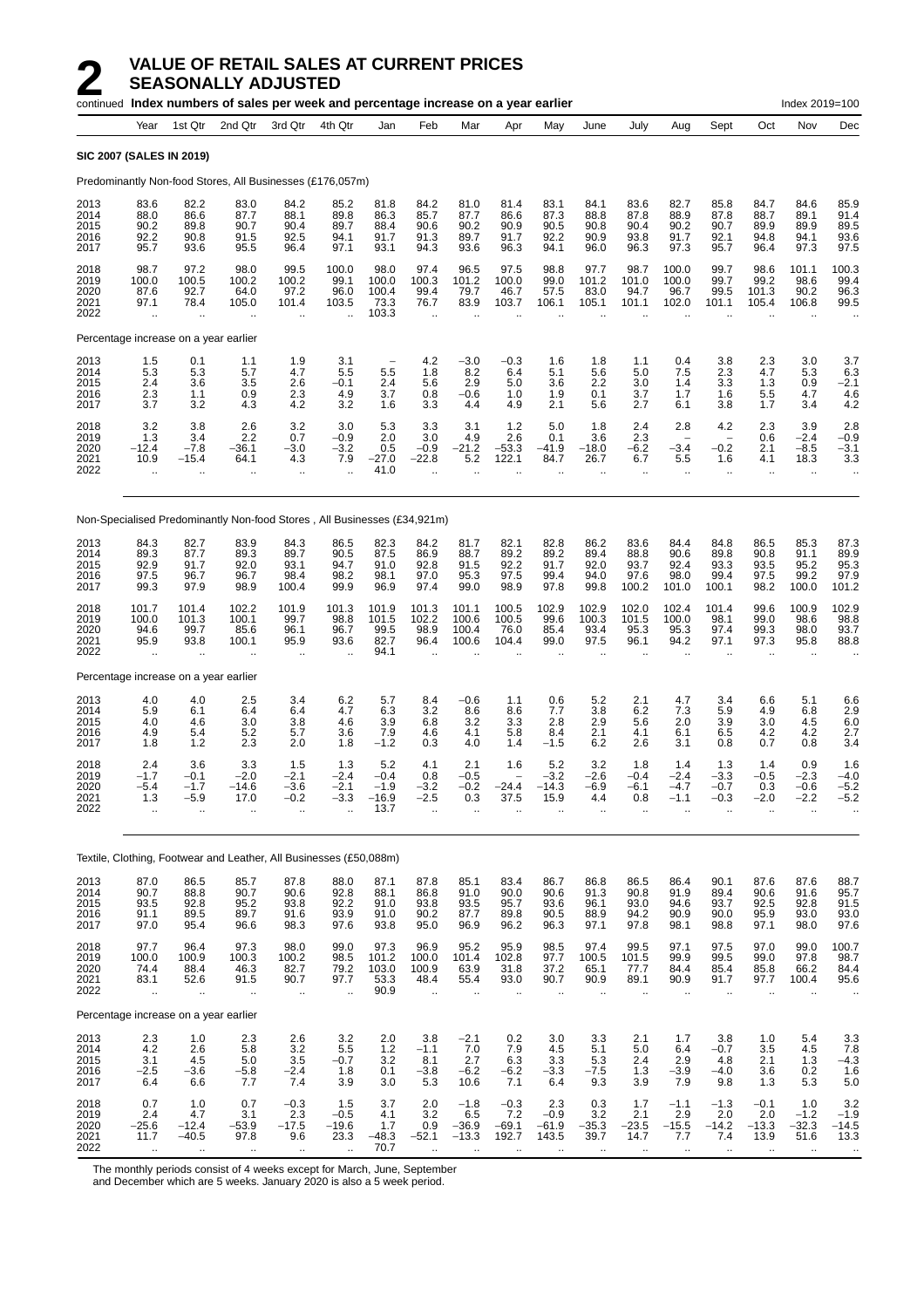|                                      |                                                         | continued Index numbers of sales per week and percentage increase on a year earlier |                                                             |                                                                   |                                        |                                             |                                                       |                                                      |                                                  |                                           |                                                       |                                                       |                                                       |                                            |                                                       | Index 2019=100                                 |                                                      |
|--------------------------------------|---------------------------------------------------------|-------------------------------------------------------------------------------------|-------------------------------------------------------------|-------------------------------------------------------------------|----------------------------------------|---------------------------------------------|-------------------------------------------------------|------------------------------------------------------|--------------------------------------------------|-------------------------------------------|-------------------------------------------------------|-------------------------------------------------------|-------------------------------------------------------|--------------------------------------------|-------------------------------------------------------|------------------------------------------------|------------------------------------------------------|
|                                      | Year                                                    | 1st Qtr                                                                             | 2nd Qtr                                                     | 3rd Qtr                                                           | 4th Qtr                                | Jan                                         | Feb                                                   | Mar                                                  | Apr                                              | May                                       | June                                                  | July                                                  | Aug                                                   | Sept                                       | Oct                                                   | Nov                                            | Dec                                                  |
|                                      |                                                         | <b>SIC 2007 (SALES IN 2019)</b>                                                     |                                                             |                                                                   |                                        |                                             |                                                       |                                                      |                                                  |                                           |                                                       |                                                       |                                                       |                                            |                                                       |                                                |                                                      |
|                                      |                                                         | Textiles, All Businesses (£803m)                                                    |                                                             |                                                                   |                                        |                                             |                                                       |                                                      |                                                  |                                           |                                                       |                                                       |                                                       |                                            |                                                       |                                                |                                                      |
| 2013<br>2014<br>2015<br>2016<br>2017 | 88.6<br>97.8<br>96.1<br>101.0<br>101.5                  | 89.3<br>95.4<br>87.4<br>98.5<br>107.6                                               | 93.8<br>97.3<br>97.7<br>97.9<br>102.7                       | 90.0<br>99.1<br>96.3<br>102.2<br>95.6                             | 81.4<br>99.6<br>103.0<br>105.3<br>99.9 | 90.8<br>89.2<br>80.1<br>100.5<br>103.4      | 89.8<br>100.5<br>86.1<br>96.1<br>106.6                | 87.6<br>97.5<br>94.3<br>98.8<br>111.7                | 91.1<br>104.7<br>96.2<br>93.0<br>112.1           | 94.2<br>95.5<br>100.5<br>93.8<br>106.2    | 95.7<br>92.8<br>96.6<br>105.1<br>92.3                 | 93.2<br>97.9<br>98.2<br>102.7<br>96.5                 | 93.2<br>99.1<br>92.2<br>105.2<br>86.8                 | 85.0<br>100.1<br>98.1<br>99.5<br>102.0     | 84.3<br>98.6<br>98.4<br>103.6<br>102.5                | 77.3<br>93.5<br>107.5<br>111.1<br>98.2         | 82.4<br>105.3<br>103.2<br>101.9<br>99.3              |
| 2018<br>2019<br>2020<br>2021<br>2022 | 102.0<br>100.0<br>91.9<br>101.8<br>$\ddot{\phantom{a}}$ | 101.1<br>101.9<br>81.3<br>95.7<br>$\cdot$                                           | 101.6<br>101.1<br>67.8<br>104.6<br>ä.                       | 103.5<br>101.5<br>110.4<br>95.5<br>ä.                             | 101.9<br>95.5<br>108.8<br>111.6        | 100.2<br>101.3<br>80.0<br>136.0<br>107.0    | 99.9<br>104.4<br>92.2<br>80.6<br>$\ddot{\phantom{a}}$ | 102.9<br>100.3<br>73.8<br>75.5                       | 105.5<br>100.9<br>60.2<br>100.5                  | 101.9<br>103.9<br>36.7<br>102.9           | 98.3<br>99.0<br>98.7<br>109.1                         | 101.9<br>105.0<br>109.0<br>87.4                       | 105.7<br>102.1<br>105.9<br>99.2                       | 103.0<br>98.2<br>115.3<br>98.9             | 102.7<br>95.4<br>122.8<br>98.9                        | 116.1<br>92.2<br>90.6<br>121.2                 | 89.8<br>98.3<br>112.0<br>114.1                       |
|                                      |                                                         | Percentage increase on a year earlier                                               |                                                             |                                                                   |                                        |                                             |                                                       |                                                      |                                                  |                                           |                                                       |                                                       |                                                       |                                            |                                                       |                                                |                                                      |
| 2013<br>2014<br>2015<br>2016<br>2017 | 3.2<br>10.3<br>$-1.7$<br>5.0<br>0.5                     | 2.8<br>6.9<br>$-8.4$<br>12.6<br>9.2                                                 | 11.4<br>3.7<br>0.4<br>0.2<br>4.9                            | 0.3<br>10.1<br>$-2.8$<br>6.1<br>$-6.5$                            | $-1.6$<br>22.3<br>3.4<br>2.2<br>$-5.1$ | 4.0<br>$-1.8$<br>$-10.2$<br>25.4<br>2.9     | 2.8<br>12.0<br>$-14.3$<br>11.5<br>11.0                | 1.9<br>11.3<br>$-3.3$<br>4.8<br>13.0                 | 10.4<br>14.9<br>$-8.1$<br>$-3.3$<br>20.5         | 13.5<br>1.4<br>5.2<br>$-6.6$<br>13.2      | 10.5<br>$-3.0$<br>4.1<br>8.8<br>$-12.1$               | 8.9<br>5.0<br>0.3<br>4.6<br>$-6.1$                    | 2.4<br>6.3<br>$-6.9$<br>14.0<br>$-17.4$               | $-7.8$<br>17.8<br>$-2.0$<br>1.4<br>2.5     | $-8.6$<br>17.0<br>$-0.3$<br>5.3<br>$-1.1$             | $-2.1$<br>20.9<br>15.0<br>3.4<br>$-11.6$       | 5.5<br>27.7<br>$-2.0$<br>$-1.2$<br>$-2.6$            |
| 2018<br>2019<br>2020<br>2021<br>2022 | 0.6<br>$-2.0$<br>$-8.1$<br>10.9                         | $-6.0$<br>0.7<br>$-20.2$<br>17.7<br>$\ldots$                                        | $-1.1$<br>$-0.5$<br>$-32.9$<br>54.3<br>$\ddot{\phantom{0}}$ | 8.3<br>$-1.9$<br>8.8<br>$-13.5$                                   | 2.0<br>$-6.2$<br>13.9<br>2.6           | $-3.0$<br>1.1<br>$-21.0$<br>69.9<br>$-21.3$ | $-6.3$<br>4.6<br>$-11.7$<br>$-12.6$<br>ä.             | $-7.9$<br>$-2.5$<br>$-26.4$<br>2.2<br>$\ldots$       | $-5.9$<br>$-4.4$<br>$-40.3$<br>66.8<br>$\ddotsc$ | $-4.1$<br>2.0<br>$-64.7$<br>180.9         | 6.4<br>0.7<br>$-0.3$<br>10.6                          | 5.7<br>3.0<br>3.7<br>$-19.8$                          | 21.8<br>-3.4<br>3.7<br>-6.3                           | 1.0<br>-4.6<br>17.3<br>$-14.2$             | 0.3<br>$-7.1$<br>28.7<br>$-19.4$                      | 18.2<br>$-20.6$<br>$-1.6$<br>33.8<br>$\ddotsc$ | $-9.5$<br>9.5<br>13.9<br>1.8<br>$\ddot{\phantom{0}}$ |
|                                      |                                                         | Clothing, All Businesses (£44,172m)                                                 |                                                             |                                                                   |                                        |                                             |                                                       |                                                      |                                                  |                                           |                                                       |                                                       |                                                       |                                            |                                                       |                                                |                                                      |
| 2013<br>2014<br>2015<br>2016<br>2017 | 87.1<br>90.9<br>93.7<br>90.5<br>96.6                    | 86.2<br>88.7<br>93.3<br>88.9<br>95.0                                                | 85.9<br>91.2<br>95.5<br>89.0<br>96.0                        | 88.0<br>91.0<br>93.8<br>90.8<br>98.0                              | 88.2<br>93.1<br>92.1<br>93.3<br>97.4   | 86.7<br>88.7<br>91.1<br>90.5<br>93.6        | 87.1<br>86.3<br>94.2<br>90.2<br>94.8                  | 85.1<br>90.7<br>94.4<br>86.6<br>96.3                 | 83.3<br>90.2<br>96.2<br>89.0<br>95.3             | 86.9<br>91.3<br>93.7<br>89.7<br>95.8      | 87.2<br>91.8<br>96.3<br>88.4<br>96.6                  | 86.9<br>91.1<br>93.1<br>93.1<br>97.5                  | 86.3<br>92.4<br>94.6<br>90.2<br>98.4                  | 90.1<br>89.8<br>93.7<br>89.4<br>98.0       | 87.8<br>90.6<br>92.6<br>95.7<br>96.9                  | 87.9<br>91.9<br>92.6<br>92.2<br>97.9           | 88.7<br>95.9<br>91.3<br>92.4<br>97.3                 |
| 2018<br>2019<br>2020<br>2021<br>2022 | 98.0<br>100.0<br>74.3<br>83.1<br>$\ddot{\phantom{a}}$   | 96.3<br>101.3<br>88.4<br>51.9                                                       | 97.6<br>100.5<br>46.5<br>91.8                               | 98.4<br>100.0<br>82.3<br>91.1                                     | 99.8<br>98.2<br>78.7<br>97.4           | 97.4<br>101.5<br>102.7<br>52.1<br>90.7      | 96.8<br>99.8<br>100.9<br>47.5                         | 95.2<br>102.2<br>64.2<br>55.3                        | 96.2<br>103.2<br>31.2<br>93.8                    | 98.8<br>97.7<br>37.7<br>90.7              | 97.8<br>100.7<br>65.8<br>91.2                         | 99.5<br>101.3<br>78.2<br>89.8                         | 97.4<br>99.4<br>83.8<br>91.2                          | 98.2<br>99.4<br>84.3<br>92.1               | 97.7<br>98.8<br>84.9<br>97.6                          | 99.5<br>97.3<br>66.0<br>100.0                  | 101.6<br>98.5<br>84.0<br>95.2                        |
|                                      |                                                         | Percentage increase on a year earlier                                               |                                                             |                                                                   |                                        |                                             |                                                       |                                                      |                                                  |                                           |                                                       |                                                       |                                                       |                                            |                                                       |                                                |                                                      |
| 2013<br>2014<br>2015<br>2016<br>2017 | 2.9<br>4.4<br>3.0<br>$-3.4$<br>6.7                      | 1.2<br>2.9<br>5.2<br>$-4.7$<br>6.9                                                  | 3.0<br>6.1<br>4.8<br>$-6.8$<br>7.9                          | $\begin{array}{c} 3.5 \\ 3.5 \end{array}$<br>3.1<br>$-3.3$<br>8.0 | 3.7<br>5.5<br>$-1.0$<br>1.3<br>4.3     | 2.0<br>2.3<br>2.7<br>$-0.7$<br>3.5          | 3.4<br>$-1.0$<br>9.2<br>$-4.3$<br>5.2                 | $-1.1$<br>6.5<br>4.1<br>$-8.3$<br>11.2               | 0.5<br>8.3<br>6.6<br>$-7.5$<br>7.1               | 3.9<br>5.1<br>2.7<br>$-4.3$<br>6.8        | 4.4<br>5.2<br>5.0<br>-8.3<br>9.3                      | 3.2<br>4.9<br>2.2<br>$-0.1$<br>4.8                    | 2.3<br>7.1<br>2.4<br>$-4.7$<br>9.1                    | 4.6<br>$-0.4$<br>4.4<br>$-4.7$<br>9.6      | 2.1<br>3.3<br>2.2<br>3.3<br>1.3                       | 6.0<br>4.5<br>0.8<br>$-0.5$<br>6.3             | 3.2<br>8.1<br>$-4.8$<br>$1.2$<br>5.3                 |
| 2018<br>2019<br>2020<br>2021<br>2022 | 1.5<br>2.0<br>$-25.7$<br>11.9<br>$\ddotsc$              | 1.4<br>5.1<br>$-12.7$<br>$-41.3$<br>$\mathbf{r}$                                    | 1.7<br>3.0<br>$-53.8$<br>97.5<br>$\cdot$ .                  | 0.4<br>1.6<br>$-17.7$<br>10.7<br>$\ddot{\phantom{a}}$             | 2.5<br>$-1.5$<br>$-19.8$<br>23.7       | 4.0<br>4.2<br>1.3<br>$-49.2$<br>73.9        | 2.0<br>3.2<br>1.0<br>$-53.0$                          | $-1.2$<br>7.4<br>$-37.2$<br>$-13.8$                  | 0.9<br>7.3<br>$-69.8$<br>200.9                   | 3.1<br>$-1.2$<br>$-61.4$<br>140.7         | 1.3<br>2.9<br>$-34.6$<br>38.5<br>$\ddot{\phantom{a}}$ | 2.0<br>1.8<br>$-22.8$<br>14.8<br>$\ddot{\phantom{a}}$ | $-1.0$<br>2.1<br>$-15.7$<br>8.8<br>$\ddotsc$          | 0.3<br>1.1<br>$-15.2$<br>9.3<br>$\ddotsc$  | 0.8<br>1.1<br>$-14.2$<br>15.0<br>$\ddot{\phantom{a}}$ | 1.6<br>$-2.2$<br>$-32.1$<br>51.5               | 4.4<br>-3.1<br>$-14.7$<br>13.3                       |
|                                      |                                                         | Footwear and Leather Goods, All Businesses (£5,113m)                                |                                                             |                                                                   |                                        |                                             |                                                       |                                                      |                                                  |                                           |                                                       |                                                       |                                                       |                                            |                                                       |                                                |                                                      |
| 2013<br>2014<br>2015<br>2016<br>2017 | 86.3<br>87.4<br>91.5<br>95.3<br>99.4                    | 88.7<br>88.3<br>89.1<br>93.2<br>96.3                                                | 82.9<br>85.5<br>92.4<br>94.2<br>101.0                       | 86.2<br>85.9<br>93.0<br>96.9<br>101.5                             | 87.6<br>89.9<br>91.6<br>96.9<br>98.8   | 89.8<br>83.1<br>91.3<br>93.9<br>93.5        | 93.5<br>89.0<br>91.9<br>90.0<br>94.5                  | 84.1<br>92.9<br>85.2<br>95.2<br>100.1                | 83.2<br>85.7<br>91.6<br>96.3<br>100.8            | 84.1<br>83.8<br>91.6<br>96.7<br>98.9      | 81.7<br>86.7<br>93.6<br>90.6<br>102.7                 | 81.7<br>86.4<br>90.7<br>102.1<br>100.4                | 85.6<br>86.5<br>95.2<br>95.5<br>97.2                  | 90.3<br>85.0<br>92.9<br>93.8<br>105.7      | 86.5<br>89.0<br>91.1<br>96.9<br>98.0                  | 86.3<br>88.6<br>92.3<br>97.6<br>98.1           | 89.4<br>91.6<br>91.4<br>96.5<br>100.0                |
| 2018<br>2019<br>2020<br>2021<br>2022 | 93.8<br>100.0<br>73.1<br>80.5<br>$\ddot{\phantom{a}}$   | 95.8<br>97.7<br>89.5<br>51.6<br>$\ddot{\phantom{1}}$                                | 93.6<br>98.5<br>40.9<br>86.6<br>ä.                          | 93.8<br>102.4<br>81.9<br>85.9<br>$\ddotsc$                        | 92.1<br>101.4<br>78.7<br>98.0          | 95.9<br>99.2<br>108.4<br>49.9<br>90.0       | 97.2<br>100.7<br>102.3<br>51.2<br>$\bar{\mathbf{r}}$  | 94.6<br>94.1<br>60.3<br>53.2<br>$\ddot{\phantom{a}}$ | 91.8<br>99.9<br>32.8<br>85.5<br>$\ddotsc$        | 95.3<br>96.5<br>33.6<br>88.9<br>$\cdot$ . | 93.6<br>99.1<br>53.3<br>85.7<br>$\ddotsc$             | 98.8<br>103.0<br>68.1<br>83.7<br>$\cdot$ .            | 92.9<br>103.3<br>85.7<br>86.8<br>$\ddot{\phantom{a}}$ | 90.6<br>101.2<br>90.0<br>86.9<br>$\cdot$ . | 89.7<br>100.3<br>87.6<br>97.9<br>÷.                   | 91.6<br>103.0<br>63.9<br>100.2<br>$\ddotsc$    | 94.4<br>101.0<br>83.4<br>96.2                        |
|                                      |                                                         | Percentage increase on a year earlier                                               |                                                             |                                                                   |                                        |                                             |                                                       |                                                      |                                                  |                                           |                                                       |                                                       |                                                       |                                            |                                                       |                                                |                                                      |
| 2013<br>2014<br>2015<br>2016<br>2017 | $-2.8$<br>$\frac{1.2}{4.7}$<br>4.1<br>4.3               | $-1.7$<br>$-0.5$<br>0.9<br>4.6<br>3.3                                               | $-5.4$<br>3.1<br>8.1<br>2.0<br>7.2                          | $-3.8$<br>$-0.4$<br>8.2<br>4.2<br>4.7                             | $-0.2$<br>2.7<br>1.9<br>5.8<br>1.9     | 1.4<br>$-7.5$<br>9.9<br>2.8<br>$-0.5$       | 7.3<br>$-4.7$<br>3.2<br>$-2.0$<br>5.0                 | $-10.7$<br>10.6<br>$-8.4$<br>11.8<br>5.1             | $-3.6$<br>3.0<br>6.9<br>5.1<br>4.7               | $-5.1$<br>$-0.3$<br>9.3<br>5.5<br>2.3     | $-7.0$<br>6.0<br>8.0<br>$-3.2$<br>13.3                | $-8.0$<br>5.8<br>5.0<br>12.6<br>$-1.7$                | $-2.8$<br>1.1<br>10.1<br>0.3<br>1.8                   | $-1.3$<br>$-5.9$<br>9.3<br>1.0<br>12.7     | $-6.5$<br>2.9<br>2.4<br>6.3<br>$1.2$                  | 1.4<br>2.7<br>4.2<br>5.7<br>0.5                | 4.0<br>$2.4 - 0.3$<br>5.6<br>3.7                     |
| 2018<br>2019<br>2020<br>2021<br>2022 | $-5.6$<br>6.6<br>$-26.9$<br>10.2                        | $-0.6$<br>2.0<br>$-8.4$<br>$-42.4$                                                  | $-7.3$<br>5.3<br>$-58.5$<br>111.6                           | $-7.5$<br>9.1<br>$-20.0$<br>4.9<br>÷.                             | $-6.8$<br>10.1<br>$-22.4$<br>24.5      | 2.6<br>3.4<br>9.2<br>$-54.0$<br>80.4        | 2.9<br>3.6<br>1.6<br>$-50.0$                          | $-5.5$<br>$-0.5$<br>$-35.9$<br>$-11.7$               | $-9.0$<br>8.8<br>$-67.2$<br>161.1                | $-3.6$<br>1.2<br>$-65.2$<br>164.5         | $-8.8$<br>5.9<br>$-46.2$<br>60.7                      | $-1.6$<br>4.2<br>$-33.9$<br>22.9                      | $-4.4$<br>11.2<br>$-17.1$<br>1.4                      | $-14.3$<br>11.7<br>$-11.1$<br>$-3.4$       | $-8.5$<br>11.9<br>$-12.7$<br>11.8                     | $-6.6$<br>12.4<br>$-37.9$<br>56.7              | $-5.6$<br>$-17.5$<br>15.4                            |

The monthly periods consist of 4 weeks except for March, June, September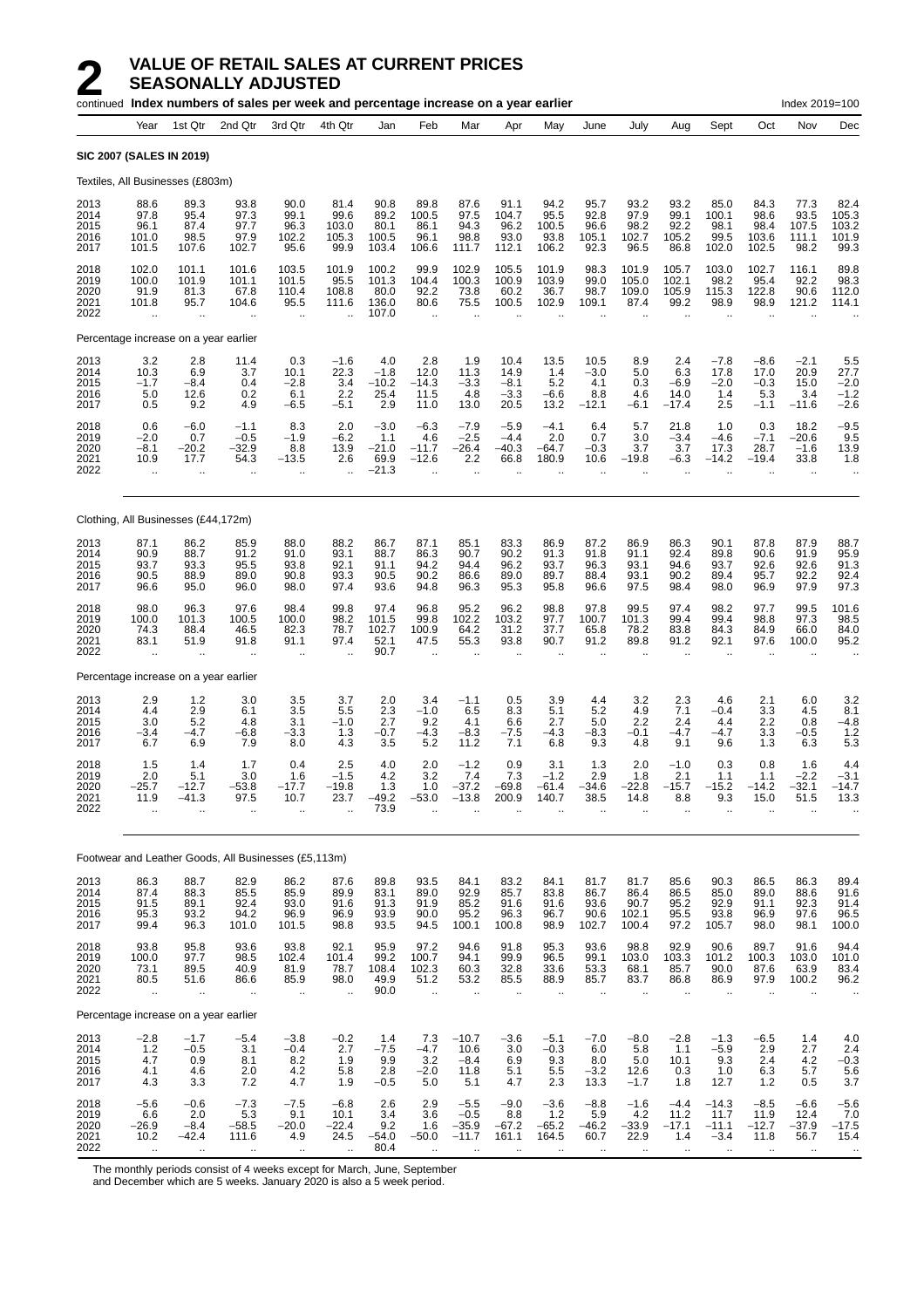|                                       |                                              |                                                          | continued Index numbers of sales per week and percentage increase on a year earlier |                                                     |                                                         |                                          |                                                       |                                        |                                             |                                          |                                                  |                                        |                                            |                                                       |                                              | Index 2019=100                                       |                                                        |
|---------------------------------------|----------------------------------------------|----------------------------------------------------------|-------------------------------------------------------------------------------------|-----------------------------------------------------|---------------------------------------------------------|------------------------------------------|-------------------------------------------------------|----------------------------------------|---------------------------------------------|------------------------------------------|--------------------------------------------------|----------------------------------------|--------------------------------------------|-------------------------------------------------------|----------------------------------------------|------------------------------------------------------|--------------------------------------------------------|
|                                       | Year                                         | 1st Qtr                                                  | 2nd Qtr                                                                             | 3rd Qtr                                             | 4th Qtr                                                 | Jan                                      | Feb                                                   | Mar                                    | Apr                                         | May                                      | June                                             | July                                   | Aug                                        | Sept                                                  | Oct                                          | Nov                                                  | Dec                                                    |
| SIC 2007 (SALES IN 2019)              |                                              |                                                          |                                                                                     |                                                     |                                                         |                                          |                                                       |                                        |                                             |                                          |                                                  |                                        |                                            |                                                       |                                              |                                                      |                                                        |
|                                       |                                              |                                                          | Household Goods Stores, All Businesses (£34,277m)                                   |                                                     |                                                         |                                          |                                                       |                                        |                                             |                                          |                                                  |                                        |                                            |                                                       |                                              |                                                      |                                                        |
| 2013<br>2014<br>2015<br>2016<br>2017  | 84.7<br>89.2<br>94.0<br>94.9<br>96.7         | 83.9<br>88.0<br>92.6<br>95.7<br>95.6                     | 85.5<br>88.5<br>94.3<br>93.8<br>97.2                                                | 84.3<br>89.5<br>95.1<br>93.6<br>96.3                | 85.2<br>90.8<br>94.2<br>96.4<br>97.6                    | 84.3<br>89.0<br>91.3<br>96.8<br>95.0     | 86.3<br>87.5<br>92.1<br>96.9<br>96.3                  | 81.5<br>87.4<br>94.1<br>93.9<br>95.6   | 83.5<br>87.4<br>94.4<br>91.8<br>101.4       | 87.6<br>87.2<br>94.6<br>95.7<br>94.1     | 85.4<br>90.3<br>94.0<br>94.0<br>96.4             | 85.9<br>88.1<br>96.9<br>96.8<br>98.8   | 82.4<br>90.7<br>93.1<br>92.2<br>94.2       | 84.6<br>89.5<br>95.2<br>92.2<br>96.1                  | 84.7<br>90.7<br>93.2<br>96.0<br>98.5         | 83.8<br>88.9<br>93.3<br>97.8<br>98.0                 | 86.8<br>92.5<br>95.7<br>95.5<br>96.7                   |
| 2018<br>2019<br>2020<br>2021<br>2022  | 102.6<br>100.0<br>98.4<br>110.5<br>$\ddotsc$ | 100.5<br>100.8<br>96.2<br>101.9                          | 102.3<br>99.9<br>74.5<br>121.6                                                      | 103.3<br>99.2<br>110.3<br>110.2                     | 104.3<br>100.0<br>112.9<br>108.3<br>ä.                  | 99.5<br>100.3<br>98.8<br>89.6<br>116.2   | 100.8<br>100.2<br>100.0<br>104.6                      | 101.2<br>101.8<br>90.6<br>109.4        | 102.3<br>97.0<br>47.5<br>119.6              | 103.0<br>100.2<br>70.1<br>127.0          | 101.7<br>101.9<br>99.6<br>118.8                  | 100.7<br>97.6<br>107.8<br>113.5        | 104.0<br>98.3<br>110.6<br>112.5            | 105.0<br>101.4<br>112.1<br>105.7                      | 103.7<br>99.1<br>114.9<br>108.7              | 106.2<br>99.7<br>112.7<br>111.1                      | 103.3<br>101.0<br>111.4<br>105.8                       |
| Percentage increase on a year earlier |                                              |                                                          |                                                                                     |                                                     |                                                         |                                          |                                                       |                                        |                                             |                                          |                                                  |                                        |                                            |                                                       |                                              |                                                      |                                                        |
| 2013<br>2014<br>2015<br>2016<br>2017  | $-3.5$<br>5.3<br>5.5<br>0.9<br>1.9           | $-4.4$<br>4.9<br>5.2<br>3.4<br>$-0.2$                    | $-4.8$<br>3.5<br>6.6<br>$-0.5$<br>3.6                                               | $-3.1$<br>6.1<br>6.3<br>$-1.6$<br>2.9               | $-1.9$<br>6.6<br>3.7<br>2.3<br>1.3                      | $-3.0$<br>5.6<br>2.5<br>6.0<br>$-1.9$    | $-0.4$<br>1.4<br>5.3<br>5.3<br>$-0.7$                 | $-8.6$<br>7.2<br>7.7<br>$-0.1$<br>1.7  | $-7.1$<br>4.6<br>8.0<br>$-2.8$<br>10.5      | $-2.4$<br>$-0.4$<br>8.6<br>1.1<br>$-1.6$ | $-4.9$<br>5.8<br>4.0<br>$\qquad \qquad -$<br>2.6 | $-3.3$<br>2.6<br>9.9<br>$-0.1$<br>2.1  | $-4.5$<br>10.1<br>2.7<br>$-1.0$<br>2.2     | $-1.7$<br>5.8<br>6.4<br>$-3.1$<br>4.2                 | $-1.9$<br>7.1<br>2.7<br>3.0<br>2.6           | $-4.0$<br>6.1<br>4.9<br>4.8<br>0.2                   | $-0.1$<br>6.6<br>3.4<br>$-0.1$<br>1.2                  |
| 2018<br>2019<br>2020<br>2021<br>2022  | 6.1<br>$-2.5$<br>$-1.6$<br>12.3<br>ä,        | 5.2<br>0.3<br>$-4.6$<br>5.9<br>$\ddot{\phantom{a}}$      | 5.2<br>$-2.3$<br>$-25.4$<br>63.3<br>$\ddot{\phantom{a}}$                            | 7.3<br>$-4.0$<br>11.1<br>$-0.1$<br>Ω.               | 6.8<br>$-4.1$<br>12.9<br>$-4.0$<br>$\ddot{\phantom{a}}$ | 4.7<br>0.9<br>$-1.5$<br>$-9.3$<br>29.6   | 4.7<br>$-0.6$<br>$-0.2$<br>4.6<br>$\ddotsc$           | 5.9<br>0.6<br>$-11.0$<br>20.8          | 0.9<br>$-5.1$<br>$-51.0$<br>151.7           | 9.4<br>$-2.7$<br>$-30.1$<br>81.3         | 5.5<br>0.2<br>$-2.3$<br>19.4                     | 1.9<br>$-3.1$<br>10.5<br>5.3<br>ä.     | 10.3<br>$-5.5$<br>12.5<br>1.7<br>$\ddotsc$ | 9.3<br>$-3.4$<br>10.6<br>-5.6<br>$\ddot{\phantom{a}}$ | 5.3<br>$-4.5$<br>16.0<br>$-5.3$<br>$\ddotsc$ | 8.4<br>-6.0<br>13.0<br>$-1.5$<br>$\ddotsc$           | 6.8<br>$-2.2$<br>10.3<br>$-5.0$                        |
|                                       |                                              |                                                          | Furniture, Lighting etc. All Businesses (£14,844m)                                  |                                                     |                                                         |                                          |                                                       |                                        |                                             |                                          |                                                  |                                        |                                            |                                                       |                                              |                                                      |                                                        |
| 2013<br>2014<br>2015<br>2016<br>2017  | 74.5<br>80.1<br>89.1<br>91.5<br>94.2         | 73.9<br>77.6<br>86.0<br>94.1<br>90.9                     | 74.6<br>78.1<br>90.7<br>91.0<br>94.7                                                | 73.1<br>81.5<br>90.3<br>89.7<br>94.0                | 76.2<br>83.5<br>89.2<br>91.3<br>97.2                    | 74.3<br>77.7<br>83.8<br>94.4<br>89.3     | 74.4<br>77.9<br>84.8<br>94.2<br>89.9                  | 73.3<br>77.4<br>88.8<br>93.7<br>92.9   | 71.6<br>77.1<br>89.7<br>93.0<br>97.3        | 77.5<br>76.9<br>91.2<br>92.8<br>92.1     | 74.6<br>80.1<br>91.2<br>88.0<br>94.6             | 77.1<br>79.8<br>94.7<br>88.8<br>97.7   | 68.4<br>82.1<br>86.0<br>90.6<br>89.7       | 73.7<br>82.3<br>90.2<br>89.5<br>94.3                  | 74.7<br>83.4<br>87.5<br>90.9<br>97.0         | 74.9<br>83.0<br>88.2<br>92.2<br>98.7                 | 78.6<br>83.9<br>91.4<br>91.0<br>96.0                   |
| 2018<br>2019<br>2020<br>2021<br>2022  | 99.1<br>100.0<br>86.0<br>98.1                | 99.0<br>99.3<br>88.8<br>76.8                             | 97.6<br>102.2<br>51.2<br>114.8                                                      | 99.3<br>97.2<br>102.1<br>102.5<br>ä.                | 100.6<br>101.4<br>101.7<br>98.0<br>$\ddot{\phantom{a}}$ | 101.9<br>95.9<br>97.6<br>74.1<br>112.5   | 100.9<br>101.7<br>96.4<br>77.0                        | 95.1<br>100.0<br>74.0<br>78.8          | 97.2<br>99.9<br>22.0<br>106.1               | 98.3<br>101.1<br>36.5<br>127.0           | 97.3<br>104.9<br>86.3<br>112.1                   | 96.1<br>90.0<br>100.6<br>106.2         | 100.3<br>99.5<br>101.8<br>106.2            | 101.0<br>101.1<br>103.6<br>96.7                       | 97.1<br>104.8<br>106.4<br>100.2              | 102.3<br>99.9<br>94.3<br>101.1                       | 102.1<br>99.8<br>103.9<br>93.9                         |
| Percentage increase on a year earlier |                                              |                                                          |                                                                                     |                                                     |                                                         |                                          |                                                       |                                        |                                             |                                          |                                                  |                                        |                                            |                                                       |                                              |                                                      |                                                        |
| 2013<br>2014<br>2015<br>2016<br>2017  | 1.1<br>7.6<br>11.2<br>2.7<br>2.9             | $5.2$<br>5.0<br>10.8<br>9.3<br>$-3.4$                    | $-3.4$<br>4.8<br>16.1<br>0.3<br>4.0                                                 | $-0.8$<br>11.5<br>10.8<br>$-0.7$<br>4.8             | 3.7<br>9.5<br>6.9<br>2.4<br>6.4                         | 8.2<br>4.6<br>7.8<br>12.6<br>$-5.5$      | 7.4<br>4.7<br>8.8<br>11.1<br>$-4.5$                   | 1.1<br>5.5<br>14.8<br>5.5<br>$-0.8$    | $-6.0$<br>7.6<br>16.4<br>3.7<br>4.7         | 3.1<br>$-0.8$<br>18.6<br>1.8<br>$-0.8$   | $-6.2$<br>7.3<br>13.9<br>$-3.5$<br>7.5           | 2.0<br>3.6<br>18.7<br>$-6.2$<br>10.0   | $-6.3$<br>20.0<br>4.7<br>5.3<br>$-1.0$     | 1.2<br>11.7<br>9.6<br>$-0.7$<br>5.3                   | $-0.5$<br>11.7<br>4.9<br>3.9<br>6.7          | 2.7<br>10.9<br>6.2<br>4.5<br>7.1                     | $7.9$<br>6.7<br>9.0<br>$-0.5$<br>5.5                   |
| 2018<br>2019<br>2020<br>2021<br>2022  | 5.3<br>0.9<br>-14.0<br>14.0                  | 8.9<br>0.3<br>$-10.5$<br>$-13.5$<br>$\ddot{\phantom{a}}$ | 3.1<br>4.8<br>$-49.9$<br>124.4<br>$\ddot{\phantom{a}}$                              | 5.7<br>$-2.2$<br>5.1<br>0.4<br>$\ddot{\phantom{a}}$ | 3.6<br>0.7<br>0.3<br>$-3.6$                             | 14.1<br>$-5.9$<br>1.8<br>$-24.1$<br>51.7 | 12.2<br>0.8<br>$-5.2$<br>$-20.1$                      | 2.3<br>5.2<br>$-26.0$<br>6.5           | $-0.1$<br>2.8<br>$-78.0$<br>382.8           | 6.8<br>2.8<br>$-63.9$<br>248.2           | 2.8<br>7.9<br>$-17.7$<br>29.9                    | $-1.7$<br>$-6.4$<br>11.7<br>5.6        | 11.8<br>-0.9<br>2.4<br>4.3                 | 7.2<br>2.5<br>-6.7                                    | 0.1<br>7.9<br>1.5<br>$-5.8$                  | 3.6<br>$-2.4$<br>-5.6<br>7.2<br>$\ddot{\phantom{a}}$ | 6.3<br>$-2.2$<br>4.0<br>-9.6                           |
|                                       |                                              |                                                          | Electrical Household Appliances, All Businesses (£7,030m)                           |                                                     |                                                         |                                          |                                                       |                                        |                                             |                                          |                                                  |                                        |                                            |                                                       |                                              |                                                      |                                                        |
| 2013<br>2014<br>2015<br>2016<br>2017  | 86.9<br>90.6<br>93.8<br>89.9<br>96.8         | 86.5<br>89.6<br>93.1<br>89.8<br>93.8                     | 87.0<br>92.0<br>92.6<br>88.0<br>97.0                                                | 87.9<br>90.1<br>93.5<br>90.5<br>97.6                | 86.4<br>90.6<br>95.9<br>91.2<br>98.9                    | 83.6<br>90.6<br>90.9<br>90.1<br>94.9     | 89.6<br>88.9<br>94.8<br>88.5<br>95.9                  | 86.2<br>89.1<br>93.4<br>90.4<br>91.3   | 87.9<br>92.3<br>92.0<br>76.8<br>101.5       | 86.5<br>89.6<br>94.8<br>90.0<br>91.8     | 86.6<br>93.6<br>91.3<br>95.4<br>97.7             | 84.7<br>88.5<br>95.2<br>91.7<br>96.8   | 89.0<br>90.7<br>92.8<br>87.6<br>99.2       | 89.5<br>90.9<br>92.7<br>91.7<br>97.1                  | 86.0<br>93.1<br>92.8<br>91.2<br>97.8         | 87.4<br>81.6<br>92.8<br>90.2<br>99.7                 | 85.8<br>95.7<br>100.8<br>92.0<br>99.1                  |
| 2018<br>2019<br>2020<br>2021<br>2022  | 98.3<br>100.0<br>100.9<br>108.3<br>$\ddotsc$ | 98.7<br>101.1<br>101.3<br>98.3<br>$\ddot{\phantom{1}}$   | 97.9<br>96.5<br>90.1<br>121.5<br>$\bar{\mathbf{r}}$                                 | 98.8<br>100.9<br>107.0<br>108.8<br>à.               | 98.0<br>101.5<br>105.0<br>104.8<br>$\ddot{\phantom{a}}$ | 99.0<br>96.2<br>100.0<br>86.5<br>110.5   | 97.7<br>97.0<br>99.4<br>111.1<br>$\ddot{\phantom{a}}$ | 99.2<br>108.3<br>104.0<br>97.4         | 98.8<br>97.1<br>73.7<br>123.9               | 97.1<br>98.0<br>85.0<br>124.7            | 97.7<br>94.8<br>107.3<br>117.0                   | 96.6<br>96.8<br>107.9<br>110.3         | 100.1<br>95.7<br>107.9<br>110.0            | 99.4<br>108.2<br>105.6<br>106.6                       | 97.2<br>97.4<br>111.7<br>113.7<br>$\ddotsc$  | 102.9<br>100.1<br>104.2<br>115.3<br>$\ddotsc$        | 94.6<br>105.9<br>100.4<br>89.3<br>$\ddot{\phantom{0}}$ |
| Percentage increase on a year earlier |                                              |                                                          |                                                                                     |                                                     |                                                         |                                          |                                                       |                                        |                                             |                                          |                                                  |                                        |                                            |                                                       |                                              |                                                      |                                                        |
| 2013<br>2014<br>2015<br>2016<br>2017  | $-17.7$<br>4.2<br>3.5<br>$-4.1$<br>7.8       | $-21.8$<br>3.6<br>3.9<br>$-3.6$<br>4.5                   | $-20.6$<br>5.8<br>0.7<br>$-4.9$<br>10.2                                             | $-15.1$<br>2.5<br>3.8<br>$-3.2$<br>7.9              | $-12.8$<br>4.9<br>5.8<br>$-4.9$<br>8.4                  | $-26.3$<br>8.4<br>0.3<br>$-0.8$<br>5.3   | $-17.8$<br>$-0.7$<br>6.6<br>$-6.7$<br>8.4             | $-21.3$<br>3.3<br>4.8<br>$-3.2$<br>0.9 | $-21.0$<br>5.1<br>$-0.4$<br>$-16.5$<br>32.2 | $-21.9$<br>3.6<br>5.9<br>$-5.1$<br>1.9   | $-19.3$<br>8.2<br>$-2.5$<br>4.5<br>2.3           | $-23.6$<br>4.6<br>7.5<br>$-3.6$<br>5.5 | $-12.6$<br>1.9<br>2.3<br>$-5.6$<br>13.2    | $-9.5$<br>1.5<br>2.0<br>$-1.0$<br>5.9                 | $-13.6$<br>8.2<br>$-0.4$<br>$-1.7$<br>7.2    | $-13.2$<br>-6.6<br>13.7<br>$-2.8$<br>10.5            | $-11.8$<br>$11.5$<br>5.3<br>$-8.8$<br>7.8              |
| 2018<br>2019<br>2020<br>2021<br>2022  | 1.5<br>1.7<br>0.9<br>7.4                     | 5.2<br>2.5<br>0.2<br>$-3.0$                              | 0.9<br>$-1.4$<br>$-6.7$<br>34.9                                                     | 1.1<br>2.1<br>6.1<br>1.6                            | $-0.9$<br>3.6<br>3.5<br>$-0.2$                          | 4.4<br>$-2.9$<br>4.0<br>$-13.5$<br>27.7  | 1.9<br>$-0.7$<br>2.5<br>11.7                          | 8.7<br>9.2<br>$-4.0$<br>$-6.3$         | $-2.6$<br>$-1.7$<br>$-24.1$<br>68.1         | 5.8<br>1.0<br>$-13.3$<br>46.8            | 0.1<br>$-3.0$<br>13.1<br>9.1                     | $-0.2$<br>0.2<br>11.5<br>2.2           | 0.9<br>-4.3<br>12.7<br>1.9                 | 2.4<br>8.8<br>$-2.3$<br>0.9                           | $-0.6$<br>0.2<br>14.7<br>1.8                 | 3.2<br>$-2.6$<br>4.0<br>10.6                         | $-4.5$<br>$11.9 - 5.2$<br>$-11.0$                      |

The monthly periods consist of 4 weeks except for March, June, September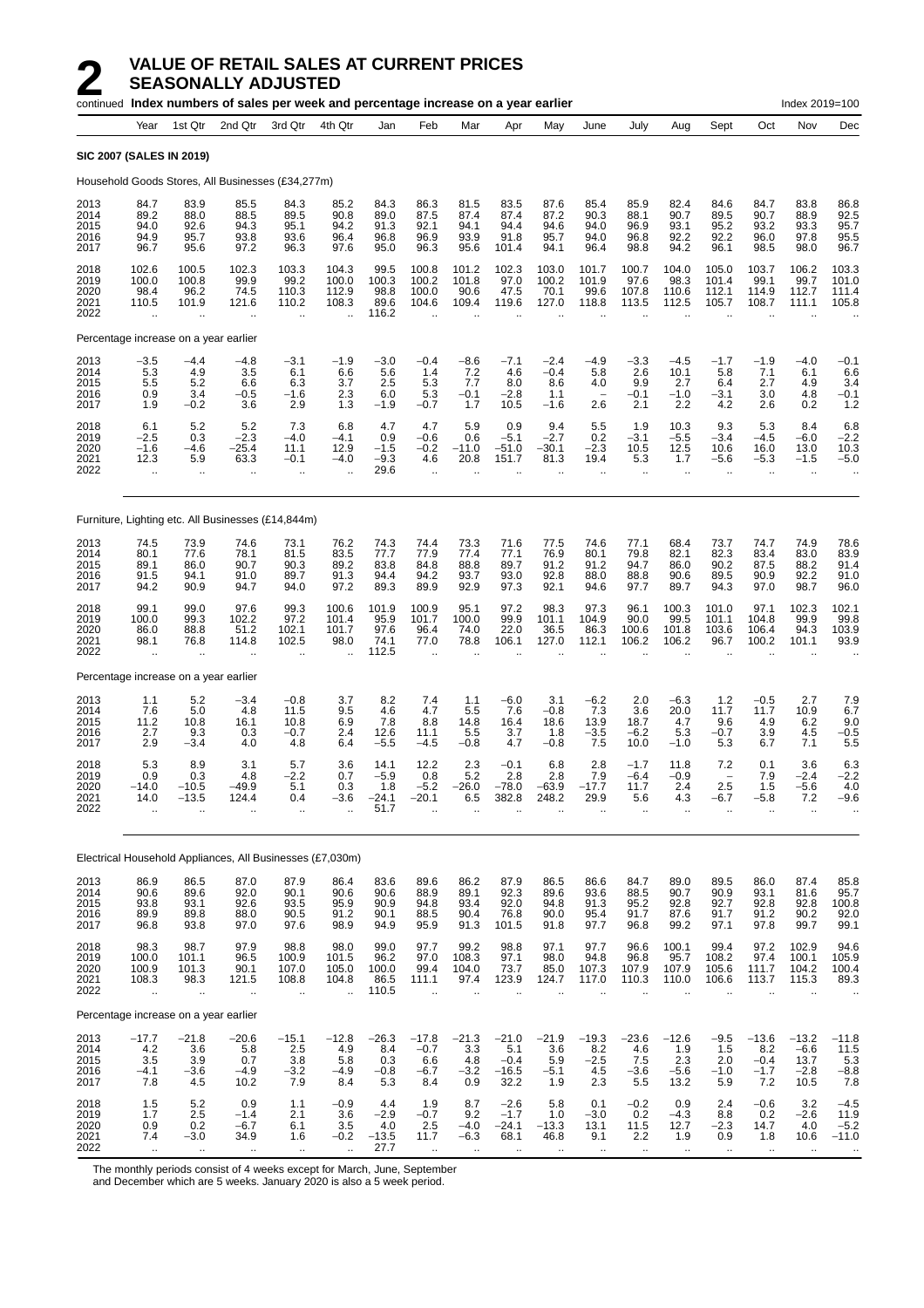|                                       |                                                          |                                                                            | continued Index numbers of sales per week and percentage increase on a year earlier |                                                          |                                                           |                                                |                                                         |                                               |                                                |                                                     |                                                        |                                                      |                                                  |                                               |                                           | Index 2019=100                               |                                            |
|---------------------------------------|----------------------------------------------------------|----------------------------------------------------------------------------|-------------------------------------------------------------------------------------|----------------------------------------------------------|-----------------------------------------------------------|------------------------------------------------|---------------------------------------------------------|-----------------------------------------------|------------------------------------------------|-----------------------------------------------------|--------------------------------------------------------|------------------------------------------------------|--------------------------------------------------|-----------------------------------------------|-------------------------------------------|----------------------------------------------|--------------------------------------------|
|                                       | Year                                                     | 1st Qtr                                                                    | 2nd Qtr                                                                             | 3rd Qtr                                                  | 4th Qtr                                                   | Jan                                            | Feb                                                     | Mar                                           | Apr                                            | May                                                 | June                                                   | July                                                 | Aug                                              | Sept                                          | Oct                                       | Nov                                          | Dec                                        |
| <b>SIC 2007 (SALES IN 2019)</b>       |                                                          |                                                                            |                                                                                     |                                                          |                                                           |                                                |                                                         |                                               |                                                |                                                     |                                                        |                                                      |                                                  |                                               |                                           |                                              |                                            |
|                                       |                                                          |                                                                            | Hardware, Paints and Glass, All Businesses (£11,442m)                               |                                                          |                                                           |                                                |                                                         |                                               |                                                |                                                     |                                                        |                                                      |                                                  |                                               |                                           |                                              |                                            |
| 2013<br>2014<br>2015<br>2016<br>2017  | 93.9<br>98.2<br>99.4<br>101.6<br>99.6                    | 90.8<br>98.3<br>99.5<br>100.1<br>102.0                                     | 96.4<br>97.9<br>98.6<br>100.0<br>100.8                                              | 94.5<br>97.6<br>101.0<br>100.4<br>98.7                   | 93.8<br>99.0<br>98.5<br>105.7<br>97.1                     | 92.8<br>100.4<br>100.1<br>102.7<br>102.1       | 95.3<br>96.6<br>98.9<br>104.2<br>103.6                  | 85.5<br>97.5<br>99.4<br>94.8<br>100.6         | 93.8<br>96.0<br>99.8<br>97.5<br>106.9          | 99.0<br>97.5<br>97.7<br>101.9<br>98.0               | 96.5<br>99.8<br>98.4<br>100.5<br>98.0                  | 96.3<br>96.6<br>99.7<br>110.2<br>101.4               | 94.1<br>100.2<br>101.1<br>96.6<br>96.8           | 93.4<br>96.3<br>101.8<br>95.5<br>98.2         | 94.6<br>96.7<br>99.6<br>105.4<br>100.7    | 91.2<br>99.5<br>99.2<br>109.3<br>95.6        | 95.2<br>100.6<br>97.0<br>103.2<br>95.4     |
| 2018<br>2019<br>2020<br>2021<br>2022  | 109.8<br>100.0<br>114.2<br>128.8<br>ä,                   | 103.1<br>103.1<br>103.1<br>136.7                                           | 111.5<br>98.1<br>96.7<br>132.4                                                      | 111.5<br>100.6<br>124.6<br>122.9                         | 113.3<br>98.2<br>133.1<br>123.3                           | 96.1<br>106.8<br>100.6<br>113.7<br>125.3       | 102.7<br>101.9<br>105.1<br>131.6                        | 109.0<br>101.1<br>104.0<br>159.3              | 110.6<br>93.3<br>64.3<br>136.4                 | 113.9<br>99.1<br>106.3<br>130.7                     | 110.3<br>101.2<br>114.9<br>130.5                       | 109.0<br>106.0<br>119.2<br>126.3                     | 111.1<br>99.0<br>125.1<br>124.0                  | 113.8<br>97.5<br>128.5<br>119.2               | 116.5<br>93.2<br>126.9<br>117.8           | 113.4<br>100.1<br>143.2<br>123.1             | 110.6<br>100.6<br>129.9<br>127.8           |
| Percentage increase on a year earlier |                                                          |                                                                            |                                                                                     |                                                          |                                                           |                                                |                                                         |                                               |                                                |                                                     |                                                        |                                                      |                                                  |                                               |                                           |                                              |                                            |
| 2013<br>2014<br>2015<br>2016<br>2017  | 5.1<br>4.6<br>1.2<br>2.2<br>$-1.9$                       | 0.7<br>8.3<br>1.2<br>0.7<br>1.9                                            | 9.7<br>1.5<br>0.8<br>1.4<br>0.8                                                     | 7.3<br>3.3<br>3.4<br>$-0.6$<br>$-1.6$                    | 3.1<br>5.6<br>$-0.6$<br>7.4<br>$-8.2$                     | 3.9<br>8.2<br>$-0.3$<br>2.6<br>$-0.6$          | 7.0<br>1.4<br>2.3<br>5.3<br>$-0.5$                      | $-6.8$<br>14.0<br>2.0<br>$-4.6$<br>6.1        | 7.0<br>2.3<br>3.9<br>$-2.3$<br>9.6             | 11.0<br>$-1.5$<br>$0.\overline{3}$<br>4.2<br>$-3.8$ | 10.8<br>3.4<br>$-1.3$<br>2.1<br>$-2.5$                 | 11.6<br>$\frac{0.3}{3.2}$<br>10.5<br>$-8.0$          | 6.8<br>6.5<br>0.9<br>$-4.5$<br>0.2               | 4.5<br>3.1<br>5.7<br>$-6.2$<br>2.8            | 8.5<br>2.2<br>3.0<br>5.9<br>$-4.5$        | $-1.1$<br>9.1<br>$-0.3$<br>10.2<br>$-12.6$   | 2.3<br>5.7<br>$-3.6$<br>6.4<br>$-7.6$      |
| 2018<br>2019<br>2020<br>2021<br>2022  | 10.3<br>$-9.0$<br>14.2<br>12.8<br>$\ddot{\phantom{a}}$   | 1.1<br>$\qquad \qquad -$<br>$\overline{a}$<br>32.6<br>$\ddot{\phantom{a}}$ | 10.7<br>$-12.0$<br>$-1.5$<br>36.9<br>$\sim$                                         | 13.0<br>$-9.8$<br>23.9<br>$-1.4$<br>$\ddot{\phantom{a}}$ | 16.7<br>$-13.3$<br>35.5<br>$-7.3$<br>$\ddot{\phantom{a}}$ | $-5.9$<br>11.1<br>$-5.8$<br>13.0<br>10.3       | $-0.9$<br>$-0.7$<br>3.1<br>25.2<br>$\ddot{\phantom{a}}$ | 8.4<br>$-7.3$<br>2.9<br>53.1                  | 3.5<br>$-15.7$<br>$-31.1$<br>112.2             | 16.2<br>$-13.0$<br>7.2<br>22.9<br>$\sim$            | 12.5<br>$-8.2$<br>13.5<br>13.6<br>$\ddot{\phantom{a}}$ | 7.6<br>$-2.8$<br>12.5<br>6.0<br>$\ddot{\phantom{a}}$ | 14.8<br>$-10.9$<br>26.4<br>$-0.9$                | 16.0<br>$-14.4$<br>31.8<br>$-7.3$             | 15.7<br>$-20.0$<br>36.1<br>$-7.1$         | 18.7<br>$-11.7$<br>43.0<br>$-14.0$           | 16.0<br>$-9.0$<br>29.2<br>$-1.6$           |
|                                       |                                                          |                                                                            | Music and video recordings and equipment, All Businesses (£961m)                    |                                                          |                                                           |                                                |                                                         |                                               |                                                |                                                     |                                                        |                                                      |                                                  |                                               |                                           |                                              |                                            |
| 2013<br>2014<br>2015<br>2016<br>2017  | 118.1<br>110.9<br>109.4<br>104.3<br>100.4                | 136.3<br>113.9<br>108.9<br>113.5<br>105.7                                  | 113.8<br>109.5<br>111.0<br>106.3<br>96.9                                            | 109.4<br>111.2<br>110.6<br>97.2<br>95.6                  | 112.7<br>108.7<br>107.2<br>100.2<br>103.2                 | 144.4<br>116.9<br>105.0<br>112.2<br>99.7       | 139.5<br>116.2<br>103.9<br>115.5<br>108.7               | 127.2<br>109.1<br>116.0<br>112.9<br>108.2     | 113.2<br>107.8<br>120.5<br>114.0<br>97.9       | 115.9<br>107.1<br>110.1<br>106.7<br>96.1            | 112.7<br>112.9<br>104.1<br>99.9<br>96.8                | 106.8<br>113.1<br>108.5<br>96.2<br>99.8              | 110.9<br>110.8<br>110.3<br>97.6<br>97.4          | 110.3<br>109.9<br>112.5<br>97.5<br>90.8       | 110.7<br>114.0<br>107.8<br>97.8<br>101.9  | 106.5<br>107.6<br>105.4<br>102.5<br>102.3    | 119.3<br>105.4<br>108.1<br>100.3<br>104.9  |
| 2018<br>2019<br>2020<br>2021<br>2022  | 101.9<br>100.0<br>85.0<br>100.4<br>ä,                    | 108.2<br>96.5<br>90.7<br>99.6                                              | 97.8<br>109.7<br>56.0<br>98.7                                                       | 101.8<br>103.8<br>89.8<br>88.3                           | 99.9<br>90.1<br>103.0<br>115.1                            | 105.4<br>122.0<br>85.9<br>65.7<br>106.1        | 100.6<br>79.3<br>98.1<br>162.0                          | 116.5<br>89.8<br>89.5<br>76.8                 | 106.7<br>97.1<br>51.6<br>98.2                  | 88.1<br>114.3<br>48.3<br>100.8                      | 98.4<br>116.0<br>65.7<br>97.3                          | 100.8<br>119.4<br>82.4<br>96.5                       | 104.1<br>90.4<br>92.5<br>91.2                    | 100.9<br>102.0<br>93.6<br>79.5                | 100.9<br>93.1<br>127.3<br>96.9            | 103.0<br>89.9<br>96.8<br>91.9                | 96.7<br>87.7<br>88.4<br>148.4              |
| Percentage increase on a year earlier |                                                          |                                                                            |                                                                                     |                                                          |                                                           |                                                |                                                         |                                               |                                                |                                                     |                                                        |                                                      |                                                  |                                               |                                           |                                              |                                            |
| 2013<br>2014<br>2015<br>2016<br>2017  | $-25.6$<br>$-6.1$<br>$-1.3$<br>$-4.7$<br>$-3.8$          | $-15.2$<br>$-16.4$<br>$-4.4$<br>4.2<br>$-6.8$                              | $-30.5$<br>$-3.8$<br>1.3<br>$-4.2$<br>$-8.8$                                        | $-30.7$<br>1.6<br>$-0.5$<br>$-12.2$<br>$-1.6$            | $-26.1$<br>$-3.6$<br>$-1.4$<br>$-6.5$<br>3.0              | $-3.0$<br>$-19.1$<br>$-10.1$<br>6.8<br>$-11.1$ | $-15.0$<br>$-16.7$<br>$-10.5$<br>11.1<br>$-5.9$         | $-24.0$<br>$-14.2$<br>6.3<br>$-2.7$<br>$-4.2$ | $-34.9$<br>$-4.8$<br>11.8<br>$-5.4$<br>$-14.1$ | $-30.7$<br>$-7.5$<br>2.7<br>$-3.0$<br>$-10.0$       | $-26.4$<br>0.2<br>$-7.8$<br>$-4.1$<br>$-3.1$           | $-34.5$<br>5.9<br>$-4.1$<br>$-11.3$<br>3.7           | $-29.3$<br>$-0.1$<br>$-0.4$<br>$-11.5$<br>$-0.2$ | $-28.7$<br>$-0.4$<br>2.4<br>$-13.3$<br>$-6.9$ | $-28.0$<br>3.0<br>$-5.5$<br>$-9.3$<br>4.3 | $-29.4$<br>1.0<br>$-2.0$<br>$-2.8$<br>$-0.2$ | $-22.0$<br>$-11.7$<br>2.5<br>$-7.1$<br>4.6 |
| 2018<br>2019<br>2020<br>2021<br>2022  | 1.6<br>$-1.9$<br>$-15.0$<br>18.2<br>$\ddot{\phantom{a}}$ | 2.3<br>$-10.8$<br>$-6.0$<br>9.9<br>$\ddot{\phantom{1}}$                    | 0.9<br>12.2<br>$-48.9$<br>76.1                                                      | 6.5<br>1.9<br>$-13.4$<br>$-1.7$                          | $-3.2$<br>$-9.9$<br>14.3<br>11.8                          | 5.8<br>15.7<br>$-29.6$<br>$-23.5$<br>61.4      | $-7.5$<br>$-21.2$<br>23.8<br>65.1                       | 7.7<br>$-22.9$<br>$-0.4$<br>$-14.1$           | 8.9<br>$-9.0$<br>$-46.8$<br>90.3<br>$\ddotsc$  | $-8.3$<br>29.7<br>$-57.7$<br>108.6                  | 1.6<br>17.9<br>$-43.4$<br>48.1                         | 1.0<br>18.5<br>$-31.0$<br>17.0                       | 6.9<br>$-13.2$<br>2.4<br>$-1.4$                  | 11.1<br>1.1<br>$-8.2$<br>$-15.1$              | $-1.0$<br>$-7.8$<br>36.8<br>$-23.8$       | 0.8<br>$-12.7$<br>7.7<br>$-5.2$              | $-7.9$<br>$-9.2$<br>0.7<br>67.9            |

The monthly periods consist of 4 weeks except for March, June, September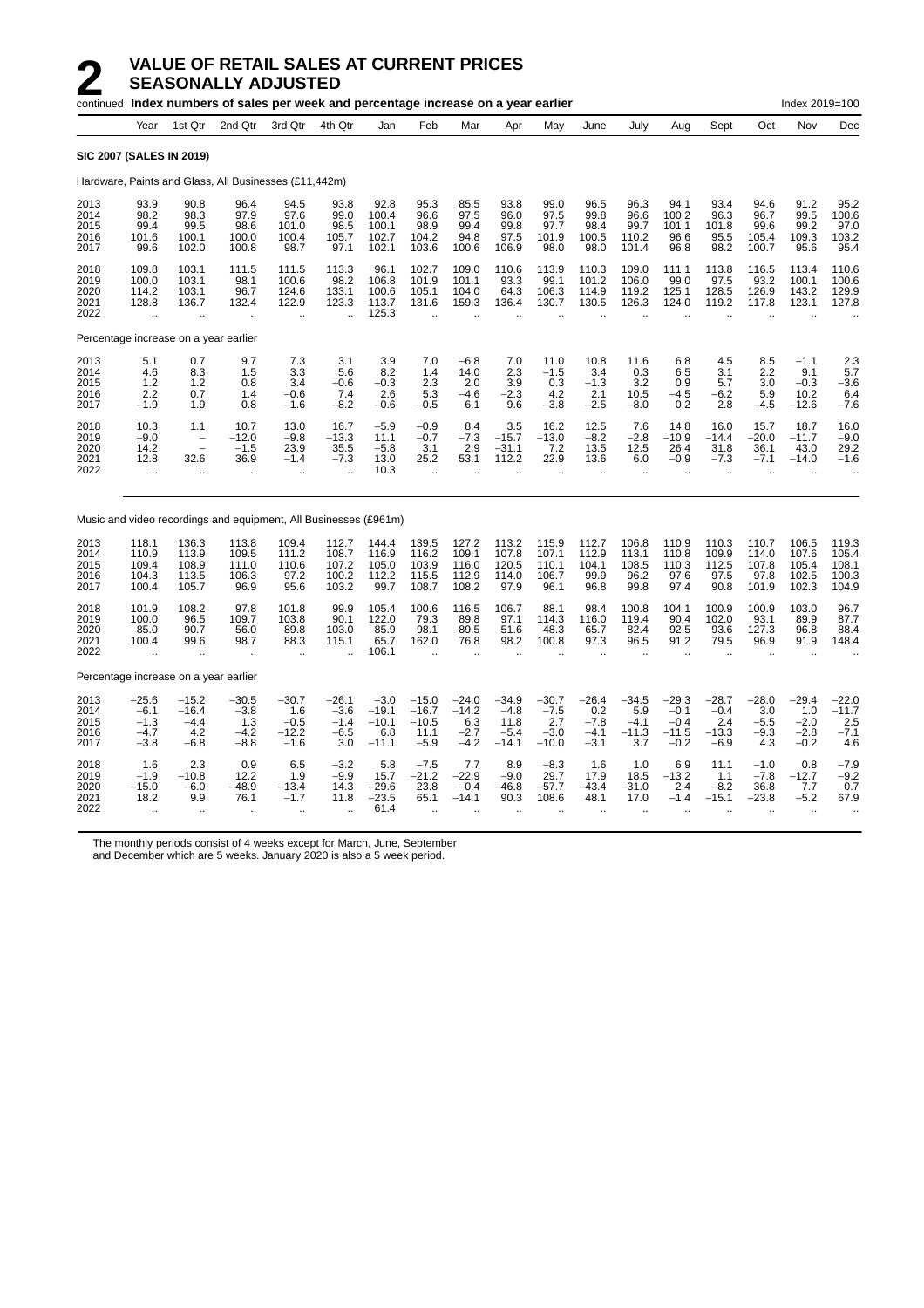|                                      |                                             |                                                         | continued Index numbers of sales per week and percentage increase on a year earlier |                                                         |                                                         |                                          |                                              |                                         |                                            |                                          |                                                     |                                          |                                              |                                             |                                             | Index 2019=100                               |                                                                  |
|--------------------------------------|---------------------------------------------|---------------------------------------------------------|-------------------------------------------------------------------------------------|---------------------------------------------------------|---------------------------------------------------------|------------------------------------------|----------------------------------------------|-----------------------------------------|--------------------------------------------|------------------------------------------|-----------------------------------------------------|------------------------------------------|----------------------------------------------|---------------------------------------------|---------------------------------------------|----------------------------------------------|------------------------------------------------------------------|
|                                      | Year                                        | 1st Qtr                                                 | 2nd Qtr                                                                             | 3rd Qtr                                                 | 4th Qtr                                                 | Jan                                      | Feb                                          | Mar                                     | Apr                                        | May                                      | June                                                | July                                     | Aug                                          | Sept                                        | Oct                                         | Nov                                          | Dec                                                              |
| <b>SIC 2007 (SALES IN 2019)</b>      |                                             |                                                         |                                                                                     |                                                         |                                                         |                                          |                                              |                                         |                                            |                                          |                                                     |                                          |                                              |                                             |                                             |                                              |                                                                  |
|                                      |                                             |                                                         | Other Specialised Non-food Stores, All Businesses (£56,771m)                        |                                                         |                                                         |                                          |                                              |                                         |                                            |                                          |                                                     |                                          |                                              |                                             |                                             |                                              |                                                                  |
| 2013<br>2014<br>2015<br>2016<br>2017 | 79.6<br>84.3<br>83.2<br>88.4<br>91.6        | 77.2<br>83.3<br>84.1<br>85.2<br>88.3                    | 78.4<br>83.5<br>83.8<br>88.6<br>91.3                                                | 80.8<br>84.2<br>83.0<br>89.1<br>92.2                    | 81.8<br>86.1<br>81.8<br>90.5<br>94.7                    | 75.3<br>82.4<br>82.8<br>85.1<br>89.0     | 79.8<br>83.0<br>85.4<br>85.2<br>90.5         | 76.7<br>84.3<br>84.1<br>85.4<br>86.0    | 77.8<br>81.4<br>83.7<br>89.9<br>91.6       | 77.4<br>83.3<br>84.4<br>87.1<br>89.9     | 79.6<br>85.3<br>83.4<br>88.8<br>92.3                | 79.6<br>84.3<br>82.1<br>89.3<br>91.2     | 78.5<br>84.1<br>83.0<br>88.2<br>96.2         | 83.5<br>84.2<br>83.7<br>89.6<br>89.9        | 81.2<br>84.5<br>83.3<br>91.5<br>93.3        | 82.0<br>85.6<br>81.9<br>89.7<br>94.8         | 82.2<br>87.8<br>80.4<br>90.4<br>95.7                             |
| 2018<br>2019<br>2020<br>2021<br>2022 | 95.4<br>100.0<br>88.3<br>102.0              | 93.4<br>99.5<br>90.2<br>77.6                            | 93.4<br>100.2<br>59.9<br>109.8                                                      | 97.1<br>101.0<br>102.7<br>108.8                         | 97.6<br>99.3<br>100.1<br>111.9                          | 95.5<br>97.6<br>99.8<br>75.3<br>112.3    | 93.2<br>99.5<br>97.9<br>72.8<br>$\mathbf{r}$ | 91.8<br>101.1<br>74.4<br>83.3           | 94.1<br>99.1<br>41.3<br>103.0              | 94.1<br>99.0<br>50.5<br>111.5            | 92.2<br>102.0<br>82.4<br>114.0                      | 94.8<br>102.3<br>101.5<br>107.2          | 98.8<br>101.2<br>100.0<br>110.2              | 97.5<br>99.9<br>105.8<br>109.0              | 96.4<br>99.5<br>108.1<br>115.2              | 100.0<br>98.7<br>93.1<br>116.7               | 96.6<br>99.5<br>99.3<br>105.5                                    |
|                                      |                                             | Percentage increase on a year earlier                   |                                                                                     |                                                         |                                                         |                                          |                                              |                                         |                                            |                                          |                                                     |                                          |                                              |                                             |                                             |                                              |                                                                  |
| 2013<br>2014<br>2015<br>2016<br>2017 | 2.7<br>5.9<br>$-1.3$<br>6.2<br>3.7          | $-0.2$<br>7.8<br>1.0<br>1.3<br>3.6                      | 3.2<br>6.5<br>0.4<br>5.7<br>3.1                                                     | 3.6<br>4.2<br>$-1.3$<br>7.3<br>3.6                      | 4.2<br>5.3<br>$-5.1$<br>10.7<br>4.6                     | $-3.5$<br>9.4<br>0.5<br>2.8<br>4.6       | 5.1<br>4.0<br>2.9<br>$-0.3$<br>6.2           | $-1.7$<br>9.9<br>$-0.2$<br>1.5<br>0.7   | 3.3<br>4.5<br>2.9<br>7.4<br>1.9            | 3.6<br>7.6<br>1.3<br>3.1<br>3.2          | 2.9<br>7.2<br>$-2.3$<br>6.5<br>3.9                  | 2.4<br>5.9<br>$-2.5$<br>8.7<br>2.2       | $-0.3$<br>7.0<br>$-1.2$<br>6.2<br>9.1        | 7.8<br>0.8<br>$-0.5$<br>7.0<br>0.4          | 3.8<br>4.2<br>$-1.4$<br>9.8<br>2.0          | 4.2<br>4.4<br>-4.4<br>9.6<br>5.6             | 4.6<br>6.9<br>$-8.4$<br>12.4<br>5.8                              |
| 2018<br>2019<br>2020<br>2021<br>2022 | 4.0<br>4.9<br>-11.7<br>15.6<br>ä,           | 5.7<br>6.6<br>$-9.4$<br>-14.0                           | 2.2<br>7.3<br>-40.2<br>83.2<br>$\ddot{\phantom{a}}$                                 | 5.2<br>4.1<br>1.6<br>6.0<br>ä.                          | 3.1<br>1.7<br>0.8<br>11.8                               | 7.3<br>2.3<br>2.2<br>$-24.6$<br>49.2     | 3.0<br>6.7<br>$-1.6$<br>$-25.7$<br>$\ddotsc$ | 6.8<br>10.1<br>$-26.4$<br>12.0          | 2.7<br>5.3<br>$-58.4$<br>149.5             | 4.7<br>5.2<br>$-49.0$<br>120.6           | 10.6<br>$-19.2$<br>38.4                             | 4.0<br>7.9<br>$-0.8$<br>5.6<br>ä.        | 2.7<br>2.4<br>$-1.3$<br>10.2<br>$\ddotsc$    | 8.4<br>2.5<br>5.9<br>3.0<br>$\ddotsc$       | 3.3<br>3.2<br>8.5<br>6.6<br>$\ddotsc$       | 5.5<br>$-1.3$<br>-5.7<br>25.3<br>$\ddotsc$   | 0.9<br>3.0<br>$-0.2$<br>6.3                                      |
|                                      |                                             |                                                         | Dispensing Chemists, All Businesses (£1,412m)                                       |                                                         |                                                         |                                          |                                              |                                         |                                            |                                          |                                                     |                                          |                                              |                                             |                                             |                                              |                                                                  |
| 2013<br>2014<br>2015<br>2016<br>2017 | 79.3<br>81.2<br>74.6<br>80.6<br>92.3        | 76.5<br>79.9<br>76.9<br>78.4<br>83.3                    | 76.9<br>86.2<br>74.7<br>78.7<br>95.0                                                | 81.1<br>80.8<br>73.7<br>82.5<br>93.6                    | 82.8<br>78.1<br>73.0<br>82.8<br>97.1                    | 76.9<br>78.5<br>75.8<br>77.3<br>84.0     | 76.9<br>78.4<br>77.3<br>79.6<br>82.4         | 75.8<br>82.5<br>77.5<br>78.4<br>83.4    | 76.2<br>83.0<br>76.5<br>79.7<br>103.4      | 75.6<br>87.3<br>73.6<br>80.0<br>82.0     | 78.6<br>87.9<br>74.1<br>76.9<br>98.8                | 84.4<br>83.1<br>74.7<br>77.7<br>88.1     | 80.0<br>79.0<br>71.6<br>81.5<br>94.9         | 79.4<br>80.5<br>74.5<br>87.1<br>97.0        | 80.7<br>75.7<br>75.4<br>82.6<br>95.9        | 83.2<br>78.2<br>72.8<br>83.1<br>100.1        | 84.1<br>79.9<br>71.2<br>82.9<br>95.7                             |
| 2018<br>2019<br>2020<br>2021<br>2022 | 94.2<br>100.0<br>142.5<br>128.8<br>ă,       | 94.5<br>102.9<br>116.1<br>129.3<br>$\ddot{\phantom{a}}$ | 95.2<br>102.7<br>158.4<br>133.7                                                     | 95.7<br>96.7<br>151.4<br>134.8                          | 91.5<br>97.7<br>146.1<br>117.6                          | 96.6<br>102.3<br>98.8<br>136.1<br>106.1  | 94.0<br>103.1<br>102.7<br>121.3              | 93.3<br>103.3<br>144.1<br>130.1         | 97.9<br>107.8<br>129.2<br>126.9            | 96.1<br>107.5<br>135.7<br>132.7          | 92.3<br>94.7<br>199.8<br>140.0                      | 97.6<br>101.2<br>151.5<br>131.5          | 97.2<br>97.1<br>149.3<br>134.2               | 92.9<br>92.7<br>153.0<br>137.9              | 84.1<br>96.6<br>166.2<br>136.8              | 95.8<br>93.6<br>144.8<br>111.9               | 94.0<br>102.0<br>131.1<br>106.7                                  |
|                                      |                                             | Percentage increase on a year earlier                   |                                                                                     |                                                         |                                                         |                                          |                                              |                                         |                                            |                                          |                                                     |                                          |                                              |                                             |                                             |                                              |                                                                  |
| 2013<br>2014<br>2015<br>2016<br>2017 | 2.9<br>2.4<br>$-8.2$<br>8.1<br>14.5         | $-6.3$<br>4.5<br>$-3.7$<br>2.0<br>6.2                   | $-3.5$<br>12.0<br>$-13.3$<br>5.3<br>20.8                                            | 12.9<br>$-0.4$<br>$-8.8$<br>12.0<br>13.5                | 10.0<br>$-5.7$<br>$-6.5$<br>13.5<br>17.2                | $-4.6$<br>2.1<br>$-3.4$<br>2.0<br>8.7    | $-7.1$<br>2.0<br>$-1.4$<br>3.0<br>3.4        | $-7.0$<br>8.8<br>$-6.1$<br>$1.2$<br>6.5 | 2.2<br>8.8<br>$-7.8$<br>4.2<br>29.8        | $-10.1$<br>15.5<br>$-15.7$<br>8.6<br>2.5 | $-2.1$<br>11.8<br>$-15.6$<br>3.7<br>28.6            | 13.0<br>$-1.5$<br>$-10.1$<br>4.0<br>13.4 | 1.0<br>$-1.3$<br>$-9.4$<br>13.8<br>16.5      | 24.8<br>1.4<br>$-7.4$<br>16.9<br>11.4       | 5.8<br>$-6.2$<br>$-0.4$<br>9.5<br>16.1      | 11.3<br>-6.1<br>$-6.9$<br>14.1<br>20.5       | 12.4<br>$-5.0$<br>$-10.9$<br>16.4<br>15.4                        |
| 2018<br>2019<br>2020<br>2021<br>2022 | 2.1<br>6.1<br>42.5<br>$-9.6$                | 13.5<br>8.9<br>12.8<br>11.4<br>$\ddot{\phantom{a}}$     | 0.2<br>7.8<br>54.2<br>$-15.6$<br>$\ddotsc$                                          | 2.2<br>1.1<br>56.6<br>$-11.0$<br>ä.                     | $-5.7$<br>6.8<br>49.5<br>$-19.5$                        | 14.9<br>5.9<br>$-3.4$<br>37.9<br>$-22.0$ | 14.1<br>9.7<br>$-0.4$<br>18.1                | 11.8<br>10.7<br>39.5<br>$-9.7$          | $-5.3$<br>10.2<br>19.9<br>$-1.8$           | 17.3<br>11.8<br>26.3<br>$-2.2$           | $-6.6$<br>2.5<br>111.0<br>$-29.9$                   | 10.7<br>3.7<br>49.8<br>$-13.2$           | 2.4<br>$-0.1$<br>53.8<br>$-10.2$             | $-4.3$<br>$-0.2$<br>65.0<br>$-9.9$          | $-12.3$<br>14.8<br>72.1<br>$-17.7$          | -4.3<br>$-2.3$<br>54.7<br>$-22.7$            | $-1.7$<br>8.5<br>28.6<br>$-18.6$                                 |
|                                      |                                             |                                                         | Medical Goods, All Businesses (£937m)                                               |                                                         |                                                         |                                          |                                              |                                         |                                            |                                          |                                                     |                                          |                                              |                                             |                                             |                                              |                                                                  |
| 2013<br>2014<br>2015<br>2016<br>2017 | 51.7<br>59.2<br>65.5<br>65.2<br>70.0        | 50.1<br>56.8<br>60.8<br>63.3<br>73.6                    | 46.3<br>61.3<br>63.1<br>65.5<br>64.8                                                | 54.3<br>59.9<br>67.4<br>66.1<br>69.6                    | 56.3<br>58.8<br>70.6<br>65.8<br>71.8                    | 50.3<br>55.4<br>60.5<br>63.9<br>73.1     | 49.2<br>61.4<br>61.0<br>64.3<br>70.5         | 50.6<br>54.6<br>61.0<br>62.1<br>76.5    | 42.1<br>64.3<br>59.3<br>65.1<br>59.1       | 48.0<br>60.5<br>64.8<br>62.5<br>74.2     | 48.2<br>59.6<br>64.8<br>68.3<br>61.8                | 52.1<br>62.6<br>64.7<br>64.4<br>66.7     | 52.8<br>59.5<br>60.6<br>68.4<br>70.3         | 57.2<br>58.1<br>75.1<br>65.6<br>71.3        | 56.3<br>59.5<br>65.2<br>62.5<br>71.0        | 53.5<br>60.6<br>82.6<br>65.7<br>74.8         | 58.4<br>56.9<br>65.3<br>68.4<br>70.1                             |
| 2018<br>2019<br>2020<br>2021<br>2022 | 86.0<br>100.0<br>95.6<br>142.3<br>$\ddotsc$ | 76.5<br>94.3<br>107.2<br>125.6<br>$\ddotsc$             | 83.1<br>106.2<br>41.8<br>149.5<br>$\ddot{\phantom{a}}$                              | 83.3<br>104.1<br>112.9<br>154.1<br>$\ddot{\phantom{a}}$ | 101.1<br>95.4<br>119.4<br>140.0<br>$\ddot{\phantom{a}}$ | 74.7<br>95.3<br>110.9<br>112.5<br>151.3  | 77.5<br>95.1<br>125.3<br>119.6               | 77.2<br>92.8<br>89.1<br>140.8           | 77.8<br>107.3<br>22.4<br>134.8             | 76.0<br>107.6<br>39.5<br>154.2           | 93.0<br>104.3<br>59.3<br>157.6                      | 82.8<br>109.2<br>93.2<br>154.5           | 85.0<br>105.1<br>113.3<br>156.2<br>$\ddotsc$ | 82.2<br>99.1<br>128.4<br>152.2<br>$\ddotsc$ | 98.5<br>94.1<br>126.4<br>148.4<br>$\ddotsc$ | 106.3<br>91.7<br>127.5<br>148.3<br>$\ddotsc$ | 99.0<br>99.5<br>107.4<br>126.7                                   |
|                                      |                                             | Percentage increase on a year earlier                   |                                                                                     |                                                         |                                                         |                                          |                                              |                                         |                                            |                                          |                                                     |                                          |                                              |                                             |                                             |                                              |                                                                  |
| 2013<br>2014<br>2015<br>2016<br>2017 | 1.0<br>14.4<br>10.7<br>$-0.5$<br>7.3        | $-2.3$<br>13.4<br>7.1<br>4.1<br>16.3                    | $-8.1$<br>32.5<br>2.9<br>3.8<br>$-1.1$                                              | 7.5<br>10.4<br>12.5<br>$-2.0$<br>5.3                    | 6.5<br>4.5<br>20.0<br>$-6.8$<br>9.2                     | $-5.0$<br>10.0<br>9.2<br>5.8<br>14.4     | $-0.4$<br>24.8<br>$-0.6$<br>5.3<br>9.7       | $-1.4$<br>7.8<br>11.8<br>1.8<br>23.3    | $-21.5$<br>52.8<br>$-7.8$<br>9.8<br>$-9.3$ | 0.5<br>26.0<br>7.1<br>$-3.5$<br>18.7     | $-3.2$<br>$23.\overline{5}$<br>8.8<br>5.3<br>$-9.4$ | 3.1<br>20.3<br>3.2<br>$-0.4$<br>3.7      | 2.6<br>12.7<br>1.8<br>12.9<br>2.7            | 15.2<br>1.6<br>29.3<br>$-12.7$<br>8.7       | 7.0<br>5.6<br>9.6<br>$-4.1$<br>13.7         | 2.4<br>13.1<br>36.4<br>$-20.4$<br>13.8       | $\begin{array}{c} 9.2 \\ -2.5 \\ 14.7 \end{array}$<br>4.8<br>2.4 |
| 2018<br>2019<br>2020<br>2021<br>2022 | 22.9<br>16.3<br>$-4.4$<br>48.9              | 4.0<br>23.2<br>13.7<br>17.1                             | 28.2<br>27.8<br>$-60.6$<br>257.3                                                    | 19.7<br>25.0<br>8.5<br>36.5                             | 40.7<br>$-5.6$<br>25.1<br>17.2                          | 2.2<br>27.4<br>16.4<br>1.4<br>34.5       | 10.0<br>22.6<br>31.8<br>$-4.5$               | 0.8<br>20.3<br>$-4.1$<br>58.1           | 31.7<br>38.0<br>$-79.1$<br>500.9           | 2.4<br>41.6<br>$-63.3$<br>290.4          | 50.4<br>12.1<br>$-43.2$<br>165.9                    | 24.1<br>31.8<br>$-14.6$<br>65.8          | 21.0<br>23.7<br>7.8<br>37.8                  | 15.3<br>20.6<br>29.5<br>18.5                | 38.7<br>$-4.5$<br>34.3<br>17.4              | 42.1<br>$-13.8$<br>39.0<br>16.3              | 41.2<br>0.5<br>7.9<br>18.0                                       |

The monthly periods consist of 4 weeks except for March, June, September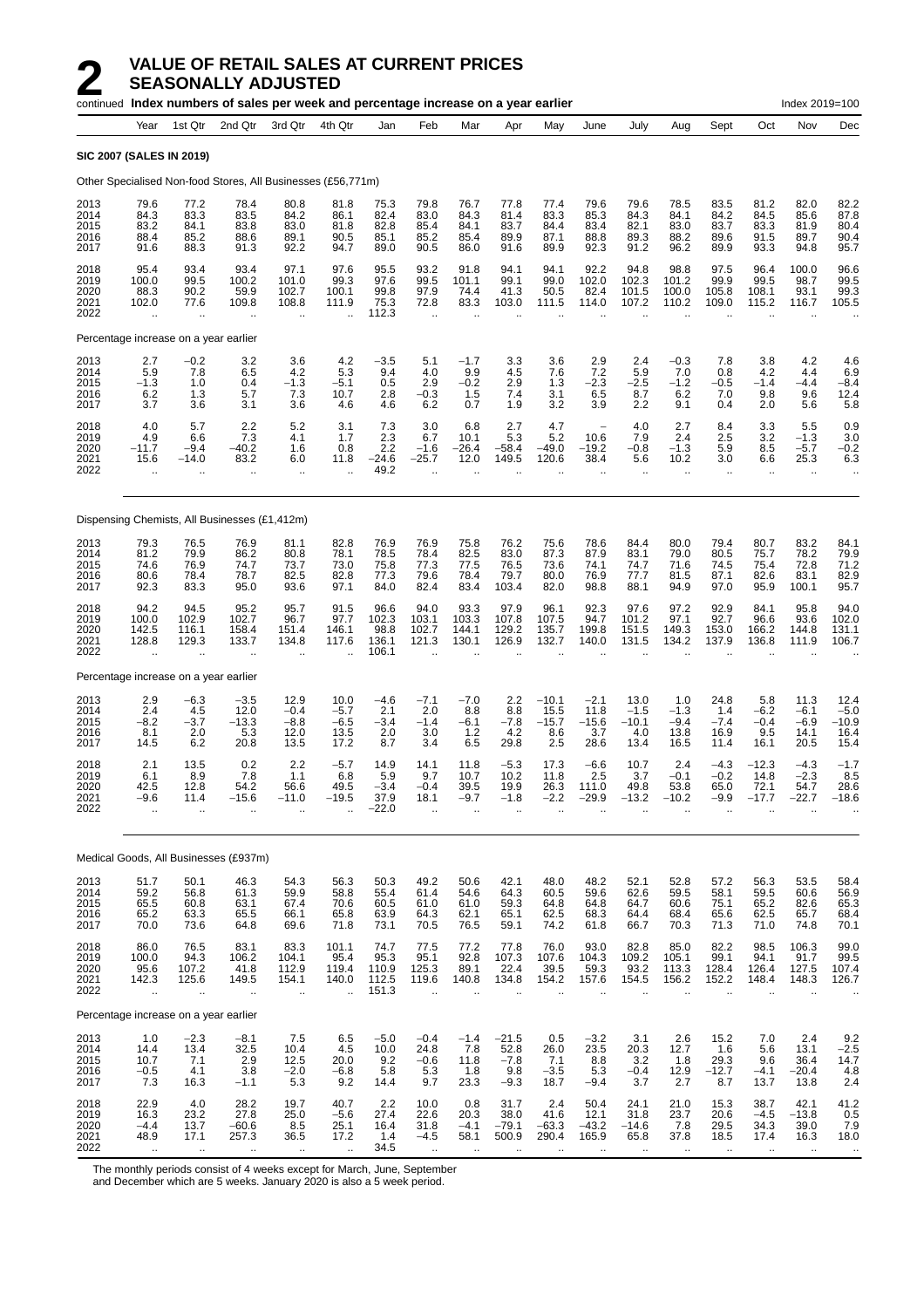|                                      |                                                           |                                                           | continued Index numbers of sales per week and percentage increase on a year earlier |                                              |                                                         |                                               |                                                        |                                             |                                            |                                              |                                              |                                              |                                             |                                                         |                                             | Index 2019=100                                                |                                           |
|--------------------------------------|-----------------------------------------------------------|-----------------------------------------------------------|-------------------------------------------------------------------------------------|----------------------------------------------|---------------------------------------------------------|-----------------------------------------------|--------------------------------------------------------|---------------------------------------------|--------------------------------------------|----------------------------------------------|----------------------------------------------|----------------------------------------------|---------------------------------------------|---------------------------------------------------------|---------------------------------------------|---------------------------------------------------------------|-------------------------------------------|
|                                      | Year                                                      | 1st Qtr                                                   | 2nd Qtr                                                                             | 3rd Qtr                                      | 4th Qtr                                                 | Jan                                           | Feb                                                    | Mar                                         | Apr                                        | May                                          | June                                         | July                                         | Aug                                         | Sept                                                    | Oct                                         | Nov                                                           | Dec                                       |
| <b>SIC 2007 (SALES IN 2019)</b>      |                                                           |                                                           |                                                                                     |                                              |                                                         |                                               |                                                        |                                             |                                            |                                              |                                              |                                              |                                             |                                                         |                                             |                                                               |                                           |
|                                      |                                                           |                                                           | Cosmetic and Toilet Articles, All Businesses (£5,248m)                              |                                              |                                                         |                                               |                                                        |                                             |                                            |                                              |                                              |                                              |                                             |                                                         |                                             |                                                               |                                           |
| 2013<br>2014<br>2015<br>2016<br>2017 | 63.2<br>64.2<br>65.3<br>72.0<br>78.1                      | 59.9<br>63.6<br>64.7<br>69.3<br>77.8                      | 65.2<br>62.0<br>65.1<br>70.8<br>77.1                                                | 63.3<br>64.6<br>65.1<br>74.2<br>76.7         | 64.2<br>66.8<br>66.2<br>73.8<br>80.6                    | 58.4<br>63.8<br>65.4<br>69.7<br>75.3          | 60.1<br>63.7<br>64.0<br>69.2<br>76.9                   | 61.0<br>63.3<br>64.6<br>69.1<br>80.6        | 63.4<br>62.3<br>64.6<br>71.0<br>80.4       | 64.6<br>60.7<br>66.2<br>71.0<br>75.4         | 67.3<br>62.8<br>64.6<br>70.6<br>75.9         | 62.6<br>62.5<br>65.0<br>74.9<br>75.6         | 63.2<br>64.5<br>65.3<br>75.8<br>75.1        | 63.9<br>66.3<br>65.0<br>72.3<br>78.8                    | 64.6<br>66.4<br>65.0<br>74.4<br>78.4        | 64.8<br>67.3<br>65.1<br>73.6<br>81.0                          | 63.3<br>66.8<br>68.0<br>73.4<br>82.1      |
| 2018<br>2019<br>2020<br>2021<br>2022 | 90.2<br>100.0<br>84.3<br>90.0<br>$\cdot$ .                | 84.0<br>101.8<br>88.7<br>69.4                             | 88.1<br>101.2<br>66.3<br>94.4                                                       | 92.5<br>100.7<br>93.2<br>94.8                | 96.1<br>96.4<br>88.8<br>101.3                           | 81.7<br>101.7<br>83.7<br>60.8<br>107.4        | 84.1<br>104.8<br>90.6<br>73.0<br>$\mathbf{r}$          | 85.7<br>99.5<br>92.3<br>73.5                | 86.1<br>99.3<br>55.4<br>92.2               | 88.9<br>101.0<br>61.3<br>95.2                | 89.2<br>102.8<br>79.0<br>95.5                | 90.9<br>101.6<br>92.8<br>90.1                | 93.1<br>102.7<br>91.6<br>95.6               | 93.3<br>98.3<br>94.8<br>98.0                            | 98.0<br>95.4<br>93.6<br>100.7               | 97.3<br>100.1<br>87.0<br>101.3                                | 93.5<br>94.2<br>86.5<br>101.8             |
|                                      |                                                           | Percentage increase on a year earlier                     |                                                                                     |                                              |                                                         |                                               |                                                        |                                             |                                            |                                              |                                              |                                              |                                             |                                                         |                                             |                                                               |                                           |
| 2013<br>2014<br>2015<br>2016<br>2017 | 13.5<br>1.7<br>1.6<br>10.4<br>8.4                         | 12.6<br>6.1<br>1.7<br>7.1<br>12.3                         | 17.9<br>$-5.0$<br>4.9<br>8.9<br>8.9                                                 | 12.6<br>2.0<br>0.8<br>14.0<br>3.4            | 11.0<br>4.2<br>$-1.0$<br>11.5<br>9.3                    | 10.8<br>9.1<br>2.6<br>6.5<br>8.1              | 13.0<br>6.0<br>0.3<br>8.1<br>11.2                      | 13.6<br>3.8<br>2.1<br>6.8<br>16.7           | 18.4<br>$-1.7$<br>3.6<br>9.9<br>13.2       | 16.6<br>$-6.0$<br>9.0<br>7.3<br>6.2          | 18.5<br>$-6.7$<br>2.9<br>9.3<br>7.6          | 11.7<br>$-0.1$<br>4.0<br>15.1<br>0.9         | 12.2<br>2.1<br>1.1<br>16.1<br>$-0.9$        | 13.6<br>3.7<br>$-2.0$<br>11.3<br>9.0                    | 14.9<br>2.8<br>$-2.1$<br>14.4<br>5.4        | 16.3<br>3.9<br>$-3.2$<br>13.0<br>10.0                         | 4.1<br>5.6<br>1.7<br>8.1<br>11.7          |
| 2018<br>2019<br>2020<br>2021<br>2022 | 15.5<br>10.9<br>$-15.7$<br>6.7<br>ä.                      | 7.9<br>21.2<br>$-12.8$<br>-21.7                           | 14.3<br>14.8<br>$-34.5$<br>42.4                                                     | 20.6<br>8.9<br>$-7.4$<br>1.7                 | 19.1<br>0.3<br>$-7.8$<br>14.0                           | 8.4<br>24.5<br>$-17.7$<br>$-27.4$<br>76.6     | 9.4<br>24.6<br>$-13.5$<br>$-19.4$                      | 6.4<br>16.1<br>$-7.3$<br>$-20.3$            | 7.1<br>15.3<br>-44.2<br>66.5               | 17.9<br>13.7<br>$-39.3$<br>55.3              | 17.4<br>15.3<br>$-23.1$<br>21.0              | 20.3<br>11.8<br>$-8.7$<br>$-3.0$             | 23.9<br>10.4<br>$-10.9$<br>4.4              | 18.3<br>5.4<br>$-3.6$<br>3.4                            | 25.0<br>$-2.7$<br>$-1.8$<br>7.6             | 20.1<br>2.9<br>$-13.1$<br>16.4                                | 13.9<br>0.7<br>$-8.2$<br>17.7             |
|                                      |                                                           |                                                           | Computers & Telecommunications Equipment, All Businesses (£4,691m)                  |                                              |                                                         |                                               |                                                        |                                             |                                            |                                              |                                              |                                              |                                             |                                                         |                                             |                                                               |                                           |
| 2013<br>2014<br>2015<br>2016<br>2017 | 93.1<br>98.0<br>108.9<br>120.0<br>108.2                   | 93.2<br>95.5<br>99.7<br>118.8<br>105.8                    | 94.3<br>95.3<br>104.3<br>124.4<br>109.5                                             | 92.0<br>98.2<br>117.8<br>118.6<br>109.1      | 93.0<br>103.2<br>113.7<br>118.3<br>108.3                | 92.0<br>94.3<br>103.7<br>112.2<br>102.2       | 95.6<br>94.4<br>101.1<br>120.2<br>104.9                | 92.2<br>97.5<br>95.4<br>123.0<br>109.4      | 96.3<br>93.4<br>102.4<br>123.8<br>111.7    | 95.7<br>96.2<br>103.9<br>124.6<br>106.8      | 91.7<br>96.0<br>106.1<br>124.8<br>109.8      | 92.5<br>94.4<br>114.1<br>118.1<br>116.3      | 91.3<br>96.6<br>116.1<br>115.7<br>109.5     | 92.2<br>102.4<br>122.1<br>121.2<br>103.0                | 92.1<br>103.3<br>114.5<br>130.7<br>102.7    | 95.0<br>101.1<br>113.7<br>112.9<br>112.3                      | 92.1<br>104.7<br>112.9<br>112.5<br>109.5  |
| 2018<br>2019<br>2020<br>2021<br>2022 | 101.7<br>100.0<br>64.9<br>70.6<br>$\ddot{\phantom{a}}$    | 108.7<br>98.6<br>83.6<br>43.5<br>ă,                       | 100.8<br>107.8<br>41.0<br>75.9                                                      | 97.3<br>105.0<br>65.2<br>82.8<br>ä,          | 100.2<br>88.6<br>68.5<br>80.0                           | 112.8<br>99.6<br>84.5<br>46.8<br>83.5         | 107.6<br>102.1<br>92.2<br>44.0<br>$\ddot{\phantom{a}}$ | 106.2<br>95.1<br>75.7<br>40.4               | 100.3<br>121.9<br>37.2<br>42.3             | 101.8<br>107.5<br>37.4<br>90.2               | 100.2<br>96.7<br>47.0<br>91.5                | 94.1<br>109.8<br>67.6<br>82.6                | 102.3<br>97.4<br>68.4<br>80.6               | 95.8<br>107.3<br>60.7<br>84.9                           | 103.5<br>98.5<br>59.8<br>78.3               | 97.1<br>81.3<br>67.6<br>81.6                                  | 99.9<br>86.5<br>76.3<br>80.1              |
|                                      |                                                           | Percentage increase on a year earlier                     |                                                                                     |                                              |                                                         |                                               |                                                        |                                             |                                            |                                              |                                              |                                              |                                             |                                                         |                                             |                                                               |                                           |
| 2013<br>2014<br>2015<br>2016<br>2017 | 2.1<br>5.2<br>11.1<br>10.3<br>$-9.9$                      | 0.7<br>2.4<br>4.4<br>19.2<br>-10.9                        | 3.6<br>1.0<br>9.5<br>19.3<br>$-12.0$                                                | $-1.6$<br>6.7<br>20.0<br>0.7<br>$-8.0$       | 6.0<br>10.9<br>10.2<br>4.0<br>$-8.4$                    | $-5.0$<br>2.5<br>9.9<br>8.2<br>$-8.9$         | 5.1<br>$-1.3$<br>7.1<br>18.9<br>$-12.8$                | 2.0<br>5.8<br>$-2.2$<br>28.9<br>$-11.0$     | 3.1<br>$-3.0$<br>9.6<br>20.9<br>$-9.8$     | 6.5<br>0.6<br>8.0<br>19.9<br>$-14.3$         | 1.6<br>4.7<br>10.6<br>17.6<br>$-12.0$        | $-4.0$<br>2.1<br>20.8<br>3.6<br>$-1.6$       | 0.7<br>5.8<br>20.2<br>$-0.3$<br>$-5.4$      | $-1.3$<br>11.1<br>19.2<br>$-0.7$<br>$-15.0$             | 4.5<br>12.1<br>10.9<br>14.1<br>$-21.5$      | 9.2<br>6.5<br>12.4<br>$-0.7$<br>$-0.5$                        | 4.5<br>13.7<br>7.8<br>$-0.3$<br>$-2.7$    |
| 2018<br>2019<br>2020<br>2021<br>2022 | $-6.0$<br>$-1.7$<br>-35.1<br>8.6<br>$\mathbf{r}$          | 2.7<br>$-9.2$<br>$-15.3$<br>-48.0<br>$\ddot{\phantom{a}}$ | $-8.0$<br>7.0<br>-61.9<br>85.0<br>$\sim$                                            | $-10.8$<br>7.9<br>–37.9<br>27.1              | $-7.5$<br>$-11.6$<br>$-22.6$<br>16.7                    | 10.3<br>$-11.7$<br>$-15.1$<br>$-44.6$<br>78.3 | 2.7<br>$-5.1$<br>$-9.7$<br>$-52.3$                     | $-3.0$<br>$-10.4$<br>$-20.4$<br>$-46.6$     | $-10.2$<br>21.5<br>$-69.5$<br>13.7         | $-4.6$<br>5.6<br>$-65.2$<br>141.3            | $-8.7$<br>$-3.6$<br>$-51.3$<br>94.4          | $-19.1$<br>16.7<br>$-38.4$<br>22.1           | $-6.5$<br>$-4.8$<br>$-29.7$<br>17.8         | $-7.0$<br>12.0<br>-43.4<br>39.8                         | 0.8<br>$-4.8$<br>$-39.3$<br>31.0            | $-13.5$<br>$-16.3$<br>$-16.8$<br>20.6<br>$\ddot{\phantom{a}}$ | $-8.8$<br>$-13.5$<br>$-11.8$<br>4.9       |
|                                      |                                                           |                                                           | Floor Coverings, All Businesses (£1,526m)                                           |                                              |                                                         |                                               |                                                        |                                             |                                            |                                              |                                              |                                              |                                             |                                                         |                                             |                                                               |                                           |
| 2013<br>2014<br>2015<br>2016<br>2017 | 156.3<br>149.4<br>107.9<br>100.5<br>117.7                 | 150.4<br>151.1<br>113.6<br>105.5<br>115.8                 | 159.0<br>146.5<br>109.5<br>93.9<br>114.5                                            | 157.0<br>149.0<br>106.0<br>98.4<br>116.9     | 158.6<br>151.0<br>102.6<br>104.2<br>123.6               | 143.2<br>148.7<br>122.6<br>107.0<br>105.1     | 151.5<br>158.9<br>109.4<br>109.0<br>118.9              | 155.3<br>147.4<br>109.9<br>101.4<br>121.8   | 159.7<br>144.5<br>107.4<br>105.9<br>107.9  | 157.5<br>142.3<br>113.1<br>91.9<br>123.1     | 159.6<br>151.5<br>108.2<br>85.8<br>112.8     | 161.8<br>143.8<br>102.7<br>101.6<br>123.2    | 156.7<br>149.4<br>107.3<br>96.9<br>126.7    | 153.4<br>152.8<br>107.6<br>97.1<br>104.0                | 157.3<br>149.4<br>105.3<br>102.6<br>135.1   | 155.6<br>155.4<br>98.9<br>108.4<br>117.0                      | 162.0<br>148.8<br>103.5<br>102.0<br>119.7 |
| 2018<br>2019<br>2020<br>2021<br>2022 | 118.7<br>100.0<br>87.2<br>112.7<br>$\ddot{\phantom{a}}$   | 122.3<br>98.9<br>94.2<br>63.0<br>$\ddotsc$                | 125.1<br>99.6<br>45.5<br>139.7<br>$\ddot{\phantom{a}}$                              | 123.8<br>92.8<br>127.9<br>125.0<br>$\ddotsc$ | 103.6<br>108.7<br>80.8<br>123.2<br>$\ddot{\phantom{1}}$ | 126.2<br>104.9<br>97.4<br>51.6<br>172.2       | 117.9<br>91.2<br>108.8<br>47.1<br>$\bar{\mathbf{r}}$   | 122.7<br>100.1<br>79.4<br>84.8              | 116.7<br>103.7<br>30.9<br>141.5            | 126.0<br>96.7<br>25.4<br>147.4               | 131.1<br>98.7<br>73.3<br>132.0               | 120.5<br>98.8<br>152.1<br>123.7              | 125.0<br>89.7<br>94.2<br>129.9              | 125.4<br>90.3<br>135.5<br>122.1<br>$\ddot{\phantom{a}}$ | 105.0<br>106.9<br>140.1<br>129.1<br>ä.      | 108.9<br>104.4<br>38.9<br>128.2                               | 98.2<br>113.6<br>67.0<br>114.5            |
|                                      |                                                           | Percentage increase on a year earlier                     |                                                                                     |                                              |                                                         |                                               |                                                        |                                             |                                            |                                              |                                              |                                              |                                             |                                                         |                                             |                                                               |                                           |
| 2013<br>2014<br>2015<br>2016<br>2017 | 14.1<br>$-4.4$<br>$-27.8$<br>$-6.9$<br>17.1               | 11.8<br>0.5<br>$-24.8$<br>$-7.2$<br>9.8                   | 14.1<br>$-7.9$<br>$-25.3$<br>$-14.3$<br>22.0                                        | 16.4<br>$-5.1$<br>–28.9<br>$-7.1$<br>18.7    | 14.1<br>$-4.8$<br>$-32.0$<br>1.5<br>18.7                | 2.9<br>3.9<br>$-17.5$<br>$-12.8$<br>$-1.8$    | 16.0<br>4.9<br>$-31.2$<br>$-0.3$<br>9.1                | 15.9<br>$-5.1$<br>$-25.5$<br>$-7.7$<br>20.1 | 14.1<br>$-9.5$<br>$-25.6$<br>$-1.5$<br>2.0 | 10.2<br>$-9.7$<br>$-20.5$<br>$-18.8$<br>34.0 | 17.5<br>$-5.1$<br>$-28.6$<br>$-20.7$<br>31.5 | 19.6<br>$-11.1$<br>$-28.6$<br>$-1.0$<br>21.2 | 17.3<br>$-4.6$<br>$-28.2$<br>$-9.7$<br>30.8 | 13.3<br>$-0.4$<br>$-29.5$<br>$-9.7$<br>7.1              | 12.2<br>$-5.1$<br>$-29.5$<br>$-2.6$<br>31.7 | 15.6<br>$-0.2$<br>-36.3<br>9.5<br>8.0                         | 14.5<br>$-8.1$<br>-30.5<br>$-1.4$<br>17.3 |
| 2018<br>2019<br>2020<br>2021<br>2022 | 0.8<br>$-15.7$<br>$-12.8$<br>29.2<br>$\ddot{\phantom{a}}$ | 5.6<br>$-19.2$<br>$-4.7$<br>-33.1                         | 9.3<br>$-20.3$<br>$-54.3$<br>206.8                                                  | 5.9<br>-25.1<br>37.9<br>$-2.3$               | $-16.2$<br>5.0<br>$-25.7$<br>52.4                       | 20.1<br>$-16.9$<br>$-7.2$<br>$-47.0$<br>233.7 | $-0.9$<br>$-22.6$<br>19.3<br>$-56.7$                   | 0.7<br>$-18.4$<br>$-20.7$<br>6.9            | 8.1<br>$-11.1$<br>$-70.2$<br>357.9         | 2.3<br>$-23.2$<br>$-73.8$<br>480.7           | 16.2<br>$-24.7$<br>$-25.7$<br>80.0           | $-2.2$<br>$-18.0$<br>54.0<br>$-18.7$         | $-1.4$<br>$-28.2$<br>4.9<br>37.9            | 20.6<br>–28.0<br>49.9<br>$-9.8$                         | $-22.3$<br>1.9<br>31.0<br>$-7.8$            | $-7.0$<br>$-4.1$<br>$-62.8$<br>230.0                          | $-18.0$<br>15.7<br>$-41.0$<br>70.8        |

The monthly periods consist of 4 weeks except for March, June, September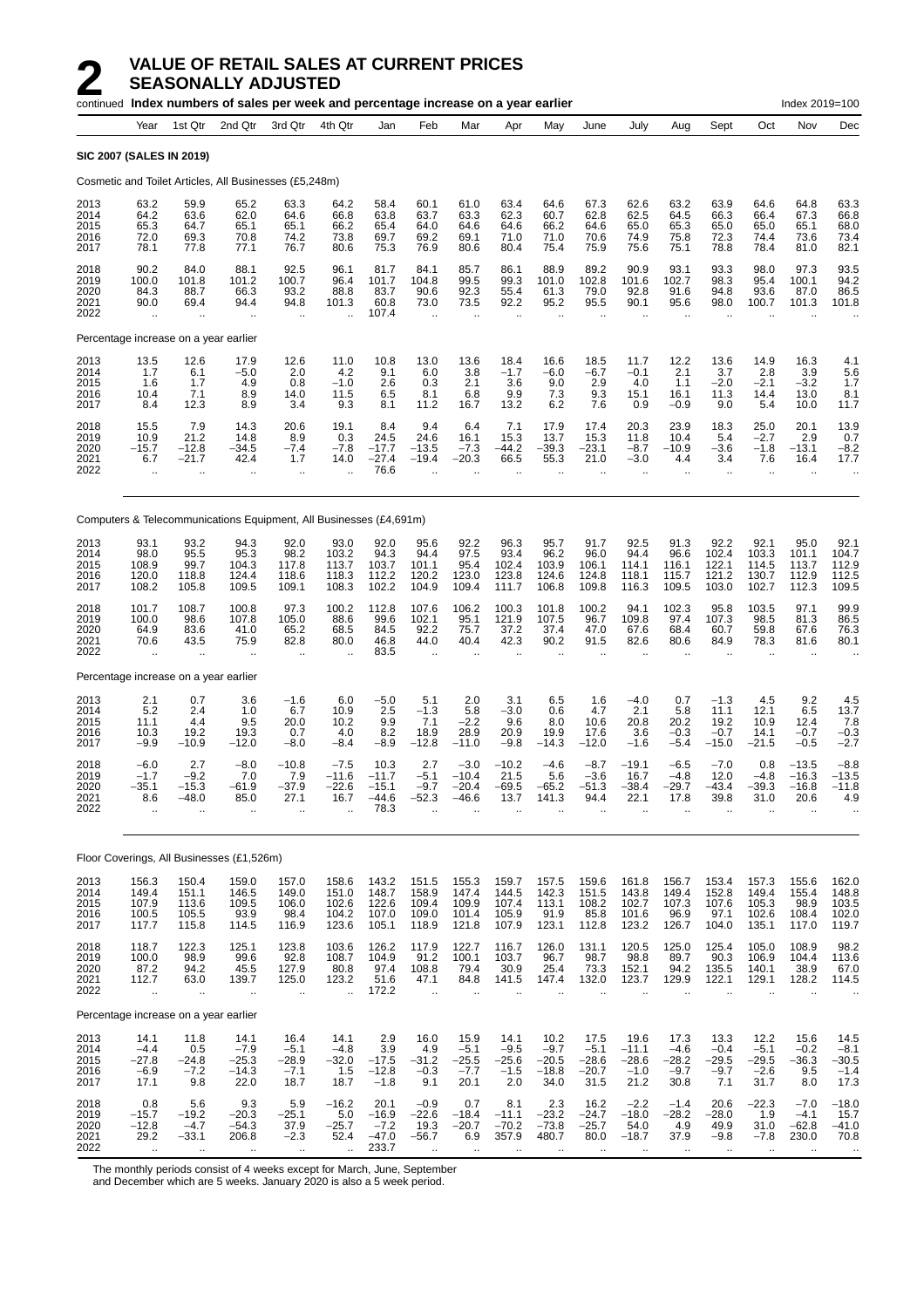|                                      |                                                        | continued Index numbers of sales per week and percentage increase on a year earlier |                                                           |                                                        |                                                          |                                               |                                                        |                                                       |                                              |                                             |                                                        |                                            |                                                        |                                              |                                                         | Index 2019=100                                        |                                             |
|--------------------------------------|--------------------------------------------------------|-------------------------------------------------------------------------------------|-----------------------------------------------------------|--------------------------------------------------------|----------------------------------------------------------|-----------------------------------------------|--------------------------------------------------------|-------------------------------------------------------|----------------------------------------------|---------------------------------------------|--------------------------------------------------------|--------------------------------------------|--------------------------------------------------------|----------------------------------------------|---------------------------------------------------------|-------------------------------------------------------|---------------------------------------------|
|                                      | Year                                                   | 1st Qtr                                                                             | 2nd Qtr                                                   | 3rd Qtr                                                | 4th Qtr                                                  | Jan                                           | Feb                                                    | Mar                                                   | Apr                                          | May                                         | June                                                   | July                                       | Aug                                                    | Sept                                         | Oct                                                     | Nov                                                   | Dec                                         |
|                                      |                                                        | <b>SIC 2007 (SALES IN 2019)</b>                                                     |                                                           |                                                        |                                                          |                                               |                                                        |                                                       |                                              |                                             |                                                        |                                            |                                                        |                                              |                                                         |                                                       |                                             |
|                                      |                                                        | Books, Newspapers & Periodicals, All Businesses (£3,701m)                           |                                                           |                                                        |                                                          |                                               |                                                        |                                                       |                                              |                                             |                                                        |                                            |                                                        |                                              |                                                         |                                                       |                                             |
| 2013<br>2014<br>2015<br>2016<br>2017 | 111.4<br>106.3<br>111.0<br>104.0<br>103.0              | 118.1<br>101.0<br>111.6<br>106.7<br>97.0                                            | 112.2<br>105.7<br>110.6<br>104.2<br>102.1                 | 110.0<br>108.3<br>113.6<br>101.7<br>106.4              | 105.3<br>110.5<br>108.1<br>103.3<br>106.5                | 117.2<br>100.2<br>110.6<br>108.1<br>101.9     | 123.7<br>99.9<br>110.9<br>108.5<br>100.4               | 114.5<br>102.7<br>112.9<br>104.2<br>90.5              | 111.5<br>106.1<br>107.3<br>104.3<br>99.4     | 111.7<br>105.4<br>111.7<br>106.9<br>98.4    | 113.3<br>105.5<br>112.4<br>101.9<br>107.1              | 108.3<br>105.5<br>114.5<br>102.7<br>107.1  | 110.9<br>108.8<br>114.5<br>99.8<br>106.7               | 110.7<br>110.2<br>112.2<br>102.4<br>105.5    | 107.2<br>107.7<br>112.9<br>104.1<br>114.1               | 104.3<br>111.9<br>109.6<br>103.7<br>105.7             | 104.6<br>111.5<br>103.0<br>102.3<br>101.0   |
| 2018<br>2019<br>2020<br>2021<br>2022 | 106.8<br>100.0<br>88.4<br>79.4<br>$\bar{\mathbf{r}}$   | 104.6<br>97.0<br>104.3<br>45.3                                                      | 109.3<br>93.8<br>54.1<br>91.0<br>ä.                       | 109.5<br>96.6<br>106.1<br>94.2<br>$\ddot{\phantom{a}}$ | 103.7<br>112.7<br>87.7<br>87.2                           | 103.9<br>95.3<br>134.9<br>52.6<br>91.6        | 104.0<br>86.8<br>108.4<br>43.3<br>$\sim$               | 105.6<br>106.4<br>70.4<br>40.9                        | 112.8<br>92.6<br>41.8<br>84.4                | 110.2<br>92.1<br>45.7<br>98.6               | 105.8<br>96.1<br>70.8<br>90.2                          | 108.9<br>94.4<br>98.4<br>93.0              | 110.3<br>96.8<br>105.9<br>96.7                         | 109.4<br>98.2<br>112.4<br>93.2               | 107.5<br>104.6<br>112.0<br>89.9                         | 103.1<br>112.1<br>70.8<br>91.8                        | 101.3<br>119.6<br>81.7<br>81.2              |
|                                      |                                                        | Percentage increase on a year earlier                                               |                                                           |                                                        |                                                          |                                               |                                                        |                                                       |                                              |                                             |                                                        |                                            |                                                        |                                              |                                                         |                                                       |                                             |
| 2013<br>2014<br>2015<br>2016<br>2017 | $-6.9$<br>$-4.6$<br>4.4<br>$-6.3$<br>$-0.9$            | $-3.3$<br>$-14.5$<br>10.5<br>$-4.4$<br>$-9.1$                                       | $-9.1$<br>$-5.9$<br>4.7<br>$-5.8$<br>$-2.0$               | $-6.9$<br>$-1.5$<br>4.9<br>$-10.5$<br>4.6              | $-8.2$<br>4.9<br>$-2.2$<br>$-4.4$<br>3.1                 | $-4.2$<br>$-14.5$<br>10.4<br>$-2.3$<br>$-5.7$ | 2.3<br>$-19.2$<br>11.1<br>$-2.2$<br>$-7.5$             | $-6.8$<br>$-10.2$<br>9.9<br>$-7.7$<br>$-13.1$         | $-10.2$<br>$-4.8$<br>1.1<br>$-2.8$<br>$-4.7$ | $-9.9$<br>$-5.6$<br>5.9<br>$-4.3$<br>$-7.9$ | $-7.7$<br>$-6.9$<br>6.5<br>$-9.3$<br>5.1               | $-14.8$<br>$-2.6$<br>8.5<br>$-10.3$<br>4.2 | $-0.1$<br>$-1.9$<br>5.2<br>$-12.8$<br>6.9              | $-5.1$<br>$-0.5$<br>1.9<br>$-8.7$<br>3.0     | $-8.6$<br>0.5<br>4.8<br>$-7.8$<br>9.7                   | $-8.3$<br>7.4<br>$-2.1$<br>$-5.4$<br>2.0              | $-7.8$<br>6.6<br>$-7.6$<br>$-0.7$<br>$-1.3$ |
| 2018<br>2019<br>2020<br>2021<br>2022 | 3.7<br>$-6.4$<br>$-11.6$<br>$-10.1$                    | 7.8<br>$-7.3$<br>7.6<br>$-56.6$<br>$\ddotsc$                                        | 7.1<br>$-14.2$<br>$-42.3$<br>68.0<br>$\ddot{\phantom{0}}$ | 3.0<br>$-11.8$<br>9.9<br>$-11.2$                       | $-2.6$<br>8.6<br>$-22.2$<br>$-0.6$                       | 2.0<br>$-8.3$<br>41.6<br>$-61.0$<br>73.9      | 3.7<br>$-16.5$<br>24.9<br>$-60.1$                      | 16.7<br>0.7<br>$-33.8$<br>$-41.9$                     | 13.5<br>$-17.9$<br>$-54.9$<br>101.8          | 12.0<br>$-16.5$<br>$-50.4$<br>115.8         | $-1.2$<br>$-9.1$<br>$-26.3$<br>27.4                    | 1.7<br>$-13.3$<br>4.2<br>$-5.5$            | 3.3<br>$-12.2$<br>9.4<br>$-8.8$                        | 3.7<br>$-10.3$<br>14.5<br>$-17.1$            | $-5.8$<br>$-2.7$<br>7.1<br>$-19.7$                      | $-2.5$<br>8.7<br>$-36.8$<br>29.6                      | 0.3<br>18.1<br>-31.7<br>$-0.5$              |
|                                      |                                                        | Sports Equipment, Games & Toys, All Businesses (£11,552m)                           |                                                           |                                                        |                                                          |                                               |                                                        |                                                       |                                              |                                             |                                                        |                                            |                                                        |                                              |                                                         |                                                       |                                             |
| 2013<br>2014<br>2015<br>2016<br>2017 | 69.1<br>79.8<br>82.9<br>85.2<br>83.7                   | 69.7<br>77.7<br>83.4<br>83.1<br>77.4                                                | 64.7<br>80.7<br>83.1<br>86.5<br>84.9                      | 70.4<br>80.8<br>82.6<br>86.4<br>84.2                   | 71.6<br>80.2<br>82.5<br>84.8<br>88.3                     | 69.2<br>76.3<br>80.3<br>84.5<br>81.5          | 72.0<br>77.3<br>84.9<br>81.9<br>81.6                   | 68.4<br>79.5<br>84.8<br>82.9<br>70.8                  | 64.1<br>77.8<br>85.9<br>86.0<br>86.8         | 62.8<br>81.1<br>82.7<br>84.1<br>86.3        | 66.5<br>82.7<br>81.2<br>88.8<br>82.3                   | 69.4<br>82.4<br>82.9<br>88.3<br>82.4       | 70.3<br>81.7<br>81.9<br>82.7<br>86.6                   | 71.4<br>78.8<br>83.0<br>87.7<br>83.8         | 71.3<br>80.6<br>81.1<br>85.8<br>89.0                    | 73.3<br>80.6<br>81.4<br>84.7<br>88.4                  | 70.6<br>79.4<br>84.6<br>84.0<br>87.8        |
| 2018<br>2019<br>2020<br>2021<br>2022 | 88.7<br>100.0<br>94.9<br>117.3<br>$\ddot{\phantom{a}}$ | 86.5<br>95.7<br>91.9<br>84.9                                                        | 87.4<br>95.0<br>62.1<br>131.0                             | 88.0<br>108.0<br>99.6<br>126.1                         | 92.9<br>101.3<br>126.3<br>127.2                          | 85.9<br>96.7<br>103.6<br>83.1<br>111.3        | 91.0<br>93.4<br>101.0<br>82.3<br>$\ddotsc$             | 83.3<br>96.8<br>72.8<br>88.5                          | 85.0<br>84.2<br>44.4<br>131.6                | 88.1<br>97.5<br>51.5<br>133.0               | 88.7<br>101.6<br>84.7<br>128.8                         | 80.1<br>107.7<br>96.9<br>126.6             | 88.5<br>112.0<br>101.1<br>124.0                        | 93.9<br>105.1<br>100.7<br>127.5              | 90.0<br>100.6<br>140.2<br>130.6                         | 107.1<br>101.2<br>110.7<br>130.2                      | 84.0<br>101.8<br>127.5<br>122.2             |
|                                      |                                                        | Percentage increase on a year earlier                                               |                                                           |                                                        |                                                          |                                               |                                                        |                                                       |                                              |                                             |                                                        |                                            |                                                        |                                              |                                                         |                                                       |                                             |
| 2013<br>2014<br>2015<br>2016<br>2017 | 3.7<br>15.4<br>3.9<br>2.7<br>$-1.7$                    | 9.8<br>11.4<br>7.4<br>$-0.4$<br>$-6.8$                                              | $-1.1$<br>24.8<br>3.0<br>4.1<br>$-1.8$                    | 1.5<br>14.7<br>2.2<br>4.5<br>$-2.5$                    | 5.0<br>11.9<br>3.0<br>2.7<br>4.2                         | 8.1<br>10.3<br>5.3<br>5.3<br>$-3.6$           | 13.5<br>7.3<br>9.9<br>$-3.5$<br>$-0.3$                 | 8.1<br>16.3<br>6.6<br>$-2.2$<br>$-14.6$               | $-0.3$<br>21.3<br>10.4<br>0.1<br>1.0         | 1.0<br>29.1<br>2.0<br>1.6<br>2.7            | $-3.2$<br>24.3<br>$-1.9$<br>9.4<br>$-7.3$              | 1.7<br>18.7<br>0.7<br>6.6<br>$-6.8$        | $-0.2$<br>16.3<br>0.2<br>1.1<br>4.6                    | 2.7<br>10.4<br>5.3<br>5.6<br>$-4.4$          | 1.1<br>13.1<br>0.6<br>5.7<br>3.7                        | 9.4<br>10.0<br>0.9<br>4.1<br>4.4                      | 4.9<br>12.5<br>6.6<br>$-0.8$<br>4.5         |
| 2018<br>2019<br>2020<br>2021<br>2022 | 5.9<br>12.7<br>$-5.1$<br>23.6<br>$\mathbf{r}$          | 11.7<br>10.7<br>$-4.0$<br>$-7.5$<br>$\mathbf{r}$                                    | 2.9<br>8.7<br>-34.6<br>110.9<br>ä.                        | 4.5<br>22.8<br>$-7.8$<br>26.6<br>ä.                    | 5.2<br>8.9<br>24.7<br>0.8                                | 5.4<br>12.6<br>7.1<br>$-19.8$<br>33.9         | 11.4<br>2.6<br>8.1<br>$-18.5$                          | 17.7<br>16.1<br>$-24.8$<br>21.6                       | $-2.1$<br>$-0.9$<br>$-47.2$<br>196.2         | 2.0<br>10.8<br>$-47.2$<br>158.1             | 7.8<br>14.5<br>$-16.6$<br>52.1                         | $-2.7$<br>34.4<br>$-10.0$<br>30.7          | 2.2<br>26.6<br>$-9.8$<br>22.7                          | 12.0<br>12.0<br>$-4.2$<br>26.7               | 1.2<br>11.8<br>39.4<br>$-6.9$                           | 21.0<br>$-5.4$<br>9.4<br>17.6<br>$\ddot{\phantom{a}}$ | $-4.3$<br>21.2<br>25.3<br>$-4.1$            |
|                                      |                                                        | Flowers, Plants, Seeds, Fertilisers and Pet Foods, All Businesses (£5,017m)         |                                                           |                                                        |                                                          |                                               |                                                        |                                                       |                                              |                                             |                                                        |                                            |                                                        |                                              |                                                         |                                                       |                                             |
| 2013<br>2014<br>2015<br>2016<br>2017 | 81.5<br>82.5<br>92.3<br>92.0<br>92.9                   | 74.7<br>89.7<br>94.7<br>85.8<br>91.4                                                | 79.1<br>79.8<br>95.9<br>94.4<br>93.0                      | 87.5<br>78.5<br>89.9<br>93.7<br>93.3                   | 84.7<br>81.5<br>88.7<br>94.1<br>93.7                     | 80.4<br>86.1<br>100.0<br>86.0<br>89.2         | 77.1<br>87.9<br>91.8<br>86.0<br>87.2                   | 68.2<br>94.7<br>92.9<br>85.5<br>96.6                  | 69.9<br>84.7<br>99.6<br>93.2<br>103.1        | 81.2<br>79.1<br>94.6<br>96.7<br>92.1        | 84.6<br>76.4<br>94.0<br>93.6<br>85.7                   | 87.9<br>79.6<br>88.3<br>92.5<br>95.9       | 87.5<br>76.5<br>90.6<br>95.7<br>94.1                   | 87.1<br>79.1<br>90.7<br>93.1<br>90.5         | 87.5<br>81.6<br>88.9<br>94.4<br>91.6                    | 86.9<br>82.0<br>87.3<br>96.1<br>92.6                  | $80.6$<br>$80.9$<br>89.6<br>92.4<br>96.2    |
| 2018<br>2019<br>2020<br>2021<br>2022 | 99.3<br>100.0<br>104.3<br>126.0<br>$\bar{\mathbf{r}}$  | 96.2<br>102.4<br>99.2<br>125.8<br>à.                                                | 96.4<br>95.0<br>89.9<br>122.5<br>ä.                       | 99.3<br>98.4<br>114.3<br>125.0<br>ä,                   | 105.2<br>104.3<br>114.2<br>130.9<br>$\ddot{\phantom{a}}$ | 101.7<br>103.9<br>111.8<br>102.0<br>160.1     | 97.9<br>105.4<br>90.1<br>117.6<br>$\ddot{\phantom{a}}$ | 90.5<br>98.6<br>93.8<br>151.4<br>$\ddot{\phantom{a}}$ | 92.0<br>95.0<br>55.0<br>126.9                | 97.1<br>97.0<br>99.4<br>116.8<br>$\ddotsc$  | 99.2<br>93.4<br>110.2<br>123.6<br>$\ddot{\phantom{a}}$ | 95.3<br>100.3<br>109.8<br>123.2<br>ä.      | 97.1<br>98.8<br>112.4<br>126.2<br>$\ddot{\phantom{a}}$ | 104.2<br>96.5<br>119.6<br>125.6<br>$\ddotsc$ | 113.3<br>94.9<br>118.2<br>135.4<br>$\ddot{\phantom{1}}$ | 98.6<br>106.1<br>117.3<br>135.6<br>$\ddotsc$          | 104.0<br>110.2<br>108.6<br>123.5<br>$\cdot$ |
|                                      |                                                        | Percentage increase on a year earlier                                               |                                                           |                                                        |                                                          |                                               |                                                        |                                                       |                                              |                                             |                                                        |                                            |                                                        |                                              |                                                         |                                                       |                                             |
| 2013<br>2014<br>2015<br>2016<br>2017 | 3.5<br>1.2<br>11.9<br>$-0.3$<br>0.9                    | $-7.6$<br>20.1<br>5.6<br>$-9.4$<br>6.6                                              | 4.7<br>0.9<br>20.2<br>$-1.5$<br>$-1.5$                    | 13.1<br>$-10.3$<br>14.6<br>4.2<br>$-0.5$               | 4.1<br>$-3.8$<br>8.8<br>6.2<br>$-0.5$                    | 0.4<br>7.0<br>16.1<br>$-14.0$<br>3.8          | 0.1<br>14.1<br>4.4<br>$-6.4$<br>1.4                    | $-19.2$<br>39.0<br>$-2.0$<br>$-7.9$<br>13.0           | $-8.5$<br>21.1<br>17.6<br>$-6.4$<br>10.6     | 15.1<br>$-2.6$<br>19.7<br>2.2<br>$-4.7$     | 7.6<br>$-9.8$<br>23.0<br>$-0.4$<br>$-8.5$              | 16.9<br>$-9.5$<br>10.9<br>4.8<br>3.7       | 13.5<br>$-12.6$<br>18.5<br>5.6<br>$-1.7$               | 10.0<br>$-9.2$<br>14.6<br>2.7<br>$-2.8$      | 15.2<br>$-6.8$<br>8.9<br>6.3<br>$-3.0$                  | 6.3<br>$-5.6$<br>6.4<br>10.1<br>$-3.6$                | $-5.5$<br>0.4<br>10.8<br>3.1<br>4.2         |
| 2018<br>2019<br>2020<br>2021<br>2022 | 6.9<br>0.7<br>4.3<br>20.8                              | 5.2<br>6.4<br>$-3.1$<br>26.8                                                        | 3.6<br>$-1.4$<br>-5.4<br>36.3                             | 6.4<br>$-0.9$<br>16.2<br>9.4                           | 12.3<br>$-0.9$<br>9.5<br>14.6                            | 14.0<br>2.2<br>7.6<br>$-8.8$<br>57.0          | 12.3<br>7.7<br>$-14.5$<br>30.5                         | $-6.4$<br>9.0<br>$-4.9$<br>61.5                       | $-10.8$<br>3.3<br>$-42.1$<br>130.9           | 5.5<br>$-0.2$<br>2.5<br>17.5                | 15.8<br>$-5.9$<br>17.9<br>12.1                         | $-0.6$<br>$5.2\,$<br>9.5<br>12.2           | 3.1<br>1.8<br>13.7<br>12.3                             | 15.2<br>$-7.5$<br>24.0<br>5.0                | 23.7<br>$-16.2$<br>24.5<br>14.5                         | 6.6<br>7.6<br>10.5<br>15.6                            | 8.1<br>6.0<br>$-1.5$<br>13.7                |

The monthly periods consist of 4 weeks except for March, June, September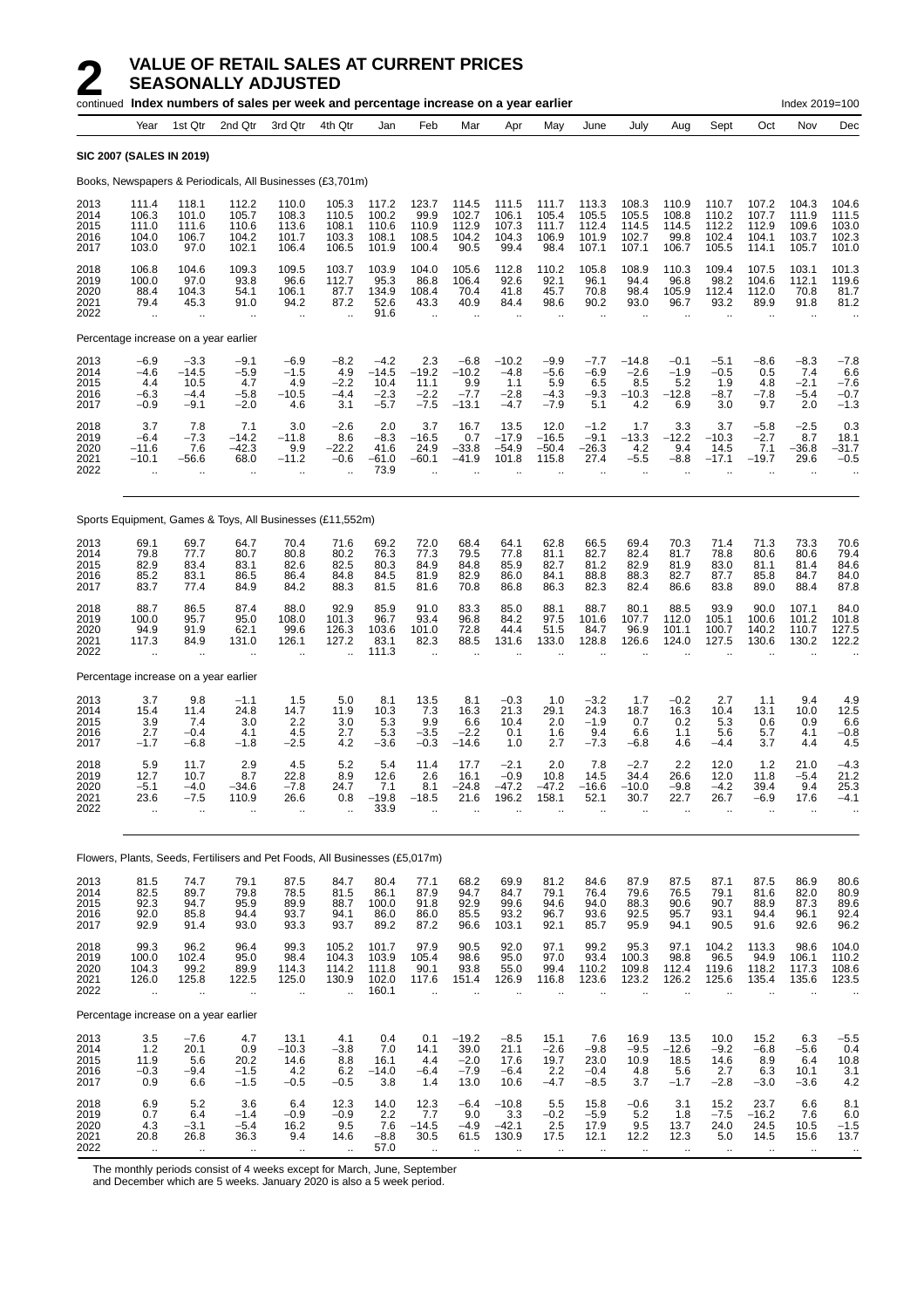|                                      |                                             |                                                      | continued Index numbers of sales per week and percentage increase on a year earlier |                                                         |                                         |                                            |                                                        |                                                       |                                              |                                           |                                           |                                          |                                            |                                                      |                                                     | Index 2019=100                                         |                                             |
|--------------------------------------|---------------------------------------------|------------------------------------------------------|-------------------------------------------------------------------------------------|---------------------------------------------------------|-----------------------------------------|--------------------------------------------|--------------------------------------------------------|-------------------------------------------------------|----------------------------------------------|-------------------------------------------|-------------------------------------------|------------------------------------------|--------------------------------------------|------------------------------------------------------|-----------------------------------------------------|--------------------------------------------------------|---------------------------------------------|
|                                      | Year                                        | 1st Qtr                                              | 2nd Qtr                                                                             | 3rd Qtr                                                 | 4th Qtr                                 | Jan                                        | Feb                                                    | Mar                                                   | Apr                                          | May                                       | June                                      | July                                     | Aug                                        | Sept                                                 | Oct                                                 | Nov                                                    | Dec                                         |
| <b>SIC 2007 (SALES IN 2019)</b>      |                                             |                                                      |                                                                                     |                                                         |                                         |                                            |                                                        |                                                       |                                              |                                           |                                           |                                          |                                            |                                                      |                                                     |                                                        |                                             |
|                                      |                                             |                                                      | Watches and Jewellery, All Businesses (£7,899m)                                     |                                                         |                                         |                                            |                                                        |                                                       |                                              |                                           |                                           |                                          |                                            |                                                      |                                                     |                                                        |                                             |
| 2013<br>2014<br>2015<br>2016<br>2017 | 68.7<br>71.3<br>69.3<br>75.8<br>88.6        | 67.2<br>66.8<br>71.3<br>71.0<br>88.5                 | 68.4<br>72.1<br>70.4<br>75.7<br>86.7                                                | 70.3<br>71.1<br>67.8<br>75.9<br>88.8                    | 68.9<br>75.5<br>67.8<br>80.7<br>90.6    | 65.7<br>64.4<br>68.1<br>69.6<br>87.2       | 68.4<br>65.9<br>69.6<br>72.5<br>89.9                   | 67.5<br>69.9<br>75.2<br>70.8<br>88.4                  | 73.7<br>67.4<br>73.0<br>74.2<br>88.3         | 67.0<br>69.2<br>70.6<br>73.7<br>85.7      | 65.3<br>78.3<br>68.2<br>78.6<br>86.1      | 67.2<br>67.6<br>69.0<br>75.1<br>87.9     | 66.9<br>72.4<br>68.2<br>75.7<br>89.2       | 75.6<br>72.9<br>66.5<br>76.5<br>89.2                 | 66.3<br>73.8<br>67.8<br>81.7<br>87.8                | 71.7<br>77.6<br>65.6<br>77.3<br>96.1                   | 68.6<br>75.3<br>69.6<br>82.7<br>88.4        |
| 2018<br>2019<br>2020<br>2021<br>2022 | 94.7<br>100.0<br>75.5<br>99.5<br>ă,         | 88.3<br>98.3<br>84.5<br>64.1                         | 88.9<br>103.1<br>40.5<br>110.8                                                      | 101.2<br>103.9<br>93.0<br>108.0                         | 100.3<br>94.6<br>83.4<br>115.1          | 91.4<br>95.2<br>98.6<br>68.8<br>113.5      | 88.5<br>95.6<br>98.6<br>65.3<br>$\sim$                 | 85.5<br>102.9<br>59.2<br>59.4                         | 89.6<br>99.9<br>24.9<br>103.6                | 93.6<br>105.8<br>23.9<br>121.4            | 84.5<br>103.5<br>66.4<br>108.0            | 103.1<br>107.7<br>85.2<br>104.7          | 102.0<br>102.7<br>89.9<br>108.1            | 99.0<br>101.9<br>101.6<br>110.6                      | 98.9<br>94.8<br>93.9<br>116.1                       | 99.6<br>93.6<br>70.4<br>120.5                          | 101.9<br>95.3<br>85.4<br>109.9              |
|                                      |                                             | Percentage increase on a year earlier                |                                                                                     |                                                         |                                         |                                            |                                                        |                                                       |                                              |                                           |                                           |                                          |                                            |                                                      |                                                     |                                                        |                                             |
| 2013<br>2014<br>2015<br>2016<br>2017 | 10.0<br>3.8<br>$-2.8$<br>9.4<br>16.9        | 6.5<br>$-0.6$<br>6.7<br>$-0.5$<br>24.7               | 12.3<br>5.4<br>$-2.4$<br>7.5<br>14.5                                                | 12.2<br>1.1<br>$-4.7$<br>11.9<br>17.1                   | 9.1<br>9.7<br>$-10.2$<br>19.1<br>12.2   | 2.6<br>$-2.0$<br>5.8<br>2.1<br>25.3        | 8.9<br>$-3.7$<br>5.5<br>4.2<br>23.9                    | 7.8<br>3.7<br>7.6<br>$-5.8$<br>24.7                   | 24.3<br>$-8.6$<br>8.2<br>1.7<br>19.1         | 8.9<br>3.3<br>1.9<br>4.4<br>16.4          | 5.9<br>19.8<br>$-12.8$<br>15.1<br>9.7     | 7.3<br>0.7<br>2.0<br>8.9<br>17.1         | 11.3<br>8.3<br>$-5.9$<br>11.1<br>17.8      | 16.8<br>$-3.6$<br>$-8.7$<br>15.0<br>16.6             | 5.5<br>11.2<br>$-8.1$<br>20.4<br>7.6                | 16.5<br>8.3<br>$-15.5$<br>17.9<br>24.3                 | 6.2<br>9.7<br>$-7.6$<br>18.9<br>6.8         |
| 2018<br>2019<br>2020<br>2021<br>2022 | 6.8<br>5.6<br>-24.5<br>31.7<br>$\ddotsc$    | $-0.2$<br>11.4<br>$-14.0$<br>$-24.2$                 | 2.5<br>16.0<br>$-60.7$<br>173.3                                                     | 13.9<br>2.7<br>$-10.5$<br>16.2<br>ä.                    | 10.7<br>$-5.6$<br>-11.9<br>38.0         | 4.9<br>4.2<br>3.6<br>$-30.2$<br>65.0       | $-1.5$<br>8.0<br>3.1<br>$-33.8$<br>$\sim$              | $-3.3$<br>20.4<br>$-42.5$<br>0.3                      | 1.5<br>11.5<br>$-75.1$<br>316.9              | 9.2<br>13.0<br>$-77.4$<br>407.8           | $-1.9$<br>22.4<br>$-35.8$<br>62.7         | 17.3<br>4.4<br>$-20.9$<br>22.9           | 14.3<br>0.7<br>$-12.5$<br>20.2<br>ä.       | 11.0<br>2.9<br>$-0.3$<br>8.8<br>$\ddot{\phantom{a}}$ | 12.6<br>$-4.2$<br>$-0.9$<br>23.6<br>ä.              | 3.6<br>-6.0<br>$-24.8$<br>71.2<br>ä.                   | 15.3<br>$-6.4$<br>–10.5<br>28.7             |
|                                      |                                             |                                                      | Other Retail Sale of New Goods in Specialised Stores, All Businesses (£11,518m)     |                                                         |                                         |                                            |                                                        |                                                       |                                              |                                           |                                           |                                          |                                            |                                                      |                                                     |                                                        |                                             |
| 2013<br>2014<br>2015<br>2016<br>2017 | 81.7<br>90.8<br>80.3<br>93.3<br>98.3        | 75.4<br>91.9<br>85.4<br>86.3<br>96.7                 | 80.0<br>88.2<br>81.4<br>92.5<br>97.6                                                | 82.3<br>89.5<br>78.8<br>95.0<br>97.5                    | 89.1<br>93.3<br>75.6<br>99.4<br>101.6   | 67.7<br>93.1<br>79.7<br>86.7<br>97.9       | 81.3<br>88.2<br>91.6<br>84.0<br>104.1                  | 76.8<br>93.8<br>84.9<br>87.8<br>89.7                  | 78.6<br>84.1<br>80.6<br>98.5<br>89.4         | 78.1<br>88.5<br>84.7<br>89.7<br>90.4      | 82.7<br>91.2<br>79.2<br>89.9<br>109.8     | 82.1<br>92.9<br>77.6<br>97.3<br>89.7     | 75.0<br>88.1<br>79.8<br>93.2<br>114.2      | 88.2<br>88.0<br>78.9<br>94.6<br>90.3                 | 86.4<br>88.6<br>82.2<br>97.1<br>95.1                | 87.7<br>87.5<br>78.5<br>98.3<br>98.7                   | 92.2<br>101.6<br>68.1<br>102.0<br>109.1     |
| 2018<br>2019<br>2020<br>2021<br>2022 | 97.7<br>100.0<br>89.2<br>95.3<br>$\ddotsc$  | 97.1<br>99.9<br>81.8<br>82.2<br>$\ddotsc$            | 94.8<br>102.9<br>58.6<br>96.8                                                       | 100.9<br>98.7<br>117.2<br>99.4                          | 98.0<br>98.5<br>99.8<br>102.8           | 102.5<br>97.3<br>96.1<br>79.3<br>102.6     | 94.0<br>103.0<br>89.5<br>76.7<br>$\sim$                | 95.2<br>99.6<br>61.3<br>88.9                          | 102.1<br>111.1<br>33.7<br>94.9               | 93.8<br>95.2<br>44.9<br>97.3              | 89.8<br>102.5<br>89.5<br>97.9             | 98.0<br>99.5<br>120.5<br>95.3            | 107.2<br>98.2<br>113.5<br>105.5            | 98.2<br>98.5<br>117.5<br>97.8                        | 96.2<br>98.9<br>103.3<br>96.2                       | 95.7<br>98.5<br>101.2<br>117.7                         | 101.1<br>98.2<br>95.9<br>96.2               |
|                                      |                                             | Percentage increase on a year earlier                |                                                                                     |                                                         |                                         |                                            |                                                        |                                                       |                                              |                                           |                                           |                                          |                                            |                                                      |                                                     |                                                        |                                             |
| 2013<br>2014<br>2015<br>2016<br>2017 | $-4.2$<br>11.1<br>-11.6<br>16.2<br>5.4      | $-11.1$<br>21.9<br>$-7.2$<br>1.1<br>12.0             | $-0.4$<br>10.3<br>$-7.8$<br>13.7<br>5.5                                             | $-4.7$<br>8.9<br>$-12.0$<br>20.6<br>2.6                 | $-0.7$<br>4.7<br>$-18.9$<br>31.4<br>2.2 | $-20.0$<br>37.4<br>$-14.3$<br>8.8<br>12.9  | $-0.9$<br>8.5<br>3.8<br>$-8.3$<br>24.0                 | $-12.0$<br>22.1<br>$-9.5$<br>3.4<br>2.2               | $-0.4$<br>7.1<br>$-4.1$<br>22.2<br>$-9.2$    | $-0.5$<br>13.4<br>$-4.2$<br>5.8<br>0.9    | $-0.3$<br>10.4<br>$-13.2$<br>13.5<br>22.2 | 0.4<br>13.1<br>$-16.4$<br>25.3<br>$-7.8$ | $-20.2$<br>17.4<br>$-9.5$<br>16.8<br>22.6  | 5.3<br>$-0.2$<br>$-10.4$<br>19.9<br>$-4.6$           | $-0.6$<br>2.5<br>$-7.2$<br>18.1<br>$-2.0$           | $-8.6$<br>$-0.3$<br>$-10.3$<br>25.3<br>0.4             | 6.2<br>10.1<br>$-33.0$<br>49.8<br>6.9       |
| 2018<br>2019<br>2020<br>2021<br>2022 | $-0.7$<br>2.4<br>-10.8<br>6.8<br>$\ddotsc$  | 0.4<br>2.9<br>$-18.2$<br>0.5<br>$\ddot{\phantom{a}}$ | $-2.9$<br>8.5<br>-43.0<br>65.1                                                      | 3.5<br>$-2.2$<br>18.7<br>$-15.2$                        | $-3.6$<br>0.6<br>1.3<br>3.0             | 4.6<br>$-5.1$<br>$-1.3$<br>$-17.5$<br>29.4 | $-9.7$<br>9.5<br>$-13.1$<br>$-14.2$                    | 6.1<br>4.6<br>$-38.4$<br>45.0                         | 14.2<br>8.8<br>$-69.7$<br>181.8              | 3.7<br>1.5<br>$-52.8$<br>116.5            | $-18.3$<br>14.2<br>$-12.7$<br>9.4         | 9.3<br>1.5<br>21.1<br>$-20.9$            | $-6.1$<br>$-8.5$<br>15.6<br>-7.0           | 8.7<br>0.3<br>19.3<br>$-16.7$                        | 1.1<br>2.8<br>4.4<br>$-6.8$<br>ä.                   | $-3.0$<br>2.9<br>2.7<br>16.3<br>ä.                     | $-7.3$<br>$-2.9$<br>$-2.4$<br>0.3           |
|                                      |                                             |                                                      | Second Hand Goods, All Businesses (£3,269m)                                         |                                                         |                                         |                                            |                                                        |                                                       |                                              |                                           |                                           |                                          |                                            |                                                      |                                                     |                                                        |                                             |
| 2013<br>2014<br>2015<br>2016<br>2017 | 75.2<br>76.6<br>71.5<br>74.4<br>80.5        | 70.9<br>73.6<br>70.8<br>75.8<br>67.5                 | 76.3<br>78.3<br>76.9<br>72.7<br>80.4                                                | 77.6<br>79.4<br>67.8<br>74.6<br>88.1                    | 75.9<br>75.2<br>70.4<br>74.4<br>85.8    | 69.9<br>75.6<br>69.2<br>77.4<br>75.9       | 69.8<br>87.5<br>76.7<br>76.8<br>66.6                   | 72.5<br>60.5<br>67.3<br>73.7<br>61.5                  | 76.9<br>73.0<br>64.8<br>76.0<br>84.0         | 74.0<br>83.7<br>74.9<br>63.9<br>88.6      | 77.6<br>78.2<br>88.2<br>77.2<br>71.0      | 67.9<br>83.2<br>61.6<br>66.5<br>92.8     | 74.4<br>81.9<br>68.6<br>80.7<br>84.2       | 88.0<br>74.4<br>72.0<br>76.3<br>87.6                 | 76.7<br>71.2<br>73.7<br>74.5<br>90.9                | 67.4<br>77.3<br>72.4<br>75.3<br>81.4                   | 82.1<br>76.7<br>66.3<br>73.6<br>85.1        |
| 2018<br>2019<br>2020<br>2021<br>2022 | 84.8<br>100.0<br>82.1<br>103.1<br>$\ddotsc$ | 84.1<br>111.2<br>91.6<br>63.6<br>$\ddotsc$           | 82.8<br>101.9<br>50.8<br>118.5                                                      | 87.3<br>86.4<br>96.9<br>101.9<br>ä,                     | 85.2<br>100.5<br>88.6<br>128.6          | 83.7<br>86.9<br>89.6<br>71.5<br>109.5      | 76.9<br>114.8<br>120.7<br>27.0<br>$\ddot{\phantom{a}}$ | 90.2<br>127.6<br>70.3<br>86.4<br>$\ddot{\phantom{a}}$ | 87.2<br>79.8<br>30.4<br>79.8<br>$\mathbf{r}$ | 81.2<br>91.3<br>41.1<br>85.9              | 80.7<br>128.2<br>74.9<br>175.6            | 96.2<br>82.3<br>100.1<br>108.4           | 84.8<br>88.4<br>83.3<br>107.6<br>$\ddotsc$ | 82.1<br>88.0<br>105.2<br>92.0<br>$\ddotsc$           | 63.3<br>118.6<br>72.4<br>173.9<br>$\ddotsc$         | 94.7<br>100.9<br>85.7<br>118.1<br>$\ddotsc$            | 95.0<br>85.8<br>103.8<br>100.9              |
|                                      |                                             | Percentage increase on a year earlier                |                                                                                     |                                                         |                                         |                                            |                                                        |                                                       |                                              |                                           |                                           |                                          |                                            |                                                      |                                                     |                                                        |                                             |
| 2013<br>2014<br>2015<br>2016<br>2017 | 8.0<br>1.9<br>$-6.7$<br>4.1<br>8.2          | $-5.5$<br>3.9<br>$-3.9$<br>7.1<br>$-10.9$            | 11.8<br>2.6<br>$-1.8$<br>$-5.4$<br>10.6                                             | 14.6<br>2.3<br>$-14.7$<br>10.2<br>18.1                  | 12.5<br>$-1.0$<br>$-6.3$<br>5.6<br>15.3 | $-9.0$<br>8.1<br>$-8.5$<br>11.9<br>$-1.9$  | $-2.1$<br>25.5<br>$-12.4$<br>0.1<br>$-13.2$            | $-5.2$<br>$-16.5$<br>11.2<br>9.5<br>$-16.5$           | 11.9<br>$-5.0$<br>$-11.2$<br>17.2<br>10.6    | 5.8<br>13.1<br>$-10.5$<br>$-14.6$<br>38.6 | 16.7<br>0.7<br>12.8<br>$-12.5$<br>$-8.0$  | $-5.2$<br>22.5<br>$-25.9$<br>7.9<br>39.5 | 11.8<br>10.1<br>$-16.2$<br>17.6<br>4.3     | 34.0<br>$-15.5$<br>$-3.2$<br>6.0<br>14.8             | 8.3<br>$-7.1$<br>3.4<br>1.2<br>22.0                 | 4.0<br>14.6<br>-6.3<br>4.0<br>8.1                      | 22.7<br>$-6.6$<br>-13.5<br>11.0<br>15.7     |
| 2018<br>2019<br>2020<br>2021<br>2022 | 5.4<br>17.9<br>-17.9<br>25.6<br>$\ddotsc$   | 24.5<br>32.2<br>$-17.6$<br>$-30.6$<br>ă,             | 3.0<br>23.0<br>$-50.2$<br>133.3<br>ä.                                               | $-1.0$<br>$-1.0$<br>12.2<br>5.1<br>$\ddot{\phantom{a}}$ | $-0.7$<br>18.0<br>$-11.9$<br>45.3       | 10.2<br>3.8<br>3.1<br>$-20.2$<br>53.2      | 15.3<br>49.4<br>5.1<br>$-77.6$<br>$\sim$               | 46.7<br>41.5<br>$-44.9$<br>23.0                       | 3.8<br>$-8.5$<br>$-61.9$<br>162.7            | $-8.4$<br>12.4<br>$-55.0$<br>109.3        | 13.7<br>58.9<br>$-41.5$<br>134.3          | 3.7<br>$-14.4$<br>21.7<br>8.3            | 0.8<br>4.3<br>$-5.8$<br>29.1<br>$\ddotsc$  | $-6.2$<br>7.1<br>19.6<br>$-12.5$                     | $-30.3$<br>87.3<br>$-39.0$<br>140.2<br>$\mathbf{r}$ | 16.3<br>6.6<br>$-15.1$<br>37.8<br>$\ddot{\phantom{a}}$ | 11.6<br>$-9.8$<br>21.0<br>$-2.8$<br>$\cdot$ |

The monthly periods consist of 4 weeks except for March, June, September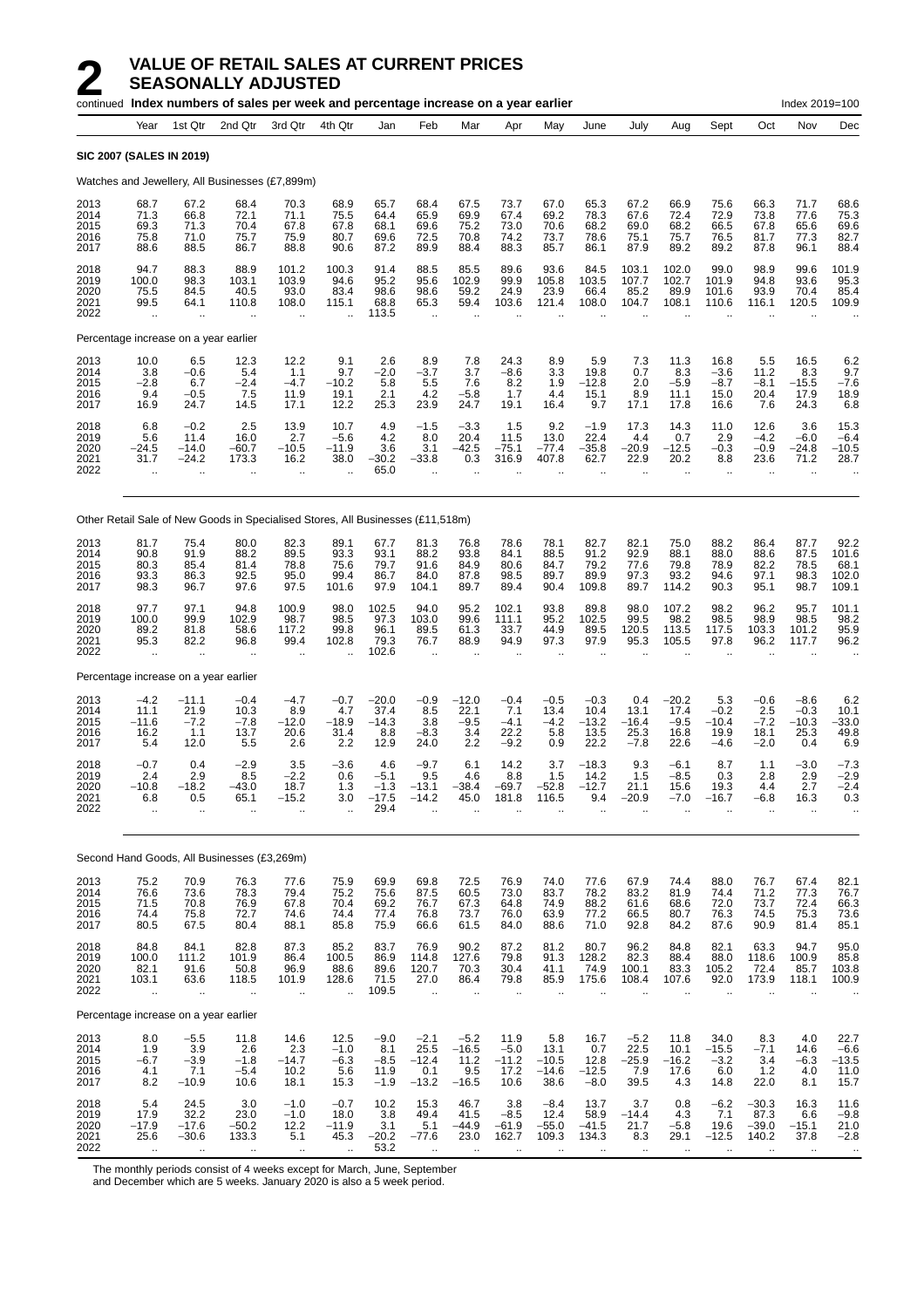|                                      | continued Index numbers of sales per week and percentage increase on a year earlier<br>Index 2019=100 |                                                       |                                                      |                                                       |                                                      |                                          |                                                        |                                                     |                                                 |                                              |                                                       |                                              |                                           |                                            |                                              |                                             |                                               |
|--------------------------------------|-------------------------------------------------------------------------------------------------------|-------------------------------------------------------|------------------------------------------------------|-------------------------------------------------------|------------------------------------------------------|------------------------------------------|--------------------------------------------------------|-----------------------------------------------------|-------------------------------------------------|----------------------------------------------|-------------------------------------------------------|----------------------------------------------|-------------------------------------------|--------------------------------------------|----------------------------------------------|---------------------------------------------|-----------------------------------------------|
|                                      | Year                                                                                                  | 1st Qtr                                               | 2nd Qtr                                              | 3rd Qtr                                               | 4th Qtr                                              | Jan                                      | Feb                                                    | Mar                                                 | Apr                                             | May                                          | June                                                  | July                                         | Aug                                       | Sept                                       | Oct                                          | Nov                                         | Dec                                           |
| <b>SIC 2007 (SALES IN 2019)</b>      |                                                                                                       |                                                       |                                                      |                                                       |                                                      |                                          |                                                        |                                                     |                                                 |                                              |                                                       |                                              |                                           |                                            |                                              |                                             |                                               |
|                                      |                                                                                                       |                                                       | Non-store Retail, All Businesses (£49,952m)          |                                                       |                                                      |                                          |                                                        |                                                     |                                                 |                                              |                                                       |                                              |                                           |                                            |                                              |                                             |                                               |
| 2013<br>2014<br>2015<br>2016<br>2017 | 46.7<br>51.9<br>57.0<br>65.7<br>77.8                                                                  | 44.9<br>49.3<br>54.7<br>59.9<br>73.0                  | 45.8<br>52.9<br>56.8<br>62.9<br>76.0                 | 47.9<br>52.4<br>58.4<br>67.4<br>80.4                  | 48.1<br>53.4<br>58.1<br>72.7<br>81.8                 | 44.3<br>46.3<br>53.8<br>59.6<br>73.0     | 45.2<br>51.9<br>54.7<br>59.2<br>73.1                   | 45.2<br>50.1<br>55.6<br>60.7<br>72.9                | 44.6<br>51.9<br>56.6<br>59.9<br>75.9            | 45.7<br>54.4<br>55.9<br>64.5<br>74.3         | 46.7<br>52.5<br>57.8<br>64.0<br>77.4                  | 47.0<br>52.7<br>60.6<br>65.3<br>76.5         | 49.5<br>52.1<br>56.6<br>67.0<br>79.4      | 47.3<br>52.3<br>58.2<br>69.3<br>84.2       | 47.6<br>52.2<br>57.5<br>71.5<br>81.6         | 48.9<br>52.5<br>57.7<br>73.2<br>82.7        | 47.8<br>55.1<br>58.8<br>73.4<br>81.3          |
| 2018<br>2019<br>2020<br>2021<br>2022 | 87.1<br>100.0<br>130.6<br>138.2<br>$\ddotsc$                                                          | 81.6<br>95.1<br>100.1<br>144.7                        | 85.7<br>98.1<br>138.5<br>141.5                       | 89.7<br>104.7<br>140.6<br>132.9                       | 91.2<br>102.1<br>145.7<br>133.8                      | 81.2<br>92.8<br>101.0<br>146.2<br>145.2  | 83.0<br>95.4<br>97.9<br>143.7                          | 80.8<br>96.6<br>100.9<br>144.2                      | 83.1<br>97.4<br>118.8<br>147.4                  | 87.1<br>97.5<br>143.8<br>140.9               | 86.7<br>99.2<br>150.0<br>137.2                        | 88.7<br>107.4<br>145.3<br>133.9              | 90.1<br>103.9<br>140.4<br>133.0           | 90.2<br>103.3<br>137.0<br>131.9            | 90.2<br>102.6<br>147.1<br>131.6              | 92.3<br>100.8<br>144.1<br>135.0             | 91.2<br>102.7<br>145.9<br>134.6               |
|                                      |                                                                                                       | Percentage increase on a year earlier                 |                                                      |                                                       |                                                      |                                          |                                                        |                                                     |                                                 |                                              |                                                       |                                              |                                           |                                            |                                              |                                             |                                               |
| 2013<br>2014<br>2015<br>2016<br>2017 | 17.0<br>11.3<br>9.8<br>15.3<br>18.3                                                                   | 17.1<br>9.7<br>11.2<br>9.4<br>21.9                    | 16.9<br>15.6<br>7.4<br>10.7<br>20.8                  | 20.2<br>9.4<br>11.6<br>15.3<br>19.3                   | 14.2<br>11.1<br>8.7<br>25.3<br>12.5                  | 16.3<br>4.4<br>16.3<br>10.8<br>22.5      | 19.0<br>14.8<br>5.4<br>8.2<br>23.6                     | 16.2<br>11.0<br>10.9<br>9.2<br>20.0                 | 14.8<br>16.4<br>9.0<br>5.8<br>26.7              | 14.8<br>18.9<br>2.7<br>15.5<br>15.2          | 20.2<br>12.4<br>10.0<br>10.8<br>20.8                  | 15.7<br>12.1<br>14.9<br>7.9<br>17.1          | 29.2<br>5.4<br>8.6<br>18.2<br>18.5        | 16.9<br>10.6<br>11.3<br>19.1<br>21.5       | 15.1<br>9.8<br>10.1<br>24.4<br>14.1          | 17.5<br>7.4<br>9.9<br>26.7<br>13.0          | 10.9<br>15.3<br>6.7<br>24.8<br>10.8           |
| 2018<br>2019<br>2020<br>2021<br>2022 | 11.9<br>14.8<br>30.6<br>5.8<br>$\ddotsc$                                                              | 11.8<br>16.5<br>5.3<br>44.6                           | 12.8<br>14.5<br>41.2<br>2.1<br>$\ddot{\phantom{a}}$  | 11.6<br>16.7<br>34.3<br>$-5.5$<br>ä,                  | 11.5<br>11.9<br>42.8<br>$-8.2$<br>$\ddotsc$          | 11.3<br>14.2<br>8.9<br>44.7<br>$-0.7$    | 13.5<br>14.9<br>2.5<br>46.8<br>$\bar{\mathbf{r}}$      | 10.8<br>19.6<br>4.5<br>42.9<br>$\ddot{\phantom{a}}$ | 9.5<br>17.3<br>22.0<br>24.1                     | 17.2<br>11.9<br>47.6<br>$-2.0$               | 12.1<br>14.4<br>51.2<br>$-8.5$                        | 15.9<br>21.0<br>35.3<br>$-7.8$               | 13.6<br>15.3<br>35.2<br>-5.3<br>ä.        | 7.1<br>14.5<br>32.7<br>$-3.7$              | 10.5<br>13.8<br>43.4<br>$-10.6$              | 11.7<br>9.2<br>42.9<br>-6.3<br>$\ddotsc$    | 12.2<br>12.5<br>42.1<br>$-7.7$                |
|                                      |                                                                                                       |                                                       | Mail Order, All Businesses (£47,392m)                |                                                       |                                                      |                                          |                                                        |                                                     |                                                 |                                              |                                                       |                                              |                                           |                                            |                                              |                                             |                                               |
| 2013<br>2014<br>2015<br>2016<br>2017 | 42.5<br>49.2<br>55.4<br>64.2<br>77.3                                                                  | 41.1<br>46.1<br>53.0<br>58.3<br>72.1                  | 41.6<br>50.0<br>55.0<br>61.0<br>75.5                 | 43.4<br>49.8<br>56.9<br>66.0<br>79.9                  | 44.0<br>51.3<br>56.7<br>71.4<br>81.5                 | 40.4<br>42.8<br>52.4<br>58.2<br>71.8     | 41.4<br>48.6<br>52.6<br>57.5<br>73.1                   | 41.3<br>47.4<br>53.8<br>59.2<br>71.6                | 40.7<br>49.0<br>54.6<br>57.9<br>75.3            | 41.6<br>51.5<br>54.1<br>62.7<br>73.7         | 42.3<br>49.6<br>55.9<br>62.1<br>77.2                  | 42.5<br>49.8<br>58.8<br>63.9<br>76.2         | 44.8<br>49.7<br>55.2<br>65.7<br>78.3      | 43.1<br>49.8<br>56.6<br>68.0<br>84.2       | 44.3<br>50.0<br>55.9<br>70.4<br>81.2         | 44.7<br>50.5<br>56.3<br>71.7<br>82.4        | 43.2<br>53.0<br>57.6<br>72.0<br>80.9          |
| 2018<br>2019<br>2020<br>2021<br>2022 | 86.8<br>100.0<br>132.1<br>139.3<br>$\ddotsc$                                                          | 80.8<br>95.3<br>100.2<br>146.1                        | 85.5<br>97.8<br>141.8<br>142.2                       | 89.7<br>104.9<br>141.7<br>133.8                       | 91.0<br>102.0<br>147.3<br>135.1                      | 80.5<br>94.1<br>101.4<br>147.3<br>146.2  | 82.7<br>95.3<br>96.8<br>145.9                          | 79.5<br>96.3<br>101.7<br>145.3                      | 82.9<br>96.7<br>122.5<br>148.6                  | 87.0<br>97.0<br>146.9<br>141.7               | 86.6<br>99.3<br>153.2<br>137.4                        | 88.8<br>107.7<br>146.6<br>134.6              | 90.0<br>104.4<br>141.4<br>133.6           | 90.3<br>103.0<br>137.9<br>133.2            | 89.8<br>102.6<br>148.0<br>132.4              | 92.3<br>100.5<br>146.4<br>136.0             | 90.9<br>102.8<br>147.4<br>136.5               |
|                                      |                                                                                                       | Percentage increase on a year earlier                 |                                                      |                                                       |                                                      |                                          |                                                        |                                                     |                                                 |                                              |                                                       |                                              |                                           |                                            |                                              |                                             |                                               |
| 2013<br>2014<br>2015<br>2016<br>2017 | 17.5<br>15.8<br>12.5<br>15.9<br>20.4                                                                  | 19.0<br>12.2<br>15.0<br>10.1<br>23.6                  | 16.8<br>20.1<br>9.9<br>11.0<br>23.8                  | 19.4<br>14.7<br>14.2<br>16.1<br>21.1                  | 14.9<br>16.6<br>10.4<br>26.0<br>14.1                 | 17.9<br>5.8<br>22.4<br>11.2<br>23.4      | 21.1<br>17.3<br>8.3<br>9.3<br>27.2                     | 18.1<br>14.7<br>13.6<br>9.9<br>21.0                 | 14.7<br>20.3<br>11.4<br>6.1<br>30.1             | 16.5<br>23.7<br>5.2<br>16.0<br>17.4          | 18.7<br>17.2<br>12.7<br>11.0<br>24.3                  | 13.7<br>17.2<br>18.1<br>8.5<br>19.4          | 29.2<br>10.9<br>11.2<br>18.9<br>19.3      | 16.6<br>15.7<br>13.5<br>20.1<br>23.9       | 18.7<br>12.9<br>11.7<br>25.9<br>15.4         | 18.8<br>12.9<br>11.4<br>27.3<br>14.9        | $\frac{9.1}{22.7}$<br>8.7<br>25.0<br>12.4     |
| 2018<br>2019<br>2020<br>2021<br>2022 | 12.3<br>15.3<br>32.1<br>5.4                                                                           | 12.0<br>18.0<br>5.1<br>45.9                           | 13.3<br>14.3<br>45.0<br>0.3<br>$\mathbf{r}$          | 12.2<br>16.9<br>35.1<br>$-5.6$                        | 11.7<br>12.1<br>44.3<br>-8.3                         | 12.0<br>16.9<br>7.7<br>45.4<br>$-0.7$    | 13.2<br>15.2<br>1.6<br>50.7                            | 11.0<br>21.1<br>5.6<br>42.9                         | 10.0<br>16.7<br>26.6<br>21.4                    | 18.0<br>11.5<br>51.4<br>-3.5                 | 12.2<br>14.7<br>54.2<br>$-10.3$                       | 16.4<br>21.3<br>36.2<br>-8.2                 | 14.9<br>15.9<br>35.5<br>-5.5              | 7.2<br>14.1<br>33.9<br>-3.4                | 10.5<br>14.3<br>44.2<br>$-10.5$              | 12.0<br>8.9<br>45.6<br>$-7.1$               | 12.5<br>13.0<br>43.4<br>$-7.4$                |
|                                      |                                                                                                       |                                                       | Other Non-store Retail, All Businesses (£2,559m)     |                                                       |                                                      |                                          |                                                        |                                                     |                                                 |                                              |                                                       |                                              |                                           |                                            |                                              |                                             |                                               |
| 2013<br>2014<br>2015<br>2016<br>2017 | 123.1<br>102.1<br>87.6<br>94.3<br>87.5                                                                | 115.9<br>107.9<br>87.2<br>88.6<br>88.9                | 123.0<br>107.1<br>91.5<br>98.4<br>84.5               | 130.4<br>100.6<br>87.9<br>92.9<br>88.4                | 122.9<br>92.2<br>83.9<br>97.4<br>88.3                | 116.5<br>111.2<br>80.5<br>84.9<br>94.0   | 115.1<br>113.4<br>93.2<br>90.9<br>74.3                 | 116.0<br>100.3<br>87.8<br>89.6<br>96.4              | 116.4<br>105.4<br>93.3<br>96.5<br>86.0          | 122.8<br>109.1<br>88.1<br>97.6<br>86.2       | 128.6<br>106.9<br>92.8<br>100.5<br>81.9               | 130.5<br>106.3<br>92.6<br>92.8<br>82.2       | 137.0<br>98.2<br>82.8<br>91.3<br>98.2     | 125.0<br>97.9<br>88.3<br>94.3<br>85.5      | 107.2<br>92.2<br>86.7<br>92.1<br>88.1        | 125.6<br>89.4<br>84.2<br>100.3<br>87.4      | 133.4<br>94.6<br>81.3<br>99.4<br>89.1         |
| 2018<br>2019<br>2020<br>2021<br>2022 | 92.9<br>100.0<br>103.5<br>118.3                                                                       | 96.9<br>90.7<br>98.3<br>118.0<br>$\ddot{\phantom{a}}$ | $89.1$<br>104.3<br>78.2<br>128.5<br>ä.               | 89.8<br>102.1<br>120.7<br>116.3<br>ä,                 | 95.7<br>102.9<br>117.4<br>110.4<br>$\ddotsc$         | 95.6<br>68.0<br>95.2<br>126.0<br>125.2   | 89.6<br>98.4<br>117.1<br>103.2<br>$\mathbf{r}$         | 103.9<br>102.6<br>86.4<br>123.3                     | 86.6<br>110.4<br>51.2<br>124.6                  | 90.1<br>106.6<br>88.0<br>126.6               | 90.3<br>97.6<br>91.8<br>133.2                         | 88.1<br>101.6<br>119.6<br>121.5              | 92.2<br>95.6<br>122.4<br>120.9            | 89.3<br>107.8<br>120.2<br>108.5            | 97.6<br>103.2<br>132.1<br>117.1              | 92.6<br>106.5<br>101.8<br>116.9             | 96.6<br>99.8<br>118.1<br>99.8                 |
|                                      |                                                                                                       | Percentage increase on a year earlier                 |                                                      |                                                       |                                                      |                                          |                                                        |                                                     |                                                 |                                              |                                                       |                                              |                                           |                                            |                                              |                                             |                                               |
| 2013<br>2014<br>2015<br>2016<br>2017 | 14.2<br>$-17.1$<br>$-14.1$<br>7.6<br>$-7.2$                                                           | 6.0<br>$-6.9$<br>$-19.2$<br>1.6<br>0.3                | 17.2<br>$-12.9$<br>$-14.6$<br>7.5<br>$-14.1$         | 25.2<br>$-22.9$<br>$-12.5$<br>5.7<br>$-4.9$           | 9.2<br>$-25.0$<br>$-9.1$<br>16.2<br>$-9.4$           | 7.0<br>$-4.6$<br>$-27.6$<br>5.5<br>10.7  | 6.6<br>$-1.5$<br>$-17.8$<br>$-2.5$<br>$-18.2$          | 4.7<br>$-13.6$<br>$-12.5$<br>2.1<br>7.5             | 15.3<br>$-9.4$<br>$-11.5$<br>3.4<br>$-10.8$     | 5.3<br>$-11.1$<br>$-19.2$<br>10.7<br>$-11.6$ | 29.8<br>$-16.9$<br>$-13.2$<br>8.3<br>$-18.5$          | 29.6<br>$-18.6$<br>$-12.9$<br>0.2<br>$-11.4$ | 29.1<br>$-28.3$<br>$-15.7$<br>10.3<br>7.6 | 18.7<br>$-21.7$<br>$-9.7$<br>6.8<br>$-9.3$ | $-6.4$<br>$-14.0$<br>$-5.9$<br>6.2<br>$-4.3$ | 9.3<br>$-28.8$<br>$-5.8$<br>19.0<br>$-12.8$ | 22.3<br>$-29.1$<br>$-14.0$<br>22.3<br>$-10.4$ |
| 2018<br>2019<br>2020<br>2021<br>2022 | 6.1<br>7.7<br>3.5<br>14.3<br>$\ddot{\phantom{a}}$                                                     | 9.1<br>$-6.4$<br>8.4<br>20.0<br>$\ddot{\phantom{a}}$  | 5.4<br>17.1<br>$-25.1$<br>64.4<br>$\bar{\mathbf{r}}$ | 1.5<br>13.7<br>18.2<br>$-3.6$<br>$\ddot{\phantom{a}}$ | 8.4<br>7.6<br>14.1<br>$-6.0$<br>$\ddot{\phantom{a}}$ | 1.6<br>$-28.9$<br>40.1<br>32.4<br>$-0.7$ | 20.5<br>9.9<br>18.9<br>$-11.8$<br>$\ddot{\phantom{a}}$ | 7.8<br>$-1.2$<br>$-15.8$<br>42.8<br>$\ddotsc$       | 0.7<br>27.5<br>$-53.6$<br>143.3<br>$\mathbf{r}$ | 4.4<br>18.3<br>$-17.4$<br>43.8<br>$\ldots$   | 10.3<br>8.1<br>$-5.9$<br>45.0<br>$\ddot{\phantom{1}}$ | 7.1<br>15.3<br>17.7<br>1.7<br>$\ddotsc$      | $-6.2$<br>3.8<br>28.0<br>$-1.2$<br>$\sim$ | 4.3<br>20.7<br>11.5<br>$-9.7$<br>$\ddotsc$ | 10.7<br>5.8<br>28.0<br>$-11.4$<br>$\ddotsc$  | 5.9<br>15.0<br>-4.4<br>14.8<br>$\ddotsc$    | 8.4<br>3.3<br>18.3<br>$-15.4$                 |

The monthly periods consist of 4 weeks except for March, June, September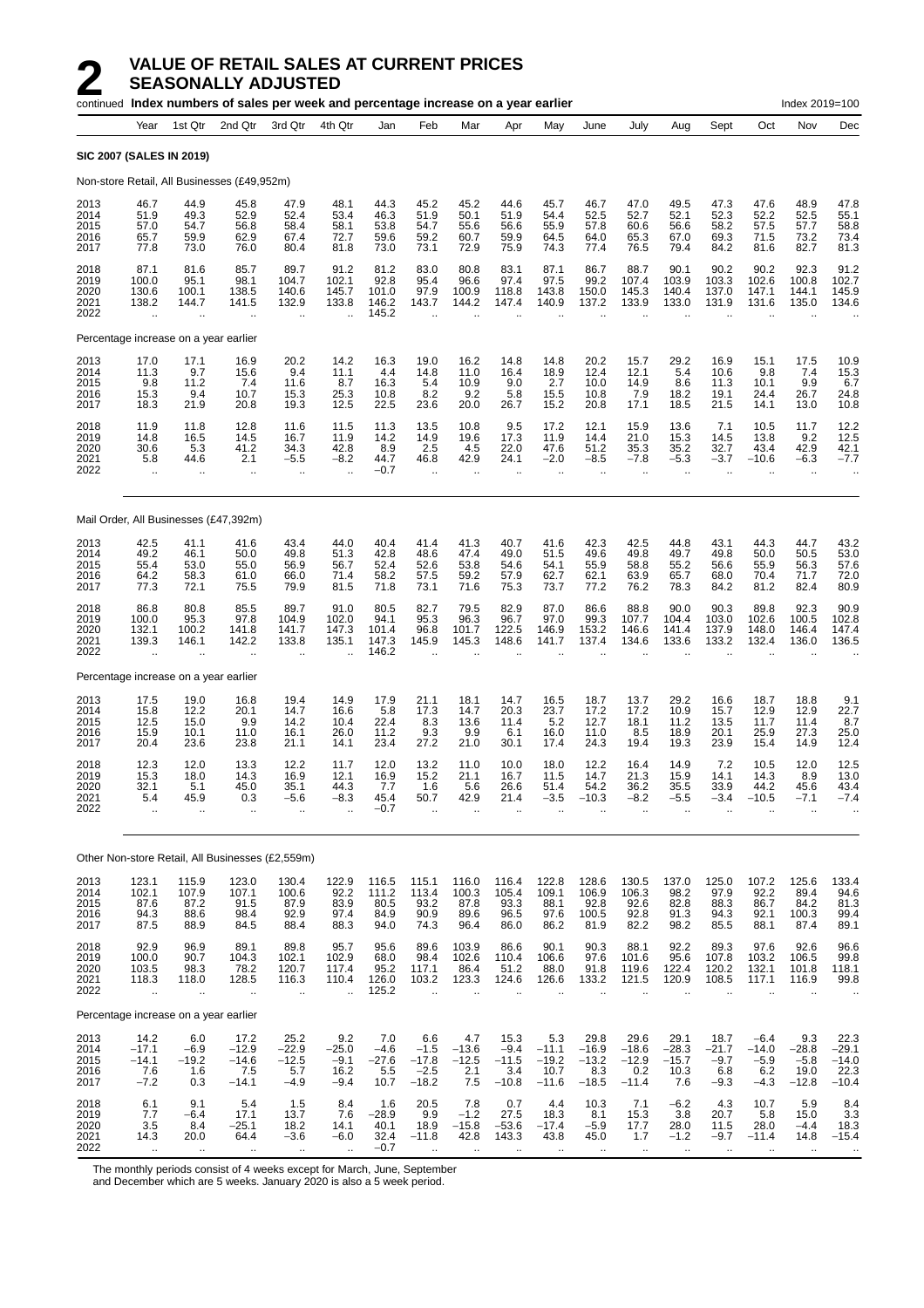|                                      | continued Index numbers of sales per week and percentage increase on a year earlier |                                           |                                            |                                          |                                           |                                           |                                               |                                           |                                              |                                           |                                       |                                       |                                       |                                          |                                           | Index 2019=100                           |                                           |  |
|--------------------------------------|-------------------------------------------------------------------------------------|-------------------------------------------|--------------------------------------------|------------------------------------------|-------------------------------------------|-------------------------------------------|-----------------------------------------------|-------------------------------------------|----------------------------------------------|-------------------------------------------|---------------------------------------|---------------------------------------|---------------------------------------|------------------------------------------|-------------------------------------------|------------------------------------------|-------------------------------------------|--|
|                                      | Year                                                                                | 1st Qtr                                   | 2nd Qtr                                    | 3rd Qtr                                  | 4th Qtr                                   | Jan                                       | Feb                                           | Mar                                       | Apr                                          | May                                       | June                                  | July                                  | Aug                                   | Sept                                     | Oct                                       | Nov                                      | Dec                                       |  |
|                                      | <b>SIC 2007 (SALES IN 2019)</b>                                                     |                                           |                                            |                                          |                                           |                                           |                                               |                                           |                                              |                                           |                                       |                                       |                                       |                                          |                                           |                                          |                                           |  |
|                                      |                                                                                     |                                           | Automotive Fuel, All Businesses (£45,862m) |                                          |                                           |                                           |                                               |                                           |                                              |                                           |                                       |                                       |                                       |                                          |                                           |                                          |                                           |  |
| 2013<br>2014<br>2015<br>2016<br>2017 | 84.6<br>81.5<br>76.4<br>79.8<br>85.8                                                | 86.4<br>83.4<br>75.9<br>76.4<br>85.7      | 84.3<br>82.4<br>77.5<br>77.8<br>84.5       | 85.8<br>81.5<br>76.3<br>81.0<br>84.3     | 82.0<br>78.7<br>75.8<br>84.0<br>88.7      | 83.7<br>81.0<br>78.8<br>78.9<br>86.1      | 87.4<br>82.2<br>73.7<br>73.4<br>86.9          | 87.8<br>86.6<br>75.3<br>76.9<br>84.4      | 84.9<br>82.5<br>77.0<br>76.2<br>86.3         | 83.6<br>82.1<br>77.5<br>77.9<br>86.0      | 84.4<br>82.4<br>77.9<br>79.0<br>82.0  | 85.8<br>83.1<br>76.7<br>80.9<br>82.4  | 85.9<br>82.7<br>75.4<br>80.7<br>83.8  | 85.6<br>79.2<br>76.7<br>81.4<br>86.2     | 82.3<br>78.3<br>75.9<br>84.3<br>86.7      | 80.8<br>78.9<br>77.3<br>83.5<br>88.6     | 82.8<br>78.8<br>74.5<br>84.1<br>90.4      |  |
| 2018<br>2019<br>2020<br>2021<br>2022 | 93.7<br>100.0<br>72.1<br>92.0<br>                                                   | 89.3<br>98.8<br>90.2<br>70.9<br>          | 92.5<br>101.4<br>47.7<br>91.6              | 95.3<br>99.8<br>77.6<br>100.9            | 97.5<br>100.0<br>71.5<br>104.7            | 90.5<br>96.8<br>98.1<br>65.0<br>106.6     | 91.9<br>99.3<br>97.7<br>68.7                  | 86.2<br>100.1<br>76.2<br>77.5             | 89.1<br>100.6<br>34.0<br>86.7                | 92.2<br>101.3<br>48.3<br>92.6             | 95.6<br>102.2<br>58.3<br>94.6         | 94.6<br>101.6<br>75.4<br>98.9         | 95.0<br>100.3<br>78.4<br>100.0        | 96.1<br>98.1<br>78.6<br>103.1            | 95.9<br>99.8<br>80.1<br>100.1             | 98.4<br>97.8<br>67.3<br>110.3            | 97.9<br>101.8<br>67.9<br>103.8            |  |
|                                      | Percentage increase on a year earlier                                               |                                           |                                            |                                          |                                           |                                           |                                               |                                           |                                              |                                           |                                       |                                       |                                       |                                          |                                           |                                          |                                           |  |
| 2013<br>2014<br>2015<br>2016<br>2017 | $-3.2$<br>$-3.7$<br>$-6.3$<br>4.5<br>7.5                                            | $-7.4$<br>$-3.5$<br>$-9.0$<br>0.7<br>12.1 | $-0.1$<br>$-2.3$<br>$-5.9$<br>0.4<br>8.7   | $-0.3$<br>$-5.0$<br>$-6.4$<br>6.2<br>4.1 | $-4.4$<br>$-4.1$<br>$-3.7$<br>10.8<br>5.6 | $-10.0$<br>$-3.2$<br>$-2.7$<br>0.1<br>9.2 | $-3.8$<br>$-5.9$<br>$-10.4$<br>$-0.4$<br>18.4 | $-8.0$<br>$-1.4$<br>$-13.1$<br>2.0<br>9.8 | $-1.7$<br>$-2.7$<br>$-6.7$<br>$-1.1$<br>13.3 | $-2.9$<br>$-1.8$<br>$-5.6$<br>0.5<br>10.3 | 3.6<br>$-2.4$<br>$-5.4$<br>1.3<br>3.8 | 3.1<br>$-3.2$<br>$-7.8$<br>5.5<br>2.0 | 0.9<br>$-3.7$<br>$-8.9$<br>7.1<br>3.9 | $-3.8$<br>$-7.4$<br>$-3.2$<br>6.2<br>5.9 | $-5.4$<br>$-4.9$<br>$-3.0$<br>11.0<br>2.8 | $-4.4$<br>$-2.3$<br>$-2.1$<br>8.1<br>6.1 | $-3.6$<br>$-4.9$<br>$-5.4$<br>12.8<br>7.5 |  |
| 2018<br>2019<br>2020<br>2021<br>2022 | 9.2<br>6.8<br>$-27.9$<br>27.6                                                       | 4.2<br>10.7<br>$-8.7$<br>$-21.4$          | 9.5<br>9.6<br>$-52.9$<br>91.7              | 13.1<br>4.7<br>$-22.3$<br>30.0           | 9.9<br>2.6<br>$-28.5$<br>46.4             | 5.1<br>6.9<br>1.4<br>$-33.7$<br>63.9      | 5.7<br>8.0<br>$-1.6$<br>$-29.7$               | 2.2<br>16.0<br>$-23.8$<br>1.6             | 3.2<br>12.9<br>$-66.2$<br>154.7              | 7.2<br>9.9<br>$-52.3$<br>91.6             | 16.6<br>6.9<br>$-43.0$<br>62.4        | 14.8<br>7.3<br>$-25.7$<br>31.1        | 13.4<br>5.5<br>$-21.8$<br>27.5        | 11.5<br>2.0<br>$-19.8$<br>31.1           | 10.7<br>4.0<br>$-19.7$<br>24.9            | 11.1<br>$-0.6$<br>$-31.2$<br>63.9        | 8.3<br>4.0<br>$-33.3$<br>52.9             |  |

The monthly periods consist of 4 weeks except for March, June, September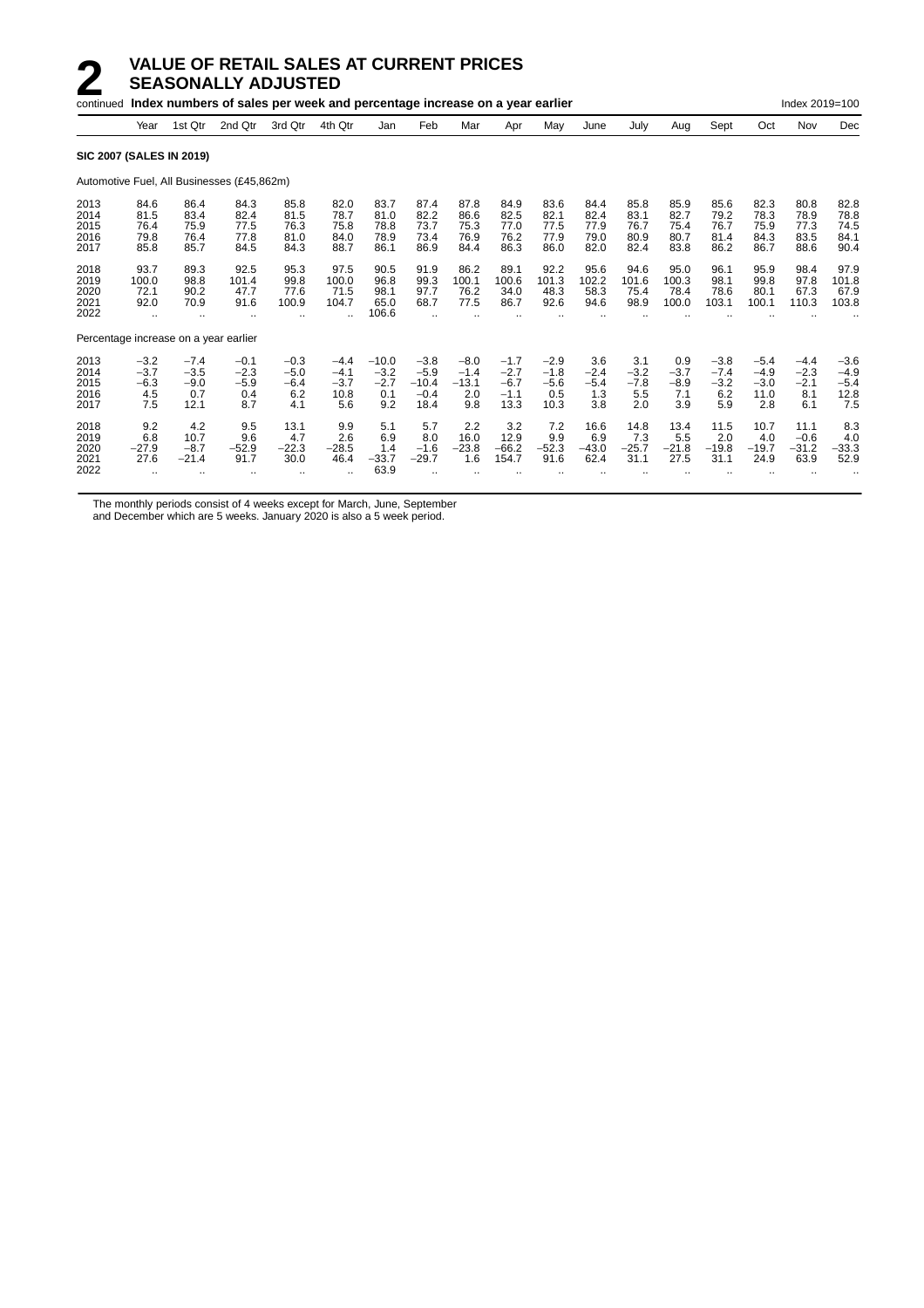## **3 CHAINED VOLUME OF RETAIL SALES**<br>**3 NON-SEASONALLY ADJUSTED**<br>Index numbers of sales per week and percentage inc **NON-SEASONALLY ADJUSTED**

|                                      | Index numbers of sales per week and percentage increase on a year earlier<br>Index 2019=100 |                                                      |                                                                        |                                                       |                                                             |                                       |                                                      |                                            |                                      |                                              |                                       |                                                         |                                                        |                                                |                                                      |                                                          |                                               |
|--------------------------------------|---------------------------------------------------------------------------------------------|------------------------------------------------------|------------------------------------------------------------------------|-------------------------------------------------------|-------------------------------------------------------------|---------------------------------------|------------------------------------------------------|--------------------------------------------|--------------------------------------|----------------------------------------------|---------------------------------------|---------------------------------------------------------|--------------------------------------------------------|------------------------------------------------|------------------------------------------------------|----------------------------------------------------------|-----------------------------------------------|
|                                      | Year                                                                                        | 1st Qtr                                              | 2nd Qtr                                                                | 3rd Qtr                                               | 4th Qtr                                                     | Jan                                   | Feb                                                  | Mar                                        | Apr                                  | May                                          | June                                  | July                                                    | Aug                                                    | Sept                                           | Oct                                                  | Nov                                                      | Dec                                           |
|                                      | <b>SIC 2007 (SALES IN 2019)</b>                                                             |                                                      | All Retailing, Including Automotive Fuel, All Businesses (£439,600m)   |                                                       |                                                             |                                       |                                                      |                                            |                                      |                                              |                                       |                                                         |                                                        |                                                |                                                      |                                                          |                                               |
| 2013<br>2014<br>2015<br>2016<br>2017 | 82.5<br>85.4<br>88.9<br>93.1<br>94.6                                                        | 75.7<br>77.9<br>82.0<br>84.8<br>85.9                 | 79.9<br>83.5<br>86.3<br>89.8<br>92.3                                   | 81.0<br>83.2<br>86.7<br>91.0<br>92.3                  | 93.2<br>97.5<br>100.5<br>106.7<br>107.8                     | 73.4<br>76.0<br>80.3<br>83.8<br>84.2  | 75.4<br>77.4<br>80.7<br>83.6<br>85.7                 | 77.9<br>80.2<br>84.4<br>86.4<br>87.4       | 77.2<br>83.0<br>84.8<br>88.2<br>92.6 | 80.4<br>83.1<br>86.5<br>91.1<br>91.9         | 81.6<br>84.3<br>87.4<br>90.0<br>92.3  | 83.4<br>85.5<br>88.6<br>93.4<br>94.3                    | 79.7<br>82.6<br>85.0<br>90.1<br>92.0                   | 80.2<br>81.8<br>86.6<br>89.9<br>91.0           | 82.2<br>86.0<br>89.1<br>95.3<br>95.5                 | 89.3<br>95.4<br>99.3<br>105.0<br>106.4                   | 105.1<br>108.4<br>110.4<br>117.1<br>118.7     |
| 2018<br>2019<br>2020<br>2021<br>2022 | 96.8<br>100.0<br>98.3<br>103.5<br>$\ddot{\phantom{a}}$                                      | 87.7<br>91.5<br>90.7<br>91.6<br>$\ddot{\phantom{a}}$ | 93.9<br>97.9<br>86.7<br>105.1<br>$\ddot{\phantom{a}}$                  | 95.4<br>98.3<br>101.0<br>101.1<br>$\sim$              | 110.2<br>112.2<br>115.4<br>116.0<br>$\ddot{\phantom{a}}$    | 85.4<br>88.5<br>90.6<br>86.5<br>93.7  | 87.2<br>90.8<br>92.1<br>89.0<br>$\ddot{\phantom{a}}$ | 89.9<br>94.4<br>89.8<br>97.6               | 91.2<br>97.7<br>75.1<br>105.1        | 95.5<br>97.5<br>85.7<br>105.4                | 94.9<br>98.5<br>96.8<br>104.9         | 98.0<br>101.6<br>102.2<br>103.9<br>$\ddot{\phantom{a}}$ | 94.9<br>97.5<br>100.2<br>100.5<br>$\ddot{\phantom{a}}$ | 93.6<br>96.4<br>100.6<br>99.5                  | 97.3<br>100.4<br>106.9<br>104.8                      | 109.8<br>109.0<br>114.9<br>117.7                         | 120.9<br>124.3<br>122.5<br>123.6              |
|                                      | Percentage increase on a year earlier                                                       |                                                      |                                                                        |                                                       |                                                             |                                       |                                                      |                                            |                                      |                                              |                                       |                                                         |                                                        |                                                |                                                      |                                                          |                                               |
| 2013<br>2014<br>2015<br>2016<br>2017 | $\frac{1.2}{3.5}$<br>4.1<br>4.7<br>1.6                                                      | $-0.4$<br>2.8<br>5.3<br>3.4<br>1.3                   | 0.9<br>4.6<br>3.4<br>4.0<br>2.8                                        | 1.7<br>2.6<br>4.3<br>5.0<br>1.4                       | $^{2.3}_{4.7}$<br>3.0<br>6.2<br>1.0                         | $-1.6$<br>3.5<br>5.7<br>4.4<br>0.5    | 1.3<br>2.7<br>4.2<br>3.6<br>2.5                      | $-0.7$<br>2.9<br>5.2<br>2.5<br>1.1         | $-0.7$<br>7.6<br>2.2<br>4.1<br>5.0   | 1.5<br>$3.\overline{3}$<br>4.1<br>5.3<br>0.9 | 1.7<br>3.3<br>3.7<br>2.9<br>2.6       | $^{2.2}_{2.5}$<br>3.6<br>5.5<br>1.0                     | 1.1<br>3.5<br>2.9<br>6.0<br>2.1                        | 1.7<br>2.0<br>5.8<br>3.8<br>1.3                | 1.3<br>4.6<br>3.6<br>7.0<br>0.1                      | 2.1<br>6.9<br>4.1<br>5.7<br>1.3                          | $\frac{3.1}{3.2}$<br>1.8<br>6.0<br>1.3        |
| 2018<br>2019<br>2020<br>2021<br>2022 | 2.3<br>3.3<br>$-1.7$<br>5.2<br>ä.                                                           | 2.1<br>4.4<br>$-0.8$<br>0.9                          | 1.8<br>4.3<br>$-11.5$<br>21.2                                          | 3.3<br>3.1<br>2.7<br>0.1<br>$\ddotsc$                 | 2.3<br>1.9<br>2.8<br>0.6<br>$\ddot{\phantom{a}}$            | 1.4<br>3.7<br>2.4<br>$-4.5$<br>8.3    | 1.7<br>4.2<br>1.4<br>$-3.3$<br>$\ddot{\phantom{a}}$  | 2.9<br>5.0<br>$-4.9$<br>8.7                | $-1.6$<br>7.2<br>$-23.1$<br>39.9     | 3.9<br>2.1<br>$-12.1$<br>23.0                | 2.8<br>3.8<br>$-1.7$<br>8.4           | 3.9<br>3.7<br>0.6<br>1.6                                | 3.2<br>2.8<br>2.8<br>0.2<br>÷.                         | 2.8<br>2.9<br>4.4<br>$-1.1$                    | 2.0<br>3.1<br>6.5<br>$-2.0$                          | 3.1<br>$-0.7$<br>5.4<br>2.4                              | 1.9<br>2.9<br>$-1.5$<br>0.9                   |
|                                      |                                                                                             |                                                      | All Retailing, Including Automotive Fuel, Large Businesses (£343,834m) |                                                       |                                                             |                                       |                                                      |                                            |                                      |                                              |                                       |                                                         |                                                        |                                                |                                                      |                                                          |                                               |
| 2013<br>2014<br>2015<br>2016<br>2017 | 83.6<br>86.2<br>90.3<br>93.9<br>95.1                                                        | 76.9<br>78.5<br>83.1<br>85.8<br>86.7                 | 80.4<br>83.6<br>87.1<br>90.3<br>92.5                                   | 81.8<br>83.7<br>87.5<br>91.7<br>92.3                  | 95.3<br>99.6<br>103.4<br>108.0<br>109.1                     | 75.1<br>77.6<br>81.7<br>85.4<br>85.5  | 76.0<br>77.4<br>81.7<br>84.5<br>85.7                 | 79.2<br>80.2<br>85.4<br>87.1<br>88.5       | 77.5<br>83.2<br>85.4<br>88.5<br>92.9 | 80.7<br>82.9<br>87.4<br>91.6<br>92.2         | 82.3<br>84.4<br>88.3<br>90.6<br>92.5  | 84.0<br>85.3<br>89.0<br>94.1<br>95.0                    | 80.3<br>82.8<br>85.4<br>90.6<br>91.2                   | 81.1<br>83.1<br>88.0<br>90.6<br>91.0           | 82.6<br>86.5<br>90.0<br>95.1<br>94.7                 | 90.7<br>97.0<br>101.7<br>105.0<br>106.9                  | 109.3<br>112.0<br>115.5<br>120.7<br>122.4     |
| 2018<br>2019<br>2020<br>2021<br>2022 | 96.9<br>100.0<br>96.9<br>101.9<br>$\ddot{\phantom{0}}$                                      | 88.1<br>91.9<br>91.7<br>90.2<br>$\bar{\mathbf{r}}$   | 94.1<br>97.5<br>85.5<br>102.7                                          | 94.6<br>97.3<br>97.7<br>100.2<br>$\ddot{\phantom{a}}$ | 110.7<br>113.3<br>113.2<br>114.7<br>$\ddot{\phantom{a}}$    | 85.9<br>90.0<br>91.9<br>85.1<br>90.8  | 87.2<br>90.8<br>91.5<br>87.5<br>$\ddot{\phantom{a}}$ | 90.5<br>94.3<br>91.7<br>96.4               | 90.7<br>97.6<br>75.4<br>101.7        | 95.5<br>96.7<br>84.7<br>102.3                | 95.7<br>98.1<br>94.3<br>103.9         | 97.6<br>100.4<br>98.0<br>102.6<br>ä.                    | 93.0<br>96.1<br>97.0<br>99.3<br>÷.                     | 93.5<br>95.9<br>97.9<br>99.0                   | 96.5<br>99.8<br>103.2<br>102.8                       | 108.6<br>109.4<br>111.6<br>115.5                         | 123.7<br>127.2<br>122.5<br>123.5              |
|                                      | Percentage increase on a year earlier                                                       |                                                      |                                                                        |                                                       |                                                             |                                       |                                                      |                                            |                                      |                                              |                                       |                                                         |                                                        |                                                |                                                      |                                                          |                                               |
| 2013<br>2014<br>2015<br>2016<br>2017 | 1.4<br>3.1<br>4.8<br>4.0<br>1.3                                                             | 0.4<br>2.0<br>5.9<br>3.2<br>1.1                      | 1.3<br>4.0<br>4.3<br>3.7<br>2.5                                        | 2.2<br>2.3<br>4.6<br>4.8<br>0.6                       | 1.6<br>4.4<br>3.9<br>4.4<br>1.0                             | $-0.7$<br>3.4<br>5.3<br>4.5<br>0.2    | 1.3<br>1.8<br>5.5<br>3.5<br>1.3                      | 0.7<br>1.3<br>6.5<br>2.0<br>1.6            | $-0.8$<br>7.2<br>2.7<br>3.7<br>4.9   | 2.1<br>2.7<br>5.4<br>4.9<br>0.6              | 2.2<br>2.5<br>4.6<br>2.7<br>2.1       | 2.9<br>1.6<br>4.3<br>5.7<br>1.0                         | 2.5<br>3.0<br>3.2<br>6.1<br>0.6                        | 1.5<br>2.4<br>5.9<br>3.0<br>0.4                | 1.1<br>4.8<br>4.0<br>5.7<br>$-0.5$                   | 1.8<br>6.9<br>4.8<br>3.3<br>1.8                          | 1.9<br>2.6<br>3.1<br>4.5<br>1.4               |
| 2018<br>2019<br>2020<br>2021<br>2022 | 1.8<br>3.2<br>$-3.1$<br>5.2                                                                 | 1.6<br>4.3<br>$-0.2$<br>$-1.6$                       | 1.7<br>3.6<br>-12.3<br>20.1                                            | 2.6<br>2.9<br>0.3<br>2.6                              | 1.5<br>2.3<br>1.3                                           | 0.4<br>4.8<br>2.1<br>$-7.4$<br>6.7    | 1.9<br>4.1<br>0.7<br>$-4.4$                          | 2.3<br>4.1<br>$-2.7$<br>5.2                | $-2.4$<br>7.6<br>$-22.8$<br>34.9     | 3.6<br>1.2<br>$-12.4$<br>20.8                | 3.4<br>2.5<br>$-3.9$<br>10.2          | 2.8<br>2.9<br>$-2.4$<br>4.7                             | 2.1<br>3.3<br>0.9<br>2.4                               | 2.8<br>2.5<br>2.2<br>1.1                       | 1.9<br>3.4<br>3.5<br>$-0.4$                          | 1.6<br>0.7<br>2.0<br>3.5                                 | 1.1<br>2.8<br>$-3.6$<br>0.8                   |
|                                      |                                                                                             |                                                      | All Retailing, Including Automotive Fuel, Small Businesses (£95,767m)  |                                                       |                                                             |                                       |                                                      |                                            |                                      |                                              |                                       |                                                         |                                                        |                                                |                                                      |                                                          |                                               |
| 2013<br>2014<br>2015<br>2016<br>2017 | 78.5<br>82.7<br>83.9<br>90.0<br>92.6                                                        | 71.6<br>75.9<br>78.0<br>81.2<br>83.1                 | 78.2<br>83.5<br>83.6<br>88.0<br>91.4                                   | 78.6<br>81.4<br>84.0<br>88.9<br>92.8                  | 85.6<br>90.4<br>89.9<br>102.0<br>103.1                      | 67.4<br>70.2<br>75.1<br>78.2<br>79.4  | 73.3<br>77.6<br>77.3<br>80.5<br>86.1                 | 73.5<br>80.4<br>80.8<br>84.1<br>83.6       | 75.9<br>82.5<br>82.8<br>87.2<br>91.8 | 79.5<br>83.8<br>83.2<br>89.2<br>90.9         | 79.1<br>84.1<br>84.5<br>87.7<br>91.5  | 81.2<br>86.0<br>87.2<br>91.4<br>92.3                    | 77.7<br>81.9<br>83.5<br>88.3<br>94.9                   | 77.1<br>77.4<br>81.7<br>87.4<br>91.5           | 81.0<br>84.3<br>85.9<br>96.1<br>98.4                 | 84.5<br>90.0<br>91.1<br>105.2<br>104.9                   | 90.1<br>95.6<br>$\frac{92.2}{104.2}$<br>105.4 |
| 2018<br>2019<br>2020<br>2021<br>2022 | 96.5<br>100.0<br>103.2<br>108.8<br>÷.                                                       | 86.2<br>90.1<br>87.3<br>96.5<br>$\ddotsc$            | 93.4<br>99.4<br>91.0<br>113.7<br>ä,                                    | 98.1<br>101.9<br>112.9<br>104.5<br>$\bar{a}$          | 108.5<br>108.6<br>123.0<br>120.7<br>$\ddot{\phantom{1}}$    | 83.6<br>83.1<br>86.0<br>91.6<br>104.2 | 87.0<br>90.7<br>94.0<br>94.5<br>$\ddot{\phantom{a}}$ | 87.7<br>95.0<br>83.2<br>102.0<br>$\ddotsc$ | 93.1<br>98.1<br>74.3<br>117.4<br>ä.  | 95.3<br>100.4<br>89.1<br>116.1<br>$\ddotsc$  | 92.0<br>99.8<br>105.8<br>108.7<br>÷.  | 99.5<br>106.0<br>117.3<br>108.4<br>ä.                   | 101.5<br>102.7<br>111.8<br>104.6<br>ä.                 | 94.2<br>98.1<br>110.3<br>101.4<br>$\mathbf{r}$ | 100.4<br>102.5<br>120.1<br>111.9<br>$\mathbf{r}$     | 113.9<br>107.8<br>126.8<br>125.4<br>$\ddot{\phantom{a}}$ | 110.5<br>114.1<br>123.9                       |
|                                      | Percentage increase on a year earlier                                                       |                                                      |                                                                        |                                                       |                                                             |                                       |                                                      |                                            |                                      |                                              |                                       |                                                         |                                                        |                                                |                                                      |                                                          |                                               |
| 2013<br>2014<br>2015<br>2016<br>2017 | $\frac{0.3}{5.3}$<br>1.4<br>$^{7.3}_{2.9}$                                                  | $-3.5$<br>6.1<br>2.7<br>4.1<br>2.3                   | $-0.5$<br>6.7<br>0.1<br>5.3<br>3.9                                     | $-0.4$<br>3.7<br>3.1<br>5.9<br>4.4                    | 5.0<br>5.6<br>$-0.5$<br>13.4<br>1.1                         | $-4.9$<br>4.1<br>7.0<br>4.1<br>1.5    | 1.2<br>5.8<br>$-0.3$<br>4.1<br>6.9                   | $-5.9$<br>9.4<br>0.5<br>4.2<br>$-0.7$      | $-0.3$<br>8.7<br>0.4<br>5.3<br>5.3   | $-1.0$<br>5.4<br>$-0.7$<br>7.2<br>1.9        | $-0.1$<br>6.2<br>0.5<br>3.8<br>4.4    | $-0.4$<br>6.0<br>1.4<br>4.7<br>1.0                      | $-4.0$<br>5.4<br>1.9<br>5.8<br>7.5                     | 2.6<br>0.4<br>5.6<br>6.9<br>4.7                | 1.9<br>4.0<br>1.9<br>11.9<br>2.4                     | 3.2<br>6.5<br>1.3<br>15.4<br>$-0.3$                      | $8.8$<br>$6.1$<br>$-3.6$<br>13.0<br>1.2       |
| 2018<br>2019<br>2020<br>2021<br>2022 | 4.3<br>3.6<br>3.2<br>5.4<br>$\ddot{\phantom{1}}$                                            | 3.8<br>4.5<br>$-3.1$<br>10.6<br>$\cdot$ .            | 2.2<br>6.5<br>$-8.5$<br>25.0<br>$\cdot$ .                              | 5.7<br>3.9<br>10.8<br>$-7.4$<br>$\ddotsc$             | 5.2<br>0.1<br>13.2<br>$-1.9$<br>$\mathcal{L}_{\mathcal{A}}$ | 5.2<br>$-0.5$<br>3.4<br>6.5<br>13.7   | 1.0<br>4.3<br>3.6<br>0.5<br>$\ddotsc$                | 4.9<br>8.4<br>$-12.5$<br>22.6              | 1.4<br>5.4<br>$-24.2$<br>57.9        | 4.9<br>5.3<br>$-11.2$<br>30.4                | 0.6<br>8.4<br>6.0<br>2.8<br>$\ddotsc$ | 7.9<br>6.5<br>10.7<br>$-7.6$<br>$\ddotsc$               | 6.9<br>1.2<br>8.9<br>$-6.4$<br>$\ddotsc$               | 3.0<br>4.1<br>12.5<br>$-8.1$<br>$\cdot$ .      | 2.0<br>2.1<br>17.2<br>$-6.8$<br>$\ddot{\phantom{1}}$ | 8.6<br>-5.4<br>17.7<br>$-1.1$<br>$\ddot{\phantom{1}}$    | $\frac{4.9}{3.2}$<br>7.1<br>1.5<br>$\cdot$    |

The monthly periods consist of 4 weeks except for March, June, September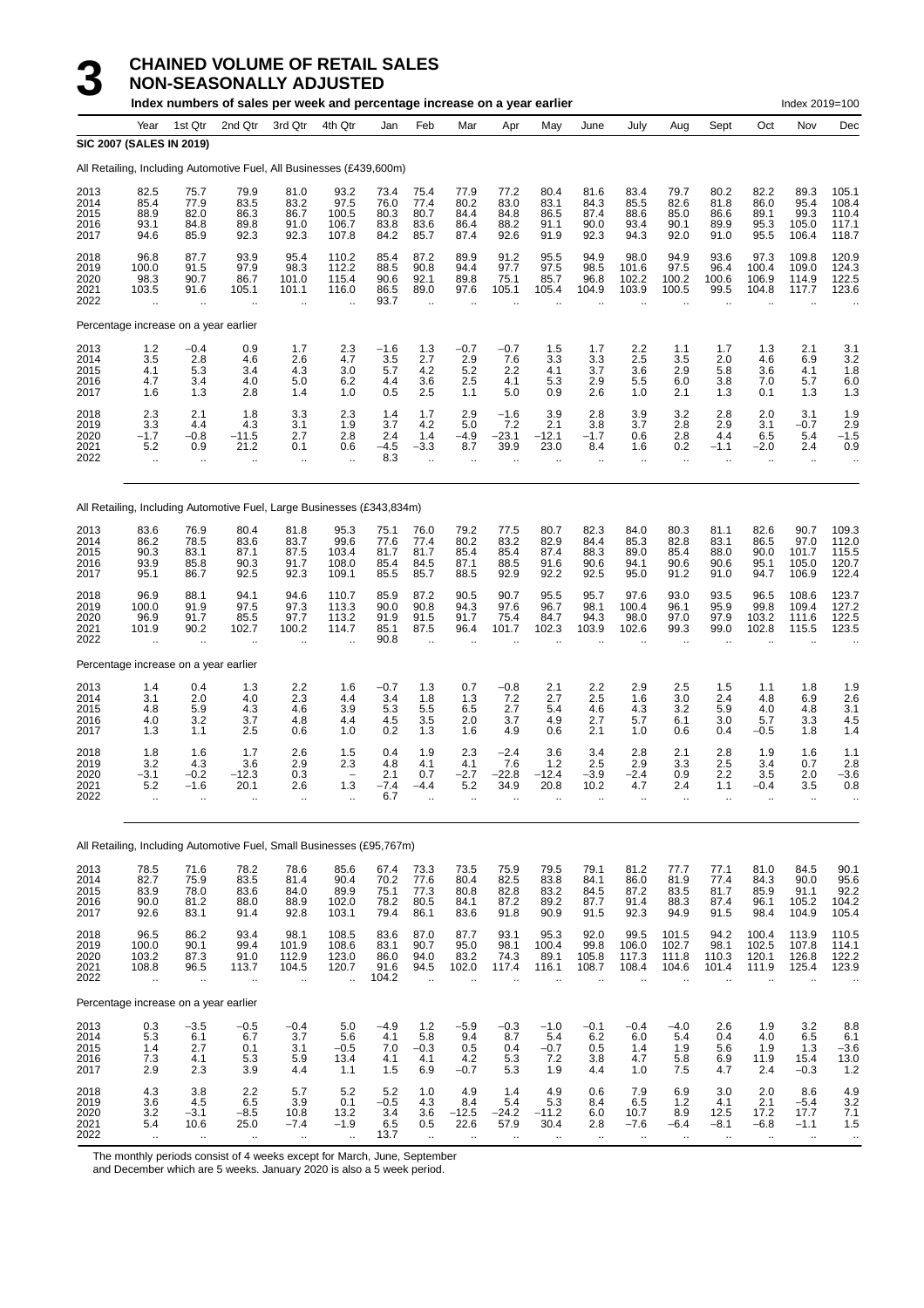**NON-SEASONALLY ADJUSTED**

|                                      |                                                         |                                                      | continued Index numbers of sales per week and percentage increase on a year earlier |                                                       |                                          |                                       |                                                      |                                       |                                      |                                       |                                                      |                                                       |                                          |                                             |                                               | Index 2019=100                                |                                                        |
|--------------------------------------|---------------------------------------------------------|------------------------------------------------------|-------------------------------------------------------------------------------------|-------------------------------------------------------|------------------------------------------|---------------------------------------|------------------------------------------------------|---------------------------------------|--------------------------------------|---------------------------------------|------------------------------------------------------|-------------------------------------------------------|------------------------------------------|---------------------------------------------|-----------------------------------------------|-----------------------------------------------|--------------------------------------------------------|
|                                      | Year                                                    | 1st Qtr                                              | 2nd Qtr                                                                             | 3rd Qtr                                               | 4th Qtr                                  | Jan                                   | Feb                                                  | Mar                                   | Apr                                  | May                                   | June                                                 | July                                                  | Aug                                      | Sept                                        | Oct                                           | Nov                                           | Dec                                                    |
|                                      | SIC 2007 (SALES IN 2019)                                |                                                      |                                                                                     |                                                       |                                          |                                       |                                                      |                                       |                                      |                                       |                                                      |                                                       |                                          |                                             |                                               |                                               |                                                        |
|                                      |                                                         |                                                      | All Retailing, Excluding Automotive Fuel, All Businesses (£393,739m)                |                                                       |                                          |                                       |                                                      |                                       |                                      |                                       |                                                      |                                                       |                                          |                                             |                                               |                                               |                                                        |
| 2013<br>2014<br>2015<br>2016<br>2017 | 82.6<br>85.8<br>89.0<br>93.2<br>94.9                    | 75.2<br>77.6<br>81.7<br>84.2<br>85.7                 | 79.4<br>83.6<br>86.2<br>89.4<br>92.1                                                | 80.7<br>83.2<br>86.6<br>90.8<br>92.3                  | 94.9<br>99.4<br>101.6<br>108.3<br>109.2  | 73.3<br>76.3<br>79.9<br>83.2<br>84.2  | 74.7<br>77.1<br>80.3<br>83.1<br>85.4                 | 77.3<br>79.3<br>84.3<br>85.9<br>87.2  | 76.5<br>83.1<br>84.6<br>87.7<br>92.8 | 79.9<br>83.2<br>86.5<br>90.7<br>91.4  | 81.4<br>84.2<br>87.4<br>89.9<br>92.2                 | 83.0<br>85.5<br>88.8<br>93.3<br>94.5                  | 79.3<br>82.6<br>84.8<br>89.8<br>91.9     | 79.9<br>81.8<br>86.2<br>89.6<br>90.9        | 82.5<br>86.6<br>89.1<br>95.5<br>95.5          | 90.3<br>96.9<br>100.1<br>106.2<br>107.5       | 108.4<br>111.6<br>112.8<br>120.1<br>121.6              |
| 2018<br>2019<br>2020<br>2021<br>2022 | 97.1<br>100.0<br>100.6<br>105.1                         | 87.4<br>90.7<br>91.1<br>93.9                         | 93.7<br>97.5<br>90.2<br>106.6                                                       | 95.5<br>98.1<br>102.6<br>101.5                        | 111.9<br>113.6<br>119.4<br>118.6         | 85.2<br>88.2<br>90.8<br>89.1<br>94.5  | 86.5<br>89.7<br>91.5<br>91.3                         | 89.9<br>93.6<br>91.0<br>99.8          | 90.9<br>97.3<br>79.3<br>106.9        | 95.3<br>97.0<br>89.0<br>106.8         | 94.8<br>98.1<br>100.0<br>106.1                       | 98.3<br>101.5<br>104.1<br>104.7                       | 95.0<br>97.2<br>101.6<br>100.8           | 93.7<br>96.1<br>102.1<br>99.6               | 97.7<br>100.2<br>108.9<br>106.1               | 111.0<br>109.9<br>119.4<br>119.9              | 123.9<br>127.4<br>127.9<br>127.5                       |
|                                      | Percentage increase on a year earlier                   |                                                      |                                                                                     |                                                       |                                          |                                       |                                                      |                                       |                                      |                                       |                                                      |                                                       |                                          |                                             |                                               |                                               |                                                        |
| 2013<br>2014<br>2015<br>2016<br>2017 | 1.7<br>3.9<br>3.8<br>4.7<br>1.8                         | 0.8<br>3.2<br>5.3<br>3.1<br>1.8                      | 0.9<br>5.2<br>3.2<br>3.7<br>3.0                                                     | 2.0<br>3.1<br>4.1<br>4.9<br>1.7                       | 2.8<br>4.8<br>2.2<br>6.6<br>0.9          | $-0.4$<br>4.2<br>4.6<br>4.2<br>1.2    | 2.1<br>3.3<br>4.1<br>3.4<br>2.8                      | 0.6<br>2.6<br>6.3<br>1.9<br>1.5       | $-1.1$<br>8.6<br>1.8<br>3.6<br>5.8   | 1.8<br>4.1<br>4.0<br>4.9<br>0.7       | 1.7<br>3.5<br>3.7<br>2.9<br>2.6                      | 2.4<br>3.1<br>3.8<br>5.1<br>1.2                       | 1.3<br>4.1<br>2.7<br>5.8<br>2.4          | 2.3<br>2.4<br>5.4<br>3.9<br>1.5             | 1.9<br>5.0<br>2.9<br>7.2<br>$\qquad \qquad -$ | 2.5<br>7.3<br>3.3<br>6.1<br>1.2               | 3.5<br>3.0<br>1.1<br>6.5<br>1.3                        |
| 2018<br>2019<br>2020<br>2021<br>2022 | 2.4<br>2.9<br>0.6<br>4.5                                | 1.9<br>3.8<br>0.4<br>3.1                             | 1.8<br>4.0<br>$-7.5$<br>18.1                                                        | 3.4<br>2.7<br>4.6<br>$-1.0$                           | 2.4<br>1.6<br>5.1<br>$-0.7$<br>÷.        | 1.2<br>3.4<br>3.0<br>$-1.8$<br>6.0    | 1.2<br>3.8<br>2.0<br>$-0.3$                          | 3.1<br>4.1<br>$-2.8$<br>9.7           | $-2.1$<br>7.1<br>$-18.5$<br>34.8     | 4.3<br>1.8<br>$-8.3$<br>20.0          | 2.8<br>3.5<br>1.9<br>6.1                             | 4.0<br>3.3<br>2.6<br>0.5                              | 3.3<br>2.3<br>4.5<br>$-0.8$              | 3.0<br>2.6<br>6.3<br>-2.5                   | 2.3<br>2.6<br>8.6<br>-2.5                     | 3.3<br>$-1.0$<br>8.6<br>0.5<br>$\cdot$ .      | 1.9<br>2.8<br>0.4<br>$-0.4$                            |
|                                      |                                                         |                                                      | All Retailing, Excluding Automotive Fuel, Large Businesses (£305,328m)              |                                                       |                                          |                                       |                                                      |                                       |                                      |                                       |                                                      |                                                       |                                          |                                             |                                               |                                               |                                                        |
| 2013<br>2014<br>2015<br>2016<br>2017 | 84.1<br>87.2<br>90.9<br>94.3<br>95.7                    | 76.8<br>78.6<br>83.1<br>85.4<br>86.7                 | 80.2<br>84.1<br>87.5<br>90.2<br>92.6                                                | 81.8<br>84.3<br>87.8<br>91.7<br>92.5                  | 97.8<br>102.3<br>105.3<br>109.9<br>111.1 | 75.5<br>78.4<br>81.6<br>85.1<br>85.7  | 75.6<br>77.6<br>81.6<br>84.2<br>85.4                 | 78.8<br>79.5<br>85.6<br>86.7<br>88.6  | 77.2<br>83.8<br>85.6<br>88.2<br>93.3 | 80.4<br>83.4<br>87.9<br>91.5<br>91.7  | 82.5<br>84.9<br>88.7<br>90.7<br>92.7                 | 84.1<br>86.1<br>89.5<br>94.2<br>95.4                  | 80.2<br>83.4<br>85.7<br>90.5<br>91.4     | 81.1<br>83.6<br>88.0<br>90.5<br>91.1        | 83.3<br>87.6<br>90.4<br>95.4<br>94.9          | 92.4<br>99.2<br>103.1<br>106.4<br>108.4       | 113.8<br>116.4<br>118.9<br>124.4<br>126.3              |
| 2018<br>2019<br>2020<br>2021<br>2022 | 97.4<br>100.0<br>99.4<br>103.6<br>$\ddot{\phantom{a}}$  | 88.0<br>91.1<br>92.0<br>92.5<br>$\ddot{\phantom{a}}$ | 94.1<br>97.1<br>89.4<br>103.9                                                       | 94.8<br>96.9<br>99.1<br>100.5                         | 112.5<br>114.9<br>117.5<br>117.5         | 85.9<br>89.7<br>91.9<br>87.8<br>91.6  | 86.6<br>89.6<br>90.8<br>89.8<br>$\ddot{\phantom{a}}$ | 90.7<br>93.3<br>93.1<br>98.5          | 90.5<br>97.3<br>80.2<br>103.2        | 95.5<br>96.2<br>88.5<br>103.5         | 95.9<br>97.7<br>97.6<br>104.9                        | 98.1<br>100.2<br>99.7<br>103.3                        | 93.1<br>95.6<br>98.2<br>99.5             | 93.5<br>95.4<br>99.3<br>99.0                | 96.8<br>99.5<br>105.0<br>104.2                | 109.8<br>110.3<br>116.2<br>117.9              | 127.3<br>130.8<br>128.6<br>127.8                       |
|                                      | Percentage increase on a year earlier                   |                                                      |                                                                                     |                                                       |                                          |                                       |                                                      |                                       |                                      |                                       |                                                      |                                                       |                                          |                                             |                                               |                                               |                                                        |
| 2013<br>2014<br>2015<br>2016<br>2017 | 2.0<br>3.6<br>4.3<br>3.7<br>1.5                         | 1.9<br>2.3<br>5.8<br>2.8<br>1.5                      | 1.1<br>4.8<br>4.0<br>3.1<br>2.6                                                     | 2.6<br>3.1<br>4.1<br>4.4<br>1.0                       | 2.2<br>4.6<br>3.0<br>4.4<br>1.1          | 0.9<br>3.9<br>4.0<br>4.3<br>0.8       | 2.4<br>2.6<br>5.1<br>3.2<br>1.5                      | 2.3<br>0.9<br>7.6<br>1.3<br>2.1       | $-1.3$<br>8.6<br>2.1<br>3.0<br>5.8   | 2.4<br>3.7<br>5.4<br>4.1<br>0.2       | 2.0<br>2.9<br>4.5<br>2.3<br>2.1                      | 3.2<br>2.3<br>4.0<br>5.2<br>1.3                       | 2.6<br>4.0<br>2.7<br>5.6<br>1.0          | 2.0<br>3.1<br>5.2<br>2.9<br>0.7             | 1.8<br>5.2<br>3.3<br>5.5<br>-0.5              | 2.3<br>7.4<br>3.9<br>3.2<br>1.9               | $^{2.3}_{2.3}$<br>$2.\overline{2}$<br>$^{4.6}_{1.5}$   |
| 2018<br>2019<br>2020<br>2021<br>2022 | 1.7<br>2.7<br>$-0.6$<br>4.3<br>$\ddot{\phantom{a}}$     | 1.4<br>3.5<br>1.0<br>0.5<br>$\ddotsc$                | 1.7<br>3.2<br>$-7.9$<br>16.2<br>$\ddotsc$                                           | 2.5<br>2.2<br>2.2<br>1.4<br>ä.                        | 1.3<br>2.1<br>2.3                        | 0.3<br>4.4<br>2.4<br>$-4.5$<br>4.3    | 1.3<br>3.6<br>1.3<br>$-1.1$                          | 2.4<br>2.8<br>$-0.2$<br>5.8           | $-3.0$<br>7.5<br>$-17.6$<br>28.7     | 4.1<br>0.7<br>$-8.0$<br>16.9          | 3.5<br>1.9<br>-0.1<br>7.5<br>ä.                      | 2.8<br>2.1<br>$-0.5$<br>3.6<br>ä.                     | 1.9<br>2.6<br>2.7<br>1.3<br>$\mathbf{r}$ | 2.6<br>2.0<br>4.1<br>$-0.4$                 | 2.0<br>2.8<br>5.5<br>$-0.8$<br>ä.             | 1.3<br>0.4<br>5.3<br>1.5<br>$\cdot$ .         | 0.8<br>2.8<br>$-1.7$<br>$-0.6$<br>$\ddot{\phantom{a}}$ |
|                                      |                                                         |                                                      | All Retailing, Excluding Automotive Fuel, Small Businesses (£88,411m)               |                                                       |                                          |                                       |                                                      |                                       |                                      |                                       |                                                      |                                                       |                                          |                                             |                                               |                                               |                                                        |
| 2013<br>2014<br>2015<br>2016<br>2017 | 77.2<br>81.2<br>82.6<br>89.3<br>91.9                    | 70.0<br>74.4<br>76.8<br>80.1<br>82.4                 | 76.9<br>81.9<br>82.1<br>87.0<br>90.7                                                | 77.1<br>79.5<br>82.6<br>87.9<br>91.7                  | 84.9<br>89.5<br>88.8<br>102.5<br>102.8   | 65.8<br>69.2<br>74.1<br>76.9<br>79.1  | 71.6<br>75.6<br>76.0<br>79.4<br>85.3                 | 72.1<br>78.6<br>79.8<br>83.1<br>82.6  | 74.5<br>81.1<br>81.5<br>86.1<br>91.2 | 78.1<br>82.5<br>81.8<br>88.0<br>90.1  | 77.9<br>82.0<br>82.8<br>86.8<br>90.7                 | 79.2<br>84.0<br>86.3<br>90.4<br>91.2                  | 76.4<br>79.9<br>82.0<br>87.1<br>93.9     | 75.9<br>75.7<br>80.3<br>86.4<br>90.3        | 79.9<br>83.2<br>84.4<br>95.6<br>97.3          | 83.6<br>88.9<br>89.8<br>105.7<br>104.5        | 89.9<br>95.1<br>91.6<br>105.3<br>105.7                 |
| 2018<br>2019<br>2020<br>2021<br>2022 | 96.4<br>100.0<br>105.0<br>110.4<br>$\ddot{\phantom{1}}$ | 85.5<br>89.6<br>87.8<br>98.6<br>$\ddotsc$            | 92.6<br>99.0<br>92.9<br>115.7<br>$\ddotsc$                                          | 97.9<br>102.0<br>114.5<br>105.2<br>$\bar{\mathbf{a}}$ | 109.6<br>109.4<br>126.1<br>122.3<br>÷.   | 82.8<br>82.7<br>86.9<br>93.8<br>104.5 | 86.2<br>90.1<br>94.1<br>96.4<br>$\ddot{\phantom{1}}$ | 87.2<br>94.7<br>83.5<br>104.2<br>÷.   | 92.4<br>97.6<br>76.3<br>119.9<br>÷.  | 94.5<br>99.8<br>90.6<br>118.3         | 91.2<br>99.6<br>108.1<br>110.2<br>$\bar{\mathbf{r}}$ | 98.9<br>106.0<br>119.3<br>109.4<br>$\bar{\mathbf{r}}$ | 101.6<br>102.7<br>113.1<br>105.2<br>ä.   | 94.2<br>98.4<br>111.7<br>101.8<br>$\ddotsc$ | 100.6<br>102.6<br>122.1<br>112.7<br>$\ddotsc$ | 115.3<br>108.4<br>130.5<br>127.0<br>$\ddotsc$ | 112.3<br>115.5<br>125.9<br>126.3                       |
|                                      | Percentage increase on a year earlier                   |                                                      |                                                                                     |                                                       |                                          |                                       |                                                      |                                       |                                      |                                       |                                                      |                                                       |                                          |                                             |                                               |                                               |                                                        |
| 2013<br>2014<br>2015<br>2016<br>2017 | 0.6<br>5.2<br>1.7<br>8.1<br>2.9                         | $-3.4$<br>6.2<br>3.3<br>4.2<br>2.9                   | 6.5<br>0.2<br>5.9<br>4.3                                                            | 0.1<br>3.2<br>3.9<br>6.3<br>4.4                       | 5.1<br>5.5<br>$-0.8$<br>15.3<br>0.3      | $-5.3$<br>5.2<br>7.1<br>3.8<br>2.9    | 1.1<br>5.6<br>0.5<br>4.5<br>7.5                      | $-5.4$<br>9.0<br>1.5<br>4.2<br>$-0.6$ | $-0.4$<br>8.8<br>0.5<br>5.6<br>6.0   | $-0.3$<br>5.6<br>$-0.9$<br>7.6<br>2.4 | 0.7<br>5.3<br>0.9<br>4.8<br>4.5                      | $-0.5$<br>6.1<br>2.7<br>4.8<br>0.9                    | $-3.2$<br>4.5<br>2.7<br>6.3<br>7.8       | 3.5<br>$-0.2$<br>6.0<br>7.7<br>4.5          | 2.2<br>4.2<br>1.5<br>13.3<br>1.8              | 2.9<br>6.4<br>1.0<br>17.8<br>$-1.2$           | 9.0<br>$\frac{5.8}{-3.7}$<br>14.9<br>0.4               |
| 2018<br>2019<br>2020<br>2021<br>2022 | 4.9<br>3.7<br>5.0<br>5.2                                | 3.8<br>4.7<br>$-2.0$<br>12.4                         | 2.1<br>7.0<br>$-6.1$<br>24.5                                                        | 6.8<br>4.2<br>12.2<br>$-8.2$                          | 6.7<br>$-0.3$<br>15.3<br>$-3.0$          | 4.6<br>$-0.1$<br>5.1<br>7.9<br>11.4   | 1.0<br>4.5<br>4.5<br>2.5                             | 5.6<br>8.5<br>$-11.8$<br>24.8         | 1.3<br>5.6<br>$-21.8$<br>57.1        | 4.8<br>5.6<br>$-9.2$<br>30.6          | 0.5<br>9.2<br>8.5<br>2.0                             | 8.5<br>7.1<br>12.6<br>$-8.3$                          | 8.1<br>1.1<br>10.2<br>$-7.0$             | 4.3<br>4.5<br>13.5<br>$-8.9$                | 3.4<br>1.9<br>19.0<br>$-7.7$                  | 10.3<br>$-5.9$<br>20.3<br>$-2.6$              | 6.2<br>2.8<br>9.0<br>0.3                               |

The monthly periods consist of 4 weeks except for March, June, September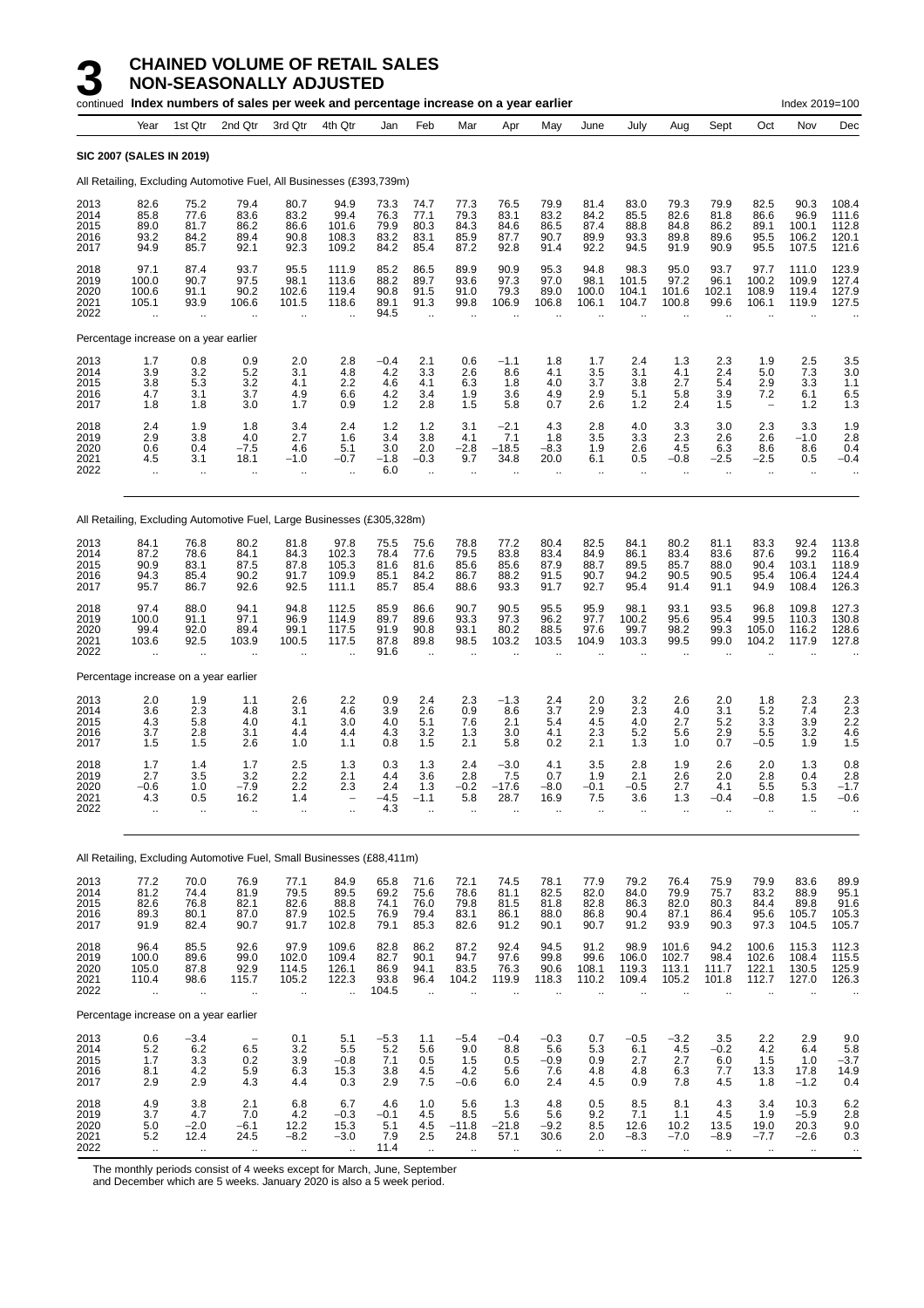#### **3 CHAINED VOLUME OF RETAIL SALES NON-SEASONALLY ADJUSTED**

|                                      |                                                         |                                                        | continued Index numbers of sales per week and percentage increase on a year earlier |                                                        |                                                          |                                        |                                                       |                                           |                                             |                                          |                                            |                                                  |                                                       |                                            |                                                     | Index 2019=100                                  |                                                        |
|--------------------------------------|---------------------------------------------------------|--------------------------------------------------------|-------------------------------------------------------------------------------------|--------------------------------------------------------|----------------------------------------------------------|----------------------------------------|-------------------------------------------------------|-------------------------------------------|---------------------------------------------|------------------------------------------|--------------------------------------------|--------------------------------------------------|-------------------------------------------------------|--------------------------------------------|-----------------------------------------------------|-------------------------------------------------|--------------------------------------------------------|
|                                      | Year                                                    | 1st Qtr                                                | 2nd Qtr                                                                             | 3rd Qtr                                                | 4th Qtr                                                  | Jan                                    | Feb                                                   | Mar                                       | Apr                                         | May                                      | June                                       | July                                             | Aug                                                   | Sept                                       | Oct                                                 | Nov                                             | Dec                                                    |
|                                      | <b>SIC 2007 (SALES IN 2019)</b>                         |                                                        |                                                                                     |                                                        |                                                          |                                        |                                                       |                                           |                                             |                                          |                                            |                                                  |                                                       |                                            |                                                     |                                                 |                                                        |
|                                      |                                                         |                                                        | Predominantly Food Stores, All Businesses (£167,730m)                               |                                                        |                                                          |                                        |                                                       |                                           |                                             |                                          |                                            |                                                  |                                                       |                                            |                                                     |                                                 |                                                        |
| 2013<br>2014<br>2015<br>2016<br>2017 | 92.2<br>92.7<br>94.6<br>97.9<br>97.6                    | 88.1<br>87.5<br>90.6<br>93.1<br>92.7                   | 90.7<br>93.2<br>93.4<br>96.8<br>97.6                                                | 91.5<br>91.1<br>92.9<br>96.6<br>95.7                   | 98.5<br>99.3<br>101.4<br>105.0<br>104.4                  | 84.3<br>85.5<br>87.3<br>89.8<br>89.3   | 87.2<br>88.3<br>89.5<br>92.8<br>93.4                  | 91.8<br>88.9<br>94.1<br>96.0<br>94.9      | 87.2<br>94.0<br>90.6<br>94.6<br>98.5        | 92.0<br>92.6<br>94.7<br>98.2<br>98.1     | 92.6<br>93.2<br>94.7<br>97.4<br>96.6       | 94.6<br>93.0<br>94.2<br>98.1<br>97.7             | 90.6<br>90.4<br>91.2<br>96.3<br>95.4                  | 89.7<br>90.0<br>93.3<br>95.7<br>94.4       | 90.6<br>92.0<br>93.3<br>97.8<br>96.5                | 95.1<br>97.6<br>98.8<br>101.6<br>100.2          | 107.6<br>106.6<br>110.1<br>113.6<br>114.0              |
| 2018<br>2019<br>2020<br>2021<br>2022 | 98.7<br>100.0<br>104.3<br>105.0                         | 93.4<br>94.6<br>99.3<br>104.7                          | 98.2<br>100.3<br>106.2<br>104.7                                                     | 98.0<br>99.1<br>102.1<br>101.7                         | 105.3<br>106.1<br>110.2<br>109.0                         | 88.3<br>91.1<br>92.8<br>98.5<br>91.7   | 93.2<br>94.6<br>96.7<br>103.3                         | 97.6<br>97.3<br>107.8<br>110.7            | 94.2<br>100.5<br>104.8<br>104.1             | 100.5<br>100.6<br>107.4<br>103.4         | 99.6<br>99.9<br>106.2<br>106.2             | 101.2<br>101.5<br>102.9<br>104.8                 | 97.6<br>98.6<br>102.0<br>101.1                        | 95.6<br>97.5<br>101.6<br>99.7              | 97.7<br>99.3<br>102.8<br>102.1                      | 101.4<br>101.7<br>109.6<br>105.5                | 114.6<br>115.0<br>116.5<br>117.2                       |
|                                      | Percentage increase on a year earlier                   |                                                        |                                                                                     |                                                        |                                                          |                                        |                                                       |                                           |                                             |                                          |                                            |                                                  |                                                       |                                            |                                                     |                                                 |                                                        |
| 2013<br>2014<br>2015<br>2016<br>2017 | $-0.5$<br>$0.5$<br>$2.1$<br>3.5<br>$-0.3$               | $-0.4$<br>$-0.7$<br>3.5<br>2.8<br>$-0.4$               | $-1.9$<br>2.7<br>0.2<br>3.6<br>0.9                                                  | $-0.5$<br>2.0<br>4.0<br>$-1.0$                         | 0.3<br>0.9<br>2.1<br>3.5<br>$-0.7$                       | $-1.4$<br>1.4<br>2.2<br>2.9<br>$-0.6$  | $-1.7$<br>1.2<br>1.3<br>3.7<br>0.7                    | 1.5<br>$-3.2$<br>5.9<br>2.0<br>$-1.1$     | $-4.8$<br>7.7<br>$-3.6$<br>4.5<br>4.1       | $-0.6$<br>0.7<br>2.3<br>3.7<br>$-0.1$    | $-0.7$<br>0.7<br>1.6<br>2.9<br>$-0.8$      | 2.1<br>$-1.6$<br>1.2<br>4.2<br>$-0.4$            | $-0.9$<br>$-0.2$<br>0.9<br>5.6<br>$-1.0$              | $-1.0$<br>0.4<br>3.7<br>2.6<br>$-1.4$      | $-0.3$<br>1.6<br>1.4<br>4.8<br>$-1.3$               | 0.2<br>2.6<br>$\overline{1.2}$<br>2.8<br>$-1.4$ | 0.9<br>$-0.9$<br>3.3<br>3.2<br>0.3                     |
| 2018<br>2019<br>2020<br>2021<br>2022 | 1.1<br>1.3<br>4.3<br>0.7<br>$\mathbf{r}$                | 0.7<br>1.2<br>5.0<br>5.4                               | 0.6<br>2.1<br>5.9<br>$-1.3$                                                         | 2.3<br>1.1<br>3.1<br>$-0.4$                            | 0.9<br>0.8<br>3.8<br>$-1.1$                              | $-1.1$<br>3.2<br>1.8<br>6.2<br>-6.8    | $-0.2$<br>1.4<br>2.2<br>6.8<br>$\ddot{\phantom{a}}$   | 2.9<br>$-0.3$<br>10.8<br>2.6              | -4.4<br>6.7<br>4.3<br>$-0.7$                | 2.4<br>0.1<br>6.8<br>$-3.7$              | 3.2<br>0.2<br>6.4                          | 3.6<br>0.3<br>1.4<br>1.8                         | 2.4<br>0.9<br>3.5<br>$-0.9$                           | 1.3<br>2.0<br>4.2<br>$-1.9$                | 1.2<br>1.7<br>3.5<br>$-0.7$<br>$\ddotsc$            | 1.2<br>0.3<br>7.8<br>$-3.8$<br>ä.               | 0.5<br>0.4<br>1.2<br>0.6<br>$\ddotsc$                  |
|                                      |                                                         |                                                        | Predominantly Food Stores, Large Businesses (£145,103m)                             |                                                        |                                                          |                                        |                                                       |                                           |                                             |                                          |                                            |                                                  |                                                       |                                            |                                                     |                                                 |                                                        |
| 2013<br>2014<br>2015<br>2016<br>2017 | 92.2<br>92.8<br>94.7<br>96.8<br>97.8                    | 88.9<br>87.6<br>90.9<br>92.6<br>92.7                   | 90.3<br>92.9<br>93.1<br>95.7<br>97.8                                                | 90.8<br>91.3<br>92.8<br>95.3<br>95.9                   | 98.6<br>100.0<br>102.1<br>103.6<br>104.8                 | 85.1<br>85.8<br>87.4<br>89.6<br>89.1   | 87.8<br>88.4<br>89.6<br>92.0<br>93.2                  | 93.0<br>88.8<br>94.7<br>95.4<br>95.2      | 86.7<br>93.3<br>89.8<br>93.6<br>98.7        | 91.5<br>91.9<br>94.4<br>97.0<br>98.0     | 92.1<br>93.3<br>94.6<br>96.2<br>96.9       | 93.9<br>92.9<br>93.9<br>96.5<br>97.8             | 89.6<br>90.2<br>90.8<br>94.7<br>95.2                  | 89.4<br>90.8<br>93.4<br>94.7<br>95.0       | 90.1<br>92.2<br>93.9<br>96.2<br>96.3                | 95.4<br>98.3<br>99.1<br>99.4<br>100.5           | 108.1<br>107.6<br>110.9<br>113.0<br>115.0              |
| 2018<br>2019<br>2020<br>2021<br>2022 | 99.0<br>100.0<br>104.8<br>104.3                         | 94.3<br>94.9<br>100.8<br>105.0<br>$\ddot{\phantom{a}}$ | 98.3<br>100.4<br>106.4<br>104.2<br>$\ddot{\phantom{a}}$                             | 97.6<br>98.6<br>101.7<br>100.6<br>$\ddot{\phantom{a}}$ | 105.9<br>106.2<br>110.5<br>107.4<br>$\ddot{\phantom{a}}$ | 89.1<br>91.8<br>94.0<br>99.0<br>91.3   | 94.3<br>94.6<br>96.9<br>103.2<br>$\ddot{\phantom{a}}$ | 98.5<br>97.5<br>110.5<br>111.2            | 94.1<br>101.0<br>104.9<br>103.6             | 100.3<br>100.4<br>107.9<br>102.8         | 100.0<br>99.9<br>106.6<br>105.7            | 100.3<br>100.8<br>102.9<br>103.5                 | 96.6<br>97.7<br>101.2<br>99.8<br>$\ddot{\phantom{a}}$ | 96.1<br>97.5<br>101.2<br>99.0              | 97.5<br>98.7<br>102.6<br>100.6                      | 101.6<br>101.5<br>110.0<br>103.8                | 116.1<br>115.9<br>117.2<br>115.9                       |
|                                      | Percentage increase on a year earlier                   |                                                        |                                                                                     |                                                        |                                                          |                                        |                                                       |                                           |                                             |                                          |                                            |                                                  |                                                       |                                            |                                                     |                                                 |                                                        |
| 2013<br>2014<br>2015<br>2016<br>2017 | 0.1<br>0.7<br>2.0<br>2.2<br>1.0                         | 1.3<br>$-1.5$<br>3.7<br>1.9<br>0.1                     | $-1.6$<br>2.9<br>0.2<br>2.8<br>2.2                                                  | 0.4<br>0.5<br>1.7<br>2.7<br>0.7                        | 0.1<br>1.4<br>2.0<br>1.6<br>1.1                          | 0.5<br>0.8<br>1.9<br>2.5<br>$-0.5$     | $-0.3$<br>0.7<br>1.4<br>2.7<br>1.3                    | 3.1<br>$-4.5$<br>6.6<br>0.8<br>-0.3       | $-4.5$<br>7.6<br>$-3.8$<br>4.3<br>5.4       | $-0.2$<br>0.5<br>2.8<br>2.7<br>1.0       | $-0.3$<br>1.2<br>1.5<br>1.7<br>0.7         | 2.8<br>$-1.1$<br>1.0<br>2.8<br>1.3               | $-0.5$<br>0.7<br>0.7<br>4.3<br>0.5                    | $-0.7$<br>1.6<br>2.9<br>1.4<br>0.3         | $-0.3$<br>2.4<br>1.8<br>2.4<br>0.2                  | 0.3<br>3.1<br>0.8<br>0.3<br>1.1                 | 0.2<br>$-0.5$<br>3.1<br>1.9<br>1.7                     |
| 2018<br>2019<br>2020<br>2021<br>2022 | $1.2$<br>1.0<br>4.8<br>$-0.4$<br>ä.                     | 1.7<br>0.6<br>6.2<br>4.2<br>$\ddotsc$                  | 0.5<br>2.1<br>6.1<br>$-2.1$<br>                                                     | 1.7<br>1.0<br>3.2<br>$-1.1$<br>$\ddotsc$               | 1.1<br>0.2<br>4.1<br>-2.7<br>$\ddotsc$                   | 3.0<br>2.5<br>5.3<br>$-7.8$            | 1.1<br>0.4<br>2.5<br>6.4<br>$\ddotsc$                 | 3.5<br>$-1.0$<br>13.3<br>0.6<br>$\ddotsc$ | $-4.7$<br>7.3<br>3.9<br>$-1.2$<br>$\ddotsc$ | 2.3<br>0.1<br>7.5<br>$-4.7$<br>$\ddotsc$ | 3.2<br>$-0.1$<br>6.7<br>$-0.8$<br>$\ldots$ | 2.6<br>0.5<br>2.0<br>0.6<br>$\ddot{\phantom{1}}$ | 1.4<br>1.1<br>3.5<br>$-1.4$<br>$\ldots$               | $1.2$<br>1.4<br>3.9<br>$-2.2$<br>$\ddotsc$ | $1.2$<br>1.2<br>4.0<br>-2.0<br>$\ddot{\phantom{a}}$ | 1.1<br>$-0.1$<br>8.4<br>-5.6<br>$\ddotsc$       | 1.0<br>$-0.1$<br>1.1<br>$-1.1$<br>$\ddot{\phantom{0}}$ |
|                                      |                                                         |                                                        | Predominantly Food Stores, Small Businesses (£22,628m)                              |                                                        |                                                          |                                        |                                                       |                                           |                                             |                                          |                                            |                                                  |                                                       |                                            |                                                     |                                                 |                                                        |
| 2013<br>2014<br>2015<br>2016<br>2017 | 92.3<br>91.6<br>93.9<br>104.9<br>96.3                   | 82.5<br>86.7<br>88.6<br>96.4<br>92.9                   | 93.7<br>95.5<br>95.6<br>103.8<br>96.6                                               | 95.6<br>89.7<br>93.9<br>105.5<br>94.3                  | 97.6<br>95.0<br>97.5<br>114.0<br>101.5                   | 79.4<br>83.4<br>86.8<br>91.4<br>90.6   | 83.6<br>87.9<br>88.5<br>97.7<br>94.6                  | 84.1<br>89.2<br>90.1<br>99.2<br>93.3      | 90.5<br>97.8<br>95.4<br>100.8<br>97.0       | 95.1<br>96.9<br>96.4<br>105.6<br>98.9    | 95.2<br>92.6<br>95.0<br>104.7<br>94.6      | 98.7<br>93.6<br>95.8<br>107.9<br>97.0            | 97.3<br>91.7<br>93.7<br>106.7<br>96.3                 | 91.7<br>85.1<br>92.6<br>102.5<br>90.5      | 93.7<br>90.3<br>89.0<br>108.3<br>97.7               | 93.6<br>93.0<br>96.8<br>115.5<br>98.0           | 103.9<br>100.3<br>$104.8$<br>$117.3$<br>$107.4$        |
| 2018<br>2019<br>2020<br>2021<br>2022 | 96.8<br>100.0<br>101.4<br>109.5<br>$\ddotsc$            | 87.6<br>92.6<br>89.6<br>102.5<br>$\cdot$               | 97.8<br>99.6<br>104.2<br>108.3<br>$\cdot$ .                                         | 100.5<br>102.1<br>104.8<br>108.4<br>$\cdot$ .          | 101.3<br>105.7<br>108.1<br>118.7<br>$\ddotsc$            | 83.2<br>86.7<br>84.6<br>95.0<br>94.6   | 86.6<br>94.4<br>94.9<br>103.9                         | 92.1<br>95.9<br>90.4<br>107.3             | 94.6<br>97.4<br>104.4<br>107.3              | 101.7<br>101.7<br>104.6<br>107.6         | 97.3<br>99.6<br>103.8<br>109.7             | 106.7<br>105.5<br>102.9<br>112.6                 | 104.2<br>103.9<br>107.2<br>109.5                      | 92.5<br>98.1<br>104.2<br>104.1             | 98.6<br>103.6<br>103.8<br>111.8                     | 99.8<br>103.1<br>107.6<br>116.6                 | 104.8<br>109.4<br>112.0<br>126.0                       |
|                                      | Percentage increase on a year earlier                   |                                                        |                                                                                     |                                                        |                                                          |                                        |                                                       |                                           |                                             |                                          |                                            |                                                  |                                                       |                                            |                                                     |                                                 |                                                        |
| 2013<br>2014<br>2015<br>2016<br>2017 | $-3.7$<br>$-0.8$<br>2.5<br>11.7<br>$-8.2$               | $-10.3$<br>5.1<br>2.2<br>8.7<br>$-3.6$                 | $-3.9$<br>1.9<br>0.1<br>8.6<br>$-6.9$                                               | $-2.6$<br>$-6.1$<br>4.7<br>12.3<br>$-10.6$             | 1.8<br>$-2.7$<br>$\overline{2.6}$<br>16.9<br>$-10.9$     | $-12.9$<br>5.0<br>4.1<br>5.3<br>$-0.9$ | $-9.9$<br>5.1<br>0.7<br>10.4<br>$-3.2$                | $-8.5$<br>6.0<br>1.1<br>10.1<br>$-5.9$    | $-6.3$<br>8.1<br>$-2.5$<br>5.7<br>$-3.8$    | $-3.0$<br>1.9<br>$-0.5$<br>9.6<br>$-6.4$ | $-2.7$<br>$-2.8$<br>2.7<br>10.2<br>$-9.7$  | $-2.0$<br>$-5.2$<br>2.4<br>12.6<br>$-10.1$       | $-3.4$<br>$-5.7$<br>2.2<br>13.9<br>$-9.7$             | $-2.5$<br>$-7.2$<br>8.8<br>10.7<br>$-11.7$ | $-0.3$<br>$-3.6$<br>$-1.4$<br>21.7<br>$-9.8$        | $-1.0$<br>$-0.6$<br>4.1<br>19.3<br>$-15.2$      | 5.6<br>$-3.4$<br>4.5<br>11.9<br>$-8.4$                 |
| 2018<br>2019<br>2020<br>2021         | $\begin{array}{c} 0.5 \\ 3.3 \\ 1.4 \end{array}$<br>7.9 | $-5.6$<br>5.7<br>$-3.2$<br>14.3                        | 1.2<br>1.8<br>4.6<br>3.9                                                            | 6.6<br>1.7<br>2.6<br>3.5                               | $-0.2$<br>4.3<br>2.3<br>9.8                              | $-8.2$<br>4.2<br>$-2.3$<br>12.2        | $-8.4$<br>9.0<br>0.5<br>9.4                           | $-1.4$<br>4.2<br>$-5.8$<br>18.7           | $-2.4$<br>3.0<br>7.1<br>2.8                 | 2.9<br>$-0.1$<br>2.8<br>2.9              | 2.9<br>2.4<br>4.2<br>5.7                   | 10.1<br>$-1.2$<br>$-2.4$<br>9.4                  | 8.2<br>$-0.3$<br>3.2<br>2.1                           | 2.2<br>6.1<br>6.3<br>$-0.1$                | 0.9<br>5.0<br>0.2<br>7.7                            | 1.8<br>3.4<br>4.3<br>8.4                        | $-2.4$<br>4.4<br>2.4<br>12.4                           |

2022 .. .. .. .. .. −0.4 .. .. .. .. .. .. .. .. .. .. ..

The monthly periods consist of 4 weeks except for March, June, September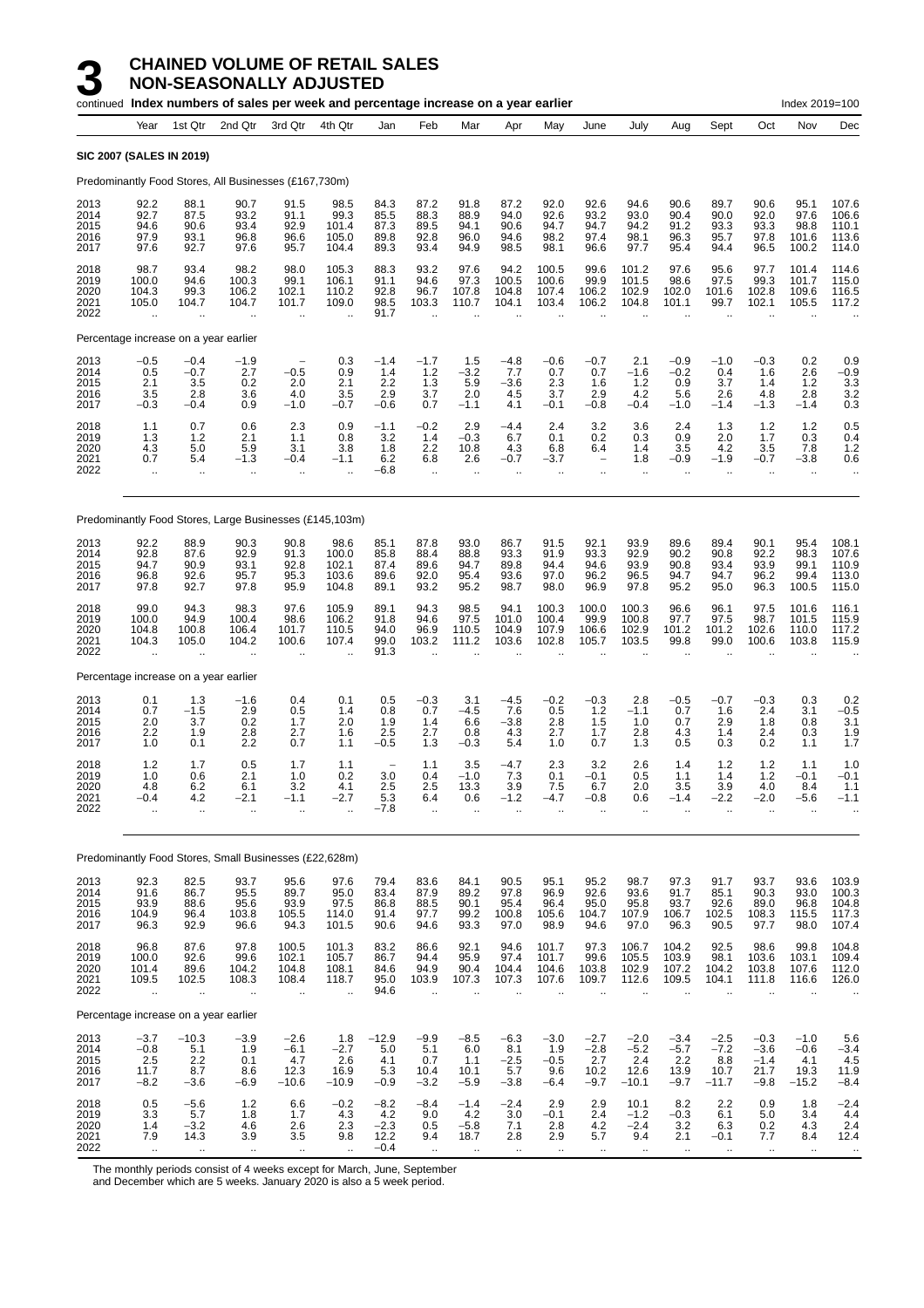|                                      |                                           |                                                        | continued Index numbers of sales per week and percentage increase on a year earlier |                                           |                                                          |                                       |                                       |                                           |                                       |                                                                        |                                              |                                                            |                                              |                                            |                                                          | Index 2019=100                                           |                                                      |
|--------------------------------------|-------------------------------------------|--------------------------------------------------------|-------------------------------------------------------------------------------------|-------------------------------------------|----------------------------------------------------------|---------------------------------------|---------------------------------------|-------------------------------------------|---------------------------------------|------------------------------------------------------------------------|----------------------------------------------|------------------------------------------------------------|----------------------------------------------|--------------------------------------------|----------------------------------------------------------|----------------------------------------------------------|------------------------------------------------------|
|                                      | Year                                      | 1st Qtr                                                | 2nd Qtr                                                                             | 3rd Qtr                                   | 4th Qtr                                                  | Jan                                   | Feb                                   | Mar                                       | Apr                                   | May                                                                    | June                                         | July                                                       | Aug                                          | Sept                                       | Oct                                                      | Nov                                                      | Dec                                                  |
|                                      |                                           | <b>SIC 2007 (SALES IN 2019)</b>                        |                                                                                     |                                           |                                                          |                                       |                                       |                                           |                                       |                                                                        |                                              |                                                            |                                              |                                            |                                                          |                                                          |                                                      |
|                                      |                                           |                                                        | Non Specialised Food Stores, All Businesses (£154,996m)                             |                                           |                                                          |                                       |                                       |                                           |                                       |                                                                        |                                              |                                                            |                                              |                                            |                                                          |                                                          |                                                      |
| 2013<br>2014<br>2015<br>2016<br>2017 | 92.5<br>93.1<br>94.7<br>97.7<br>98.3      | 88.5<br>88.1<br>91.3<br>93.3<br>93.5                   | 91.1<br>93.6<br>93.5<br>96.5<br>98.3                                                | 91.9<br>91.4<br>93.0<br>96.3<br>96.5      | 98.7<br>99.6<br>101.2<br>104.7<br>105.0                  | 84.9<br>86.1<br>88.1<br>90.6<br>90.2  | 87.5<br>88.8<br>89.9<br>92.7<br>94.0  | 92.3<br>89.4<br>94.9<br>96.0<br>95.9      | 87.5<br>94.1<br>90.6<br>94.3<br>99.1  | 92.2<br>93.0<br>94.8<br>98.1<br>98.6                                   | 93.1<br>93.8<br>94.7<br>97.0<br>97.5         | 95.1<br>93.4<br>94.1<br>97.7<br>98.5                       | 90.8<br>90.6<br>91.2<br>95.8<br>95.9         | 90.2<br>90.5<br>93.5<br>95.6<br>95.2       | 90.7<br>92.4<br>93.4<br>97.6<br>97.3                     | 95.3<br>98.1<br>98.5<br>100.7<br>100.8                   | 107.7<br>106.6<br>109.5<br>113.6<br>114.6            |
| 2018<br>2019<br>2020<br>2021<br>2022 | 99.2<br>100.0<br>105.4<br>105.0           | 94.5<br>95.4<br>100.1<br>106.1                         | 98.6<br>100.5<br>108.3<br>104.9                                                     | 98.2<br>98.9<br>102.9<br>101.2            | 105.7<br>105.2<br>110.7<br>107.7                         | 89.5<br>92.2<br>94.1<br>100.4<br>91.7 | 94.4<br>95.7<br>97.1<br>104.5         | 98.4<br>97.7<br>108.6<br>111.8            | 94.4<br>101.2<br>107.2<br>104.6       | 100.7<br>100.8<br>109.6<br>103.6                                       | 100.3<br>99.7<br>108.2<br>106.2              | 101.2<br>101.3<br>103.6<br>104.4                           | 97.5<br>98.2<br>102.7<br>100.4               | 96.2<br>97.6<br>102.4<br>99.3              | 98.0<br>99.0<br>103.3<br>101.2                           | 101.7<br>101.3<br>110.2<br>104.1                         | 115.2<br>113.4<br>117.0<br>115.7                     |
|                                      |                                           | Percentage increase on a year earlier                  |                                                                                     |                                           |                                                          |                                       |                                       |                                           |                                       |                                                                        |                                              |                                                            |                                              |                                            |                                                          |                                                          |                                                      |
| 2013<br>2014<br>2015<br>2016<br>2017 | $-0.4$<br>0.6<br>1.8<br>3.2<br>0.6        | $-0.3$<br>$-0.5$<br>3.6<br>2.3<br>0.2                  | $-1.8$<br>2.8<br>-0.2<br>3.3<br>1.9                                                 | 0.3<br>$-0.5$<br>1.7<br>3.6<br>0.1        | 0.2<br>1.0<br>1.6<br>3.5<br>0.3                          | $-1.2$<br>1.5<br>2.3<br>2.8<br>$-0.4$ | $-1.7$<br>1.5<br>1.3<br>3.2<br>1.4    | 1.5<br>$-3.1$<br>6.1<br>$1.2$<br>$-0.2$   | $-4.9$<br>7.6<br>$-3.7$<br>4.1<br>5.1 | $-0.4$<br>0.8<br>1.9<br>3.5<br>0.5                                     | $-0.5$<br>0.8<br>1.0<br>2.4<br>0.5           | 2.8<br>$-1.8$<br>0.8<br>3.8<br>0.8                         | $-0.7$<br>$-0.1$<br>0.6<br>5.1<br>0.1        | $-0.9$<br>0.4<br>3.3<br>2.2<br>$-0.4$      | $-0.4$<br>1.8<br>1.2<br>4.5<br>$-0.3$                    | 2.9<br>0.4<br>2.2<br>0.1                                 | 0.7<br>$-1.0$<br>2.7<br>3.7<br>0.9                   |
| 2018<br>2019<br>2020<br>2021<br>2022 | 0.9<br>0.8<br>5.4<br>$-0.4$               | 1.0<br>1.0<br>5.0<br>5.9<br>$\ddot{\phantom{a}}$       | 0.3<br>1.9<br>7.8<br>-3.2<br>                                                       | 1.8<br>0.8<br>4.0<br>$-1.6$<br>$\ddotsc$  | 0.7<br>$-0.5$<br>5.2<br>$-2.7$<br>$\ddotsc$              | $-0.7$<br>3.0<br>2.0<br>6.7<br>-8.7   | 0.5<br>1.3<br>1.5<br>7.6<br>$\cdot$ . | 2.7<br>$-0.7$<br>11.1<br>3.0<br>$\ddotsc$ | $-4.7$<br>7.2<br>5.9<br>-2.4          | 2.1<br>$\overline{\phantom{a}}$<br>8.8<br>-5.5<br>$\ddot{\phantom{a}}$ | 2.9<br>-0.6<br>8.5<br>$-1.9$<br>Ω.           | 2.8<br>$\overline{\phantom{a}}$<br>2.3<br>0.7<br>$\ddotsc$ | 1.7<br>0.7<br>4.6<br>$-2.2$<br>ä.            | 1.0<br>1.4<br>5.0<br>-3.1<br>$\ddotsc$     | 0.7<br>1.0<br>4.4<br>$-2.0$<br>$\ddot{\phantom{a}}$      | 0.9<br>$-0.3$<br>8.7<br>$-5.5$<br>$\ddotsc$              | 0.5<br>-1.6<br>3.2<br>$-1.1$                         |
|                                      |                                           |                                                        | Non Specialised Food Stores, Large Businesses (£141,315m)                           |                                           |                                                          |                                       |                                       |                                           |                                       |                                                                        |                                              |                                                            |                                              |                                            |                                                          |                                                          |                                                      |
| 2013<br>2014<br>2015<br>2016<br>2017 | 92.9<br>93.5<br>95.3<br>97.3<br>98.3      | 89.7<br>88.2<br>91.5<br>93.2<br>93.4                   | 90.9<br>93.5<br>93.6<br>96.1<br>98.3                                                | 91.5<br>91.9<br>93.4<br>95.7<br>96.3      | 99.3<br>100.6<br>102.6<br>104.2<br>105.2                 | 85.8<br>86.5<br>88.0<br>90.4<br>89.8  | 88.4<br>89.0<br>90.2<br>92.5<br>93.8  | 93.7<br>89.4<br>95.4<br>96.0<br>95.8      | 87.4<br>94.0<br>90.3<br>94.1<br>99.3  | 92.1<br>92.5<br>95.0<br>97.5<br>98.5                                   | 92.8<br>93.9<br>95.2<br>96.7<br>97.5         | 94.7<br>93.6<br>94.5<br>97.1<br>98.2                       | 90.2<br>90.8<br>91.5<br>95.1<br>95.6         | 90.0<br>91.4<br>94.0<br>95.1<br>95.3       | 90.7<br>92.8<br>94.4<br>96.7<br>96.8                     | 96.1<br>99.0<br>99.6<br>99.9<br>100.8                    | 108.8<br>108.1<br>111.4<br>113.8<br>115.4            |
| 2018<br>2019<br>2020<br>2021<br>2022 | 99.4<br>100.0<br>105.4<br>104.3           | 94.7<br>95.0<br>101.1<br>105.6<br>$\ddot{\phantom{a}}$ | 98.7<br>100.5<br>107.8<br>104.2                                                     | 97.9<br>98.7<br>102.2<br>100.6<br>ä.      | 106.1<br>105.7<br>110.8<br>107.0<br>$\ddot{\phantom{a}}$ | 89.5<br>92.0<br>94.2<br>99.7<br>91.5  | 94.7<br>94.8<br>97.1<br>103.7         | 99.0<br>97.7<br>111.2<br>111.7            | 94.4<br>101.2<br>106.4<br>103.7       | 100.7<br>100.6<br>109.3<br>102.8                                       | 100.4<br>100.0<br>107.7<br>105.8             | 100.8<br>101.1<br>103.4<br>103.6                           | 96.9<br>97.8<br>101.7<br>99.6                | 96.4<br>97.5<br>101.7<br>98.9              | 97.8<br>98.7<br>103.0<br>100.4                           | 101.8<br>101.3<br>110.3<br>103.3                         | 116.2<br>114.8<br>117.4<br>115.4                     |
|                                      |                                           | Percentage increase on a year earlier                  |                                                                                     |                                           |                                                          |                                       |                                       |                                           |                                       |                                                                        |                                              |                                                            |                                              |                                            |                                                          |                                                          |                                                      |
| 2013<br>2014<br>2015<br>2016<br>2017 | 0.6<br>1.9<br>2.2<br>1.0                  | $1.2 - 1.6$<br>3.7<br>1.9<br>0.2                       | $-1.6$<br>2.8<br>0.2<br>2.6<br>2.3                                                  | 0.4<br>0.4<br>1.6<br>2.5<br>0.6           | 1.3<br>2.0<br>1.6<br>0.9                                 | 0.5<br>0.8<br>1.8<br>2.7<br>$-0.6$    | $-0.5$<br>0.7<br>1.4<br>2.6<br>1.4    | 3.1<br>$-4.6$<br>6.7<br>0.7<br>$-0.2$     | $-4.6$<br>7.6<br>$-3.9$<br>4.2<br>5.5 | $-0.2$<br>0.4<br>2.7<br>2.6<br>1.0                                     | $-0.4$<br>1.2<br>1.4<br>1.5<br>0.9           | 2.8<br>$-1.\overline{2}$<br>1.0<br>2.7<br>1.2              | $-0.6$<br>0.6<br>0.7<br>4.0<br>0.5           | $-0.9$<br>1.5<br>2.8<br>1.2<br>0.2         | $-0.4$<br>2.4<br>1.7<br>2.4<br>0.1                       | 0.3<br>3.0<br>0.6<br>0.3<br>0.9                          | 0.1<br>$-0.6$<br>3.1<br>2.1<br>1.4                   |
| 2018<br>2019<br>2020<br>2021<br>2022 | 1.1<br>0.7<br>5.4<br>$-1.0$               | 1.5<br>0.3<br>6.3<br>4.4                               | 0.3<br>1.9<br>7.2<br>-3.3                                                           | 1.7<br>0.8<br>3.6<br>$-1.6$               | 0.8<br>$-0.4$<br>4.8<br>-3.4                             | $-0.4$<br>2.8<br>2.4<br>5.9<br>$-8.3$ | 0.9<br>0.1<br>2.4<br>6.8<br>ä.        | 3.3<br>$-1.3$<br>13.8<br>0.4              | -4.9<br>7.1<br>5.2<br>$-2.5$          | 2.3<br>$-0.1$<br>8.7<br>-6.0                                           | 3.0<br>$-0.4$<br>7.7<br>$-1.8$               | 2.6<br>0.3<br>2.3<br>0.2                                   | 1.4<br>0.9<br>4.0<br>$-2.0$                  | $1.2$<br>1.2<br>4.3<br>$-2.8$              | 1.0<br>1.0<br>4.3<br>$-2.5$                              | 1.0<br>-0.4<br>8.8<br>-6.4                               | 0.7<br>$-1.2$<br>2.3<br>$^{-1.8}$                    |
|                                      |                                           |                                                        | Non Specialised Food Stores, Small Businesses (£13,681m)                            |                                           |                                                          |                                       |                                       |                                           |                                       |                                                                        |                                              |                                                            |                                              |                                            |                                                          |                                                          |                                                      |
| 2013<br>2014<br>2015<br>2016<br>2017 | 89.3<br>89.3<br>89.1<br>101.8<br>98.7     | 76.9<br>86.2<br>88.7<br>94.7<br>95.5                   | 92.6<br>94.9<br>91.6<br>100.6<br>98.2                                               | 95.5<br>86.9<br>89.2<br>102.6<br>98.1     | 92.1<br>89.7<br>87.0<br>109.5<br>103.2                   | 75.2<br>82.8<br>89.2<br>92.8<br>94.0  | 77.7<br>86.1<br>86.7<br>94.8<br>96.0  | 77.6<br>89.5<br>89.9<br>96.1<br>96.3      | 88.3<br>95.1<br>93.1<br>96.7<br>97.4  | 93.3<br>97.7<br>92.6<br>104.4<br>100.2                                 | 95.4<br>92.4<br>89.7<br>100.6<br>97.1        | 99.3<br>91.4<br>90.3<br>104.6<br>101.2                     | 96.4<br>89.0<br>88.0<br>103.2<br>99.1        | 91.8<br>81.5<br>89.3<br>100.6<br>94.8      | 91.0<br>87.2<br>83.2<br>107.6<br>102.7                   | 88.0<br>89.6<br>87.5<br>108.6<br>100.6                   | 96.3<br>91.7<br>89.6<br>111.7<br>105.7               |
| 2018<br>2019<br>2020<br>2021<br>2022 | 98.1<br>100.0<br>105.5<br>111.2<br>÷.     | 91.6<br>98.9<br>90.4<br>111.2<br>$\ddotsc$             | 98.1<br>99.8<br>113.7<br>112.0<br>$\ddotsc$                                         | 100.6<br>101.0<br>109.7<br>107.5<br>ä,    | 102.3<br>100.4<br>109.5<br>114.3                         | 90.2<br>94.9<br>93.5<br>107.0<br>93.5 | 91.9<br>104.7<br>97.7<br>113.2<br>ä.  | 92.5<br>97.4<br>81.5<br>112.8             | 94.5<br>101.4<br>115.2<br>113.8       | 100.4<br>102.3<br>112.8<br>112.3                                       | 99.1<br>96.5<br>113.2<br>110.4               | 105.7<br>103.5<br>106.3<br>112.5                           | 103.8<br>102.3<br>112.8<br>107.9<br>ä.       | 93.8<br>97.9<br>109.9<br>103.2<br>ä.       | 100.6<br>101.6<br>106.7<br>110.1<br>$\ddot{\phantom{a}}$ | 100.6<br>101.2<br>109.0<br>112.8<br>$\ddot{\phantom{a}}$ | 104.9<br>98.9<br>112.1<br>118.8                      |
|                                      |                                           | Percentage increase on a year earlier                  |                                                                                     |                                           |                                                          |                                       |                                       |                                           |                                       |                                                                        |                                              |                                                            |                                              |                                            |                                                          |                                                          |                                                      |
| 2013<br>2014<br>2015<br>2016<br>2017 | $-4.5$<br>0.1<br>$-0.2$<br>14.3<br>$-3.0$ | $-15.8$<br>12.0<br>2.9<br>6.8<br>0.9                   | $-3.5$<br>2.5<br>$-3.\bar{4}$<br>9.7<br>$-2.4$                                      | $-0.4$<br>$-9.1$<br>2.7<br>15.1<br>$-4.4$ | 1.6<br>$-2.6$<br>$-3.1$<br>25.9<br>$-5.7$                | $-17.7$<br>10.2<br>7.6<br>4.1<br>1.3  | $-14.7$<br>10.8<br>0.6<br>9.4<br>1.3  | $-15.1$<br>15.3<br>0.4<br>6.9<br>0.2      | $-7.9$<br>7.7<br>$-2.1$<br>3.9<br>0.7 | $-2.5$<br>4.7<br>$-5.3$<br>12.8<br>$-4.0$                              | $-0.8$<br>$-3.1$<br>$-2.9$<br>12.1<br>$-3.4$ | 2.2<br>$-8.0$<br>$-1.2$<br>15.8<br>$-3.2$                  | $-2.0$<br>$-7.7$<br>$-1.2$<br>17.3<br>$-3.9$ | $-1.3$<br>$-11.2$<br>9.5<br>12.7<br>$-5.8$ | $-1.2$<br>$-4.1$<br>$-4.7$<br>29.4<br>$-4.6$             | $-3.7$<br>1.8<br>$-2.4$<br>24.1<br>$-7.3$                | 8.3<br>$-4.8$<br>$-2.\overline{3}$<br>24.7<br>$-5.4$ |
| 2018<br>2019<br>2020<br>2021         | $-0.6$<br>1.9<br>5.5<br>5.4               | $-4.0$<br>7.9<br>$-8.5$<br>22.9                        | $-0.1$<br>1.7<br>14.0<br>$-1.5$                                                     | 2.5<br>0.4<br>8.6<br>$-2.0$               | $-0.9$<br>$-1.8$<br>9.0<br>4.4                           | $-4.0$<br>5.1<br>$-1.5$<br>14.5       | $-4.3$<br>13.9<br>$-6.7$<br>15.9      | $-3.9$<br>$-16.2$<br>38.3                 | $-3.0$<br>7.3<br>13.6<br>$-1.2$       | 0.2<br>1.8<br>10.3<br>$-0.4$                                           | 2.0<br>$-2.6$<br>17.4<br>$-2.5$              | 4.4<br>$^{-2.0}_{2.6}$<br>5.9                              | 4.7<br>$-1.5$<br>10.3<br>$-4.3$              | $-1.0$<br>$4.3$<br>12.3<br>$-6.1$          | $-2.1$<br>0.9<br>5.1<br>3.2                              | $\overline{\phantom{0}}$<br>0.6<br>7.7<br>3.5            | $-0.7$<br>$-5.8$<br>13.4<br>6.0                      |

2022 .. .. .. .. .. −12.6 .. .. .. .. .. .. .. .. .. .. ..

The monthly periods consist of 4 weeks except for March, June, September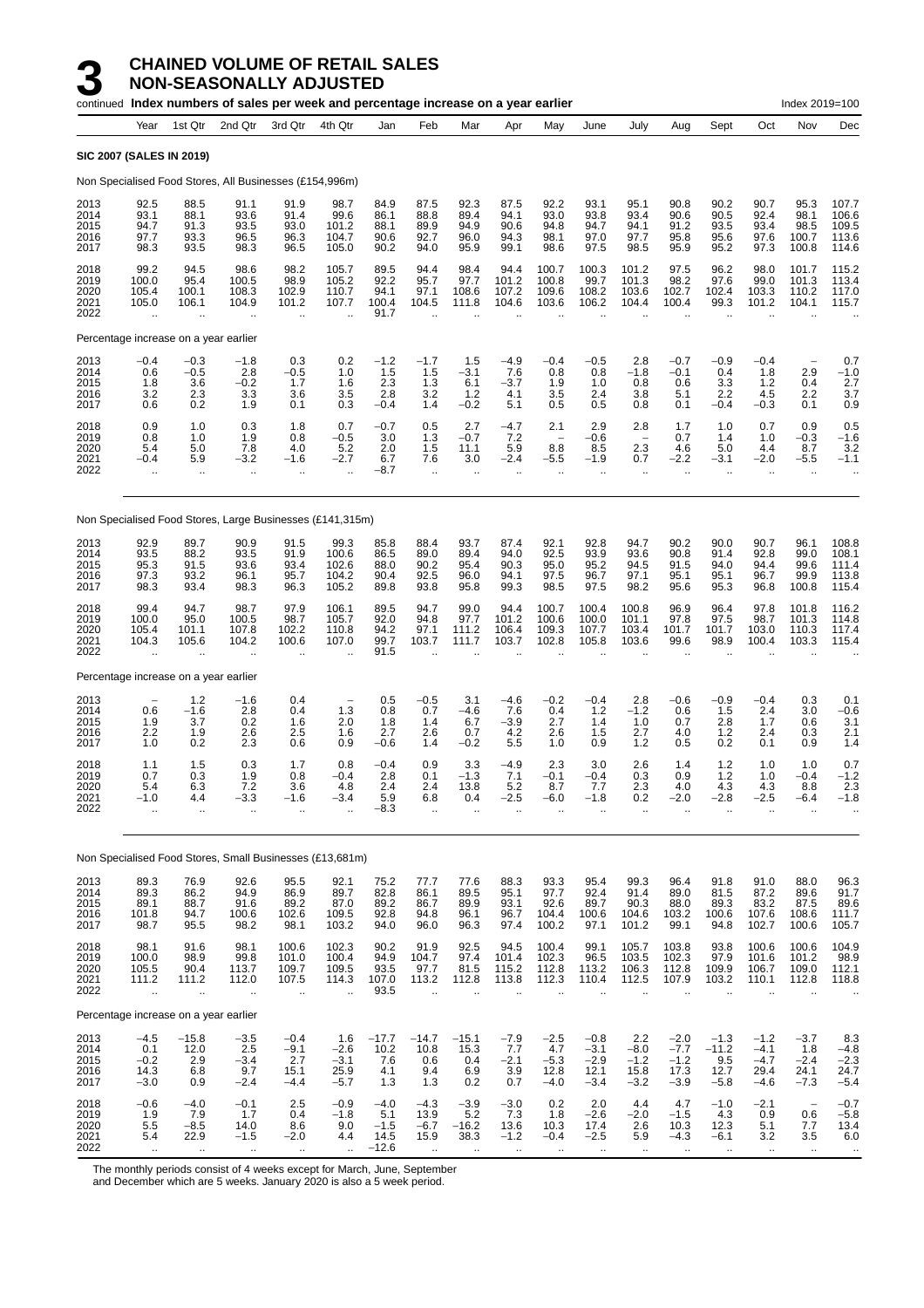|                                       |                                                        |                                                  | continued Index numbers of sales per week and percentage increase on a year earlier |                                                      |                                           |                                             |                                                          |                                        |                                              |                                              |                                              |                                              |                                              |                                                          |                                                    | Index 2019=100                            |                                              |
|---------------------------------------|--------------------------------------------------------|--------------------------------------------------|-------------------------------------------------------------------------------------|------------------------------------------------------|-------------------------------------------|---------------------------------------------|----------------------------------------------------------|----------------------------------------|----------------------------------------------|----------------------------------------------|----------------------------------------------|----------------------------------------------|----------------------------------------------|----------------------------------------------------------|----------------------------------------------------|-------------------------------------------|----------------------------------------------|
|                                       | Year                                                   | 1st Qtr                                          | 2nd Qtr                                                                             | 3rd Qtr                                              | 4th Qtr                                   | Jan                                         | Feb                                                      | Mar                                    | Apr                                          | May                                          | June                                         | July                                         | Aug                                          | Sept                                                     | Oct                                                | Nov                                       | Dec                                          |
| <b>SIC 2007 (SALES IN 2019)</b>       |                                                        |                                                  |                                                                                     |                                                      |                                           |                                             |                                                          |                                        |                                              |                                              |                                              |                                              |                                              |                                                          |                                                    |                                           |                                              |
| Specialist Food Stores (£9,400m)      |                                                        |                                                  |                                                                                     |                                                      |                                           |                                             |                                                          |                                        |                                              |                                              |                                              |                                              |                                              |                                                          |                                                    |                                           |                                              |
| 2013<br>2014<br>2015<br>2016<br>2017  | 86.9<br>86.2<br>89.4<br>93.9<br>85.4                   | 82.0<br>81.9<br>81.6<br>86.6<br>80.4             | 85.2<br>87.2<br>89.3<br>91.7<br>83.4                                                | 86.0<br>86.1<br>88.4<br>95.2<br>86.1                 | 94.2<br>90.0<br>98.4<br>102.1<br>91.6     | 76.6<br>79.4<br>78.1<br>80.9<br>77.5        | 84.0<br>84.2<br>83.0<br>88.2<br>83.2                     | 84.9<br>82.5<br>83.3<br>89.9<br>80.4   | 82.9<br>88.9<br>87.8<br>91.8<br>88.4         | 87.3<br>87.6<br>90.1<br>90.9<br>88.1         | 85.2<br>85.6<br>89.9<br>92.3<br>75.7         | 86.7<br>88.3<br>91.3<br>95.7<br>87.3         | 89.9<br>88.8<br>89.2<br>97.0<br>90.2         | 82.4<br>82.4<br>85.6<br>93.4<br>81.9                     | 89.1<br>86.4<br>87.7<br>95.3<br>84.1               | 89.7<br>87.0<br>97.4<br>108.4<br>88.7     | 101.9<br>95.2<br>107.6<br>102.6<br>100.0     |
| 2018<br>2019<br>2020<br>2021<br>2022  | 93.7<br>100.0<br>88.2<br>96.8<br>.,                    | 80.4<br>87.9<br>88.1<br>80.8                     | 92.0<br>99.1<br>70.6<br>93.1                                                        | 99.4<br>100.8<br>93.6<br>100.1                       | 103.1<br>112.2<br>100.7<br>113.0          | 74.6<br>81.9<br>77.4<br>72.3<br>96.8        | 78.2<br>85.3<br>94.0<br>79.8                             | 86.7<br>94.7<br>94.0<br>88.5           | 91.8<br>98.8<br>65.1<br>89.3                 | 95.9<br>98.7<br>71.8<br>93.1                 | 89.0<br>99.8<br>73.9<br>96.2                 | 105.3<br>103.4<br>93.0<br>97.8               | 102.5<br>103.1<br>93.1<br>103.0              | 92.1<br>96.9<br>94.5<br>99.6                             | 97.0<br>102.1<br>97.1<br>106.5                     | 101.0<br>105.7<br>100.4<br>112.1          | 109.6<br>125.5<br>103.7<br>118.8             |
| Percentage increase on a year earlier |                                                        |                                                  |                                                                                     |                                                      |                                           |                                             |                                                          |                                        |                                              |                                              |                                              |                                              |                                              |                                                          |                                                    |                                           |                                              |
| 2013<br>2014<br>2015<br>2016<br>2017  | 1.2<br>$-0.7$<br>3.7<br>5.0<br>$-9.1$                  | 3.8<br>$-0.2$<br>$-0.4$<br>6.2<br>$-7.2$         | 1.1<br>2.4<br>2.3<br>2.7<br>$-9.0$                                                  | 0.4<br>0.2<br>2.7<br>7.7<br>$-9.5$                   | $-0.1$<br>$-4.5$<br>9.3<br>3.8<br>$-10.3$ | 0.4<br>3.7<br>$-1.6$<br>3.5<br>$-4.1$       | 5.3<br>0.2<br>$-1.4$<br>6.3<br>$-5.7$                    | 5.3<br>$-2.7$<br>0.9<br>8.0<br>$-10.6$ | $-0.6$<br>7.1<br>$-1.3$<br>4.6<br>$-3.6$     | 2.8<br>0.3<br>2.9<br>0.8<br>$-3.1$           | 1.0<br>0.5<br>4.9<br>2.7<br>$-17.9$          | $-2.1$<br>1.8<br>3.4<br>4.8<br>$-8.7$        | 3.3<br>$-1.3$<br>0.5<br>8.7<br>$-7.0$        | 0.1<br>$\overline{\phantom{a}}$<br>3.9<br>9.2<br>$-12.3$ | $-1.2$<br>$-3.0$<br>1.5<br>8.6<br>$-11.8$          | 1.2<br>$-3.0$<br>12.0<br>11.2<br>$-18.1$  | $-0.2$<br>$-6.6$<br>13.1<br>$-4.6$<br>$-2.6$ |
| 2018<br>2019<br>2020<br>2021<br>2022  | 9.7<br>6.7<br>$-11.8$<br>9.7<br>ă.                     | $\overline{\phantom{a}}$<br>9.3<br>0.3<br>$-8.2$ | 10.3<br>7.8<br>$-28.8$<br>32.0                                                      | 15.4<br>1.4<br>$-7.1$<br>6.9<br>$\ddot{\phantom{a}}$ | 12.5<br>8.8<br>$-10.3$<br>12.2            | $-3.8$<br>9.9<br>$-5.5$<br>$-6.5$<br>33.7   | $-6.0$<br>9.1<br>10.3<br>$-15.2$<br>$\ddot{\phantom{a}}$ | 7.9<br>9.2<br>$-0.7$<br>$-5.9$         | 3.8<br>7.7<br>$-34.1$<br>37.2                | 8.9<br>2.9<br>$-27.2$<br>29.6                | 17.6<br>12.0<br>$-25.9$<br>30.3              | 20.6<br>$-1.8$<br>$-10.0$<br>5.1             | 13.6<br>0.5<br>$-9.7$<br>10.7                | 12.5<br>5.2<br>$-2.5$<br>5.4<br>$\bar{a}$                | 15.4<br>5.2<br>$-4.9$<br>9.7<br>$\bar{\mathbf{r}}$ | 13.8<br>4.7<br>$-5.0$<br>11.6             | 9.7<br>14.5<br>$-17.4$<br>14.6               |
|                                       |                                                        |                                                  | Alcoholic Drinks, Other Beverages and Tobacco (£3,335m)                             |                                                      |                                           |                                             |                                                          |                                        |                                              |                                              |                                              |                                              |                                              |                                                          |                                                    |                                           |                                              |
| 2013<br>2014<br>2015<br>2016<br>2017  | 91.3<br>91.6<br>103.3<br>117.4<br>98.7                 | 84.0<br>76.1<br>84.1<br>100.1<br>90.2            | 90.6<br>91.5<br>103.0<br>124.1<br>106.1                                             | 87.5<br>86.3<br>102.9<br>115.9<br>88.7               | 103.0<br>113.5<br>123.1<br>129.6<br>109.8 | 79.1<br>69.5<br>76.1<br>78.0<br>80.9        | 84.9<br>78.3<br>87.1<br>108.5<br>95.7                    | 87.3<br>81.0<br>88.1<br>110.9<br>93.2  | 89.1<br>102.9<br>98.1<br>117.6<br>98.2       | 92.1<br>87.2<br>105.1<br>123.2<br>102.9      | 90.6<br>85.8<br>105.4<br>130.0<br>115.0      | 91.2<br>88.3<br>104.3<br>121.9<br>90.5       | 85.0<br>83.0<br>99.5<br>118.9<br>85.6        | 86.5<br>87.3<br>104.6<br>108.7<br>89.8                   | 86.5<br>90.4<br>101.6<br>112.9<br>94.6             | 100.2<br>104.8<br>116.9<br>125.5<br>105.1 | 118.5<br>139.1<br>145.3<br>146.4<br>125.8    |
| 2018<br>2019<br>2020<br>2021<br>2022  | 88.4<br>100.0<br>99.9<br>130.9<br>$\ddot{\phantom{a}}$ | 81.3<br>75.7<br>90.2<br>106.9<br>μ,              | 96.8<br>93.6<br>105.6<br>128.8                                                      | 84.7<br>101.6<br>91.8<br>129.7                       | 90.7<br>129.1<br>112.7<br>158.1           | 69.1<br>65.2<br>74.9<br>84.4<br>81.8        | 80.1<br>70.9<br>82.9<br>111.3                            | 92.0<br>87.8<br>111.4<br>121.4         | 89.0<br>73.3<br>107.2<br>121.6               | 102.6<br>96.8<br>106.3<br>124.6              | 98.3<br>107.2<br>103.7<br>137.9              | 87.0<br>104.9<br>96.6<br>142.0               | 89.5<br>103.6<br>96.3<br>129.9               | 79.1<br>97.4<br>84.3<br>119.7                            | 82.5<br>107.7<br>94.1<br>130.0                     | 88.8<br>108.5<br>111.0<br>152.1           | 98.7<br>162.7<br>129.0<br>185.4              |
| Percentage increase on a year earlier |                                                        |                                                  |                                                                                     |                                                      |                                           |                                             |                                                          |                                        |                                              |                                              |                                              |                                              |                                              |                                                          |                                                    |                                           |                                              |
| 2013<br>2014<br>2015<br>2016<br>2017  | $^{-7.7}_{-0.3}$<br>12.8<br>13.7<br>$-15.9$            | $-13.6$<br>$-9.4$<br>10.5<br>19.0<br>$-9.9$      | $-12.7$<br>1.0<br>12.7<br>20.4<br>$-14.5$                                           | $-14.0$<br>$-1.4$<br>19.3<br>12.6<br>-23.4           | 10.9<br>10.2<br>8.4<br>5.3<br>$-15.3$     | $-17.2$<br>$-12.1$<br>9.6<br>2.5<br>3.7     | $-15.5$<br>$-7.8$<br>11.3<br>24.6<br>$-11.9$             | $-9.2 - 7.2$<br>8.8<br>25.9<br>$-16.0$ | $-10.1$<br>15.4<br>$-4.7$<br>19.9<br>$-16.5$ | $-14.4$<br>$-5.3$<br>20.5<br>17.2<br>$-16.5$ | $-13.4$<br>$-5.3$<br>22.9<br>23.3<br>$-11.5$ | $-16.0$<br>$-3.2$<br>18.1<br>16.9<br>$-25.8$ | $-19.7$<br>$-2.4$<br>19.8<br>19.6<br>$-28.0$ | $-6.8$<br>0.9<br>19.9<br>3.9<br>$-17.3$                  | 14.0<br>4.5<br>12.4<br>11.1<br>$-16.2$             | 7.9<br>4.6<br>11.6<br>7.4<br>$-16.3$      | 11.3<br>17.4<br>4.5<br>0.8<br>$-14.1$        |
| 2018<br>2019<br>2020<br>2021<br>2022  | $-10.5$<br>13.2<br>$-0.1$<br>31.0                      | $-9.9$<br>$-6.9$<br>19.2<br>18.5                 | $-8.8$<br>$-3.3$<br>12.8<br>22.0                                                    | $-4.5$<br>19.9<br>$-9.7$<br>41.3                     | $-17.4$<br>42.4<br>$-12.7$<br>40.3        | $-14.7$<br>$-5.5$<br>14.8<br>12.7<br>$-3.2$ | $-16.2$<br>$-11.5$<br>16.8<br>34.3                       | $-1.3$<br>$-4.5$<br>26.9<br>9.0        | $-9.4$<br>$-17.6$<br>46.2<br>13.4            | $-0.2$<br>$-5.7$<br>9.8<br>17.2              | $-14.5$<br>9.0<br>$-3.2$<br>32.9             | $-3.8$<br>20.6<br>$-8.0$<br>47.0             | 4.5<br>15.7<br>$-7.0$<br>34.9                | $-12.0$<br>23.2<br>$-13.4$<br>42.0                       | $-12.8$<br>30.5<br>$-12.7$<br>38.1                 | $-15.5$<br>22.2<br>2.3<br>37.1            | $-21.5$<br>64.8<br>$-20.7$<br>43.7           |

The monthly periods consist of 4 weeks except for March, June, September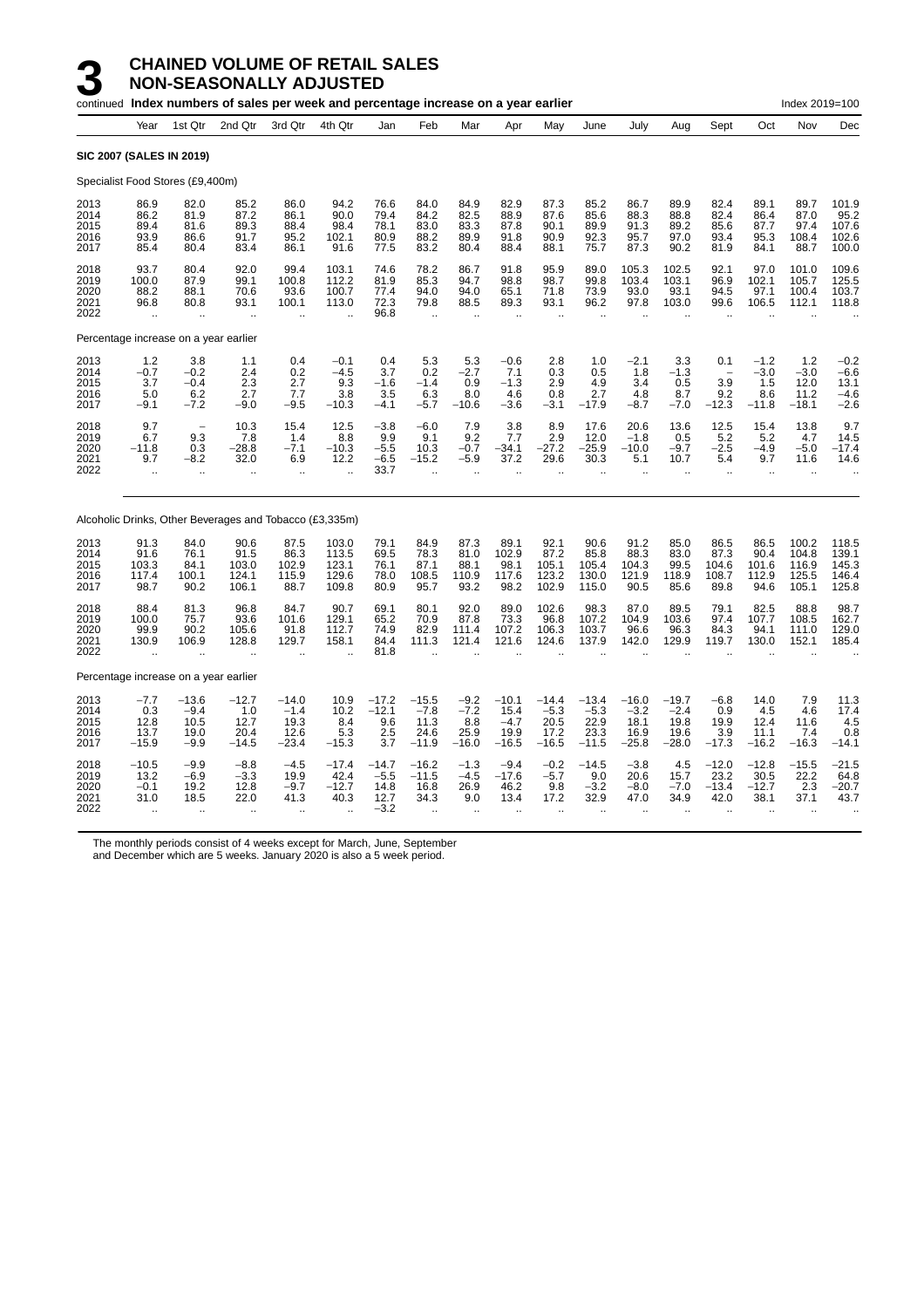#### **3 CHAINED VOLUME OF RETAIL SALES NON-SEASONALLY ADJUSTED**

|                                      |                                                       |                                                                | continued Index numbers of sales per week and percentage increase on a year earlier |                                                          |                                                                   |                                         |                                                      |                                           |                                                                   |                                      |                                        |                                                     |                                                   |                                                               |                                                     | Index 2019=100                               |                                           |
|--------------------------------------|-------------------------------------------------------|----------------------------------------------------------------|-------------------------------------------------------------------------------------|----------------------------------------------------------|-------------------------------------------------------------------|-----------------------------------------|------------------------------------------------------|-------------------------------------------|-------------------------------------------------------------------|--------------------------------------|----------------------------------------|-----------------------------------------------------|---------------------------------------------------|---------------------------------------------------------------|-----------------------------------------------------|----------------------------------------------|-------------------------------------------|
|                                      | Year                                                  | 1st Qtr                                                        | 2nd Qtr                                                                             | 3rd Qtr                                                  | 4th Qtr                                                           | Jan                                     | Feb                                                  | Mar                                       | Apr                                                               | May                                  | June                                   | July                                                | Aug                                               | Sept                                                          | Oct                                                 | Nov                                          | Dec                                       |
|                                      |                                                       | <b>SIC 2007 (SALES IN 2019)</b>                                |                                                                                     |                                                          |                                                                   |                                         |                                                      |                                           |                                                                   |                                      |                                        |                                                     |                                                   |                                                               |                                                     |                                              |                                           |
|                                      |                                                       |                                                                | Predominantly Non-food Stores, All Businesses (£176,057m)                           |                                                          |                                                                   |                                         |                                                      |                                           |                                                                   |                                      |                                        |                                                     |                                                   |                                                               |                                                     |                                              |                                           |
| 2013<br>2014<br>2015<br>2016<br>2017 | 83.8<br>88.7<br>92.3<br>95.5<br>96.7                  | 73.0<br>77.1<br>81.3<br>83.3<br>84.0                           | 79.4<br>84.1<br>88.4<br>90.1<br>92.6                                                | 81.1<br>85.9<br>89.5<br>92.7<br>94.1                     | 101.7<br>108.8<br>110.0<br>115.8<br>116.2                         | 72.6<br>77.1<br>80.4<br>84.0<br>83.9    | 72.4<br>74.4<br>79.5<br>81.3<br>82.8                 | 73.7<br>79.2<br>83.5<br>84.5<br>85.0      | 76.7<br>82.7<br>87.4<br>88.4<br>93.2                              | 79.3<br>83.7<br>88.3<br>91.4<br>90.9 | 81.8<br>85.6<br>89.2<br>90.5<br>93.5   | 83.1<br>89.0<br>92.6<br>97.5<br>97.7                | 78.8<br>85.7<br>88.3<br>91.4<br>94.4              | 81.3<br>83.5<br>88.1<br>90.0<br>90.9                          | 84.6<br>90.7<br>93.0<br>98.6<br>97.5                | 94.3<br>103.6<br>106.8<br>111.4<br>112.7     | 121.3<br>127.4<br>126.3<br>133.0<br>134.0 |
| 2018<br>2019<br>2020<br>2021<br>2022 | 98.6<br>100.0<br>88.3<br>96.3<br>$\ddot{\phantom{1}}$ | 85.4<br>88.0<br>81.9<br>70.2<br>$\ddot{\phantom{a}}$           | 93.5<br>96.4<br>62.5<br>100.3                                                       | 96.7<br>97.4<br>95.2<br>96.6<br>$\ddotsc$                | 118.6<br>118.2<br>114.0<br>118.3                                  | 85.9<br>86.9<br>87.9<br>65.1<br>86.1    | 83.4<br>86.1<br>86.3<br>66.9<br>$\ddotsc$            | 86.7<br>90.4<br>72.4<br>76.8<br>÷.        | 91.6<br>95.7<br>44.3<br>98.7                                      | 94.3<br>95.0<br>56.9<br>101.8        | 94.4<br>98.1<br>81.5<br>100.3          | 99.6<br>101.1<br>95.7<br>99.1                       | 96.5<br>97.0<br>94.2<br>96.7                      | 94.6<br>94.8<br>95.5<br>94.5                                  | 99.5<br>100.1<br>103.3<br>104.0                     | 116.4<br>112.5<br>107.2<br>119.9             | 135.8<br>137.1<br>127.9<br>128.6          |
|                                      |                                                       |                                                                | Percentage increase on a year earlier                                               |                                                          |                                                                   |                                         |                                                      |                                           |                                                                   |                                      |                                        |                                                     |                                                   |                                                               |                                                     |                                              |                                           |
| 2013<br>2014<br>2015<br>2016<br>2017 | 1.6<br>5.9<br>4.0<br>3.4<br>1.3                       | $-0.3$<br>5.7<br>5.5<br>2.5<br>0.8                             | 1.4<br>5.9<br>5.0<br>2.0<br>2.7                                                     | 1.7<br>5.9<br>4.3<br>3.6<br>1.4                          | 3.3<br>6.9<br>1.2<br>5.2<br>0.4                                   | $-1.3$<br>6.3<br>4.3<br>4.5<br>$-0.1$   | 4.0<br>2.8<br>6.8<br>2.2<br>1.9                      | $-2.8$<br>7.4<br>5.4<br>1.2<br>0.6        | 0.5<br>7.9<br>5.7<br>1.1<br>5.4                                   | 2.2<br>5.5<br>5.4<br>3.5<br>$-0.5$   | 1.5<br>4.7<br>4.2<br>1.5<br>3.3        | 0.8<br>7.0<br>4.1<br>5.2<br>0.2                     | 0.1<br>8.7<br>3.0<br>3.6<br>3.2                   | 3.7<br>2.8<br>5.5<br>2.1<br>1.0                               | 2.0<br>7.2<br>2.6<br>6.0<br>$-1.1$                  | 2.5<br>9.8<br>3.1<br>4.3<br>1.2              | 4.4<br>5.0<br>$-0.9$<br>5.4<br>0.7        |
| 2018<br>2019<br>2020<br>2021<br>2022 | 1.9<br>1.4<br>$-11.7$<br>9.1<br>$\ddotsc$             | 1.7<br>3.0<br>$-6.9$<br>$-14.4$                                | 1.0<br>3.1<br>$-35.2$<br>60.4                                                       | 2.8<br>0.7<br>$-2.3$<br>1.5<br>$\ddot{\phantom{a}}$      | 2.1<br>$-0.4$<br>$-3.5$<br>3.8<br>$\ddot{\phantom{a}}$            | 2.3<br>1.2<br>1.2<br>$-26.0$<br>32.3    | 0.6<br>3.3<br>0.2<br>$-22.4$<br>$\ddot{\phantom{a}}$ | 2.0<br>4.3<br>$-19.9$<br>6.1              | $-1.7$<br>4.4<br>$-53.7$<br>122.8                                 | 3.8<br>0.7<br>-40.1<br>79.0          | 1.0<br>3.9<br>–16.9<br>23.0            | 2.0<br>1.5<br>$-5.4$<br>3.6<br>$\ddot{\phantom{a}}$ | 2.2<br>0.4<br>$-2.8$<br>2.6<br>ä.                 | 4.0<br>0.3<br>0.7<br>$-1.1$<br>ä.                             | 2.0<br>0.7<br>3.2<br>0.7<br>$\cdot$ .               | 3.3<br>$-3.3$<br>$-4.7$<br>11.8<br>$\ddotsc$ | 1.4<br>1.0<br>-6.7<br>0.5                 |
|                                      |                                                       |                                                                | Predominantly Non-food Stores, Large Businesses (£128,944m)                         |                                                          |                                                                   |                                         |                                                      |                                           |                                                                   |                                      |                                        |                                                     |                                                   |                                                               |                                                     |                                              |                                           |
| 2013<br>2014<br>2015<br>2016<br>2017 | 85.0<br>89.9<br>94.0<br>97.0<br>97.5                  | 73.0<br>76.7<br>81.7<br>83.3<br>84.5                           | 79.2<br>84.0<br>88.9<br>90.0<br>91.8                                                | 81.4<br>86.1<br>89.9<br>93.7<br>93.4                     | 106.3<br>113.5<br>115.7<br>121.2<br>120.2                         | 74.3<br>78.6<br>81.8<br>85.2<br>86.1    | 71.3<br>73.3<br>79.3<br>81.2<br>81.1                 | 73.2<br>77.6<br>83.6<br>83.4<br>85.8      | 76.2<br>82.9<br>88.0<br>87.6<br>92.7                              | 78.5<br>83.5<br>88.7<br>91.3<br>90.0 | 82.1<br>85.4<br>89.7<br>90.8<br>92.5   | 83.4<br>88.4<br>92.5<br>98.0<br>97.9                | 79.2<br>85.7<br>88.0<br>91.9<br>92.2              | 81.5<br>84.7<br>89.4<br>91.7<br>90.8                          | 84.6<br>91.2<br>93.2<br>99.6<br>96.5                | 96.8<br>107.1<br>111.8<br>115.6<br>115.2     | 131.3<br>136.5<br>136.6<br>143.1<br>143.0 |
| 2018<br>2019<br>2020<br>2021<br>2022 | 98.8<br>100.0<br>85.5<br>94.2<br>$\ddotsc$            | 85.0<br>88.0<br>80.9<br>66.8<br>$\ddotsc$                      | 93.5<br>94.7<br>59.9<br>96.5                                                        | 95.5<br>95.7<br>89.5<br>94.2<br>$\ddotsc$                | 121.3<br>121.6<br>112.2<br>119.0<br>ä.                            | 86.3<br>88.7<br>88.2<br>62.2<br>83.3    | 81.9<br>85.5<br>83.4<br>63.0<br>$\ddot{\phantom{a}}$ | 86.4<br>89.5<br>71.5<br>73.6<br>÷.        | 90.2<br>94.4<br>43.2<br>94.6<br>$\ddot{\phantom{a}}$              | 94.2<br>92.6<br>55.2<br>97.3<br>ä.   | 95.5<br>96.6<br>77.0<br>97.5           | 99.7<br>98.7<br>88.3<br>96.5                        | 93.2<br>94.8<br>88.8<br>93.8<br>$\ddotsc$         | 94.0<br>94.0<br>91.1<br>92.7                                  | 98.4<br>100.2<br>97.1<br>101.4                      | 116.1<br>114.7<br>103.8<br>119.3             | 143.7<br>144.3<br>130.9<br>132.9          |
|                                      |                                                       |                                                                | Percentage increase on a year earlier                                               |                                                          |                                                                   |                                         |                                                      |                                           |                                                                   |                                      |                                        |                                                     |                                                   |                                                               |                                                     |                                              |                                           |
| 2013<br>2014<br>2015<br>2016<br>2017 | $\frac{2.3}{5.7}$<br>4.7<br>3.2<br>0.4                | $\begin{array}{c} 0.5 \\ 5.2 \end{array}$<br>6.5<br>1.9<br>1.4 | 2.1<br>6.1<br>5.8<br>1.2<br>2.0                                                     | $\frac{2.6}{5.8}$<br>4.4<br>4.2<br>$-0.3$                | $\begin{array}{c} 3.3 \\ 6.8 \end{array}$<br>1.9<br>4.8<br>$-0.9$ | $-0.5$<br>5.8<br>4.0<br>4.2<br>1.0      | 3.7<br>2.7<br>8.2<br>2.4                             | $-1.0$<br>6.0<br>7.7<br>$-0.2$<br>2.9     | $\begin{array}{c} 0.5 \\ 8.7 \end{array}$<br>6.2<br>$-0.5$<br>5.9 | 3.4<br>6.4<br>6.2<br>2.9<br>$-1.4$   | $\frac{2.5}{3.9}$<br>5.1<br>1.2<br>1.9 | 1.6<br>6.0<br>4.6<br>5.9<br>$-0.1$                  | 3.1<br>8.1<br>2.7<br>4.4<br>0.4                   | $\frac{3.1}{3.9}$<br>5.6<br>2.6<br>$-1.0$                     | $\frac{2.5}{7.8}$<br>2.3<br>6.8<br>$-3.1$           | $\frac{3.3}{10.7}$<br>4.4<br>3.4<br>$-0.3$   | $\frac{3.7}{3.9}$<br>0.1<br>4.7           |
| 2018<br>2019<br>2020<br>2021<br>2022 | 1.4<br>1.2<br>-14.5<br>10.1                           | 0.6<br>3.6<br>-8.1<br>$-17.4$                                  | 1.8<br>1.3<br>$-36.7$<br>61.2<br>$\ddot{\phantom{a}}$                               | $^{2.2}_{0.2}$<br>-6.4<br>5.3<br>$\ddotsc$               | 0.9<br>0.3<br>$-7.8$<br>6.1                                       | 0.3<br>2.7<br>$-0.6$<br>$-29.5$<br>33.9 | 0.9<br>4.4<br>$-2.4$<br>$-24.5$                      | 0.6<br>3.6<br>$-20.1$<br>2.9              | $-2.7$<br>4.7<br>$-54.2$<br>119.0                                 | $4.7 - 1.7$<br>-40.4<br>76.3         | $3.3$<br>$1.2$<br>-20.3<br>26.6        | 1.8<br>$-1.0$<br>$-10.6$<br>9.4                     | 1.1<br>1.7<br>-6.3<br>5.6                         | 3.4<br>$\overline{\phantom{m}}$<br>$-3.0$<br>1.8<br>$\ddotsc$ | 1.9<br>1.9<br>$-3.1$<br>4.4<br>$\ddot{\phantom{a}}$ | 0.8<br>$-1.2$<br>$-9.5$<br>15.0<br>$\ddotsc$ | 0.5<br>0.4<br>-9.3<br>1.5                 |
|                                      |                                                       |                                                                | Predominantly Non-food Stores, Small Businesses (£47,113m)                          |                                                          |                                                                   |                                         |                                                      |                                           |                                                                   |                                      |                                        |                                                     |                                                   |                                                               |                                                     |                                              |                                           |
| 2013<br>2014<br>2015<br>2016<br>2017 | 81.7<br>86.7<br>88.3<br>91.7<br>95.0                  | 74.0<br>79.1<br>81.1<br>84.1<br>83.0                           | 81.2<br>85.4<br>87.7<br>91.1<br>95.1                                                | 81.4<br>86.1<br>89.2<br>90.5<br>96.1                     | 90.4<br>96.9<br>95.3<br>101.2<br>105.6                            | 68.8<br>74.0<br>77.5<br>81.2<br>78.2    | 76.5<br>78.6<br>80.9<br>82.1<br>87.8                 | 76.2<br>84.5<br>84.1<br>87.9<br>83.0      | 78.9<br>83.3<br>86.7<br>91.4<br>94.9                              | 82.6<br>85.2<br>87.7<br>91.9<br>93.6 | 81.8<br>87.3<br>88.5<br>90.1<br>96.5   | 83.5<br>91.5<br>93.7<br>96.5<br>97.3                | 78.8<br>86.8<br>89.8<br>90.7<br>100.9             | 81.7<br>81.2<br>85.2<br>85.6<br>91.3                          | 85.9<br>90.5<br>93.2<br>96.5<br>100.6               | 88.9<br>95.0<br>93.6<br>100.2<br>106.0       | 95.2<br>103.4<br>98.4<br>105.7<br>109.3   |
| 2018<br>2019<br>2020<br>2021<br>2022 | 98.2<br>100.0<br>95.6<br>102.1<br>ä.                  | 86.9<br>88.1<br>84.6<br>79.1<br>$\ddot{\phantom{1}}$           | 94.0<br>101.1<br>69.5<br>110.2<br>ä.                                                | 100.4<br>102.3<br>110.4<br>102.8<br>$\ddot{\phantom{a}}$ | 111.6<br>108.5<br>118.7<br>116.1<br>$\ddotsc$                     | 84.8<br>82.1<br>87.1<br>72.8<br>93.5    | 87.7<br>88.0<br>94.0<br>77.5<br>$\ddot{\phantom{a}}$ | 87.9<br>93.0<br>74.7<br>85.5              | 96.0<br>99.4<br>47.1<br>109.5                                     | 94.9<br>101.7<br>61.3<br>113.8       | 91.6<br>102.1<br>93.8<br>107.9         | 99.7<br>107.8<br>115.8<br>105.9                     | 106.0<br>103.0<br>108.9<br>104.4                  | 96.5<br>97.3<br>107.2<br>99.0<br>ä.                           | 102.7<br>99.9<br>120.0<br>110.9                     | 117.4<br>106.3<br>116.4<br>121.0             | 114.2<br>117.1<br>119.5<br>116.5          |
|                                      |                                                       |                                                                | Percentage increase on a year earlier                                               |                                                          |                                                                   |                                         |                                                      |                                           |                                                                   |                                      |                                        |                                                     |                                                   |                                                               |                                                     |                                              |                                           |
| 2013<br>2014<br>2015<br>2016<br>2017 | $-0.5$<br>6.1<br>1.9<br>3.8<br>3.6                    | $-3.2$<br>$6.8$<br>2.5<br>3.7<br>$-1.2$                        | $-1.0$<br>$\frac{5.2}{2.7}$<br>3.9<br>4.4                                           | $-1.0$<br>$\frac{5.8}{3.6}$<br>1.5<br>6.2                | 2.9<br>$7.2 - 1.6$<br>6.1<br>4.4                                  | $-4.1$<br>7.6<br>4.8<br>4.8<br>$-3.7$   | 4.0<br>2.7<br>2.9<br>1.5<br>7.0                      | $-7.6$<br>11.0<br>$-0.5$<br>4.6<br>$-5.6$ | $-0.1$<br>5.6<br>4.0<br>5.4<br>3.9                                | $-1.1$<br>3.1<br>3.0<br>4.8<br>1.8   | $-1.5$<br>6.7<br>1.4<br>1.9<br>7.1     | $-1.7$<br>$\frac{9.5}{2.4}$<br>3.0<br>0.9           | $-7.6$<br>10.2<br>$\overline{3.4}$<br>1.1<br>11.2 | 5.3<br>$-0.6$<br>4.9<br>0.5<br>6.6                            | 0.7<br>5.4<br>3.0<br>3.5<br>4.3                     | $-0.1$<br>6.8<br>$-1.4$<br>7.1<br>5.8        | 7.0<br>8.7<br>$-4.9$<br>7.4<br>3.5        |
| 2018<br>2019<br>2020<br>2021<br>2022 | 3.4<br>1.8<br>$-4.4$<br>6.8                           | 4.6<br>1.4<br>$-4.0$<br>$-6.5$                                 | $-1.2$<br>7.7<br>$-31.3$<br>58.6                                                    | 4.4<br>1.9<br>8.0<br>-6.9                                | 5.7<br>$-2.8$<br>9.4<br>$-2.1$                                    | 8.4<br>$-3.2$<br>6.1<br>$-16.4$<br>28.4 | $-0.1$<br>0.4<br>6.7<br>$-17.5$                      | 5.8<br>5.8<br>$-19.7$<br>14.5             | 1.1<br>3.6<br>$-52.6$<br>132.3                                    | 1.5<br>7.1<br>$-39.7$<br>85.6        | $-5.1$<br>11.5<br>$-8.1$<br>15.0       | 2.4<br>8.1<br>7.5<br>-8.5                           | 5.1<br>$-2.9$<br>5.8<br>$-4.1$                    | 5.7<br>0.8<br>10.2<br>$-7.7$                                  | 2.1<br>$-2.8$<br>20.1<br>$-7.6$                     | 10.7<br>$-9.5$<br>9.5<br>3.9                 | 4.4<br>2.6<br>2.0<br>$-2.5$               |

The monthly periods consist of 4 weeks except for March, June, September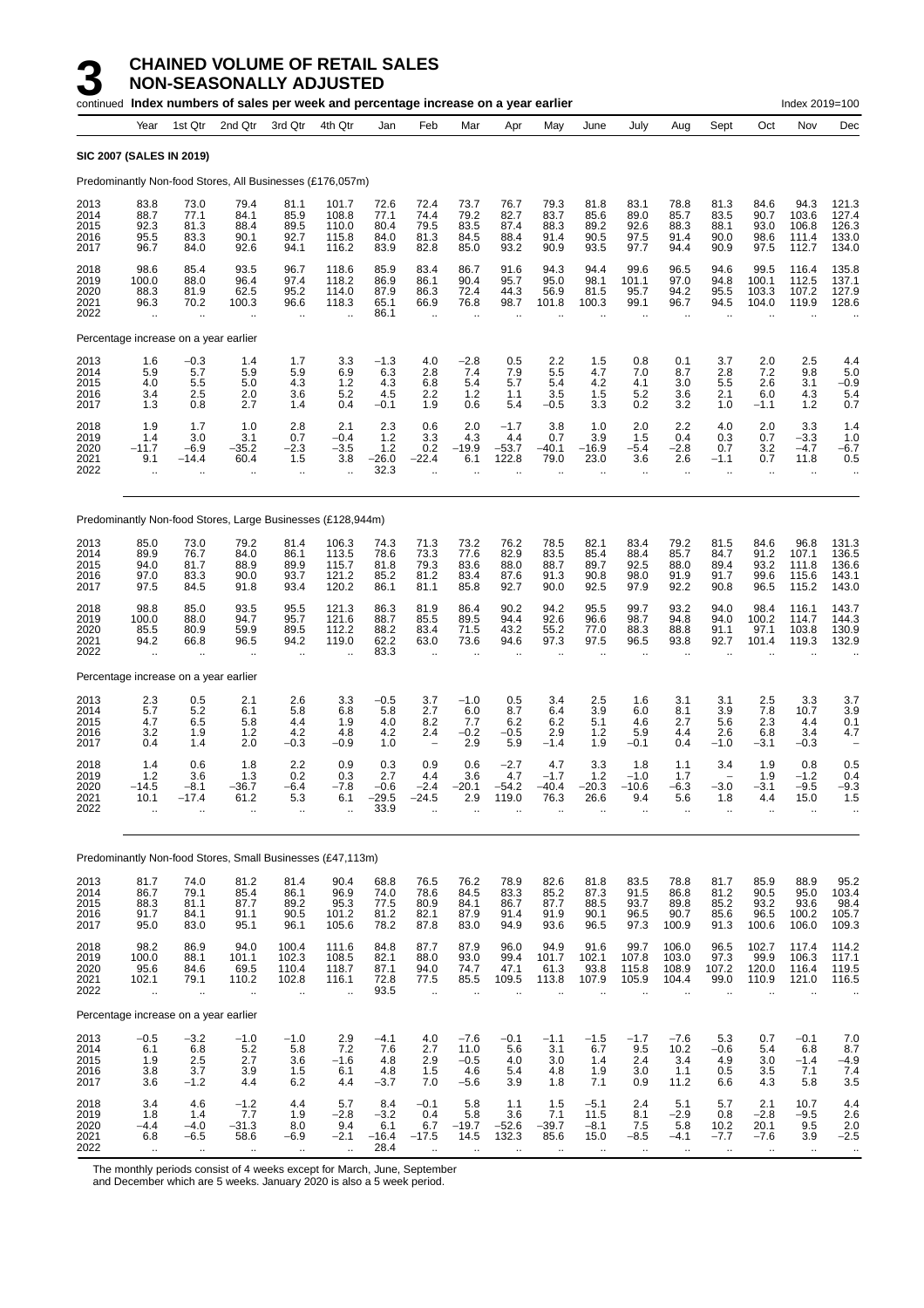**NON-SEASONALLY ADJUSTED**

|                                      |                                                           |                                                      | continued Index numbers of sales per week and percentage increase on a year earlier |                                                          |                                                 |                                                                     |                                                    |                                                                  |                                          |                                                      |                                                      |                                                           |                                                           |                                                 |                                                                   | Index 2019=100                                 |                                           |
|--------------------------------------|-----------------------------------------------------------|------------------------------------------------------|-------------------------------------------------------------------------------------|----------------------------------------------------------|-------------------------------------------------|---------------------------------------------------------------------|----------------------------------------------------|------------------------------------------------------------------|------------------------------------------|------------------------------------------------------|------------------------------------------------------|-----------------------------------------------------------|-----------------------------------------------------------|-------------------------------------------------|-------------------------------------------------------------------|------------------------------------------------|-------------------------------------------|
|                                      | Year                                                      | 1st Qtr                                              | 2nd Qtr                                                                             | 3rd Qtr                                                  | 4th Qtr                                         | Jan                                                                 | Feb                                                | Mar                                                              | Apr                                      | May                                                  | June                                                 | July                                                      | Aug                                                       | Sept                                            | Oct                                                               | Nov                                            | Dec                                       |
|                                      | <b>SIC 2007 (SALES IN 2019)</b>                           |                                                      |                                                                                     |                                                          |                                                 |                                                                     |                                                    |                                                                  |                                          |                                                      |                                                      |                                                           |                                                           |                                                 |                                                                   |                                                |                                           |
|                                      |                                                           |                                                      | Non Specialised Predominantly Non-food Stores, All Businesses (£34,921m)            |                                                          |                                                 |                                                                     |                                                    |                                                                  |                                          |                                                      |                                                      |                                                           |                                                           |                                                 |                                                                   |                                                |                                           |
| 2013<br>2014<br>2015<br>2016<br>2017 | 84.2<br>89.2<br>94.5<br>100.7<br>100.7                    | 70.9<br>75.1<br>80.5<br>86.1<br>85.5                 | 76.7<br>82.0<br>85.2<br>91.0<br>91.9                                                | 77.3<br>82.8<br>87.7<br>94.3<br>94.2                     | 111.8<br>117.9<br>124.6<br>131.3<br>131.2       | 71.9<br>76.9<br>81.5<br>89.3<br>87.9                                | 69.3<br>72.3<br>78.5<br>83.3<br>82.2               | 71.4<br>75.6<br>81.2<br>85.7<br>86.1                             | 72.3<br>80.7<br>82.6<br>88.6<br>90.3     | 75.3<br>81.3<br>84.9<br>93.2<br>89.8                 | 81.2<br>83.6<br>87.6<br>91.3<br>94.8                 | 78.8<br>83.9<br>90.1<br>95.6<br>96.1                      | 76.7<br>83.0<br>86.4<br>93.8<br>94.5                      | 76.6<br>81.7<br>86.8<br>93.7<br>92.6            | 84.2<br>89.3<br>93.1<br>97.8<br>96.7                              | 102.8<br>116.4<br>123.2<br>127.3<br>125.3      | 141.2<br>141.8<br>151.0<br>161.2<br>163.5 |
| 2018<br>2019<br>2020<br>2021<br>2022 | 101.8<br>100.0<br>94.4<br>93.8                            | 87.8<br>86.6<br>85.8<br>80.8                         | 93.1<br>92.0<br>78.7<br>90.0                                                        | 95.2<br>92.9<br>89.6<br>87.4<br>$\bar{\mathbf{r}}$       | 131.2<br>128.6<br>124.3<br>116.7                | 90.7<br>90.1<br>88.0<br>73.3<br>79.3                                | 83.5<br>83.4<br>81.4<br>79.1<br>$\ddotsc$          | 88.8<br>86.3<br>87.0<br>88.3                                     | 87.9<br>90.4<br>67.9<br>90.9             | 93.6<br>91.0<br>79.1<br>90.2<br>$\ddot{\phantom{1}}$ | 96.9<br>94.0<br>87.1<br>89.2<br>$\ddot{\phantom{1}}$ | 97.4<br>96.2<br>89.7<br>88.8<br>$\mathbf{r}$              | 95.2<br>92.8<br>88.3<br>85.2                              | 93.4<br>90.4<br>90.5<br>88.2                    | 98.0<br>98.2<br>99.6<br>94.9                                      | 125.0<br>121.7<br>126.3<br>117.7               | 162.7<br>158.4<br>142.5<br>133.4          |
|                                      |                                                           | Percentage increase on a year earlier                |                                                                                     |                                                          |                                                 |                                                                     |                                                    |                                                                  |                                          |                                                      |                                                      |                                                           |                                                           |                                                 |                                                                   |                                                |                                           |
| 2013<br>2014<br>2015<br>2016<br>2017 | 4.2<br>5.9<br>6.0<br>6.5<br>$\overline{\phantom{a}}$      | 4.5<br>5.9<br>7.1<br>7.0<br>-0.7                     | 1.7<br>6.9<br>4.0<br>6.8<br>0.9                                                     | 3.0<br>7.1<br>5.9<br>7.5<br>$-0.1$                       | 6.6<br>5.4<br>5.7<br>5.3                        | 6.1<br>6.9<br>5.9<br>9.6<br>$-1.6$                                  | 8.0<br>4.3<br>8.6<br>6.1<br>$-1.4$                 | 0.7<br>5.9<br>7.4<br>5.5<br>0.5                                  | $-0.3$<br>11.5<br>2.4<br>7.3<br>1.9      | 0.4<br>7.9<br>4.4<br>9.7<br>$-3.6$                   | 4.2<br>2.9<br>4.8<br>4.2<br>3.8                      | 1.6<br>6.6<br>7.4<br>6.1<br>0.5                           | 4.0<br>8.2<br>4.1<br>8.5<br>0.7                           | 3.4<br>6.7<br>6.2<br>7.9<br>$-1.2$              | 6.0<br>6.1<br>4.2<br>5.1<br>$-1.1$                                | 4.5<br>13.3<br>5.8<br>3.4<br>$-1.6$            | 8.2<br>0.4<br>6.5<br>6.8<br>1.4           |
| 2018<br>2019<br>2020<br>2021<br>2022 | 1.1<br>$-1.8$<br>$-5.6$<br>$-0.7$<br>$\ddot{\phantom{a}}$ | 2.7<br>$-1.4$<br>$-0.9$<br>$-5.8$<br>$\ddotsc$       | 1.4<br>$-1.3$<br>$-14.4$<br>14.4                                                    | 1.0<br>$-2.4$<br>$-3.6$<br>$-2.4$<br>÷.                  | $-2.0$<br>$-3.3$<br>$-6.1$                      | 3.3<br>$-0.7$<br>$-2.4$<br>$-16.8$<br>8.3                           | 1.6<br>$-0.2$<br>$-2.4$<br>$-2.9$<br>$\ddotsc$     | 3.1<br>$-2.8$<br>0.9<br>1.5<br>$\ddot{\phantom{a}}$              | $-2.6$<br>2.8<br>$-24.9$<br>33.9         | 4.3<br>$-2.8$<br>$-13.1$<br>13.9<br>$\ddotsc$        | 2.3<br>$-3.0$<br>$-7.4$<br>2.5<br>$\ddotsc$          | 1.3<br>$-1.3$<br>$-6.7$<br>$-1.1$<br>$\cdot$ .            | 0.8<br>$-2.5$<br>$-4.8$<br>$-3.5$<br>$\ddot{\phantom{a}}$ | 0.9<br>$-3.2$<br>0.1<br>$-2.5$<br>$\ddotsc$     | 1.3<br>0.2<br>1.4<br>$-4.7$                                       | $-0.2$<br>$-2.7$<br>3.8<br>$-6.8$<br>$\ddotsc$ | $-0.5$<br>$-2.6$<br>$-10.0$<br>$-6.4$     |
|                                      |                                                           |                                                      | Non Specialised Predominantly Non-food Stores, Large Businesses (£32,279m)          |                                                          |                                                 |                                                                     |                                                    |                                                                  |                                          |                                                      |                                                      |                                                           |                                                           |                                                 |                                                                   |                                                |                                           |
| 2013<br>2014<br>2015<br>2016<br>2017 | 84.0<br>89.1<br>94.6<br>101.4<br>101.3                    | 69.8<br>75.1<br>79.8<br>86.7<br>86.4                 | 76.3<br>81.2<br>85.1<br>91.0<br>91.9                                                | 77.3<br>82.4<br>87.4<br>94.1<br>93.5                     | 112.5<br>118.7<br>126.2<br>133.8<br>133.4       | 70.4<br>77.6<br>81.0<br>90.2<br>89.5                                | 68.4<br>71.7<br>77.1<br>84.1<br>82.4               | 70.5<br>75.2<br>80.8<br>85.8<br>87.0                             | 71.5<br>79.7<br>82.3<br>89.0<br>90.7     | 74.5<br>80.3<br>84.1<br>93.5<br>90.3                 | 81.5<br>83.0<br>88.2<br>90.5<br>94.2                 | 78.9<br>83.6<br>89.1<br>95.5<br>95.3                      | 76.4<br>82.6<br>86.1<br>93.1<br>93.6                      | 76.9<br>81.2<br>87.1<br>93.7<br>91.9            | 84.5<br>88.9<br>93.4<br>98.8<br>98.1                              | 102.2<br>117.5<br>124.9<br>128.0<br>126.5      | 143.2<br>143.5<br>153.6<br>166.3<br>167.1 |
| 2018<br>2019<br>2020<br>2021<br>2022 | 101.9<br>100.0<br>93.6<br>92.9<br>$\ddot{\phantom{a}}$    | 88.1<br>86.9<br>85.0<br>81.5                         | 94.4<br>91.9<br>78.3<br>88.9                                                        | 93.8<br>92.1<br>88.1<br>85.8                             | 131.4<br>129.1<br>123.7<br>115.4                | 91.3<br>90.8<br>87.3<br>73.4<br>77.9                                | 83.4<br>83.7<br>80.1<br>79.8                       | 89.2<br>86.3<br>86.7<br>89.4                                     | 89.0<br>91.3<br>67.3<br>90.5             | 95.1<br>90.6<br>80.3<br>88.8                         | 98.3<br>93.4<br>85.4<br>87.7                         | 97.2<br>95.2<br>87.5<br>87.3                              | 93.1<br>92.3<br>86.3<br>83.9                              | 91.7<br>89.6<br>89.9<br>86.1                    | 97.5<br>96.8<br>97.8<br>93.1                                      | 124.7<br>122.3<br>125.7<br>116.4               | 164.0<br>160.3<br>142.8<br>132.3          |
|                                      |                                                           | Percentage increase on a year earlier                |                                                                                     |                                                          |                                                 |                                                                     |                                                    |                                                                  |                                          |                                                      |                                                      |                                                           |                                                           |                                                 |                                                                   |                                                |                                           |
| 2013<br>2014<br>2015<br>2016<br>2017 | 6.3<br>6.0<br>6.2<br>7.1<br>$-0.1$                        | 5.6<br>7.5<br>6.2<br>8.7<br>$-0.3$                   | 4.8<br>6.4<br>4.9<br>6.9<br>1.0                                                     | $6.5$<br>$6.5$<br>6.1<br>7.7<br>$-0.7$                   | 7.6<br>$5.\overline{5}$<br>6.3<br>6.0<br>$-0.3$ | 5.4<br>10.2<br>4.4<br>11.3<br>$-0.8$                                | 9.0<br>4.9<br>7.5<br>9.1<br>$-2.0$                 | $\begin{array}{c} 3.2 \\ 6.6 \end{array}$<br>7.5<br>$6.2$<br>1.3 | 2.7<br>11.4<br>3.3<br>8.1<br>1.9         | 4.3<br>7.7<br>4.7<br>11.2<br>$-3.4$                  | $^{6.9}_{1.9}$<br>6.2<br>2.7<br>4.0                  | 4.7<br>6.0<br>6.6<br>$7.2 - 0.2$                          | 8.6<br>8.1<br>4.2<br>$_{0.5}^{8.2}$                       | 6.3<br>$5.\overline{6}$<br>7.2<br>7.6<br>$-1.9$ | $\begin{array}{c} 8.9 \\ 5.2 \end{array}$<br>5.0<br>5.8<br>$-0.6$ | 4.6<br>14.9<br>6.3<br>$^{2.5}_{-1.2}$          | ${}^{8.7}_{0.2}$<br>7.0<br>$_{0.5}^{8.3}$ |
| 2018<br>2019<br>2020<br>2021<br>2022 | 0.6<br>$-1.9$<br>$-6.4$<br>$-0.7$                         | 2.0<br>$-1.3$<br>$-2.1$<br>$-4.1$<br>ä.              | 2.7<br>$-2.7$<br>$-14.8$<br>13.6<br>ä,                                              | 0.4<br>$-1.8$<br>$-4.4$<br>-2.6                          | $-1.5$<br>$-1.8$<br>$-4.2$<br>-6.7              | 2.0<br>$-0.6$<br>$-3.8$<br>$-16.0$<br>6.1                           | $1.2$<br>0.3<br>$-4.3$<br>$-0.4$                   | 2.6<br>$-3.2$<br>0.4<br>3.2                                      | $-2.0$<br>2.7<br>$-26.3$<br>34.4         | 5.3<br>$-4.7$<br>$-11.4$<br>10.7                     | 4.3<br>$-5.0$<br>$-8.5$<br>2.6<br>$\ddotsc$          | 2.0<br>$-2.1$<br>$-8.0$<br>$-0.2$<br>$\ddot{\phantom{a}}$ | $-0.5$<br>$-0.9$<br>$-6.5$<br>$-2.8$                      | $-0.2$<br>$-2.3$<br>0.4<br>-4.2                 | $-0.6$<br>$-0.7$<br>1.0<br>$-4.8$                                 | $-1.4$<br>$-2.0$<br>2.8<br>$-7.4$              | $-1.9$<br>$-2.3$<br>$-10.9$<br>$-7.3$     |
|                                      |                                                           |                                                      | Non Specialised Predominantly Non-food Stores, Small Businesses (£2,642m)           |                                                          |                                                 |                                                                     |                                                    |                                                                  |                                          |                                                      |                                                      |                                                           |                                                           |                                                 |                                                                   |                                                |                                           |
| 2013<br>2014<br>2015<br>2016<br>2017 | 86.3<br>90.4<br>92.9<br>92.0<br>93.3                      | 84.2<br>75.7<br>89.1<br>79.2<br>74.3                 | 81.2<br>92.0<br>86.5<br>91.5<br>90.8                                                | 76.7<br>87.9<br>91.5<br>97.0<br>103.7                    | 103.2<br>107.3<br>104.4<br>100.5<br>104.2       | $\begin{array}{c} 90.3 \\ 67.8 \end{array}$<br>86.6<br>78.3<br>67.3 | 80.8<br>79.3<br>95.6<br>73.9<br>79.3               | 82.1<br>80.7<br>85.8<br>84.1<br>76.0                             | 82.0<br>92.3<br>85.2<br>83.2<br>84.6     | 85.1<br>93.8<br>95.1<br>88.9<br>83.4                 | 77.3<br>90.3<br>80.6<br>100.1<br>101.6               | 77.3<br>87.8<br>102.4<br>97.1<br>106.1                    | 80.788.1<br>90.4<br>101.4<br>105.3                        | 73.1<br>87.8<br>83.7<br>93.4<br>100.5           | 80.6<br>94.2<br>88.8<br>85.7<br>79.6                              | 109.6<br>103.7<br>101.9<br>118.6<br>110.8      | 116.1<br>120.7<br>118.8<br>98.0<br>118.7  |
| 2018<br>2019<br>2020<br>2021<br>2022 | 100.2<br>100.0<br>104.6<br>104.3<br>$\ddot{\phantom{a}}$  | 84.0<br>82.6<br>94.8<br>72.4<br>$\ddot{\phantom{a}}$ | 77.3<br>92.4<br>84.3<br>104.0<br>ä,                                                 | 111.6<br>102.5<br>108.3<br>107.6<br>$\ddot{\phantom{a}}$ | 128.1<br>122.5<br>131.8<br>133.1<br>ä.          | 83.5<br>81.7<br>96.2<br>71.8<br>97.3                                | 84.3<br>79.2<br>97.4<br>70.5<br>$\bar{\mathbf{r}}$ | 84.2<br>85.9<br>91.2<br>74.4<br>$\ddot{\phantom{a}}$             | 74.9<br>78.6<br>74.9<br>95.9<br>÷.       | 75.6<br>95.6<br>65.0<br>106.3<br>÷.                  | $80.5$<br>101.0<br>107.2<br>108.6<br>$\ddotsc$       | 99.5<br>108.2<br>116.6<br>106.5<br>$\ddotsc$              | 121.0<br>99.5<br>113.3<br>101.5                           | 113.8<br>100.4<br>97.6<br>113.3                 | 104.2<br>114.8<br>120.9<br>115.8                                  | 129.1<br>114.2<br>133.6<br>133.2<br>μ,         | 146.4<br>135.2<br>139.2<br>146.8          |
|                                      |                                                           | Percentage increase on a year earlier                |                                                                                     |                                                          |                                                 |                                                                     |                                                    |                                                                  |                                          |                                                      |                                                      |                                                           |                                                           |                                                 |                                                                   |                                                |                                           |
| 2013<br>2014<br>2015<br>2016<br>2017 | $-15.5$<br>$\frac{4.8}{2.7}$<br>$-0.9$<br>1.3             | $-5.6$<br>$-10.1$<br>17.7<br>$-11.1$<br>$-6.1$       | -24.2<br>13.3<br>$-6.0$<br>5.7<br>$-0.7$                                            | $-26.4$<br>14.6<br>4.1<br>6.0<br>6.9                     | $-4.7$<br>4.0<br>$-2.8$<br>-3.7<br>3.7          | 12.5<br>$-24.9$<br>27.8<br>$-9.7$<br>$-14.0$                        | $-1.8$<br>$-1.9$<br>20.6<br>-22.7<br>7.2           | $-19.5$<br>$-1.7$<br>6.3<br>$-1.9$<br>$-9.6$                     | $-23.9$<br>$12.5 - 7.6$<br>$-2.4$<br>1.7 | $-27.9$<br>10.2<br>1.4<br>$-6.5$<br>$-6.2$           | $-21.0$<br>16.8<br>$-10.8$<br>24.2<br>1.5            | $-25.8$<br>13.6<br>16.6<br>$-5.2$<br>9.3                  | $-30.0$<br>$\frac{9.2}{2.6}$<br>12.1<br>3.8               | $-23.6$<br>20.1<br>$-4.7$<br>11.6<br>7.5        | $-21.1$<br>16.9<br>$-5.8$<br>$-3.5$<br>$-7.1$                     | 3.0<br>$-5.4$<br>$-1.7$<br>16.4<br>$-6.6$      | 1.3<br>$4.0 - 1.6$<br>$-17.5$<br>21.1     |
| 2018<br>2019<br>2020<br>2021<br>2022 | 7.5<br>$-0.2$<br>4.6<br>$-0.3$                            | 13.0<br>$-1.8$<br>14.8<br>$-23.6$                    | $-14.9$<br>19.7<br>$-8.9$<br>23.4                                                   | 7.6<br>$-8.1$<br>5.6<br>$-0.6$                           | 22.9<br>$-4.4$<br>7.6<br>0.9                    | 24.1<br>$\frac{-2.1}{17.7}$<br>$-25.3$<br>35.5                      | 6.4<br>$\substack{ -6.1 \\ -23.0 }$<br>$-27.7$     | 10.8<br>2.0<br>6.1<br>$-18.4$                                    | $-11.5$<br>4.9<br>$-4.7$<br>28.0         | $-9.4$<br>$26.4 - 32.0$<br>63.6                      | $-20.8$<br>25.6<br>6.1<br>1.4                        | $-6.2$<br>8.7<br>7.8<br>$-8.6$                            | 14.9<br>$-17.8$<br>13.9<br>$-10.4$                        | 13.2<br>$-11.8$<br>$-2.8$<br>16.1               | 31.0<br>$\frac{10.2}{5.3}$<br>$-4.2$                              | 16.5<br>$-11.5$<br>16.9<br>$-0.3$              | 23.3<br>$-7.7$<br>2.9<br>5.5              |

The monthly periods consist of 4 weeks except for March, June, September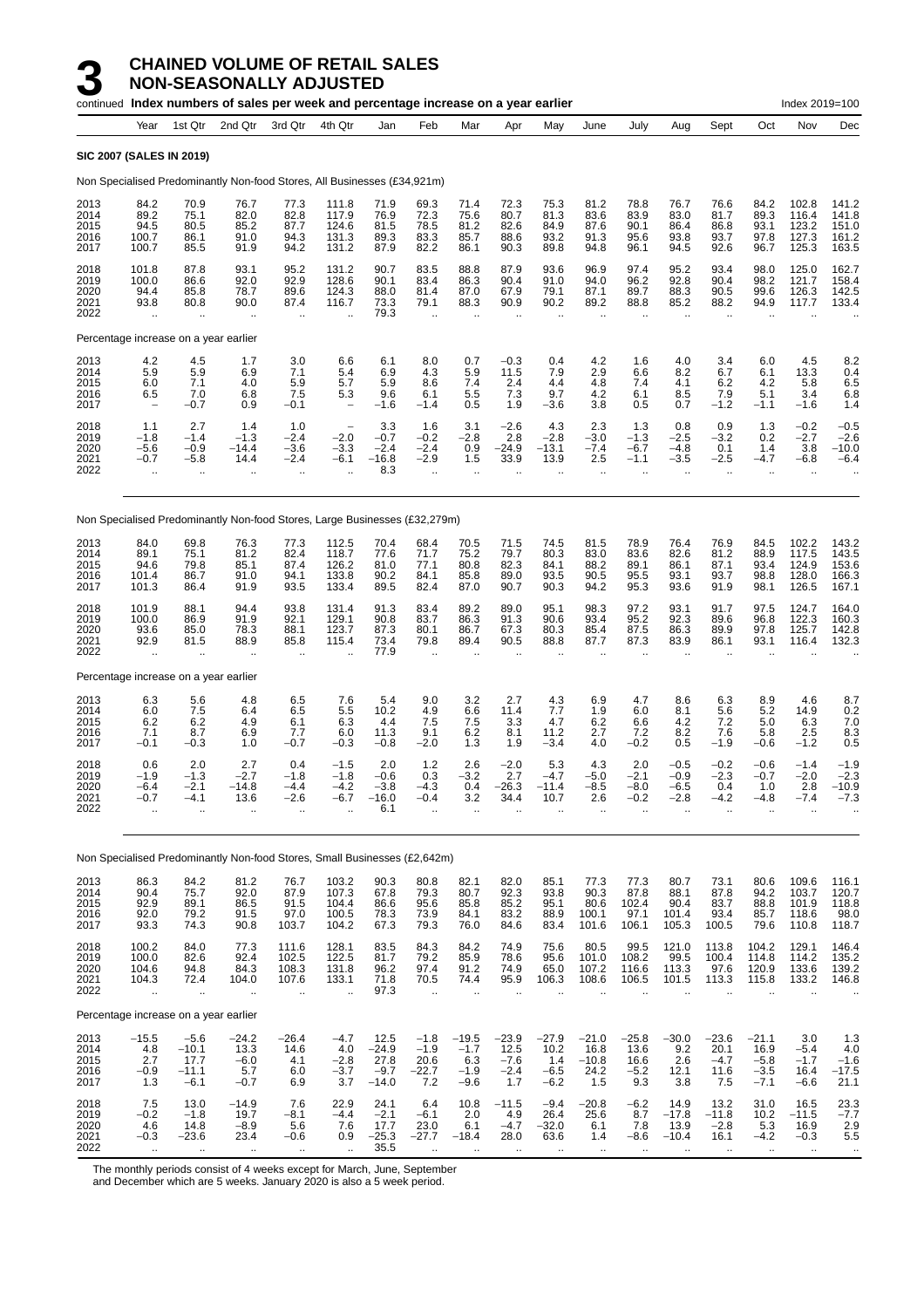**NON-SEASONALLY ADJUSTED**

|                                      |                                                            |                                                              | continued Index numbers of sales per week and percentage increase on a year earlier |                                                              |                                                            |                                            |                                                      |                                           |                                                      |                                           |                                                       |                                                        |                                             |                                          |                                                      | Index 2019=100                                           |                                                         |
|--------------------------------------|------------------------------------------------------------|--------------------------------------------------------------|-------------------------------------------------------------------------------------|--------------------------------------------------------------|------------------------------------------------------------|--------------------------------------------|------------------------------------------------------|-------------------------------------------|------------------------------------------------------|-------------------------------------------|-------------------------------------------------------|--------------------------------------------------------|---------------------------------------------|------------------------------------------|------------------------------------------------------|----------------------------------------------------------|---------------------------------------------------------|
|                                      | Year                                                       | 1st Qtr                                                      | 2nd Qtr                                                                             | 3rd Qtr                                                      | 4th Qtr                                                    | Jan                                        | Feb                                                  | Mar                                       | Apr                                                  | May                                       | June                                                  | July                                                   | Aug                                         | Sept                                     | Oct                                                  | Nov                                                      | Dec                                                     |
|                                      | SIC 2007 (SALES IN 2019)                                   |                                                              |                                                                                     |                                                              |                                                            |                                            |                                                      |                                           |                                                      |                                           |                                                       |                                                        |                                             |                                          |                                                      |                                                          |                                                         |
|                                      |                                                            |                                                              | Textile, Clothing, Footwear and Leather, All Businesses (£50,088m)                  |                                                              |                                                            |                                            |                                                      |                                           |                                                      |                                           |                                                       |                                                        |                                             |                                          |                                                      |                                                          |                                                         |
| 2013<br>2014<br>2015<br>2016<br>2017 | 89.5<br>92.6<br>95.7<br>93.9<br>97.4                       | 76.3<br>77.4<br>81.0<br>78.1<br>81.7                         | 84.0<br>88.5<br>93.4<br>88.3<br>93.9                                                | 88.9<br>92.2<br>95.8<br>94.7<br>98.5                         | 108.9<br>113.4<br>112.5<br>114.4<br>115.4                  | 77.8<br>77.9<br>80.3<br>79.9<br>81.5       | 74.0<br>72.3<br>77.2<br>74.1<br>77.5                 | 76.8<br>80.9<br>84.6<br>80.0<br>85.1      | 79.4<br>85.7<br>90.6<br>83.4<br>90.4                 | 83.2<br>87.9<br>91.4<br>89.0<br>92.4      | 88.2<br>91.1<br>97.3<br>91.8<br>97.8                  | 91.7<br>96.7<br>98.7<br>101.7<br>103.2                 | 86.3<br>94.4<br>96.4<br>94.7<br>98.3        | 88.7<br>86.8<br>93.0<br>89.1<br>95.0     | 89.6<br>92.3<br>93.7<br>97.5<br>95.8                 | 98.2<br>103.9<br>106.4<br>106.6<br>109.4                 | 133.0<br>137.9<br>132.4<br>134.1<br>135.9               |
| 2018<br>2019<br>2020<br>2021<br>2022 | 97.5<br>100.0<br>74.6<br>84.8                              | 80.2<br>84.4<br>73.8<br>46.0                                 | 93.4<br>97.6<br>46.3<br>89.5                                                        | 98.5<br>101.0<br>83.9<br>90.7                                | 117.9<br>117.1<br>94.3<br>112.9                            | 81.4<br>84.9<br>86.4<br>46.1<br>73.6       | 76.2<br>79.5<br>80.0<br>40.2<br>$\ddotsc$            | 82.6<br>87.8<br>56.4<br>50.5              | 87.5<br>96.5<br>30.2<br>88.3<br>$\ddot{\phantom{a}}$ | 93.7<br>94.3<br>37.3<br>88.7<br>$\ddotsc$ | 97.7<br>101.0<br>66.3<br>91.1                         | 105.3<br>106.6<br>81.3<br>91.5                         | 96.8<br>100.1<br>85.5<br>90.8               | 94.3<br>97.2<br>84.7<br>89.9             | 96.5<br>98.5<br>85.5<br>97.4                         | 111.3<br>110.0<br>77.0<br>112.8                          | 140.3<br>137.7<br>115.1<br>125.5                        |
|                                      |                                                            | Percentage increase on a year earlier                        |                                                                                     |                                                              |                                                            |                                            |                                                      |                                           |                                                      |                                           |                                                       |                                                        |                                             |                                          |                                                      |                                                          |                                                         |
| 2013<br>2014<br>2015<br>2016<br>2017 | 1.1<br>3.4<br>3.4<br>$-1.9$<br>3.7                         | 0.1<br>1.5<br>4.7<br>-3.5<br>4.5                             | 0.8<br>5.4<br>5.6<br>$-5.5$<br>6.3                                                  | 1.0<br>3.7<br>3.9<br>$-1.2$<br>4.1                           | 2.0<br>4.1<br>$-0.8$<br>1.7<br>0.8                         | 0.2<br>0.2<br>3.1<br>$-0.5$<br>2.0         | 3.2<br>$-2.3$<br>6.8<br>$-4.0$<br>4.7                | $-2.2$<br>5.3<br>4.6<br>$-5.4$<br>6.3     | $-0.6$<br>7.9<br>5.7<br>$-7.9$<br>8.4                | 2.1<br>5.6<br>4.0<br>$-2.7$<br>3.9        | 0.8<br>3.3<br>6.8<br>$-5.7$<br>6.6                    | $-0.5$<br>5.4<br>2.0<br>3.0<br>1.5                     | 1.0<br>9.3<br>2.1<br>$-1.8$<br>3.8          | 2.4<br>$-2.1$<br>7.2<br>$-4.3$<br>6.6    | $-0.8$<br>3.0<br>1.5<br>4.1<br>$-1.8$                | 4.9<br>5.8<br>2.4<br>0.2<br>2.6                          | 1.9<br>3.7<br>$-4.0$<br>1.3<br>1.3                      |
| 2018<br>2019<br>2020<br>2021<br>2022 | 0.1<br>2.6<br>$-25.4$<br>13.7                              | $-1.8$<br>5.2<br>$-12.5$<br>$-37.7$                          | $-0.6$<br>4.5<br>-52.6<br>93.3                                                      | $-0.1$<br>2.6<br>$-17.0$<br>8.1<br>÷.                        | 2.2<br>$-0.7$<br>$-19.5$<br>19.8                           | $-0.2$<br>4.3<br>1.7<br>$-46.6$<br>59.5    | $-1.8$<br>4.4<br>0.6<br>$-49.7$                      | $-3.0$<br>6.4<br>$-35.8$<br>$-10.4$       | $-3.2$<br>10.2<br>$-68.7$<br>192.6                   | 1.4<br>0.6<br>$-60.5$<br>137.7            | $-0.1$<br>3.4<br>$-34.3$<br>37.3                      | 2.0<br>1.3<br>$-23.8$<br>12.6                          | $-1.5$<br>3.5<br>$-14.6$<br>6.2             | $-0.7$<br>3.0<br>$-12.9$<br>6.2          | 0.8<br>2.0<br>$-13.1$<br>13.9                        | 1.7<br>$-1.2$<br>–29.9<br>46.4                           | 3.2<br>$-1.8$<br>-16.4<br>9.1                           |
|                                      |                                                            |                                                              | Textile, Clothing, Footwear and Leather, Large Businesses (£43,147m)                |                                                              |                                                            |                                            |                                                      |                                           |                                                      |                                           |                                                       |                                                        |                                             |                                          |                                                      |                                                          |                                                         |
| 2013<br>2014<br>2015<br>2016<br>2017 | 91.9<br>95.2<br>96.4<br>96.7<br>97.5                       | 77.2<br>79.4<br>82.2<br>80.0<br>82.2                         | 86.0<br>91.2<br>94.2<br>90.9<br>94.4                                                | 90.5<br>93.0<br>93.9<br>95.9<br>96.3                         | 113.9<br>118.3<br>115.1<br>119.9<br>117.1                  | 78.2<br>80.2<br>81.6<br>81.4<br>81.8       | 74.1<br>74.0<br>78.0<br>76.3<br>77.8                 | 78.8<br>83.0<br>86.1<br>81.7<br>85.9      | 80.8<br>88.1<br>91.2<br>86.8<br>90.7                 | 85.9<br>91.1<br>92.8<br>91.5<br>93.0      | 90.4<br>93.7<br>97.7<br>93.8<br>98.5                  | 94.5<br>98.0<br>97.4<br>103.3<br>102.5                 | 87.5<br>93.2<br>92.2<br>94.6<br>94.9        | 89.9<br>88.9<br>92.6<br>91.0<br>92.4     | 91.6<br>95.6<br>94.7<br>101.2<br>95.4                | 102.6<br>107.7<br>108.7<br>112.1<br>110.4                | 140.8<br>144.9<br>136.5<br>141.2<br>139.9               |
| 2018<br>2019<br>2020<br>2021<br>2022 | 98.4<br>100.0<br>75.4<br>88.0<br>$\ddot{\phantom{a}}$      | 81.3<br>84.8<br>74.6<br>47.5<br>$\ddot{\phantom{a}}$         | 94.7<br>97.4<br>47.1<br>93.2                                                        | 97.7<br>98.6<br>84.2<br>94.3<br>$\ddot{\phantom{a}}$         | 120.1<br>119.2<br>95.7<br>116.9                            | 82.6<br>86.8<br>87.9<br>47.7<br>74.2       | 77.3<br>79.9<br>80.3<br>40.9<br>$\ddot{\phantom{a}}$ | 83.5<br>87.0<br>56.8<br>52.7<br>÷.        | 88.4<br>96.9<br>30.7<br>91.1                         | 94.9<br>94.1<br>38.2<br>92.9              | 99.5<br>100.5<br>67.4<br>95.1                         | 105.8<br>104.9<br>81.9<br>95.9                         | 94.1<br>97.1<br>85.4<br>94.1                | 94.3<br>94.7<br>85.1<br>93.2             | 97.9<br>99.2<br>86.1<br>101.3                        | 112.3<br>111.5<br>77.1<br>117.3                          | 144.0<br>141.4<br>118.3<br>129.2                        |
|                                      |                                                            | Percentage increase on a year earlier                        |                                                                                     |                                                              |                                                            |                                            |                                                      |                                           |                                                      |                                           |                                                       |                                                        |                                             |                                          |                                                      |                                                          |                                                         |
| 2013<br>2014<br>2015<br>2016<br>2017 | 1.6<br>3.6<br>$1.2$<br>0.3<br>0.8                          | $-0.5$<br>3.0<br>3.5<br>$-2.7$<br>2.7                        | 1.2<br>6.0<br>3.3<br>$-3.5$<br>3.8                                                  | 2.0<br>2.8<br>1.0<br>2.1<br>0.4                              | 3.1<br>3.9<br>$-2.7$<br>4.2<br>$-2.4$                      | $-0.6$<br>2.6<br>1.7<br>-0.2<br>0.5        | 1.6<br>$-0.1$<br>5.3<br>$-2.1$<br>2.0                | $-1.9$<br>5.3<br>3.8<br>$-5.1$<br>5.1     | $-0.9$<br>9.1<br>3.5<br>-4.8<br>4.5                  | 3.6<br>6.1<br>1.8<br>$-1.4$<br>1.7        | 0.9<br>3.7<br>4.3<br>$-4.0$<br>5.1                    | 0.7<br>3.7<br>$-0.6$<br>6.1<br>$-0.8$                  | 2.6<br>6.6<br>$-1.1$<br>2.7<br>0.2          | 2.7<br>$-1.0$<br>4.1<br>$-1.8$<br>1.5    | 0.7<br>4.4<br>$-1.0$<br>6.9<br>$-5.8$                | 5.9<br>5.0<br>0.9<br>3.1<br>$-1.5$                       | 2.8<br>2.9<br>$-5.8$<br>3.5<br>$-0.9$                   |
| 2018<br>2019<br>2020<br>2021<br>2022 | 1.0<br>1.6<br>-24.6<br>16.7<br>÷.                          | $-1.0$<br>4.3<br>$-12.0$<br>$-36.3$<br>$\ddot{\phantom{a}}$  | 0.3<br>2.9<br>$-51.6$<br>97.8<br>$\ddot{\phantom{1}}$                               | 1.5<br>0.8<br>$-14.6$<br>12.0<br>$\ddot{\phantom{a}}$        | 2.5<br>$-0.7$<br>$-19.7$<br>22.2                           | 0.9<br>5.2<br>1.2<br>$-45.7$<br>55.4       | $-0.6$<br>3.3<br>0.5<br>$-49.1$                      | $-2.8$<br>4.2<br>$-34.8$<br>$-7.2$        | $-2.6$<br>9.7<br>$-68.3$<br>196.7                    | 2.0<br>$-0.8$<br>$-59.4$<br>143.2         | 1.0<br>1.0<br>$-32.9$<br>41.1<br>$\ddot{\phantom{a}}$ | 3.1<br>$-0.9$<br>$-21.9$<br>17.1                       | $-0.8$<br>3.2<br>$-12.0$<br>10.2            | 2.1<br>0.5<br>$-10.1$<br>9.4             | 2.6<br>1.4<br>$-13.2$<br>17.6<br>μ.                  | 1.8<br>$-0.7$<br>$-30.9$<br>52.2<br>$\ddot{\phantom{a}}$ | 2.9<br>$-1.8$<br>$-16.3$<br>9.2<br>$\ddot{\phantom{a}}$ |
|                                      |                                                            |                                                              | Textile, Clothing, Footwear and Leather, Small Businesses (£6,941m)                 |                                                              |                                                            |                                            |                                                      |                                           |                                                      |                                           |                                                       |                                                        |                                             |                                          |                                                      |                                                          |                                                         |
| 2013<br>2014<br>2015<br>2016<br>2017 | 74.6<br>76.2<br>91.5<br>76.6<br>96.6                       | 70.6<br>64.6<br>73.5<br>66.8<br>78.6                         | 71.1<br>71.5<br>88.7<br>72.3<br>90.6                                                | 78.7<br>86.7<br>107.3<br>86.9<br>112.6                       | 78.1<br>83.0<br>96.6<br>80.2<br>104.7                      | 75.5<br>63.6<br>72.4<br>70.3<br>79.6       | 73.1<br>61.3<br>72.3<br>60.0<br>75.7                 | 64.6<br>68.2<br>75.4<br>69.4<br>80.0      | 70.8<br>70.7<br>86.7<br>62.5<br>88.7                 | 66.9<br>68.1<br>83.0<br>73.1<br>88.8      | 74.6<br>74.9<br>94.9<br>79.4<br>93.4                  | 74.8<br>88.7<br>106.6<br>91.2<br>107.3                 | 79.4<br>101.5<br>122.5<br>94.7<br>119.6     | 81.3<br>73.4<br>95.7<br>77.3<br>111.3    | 77.6<br>71.6<br>87.8<br>74.8<br>98.2                 | 70.5<br>80.0<br>91.9<br>72.9<br>103.3                    | 84.7<br>94.6<br>107.5<br>90.5<br>111.1                  |
| 2018<br>2019<br>2020<br>2021<br>2022 | 91.5<br>100.0<br>69.3<br>64.8<br>$\bar{\mathbf{r}}$        | 73.4<br>81.8<br>69.1<br>36.4<br>$\ddot{\phantom{a}}$         | 85.3<br>98.3<br>41.1<br>66.5<br>ä.                                                  | 102.9<br>116.1<br>81.7<br>68.2<br>$\ddotsc$                  | 104.3<br>103.7<br>85.4<br>88.1<br>$\ddot{\phantom{1}}$     | 73.7<br>72.7<br>76.9<br>36.1<br>69.8       | 68.8<br>77.2<br>78.2<br>36.1<br>$\ddot{\phantom{a}}$ | 76.8<br>92.8<br>54.1<br>37.0<br>$\ddotsc$ | 82.2<br>93.5<br>27.1<br>71.3<br>$\ddotsc$            | 86.4<br>95.6<br>31.6<br>62.3<br>$\ldots$  | 86.8<br>104.3<br>59.9<br>65.9<br>ä.                   | 102.4<br>117.8<br>77.4<br>64.4<br>$\ddot{\phantom{a}}$ | 113.5<br>119.3<br>86.1<br>70.1<br>$\ddotsc$ | 94.7<br>112.2<br>81.6<br>69.8<br>ä,      | 88.1<br>93.6<br>81.8<br>73.2<br>$\ddot{\phantom{a}}$ | 104.7<br>100.3<br>77.0<br>85.1<br>$\ddotsc$              | 117.0<br>114.6<br>94.9<br>102.3                         |
|                                      |                                                            | Percentage increase on a year earlier                        |                                                                                     |                                                              |                                                            |                                            |                                                      |                                           |                                                      |                                           |                                                       |                                                        |                                             |                                          |                                                      |                                                          |                                                         |
| 2013<br>2014<br>2015<br>2016<br>2017 | $-2.9$<br>2.2<br>20.1<br>$-16.4$<br>26.2                   | 4.2<br>$-8.5$<br>13.8<br>$-9.1$<br>17.6                      | $-2.0$<br>0.6<br>24.1<br>$-18.5$<br>25.3                                            | $-5.4$<br>10.2<br>23.7<br>$-19.0$<br>29.6                    | $-6.9$<br>6.3<br>16.4<br>$-17.0$<br>30.5                   | 5.3<br>$-15.7$<br>13.8<br>$-2.9$<br>13.2   | 13.9<br>$-16.2$<br>17.9<br>$-17.0$<br>26.2           | $-4.1$<br>5.7<br>10.5<br>$-7.9$<br>15.3   | 1.7<br>$-0.1$<br>22.6<br>$-27.9$<br>41.8             | $-8.0$<br>1.8<br>21.9<br>$-11.9$<br>21.5  | $-0.1$<br>0.3<br>26.7<br>$-16.3$<br>17.7              | $-8.6$<br>18.6<br>20.2<br>$-14.5$<br>17.6              | $-8.8$<br>27.8<br>20.7<br>$-22.7$<br>26.2   | 0.1<br>$-9.8$<br>30.4<br>$-19.3$<br>44.0 | $-10.6$<br>$-7.7$<br>22.5<br>$-14.8$<br>31.3         | $-3.3$<br>13.5<br>14.9<br>$-20.7$<br>41.7                | -6.4<br>11.7<br>13.6<br>$-15.8$<br>22.7                 |
| 2018<br>2019<br>2020<br>2021<br>2022 | $-5.3$<br>9.3<br>$-30.7$<br>$-6.5$<br>$\ddot{\phantom{a}}$ | $-6.6$<br>11.5<br>$-15.5$<br>$-47.3$<br>$\ddot{\phantom{a}}$ | $-5.8$<br>15.3<br>-58.2<br>61.8<br>$\ddot{\phantom{a}}$                             | $-8.6$<br>12.9<br>$-29.6$<br>$-16.5$<br>$\ddot{\phantom{a}}$ | $-0.4$<br>$-0.5$<br>$-17.7$<br>3.2<br>$\ddot{\phantom{a}}$ | $-7.4$<br>$-1.4$<br>5.8<br>$-53.0$<br>93.3 | $-9.1$<br>12.3<br>1.2<br>$-53.8$                     | $-4.0$<br>20.8<br>$-41.7$<br>$-31.7$      | $-7.3$<br>13.8<br>$-71.1$<br>163.4                   | $-2.7$<br>10.6<br>-66.9<br>97.0           | $-7.1$<br>20.2<br>$-42.6$<br>10.1                     | $-4.6$<br>15.0<br>$-34.2$<br>$-16.9$                   | $-5.1$<br>5.1<br>$-27.8$<br>$-18.6$         | $-14.9$<br>18.5<br>$-27.3$<br>$-14.5$    | $-10.3$<br>6.2<br>$-12.6$<br>$-10.6$                 | 1.3<br>$-4.2$<br>-23.3<br>10.6<br>$\ddot{\phantom{a}}$   | 5.3<br>$-2.0$<br>$-17.2$<br>7.8<br>$\ddot{\phantom{1}}$ |

The monthly periods consist of 4 weeks except for March, June, September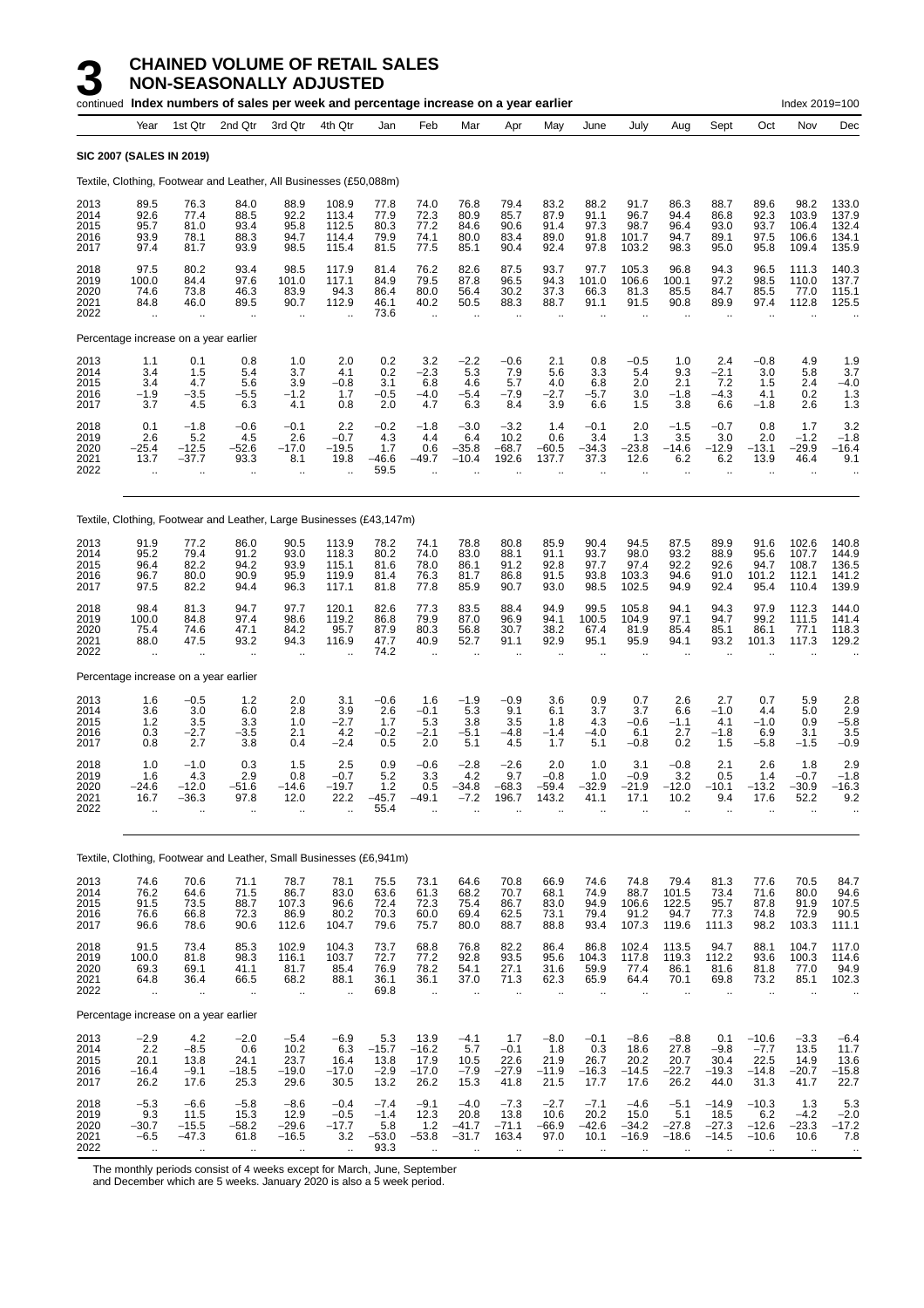|                                      |                                              |                                                      | continued Index numbers of sales per week and percentage increase on a year earlier |                                           |                                           |                                             |                                                  |                                       |                                        |                                      |                                         |                                         |                                         |                                           |                                           | Index 2019=100                           |                                           |
|--------------------------------------|----------------------------------------------|------------------------------------------------------|-------------------------------------------------------------------------------------|-------------------------------------------|-------------------------------------------|---------------------------------------------|--------------------------------------------------|---------------------------------------|----------------------------------------|--------------------------------------|-----------------------------------------|-----------------------------------------|-----------------------------------------|-------------------------------------------|-------------------------------------------|------------------------------------------|-------------------------------------------|
|                                      | Year                                         | 1st Qtr                                              | 2nd Qtr                                                                             | 3rd Qtr                                   | 4th Qtr                                   | Jan                                         | Feb                                              | Mar                                   | Apr                                    | May                                  | June                                    | July                                    | Aug                                     | Sept                                      | Oct                                       | Nov                                      | Dec                                       |
|                                      | <b>SIC 2007 (SALES IN 2019)</b>              |                                                      |                                                                                     |                                           |                                           |                                             |                                                  |                                       |                                        |                                      |                                         |                                         |                                         |                                           |                                           |                                          |                                           |
|                                      | Textiles (£803m)                             |                                                      |                                                                                     |                                           |                                           |                                             |                                                  |                                       |                                        |                                      |                                         |                                         |                                         |                                           |                                           |                                          |                                           |
| 2013<br>2014<br>2015<br>2016<br>2017 | 88.7<br>95.6<br>94.4<br>102.5<br>100.7       | 84.1<br>87.1<br>78.5<br>87.6<br>97.8                 | 84.6<br>87.0<br>88.4<br>89.7<br>89.1                                                | 85.5<br>96.2<br>92.2<br>98.6<br>89.1      | 100.6<br>112.9<br>118.5<br>134.2<br>126.7 | 89.2<br>83.1<br>71.1<br>90.2<br>95.2        | 84.6<br>85.9<br>73.6<br>82.1<br>91.9             | 79.6<br>92.1<br>88.2<br>89.9<br>104.4 | 83.3<br>92.5<br>88.9<br>88.0<br>96.7   | 83.2<br>85.5<br>89.5<br>83.9<br>92.1 | 86.9<br>83.9<br>87.1<br>95.8<br>80.7    | 90.8<br>102.7<br>100.8<br>105.3<br>96.3 | 90.1<br>93.1<br>88.6<br>102.1<br>81.4   | 77.5<br>93.5<br>88.1<br>90.5<br>89.6      | 90.7<br>104.8<br>104.1<br>111.4<br>107.8  | 98.5<br>110.2<br>132.2<br>145.4<br>129.3 | 110.2<br>121.5<br>119.2<br>143.4<br>139.7 |
| 2018<br>2019<br>2020<br>2021<br>2022 | 101.4<br>100.0<br>90.1<br>99.6<br>$\ddotsc$  | 88.6<br>89.7<br>68.5<br>81.3<br>$\ddot{\phantom{0}}$ | 87.3<br>84.8<br>57.9<br>86.7                                                        | 95.8<br>94.0<br>103.7<br>87.9             | 134.0<br>131.5<br>132.2<br>142.5          | 92.0<br>95.0<br>73.0<br>123.0<br>94.0       | 84.1<br>89.0<br>73.6<br>66.0                     | 89.4<br>86.0<br>59.9<br>60.1          | 89.8<br>81.3<br>50.1<br>79.2           | 87.8<br>88.5<br>31.8<br>86.7         | 85.0<br>84.6<br>85.1<br>92.7            | 100.7<br>103.4<br>113.0<br>89.5         | 97.5<br>93.4<br>95.8<br>87.6            | 90.6<br>86.8<br>102.5<br>86.9             | 107.3<br>100.5<br>125.4<br>98.6           | 153.7<br>124.1<br>111.8<br>148.3         | 139.5<br>162.3<br>153.9<br>172.9          |
|                                      | Percentage increase on a year earlier        |                                                      |                                                                                     |                                           |                                           |                                             |                                                  |                                       |                                        |                                      |                                         |                                         |                                         |                                           |                                           |                                          |                                           |
| 2013<br>2014<br>2015<br>2016<br>2017 | 3.2<br>7.8<br>$-1.3$<br>8.6<br>$-1.8$        | 4.5<br>3.6<br>$-9.9$<br>11.6<br>11.6                 | 9.3<br>2.8<br>1.6<br>1.5<br>$-0.7$                                                  | $-0.8$<br>12.6<br>$-4.2$<br>7.0<br>$-9.6$ | 0.8<br>12.2<br>5.0<br>13.2<br>$-5.6$      | 6.6<br>$-6.9$<br>$-14.4$<br>26.8<br>5.6     | 3.9<br>1.5<br>$-14.3$<br>11.6<br>11.9            | 3.2<br>15.8<br>$-4.2$<br>1.9<br>16.2  | 9.5<br>11.1<br>$-3.9$<br>$-1.0$<br>9.8 | 11.8<br>2.8<br>4.6<br>$-6.2$<br>9.9  | 7.4<br>$-3.5$<br>3.9<br>10.0<br>$-15.7$ | 7.3<br>13.1<br>$-1.9$<br>4.4<br>$-8.6$  | 1.8<br>3.4<br>$-4.8$<br>15.2<br>$-20.3$ | $-9.2$<br>20.6<br>$-5.7$<br>2.7<br>$-1.0$ | $-8.8$<br>15.5<br>$-0.7$<br>7.0<br>$-3.2$ | 1.1<br>11.9<br>19.9<br>10.0<br>$-11.0$   | 8.1<br>10.2<br>$-1.9$<br>20.3<br>$-2.6$   |
| 2018<br>2019<br>2020<br>2021<br>2022 | 0.7<br>$-1.4$<br>$-9.9$<br>10.5<br>$\ddotsc$ | $-9.4$<br>1.3<br>$-23.7$<br>18.7<br>$\ddotsc$        | $-2.0$<br>$-2.9$<br>$-31.7$<br>49.7                                                 | 7.5<br>$-1.9$<br>10.3<br>$-15.2$          | 5.8<br>$-1.8$<br>0.5<br>7.8<br>$\ddotsc$  | $-3.4$<br>3.3<br>$-23.2$<br>68.5<br>$-23.6$ | $-8.5$<br>5.9<br>$-17.4$<br>$-10.4$<br>$\ddotsc$ | $-14.4$<br>$-3.8$<br>$-30.4$<br>0.4   | $-7.1$<br>$-9.4$<br>$-38.4$<br>58.0    | $-4.7$<br>0.8<br>$-64.1$<br>173.1    | 5.3<br>$-0.5$<br>0.6<br>9.0             | 4.6<br>2.7<br>9.2<br>$-20.8$            | 19.8<br>$-4.1$<br>2.5<br>$-8.5$         | 1.1<br>$-4.1$<br>18.1<br>$-15.2$          | $-0.5$<br>$-6.3$<br>24.8<br>$-21.4$       | 18.9<br>$-19.2$<br>$-9.9$<br>32.6        | $-0.1$<br>16.3<br>$-5.2$<br>12.4          |

The monthly periods consist of 4 weeks except for March, June, September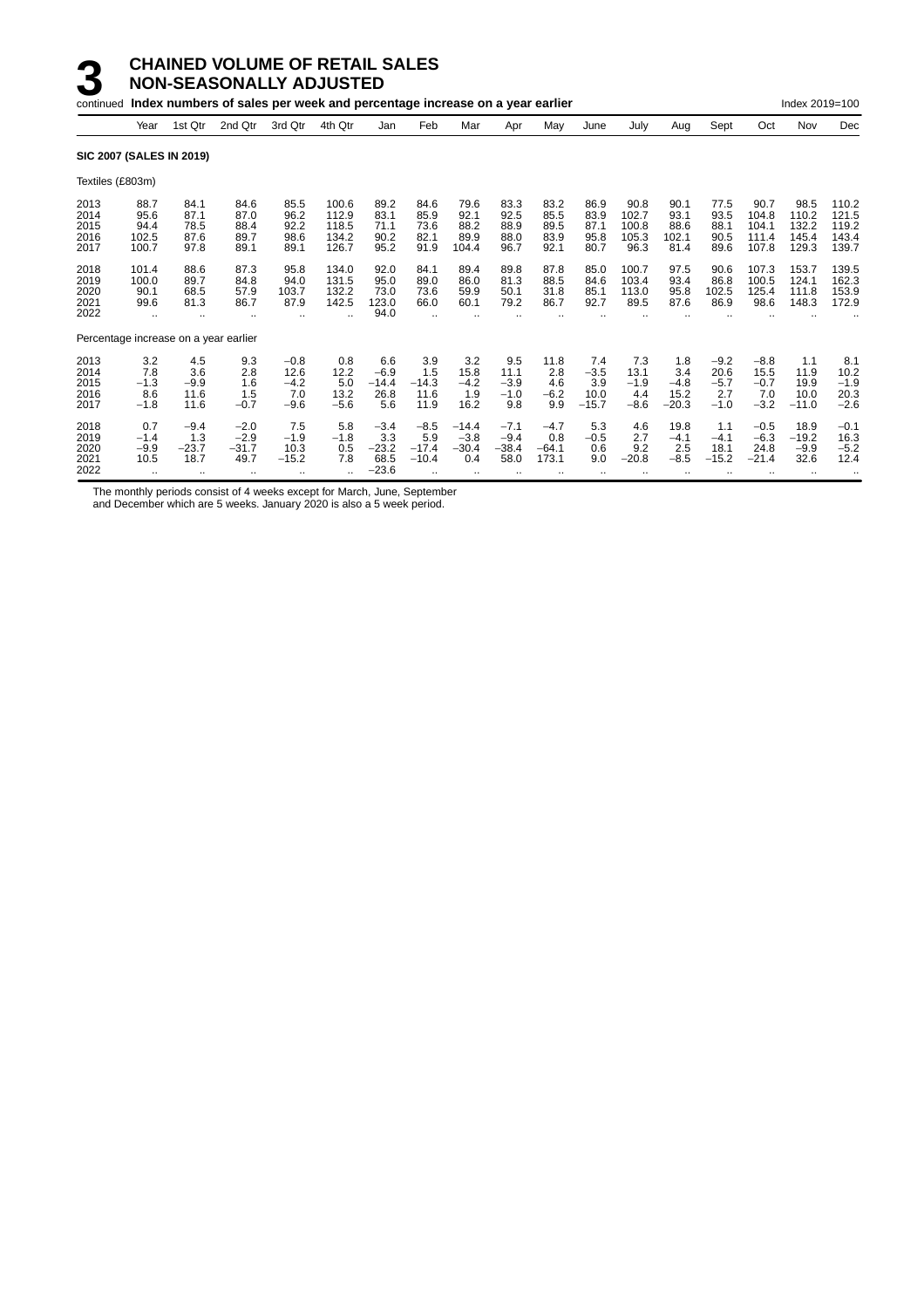|                                      |                                                       |                                                             | continued Index numbers of sales per week and percentage increase on a year earlier |                                                      |                                                         |                                                        |                                                         |                                                             |                                                            |                                              |                                                     |                                                       |                                                       |                                                       |                                                       | Index 2019=100                                         |                                                |
|--------------------------------------|-------------------------------------------------------|-------------------------------------------------------------|-------------------------------------------------------------------------------------|------------------------------------------------------|---------------------------------------------------------|--------------------------------------------------------|---------------------------------------------------------|-------------------------------------------------------------|------------------------------------------------------------|----------------------------------------------|-----------------------------------------------------|-------------------------------------------------------|-------------------------------------------------------|-------------------------------------------------------|-------------------------------------------------------|--------------------------------------------------------|------------------------------------------------|
|                                      | Year                                                  | 1st Qtr                                                     | 2nd Qtr                                                                             | 3rd Qtr                                              | 4th Qtr                                                 | Jan                                                    | Feb                                                     | Mar                                                         | Apr                                                        | May                                          | June                                                | July                                                  | Aug                                                   | Sept                                                  | Oct                                                   | Nov                                                    | Dec                                            |
|                                      |                                                       | SIC 2007 (SALES IN 2019)                                    |                                                                                     |                                                      |                                                         |                                                        |                                                         |                                                             |                                                            |                                              |                                                     |                                                       |                                                       |                                                       |                                                       |                                                        |                                                |
|                                      |                                                       | Clothing, All Businesses (£44,172m)                         |                                                                                     |                                                      |                                                         |                                                        |                                                         |                                                             |                                                            |                                              |                                                     |                                                       |                                                       |                                                       |                                                       |                                                        |                                                |
| 2013<br>2014<br>2015<br>2016<br>2017 | 90.1<br>93.5<br>96.6<br>93.9<br>97.4                  | 76.6<br>78.0<br>82.5<br>78.4<br>81.9                        | 84.8<br>89.7<br>94.5<br>88.5<br>94.0                                                | 89.2<br>92.8<br>96.0<br>94.0<br>98.1                 | 109.9<br>114.8<br>113.4<br>114.5<br>115.6               | 77.0<br>78.3<br>80.8<br>79.6<br>81.0                   | 74.1<br>72.9<br>78.6<br>75.0<br>78.1                    | 78.3<br>81.8<br>86.9<br>80.2<br>85.7                        | 79.6<br>86.6<br>91.5<br>83.5<br>90.3                       | 84.2<br>89.7<br>92.7<br>89.3<br>92.8         | 89.5<br>92.2<br>98.3<br>92.0<br>97.8                | 93.0<br>98.1<br>99.6<br>101.2<br>103.2                | 85.7<br>94.0<br>95.6<br>93.0<br>97.5                  | 89.0<br>87.6<br>93.5<br>88.9<br>94.5                  | 89.7<br>92.7<br>94.0<br>97.7<br>95.8                  | 99.5<br>105.5<br>107.3<br>106.6<br>109.9               | 134.4<br>140.1<br>133.8<br>134.3<br>136.1      |
| 2018<br>2019<br>2020<br>2021<br>2022 | 98.1<br>100.0<br>74.5<br>84.8                         | 80.6<br>84.8<br>74.0<br>45.7                                | 94.3<br>98.2<br>46.8<br>90.2                                                        | 98.7<br>100.2<br>83.2<br>90.7<br>$\bar{\mathbf{r}}$  | 119.0<br>116.8<br>94.1<br>112.7<br>$\ddot{\phantom{a}}$ | 80.5<br>83.9<br>85.3<br>44.7<br>72.7                   | 76.6<br>79.7<br>80.6<br>39.6<br>$\mathbf{r}$ .          | 83.8<br>89.6<br>57.5<br>51.2<br>ä.                          | 88.2<br>97.3<br>29.8<br>89.4                               | 94.9<br>94.9<br>38.0<br>89.1<br>ä.           | 98.8<br>101.5<br>67.4<br>91.7                       | 105.5<br>106.2<br>81.8<br>91.9                        | 96.0<br>98.1<br>83.8<br>89.7<br>$\ddot{\phantom{a}}$  | 95.4<br>97.0<br>83.8<br>90.4<br>ä.                    | 97.5<br>98.4<br>84.9<br>97.6                          | 112.2<br>109.5<br>77.1<br>112.6                        | 141.7<br>137.4<br>115.1<br>125.0               |
|                                      |                                                       | Percentage increase on a year earlier                       |                                                                                     |                                                      |                                                         |                                                        |                                                         |                                                             |                                                            |                                              |                                                     |                                                       |                                                       |                                                       |                                                       |                                                        |                                                |
| 2013<br>2014<br>2015<br>2016<br>2017 | 1.4<br>3.8<br>3.3<br>$-2.8$<br>3.8                    | 0.1<br>1.8<br>5.7<br>$-4.9$<br>4.4                          | 1.4<br>5.8<br>5.3<br>$-6.3$<br>6.1                                                  | 1.6<br>4.1<br>3.5<br>$-2.2$<br>4.4                   | 2.1<br>4.5<br>$-1.3$<br>1.0<br>1.0                      | $-0.5$<br>1.7<br>3.1<br>$-1.5$<br>1.7                  | 2.6<br>$-1.7$<br>7.8<br>$-4.5$<br>4.2                   | $-1.3$<br>4.5<br>6.3<br>$-7.7$<br>6.8                       | $-0.3$<br>8.8<br>5.7<br>$-8.8$<br>8.1                      | 2.9<br>6.5<br>3.4<br>$-3.7$<br>4.0           | 1.7<br>3.1<br>6.6<br>$-6.5$<br>6.3                  | 0.2<br>5.5<br>1.5<br>1.6<br>2.0                       | 1.2<br>9.7<br>1.7<br>$-2.7$<br>4.8                    | 3.1<br>$-1.5$<br>6.8<br>$-4.9$<br>6.2                 | $\qquad \qquad -$<br>3.2<br>1.5<br>3.9<br>$-2.0$      | 5.3<br>6.0<br>1.7<br>$-0.7$<br>3.1                     | 1.3<br>$4.2 - 4.5$<br>0.4<br>1.3               |
| 2018<br>2019<br>2020<br>2021<br>2022 | 0.8<br>1.9<br>$-25.5$<br>13.8<br>$\ddot{\phantom{a}}$ | $-1.6$<br>5.2<br>$-12.7$<br>$-38.3$<br>$\ddot{\phantom{a}}$ | 0.4<br>4.1<br>$-52.4$<br>92.7<br>$\ddot{\phantom{a}}$                               | 0.6<br>1.5<br>$-17.0$<br>9.0<br>$\ddot{\phantom{a}}$ | 2.9<br>$-1.8$<br>$-19.4$<br>19.8                        | $-0.6$<br>4.2<br>1.7<br>$-47.6$<br>62.5                | $-2.0$<br>4.0<br>1.1<br>$-50.8$<br>$\ddot{\phantom{a}}$ | $-2.2$<br>7.0<br>$-35.8$<br>$-10.9$<br>$\ddot{\phantom{a}}$ | $-2.3$<br>10.4<br>$-69.4$<br>200.0<br>$\ddot{\phantom{a}}$ | 2.2<br>-59.9<br>134.3                        | 1.0<br>2.8<br>-33.6<br>36.0<br>$\ddot{\phantom{a}}$ | 2.2<br>0.7<br>$-23.0$<br>12.4<br>$\ddot{\phantom{a}}$ | $-1.5$<br>2.2<br>-14.6<br>7.1<br>$\ddot{\phantom{a}}$ | 0.9<br>1.7<br>$-13.7$<br>8.0<br>$\ddot{\phantom{a}}$  | 1.8<br>1.0<br>$-13.7$<br>14.9<br>$\ddot{\phantom{a}}$ | 2.1<br>$-2.3$<br>-29.6<br>46.0<br>$\ddot{\phantom{1}}$ | 4.1<br>$-3.1$<br>$-16.2$<br>8.6<br>            |
|                                      |                                                       |                                                             | Clothing, Large Businesses (£38,665m)                                               |                                                      |                                                         |                                                        |                                                         |                                                             |                                                            |                                              |                                                     |                                                       |                                                       |                                                       |                                                       |                                                        |                                                |
| 2013<br>2014<br>2015<br>2016<br>2017 | 93.6<br>96.8<br>97.8<br>97.3<br>97.7                  | 79.0<br>81.0<br>84.3<br>81.1<br>82.6                        | 88.1<br>92.8<br>95.8<br>91.7<br>94.9                                                | 91.6<br>94.2<br>94.7<br>95.7<br>95.8                 | 115.9<br>120.6<br>116.3<br>120.6<br>117.3               | 79.1<br>81.3<br>83.1<br>82.0<br>81.7                   | 76.0<br>75.6<br>79.9<br>77.8<br>78.5                    | 81.2<br>85.0<br>88.7<br>83.1<br>86.7                        | 82.2<br>89.7<br>92.7<br>87.7<br>91.1                       | 87.8<br>93.1<br>94.6<br>92.5<br>94.0         | 93.0<br>95.0<br>99.2<br>94.3<br>98.6                | 96.3<br>100.0<br>98.6<br>103.2<br>102.7               | 87.7<br>93.2<br>92.1<br>94.0<br>93.9                  | 91.1<br>90.4<br>93.6<br>91.0<br>91.9                  | 92.9<br>97.0<br>95.7<br>102.2<br>95.5                 | 104.8<br>110.5<br>110.0<br>112.6<br>110.8              | 143.1<br>147.5<br>137.8<br>141.7<br>140.0      |
| 2018<br>2019<br>2020<br>2021<br>2022 | 99.1<br>100.0<br>76.1<br>88.9<br>$\ddotsc$            | 82.3<br>85.2<br>75.2<br>48.0<br>$\ddot{\phantom{1}}$        | 95.4<br>97.9<br>48.2<br>94.7                                                        | 97.9<br>97.8<br>84.7<br>95.0<br>$\ddot{\phantom{a}}$ | 120.9<br>119.1<br>96.5<br>117.7                         | 82.6<br>86.1<br>87.3<br>47.2<br>74.4                   | 78.4<br>80.3<br>81.3<br>41.0<br>$\ddot{\phantom{a}}$    | 85.1<br>88.4<br>58.3<br>54.2                                | 88.9<br>97.5<br>30.8<br>92.9                               | 95.9<br>94.8<br>39.3<br>94.2                 | 100.2<br>100.6<br>69.2<br>96.6                      | 106.0<br>104.2<br>83.5<br>97.1                        | 93.3<br>95.1<br>85.0<br>93.7                          | 95.1<br>94.7<br>85.4<br>94.5                          | 98.8<br>99.6<br>86.8<br>102.6                         | 113.2<br>111.4<br>78.2<br>118.3                        | 144.6<br>141.0<br>118.9<br>129.3               |
|                                      |                                                       | Percentage increase on a year earlier                       |                                                                                     |                                                      |                                                         |                                                        |                                                         |                                                             |                                                            |                                              |                                                     |                                                       |                                                       |                                                       |                                                       |                                                        |                                                |
| 2013<br>2014<br>2015<br>2016<br>2017 | 2.0<br>3.4<br>1.0<br>$-0.5$<br>0.4                    | 2.5<br>4.1<br>$-3.8$<br>1.8                                 | 2.2<br>5.4<br>3.2<br>$-4.2$<br>3.4                                                  | 2.2<br>2.8<br>0.5<br>1.1<br>0.1                      | 3.0<br>4.0<br>$-3.6$<br>3.7<br>$-2.7$                   | $-0.4$<br>2.7<br>2.2<br>$-1.4$<br>$-0.4$               | 2.1<br>$-0.6$<br>5.7<br>$-2.7$<br>0.9                   | $-1.2$<br>$4.6\,$<br>4.4<br>-6.3<br>4.3                     | $-0.3$<br>9.2<br>3.3<br>$-5.4$<br>3.9                      | 4.2<br>6.0<br>1.6<br>$-2.2$<br>1.7           | 2.5<br>2.2<br>4.4<br>-4.8<br>4.5                    | 1.0<br>3.8<br>$-1.4$<br>4.7<br>$-0.5$                 | 2.5<br>6.3<br>$-1.2$<br>2.1<br>$-0.1$                 | 3.1<br>$-0.7$<br>3.6<br>$-2.8$<br>0.9                 | 0.6<br>4.4<br>$-1.4$<br>6.8<br>$-6.5$                 | 6.2<br>5.4<br>$-0.5$<br>2.4<br>$-1.7$                  | 2.5<br>3.1<br>-6.6<br>2.8<br>$-1.\overline{2}$ |
| 2018<br>2019<br>2020<br>2021<br>2022 | 1.5<br>0.9<br>$-23.9$<br>16.7<br>$\ddotsc$            | $-0.4$<br>3.6<br>$-11.7$<br>-36.2                           | 0.6<br>2.6<br>$-50.7$<br>96.4                                                       | 2.1<br>$-0.1$<br>$-13.4$<br>12.2                     | 3.0<br>$-1.4$<br>$-19.0$<br>22.0                        | 1.2<br>4.2<br>1.5<br>$-45.9$<br>57.6                   | $-0.1$<br>2.5<br>1.2<br>$-49.6$                         | $-1.8$<br>3.9<br>$-34.1$<br>-7.0                            | $-2.4$<br>9.8<br>$-68.4$<br>201.2                          | 2.0<br>$-1.2$<br>$-58.5$<br>139.5            | 1.7<br>0.3<br>$-31.2$<br>39.5                       | 3.2<br>$-1.6$<br>$-19.9$<br>16.3                      | $-0.7$<br>2.0<br>$-10.7$<br>10.3                      | 3.5<br>$-0.4$<br>$-9.8$<br>10.6                       | 3.5<br>0.7<br>$-12.8$<br>18.2                         | 2.2<br>$-1.6$<br>$-29.8$<br>51.3                       | 3.3<br>$-2.5$<br>$-15.7$<br>8.8                |
|                                      |                                                       |                                                             | Clothing, Small Businesses (£5,506m)                                                |                                                      |                                                         |                                                        |                                                         |                                                             |                                                            |                                              |                                                     |                                                       |                                                       |                                                       |                                                       |                                                        |                                                |
| 2013<br>2014<br>2015<br>2016<br>2017 | 65.4<br>70.4<br>88.3<br>69.7<br>95.5                  | 59.8<br>57.1<br>69.4<br>59.4<br>76.9                        | 62.0<br>68.1<br>85.5<br>66.2<br>87.5                                                | 71.8<br>82.8<br>105.4<br>81.6<br>114.0               | 67.9<br>74.4<br>93.0<br>71.6<br>103.6                   | 62.0<br>57.5<br>64.4<br>62.9<br>76.1                   | 60.7<br>53.8<br>68.8<br>55.5<br>75.7                    | 57.4<br>59.3<br>74.0<br>59.8<br>78.6                        | 61.6<br>64.6<br>83.0<br>54.0<br>84.3                       | 58.7<br>65.7<br>79.6<br>67.2<br>84.6         | 64.8<br>73.0<br>92.3<br>75.2<br>92.3                | 69.4<br>85.1<br>106.8<br>86.6<br>106.9                | 71.4<br>99.5<br>120.0<br>85.8<br>122.7                | 74.1<br>67.7<br>92.7<br>74.4<br>112.8                 | 67.5<br>62.0<br>82.4<br>66.0<br>97.4                  | 62.1<br>70.0<br>88.2<br>63.7<br>103.6                  | 73.0<br>87.9<br>105.3<br>82.3<br>108.6         |
| 2018<br>2019<br>2020<br>2021<br>2022 | 91.4<br>100.0<br>63.1<br>56.4<br>$\bar{\mathbf{r}}$   | 68.4<br>81.8<br>65.5<br>29.4<br>$\ddotsc$                   | 86.7<br>100.5<br>36.8<br>58.3                                                       | 104.4<br>117.3<br>72.4<br>59.9<br>à.                 | 105.9<br>100.5<br>77.4<br>77.9<br>$\ddot{\phantom{a}}$  | 65.8<br>68.6<br>71.1<br>27.3<br>60.6                   | 63.7<br>75.0<br>75.3<br>30.2<br>$\ddot{\phantom{a}}$    | 74.3<br>97.7<br>52.0<br>30.3<br>$\ddotsc$                   | 83.5<br>95.9<br>22.5<br>64.9<br>÷.                         | 87.4<br>95.4<br>28.8<br>53.2<br>$\mathbf{r}$ | 88.6<br>108.3<br>54.6<br>57.2<br>ä.                 | 102.4<br>120.3<br>69.7<br>55.2<br>ä.                  | 115.2<br>119.3<br>75.4<br>61.9<br>ä.                  | 97.3<br>113.3<br>72.2<br>62.1<br>$\ddot{\phantom{a}}$ | 87.8<br>90.4<br>71.5<br>62.4<br>$\ddot{\phantom{a}}$  | 104.5<br>96.5<br>69.5<br>72.4<br>$\ddot{\phantom{a}}$  | 121.5<br>111.6<br>88.5<br>94.6                 |
|                                      |                                                       | Percentage increase on a year earlier                       |                                                                                     |                                                      |                                                         |                                                        |                                                         |                                                             |                                                            |                                              |                                                     |                                                       |                                                       |                                                       |                                                       |                                                        |                                                |
| 2013<br>2014<br>2015<br>2016<br>2017 | $-4.3$<br>7.6<br>25.6<br>$-21.1$<br>37.0              | 0.8<br>$-4.6$<br>21.7<br>$-14.4$<br>29.4                    | $-5.3$<br>10.0<br>25.5<br>$-22.6$<br>32.1                                           | $-3.7$<br>15.4<br>27.3<br>$-22.6$<br>39.6            | $-8.1$<br>9.5<br>25.0<br>$-23.0$<br>44.8                | $-1.3$<br>$-7.3$<br>12.1<br>$-2.4$<br>21.0             | 7.2<br>$-11.3$<br>27.8<br>$-19.3$<br>36.4               | $-2.4$<br>$\frac{3.2}{24.9}$<br>$-19.1$<br>31.3             | $-0.5$<br>4.8<br>28.5<br>$-34.9$<br>56.2                   | $-9.6$<br>11.9<br>21.2<br>$-15.6$<br>25.9    | $-5.6$<br>12.6<br>26.5<br>$-18.5$<br>22.8           | $-6.6$<br>22.7<br>25.5<br>$-18.9$<br>23.4             | $-8.6$<br>39.4<br>20.6<br>-28.5<br>43.1               | 2.8<br>$-8.6$<br>36.9<br>$-19.7$<br>51.6              | $-5.3$<br>$-8.2$<br>33.0<br>$-19.9$<br>47.6           | $-5.1$<br>12.6<br>26.0<br>$-27.7$<br>62.6              | $-12.0$<br>20.4<br>19.9<br>$-21.8$<br>31.9     |
| 2018<br>2019<br>2020<br>2021<br>2022 | $-4.3$<br>9.5<br>$-36.9$<br>$-10.7$                   | $-11.0$<br>19.4<br>$-19.9$<br>$-55.2$                       | $-0.9$<br>15.9<br>$-63.4$<br>58.5                                                   | $-8.4$<br>12.4<br>$-38.3$<br>$-17.3$                 | $2.2\,$<br>$-5.2$<br>$-22.9$<br>0.6                     | $-13.5$<br>4.2<br>$3.\overline{7}$<br>$-61.6$<br>121.7 | $-15.8$<br>17.7<br>0.3<br>$-59.9$                       | $-5.4$<br>31.4<br>$-46.7$<br>$-41.7$                        | $-0.9$<br>14.8<br>$-76.6$<br>188.8                         | 3.3<br>9.1<br>$-69.8$<br>84.3                | $-4.0$<br>22.3<br>$-49.6$<br>4.8                    | $-4.2$<br>17.5<br>$-42.1$<br>$-20.8$                  | $-6.1$<br>3.5<br>$-36.8$<br>$-17.9$                   | $-13.7$<br>16.4<br>$-36.3$<br>$-14.1$                 | $-9.8$<br>3.0<br>$-21.0$<br>$-12.7$                   | 0.9<br>$-7.7$<br>$-28.0$<br>4.1                        | 11.9<br>$-8.1$<br>$-20.7$<br>6.9               |

The monthly periods consist of 4 weeks except for March, June, September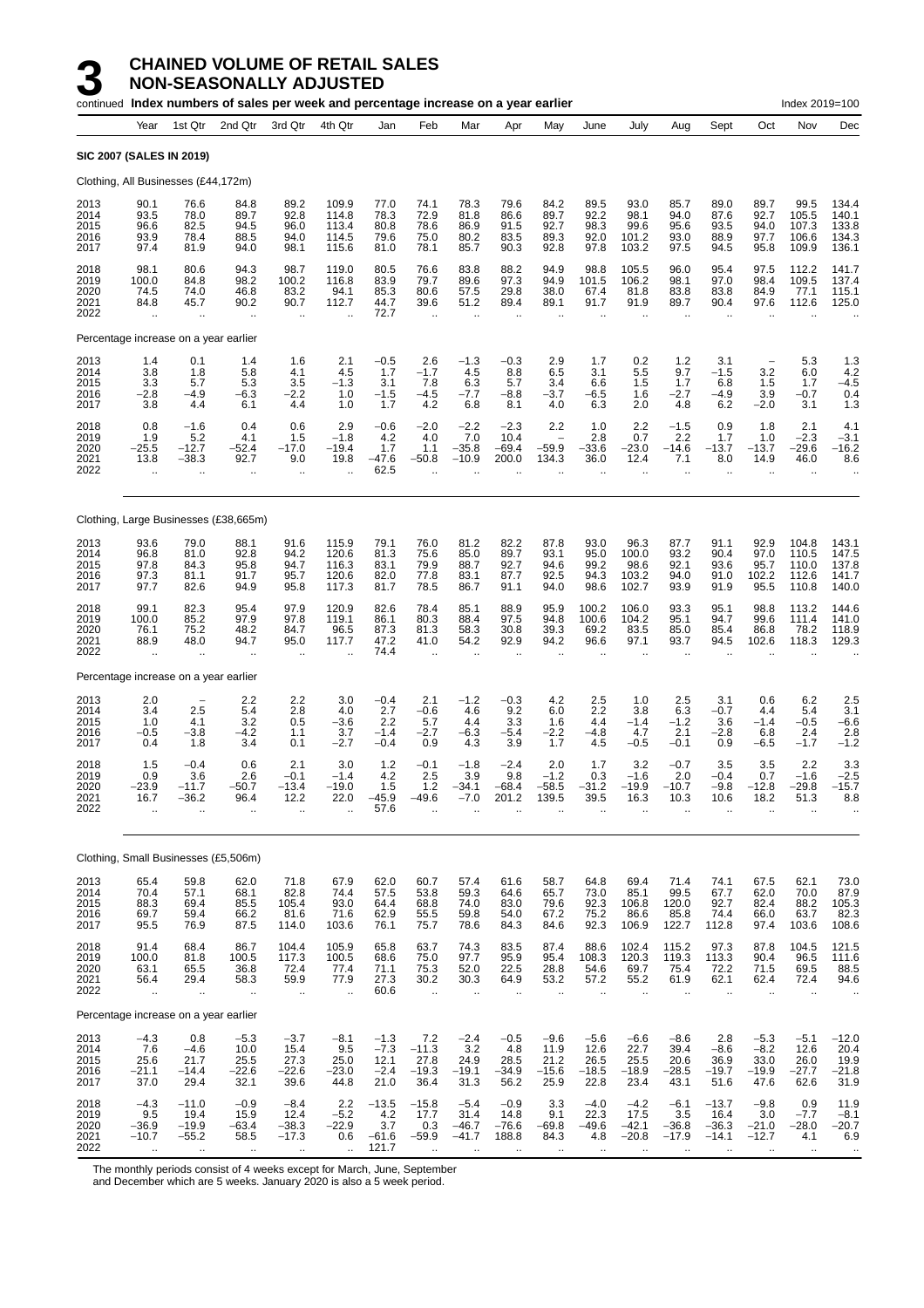|                                                                              | continued Index numbers of sales per week and percentage increase on a year earlier<br>Index 2019=100<br>1st Qtr<br>2nd Qtr<br>3rd Qtr<br>Sept<br>4th Qtr<br>Feb<br>Mar<br>July<br>Oct<br>Dec<br>Year<br>Jan<br>Apr<br>May<br>Aug<br>Nov<br>June<br><b>SIC 2007 (SALES IN 2019)</b><br>Footwear and Leather Goods (£5,113m)<br>84.5<br>87.1<br>101.9<br>77.2<br>87.8<br>86.9<br>72.1<br>76.9<br>82.4<br>71.0<br>64.8<br>75.1<br>78.1<br>82.0<br>91.2<br>88.6<br>124.6<br>72.3<br>97.5<br>70.7<br>78.3<br>86.3<br>73.6<br>77.5<br>73.7<br>82.6<br>84.1<br>79.0<br>87.6<br>89.8<br>122.2<br>84.0<br>101.5<br>65.1<br>66.3<br>65.3<br>69.4<br>85.4<br>104.3<br>77.5<br>83.4<br>80.9<br>90.7<br>90.6<br>89.5<br>95.2<br>123.5<br>88.4<br>94.4<br>104.0<br>89.7<br>74.3<br>86.4<br>99.8<br>110.7<br>80.5<br>65.1<br>76.8<br>82.4<br>86.7<br>89.4<br>105.1<br>107.1<br>89.8<br>94.3<br>101.4<br>131.3<br>92.8<br>96.5<br>93.9<br>103.5<br>111.6<br>83.7<br>70.4<br>77.3<br>90.6<br>89.1<br>100.3<br>104.1<br>107.3<br>99.8<br>93.8<br>102.1<br>133.4<br>77.1<br>71.5<br>127.7<br>91.2<br>76.1<br>86.1<br>96.9<br>105.8<br>86.7<br>71.2<br>81.3<br>85.0<br>103.0<br>86.2<br>86.8<br>97.3<br>90.8<br>104.0<br>76.6<br>73.2<br>98.5<br>117.1<br>91.8<br>91.3<br>90.4<br>99.2<br>110.6<br>118.1<br>111.2<br>136.7<br>100.0<br>80.0<br>94.1<br>108.8<br>100.0<br>40.1<br>87.0<br>89.6<br>97.5<br>46.5<br>30.5<br>31.9<br>54.4<br>72.0<br>98.7<br>89.7<br>84.5<br>71.2<br>108.6<br>72.5<br>73.1<br>75.8<br>95.2<br>82.2<br>43.3<br>84.1<br>91.3<br>110.0<br>45.9<br>80.7<br>85.5<br>85.7<br>88.6<br>100.4<br>86.1<br>109.4<br>122.3<br>40.9<br>43.1<br>77.9<br>Percentage increase on a year earlier<br>$-0.3$<br>1.6<br>$-10.3$<br>$-3.8$<br>$-7.6$<br>$-1.5$<br>5.9<br>$-1.8$<br>$-5.7$<br>$-3.1$<br>4.4<br>8.0<br>$-5.1$<br>$-7.4$<br>$-1.0$<br>$-5.7$<br>2.1<br>$-10.6$<br>$-8.3$<br>11.6<br>5.8<br>2.6<br>7.0<br>3.3<br>$-0.6$<br>$-1.9$<br>1.9<br>$-0.9$<br>$-0.4$<br>0.5<br>$-1.8$<br>$-10.1$<br>$-1.2$<br>$-2.0$<br>5.3<br>5.3<br>7.5<br>9.8<br>7.7<br>13.5<br>2.2<br>$-1.9$<br>9.4<br>2.7<br>1.8<br>$-9.6$<br>9.8<br>6.6<br>6.1<br>1.1<br>9.1 |                                                            |                                       |                                               |                                       |                                      |                                 |                                    |                                     |                                   |                                  |                                  |                                  |                                      |                                   |                                   |                                  |
|------------------------------------------------------------------------------|--------------------------------------------------------------------------------------------------------------------------------------------------------------------------------------------------------------------------------------------------------------------------------------------------------------------------------------------------------------------------------------------------------------------------------------------------------------------------------------------------------------------------------------------------------------------------------------------------------------------------------------------------------------------------------------------------------------------------------------------------------------------------------------------------------------------------------------------------------------------------------------------------------------------------------------------------------------------------------------------------------------------------------------------------------------------------------------------------------------------------------------------------------------------------------------------------------------------------------------------------------------------------------------------------------------------------------------------------------------------------------------------------------------------------------------------------------------------------------------------------------------------------------------------------------------------------------------------------------------------------------------------------------------------------------------------------------------------------------------------------------------------------------------------------------------------------------------------------------------------------------------------------------------------------------------------------------------------------------------------------------------------------------------------------------------------------------------------------------------------------------------------|------------------------------------------------------------|---------------------------------------|-----------------------------------------------|---------------------------------------|--------------------------------------|---------------------------------|------------------------------------|-------------------------------------|-----------------------------------|----------------------------------|----------------------------------|----------------------------------|--------------------------------------|-----------------------------------|-----------------------------------|----------------------------------|
|                                                                              |                                                                                                                                                                                                                                                                                                                                                                                                                                                                                                                                                                                                                                                                                                                                                                                                                                                                                                                                                                                                                                                                                                                                                                                                                                                                                                                                                                                                                                                                                                                                                                                                                                                                                                                                                                                                                                                                                                                                                                                                                                                                                                                                            |                                                            |                                       |                                               |                                       |                                      |                                 |                                    |                                     |                                   |                                  |                                  |                                  |                                      |                                   |                                   |                                  |
|                                                                              |                                                                                                                                                                                                                                                                                                                                                                                                                                                                                                                                                                                                                                                                                                                                                                                                                                                                                                                                                                                                                                                                                                                                                                                                                                                                                                                                                                                                                                                                                                                                                                                                                                                                                                                                                                                                                                                                                                                                                                                                                                                                                                                                            |                                                            |                                       |                                               |                                       |                                      |                                 |                                    |                                     |                                   |                                  |                                  |                                  |                                      |                                   |                                   |                                  |
|                                                                              |                                                                                                                                                                                                                                                                                                                                                                                                                                                                                                                                                                                                                                                                                                                                                                                                                                                                                                                                                                                                                                                                                                                                                                                                                                                                                                                                                                                                                                                                                                                                                                                                                                                                                                                                                                                                                                                                                                                                                                                                                                                                                                                                            |                                                            |                                       |                                               |                                       |                                      |                                 |                                    |                                     |                                   |                                  |                                  |                                  |                                      |                                   |                                   |                                  |
| 2013<br>2014<br>2015<br>2016<br>2017<br>2018<br>2019<br>2020<br>2021<br>2022 |                                                                                                                                                                                                                                                                                                                                                                                                                                                                                                                                                                                                                                                                                                                                                                                                                                                                                                                                                                                                                                                                                                                                                                                                                                                                                                                                                                                                                                                                                                                                                                                                                                                                                                                                                                                                                                                                                                                                                                                                                                                                                                                                            |                                                            |                                       |                                               |                                       |                                      |                                 |                                    |                                     |                                   |                                  |                                  |                                  |                                      |                                   |                                   |                                  |
|                                                                              |                                                                                                                                                                                                                                                                                                                                                                                                                                                                                                                                                                                                                                                                                                                                                                                                                                                                                                                                                                                                                                                                                                                                                                                                                                                                                                                                                                                                                                                                                                                                                                                                                                                                                                                                                                                                                                                                                                                                                                                                                                                                                                                                            |                                                            |                                       |                                               |                                       |                                      |                                 |                                    |                                     |                                   |                                  |                                  |                                  |                                      |                                   |                                   |                                  |
| 2013<br>2014<br>2015<br>2016<br>2017                                         | 5.0<br>4.0                                                                                                                                                                                                                                                                                                                                                                                                                                                                                                                                                                                                                                                                                                                                                                                                                                                                                                                                                                                                                                                                                                                                                                                                                                                                                                                                                                                                                                                                                                                                                                                                                                                                                                                                                                                                                                                                                                                                                                                                                                                                                                                                 | 7.2<br>3.7                                                 | 1.2<br>8.6                            | 5.8<br>3.6                                    | 6.1<br>0.8                            | 3.8<br>4.0                           | $-1.8$<br>8.1                   | 17.6<br>0.6                        | $-1.2$<br>10.0                      | 7.2<br>2.7                        | $-1.4$<br>12.2                   | 16.0<br>$-0.9$                   | 3.0<br>0.2                       | 0.1<br>11.2                          | 5.4<br>$-0.5$                     | 6.5<br>0.7                        | 6.3<br>1.6                       |
| 2018<br>2019<br>2020<br>2021<br>2022                                         | $-5.5$<br>9.6<br>$-27.5$<br>13.3<br>$\ddotsc$                                                                                                                                                                                                                                                                                                                                                                                                                                                                                                                                                                                                                                                                                                                                                                                                                                                                                                                                                                                                                                                                                                                                                                                                                                                                                                                                                                                                                                                                                                                                                                                                                                                                                                                                                                                                                                                                                                                                                                                                                                                                                              | $-1.4$<br>5.1<br>$-8.6$<br>$-40.8$<br>$\ddot{\phantom{0}}$ | $-8.3$<br>9.3<br>$-57.3$<br>109.4<br> | $-6.4$<br>12.4<br>$-20.1$<br>4.9<br>$\ddotsc$ | $-5.2$<br>10.7<br>$-23.4$<br>22.7<br> | 3.6<br>5.9<br>6.2<br>$-52.9$<br>69.6 | 1.2<br>7.6<br>$-1.1$<br>$-46.1$ | $-7.5$<br>2.4<br>$-36.4$<br>$-7.3$ | $-10.3$<br>12.3<br>$-66.6$<br>164.5 | $-4.6$<br>6.4<br>$-64.7$<br>167.8 | $-9.5$<br>9.3<br>$-45.1$<br>57.4 | $-0.1$<br>6.3<br>$-34.9$<br>23.0 | $-4.0$<br>14.7<br>$-16.5$<br>1.8 | $-13.6$<br>15.9<br>$-10.3$<br>$-4.0$ | $-7.4$<br>13.4<br>$-14.2$<br>12.7 | $-4.7$<br>14.3<br>$-36.0$<br>53.7 | $-4.2$<br>7.0<br>$-20.6$<br>12.6 |

The monthly periods consist of 4 weeks except for March, June, September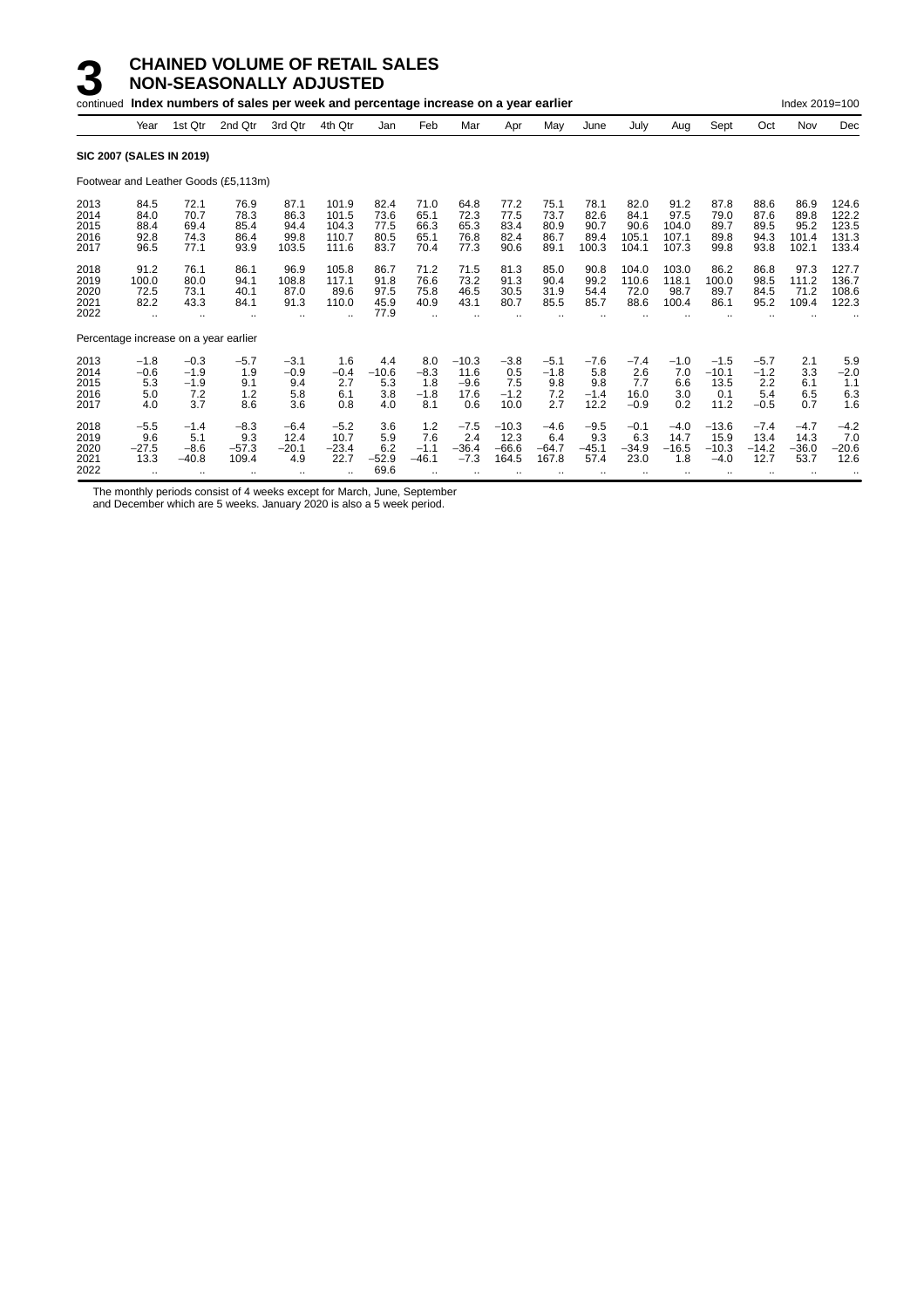|                                      |                                                          |                                                        | continued Index numbers of sales per week and percentage increase on a year earlier |                                                            |                                                                         |                                            |                                                        |                                                         |                                                              |                                                          |                                                   |                                                         |                                                          |                                        |                                                          | Index 2019=100                           |                                           |
|--------------------------------------|----------------------------------------------------------|--------------------------------------------------------|-------------------------------------------------------------------------------------|------------------------------------------------------------|-------------------------------------------------------------------------|--------------------------------------------|--------------------------------------------------------|---------------------------------------------------------|--------------------------------------------------------------|----------------------------------------------------------|---------------------------------------------------|---------------------------------------------------------|----------------------------------------------------------|----------------------------------------|----------------------------------------------------------|------------------------------------------|-------------------------------------------|
|                                      | Year                                                     | 1st Qtr                                                | 2nd Qtr                                                                             | 3rd Qtr                                                    | 4th Qtr                                                                 | Jan                                        | Feb                                                    | Mar                                                     | Apr                                                          | May                                                      | June                                              | July                                                    | Aug                                                      | Sept                                   | Oct                                                      | Nov                                      | Dec                                       |
| <b>SIC 2007 (SALES IN 2019)</b>      |                                                          |                                                        |                                                                                     |                                                            |                                                                         |                                            |                                                        |                                                         |                                                              |                                                          |                                                   |                                                         |                                                          |                                        |                                                          |                                          |                                           |
|                                      |                                                          |                                                        | Household Goods Stores, All Businesses (£34,277m)                                   |                                                            |                                                                         |                                            |                                                        |                                                         |                                                              |                                                          |                                                   |                                                         |                                                          |                                        |                                                          |                                          |                                           |
| 2013<br>2014<br>2015<br>2016<br>2017 | 84.9<br>90.2<br>97.2<br>99.2<br>98.5                     | 81.1<br>85.2<br>92.4<br>96.9<br>94.3                   | 84.1<br>87.2<br>94.1<br>95.2<br>96.7                                                | 82.1<br>87.8<br>95.7<br>95.7<br>95.4                       | $\begin{array}{c} 92.2 \\ 101.0 \end{array}$<br>106.6<br>109.2<br>107.6 | 85.1<br>90.8<br>95.4<br>101.8<br>97.8      | 80.8<br>81.8<br>89.3<br>96.2<br>93.9                   | 78.1<br>82.3<br>92.4<br>93.5<br>91.9                    | 83.7<br>89.6<br>96.5<br>94.9<br>105.3                        | 87.2<br>86.7<br>95.6<br>98.8<br>93.7                     | 82.0<br>85.6<br>91.1<br>92.4<br>92.2              | 85.1<br>88.3<br>99.5<br>100.3<br>99.1                   | 79.0<br>88.3<br>91.7<br>92.1<br>91.1                     | 82.3<br>87.1<br>95.8<br>94.9<br>96.0   | 86.7<br>97.5<br>102.7<br>106.0<br>105.8                  | 88.9<br>101.1<br>109.4<br>115.5<br>114.5 | 99.2<br>103.7<br>107.4<br>106.8<br>103.4  |
| 2018<br>2019<br>2020<br>2021<br>2022 | 103.0<br>100.0<br>99.3<br>105.6                          | 96.9<br>95.4<br>91.8<br>94.3                           | 99.5<br>97.5<br>73.5<br>115.1                                                       | 102.1<br>97.6<br>109.6<br>103.3                            | 113.5<br>109.5<br>123.1<br>109.7                                        | 99.4<br>97.9<br>96.8<br>85.3<br>101.8      | 95.9<br>94.3<br>93.9<br>95.0                           | 95.6<br>94.1<br>85.0<br>101.1                           | 102.3<br>99.3<br>48.3<br>117.4                               | 100.8<br>97.0<br>70.0<br>120.1                           | 96.2<br>96.4<br>96.6<br>109.3                     | 100.3<br>96.4<br>108.1<br>108.0                         | 100.5<br>95.3<br>108.6<br>104.6                          | 104.8<br>100.5<br>111.5<br>98.5        | 110.4<br>105.2<br>124.2<br>107.7                         | 122.7<br>111.8<br>131.1<br>118.1         | 108.6<br>111.2<br>115.7<br>104.5          |
|                                      |                                                          | Percentage increase on a year earlier                  |                                                                                     |                                                            |                                                                         |                                            |                                                        |                                                         |                                                              |                                                          |                                                   |                                                         |                                                          |                                        |                                                          |                                          |                                           |
| 2013<br>2014<br>2015<br>2016<br>2017 | $-2.5$<br>$\frac{6.3}{7.7}$<br>2.1<br>$-0.7$             | $-3.7$<br>5.1<br>8.4<br>4.9<br>$-2.6$                  | $-2.3$<br>3.7<br>8.0<br>1.1<br>1.6                                                  | $-1.7$<br>6.9<br>8.9<br>$\overline{\phantom{0}}$<br>$-0.3$ | $-2.3$<br>9.5<br>5.6<br>2.5<br>$-1.5$                                   | $-4.1$<br>6.7<br>5.0<br>6.7<br>$-3.9$      | 1.0<br>1.3<br>9.1<br>7.7<br>$-2.3$                     | $-7.0$<br>5.5<br>12.3<br>1.1<br>$-1.7$                  | $-5.1$<br>7.2<br>7.6<br>$-1.7$<br>11.0                       | 0.5<br>$-0.5$<br>10.2<br>3.4<br>$-5.2$                   | $-2.3$<br>4.5<br>6.4<br>1.4<br>$-0.2$             | $-1.2$<br>3.8<br>12.7<br>0.8<br>$-1.3$                  | $-3.9$<br>11.8<br>3.9<br>0.4<br>$-1.1$                   | $-0.5$<br>5.8<br>10.0<br>$-0.9$<br>1.1 | $-1.4$<br>12.5<br>5.3<br>3.2<br>$-0.2$                   | -5.2<br>13.7<br>8.2<br>5.6<br>$-0.9$     | $-0.8$<br>4.4<br>3.7<br>$-0.6$<br>$-3.2$  |
| 2018<br>2019<br>2020<br>2021<br>2022 | 4.6<br>$^{-2.9}_{-0.7}$<br>6.3<br>$\ddotsc$              | 2.7<br>$-1.6$<br>$-3.7$<br>2.8<br>$\ddot{\phantom{a}}$ | 2.9<br>$-2.1$<br>$-24.5$<br>56.5<br>$\ddot{\phantom{a}}$                            | 7.0<br>$-4.3$<br>12.2<br>$-5.7$<br>ä,                      | 5.5<br>$-3.5$<br>12.4<br>$-10.9$                                        | 1.6<br>$-1.4$<br>$-1.1$<br>$-11.9$<br>19.4 | 2.1<br>$-1.6$<br>$-0.4$<br>1.1<br>$\ddot{\phantom{a}}$ | 4.0<br>$-1.6$<br>$-9.6$<br>18.9<br>$\ddot{\phantom{a}}$ | $-2.8$<br>$-3.0$<br>$-51.4$<br>142.9<br>$\ddot{\phantom{a}}$ | 7.6<br>$-3.9$<br>$-27.8$<br>71.7<br>$\ddot{\phantom{a}}$ | 4.3<br>0.2<br>0.2<br>13.2<br>$\ddot{\phantom{1}}$ | 1.2<br>$-3.9$<br>12.1<br>$-0.1$<br>$\ddot{\phantom{a}}$ | 10.3<br>$-5.2$<br>14.0<br>$-3.7$                         | 9.2<br>$-4.0$<br>10.9<br>$-11.6$       | 4.4<br>$-4.7$<br>18.1<br>$-13.3$<br>$\ddot{\phantom{a}}$ | 7.1<br>$-8.9$<br>17.3<br>-9.9<br>ä,      | 5.0<br>2.4<br>4.1<br>$-9.7$               |
|                                      |                                                          |                                                        | Household Goods Stores, Large Businesses (£23,237m)                                 |                                                            |                                                                         |                                            |                                                        |                                                         |                                                              |                                                          |                                                   |                                                         |                                                          |                                        |                                                          |                                          |                                           |
| 2013<br>2014<br>2015<br>2016<br>2017 | 86.7<br>90.7<br>97.0<br>99.7<br>97.0                     | 82.4<br>85.4<br>92.8<br>95.2<br>94.2                   | 85.2<br>87.9<br>94.2<br>95.1<br>95.2                                                | 83.9<br>88.4<br>93.7<br>98.3<br>92.4                       | 95.3<br>101.5<br>107.4<br>110.2<br>106.4                                | 88.5<br>93.0<br>96.7<br>100.1<br>100.0     | 80.8<br>80.4<br>89.9<br>94.1<br>92.3                   | 78.8<br>81.8<br>92.0<br>92.2<br>91.0                    | 85.7<br>91.3<br>96.9<br>93.5<br>105.8                        | 87.3<br>88.3<br>96.7<br>98.9<br>91.4                     | 83.1<br>84.8<br>89.9<br>93.3<br>89.7              | 85.7<br>88.4<br>97.0<br>104.2<br>97.3                   | 81.4<br>89.5<br>90.8<br>92.9<br>86.9                     | 84.4<br>87.6<br>93.3<br>97.9<br>92.8   | 86.4<br>92.9<br>98.7<br>104.0<br>100.6                   | 90.9<br>98.9<br>109.0<br>116.0<br>111.4  | 106.0<br>110.4<br>113.1<br>110.6<br>107.0 |
| 2018<br>2019<br>2020<br>2021<br>2022 | 100.7<br>100.0<br>95.9<br>102.3<br>ä.                    | 94.5<br>98.2<br>90.2<br>91.9<br>$\ddot{\phantom{a}}$   | 98.2<br>96.4<br>74.0<br>109.4                                                       | 98.6<br>94.8<br>105.4<br>100.8                             | 111.6<br>110.6<br>114.3<br>107.0                                        | 95.0<br>100.0<br>96.4<br>85.4<br>99.2      | 93.4<br>96.8<br>89.9<br>90.2<br>$\ddot{\phantom{a}}$   | 94.8<br>97.8<br>84.3<br>98.5                            | 101.7<br>99.0<br>47.5<br>112.8                               | 99.1<br>96.1<br>71.4<br>112.5                            | 94.6<br>94.5<br>97.2<br>104.3                     | 97.2<br>91.3<br>105.0<br>103.9                          | 95.4<br>93.0<br>103.8<br>101.8                           | 102.2<br>99.1<br>107.1<br>97.4         | 101.6<br>104.3<br>110.8<br>102.9                         | 118.4<br>111.7<br>121.4<br>115.4         | 114.1<br>114.9<br>111.3<br>103.5          |
|                                      |                                                          | Percentage increase on a year earlier                  |                                                                                     |                                                            |                                                                         |                                            |                                                        |                                                         |                                                              |                                                          |                                                   |                                                         |                                                          |                                        |                                                          |                                          |                                           |
| 2013<br>2014<br>2015<br>2016<br>2017 | $-3.6$<br>4.6<br>7.0<br>2.8<br>$-2.7$                    | $-4.8$<br>3.6<br>8.7<br>2.6<br>$-1.1$                  | $-1.6$<br>3.1<br>7.2<br>1.0<br>0.1                                                  | $-2.2$<br>5.4<br>6.0<br>4.9<br>$-6.0$                      | $-5.5$<br>6.4<br>5.8<br>2.6<br>$-3.5$                                   | $-7.2$<br>5.1<br>4.0<br>3.5<br>$-0.1$      | 0.1<br>$-0.5$<br>11.9<br>4.6<br>$-1.9$                 | $-6.3$<br>3.8<br>12.5<br>0.1<br>$-1.2$                  | $-3.4$<br>6.5<br>6.2<br>$-3.5$<br>13.2                       | 0.4<br>1.1<br>9.6<br>2.2<br>$-7.5$                       | $-1.8$<br>2.1<br>6.0<br>3.7<br>$-3.9$             | $-0.6$<br>3.2<br>9.7<br>7.4<br>$-6.6$                   | $-3.3$<br>9.9<br>1.5<br>2.3<br>$-6.4$                    | $-2.6$<br>3.7<br>6.6<br>4.9<br>$-5.1$  | $-4.2$<br>7.5<br>6.3<br>5.4<br>$-3.3$                    | $-6.7$<br>8.8<br>10.2<br>6.4<br>$-4.0$   | $-5.5$<br>4.1<br>2.4<br>$-2.2$<br>$-3.2$  |
| 2018<br>2019<br>2020<br>2021<br>2022 | 3.8<br>$-0.7$<br>$-4.1$<br>6.7<br>$\ddot{\phantom{a}}$   | 0.3<br>4.0<br>$-8.1$<br>1.9<br>.,                      | 3.1<br>-1.9<br>$-23.2$<br>47.9                                                      | 6.7<br>$-3.8$<br>11.2<br>-4.4                              | 4.9<br>$-0.9$<br>3.3<br>-6.4                                            | $-4.9$<br>5.3<br>$-3.7$<br>$-11.3$<br>16.1 | $1.2$<br>3.6<br>$-7.2$<br>0.4                          | 4.1<br>3.2<br>$-13.9$<br>16.9                           | $-3.9$<br>$-2.7$<br>$-52.0$<br>137.5                         | 8.4<br>$-3.1$<br>$-25.6$<br>57.4                         | 5.5<br>$-0.2$<br>2.9<br>7.3                       | $-0.1$<br>$-6.1$<br>15.1<br>$-1.1$                      | 9.8<br>$-2.6$<br>11.6<br>$-1.9$                          | 10.1<br>$-3.0$<br>8.1<br>$-9.0$        | 1.0<br>2.6<br>6.2<br>-7.2                                | 6.3<br>-5.7<br>8.7<br>-4.9               | 6.7<br>0.6<br>$-3.1$<br>$-7.1$            |
|                                      |                                                          |                                                        | Household Goods Stores, Small Businesses (£11,040m)                                 |                                                            |                                                                         |                                            |                                                        |                                                         |                                                              |                                                          |                                                   |                                                         |                                                          |                                        |                                                          |                                          |                                           |
| 2013<br>2014<br>2015<br>2016<br>2017 | 81.0<br>89.2<br>97.6<br>98.3<br>101.6                    | 78.2<br>84.8<br>91.4<br>100.4<br>94.7                  | 81.7<br>85.8<br>94.1<br>95.4<br>99.9                                                | 78.5<br>86.6<br>99.9<br>90.3<br>101.8                      | 85.5<br>99.9<br>104.9<br>107.2<br>110.1                                 | 77.9<br>86.0<br>92.5<br>105.4<br>93.2      | 80.8<br>84.9<br>87.8<br>100.5<br>97.3                  | 76.4<br>83.5<br>93.3<br>96.3<br>93.7                    | 79.2<br>86.1<br>95.6<br>97.8<br>104.2                        | 86.9<br>83.4<br>93.1<br>98.7<br>98.5                     | 79.6<br>87.4<br>93.7<br>90.7<br>97.7              | 83.9<br>88.2<br>104.8<br>92.3<br>102.8                  | 73.8<br>85.8<br>93.7<br>90.4<br>100.0                    | 77.8<br>86.0<br>101.0<br>88.6<br>102.6 | 87.4<br>107.5<br>111.3<br>110.1<br>116.7                 | 84.5<br>105.7<br>110.2<br>114.6<br>121.2 | 84.7<br>89.3<br>95.5<br>98.9<br>95.9      |
| 2018<br>2019<br>2020<br>2021<br>2022 | 107.8<br>100.0<br>106.7<br>112.6<br>$\ddot{\phantom{1}}$ | 102.0<br>89.4<br>95.1<br>99.4<br>$\ddot{\phantom{a}}$  | 102.4<br>99.8<br>72.6<br>127.1                                                      | 109.4<br>103.6<br>118.2<br>108.7<br>ä,                     | 117.5<br>107.2<br>141.6<br>115.4<br>$\ddot{\phantom{a}}$                | 108.5<br>93.5<br>97.8<br>84.9<br>107.3     | 101.1<br>89.1<br>102.4<br>104.9                        | 97.4<br>86.2<br>86.6<br>106.6                           | 103.8<br>100.0<br>50.0<br>127.0<br>$\ddot{\phantom{a}}$      | 104.5<br>98.8<br>66.8<br>136.3<br>$\ddotsc$              | 99.6<br>100.5<br>95.2<br>119.7                    | 106.7<br>107.2<br>114.5<br>116.6<br>$\ddotsc$           | 111.3<br>100.1<br>118.7<br>110.4<br>$\ddot{\phantom{0}}$ | 110.2<br>103.6<br>120.9<br>100.9       | 129.0<br>107.1<br>152.6<br>118.0                         | 131.8<br>111.9<br>151.3<br>123.7         | 97.0<br>103.5<br>124.9<br>106.6           |
|                                      |                                                          | Percentage increase on a year earlier                  |                                                                                     |                                                            |                                                                         |                                            |                                                        |                                                         |                                                              |                                                          |                                                   |                                                         |                                                          |                                        |                                                          |                                          |                                           |
| 2013<br>2014<br>2015<br>2016<br>2017 | 0.1<br>10.2<br>9.4<br>0.7<br>3.4                         | $-1.2$<br>8.4<br>7.8<br>9.9<br>$-5.7$                  | -3.7<br>5.0<br>9.7<br>1.3<br>4.8                                                    | $-0.7$<br>10.4<br>15.4<br>$-9.6$<br>12.8                   | 6.1<br>16.9<br>4.9<br>2.2<br>2.7                                        | 4.5<br>10.5<br>7.6<br>13.9<br>$-11.5$      | 3.0<br>5.1<br>3.5<br>14.4<br>$-3.2$                    | $-8.3$<br>9.2<br>11.7<br>3.2<br>$-2.6$                  | $-8.7$<br>8.7<br>10.9<br>2.4<br>6.5                          | 0.7<br>$-4.0$<br>11.6<br>6.0<br>$-0.2$                   | -3.3<br>9.8<br>7.3<br>$-3.2$<br>7.7               | $-2.4$<br>5.0<br>18.9<br>$-12.0$<br>11.4                | $-5.3$<br>16.2<br>9.2<br>$-3.5$<br>10.6                  | 4.9<br>10.6<br>17.4<br>$-12.2$<br>15.7 | $5.2$<br>23.0<br>3.5<br>$-1.1$<br>6.0                    | $-1.4$<br>25.1<br>4.2<br>4.1<br>5.8      | 14.0<br>5.4<br>7.0<br>3.5<br>$-3.0$       |
| 2018<br>2019<br>2020<br>2021<br>2022 | 6.1<br>$-7.3$<br>6.7<br>5.6                              | 7.7<br>$-12.4$<br>6.4<br>4.5                           | 2.5<br>$-2.5$<br>-27.3<br>75.0                                                      | 7.5<br>$-5.3$<br>14.1<br>$-8.1$                            | 6.8<br>$-8.8$<br>32.1<br>$-18.5$                                        | 16.4<br>$-13.8$<br>4.5<br>$-13.2$<br>26.4  | 3.9<br>$-11.9$<br>14.9<br>2.4                          | 3.9<br>$-11.4$<br>0.5<br>23.1                           | $-0.4$<br>$-3.6$<br>$-49.9$<br>153.7                         | 6.1<br>$-5.4$<br>$-32.4$<br>103.9                        | 2.0<br>0.8<br>$-5.2$<br>25.7                      | 3.8<br>0.5<br>6.8<br>1.9                                | 11.3<br>$-10.0$<br>18.6<br>$-6.9$                        | 7.4<br>$-6.0$<br>16.7<br>$-16.5$       | 10.5<br>$-17.0$<br>42.5<br>$-22.6$                       | 8.7<br>$-15.1$<br>35.2<br>$-18.3$        | 1.1<br>6.7<br>20.7<br>$-14.6$             |

The monthly periods consist of 4 weeks except for March, June, September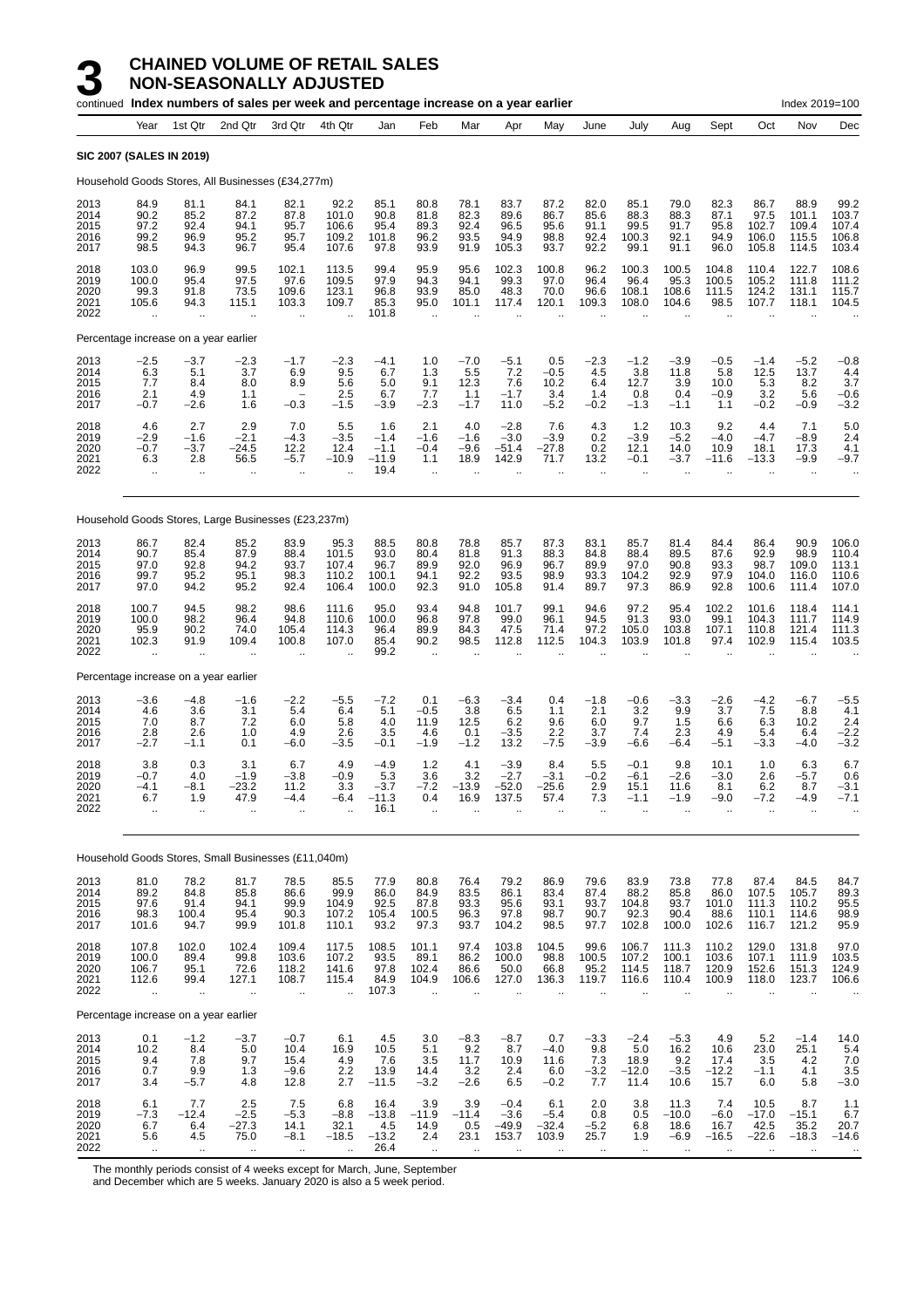|                                      |                                                         |                                                             | continued Index numbers of sales per week and percentage increase on a year earlier |                                                          |                                                         |                                           |                                                            |                                                      |                                                         |                                                          |                                                       |                                                            |                                                         |                                              |                                                         | Index 2019=100                                            |                                           |
|--------------------------------------|---------------------------------------------------------|-------------------------------------------------------------|-------------------------------------------------------------------------------------|----------------------------------------------------------|---------------------------------------------------------|-------------------------------------------|------------------------------------------------------------|------------------------------------------------------|---------------------------------------------------------|----------------------------------------------------------|-------------------------------------------------------|------------------------------------------------------------|---------------------------------------------------------|----------------------------------------------|---------------------------------------------------------|-----------------------------------------------------------|-------------------------------------------|
|                                      | Year                                                    | 1st Qtr                                                     | 2nd Qtr                                                                             | 3rd Qtr                                                  | 4th Qtr                                                 | Jan                                       | Feb                                                        | Mar                                                  | Apr                                                     | May                                                      | June                                                  | July                                                       | Aug                                                     | Sept                                         | Oct                                                     | Nov                                                       | Dec                                       |
|                                      |                                                         | SIC 2007 (SALES IN 2019)                                    |                                                                                     |                                                          |                                                         |                                           |                                                            |                                                      |                                                         |                                                          |                                                       |                                                            |                                                         |                                              |                                                         |                                                           |                                           |
|                                      |                                                         | Furniture, Lighting, etc (£14,844m)                         |                                                                                     |                                                          |                                                         |                                           |                                                            |                                                      |                                                         |                                                          |                                                       |                                                            |                                                         |                                              |                                                         |                                                           |                                           |
| 2013<br>2014<br>2015<br>2016<br>2017 | 78.3<br>84.8<br>94.3<br>97.3<br>96.9                    | 78.2<br>81.8<br>92.1<br>99.8<br>95.6                        | 75.3<br>78.5<br>91.2<br>92.8<br>92.8                                                | 74.4<br>83.5<br>92.0<br>92.6<br>92.7                     | 85.1<br>95.6<br>101.8<br>104.0<br>106.4                 | 81.2<br>86.1<br>94.3<br>106.0<br>99.3     | 78.5<br>80.3<br>89.8<br>100.4<br>95.6                      | 75.7<br>78.7<br>92.2<br>94.5<br>92.6                 | 74.2<br>80.6<br>93.3<br>99.5<br>101.0                   | 78.5<br>76.7<br>91.9<br>94.6<br>90.9                     | 73.7<br>78.4<br>89.1<br>85.9<br>87.7                  | 81.2<br>86.9<br>102.4<br>95.2<br>99.0                      | 66.5<br>80.7<br>82.9<br>89.3<br>84.4                    | 75.3<br>83.1<br>91.1<br>93.3<br>94.2         | 84.3<br>100.3<br>103.1<br>105.3<br>108.0                | 84.2<br>96.8<br>102.9<br>107.5<br>112.8                   | 86.5<br>91.0<br>99.7<br>100.2<br>100.0    |
| 2018<br>2019<br>2020<br>2021<br>2022 | 100.7<br>100.0<br>86.9<br>92.5                          | 101.4<br>99.7<br>89.3<br>75.0                               | 93.6<br>97.2<br>48.0<br>103.5                                                       | 98.4<br>94.7<br>100.5<br>94.8<br>ä,                      | 109.6<br>108.4<br>109.5<br>96.8<br>$\ddot{\phantom{a}}$ | 109.1<br>101.2<br>102.3<br>75.8<br>103.3  | 103.4<br>103.0<br>96.3<br>75.3<br>$\ddotsc$                | 93.7<br>95.8<br>70.6<br>74.0<br>$\ddot{\phantom{a}}$ | 96.3<br>100.1<br>21.9<br>98.7                           | 96.2<br>96.9<br>34.7<br>116.3                            | 89.4<br>95.0<br>79.4<br>97.2                          | 96.7<br>88.0<br>100.3<br>100.1                             | 95.2<br>94.3<br>96.7<br>95.4                            | 102.2<br>100.5<br>103.9<br>90.0              | 107.5<br>114.0<br>120.9<br>103.6                        | 116.3<br>110.0<br>105.0<br>101.5                          | 105.7<br>102.7<br>103.9<br>87.7           |
|                                      |                                                         | Percentage increase on a year earlier                       |                                                                                     |                                                          |                                                         |                                           |                                                            |                                                      |                                                         |                                                          |                                                       |                                                            |                                                         |                                              |                                                         |                                                           |                                           |
| 2013<br>2014<br>2015<br>2016<br>2017 | 0.7<br>8.4<br>11.2<br>3.2<br>$-0.5$                     | 4.9<br>4.5<br>12.6<br>8.4<br>$-4.2$                         | $-3.7$<br>4.3<br>16.2<br>1.7<br>$\overline{\phantom{m}}$                            | $-1.8$<br>12.3<br>10.2<br>0.7<br>$\qquad \qquad -$       | 3.6<br>12.4<br>6.4<br>2.2<br>2.3                        | 6.4<br>6.1<br>9.5<br>12.3<br>$-6.3$       | 6.2<br>2.2<br>11.8<br>11.9<br>$-4.8$                       | 2.5<br>4.0<br>17.1<br>2.5<br>$-1.9$                  | $-7.7$<br>8.5<br>15.8<br>6.6<br>1.5                     | 3.0<br>$-2.3$<br>19.8<br>3.0<br>$-4.0$                   | $-5.7$<br>6.4<br>13.6<br>$-3.6$<br>2.1                | 0.8<br>7.0<br>17.8<br>$-7.0$<br>4.0                        | $-8.5$<br>21.3<br>2.7<br>7.7<br>$-5.4$                  | 1.2<br>10.3<br>9.7<br>2.4<br>1.0             | $-1.2$<br>19.0<br>2.8<br>2.1<br>2.6                     | 2.0<br>14.9<br>6.3<br>4.4<br>5.0                          | 9.0<br>5.2<br>9.7<br>0.5<br>$-0.2$        |
| 2018<br>2019<br>2020<br>2021<br>2022 | 4.0<br>$-0.7$<br>$-13.1$<br>6.5<br>$\ddot{\phantom{a}}$ | 6.1<br>$-1.7$<br>$-10.5$<br>$-16.0$<br>$\ddot{\phantom{a}}$ | 0.9<br>3.8<br>$-50.6$<br>115.8                                                      | 6.1<br>$-3.7$<br>6.1<br>$-5.7$<br>$\ddot{\phantom{a}}$   | 3.0<br>$-1.0$<br>1.0<br>$-11.6$                         | 9.9<br>$-7.3$<br>1.2<br>$-25.9$<br>36.2   | 8.1<br>$-0.4$<br>$-6.5$<br>$-21.8$<br>$\ddot{\phantom{a}}$ | 1.2<br>2.3<br>$-26.3$<br>4.9<br>$\ddot{\phantom{a}}$ | $-4.6$<br>3.9<br>$-78.2$<br>351.4                       | 5.8<br>0.8<br>$-64.2$<br>234.7                           | 2.0<br>6.3<br>$-16.4$<br>22.4<br>$\ddot{\phantom{a}}$ | $-2.3$<br>$-9.0$<br>13.9<br>$-0.1$<br>$\ddot{\phantom{a}}$ | 12.7<br>$-0.9$<br>2.5<br>$-1.3$<br>$\ddot{\phantom{a}}$ | 8.6<br>$-1.7$<br>3.4<br>$-13.3$              | $-0.5$<br>6.0<br>6.1<br>$-14.3$<br>$\ddot{\phantom{a}}$ | 3.1<br>$-5.4$<br>$-4.6$<br>$-3.3$<br>$\ddot{\phantom{a}}$ | 5.8<br>$-2.9$<br>1.2<br>$-15.6$           |
|                                      |                                                         |                                                             | Electrical Household Appliances (£7,030m)                                           |                                                          |                                                         |                                           |                                                            |                                                      |                                                         |                                                          |                                                       |                                                            |                                                         |                                              |                                                         |                                                           |                                           |
| 2013<br>2014<br>2015<br>2016<br>2017 | 76.0<br>81.3<br>89.4<br>89.0<br>92.8                    | 69.3<br>73.4<br>80.4<br>81.4<br>84.7                        | 63.7<br>68.3<br>73.2<br>72.9<br>76.4                                                | 71.3<br>75.1<br>83.9<br>84.1<br>87.4                     | 99.6<br>109.0<br>119.9<br>117.4<br>122.6                | 79.6<br>86.7<br>90.7<br>94.2<br>97.8      | 67.6<br>66.7<br>76.3<br>74.8<br>77.9                       | 62.3<br>65.6<br>75.4<br>76.5<br>79.6                 | 65.0<br>70.3<br>73.9<br>65.5<br>79.7                    | 61.9<br>67.1<br>74.3<br>75.3<br>70.6                     | 63.9<br>67.7<br>71.7<br>76.8<br>78.5                  | 65.5<br>68.7<br>80.2<br>79.9<br>82.4                       | 70.3<br>76.3<br>81.9<br>79.8<br>85.9                    | 76.8<br>79.2<br>88.6<br>90.9<br>92.5         | 73.5<br>82.9<br>88.1<br>88.5<br>92.6                    | 87.5<br>100.9<br>122.9<br>123.9<br>135.8                  | 130.2<br>136.3<br>143.0<br>135.3<br>136.0 |
| 2018<br>2019<br>2020<br>2021<br>2022 | 94.6<br>100.0<br>102.3<br>104.6                         | 86.4<br>89.1<br>94.3<br>86.5                                | 78.2<br>78.9<br>76.0<br>99.6                                                        | 89.8<br>94.6<br>100.1<br>98.7                            | 124.1<br>137.3<br>139.2<br>133.7                        | 99.5<br>96.7<br>104.4<br>87.3<br>107.0    | 78.7<br>78.5<br>84.5<br>89.0                               | 82.0<br>91.6<br>92.0<br>83.9                         | 82.1<br>82.0<br>64.1<br>105.4                           | 73.6<br>76.5<br>68.5<br>101.5                            | 78.7<br>78.5<br>91.5<br>93.4                          | 83.7<br>85.9<br>97.7<br>96.2                               | 88.9<br>87.6<br>99.6<br>98.3                            | 95.4<br>107.2<br>102.5<br>101.1              | 93.1<br>97.9<br>113.1<br>111.3                          | 142.6<br>129.7<br>153.8<br>156.1                          | 134.2<br>174.9<br>148.4<br>133.6          |
|                                      |                                                         | Percentage increase on a year earlier                       |                                                                                     |                                                          |                                                         |                                           |                                                            |                                                      |                                                         |                                                          |                                                       |                                                            |                                                         |                                              |                                                         |                                                           |                                           |
| 2013<br>2014<br>2015<br>2016<br>2017 | $-13.8$<br>7.0<br>9.9<br>$-0.4$<br>4.3                  | $-18.6$<br>6.0<br>9.5<br>1.3<br>4.0                         | $-17.6$<br>7.3<br>7.1<br>$-0.4$<br>4.8                                              | $-12.1$<br>5.3<br>11.8<br>0.2<br>3.9                     | $-8.6$<br>9.4<br>10.0<br>$-2.1$<br>4.4                  | $-23.5$<br>8.9<br>4.6<br>3.9<br>3.9       | $-13.3$<br>$-1.3$<br>14.4<br>$-2.0$<br>4.2                 | $-17.6$<br>5.2<br>15.0<br>1.4<br>4.1                 | $-17.4$<br>8.1<br>5.1<br>$-11.3$<br>21.7                | $-19.3$<br>8.4<br>10.7<br>1.4<br>$-6.3$                  | $-16.5$<br>5.9<br>5.9<br>7.2<br>2.1                   | $-20.3$<br>5.0<br>16.6<br>$-0.3$<br>3.1                    | $-10.6$<br>8.6<br>7.3<br>$-2.6$<br>7.7                  | $-6.6$<br>3.1<br>11.9<br>2.6<br>1.8          | $-12.7$<br>12.9<br>6.2<br>0.5<br>4.6                    | $-16.0$<br>15.4<br>21.8<br>0.8<br>9.6                     | $-1.8$<br>4.7<br>4.9<br>-5.4<br>0.5       |
| 2018<br>2019<br>2020<br>2021<br>2022 | 2.0<br>5.7<br>2.3<br>2.3                                | 2.0<br>3.2<br>5.8<br>$-8.3$                                 | 2.3<br>1.0<br>$-3.7$<br>31.0                                                        | 2.8<br>5.3<br>5.8<br>-1.4                                | 1.3<br>10.6<br>1.4<br>-4.0                              | 1.7<br>$-2.8$<br>8.0<br>$-16.5$<br>22.6   | 1.0<br>$-0.3$<br>7.6<br>5.3                                | 3.0<br>11.8<br>0.4<br>$-8.8$                         | 2.9<br>$-0.1$<br>$-21.7$<br>64.3                        | 4.3<br>3.9<br>$-10.4$<br>48.1                            | 0.4<br>$-0.3$<br>16.6<br>2.0                          | 1.7<br>2.6<br>13.6<br>$-1.5$                               | 3.5<br>$-1.5$<br>13.7<br>-1.4                           | 3.1<br>12.3<br>$-4.4$<br>$^{-1.3}$           | 0.6<br>5.1<br>15.5<br>$-1.6$                            | 5.0<br>$-9.0$<br>18.6<br>1.5                              | $-1.3$<br>30.3<br>$-15.1$<br>$-10.0$      |
|                                      |                                                         |                                                             | Hardware, Paints and Glass (£11,442m)                                               |                                                          |                                                         |                                           |                                                            |                                                      |                                                         |                                                          |                                                       |                                                            |                                                         |                                              |                                                         |                                                           |                                           |
| 2013<br>2014<br>2015<br>2016<br>2017 | 96.5<br>101.3<br>104.6<br>107.7<br>104.2                | 89.5<br>96.4<br>100.0<br>102.5<br>99.0                      | 109.4<br>111.5<br>112.2<br>113.3<br>116.3                                           | 98.5<br>101.4<br>107.6<br>107.8<br>105.1                 | 88.6<br>96.5<br>98.7<br>107.4<br>96.2                   | 88.8<br>97.3<br>99.1<br>100.4<br>95.8     | 89.6<br>93.1<br>97.1<br>104.0<br>101.8                     | 90.0<br>98.1<br>103.1<br>102.9<br>99.3               | 108.8<br>114.9<br>115.7<br>108.2<br>129.3               | 116.2<br>113.5<br>115.0<br>120.3<br>113.6                | 104.5<br>107.1<br>107.2<br>111.7<br>108.1             | 104.1<br>103.2<br>109.3<br>121.6<br>111.1                  | 99.2<br>105.4<br>108.7<br>103.9<br>103.4                | 93.3<br>96.6<br>105.5<br>99.8<br>101.6       | 97.2<br>102.7<br>110.8<br>118.7<br>112.4                | 91.7<br>102.7<br>105.4<br>118.4<br>101.5                  | 79.3<br>86.5<br>83.7<br>89.5<br>79.1      |
| 2018<br>2019<br>2020<br>2021<br>2022 | 111.6<br>100.0<br>114.9<br>123.7<br>$\ddotsc$           | 98.0<br>94.5<br>94.7<br>125.3<br>$\ddotsc$                  | 122.8<br>109.5<br>107.0<br>141.9<br>$\ddot{\phantom{a}}$                            | 115.8<br>103.4<br>129.2<br>119.2<br>$\ddot{\phantom{a}}$ | 109.8<br>92.6<br>130.2<br>108.4<br>$\ddot{\phantom{a}}$ | 86.3<br>92.1<br>85.8<br>97.9<br>96.6      | 98.1<br>95.5<br>98.0<br>121.2<br>$\ddotsc$                 | 107.2<br>95.7<br>100.9<br>150.5<br>$\ddotsc$         | 124.9<br>110.3<br>73.1<br>151.6<br>$\ddot{\phantom{a}}$ | 127.2<br>109.5<br>118.6<br>138.9<br>$\ddot{\phantom{a}}$ | 117.6<br>108.8<br>124.9<br>136.5                      | 116.8<br>112.7<br>127.2<br>127.3                           | 115.6<br>102.4<br>131.6<br>122.6<br>$\ddotsc$           | 115.1<br>96.7<br>128.7<br>110.1<br>$\ddotsc$ | 126.3<br>99.2<br>135.9<br>112.9<br>$\ddot{\phantom{a}}$ | 117.2<br>102.2<br>151.3<br>116.7<br>$\ddotsc$             | 90.7<br>79.7<br>108.6<br>98.2             |
|                                      |                                                         | Percentage increase on a year earlier                       |                                                                                     |                                                          |                                                         |                                           |                                                            |                                                      |                                                         |                                                          |                                                       |                                                            |                                                         |                                              |                                                         |                                                           |                                           |
| 2013<br>2014<br>2015<br>2016<br>2017 | 5.5<br>$\frac{5.0}{3.3}$<br>2.9<br>$-3.3$               | $-0.2$<br>7.7<br>3.8<br>2.5<br>$-3.4$                       | 10.6<br>1.9<br>0.7<br>1.0<br>2.7                                                    | 8.2<br>$^{2.9}_{6.2}$<br>0.1<br>$-2.5$                   | 2.8<br>8.8<br>2.3<br>8.8<br>$-10.4$                     | 2.8<br>9.5<br>1.8<br>1.3<br>$-4.6$        | 7.9<br>3.9<br>4.3<br>7.1<br>$-2.1$                         | $-7.8$<br>9.1<br>5.1<br>$-0.2$<br>$-3.5$             | 7.8<br>5.6<br>0.7<br>$-6.5$<br>19.5                     | 11.7<br>$-2.3$<br>$1.\overline{3}$<br>4.7<br>$-5.6$      | 12.0<br>2.4<br>0.2<br>4.2<br>$-3.2$                   | 12.8<br>$-0.9$<br>5.9<br>11.3<br>$-8.6$                    | 7.3<br>6.2<br>3.1<br>$-4.4$<br>$-0.5$                   | 5.0<br>$\frac{3.5}{9.2}$<br>$-5.4$<br>1.8    | 10.6<br>$\frac{5.7}{7.9}$<br>7.2<br>$-5.3$              | 0.7<br>12.0<br>2.7<br>12.3<br>$-14.3$                     | $-2.0$<br>9.1<br>$-3.3$<br>7.0<br>$-11.6$ |
| 2018<br>2019<br>2020<br>2021<br>2022 | 7.1<br>$-10.4$<br>14.9<br>7.7<br>$\ddot{\phantom{a}}$   | $-1.0$<br>$-3.5$<br>0.2<br>32.3                             | 5.6<br>$-10.8$<br>$-2.3$<br>32.6                                                    | 10.1<br>$-10.7$<br>25.0<br>$-7.7$                        | 14.1<br>$-15.7$<br>40.5<br>$-16.7$                      | $-9.9$<br>6.7<br>$-6.9$<br>14.2<br>$-1.4$ | $-3.7$<br>$\frac{-2.7}{2.6}$<br>23.7                       | 8.0<br>$-10.7$<br>5.5<br>49.1                        | $-3.4$<br>$-11.7$<br>$-33.7$<br>107.5                   | 11.9<br>$-13.9$<br>8.2<br>17.1                           | 8.8<br>$-7.4$<br>14.8<br>9.3                          | 5.1<br>$-3.5$<br>12.9<br>$\qquad \qquad -$                 | 11.8<br>$-11.4$<br>28.5<br>$-6.8$                       | 13.2<br>$-16.0$<br>33.2<br>$-14.5$           | 12.4<br>$-21.5$<br>37.0<br>$-16.9$                      | 15.5<br>$-12.8$<br>48.0<br>$-22.8$                        | 14.7<br>$-12.2$<br>36.4<br>$-9.7$         |

The monthly periods consist of 4 weeks except for March, June, September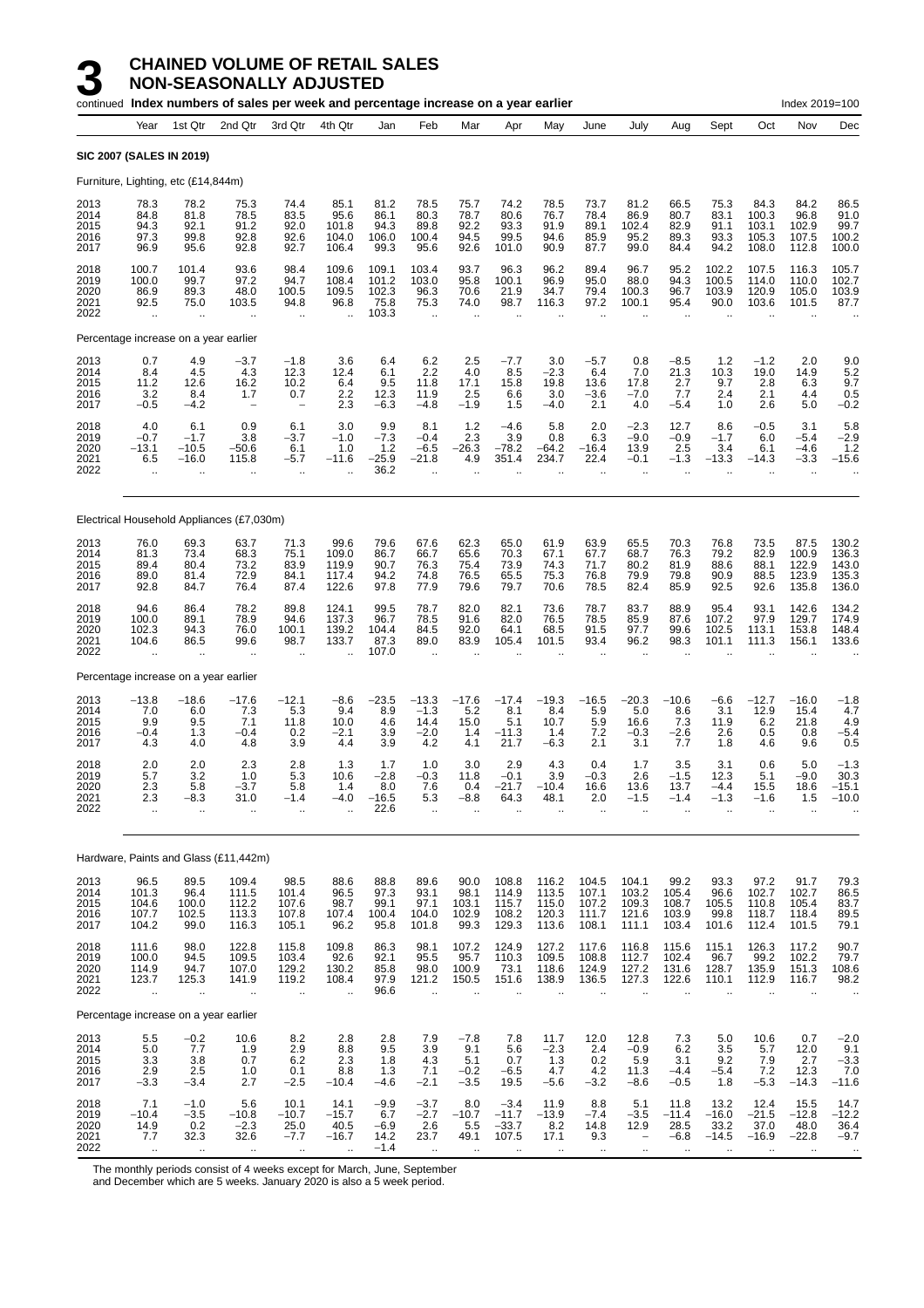|                                      |                                              |                                                      | continued Index numbers of sales per week and percentage increase on a year earlier |                                            |                                                          |                                               |                                                |                                                |                                             |                                                |                                                 |                                             |                                           |                                                |                                              | Index 2019=100                            |                                                |
|--------------------------------------|----------------------------------------------|------------------------------------------------------|-------------------------------------------------------------------------------------|--------------------------------------------|----------------------------------------------------------|-----------------------------------------------|------------------------------------------------|------------------------------------------------|---------------------------------------------|------------------------------------------------|-------------------------------------------------|---------------------------------------------|-------------------------------------------|------------------------------------------------|----------------------------------------------|-------------------------------------------|------------------------------------------------|
|                                      | Year                                         | 1st Qtr                                              | 2nd Qtr                                                                             | 3rd Qtr                                    | 4th Qtr                                                  | Jan                                           | Feb                                            | Mar                                            | Apr                                         | May                                            | June                                            | July                                        | Aug                                       | Sept                                           | Oct                                          | Nov                                       | Dec                                            |
|                                      |                                              | <b>SIC 2007 (SALES IN 2019)</b>                      |                                                                                     |                                            |                                                          |                                               |                                                |                                                |                                             |                                                |                                                 |                                             |                                           |                                                |                                              |                                           |                                                |
|                                      |                                              |                                                      | Music and video recording and equipment (£961m)                                     |                                            |                                                          |                                               |                                                |                                                |                                             |                                                |                                                 |                                             |                                           |                                                |                                              |                                           |                                                |
| 2013<br>2014<br>2015<br>2016<br>2017 | 113.7<br>107.6<br>111.6<br>106.0<br>99.6     | 115.3<br>96.5<br>97.2<br>100.9<br>92.4               | 85.0<br>84.5<br>91.6<br>89.3<br>80.4                                                | 91.8<br>94.7<br>100.9<br>89.3<br>84.6      | 162.9<br>155.5<br>156.8<br>144.6<br>141.0                | 134.5<br>109.3<br>97.4<br>106.7<br>96.3       | 114.0<br>92.3<br>88.4<br>100.7<br>94.9         | 100.9<br>87.1<br>104.1<br>96.4<br>87.2         | 81.2<br>85.0<br>97.4<br>94.4<br>82.3        | 85.1<br>80.8<br>91.5<br>89.7<br>78.7           | 87.9<br>87.2<br>87.1<br>84.9<br>80.2            | 84.5<br>94.5<br>96.7<br>85.8<br>85.7        | 93.4<br>94.9<br>100.0<br>90.5<br>86.3     | 96.3<br>94.6<br>105.0<br>91.1<br>82.3          | 102.8<br>106.0<br>105.7<br>97.7<br>96.7      | 125.3<br>135.5<br>136.6<br>136.9<br>129.3 | 241.1<br>211.1<br>213.7<br>188.2<br>185.9      |
| 2018<br>2019<br>2020<br>2021<br>2022 | 99.3<br>100.0<br>86.2<br>99.7<br>$\ddotsc$   | 93.4<br>84.7<br>78.1<br>82.6<br>$\ddot{\phantom{a}}$ | 81.1<br>98.7<br>51.9<br>89.1                                                        | 91.0<br>97.6<br>84.8<br>79.0               | 131.7<br>119.1<br>130.5<br>148.3<br>$\ddot{\phantom{a}}$ | 100.7<br>123.4<br>87.4<br>65.7<br>102.5       | 86.7<br>68.1<br>79.1<br>130.4                  | 92.9<br>67.0<br>68.0<br>57.8                   | 84.7<br>86.6<br>46.2<br>86.1                | 73.9<br>103.2<br>46.0<br>93.1                  | 84.0<br>104.7<br>61.2<br>88.2                   | 87.1<br>110.1<br>77.1<br>85.9               | 93.4<br>84.0<br>84.0<br>78.7              | 92.2<br>98.3<br>91.5<br>73.8                   | 92.3<br>87.7<br>117.8<br>84.7                | 130.0<br>115.2<br>127.3<br>112.9          | 164.6<br>147.2<br>143.2<br>227.5               |
|                                      |                                              | Percentage increase on a year earlier                |                                                                                     |                                            |                                                          |                                               |                                                |                                                |                                             |                                                |                                                 |                                             |                                           |                                                |                                              |                                           |                                                |
| 2013<br>2014<br>2015<br>2016<br>2017 | $-25.5$<br>$-5.4$<br>3.8<br>$-5.0$<br>$-6.1$ | $-15.5$<br>$-16.3$<br>0.7<br>3.8<br>$-8.5$           | $-30.6$<br>$-0.6$<br>8.4<br>$-2.6$<br>$-10.0$                                       | $-28.6$<br>3.2<br>6.6<br>$-11.5$<br>$-5.3$ | $-27.0$<br>$-4.5$<br>0.8<br>$-7.8$<br>$-2.4$             | $-1.8$<br>$-18.8$<br>$-10.9$<br>9.6<br>$-9.7$ | $-16.4$<br>$-19.0$<br>$-4.2$<br>13.9<br>$-5.8$ | $-26.0$<br>$-13.6$<br>19.5<br>$-7.4$<br>$-9.5$ | $-36.8$<br>4.6<br>14.6<br>$-3.1$<br>$-12.8$ | $-30.7$<br>$-5.1$<br>13.3<br>$-2.1$<br>$-12.2$ | $-25.1$<br>$-0.9$<br>$-0.1$<br>$-2.5$<br>$-5.5$ | $-33.3$<br>11.8<br>2.4<br>$-11.3$<br>$-0.2$ | $-26.8$<br>1.7<br>5.3<br>$-9.5$<br>$-4.6$ | $-26.4$<br>$-1.8$<br>11.0<br>$-13.2$<br>$-9.7$ | $-27.6$<br>3.0<br>$-0.2$<br>$-7.6$<br>$-1.0$ | $-30.5$<br>8.2<br>0.8<br>0.2<br>$-5.5$    | $-25.2$<br>$-12.4$<br>1.2<br>$-11.9$<br>$-1.2$ |
| 2018<br>2019<br>2020<br>2021<br>2022 | $-0.3$<br>0.7<br>$-13.8$<br>15.8             | 1.1<br>$-9.4$<br>$-7.8$<br>5.7                       | 0.9<br>21.6<br>$-47.4$<br>71.5                                                      | 7.6<br>7.2<br>$-13.1$<br>$-6.8$            | $-6.6$<br>$-9.6$<br>9.6<br>13.6                          | 4.6<br>22.5<br>$-29.2$<br>$-24.7$<br>55.9     | $-8.7$<br>$-21.5$<br>16.2<br>64.9              | 6.6<br>$-27.9$<br>1.5<br>$-15.0$               | 2.9<br>2.3<br>$-46.6$<br>86.2               | $-6.2$<br>39.7<br>$-55.4$<br>102.3             | 4.8<br>24.5<br>$-41.6$<br>44.2                  | 1.6<br>26.5<br>$-30.0$<br>11.5              | 8.2<br>$-10.0$<br>$-6.4$                  | 12.0<br>6.6<br>$-6.9$<br>$-19.3$               | $-4.5$<br>$-5.0$<br>34.2<br>$-28.1$          | 0.5<br>$-11.4$<br>10.5<br>$-11.3$         | $-11.5$<br>$-10.5$<br>$-2.7$<br>58.8           |

The monthly periods consist of 4 weeks except for March, June, September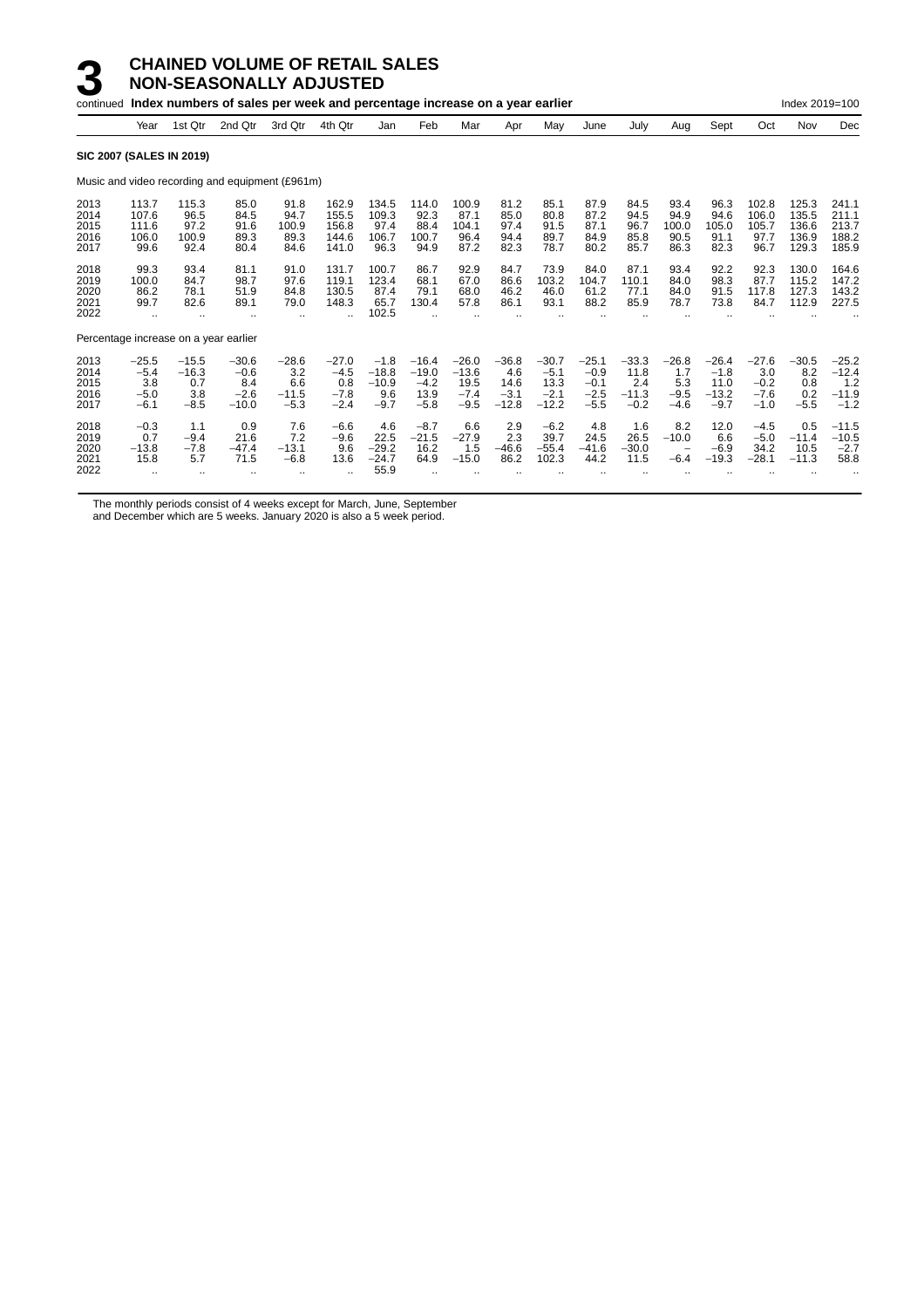# **3 CHAINED VOLUME OF RETAIL SALES**

**NON-SEASONALLY ADJUSTED** continued **Index numbers of sales per week and percentage increase on a year earlier** Index 2019=100 Index 2019=100 Year 1st Qtr 2nd Qtr 3rd Qtr 4th Qtr Jan Feb Mar Apr May June July Aug Sept Oct Nov Dec **SIC 2007 (SALES IN 2019)** Other Specialised Non-food Stores, All Businesses (£56,771m) 2013 78.9 67.3 75.3 77.0 96.2 61.8 68.7 70.6 73.5 74.6 77.3 78.2 74.5 78.0 80.2 90.2 113.7 2014 85.1 73.9 80.7 81.9 104.8 69.2 73.8 78.7 78.0 80.5 82.9 86.6 79.2 80.4 86.9 97.9 124.7 2015 85.7 76.1 83.0 82.2 101.7 71.6 76.8 79.2 82.9 83.8 82.5 85.4 81.0 80.6 87.3 96.1 117.6 2016 91.9 78.5 88.5 88.6 111.8 74.2 77.8 82.6 89.3 88.3 88.1 93.6 87.1 85.9 96.1 103.7 130.8 2017 92.9 79.2 89.7 89.4 113.1 75.6 81.5 80.3 90.5 88.7 89.7 93.2 93.2 83.4 94.8 107.0 132.7 2018 95.1 81.9 90.5 93.1 114.9 79.0 82.3 83.9 91.4 91.6 89.0 95.8 94.9 89.6 96.5 112.0 131.9 2019 100.0 87.8 97.5 96.9 117.8 80.1 88.8 93.1 96.2 96.9 99.0 102.1 97.7 92.1 99.7 109.5 139.0 2020 89.7 80.5 60.0 99.7 119.3 83.8 90.1 69.7 39.7 52.4 82.3 104.4 96.8 98.3 108.4 107.6 137.4 2021 102.3 70.2 106.9 103.2 129.1 64.4 66.0 78.0 101.1 109.2 109.7 106.7 104.0 99.7 113.0 128.3 142.5 2022 .. .. .. .. .. 91.6 .. .. .. .. .. .. .. .. .. .. .. Percentage increase on a year earlier 2013 3.1 −1.7 4.0 3.6 5.4 −5.8 4.0 −2.9 5.7 4.3 2.6 2.6 −0.6 7.9 4.5 3.8 7.0 2014 7.8 9.9 7.1 6.4 9.0 12.0 7.5 11.5 6.1 8.0 7.2 10.8 6.3 3.0 8.4 8.6 9.7 2015 0.7 3.0 2.9 0.3 −3.0 3.5 4.0 0.6 6.3 4.1 −0.5 −1.4 2.3 0.3 0.4 −1.8 −5.7 2016 7.1 3.2 6.6 7.8 10.0 3.7 1.3 4.3 7.7 5.3 6.8 9.6 7.6 6.5 10.1 7.9 11.2 2017 1.1 0.9 1.3 0.9 1.2 1.9 4.7 −2.7 1.3 0.5 1.9 −0.4 6.9 −2.9 −1.3 3.2 1.5 2018 2.4 3.4 1.0 4.1 1.5 4.4 1.0 4.5 1.0 3.3 −0.9 2.7 1.9 7.4 1.8 4.6 −0.6 2019 5.1 7.2 7.7 4.1 2.6 1.5 7.9 10.9 5.2 5.8 11.3 6.7 2.9 2.8 3.3 −2.2 5.4 2020 −10.3 −8.2 −38.4 2.9 1.3 4.5 1.5 −25.1 −58.7 −45.9 −16.9 2.2 −0.9 6.8 8.7 −1.7 −1.1 2021 14.0 −12.9 78.2 3.5 8.2 −23.1 −26.7 12.0 154.6 108.4 33.3 2.2 7.5 1.4 4.2 19.2 3.7 2022 .. .. .. .. .. 42.2 .. .. .. .. .. .. .. .. .. .. .. Other Specialised Non-food Stores, Large Businesses (£30,281m) 2013 75.1 63.2 68.4 71.3 97.6 62.3 63.2 64.0 67.6 66.1 70.9 71.5 69.3 72.7 73.6 87.4 124.9 2014 82.7 68.1 74.3 78.9 110.4 66.5 68.3 69.6 72.6 73.0 76.8 80.5 75.7 80.1 85.9 101.5 137.2 2015 87.9 74.6 81.5 84.2 111.5 71.5 75.2 76.5 82.8 82.0 80.1 86.0 82.2 84.4 87.0 104.5 136.7 2016 90.9 75.3 83.7 86.7 118.1 74.1 75.0 76.5 82.6 83.1 85.0 88.5 85.8 85.9 94.7 107.3 145.6 2017 93.7 78.4 85.3 90.2 120.8 78.1 76.0 80.5 87.7 84.3 84.2 94.6 90.9 86.0 93.1 113.1 149.1 2018 94.5 79.7 87.2 91.6 119.5 79.8 77.9 81.1 85.3 88.5 87.6 95.5 90.3 89.7 97.4 110.6 144.4 2019 100.0 86.0 92.4 95.9 125.6 80.4 86.6 90.1 90.4 89.7 96.2 99.3 95.5 93.6 102.0 113.6 154.1 2020 83.4 78.1 47.7 86.5 121.7 83.2 86.5 66.4 32.1 40.1 66.2 85.2 84.8 88.8 101.6 105.0 151.2 2021 98.0 59.3 99.6 98.1 135.1 53.1 55.8 67.2 90.2 100.9 106.1 101.7 97.7 95.6 109.2 128.4 161.1 2022 .. .. .. .. .. 89.9 .. .. .. .. .. .. .. .. .. .. .. Percentage increase on a year earlier 2013 4.2 2.1 4.4 3.8 5.9 0.5 5.1 1.1 4.3 5.0 4.0 1.6 3.8 5.5 4.6 6.7 6.0 2014 10.0 7.7 8.7 10.7 13.2 6.7 8.1 8.8 7.3 10.4 8.3 12.6 9.2 10.3 16.7 16.2 9.8 2015 6.4 9.4 9.6 6.8 0.9 7.5 10.1 9.9 14.0 12.3 4.3 6.8 8.6 5.4 1.2 3.0 −0.4 2016 3.4 1.0 2.7 2.9 6.0 3.7 −0.3 − −0.2 1.3 6.2 2.9 4.3 1.8 8.8 2.6 6.5 2017 3.0 4.1 2.0 4.0 2.3 5.4 1.3 5.3 6.1 1.6 −0.9 6.9 5.9 0.1 −1.6 5.5 2.4 2018 0.9 1.7 2.2 1.7 −1.1 2.1 2.5 0.7 −2.8 4.9 4.0 0.9 −0.7 4.3 4.7 −2.2 −3.2 2019 5.8 7.9 6.0 4.7 5.1 0.8 11.2 11.1 6.1 1.3 9.9 4.0 5.8 4.3 4.7 2.7 6.8 2020 −16.6 −9.2 −48.4 −9.9 −3.1 3.5 −0.1 −26.3 −64.5 −55.3 −31.2 −14.2 −11.1 −5.1 −0.4 −7.6 −1.9 2021 17.6 −24.1 109.0 13.5 11.0 −36.2 −35.5 1.2 181.0 151.5 60.4 19.4 15.2 7.7 7.5 22.3 6.6 2022 .. .. .. .. .. 69.5 .. .. .. .. .. .. .. .. .. .. .. Other Specialised Non-food Stores, Small Businesses (£26,490m) 2013 83.4 72.1 83.6 83.8 94.3 61.0 75.2 78.5 80.6 84.7 85.1 86.2 80.6 84.4 88.0 93.4 100.1 2014 88.0 80.8 88.2 85.5 98.1 72.3 80.4 89.6 84.5 89.5 90.2 94.0 83.3 80.6 88.0 93.5 109.9

2015 83.2 77.9 84.8 79.8 90.1 71.6 78.7 82.3 83.1 85.9 85.4 84.7 79.5 76.1 87.6 86.3 95.1 2016 92.9 82.3 94.2 90.9 104.3 74.3 81.1 89.7 97.2 94.4 91.7 99.6 88.7 85.8 97.7 99.6 113.3 2017 91.9 80.2 94.7 88.6 104.1 72.7 87.9 80.0 93.7 93.8 96.2 91.6 95.8 80.4 96.7 99.9 113.5 2018 95.8 84.4 94.4 94.8 109.5 78.0 87.5 87.2 98.5 95.2 90.6 96.0 100.3 89.5 95.4 113.6 117.4 2019 100.0 89.8 103.3 98.0 108.9 79.8 91.3 96.5 102.8 105.1 102.3 105.4 100.2 90.4 97.0 104.8 121.7 2020 96.9 83.3 74.1 114.8 116.6 84.4 94.2 73.4 48.4 66.5 100.8 126.4 110.4 109.2 116.2 110.5 121.7 2021 107.2 82.5 115.2 108.9 122.1 77.4 77.7 90.4 113.5 118.8 113.8 112.3 111.2 104.5 117.3 128.1 121.3 2022 .. .. .. .. .. 93.5 .. .. .. .. .. .. .. .. .. .. .. Percentage increase on a year earlier 2013 1.8 −5.5 3.6 3.3 5.0 −12.5 2.9 −6.6 7.2 3.6 1.1 3.5 −5.0 10.6 4.5 0.8 8.7 2014 5.5 12.1 5.5 2.1 4.0 18.5 6.9 14.2 4.8 5.7 5.9 9.0 3.3 −4.5 − 0.1 9.7 2015 −5.5 −3.6 −3.8 −6.7 −8.2 −0.9 −2.1 −8.1 −1.7 −4.0 −5.3 −9.8 −4.6 −5.6 −0.5 −7.7 −13.4 2016 11.8 5.7 11.1 14.0 15.8 3.7 3.1 9.0 16.9 9.9 7.4 17.5 11.6 12.8 11.6 15.4 19.2 2017 −1.1 −2.6 0.5 −2.6 −0.1 −2.1 8.4 −10.8 −3.5 −0.7 4.9 −8.0 8.0 −6.3 −1.0 0.3 0.2 2018 4.2 5.3 −0.3 7.1 5.1 7.2 −0.5 8.9 5.1 1.4 −5.9 4.9 4.7 11.3 −1.3 13.7 3.4 2019 4.4 6.3 9.4 3.4 −0.5 2.4 4.4 10.7 4.4 10.5 12.9 9.7 −0.1 1.0 1.6 −7.8 3.6 2020 −3.1 −7.2 −28.3 17.2 7.1 5.7 3.2 −23.9 −52.9 −36.8 −1.4 19.9 10.2 20.8 19.8 5.5 −<br>2021 10.6 −0.9 55.5 −5.1 4.8 −8.3 −17.6 23.2 134.6 78.6 12.9 −11.1 0.7 −4.4 0.9 15.9 −0.4 2022 .. .. .. .. .. 20.8 .. .. .. .. .. .. .. .. .. .. ..

The monthly periods consist of 4 weeks except for March, June, September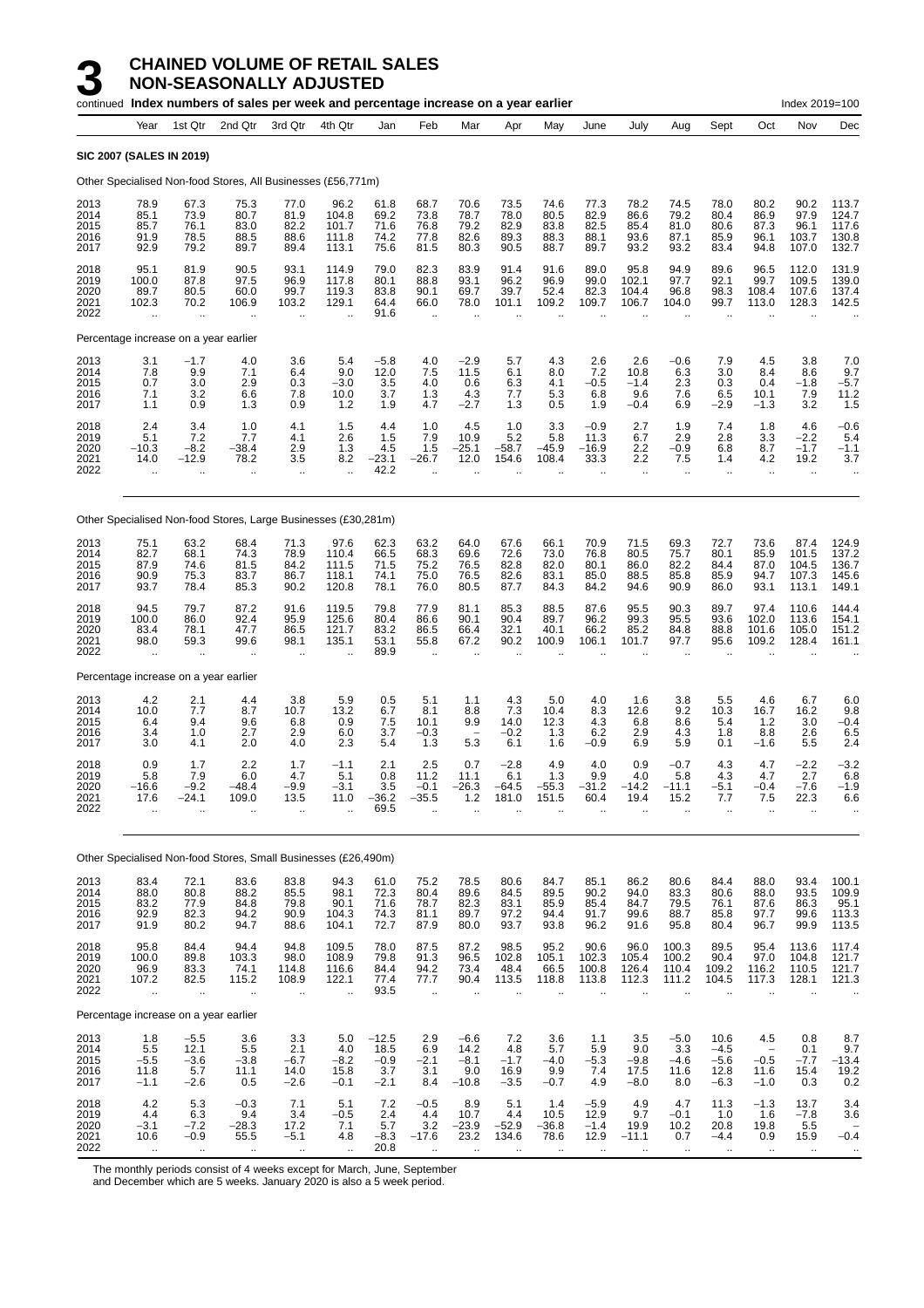### **3 CHAINED VOLUME OF RETAIL SALES**

**NON-SEASONALLY ADJUSTED** continued **Index numbers of sales per week and percentage increase on a year earlier** Index 2019=100 Index 2019=100 Year 1st Qtr 2nd Qtr 3rd Qtr 4th Qtr Jan Feb Mar Apr May June July Aug Sept Oct Nov Dec **SIC 2007 (SALES IN 2019)** Pharmaceutical, Medical, Cosmetic and Toilet Goods (£7,597m) 2013 64.9 55.0 61.7 62.8 80.1 51.7 55.6 57.1 58.7 60.9 64.7 64.2 62.6 61.8 65.3 73.0 97.8 2014 67.7 58.2 62.5 65.0 86.1 55.9 59.0 59.9 60.8 60.8 65.1 66.4 63.9 64.7 67.3 78.8 106.9 2015 68.4 59.6 62.9 65.6 85.5 58.0 59.9 60.7 61.7 62.7 63.9 67.2 65.1 64.8 67.4 78.9 105.4 2016 75.0 63.8 68.1 74.4 93.5 61.8 65.0 64.5 67.9 68.3 68.1 76.1 76.9 71.2 75.2 84.7 115.2 2017 81.5 71.0 74.2 78.7 102.1 67.1 70.9 74.2 76.0 72.5 74.3 78.7 79.2 78.2 81.8 94.9 124.1 2018 92.2 77.0 84.2 91.6 115.8 73.1 78.2 79.3 81.2 84.4 86.4 93.9 94.2 87.8 96.2 110.1 136.1 2019 100.0 90.5 96.2 99.1 114.2 87.0 93.7 90.8 93.0 97.8 97.6 104.3 102.1 92.5 94.6 108.2 134.6 2020 96.3 84.8 74.6 104.8 121.8 76.4 86.6 91.7 57.3 66.9 94.5 105.7 103.9 104.9 111.9 115.4 134.9 2021 104.4 79.3 102.3 107.3 128.6 71.6 80.5 84.6 94.8 104.0 106.8 106.5 108.0 107.2 111.7 120.4 148.6 2022 .. .. .. .. .. 94.2 .. .. .. .. .. .. .. .. .. .. .. Percentage increase on a year earlier 2013 9.7 5.7 10.5 12.4 9.9 5.1 7.0 5.2 12.7 8.4 10.6 10.5 8.6 17.4 11.8 13.6 6.8 2014 4.4 5.8 1.3 3.5 7.4 8.0 6.1 4.8 3.5 −0.2 0.7 3.4 2.1 4.7 3.2 7.9 9.3 2015 1.0 2.5 0.6 1.0 −0.6 3.8 1.6 1.3 1.5 3.1 −1.9 1.2 1.8 0.1 − 0.2 −1.4 2016 9.6 7.1 8.4 13.4 9.3 6.6 8.4 6.3 10.1 9.0 6.5 13.3 18.1 9.8 11.6 7.3 9.3 2017 8.7 11.3 9.0 5.7 9.2 8.6 9.2 15.1 11.9 6.0 9.1 3.4 3.1 9.9 8.9 12.1 7.8 2018 13.1 8.5 13.4 16.5 13.4 8.9 10.2 6.8 6.9 16.5 16.4 19.4 18.9 12.2 17.5 15.9 9.6 2019 8.5 17.5 14.3 8.1 −1.4 19.0 19.9 14.5 14.4 15.9 12.9 11.1 8.4 5.4 −1.6 −1.7 −1.1 2020 −3.7 −6.3 −22.5 5.8 6.7 −12.1 −7.6 1.0 −38.4 −31.6 −3.1 1.3 1.7 13.4 18.3 6.6 0.2 2021 8.4 −6.4 37.1 2.3 5.6 −6.3 −7.0 −7.8 65.5 55.4 13.0 0.8 4.0 2.2 −0.2 4.4 10.2 2022 .. .. .. .. .. 31.6 .. .. .. .. .. .. .. .. .. .. .. Books, Newspapers and Periodicals (£3,701m) 2013 126.6 118.7 108.8 115.4 163.5 115.2 121.2 119.4 104.3 106.3 114.3 104.5 115.1 124.4 123.1 138.0 216.1 2014 114.7 102.1 98.7 108.6 150.4 98.8 103.2 104.4 96.4 97.5 101.6 99.7 106.1 117.6 112.4 138.3 190.5 2015 119.9 113.0 102.6 114.2 149.7 110.0 114.0 114.5 96.4 102.1 108.1 108.9 111.8 120.4 119.2 136.5 184.5 2016 112.1 104.8 96.8 99.4 147.3 104.1 108.4 102.5 98.7 97.9 94.3 95.4 94.1 106.9 110.5 128.7 191.7 2017 105.5 91.2 89.4 96.7 144.8 95.0 93.6 86.2 88.2 84.1 94.5 93.4 95.0 100.7 114.8 126.0 183.9 2018 105.6 94.2 89.8 94.6 143.6 91.9 91.8 98.0 95.0 88.2 87.0 89.3 92.5 100.6 103.8 121.3 193.2 2019 100.0 86.2 74.4 79.6 159.7 84.8 74.8 96.6 76.1 70.7 76.0 73.7 77.6 85.9 97.3 132.1 231.7 2020 84.5 95.9 43.5 87.5 110.3 123.8 102.5 62.7 35.3 35.4 56.6 78.4 84.4 97.4 96.2 80.2 145.8 2021 74.4 43.1 69.9 75.8 108.8 52.0 40.6 37.9 67.6 74.1 68.4 71.5 75.6 79.4 76.0 101.0 141.4 2022 .. .. .. .. .. 85.0 .. .. .. .. .. .. .. .. .. .. .. Percentage increase on a year earlier 2013 −9.0 −7.6 −12.8 −8.6 −7.6 −9.9 −3.6 −9.0 −14.9 −13.0 −11.2 −19.6 −1.5 −5.1 −9.5 −8.7 −6.1 2014 −9.4 −14.0 −9.2 −5.9 −8.0 −14.2 −14.9 −12.5 −7.6 −8.3 −11.1 −4.6 −7.8 −5.5 −8.7 0.2 −11.9 2015 4.5 10.7 3.9 5.2 −0.5 11.3 10.5 9.7 − 4.7 6.3 9.3 5.4 2.4 6.1 −1.3 −3.1 2016 −6.5 −7.2 −5.7 −13.0 −1.6 −5.3 −4.9 −10.5 2.4 −4.1 −12.7 −12.5 −15.9 −11.2 −7.3 −5.7 3.9 2017 −5.8 −13.0 −7.6 −2.7 −1.7 −8.7 −13.7 −15.9 −10.6 −14.0 0.2 −2.1 1.0 −5.8 3.9 −2.1 −4.1 2018 − 3.3 0.5 −2.2 −0.9 −3.3 −2.0 13.7 7.6 4.8 −7.9 −4.3 −2.7 −0.2 −9.6 −3.8 5.1 2019 −5.3 −8.5 −17.1 −15.8 11.2 −7.8 −18.5 −1.5 −19.9 −19.8 −12.6 −17.4 −16.1 −14.6 −6.3 8.9 19.9 2020 −15.5 11.2 −41.6 9.9 −30.9 46.1 37.1 −35.0 −53.6 −50.0 −25.6 6.3 8.7 13.4 −1.1 −39.3 −37.1 2021 −12.0 −55.1 60.7 −13.4 −1.4 −58.0 −60.4 −39.6 91.4 109.5 21.0 −8.8 −10.4 −18.5 −21.0 26.0 −3.0 2022 .. .. .. .. .. 63.6 .. .. .. .. .. .. .. .. .. .. .. Floor Coverings (£1,526m) 2013 165.6 162.3 163.5 163.3 173.2 143.3 170.3 171.1 169.4 157.8 163.3 163.5 167.6 159.6 178.3 200.3 147.3 2014 156.1 153.1 149.6 160.4 161.3 144.6 158.8 157.2 150.4 142.5 154.7 158.1 154.2 167.2 175.6 193.6 124.0 2015 114.7 112.1 115.4 118.7 112.7 111.3 109.5 114.8 117.3 116.7 113.0 115.5 120.8 119.6 129.6 135.8 80.8 2016 104.5 102.5 96.6 108.2 110.5 98.4 111.6 98.5 113.6 94.2 85.0 109.6 108.6 106.7 120.9 138.6 79.8 2017 119.7 113.4 112.4 124.4 128.5 95.7 122.7 120.1 105.7 123.0 109.3 127.7 136.7 111.8 150.5 143.7 98.7 2018 120.3 117.2 124.2 130.8 109.1 115.3 121.2 115.6 116.3 127.4 127.9 125.1 134.1 132.6 120.4 131.5 82.0 2019 100.0 94.0 97.3 96.7 112.1 92.4 96.1 93.6 98.8 98.2 95.3 99.5 96.3 94.7 119.9 128.4 92.7 2020 85.0 80.7 43.3 132.6 83.6 78.0 93.8 72.8 25.2 27.1 70.7 160.2 98.8 137.6 155.6 60.8 44.2 2021 103.4 46.9 130.6 119.8 116.2 28.7 36.5 69.7 134.8 141.0 119.0 121.5 123.6 115.5 134.7 138.3 83.8 2022 .. .. .. .. .. 135.3 .. .. .. .. .. .. .. .. .. .. ..

Percentage increase on a year earlier 2013 13.2 10.9 14.5 13.4 14.1 2.2 20.3 10.3 16.0 6.4 20.3 17.0 15.2 9.2 14.7 11.7 16.3 2014 −5.7 −5.6 −8.5 −1.8 −6.9 0.9 −6.7 −8.2 −11.2 −9.7 −5.3 −3.3 −8.0 4.8 −1.5 −3.4 −15.8 2015 −26.5 −26.8 −22.8 −26.0 −30.1 −23.0 −31.0 −27.0 −22.0 −18.1 −27.0 −26.9 −21.7 −28.4 −26.2 −29.9 −34.9 2016 −9.0 −8.5 −16.3 −8.9 −2.0 −11.6 1.9 −14.2 −3.1 −19.3 −24.7 −5.2 −10.1 −10.8 −6.8 2.1 −1.3 2017 14.5 10.6 16.3 14.9 16.3 −2.8 9.9 21.9 −6.9 30.6 28.5 16.6 25.9 4.7 24.5 3.7 23.7 2018 0.5 3.4 10.5 5.2 −15.1 20.5 −1.2 −3.8 10.0 3.6 17.0 −2.1 −1.9 18.7 −20.0 −8.5 −16.9 2019 −16.9 −19.8 −21.7 −26.1 2.8 −19.9 −20.7 −19.1 −15.0 −22.9 −25.5 −20.4 −28.2 −28.6 −0.4 −2.4 13.0 2020 −15.0 −14.2 −55.5 37.2 −25.4 −15.6 −2.4 −22.2 −74.5 −72.4 −25.8 60.9 2.6 45.4 29.8 −52.6 −52.3 2021 21.7 −41.9 201.7 −9.6 39.0 −63.2 −61.1 −4.2 435.1 420.2 68.3 −24.2 25.2 −16.1 −13.5 127.2 89.4 2022 .. .. .. .. .. 372.2 .. .. .. .. .. .. .. .. .. .. ..

The monthly periods consist of 4 weeks except for March, June, September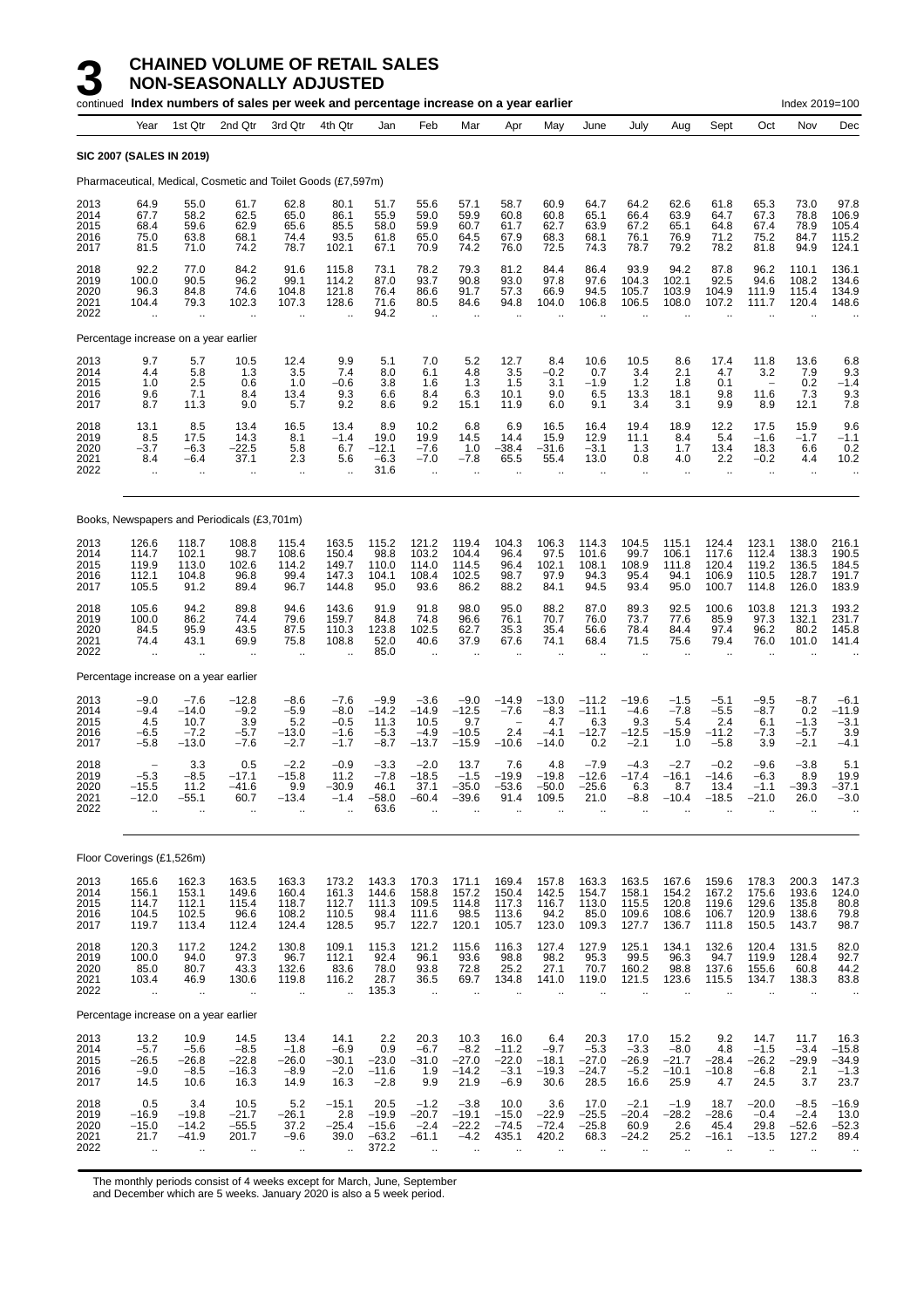|                                      |                                        |                                         | continued Index numbers of sales per week and percentage increase on a year earlier |                                                      |                                          |                                             |                                          |                                         |                                         |                                         |                                        |                                         |                                       |                                           |                                         | Index 2019=100                           |                                           |
|--------------------------------------|----------------------------------------|-----------------------------------------|-------------------------------------------------------------------------------------|------------------------------------------------------|------------------------------------------|---------------------------------------------|------------------------------------------|-----------------------------------------|-----------------------------------------|-----------------------------------------|----------------------------------------|-----------------------------------------|---------------------------------------|-------------------------------------------|-----------------------------------------|------------------------------------------|-------------------------------------------|
|                                      | Year                                   | 1st Qtr                                 | 2nd Qtr                                                                             | 3rd Qtr                                              | 4th Qtr                                  | Jan                                         | Feb                                      | Mar                                     | Apr                                     | May                                     | June                                   | July                                    | Aug                                   | Sept                                      | Oct                                     | Nov                                      | Dec                                       |
|                                      |                                        | <b>SIC 2007 (SALES IN 2019)</b>         |                                                                                     |                                                      |                                          |                                             |                                          |                                         |                                         |                                         |                                        |                                         |                                       |                                           |                                         |                                          |                                           |
|                                      |                                        |                                         | Computers and Telecommunications Equipment (£4,691m)                                |                                                      |                                          |                                             |                                          |                                         |                                         |                                         |                                        |                                         |                                       |                                           |                                         |                                          |                                           |
| 2013<br>2014<br>2015<br>2016<br>2017 | 64.5<br>74.4<br>91.6<br>108.2<br>97.9  | 53.1<br>60.8<br>69.7<br>87.6<br>78.0    | 51.1<br>58.9<br>68.6<br>91.9<br>80.0                                                | 58.6<br>71.4<br>92.8<br>100.0<br>91.3                | 95.3<br>107.4<br>135.3<br>153.5<br>142.3 | 57.3<br>65.0<br>78.7<br>91.8<br>83.6        | $52.1$<br>$61.1$<br>69.6<br>86.9<br>75.2 | 50.6<br>56.3<br>62.6<br>84.7<br>75.8    | 56.1<br>64.2<br>73.4<br>105.3<br>92.6   | 51.1<br>57.8<br>68.1<br>86.9<br>73.2    | 47.1<br>55.5<br>65.3<br>85.1<br>75.4   | 56.4<br>64.1<br>85.2<br>94.3<br>93.9    | 51.9<br>59.5<br>82.0<br>90.4<br>87.6  | 65.8<br>86.9<br>107.6<br>112.2<br>92.0    | 71.7<br>95.7<br>117.7<br>148.3<br>119.2 | 91.1<br>106.8<br>136.5<br>142.8<br>146.7 | 117.4<br>117.3<br>148.3<br>166.1<br>157.3 |
| 2018<br>2019<br>2020<br>2021<br>2022 | 95.1<br>100.0<br>69.1<br>77.8          | 83.5<br>78.7<br>76.4<br>41.2<br>ä.      | 74.7<br>86.9<br>33.5<br>61.8                                                        | 85.4<br>96.7<br>62.9<br>83.0<br>$\ddot{\phantom{a}}$ | 136.6<br>137.7<br>102.9<br>125.0         | 93.8<br>89.0<br>86.3<br>51.2<br>92.3        | 80.1<br>80.7<br>85.1<br>41.4             | 78.0<br>68.9<br>59.6<br>33.0            | 80.8<br>108.3<br>33.1<br>37.9           | 71.9<br>81.8<br>29.3<br>70.6            | 71.9<br>73.8<br>37.2<br>73.9           | 78.6<br>96.0<br>61.0<br>74.3            | 87.7<br>87.3<br>63.8<br>75.9          | 89.1<br>104.9<br>63.7<br>95.7             | 127.6<br>130.6<br>82.4<br>108.4         | 130.1<br>116.6<br>101.6<br>125.1         | 149.0<br>160.2<br>120.2<br>138.2          |
|                                      |                                        | Percentage increase on a year earlier   |                                                                                     |                                                      |                                          |                                             |                                          |                                         |                                         |                                         |                                        |                                         |                                       |                                           |                                         |                                          |                                           |
| 2013<br>2014<br>2015<br>2016<br>2017 | 13.8<br>15.3<br>23.2<br>18.1<br>$-9.5$ | 10.2<br>14.4<br>14.6<br>25.7<br>$-10.9$ | 11.9<br>15.3<br>16.5<br>33.8<br>$-12.9$                                             | 9.0<br>21.8<br>30.0<br>7.7<br>$-8.7$                 | 20.3<br>12.8<br>25.9<br>13.5<br>$-7.3$   | 3.2<br>13.6<br>21.0<br>16.7<br>$-9.0$       | 14.6<br>17.2<br>13.8<br>25.0<br>$-13.5$  | 13.5<br>11.3<br>11.2<br>35.3<br>$-10.5$ | 11.5<br>14.4<br>14.4<br>43.4<br>$-12.1$ | 17.0<br>13.1<br>17.7<br>27.7<br>$-15.8$ | 8.3<br>17.9<br>17.6<br>30.3<br>$-11.3$ | 4.6<br>13.6<br>32.9<br>10.7<br>$-0.4$   | 9.9<br>14.7<br>37.8<br>10.2<br>$-3.0$ | 11.5<br>32.0<br>23.9<br>4.2<br>$-18.0$    | 15.9<br>33.4<br>23.0<br>26.0<br>$-19.6$ | 17.6<br>17.1<br>27.9<br>4.6<br>2.7       | 24.3<br>$-0.1$<br>26.4<br>12.0<br>$-5.3$  |
| 2018<br>2019<br>2020<br>2021<br>2022 | $-2.9$<br>5.2<br>-30.9<br>12.6         | 7.1<br>$-5.7$<br>$-2.9$<br>$-46.1$      | $-6.7$<br>16.4<br>$-61.4$<br>84.6                                                   | $-6.4$<br>13.2<br>$-35.0$<br>32.1                    | $-4.0$<br>0.8<br>$-25.3$<br>21.5         | 12.2<br>$-5.1$<br>$-3.1$<br>$-40.7$<br>80.4 | 6.6<br>0.7<br>5.5<br>$-51.4$             | 2.9<br>$-11.6$<br>$-13.5$<br>$-44.7$    | $-12.7$<br>33.9<br>$-69.4$<br>14.6      | $-1.7$<br>13.8<br>$-64.2$<br>140.9      | $-4.7$<br>2.6<br>$-49.7$<br>98.9       | $-16.3$<br>22.1<br>$-36.5$<br>21.8      | 0.1<br>$-0.5$<br>$-26.9$<br>19.1      | $-3.2$<br>17.7<br>$-39.3$<br>50.4         | 7.1<br>2.3<br>$-36.9$<br>31.5           | $-11.3$<br>$-10.4$<br>$-12.8$<br>23.1    | $-5.3$<br>7.5<br>$-25.0$<br>14.9          |
|                                      |                                        |                                         | Other Retail Sale in Specialised Stores NEC (£39,255m)                              |                                                      |                                          |                                             |                                          |                                         |                                         |                                         |                                        |                                         |                                       |                                           |                                         |                                          |                                           |
| 2013<br>2014<br>2015<br>2016<br>2017 | 76.9<br>85.2<br>84.3<br>90.6<br>92.2   | 64.3<br>73.8<br>75.9<br>76.9<br>78.6    | 76.3<br>83.9<br>86.5<br>91.1<br>93.1                                                | 76.5<br>81.8<br>79.7<br>88.1<br>89.3                 | 90.5<br>102.0<br>95.1<br>106.3<br>107.8  | 56.7<br>66.9<br>68.3<br>70.5<br>73.6        | 66.0<br>73.2<br>76.9<br>75.1<br>81.7     | 69.0<br>81.2<br>81.2<br>83.5<br>80.0    | 73.3<br>79.5<br>86.3<br>89.4<br>92.6    | 75.7<br>84.6<br>87.8<br>91.4<br>93.1    | 79.1<br>86.9<br>85.7<br>92.1<br>93.6   | 79.4<br>90.7<br>86.0<br>96.2<br>94.6    | 74.0<br>80.5<br>79.9<br>87.4<br>94.8  | 76.3<br>75.7<br>74.6<br>82.3<br>80.5      | 77.0<br>83.7<br>82.1<br>90.5<br>90.0    | 84.8<br>93.0<br>88.4<br>98.3<br>100.8    | 105.9<br>123.7<br>110.8<br>125.3<br>127.6 |
| 2018<br>2019<br>2020<br>2021<br>2022 | 93.7<br>100.0<br>91.6<br>107.5         | 80.1<br>88.3<br>78.8<br>75.3            | 92.6<br>101.2<br>62.6<br>115.8                                                      | 92.8<br>98.1<br>103.0<br>106.7                       | 109.4<br>112.4<br>123.0<br>132.0         | 75.5<br>76.8<br>81.4<br>67.2<br>90.0        | 81.1<br>89.9<br>90.1<br>69.7             | 83.1<br>96.2<br>67.1<br>86.3            | 93.5<br>97.0<br>38.1<br>111.7           | 94.5<br>101.0<br>55.0<br>116.9          | 90.4<br>104.8<br>88.2<br>118.1         | 97.8<br>105.2<br>109.6<br>113.3         | 94.7<br>100.1<br>100.4<br>108.5       | 87.3<br>90.9<br>99.8<br>100.1             | 91.0<br>96.4<br>110.2<br>116.5          | 108.4<br>106.0<br>111.2<br>132.3         | 125.0<br>130.3<br>142.8<br>144.3          |
|                                      |                                        | Percentage increase on a year earlier   |                                                                                     |                                                      |                                          |                                             |                                          |                                         |                                         |                                         |                                        |                                         |                                       |                                           |                                         |                                          |                                           |
| 2013<br>2014<br>2015<br>2016<br>2017 | 1.5<br>10.7<br>$-1.0$<br>7.5<br>1.8    | $-4.7$<br>14.9<br>2.8<br>1.3<br>2.2     | 3.4<br>10.0<br>3.1<br>5.3<br>2.2                                                    | 2.4<br>6.9<br>$-2.6$<br>10.6<br>1.3                  | 3.9<br>12.6<br>$-6.7$<br>11.8<br>1.4     | $-8.8$<br>18.0<br>2.0<br>3.2<br>4.5         | 1.8<br>11.0<br>5.1<br>$-2.4$<br>8.9      | $-6.5$<br>17.7<br>2.9<br>$-4.2$         | 5.9<br>8.4<br>8.6<br>3.7<br>3.5         | 4.0<br>11.8<br>3.7<br>4.2<br>1.8        | 1.1<br>9.8<br>$-1.4$<br>7.5<br>1.6     | 3.1<br>14.3<br>$-5.2$<br>12.0<br>$-1.7$ | $-4.6$<br>8.8<br>-0.8<br>9.3<br>8.5   | 7.9<br>$-0.7$<br>$-1.5$<br>10.4<br>$-2.2$ | 2.9<br>8.7<br>$-1.9$<br>10.2<br>$-0.6$  | 1.3<br>9.7<br>$-5.0$<br>11.2<br>2.5      | 6.1<br>16.8<br>$-10.4$<br>13.0<br>1.9     |
| 2018<br>2019<br>2020<br>2021<br>2022 | 1.7<br>6.7<br>$-8.4$<br>17.3           | 2.0<br>10.2<br>$-10.8$<br>$-4.4$        | $-0.5$<br>9.3<br>$-38.2$<br>85.0                                                    | 4.0<br>5.7<br>5.0<br>3.6                             | 1.5<br>2.7<br>9.5<br>7.3                 | 2.5<br>1.7<br>6.0<br>$-17.4$<br>33.8        | $-0.8$<br>10.9<br>0.2<br>$-22.6$         | 3.8<br>15.8<br>$-30.2$<br>28.5          | 0.9<br>3.8<br>$-60.7$<br>193.5          | 1.6<br>6.8<br>$-45.6$<br>112.7          | $-3.4$<br>15.9<br>$-15.8$<br>33.8      | 3.4<br>7.5<br>4.2<br>3.4                | $-0.1$<br>5.7<br>0.4<br>8.0           | 8.4<br>4.0<br>9.8<br>0.3                  | 1.1<br>6.0<br>14.3<br>5.7               | 7.5<br>$-2.2$<br>4.9<br>19.0             | $-2.1$<br>4.3<br>9.6<br>1.0               |

The monthly periods consist of 4 weeks except for March, June, September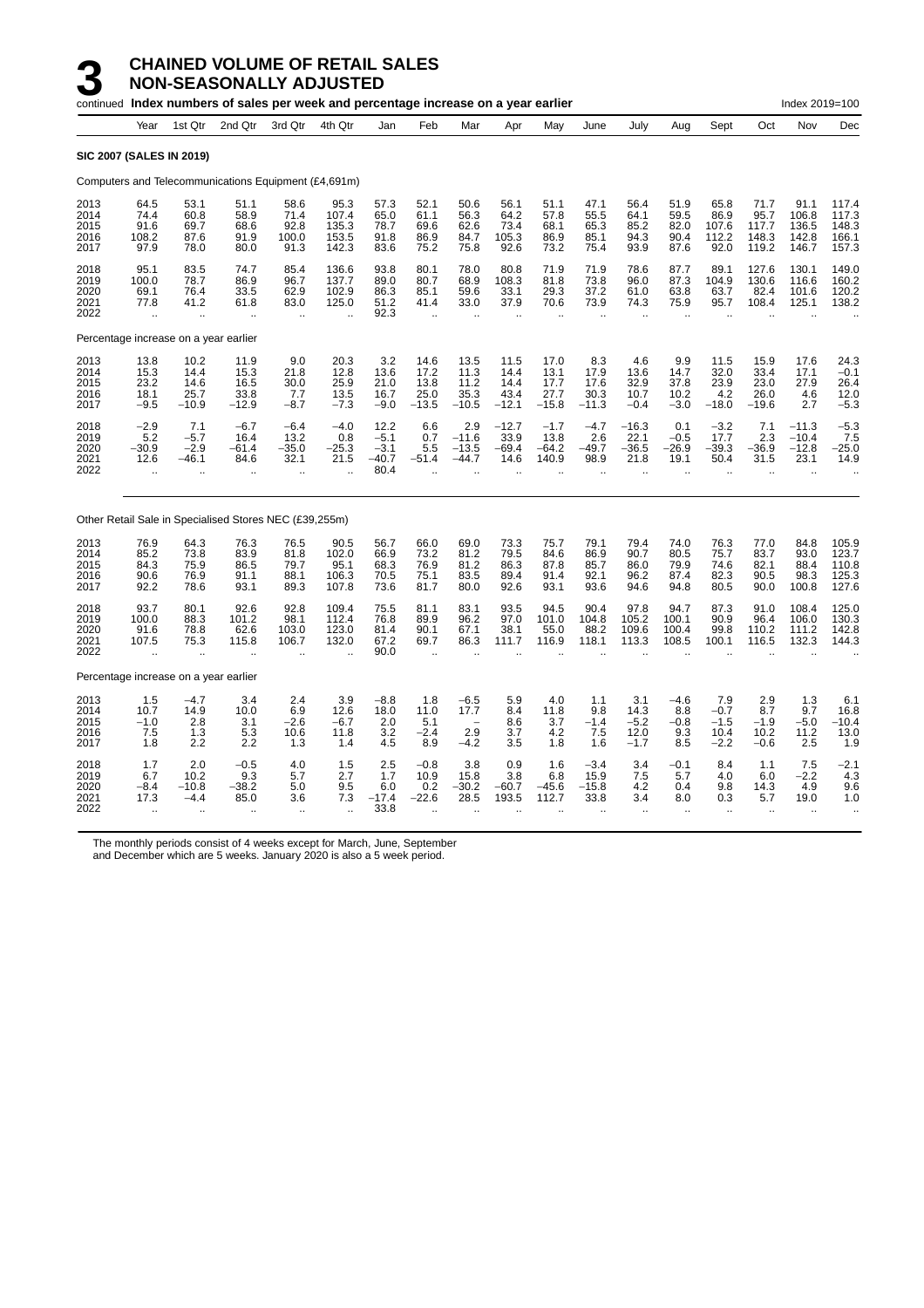#### **3** CHAINED VOLUME OF RETAIL SALES **NON-SEASONALLY ADJUSTED**

|                                      |                                                         | continued Index numbers of sales per week and percentage increase on a year earlier |                                       |                                                         |                                               |                                          |                                            |                                            |                                                     |                                             |                                                        |                                                         |                                              |                                         |                                            | Index 2019=100                          |                                                     |
|--------------------------------------|---------------------------------------------------------|-------------------------------------------------------------------------------------|---------------------------------------|---------------------------------------------------------|-----------------------------------------------|------------------------------------------|--------------------------------------------|--------------------------------------------|-----------------------------------------------------|---------------------------------------------|--------------------------------------------------------|---------------------------------------------------------|----------------------------------------------|-----------------------------------------|--------------------------------------------|-----------------------------------------|-----------------------------------------------------|
|                                      | Year                                                    | 1st Qtr                                                                             | 2nd Qtr                               | 3rd Qtr                                                 | 4th Qtr                                       | Jan                                      | Feb                                        | Mar                                        | Apr                                                 | May                                         | June                                                   | July                                                    | Aug                                          | Sept                                    | Oct                                        | Nov                                     | Dec                                                 |
|                                      |                                                         | <b>SIC 2007 (SALES IN 2019)</b>                                                     |                                       |                                                         |                                               |                                          |                                            |                                            |                                                     |                                             |                                                        |                                                         |                                              |                                         |                                            |                                         |                                                     |
|                                      |                                                         | Non-store Retail, All Businesses (£49,952m)                                         |                                       |                                                         |                                               |                                          |                                            |                                            |                                                     |                                             |                                                        |                                                         |                                              |                                         |                                            |                                         |                                                     |
| 2013<br>2014<br>2015<br>2016<br>2017 | 47.2<br>52.8<br>59.0<br>69.5<br>79.5                    | 42.3<br>47.2<br>53.7<br>58.1<br>69.2                                                | 43.3<br>50.0<br>55.1<br>62.9<br>72.6  | 44.5<br>48.1<br>55.1<br>64.6<br>75.3                    | 58.7<br>66.2<br>72.1<br>92.3<br>100.9         | 40.6<br>43.7<br>53.3<br>58.7<br>68.8     | 42.7<br>50.1<br>52.9<br>57.4<br>68.5       | 43.4<br>48.3<br>54.7<br>58.1<br>70.2       | 41.9<br>49.3<br>55.0<br>62.1<br>72.8                | 43.2<br>50.5<br>53.0<br>63.8<br>71.1        | 44.6<br>50.2<br>56.7<br>62.9<br>73.7                   | 45.1<br>49.0<br>57.3<br>63.1<br>72.5                    | 44.8<br>45.8<br>51.5<br>62.0<br>72.1         | 43.8<br>49.1<br>56.2<br>68.0<br>80.1    | 48.5<br>54.0<br>61.2<br>76.7<br>85.0       | 60.6<br>70.8<br>80.8<br>103.5<br>113.7  | 65.3<br>72.2<br>74.0<br>95.9<br>103.5               |
| 2018<br>2019<br>2020<br>2021<br>2022 | 87.1<br>100.0<br>131.5<br>136.3                         | 75.0<br>87.7<br>95.5<br>141.0<br>$\mathbf{r}$                                       | 80.1<br>92.5<br>134.2<br>134.7<br>ä.  | 83.3<br>97.1<br>129.7<br>118.0                          | 109.8<br>122.7<br>169.5<br>151.4              | 73.0<br>82.9<br>93.8<br>142.1<br>132.8   | 75.3<br>86.4<br>92.4<br>136.3              | 76.3<br>92.6<br>99.7<br>144.0              | 77.6<br>92.8<br>116.8<br>145.2                      | 81.7<br>92.4<br>139.9<br>135.5              | 80.8<br>92.5<br>143.5<br>125.5                         | 84.1<br>102.6<br>137.5<br>123.4                         | 81.1<br>93.3<br>125.5<br>113.8               | 84.4<br>95.6<br>126.7<br>117.0          | 91.6<br>103.3<br>148.6<br>126.6            | 124.1<br>127.8<br>194.4<br>168.3        | 113.0<br>134.2<br>166.2<br>157.7                    |
|                                      |                                                         | Percentage increase on a year earlier                                               |                                       |                                                         |                                               |                                          |                                            |                                            |                                                     |                                             |                                                        |                                                         |                                              |                                         |                                            |                                         |                                                     |
| 2013<br>2014<br>2015<br>2016<br>2017 | 16.2<br>11.7<br>11.8<br>17.8<br>14.4                    | 15.3<br>11.4<br>13.8<br>8.1<br>19.3                                                 | 17.2<br>15.4<br>10.1<br>14.3<br>15.5  | 19.1<br>8.0<br>14.6<br>17.3<br>16.5                     | 14.0<br>12.8<br>9.0<br>28.0<br>9.3            | 12.5<br>7.6<br>22.1<br>10.1<br>17.2      | 17.0<br>17.3<br>5.6<br>8.6<br>19.2         | 16.2<br>11.3<br>13.1<br>6.2<br>21.0        | 15.1<br>17.6<br>11.6<br>12.9<br>17.3                | 14.8<br>17.0<br>4.9<br>20.3<br>11.4         | 20.7<br>12.6<br>13.0<br>10.8<br>17.3                   | 15.5<br>8.7<br>16.8<br>10.1<br>14.8                     | 27.1<br>2.3<br>12.4<br>20.4<br>16.2          | 16.1<br>12.1<br>14.5<br>20.8<br>17.9    | 13.8<br>11.5<br>13.2<br>25.4<br>10.7       | 14.9<br>16.9<br>14.2<br>28.0<br>9.9     | 13.5<br>10.7<br>2.4<br>29.7<br>7.9                  |
| 2018<br>2019<br>2020<br>2021<br>2022 | 9.5<br>14.9<br>31.5<br>3.6<br>$\ddotsc$                 | 8.3<br>16.9<br>8.9<br>47.7                                                          | 10.2<br>15.6<br>45.0<br>0.4           | 10.6<br>16.5<br>33.6<br>$-9.0$                          | 8.8<br>11.7<br>38.1<br>$-10.7$                | 6.1<br>13.5<br>13.2<br>51.5<br>-6.5      | 10.0<br>14.7<br>6.9<br>47.5<br>ä.          | 8.7<br>21.4<br>7.6<br>44.5                 | 6.6<br>19.6<br>25.9<br>24.4<br>                     | 14.8<br>13.2<br>51.3<br>$-3.2$              | 9.6<br>14.4<br>55.2<br>$-12.5$                         | 16.0<br>22.0<br>34.0<br>$-10.2$                         | 12.6<br>15.0<br>34.5<br>$-9.3$               | 5.3<br>13.4<br>32.5<br>$-7.6$           | 7.8<br>12.8<br>43.9<br>$-14.8$             | 9.2<br>$\frac{2.9}{52.2}$<br>$-13.5$    | 9.2<br>18.7<br>23.9<br>$-5.1$                       |
|                                      |                                                         | Non-store Retail, Large Businesses (£31,281m)                                       |                                       |                                                         |                                               |                                          |                                            |                                            |                                                     |                                             |                                                        |                                                         |                                              |                                         |                                            |                                         |                                                     |
| 2013<br>2014<br>2015<br>2016<br>2017 | 46.9<br>51.5<br>61.6<br>72.3<br>79.9                    | 40.8<br>46.8<br>54.6<br>62.6<br>69.8                                                | 41.6<br>46.0<br>57.0<br>66.7<br>72.7  | 44.7<br>46.4<br>56.6<br>67.3<br>74.0                    | 60.4<br>67.1<br>78.1<br>92.4<br>103.2         | 39.8<br>45.9<br>55.2<br>64.6<br>69.4     | 41.4<br>48.1<br>55.4<br>61.6<br>68.7       | 41.0<br>46.8<br>53.5<br>61.7<br>71.0       | 40.3<br>45.6<br>56.9<br>66.2<br>71.5                | 41.2<br>45.7<br>55.2<br>67.9<br>71.2        | 42.9<br>46.6<br>58.4<br>66.2<br>75.0                   | 45.2<br>46.3<br>58.0<br>68.5<br>74.8                    | 44.2<br>44.4<br>53.4<br>66.4<br>71.3         | 44.7<br>48.1<br>58.0<br>67.1<br>75.6    | 48.6<br>52.7<br>63.7<br>75.7<br>82.8       | 62.0<br>71.9<br>86.1<br>100.6<br>116.8  | 68.5<br>74.9<br>83.0<br>99.4<br>108.8               |
| 2018<br>2019<br>2020<br>2021<br>2022 | 84.5<br>100.0<br>130.5<br>138.3<br>$\ddot{\phantom{a}}$ | 72.2<br>86.5<br>96.7<br>139.8                                                       | 78.5<br>92.3<br>131.6<br>132.4        | 80.1<br>94.5<br>125.4<br>124.4                          | 107.1<br>126.7<br>171.1<br>156.8              | 70.4<br>84.7<br>96.4<br>140.2<br>126.1   | 71.4<br>84.3<br>91.7<br>136.9              | 74.2<br>89.8<br>101.0<br>141.7             | 75.7<br>92.6<br>117.2<br>135.6                      | 79.9<br>92.3<br>135.3<br>131.2              | 79.6<br>92.0<br>140.1<br>130.8                         | 81.9<br>103.0<br>131.2<br>129.0                         | 77.6<br>89.1<br>122.3<br>120.8               | 80.6<br>92.0<br>123.4<br>123.6          | 87.8<br>100.3<br>147.9<br>131.4            | 121.6<br>132.3<br>194.9<br>176.3        | 110.9<br>143.4<br>170.7<br>161.4                    |
|                                      |                                                         | Percentage increase on a year earlier                                               |                                       |                                                         |                                               |                                          |                                            |                                            |                                                     |                                             |                                                        |                                                         |                                              |                                         |                                            |                                         |                                                     |
| 2013<br>2014<br>2015<br>2016<br>2017 | 15.6<br>9.9<br>19.5<br>17.4<br>10.6                     | 16.5<br>14.8<br>16.7<br>14.5<br>11.5                                                | 17.9<br>10.7<br>23.8<br>17.1<br>9.0   | $^{22.3}_{3.9}$<br>21.9<br>18.9<br>10.0                 | $\frac{9.2}{11.2}$<br>16.3<br>18.4<br>11.7    | 13.9<br>15.2<br>20.4<br>17.0<br>7.4      | 16.9<br>16.0<br>15.2<br>11.1<br>11.5       | 18.3<br>14.0<br>14.5<br>15.3<br>15.0       | 15.7<br>13.2<br>24.8<br>16.3<br>8.1                 | 17.7<br>10.9<br>20.9<br>22.9<br>4.8         | 19.8<br>8.7<br>25.4<br>13.4<br>13.2                    | 19.5<br>2.6<br>25.1<br>18.2<br>9.2                      | 30.3<br>0.5<br>20.3<br>24.3<br>7.4           | 18.7<br>7.7<br>20.6<br>15.6<br>12.7     | 12.1<br>8.4<br>21.0<br>18.7<br>9.4         | 9.4<br>15.9<br>19.8<br>16.7<br>16.1     | $7.5$<br>9.3<br>10.9<br>$19.6$<br>9.5               |
| 2018<br>2019<br>2020<br>2021<br>2022 | 5.7<br>18.4<br>30.6<br>6.0<br>÷.                        | 3.5<br>19.9<br>11.7<br>44.6<br>$\ddot{\phantom{a}}$                                 | 7.9<br>17.5<br>42.6<br>0.6<br>$\cdot$ | 8.2<br>18.0<br>32.8<br>$-0.8$<br>$\ddot{\phantom{a}}$   | 3.7<br>18.3<br>35.1<br>$-8.4$                 | 1.5<br>20.3<br>13.7<br>45.4<br>$-10.0$   | 4.1<br>18.0<br>8.8<br>49.3                 | 4.6<br>20.9<br>12.5<br>40.4                | 5.9<br>22.2<br>26.6<br>15.7<br>$\ddot{\phantom{a}}$ | 12.3<br>15.5<br>46.5<br>$-3.0$<br>$\ddotsc$ | 6.1<br>15.6<br>52.3<br>-6.6<br>$\ddotsc$               | 9.5<br>25.7<br>27.4<br>-1.6<br>$\ddotsc$                | 8.8<br>14.9<br>37.2<br>$-1.2$<br>$\ddotsc$   | 6.7<br>14.1<br>34.1<br>0.2<br>$\cdot$ . | 6.1<br>14.2<br>47.5<br>$-11.2$<br>$\ldots$ | 4.1<br>8.8<br>47.4<br>-9.5<br>$\ddotsc$ | 1.9<br>29.3<br>19.0<br>-5.4<br>$\ddot{\phantom{0}}$ |
|                                      |                                                         | Non-store Retail, Small Businesses (£18,670m)                                       |                                       |                                                         |                                               |                                          |                                            |                                            |                                                     |                                             |                                                        |                                                         |                                              |                                         |                                            |                                         |                                                     |
| 2013<br>2014<br>2015<br>2016<br>2017 | 47.8<br>54.8<br>54.7<br>64.8<br>78.8                    | 44.9<br>47.7<br>52.1<br>50.5<br>68.3                                                | 46.3<br>56.7<br>51.9<br>56.5<br>72.5  | 44.2<br>50.8<br>52.6<br>60.2<br>77.4                    | 55.7<br>64.6<br>62.2<br>92.1<br>97.1          | 41.9<br>39.9<br>50.1<br>48.7<br>67.8     | 44.8<br>53.5<br>48.7<br>50.5<br>68.2       | 47.5<br>51.0<br>56.5<br>51.9<br>68.9       | 44.5<br>55.4<br>51.7<br>55.2<br>75.0                | 46.6<br>58.7<br>49.3<br>57.0<br>71.0        | 47.4<br>56.3<br>54.0<br>57.2<br>71.6                   | 45.1<br>53.5<br>56.2<br>54.0<br>68.6                    | 45.9<br>48.3<br>48.3<br>54.7<br>73.4         | 42.2<br>50.7<br>53.2<br>69.4<br>87.6    | 48.2<br>56.3<br>56.8<br>78.5<br>88.6       | 58.1<br>68.8<br>71.9<br>108.3<br>108.5  | 59.9<br>67.8<br>58.7<br>90.1<br>94.7                |
| 2018<br>2019<br>2020<br>2021<br>2022 | 91.4<br>100.0<br>133.1<br>132.8<br>$\ddotsc$            | 79.7<br>89.6<br>93.4<br>143.1<br>$\ddot{\phantom{1}}$                               | 82.7<br>93.0<br>138.5<br>138.4<br>μ,  | 88.7<br>101.4<br>136.7<br>107.2<br>$\ddot{\phantom{a}}$ | 114.5<br>116.0<br>166.7<br>142.4<br>$\ddotsc$ | 77.3<br>79.7<br>89.3<br>145.3<br>144.1   | 81.9<br>89.9<br>93.5<br>135.1<br>$\ddotsc$ | 79.9<br>97.4<br>97.5<br>147.7<br>$\ddotsc$ | 80.7<br>93.1<br>116.0<br>161.4                      | 84.6<br>92.6<br>147.6<br>142.6              | 82.9<br>93.3<br>149.3<br>116.7<br>$\ddot{\phantom{a}}$ | 87.8<br>101.9<br>148.1<br>114.1<br>$\ddot{\phantom{a}}$ | 87.1<br>100.4<br>131.0<br>102.0<br>$\ddotsc$ | 90.7<br>101.7<br>132.2<br>105.9         | 97.9<br>108.3<br>149.8<br>118.6            | 128.4<br>120.2<br>193.6<br>154.8        | 116.6<br>118.7<br>158.7<br>151.5                    |
|                                      |                                                         | Percentage increase on a year earlier                                               |                                       |                                                         |                                               |                                          |                                            |                                            |                                                     |                                             |                                                        |                                                         |                                              |                                         |                                            |                                         |                                                     |
| 2013<br>2014<br>2015<br>2016<br>2017 | $17.2$<br>$14.7$<br>$-0.3$<br>18.5<br>21.6              | 13.5<br>$6.3$<br>9.2<br>$-3.2$<br>35.4                                              | 16.0<br>22.6<br>$-8.6$<br>8.9<br>28.3 | 14.1<br>14.9<br>3.5<br>14.3<br>28.7                     | 24.1<br>15.9<br>$-3.7$<br>48.1<br>5.4         | 10.3<br>$-4.6$<br>25.3<br>$-2.7$<br>39.0 | 17.1<br>19.2<br>$-8.9$<br>3.7<br>35.0      | 13.2<br>7.4<br>10.9<br>$-8.3$<br>32.9      | 14.2<br>24.3<br>$-6.6$<br>6.6<br>35.9               | 10.7<br>26.0<br>$-15.9$<br>15.5<br>24.7     | 22.2<br>18.6<br>$-4.1$<br>5.9<br>25.3                  | 9.3<br>18.8<br>4.9<br>$-3.8$<br>26.9                    | 22.2<br>5.1<br>0.2<br>13.2<br>34.1           | 11.8<br>20.1<br>4.8<br>30.5<br>26.3     | 17.0<br>16.9<br>0.9<br>38.0<br>13.0        | 26.5<br>18.5<br>4.4<br>50.7<br>0.2      | $27.2$<br>$13.3$<br>$-13.4$<br>53.4<br>5.1          |
| 2018<br>2019<br>2020<br>2021<br>2022 | 16.0<br>9.4<br>33.1<br>$-0.2$                           | 16.6<br>$^{12.5}_{4.2}$<br>53.1                                                     | 14.2<br>12.4<br>48.9<br>$-0.1$        | 14.6<br>14.3<br>34.8<br>$-21.6$                         | 17.9<br>1.3<br>43.7<br>$-14.6$                | 14.1<br>3.1<br>12.1<br>62.6<br>$-0.8$    | 20.1<br>9.8<br>4.0<br>44.6                 | 15.8<br>22.0<br>0.1<br>51.5                | 7.6<br>15.4<br>24.6<br>39.1                         | 19.1<br>9.4<br>59.4<br>$-3.4$               | 15.7<br>12.5<br>60.1<br>$-21.8$                        | 28.0<br>16.1<br>45.3<br>$-23.0$                         | 18.7<br>15.2<br>30.4<br>$-22.1$              | 3.4<br>12.2<br>30.0<br>$-19.9$          | 10.5<br>10.6<br>38.4<br>$-20.9$            | 18.3<br>$-6.4$<br>61.0<br>$-20.1$       | 23.1<br>1.8<br>33.7<br>$-4.6$                       |

The monthly periods consist of 4 weeks except for March, June, September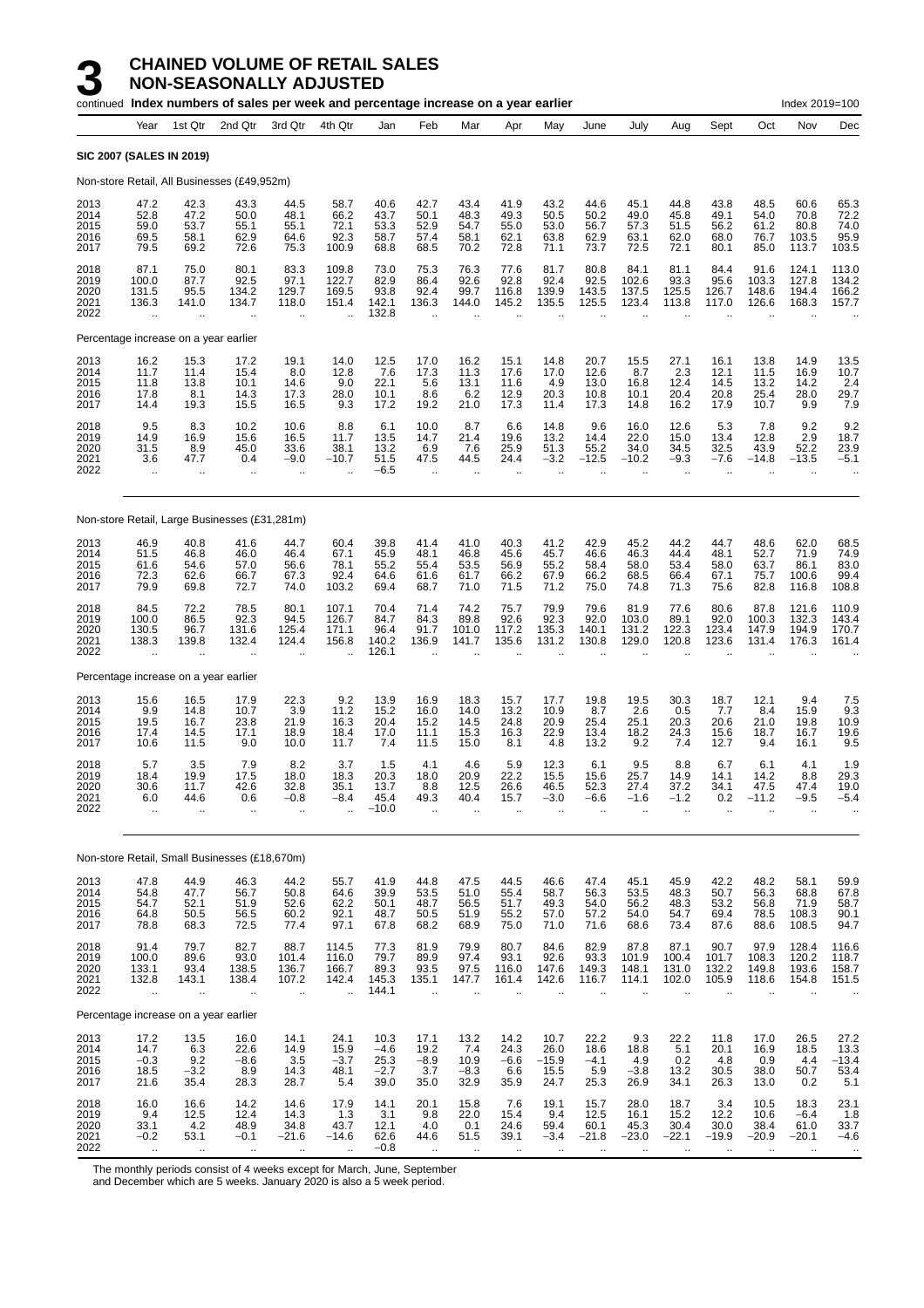|                                      |                                                         | continued Index numbers of sales per week and percentage increase on a year earlier<br>Index 2019=100<br>1st Qtr<br>2nd Qtr<br>4th Qtr<br>3rd Qtr<br>Jan<br>Feb<br>Mar<br>Apr<br>May<br>June<br>July<br>Aug<br>Sept<br>Oct<br>Nov<br>Dec<br><b>SIC 2007 (SALES IN 2019)</b> |                                               |                                                          |                                                          |                                             |                                                    |                                        |                                             |                                              |                                              |                                             |                                          |                                             |                                              |                                             |                                               |
|--------------------------------------|---------------------------------------------------------|-----------------------------------------------------------------------------------------------------------------------------------------------------------------------------------------------------------------------------------------------------------------------------|-----------------------------------------------|----------------------------------------------------------|----------------------------------------------------------|---------------------------------------------|----------------------------------------------------|----------------------------------------|---------------------------------------------|----------------------------------------------|----------------------------------------------|---------------------------------------------|------------------------------------------|---------------------------------------------|----------------------------------------------|---------------------------------------------|-----------------------------------------------|
|                                      | Year                                                    |                                                                                                                                                                                                                                                                             |                                               |                                                          |                                                          |                                             |                                                    |                                        |                                             |                                              |                                              |                                             |                                          |                                             |                                              |                                             |                                               |
|                                      |                                                         |                                                                                                                                                                                                                                                                             |                                               |                                                          |                                                          |                                             |                                                    |                                        |                                             |                                              |                                              |                                             |                                          |                                             |                                              |                                             |                                               |
|                                      | Mail Order (£47,392m)                                   |                                                                                                                                                                                                                                                                             |                                               |                                                          |                                                          |                                             |                                                    |                                        |                                             |                                              |                                              |                                             |                                          |                                             |                                              |                                             |                                               |
| 2013<br>2014<br>2015<br>2016<br>2017 | 43.1<br>49.9<br>57.0<br>67.6<br>78.9                    | 38.9<br>44.3<br>51.7<br>56.2<br>68.2                                                                                                                                                                                                                                        | 38.8<br>46.6<br>52.7<br>60.3<br>71.7          | 39.9<br>45.3<br>53.2<br>62.9<br>74.6                     | 54.9<br>63.9<br>70.5<br>91.1<br>101.0                    | 38.2<br>41.4<br>52.5<br>57.8<br>68.3        | 38.6<br>45.9<br>49.8<br>54.5<br>67.6               | 39.7<br>45.8<br>52.7<br>56.2<br>68.8   | 38.3<br>46.3<br>53.0<br>59.6<br>71.8        | 38.7<br>47.4<br>51.0<br>61.6<br>70.2         | 39.2<br>46.3<br>53.8<br>59.9<br>72.9         | 39.7<br>45.4<br>54.7<br>60.7<br>71.4        | 40.3<br>43.7<br>50.1<br>60.7<br>71.1     | 39.8<br>46.6<br>54.5<br>66.4<br>79.8        | 44.7<br>51.2<br>58.8<br>74.9<br>83.9         | 56.4<br>68.5<br>79.3<br>102.3<br>114.2      | 61.9<br>70.5<br>72.9<br>95.2<br>104.1         |
| 2018<br>2019<br>2020<br>2021<br>2022 | 86.7<br>100.0<br>132.7<br>137.2<br>ă.                   | 74.0<br>87.8<br>95.5<br>142.3<br>μ.                                                                                                                                                                                                                                         | 79.6<br>91.9<br>137.1<br>135.2<br>$\ddotsc$   | 83.1<br>96.9<br>130.0<br>118.2<br>٠.                     | 110.2<br>123.4<br>171.1<br>153.1                         | 72.8<br>84.4<br>94.4<br>143.5<br>134.3      | 74.2<br>85.5<br>90.2<br>137.4                      | 74.9<br>92.3<br>100.7<br>145.3         | 77.1<br>91.5<br>119.9<br>146.2              | 81.4<br>92.0<br>142.9<br>136.5               | 80.2<br>92.2<br>146.1<br>125.3               | 83.5<br>102.2<br>137.8<br>123.1             | 81.0<br>93.6<br>125.9<br>113.9           | 84.3<br>95.3<br>127.1<br>117.8              | 90.6<br>102.5<br>148.1<br>126.4              | 125.2<br>128.3<br>197.8<br>170.1            | 113.9<br>136.2<br>168.1<br>160.9              |
|                                      | Percentage increase on a year earlier                   |                                                                                                                                                                                                                                                                             |                                               |                                                          |                                                          |                                             |                                                    |                                        |                                             |                                              |                                              |                                             |                                          |                                             |                                              |                                             |                                               |
| 2013<br>2014<br>2015<br>2016<br>2017 | 16.9<br>15.8<br>14.2<br>18.6<br>16.6                    | 17.2<br>13.7<br>16.9<br>8.6<br>21.5                                                                                                                                                                                                                                         | 17.6<br>20.3<br>13.0<br>14.5<br>18.8          | 18.5<br>13.5<br>17.4<br>18.3<br>18.5                     | 15.1<br>16.5<br>10.3<br>29.2<br>10.8                     | 14.6<br>8.4<br>26.8<br>10.2<br>18.1         | 19.2<br>18.7<br>8.6<br>9.5<br>23.9                 | 17.6<br>15.5<br>15.0<br>6.6<br>22.4    | 16.5<br>21.0<br>14.3<br>12.6<br>20.4        | 16.9<br>22.6<br>7.6<br>20.6<br>14.0          | 19.1<br>18.0<br>16.3<br>11.3<br>21.6         | 13.2<br>14.2<br>20.4<br>11.1<br>17.7        | 27.7<br>8.4<br>14.5<br>21.2<br>17.1      | 16.0<br>17.0<br>17.0<br>21.9<br>20.2        | 17.7<br>14.7<br>14.9<br>27.3<br>12.1         | 16.3<br>21.4<br>15.7<br>29.0<br>11.7        | 12.9<br>13.9<br>3.4<br>30.6<br>9.3            |
| 2018<br>2019<br>2020<br>2021<br>2022 | 9.9<br>15.3<br>32.7<br>3.4<br>ä.                        | 8.4<br>18.6<br>8.8<br>49.1                                                                                                                                                                                                                                                  | 11.0<br>15.5<br>49.1<br>$-1.4$                | 11.4<br>16.7<br>34.2<br>$-9.1$<br>ä,                     | 9.1<br>12.0<br>38.6<br>$-10.5$                           | 6.6<br>15.9<br>11.9<br>51.9<br>$-6.4$       | 9.7<br>15.3<br>5.6<br>52.3<br>$\ddot{\phantom{a}}$ | 8.8<br>23.4<br>9.0<br>44.3             | 7.4<br>18.7<br>31.1<br>21.9                 | 16.0<br>13.0<br>55.4<br>-4.5                 | 10.1<br>15.0<br>58.4<br>$-14.2$              | 16.9<br>22.4<br>34.8<br>$-10.7$             | 13.9<br>15.6<br>34.5<br>$-9.6$           | 5.6<br>13.0<br>33.4<br>$-7.3$               | 7.9<br>13.2<br>44.4<br>$-14.6$               | 9.6<br>2.5<br>54.1<br>$-14.0$               | 9.4<br>19.6<br>23.5<br>$-4.3$                 |
|                                      | Other Non-store Retail (£2,559m)                        |                                                                                                                                                                                                                                                                             |                                               |                                                          |                                                          |                                             |                                                    |                                        |                                             |                                              |                                              |                                             |                                          |                                             |                                              |                                             |                                               |
| 2013<br>2014<br>2015<br>2016<br>2017 | 124.5<br>106.6<br>96.7<br>105.0<br>91.8                 | 107.3<br>102.7<br>91.3<br>94.5<br>88.3                                                                                                                                                                                                                                      | 129.5<br>114.2<br>100.3<br>112.6<br>90.9      | 131.0<br>100.4<br>91.8<br>97.6<br>88.7                   | 130.0<br>109.6<br>103.4<br>115.4<br>99.2                 | 86.2<br>87.3<br>70.3<br>76.5<br>78.9        | 119.7<br>130.2<br>112.0<br>113.7<br>85.7           | 114.2<br>96.0<br>91.6<br>93.6<br>97.8  | 109.7<br>104.9<br>93.9<br>109.3<br>92.9     | 128.9<br>109.9<br>91.7<br>107.5<br>89.3      | 145.8<br>125.0<br>112.5<br>119.3<br>90.6     | 147.1<br>118.2<br>107.5<br>109.0<br>92.2    | 129.8<br>86.1<br>79.0<br>87.0<br>90.2    | 119.1<br>97.5<br>89.5<br>97.0<br>84.7       | 120.2<br>107.8<br>106.0<br>112.0<br>103.8    | 139.1<br>115.0<br>111.5<br>126.4<br>103.3   | 130.5<br>106.7<br>95.0<br>109.1<br>92.3       |
| 2018<br>2019<br>2020<br>2021<br>2022 | 93.4<br>100.0<br>109.4<br>119.0<br>$\ddot{\phantom{a}}$ | 93.8<br>86.2<br>95.7<br>117.2<br>ä.                                                                                                                                                                                                                                         | 89.0<br>104.1<br>80.6<br>125.2                | 87.5<br>100.2<br>122.8<br>114.3<br>$\ddot{\phantom{a}}$  | 103.5<br>109.4<br>139.6<br>119.4<br>$\ddot{\phantom{a}}$ | 76.9<br>54.3<br>81.3<br>116.4<br>104.8      | 97.4<br>103.4<br>131.6<br>114.5                    | 104.4<br>98.0<br>81.4<br>120.1         | 86.9<br>116.3<br>58.0<br>127.8              | 87.0<br>100.8<br>83.8<br>117.3               | 92.3<br>96.9<br>96.1<br>129.4                | 94.5<br>109.1<br>131.6<br>129.9             | 83.0<br>87.9<br>118.0<br>112.9           | 85.6<br>103.0<br>119.6<br>103.0             | 110.5<br>117.0<br>159.5<br>130.1             | 104.9<br>117.2<br>131.6<br>134.1            | 96.8<br>97.2<br>130.2<br>99.1                 |
|                                      | Percentage increase on a year earlier                   |                                                                                                                                                                                                                                                                             |                                               |                                                          |                                                          |                                             |                                                    |                                        |                                             |                                              |                                              |                                             |                                          |                                             |                                              |                                             |                                               |
| 2013<br>2014<br>2015<br>2016<br>2017 | 11.7<br>$-14.3$<br>$-9.3$<br>8.6<br>$-12.6$             | 4.3<br>$-4.3$<br>$-11.1$<br>3.5<br>$-6.6$                                                                                                                                                                                                                                   | 14.3<br>$-11.8$<br>$-12.1$<br>12.2<br>$-19.3$ | 22.5<br>$-23.4$<br>$-8.5$<br>6.4<br>$-9.1$               | 6.0<br>$-15.7$<br>$-5.6$<br>11.5<br>$-14.0$              | $-1.6$<br>1.3<br>$-19.5$<br>8.7<br>3.2      | 4.8<br>8.7<br>$-13.9$<br>1.5<br>$-24.6$            | 7.7<br>$-15.9$<br>$-4.6$<br>2.2<br>4.5 | 6.2<br>$-4.4$<br>$-10.5$<br>16.4<br>$-15.0$ | 3.8<br>$-14.7$<br>$-16.6$<br>17.3<br>$-16.9$ | 29.6<br>$-14.3$<br>$-10.0$<br>6.1<br>$-24.1$ | 28.3<br>$-19.7$<br>$-9.1$<br>1.5<br>$-15.4$ | 23.4<br>$-33.7$<br>$-8.3$<br>10.2<br>3.7 | 16.5<br>$-18.2$<br>$-8.2$<br>8.4<br>$-12.6$ | $-7.4$<br>$-10.4$<br>$-1.6$<br>5.7<br>$-7.3$ | 5.5<br>$-17.3$<br>$-3.1$<br>13.4<br>$-18.3$ | 19.1<br>$-18.2$<br>$-11.0$<br>14.9<br>$-15.4$ |
| 2018<br>2019<br>2020<br>2021<br>2022 | 1.8<br>7.0<br>9.4<br>8.8<br>÷.                          | 6.2<br>$-8.0$<br>11.0<br>22.5                                                                                                                                                                                                                                               | $-2.1$<br>16.9<br>$-22.6$<br>55.4             | $-1.4$<br>14.5<br>22.5<br>$-6.9$<br>$\ddot{\phantom{a}}$ | 4.3<br>5.8<br>27.6<br>$-14.5$                            | $-2.5$<br>$-29.3$<br>49.7<br>43.1<br>$-9.9$ | 13.6<br>6.2<br>27.2<br>$-13.0$                     | 6.7<br>$-6.1$<br>$-17.0$<br>47.6       | $-6.5$<br>33.9<br>$-50.1$<br>120.3          | $-2.5$<br>15.7<br>$-16.8$<br>40.0            | 1.8<br>5.1<br>$-0.9$<br>34.7                 | 2.4<br>15.5<br>20.6<br>$-1.3$               | $-8.0$<br>5.9<br>34.2<br>$-4.4$          | 1.0<br>20.3<br>16.1<br>$-13.8$              | 6.4<br>5.9<br>36.3<br>$-18.4$                | 1.6<br>11.7<br>12.3<br>1.9                  | 4.9<br>0.5<br>33.9<br>$-23.8$                 |

The monthly periods consist of 4 weeks except for March, June, September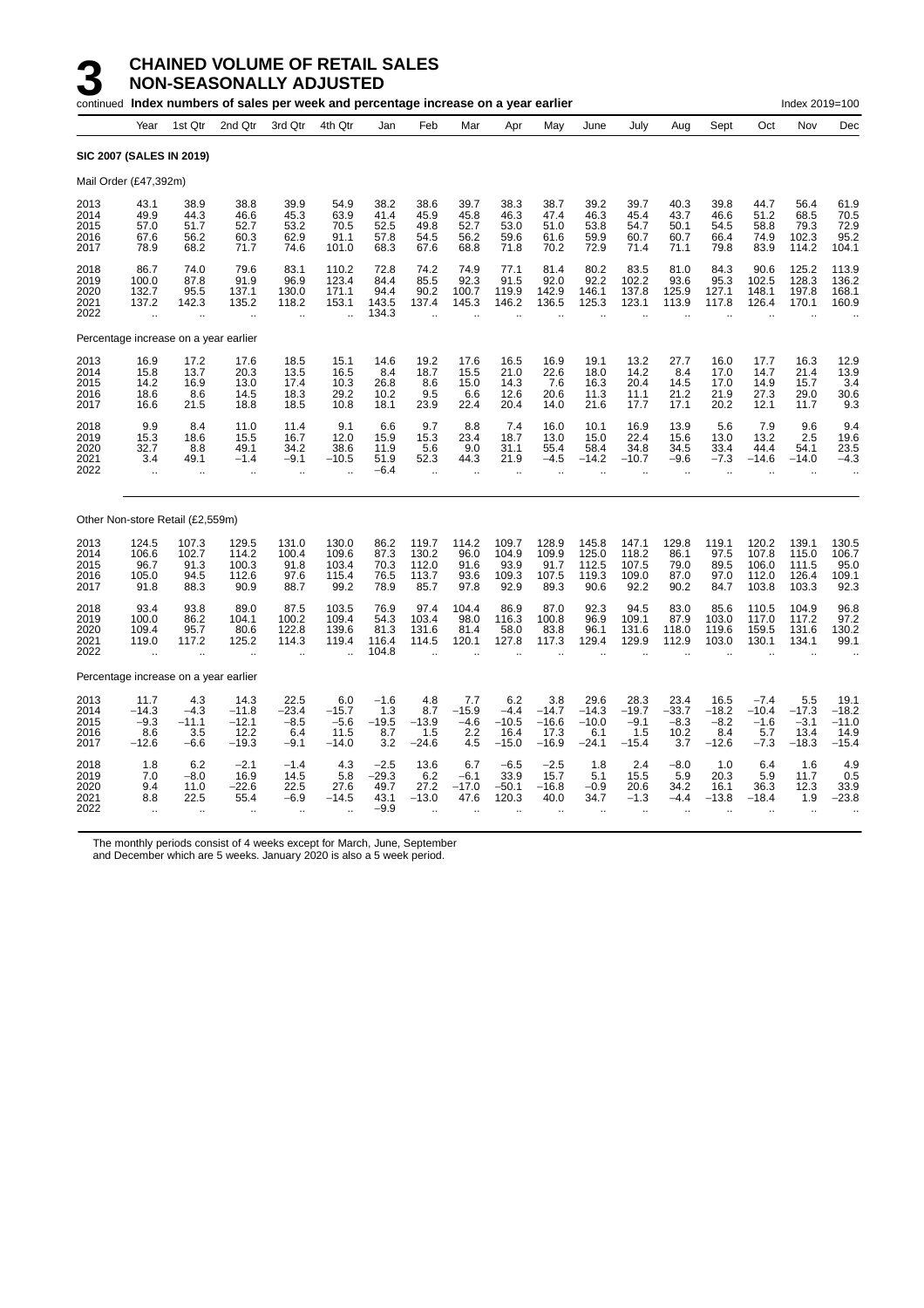|                                      |                                       |                                       | continued Index numbers of sales per week and percentage increase on a year earlier |                                                       |                                      |                                           |                                                            |                                          |                                       |                                        |                                      |                                       |                                          |                                           |                                      | Index 2019=100                       |                                      |
|--------------------------------------|---------------------------------------|---------------------------------------|-------------------------------------------------------------------------------------|-------------------------------------------------------|--------------------------------------|-------------------------------------------|------------------------------------------------------------|------------------------------------------|---------------------------------------|----------------------------------------|--------------------------------------|---------------------------------------|------------------------------------------|-------------------------------------------|--------------------------------------|--------------------------------------|--------------------------------------|
|                                      | Year                                  | 1st Qtr                               | 2nd Qtr                                                                             | 3rd Qtr                                               | 4th Qtr                              | Jan                                       | Feb                                                        | Mar                                      | Apr                                   | May                                    | June                                 | July                                  | Aug                                      | Sept                                      | Oct                                  | Nov                                  | Dec                                  |
|                                      | <b>SIC 2007 (SALES IN 2019)</b>       |                                       |                                                                                     |                                                       |                                      |                                           |                                                            |                                          |                                       |                                        |                                      |                                       |                                          |                                           |                                      |                                      |                                      |
|                                      |                                       |                                       | Automotive Fuel, All Businesses (£45,862m)                                          |                                                       |                                      |                                           |                                                            |                                          |                                       |                                        |                                      |                                       |                                          |                                           |                                      |                                      |                                      |
| 2013<br>2014<br>2015<br>2016<br>2017 | 80.9<br>81.6<br>87.5<br>93.1<br>93.0  | 78.9<br>79.5<br>84.4<br>91.0<br>88.4  | 82.4<br>82.5<br>87.0<br>93.9<br>94.9                                                | 83.2<br>82.3<br>87.7<br>94.4<br>93.7                  | 79.0<br>82.1<br>90.9<br>93.0<br>95.0 | 73.3<br>72.5<br>83.7<br>90.2<br>84.9      | 80.3<br>79.2<br>84.0<br>90.0<br>90.0                       | 82.2<br>86.8<br>85.2<br>92.4<br>90.0     | 81.2<br>81.1<br>86.3<br>94.5<br>92.5  | 83.8<br>81.8<br>86.3<br>95.7<br>98.5   | 82.3<br>84.1<br>88.1<br>91.9<br>93.9 | 85.8<br>84.2<br>87.0<br>95.6<br>94.6  | 82.2<br>81.8<br>86.0<br>94.1<br>93.2     | 81.8<br>81.2<br>89.7<br>93.7<br>93.3      | 79.5<br>81.3<br>90.3<br>95.2<br>96.0 | 80.5<br>83.2<br>93.4<br>95.1<br>97.4 | 77.5<br>81.9<br>89.3<br>89.7<br>92.4 |
| 2018<br>2019<br>2020<br>2021<br>2022 | 94.3<br>100.0<br>78.2<br>89.0         | 90.5<br>97.9<br>87.9<br>71.7          | 96.1<br>101.3<br>56.4<br>92.5                                                       | 94.7<br>100.6<br>87.6<br>97.9<br>$\ddot{\phantom{a}}$ | 95.8<br>100.2<br>80.3<br>93.8        | 87.3<br>91.4<br>89.0<br>64.3<br>87.5      | 94.1<br>100.0<br>96.5<br>69.9                              | 90.0<br>101.3<br>79.9<br>79.1            | 94.5<br>100.8<br>39.4<br>89.3         | 98.0<br>101.7<br>57.1<br>92.9          | 95.9<br>101.4<br>69.6<br>94.8        | 96.3<br>102.9<br>86.1<br>96.9         | 94.2<br>100.7<br>88.8<br>97.6            | 93.8<br>98.7<br>87.9<br>98.8              | 94.2<br>101.4<br>90.0<br>93.5        | 99.0<br>101.8<br>76.9<br>98.3        | 94.6<br>98.0<br>75.3<br>90.4         |
|                                      |                                       |                                       | Percentage increase on a year earlier                                               |                                                       |                                      |                                           |                                                            |                                          |                                       |                                        |                                      |                                       |                                          |                                           |                                      |                                      |                                      |
| 2013<br>2014<br>2015<br>2016<br>2017 | $-2.6$<br>0.8<br>7.3<br>6.4<br>$-0.1$ | $-8.2$<br>0.8<br>6.1<br>7.8<br>$-2.8$ | 1.2<br>0.1<br>5.4<br>7.9<br>1.1                                                     | $-1.1$<br>$-1.1$<br>6.6<br>7.6<br>$-0.8$              | $-1.9$<br>3.9<br>10.7<br>2.4<br>2.1  | $-9.9$<br>$-1.2$<br>15.5<br>7.8<br>$-5.9$ | $-4.7$<br>$-1.3$<br>6.0<br>7.1<br>$\overline{\phantom{0}}$ | $-9.7$<br>5.6<br>$-1.9$<br>8.5<br>$-2.6$ | 2.6<br>$-0.1$<br>6.4<br>9.5<br>$-2.1$ | $-0.8$<br>$-2.3$<br>5.4<br>10.9<br>2.9 | 1.9<br>2.2<br>4.7<br>4.4<br>2.2      | 0.7<br>$-2.0$<br>3.3<br>9.9<br>$-1.0$ | $-0.6$<br>$-0.6$<br>5.2<br>9.4<br>$-1.0$ | $-2.8$<br>$-0.8$<br>10.5<br>4.4<br>$-0.4$ | $-2.9$<br>2.3<br>11.1<br>5.4<br>0.8  | $-1.1$<br>3.4<br>12.2<br>1.8<br>2.4  | $-1.7$<br>5.7<br>9.1<br>0.4<br>3.1   |
| 2018<br>2019<br>2020<br>2021<br>2022 | 1.4<br>6.1<br>$-21.7$<br>13.7         | 2.3<br>8.2<br>$-10.2$<br>$-18.4$      | 1.3<br>5.4<br>$-44.3$<br>64.0                                                       | 1.1<br>6.2<br>$-12.9$<br>11.7                         | 0.8<br>4.6<br>$-19.9$<br>16.8        | 2.9<br>4.7<br>$-2.7$<br>$-27.7$<br>36.0   | 4.6<br>6.2<br>$-3.5$<br>$-27.6$                            | 0.1<br>12.5<br>$-21.1$<br>$-1.1$         | 2.2<br>6.7<br>$-61.0$<br>126.9        | $-0.5$<br>3.7<br>$-43.8$<br>62.6       | 2.1<br>5.8<br>$-31.4$<br>36.3        | 1.8<br>6.9<br>$-16.3$<br>12.6         | 1.1<br>6.9<br>$-11.9$<br>10.0            | 0.6<br>5.2<br>$-10.9$<br>12.4             | $-1.8$<br>7.7<br>$-11.3$<br>3.9      | 1.6<br>2.8<br>$-24.5$<br>27.9        | 2.4<br>3.6<br>-23.2<br>20.0          |

The monthly periods consist of 4 weeks except for March, June, September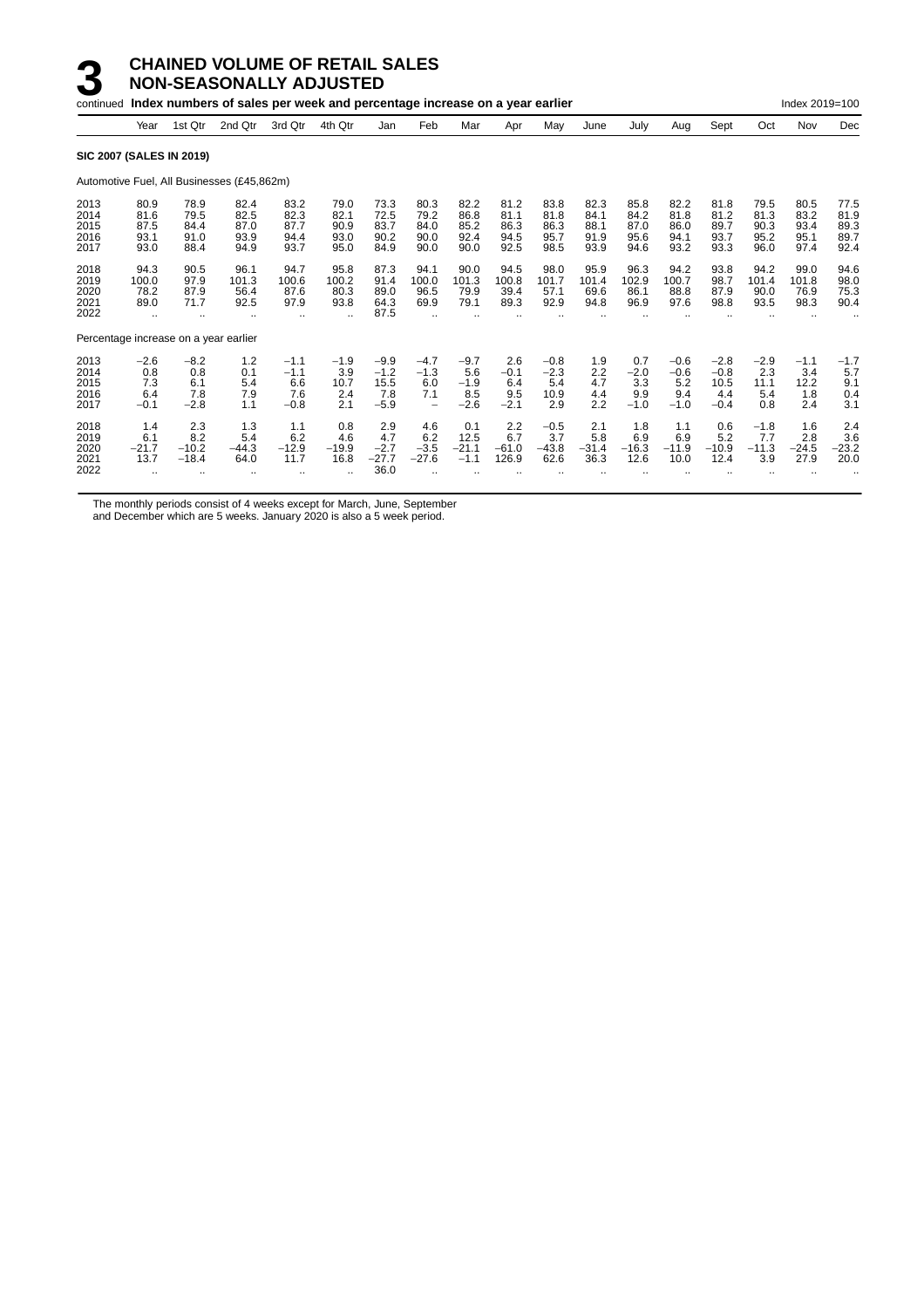|                                      |                                                     |                                                      | Index numbers of sales per week and percentage increase on a year earlier |                                                  |                                                      |                                        |                                                      |                                       |                                                          |                                                       |                                                    |                                        |                                                  |                                                  |                                                  | Index 2019=100                         |                                           |
|--------------------------------------|-----------------------------------------------------|------------------------------------------------------|---------------------------------------------------------------------------|--------------------------------------------------|------------------------------------------------------|----------------------------------------|------------------------------------------------------|---------------------------------------|----------------------------------------------------------|-------------------------------------------------------|----------------------------------------------------|----------------------------------------|--------------------------------------------------|--------------------------------------------------|--------------------------------------------------|----------------------------------------|-------------------------------------------|
|                                      | Year                                                | 1st Qtr                                              | 2nd Qtr                                                                   | 3rd Qtr                                          | 4th Qtr                                              | Jan                                    | Feb                                                  | Mar                                   | Apr                                                      | May                                                   | June                                               | July                                   | Aug                                              | Sept                                             | Oct                                              | Nov                                    | Dec                                       |
|                                      | <b>SIC 2007 (SALES IN 2019)</b>                     |                                                      |                                                                           |                                                  |                                                      |                                        |                                                      |                                       |                                                          |                                                       |                                                    |                                        |                                                  |                                                  |                                                  |                                        |                                           |
|                                      |                                                     |                                                      | All Retailing, Including Automotive Fuel, All Businesses (£439,600m)      |                                                  |                                                      |                                        |                                                      |                                       |                                                          |                                                       |                                                    |                                        |                                                  |                                                  |                                                  |                                        |                                           |
| 2013<br>2014<br>2015<br>2016<br>2017 | 81.9<br>84.4<br>85.3<br>88.2<br>92.3                | 75.0<br>77.3<br>78.9<br>79.8<br>83.1                 | 79.2<br>82.9<br>83.4<br>84.8<br>89.7                                      | 80.4<br>81.9<br>82.9<br>85.9<br>89.9             | 93.0<br>96.0<br>95.9<br>102.3<br>106.6               | 71.9<br>74.9<br>76.9<br>78.6<br>80.6   | 74.8<br>76.9<br>77.6<br>78.7<br>83.0                 | 77.6<br>79.8<br>81.5<br>81.5<br>85.1  | 76.7<br>82.4<br>81.7<br>83.2<br>90.0                     | 79.9<br>82.4<br>83.6<br>86.0<br>89.6                  | 80.7<br>83.7<br>84.5<br>85.1<br>89.6               | 82.1<br>83.8<br>84.5<br>87.6<br>90.9   | 79.1<br>81.3<br>81.2<br>84.8<br>89.3             | 80.2<br>81.0<br>82.9<br>85.5<br>89.5             | 82.0<br>85.0<br>85.5<br>91.1<br>93.9             | 89.1<br>93.9<br>95.0<br>100.8<br>105.4 | 104.9<br>106.3<br>105.0<br>112.5<br>117.6 |
| 2018<br>2019<br>2020<br>2021<br>2022 | $96.4$<br>100.0<br>97.5<br>105.5                    | 86.8<br>91.0<br>90.7<br>91.1                         | 93.6<br>97.9<br>85.6<br>106.1                                             | 94.8<br>98.2<br>99.7<br>103.2                    | 110.4<br>112.8<br>114.5<br>121.6                     | 84.0<br>87.4<br>90.5<br>85.6<br>98.9   | 86.5<br>90.5<br>92.1<br>88.5                         | 89.3<br>94.4<br>89.6<br>97.5          | 90.6<br>97.3<br>74.3<br>105.1                            | 95.4<br>97.8<br>84.5<br>106.4                         | 94.4<br>98.5<br>95.4<br>106.7                      | 96.5<br>100.9<br>100.6<br>105.2        | 94.3<br>97.5<br>98.9<br>102.6                    | 93.8<br>96.8<br>99.6<br>102.1                    | 97.5<br>100.6<br>106.3<br>108.6                  | 110.2<br>109.8<br>113.8<br>123.5       | 120.8<br>124.8<br>121.7<br>130.4          |
|                                      | Percentage increase on a year earlier               |                                                      |                                                                           |                                                  |                                                      |                                        |                                                      |                                       |                                                          |                                                       |                                                    |                                        |                                                  |                                                  |                                                  |                                        |                                           |
| 2013<br>2014<br>2015<br>2016<br>2017 | 2.6<br>3.0<br>1.1<br>3.4<br>4.7                     | 1.1<br>3.0<br>2.1<br>1.1<br>4.2                      | 2.3<br>4.6<br>0.5<br>1.7<br>5.8                                           | 3.4<br>1.9<br>1.2<br>3.6<br>4.6                  | 3.3<br>3.2<br>$\overline{\phantom{0}}$<br>6.6<br>4.2 | 0.1<br>$^{4.2}_{2.7}$<br>2.2<br>2.5    | 2.8<br>$^{2.9}_{0.9}$<br>1.5<br>5.5                  | 0.6<br>$^{2.9}_{2.0}$<br>0.1<br>4.4   | 0.2<br>$^{7.5}_{-0.8}$<br>1.8<br>8.2                     | 2.7<br>3.2<br>1.4<br>2.9<br>4.2                       | 3.7<br>3.7<br>0.9<br>0.7<br>5.3                    | 4.3<br>2.1<br>0.9<br>3.7<br>3.7        | 2.9<br>2.8<br>$-0.1$<br>4.4<br>5.3               | 3.1<br>0.9<br>2.4<br>3.1<br>4.7                  | 2.4<br>3.6<br>0.5<br>6.6<br>3.1                  | 3.0<br>5.4<br>1.2<br>6.1<br>4.5        | 4.1<br>1.4<br>$^{-1.3}$<br>7.1<br>4.6     |
| 2018<br>2019<br>2020<br>2021<br>2022 | 4.4<br>3.8<br>$-2.5$<br>8.2<br>$\ddot{\phantom{a}}$ | 4.5<br>4.9<br>$-0.4$<br>0.4                          | 4.3<br>4.7<br>$-12.6$<br>24.0                                             | 5.5<br>3.6<br>1.5<br>3.5<br>$\ddot{\phantom{a}}$ | 3.6<br>2.2<br>1.5<br>6.2<br>$\ddot{\phantom{a}}$     | 4.3<br>4.0<br>3.5<br>$-5.5$<br>15.6    | 4.2<br>4.6<br>1.8<br>$-3.9$<br>$\ddot{\phantom{a}}$  | 4.9<br>5.6<br>$-5.0$<br>8.7           | 0.7<br>7.4<br>$-23.7$<br>41.5                            | 6.5<br>2.5<br>$-13.6$<br>25.8                         | 5.4<br>4.3<br>$-3.1$<br>11.8                       | 6.2<br>4.5<br>$-0.2$<br>4.5            | 5.6<br>3.4<br>1.4<br>3.7<br>$\ddot{\phantom{a}}$ | 4.8<br>3.2<br>2.9<br>2.6<br>$\ddot{\phantom{a}}$ | 3.8<br>3.2<br>5.6<br>2.2<br>$\ddot{\phantom{a}}$ | 4.6<br>$-0.4$<br>3.6<br>8.6<br>ä.      | 2.7<br>3.3<br>$-2.5$<br>7.2               |
|                                      |                                                     |                                                      | All Retailing, Including Automotive Fuel, Large Businesses (£343,834m)    |                                                  |                                                      |                                        |                                                      |                                       |                                                          |                                                       |                                                    |                                        |                                                  |                                                  |                                                  |                                        |                                           |
| 2013<br>2014<br>2015<br>2016<br>2017 | 83.1<br>85.2<br>86.6<br>89.0<br>92.9                | 76.2<br>77.9<br>80.0<br>80.7<br>83.9                 | 79.8<br>83.0<br>84.2<br>85.3<br>90.0                                      | 81.2<br>82.4<br>83.7<br>86.5<br>89.7             | 95.2<br>98.0<br>98.8<br>103.6<br>107.8               | 73.6<br>76.6<br>78.4<br>80.1<br>81.9   | 75.4<br>76.9<br>78.5<br>79.5<br>82.9                 | 78.9<br>79.9<br>82.5<br>82.1<br>86.2  | 77.1<br>82.6<br>82.3<br>83.5<br>90.3                     | 80.3<br>82.3<br>84.5<br>86.6<br>89.9                  | 81.5<br>83.8<br>85.3<br>85.7<br>89.8               | 82.7<br>83.6<br>84.9<br>88.2<br>91.4   | 79.7<br>81.5<br>81.7<br>85.2<br>88.5             | 81.2<br>82.2<br>84.2<br>86.1<br>89.3             | 82.5<br>85.6<br>86.4<br>90.9<br>93.1             | 90.6<br>95.5<br>97.3<br>100.8<br>105.8 | 109.2<br>109.9<br>109.9<br>115.9<br>121.3 |
| 2018<br>2019<br>2020<br>2021<br>2022 | 96.5<br>100.0<br>96.1<br>103.9                      | 87.2<br>91.4<br>91.6<br>89.7<br>$\ddot{\phantom{a}}$ | 93.7<br>97.5<br>84.5<br>103.6                                             | 94.1<br>97.3<br>96.4<br>102.1<br>ä.              | 110.9<br>113.8<br>112.3<br>120.1<br>$\ddotsc$        | 84.6<br>88.9<br>91.8<br>84.2<br>95.8   | 86.5<br>90.5<br>91.6<br>87.0<br>$\ddot{\phantom{a}}$ | 89.9<br>94.2<br>91.5<br>96.2          | 90.1<br>97.2<br>74.6<br>101.7                            | 95.4<br>97.0<br>83.7<br>103.3                         | 95.2<br>98.2<br>93.0<br>105.5                      | 96.1<br>99.7<br>96.5<br>103.8          | 92.5<br>96.1<br>95.7<br>101.3                    | 93.6<br>96.3<br>96.9<br>101.5                    | 96.6<br>100.0<br>102.6<br>106.5                  | 109.1<br>110.2<br>110.5<br>121.2       | 123.6<br>127.6<br>121.6<br>130.2          |
|                                      | Percentage increase on a year earlier               |                                                      |                                                                           |                                                  |                                                      |                                        |                                                      |                                       |                                                          |                                                       |                                                    |                                        |                                                  |                                                  |                                                  |                                        |                                           |
| 2013<br>2014<br>2015<br>2016<br>2017 | 2.9<br>2.5<br>1.7<br>2.7<br>4.3                     | 2.0<br>2.2<br>2.7<br>0.9<br>3.9                      | 2.8<br>4.0<br>1.4<br>1.3<br>5.5                                           | 4.1<br>1.5<br>1.5<br>3.4<br>3.7                  | 2.7<br>2.9<br>0.8<br>4.8<br>4.1                      | 1.1<br>4.1<br>2.3<br>2.3<br>2.2        | 2.9<br>2.0<br>2.0<br>1.3<br>4.2                      | 2.0<br>1.2<br>3.3<br>$-0.4$<br>4.9    | 0.2<br>7.1<br>$-0.4$<br>1.5<br>8.1                       | 3.4<br>2.5<br>2.7<br>2.4<br>3.9                       | 4.3<br>2.9<br>1.8<br>0.4<br>48                     | 5.2<br>1.1<br>1.5<br>3.9<br>3.7        | 4.5<br>2.3<br>0.2<br>4.4<br>3.8                  | 2.9<br>1.3<br>2.5<br>2.3<br>3.7                  | 2.3<br>3.7<br>1.0<br>5.2<br>2.5                  | 2.8<br>5.4<br>1.9<br>3.6<br>4.9        | 3.0<br>0.7<br>5.5<br>4.6                  |
| 2018<br>2019<br>2020<br>2021<br>2022 | 3.9<br>3.7<br>-3.9<br>8.1<br>$\ddot{\phantom{a}}$   | 4.0<br>4.8<br>0.3<br>$-2.1$<br>$\ddotsc$             | 4.1<br>4.1<br>13.4<br>22.7<br>$\ddotsc$                                   | 4.8<br>3.4<br>0.9<br>6.0<br>$\ddotsc$            | 2.8<br>2.6<br>-1.3<br>6.9<br>$\ddot{\phantom{1}}$    | 3.3<br>5.1<br>3.3<br>$-8.3$<br>13.8    | 4.4<br>4.5<br>1.2<br>$-5.0$<br>$\ddot{\phantom{a}}$  | 4.3<br>4.7<br>$-2.8$<br>5.1<br>ă,     | $-0.2$<br>8.0<br>$-23.3$<br>36.4<br>$\ddot{\phantom{a}}$ | 6.1<br>1.7<br>$-13.7$<br>23.3<br>$\ddot{\phantom{a}}$ | 6.0<br>3.1<br>-5.3<br>13.5<br>$\ddot{\phantom{a}}$ | 5.1<br>3.7<br>-3.2<br>7.6<br>$\ddotsc$ | 4.5<br>3.9<br>0.4<br>5.9<br>$\ddotsc$            | 4.8<br>2.8<br>0.6<br>4.8<br>$\ldots$             | 3.8<br>3.5<br>2.6<br>3.8<br>$\ddotsc$            | 3.1<br>1.0<br>0.3<br>9.7<br>$\ddotsc$  | 2.0<br>3.2<br>4.7<br>7.0                  |
|                                      |                                                     |                                                      | All Retailing, Including Automotive Fuel, Small Businesses (£95,767m)     |                                                  |                                                      |                                        |                                                      |                                       |                                                          |                                                       |                                                    |                                        |                                                  |                                                  |                                                  |                                        |                                           |
| 2013<br>2014<br>2015<br>2016<br>2017 | 77.7<br>81.5<br>80.3<br>85.2<br>90.3                | 70.6<br>75.1<br>74.9<br>76.3<br>80.3                 | 77.3<br>82.7<br>80.5<br>83.0<br>88.8                                      | 77.7<br>80.1<br>80.2<br>83.8<br>90.3             | 85.0<br>88.6<br>85.7<br>97.8<br>102.0                | 65.8<br>68.9<br>71.8<br>73.3<br>75.9   | 72.5<br>76.8<br>74.2<br>75.7<br>83.3                 | 73.0<br>79.8<br>77.9<br>79.3<br>81.4  | 75.1<br>81.6<br>79.6<br>82.1<br>89.0                     | 78.7<br>82.9<br>80.2<br>84.1<br>88.5                  | 78.1<br>83.3<br>81.4<br>82.8<br>88.9               | 79.7<br>84.2<br>83.2<br>85.7<br>88.9   | 76.8<br>80.6<br>79.6<br>83.1<br>92.2             | 76.8<br>76.4<br>78.2<br>83.0<br>89.9             | 80.5<br>83.0<br>82.1<br>91.7<br>96.8             | 83.8<br>88.2<br>87.0<br>100.8<br>103.8 | 89.6<br>93.5<br>87.5<br>100.1<br>104.6    |
| 2018<br>2019<br>2020<br>2021<br>2022 | 96.1<br>100.0<br>102.3<br>111.2<br>$\ldots$         | 85.4<br>89.7<br>87.1<br>96.0<br>$\cdot$ .            | 93.0<br>99.4<br>89.4<br>114.9<br>$\ddotsc$                                | 97.4<br>101.7<br>111.5<br>107.0<br>$\ddotsc$     | 108.6<br>109.2<br>122.2<br>126.8<br>$\ddotsc$        | 82.2<br>82.1<br>85.8<br>90.5<br>110.0  | 86.4<br>90.6<br>94.1<br>93.9<br>$\ddotsc$            | 87.2<br>95.1<br>82.9<br>102.0         | 92.5<br>97.6<br>73.1<br>117.3                            | 95.3<br>100.6<br>87.4<br>117.6                        | 91.7<br>99.7<br>104.2<br>110.8                     | 98.0<br>105.1<br>115.5<br>110.1        | 100.8<br>102.5<br>110.3<br>107.1                 | 94.3<br>98.5<br>109.3<br>104.5                   | 100.5<br>102.8<br>119.4<br>116.3                 | 114.4<br>108.6<br>125.6<br>131.8       | 110.5<br>114.7<br>121.7<br>131.1          |
|                                      | Percentage increase on a year earlier               |                                                      |                                                                           |                                                  |                                                      |                                        |                                                      |                                       |                                                          |                                                       |                                                    |                                        |                                                  |                                                  |                                                  |                                        |                                           |
| 2013<br>2014<br>2015<br>2016<br>2017 | 1.3<br>4.9<br>$-1.5$<br>6.1<br>6.0                  | $-2.2$<br>6.3<br>$-0.2$<br>1.9<br>5.2                | 0.6<br>6.9<br>$-2.6$<br>3.1<br>7.0                                        | 0.9<br>3.1<br>0.1<br>4.6<br>7.7                  | 5.7<br>4.3<br>$-3.3$<br>14.1<br>4.3                  | $-3.6$<br>4.7<br>4.2<br>2.0<br>3.6     | 2.5<br>6.0<br>$-3.4$<br>2.0<br>10.1                  | $-4.8$<br>9.3<br>$-2.4$<br>1.8<br>2.6 | 0.3<br>8.7<br>$-2.4$<br>3.1<br>8.4                       | 5.4<br>$-3.3$<br>4.8<br>5.2                           | 1.3<br>6.7<br>$-2.2$<br>1.8<br>7.3                 | 1.3<br>5.7<br>$-1.3$<br>3.0<br>3.8     | $-2.6$<br>4.9<br>$-1.2$<br>4.3<br>10.9           | 3.5<br>$-0.4$<br>2.3<br>6.1<br>8.3               | 2.5<br>3.1<br>$-1.0$<br>11.7<br>5.5              | 3.9<br>5.2<br>$-1.4$<br>16.0<br>3.0    | 9.5<br>4.4<br>-6.4<br>14.4<br>4.4         |
| 2018<br>2019<br>2020                 | 6.4<br>4.0<br>$2.\overline{3}$                      | 6.3<br>5.1<br>$-2.9$                                 | 4.8<br>6.8<br>$-10.0$                                                     | 7.9<br>4.4<br>9.6                                | 6.6<br>0.5<br>11.9                                   | 8.2<br>$\overline{\phantom{0}}$<br>4.5 | 3.6<br>4.9<br>3.8                                    | 7.1<br>9.0<br>$-12.8$                 | 4.0<br>5.5<br>$-25.1$                                    | 7.6<br>5.6<br>$-13.2$                                 | 3.1<br>8.8<br>4.4                                  | 10.2<br>7.2<br>10.0                    | 9.4<br>1.7<br>7.7                                | 4.8<br>4.5<br>11.0                               | 3.9<br>2.2<br>16.2                               | 10.1<br>$-5.0$<br>15.6                 | 5.7<br>3.8<br>6.1                         |

2021 8.7 10.1 28.5 −4.1 3.7 5.5 −0.1 23.0 60.5 34.6 6.4 −4.7 −2.9 −4.4 −2.6 5.0 7.6 2022 .. .. .. .. .. 21.6 .. .. .. .. .. .. .. .. .. .. ..

The monthly periods consist of 4 weeks except for March, June, September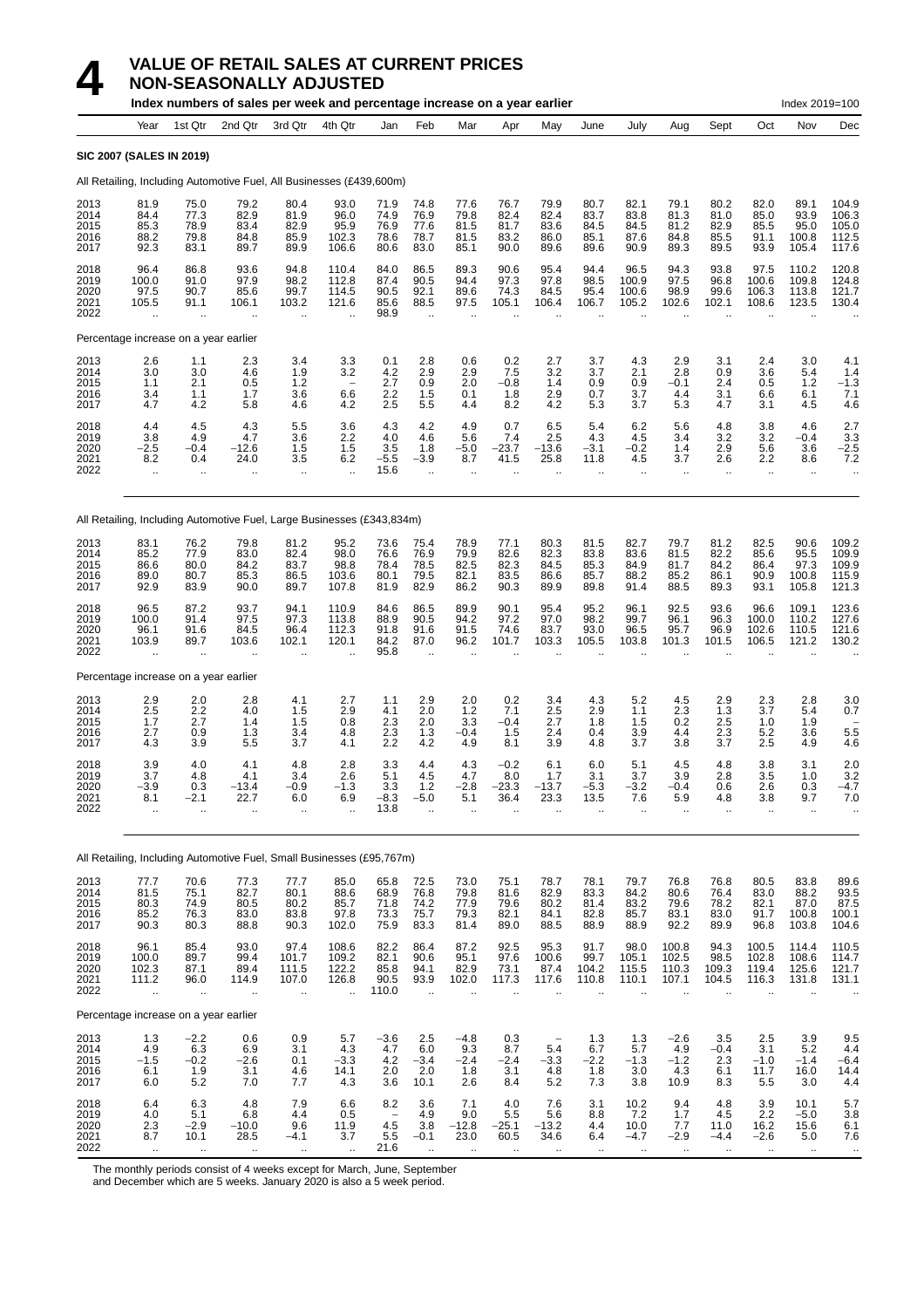|                                      |                                                  |                                           | continued Index numbers of sales per week and percentage increase on a year earlier |                                                  |                                                  |                                       |                                                     |                                        |                                                        |                                      |                                                   |                                              |                                                  |                                      |                                                | Index 2019=100                                        |                                           |
|--------------------------------------|--------------------------------------------------|-------------------------------------------|-------------------------------------------------------------------------------------|--------------------------------------------------|--------------------------------------------------|---------------------------------------|-----------------------------------------------------|----------------------------------------|--------------------------------------------------------|--------------------------------------|---------------------------------------------------|----------------------------------------------|--------------------------------------------------|--------------------------------------|------------------------------------------------|-------------------------------------------------------|-------------------------------------------|
|                                      | Year                                             | 1st Qtr                                   | 2nd Qtr                                                                             | 3rd Qtr                                          | 4th Qtr                                          | Jan                                   | Feb                                                 | Mar                                    | Apr                                                    | May                                  | June                                              | July                                         | Aug                                              | Sept                                 | Oct                                            | Nov                                                   | Dec                                       |
|                                      | <b>SIC 2007 (SALES IN 2019)</b>                  |                                           |                                                                                     |                                                  |                                                  |                                       |                                                     |                                        |                                                        |                                      |                                                   |                                              |                                                  |                                      |                                                |                                                       |                                           |
|                                      |                                                  |                                           | All Retailing, Excluding Automotive Fuel, All Businesses (£393,739m)                |                                                  |                                                  |                                       |                                                     |                                        |                                                        |                                      |                                                   |                                              |                                                  |                                      |                                                |                                                       |                                           |
| 2013<br>2014<br>2015<br>2016<br>2017 | 81.5<br>84.7<br>86.2<br>89.1<br>93.0             | 73.9<br>76.8<br>79.5<br>80.5<br>83.0      | 78.4<br>82.8<br>83.8<br>85.3<br>90.0                                                | 79.5<br>81.7<br>83.4<br>86.3<br>90.3             | 94.4<br>97.9<br>98.1<br>104.4<br>108.5           | 71.4<br>75.0<br>77.4<br>79.3<br>80.7  | 73.5<br>76.5<br>78.2<br>79.5<br>82.7                | 76.3<br>78.8<br>82.1<br>82.3<br>85.2   | 75.5<br>82.4<br>82.2<br>83.7<br>90.5                   | 79.0<br>82.3<br>84.1<br>86.5<br>89.5 | 80.1<br>83.4<br>84.8<br>85.6<br>90.1              | 81.1<br>83.4<br>85.1<br>88.0<br>91.6         | 78.1<br>81.1<br>81.7<br>85.1<br>89.8             | 79.4<br>80.8<br>83.5<br>85.8<br>89.7 | 82.0<br>85.5<br>86.4<br>91.7<br>94.4           | 89.9<br>95.4<br>96.8<br>102.5<br>106.9                | 107.8<br>109.9<br>108.6<br>116.1<br>121.1 |
| 2018<br>2019<br>2020<br>2021<br>2022 | 96.7<br>100.0<br>100.4<br>106.9                  | 86.9<br>90.6<br>91.1<br>93.6<br>÷.        | 93.4<br>97.4<br>89.8<br>107.5                                                       | 94.6<br>97.8<br>102.1<br>103.2                   | 111.9<br>114.2<br>119.3<br>123.4                 | 84.1<br>87.3<br>90.6<br>88.5<br>98.8  | 86.1<br>89.8<br>91.7<br>91.0                        | 89.8<br>93.8<br>91.2<br>99.7           | 90.6<br>96.9<br>78.8<br>107.0                          | 95.2<br>97.1<br>88.6<br>107.8        | 94.1<br>97.9<br>99.5<br>107.8                     | 96.5<br>100.5<br>103.4<br>105.6              | 94.1<br>96.9<br>101.0<br>102.5                   | 93.4<br>96.4<br>101.9<br>101.8       | 97.5<br>100.5<br>109.1<br>109.4                | 111.3<br>110.8<br>118.9<br>124.7                      | 124.0<br>128.0<br>127.8<br>133.5          |
|                                      | Percentage increase on a year earlier            |                                           |                                                                                     |                                                  |                                                  |                                       |                                                     |                                        |                                                        |                                      |                                                   |                                              |                                                  |                                      |                                                |                                                       |                                           |
| 2013<br>2014<br>2015<br>2016<br>2017 | 3.3<br>3.8<br>1.8<br>3.4<br>4.3                  | 2.4<br>3.9<br>3.5<br>1.3<br>3.2           | 2.6<br>5.6<br>1.2<br>1.8<br>5.6                                                     | 3.9<br>2.8<br>2.1<br>3.4<br>4.7                  | 4.1<br>3.8<br>0.2<br>6.4<br>4.0                  | 1.5<br>5.1<br>3.2<br>2.4<br>1.8       | 3.7<br>4.0<br>2.2<br>1.7<br>4.1                     | 2.0<br>3.4<br>4.2<br>0.2<br>3.5        | 0.3<br>9.1<br>-0.2<br>1.8<br>8.1                       | 3.4<br>4.1<br>2.2<br>2.8<br>3.5      | 3.8<br>4.2<br>1.7<br>0.9<br>5.2                   | 44<br>2.9<br>2.0<br>3.5<br>4.0               | 3.2<br>3.9<br>0.8<br>4.1<br>5.5                  | 4.0<br>1.8<br>3.3<br>2.7<br>4.6      | 3.5<br>4.3<br>1.0<br>6.2<br>3.0                | 3.8<br>6.2<br>1.5<br>5.8<br>4.3                       | 4.8<br>1.9<br>$-1.1$<br>6.9<br>4.3        |
| 2018<br>2019<br>2020<br>2021<br>2022 | 4.0<br>3.4<br>0.4<br>6.5<br>$\ddot{\phantom{a}}$ | 4.6<br>4.3<br>0.6<br>2.7<br>ä.            | 3.7<br>4.3<br>$-7.7$<br>19.7                                                        | 4.7<br>3.4<br>4.3<br>1.1                         | 3.1<br>2.1<br>4.4<br>3.4                         | 4.2<br>3.8<br>3.7<br>$-2.3$<br>11.6   | 4.0<br>4.3<br>2.1<br>$-0.8$<br>$\sim$               | 5.4<br>4.5<br>$-2.8$<br>9.4            | 0.1<br>7.0<br>-18.7<br>35.6                            | 6.4<br>2.0<br>$-8.7$<br>21.7         | 4.5<br>4.1<br>1.7<br>8.3<br>$\ddot{\phantom{a}}$  | 5.4<br>4.2<br>2.9<br>2.2                     | 4.9<br>2.9<br>4.2<br>1.5                         | 4.1<br>3.2<br>5.7<br>$-0.1$          | 3.2<br>3.1<br>8.6<br>0.3                       | 4.1<br>-0.4<br>7.3<br>4.9                             | 2.4<br>3.2<br>$-0.2$<br>4.4               |
|                                      |                                                  |                                           | All Retailing, Excluding Automotive Fuel, Large Businesses (£305,328m)              |                                                  |                                                  |                                       |                                                     |                                        |                                                        |                                      |                                                   |                                              |                                                  |                                      |                                                |                                                       |                                           |
| 2013<br>2014<br>2015<br>2016<br>2017 | 83.2<br>86.1<br>88.1<br>90.2<br>93.8             | 75.5<br>77.8<br>80.9<br>81.7<br>84.0      | 79.2<br>83.4<br>85.1<br>86.0<br>90.4                                                | 80.6<br>82.8<br>84.6<br>87.1<br>90.5             | 97.4<br>100.8<br>101.8<br>106.0<br>110.4         | 73.6<br>77.2<br>79.2<br>81.1<br>82.1  | 74.5<br>77.0<br>79.5<br>80.6<br>82.7                | 77.8<br>79.2<br>83.5<br>83.1<br>86.5   | 76.2<br>83.1<br>83.2<br>84.2<br>91.0                   | 79.7<br>82.6<br>85.6<br>87.3<br>89.9 | 81.2<br>84.2<br>86.2<br>86.4<br>90.5              | 82.2<br>84.0<br>85.9<br>88.9<br>92.5         | 79.0<br>81.9<br>82.6<br>85.8<br>89.2             | 80.7<br>82.7<br>85.3<br>86.7<br>89.9 | 82.9<br>86.6<br>87.8<br>91.7<br>94.0           | 92.0<br>97.8<br>99.8<br>102.7<br>107.8                | 113.3<br>114.7<br>114.6<br>120.2<br>125.7 |
| 2018<br>2019<br>2020<br>2021<br>2022 | 96.9<br>100.0<br>99.2<br>105.3                   | 87.4<br>90.9<br>92.1<br>92.3<br>$\ddotsc$ | 93.7<br>96.9<br>89.2<br>104.8                                                       | 93.9<br>96.7<br>98.7<br>102.0                    | 112.5<br>115.5<br>117.4<br>122.1                 | 84.8<br>88.9<br>91.7<br>87.3<br>95.7  | 86.1<br>89.7<br>91.0<br>89.5                        | 90.6<br>93.5<br>93.4<br>98.4           | 90.2<br>96.9<br>79.8<br>103.2                          | 95.4<br>96.3<br>88.4<br>104.4        | 95.1<br>97.5<br>97.3<br>106.4                     | 96.3<br>99.2<br>99.1<br>104.1                | 92.2<br>95.3<br>97.7<br>101.0                    | 93.3<br>95.7<br>99.1<br>101.0        | 96.6<br>99.8<br>105.3<br>107.2                 | 110.0<br>111.2<br>115.8<br>122.4                      | 127.4<br>131.4<br>128.3<br>133.7          |
|                                      | Percentage increase on a year earlier            |                                           |                                                                                     |                                                  |                                                  |                                       |                                                     |                                        |                                                        |                                      |                                                   |                                              |                                                  |                                      |                                                |                                                       |                                           |
| 2013<br>2014<br>2015<br>2016<br>2017 | 3.7<br>3.4<br>2.4<br>2.4<br>4.0                  | 3.6<br>3.1<br>4.0<br>1.0<br>2.8           | 3.0<br>5.2<br>2.1<br>1.1<br>5.1                                                     | 4.6<br>2.7<br>2.2<br>2.9<br>3.9                  | 3.7<br>3.5<br>0.9<br>4.2<br>4.1                  | 2.9<br>4.9<br>2.6<br>2.5<br>1.3       | 4.1<br>3.4<br>3.2<br>1.4<br>2.7                     | 3.9<br>1.7<br>5.5<br>-0.4<br>4.0       | 0.2<br>9.0<br>0.1<br>1.2<br>8.0                        | 4.1<br>3.6<br>3.6<br>2.0<br>2.9      | 4.2<br>3.6<br>2.4<br>0.3<br>4.7                   | 5.4<br>2.1<br>2.3<br>3.5<br>4.1              | 4.7<br>3.7<br>0.8<br>3.9<br>3.9                  | 3.8<br>2.4<br>3.1<br>1.7<br>3.7      | 3.5<br>4.5<br>1.4<br>4.5<br>2.5                | 3.8<br>6.3<br>2.0<br>2.8<br>5.0                       | 3.7<br>1.2<br>$-0.1$<br>4.9<br>4.5        |
| 2018<br>2019<br>2020<br>2021<br>2022 | 3.2<br>3.2<br>$-0.8$<br>6.1<br>$\ddotsc$         | 4.1<br>4.0<br>1.3<br>0.2<br>$\ddotsc$     | 3.6<br>3.5<br>$-8.0$<br>17.5<br>.,                                                  | 3.7<br>3.0<br>2.1<br>3.3<br>$\ddot{\phantom{a}}$ | 1.9<br>2.6<br>1.7<br>4.0<br>$\ddot{\phantom{a}}$ | 3.2<br>4.8<br>3.2<br>$-4.8$<br>9.6    | 4.1<br>4.1<br>1.4<br>$-1.6$<br>$\ddot{\phantom{1}}$ | 4.7<br>3.3<br>-0.1<br>5.4<br>$\ddotsc$ | $-0.9$<br>7.5<br>-17.6<br>29.3<br>$\ddot{\phantom{a}}$ | 6.2<br>0.9<br>$-8.2$<br>18.1<br>ä.   | 5.1<br>2.5<br>-0.2<br>9.4<br>$\ddot{\phantom{1}}$ | 4.1<br>3.1<br>-0.1<br>5.1<br>$\ddotsc$       | 3.4<br>3.4<br>2.5<br>3.4<br>$\ddot{\phantom{a}}$ | 3.7<br>2.6<br>3.5<br>1.9<br>$\ldots$ | 2.8<br>3.3<br>5.6<br>1.8<br>$\bar{\mathbf{r}}$ | 2.0<br>1.1<br>4.1<br>5.8<br>$\ddotsc$                 | 1.3<br>3.2<br>-2.4<br>4.1<br>             |
|                                      |                                                  |                                           | All Retailing, Excluding Automotive Fuel, Small Businesses (£88,411m)               |                                                  |                                                  |                                       |                                                     |                                        |                                                        |                                      |                                                   |                                              |                                                  |                                      |                                                |                                                       |                                           |
| 2013<br>2014<br>2015<br>2016<br>2017 | 75.8<br>79.8<br>79.7<br>85.3<br>90.0             | 68.5<br>73.2<br>74.4<br>76.2<br>79.8      | 75.4<br>80.7<br>79.4<br>82.7<br>88.5                                                | 75.5<br>77.9<br>79.4<br>83.4<br>89.7             | 83.8<br>87.9<br>85.5<br>98.7<br>102.1            | 63.7<br>67.5<br>71.3<br>72.9<br>75.7  | 70.1<br>74.6<br>73.6<br>75.6<br>82.7                | 70.9<br>77.8<br>77.4<br>79.4<br>80.7   | 73.1<br>79.9<br>78.8<br>81.9<br>88.8                   | 76.8<br>81.3<br>79.2<br>83.7<br>88.2 | 76.2<br>80.9<br>80.1<br>82.6<br>88.6              | 77.0<br>81.7<br>82.4<br>85.1<br>88.4         | 74.9<br>78.2<br>78.7<br>82.6<br>91.7             | 74.9<br>74.6<br>77.5<br>82.6<br>89.1 | 78.9<br>81.8<br>81.5<br>91.8<br>96.2           | 82.5<br>87.2<br>86.5<br>101.8<br>103.9                | 88.9<br>93.3<br>88.0<br>101.8<br>105.3    |
| 2018<br>2019<br>2020<br>2021<br>2022 | 96.0<br>100.0<br>104.5<br>112.6<br>$\ddotsc$     | 85.0<br>89.5<br>87.7<br>98.3<br>$\ldots$  | 92.2<br>98.8<br>92.0<br>116.9                                                       | 97.1<br>101.7<br>113.7<br>107.4<br>$\ddotsc$     | 109.8<br>110.0<br>125.9<br>127.8                 | 81.5<br>81.9<br>86.7<br>92.9<br>109.6 | 85.8<br>90.2<br>94.3<br>96.1                        | 87.1<br>94.9<br>83.5<br>104.3          | 92.1<br>97.1<br>75.5<br>119.8                          | 94.4<br>99.9<br>89.6<br>119.8        | 90.6<br>99.4<br>107.3<br>112.3                    | 97.2<br>$104.\overline{9}$<br>118.2<br>110.8 | 100.7<br>102.3<br>112.3<br>107.4                 | 94.1<br>98.8<br>111.3<br>104.6       | 100.5<br>102.9<br>122.1<br>116.8               | 115.6<br>109.4<br>129.8<br>132.7                      | 112.5<br>116.2<br>125.9<br>132.8          |
|                                      | Percentage increase on a year earlier            |                                           |                                                                                     |                                                  |                                                  |                                       |                                                     |                                        |                                                        |                                      |                                                   |                                              |                                                  |                                      |                                                |                                                       |                                           |
| 2013<br>2014<br>2015<br>2016<br>2017 | 1.8<br>5.2<br>$-0.2$<br>7.0<br>5.6               | $-2.1$<br>6.9<br>1.6<br>2.5<br>4.7        | 1.3<br>7.0<br>$-1.7$<br>4.2<br>7.1                                                  | 1.5<br>3.1<br>1.9<br>5.0<br>7.6                  | 6.1<br>4.8<br>$-2.7$<br>15.4<br>3.4              | $-3.7$<br>5.9<br>5.7<br>2.2<br>3.9    | 2.4<br>6.4<br>$-1.3$<br>2.7<br>9.4                  | $-4.3$<br>9.7<br>$-0.4$<br>2.5<br>1.7  | 0.6<br>9.2<br>$-1.4$<br>3.9<br>8.5                     | 1.0<br>5.9<br>$-2.7$<br>5.7<br>5.4   | 2.2<br>6.2<br>$-1.1$<br>3.1<br>7.3                | 1.0<br>6.1<br>0.9<br>3.3<br>3.8              | $-1.8$<br>4.5<br>0.6<br>4.9<br>11.0              | 4.8<br>$-0.4$<br>3.9<br>6.6<br>7.9   | 3.3<br>3.6<br>$-0.4$<br>12.6<br>4.8            | 3.9<br>5.7<br>$-0.8$<br>17.7<br>2.0                   | 9.9<br>4.9<br>$-5.7$<br>15.7<br>3.5       |
| 2018<br>2019<br>2020<br>2021<br>2022 | 6.7<br>4.1<br>4.5<br>7.7                         | 6.5<br>5.2<br>$-1.9$<br>12.0              | 4.2<br>7.1<br>$-6.9$<br>27.1                                                        | 8.3<br>4.8<br>11.8<br>$-5.6$                     | 7.6<br>0.2<br>14.5<br>1.5                        | 7.7<br>0.4<br>5.8<br>7.2<br>18.0      | 3.8<br>5.1<br>4.5<br>1.9                            | 7.9<br>9.0<br>$-12.0$<br>24.8          | 3.7<br>5.4<br>$-22.3$<br>58.8                          | 7.1<br>5.8<br>$-10.3$<br>33.7        | 2.3<br>9.6<br>7.9<br>4.7                          | 10.0<br>7.9<br>12.7<br>$-6.2$                | 9.9<br>1.6<br>9.8<br>$-4.3$                      | 5.5<br>5.0<br>12.7<br>$-6.1$         | 4.5<br>2.3<br>18.7<br>$-4.4$                   | 11.3<br>$-5.4$<br>18.6<br>2.2<br>$\ddot{\phantom{a}}$ | 6.8<br>3.3<br>8.4<br>5.5                  |

The monthly periods consist of 4 weeks except for March, June, September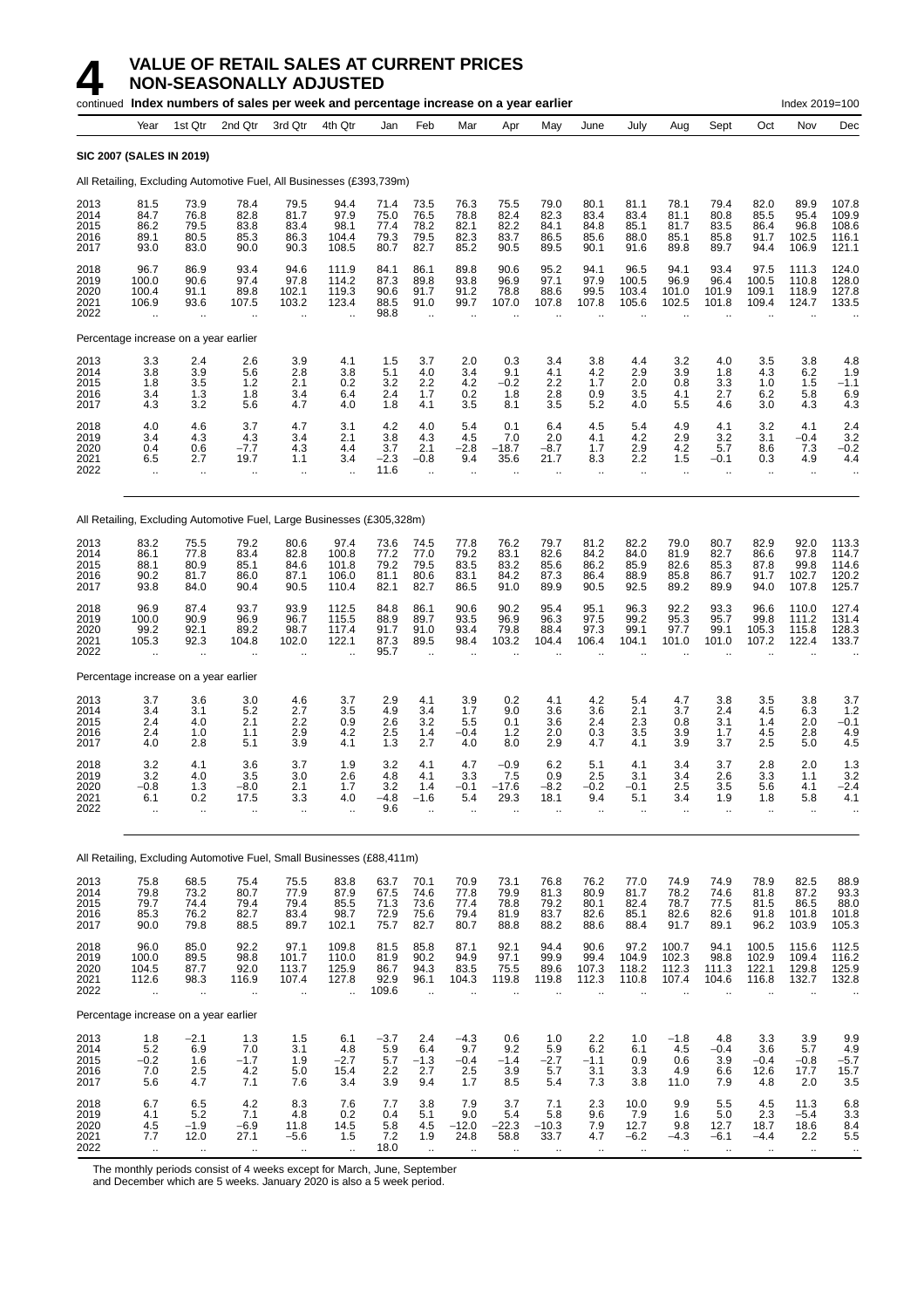|                                      |                                                         |                                                        | continued Index numbers of sales per week and percentage increase on a year earlier |                                                        |                                                          |                                                      |                                                       |                                            |                                             |                                                          |                                                  |                                        |                                                  |                                          |                                           | Index 2019=100                                      |                                                  |
|--------------------------------------|---------------------------------------------------------|--------------------------------------------------------|-------------------------------------------------------------------------------------|--------------------------------------------------------|----------------------------------------------------------|------------------------------------------------------|-------------------------------------------------------|--------------------------------------------|---------------------------------------------|----------------------------------------------------------|--------------------------------------------------|----------------------------------------|--------------------------------------------------|------------------------------------------|-------------------------------------------|-----------------------------------------------------|--------------------------------------------------|
|                                      | Year                                                    | 1st Qtr                                                | 2nd Qtr                                                                             | 3rd Qtr                                                | 4th Qtr                                                  | Jan                                                  | Feb                                                   | Mar                                        | Apr                                         | May                                                      | June                                             | July                                   | Aug                                              | Sept                                     | Oct                                       | Nov                                                 | Dec                                              |
|                                      | <b>SIC 2007 (SALES IN 2019)</b>                         |                                                        |                                                                                     |                                                        |                                                          |                                                      |                                                       |                                            |                                             |                                                          |                                                  |                                        |                                                  |                                          |                                           |                                                     |                                                  |
|                                      |                                                         |                                                        | Predominantly Food Stores, All Businesses (£167,730m)                               |                                                        |                                                          |                                                      |                                                       |                                            |                                             |                                                          |                                                  |                                        |                                                  |                                          |                                           |                                                     |                                                  |
| 2013<br>2014<br>2015<br>2016<br>2017 | 89.4<br>90.4<br>90.5<br>92.1<br>94.3                    | 84.8<br>85.9<br>87.3<br>87.8<br>88.7                   | 87.8<br>91.1<br>89.7<br>90.9<br>94.0                                                | 88.9<br>88.5<br>88.6<br>90.6<br>92.4                   | 96.2<br>96.5<br>96.2<br>99.0<br>102.0                    | 81.0<br>83.7<br>84.3<br>84.8<br>84.8                 | 84.2<br>86.9<br>86.3<br>87.7<br>89.3                  | 88.4<br>87.3<br>90.6<br>90.3<br>91.3       | 84.5<br>92.0<br>87.0<br>89.0<br>94.8        | 89.2<br>90.3<br>91.0<br>92.2<br>94.6                     | 89.4<br>90.9<br>90.9<br>91.3<br>92.9             | 91.5<br>90.3<br>89.7<br>91.6<br>94.0   | 88.0<br>87.9<br>87.0<br>90.3<br>91.9             | 87.5<br>87.6<br>89.1<br>90.0<br>91.4     | 88.4<br>89.7<br>88.8<br>91.9<br>94.0      | 92.9<br>94.6<br>93.8<br>95.6<br>97.8                | 105.0<br>103.4<br>104.0<br>107.3<br>111.7        |
| 2018<br>2019<br>2020<br>2021<br>2022 | 97.3<br>100.0<br>104.9<br>106.8                         | 92.0<br>94.4<br>100.2<br>105.3                         | 96.8<br>100.1<br>107.0<br>106.0<br>$\mathbf{r}$                                     | 96.4<br>99.1<br>102.5<br>103.3                         | 104.1<br>106.5<br>110.2<br>112.8                         | 86.8<br>90.4<br>93.5<br>99.0<br>96.3                 | 91.9<br>94.6<br>97.6<br>104.1                         | 96.4<br>97.4<br>108.9<br>111.2             | 92.9<br>100.2<br>105.5<br>105.2             | 99.2<br>100.4<br>108.6<br>104.5                          | 98.0<br>99.8<br>107.1<br>107.8                   | 99.4<br>101.3<br>103.6<br>105.8        | 96.2<br>98.8<br>102.6<br>102.9                   | 94.3<br>97.6<br>101.7<br>101.5           | 96.3<br>99.3<br>103.2<br>104.6            | 100.2<br>102.2<br>109.7<br>109.2                    | 113.5<br>115.6<br>116.3<br>122.3                 |
|                                      |                                                         | Percentage increase on a year earlier                  |                                                                                     |                                                        |                                                          |                                                      |                                                       |                                            |                                             |                                                          |                                                  |                                        |                                                  |                                          |                                           |                                                     |                                                  |
| 2013<br>2014<br>2015<br>2016<br>2017 | 3.0<br>1.1<br>0.1<br>1.8<br>2.4                         | 3.3<br>1.3<br>1.7<br>0.5<br>1.0                        | 1.8<br>3.7<br>$-1.5$<br>1.3<br>3.5                                                  | 3.7<br>$-0.4$<br>0.1<br>2.2<br>1.9                     | 3.2<br>0.3<br>$-0.3$<br>2.9<br>3.0                       | 2.6<br>3.4<br>0.6<br>0.6<br>$\overline{\phantom{a}}$ | 1.9<br>3.1<br>-0.6<br>1.6<br>1.9                      | 4.9<br>$-1.2$<br>3.8<br>$-0.3$<br>1.0      | $-1.2$<br>8.8<br>-5.5<br>2.4<br>6.4         | 3.2<br>1.2<br>0.8<br>1.3<br>2.6                          | 3.0<br>1.7<br>$-0.1$<br>0.5<br>1.8               | 6.0<br>$-1.3$<br>$-0.7$<br>2.2<br>2.6  | 2.8<br>$-0.1$<br>$-1.1$<br>3.8<br>1.7            | 2.6<br>0.2<br>1.7<br>1.0<br>1.5          | 3.2<br>1.4<br>$-1.0$<br>3.6<br>2.2        | 3.0<br>1.9<br>$-0.9$<br>2.0<br>2.3                  | 3.3<br>$-1.6$<br>0.6<br>3.2<br>4.1               |
| 2018<br>2019<br>2020<br>2021<br>2022 | 3.3<br>2.7<br>4.9<br>1.8<br>$\ddotsc$                   | 3.8<br>2.5<br>6.2<br>5.1<br>$\ddot{\phantom{a}}$       | 3.0<br>3.4<br>7.0<br>$-1.0$<br>$\ddotsc$                                            | 4.4<br>2.7<br>3.5<br>0.7<br>$\ddot{\phantom{a}}$       | 2.1<br>2.3<br>3.6<br>2.3<br>$\ddotsc$                    | 2.3<br>4.2<br>3.4<br>5.9<br>-2.7                     | 2.8<br>2.9<br>3.2<br>6.7<br>$\ddotsc$                 | 5.6<br>1.0<br>11.9<br>2.1<br>$\ddotsc$     | -1.9<br>7.8<br>5.3<br>-0.3                  | 4.9<br>1.1<br>8.2<br>$-3.8$<br>                          | 5.4<br>1.8<br>7.3<br>0.7<br>$\ddot{\phantom{a}}$ | 5.7<br>1.9<br>2.3<br>2.2<br>$\ldots$   | 4.7<br>2.7<br>3.9<br>0.4<br>$\ddot{\phantom{a}}$ | 3.1<br>3.5<br>4.2<br>$-0.2$<br>$\ddotsc$ | 2.5<br>3.1<br>3.9<br>1.3<br>$\ddotsc$     | 2.4<br>2.0<br>7.4<br>$-0.5$<br>$\ddot{\phantom{a}}$ | 1.6<br>1.8<br>0.6<br>5.2<br>$\ddot{\phantom{0}}$ |
|                                      |                                                         |                                                        | Predominantly Food Stores, Large Businesses (£145,103m)                             |                                                        |                                                          |                                                      |                                                       |                                            |                                             |                                                          |                                                  |                                        |                                                  |                                          |                                           |                                                     |                                                  |
| 2013<br>2014<br>2015<br>2016<br>2017 | 89.4<br>90.6<br>90.6<br>91.1<br>94.5                    | 85.7<br>86.0<br>87.6<br>87.3<br>88.7                   | 87.4<br>90.7<br>89.4<br>89.9<br>94.2                                                | 88.3<br>88.7<br>88.5<br>89.3<br>92.6                   | 96.3<br>97.1<br>96.8<br>97.7<br>102.4                    | 81.7<br>84.1<br>84.3<br>84.6<br>84.6                 | 84.8<br>86.9<br>86.5<br>87.0<br>89.2                  | 89.6<br>87.2<br>91.2<br>89.9<br>91.5       | 84.1<br>91.4<br>86.2<br>88.2<br>95.0        | 88.8<br>89.7<br>90.8<br>91.1<br>94.5                     | 89.0<br>91.0<br>90.8<br>90.2<br>93.3             | 90.9<br>90.2<br>89.4<br>90.2<br>94.1   | 87.0<br>87.7<br>86.6<br>88.8<br>91.8             | 87.2<br>88.4<br>89.2<br>89.1<br>92.0     | 87.9<br>89.9<br>89.4<br>90.4<br>93.8      | 93.2<br>95.3<br>94.1<br>93.6<br>98.2                | 105.6<br>104.3<br>104.8<br>106.8<br>112.7        |
| 2018<br>2019<br>2020<br>2021<br>2022 | 97.6<br>100.0<br>105.4<br>106.1<br>$\ddot{\phantom{a}}$ | 92.9<br>94.7<br>101.7<br>105.6<br>$\ddot{\phantom{a}}$ | 96.9<br>100.2<br>107.3<br>105.4<br>$\ddot{\phantom{a}}$                             | 96.0<br>98.6<br>102.1<br>102.2<br>$\ddot{\phantom{a}}$ | 104.7<br>106.5<br>110.6<br>111.2<br>$\ddot{\phantom{a}}$ | 87.6<br>91.1<br>94.8<br>99.5<br>95.8                 | 92.9<br>94.6<br>97.9<br>104.0<br>$\ddot{\phantom{a}}$ | 97.3<br>97.6<br>111.7<br>111.7             | 92.9<br>100.6<br>105.6<br>104.6             | 99.1<br>100.2<br>109.0<br>103.8                          | 98.4<br>99.8<br>107.4<br>107.2                   | 98.5<br>100.6<br>103.5<br>104.6        | 95.2<br>97.9<br>101.8<br>101.6                   | 94.8<br>97.5<br>101.3<br>100.8           | 96.1<br>98.6<br>103.0<br>103.0            | 100.4<br>102.0<br>110.1<br>107.4                    | 115.0<br>116.5<br>117.0<br>120.9                 |
|                                      |                                                         | Percentage increase on a year earlier                  |                                                                                     |                                                        |                                                          |                                                      |                                                       |                                            |                                             |                                                          |                                                  |                                        |                                                  |                                          |                                           |                                                     |                                                  |
| 2013<br>2014<br>2015<br>2016<br>2017 | 3.5<br>1.3<br>$\overline{\phantom{0}}$<br>0.5<br>3.7    | 5.0<br>0.4<br>1.9<br>$-0.3$<br>1.5                     | 2.1<br>3.8<br>$-1.5$<br>0.5<br>4.8                                                  | 4.1<br>0.5<br>$-0.3$<br>1.0<br>3.6                     | 2.9<br>0.8<br>$-0.4$<br>1.0<br>4.8                       | 4.6<br>2.9<br>0.3<br>0.3                             | 3.3<br>2.5<br>-0.5<br>0.6<br>2.5                      | 6.6<br>-2.6<br>4.6<br>$-1.5$<br>1.8        | $-1.0$<br>8.8<br>-5.7<br>2.2<br>7.8         | 3.6<br>1.0<br>1.3<br>0.4<br>3.7                          | 3.3<br>2.3<br>$-0.2$<br>$-0.6$<br>3.4            | 6.7<br>$-0.7$<br>$-0.9$<br>0.9<br>4.3  | 3.2<br>0.8<br>$-1.2$<br>2.5<br>$3.\overline{3}$  | 2.8<br>1.4<br>0.9<br>$-0.2$<br>3.3       | $\frac{3.2}{2.2}$<br>$-0.5$<br>1.1<br>3.7 | 3.1<br>2.3<br>$-1.3$<br>$-0.5$<br>4.9               | 2.6<br>$-1.\overline{2}$<br>0.5<br>1.9<br>5.5    |
| 2018<br>2019<br>2020<br>2021<br>2022 | 3.4<br>2.4<br>5.4<br>0.7<br>$\ddotsc$                   | 4.8<br>1.9<br>7.4<br>3.8                               | 2.9<br>3.4<br>7.1<br>$-1.8$<br>ä.                                                   | 3.7<br>2.7<br>3.6<br>0.1<br>$\ddotsc$                  | 2.2<br>1.7<br>3.8<br>0.6                                 | 3.5<br>4.1<br>4.0<br>5.0<br>-3.7                     | 4.2<br>1.8<br>3.5<br>6.3<br>$\ddotsc$                 | 6.3<br>0.4<br>14.4<br>0.1                  | $-2.2$<br>8.4<br>4.9<br>-0.9                | 4.8<br>1.2<br>8.8<br>-4.8                                | 5.5<br>1.5<br>7.6<br>$-0.2$                      | 4.7<br>2.1<br>2.9<br>1.0               | 3.7<br>2.9<br>3.9<br>$-0.2$                      | 3.0<br>2.9<br>3.9<br>$-0.5$              | 2.5<br>2.6<br>4.4                         | 2.3<br>1.5<br>7.9<br>-2.4                           | 2.0<br>1.3<br>0.4<br>3.3                         |
|                                      |                                                         |                                                        | Predominantly Food Stores, Small Businesses (£22,628m)                              |                                                        |                                                          |                                                      |                                                       |                                            |                                             |                                                          |                                                  |                                        |                                                  |                                          |                                           |                                                     |                                                  |
| 2013<br>2014<br>2015<br>2016<br>2017 | 89.5<br>89.4<br>89.7<br>98.5<br>93.0                    | 79.4<br>85.1<br>85.4<br>90.8<br>88.7                   | 90.6<br>93.2<br>91.7<br>97.4<br>93.0                                                | 92.9<br>87.2<br>89.6<br>98.8<br>90.9                   | 95.2<br>92.2<br>92.2<br>107.2<br>99.2                    | 76.2<br>81.6<br>83.8<br>86.2<br>86.0                 | 80.7<br>86.4<br>85.4<br>92.2<br>90.3                  | 80.9<br>87.5<br>86.8<br>93.2<br>89.6       | 87.5<br>95.7<br>91.6<br>94.7<br>93.3        | 92.1<br>94.5<br>92.6<br>99.1<br>95.3                     | 91.8<br>90.3<br>91.1<br>98.1<br>91.0             | 95.5<br>90.8<br>91.3<br>100.7<br>93.3  | 94.5<br>89.2<br>89.3<br>100.0<br>92.8            | 89.4<br>82.8<br>88.3<br>96.3<br>87.6     | 91.4<br>88.0<br>84.5<br>101.7<br>95.0     | 91.3<br>90.1<br>91.7<br>108.6<br>95.6               | 101.3<br>97.1<br>98.8<br>110.6<br>105.3          |
| 2018<br>2019<br>2020<br>2021<br>2022 | 95.5<br>100.0<br>102.1<br>111.6<br>$\ddot{\phantom{a}}$ | 86.4<br>92.4<br>90.6<br>103.3<br>$\cdot$ .             | 96.4<br>99.4<br>105.2<br>109.7<br>$\ldots$                                          | 98.9<br>102.2<br>105.3<br>110.2<br>$\bar{\mathbf{a}}$  | 100.1<br>106.0<br>108.3<br>123.0<br>ä.                   | 81.7<br>86.0<br>85.4<br>95.7<br>99.4                 | 85.3<br>94.4<br>95.9<br>104.8<br>$\ddot{\phantom{a}}$ | 90.8<br>95.9<br>91.4<br>108.1<br>$\ddotsc$ | 93.3<br>97.1<br>105.2<br>108.5<br>$\ddotsc$ | 100.5<br>101.5<br>105.7<br>108.8<br>$\ddot{\phantom{a}}$ | 95.7<br>99.5<br>104.8<br>111.5                   | 104.8<br>105.3<br>103.8<br>114.0<br>ä. | 102.7<br>104.2<br>108.0<br>111.6<br>÷.           | 91.1<br>98.1<br>104.4<br>106.1           | 97.2<br>103.6<br>104.3<br>114.5           | 98.5<br>103.7<br>107.8<br>120.8<br>$\ddotsc$        | 103.8<br>109.8<br>111.9<br>131.4                 |
|                                      |                                                         | Percentage increase on a year earlier                  |                                                                                     |                                                        |                                                          |                                                      |                                                       |                                            |                                             |                                                          |                                                  |                                        |                                                  |                                          |                                           |                                                     |                                                  |
| 2013<br>2014<br>2015<br>2016<br>2017 | $-0.2$<br>$-0.2$<br>0.4<br>9.8<br>$-5.7$                | $-6.9$<br>7.2<br>0.4<br>6.3<br>$-2.2$                  | $-0.2$<br>2.9<br>$-1.6$<br>6.1<br>$-4.5$                                            | 1.1<br>$-6.0$<br>2.6<br>10.3<br>$-7.9$                 | 4.8<br>$-3.1$<br>0.1<br>16.3<br>$-7.5$                   | $-9.2$<br>7.1<br>2.6<br>3.0<br>$-0.3$                | $-6.6$<br>7.1<br>$-1.2$<br>8.0<br>$-2.0$              | $-5.3$<br>8.2<br>$-0.9$<br>7.5<br>$-3.9$   | $-2.8$<br>9.4<br>$-4.4$<br>3.4<br>$-1.5$    | 0.7<br>2.5<br>$-1.9$<br>7.0<br>$-3.9$                    | 1.0<br>$-1.7$<br>1.0<br>7.6<br>$-7.2$            | 1.9<br>$-5.0$<br>0.5<br>10.3<br>$-7.4$ | 0.3<br>$-5.6$<br>0.2<br>12.0<br>$-7.2$           | 1.1<br>$-7.4$<br>6.7<br>9.0<br>$-9.0$    | 3.4<br>$-3.7$<br>$-3.9$<br>20.3<br>$-6.5$ | 2.0<br>$-1.3$<br>1.8<br>18.4<br>$-11.9$             | 8.1<br>$-4.1$<br>1.7<br>12.0<br>$-4.8$           |
| 2018<br>2019<br>2020<br>2021         | 2.7<br>4.8<br>2.1<br>9.2                                | $-2.7$<br>7.0<br>$-2.0$<br>14.0                        | 3.7<br>3.0<br>5.8<br>4.3                                                            | 8.7<br>3.3<br>$3.0\,$<br>4.7                           | 1.0<br>$\frac{5.9}{2.2}$<br>13.5                         | $-4.9$<br>5.2<br>$-0.7$<br>12.0                      | $-5.5$<br>10.6<br>1.6<br>9.3                          | 1.3<br>5.6<br>$-4.7$<br>18.2               | 0.1<br>4.0<br>8.3<br>3.2                    | 5.4<br>1.0<br>4.2<br>2.8                                 | 5.1<br>4.0<br>5.3<br>6.4                         | 12.4<br>0.4<br>$-1.4$<br>9.8           | 10.7<br>1.5<br>3.6<br>3.4                        | 4.0<br>7.7<br>6.4<br>1.6                 | 2.3<br>6.6<br>0.7<br>9.8                  | 3.0<br>5.3<br>4.0<br>12.1                           | $-1.4$<br>$\frac{5.8}{2.0}$<br>17.4              |

2022 .. .. .. .. .. 3.9 .. .. .. .. .. .. .. .. .. .. ..

The monthly periods consist of 4 weeks except for March, June, September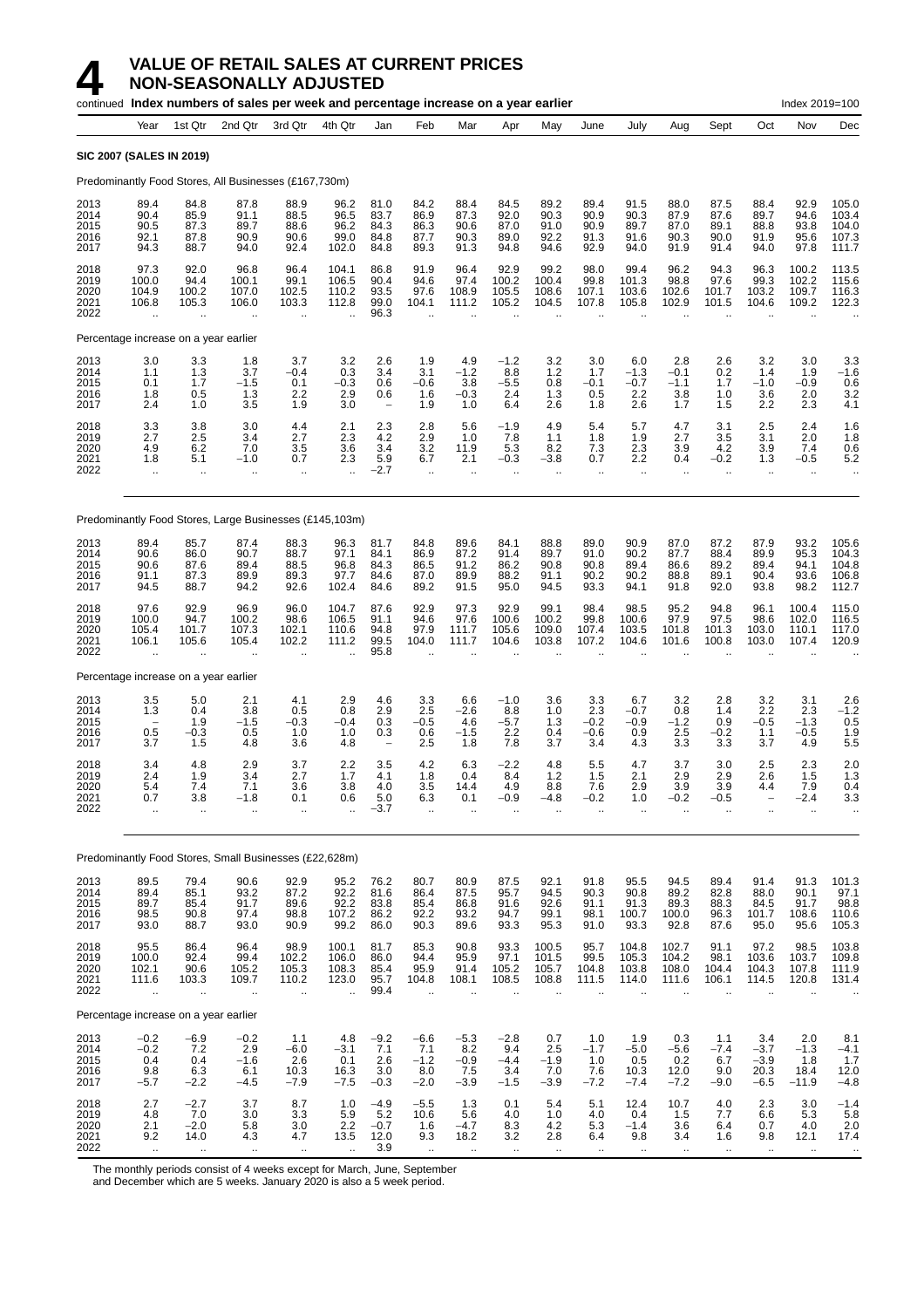|                                      |                                                          | continued Index numbers of sales per week and percentage increase on a year earlier |                                             |                                             |                                                  |                                       |                                                  |                                            |                                                        |                                                         |                                          |                                               |                                               |                                             |                                              | Index 2019=100                                          |                                                         |
|--------------------------------------|----------------------------------------------------------|-------------------------------------------------------------------------------------|---------------------------------------------|---------------------------------------------|--------------------------------------------------|---------------------------------------|--------------------------------------------------|--------------------------------------------|--------------------------------------------------------|---------------------------------------------------------|------------------------------------------|-----------------------------------------------|-----------------------------------------------|---------------------------------------------|----------------------------------------------|---------------------------------------------------------|---------------------------------------------------------|
|                                      | Year                                                     | 1st Qtr                                                                             | 2nd Qtr                                     | 3rd Qtr                                     | 4th Qtr                                          | Jan                                   | Feb                                              | Mar                                        | Apr                                                    | May                                                     | June                                     | July                                          | Aug                                           | Sept                                        | Oct                                          | Nov                                                     | Dec                                                     |
|                                      | <b>SIC 2007 (SALES IN 2019)</b>                          |                                                                                     |                                             |                                             |                                                  |                                       |                                                  |                                            |                                                        |                                                         |                                          |                                               |                                               |                                             |                                              |                                                         |                                                         |
|                                      |                                                          | Non Specialised Food Stores, All Businesses (£154,996m)                             |                                             |                                             |                                                  |                                       |                                                  |                                            |                                                        |                                                         |                                          |                                               |                                               |                                             |                                              |                                                         |                                                         |
| 2013<br>2014<br>2015<br>2016<br>2017 | 89.8<br>90.8<br>90.6<br>91.9<br>95.0                     | 85.3<br>86.4<br>88.0<br>88.1<br>89.5                                                | 88.2<br>91.5<br>89.8<br>90.7<br>94.7        | 89.3<br>88.9<br>88.7<br>90.3<br>93.1        | 96.3<br>96.7<br>95.9<br>98.7<br>102.6            | 81.5<br>84.4<br>85.0<br>85.5<br>85.6  | 84.5<br>87.3<br>86.7<br>87.6<br>89.9             | 88.9<br>87.8<br>91.4<br>90.4<br>92.2       | 84.8<br>92.1<br>87.0<br>88.8<br>95.4                   | 89.5<br>90.7<br>91.1<br>92.2<br>95.1                    | 89.9<br>91.5<br>90.9<br>91.0<br>93.8     | 92.0<br>90.7<br>89.6<br>91.3<br>94.8          | 88.2<br>88.2<br>87.0<br>89.9<br>92.4          | 88.0<br>88.1<br>89.3<br>89.9<br>92.3        | 88.6<br>90.0<br>89.0<br>91.8<br>94.8         | 93.1<br>95.1<br>93.5<br>94.8<br>98.4                    | 105.1<br>103.4<br>103.5<br>107.4<br>112.3               |
| 2018<br>2019<br>2020<br>2021<br>2022 | 97.9<br>100.0<br>106.0<br>106.7                          | 93.1<br>95.2<br>101.0<br>106.6                                                      | 97.2<br>100.3<br>109.2<br>106.1             | 96.6<br>98.9<br>103.3<br>102.7              | 104.6<br>105.6<br>110.7<br>111.4                 | 88.0<br>91.5<br>94.8<br>100.9<br>96.2 | 93.1<br>95.6<br>98.1<br>105.3                    | 97.2<br>97.8<br>109.7<br>112.3             | 93.2<br>100.9<br>107.8<br>105.7                        | 99.5<br>100.6<br>110.8<br>104.6                         | 98.7<br>99.6<br>109.1<br>107.7           | 99.4<br>101.1<br>104.3<br>105.4               | 96.0<br>98.4<br>103.2<br>102.2                | 94.8<br>97.6<br>102.5<br>101.0              | 96.6<br>99.0<br>103.7<br>103.7               | 100.5<br>101.8<br>110.3<br>107.7                        | 114.2<br>113.9<br>116.8<br>120.7                        |
|                                      |                                                          | Percentage increase on a year earlier                                               |                                             |                                             |                                                  |                                       |                                                  |                                            |                                                        |                                                         |                                          |                                               |                                               |                                             |                                              |                                                         |                                                         |
| 2013<br>2014<br>2015<br>2016<br>2017 | 3.0<br>1.2<br>$-0.2$<br>1.5<br>3.3                       | 3.4<br>1.4<br>1.8<br>0.1<br>1.6                                                     | 1.8<br>3.7<br>$-1.9$<br>1.0<br>4.5          | 4.0<br>$-0.4$<br>$-0.3$<br>1.9<br>3.0       | 3.0<br>0.4<br>$-0.8$<br>2.9<br>4.0               | 2.9<br>3.5<br>0.7<br>0.6<br>0.1       | 1.8<br>3.3<br>$-0.6$<br>1.0<br>2.6               | 5.0<br>$-1.2$<br>4.1<br>$-1.1$<br>2.0      | $-1.4$<br>8.7<br>$-5.6$<br>2.1<br>7.4                  | 3.3<br>1.3<br>0.4<br>1.2<br>3.2                         | 3.2<br>1.8<br>$-0.6$<br>3.1              | 6.7<br>$-1.5$<br>$-1.1$<br>1.9<br>3.8         | 3.0<br>$-1.4$<br>3.3<br>2.8                   | 2.6<br>0.2<br>1.4<br>0.7<br>2.6             | 3.0<br>1.6<br>$-1.2$<br>3.2<br>3.2           | 2.8<br>2.1<br>$-1.7$<br>1.4<br>3.8                      | 3.1<br>$-1.6$<br>0.1<br>3.7<br>4.6                      |
| 2018<br>2019<br>2020<br>2021<br>2022 | 3.1<br>2.2<br>6.0<br>0.7<br>.,                           | 4.0<br>2.3<br>6.1<br>5.5<br>$\ddotsc$                                               | 2.7<br>3.2<br>8.9<br>$-2.8$                 | 3.8<br>2.4<br>4.4<br>$-0.5$<br>ä.           | 1.9<br>1.0<br>4.9<br>0.6<br>$\ddot{\phantom{a}}$ | 2.7<br>4.0<br>3.6<br>6.4<br>-4.6      | 3.5<br>2.8<br>2.5<br>7.4<br>$\ddot{\phantom{1}}$ | 5.4<br>0.6<br>12.2<br>2.4<br>$\ddotsc$     | $-2.3$<br>8.2<br>6.9<br>$-2.0$<br>$\ddot{\phantom{a}}$ | 4.6<br>1.1<br>10.1<br>$-5.5$                            | 5.2<br>1.0<br>9.5<br>$-1.3$              | 4.9<br>1.6<br>3.2<br>1.1<br>$\ddotsc$         | 3.9<br>2.4<br>4.9<br>$-1.0$<br>$\ddotsc$      | 2.8<br>3.0<br>5.0<br>$-1.4$<br>ä.           | 2.0<br>2.4<br>4.8<br>$\qquad \qquad -$<br>ä. | 2.1<br>1.3<br>8.3<br>$-2.3$<br>$\ddotsc$                | 1.6<br>$-0.2$<br>2.5<br>3.3                             |
|                                      |                                                          | Non Specialised Food Stores, Large Businesses (£141,315m)                           |                                             |                                             |                                                  |                                       |                                                  |                                            |                                                        |                                                         |                                          |                                               |                                               |                                             |                                              |                                                         |                                                         |
| 2013<br>2014<br>2015<br>2016<br>2017 | 90.1<br>91.2<br>91.1<br>91.6<br>94.9                     | 86.4<br>86.6<br>88.2<br>87.9<br>89.3                                                | 88.1<br>91.3<br>89.9<br>90.3<br>94.7        | 88.9<br>89.4<br>89.0<br>89.8<br>92.9        | 97.0<br>97.7<br>97.3<br>98.3<br>102.8            | 82.4<br>84.7<br>84.9<br>85.3<br>85.3  | 85.4<br>87.5<br>87.1<br>87.5<br>89.7             | 90.3<br>87.8<br>91.8<br>90.4<br>92.1       | 84.7<br>92.0<br>86.7<br>88.6<br>95.5                   | 89.4<br>90.3<br>91.3<br>91.6<br>95.0                    | 89.6<br>91.7<br>91.4<br>90.6<br>93.8     | 91.6<br>90.9<br>90.0<br>90.7<br>94.5          | 87.6<br>88.3<br>87.3<br>89.2<br>92.1          | 87.8<br>89.0<br>89.7<br>89.5<br>92.3        | 88.5<br>90.5<br>89.9<br>90.9<br>94.2         | 93.8<br>95.9<br>94.5<br>94.1<br>98.4                    | 106.2<br>104.8<br>105.3<br>107.5<br>113.2               |
| 2018<br>2019<br>2020<br>2021<br>2022 | 98.0<br>100.0<br>106.0<br>106.1<br>÷.                    | 93.4<br>94.9<br>102.0<br>106.2<br>ä.                                                | 97.3<br>100.4<br>108.7<br>105.4             | 96.4<br>98.7<br>102.6<br>102.1<br>÷.        | 104.9<br>106.1<br>110.9<br>110.8                 | 87.9<br>91.3<br>94.9<br>100.2<br>96.0 | 93.3<br>94.8<br>98.0<br>104.5                    | 97.7<br>97.8<br>112.3<br>112.2             | 93.2<br>100.8<br>107.1<br>104.8                        | 99.5<br>100.4<br>110.5<br>103.8                         | 98.8<br>99.9<br>108.6<br>107.3           | 99.0<br>100.8<br>104.0<br>104.6               | 95.4<br>98.0<br>102.3<br>101.4                | 95.1<br>97.6<br>101.8<br>100.6              | 96.4<br>98.7<br>103.4<br>102.8               | 100.6<br>101.8<br>110.4<br>106.9                        | 115.1<br>115.3<br>117.3<br>120.3                        |
|                                      |                                                          | Percentage increase on a year earlier                                               |                                             |                                             |                                                  |                                       |                                                  |                                            |                                                        |                                                         |                                          |                                               |                                               |                                             |                                              |                                                         |                                                         |
| 2013<br>2014<br>2015<br>2016<br>2017 | $3.4$<br>$1.2$<br>$\overline{\phantom{a}}$<br>0.5<br>3.7 | 5.0<br>0.3<br>1.9<br>$-0.3$<br>1.5                                                  | 2.0<br>3.7<br>$-1.5$<br>0.4<br>4.9          | 4.1<br>0.5<br>$-0.3$<br>0.8<br>3.5          | 2.8<br>0.7<br>$-0.4$<br>1.0<br>4.6               | 4.7<br>2.8<br>0.2<br>0.5<br>$-0.1$    | 3.1<br>2.5<br>$-0.6$<br>0.5<br>2.6               | 6.6<br>$-2.7$<br>4.6<br>$-1.6$<br>1.9      | $-1.1$<br>8.7<br>$-5.8$<br>2.1<br>7.9                  | 3.5<br>1.0<br>$1.2$<br>0.3<br>3.7                       | 3.2<br>2.2<br>$-0.3$<br>$-0.8$<br>3.5    | 6.7<br>$-0.9$<br>$-1.0$<br>0.8<br>4.2         | 3.1<br>0.8<br>$-1.2$<br>2.2<br>3.2            | 2.7<br>1.4<br>0.8<br>$-0.3$<br>3.2          | 3.1<br>2.2<br>$-0.7$<br>1.1<br>3.7           | 3.1<br>2.2<br>$-1.5$<br>$-0.5$<br>4.6                   | $^{2.5}_{-1.3}$<br>0.5<br>$2.1$<br>5.2                  |
| 2018<br>2019<br>2020<br>2021<br>2022 | 3.2<br>2.1<br>6.0<br>0.1<br>.,                           | 4.6<br>1.6<br>7.5<br>4.1<br>ä.                                                      | 2.7<br>3.2<br>8.3<br>$-3.0$<br>$\mathbf{r}$ | 3.7<br>2.4<br>3.9<br>$-0.5$<br>ä.           | 2.0<br>1.1<br>4.5<br>$-0.1$                      | 3.1<br>3.8<br>3.9<br>5.6<br>$-4.2$    | 4.0<br>1.6<br>3.4<br>6.6<br>$\ddot{\phantom{1}}$ | 6.1<br>0.1<br>14.9<br>$-0.1$<br>ä.         | $-2.5$<br>8.2<br>6.2<br>$-2.1$<br>$\ddot{\phantom{a}}$ | 4.8<br>0.9<br>10.0<br>$-6.0$<br>ä.                      | 5.3<br>1.2<br>8.7<br>$-1.2$<br>ä.        | 4.7<br>1.8<br>3.1<br>0.6<br>$\mathbf{r}$      | 3.6<br>2.7<br>4.4<br>$-0.8$<br>ä.             | 3.0<br>2.7<br>4.3<br>$-1.1$<br>ä.           | 2.3<br>2.4<br>4.7<br>$-0.6$<br>ä.            | 2.2<br>$1.2$<br>8.4<br>$-3.2$<br>$\ddotsc$              | 1.8<br>0.2<br>1.7<br>2.6<br>$\ddot{\phantom{a}}$        |
|                                      |                                                          | Non Specialised Food Stores, Small Businesses (£13,681m)                            |                                             |                                             |                                                  |                                       |                                                  |                                            |                                                        |                                                         |                                          |                                               |                                               |                                             |                                              |                                                         |                                                         |
| 2013<br>2014<br>2015<br>2016<br>2017 | 86.6<br>87.2<br>85.3<br>95.8<br>95.4                     | 74.1<br>84.6<br>85.5<br>89.3<br>91.3                                                | 89.7<br>92.7<br>88.0<br>94.5<br>94.5        | 92.8<br>84.5<br>85.1<br>96.2<br>94.7        | 90.0<br>87.1<br>82.5<br>103.2<br>100.9           | 72.2<br>81.2<br>86.0<br>87.6<br>89.2  | 75.1<br>84.7<br>83.6<br>89.6<br>91.8             | 74.7<br>87.9<br>86.6<br>90.5<br>92.6       | 85.6<br>93.2<br>89.4<br>91.0<br>93.7                   | 90.6<br>95.3<br>89.0<br>98.1<br>96.7                    | 92.1<br>90.2<br>86.1<br>94.3<br>93.5     | 96.1<br>88.7<br>86.0<br>97.7<br>97.4          | 93.7<br>86.6<br>83.9<br>96.8<br>95.5          | 89.6<br>79.4<br>85.3<br>94.6<br>91.8        | 88.8<br>85.0<br>79.2<br>101.2<br>100.0       | 86.0<br>86.9<br>83.1<br>102.3<br>98.3                   | 94.1<br>88.9<br>84.7<br>105.6<br>103.6                  |
| 2018<br>2019<br>2020<br>2021<br>2022 | 96.8<br>100.0<br>106.1<br>113.2                          | 90.3<br>98.7<br>91.2<br>111.8<br>$\ddotsc$                                          | 96.7<br>99.6<br>114.6<br>113.3<br>$\cdot$ . | 99.0<br>101.0<br>110.1<br>109.2<br>$\ldots$ | 101.1<br>100.7<br>109.6<br>118.3<br>ä,           | 88.7<br>94.2<br>94.2<br>107.5<br>98.2 | 90.6<br>104.7<br>98.6<br>114.1<br>ä.             | 91.4<br>97.4<br>82.4<br>113.3<br>$\ddotsc$ | 93.2<br>101.1<br>115.9<br>114.9<br>.,                  | 99.2<br>102.1<br>114.0<br>113.5<br>$\ddot{\phantom{a}}$ | 97.5<br>96.4<br>114.1<br>112.0<br>ä.     | 103.8<br>103.3<br>106.9<br>113.6<br>$\ddotsc$ | 102.3<br>102.5<br>113.4<br>109.9<br>$\ddotsc$ | 92.5<br>98.0<br>110.0<br>105.1<br>$\ddotsc$ | 99.2<br>101.6<br>107.1<br>112.8<br>$\cdot$ . | 99.5<br>101.7<br>109.1<br>116.7<br>$\ddot{\phantom{a}}$ | 104.0<br>99.4<br>112.0<br>124.0<br>$\ddot{\phantom{0}}$ |
|                                      |                                                          | Percentage increase on a year earlier                                               |                                             |                                             |                                                  |                                       |                                                  |                                            |                                                        |                                                         |                                          |                                               |                                               |                                             |                                              |                                                         |                                                         |
| 2013<br>2014<br>2015<br>2016<br>2017 | $-1.1$<br>0.6<br>$-2.2$<br>12.4<br>$-0.5$                | $-12.7$<br>14.2<br>1.1<br>4.5<br>2.2                                                | 0.1<br>3.4<br>$-5.1$<br>7.3<br>0.1          | 3.2<br>$-9.0$<br>0.7<br>13.1<br>$-1.6$      | 4.5<br>$-3.2$<br>$-5.3$<br>25.1<br>$-2.3$        | $-14.3$<br>12.4<br>6.0<br>1.8<br>1.8  | $-11.6$<br>12.8<br>$-1.3$<br>7.1<br>2.5          | $-12.2$<br>17.6<br>$-1.5$<br>4.5<br>2.3    | -4.5<br>8.8<br>$-4.0$<br>1.8<br>2.9                    | $1.2$<br>5.3<br>$-6.7$<br>10.2<br>$-1.5$                | 2.9<br>$-2.1$<br>$-4.5$<br>9.5<br>$-0.9$ | 6.0<br>$-7.7$<br>$-3.1$<br>13.7<br>$-0.3$     | 1.7<br>$-7.5$<br>$-3.1$<br>15.3<br>$-1.3$     | 2.2<br>$-11.4$<br>7.5<br>11.0<br>$-3.0$     | 2.2<br>$-4.3$<br>$-6.9$<br>27.8<br>$-1.2$    | $-1.0$<br>1.0<br>$-4.4$<br>23.2<br>$-3.9$               | 10.8<br>$-5.5$<br>$-4.8$<br>24.7<br>$-1.8$              |
| 2018<br>2019<br>2020<br>2021         | 1.5<br>3.3<br>6.1<br>6.6                                 | $-1.1$<br>$\frac{9.3}{-7.5}$<br>22.5                                                | 2.3<br>3.0<br>15.1<br>$-1.1$                | 4.6<br>2.0<br>9.0<br>$-0.9$                 | 0.2<br>$-0.4$<br>8.8<br>8.0                      | $-0.6$<br>6.2<br>14.2                 | $-1.4$<br>15.6<br>$-5.8$<br>15.7                 | $-1.4$<br>6.6<br>$-15.5$<br>37.6           | $-0.5$<br>8.4<br>14.7<br>$-0.9$                        | 2.7<br>2.9<br>11.6<br>$-0.5$                            | 4.2<br>$-1.1$<br>18.4<br>$-1.8$          | 6.6<br>$-0.5$<br>3.5<br>6.3                   | 7.1<br>0.2<br>10.7<br>$-3.1$                  | 0.8<br>$\frac{5.9}{12.3}$<br>$-4.5$         | $-0.8$<br>$\frac{2.3}{5.5}$<br>5.3           | $1.2$<br>$\frac{2.3}{7.3}$<br>7.0                       | 0.4<br>$-4.5$<br>12.7<br>10.7                           |

2022 .. .. .. .. .. −8.7 .. .. .. .. .. .. .. .. .. .. ..

The monthly periods consist of 4 weeks except for March, June, September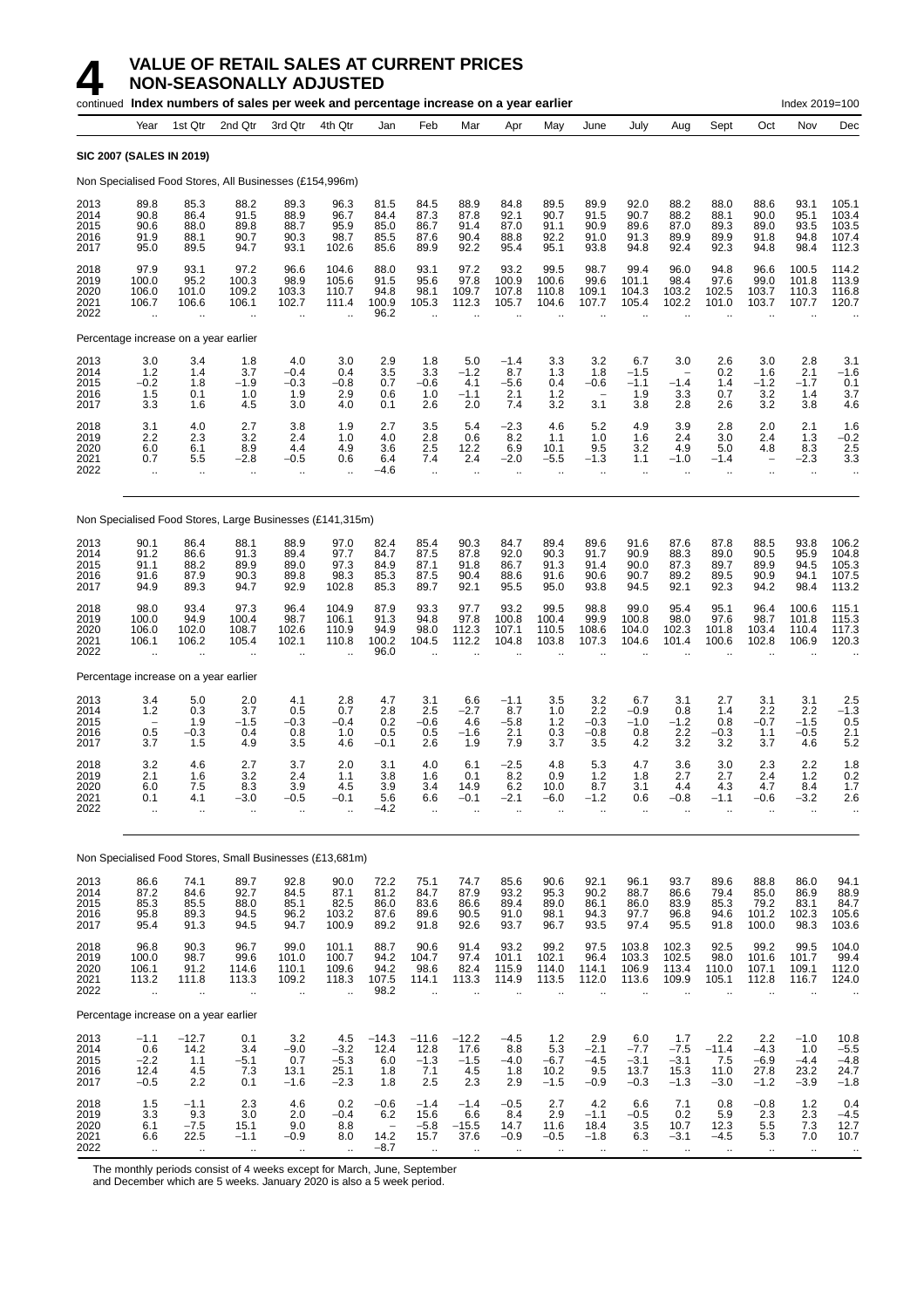

|                                      |                                                        |                                                      | continued Index numbers of sales per week and percentage increase on a year earlier |                                       |                                          |                                            |                                                          |                                            |                                             |                                              |                                                   |                                                         |                                                       |                                                      |                                                       | Index 2019=100                          |                                           |
|--------------------------------------|--------------------------------------------------------|------------------------------------------------------|-------------------------------------------------------------------------------------|---------------------------------------|------------------------------------------|--------------------------------------------|----------------------------------------------------------|--------------------------------------------|---------------------------------------------|----------------------------------------------|---------------------------------------------------|---------------------------------------------------------|-------------------------------------------------------|------------------------------------------------------|-------------------------------------------------------|-----------------------------------------|-------------------------------------------|
|                                      | Year                                                   | 1st Qtr                                              | 2nd Qtr                                                                             | 3rd Qtr                               | 4th Qtr                                  | Jan                                        | Feb                                                      | Mar                                        | Apr                                         | May                                          | June                                              | July                                                    | Aug                                                   | Sept                                                 | Oct                                                   | Nov                                     | Dec                                       |
|                                      | SIC 2007 (SALES IN 2019)                               |                                                      |                                                                                     |                                       |                                          |                                            |                                                          |                                            |                                             |                                              |                                                   |                                                         |                                                       |                                                      |                                                       |                                         |                                           |
|                                      | Specialist Food Stores (£9,400m)                       |                                                      |                                                                                     |                                       |                                          |                                            |                                                          |                                            |                                             |                                              |                                                   |                                                         |                                                       |                                                      |                                                       |                                         |                                           |
| 2013<br>2014<br>2015<br>2016<br>2017 | 86.2<br>85.6<br>86.4<br>88.8<br>82.8                   | 80.9<br>82.1<br>79.8<br>82.3<br>77.1                 | 84.2<br>86.7<br>86.6<br>86.5<br>80.6                                                | 85.6<br>85.2<br>85.2<br>89.6<br>83.4  | 94.3<br>88.8<br>94.1<br>96.8<br>90.3     | 75.1<br>79.3<br>76.4<br>76.9<br>73.8       | 83.1<br>84.7<br>81.3<br>84.0<br>80.0                     | 83.7<br>82.9<br>81.4<br>85.2<br>77.5       | 82.0<br>88.9<br>85.4<br>86.7<br>85.6        | 86.4<br>86.8<br>87.6<br>85.6<br>85.1         | 84.1<br>84.9<br>86.9<br>87.0<br>73.2              | 85.9<br>87.3<br>88.2<br>89.7<br>84.2                    | 89.5<br>87.9<br>85.7<br>91.4<br>87.2                  | 82.2<br>81.3<br>82.4<br>88.1<br>79.7                 | 89.1<br>85.5<br>84.0<br>89.7<br>82.2                  | 89.6<br>85.6<br>93.2<br>102.5<br>87.2   | 102.2<br>94.0<br>103.0<br>97.9<br>99.2    |
| 2018<br>2019<br>2020<br>2021<br>2022 | 92.6<br>100.0<br>88.9<br>98.3                          | 79.5<br>87.5<br>89.1<br>81.2                         | 90.9<br>98.8<br>71.4<br>93.8                                                        | 98.0<br>100.9<br>94.3<br>101.3        | 102.0<br>112.9<br>101.0<br>116.6         | 73.7<br>81.1<br>78.2<br>72.7<br>101.5      | 77.4<br>85.0<br>95.1<br>80.3<br>ä.                       | 86.0<br>94.5<br>95.3<br>88.8               | 91.0<br>98.4<br>65.7<br>90.0                | 94.9<br>98.4<br>72.7<br>93.4                 | 87.8<br>99.6<br>74.8<br>97.3                      | 103.8<br>103.2<br>94.0<br>98.6                          | 101.2<br>103.4<br>93.9<br>104.7                       | 90.8<br>96.9<br>94.9<br>100.9                        | 95.8<br>101.9<br>97.7<br>108.8                        | 99.6<br>106.3<br>100.7<br>115.3         | 109.1<br>126.8<br>103.7<br>124.0          |
|                                      | Percentage increase on a year earlier                  |                                                      |                                                                                     |                                       |                                          |                                            |                                                          |                                            |                                             |                                              |                                                   |                                                         |                                                       |                                                      |                                                       |                                         |                                           |
| 2013<br>2014<br>2015<br>2016<br>2017 | 4.7<br>$-0.7$<br>0.9<br>2.7<br>-6.7                    | 7.4<br>1.5<br>$-2.8$<br>3.1<br>$-6.3$                | 4.7<br>3.0<br>$-0.1$<br>$-0.2$<br>$-6.8$                                            | 4.4<br>$-0.5$<br>5.2<br>$-7.0$        | 2.6<br>$-5.8$<br>6.0<br>2.8<br>$-6.7$    | 3.9<br>5.5<br>$-3.6$<br>0.7<br>$-4.0$      | 9.0<br>2.0<br>$-4.0$<br>3.3<br>$-4.7$                    | 8.8<br>$-1.0$<br>$-1.8$<br>4.8<br>$-9.1$   | 3.1<br>8.4<br>$-3.9$<br>1.6<br>$-1.4$       | 6.5<br>0.4<br>0.9<br>$-2.2$<br>$-0.7$        | 4.5<br>0.9<br>2.3<br>0.1<br>$-15.9$               | 1.8<br>1.6<br>1.0<br>1.7<br>$-6.1$                      | 7.3<br>$-1.7$<br>$-2.5$<br>6.6<br>$-4.6$              | 4.1<br>$-1.1$<br>1.3<br>7.0<br>$-9.6$                | 2.6<br>$-4.0$<br>$-1.8$<br>6.8<br>$-8.4$              | 4.0<br>$-4.5$<br>8.9<br>9.9<br>$-14.9$  | 1.7<br>$-8.1$<br>9.6<br>$-5.0$<br>1.4     |
| 2018<br>2019<br>2020<br>2021<br>2022 | 11.8<br>8.0<br>$-11.1$<br>10.5<br>$\ddot{\phantom{a}}$ | 3.1<br>10.0<br>1.9<br>$-8.9$<br>$\ddot{\phantom{a}}$ | 12.8<br>8.7<br>$-27.8$<br>31.5                                                      | 17.6<br>2.9<br>$-6.5$<br>7.5<br>÷.    | 13.1<br>10.6<br>$-10.5$<br>15.5          | $-0.2$<br>10.2<br>$-3.7$<br>$-7.0$<br>39.6 | $-3.3$<br>9.9<br>11.8<br>$-15.5$<br>$\ddot{\phantom{a}}$ | 11.0<br>9.9<br>0.9<br>$-6.9$               | 6.3<br>8.2<br>$-33.2$<br>36.9               | 11.5<br>3.7<br>$-26.1$<br>28.4               | 19.9<br>13.5<br>$-24.9$<br>30.2<br>$\mathbb{Z}^2$ | 23.3<br>$-0.6$<br>$-8.9$<br>4.9<br>$\ddot{\phantom{a}}$ | 16.1<br>2.2<br>$-9.2$<br>11.5<br>$\ddot{\phantom{a}}$ | 14.0<br>6.7<br>$-2.1$<br>6.3<br>$\ddot{\phantom{a}}$ | 16.5<br>6.4<br>$-4.1$<br>11.3<br>$\ddot{\phantom{a}}$ | 14.3<br>6.7<br>$-5.3$<br>14.5           | 9.9<br>16.3<br>$-18.2$<br>19.6            |
|                                      |                                                        |                                                      | Alcoholic Drinks, Other Beverages and Tobacco (£3,335m)                             |                                       |                                          |                                            |                                                          |                                            |                                             |                                              |                                                   |                                                         |                                                       |                                                      |                                                       |                                         |                                           |
| 2013<br>2014<br>2015<br>2016<br>2017 | 83.1<br>85.3<br>95.5<br>107.7<br>93.7                  | 75.8<br>70.7<br>78.3<br>91.7<br>84.8                 | 82.6<br>85.4<br>96.1<br>113.7<br>100.8                                              | 80.3<br>80.8<br>95.5<br>106.7<br>84.7 | 93.8<br>105.3<br>112.1<br>118.8<br>104.6 | 71.7<br>64.8<br>71.2<br>72.0<br>75.9       | 76.7<br>72.4<br>81.0<br>99.4<br>89.4                     | 78.4<br>75.1<br>81.8<br>101.3<br>88.1      | 81.2<br>95.3<br>90.9<br>107.7<br>92.8       | 84.2<br>81.7<br>98.1<br>113.2<br>98.1        | 82.4<br>80.4<br>98.6<br>119.0<br>109.3            | 83.6<br>82.0<br>96.0<br>111.7<br>86.2                   | 77.9<br>77.8<br>92.7<br>109.4<br>81.8                 | 79.5<br>82.1<br>97.4<br>100.5<br>85.9                | 79.5<br>85.2<br>93.7<br>104.2<br>90.4                 | 91.7<br>97.1<br>107.2<br>115.1<br>100.2 | 106.8<br>128.1<br>130.8<br>133.4<br>119.5 |
| 2018<br>2019<br>2020<br>2021<br>2022 | 86.4<br>100.0<br>100.9<br>135.3<br>ä.                  | 79.1<br>75.8<br>91.4<br>109.4<br>ä,                  | 94.7<br>93.6<br>106.9<br>132.8                                                      | 83.2<br>101.9<br>92.7<br>134.0<br>ä,  | 88.8<br>128.8<br>113.3<br>165.1          | 67.3<br>65.1<br>76.0<br>86.5<br>86.7       | 78.0<br>71.3<br>84.1<br>113.8                            | 89.3<br>87.8<br>112.6<br>124.2             | 86.9<br>73.1<br>108.3<br>125.1              | 100.7<br>96.8<br>107.7<br>128.2              | 96.2<br>107.5<br>105.0<br>142.6                   | 84.8<br>105.0<br>98.1<br>145.9                          | 88.0<br>104.0<br>97.1<br>134.2                        | 78.0<br>97.6<br>84.9<br>124.3                        | 81.2<br>108.4<br>95.1<br>134.6                        | 87.4<br>109.0<br>111.6<br>160.1         | 96.1<br>160.8<br>129.2<br>193.5           |
|                                      | Percentage increase on a year earlier                  |                                                      |                                                                                     |                                       |                                          |                                            |                                                          |                                            |                                             |                                              |                                                   |                                                         |                                                       |                                                      |                                                       |                                         |                                           |
| 2013<br>2014<br>2015<br>2016<br>2017 | $-3.5$<br>2.6<br>12.0<br>12.8<br>$-13.0$               | $-9.3$<br>$-6.8$<br>10.8<br>17.1<br>$-7.5$           | $-8.6$<br>3.4<br>12.5<br>18.3<br>$-11.4$                                            | -10.1<br>0.6<br>18.3<br>11.6<br>-20.6 | 15.3<br>12.4<br>6.5<br>5.9<br>$-11.9$    | $-11.8$<br>$-9.6$<br>9.8<br>1.2<br>5.5     | $-11.4$<br>$-5.6$<br>11.8<br>22.7<br>$-10.0$             | $-5.5$<br>$-4.1$<br>8.9<br>23.8<br>$-13.0$ | $-6.4$<br>17.4<br>$-4.6$<br>18.4<br>$-13.8$ | $-10.4$<br>$-2.9$<br>20.0<br>15.3<br>$-13.3$ | $-8.9$<br>$-2.4$<br>22.5<br>20.7<br>$-8.1$        | $-11.8$<br>$-2.0$<br>17.2<br>16.3<br>$-22.8$            | $-16.2$<br>$-0.2$<br>19.1<br>18.0<br>$-25.2$          | $-3.1$<br>3.3<br>18.6<br>3.1<br>$-14.5$              | 18.4<br>7.1<br>10.0<br>11.2<br>$-13.3$                | 12.2<br>5.9<br>10.5<br>7.4<br>$-13.0$   | 15.7<br>19.9<br>2.1<br>2.0<br>$-10.4$     |
| 2018<br>2019<br>2020<br>2021<br>2022 | $-7.8$<br>15.7<br>0.9<br>34.2                          | $-6.7$<br>$-4.2$<br>20.6<br>19.8                     | $-6.0$<br>$-1.1$<br>14.1<br>24.3                                                    | $-1.9$<br>22.5<br>$-9.0$<br>44.6      | $-15.1$<br>45.0<br>$-12.0$<br>45.8       | $-11.4$<br>$-3.1$<br>16.7<br>13.8<br>0.2   | $-12.8$<br>$-8.6$<br>17.9<br>35.4                        | 1.4<br>$-1.7$<br>28.2<br>10.4              | $-6.4$<br>$-15.8$<br>48.1<br>15.5           | 2.7<br>$-3.9$<br>11.3<br>19.0                | $-12.0$<br>11.7<br>$-2.3$<br>35.8                 | $-1.7$<br>23.9<br>$-6.6$<br>48.8                        | 7.6<br>18.1<br>$-6.6$<br>38.3                         | $-9.2$<br>25.2<br>$-13.1$<br>46.5                    | $-10.2$<br>33.5<br>$-12.3$<br>41.6                    | $-12.8$<br>24.8<br>2.3<br>43.5          | $-19.6$<br>67.4<br>$-19.7$<br>49.8        |

The monthly periods consist of 4 weeks except for March, June, September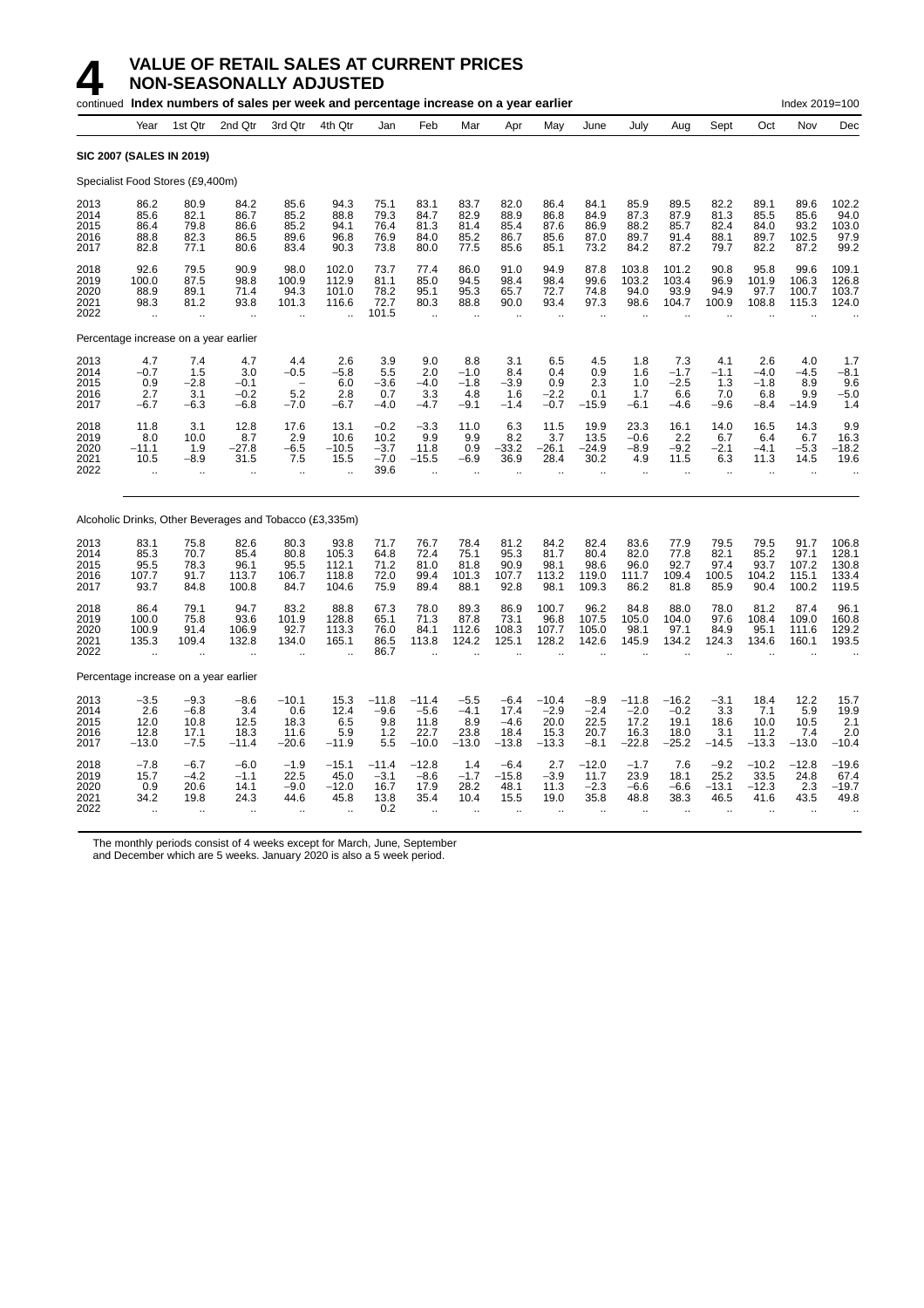|                                      |                                                        |                                                      | continued Index numbers of sales per week and percentage increase on a year earlier |                                                      |                                                          |                                       |                                                      |                                                         |                                                         |                                                       |                                                       |                                                       |                                                      |                                                                       |                                                   | Index 2019=100                                          |                                           |
|--------------------------------------|--------------------------------------------------------|------------------------------------------------------|-------------------------------------------------------------------------------------|------------------------------------------------------|----------------------------------------------------------|---------------------------------------|------------------------------------------------------|---------------------------------------------------------|---------------------------------------------------------|-------------------------------------------------------|-------------------------------------------------------|-------------------------------------------------------|------------------------------------------------------|-----------------------------------------------------------------------|---------------------------------------------------|---------------------------------------------------------|-------------------------------------------|
|                                      | Year                                                   | 1st Qtr                                              | 2nd Qtr                                                                             | 3rd Qtr                                              | 4th Qtr                                                  | Jan                                   | Feb                                                  | Mar                                                     | Apr                                                     | May                                                   | June                                                  | July                                                  | Aug                                                  | Sept                                                                  | Oct                                               | Nov                                                     | Dec                                       |
|                                      | <b>SIC 2007 (SALES IN 2019)</b>                        |                                                      |                                                                                     |                                                      |                                                          |                                       |                                                      |                                                         |                                                         |                                                       |                                                       |                                                       |                                                      |                                                                       |                                                   |                                                         |                                           |
|                                      |                                                        |                                                      | Predominantly Non-food Stores, All Businesses (£176,057m)                           |                                                      |                                                          |                                       |                                                      |                                                         |                                                         |                                                       |                                                       |                                                       |                                                      |                                                                       |                                                   |                                                         |                                           |
| 2013<br>2014<br>2015<br>2016<br>2017 | 83.9<br>88.4<br>90.4<br>92.7<br>96.0                   | 72.6<br>76.7<br>79.7<br>80.7<br>82.2                 | 79.4<br>84.2<br>86.8<br>87.2<br>91.6                                                | 80.7<br>85.0<br>87.2<br>89.2<br>93.0                 | 102.8<br>108.5<br>108.0<br>113.7<br>117.0                | 71.3<br>75.9<br>78.3<br>80.8<br>81.1  | 72.1<br>74.2<br>78.0<br>78.7<br>81.1                 | 74.1<br>79.5<br>82.3<br>82.3<br>84.1                    | 76.6<br>82.7<br>85.8<br>85.6<br>91.9                    | 79.6<br>83.8<br>86.8<br>88.4<br>90.2                  | 81.5<br>85.8<br>87.6<br>87.4<br>92.4                  | 81.6<br>87.0<br>89.3<br>92.7<br>95.3                  | 78.2<br>84.8<br>85.9<br>87.6<br>93.2                 | 81.8<br>83.5<br>86.5<br>87.6<br>91.1                                  | 85.4<br>90.6<br>91.7<br>96.5<br>97.8              | 95.3<br>103.4<br>105.0<br>109.6<br>113.6                | 122.6<br>127.0<br>123.5<br>130.8<br>135.0 |
| 2018<br>2019<br>2020<br>2021<br>2022 | 98.8<br>100.0<br>87.7<br>98.2<br>$\ddotsc$             | 85.4<br>87.8<br>81.4<br>69.6<br>$\epsilon$           | 93.8<br>96.2<br>61.7<br>101.2                                                       | 96.2<br>96.9<br>94.3<br>98.3<br>$\ddotsc$            | 119.7<br>119.0<br>114.0<br>123.6<br>÷.                   | 84.9<br>85.9<br>87.1<br>64.2<br>89.9  | 83.6<br>86.2<br>86.0<br>66.4<br>$\mathbf{r}$         | 87.2<br>90.7<br>72.1<br>76.6<br>$\ddotsc$               | 92.0<br>95.2<br>43.6<br>98.3<br>$\ddot{\phantom{a}}$    | 95.0<br>95.2<br>56.1<br>103.0<br>$\ddot{\phantom{0}}$ | 94.3<br>97.8<br>80.7<br>102.1                         | 97.6<br>99.5<br>94.3<br>100.1<br>$\ddot{\phantom{a}}$ | 96.0<br>96.3<br>93.1<br>98.3<br>÷.                   | 95.1<br>95.4<br>95.3<br>97.0                                          | 100.0<br>100.6<br>103.7<br>107.8                  | 117.8<br>113.8<br>106.8<br>125.1                        | 136.9<br>137.9<br>128.1<br>135.0          |
|                                      | Percentage increase on a year earlier                  |                                                      |                                                                                     |                                                      |                                                          |                                       |                                                      |                                                         |                                                         |                                                       |                                                       |                                                       |                                                      |                                                                       |                                                   |                                                         |                                           |
| 2013<br>2014<br>2015<br>2016<br>2017 | 1.8<br>5.4<br>2.3<br>2.5<br>3.5                        | $-0.5$<br>5.6<br>4.0<br>1.2<br>1.9                   | 1.5<br>6.1<br>3.1<br>0.4<br>5.1                                                     | 2.0<br>5.3<br>2.6<br>2.3<br>4.3                      | 3.5<br>5.6<br>$-0.4$<br>5.2<br>2.9                       | $-1.2$<br>6.5<br>3.2<br>3.2<br>0.4    | 3.8<br>2.9<br>5.3<br>0.9<br>3.0                      | $-3.1$<br>7.3<br>3.5<br>$\overline{\phantom{0}}$<br>2.2 | $\overline{\phantom{0}}$<br>7.9<br>3.8<br>$-0.2$<br>7.4 | 2.1<br>5.3<br>3.6<br>1.8<br>2.1                       | 2.2<br>5.3<br>2.1<br>$-0.2$<br>5.7                    | 1.3<br>6.6<br>2.7<br>3.8<br>2.8                       | 0.6<br>8.4<br>1.3<br>2.0<br>6.4                      | 3.8<br>2.0<br>3.6<br>1.3<br>3.9                                       | 2.2<br>6.1<br>1.2<br>5.2<br>1.4                   | 2.7<br>8.5<br>1.5<br>4.4<br>3.7                         | 4.7<br>$\frac{3.6}{-2.7}$<br>5.9<br>3.2   |
| 2018<br>2019<br>2020<br>2021<br>2022 | 2.9<br>1.3<br>$-12.3$<br>11.9                          | 3.9<br>2.8<br>$-7.3$<br>-14.5                        | 2.4<br>2.6<br>$-35.9$<br>64.0                                                       | 3.4<br>0.8<br>$-2.7$<br>4.3<br>$\ddotsc$             | 2.3<br>$-0.5$<br>$-4.2$<br>8.4                           | 4.8<br>1.1<br>1.4<br>$-26.3$<br>40.1  | 3.1<br>3.1<br>$-0.2$<br>–22.9                        | 3.7<br>4.0<br>$-20.5$<br>6.2<br>$\ddot{\phantom{a}}$    | 0.1<br>3.4<br>$-54.2$<br>125.5                          | 5.3<br>0.2<br>$-41.1$<br>83.6                         | 2.0<br>3.8<br>$-17.5$<br>26.6<br>$\ddot{\phantom{a}}$ | 2.4<br>2.0<br>$-5.3$<br>6.2<br>$\mathbf{r}$           | 3.0<br>0.3<br>$-3.3$<br>5.6<br>$\mathbf{r}$          | 4.4<br>0.3<br>$-0.\overline{2}$<br>1.8<br>$\ddot{\phantom{a}}$        | 2.3<br>0.6<br>3.0<br>4.0<br>ä.                    | 3.7<br>$-3.4$<br>$-6.1$<br>17.2<br>$\ddot{\phantom{a}}$ | 1.4<br>0.7<br>$-7.2$<br>5.4               |
|                                      |                                                        |                                                      | Predominantly Non-food Stores, Large Businesses (£128,944m)                         |                                                      |                                                          |                                       |                                                      |                                                         |                                                         |                                                       |                                                       |                                                       |                                                      |                                                                       |                                                   |                                                         |                                           |
| 2013<br>2014<br>2015<br>2016<br>2017 | 85.1<br>89.5<br>92.3<br>94.4<br>96.8                   | 72.6<br>76.3<br>80.2<br>80.8<br>82.7                 | 79.2<br>84.2<br>87.4<br>87.2<br>90.9                                                | 81.0<br>85.2<br>87.6<br>90.2<br>92.5                 | 107.6<br>113.4<br>113.8<br>119.3<br>121.1                | 72.9<br>77.3<br>79.7<br>82.1<br>83.2  | 70.9<br>72.9<br>77.9<br>78.7<br>79.4                 | 73.6<br>78.0<br>82.4<br>81.4<br>84.9                    | 76.2<br>82.9<br>86.5<br>84.9<br>91.6                    | 78.9<br>83.7<br>87.4<br>88.5<br>89.5                  | 81.9<br>85.6<br>88.2<br>87.9<br>91.5                  | 81.8<br>86.3<br>89.2<br>93.2<br>95.5                  | 78.6<br>84.7<br>85.7<br>88.0<br>91.1                 | 82.2<br>84.7<br>87.9<br>89.5<br>91.2                                  | 85.5<br>91.2<br>92.2<br>97.6<br>97.0              | 98.0<br>107.1<br>110.2<br>114.0<br>116.4                | 132.9<br>136.2<br>133.9<br>140.9<br>144.3 |
| 2018<br>2019<br>2020<br>2021<br>2022 | 99.0<br>100.0<br>85.1<br>95.9<br>ă,                    | 85.0<br>87.8<br>80.4<br>66.2<br>$\ddot{\phantom{1}}$ | 93.7<br>94.5<br>59.2<br>97.4                                                        | 94.9<br>95.2<br>88.7<br>95.8<br>$\ddot{\phantom{a}}$ | 122.4<br>122.6<br>112.3<br>124.2<br>$\ddot{\phantom{1}}$ | 85.4<br>87.6<br>87.3<br>61.3<br>86.8  | 82.1<br>85.4<br>83.1<br>62.4<br>$\ddot{\phantom{a}}$ | 86.9<br>89.8<br>71.2<br>73.3<br>$\mathbf{r}$            | 90.6<br>93.9<br>42.6<br>94.2<br>$\ddot{\phantom{a}}$    | 94.9<br>92.7<br>54.5<br>98.3<br>ä.                    | 95.3<br>96.3<br>76.2<br>99.1<br>$\ddot{\phantom{1}}$  | 97.5<br>97.0<br>86.9<br>97.3<br>$\ddot{\phantom{a}}$  | 92.6<br>94.1<br>87.7<br>95.1<br>$\ddot{\phantom{1}}$ | 94.6<br>94.5<br>91.0<br>95.0                                          | 99.0<br>100.8<br>97.7<br>105.0                    | 117.6<br>116.1<br>103.4<br>124.4                        | 145.0<br>145.2<br>131.0<br>139.4          |
|                                      | Percentage increase on a year earlier                  |                                                      |                                                                                     |                                                      |                                                          |                                       |                                                      |                                                         |                                                         |                                                       |                                                       |                                                       |                                                      |                                                                       |                                                   |                                                         |                                           |
| 2013<br>2014<br>2015<br>2016<br>2017 | 2.5<br>5.2<br>3.1<br>2.3<br>2.6                        | 0.4<br>5.1<br>5.1<br>0.8<br>2.4                      | 2.4<br>6.3<br>3.9<br>$-0.3$<br>4.3                                                  | 3.1<br>5.2<br>2.9<br>2.9<br>2.5                      | 3.7<br>5.4<br>0.3<br>4.9<br>1.5                          | $-0.4$<br>6.1<br>3.0<br>3.0<br>1.4    | 3.6<br>2.8<br>6.8<br>1.1<br>0.8                      | $-1.3$<br>5.9<br>5.7<br>$-1.2$<br>4.4                   | 8.8<br>4.3<br>$-1.8$<br>7.8                             | 3.3<br>6.1<br>4.5<br>1.3<br>1.1                       | 3.4<br>4.5<br>3.1<br>$-0.4$<br>4.2                    | 2.2<br>5.5<br>3.4<br>4.5<br>2.4                       | 3.7<br>7.7<br>1.2<br>2.7<br>3.5                      | 3.3<br>3.0<br>3.7<br>1.9<br>1.9                                       | 2.8<br>6.6<br>1.1<br>5.9<br>$-0.6$                | 3.6<br>9.3<br>2.9<br>3.5<br>2.1                         | 4.1<br>2.5<br>$-1.7$<br>5.3<br>2.4        |
| 2018<br>2019<br>2020<br>2021<br>2022 | 2.3<br>1.0<br>14.9<br>12.7<br>$\ddot{\phantom{a}}$     | 2.7<br>3.3<br>-8.4<br>-17.6<br>ä,                    | 3.1<br>0.8<br>37.4<br>64.5                                                          | 2.6<br>0.3<br>-6.8<br>7.9<br>$\ddot{\phantom{a}}$    | 1.1<br>0.2<br>8.4<br>10.6                                | 2.7<br>2.5<br>-0.3<br>$-29.8$<br>41.6 | 3.4<br>4.0<br>2.7<br>$-25.0$<br>$\ddot{\phantom{0}}$ | 2.3<br>3.3<br>20.6<br>2.9<br>$\ddot{\phantom{a}}$       | $-1.1$<br>3.6<br>54.7<br>121.3                          | 6.1<br>$-2.3$<br>41.2<br>80.2<br>ä.                   | 4.1<br>1.1<br>20.9<br>30.1<br>$\ddotsc$               | 2.1<br>$-0.5$<br>10.4<br>11.9<br>$\ddot{\phantom{a}}$ | 1.7<br>1.5<br>6.7<br>8.4<br>$\ddot{\phantom{a}}$     | 3.7<br>$\overline{\phantom{0}}$<br>3.8<br>4.4<br>$\ddot{\phantom{a}}$ | 2.1<br>1.9<br>-3.1<br>7.5<br>$\ddot{\phantom{a}}$ | 1.1<br>$-1.3$<br>-10.9<br>20.3<br>$\ddot{\phantom{a}}$  | 0.5<br>0.1<br>-9.8<br>6.4                 |
|                                      |                                                        |                                                      | Predominantly Non-food Stores, Small Businesses (£47,113m)                          |                                                      |                                                          |                                       |                                                      |                                                         |                                                         |                                                       |                                                       |                                                       |                                                      |                                                                       |                                                   |                                                         |                                           |
| 2013<br>2014<br>2015<br>2016<br>2017 | 80.5<br>85.3<br>85.5<br>88.1<br>93.6                   | 72.7<br>77.7<br>78.6<br>80.5<br>80.9                 | 79.9<br>84.3<br>85.0<br>87.2<br>93.5                                                | 79.8<br>84.4<br>86.0<br>86.4<br>94.6                 | 89.5<br>95.3<br>92.4<br>98.4<br>105.5                    | 66.8<br>72.0<br>74.6<br>77.2<br>75.2  | 75.2<br>77.5<br>78.5<br>78.7<br>85.6                 | 75.3<br>83.7<br>81.9<br>84.6<br>81.7                    | 77.6<br>82.1<br>84.0<br>87.5<br>92.9                    | 81.5<br>84.1<br>85.1<br>88.0<br>92.2                  | 80.4<br>86.3<br>85.8<br>86.3<br>94.9                  | 81.2<br>88.9<br>89.6<br>91.3<br>94.7                  | 77.2<br>85.1<br>86.4<br>86.4<br>99.1                 | 80.9<br>80.2<br>82.7<br>82.5<br>90.8                                  | 85.0<br>89.0<br>90.5<br>93.4<br>100.0             | 87.9<br>93.3<br>90.7<br>97.4<br>106.0                   | 94.4<br>101.8<br>$95.2$<br>103.2<br>109.6 |
| 2018<br>2019<br>2020<br>2021<br>2022 | 98.1<br>100.0<br>95.1<br>104.5<br>$\ddot{\phantom{a}}$ | 86.5<br>88.0<br>84.3<br>78.9<br>$\ddotsc$            | 94.0<br>100.9<br>68.6<br>111.7<br>$\ddotsc$                                         | 99.7<br>101.8<br>109.5<br>105.4<br>$\ddotsc$         | 112.1<br>109.2<br>118.7<br>121.9                         | 83.5<br>81.2<br>86.5<br>72.0<br>98.4  | 87.7<br>88.2<br>93.9<br>77.3<br>$\ldots$             | 88.1<br>93.3<br>74.6<br>85.8                            | 96.0<br>98.9<br>46.4<br>109.5                           | 95.2<br>101.9<br>60.4<br>115.8                        | 91.4<br>101.8<br>93.0<br>110.3                        | 97.9<br>106.4<br>114.5<br>107.7                       | 105.4<br>102.4<br>107.9<br>107.0                     | 96.7<br>97.7<br>106.9<br>102.4                                        | 102.9<br>100.2<br>120.0<br>115.4                  | 118.1<br>107.3<br>115.9<br>126.9                        | 114.8<br>118.0<br>120.0<br>123.0          |
|                                      | Percentage increase on a year earlier                  |                                                      |                                                                                     |                                                      |                                                          |                                       |                                                      |                                                         |                                                         |                                                       |                                                       |                                                       |                                                      |                                                                       |                                                   |                                                         |                                           |
| 2013<br>2014<br>2015                 | $-0.3$<br>6.0<br>0.2                                   | $-2.9$<br>7.0<br>1.1                                 | $-0.8$<br>5.6<br>0.8                                                                | $-0.8$<br>5.7<br>1.9                                 | 2.9<br>6.4<br>$-3.0$                                     | $-3.7$<br>7.8<br>3.6                  | 4.3<br>3.0<br>1.3                                    | $-7.6$<br>11.1<br>$-2.2$                                | $-0.2$<br>5.7<br>2.3                                    | $-0.9$<br>3.2<br>1.2                                  | $-1.2$<br>7.4<br>$-0.6$                               | $-1.3$<br>9.6<br>0.8                                  | $-7.2$<br>10.3<br>1.5                                | 5.3<br>$-0.9$<br>3.1                                                  | 0.5<br>4.7<br>1.6                                 | 6.2<br>$-2.8$                                           | $7.0$<br>$7.8$<br>$-6.5$                  |

2016 3.1 2.5 2.5 0.5 6.5 3.6 0.2 3.4 4.2 3.4 0.6 1.9 − −0.2 3.3 7.4 8.3 2017 6.2 0.5 7.2 9.4 7.3 −2.7 8.8 −3.4 6.2 4.7 10.0 3.8 14.7 10.1 7.1 8.8 6.2 2018 4.8 7.0 0.6 5.4 6.3 11.1 2.4 7.8 3.3 3.2 −3.7 3.3 6.3 6.5 2.8 11.5 4.8 2019 1.9 1.7 7.4 2.1 −2.6 −2.8 0.7 5.9 3.0 7.1 11.4 8.6 −2.9 1.1 −2.6 −9.2 2.8 2020 −4.9 −4.1 −32.0 7.6 8.7 6.6 6.4 −20.1 −53.1 −40.7 −8.7 7.6 5.4 9.4 19.8 8.0 1.7 2021 9.9 −6.4 62.9 −3.7 2.6 −16.7 −17.7 15.1 136.0 91.8 18.6 −5.9 −0.8 −4.3 −3.8 9.5 2.5 2022 .. .. .. .. .. 36.7 .. .. .. .. .. .. .. .. .. .. ..

The monthly periods consist of 4 weeks except for March, June, September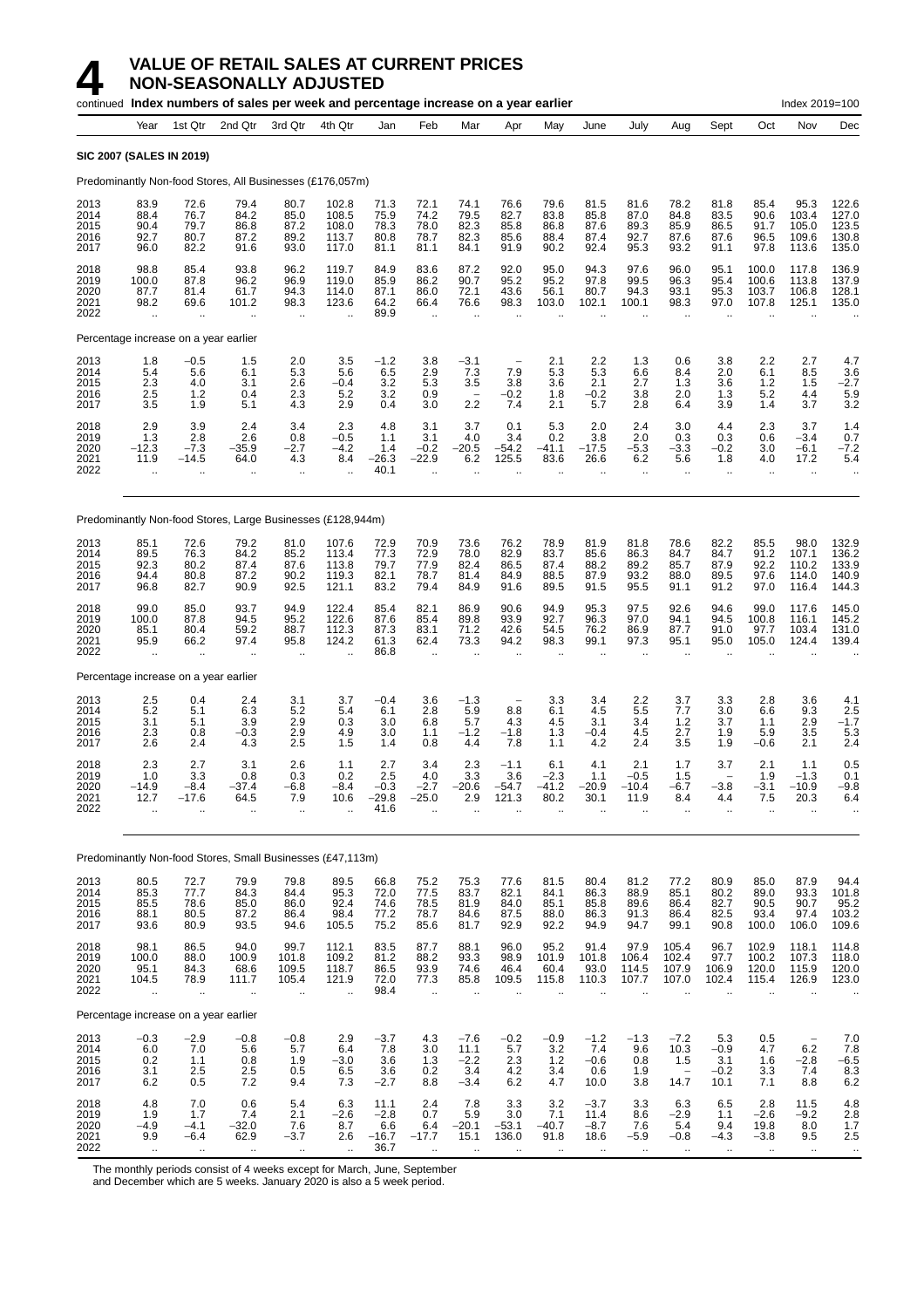|                                      |                                                        |                                                           | continued Index numbers of sales per week and percentage increase on a year earlier |                                                           |                                           |                                            |                                                      |                                                      |                                                      |                                              |                                             |                                                        |                                                           |                                                                  |                                                     | Index 2019=100                                         |                                           |
|--------------------------------------|--------------------------------------------------------|-----------------------------------------------------------|-------------------------------------------------------------------------------------|-----------------------------------------------------------|-------------------------------------------|--------------------------------------------|------------------------------------------------------|------------------------------------------------------|------------------------------------------------------|----------------------------------------------|---------------------------------------------|--------------------------------------------------------|-----------------------------------------------------------|------------------------------------------------------------------|-----------------------------------------------------|--------------------------------------------------------|-------------------------------------------|
|                                      | Year                                                   | 1st Qtr                                                   | 2nd Qtr                                                                             | 3rd Qtr                                                   | 4th Qtr                                   | Jan                                        | Feb                                                  | Mar                                                  | Apr                                                  | May                                          | June                                        | July                                                   | Aug                                                       | Sept                                                             | Oct                                                 | Nov                                                    | Dec                                       |
|                                      |                                                        | <b>SIC 2007 (SALES IN 2019)</b>                           |                                                                                     |                                                           |                                           |                                            |                                                      |                                                      |                                                      |                                              |                                             |                                                        |                                                           |                                                                  |                                                     |                                                        |                                           |
|                                      |                                                        |                                                           | Non Specialised Predominantly Non-food Stores, All Businesses (£34,921m)            |                                                           |                                           |                                            |                                                      |                                                      |                                                      |                                              |                                             |                                                        |                                                           |                                                                  |                                                     |                                                        |                                           |
| 2013<br>2014<br>2015<br>2016<br>2017 | 84.7<br>89.3<br>92.9<br>97.9<br>99.7                   | 71.2<br>$75.\overline{5}$<br>79.5<br>83.7<br>83.9         | 77.0<br>82.4<br>84.1<br>88.2<br>90.7                                                | 77.5<br>82.5<br>85.9<br>90.9<br>93.0                      | 113.3<br>117.7<br>122.3<br>128.7<br>131.2 | 71.5<br>76.5<br>80.0<br>86.5<br>85.4       | 69.7<br>72.8<br>77.6<br>80.9<br>80.6                 | 72.2<br>76.6<br>80.6<br>83.7<br>85.3                 | 72.7<br>81.1<br>81.5<br>86.0<br>89.0                 | 75.9<br>81.8<br>83.9<br>90.3<br>88.9         | 81.3<br>84.0<br>86.3<br>88.3<br>93.6        | 78.1<br>83.0<br>87.6<br>91.5<br>94.0                   | 76.8<br>82.7<br>84.6<br>90.2<br>93.2                      | 77.5<br>82.0<br>85.4<br>91.1<br>92.0                             | 85.2<br>89.4<br>91.9<br>95.7<br>96.5                | 104.2<br>116.2<br>121.1<br>124.9<br>125.4              | 143.1<br>141.5<br>147.7<br>158.1<br>163.5 |
| 2018<br>2019<br>2020<br>2021<br>2022 | 101.7<br>100.0<br>94.2<br>95.6<br>÷.                   | 87.5<br>86.5<br>85.7<br>80.8<br>$\ddot{\phantom{a}}$      | 92.9<br>91.7<br>78.3<br>90.9<br>ä.                                                  | 94.5<br>92.6<br>89.2<br>89.0<br>$\ddotsc$                 | 131.8<br>129.2<br>124.4<br>121.7<br>÷.    | 89.8<br>89.4<br>87.7<br>72.9<br>82.8       | 83.4<br>83.5<br>81.4<br>78.8<br>÷.                   | 88.9<br>86.7<br>87.1<br>88.6<br>$\ddotsc$            | 87.7<br>89.8<br>67.3<br>90.9<br>$\ddotsc$            | 93.7<br>91.1<br>78.7<br>91.2<br>$\mathbf{r}$ | 96.3<br>93.6<br>86.8<br>90.8<br>$\ddotsc$   | 95.7<br>95.1<br>89.1<br>89.7                           | 94.6<br>92.4<br>87.9<br>86.8<br>$\ddot{\phantom{a}}$      | 93.5<br>90.7<br>90.2<br>90.2<br>$\ddot{\phantom{a}}$             | 98.4<br>98.6<br>99.8<br>98.3                        | 125.9<br>122.5<br>126.2<br>122.6                       | 163.3<br>159.1<br>142.6<br>139.8          |
|                                      |                                                        |                                                           | Percentage increase on a year earlier                                               |                                                           |                                           |                                            |                                                      |                                                      |                                                      |                                              |                                             |                                                        |                                                           |                                                                  |                                                     |                                                        |                                           |
| 2013<br>2014<br>2015<br>2016<br>2017 | 4.5<br>5.4<br>4.1<br>5.3<br>1.9                        | 4.5<br>6.0<br>5.3<br>5.3<br>0.3                           | 2.1<br>7.1<br>2.0<br>4.9<br>2.9                                                     | 3.5<br>6.5<br>4.0<br>5.9<br>2.3                           | 6.8<br>3.9<br>3.9<br>5.2<br>2.0           | 6.3<br>7.0<br>4.5<br>8.1<br>$-1.2$         | 8.0<br>4.5<br>6.5<br>4.3<br>$-0.3$                   | 0.7<br>6.1<br>5.2<br>3.8<br>1.9                      | $-0.4$<br>11.6<br>0.5<br>5.5<br>3.4                  | 0.6<br>7.9<br>2.5<br>7.7<br>$-1.5$           | 5.1<br>3.2<br>2.8<br>2.3<br>6.0             | 2.2<br>6.3<br>5.7<br>4.4<br>2.7                        | 4.7<br>7.7<br>2.3<br>6.6<br>3.4                           | 3.6<br>5.9<br>4.2<br>6.6<br>1.0                                  | 6.3<br>5.0<br>2.8<br>4.1<br>0.9                     | 4.7<br>11.5<br>4.2<br>3.1<br>0.4                       | 8.3<br>$-1.1$<br>4.4<br>7.0<br>3.4        |
| 2018<br>2019<br>2020<br>2021<br>2022 | 2.0<br>$-1.7$<br>$-5.8$<br>1.5<br>$\ddot{\phantom{a}}$ | 4.3<br>$-1.1$<br>$-0.9$<br>$-5.7$<br>$\ddot{\phantom{a}}$ | 2.4<br>$-1.3$<br>$-14.6$<br>16.1                                                    | 1.6<br>$-2.1$<br>$-3.7$<br>$-0.2$<br>$\ddot{\phantom{a}}$ | 0.5<br>$-2.0$<br>$-3.7$<br>$-2.1$         | 5.1<br>$-0.5$<br>$-1.9$<br>$-16.9$<br>13.5 | 3.4<br>$-2.4$<br>$-3.2$<br>$\ddot{\phantom{a}}$      | 4.3<br>$-2.5$<br>0.5<br>1.8<br>$\ddot{\phantom{a}}$  | $-1.4$<br>2.4<br>$-25.1$<br>35.0                     | 5.3<br>$-2.8$<br>$-13.6$<br>15.9             | 3.0<br>$-2.8$<br>$-7.3$<br>4.6<br>$\ddotsc$ | 1.8<br>$-0.6$<br>$-6.3$<br>0.7<br>$\ddot{\phantom{a}}$ | 1.5<br>$-2.4$<br>$-4.8$<br>$-1.3$<br>$\ddot{\phantom{a}}$ | 1.5<br>$-3.0$<br>$-0.5$<br>$\overline{\phantom{0}}$<br>$\ddotsc$ | 2.0<br>0.2<br>1.2<br>$-1.5$<br>$\ddot{\phantom{a}}$ | 0.4<br>$-2.7$<br>3.0<br>$-2.8$<br>$\ddot{\phantom{a}}$ | $-0.1$<br>$-2.6$<br>$-10.4$<br>$-1.9$     |
|                                      |                                                        |                                                           | Non Specialised Predominantly Non-food Stores, Large Businesses (£32,279m)          |                                                           |                                           |                                            |                                                      |                                                      |                                                      |                                              |                                             |                                                        |                                                           |                                                                  |                                                     |                                                        |                                           |
| 2013<br>2014<br>2015<br>2016<br>2017 | 84.6<br>89.2<br>93.1<br>98.6<br>100.3                  | 70.1<br>75.4<br>78.8<br>84.2<br>84.8                      | 76.6<br>81.6<br>84.0<br>88.2<br>90.8                                                | 77.5<br>82.1<br>85.6<br>90.7<br>92.2                      | 114.0<br>118.6<br>124.0<br>131.1<br>133.4 | 70.0<br>77.3<br>79.6<br>87.3<br>87.1       | 68.7<br>72.3<br>76.2<br>81.7<br>80.9                 | 71.3<br>76.2<br>80.2<br>83.8<br>86.1                 | 71.9<br>80.2<br>81.3<br>86.5<br>89.4                 | 75.0<br>80.8<br>83.1<br>90.6<br>89.5         | 81.6<br>83.4<br>86.9<br>87.6<br>93.0        | 78.2<br>82.6<br>86.7<br>91.4<br>93.2                   | 76.5<br>82.3<br>84.3<br>89.6<br>92.4                      | 77.8<br>81.5<br>85.7<br>91.1<br>91.4                             | 85.5<br>89.0<br>92.2<br>96.6<br>97.9                | 103.7<br>117.3<br>122.8<br>125.6<br>126.6              | 145.2<br>143.2<br>150.3<br>163.1<br>167.2 |
| 2018<br>2019<br>2020<br>2021<br>2022 | 101.8<br>100.0<br>93.4<br>94.7<br>÷.                   | 87.8<br>86.9<br>85.0<br>81.5<br>ä.                        | 94.2<br>91.6<br>77.8<br>89.8                                                        | 93.2<br>91.8<br>87.7<br>87.3<br>$\ddot{\phantom{a}}$      | 132.1<br>129.7<br>123.8<br>120.3          | 90.4<br>90.1<br>87.1<br>73.0<br>81.3       | 83.4<br>83.8<br>80.1<br>79.5<br>$\ddot{\phantom{a}}$ | 89.3<br>86.7<br>86.8<br>89.8<br>$\ddot{\phantom{a}}$ | 88.8<br>90.8<br>66.7<br>90.5<br>$\ddot{\phantom{a}}$ | 95.2<br>90.7<br>79.8<br>89.9<br>$\sim$       | 97.7<br>93.1<br>85.1<br>89.1                | 95.6<br>94.2<br>86.9<br>88.2<br>$\ddot{\phantom{a}}$   | 92.5<br>91.8<br>85.9<br>85.4                              | 91.8<br>89.8<br>89.6<br>88.1<br>$\ddot{\phantom{a}}$             | 97.9<br>97.2<br>98.0<br>96.5                        | 125.6<br>123.1<br>125.6<br>121.3                       | 164.7<br>161.0<br>142.9<br>138.7          |
|                                      |                                                        |                                                           | Percentage increase on a year earlier                                               |                                                           |                                           |                                            |                                                      |                                                      |                                                      |                                              |                                             |                                                        |                                                           |                                                                  |                                                     |                                                        |                                           |
| 2013<br>2014<br>2015<br>2016<br>2017 | 6.5<br>5.4<br>4.4<br>5.9<br>1.8                        | 5.7<br>7.6<br>4.4<br>6.9<br>0.7                           | 5.2<br>6.5<br>2.9<br>5.0<br>3.0                                                     | 7.0<br>5.9<br>4.2<br>6.0<br>1.7                           | 7.7<br>4.0<br>4.6<br>5.8<br>1.7           | 5.7<br>10.3<br>3.0<br>9.7<br>$-0.3$        | 9.0<br>5.1<br>5.4<br>7.2<br>$-1.0$                   | 3.2<br>6.9<br>5.3<br>4.5<br>2.7                      | 2.5<br>11.5<br>1.4<br>6.3<br>3.5                     | 4.4<br>7.7<br>2.8<br>9.1<br>$-1.3$           | 7.7<br>2.2<br>4.2<br>0.8<br>6.2             | 5.3<br>5.7<br>4.9<br>5.4<br>2.0                        | 9.3<br>7.6<br>2.4<br>6.3<br>3.1                           | 6.6<br>4.8<br>5.1<br>6.3<br>0.3                                  | 9.2<br>4.1<br>3.6<br>4.8<br>1.3                     | 4.8<br>13.1<br>4.8<br>2.2<br>0.8                       | $8.8 - 1.3$<br>4.9<br>8.6<br>2.5          |
| 2018<br>2019<br>2020<br>2021<br>2022 | 1.5<br>-1.8<br>-6.6<br>1.4<br>$\ddotsc$                | 3.6<br>$-1.1$<br>$-2.2$<br>$-4.1$<br>$\ddot{\phantom{a}}$ | 3.7<br>-2.7<br>-15.1<br>15.3                                                        | 1.0<br>$-1.5$<br>-4.5<br>$-0.4$<br>$\ddotsc$              | $-1.0$<br>$-1.8$<br>$-4.6$<br>$-2.8$      | 3.8<br>$-0.3$<br>$-3.4$<br>$-16.1$<br>11.3 | 3.1<br>0.5<br>$-4.4$<br>$-0.7$                       | 3.7<br>$-2.9$<br>0.1<br>3.5<br>$\ddot{\phantom{a}}$  | $-0.7$<br>2.2<br>$-26.5$<br>35.6                     | 6.4<br>-4.7<br>$-12.0$<br>12.6               | 5.0<br>-4.7<br>-8.5<br>4.7<br>$\ddotsc$     | 2.5<br>$-1.5$<br>1.5<br>$\ddotsc$                      | 0.2<br>-0.8<br>-6.4<br>-0.5                               | 0.4<br>$-2.1$<br>$-0.2$<br>$-1.7$<br>$\ddotsc$                   | $-0.7$<br>0.9<br>$-1.6$<br>$\ddot{\phantom{a}}$     | $-0.8$<br>-2.0<br>2.0<br>$-3.4$<br>$\ddotsc$           | $-1.5$<br>$-2.2$<br>$-11.3$<br>$-2.9$     |
|                                      |                                                        |                                                           | Non Specialised Predominantly Non-food Stores, Small Businesses (£2,642m)           |                                                           |                                           |                                            |                                                      |                                                      |                                                      |                                              |                                             |                                                        |                                                           |                                                                  |                                                     |                                                        |                                           |
| 2013<br>2014<br>2015<br>2016<br>2017 | 86.9<br>90.6<br>91.4<br>89.4<br>92.3                   | 84.5<br>76.1<br>88.0<br>77.0<br>73.0                      | 81.6<br>92.5<br>85.4<br>88.6<br>89.7                                                | 76.9<br>87.6<br>89.6<br>93.6<br>102.4                     | 104.6<br>107.2<br>102.5<br>98.6<br>104.2  | 89.8<br>67.5<br>85.1<br>75.8<br>65.5       | 81.3<br>79.9<br>94.4<br>71.8<br>77.8                 | 82.9<br>81.7<br>85.1<br>82.1<br>75.3                 | 82.5<br>92.9<br>84.2<br>80.8<br>83.4                 | 85.7<br>94.4<br>94.0<br>86.2<br>82.7         | 77.5<br>90.7<br>79.4<br>96.9<br>100.4       | 76.7<br>86.8<br>99.7<br>92.9<br>103.8                  | 80.8<br>87.8<br>88.6<br>97.6<br>103.9                     | 74.0<br>88.2<br>82.4<br>90.9<br>99.9                             | 81.5<br>94.3<br>87.7<br>83.8<br>79.4                | 111.2<br>103.5<br>100.2<br>116.3<br>110.9              | 117.7<br>120.5<br>116.3<br>96.1<br>118.8  |
| 2018                                 | 100.1                                                  | 83.8                                                      | 77.1                                                                                | 110.9                                                     | 128.7                                     | 82.7                                       | 84.2                                                 | 84.3                                                 | 74.8                                                 | 75.7                                         | 80.0                                        | 97.8                                                   | 120.3                                                     | 113.9                                                            | 104.6                                               | 130.0                                                  | 147.0                                     |

2019 100.0 82.5 92.2 102.1 123.1 81.1 79.3 86.3 78.1 95.7 100.7 107.1 99.0 100.7 115.3 115.1 135.8 2020 104.4 94.7 83.8 107.8 131.9 96.0 97.4 91.2 74.2 64.6 106.9 115.8 112.8 97.3 121.2 133.5 139.3 2021 106.4 72.3 105.1 109.6 138.8 71.5 70.2 74.7 95.8 107.6 110.5 107.7 103.4 116.0 120.0 138.7 153.9 2022 .. .. .. .. .. 101.6 .. .. .. .. .. .. .. .. .. .. ..

2013 −15.3 −5.6 −24.0 −26.1 −4.5 12.8 −1.8 −19.5 −24.0 −27.7 −20.3 −25.4 −29.5 −23.4 −20.9 3.2 1.4 2014 4.3 −10.0 13.4 14.0 2.5 −24.8 −1.7 −1.4 12.6 10.1 17.1 13.3 8.7 19.2 15.7 −6.9 2.4 2015 0.9 15.6 −7.7 2.2 −4.4 26.1 18.3 4.1 −9.3 −0.4 −12.5 14.8 0.9 −6.5 −7.0 −3.2 −3.5 2016 −2.1 −12.5 3.8 4.4 −3.9 −11.0 −24.0 −3.5 −4.0 −8.3 22.0 −6.8 10.1 10.3 −4.4 16.1 −17.3 2017 3.2 −5.1 1.2 9.4 5.7 −13.6 8.3 −8.3 3.2 −4.1 3.6 11.7 6.5 10.0 −5.3 −4.7 23.5 2018 8.4 14.7 −14.1 8.4 23.5 26.3 8.3 12.0 −10.4 −8.4 −20.3 −5.8 15.7 14.0 31.8 17.2 23.8 2019 −0.1 −1.5 19.6 −7.9 −4.4 −1.9 −5.9 2.3 4.5 26.4 25.9 9.5 −17.7 −11.6 10.2 −11.5 −7.6 2020 4.4 14.7 −9.1 5.5 7.2 18.3 22.9 5.7 −5.0 −32.4 6.1 8.2 13.9 −3.3 5.1 16.0 2.6 2021 2.0 −23.6 25.4 1.7 5.2 −25.5 −27.9 −18.2 29.1 66.4 3.4 −7.0 −8.3 19.1 −1.0 3.9 10.5 2022 .. .. .. .. .. 42.0 .. .. .. .. .. .. .. .. .. .. ..

The monthly periods consist of 4 weeks except for March, June, September

and December which are 5 weeks. January 2020 is also a 5 week period.

Percentage increase on a year earlier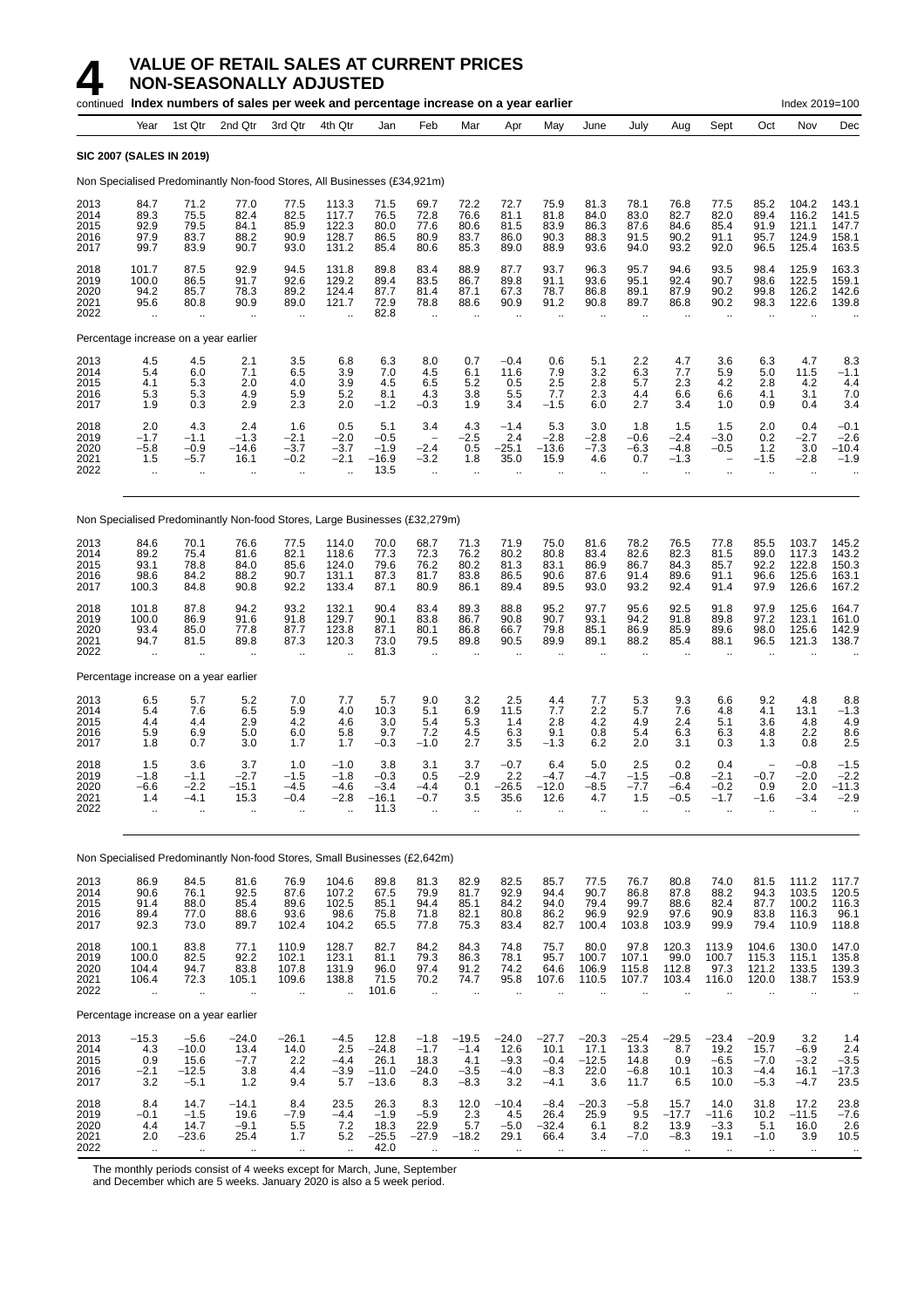**NON-SEASONALLY ADJUSTED**

|                                      |                                                         |                                                          | continued Index numbers of sales per week and percentage increase on a year earlier |                                                                           |                                                          |                                             |                                              |                                                      |                                                      |                                                      |                                              |                                            |                                              |                                              |                                                       | Index 2019=100                                |                                                  |
|--------------------------------------|---------------------------------------------------------|----------------------------------------------------------|-------------------------------------------------------------------------------------|---------------------------------------------------------------------------|----------------------------------------------------------|---------------------------------------------|----------------------------------------------|------------------------------------------------------|------------------------------------------------------|------------------------------------------------------|----------------------------------------------|--------------------------------------------|----------------------------------------------|----------------------------------------------|-------------------------------------------------------|-----------------------------------------------|--------------------------------------------------|
|                                      | Year                                                    | 1st Qtr                                                  | 2nd Qtr                                                                             | 3rd Qtr                                                                   | 4th Qtr                                                  | Jan                                         | Feb                                          | Mar                                                  | Apr                                                  | May                                                  | June                                         | July                                       | Aug                                          | Sept                                         | Oct                                                   | Nov                                           | Dec                                              |
|                                      | <b>SIC 2007 (SALES IN 2019)</b>                         |                                                          |                                                                                     |                                                                           |                                                          |                                             |                                              |                                                      |                                                      |                                                      |                                              |                                            |                                              |                                              |                                                       |                                               |                                                  |
|                                      |                                                         |                                                          | Textile, Clothing, Footwear and Leather, All Businesses (£50,088m)                  |                                                                           |                                                          |                                             |                                              |                                                      |                                                      |                                                      |                                              |                                            |                                              |                                              |                                                       |                                               |                                                  |
| 2013<br>2014<br>2015<br>2016<br>2017 | 87.4<br>90.5<br>93.3<br>91.3<br>97.0                    | 73.0<br>74.6<br>78.3<br>75.6<br>79.4                     | 81.8<br>87.0<br>91.2<br>85.5<br>93.3                                                | 85.8<br>88.9<br>92.3<br>90.6<br>97.5                                      | 108.8<br>112.7<br>111.3<br>113.5<br>118.0                | 73.1<br>74.2<br>76.9<br>76.4<br>78.0        | 70.7<br>69.6<br>74.9<br>71.7<br>75.1         | 74.9<br>79.1<br>82.1<br>78.0<br>83.9                 | 77.3<br>84.3<br>88.3<br>81.0<br>89.8                 | 81.8<br>86.3<br>89.5<br>86.2<br>92.3                 | 85.4<br>89.8<br>94.9<br>88.5<br>96.8         | 86.5<br>90.8<br>93.4<br>95.2<br>99.6       | 82.7<br>90.6<br>92.5<br>89.5<br>96.8         | 87.8<br>85.9<br>91.3<br>87.7<br>96.5         | 89.4<br>91.7<br>93.2<br>96.2<br>97.4                  | 98.5<br>103.7<br>105.8<br>106.5<br>112.5      | 132.6<br>136.7<br>130.3<br>133.0<br>138.8        |
| 2018<br>2019<br>2020<br>2021<br>2022 | 97.9<br>100.0<br>73.7<br>84.9                           | 80.3<br>83.5<br>73.0<br>43.9<br>$\bar{\mathbf{r}}$       | 93.8<br>97.4<br>45.2<br>88.8<br>                                                    | 97.5<br>100.0<br>82.4<br>90.2<br>$\bar{\mathbf{r}}$                       | 120.0<br>119.1<br>94.3<br>116.6<br>$\ddot{\phantom{a}}$  | 80.4<br>83.2<br>85.0<br>44.1<br>74.7        | 76.4<br>78.7<br>79.4<br>38.0<br>$\ddotsc$    | 83.3<br>87.7<br>55.8<br>48.4<br>$\ddot{\phantom{a}}$ | 88.5<br>96.2<br>29.4<br>86.3<br>$\ddot{\phantom{a}}$ | 94.9<br>94.6<br>36.5<br>88.3<br>$\ddot{\phantom{a}}$ | 97.2<br>100.5<br>64.8<br>91.3                | 101.5<br>103.5<br>78.9<br>90.2             | 95.8<br>98.7<br>83.4<br>89.8                 | 95.7<br>98.1<br>84.4<br>90.5                 | 97.6<br>100.0<br>86.9<br>99.4                         | 114.0<br>112.8<br>76.6<br>116.4               | 142.7<br>139.5<br>114.5<br>130.5                 |
|                                      |                                                         | Percentage increase on a year earlier                    |                                                                                     |                                                                           |                                                          |                                             |                                              |                                                      |                                                      |                                                      |                                              |                                            |                                              |                                              |                                                       |                                               |                                                  |
| 2013<br>2014<br>2015<br>2016<br>2017 | 2.4<br>3.6<br>3.1<br>$-2.1$<br>6.3                      | 0.5<br>2.2<br>4.9<br>$-3.5$<br>5.0                       | 2.4<br>6.4<br>4.8<br>$-6.3$<br>9.1                                                  | 2.9<br>3.5<br>3.9<br>$-1.9$<br>7.7                                        | 3.3<br>3.6<br>$-1.2$<br>2.0<br>3.9                       | 0.9<br>1.6<br>3.7<br>$-0.7$<br>2.0          | 3.3<br>$-1.6$<br>7.5<br>$-4.3$<br>4.8        | $-1.9$<br>5.7<br>3.8<br>$-5.0$<br>7.5                | $-0.4$<br>9.0<br>4.8<br>$-8.2$<br>10.8               | 3.2<br>5.5<br>3.7<br>$-3.6$<br>7.0                   | 3.9<br>5.2<br>5.7<br>$-6.8$<br>9.4           | 2.0<br>5.0<br>2.9<br>1.9<br>4.6            | 2.7<br>9.5<br>2.1<br>$-3.2$<br>8.2           | 3.8<br>$-2.1$<br>6.2<br>$-3.9$<br>10.1       | 0.4<br>2.5<br>1.6<br>3.3<br>1.3                       | 6.1<br>5.3<br>2.0<br>0.7<br>5.6               | 3.4<br>3.1<br>$-4.7$<br>2.1<br>4.4               |
| 2018<br>2019<br>2020<br>2021<br>2022 | 0.9<br>2.1<br>$-26.3$<br>15.1<br>$\ddotsc$              | 1.1<br>4.1<br>$-12.6$<br>$-39.8$<br>$\ddot{\phantom{a}}$ | 0.6<br>3.8<br>-53.6<br>96.5<br>.,                                                   | $\overline{\phantom{a}}$<br>2.5<br>$-17.6$<br>9.5<br>$\ddot{\phantom{a}}$ | 1.7<br>$-0.7$<br>$-20.8$<br>23.6<br>$\ddot{\phantom{a}}$ | 3.1<br>3.4<br>2.2<br>$-48.1$<br>69.3        | 1.7<br>3.0<br>0.9<br>$-52.1$<br>$\sim$       | $-0.7$<br>5.3<br>$-36.4$<br>$-13.2$<br>$\ddotsc$     | $-1.5$<br>8.8<br>$-69.4$<br>193.3<br>÷.              | 2.9<br>$-0.4$<br>$-61.5$<br>142.2<br>$\mathbf{r}$    | 0.4<br>3.4<br>$-35.5$<br>40.9<br>ä.          | 1.9<br>2.0<br>$-23.8$<br>14.4<br>$\cdot$ . | $-1.0$<br>3.0<br>$-15.5$<br>7.7<br>$\ddotsc$ | $-0.8$<br>2.5<br>$-14.0$<br>7.3<br>$\ddotsc$ | 0.2<br>2.5<br>$-13.1$<br>14.4<br>ä.                   | 1.3<br>$-1.1$<br>$-32.1$<br>51.9<br>$\ddotsc$ | 2.7<br>$-2.2$<br>$-17.9$<br>13.9                 |
|                                      |                                                         |                                                          | Textile, Clothing, Footwear and Leather, Large Businesses (£43,147m)                |                                                                           |                                                          |                                             |                                              |                                                      |                                                      |                                                      |                                              |                                            |                                              |                                              |                                                       |                                               |                                                  |
| 2013<br>2014<br>2015<br>2016<br>2017 | 89.7<br>93.0<br>93.9<br>94.0<br>97.2                    | 73.9<br>76.6<br>79.4<br>77.3<br>79.8                     | 83.8<br>89.7<br>91.9<br>88.0<br>93.8                                                | 87.3<br>89.7<br>90.5<br>91.7<br>95.3                                      | 113.7<br>117.5<br>113.8<br>119.0<br>119.8                | 73.3<br>76.4<br>78.1<br>77.9<br>78.2        | 70.8<br>71.3<br>75.6<br>73.8<br>75.4         | 76.7<br>81.1<br>83.5<br>79.7<br>84.7                 | 78.6<br>86.6<br>88.8<br>84.3<br>90.1                 | 84.3<br>89.4<br>90.8<br>88.7<br>92.9                 | 87.4<br>92.4<br>95.3<br>90.4<br>97.5         | 89.0<br>91.9<br>92.2<br>96.8<br>98.9       | 83.7<br>89.4<br>88.4<br>89.4<br>93.4         | 88.9<br>88.0<br>90.8<br>89.5<br>93.9         | 91.3<br>95.0<br>94.1<br>99.8<br>97.0                  | 103.0<br>107.5<br>108.1<br>111.9<br>113.5     | 140.3<br>143.5<br>134.2<br>140.0<br>142.9        |
| 2018<br>2019<br>2020<br>2021<br>2022 | 98.9<br>100.0<br>74.5<br>88.1<br>$\bar{\mathbf{r}}$     | 81.4<br>83.9<br>73.7<br>45.4<br>$\mathbf{r}$             | 95.1<br>97.2<br>46.0<br>92.5                                                        | 96.8<br>97.5<br>82.7<br>93.8<br>$\ddot{\phantom{a}}$                      | 122.2<br>121.3<br>95.8<br>120.7                          | 81.6<br>85.1<br>86.5<br>45.7<br>75.3        | 77.6<br>79.1<br>79.7<br>38.6<br>$\mathbf{r}$ | 84.2<br>86.9<br>56.2<br>50.5                         | 89.3<br>96.7<br>29.9<br>88.9                         | 96.1<br>94.4<br>37.3<br>92.5                         | 98.9<br>100.0<br>65.8<br>95.4                | 101.9<br>101.8<br>79.4<br>94.5             | 93.1<br>95.7<br>83.2<br>93.0                 | 95.7<br>95.6<br>84.9<br>93.8                 | 99.0<br>100.8<br>87.5<br>103.4                        | 115.1<br>114.4<br>76.6<br>121.0               | 146.5<br>143.2<br>117.7<br>134.4                 |
|                                      |                                                         | Percentage increase on a year earlier                    |                                                                                     |                                                                           |                                                          |                                             |                                              |                                                      |                                                      |                                                      |                                              |                                            |                                              |                                              |                                                       |                                               |                                                  |
| 2013<br>2014<br>2015<br>2016<br>2017 | 3.0<br>3.8<br>0.9<br>0.1<br>3.4                         | $-0.1$<br>3.7<br>3.7<br>$-2.7$<br>3.3                    | 2.8<br>7.1<br>2.5<br>$-4.3$<br>6.6                                                  | 4.0<br>2.7<br>0.9<br>1.4<br>3.9                                           | 4.5<br>$3.\overline{3}$<br>$-3.1$<br>$^{4.5}_{0.7}$      | 0.2<br>4.1<br>2.3<br>$-0.4$<br>0.5          | 1.8<br>0.7<br>6.0<br>$-2.4$<br>2.1           | $-1.7$<br>5.7<br>3.0<br>-4.6<br>6.3                  | $-0.7$<br>10.2<br>2.6<br>$-5.1$<br>6.9               | 4.7<br>6.0<br>1.6<br>$-2.3$<br>4.7                   | 4.1<br>5.7<br>3.1<br>-5.1<br>7.9             | 3.2<br>3.4<br>0.3<br>5.0<br>2.2            | 4.4<br>6.8<br>$-1.2$<br>$1.2$<br>4.4         | 4.2<br>$-1.0$<br>3.2<br>$-1.4$<br>4.8        | 1.9<br>4.0<br>$-0.9$<br>6.1<br>$-2.8$                 | 7.1<br>4.4<br>0.5<br>3.5<br>1.4               | $\frac{4.3}{2.3}$<br>$-6.5$<br>$\frac{4.3}{2.1}$ |
| 2018<br>2019<br>2020<br>2021<br>2022 | 1.8<br>1.2<br>$-25.5$<br>18.2<br>$\ddotsc$              | 1.9<br>3.1<br>$-12.2$<br>$-38.5$<br>$\ddotsc$            | 1.4<br>2.3<br>-52.7<br>101.1<br>.,                                                  | 1.6<br>0.8<br>$-15.2$<br>13.4<br>÷.                                       | 2.0<br>$-0.7$<br>$-21.1$<br>26.0                         | 4.3<br>4.2<br>1.7<br>$-47.2$<br>65.0        | 2.9<br>1.9<br>0.8<br>$-51.5$                 | $-0.6$<br>3.2<br>$-35.4$<br>$-10.1$                  | $-0.9$<br>8.3<br>$-69.1$<br>197.5                    | 3.5<br>$-1.8$<br>$-60.4$<br>147.8                    | 1.4<br>1.1<br>$-34.1$<br>44.9                | 3.0<br>$-0.1$<br>$-21.9$<br>19.0           | $-0.3$<br>2.7<br>$-13.0$<br>11.8             | 1.9<br>$-11.3$<br>10.5                       | 2.0<br>1.9<br>$-13.2$<br>18.2<br>$\ddot{\phantom{a}}$ | 1.4<br>$-0.6$<br>$-33.1$<br>57.9              | $^{2.5}_{-2.2}$<br>$-17.8$<br>14.1               |
|                                      |                                                         |                                                          | Textile, Clothing, Footwear an Leather, Small Businesses (£6,941m)                  |                                                                           |                                                          |                                             |                                              |                                                      |                                                      |                                                      |                                              |                                            |                                              |                                              |                                                       |                                               |                                                  |
| 2013<br>2014<br>2015<br>2016<br>2017 | 73.0<br>74.7<br>89.5<br>74.5<br>96.4                    | 67.9<br>62.5<br>71.3<br>64.8<br>76.5                     | 69.5<br>70.6<br>86.9<br>70.2<br>90.1                                                | 76.5<br>83.9<br>103.8<br>$83.3$<br>111.8                                  | 78.2<br>82.7<br>95.9<br>79.7<br>107.1                    | 71.4<br>60.8<br>69.6<br>67.5<br>76.3        | 70.3<br>59.3<br>70.3<br>58.2<br>73.5         | 63.2<br>66.9<br>73.5<br>67.9<br>79.1                 | 69.1<br>69.7<br>84.8<br>61.0<br>88.2                 | 66.0<br>67.1<br>81.6<br>$71.2$<br>88.8               | 72.7<br>74.1<br>92.9<br>76.8<br>92.7         | 71.0<br>83.9<br>101.4<br>85.7<br>103.7     | 76.6<br>97.9<br>118.1<br>89.9<br>118.0       | 80.8<br>72.9<br>94.2<br>76.2<br>113.2        | 77.5<br>71.3<br>87.4<br>73.9<br>100.0                 | 70.9<br>80.0<br>91.6<br>72.9<br>106.3         | 84.6<br>94.0<br>106.1<br>89.9<br>113.5           |
| 2018<br>2019<br>2020<br>2021<br>2022 | $91.9$<br>$100.0$<br>68.6<br>64.9<br>$\bar{\mathbf{r}}$ | 73.5<br>81.2<br>68.4<br>34.9<br>$\ddotsc$                | 85.8<br>98.2<br>40.2<br>66.0                                                        | 102.1<br>115.0<br>80.4<br>67.9<br>$\ddotsc$                               | 106.3<br>105.5<br>85.5<br>90.9<br>$\ddot{\phantom{a}}$   | 72.8<br>71.3<br>75.7<br>34.6<br>70.9        | 69.1<br>76.6<br>77.7<br>34.3<br>$\ddotsc$    | 77.6<br>92.8<br>53.6<br>35.6<br>$\ddotsc$            | 83.2<br>93.3<br>26.4<br>69.7<br>$\cdot$ .            | 87.6<br>96.0<br>31.0<br>62.1<br>$\ddotsc$            | 86.5<br>103.9<br>58.6<br>66.1<br>$\ddotsc$   | 98.9<br>114.5<br>75.4<br>63.5<br>$\cdot$ . | 112.6<br>117.7<br>84.2<br>69.4<br>$\ddotsc$  | 96.2<br>113.3<br>81.5<br>70.3<br>$\ddotsc$   | 89.2<br>95.0<br>83.0<br>74.7<br>$\ddotsc$             | 107.3<br>102.9<br>76.6<br>87.8                | 119.1<br>116.2<br>94.6<br>106.4                  |
|                                      |                                                         | Percentage increase on a year earlier                    |                                                                                     |                                                                           |                                                          |                                             |                                              |                                                      |                                                      |                                                      |                                              |                                            |                                              |                                              |                                                       |                                               |                                                  |
| 2013<br>2014<br>2015<br>2016<br>2017 | $-1.9$<br>$\frac{2.3}{19.8}$<br>$-16.7$<br>29.3         | 4.5<br>$-7.9$<br>14.0<br>$-9.2$<br>18.1                  | $-0.8$<br>1.5<br>23.1<br>$-19.2$<br>28.4                                            | $-3.9$<br>9.8<br>23.6<br>$-19.7$<br>34.1                                  | $-6.0$<br>5.7<br>15.9<br>$-16.9$<br>34.4                 | 5.9<br>$-14.8$<br>14.4<br>$-3.1$<br>13.1    | 13.9<br>$-15.8$<br>18.7<br>$-17.3$<br>26.2   | $-3.8$<br>$\frac{5.8}{9.9}$<br>$-7.5$<br>16.5        | 1.6<br>0.9<br>21.6<br>–28.1<br>44.6                  | $-7.2$<br>$\frac{1.6}{21.6}$<br>$-12.7$<br>24.7      | 2.7<br>$\frac{1.9}{25.4}$<br>$-17.4$<br>20.7 | $-6.8$<br>18.1<br>20.9<br>$-15.5$<br>21.0  | $-7.5$<br>27.8<br>20.7<br>$-23.9$<br>31.2    | 1.3<br>$-9.8$<br>29.2<br>$-19.1$<br>48.7     | $-9.9$<br>$\frac{-8.1}{22.7}$<br>$-15.5$<br>35.3      | $-2.3$<br>12.8<br>14.5<br>$-20.4$<br>45.9     | $-5.3$<br>$11.1$<br>$12.8$<br>$-15.3$<br>26.3    |
| 2018<br>2019<br>2020<br>2021<br>2022 | $-4.6$<br>8.8<br>$-31.4$<br>$-5.4$                      | $-3.9$<br>10.5<br>$-15.8$<br>$-49.0$                     | $-4.7$<br>14.4<br>$-59.1$<br>64.1                                                   | $-8.7$<br>12.7<br>$-30.1$<br>$-15.6$                                      | $-0.8$<br>$-0.7$<br>$-19.0$<br>6.3                       | $-4.6$<br>$-2.1$<br>6.3<br>$-54.3$<br>104.9 | $-6.0$<br>10.9<br>1.4<br>$-55.9$             | $-1.9$<br>$19.6 - 42.2$<br>$-33.7$                   | $-5.7$<br>$12.2 - 71.7$<br>163.8                     | $-1.3$<br>$\frac{9.5}{-67.7}$<br>100.2               | $-6.6$<br>20.1<br>$-43.6$<br>12.8            | $-4.6$<br>15.7<br>$-34.2$<br>$-15.8$       | $-4.6$<br>4.6<br>$-28.5$<br>$-17.6$          | $-15.0$<br>17.7<br>$-28.1$<br>$-13.7$        | $-10.8$<br>6.5<br>$-12.6$<br>$-10.0$                  | 1.0<br>$-4.2$<br>$-25.5$<br>14.5              | 4.9<br>$-2.5$<br>-18.6<br>12.5                   |

The monthly periods consist of 4 weeks except for March, June, September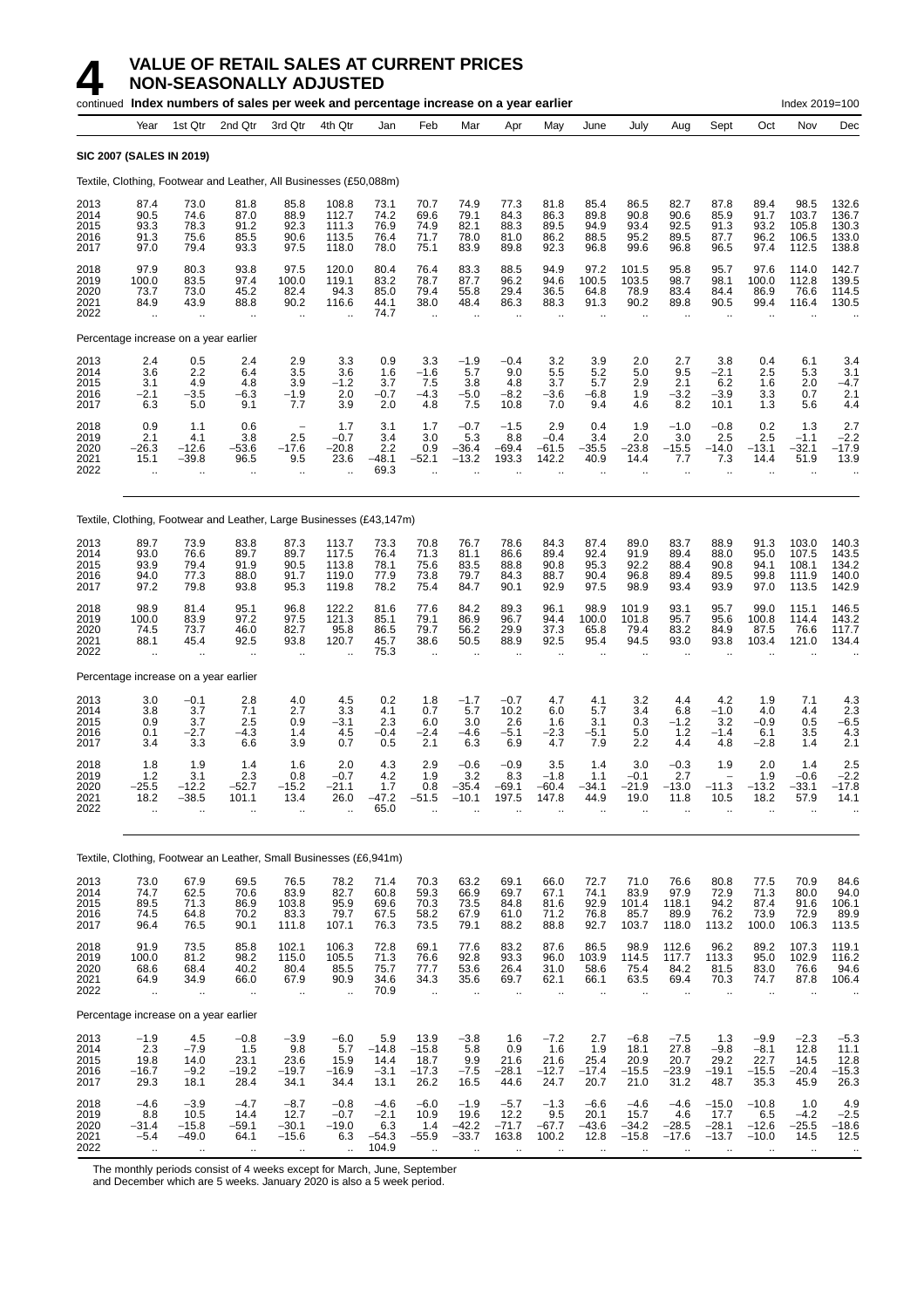

|                                      |                                               |                                               | continued Index numbers of sales per week and percentage increase on a year earlier |                                           |                                           |                                             |                                       |                                       |                                         |                                      |                                         |                                        |                                         |                                        |                                           | Index 2019=100                           |                                           |
|--------------------------------------|-----------------------------------------------|-----------------------------------------------|-------------------------------------------------------------------------------------|-------------------------------------------|-------------------------------------------|---------------------------------------------|---------------------------------------|---------------------------------------|-----------------------------------------|--------------------------------------|-----------------------------------------|----------------------------------------|-----------------------------------------|----------------------------------------|-------------------------------------------|------------------------------------------|-------------------------------------------|
|                                      | Year                                          | 1st Qtr                                       | 2nd Qtr                                                                             | 3rd Qtr                                   | 4th Qtr                                   | Jan                                         | Feb                                   | Mar                                   | Apr                                     | May                                  | June                                    | July                                   | Aug                                     | Sept                                   | Oct                                       | Nov                                      | Dec                                       |
|                                      |                                               | <b>SIC 2007 (SALES IN 2019)</b>               |                                                                                     |                                           |                                           |                                             |                                       |                                       |                                         |                                      |                                         |                                        |                                         |                                        |                                           |                                          |                                           |
| Textiles (£803m)                     |                                               |                                               |                                                                                     |                                           |                                           |                                             |                                       |                                       |                                         |                                      |                                         |                                        |                                         |                                        |                                           |                                          |                                           |
| 2013<br>2014<br>2015<br>2016<br>2017 | 87.9<br>94.1<br>92.7<br>99.6<br>99.6          | 82.3<br>85.4<br>76.4<br>84.8<br>95.0          | 84.0<br>86.1<br>86.8<br>87.0<br>88.2                                                | 84.1<br>93.6<br>89.9<br>94.3<br>87.7      | 101.1<br>111.9<br>117.7<br>132.5<br>127.4 | 85.6<br>79.9<br>68.3<br>86.0<br>91.0        | 82.6<br>84.5<br>71.9<br>79.5<br>89.2  | 79.4<br>91.5<br>86.5<br>88.0<br>102.9 | 82.0<br>91.3<br>87.0<br>85.8<br>94.9    | 83.2<br>84.6<br>88.3<br>81.7<br>91.8 | 86.3<br>83.0<br>85.5<br>92.2<br>79.9    | 87.8<br>97.9<br>96.8<br>99.2<br>92.9   | 88.7<br>90.4<br>86.6<br>97.6<br>79.9    | 77.5<br>92.6<br>87.2<br>87.7<br>89.8   | 90.5<br>103.4<br>103.2<br>108.9<br>107.7  | 99.2<br>109.6<br>131.9<br>143.9<br>130.6 | 111.3<br>120.6<br>118.0<br>142.3<br>140.7 |
| 2018<br>2019<br>2020<br>2021<br>2022 | 101.5<br>100.0<br>89.8<br>101.3               | 87.9<br>89.3<br>67.7<br>80.2                  | 87.1<br>84.6<br>57.1<br>87.4                                                        | 94.8<br>93.1<br>103.0<br>88.8             | 136.1<br>133.0<br>132.9<br>148.7          | 89.9<br>93.1<br>71.7<br>120.6<br>97.0       | 84.1<br>88.9<br>73.1<br>65.1          | 89.5<br>86.6<br>59.4<br>59.8          | 89.7<br>80.4<br>48.9<br>79.1            | 87.7<br>88.8<br>31.4<br>87.4         | 84.5<br>84.7<br>84.2<br>94.0            | 98.1<br>101.2<br>111.7<br>89.4         | 96.4<br>92.4<br>94.8<br>88.3            | 91.0<br>87.2<br>102.7<br>88.8          | 107.8<br>100.2<br>126.2<br>102.0          | 156.7<br>126.0<br>112.3<br>154.3         | 142.3<br>164.8<br>154.6<br>181.4          |
|                                      |                                               | Percentage increase on a year earlier         |                                                                                     |                                           |                                           |                                             |                                       |                                       |                                         |                                      |                                         |                                        |                                         |                                        |                                           |                                          |                                           |
| 2013<br>2014<br>2015<br>2016<br>2017 | 3.9<br>7.0<br>$-1.4$<br>7.5<br>$-0.1$         | 4.5<br>3.8<br>$-10.5$<br>11.0<br>12.1         | 10.7<br>2.4<br>0.9<br>0.2<br>1.3                                                    | $-0.2$<br>11.3<br>$-3.9$<br>4.8<br>$-7.0$ | 1.6<br>10.7<br>5.2<br>12.6<br>$-3.8$      | 6.5<br>$-6.6$<br>$-14.5$<br>25.9<br>5.8     | 3.5<br>2.3<br>$-15.0$<br>10.5<br>12.2 | 3.6<br>15.3<br>$-5.5$<br>1.8<br>16.9  | 9.7<br>11.3<br>$-4.7$<br>$-1.3$<br>10.6 | 12.4<br>1.7<br>4.4<br>$-7.4$<br>12.3 | 10.3<br>$-3.7$<br>3.0<br>7.8<br>$-13.3$ | 8.1<br>11.5<br>$-1.2$<br>2.5<br>$-6.3$ | 2.6<br>1.9<br>$-4.2$<br>12.7<br>$-18.1$ | $-8.7$<br>19.6<br>$-5.9$<br>0.6<br>2.4 | $-8.7$<br>14.3<br>$-0.2$<br>5.5<br>$-1.1$ | 2.1<br>10.6<br>20.3<br>9.1<br>$-9.3$     | 9.3<br>8.4<br>$-2.1$<br>20.6<br>$-1.1$    |
| 2018<br>2019<br>2020<br>2021<br>2022 | 1.9<br>$-1.5$<br>$-10.3$<br>12.8<br>$\ddotsc$ | $-7.5$<br>1.5<br>$-24.2$<br>18.4<br>$\cdot$ . | $-1.2$<br>$-2.8$<br>$-32.5$<br>53.0<br>$\cdot\cdot$                                 | 8.1<br>$-1.8$<br>10.6<br>$-13.8$          | 6.8<br>$-2.3$<br>$-0.1$<br>11.9<br>       | $-1.2$<br>3.6<br>$-23.0$<br>68.2<br>$-19.6$ | $-5.7$<br>5.6<br>$-17.7$<br>$-10.9$   | $-13.1$<br>$-3.2$<br>$-31.4$<br>0.7   | $-5.4$<br>$-10.4$<br>$-39.1$<br>61.6    | $-4.5$<br>1.3<br>$-64.6$<br>178.0    | 5.7<br>0.2<br>$-0.5$<br>11.6            | 5.6<br>3.2<br>10.4<br>$-20.0$          | 20.6<br>$-4.2$<br>2.6<br>$-6.9$         | 1.3<br>$-4.1$<br>17.7<br>$-13.5$       | 0.1<br>$-7.1$<br>26.0<br>$-19.2$          | 20.0<br>$-19.6$<br>$-10.9$<br>37.5       | 1.1<br>15.8<br>$-6.2$<br>17.3             |

The monthly periods consist of 4 weeks except for March, June, September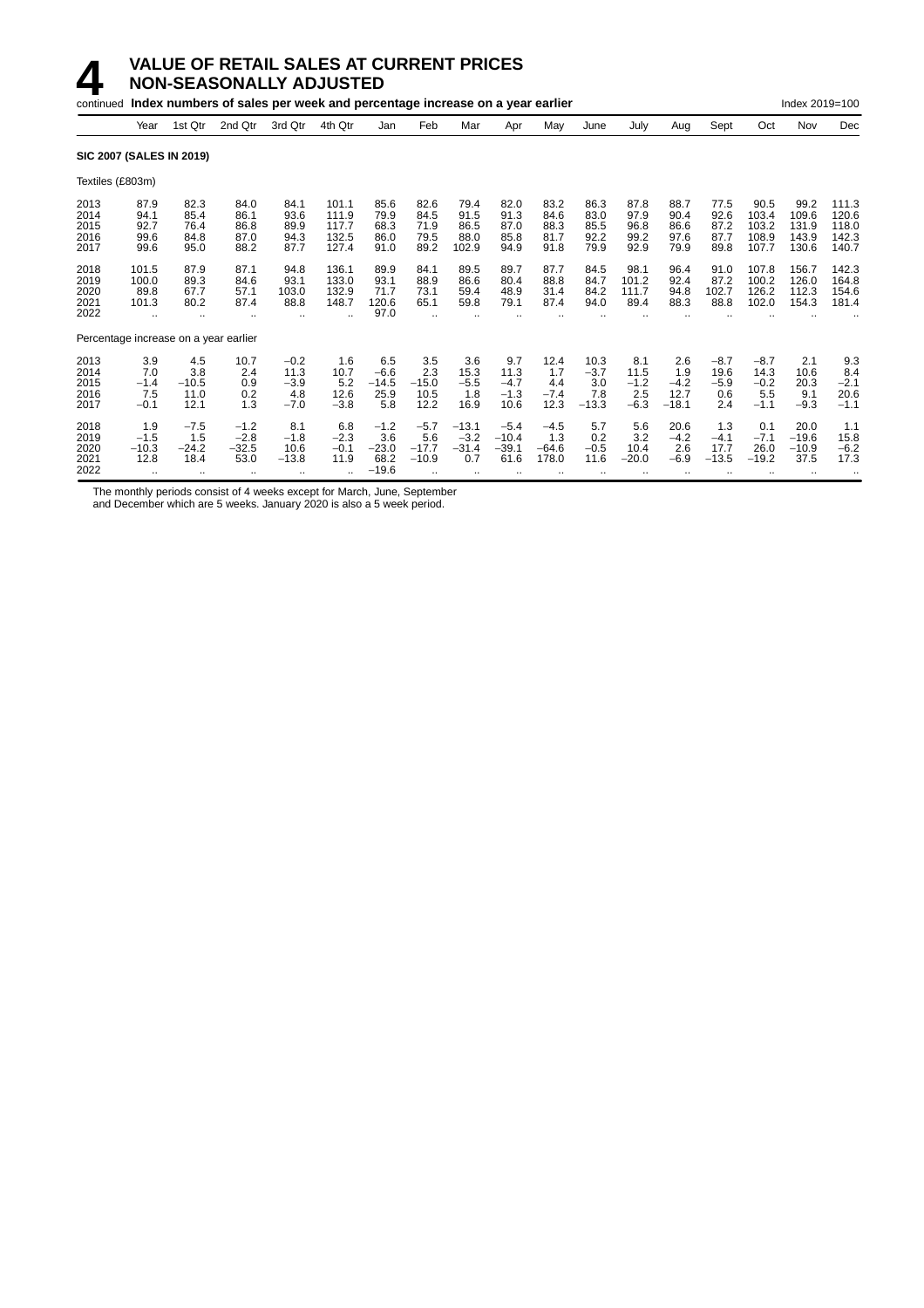

|                                      |                                                       |                                                              | <sub>continued</sub> Index numbers of sales per week and percentage increase on a year earlier |                                                   |                                                          |                                            |                                                      |                                                   |                                              |                                           |                                                       |                                                   |                                                             |                                                    |                                                       | Index 2019=100                                          |                                                        |
|--------------------------------------|-------------------------------------------------------|--------------------------------------------------------------|------------------------------------------------------------------------------------------------|---------------------------------------------------|----------------------------------------------------------|--------------------------------------------|------------------------------------------------------|---------------------------------------------------|----------------------------------------------|-------------------------------------------|-------------------------------------------------------|---------------------------------------------------|-------------------------------------------------------------|----------------------------------------------------|-------------------------------------------------------|---------------------------------------------------------|--------------------------------------------------------|
|                                      | Year                                                  | 1st Qtr                                                      | 2nd Qtr                                                                                        | 3rd Qtr                                           | 4th Qtr                                                  | Jan                                        | Feb                                                  | Mar                                               | Apr                                          | May                                       | June                                                  | July                                              | Aug                                                         | Sept                                               | Oct                                                   | Nov                                                     | Dec                                                    |
|                                      | SIC 2007 (SALES IN 2019)                              |                                                              |                                                                                                |                                                   |                                                          |                                            |                                                      |                                                   |                                              |                                           |                                                       |                                                   |                                                             |                                                    |                                                       |                                                         |                                                        |
|                                      |                                                       | Clothing, All Businesses (£44,172m)                          |                                                                                                |                                                   |                                                          |                                            |                                                      |                                                   |                                              |                                           |                                                       |                                                   |                                                             |                                                    |                                                       |                                                         |                                                        |
| 2013<br>2014<br>2015<br>2016<br>2017 | 87.5<br>90.9<br>93.7<br>90.8<br>96.8                  | 72.9<br>74.9<br>79.3<br>75.4<br>79.3                         | 82.1<br>87.7<br>91.7<br>85.2<br>93.0                                                           | 85.5<br>88.9<br>92.0<br>89.4<br>96.8              | 109.3<br>113.6<br>111.7<br>113.2<br>118.1                | 71.7<br>74.2<br>77.0<br>75.7<br>77.2       | 70.4<br>69.9<br>75.8<br>72.2<br>75.5                 | 75.8<br>79.5<br>83.8<br>77.8<br>84.2              | 77.0<br>84.6<br>88.6<br>80.6<br>89.4         | 82.3<br>87.5<br>90.2<br>86.0<br>92.4      | 86.0<br>90.4<br>95.3<br>88.2<br>96.5                  | 86.9<br>91.3<br>93.7<br>94.2<br>99.2              | 81.5<br>89.6<br>91.1<br>87.4<br>95.7                        | 87.6<br>86.3<br>91.3<br>87.2<br>95.8               | 89.1<br>91.6<br>93.1<br>95.9<br>97.3                  | 99.4<br>104.8<br>106.2<br>106.0<br>112.9                | 133.4<br>138.2<br>131.0<br>132.7<br>138.9              |
| 2018<br>2019<br>2020<br>2021<br>2022 | 98.4<br>100.0<br>73.6<br>85.0<br>$\bar{\mathbf{r}}$   | 80.5<br>83.9<br>73.2<br>43.6                                 | 94.4<br>98.0<br>45.7<br>89.6                                                                   | 97.5<br>99.2<br>81.6<br>90.2<br>ä.                | 121.1<br>118.9<br>94.2<br>116.5                          | 79.5<br>82.1<br>84.0<br>42.8<br>73.8       | 76.7<br>78.8<br>80.0<br>37.5<br>à.                   | 84.3<br>89.4<br>56.8<br>49.1                      | 88.9<br>97.1<br>29.0<br>87.4                 | 95.7<br>95.1<br>37.1<br>88.7              | 97.8<br>101.0<br>65.8<br>92.0                         | 101.3<br>103.0<br>79.2<br>90.6                    | 94.7<br>96.7<br>81.6<br>88.8                                | 96.6<br>98.0<br>83.5<br>91.1                       | 98.4<br>100.0<br>86.4<br>99.8                         | 114.8<br>112.5<br>76.6<br>116.2                         | 144.2<br>139.2<br>114.6<br>130.2                       |
|                                      |                                                       | Percentage increase on a year earlier                        |                                                                                                |                                                   |                                                          |                                            |                                                      |                                                   |                                              |                                           |                                                       |                                                   |                                                             |                                                    |                                                       |                                                         |                                                        |
| 2013<br>2014<br>2015<br>2016<br>2017 | 2.9<br>4.0<br>3.0<br>$-3.1$<br>6.6                    | 0.5<br>2.7<br>5.9<br>$-4.8$<br>5.2                           | 3.3<br>6.9<br>4.5<br>$-7.1$<br>9.2                                                             | 3.8<br>3.9<br>3.5<br>$-2.8$<br>8.3                | 3.6<br>3.9<br>$-1.7$<br>1.3<br>4.3                       | 0.4<br>3.4<br>3.8<br>$-1.7$<br>1.9         | 2.8<br>$-0.7$<br>8.5<br>$-4.8$<br>4.5                | $-1.0$<br>5.0<br>5.3<br>$-7.1$<br>8.2             | 9.8<br>4.7<br>$-9.1$<br>10.9                 | 4.2<br>6.3<br>3.1<br>$-4.7$<br>7.4        | 5.1<br>5.2<br>5.4<br>$-7.4$<br>9.4                    | 3.1<br>5.1<br>2.6<br>0.5<br>5.4                   | 3.3<br>9.9<br>1.7<br>$-4.1$<br>9.5                          | 4.7<br>$-1.5$<br>5.8<br>$-4.5$<br>9.9              | 1.4<br>2.8<br>1.7<br>3.0<br>1.4                       | 6.6<br>5.5<br>1.3<br>$-0.2$<br>6.5                      | 3.1<br>$3.6 - 5.2$<br>1.3<br>4.7                       |
| 2018<br>2019<br>2020<br>2021<br>2022 | 1.6<br>1.7<br>-26.4<br>15.4                           | 1.4<br>4.2<br>$-12.8$<br>$-40.4$<br>$\ddotsc$                | 1.5<br>3.8<br>-53.4<br>96.2<br>ä.                                                              | 0.7<br>1.7<br>$-17.7$<br>10.6<br>$\ddotsc$        | 2.5<br>$-1.8$<br>$-20.8$<br>23.7<br>$\ddot{\phantom{a}}$ | 3.1<br>3.2<br>2.3<br>$-49.0$<br>72.4       | 1.6<br>2.8<br>1.5<br>$-53.1$                         | 0.1<br>6.1<br>$-36.4$<br>$-13.6$                  | $-0.5$<br>9.3<br>$-70.2$<br>201.4            | 3.7<br>$-0.6$<br>$-61.0$<br>139.1         | 1.4<br>3.2<br>$-34.8$<br>39.8                         | 2.1<br>1.6<br>$-23.1$<br>14.3                     | $-1.0$<br>2.1<br>$-15.7$<br>8.8                             | 0.8<br>1.5<br>$-14.9$<br>9.1<br>$\ddotsc$          | 1.2<br>1.6<br>$-13.6$<br>15.5<br>$\ddot{\phantom{a}}$ | 1.7<br>$-2.0$<br>$-31.9$<br>51.7                        | 3.8<br>$-3.5$<br>$-17.7$<br>13.6                       |
|                                      |                                                       |                                                              | Clothing, Large Businesses (£38,665m)                                                          |                                                   |                                                          |                                            |                                                      |                                                   |                                              |                                           |                                                       |                                                   |                                                             |                                                    |                                                       |                                                         |                                                        |
| 2013<br>2014<br>2015<br>2016<br>2017 | 90.9<br>94.2<br>94.8<br>94.1<br>97.1                  | 75.1<br>77.7<br>81.0<br>78.0<br>80.0                         | 85.2<br>90.7<br>92.9<br>88.2<br>93.9                                                           | 87.9<br>90.2<br>90.7<br>91.0<br>94.6              | 115.3<br>119.3<br>114.6<br>119.2<br>119.8                | 73.7<br>77.0<br>79.2<br>78.0<br>77.9       | 72.2<br>72.5<br>77.2<br>74.9<br>75.8                 | 78.6<br>82.7<br>85.5<br>80.6<br>85.1              | 79.5<br>87.7<br>89.8<br>84.6<br>90.2         | 85.8<br>90.8<br>92.0<br>89.0<br>93.5      | 89.3<br>93.1<br>96.1<br>90.5<br>97.2                  | 90.1<br>93.1<br>92.8<br>96.1<br>98.7              | 83.5<br>88.9<br>87.8<br>88.3<br>92.1                        | 89.7<br>89.1<br>91.4<br>89.2<br>93.2               | 92.3<br>95.9<br>94.7<br>100.3<br>97.0                 | 104.7<br>109.8<br>108.9<br>112.0<br>113.8               | 142.1<br>145.5<br>134.9<br>140.0<br>142.9              |
| 2018<br>2019<br>2020<br>2021<br>2022 | 99.3<br>100.0<br>75.3<br>89.0<br>$\ddot{\phantom{a}}$ | 82.2<br>84.3<br>74.4<br>45.8<br>$\ddotsc$                    | 95.5<br>97.7<br>47.0<br>94.1                                                                   | 96.7<br>96.7<br>83.1<br>94.6<br>$\ddotsc$         | 123.0<br>121.3<br>96.6<br>121.7<br>$\ddot{\phantom{a}}$  | 81.6<br>84.2<br>86.0<br>45.2<br>75.6       | 78.5<br>79.5<br>80.8<br>38.8<br>$\ddot{\phantom{a}}$ | 85.6<br>88.2<br>57.6<br>51.9                      | 89.5<br>97.3<br>30.0<br>90.8                 | 96.8<br>95.1<br>38.4<br>93.8              | 99.3<br>100.0<br>67.6<br>97.0                         | 101.8<br>101.0<br>80.9<br>95.8                    | 92.0<br>93.8<br>82.7<br>92.7                                | 96.3<br>95.7<br>85.1<br>95.1                       | 99.8<br>101.2<br>88.3<br>104.9                        | 115.9<br>114.4<br>77.7<br>122.1                         | 147.1<br>142.9<br>118.3<br>134.7                       |
|                                      |                                                       | Percentage increase on a year earlier                        |                                                                                                |                                                   |                                                          |                                            |                                                      |                                                   |                                              |                                           |                                                       |                                                   |                                                             |                                                    |                                                       |                                                         |                                                        |
| 2013<br>2014<br>2015<br>2016<br>2017 | 3.5<br>3.6<br>0.7<br>$-0.7$<br>3.1                    | 0.4<br>3.4<br>4.3<br>$-3.7$<br>2.5                           | 4.0<br>6.4<br>2.4<br>$-5.0$<br>6.4                                                             | 4.4<br>2.7<br>0.5<br>0.4<br>3.9                   | 4.6<br>3.5<br>$-4.0$<br>4.0<br>0.5                       | 0.5<br>4.4<br>2.9<br>$-1.6$<br>$-0.2$      | 2.3<br>0.4<br>6.5<br>$-3.0$<br>1.2                   | $-0.9$<br>5.1<br>3.5<br>$-5.8$<br>5.6             | 10.3<br>2.4<br>$-5.7$<br>6.6                 | 5.6<br>5.8<br>1.4<br>$-3.2$<br>5.0        | 5.9<br>4.2<br>3.2<br>$-5.8$<br>7.4                    | 3.9<br>3.3<br>$-0.3$<br>3.6<br>2.7                | 4.6<br>6.5<br>$-1.2$<br>0.6<br>4.3                          | 4.8<br>$-0.7$<br>2.6<br>$-2.4$<br>4.5              | 2.0<br>3.9<br>$-1.2$<br>5.9<br>$-3.3$                 | 7.6<br>4.9<br>$-0.9$<br>2.9<br>1.5                      | $^{4.2}_{2.4}$<br>$-7.3$<br>3.7<br>2.0                 |
| 2018<br>2019<br>2020<br>2021<br>2022 | 2.3<br>0.7<br>-24.7<br>18.3                           | 2.7<br>2.6<br>$-11.8$<br>$-38.4$                             | 1.7<br>2.2<br>–51.8<br>100.0                                                                   | 2.2<br>0.1<br>$-14.1$<br>13.8<br>$\ddotsc$        | 2.6<br>$-1.4$<br>$-20.4$<br>25.9                         | 4.8<br>3.2<br>2.1<br>$-47.4$<br>67.2       | 3.6<br>1.2<br>1.6<br>$-51.9$                         | 0.5<br>3.0<br>$-34.7$<br>$-9.8$                   | $-0.7$<br>8.7<br>$-69.2$<br>202.5            | 3.5<br>$-1.8$<br>-59.6<br>144.5           | 2.1<br>0.8<br>$-32.4$<br>43.5                         | 3.1<br>$-0.7$<br>$-19.9$<br>18.3                  | $-0.1$<br>1.9<br>$-11.8$<br>12.0                            | 3.3<br>$-0.6$<br>$-11.1$<br>11.8                   | 2.9<br>1.4<br>$-12.7$<br>18.8                         | 1.9<br>$-1.3$<br>$-32.1$<br>57.2                        | 3.0<br>$-2.9$<br>$-17.2$<br>13.8                       |
|                                      |                                                       | Clothing, Small Businesses (£5,506m)                         |                                                                                                |                                                   |                                                          |                                            |                                                      |                                                   |                                              |                                           |                                                       |                                                   |                                                             |                                                    |                                                       |                                                         |                                                        |
| 2013<br>2014<br>2015<br>2016<br>2017 | 63.4<br>68.4<br>85.6<br>67.4<br>95.0                  | 56.9<br>54.8<br>66.8<br>57.2<br>74.6                         | 60.0<br>66.7<br>83.0<br>63.8<br>86.7                                                           | 69.0<br>79.3<br>101.0<br>77.7<br>112.7            | 67.6<br>73.6<br>91.7<br>70.8<br>105.9                    | 57.8<br>54.5<br>61.5<br>59.9<br>72.6       | 57.7<br>51.7<br>66.5<br>53.5<br>73.2                 | 55.7<br>57.7<br>71.4<br>58.1<br>77.3              | 59.7<br>63.2<br>80.4<br>52.2<br>83.6         | 57.4<br>64.1<br>77.5<br>64.8<br>84.3      | 62.3<br>71.6<br>89.5<br>72.2<br>91.1                  | 64.9<br>79.3<br>100.6<br>80.7<br>102.8            | 68.0<br>94.9<br>114.5<br>80.6<br>120.5                      | 73.0<br>66.7<br>90.5<br>73.0<br>114.5              | 67.1<br>61.3<br>81.7<br>64.9<br>99.0                  | 62.1<br>69.6<br>87.4<br>63.5<br>106.5                   | 72.5<br>86.8<br>103.2<br>81.4<br>110.9                 |
| 2018<br>2019<br>2020<br>2021<br>2022 | 91.6<br>100.0<br>62.4<br>56.6<br>$\ddotsc$            | 68.5<br>81.1<br>64.8<br>28.0<br>$\ddotsc$                    | 86.9<br>100.4<br>35.9<br>58.0<br>ä.                                                            | 103.2<br>116.2<br>71.1<br>59.7<br>$\ddotsc$       | 107.8<br>102.4<br>77.6<br>80.6<br>$\ddot{\phantom{a}}$   | 65.1<br>67.2<br>70.1<br>26.2<br>61.6       | 63.9<br>74.3<br>74.8<br>28.6<br>$\ddotsc$            | 74.8<br>97.5<br>51.4<br>29.1<br>$\ddotsc$         | 84.2<br>95.7<br>21.9<br>63.5<br>$\ddotsc$    | 88.3<br>95.7<br>28.2<br>53.0<br>$\ddotsc$ | 87.9<br>107.8<br>53.4<br>57.5<br>$\ddot{\phantom{a}}$ | 98.4<br>116.7<br>67.6<br>54.5<br>$\ddotsc$        | 113.8<br>117.7<br>73.5<br>61.3<br>$\ddotsc$                 | 98.7<br>114.6<br>72.0<br>62.5<br>$\cdot$ .         | 88.8<br>92.0<br>72.8<br>63.8<br>$\ddotsc$             | 107.1<br>99.2<br>69.2<br>74.8<br>$\ddotsc$              | 123.7<br>113.2<br>88.2<br>98.6<br>$\ddot{\phantom{a}}$ |
|                                      |                                                       | Percentage increase on a year earlier                        |                                                                                                |                                                   |                                                          |                                            |                                                      |                                                   |                                              |                                           |                                                       |                                                   |                                                             |                                                    |                                                       |                                                         |                                                        |
| 2013<br>2014<br>2015<br>2016<br>2017 | $-2.9$<br>7.8<br>25.3<br>$-21.3$<br>41.0              | 1.2<br>$-3.7$<br>21.9<br>$-14.4$<br>30.3                     | $-3.6$<br>11.1<br>24.5<br>$-23.2$<br>36.0                                                      | $-1.6$<br>14.9<br>27.4<br>$-23.1$<br>45.1         | $-6.7$<br>8.9<br>24.5<br>$-22.8$<br>49.6                 | $-0.4$<br>$-5.8$<br>12.8<br>$-2.6$<br>21.2 | 7.4<br>$-10.4$<br>28.7<br>$-19.5$<br>36.9            | $\frac{-2.2}{3.7}$<br>23.7<br>$-18.7$<br>33.1     | $-0.2$<br>5.9<br>27.4<br>$-35.1$<br>60.2     | $-8.4$<br>11.6<br>20.9<br>$-16.4$<br>30.0 | $-2.4$<br>14.8<br>25.1<br>$-19.4$<br>26.3             | $-3.9$<br>22.2<br>26.8<br>$-19.8$<br>27.4         | $-6.7$<br>39.7<br>20.6<br>$-29.5$<br>49.4                   | 4.5<br>$-8.6$<br>35.7<br>$-19.4$<br>56.9           | $-3.9$<br>$-8.6$<br>33.2<br>$-20.6$<br>52.6           | $-3.8$<br>12.1<br>25.5<br>$-27.4$<br>67.9               | $-10.5$<br>19.7<br>19.0<br>$-21.1$<br>36.2             |
| 2018<br>2019<br>2020<br>2021<br>2022 | $-3.5$<br>9.2<br>$-37.6$<br>$-9.4$<br>$\ddotsc$       | $-8.2$<br>18.4<br>$-20.1$<br>$-56.7$<br>$\ddot{\phantom{1}}$ | 0.2<br>15.5<br>$-64.2$<br>61.3<br>$\cdot$                                                      | $-8.4$<br>12.6<br>$-38.8$<br>$-16.1$<br>$\cdot$ . | 1.9<br>$-5.1$<br>$-24.2$<br>3.9<br>$\ddot{\phantom{a}}$  | $-10.4$<br>3.3<br>4.3<br>$-62.7$<br>135.2  | $-12.7$<br>16.3<br>0.7<br>$-61.8$<br>ä.              | $-3.2$<br>30.3<br>$-47.2$<br>$-43.5$<br>$\ddotsc$ | 0.8<br>13.6<br>$-77.1$<br>190.2<br>$\ddotsc$ | 4.8<br>8.4<br>$-70.6$<br>88.1<br>$\ldots$ | $-3.6$<br>22.8<br>$-50.5$<br>7.7<br>$\cdot$           | $-4.3$<br>18.6<br>$-42.1$<br>$-19.4$<br>$\ddotsc$ | $-5.6$<br>3.4<br>$-37.5$<br>$-16.6$<br>$\ddot{\phantom{1}}$ | $-13.8$<br>16.2<br>$-37.1$<br>$-13.2$<br>$\cdot$ . | $-10.3$<br>3.6<br>$-20.9$<br>$-12.3$<br>$\ldots$      | 0.5<br>$-7.4$<br>$-30.2$<br>8.2<br>$\ddot{\phantom{1}}$ | 11.6<br>$-8.5$<br>$-22.1$<br>11.8<br>$\sim$            |

The monthly periods consist of 4 weeks except for March, June, September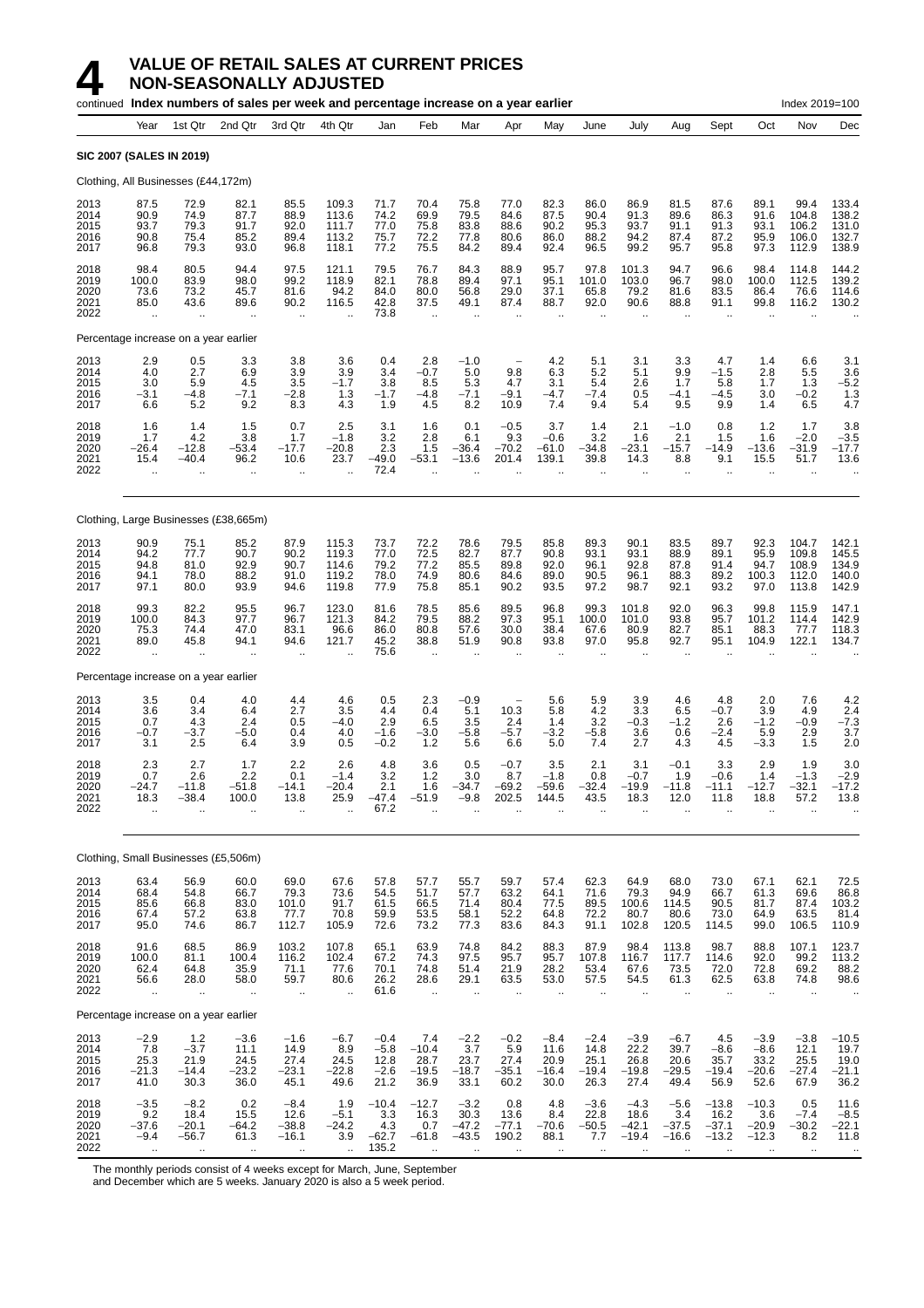|                                      |                                            |                                          | continued Index numbers of sales per week and percentage increase on a year earlier |                                        |                                           |                                      |                                                      |                                          |                                        |                                       |                                        |                                                          |                                         |                                         |                                       | Index 2019=100                         |                                           |
|--------------------------------------|--------------------------------------------|------------------------------------------|-------------------------------------------------------------------------------------|----------------------------------------|-------------------------------------------|--------------------------------------|------------------------------------------------------|------------------------------------------|----------------------------------------|---------------------------------------|----------------------------------------|----------------------------------------------------------|-----------------------------------------|-----------------------------------------|---------------------------------------|----------------------------------------|-------------------------------------------|
|                                      | Year                                       | 1st Qtr                                  | 2nd Qtr                                                                             | 3rd Qtr                                | 4th Qtr                                   | Jan                                  | Feb                                                  | Mar                                      | Apr                                    | May                                   | June                                   | July                                                     | Aug                                     | Sept                                    | Oct                                   | Nov                                    | Dec                                       |
|                                      | <b>SIC 2007 (SALES IN 2019)</b>            |                                          |                                                                                     |                                        |                                           |                                      |                                                      |                                          |                                        |                                       |                                        |                                                          |                                         |                                         |                                       |                                        |                                           |
|                                      |                                            |                                          | Footwear and Leather Goods (£5,113m)                                                |                                        |                                           |                                      |                                                      |                                          |                                        |                                       |                                        |                                                          |                                         |                                         |                                       |                                        |                                           |
| 2013<br>2014<br>2015<br>2016<br>2017 | 86.5<br>86.0<br>90.2<br>94.3<br>98.7       | 72.9<br>71.1<br>70.3<br>75.3<br>77.1     | 78.7<br>81.1<br>87.9<br>88.0<br>96.3                                                | 88.6<br>88.1<br>95.5<br>100.1<br>105.3 | 105.6<br>105.0<br>107.0<br>113.8<br>116.0 | 82.4<br>73.5<br>77.7<br>80.7<br>82.5 | 71.8<br>65.2<br>67.1<br>65.8<br>69.9                 | 66.3<br>73.3<br>67.1<br>78.6<br>78.7     | 78.6<br>80.1<br>85.5<br>84.2<br>93.0   | 77.2<br>76.2<br>83.4<br>88.9<br>91.6  | 80.1<br>85.8<br>93.4<br>90.4<br>102.6  | 82.3<br>85.1<br>90.4<br>103.8<br>103.7                   | 92.2<br>98.9<br>105.2<br>106.5<br>109.1 | 90.8<br>81.8<br>91.9<br>92.1<br>103.6   | 91.7<br>90.7<br>92.0<br>96.9<br>97.4  | 90.9<br>93.2<br>98.1<br>105.1<br>106.7 | 128.6<br>125.8<br>126.2<br>134.4<br>138.4 |
| 2018<br>2019<br>2020<br>2021<br>2022 | 93.3<br>100.0<br>71.8<br>81.4<br>$\ddotsc$ | 77.2<br>79.5<br>72.2<br>40.8             | 89.3<br>93.9<br>39.4<br>82.7                                                        | 98.3<br>107.8<br>86.0<br>90.1          | 108.1<br>118.7<br>89.4<br>112.0           | 86.1<br>90.5<br>95.8<br>43.2<br>78.6 | 72.6<br>76.1<br>75.0<br>38.0<br>$\ddot{\phantom{a}}$ | 73.8<br>73.4<br>46.5<br>41.1             | 84.6<br>91.2<br>30.1<br>78.1           | 88.9<br>90.7<br>31.5<br>84.4          | 93.5<br>98.7<br>53.3<br>84.9           | 103.3<br>108.5<br>70.5<br>86.8                           | 104.7<br>116.8<br>97.1<br>98.6          | 89.2<br>100.1<br>89.5<br>86.1           | 88.8<br>99.7<br>85.0<br>96.1          | 100.5<br>113.8<br>70.6<br>111.3        | 129.6<br>137.9<br>107.9<br>125.3          |
|                                      | Percentage increase on a year earlier      |                                          |                                                                                     |                                        |                                           |                                      |                                                      |                                          |                                        |                                       |                                        |                                                          |                                         |                                         |                                       |                                        |                                           |
| 2013<br>2014<br>2015<br>2016<br>2017 | $-2.1$<br>$-0.5$<br>4.8<br>4.6<br>4.6      | $-0.6$<br>$-2.6$<br>$-1.1$<br>7.1<br>2.5 | $-6.0$<br>3.0<br>8.3<br>0.1<br>9.4                                                  | $-3.5$<br>$-0.6$<br>8.4<br>4.8<br>5.2  | 1.2<br>$-0.6$<br>2.0<br>6.4<br>1.9        | 4.2<br>$-10.8$<br>5.6<br>3.8<br>2.3  | 7.7<br>$-9.2$<br>2.9<br>$-1.9$<br>6.2                | $-10.6$<br>10.7<br>$-8.6$<br>17.2<br>0.1 | $-5.1$<br>1.9<br>6.7<br>$-1.5$<br>10.4 | $-5.8$<br>$-1.3$<br>9.5<br>6.5<br>3.0 | $-6.8$<br>7.2<br>8.8<br>$-3.2$<br>13.6 | $-7.9$<br>3.5<br>6.2<br>14.8<br>$\overline{\phantom{0}}$ | $-1.4$<br>7.3<br>6.4<br>1.2<br>2.4      | $-1.8$<br>$-9.9$<br>12.3<br>0.3<br>12.5 | $-6.6$<br>$-1.1$<br>1.4<br>5.4<br>0.4 | 2.1<br>2.6<br>5.3<br>7.1<br>1.5        | 5.8<br>$-2.2$<br>0.3<br>6.5<br>3.0        |
| 2018<br>2019<br>2020<br>2021<br>2022 | $-5.5$<br>7.2<br>$-28.2$<br>13.4           | 0.1<br>2.9<br>$-9.2$<br>$-43.5$          | $-7.2$<br>5.1<br>$-58.0$<br>109.5                                                   | $-6.7$<br>9.7<br>$-20.2$<br>4.8        | $-6.8$<br>9.8<br>$-24.7$<br>25.3          | 4.4<br>5.1<br>5.8<br>$-54.9$<br>81.9 | 3.9<br>4.9<br>$-1.5$<br>$-49.3$                      | $-6.2$<br>$-0.6$<br>$-36.6$<br>$-11.7$   | $-9.0$<br>7.7<br>$-67.0$<br>159.8      | $-3.0$<br>2.1<br>$-65.3$<br>167.9     | $-8.9$<br>5.6<br>$-46.0$<br>59.2       | $-0.4$<br>5.0<br>$-35.0$<br>23.2                         | $-4.0$<br>11.5<br>$-16.8$<br>1.5        | $-13.9$<br>12.3<br>$-10.6$<br>$-3.8$    | $-8.8$<br>12.2<br>$-14.7$<br>13.0     | $-5.7$<br>13.2<br>$-38.0$<br>57.7      | $-6.3$<br>6.4<br>$-21.7$<br>16.0          |

The monthly periods consist of 4 weeks except for March, June, September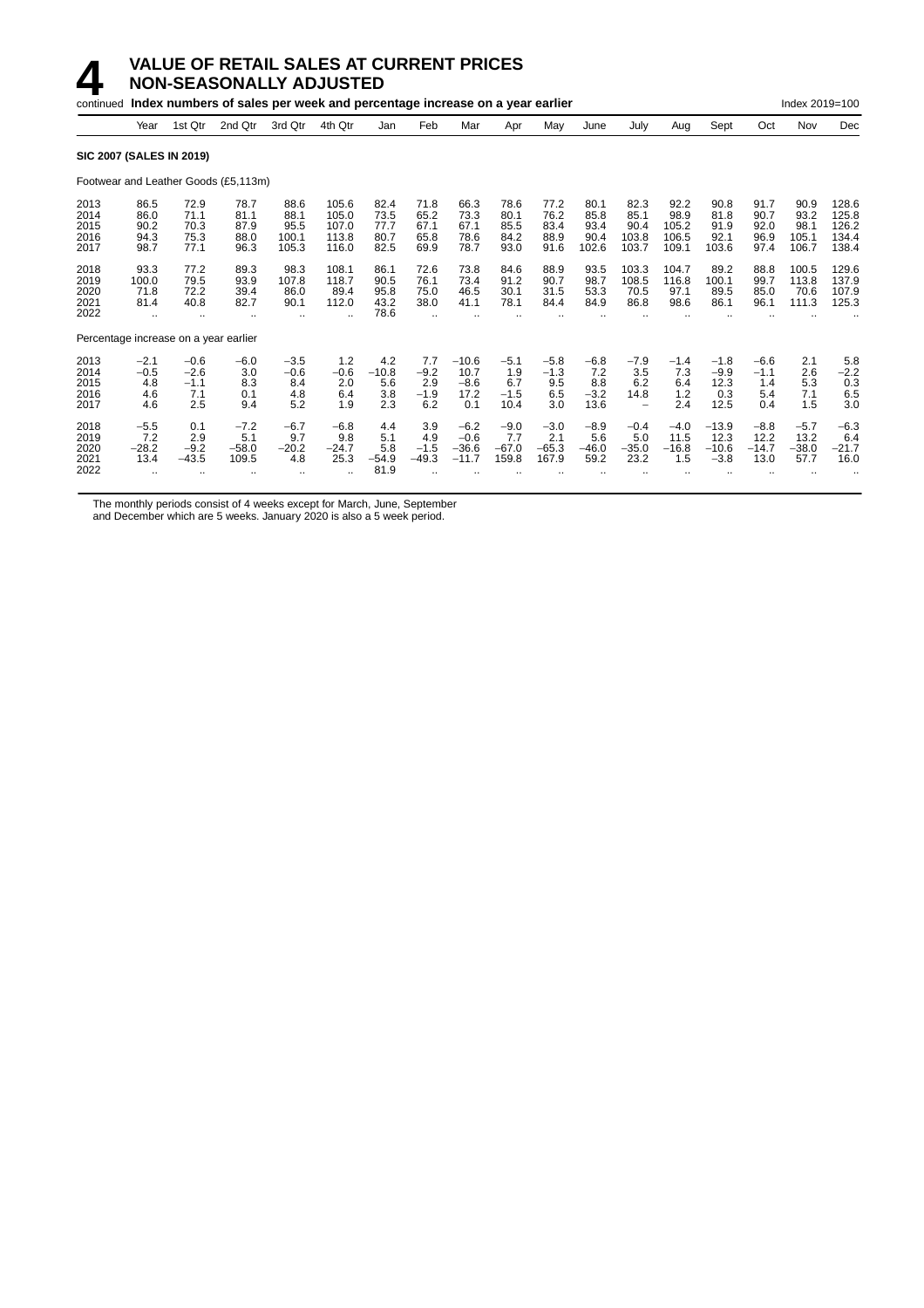|                                      |                                                          | continued Index numbers of sales per week and percentage increase on a year earlier |                                                       |                                                        |                                                          |                                            |                                                       |                                            |                                        |                                                           |                                         |                                          |                                          |                                                         |                                                         | Index 2019=100                                          |                                                     |
|--------------------------------------|----------------------------------------------------------|-------------------------------------------------------------------------------------|-------------------------------------------------------|--------------------------------------------------------|----------------------------------------------------------|--------------------------------------------|-------------------------------------------------------|--------------------------------------------|----------------------------------------|-----------------------------------------------------------|-----------------------------------------|------------------------------------------|------------------------------------------|---------------------------------------------------------|---------------------------------------------------------|---------------------------------------------------------|-----------------------------------------------------|
|                                      | Year                                                     | 1st Qtr                                                                             | 2nd Qtr                                               | 3rd Qtr                                                | 4th Qtr                                                  | Jan                                        | Feb                                                   | Mar                                        | Apr                                    | May                                                       | June                                    | July                                     | Aug                                      | Sept                                                    | Oct                                                     | Nov                                                     | Dec                                                 |
|                                      |                                                          | <b>SIC 2007 (SALES IN 2019)</b>                                                     |                                                       |                                                        |                                                          |                                            |                                                       |                                            |                                        |                                                           |                                         |                                          |                                          |                                                         |                                                         |                                                         |                                                     |
|                                      |                                                          | Household Goods Stores, All Businesses (£34,277m)                                   |                                                       |                                                        |                                                          |                                            |                                                       |                                            |                                        |                                                           |                                         |                                          |                                          |                                                         |                                                         |                                                         |                                                     |
| 2013<br>2014<br>2015<br>2016<br>2017 | 84.9<br>89.6<br>94.4<br>95.3<br>96.9                     | 81.2<br>85.0<br>90.0<br>93.1<br>91.6                                                | 83.9<br>87.2<br>91.9<br>91.2<br>94.9                  | 81.9<br>87.2<br>92.7<br>91.4<br>94.2                   | 92.5<br>99.5<br>103.0<br>105.6<br>106.9                  | 84.1<br>89.2<br>91.8<br>96.5<br>93.3       | 81.1<br>82.3<br>87.2<br>92.4<br>91.4                  | 79.0<br>83.0<br>90.8<br>90.8<br>90.3       | 83.3<br>89.2<br>93.9<br>90.9<br>102.5  | 87.2<br>86.8<br>93.1<br>94.7<br>92.2                      | 81.9<br>85.9<br>89.3<br>88.6<br>91.0    | 84.0<br>87.1<br>95.4<br>95.1<br>96.5     | 78.9<br>87.7<br>89.1<br>88.1<br>90.3     | 82.6<br>86.7<br>93.4<br>91.2<br>95.5                    | 86.6<br>95.9<br>98.9<br>101.8<br>104.7                  | 88.7<br>99.1<br>105.6<br>111.1<br>113.4                 | 100.4<br>102.7<br>104.2<br>104.3<br>103.4           |
| 2018<br>2019<br>2020<br>2021<br>2022 | 102.8<br>100.0<br>99.0<br>110.7                          | 96.2<br>95.2<br>91.1<br>95.6                                                        | 99.7<br>97.4<br>72.8<br>118.8                         | 101.5<br>97.6<br>109.3<br>109.1                        | 113.8<br>109.8<br>123.6<br>119.2                         | 97.0<br>96.3<br>95.2<br>85.3<br>111.5      | 95.8<br>95.0<br>93.8<br>96.5                          | 95.9<br>94.4<br>84.7<br>103.2              | 102.2<br>98.2<br>47.4<br>119.2         | 101.0<br>97.2<br>69.2<br>123.9                            | 96.7<br>97.0<br>96.1<br>114.4           | 98.5<br>95.3<br>107.0<br>112.5           | 100.3<br>95.3<br>108.1<br>110.2          | 104.7<br>101.3<br>112.0<br>105.6                        | 110.2<br>104.9<br>124.1<br>116.4                        | 122.9<br>112.0<br>130.9<br>127.7                        | 109.4<br>111.9<br>117.4<br>114.8                    |
|                                      |                                                          | Percentage increase on a year earlier                                               |                                                       |                                                        |                                                          |                                            |                                                       |                                            |                                        |                                                           |                                         |                                          |                                          |                                                         |                                                         |                                                         |                                                     |
| 2013<br>2014<br>2015<br>2016<br>2017 | $-3.1$<br>5.6<br>5.3<br>1.0<br>1.6                       | $-4.0$<br>4.7<br>5.9<br>3.4<br>$-1.6$                                               | $-3.5$<br>3.9<br>5.4<br>$-0.8$<br>4.1                 | $-2.7$<br>6.4<br>6.4<br>$-1.4$<br>3.1                  | $-2.5$<br>7.5<br>3.5<br>2.6<br>1.2                       | $-4.2$<br>6.0<br>3.0<br>5.2<br>$-3.3$      | 1.1<br>1.5<br>6.1<br>5.9<br>$-1.1$                    | $-7.6$<br>5.1<br>9.4<br>$-0.5$             | $-6.3$<br>7.0<br>5.3<br>$-3.2$<br>12.8 | $-0.7$<br>$-0.4$<br>7.3<br>1.6<br>$-2.6$                  | $-3.6$<br>5.0<br>4.0<br>$-0.8$<br>2.7   | $-2.6$<br>3.7<br>9.5<br>$-0.4$<br>1.5    | $-4.3$<br>11.1<br>1.6<br>$-1.2$<br>2.5   | $-1.4$<br>5.0<br>7.7<br>$-2.4$<br>4.8                   | $-1.8$<br>10.7<br>3.2<br>2.9<br>2.8                     | $-5.6$<br>11.7<br>6.5<br>5.3<br>2.0                     | $-0.6$<br>2.4<br>1.4<br>0.1<br>$-0.9$               |
| 2018<br>2019<br>2020<br>2021<br>2022 | 6.1<br>$-2.7$<br>$-1.0$<br>11.8<br>$\ddot{\phantom{a}}$  | 5.0<br>$-1.1$<br>$-4.3$<br>5.0<br>ă,                                                | 5.1<br>$-2.3$<br>$-25.2$<br>63.1<br>$\mathbf{r}$      | 7.7<br>$-3.8$<br>12.0<br>$-0.1$<br>$\ddotsc$           | 6.5<br>$-3.5$<br>12.6<br>$-3.5$                          | 3.9<br>$-0.7$<br>$-1.1$<br>$-10.4$<br>30.7 | 4.8<br>$-0.9$<br>$-1.3$<br>2.9<br>ä.                  | 6.1<br>$-1.5$<br>$-10.3$<br>21.9<br>ä.     | $-0.3$<br>$-3.9$<br>$-51.7$<br>151.5   | 9.5<br>$-3.7$<br>$-28.8$<br>79.1                          | 6.3<br>0.3<br>$-0.9$<br>19.0<br>ä,      | 2.1<br>$-3.2$<br>12.2<br>5.2<br>ä.       | 11.1<br>$-5.0$<br>13.5<br>2.0<br>ä,      | 9.6<br>$-3.3$<br>10.6<br>$-5.8$<br>$\ddot{\phantom{a}}$ | 5.3<br>$-4.8$<br>18.3<br>$-6.2$<br>$\ddot{\phantom{1}}$ | 8.3<br>$-8.8$<br>16.8<br>$-2.4$<br>$\ddot{\phantom{a}}$ | 5.9<br>2.2<br>5.0<br>$-2.3$                         |
|                                      |                                                          | Household Goods Stores, Large Businesses (£23,237m)                                 |                                                       |                                                        |                                                          |                                            |                                                       |                                            |                                        |                                                           |                                         |                                          |                                          |                                                         |                                                         |                                                         |                                                     |
| 2013<br>2014<br>2015<br>2016<br>2017 | 87.2<br>90.4<br>94.4<br>95.8<br>95.5                     | 82.9<br>85.6<br>90.8<br>91.6<br>91.5                                                | 85.5<br>88.2<br>92.2<br>91.2<br>93.4                  | 84.1<br>88.1<br>90.9<br>94.0<br>91.2                   | 96.2<br>100.3<br>103.8<br>106.7<br>105.7                 | 87.9<br>91.9<br>93.5<br>95.1<br>95.6       | 81.5<br>81.2<br>88.1<br>90.5<br>89.9                  | 80.1<br>82.8<br>90.7<br>89.6<br>89.5       | 85.8<br>91.2<br>94.6<br>89.7<br>103.1  | 87.7<br>88.7<br>94.5<br>94.8<br>90.0                      | 83.4<br>85.4<br>88.3<br>89.5<br>88.4    | 85.0<br>87.6<br>93.3<br>98.9<br>94.9     | 81.8<br>89.2<br>88.3<br>88.9<br>86.1     | 85.1<br>87.5<br>91.1<br>94.1<br>92.4                    | 86.8<br>91.6<br>95.2<br>100.0<br>99.7                   | 91.2<br>97.3<br>105.3<br>111.6<br>110.3                 | 107.6<br>109.6<br>109.6<br>108.0<br>106.9           |
| 2018<br>2019<br>2020<br>2021<br>2022 | 100.6<br>100.0<br>95.5<br>107.1<br>$\ddot{\phantom{a}}$  | 93.9<br>98.0<br>89.5<br>93.1<br>$\ddot{\phantom{a}}$                                | 98.5<br>96.4<br>73.2<br>112.8<br>$\ddot{\phantom{a}}$ | 98.1<br>94.9<br>105.1<br>106.4<br>$\ddot{\phantom{a}}$ | 111.9<br>110.7<br>114.7<br>116.0<br>$\ddot{\phantom{a}}$ | 92.9<br>98.4<br>94.8<br>85.5<br>108.4      | 93.4<br>97.5<br>89.7<br>91.7<br>$\ddot{\phantom{a}}$  | 95.1<br>98.2<br>83.9<br>100.5              | 101.7<br>97.9<br>46.6<br>114.5         | 99.4<br>96.4<br>70.6<br>115.8                             | 95.2<br>95.1<br>96.7<br>109.1           | 95.7<br>90.4<br>103.9<br>108.2           | 95.3<br>93.0<br>103.3<br>107.2           | 102.2<br>99.9<br>107.5<br>104.2                         | 101.5<br>103.9<br>110.6<br>111.0                        | 118.6<br>111.9<br>121.1<br>124.5                        | 115.0<br>115.2<br>112.7<br>113.2                    |
|                                      |                                                          | Percentage increase on a year earlier                                               |                                                       |                                                        |                                                          |                                            |                                                       |                                            |                                        |                                                           |                                         |                                          |                                          |                                                         |                                                         |                                                         |                                                     |
| 2013<br>2014<br>2015<br>2016<br>2017 | $-4.3$<br>3.8<br>4.4<br>1.5<br>$-0.4$                    | $-5.2$<br>3.2<br>6.1<br>0.9<br>$-0.1$                                               | $-3.1$<br>3.2<br>4.5<br>$-1.1$<br>2.4                 | $-3.2$<br>4.8<br>3.2<br>3.4<br>$-2.9$                  | $-5.5$<br>4.3<br>3.5<br>2.7<br>$-0.9$                    | $-7.4$<br>4.5<br>1.7<br>1.8<br>0.5         | $-0.1$<br>$-0.4$<br>8.6<br>2.7<br>$-0.6$              | $-7.1$<br>3.4<br>9.5<br>$-1.2$<br>$-0.1$   | $-4.8$<br>6.2<br>3.7<br>$-5.2$<br>15.0 | $-1.1$<br>1.2<br>6.5<br>0.3<br>$-5.1$                     | $-3.2$<br>2.5<br>3.4<br>1.3<br>$-1.2$   | $-2.1$<br>3.0<br>6.5<br>6.0<br>$-4.1$    | $-3.8$<br>9.1<br>$-1.0$<br>0.7<br>$-3.2$ | $-3.5$<br>2.8<br>4.0<br>3.3<br>$-1.8$                   | $-4.5$<br>5.6<br>3.9<br>5.1<br>$-0.4$                   | $-7.0$<br>6.7<br>8.2<br>6.0<br>$-1.2$                   | $-5.1$<br>1.8<br>$-1.5$<br>$-1.0$                   |
| 2018<br>2019<br>2020<br>2021<br>2022 | 5.4<br>$-0.6$<br>$-4.5$<br>12.1                          | 2.6<br>4.4<br>$-8.8$<br>4.1<br>                                                     | 5.4<br>$-2.2$<br>$-24.0$<br>54.0<br>$\mathbf{r}$      | 7.5<br>$-3.2$<br>10.8<br>1.2<br>$\ldots$               | 5.9<br>$-1.1$<br>3.5<br>1.2                              | $-2.8$<br>5.9<br>$-3.7$<br>-9.8<br>26.8    | 3.8<br>4.3<br>$-8.0$<br>2.2<br>$\bar{\mathbf{r}}$     | 6.3<br>3.2<br>$-14.5$<br>19.7              | $-1.4$<br>$-3.7$<br>$-52.5$<br>145.9   | 10.5<br>$-3.1$<br>$-26.7$<br>64.0<br>$\ddot{\phantom{a}}$ | 7.7<br>$-0.1$<br>1.7<br>12.8<br>ä.      | 0.9<br>$-5.5$<br>15.0<br>4.1<br>ä.       | 10.6<br>$-2.4$<br>11.0<br>3.8<br>ä.      | 10.5<br>$-2.2$<br>7.6<br>-3.1<br>ä.                     | 1.8<br>2.4<br>6.4<br>0.4<br>$\ddot{\phantom{a}}$        | 7.5<br>$-5.7$<br>8.3<br>2.8<br>$\ddot{\phantom{a}}$     | 7.5<br>0.2<br>$-2.2$<br>0.5<br>$\ddot{\phantom{a}}$ |
|                                      |                                                          | Household Goods Stores, Small Businesses (£11,040m)                                 |                                                       |                                                        |                                                          |                                            |                                                       |                                            |                                        |                                                           |                                         |                                          |                                          |                                                         |                                                         |                                                         |                                                     |
| 2013<br>2014<br>2015<br>2016<br>2017 | 80.1<br>87.9<br>94.4<br>94.2<br>99.9                     | 77.6<br>83.8<br>88.5<br>96.2<br>91.8                                                | 80.7<br>85.1<br>91.3<br>91.1<br>98.0                  | 77.4<br>85.2<br>96.5<br>86.0<br>100.4                  | 84.9<br>97.9<br>101.2<br>103.5<br>109.3                  | 76.0<br>83.4<br>88.3<br>99.5<br>88.6       | 80.2<br>84.6<br>85.3<br>96.5<br>94.5                  | 76.7<br>83.4<br>91.2<br>93.4<br>92.1       | 77.9<br>84.9<br>92.3<br>93.4<br>101.3  | 86.0<br>82.7<br>90.1<br>94.4<br>96.8                      | 78.7<br>87.0<br>91.5<br>86.7<br>96.4    | 81.9<br>86.1<br>99.8<br>87.0<br>99.9     | 73.0<br>84.5<br>90.7<br>86.2<br>99.0     | 77.2<br>85.1<br>98.4<br>85.0<br>102.0                   | 86.2<br>104.8<br>106.8<br>105.5<br>115.2                | 83.3<br>102.9<br>106.1<br>110.1<br>119.9                | 85.1<br>88.3<br>92.7<br>96.6<br>96.0                |
| 2018<br>2019<br>2020<br>2021<br>2022 | 107.4<br>100.0<br>106.5<br>118.3<br>$\ddot{\phantom{a}}$ | 101.0<br>89.2<br>94.4<br>100.9<br>ä.                                                | 102.3<br>99.7<br>72.0<br>131.4<br>ä.                  | 108.6<br>103.3<br>118.0<br>115.0<br>ä,                 | 117.7<br>107.7<br>142.4<br>126.0<br>ä.                   | 105.6<br>91.9<br>96.1<br>85.0<br>118.0     | 101.0<br>89.8<br>102.4<br>106.6<br>$\bar{\mathbf{r}}$ | 97.4<br>86.6<br>86.4<br>109.0<br>$\ddotsc$ | 103.4<br>98.8<br>49.2<br>129.2         | 104.3<br>98.9<br>66.1<br>140.8                            | 100.0<br>101.1<br>95.0<br>125.6<br>ä.   | 104.5<br>105.7<br>113.5<br>121.6<br>ä.   | 110.9<br>100.0<br>118.3<br>116.5<br>ä.   | 110.1<br>104.1<br>121.4<br>108.4<br>ä.                  | 128.6<br>106.8<br>152.5<br>127.8<br>ä.                  | 131.8<br>112.4<br>151.3<br>134.4                        | 97.8<br>104.8<br>127.3<br>118.0                     |
|                                      |                                                          | Percentage increase on a year earlier                                               |                                                       |                                                        |                                                          |                                            |                                                       |                                            |                                        |                                                           |                                         |                                          |                                          |                                                         |                                                         |                                                         |                                                     |
| 2013<br>2014<br>2015<br>2016<br>2017 | $-0.4$<br>9.7<br>7.4<br>$-0.2$<br>6.0                    | $-1.1$<br>8.0<br>5.6<br>8.8<br>$-4.6$                                               | $-4.6$<br>5.4<br>7.4<br>$-0.2$<br>7.6                 | $-1.5$<br>10.2<br>13.3<br>$-10.9$<br>16.8              | 5.6<br>15.3<br>3.4<br>2.3<br>5.6                         | 4.7<br>9.7<br>5.8<br>12.8<br>$-10.9$       | 3.7<br>5.5<br>0.9<br>13.1<br>$-2.0$                   | $-8.7$<br>8.8<br>9.3<br>2.4<br>$-1.4$      | $-9.4$<br>8.9<br>8.7<br>1.2<br>8.4     | $-3.8$<br>9.0<br>4.7<br>2.6                               | $-4.5$<br>10.7<br>5.1<br>$-5.2$<br>11.1 | $-3.4$<br>5.1<br>16.0<br>$-12.9$<br>14.9 | $-5.6$<br>15.8<br>7.4<br>$-4.9$<br>14.8  | 3.7<br>10.2<br>15.7<br>$-13.7$<br>20.0                  | 4.3<br>21.5<br>1.9<br>$-1.\overline{2}$<br>9.2          | $-2.3$<br>23.5<br>3.1<br>3.8<br>8.9                     | 14.0<br>3.8<br>5.1<br>4.2<br>$-0.6$                 |
| 2018<br>2019<br>2020<br>2021<br>2022 | 7.6<br>$-6.9$<br>6.5<br>11.1                             | 10.1<br>$-11.7$<br>5.9<br>6.8                                                       | 4.4<br>$-2.6$<br>$-27.8$<br>82.4                      | 8.1<br>$-4.9$<br>14.2<br>$-2.6$                        | 7.7<br>$-8.5$<br>32.2<br>$-11.5$                         | 19.2<br>$-13.0$<br>4.6<br>$-11.6$<br>38.8  | 6.8<br>$-11.1$<br>14.0<br>4.1                         | 5.9<br>$-11.1$<br>$-0.3$<br>26.2           | 2.0<br>$-4.5$<br>$-50.2$<br>162.7      | 7.7<br>$-5.1$<br>$-33.2$<br>112.9                         | 3.7<br>1.1<br>$-6.0$<br>32.1            | 4.5<br>1.2<br>7.3<br>7.2                 | 12.0<br>$-9.8$<br>18.2<br>$-1.5$         | 7.9<br>$-5.4$<br>16.7<br>$-10.7$                        | 11.6<br>$-16.9$<br>42.8<br>$-16.2$                      | 9.9<br>$-14.8$<br>34.7<br>$-11.2$                       | 1.9<br>7.1<br>21.5<br>$-7.3$                        |

The monthly periods consist of 4 weeks except for March, June, September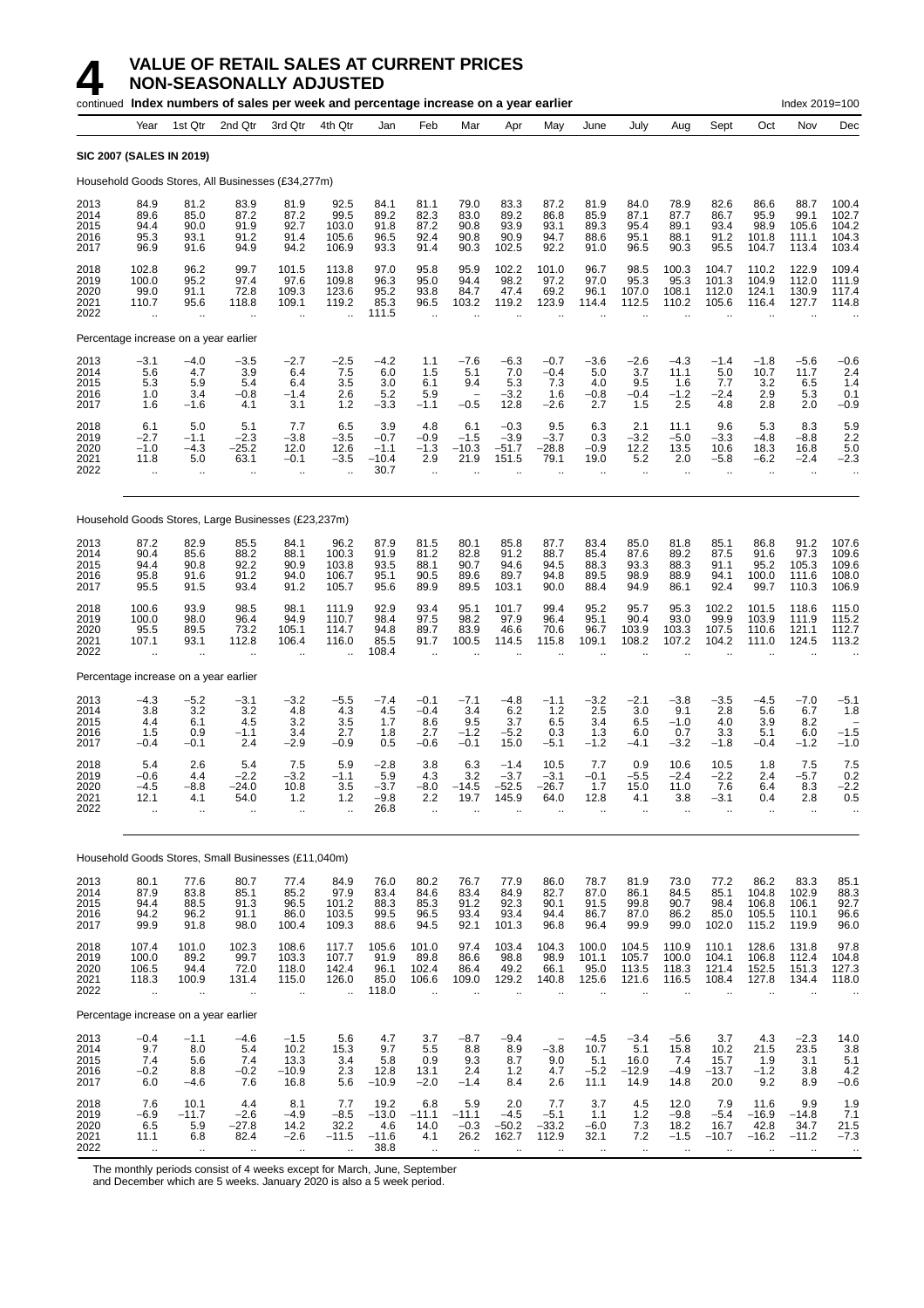

|                                      |                                                  |                                                      | continued Index numbers of sales per week and percentage increase on a year earlier |                                                       |                                                |                                                 |                                                         |                                                       |                                                  |                                                        |                                                      |                                                      |                                                           |                                                   |                                                | Index 2019=100                                        |                                                |
|--------------------------------------|--------------------------------------------------|------------------------------------------------------|-------------------------------------------------------------------------------------|-------------------------------------------------------|------------------------------------------------|-------------------------------------------------|---------------------------------------------------------|-------------------------------------------------------|--------------------------------------------------|--------------------------------------------------------|------------------------------------------------------|------------------------------------------------------|-----------------------------------------------------------|---------------------------------------------------|------------------------------------------------|-------------------------------------------------------|------------------------------------------------|
|                                      | Year                                             | 1st Qtr                                              | 2nd Qtr                                                                             | 3rd Qtr                                               | 4th Qtr                                        | Jan                                             | Feb                                                     | Mar                                                   | Apr                                              | May                                                    | June                                                 | July                                                 | Aug                                                       | Sept                                              | Oct                                            | Nov                                                   | Dec                                            |
|                                      | <b>SIC 2007 (SALES IN 2019)</b>                  |                                                      |                                                                                     |                                                       |                                                |                                                 |                                                         |                                                       |                                                  |                                                        |                                                      |                                                      |                                                           |                                                   |                                                |                                                       |                                                |
|                                      | Furniture, Lighting, etc (£14,844m)              |                                                      |                                                                                     |                                                       |                                                |                                                 |                                                         |                                                       |                                                  |                                                        |                                                      |                                                      |                                                           |                                                   |                                                |                                                       |                                                |
| 2013<br>2014<br>2015<br>2016<br>2017 | 74.5<br>80.8<br>89.6<br>92.1<br>94.4             | 74.2<br>77.8<br>87.0<br>94.5<br>91.3                 | 71.5<br>75.3<br>86.8<br>87.6<br>90.3                                                | 70.6<br>79.3<br>87.7<br>86.7<br>91.0                  | 81.6<br>90.9<br>96.9<br>99.6<br>105.1          | 75.1<br>79.6<br>87.0<br>98.0<br>92.2            | 74.7<br>77.6<br>85.2<br>95.3<br>91.6                    | 73.0<br>76.3<br>88.5<br>90.9<br>90.3                  | 69.7<br>76.6<br>88.0<br>93.9<br>96.9             | 74.8<br>73.4<br>87.1<br>89.6<br>88.6                   | 70.2<br>75.8<br>85.6<br>81.0<br>86.4                 | 75.8<br>81.4<br>95.2<br>87.5<br>95.1                 | 63.7<br>76.7<br>79.5<br>83.9<br>83.6                      | 72.1<br>79.8<br>88.3<br>88.3<br>93.7              | 79.8<br>94.1<br>97.4<br>99.2<br>105.6          | 79.9<br>91.0<br>97.5<br>102.7<br>110.8                | 84.3<br>88.2<br>95.9<br>97.5<br>100.2          |
| 2018<br>2019<br>2020<br>2021<br>2022 | 99.2<br>100.0<br>87.2<br>98.4                    | 99.5<br>98.9<br>88.6<br>76.6                         | 92.3<br>96.9<br>48.0<br>108.3                                                       | 96.4<br>94.7<br>100.9<br>101.3                        | 108.6<br>109.5<br>111.2<br>107.5               | 104.5<br>97.9<br>100.0<br>76.2<br>115.3         | 102.8<br>103.6<br>96.5<br>77.1<br>$\ddot{\phantom{a}}$  | 92.9<br>95.9<br>70.8<br>76.5                          | 94.8<br>98.2<br>21.5<br>101.7                    | 94.3<br>96.7<br>34.4<br>121.3                          | 88.7<br>95.9<br>80.0<br>103.2                        | 92.8<br>86.3<br>99.9<br>105.0                        | 94.1<br>94.1<br>96.8<br>101.4                             | 101.1<br>101.9<br>105.1<br>98.2                   | 105.4<br>113.3<br>121.4<br>113.2               | 114.9<br>110.6<br>105.9<br>112.0                      | 106.1<br>105.6<br>107.3<br>99.4                |
|                                      | Percentage increase on a year earlier            |                                                      |                                                                                     |                                                       |                                                |                                                 |                                                         |                                                       |                                                  |                                                        |                                                      |                                                      |                                                           |                                                   |                                                |                                                       |                                                |
| 2013<br>2014<br>2015<br>2016<br>2017 | $1.2$<br>8.5<br>10.9<br>2.8<br>2.5               | 6.1<br>4.9<br>11.8<br>8.5<br>$-3.3$                  | $-3.6$<br>5.3<br>15.3<br>0.9<br>3.1                                                 | $-1.4$<br>12.3<br>10.6<br>$-1.2$<br>5.0               | 3.7<br>11.4<br>6.6<br>2.8<br>5.5               | 8.0<br>5.9<br>9.3<br>12.7<br>$-5.9$             | 8.5<br>3.9<br>9.7<br>11.9<br>$-3.8$                     | 2.9<br>4.5<br>16.1<br>2.7<br>$-0.7$                   | $-7.2$<br>9.8<br>14.9<br>6.6<br>3.3              | 3.4<br>$-1.9$<br>18.7<br>2.8<br>$-1.0$                 | $-6.1$<br>7.9<br>12.9<br>$-5.3$<br>6.6               | 0.9<br>7.4<br>17.0<br>$-8.1$<br>8.7                  | $-7.2$<br>20.4<br>3.7<br>5.5<br>$-0.4$                    | 1.1<br>10.7<br>10.8<br>$-0.1$<br>6.1              | $-1.7$<br>17.9<br>3.5<br>1.9<br>6.4            | 1.7<br>13.9<br>7.1<br>5.3<br>8.0                      | 9.8<br>4.7<br>8.7<br>1.6<br>2.8                |
| 2018<br>2019<br>2020<br>2021<br>2022 | 5.1<br>0.8<br>$-12.8$<br>12.9                    | 9.0<br>$-0.7$<br>$-10.4$<br>$-13.5$                  | 2.2<br>4.9<br>$-50.4$<br>125.7                                                      | 5.9<br>$-1.8$<br>6.6<br>0.3<br>÷.                     | 3.3<br>0.8<br>1.5<br>-3.3                      | 13.3<br>$-6.4$<br>2.1<br>$-23.8$<br>51.4        | 12.2<br>0.7<br>$-6.8$<br>$-20.1$                        | 2.9<br>3.2<br>$-26.2$<br>8.0                          | $-2.3$<br>3.7<br>$-78.1$<br>373.0                | 6.4<br>2.5<br>$-64.4$<br>252.2                         | 2.7<br>8.1<br>$-16.5$<br>29.0                        | $-2.4$<br>$-7.0$<br>15.8<br>5.1                      | 12.6<br>$\overline{\phantom{a}}$<br>2.9<br>4.7            | 7.9<br>0.8<br>3.1<br>-6.6                         | -0.1<br>7.5<br>7.1<br>-6.8                     | 3.7<br>$-3.7$<br>$-4.3$<br>5.8                        | 5.9<br>$-0.5$<br>1.6<br>$-7.4$                 |
|                                      |                                                  |                                                      | Electrical Household Appliances (£7,030m)                                           |                                                       |                                                |                                                 |                                                         |                                                       |                                                  |                                                        |                                                      |                                                      |                                                           |                                                   |                                                |                                                       |                                                |
| 2013<br>2014<br>2015<br>2016<br>2017 | 87.1<br>90.3<br>92.9<br>89.4<br>95.9             | 80.0<br>83.4<br>85.4<br>82.2<br>86.7                 | 72.7<br>76.9<br>76.7<br>72.6<br>78.6                                                | 81.2<br>83.1<br>86.4<br>83.8<br>90.7                  | 114.6<br>118.3<br>123.0<br>119.1<br>127.4      | 91.7<br>97.9<br>96.7<br>95.0<br>98.8            | 77.9<br>75.9<br>81.0<br>75.4<br>80.4                    | 72.4<br>74.8<br>80.0<br>77.4<br>82.1                  | 74.7<br>79.4<br>77.9<br>65.4<br>81.7             | 71.1<br>75.9<br>77.7<br>75.0<br>73.1                   | 72.3<br>75.6<br>75.0<br>76.6<br>80.6                 | 73.7<br>76.2<br>82.5<br>79.6<br>84.8                 | 80.1<br>84.7<br>84.3<br>79.1<br>89.9                      | 88.2<br>87.3<br>91.1<br>90.9<br>96.2              | 84.9<br>91.3<br>91.4<br>89.8<br>96.9           | 100.4<br>109.2<br>126.2<br>125.5<br>141.0             | 149.8<br>147.1<br>145.8<br>137.4<br>141.1      |
| 2018<br>2019<br>2020<br>2021<br>2022 | 97.6<br>100.0<br>100.9<br>106.4                  | 89.4<br>91.2<br>91.8<br>86.6<br>$\mathbf{r}$         | 80.6<br>79.3<br>74.3<br>100.2                                                       | 92.0<br>94.2<br>99.7<br>100.9<br>$\ddot{\phantom{a}}$ | 128.5<br>135.2<br>138.7<br>137.7<br>ä.         | 102.3<br>98.4<br>101.4<br>86.6<br>109.9         | 81.6<br>80.4<br>82.4<br>89.5<br>$\mathbf{r}$            | 85.5<br>94.1<br>89.8<br>84.3                          | 84.1<br>81.9<br>62.4<br>104.1                    | 77.0<br>77.4<br>67.1<br>102.2                          | 80.7<br>78.8<br>89.7<br>95.6<br>$\ddot{\phantom{a}}$ | 85.2<br>85.8<br>96.2<br>97.9                         | 91.1<br>87.6<br>98.8<br>100.6                             | 98.1<br>106.3<br>103.2<br>103.7                   | 96.9<br>97.9<br>113.2<br>115.3                 | 147.9<br>128.7<br>152.8<br>160.5                      | 138.3<br>170.3<br>147.7<br>137.5               |
|                                      | Percentage increase on a year earlier            |                                                      |                                                                                     |                                                       |                                                |                                                 |                                                         |                                                       |                                                  |                                                        |                                                      |                                                      |                                                           |                                                   |                                                |                                                       |                                                |
| 2013<br>2014<br>2015<br>2016<br>2017 | $-16.3$<br>3.6<br>2.9<br>$-3.7$<br>7.2           | $-21.9$<br>4.2<br>2.5<br>$-3.8$<br>5.5               | $-20.6$<br>5.7<br>$-0.2$<br>$-5.3$<br>8.3                                           | $-14.7$<br>2.3<br>4.0<br>$-2.9$<br>8.3                | $-9.8$<br>3.2<br>4.0<br>-3.2<br>7.0            | $-26.6$<br>6.8<br>$-1.2$<br>$-1.7$<br>4.0       | $-16.9$<br>$-2.6$<br>6.7<br>$-6.9$<br>6.7               | $-20.7$<br>3.3<br>6.9<br>-3.2<br>6.0                  | $-20.7$<br>6.2<br>$-1.9$<br>$-16.0$<br>25.0      | $-22.1$<br>6.8<br>2.4<br>$-3.5$<br>$-2.5$              | $-19.3$<br>4.5<br>$-0.8$<br>2.1<br>5.2               | $-23.7$<br>3.5<br>8.3<br>$-3.5$<br>6.5               | $-12.9$<br>5.7<br>$-0.5$<br>$-6.1$<br>13.6                | $-9.0$<br>$-1.1$<br>4.4<br>$-0.2$<br>5.8          | $-13.6$<br>7.6<br>0.1<br>$-1.7$<br>7.9         | $-17.1$<br>8.8<br>15.6<br>$-0.6$<br>12.3              | $-3.4$<br>$-1.8$<br>$-0.9$<br>$-5.8$<br>2.7    |
| 2018<br>2019<br>2020<br>2021<br>2022 | 1.8<br>2.4<br>0.9<br>5.4<br>$\ddot{\phantom{a}}$ | 3.2<br>2.0<br>0.6<br>$-5.6$<br>$\ddot{\phantom{a}}$  | 2.5<br>$-1.6$<br>$-6.3$<br>34.8                                                     | 1.4<br>2.4<br>5.8<br>1.3<br>$\bar{\mathbf{a}}$        | 0.8<br>5.2<br>2.5<br>$-0.7$                    | 3.5<br>$-3.8$<br>3.1<br>$-14.6$<br>26.9         | 1.5<br>$-1.4$<br>2.4<br>8.7<br>$\ddot{\phantom{1}}$     | 4.2<br>10.1<br>-4.6<br>$-6.0$<br>$\ddot{\phantom{a}}$ | 3.0<br>$-2.7$<br>$-23.7$<br>66.8<br>$\mathbf{r}$ | 5.2<br>0.5<br>-13.3<br>52.4<br>$\ddot{\phantom{a}}$    | 0.2<br>$-2.3$<br>13.7<br>6.6<br>$\ddotsc$            | 0.5<br>0.7<br>12.1<br>1.7<br>$\ddot{\phantom{1}}$    | 1.4<br>$-3.9$<br>12.8<br>1.8<br>$\ddotsc$                 | 2.0<br>8.3<br>-2.9<br>0.5<br>$\ddot{\phantom{a}}$ | 1.1<br>15.6<br>1.8<br>ä.                       | 4.9<br>$-13.0$<br>18.8<br>5.0<br>$\ddot{\phantom{1}}$ | $-2.0$<br>23.1<br>$-13.3$<br>$-6.9$<br>        |
|                                      |                                                  |                                                      | Hardware, Paints and Glass (£11,442m)                                               |                                                       |                                                |                                                 |                                                         |                                                       |                                                  |                                                        |                                                      |                                                      |                                                           |                                                   |                                                |                                                       |                                                |
| 2013<br>2014<br>2015<br>2016<br>2017 | 94.1<br>98.9<br>100.3<br>102.4<br>100.3          | 87.4<br>94.0<br>96.3<br>97.4<br>94.9                 | 106.4<br>108.8<br>108.0<br>107.4<br>111.8                                           | 95.9<br>99.0<br>102.6<br>102.5<br>101.1               | 86.6<br>94.1<br>94.2<br>102.1<br>93.4          | 86.2<br>94.4<br>94.7<br>95.0<br>91.3            | 87.7<br>91.0<br>93.7<br>98.6<br>97.6                    | 88.1<br>96.0<br>99.6<br>98.4<br>95.6                  | 105.8<br>111.5<br>111.1<br>102.5<br>124.1        | 112.7<br>111.0<br>110.7<br>113.9<br>109.3              | 101.9<br>104.9<br>103.4<br>106.2<br>103.9            | 100.7<br>100.4<br>103.7<br>115.2<br>106.2            | 96.7<br>103.0<br>103.8<br>99.0<br>99.3                    | 91.5<br>94.6<br>100.8<br>95.2<br>98.4             | 94.7<br>99.8<br>105.0<br>113.0<br>108.9        | 89.3<br>100.1<br>100.7<br>111.5<br>98.2               | 77.9<br>84.9<br>80.3<br>85.8<br>77.1           |
| 2018<br>2019<br>2020<br>2021<br>2022 | 110.6<br>100.0<br>114.3<br>129.9<br>$\ddotsc$    | 96.1<br>93.7<br>95.0<br>126.9<br>$\cdot$ .           | 122.4<br>109.2<br>106.0<br>146.1<br>ä,                                              | 114.5<br>103.6<br>128.1<br>126.7                      | 109.7<br>93.6<br>129.8<br>119.9<br>$\ldots$    | 83.6<br>90.9<br>86.2<br>98.2<br>108.0           | 96.1<br>94.9<br>98.4<br>122.7<br>$\ddotsc$              | 106.0<br>95.0<br>101.2<br>153.4                       | 124.2<br>109.1<br>71.9<br>154.0                  | 126.3<br>109.5<br>117.5<br>143.0                       | 117.7<br>109.0<br>124.0<br>142.3                     | 114.8<br>111.9<br>125.4<br>133.4                     | 114.5<br>102.6<br>130.5<br>130.0                          | 114.2<br>97.6<br>128.2<br>118.6                   | 125.7<br>99.6<br>134.7<br>123.6                | 116.9<br>103.4<br>150.1<br>128.6                      | $91.0$<br>$81.0$<br>109.5<br>109.8             |
|                                      | Percentage increase on a year earlier            |                                                      |                                                                                     |                                                       |                                                |                                                 |                                                         |                                                       |                                                  |                                                        |                                                      |                                                      |                                                           |                                                   |                                                |                                                       |                                                |
| 2013<br>2014<br>2015<br>2016<br>2017 | 4.9<br>5.1<br>1.4<br>2.1<br>$-2.0$               | $-0.4$<br>7.6<br>2.4<br>1.2<br>$-2.6$                | 9.5<br>2.2<br>$-0.7$<br>$-0.6$<br>4.1                                               | 7.5<br>$\frac{3.2}{3.7}$<br>$-0.1$<br>$-1.4$          | 2.3<br>8.7<br>0.1<br>8.4<br>$-8.5$             | 2.9<br>$\substack{9.6 \\ 0.3}$<br>0.3<br>$-3.8$ | 7.9<br>3.8<br>2.9<br>5.2<br>$-1.1$                      | $-8.3$<br>9.0<br>3.7<br>$-1.2$<br>$-2.8$              | 6.6<br>5.4<br>$-0.3$<br>$-7.8$<br>21.1           | 10.4<br>$-1.6$<br>$-0.3$<br>2.9<br>$-4.0$              | 11.1<br>2.9<br>$-1.4$<br>2.7<br>$-2.2$               | 11.7<br>$-0.4$<br>3.3<br>11.1<br>$-7.8$              | 6.8<br>6.5<br>0.8<br>$-4.6$<br>0.3                        | 4.6<br>3.5<br>6.5<br>$-5.5$<br>3.4                | 9.9<br>5.3<br>5.3<br>7.6<br>$-3.7$             | $-0.1$<br>12.1<br>0.6<br>10.7<br>$-12.0$              | $-2.0$<br>$8.9 - 5.4$<br>6.9<br>$-10.1$        |
| 2018<br>2019<br>2020<br>2021<br>2022 | 10.3<br>$-9.6$<br>14.3<br>13.6<br>$\ddotsc$      | 1.2<br>$-2.5$<br>1.5<br>33.6<br>$\ddot{\phantom{1}}$ | 9.5<br>$-10.8$<br>$-2.9$<br>37.9<br>ä.                                              | 13.3<br>$-9.5$<br>23.7<br>$-1.1$<br>$\cdot$           | 17.4<br>$-14.7$<br>38.7<br>$-7.6$<br>$\ddotsc$ | $-8.4$<br>8.7<br>$-5.1$<br>13.9<br>10.0         | $-1.5$<br>$-1.3$<br>3.8<br>24.7<br>$\ddot{\phantom{1}}$ | 10.9<br>$-10.4$<br>6.5<br>51.6                        | 0.1<br>$-12.1$<br>$-34.1$<br>114.1               | 15.6<br>$-13.3$<br>7.4<br>21.6<br>$\ddot{\phantom{0}}$ | 13.3<br>$-7.4$<br>13.8<br>14.8<br>$\ldots$           | 8.1<br>$-2.5$<br>12.1<br>6.4<br>$\ddot{\phantom{a}}$ | 15.3<br>$-10.4$<br>27.2<br>$-0.4$<br>$\ddot{\phantom{1}}$ | 16.1<br>$-14.5$<br>31.3<br>$-7.5$<br>$\cdot$ .    | 15.5<br>$-20.8$<br>35.3<br>$-8.2$<br>$\ddotsc$ | 19.1<br>$-11.6$<br>45.2<br>$-14.3$                    | 18.0<br>$-11.0$<br>35.3<br>0.3<br>$\cdot\cdot$ |

The monthly periods consist of 4 weeks except for March, June, September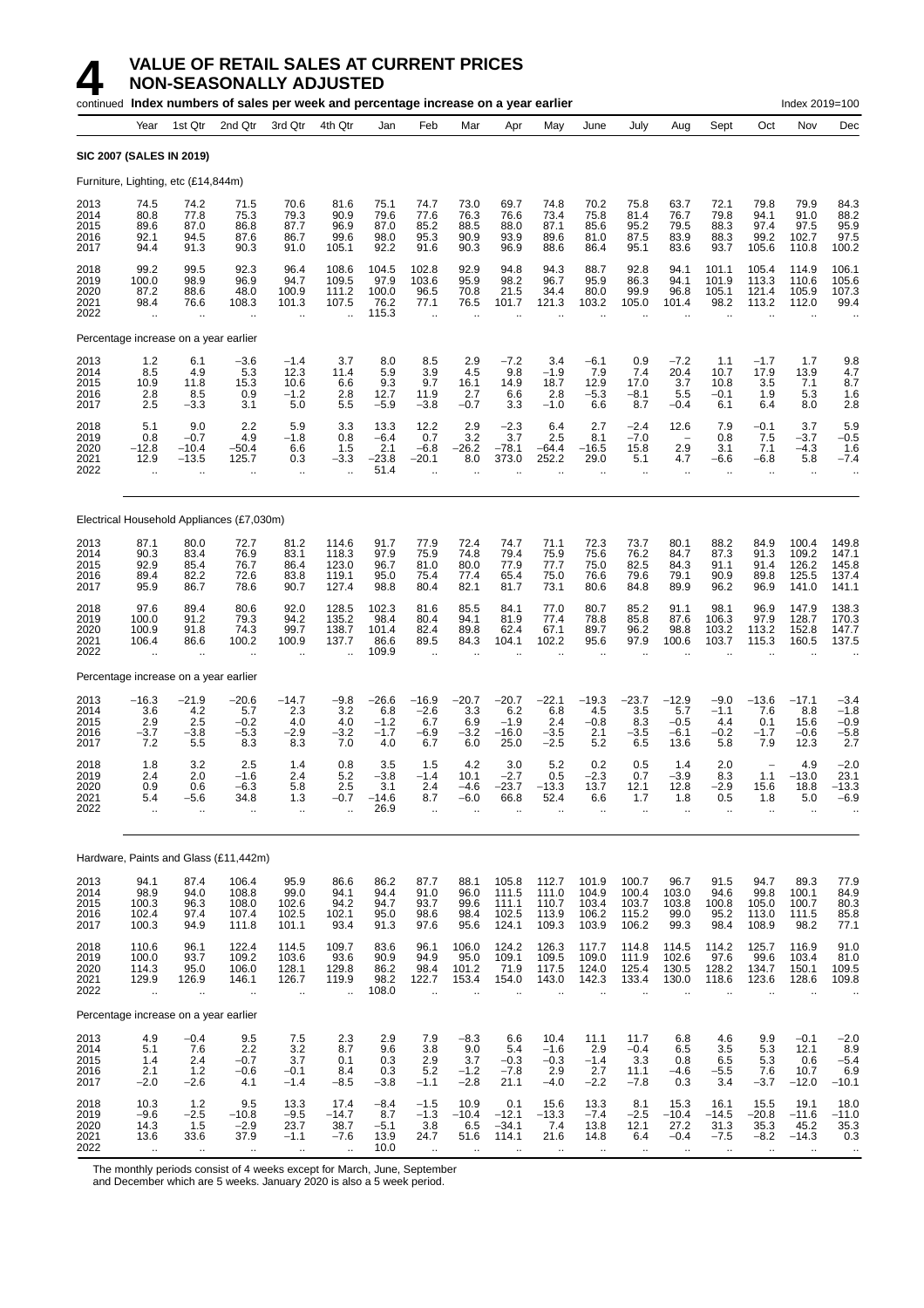|                                       |                                                 |                                               | continued Index numbers of sales per week and percentage increase on a year earlier |                                            |                                              |                                               |                                                |                                                |                                           |                                              |                                                                   |                                             |                                            |                                               |                                           | Index 2019=100                            |                                                |
|---------------------------------------|-------------------------------------------------|-----------------------------------------------|-------------------------------------------------------------------------------------|--------------------------------------------|----------------------------------------------|-----------------------------------------------|------------------------------------------------|------------------------------------------------|-------------------------------------------|----------------------------------------------|-------------------------------------------------------------------|---------------------------------------------|--------------------------------------------|-----------------------------------------------|-------------------------------------------|-------------------------------------------|------------------------------------------------|
|                                       | Year                                            | 1st Qtr                                       | 2nd Qtr                                                                             | 3rd Qtr                                    | 4th Qtr                                      | Jan                                           | Feb                                            | Mar                                            | Apr                                       | May                                          | June                                                              | July                                        | Aug                                        | Sept                                          | Oct                                       | Nov                                       | Dec                                            |
| <b>SIC 2007 (SALES IN 2019)</b>       |                                                 |                                               |                                                                                     |                                            |                                              |                                               |                                                |                                                |                                           |                                              |                                                                   |                                             |                                            |                                               |                                           |                                           |                                                |
|                                       |                                                 |                                               | Music and video recordings and equipment (£961m)                                    |                                            |                                              |                                               |                                                |                                                |                                           |                                              |                                                                   |                                             |                                            |                                               |                                           |                                           |                                                |
| 2013<br>2014<br>2015<br>2016<br>2017  | 120.1<br>111.1<br>109.7<br>104.2<br>101.5       | 124.2<br>99.5<br>95.5<br>99.3<br>92.3         | 90.3<br>89.2<br>89.7<br>88.1<br>83.1                                                | 94.0<br>97.6<br>98.2<br>87.2<br>86.8       | 171.7<br>159.1<br>155.3<br>142.3<br>143.8    | 142.9<br>110.5<br>95.2<br>103.1<br>94.8       | 122.2<br>95.9<br>87.7<br>99.0<br>95.5          | 110.9<br>91.4<br>101.8<br>96.3<br>87.7         | 87.3<br>88.9<br>95.2<br>93.4<br>84.4      | 90.7<br>85.5<br>89.3<br>88.2<br>81.8         | 92.4<br>92.4<br>85.7<br>83.9<br>83.1                              | 88.1<br>97.5<br>94.4<br>84.5<br>88.4        | 94.2<br>98.0<br>97.5<br>87.7<br>88.6       | 98.4<br>97.2<br>101.8<br>89.0<br>84.0         | 109.1<br>110.8<br>104.9<br>94.8<br>97.8   | 131.6<br>138.4<br>136.6<br>132.7<br>133.4 | 254.0<br>214.2<br>210.7<br>188.0<br>189.0      |
| 2018<br>2019<br>2020<br>2021<br>2022  | 102.3<br>100.0<br>85.8<br>103.5<br>$\ddotsc$    | 95.7<br>85.2<br>76.7<br>82.9                  | 84.4<br>98.9<br>51.1<br>90.3                                                        | 93.4<br>95.7<br>84.3<br>82.5               | 135.6<br>120.2<br>131.9<br>158.3             | 102.2<br>122.1<br>84.4<br>64.3<br>106.4       | 88.8<br>70.0<br>79.8<br>133.7                  | 95.9<br>67.8<br>66.5<br>57.2                   | 87.9<br>86.5<br>45.4<br>84.8              | 77.6<br>103.3<br>45.0<br>94.4                | 86.9<br>105.3<br>60.6<br>91.4                                     | 89.8<br>106.3<br>75.9<br>88.0               | 95.1<br>82.4<br>83.8<br>82.2               | 94.8<br>97.8<br>91.4<br>78.3                  | 95.7<br>87.7<br>117.6<br>89.5             | 133.8<br>115.9<br>127.0<br>118.6          | 168.9<br>149.8<br>147.2<br>245.2               |
| Percentage increase on a year earlier |                                                 |                                               |                                                                                     |                                            |                                              |                                               |                                                |                                                |                                           |                                              |                                                                   |                                             |                                            |                                               |                                           |                                           |                                                |
| 2013<br>2014<br>2015<br>2016<br>2017  | $-24.9$<br>$-7.5$<br>$-1.3$<br>$-5.0$<br>$-2.6$ | $-12.5$<br>$-19.9$<br>$-4.1$<br>4.0<br>$-7.0$ | $-30.8$<br>$-1.2$<br>0.6<br>$-1.8$<br>$-5.7$                                        | $-30.0$<br>3.8<br>0.6<br>$-11.2$<br>$-0.5$ | $-26.1$<br>$-7.4$<br>$-2.3$<br>$-8.4$<br>1.1 | $-0.7$<br>$-22.7$<br>$-13.8$<br>8.3<br>$-8.1$ | $-13.0$<br>$-21.5$<br>$-8.6$<br>12.9<br>$-3.6$ | $-21.8$<br>$-17.6$<br>11.5<br>$-5.4$<br>$-8.9$ | $-36.6$<br>1.8<br>7.0<br>$-1.9$<br>$-9.6$ | $-30.2$<br>$-5.7$<br>4.4<br>$-1.2$<br>$-7.2$ | $-26.3$<br>$\overline{\phantom{m}}$<br>$-7.3$<br>$-2.1$<br>$-0.9$ | $-34.5$<br>10.6<br>$-3.2$<br>$-10.5$<br>4.6 | $-28.2$<br>4.1<br>$-0.6$<br>$-10.1$<br>1.0 | $-28.0$<br>$-1.3$<br>4.7<br>$-12.5$<br>$-5.6$ | $-27.4$<br>1.6<br>$-5.4$<br>$-9.6$<br>3.2 | $-29.6$<br>5.2<br>$-1.3$<br>$-2.8$<br>0.5 | $-24.0$<br>$-15.7$<br>$-1.6$<br>$-10.8$<br>0.6 |
| 2018<br>2019<br>2020<br>2021<br>2022  | 0.7<br>$-2.2$<br>$-14.2$<br>20.6                | 3.7<br>$-10.9$<br>$-10.0$<br>8.2              | 1.5<br>17.2<br>$-48.3$<br>76.6                                                      | 7.6<br>2.5<br>$-11.9$<br>$-2.1$            | $-5.7$<br>$-11.3$<br>9.7<br>20.1             | 7.9<br>19.5<br>$-30.9$<br>$-23.8$<br>65.4     | $-7.0$<br>$-21.2$<br>14.0<br>67.6              | 9.3<br>$-29.3$<br>$-2.0$<br>$-14.0$            | 4.2<br>$-1.6$<br>$-47.5$<br>86.7          | $-5.2$<br>33.2<br>$-56.5$<br>109.9           | 4.6<br>21.1<br>$-42.4$<br>50.8                                    | 1.6<br>18.3<br>$-28.6$<br>16.0              | 7.3<br>$-13.3$<br>1.7<br>$-1.9$            | 12.9<br>3.1<br>$-6.5$<br>$-14.3$              | $-2.1$<br>$-8.4$<br>34.1<br>$-23.9$       | 0.3<br>$-13.4$<br>9.6<br>$-6.6$           | $-10.6$<br>$-11.3$<br>$-1.7$<br>66.6           |

The monthly periods consist of 4 weeks except for March, June, September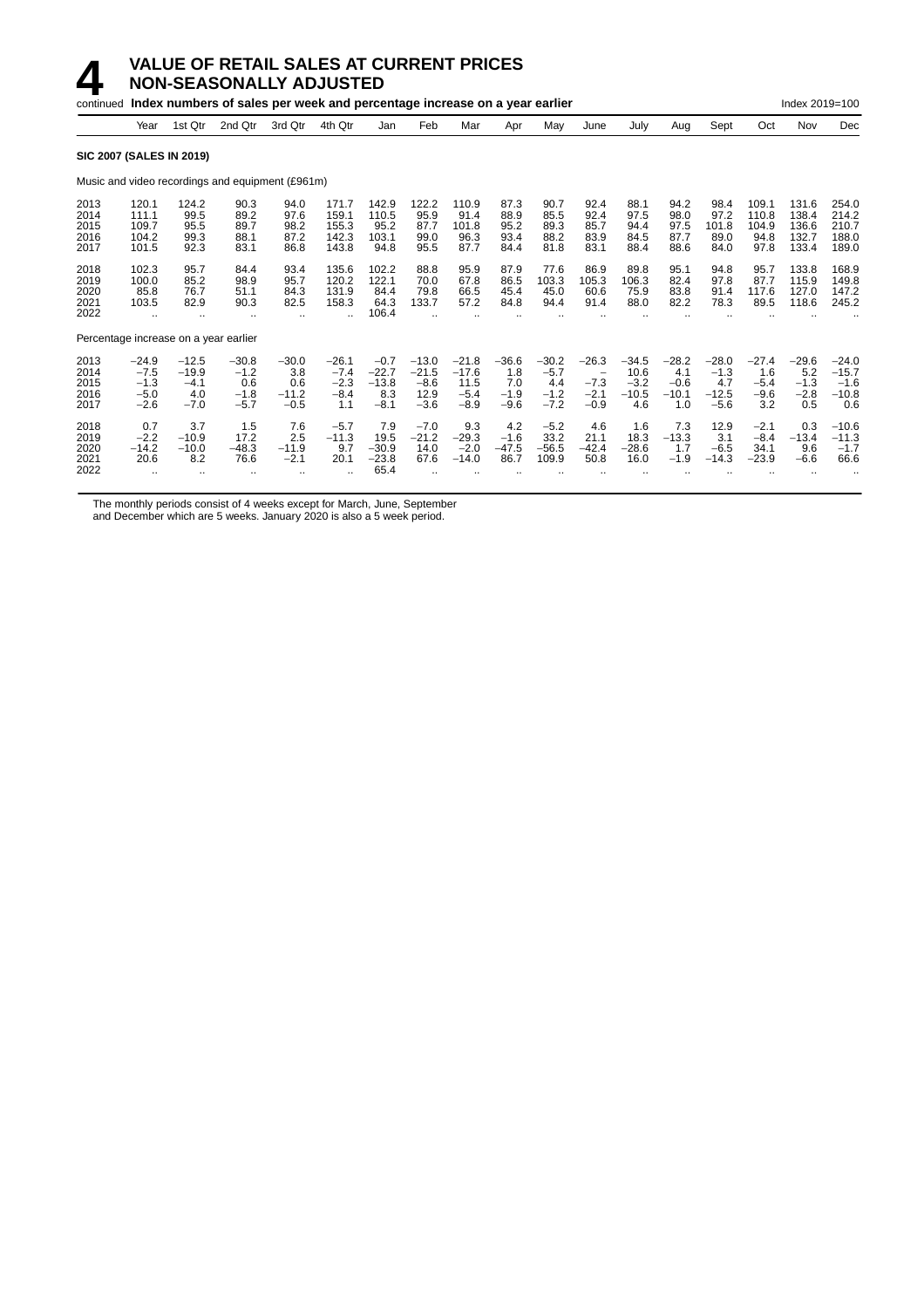|                                      |                                                        |                                                      | continued Index numbers of sales per week and percentage increase on a year earlier |                                                       |                                               |                                      |                                                        |                                           |                                      |                                      |                                      |                                                    |                                             |                                                   |                                                   | Index 2019=100                                          |                                           |
|--------------------------------------|--------------------------------------------------------|------------------------------------------------------|-------------------------------------------------------------------------------------|-------------------------------------------------------|-----------------------------------------------|--------------------------------------|--------------------------------------------------------|-------------------------------------------|--------------------------------------|--------------------------------------|--------------------------------------|----------------------------------------------------|---------------------------------------------|---------------------------------------------------|---------------------------------------------------|---------------------------------------------------------|-------------------------------------------|
|                                      | Year                                                   | 1st Qtr                                              | 2nd Qtr                                                                             | 3rd Qtr                                               | 4th Qtr                                       | Jan                                  | Feb                                                    | Mar                                       | Apr                                  | May                                  | June                                 | July                                               | Aug                                         | Sept                                              | Oct                                               | Nov                                                     | Dec                                       |
|                                      | <b>SIC 2007 (SALES IN 2019)</b>                        |                                                      |                                                                                     |                                                       |                                               |                                      |                                                        |                                           |                                      |                                      |                                      |                                                    |                                             |                                                   |                                                   |                                                         |                                           |
|                                      |                                                        |                                                      | Other Specialised Non-food Stores, All Businesses (£56,771m)                        |                                                       |                                               |                                      |                                                        |                                           |                                      |                                      |                                      |                                                    |                                             |                                                   |                                                   |                                                         |                                           |
| 2013<br>2014<br>2015<br>2016<br>2017 | 79.6<br>85.2<br>84.0<br>89.2<br>92.1                   | 67.8<br>74.2<br>75.0<br>76.0<br>78.0                 | 76.0<br>81.0<br>81.5<br>85.6<br>88.7                                                | 77.3<br>81.7<br>80.1<br>85.6<br>88.4                  | 97.1<br>104.7<br>99.4<br>109.5<br>113.4       | 61.8<br>69.0<br>70.3<br>71.6<br>73.7 | 69.3<br>74.0<br>75.6<br>75.3<br>80.3                   | 71.5<br>79.5<br>78.3<br>80.0<br>79.7      | 74.4<br>78.3<br>81.5<br>86.2<br>89.2 | 75.4<br>81.0<br>82.4<br>85.3<br>88.0 | 77.9<br>83.2<br>80.8<br>85.3<br>88.8 | 78.1<br>86.1<br>83.0<br>89.8<br>91.5               | 74.7<br>79.2<br>78.9<br>84.0<br>91.8        | 78.9<br>80.3<br>78.7<br>83.4<br>83.0              | 81.3<br>87.1<br>85.9<br>93.9<br>94.7              | 91.0<br>97.9<br>94.0<br>101.9<br>107.4                  | 114.6<br>124.1<br>114.5<br>128.1<br>133.1 |
| 2018<br>2019<br>2020<br>2021<br>2022 | 95.3<br>100.0<br>89.3<br>104.0<br>$\ddot{\phantom{a}}$ | 82.1<br>87.9<br>80.5<br>69.8<br>$\ddot{\phantom{a}}$ | 90.8<br>97.2<br>59.3<br>107.8                                                       | 92.8<br>96.6<br>98.9<br>104.7<br>$\ddot{\phantom{a}}$ | 115.4<br>118.3<br>119.2<br>133.5<br>ä.        | 78.6<br>79.7<br>83.6<br>63.7<br>94.8 | 82.6<br>89.1<br>90.0<br>65.5<br>÷.                     | 84.4<br>93.6<br>69.7<br>78.1              | 91.7<br>95.8<br>39.2<br>100.8        | 92.2<br>97.0<br>51.6<br>110.6        | 88.9<br>98.5<br>81.6<br>111.2        | 94.8<br>101.2<br>103.4<br>107.6                    | 94.6<br>97.2<br>95.9<br>105.7               | 89.9<br>92.4<br>97.8<br>101.7                     | 97.0<br>99.9<br>108.5<br>115.8                    | 113.0<br>110.2<br>106.9<br>132.8                        | 132.2<br>139.3<br>137.5<br>148.2          |
|                                      | Percentage increase on a year earlier                  |                                                      |                                                                                     |                                                       |                                               |                                      |                                                        |                                           |                                      |                                      |                                      |                                                    |                                             |                                                   |                                                   |                                                         |                                           |
| 2013<br>2014<br>2015<br>2016<br>2017 | 2.8<br>7.0<br>$-1.4$<br>6.1<br>3.3                     | $-1.9$<br>9.3<br>1.1<br>1.3<br>2.8                   | 3.9<br>6.6<br>0.6<br>5.0<br>3.6                                                     | 3.4<br>5.7<br>$-2.0$<br>6.8<br>3.3                    | 5.0<br>7.8<br>$-5.0$<br>10.2<br>3.5           | $-5.7$<br>11.7<br>1.9<br>1.9<br>2.9  | 3.7<br>6.8<br>2.1<br>$-0.4$<br>6.6                     | $-3.1$<br>11.1<br>$-1.6$<br>2.2<br>$-0.3$ | 5.3<br>5.4<br>4.0<br>5.8<br>3.5      | 4.1<br>7.4<br>1.7<br>3.5<br>3.2      | 2.6<br>6.8<br>$-2.9$<br>5.6<br>4.1   | 2.6<br>10.2<br>$-3.5$<br>8.2<br>1.9                | $-0.8$<br>6.1<br>$-0.3$<br>6.4<br>9.3       | 7.6<br>1.8<br>$-2.0$<br>6.0<br>$-0.4$             | 4.1<br>7.2<br>$-1.4$<br>9.3<br>0.8                | 3.5<br>7.5<br>$-4.0$<br>8.4<br>5.4                      | 6.4<br>$\frac{8.3}{-7.8}$<br>11.9<br>3.8  |
| 2018<br>2019<br>2020<br>2021<br>2022 | 3.5<br>4.9<br>$-10.7$<br>16.4                          | 5.2<br>7.1<br>$-8.5$<br>$-13.3$                      | 2.4<br>7.1<br>$-39.0$<br>81.7                                                       | 5.1<br>4.0<br>2.4<br>5.9<br>$\ddot{\phantom{a}}$      | 1.8<br>2.4<br>0.8<br>12.0                     | 6.7<br>1.4<br>4.9<br>$-23.8$<br>48.7 | 2.9<br>7.8<br>1.0<br>$-27.2$                           | 5.8<br>10.9<br>$-25.5$<br>12.0            | 2.8<br>4.4<br>$-59.1$<br>157.1       | 4.9<br>5.2<br>$-46.8$<br>114.1       | 0.2<br>10.8<br>$-17.2$<br>36.4       | 3.6<br>6.8<br>2.1<br>4.1<br>$\ddotsc$              | 3.0<br>2.8<br>$-1.3$<br>10.2                | 8.2<br>2.8<br>5.9<br>3.9<br>$\ddotsc$             | 2.4<br>3.0<br>8.6<br>6.8<br>$\ddot{\phantom{a}}$  | 5.1<br>$-2.4$<br>$-3.0$<br>24.2<br>$\ddot{\phantom{a}}$ | $-0.6$<br>5.4<br>$-1.3$<br>7.8            |
|                                      |                                                        |                                                      | Other Specialised Non-food Stores, Large Businesses (£30,281m)                      |                                                       |                                               |                                      |                                                        |                                           |                                      |                                      |                                      |                                                    |                                             |                                                   |                                                   |                                                         |                                           |
| 2013<br>2014<br>2015<br>2016<br>2017 | 77.5<br>84.1<br>87.4<br>89.3<br>93.6                   | 65.4<br>69.6<br>74.6<br>73.7<br>77.8                 | 70.8<br>76.0<br>81.2<br>81.8<br>85.1                                                | 73.2<br>79.9<br>83.2<br>84.6<br>89.6                  | 100.8<br>112.0<br>110.4<br>116.9<br>121.9     | 63.8<br>67.6<br>71.3<br>72.4<br>76.7 | 65.4<br>69.6<br>75.0<br>73.5<br>75.4                   | 66.6<br>71.7<br>76.8<br>75.0<br>80.6      | 70.1<br>74.2<br>82.5<br>80.7<br>87.2 | 68.5<br>74.7<br>81.8<br>81.2<br>84.4 | 73.1<br>78.4<br>79.6<br>83.3<br>83.9 | 72.9<br>81.2<br>84.6<br>85.8<br>93.4               | 71.1<br>77.0<br>81.4<br>83.6<br>90.2        | 75.1<br>81.2<br>83.6<br>84.3<br>86.2              | 76.4<br>87.7<br>87.0<br>93.5<br>93.8              | 90.3<br>103.2<br>103.6<br>106.6<br>114.3                | 128.6<br>138.5<br>134.7<br>143.9<br>150.4 |
| 2018<br>2019<br>2020<br>2021<br>2022 | 95.0<br>100.0<br>83.1<br>99.6<br>ă,                    | 80.2<br>86.3<br>78.0<br>59.1<br>ä.                   | 87.8<br>92.1<br>47.3<br>100.5                                                       | 91.5<br>95.6<br>85.9<br>99.4<br>$\ddotsc$             | 120.5<br>126.0<br>121.7<br>139.6<br>$\ddotsc$ | 79.8<br>80.1<br>82.9<br>52.6<br>92.7 | 78.5<br>87.0<br>86.2<br>55.4<br>$\bar{\mathbf{r}}$     | 81.9<br>90.7<br>66.5<br>67.3<br>$\ddotsc$ | 85.9<br>90.0<br>31.8<br>90.0         | 89.6<br>89.8<br>39.8<br>102.1        | 87.8<br>95.7<br>65.7<br>107.5        | 94.7<br>98.4<br>84.4<br>102.4                      | 90.1<br>95.0<br>84.2<br>99.2<br>ä.          | 90.2<br>93.9<br>88.5<br>97.1                      | 98.2<br>102.3<br>101.9<br>111.7                   | 112.0<br>114.3<br>104.5<br>132.7                        | 145.1<br>154.3<br>151.4<br>167.3          |
|                                      | Percentage increase on a year earlier                  |                                                      |                                                                                     |                                                       |                                               |                                      |                                                        |                                           |                                      |                                      |                                      |                                                    |                                             |                                                   |                                                   |                                                         |                                           |
| 2013<br>2014<br>2015<br>2016<br>2017 | 3.5<br>8.5<br>3.9<br>2.2<br>4.8                        | 1.4<br>6.5<br>7.1<br>$-1.1$<br>5.5                   | 3.7<br>7.4<br>6.8<br>0.8<br>4.0                                                     | 3.2<br>9.1<br>4.2<br>1.6<br>6.0                       | 5.0<br>11.2<br>$-1.4$<br>5.9<br>4.2           | $-0.1$<br>5.9<br>5.6<br>1.6<br>5.9   | 4.2<br>6.5<br>7.7<br>$-2.0$<br>2.5                     | 0.3<br>7.7<br>7.2<br>$-2.4$<br>7.5        | 3.3<br>5.9<br>11.2<br>$-2.3$<br>8.1  | 4.0<br>9.1<br>9.4<br>$-0.7$<br>4.0   | 3.6<br>7.2<br>1.5<br>4.6<br>0.7      | 1.1<br>11.3<br>4.2<br>1.5<br>8.8                   | 3.3<br>8.2<br>5.7<br>2.7<br>7.9             | 4.6<br>8.1<br>2.9<br>0.9<br>2.3                   | 3.8<br>14.7<br>$-0.7$<br>7.5<br>0.2               | 5.9<br>14.4<br>0.3<br>2.9<br>7.3                        | 5.0<br>7.6<br>$-2.7$<br>6.8<br>4.5        |
| 2018<br>2019<br>2020<br>2021<br>2022 | 1.5<br>5.3<br>16.9<br>19.8<br>$\ddotsc$                | 3.1<br>7.6<br>-9.6<br>-24.2<br>ä.                    | 3.2<br>5.0<br>48.7<br>112.6<br>ä.                                                   | 2.1<br>4.5<br>10.1<br>15.7<br>$\ddotsc$               | $-1.1$<br>4.6<br>3.4<br>14.6                  | 4.0<br>0.4<br>3.6<br>$-36.6$<br>76.3 | 4.2<br>10.8<br>-0.9<br>$-35.8$<br>$\ddot{\phantom{a}}$ | 1.6<br>10.8<br>26.7<br>$1.2$<br>ä,        | $-1.5$<br>4.8<br>-64.7<br>183.3      | 6.2<br>0.2<br>55.7<br>156.9          | 4.6<br>9.0<br>31.4<br>63.7           | 1.3<br>3.9<br>14.2<br>21.4<br>$\ddot{\phantom{a}}$ | $-0.1$<br>5.5<br>11.3<br>17.8<br>$\ddotsc$  | 4.6<br>4.1<br>-5.7<br>9.7<br>$\ddot{\phantom{a}}$ | 4.7<br>4.1<br>-0.4<br>9.7<br>$\ddot{\phantom{a}}$ | $-2.0$<br>2.1<br>-8.6<br>27.0<br>÷.                     | $-3.5$<br>6.3<br>-1.9<br>10.5             |
|                                      |                                                        |                                                      | Other Specialised Non-food Stores, Small Businesses (£26,490m)                      |                                                       |                                               |                                      |                                                        |                                           |                                      |                                      |                                      |                                                    |                                             |                                                   |                                                   |                                                         |                                           |
| 2013<br>2014<br>2015<br>2016<br>2017 | 81.9<br>86.4<br>80.2<br>89.0<br>90.4                   | 70.7<br>79.4<br>75.4<br>78.5<br>78.3                 | 82.1<br>86.8<br>81.9<br>89.9<br>92.8                                                | 82.1<br>83.9<br>76.6<br>86.7<br>86.9                  | 92.9<br>96.3<br>86.8<br>101.1<br>103.7        | 59.4<br>70.6<br>69.1<br>70.7<br>70.2 | 73.8<br>79.1<br>76.2<br>77.3<br>85.9                   | 77.2<br>88.4<br>79.9<br>85.6<br>78.8      | 79.3<br>83.1<br>80.3<br>92.6<br>91.6 | 83.3<br>88.1<br>83.1<br>90.0<br>92.1 | 83.4<br>88.7<br>82.2<br>87.6<br>94.4 | 84.0<br>91.7<br>81.3<br>94.4<br>89.3               | 78.8<br>81.8<br>76.2<br>84.5<br>93.7        | 83.2<br>79.3<br>73.1<br>82.3<br>79.4              | 86.9<br>86.5<br>84.7<br>94.4<br>95.8              | 91.9<br>91.8<br>83.1<br>96.6<br>99.6                    | 98.6<br>107.7<br>91.4<br>110.1<br>113.3   |
| 2018<br>2019<br>2020<br>2021<br>2022 | 95.6<br>100.0<br>96.4<br>108.9                         | 84.2<br>89.8<br>83.3<br>82.0<br>$\ddotsc$            | 94.3<br>103.0<br>73.1<br>116.2<br>$\bar{\mathbf{r}}$                                | 94.3<br>97.7<br>113.8<br>110.9<br>μ.                  | 109.7<br>109.4<br>116.3<br>126.6<br>ä.        | 77.2<br>79.3<br>84.3<br>76.5<br>97.2 | 87.4<br>91.6<br>94.3<br>77.0<br>$\ddotsc$              | 87.3<br>96.9<br>73.4<br>90.4              | 98.4<br>102.5<br>47.7<br>113.1       | 95.3<br>105.3<br>65.2<br>120.3       | 90.2<br>101.7<br>99.8<br>115.5       | 94.9<br>104.4<br>125.0<br>113.6                    | 99.7<br>99.7<br>109.2<br>113.2<br>$\ddotsc$ | 89.5<br>90.8<br>108.5<br>106.9                    | 95.6<br>97.2<br>116.1<br>120.5                    | 114.1<br>105.6<br>109.7<br>132.9                        | 117.5<br>122.3<br>121.7<br>126.5          |
|                                      | Percentage increase on a year earlier                  |                                                      |                                                                                     |                                                       |                                               |                                      |                                                        |                                           |                                      |                                      |                                      |                                                    |                                             |                                                   |                                                   |                                                         |                                           |
| 2013<br>2014                         | 2.1<br>5.5                                             | $-5.1$<br>12.3                                       | 4.1<br>5.7                                                                          | 3.7<br>$2.2\,$                                        | $\frac{4.9}{3.6}$                             | $-11.9$<br>18.8                      | 3.2<br>7.1                                             | $-6.4$<br>14.6                            | $7.4 \\ 4.8$                         | 4.1<br>5.8                           | 1.6<br>6.4                           | 4.1<br>9.2                                         | $-4.7$<br>3.8                               | 10.8<br>$-4.7$                                    | 4.4<br>$-0.4$                                     | 0.9<br>$-0.1$                                           | $\begin{array}{c} 8.5 \\ 9.2 \end{array}$ |

2015 −7.3 −5.0 −5.7 −8.7 −9.9 −2.1 −3.6 −9.7 −3.4 −5.7 −7.3 −11.4 −6.9 −7.7 −2.1 −9.5 −15.1 2016 11.1 4.0 9.8 13.2 16.5 2.2 1.5 7.2 15.3 8.3 6.6 16.1 11.0 12.6 11.5 16.2 20.5 2017 1.6 −0.2 3.3 0.2 2.5 −0.6 11.1 −8.0 −1.1 2.4 7.7 −5.4 10.9 −3.5 1.5 3.1 2.9 2018 5.8 7.5 1.6 8.6 5.8 10.0 1.7 10.8 7.5 3.5 −4.4 6.2 6.4 12.7 −0.2 14.6 3.7 2019 4.6 6.7 9.3 3.6 −0.3 2.7 4.8 11.0 4.1 10.5 12.8 10.1 − 1.4 1.7 −7.5 4.1 2020 −3.6 −7.3 −29.0 16.5 6.3 6.4 3.0 −24.2 −53.5 −38.0 −1.9 19.7 9.6 19.6 19.4 3.9 −0.5 2021 13.0 −1.5 58.9 −2.6 8.9 −9.3 −18.3 23.1 137.1 84.3 15.8 −9.1 3.6 −1.5 3.8 21.1 3.9 2022 .. .. .. .. .. 27.1 .. .. .. .. .. .. .. .. .. .. ..

The monthly periods consist of 4 weeks except for March, June, September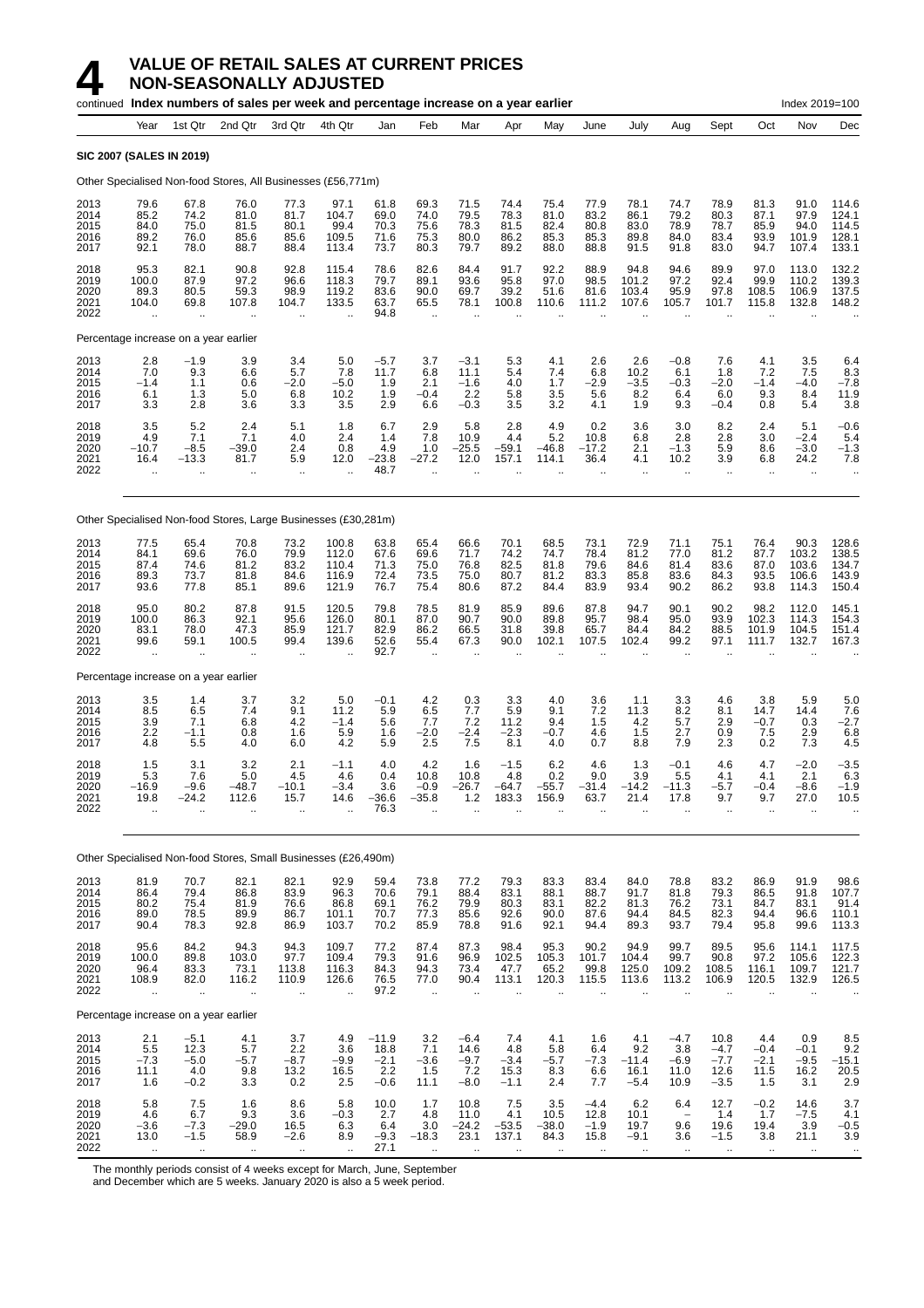# **4** VALUE OF RETAIL SALES AT CURRENT PRICES

**NON-SEASONALLY ADJUSTED**

|                                      |                                                        |                                                       | continued Index numbers of sales per week and percentage increase on a year earlier |                                                      |                                                                      |                                                |                                                       |                                                       |                                              |                                               |                                                        |                                                    |                                                   |                                                      |                                                                    | Index 2019=100                                       |                                                      |
|--------------------------------------|--------------------------------------------------------|-------------------------------------------------------|-------------------------------------------------------------------------------------|------------------------------------------------------|----------------------------------------------------------------------|------------------------------------------------|-------------------------------------------------------|-------------------------------------------------------|----------------------------------------------|-----------------------------------------------|--------------------------------------------------------|----------------------------------------------------|---------------------------------------------------|------------------------------------------------------|--------------------------------------------------------------------|------------------------------------------------------|------------------------------------------------------|
|                                      | Year                                                   | 1st Qtr                                               | 2nd Qtr                                                                             | 3rd Qtr                                              | 4th Qtr                                                              | Jan                                            | Feb                                                   | Mar                                                   | Apr                                          | May                                           | June                                                   | July                                               | Aug                                               | Sept                                                 | Oct                                                                | Nov                                                  | Dec                                                  |
|                                      | <b>SIC 2007 (SALES IN 2019)</b>                        |                                                       |                                                                                     |                                                      |                                                                      |                                                |                                                       |                                                       |                                              |                                               |                                                        |                                                    |                                                   |                                                      |                                                                    |                                                      |                                                      |
|                                      |                                                        |                                                       | Pharmaceutical, Medical, Cosmetic and Toilet Goods (£7,597m)                        |                                                      |                                                                      |                                                |                                                       |                                                       |                                              |                                               |                                                        |                                                    |                                                   |                                                      |                                                                    |                                                      |                                                      |
| 2013<br>2014<br>2015<br>2016<br>2017 | 65.2<br>67.8<br>67.8<br>73.7<br>80.5                   | 55.1<br>58.7<br>59.4<br>62.8<br>70.4                  | 61.7<br>62.6<br>62.5<br>66.9<br>73.5                                                | 62.9<br>64.9<br>65.2<br>73.0<br>77.4                 | 80.9<br>85.8<br>84.2<br>$\begin{array}{c} 92.2 \\ 100.7 \end{array}$ | 51.6<br>55.9<br>57.6<br>61.0<br>66.5           | 55.9<br>59.6<br>59.6<br>63.9<br>70.1                  | 57.3<br>60.7<br>60.7<br>63.5<br>73.7                  | 58.8<br>61.4<br>61.6<br>66.9<br>75.4         | 61.0<br>61.0<br>62.3<br>67.1<br>71.7          | 64.6<br>65.0<br>63.3<br>66.7<br>73.4                   | 64.1<br>65.9<br>66.7<br>74.4<br>77.5               | 62.5<br>63.8<br>64.6<br>75.2<br>78.0              | 62.4<br>64.9<br>64.4<br>70.1<br>76.8                 | 65.9<br>67.5<br>67.1<br>74.5<br>80.9                               | 74.0<br>78.4<br>77.9<br>83.7<br>93.8                 | 98.4<br>106.3<br>103.0<br>113.3<br>122.1             |
| 2018<br>2019<br>2020<br>2021<br>2022 | 91.1<br>100.0<br>97.4<br>105.9                         | 76.1<br>90.1<br>86.3<br>79.8                          | 83.1<br>96.0<br>76.1<br>103.5                                                       | 90.3<br>98.9<br>105.7<br>108.6                       | 114.8<br>115.0<br>122.4<br>131.8                                     | 72.3<br>86.4<br>77.6<br>72.0<br>96.7           | 77.4<br>93.2<br>88.0<br>80.8<br>$\mathbf{r}$          | 78.2<br>90.6<br>93.6<br>85.2                          | 80.2<br>92.7<br>58.6<br>95.6                 | 83.3<br>97.6<br>67.9<br>105.3                 | 85.3<br>97.3<br>96.6<br>108.4                          | 92.0<br>103.5<br>106.8<br>108.0                    | 92.9<br>101.9<br>105.1<br>109.6                   | 86.9<br>92.8<br>105.5<br>108.4                       | 95.4<br>95.2<br>113.0<br>114.6                                     | 109.6<br>109.2<br>116.4<br>123.3                     | 134.5<br>135.5<br>134.8<br>152.4                     |
|                                      |                                                        | Percentage increase on a year earlier                 |                                                                                     |                                                      |                                                                      |                                                |                                                       |                                                       |                                              |                                               |                                                        |                                                    |                                                   |                                                      |                                                                    |                                                      |                                                      |
| 2013<br>2014<br>2015<br>2016<br>2017 | 9.0<br>4.1<br>$\qquad \qquad -$<br>8.7<br>9.2          | 4.8<br>$6.5$<br>1.2<br>5.8<br>12.0                    | 9.8<br>1.5<br>$-0.3$<br>7.1<br>9.9                                                  | 12.0<br>3.1<br>0.5<br>12.0<br>6.0                    | 9.2<br>6.0<br>$-1.8$<br>9.6<br>9.2                                   | 4.2<br>8.4<br>2.9<br>5.9<br>9.0                | 5.9<br>6.6<br>0.1<br>7.1<br>9.7                       | 4.3<br>6.0<br>$\overline{\phantom{a}}$<br>4.6<br>16.1 | 11.3<br>4.4<br>0.3<br>8.7<br>12.7            | 7.8<br>2.2<br>7.6<br>6.9                      | 10.3<br>0.5<br>$-2.6$<br>5.4<br>10.0                   | 10.6<br>$^{2.9}_{1.2}$<br>11.5<br>4.2              | 8.4<br>$^{2.2}_{1.2}$<br>16.4<br>3.8              | 16.4<br>4.1<br>$-0.7$<br>8.9<br>9.6                  | 11.7<br>2.3<br>$-0.6$<br>11.1<br>8.6                               | 13.2<br>$\frac{5.9}{-0.7}$<br>7.5<br>12.1            | 5.7<br>$8.0 - 3.1$<br>10.0<br>7.8                    |
| 2018<br>2019<br>2020<br>2021<br>2022 | 13.2<br>$\frac{9.8}{-2.6}$<br>8.7<br>$\ddotsc$         | 8.2<br>$18.4 - 4.2$<br>$-7.6$<br>$\ddot{\phantom{a}}$ | 13.1<br>15.5<br>$-20.7$<br>36.1                                                     | 16.7<br>9.4<br>7.0<br>2.7<br>÷.                      | 14.0<br>$\substack{0.2 \\ 6.4}$<br>7.6                               | 8.7<br>19.6<br>$-10.2$<br>$-7.2$<br>34.3       | 10.4<br>20.4<br>$-5.5$<br>$-8.3$<br>$\sim$            | 6.1<br>15.8<br>3.4<br>$-9.1$                          | 6.3<br>15.6<br>$-36.9$<br>63.2               | 16.2<br>17.2<br>$-30.4$<br>55.1               | 16.3<br>14.0<br>$-0.7$<br>12.2<br>$\ddot{\phantom{a}}$ | 18.8<br>12.4<br>3.2<br>1.2<br>$\ddot{\phantom{a}}$ | 19.1<br>9.7<br>3.1<br>4.3<br>$\ddot{\phantom{a}}$ | 13.2<br>$6.7$<br>13.7<br>2.7<br>$\ddot{\phantom{a}}$ | 17.9<br>$\substack{ -0.2 \\ 18.7 }$<br>1.4<br>$\ddot{\phantom{a}}$ | 16.8<br>$-0.3$<br>6.6<br>5.9<br>$\ddot{\phantom{1}}$ | 10.2<br>0.8<br>$-0.5$<br>13.0                        |
|                                      |                                                        |                                                       | Books, Newspapers and Periodicals (£3,701m)                                         |                                                      |                                                                      |                                                |                                                       |                                                       |                                              |                                               |                                                        |                                                    |                                                   |                                                      |                                                                    |                                                      |                                                      |
| 2013<br>2014<br>2015<br>2016<br>2017 | 107.9<br>101.3<br>106.0<br>100.6<br>99.3               | 101.1<br>88.7<br>98.7<br>92.7<br>84.0                 | 92.7<br>87.0<br>90.2<br>85.3<br>82.4                                                | 97.6<br>96.7<br>100.6<br>88.8<br>91.0                | 140.2<br>133.6<br>134.4<br>135.6<br>139.7                            | 96.5<br>83.9<br>95.3<br>92.6<br>86.5           | 103.0<br>91.0<br>99.6<br>96.3<br>86.8                 | 103.2<br>91.8<br>100.7<br>89.8<br>79.9                | 89.3<br>85.5<br>85.4<br>86.4<br>80.9         | 90.5<br>85.3<br>89.7<br>85.6<br>77.4          | 97.3<br>89.7<br>94.5<br>84.1<br>87.7                   | 89.2<br>89.0<br>96.8<br>86.1<br>88.4               | 96.5<br>95.1<br>98.2<br>83.9<br>88.2              | 105.1<br>104.2<br>105.6<br>94.8<br>95.4              | 105.6<br>100.2<br>106.5<br>100.1<br>109.2                          | 118.5<br>122.1<br>122.5<br>118.7<br>122.4            | 185.2<br>169.5<br>166.3<br>177.5<br>178.0            |
| 2018<br>2019<br>2020<br>2021<br>2022 | 102.9<br>100.0<br>84.6<br>76.0<br>$\ddot{\phantom{a}}$ | 91.3<br>85.4<br>96.8<br>42.6<br>$\ddot{\phantom{a}}$  | 87.3<br>74.1<br>42.4<br>70.5                                                        | 91.7<br>79.6<br>87.8<br>77.8<br>$\ddot{\phantom{a}}$ | 141.3<br>160.9<br>110.2<br>113.1                                     | 88.9<br>82.6<br>124.4<br>50.7<br>88.6          | 89.6<br>74.6<br>103.9<br>40.3                         | 94.6<br>96.3<br>63.6<br>37.9                          | 92.2<br>75.5<br>34.3<br>66.9                 | 85.6<br>70.3<br>34.5<br>74.5                  | 84.8<br>76.1<br>55.3<br>70.1                           | 87.4<br>73.9<br>77.9<br>73.1                       | 89.2<br>77.4<br>84.3<br>77.6                      | 97.2<br>85.9<br>98.5<br>81.8                         | 101.4<br>96.8<br>97.2<br>78.7                                      | 119.7<br>133.7<br>79.6<br>105.2                      | 190.5<br>234.0<br>145.1<br>147.0                     |
|                                      |                                                        | Percentage increase on a year earlier                 |                                                                                     |                                                      |                                                                      |                                                |                                                       |                                                       |                                              |                                               |                                                        |                                                    |                                                   |                                                      |                                                                    |                                                      |                                                      |
| 2013<br>2014<br>2015<br>2016<br>2017 | $-6.5$<br>$-6.1$<br>4.7<br>$-5.1$<br>$-1.3$            | $-4.5$<br>$-12.2$<br>11.2<br>$-6.1$<br>$-9.3$         | $-9.8$<br>$-6.1$<br>3.7<br>$-5.5$<br>$-3.4$                                         | $-6.7$<br>$-0.9$<br>4.0<br>$-11.8$<br>2.5            | $-5.4$<br>$-4.7$<br>0.6<br>0.9<br>3.1                                | $-6.8$<br>$-13.1$<br>13.6<br>$-2.9$<br>$-6.6$  | $-1.8$<br>$-11.7$<br>9.5<br>$-3.3$<br>$-9.8$          | $-4.7$<br>$-11.1$<br>9.7<br>$-10.8$<br>$-11.1$        | $-12.5$<br>$-4.3$<br>$-0.1$<br>1.2<br>$-6.4$ | $-9.8$<br>$-5.7$<br>5.2<br>$-4.6$<br>$-9.6$   | $-7.8$<br>$-7.8$<br>5.4<br>$-10.9$<br>4.2              | $-16.5$<br>$-0.2$<br>8.7<br>$-11.1$<br>2.7         | 0.2<br>$-1.\overline{5}$<br>3.2<br>$-14.5$<br>5.1 | $-3.9$<br>$-0.9$<br>1.4<br>$-10.2$<br>0.6            | $-7.6$<br>$-5.2$<br>6.4<br>$-6.1$<br>9.1                           | $-5.5$<br>3.1<br>0.3<br>$-3.0$<br>3.1                | $-4.4$<br>$-8.5$<br>$-1.9$<br>6.7<br>0.3             |
| 2018<br>2019<br>2020<br>2021<br>2022 | 3.6<br>$-2.8$<br>-15.4<br>-10.1                        | 8.6<br>$-6.5$<br>13.4<br>-56.1                        | 6.0<br>$-15.1$<br>$-42.8$<br>66.2                                                   | 0.7<br>$-13.2$<br>10.4<br>-11.4<br>$\ldots$          | 1.1<br>13.9<br>$-31.5$<br>2.b                                        | 2.8<br>$-7.1$<br>50.6<br>-59.3<br>74.9         | 3.2<br>$-16.8$<br>39.3<br>$-61.2$                     | 18.4<br>1.8<br>$-34.0$<br>-40.5                       | 14.0<br>$-18.1$<br>$-54.6$<br>95.Z           | 10.6<br>-17.9<br>$-50.9$<br>115.9             | $-3.2$<br>$-10.3$<br>$-27.3$<br>26.9                   | $-1.2$<br>$-15.5$<br>5.5<br>-6.2                   | 1.1<br>$-13.2$<br>8.9<br>-7.9<br>$\ddotsc$        | 1.9<br>$-11.6$<br>14.7<br>$-1/0$                     | $-7.1$<br>$-4.6$<br>0.5<br>-19.1                                   | $-2.2$<br>11.7<br>$-40.5$<br>32.1                    | 7.0<br>22.9<br>$-38.0$<br>1.3                        |
|                                      | Floor Coverings (£1,526m)                              |                                                       |                                                                                     |                                                      |                                                                      |                                                |                                                       |                                                       |                                              |                                               |                                                        |                                                    |                                                   |                                                      |                                                                    |                                                      |                                                      |
| 2013<br>2014<br>2015<br>2016<br>2017 | 156.1<br>148.3<br>106.9<br>99.6<br>117.4               | 149.9<br>144.5<br>105.7<br>96.8<br>110.6              | 155.7<br>141.6<br>105.3<br>91.0<br>109.8                                            | 156.1<br>152.5<br>110.5<br>103.1<br>121.9            | 162.5<br>154.8<br>106.2<br>107.6<br>127.2                            | 133.5<br>135.5<br>105.6<br>91.6<br>92.2        | 159.1<br>150.2<br>103.8<br>104.9<br>119.5             | 155.6<br>148.9<br>107.3<br>94.5<br>118.3              | 161.2<br>141.6<br>106.4<br>107.4<br>101.6    | 152.6<br>135.7<br>106.9<br>88.5<br>120.6      | 153.8<br>146.5<br>103.3<br>80.0<br>107.8               | 154.7<br>148.3<br>106.2<br>103.1<br>124.7          | 158.4<br>147.2<br>112.6<br>103.6<br>133.7         | 155.4<br>160.1<br>112.3<br>102.7<br>110.2            | 167.3<br>166.6<br>121.6<br>117.0<br>148.7                          | 186.4<br>185.1<br>127.8<br>134.3<br>141.1            | 139.6<br>121.2<br>76.7<br>78.7<br>98.8               |
| 2018<br>2019<br>2020<br>2021<br>2022 | 118.6<br>100.0<br>86.0<br>112.2<br>$\ldots$            | 115.6<br>93.1<br>81.2<br>49.5<br>$\bar{a}$            | 122.6<br>97.2<br>43.6<br>139.4<br>$\ddotsc$                                         | 128.4<br>96.9<br>134.1<br>131.3<br>$\cdot$           | 107.8<br>112.8<br>85.6<br>128.8                                      | 112.9<br>91.1<br>78.3<br>29.6<br>151.7         | 119.7<br>95.1<br>94.3<br>38.5<br>$\ddot{\phantom{1}}$ | 114.6<br>93.3<br>73.6<br>74.3                         | 114.2<br>98.3<br>24.9<br>141.3               | 125.7<br>97.9<br>26.8<br>150.2                | 126.8<br>95.6<br>72.0<br>129.1                         | 121.8<br>99.1<br>161.5<br>131.9                    | 131.7<br>96.0<br>99.7<br>134.8                    | 130.9<br>95.7<br>139.7<br>128.1                      | 118.5<br>119.6<br>158.6<br>147.6                                   | 130.5<br>129.7<br>62.0<br>153.3                      | 81.1<br>93.9<br>46.0<br>94.1<br>$\ddot{\phantom{0}}$ |
|                                      |                                                        | Percentage increase on a year earlier                 |                                                                                     |                                                      |                                                                      |                                                |                                                       |                                                       |                                              |                                               |                                                        |                                                    |                                                   |                                                      |                                                                    |                                                      |                                                      |
| 2013<br>2014<br>2015<br>2016<br>2017 | 14.5<br>$-5.0$<br>$-27.9$<br>$-6.9$<br>17.8            | 12.4<br>$-3.6$<br>$-26.9$<br>$-8.4$<br>14.3           | 15.8<br>$-9.0$<br>$-25.6$<br>$-13.6$<br>20.7                                        | 16.3<br>$-2.3$<br>$-27.5$<br>$-6.7$<br>18.2          | 13.5<br>$-4.7$<br>$-31.4$<br>1.3<br>18.2                             | 6.1<br>1.5<br>$-22.1$<br>$-13.3$<br>0.7        | 20.6<br>$-5.6$<br>$-30.9$<br>1.0<br>13.9              | 10.8<br>$-4.3$<br>$-27.9$<br>$-12.0$<br>25.2          | 18.0<br>$-12.2$<br>$-24.8$<br>0.9<br>$-5.4$  | 10.0<br>$-11.1$<br>$-21.2$<br>$-17.3$<br>36.4 | 19.0<br>$-4.7$<br>$-29.5$<br>$-22.6$<br>34.8           | 18.6<br>$-4.1$<br>$-28.4$<br>$-2.9$<br>21.0        | 17.2<br>$-7.1$<br>$-23.5$<br>$-8.0$<br>29.0       | 13.8<br>3.0<br>$-29.9$<br>$-8.5$<br>7.3              | 11.4<br>$-0.4$<br>$-27.0$<br>$-3.8$<br>27.2                        | 14.0<br>$-0.7$<br>$-31.0$<br>5.1<br>5.1              | 14.9<br>$-13.2$<br>$-36.7$<br>$\frac{2.6}{25.6}$     |
| 2018<br>2019<br>2020<br>2021<br>2022 | 1.0<br>$-15.7$<br>$-14.0$<br>30.5<br>$\sim$            | 4.5<br>$-19.4$<br>$-12.8$<br>$-39.0$                  | 11.6<br>$-20.7$<br>$-55.1$<br>219.8                                                 | 5.3<br>$-24.5$<br>38.4<br>$-2.1$                     | $-15.2$<br>4.7<br>$-24.2$<br>50.5                                    | 22.4<br>$-19.3$<br>$-14.0$<br>$-62.2$<br>412.0 | 0.2<br>$-20.6$<br>$-0.7$<br>$-59.2$                   | $-3.2$<br>$-18.6$<br>$-21.0$<br>0.9                   | 12.4<br>$-13.9$<br>$-74.7$<br>468.1          | 4.2<br>$-22.1$<br>$-72.6$<br>460.2            | 17.6<br>$-24.6$<br>$-24.8$<br>79.4                     | $-2.3$<br>$-18.6$<br>62.9<br>$-18.4$               | $-1.5$<br>$-27.1$<br>3.8<br>35.2                  | 18.7<br>$-26.9$<br>45.9<br>$-8.3$                    | $-20.3$<br>1.0<br>32.6<br>$-6.9$                                   | $-7.5$<br>$-0.6$<br>$-52.2$<br>147.2                 | $-17.9$<br>15.8<br>$-51.0$<br>104.7                  |

The monthly periods consist of 4 weeks except for March, June, September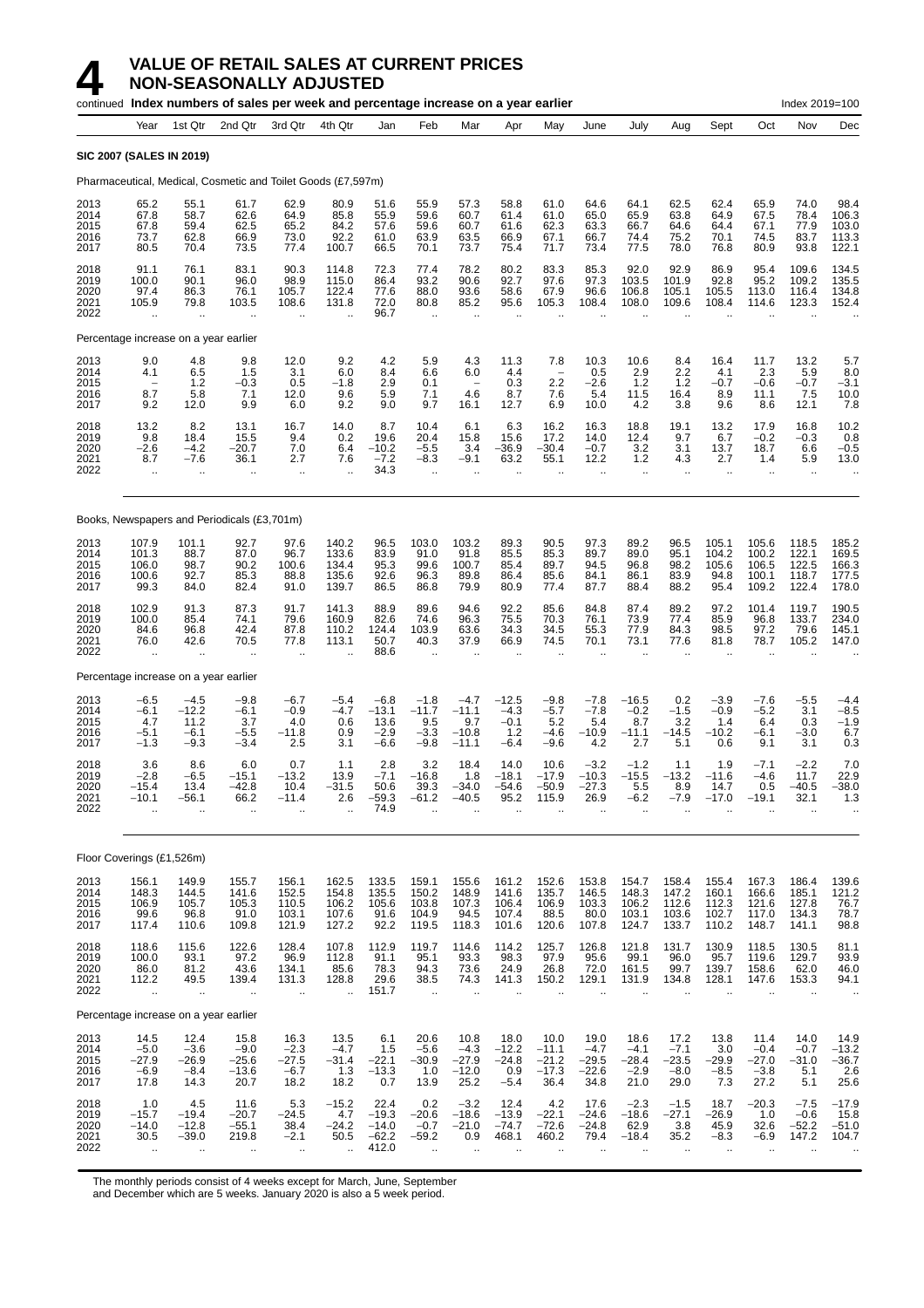|                                      |                                                        |                                                      | continued Index numbers of sales per week and percentage increase on a year earlier |                                                           |                                           |                                              |                                           |                                           |                                        |                                                      |                                                      |                                                      |                                                      |                                          |                                           | Index 2019=100                            |                                           |
|--------------------------------------|--------------------------------------------------------|------------------------------------------------------|-------------------------------------------------------------------------------------|-----------------------------------------------------------|-------------------------------------------|----------------------------------------------|-------------------------------------------|-------------------------------------------|----------------------------------------|------------------------------------------------------|------------------------------------------------------|------------------------------------------------------|------------------------------------------------------|------------------------------------------|-------------------------------------------|-------------------------------------------|-------------------------------------------|
|                                      | Year                                                   | 1st Qtr                                              | 2nd Qtr                                                                             | 3rd Qtr                                                   | 4th Qtr                                   | Jan                                          | Feb                                       | Mar                                       | Apr                                    | May                                                  | June                                                 | July                                                 | Aug                                                  | Sept                                     | Oct                                       | Nov                                       | Dec                                       |
|                                      | <b>SIC 2007 (SALES IN 2019)</b>                        |                                                      |                                                                                     |                                                           |                                           |                                              |                                           |                                           |                                        |                                                      |                                                      |                                                      |                                                      |                                          |                                           |                                           |                                           |
|                                      |                                                        |                                                      | Computers and Telecommunications Equipment (£4,691m)                                |                                                           |                                           |                                              |                                           |                                           |                                        |                                                      |                                                      |                                                      |                                                      |                                          |                                           |                                           |                                           |
| 2013<br>2014<br>2015<br>2016<br>2017 | 95.3<br>97.9<br>110.0<br>121.0<br>108.8                | 81.3<br>84.1<br>87.8<br>99.7<br>87.7                 | 76.4<br>77.6<br>83.5<br>102.7<br>89.5                                               | 85.5<br>92.7<br>110.9<br>110.8<br>100.9                   | 138.1<br>138.4<br>157.8<br>170.7<br>157.0 | 88.2<br>91.5<br>100.6<br>105.0<br>93.1       | 80.1<br>82.4<br>86.1<br>99.8<br>85.0      | 76.9<br>78.0<br>78.8<br>95.3<br>85.5      | 85.2<br>86.3<br>90.1<br>117.5<br>102.7 | 76.6<br>76.7<br>81.9<br>97.1<br>82.9                 | 69.3<br>71.4<br>79.4<br>95.3<br>84.3                 | 81.9<br>83.3<br>100.8<br>104.1<br>103.3              | 75.5<br>77.4<br>98.9<br>100.7<br>97.0                | 96.2<br>112.5<br>128.5<br>124.2<br>102.0 | 106.6<br>126.2<br>143.1<br>166.4<br>132.8 | 131.1<br>139.3<br>159.1<br>160.5<br>161.3 | 168.9<br>147.3<br>168.6<br>182.3<br>172.9 |
| 2018<br>2019<br>2020<br>2021<br>2022 | 101.6<br>100.0<br>65.8<br>72.5<br>$\ddot{\phantom{a}}$ | 91.4<br>81.7<br>73.4<br>38.4<br>$\ddot{\phantom{a}}$ | 80.4<br>87.1<br>32.1<br>58.0<br>$\ddot{\phantom{a}}$                                | 89.6<br>97.0<br>60.0<br>77.1<br>$\ddot{\phantom{a}}$      | 144.8<br>134.2<br>97.2<br>116.6           | 103.4<br>92.2<br>83.2<br>48.1<br>86.5        | 87.6<br>83.9<br>81.3<br>38.5<br>$\ddotsc$ | 85.0<br>71.4<br>57.4<br>30.6              | 86.4<br>108.5<br>31.4<br>34.6          | 79.1<br>82.6<br>28.3<br>66.4<br>$\ddot{\phantom{a}}$ | 76.7<br>73.6<br>35.6<br>69.9<br>$\ddot{\phantom{a}}$ | 82.8<br>96.2<br>57.9<br>69.6<br>$\ddot{\phantom{a}}$ | 91.7<br>86.9<br>60.9<br>71.0<br>$\ddot{\phantom{a}}$ | 93.3<br>105.8<br>61.0<br>87.8            | 136.6<br>129.8<br>78.8<br>100.9           | 139.6<br>113.9<br>95.6<br>116.9           | 155.5<br>153.8<br>113.2<br>129.0          |
|                                      | Percentage increase on a year earlier                  |                                                      |                                                                                     |                                                           |                                           |                                              |                                           |                                           |                                        |                                                      |                                                      |                                                      |                                                      |                                          |                                           |                                           |                                           |
| 2013<br>2014<br>2015<br>2016<br>2017 | 4.1<br>2.7<br>12.3<br>10.0<br>$-10.1$                  | $-0.5$<br>3.4<br>4.4<br>13.6<br>$-12.0$              | 1.7<br>1.5<br>7.5<br>23.0<br>$-12.8$                                                | $-0.7$<br>8.5<br>19.6<br>$-0.1$<br>$-9.0$                 | 12.1<br>0.2<br>14.1<br>8.1<br>$-8.0$      | $-6.9$<br>3.8<br>10.0<br>4.3<br>$-11.3$      | 4.2<br>2.9<br>4.5<br>15.9<br>$-14.9$      | 2.1<br>1.4<br>1.0<br>20.9<br>$-10.2$      | 2.2<br>1.3<br>4.4<br>30.4<br>$-12.6$   | 5.5<br>0.1<br>6.8<br>18.5<br>$-14.6$                 | $-1.8$<br>3.0<br>11.2<br>20.0<br>$-11.6$             | $-4.7$<br>1.6<br>21.1<br>3.3<br>$-0.8$               | 0.3<br>2.4<br>27.8<br>1.8<br>$-3.6$                  | 1.5<br>16.9<br>14.2<br>$-3.3$<br>$-17.9$ | 8.2<br>18.4<br>13.4<br>16.2<br>$-20.2$    | 9.0<br>6.2<br>14.3<br>0.9<br>0.5          | 16.3<br>$-12.8$<br>14.4<br>8.2<br>$-5.2$  |
| 2018<br>2019<br>2020<br>2021<br>2022 | $-6.6$<br>$-1.5$<br>$-34.2$<br>10.2<br>٠.              | 4.3<br>$-10.7$<br>$-10.1$<br>$-47.7$                 | $-10.2$<br>8.3<br>$-63.2$<br>80.6                                                   | $-11.2$<br>8.3<br>$-38.2$<br>28.4<br>$\ddot{\phantom{0}}$ | $-7.8$<br>$-7.3$<br>$-27.6$<br>20.0       | 11.0<br>$-10.8$<br>$-9.8$<br>$-42.2$<br>80.0 | 3.0<br>$-4.2$<br>$-3.1$<br>$-52.6$        | $-0.6$<br>$-16.0$<br>$-19.6$<br>$-46.7$   | $-15.9$<br>25.6<br>$-71.0$<br>10.0     | $-4.6$<br>4.4<br>$-65.7$<br>134.5                    | $-9.0$<br>$-4.1$<br>$-51.6$<br>96.2                  | $-19.9$<br>16.3<br>$-39.9$<br>20.3                   | $-5.5$<br>$-5.2$<br>$-29.9$<br>16.5                  | $-8.5$<br>13.3<br>$-42.3$<br>44.0        | 2.9<br>$-5.0$<br>-39.3<br>28.0            | $-13.4$<br>$-18.4$<br>$-16.1$<br>22.3     | $-10.1$<br>$-1.1$<br>-26.4<br>14.0        |
|                                      |                                                        |                                                      | Other Retail Sale in Specialised Stores NEC (£39,255m)                              |                                                           |                                           |                                              |                                           |                                           |                                        |                                                      |                                                      |                                                      |                                                      |                                          |                                           |                                           |                                           |
| 2013<br>2014<br>2015<br>2016<br>2017 | 74.8<br>83.1<br>81.1<br>86.9<br>90.7                   | 62.4<br>71.9<br>73.0<br>73.3<br>76.5                 | 74.1<br>82.1<br>83.2<br>87.0<br>91.3                                                | 74.2<br>79.5<br>76.2<br>84.0<br>87.4                      | 88.7<br>99.6<br>91.8<br>103.2<br>107.6    | 54.5<br>64.8<br>65.4<br>66.9<br>70.8         | 64.0<br>71.3<br>74.0<br>71.4<br>79.6      | 67.4<br>79.5<br>78.4<br>79.8<br>78.7      | 71.3<br>77.5<br>83.0<br>85.4<br>90.6   | 73.6<br>82.8<br>84.7<br>87.2<br>91.5                 | 76.7<br>85.1<br>82.2<br>88.0<br>91.7                 | 76.3<br>87.6<br>81.9<br>91.0<br>91.8                 | 71.6<br>78.3<br>76.2<br>83.0<br>92.6                 | 74.5<br>74.1<br>71.7<br>79.2<br>79.8     | 75.6<br>82.0<br>79.4<br>87.6<br>89.4      | 83.2<br>91.0<br>85.4<br>95.6<br>100.9     | 103.6<br>120.6<br>106.8<br>121.8<br>127.5 |
| 2018<br>2019<br>2020<br>2021<br>2022 | 93.7<br>100.0<br>91.1<br>109.7                         | 79.9<br>88.3<br>78.6<br>75.0                         | 92.6<br>100.8<br>61.6<br>116.9                                                      | 92.4<br>97.7<br>101.9<br>108.8                            | 109.9<br>113.2<br>123.3<br>137.9          | 74.5<br>76.2<br>81.2<br>66.5<br>93.8         | 81.0<br>90.1<br>89.9<br>69.2              | 83.4<br>96.5<br>67.0<br>86.3              | 93.7<br>96.7<br>37.4<br>111.3          | 94.9<br>101.1<br>53.9<br>118.7                       | 90.0<br>103.9<br>87.0<br>119.9                       | 96.4<br>104.0<br>108.3<br>114.4                      | 94.3<br>99.4<br>99.2<br>110.6                        | 87.8<br>91.2<br>99.1<br>102.9            | 91.3<br>96.8<br>110.3<br>120.1            | 109.1<br>107.0<br>110.8<br>138.3          | 125.5<br>131.2<br>143.8<br>151.9          |
|                                      | Percentage increase on a year earlier                  |                                                      |                                                                                     |                                                           |                                           |                                              |                                           |                                           |                                        |                                                      |                                                      |                                                      |                                                      |                                          |                                           |                                           |                                           |
| 2013<br>2014<br>2015<br>2016<br>2017 | 2.2<br>11.0<br>$-2.4$<br>7.2<br>4.4                    | $-3.9$<br>15.2<br>1.6<br>0.3<br>4.5                  | 4.2<br>10.8<br>1.4<br>4.5<br>5.0                                                    | 3.2<br>7.2<br>$-4.2$<br>10.2<br>4.1                       | $4.2$<br>12.3<br>$-7.9$<br>12.4<br>4.2    | $-7.9$<br>18.9<br>0.9<br>2.3<br>5.8          | 2.7<br>11.4<br>3.9<br>$-3.5$<br>11.4      | $-5.7$<br>17.9<br>$-1.4$<br>1.9<br>$-1.4$ | 6.5<br>8.8<br>7.0<br>2.9<br>6.1        | 4.7<br>12.5<br>2.2<br>3.0<br>4.9                     | 2.2<br>10.9<br>$-3.4$<br>7.1<br>4.1                  | 3.9<br>14.8<br>$-6.5$<br>11.1<br>0.9                 | $-3.7$<br>9.3<br>$-2.6$<br>8.9<br>11.6               | 8.5<br>$-0.7$<br>$-3.2$<br>10.6<br>0.7   | 3.4<br>8.4<br>$-3.1$<br>10.3<br>2.0       | 1.5<br>9.4<br>$-6.2$<br>12.0<br>5.6       | 6.4<br>16.4<br>$-11.4$<br>14.0<br>4.7     |
| 2018<br>2019<br>2020<br>2021<br>2022 | 3.3<br>6.7<br>$-8.9$<br>20.3                           | 4.4<br>10.5<br>$-11.0$<br>$-4.6$                     | 1.5<br>8.9<br>-39.0<br>89.9                                                         | 5.7<br>5.7<br>4.4<br>6.7                                  | 2.2<br>3.0<br>9.0<br>11.9                 | 5.2<br>2.2<br>6.5<br>$-18.0$<br>40.9         | 1.8<br>11.2<br>$-0.2$<br>$-23.1$          | 5.9<br>15.8<br>$-30.6$<br>28.8            | 3.4<br>3.2<br>$-61.3$<br>197.6         | 3.7<br>6.6<br>$-46.7$<br>120.4                       | $-1.8$<br>15.5<br>$-16.3$<br>37.8                    | 5.0<br>7.9<br>4.1<br>5.7<br>$\ddotsc$                | 1.8<br>5.4<br>$-0.2$<br>11.5                         | 10.1<br>3.9<br>8.6<br>3.8<br>ä.          | 2.1<br>6.0<br>13.9<br>8.9                 | 8.1<br>$-1.9$<br>3.5<br>24.9              | $-1.6$<br>4.5<br>9.6<br>5.6               |

The monthly periods consist of 4 weeks except for March, June, September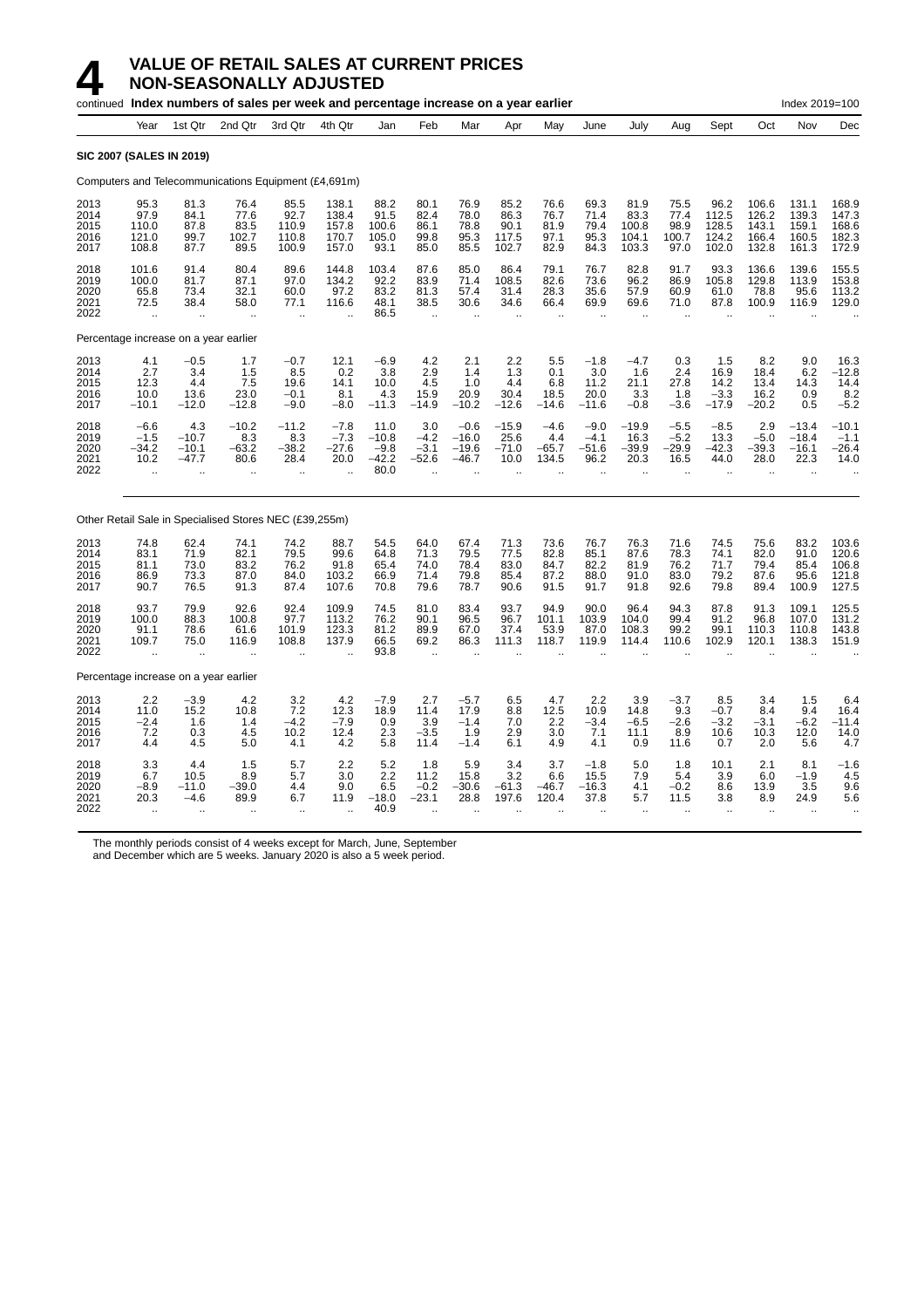

#### **4 VALUE OF RETAIL SALES AT CURRENT PRICES**<br>**14 NON-SEASONALLY ADJUSTED**<br>continued Index numbers of sales per week and percentage increase on a vector **NON-SEASONALLY ADJUSTED**

|                                      |                                                         |                                                       | continued Index numbers of sales per week and percentage increase on a year earlier |                                              |                                                        |                                          |                                             |                                                        |                                                      |                                                        |                                       |                                              |                                       |                                                        |                                              | Index 2019=100                                            |                                                  |
|--------------------------------------|---------------------------------------------------------|-------------------------------------------------------|-------------------------------------------------------------------------------------|----------------------------------------------|--------------------------------------------------------|------------------------------------------|---------------------------------------------|--------------------------------------------------------|------------------------------------------------------|--------------------------------------------------------|---------------------------------------|----------------------------------------------|---------------------------------------|--------------------------------------------------------|----------------------------------------------|-----------------------------------------------------------|--------------------------------------------------|
|                                      | Year                                                    | 1st Qtr                                               | 2nd Qtr                                                                             | 3rd Qtr                                      | 4th Qtr                                                | Jan                                      | Feb                                         | Mar                                                    | Apr                                                  | May                                                    | June                                  | July                                         | Aug                                   | Sept                                                   | Oct                                          | Nov                                                       | Dec                                              |
|                                      | <b>SIC 2007 (SALES IN 2019)</b>                         |                                                       |                                                                                     |                                              |                                                        |                                          |                                             |                                                        |                                                      |                                                        |                                       |                                              |                                       |                                                        |                                              |                                                           |                                                  |
|                                      |                                                         |                                                       | Non-store Retail, All Businesses (£49,952m)                                         |                                              |                                                        |                                          |                                             |                                                        |                                                      |                                                        |                                       |                                              |                                       |                                                        |                                              |                                                           |                                                  |
| 2013<br>2014<br>2015<br>2016<br>2017 | 46.9<br>52.2<br>57.0<br>66.5<br>78.2                    | 42.0<br>46.6<br>52.0<br>55.2<br>67.1                  | 42.9<br>49.7<br>53.3<br>59.8<br>70.9                                                | 43.9<br>47.4<br>52.9<br>61.3<br>73.8         | 58.7<br>65.5<br>69.8<br>89.6<br>100.9                  | 39.7<br>42.7<br>51.3<br>55.6<br>65.8     | 42.3<br>49.7<br>51.2<br>54.6<br>66.4        | 43.5<br>48.2<br>53.1<br>55.4<br>68.6                   | 41.6<br>49.0<br>53.3<br>58.9<br>71.0                 | 42.9<br>50.3<br>51.4<br>60.6<br>69.6                   | 43.9<br>49.9<br>54.8<br>59.8<br>72.0  | 44.0<br>47.8<br>54.7<br>59.4<br>70.2         | 44.0<br>45.2<br>49.3<br>58.5<br>70.3  | 43.6<br>48.8<br>54.2<br>65.1<br>79.4                   | 48.5<br>53.7<br>59.4<br>74.0<br>84.3         | 60.6<br>70.1<br>78.3<br>100.4<br>113.9                    | 65.3<br>71.4<br>71.3<br>93.4<br>103.7            |
| 2018<br>2019<br>2020<br>2021<br>2022 | 87.2<br>100.0<br>129.8<br>138.0<br>$\ddot{\phantom{a}}$ | 74.8<br>87.6<br>94.8<br>138.9<br>$\ddotsc$            | 80.2<br>92.3<br>131.0<br>135.1<br>$\ddot{\phantom{a}}$                              | 82.8<br>96.6<br>127.7<br>119.9<br>$\ddotsc$  | 110.8<br>123.5<br>168.5<br>158.1                       | 72.1<br>81.9<br>93.0<br>139.2<br>138.3   | 75.3<br>86.6<br>92.1<br>134.0<br>$\sim$     | 76.6<br>93.0<br>98.8<br>142.6                          | 77.7<br>92.2<br>113.6<br>143.5                       | 82.2<br>92.6<br>136.3<br>136.2<br>$\ddot{\phantom{a}}$ | 80.5<br>92.1<br>140.7<br>127.4        | 82.7<br>101.2<br>134.7<br>124.2<br>$\ddotsc$ | 80.6<br>92.7<br>123.4<br>115.5        | 84.7<br>96.0<br>125.7<br>119.8<br>$\ddot{\phantom{a}}$ | 92.4<br>103.8<br>148.2<br>131.2<br>$\ddotsc$ | 125.6<br>129.2<br>192.5<br>175.6<br>$\sim$                | 113.8<br>134.8<br>165.5<br>165.7                 |
|                                      | Percentage increase on a year earlier                   |                                                       |                                                                                     |                                              |                                                        |                                          |                                             |                                                        |                                                      |                                                        |                                       |                                              |                                       |                                                        |                                              |                                                           |                                                  |
| 2013<br>2014<br>2015<br>2016<br>2017 | 16.8<br>11.4<br>9.2<br>16.6<br>17.6                     | 15.9<br>11.1<br>11.4<br>6.2<br>21.5                   | 17.7<br>15.9<br>7.2<br>12.1<br>18.7                                                 | 19.7<br>8.0<br>11.6<br>16.0<br>20.3          | 14.7<br>11.6<br>6.5<br>28.3<br>12.6                    | 13.2<br>7.6<br>20.2<br>8.4<br>18.4       | 17.3<br>17.3<br>3.1<br>6.5<br>21.7          | 17.0<br>10.7<br>10.2<br>4.3<br>23.8                    | 14.8<br>17.7<br>8.9<br>10.5<br>20.4                  | 15.1<br>17.1<br>2.4<br>17.8<br>14.9                    | 22.0<br>13.6<br>9.8<br>9.1<br>20.3    | 16.4<br>8.7<br>14.3<br>8.7<br>18.1           | 27.7<br>2.7<br>9.2<br>18.7<br>20.2    | 16.4<br>11.8<br>11.2<br>20.0<br>22.0                   | 14.4<br>10.8<br>10.6<br>24.7<br>13.9         | 15.8<br>15.5<br>11.8<br>28.1<br>13.5                      | 14.2<br>9.2<br>30.9<br>11.0                      |
| 2018<br>2019<br>2020<br>2021<br>2022 | 11.5<br>14.7<br>29.8<br>6.3<br>$\ddotsc$                | 11.5<br>17.1<br>8.2<br>46.5                           | 13.0<br>15.1<br>42.0<br>3.1<br>$\mathbf{r}$                                         | 12.3<br>16.7<br>32.2<br>$-6.2$<br>ä.         | 9.9<br>11.4<br>36.4<br>$-6.1$                          | 9.5<br>13.7<br>13.5<br>49.7<br>$-0.6$    | 13.5<br>14.9<br>6.4<br>45.5<br>$\mathbf{r}$ | 11.6<br>21.4<br>6.3<br>44.3                            | 9.5<br>18.7<br>23.3<br>26.3                          | 18.1<br>12.6<br>47.2<br>$\overline{\phantom{m}}$       | 11.9<br>14.4<br>52.7<br>-9.4          | 17.8<br>22.5<br>33.0<br>$-7.8$               | 14.5<br>15.0<br>33.2<br>$-6.4$        | 6.7<br>13.4<br>30.8<br>-4.6                            | 9.5<br>12.3<br>42.8<br>$-11.5$               | 10.3<br>2.8<br>49.0<br>$-8.7$<br>$\ddot{\phantom{a}}$     | 9.8<br>18.4<br>22.7<br>0.1                       |
|                                      |                                                         |                                                       | Non-store Retail, Large Businesses (£31,281m)                                       |                                              |                                                        |                                          |                                             |                                                        |                                                      |                                                        |                                       |                                              |                                       |                                                        |                                              |                                                           |                                                  |
| 2013<br>2014<br>2015<br>2016<br>2017 | 46.5<br>51.0<br>59.5<br>69.2<br>78.6                    | 40.4<br>46.2<br>52.9<br>59.6<br>67.6                  | 41.1<br>45.7<br>55.2<br>63.5<br>71.1                                                | 44.0<br>45.7<br>54.4<br>63.9<br>72.6         | 60.4<br>66.5<br>75.7<br>89.8<br>103.3                  | 38.9<br>44.8<br>53.2<br>61.3<br>66.4     | 41.0<br>47.6<br>53.7<br>58.6<br>66.6        | 41.1<br>46.6<br>52.1<br>59.0<br>69.4                   | 40.0<br>45.3<br>55.2<br>62.9<br>69.8                 | 40.9<br>45.4<br>53.6<br>64.6<br>69.8                   | 42.2<br>46.3<br>56.4<br>63.1<br>73.3  | 44.0<br>45.2<br>55.4<br>64.6<br>72.5         | 43.3<br>43.7<br>51.2<br>62.7<br>69.6  | 44.5<br>47.8<br>56.1<br>64.4<br>75.0                   | 48.6<br>52.4<br>62.0<br>73.1<br>82.3         | 62.1<br>71.2<br>83.6<br>97.7<br>117.1                     | 68.5<br>74.0<br>80.2<br>96.8<br>109.0            |
| 2018<br>2019<br>2020<br>2021<br>2022 | 84.6<br>100.0<br>129.0<br>140.2<br>ă,                   | 72.0<br>86.4<br>96.0<br>137.7<br>ä.                   | 78.6<br>92.0<br>128.5<br>132.9                                                      | 79.6<br>94.0<br>123.7<br>126.4<br>ä.         | 108.1<br>127.5<br>170.2<br>163.7                       | 69.5<br>83.8<br>95.5<br>137.3<br>131.2   | 71.5<br>84.5<br>91.4<br>134.6               | 74.5<br>90.1<br>100.1<br>140.4                         | 75.9<br>92.0<br>114.1<br>134.0                       | 80.5<br>92.5<br>131.9<br>132.0                         | 79.3<br>91.6<br>137.4<br>132.8        | 80.5<br>101.6<br>128.6<br>129.8              | 77.0<br>88.5<br>120.3<br>122.7        | 80.9<br>92.4<br>122.5<br>126.6                         | 88.6<br>100.8<br>147.7<br>136.1              | 123.0<br>133.7<br>193.1<br>184.0                          | 111.7<br>144.1<br>170.0<br>169.6                 |
|                                      | Percentage increase on a year earlier                   |                                                       |                                                                                     |                                              |                                                        |                                          |                                             |                                                        |                                                      |                                                        |                                       |                                              |                                       |                                                        |                                              |                                                           |                                                  |
| 2013<br>2014<br>2015<br>2016<br>2017 | 16.1<br>9.6<br>16.8<br>16.3<br>13.6                     | 16.9<br>14.5<br>14.4<br>12.7<br>13.4                  | 18.2<br>11.2<br>20.7<br>15.0<br>12.0                                                | 22.7<br>4.0<br>18.9<br>17.6<br>13.5          | 9.8<br>10.0<br>13.8<br>18.7<br>15.0                    | 14.4<br>15.2<br>18.7<br>15.3<br>8.3      | 16.9<br>16.1<br>12.7<br>9.2<br>13.6         | 18.9<br>13.4<br>11.7<br>13.4<br>17.5                   | 15.2<br>13.3<br>21.9<br>13.9<br>10.8                 | 17.9<br>11.0<br>18.1<br>20.4<br>8.0                    | 20.9<br>9.6<br>21.9<br>11.8<br>16.1   | 20.2<br>2.7<br>22.6<br>16.7<br>12.2          | 30.8<br>1.0<br>17.1<br>22.5<br>11.0   | 18.9<br>7.4<br>17.3<br>14.8<br>16.6                    | 12.6<br>7.6<br>18.4<br>18.0<br>12.5          | 10.1<br>14.6<br>17.5<br>16.8<br>19.8                      | 8.1<br>7.9<br>8.4<br>20.7<br>12.6                |
| 2018<br>2019<br>2020<br>2021<br>2022 | 7.5<br>18.2<br>29.0<br>8.7<br>$\ddotsc$                 | 6.5<br>20.0<br>11.0<br>43.4<br>ä.                     | 10.5<br>17.1<br>39.7<br>3.4<br>ä.                                                   | 9.7<br>18.1<br>31.6<br>2.2<br>ä,             | 4.7<br>18.0<br>33.5<br>$-3.8$                          | 4.7<br>20.5<br>14.0<br>43.8<br>$-4.5$    | 7.3<br>18.2<br>8.2<br>47.3                  | 7.4<br>20.9<br>11.1<br>40.2<br>$\ddot{\phantom{a}}$    | 8.7<br>21.3<br>24.1<br>17.4                          | 15.4<br>14.9<br>42.6<br>0.1                            | 8.2<br>15.6<br>50.0<br>$-3.3$         | 11.1<br>26.2<br>26.5<br>1.0                  | 10.6<br>14.9<br>36.0<br>2.0           | 7.9<br>14.1<br>32.6<br>3.3                             | 7.7<br>13.7<br>46.6<br>$-7.8$                | 5.1<br>8.7<br>44.4<br>-4.7                                | 2.5<br>29.0<br>18.0<br>$-0.3$                    |
|                                      |                                                         |                                                       | Non-store Retail, Small Businesses (£18,670m)                                       |                                              |                                                        |                                          |                                             |                                                        |                                                      |                                                        |                                       |                                              |                                       |                                                        |                                              |                                                           |                                                  |
| 2013<br>2014<br>2015<br>2016<br>2017 | 47.5<br>54.3<br>52.7<br>61.9<br>77.3                    | 44.6<br>47.3<br>50.4<br>47.8<br>66.1                  | 45.9<br>56.4<br>50.2<br>53.5<br>70.6                                                | 43.7<br>50.1<br>50.4<br>57.0<br>75.7         | 55.8<br>63.9<br>60.0<br>89.2<br>96.8                   | 41.0<br>39.1<br>48.1<br>46.0<br>64.8     | 44.5<br>53.1<br>47.1<br>47.7<br>66.0        | 47.6<br>50.9<br>54.9<br>49.3<br>67.3                   | 44.3<br>55.1<br>50.1<br>52.2<br>73.0                 | 46.3<br>58.4<br>47.8<br>53.9<br>69.4                   | 46.8<br>56.0<br>52.1<br>54.3<br>69.8  | 44.1<br>52.3<br>53.6<br>50.8<br>66.3         | 45.2<br>47.6<br>46.2<br>51.5<br>71.5  | 42.1<br>50.4<br>51.1<br>66.3<br>86.7                   | 48.2<br>56.0<br>55.0<br>75.6<br>87.8         | 58.2<br>68.1<br>69.5<br>104.8<br>108.5                    | 60.0<br>67.0<br>56.4<br>87.6<br>94.7             |
| 2018<br>2019<br>2020<br>2021<br>2022 | 91.5<br>100.0<br>131.3<br>134.3<br>$\ddotsc$            | 79.4<br>89.5<br>92.8<br>140.9<br>$\ddot{\phantom{1}}$ | 82.8<br>92.8<br>135.2<br>138.7<br>$\cdot$ .                                         | 88.2<br>100.9<br>134.5<br>108.9<br>ä,        | 115.5<br>116.8<br>165.5<br>148.7                       | 76.3<br>78.8<br>88.6<br>142.3<br>150.2   | 81.8<br>90.0<br>93.2<br>132.9               | 80.1<br>97.7<br>96.6<br>146.3                          | 80.8<br>92.5<br>112.8<br>159.5                       | 85.1<br>92.8<br>143.7<br>143.3                         | 82.6<br>92.9<br>146.3<br>118.4        | 86.3<br>100.6<br>144.9<br>114.7              | 86.5<br>99.7<br>128.7<br>103.5        | 90.9<br>102.2<br>130.9<br>108.5                        | 98.7<br>108.8<br>149.1<br>122.9              | 129.9<br>121.5<br>191.4<br>161.6                          | 117.4<br>119.4<br>157.9<br>159.2                 |
|                                      | Percentage increase on a year earlier                   |                                                       |                                                                                     |                                              |                                                        |                                          |                                             |                                                        |                                                      |                                                        |                                       |                                              |                                       |                                                        |                                              |                                                           |                                                  |
| 2013<br>2014<br>2015<br>2016<br>2017 | 18.0<br>14.4<br>$-2.9$<br>17.3<br>25.0                  | 14.5<br>6.0<br>6.6<br>$-5.2$<br>38.3                  | 16.8<br>23.0<br>$-11.1$<br>6.7<br>32.0                                              | 14.9<br>14.8<br>0.5<br>13.1<br>32.9          | 24.9<br>14.6<br>$-6.1$<br>48.6<br>8.6                  | 11.3<br>$-4.6$<br>23.1<br>$-4.5$<br>40.9 | 17.8<br>19.2<br>$-11.3$<br>1.3<br>38.3      | 14.3<br>6.8<br>8.0<br>$-10.2$<br>36.4                  | 14.2<br>24.3<br>$-9.0$<br>4.1<br>39.8                | 11.3<br>26.1<br>$-18.1$<br>12.8<br>28.8                | 23.8<br>19.6<br>$-7.0$<br>4.2<br>28.6 | 10.5<br>18.6<br>2.3<br>$-5.2$<br>30.5        | 23.0<br>5.4<br>$-3.0$<br>11.6<br>38.7 | 12.2<br>19.7<br>1.5<br>29.5<br>30.8                    | 17.6<br>16.0<br>$-1.7$<br>37.4<br>16.2       | 27.5<br>17.1<br>2.0<br>50.9<br>3.5                        | 27.9<br>11.6<br>$-15.7$<br>55.2<br>8.1           |
| 2018<br>2019<br>2020<br>2021<br>2022 | 18.3<br>$\frac{9.3}{31.2}$<br>2.3<br>$\ddotsc$          | 20.1<br>12.7<br>3.6<br>51.9<br>$\cdot$                | 17.2<br>12.0<br>45.7<br>2.6<br>$\ddotsc$                                            | 16.4<br>14.5<br>33.3<br>$-19.1$<br>$\ddotsc$ | 19.2<br>1.1<br>41.7<br>$-10.1$<br>$\ddot{\phantom{a}}$ | 17.8<br>3.3<br>12.5<br>60.5<br>5.6       | 23.9<br>10.1<br>3.5<br>42.6<br>$\ddotsc$    | 19.0<br>22.0<br>$-1.1$<br>51.4<br>$\ddot{\phantom{a}}$ | 10.7<br>14.6<br>21.9<br>41.4<br>$\ddot{\phantom{a}}$ | 22.6<br>9.0<br>54.8<br>$-0.2$                          | 18.4<br>12.5<br>57.3<br>$-19.1$       | 30.2<br>16.6<br>44.0<br>$-20.8$              | 21.0<br>15.3<br>29.0<br>$-19.5$       | 4.9<br>12.3<br>28.1<br>$-17.1$                         | 12.4<br>10.2<br>37.0<br>$-17.6$<br>÷.        | 19.7<br>$-6.4$<br>57.5<br>$-15.6$<br>$\ddot{\phantom{a}}$ | 23.9<br>$1.7$<br>32.2<br>0.8<br>$\bullet\bullet$ |

The monthly periods consist of 4 weeks except for March, June, September

and December which are 5 weeks. January 2020 is also a 5 week period.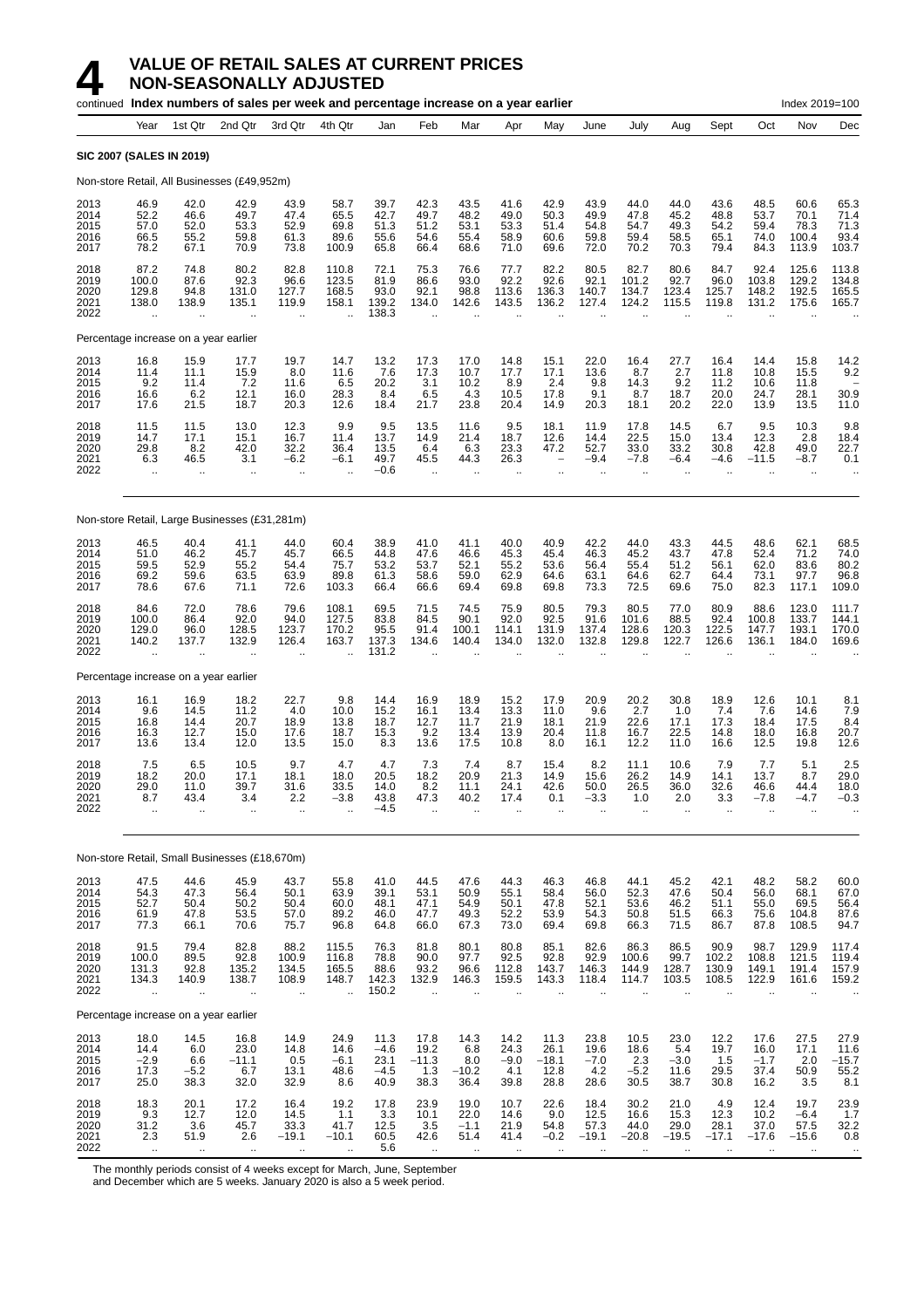

#### **4** VALUE OF RETAIL SALES AT CURRENT PRICES<br>NON-SEASONALLY ADJUSTED **NON-SEASONALLY ADJUSTED**

|                                      |                                                     |                                                       | continued Index numbers of sales per week and percentage increase on a year earlier |                                                        |                                              |                                          |                                                        |                                            |                                             |                                              |                                                      |                                                  |                                                      |                                             |                                              | Index 2019=100                              |                                             |
|--------------------------------------|-----------------------------------------------------|-------------------------------------------------------|-------------------------------------------------------------------------------------|--------------------------------------------------------|----------------------------------------------|------------------------------------------|--------------------------------------------------------|--------------------------------------------|---------------------------------------------|----------------------------------------------|------------------------------------------------------|--------------------------------------------------|------------------------------------------------------|---------------------------------------------|----------------------------------------------|---------------------------------------------|---------------------------------------------|
|                                      | Year                                                | 1st Qtr                                               | 2nd Qtr                                                                             | 3rd Qtr                                                | 4th Qtr                                      | Jan                                      | Feb                                                    | Mar                                        | Apr                                         | May                                          | June                                                 | July                                             | Aug                                                  | Sept                                        | Oct                                          | Nov                                         | Dec                                         |
|                                      |                                                     | <b>SIC 2007 (SALES IN 2019)</b>                       |                                                                                     |                                                        |                                              |                                          |                                                        |                                            |                                             |                                              |                                                      |                                                  |                                                      |                                             |                                              |                                             |                                             |
| Mail Order (£47,392m)                |                                                     |                                                       |                                                                                     |                                                        |                                              |                                          |                                                        |                                            |                                             |                                              |                                                      |                                                  |                                                      |                                             |                                              |                                             |                                             |
| 2013<br>2014<br>2015<br>2016<br>2017 | 42.8<br>49.4<br>55.2<br>64.9<br>77.6                | 38.5<br>43.7<br>50.1<br>53.6<br>66.2                  | 38.4<br>46.4<br>51.1<br>57.5<br>70.1                                                | 39.3<br>44.6<br>51.1<br>59.8<br>73.2                   | 54.9<br>63.3<br>68.4<br>88.6<br>101.1        | 37.3<br>40.4<br>50.5<br>54.9<br>65.4     | 38.2<br>45.4<br>48.3<br>52.0<br>65.6                   | 39.7<br>45.7<br>51.3<br>53.8<br>67.3       | 38.0<br>46.0<br>51.4<br>56.8<br>70.0        | 38.4<br>47.1<br>49.6<br>58.6<br>68.8         | 38.6<br>46.0<br>52.1<br>57.1<br>71.2                 | 38.7<br>44.2<br>52.3<br>57.3<br>69.3             | 39.5<br>43.1<br>48.1<br>57.4<br>69.5                 | 39.6<br>46.2<br>52.7<br>63.8<br>79.3        | 44.7<br>50.9<br>57.3<br>72.4<br>83.5         | 56.5<br>67.8<br>77.0<br>99.4<br>114.6       | 61.9<br>69.6<br>70.5<br>92.8<br>104.3       |
| 2018<br>2019<br>2020<br>2021<br>2022 | 86.8<br>100.0<br>131.1<br>139.0                     | 73.8<br>87.7<br>94.8<br>140.2                         | 79.7<br>91.7<br>133.9<br>135.6                                                      | 82.6<br>96.4<br>128.3<br>120.1                         | 111.2<br>124.2<br>170.3<br>159.9             | 71.9<br>83.4<br>93.6<br>140.6<br>139.8   | 74.2<br>85.7<br>89.9<br>135.1                          | 75.1<br>92.7<br>99.8<br>143.9              | 77.2<br>90.9<br>116.8<br>144.5              | 82.0<br>92.1<br>139.3<br>137.3               | 79.9<br>91.9<br>143.3<br>127.3                       | 82.1<br>100.9<br>135.1<br>123.9                  | 80.5<br>93.0<br>123.9<br>115.6                       | 84.6<br>95.7<br>126.2<br>120.6              | 91.4<br>103.0<br>147.9<br>130.9              | 126.7<br>129.7<br>196.0<br>177.5            | 114.7<br>136.8<br>167.5<br>169.0            |
|                                      |                                                     | Percentage increase on a year earlier                 |                                                                                     |                                                        |                                              |                                          |                                                        |                                            |                                             |                                              |                                                      |                                                  |                                                      |                                             |                                              |                                             |                                             |
| 2013<br>2014<br>2015<br>2016<br>2017 | 17.4<br>15.5<br>11.7<br>17.5<br>19.7                | 17.5<br>13.5<br>14.7<br>6.9<br>23.5                   | 17.9<br>20.8<br>10.2<br>12.5<br>22.0                                                | 18.9<br>13.6<br>14.5<br>17.0<br>22.3                   | 15.8<br>15.2<br>8.1<br>29.5<br>14.1          | 15.0<br>8.3<br>25.1<br>8.7<br>19.2       | 19.2<br>18.8<br>6.3<br>7.7<br>26.1                     | 18.1<br>15.0<br>12.4<br>4.8<br>25.0        | 16.0<br>21.1<br>11.7<br>10.4<br>23.4        | 17.1<br>22.8<br>5.1<br>18.2<br>17.5          | 20.1<br>19.1<br>13.2<br>9.7<br>24.6                  | 13.9<br>14.3<br>18.2<br>9.6<br>20.9              | 28.2<br>9.0<br>11.5<br>19.5<br>21.0                  | 16.2<br>16.7<br>14.0<br>21.0<br>24.3        | 18.3<br>13.9<br>12.5<br>26.4<br>15.3         | 17.1<br>20.0<br>13.6<br>29.1<br>15.2        | 13.5<br>$12.5$<br>1.2<br>31.8<br>12.4       |
| 2018<br>2019<br>2020<br>2021<br>2022 | 11.9<br>15.2<br>31.1<br>6.0<br>$\ddot{\phantom{a}}$ | 11.6<br>18.7<br>8.1<br>47.9                           | 13.7<br>15.0<br>46.1<br>1.3<br>ä.                                                   | 12.9<br>16.8<br>33.0<br>$-6.4$<br>$\ddot{\phantom{a}}$ | 10.0<br>11.7<br>37.0<br>$-6.1$               | 10.0<br>16.1<br>12.1<br>50.2<br>$-0.6$   | 13.2<br>15.4<br>5.0<br>50.3<br>$\ddot{\phantom{a}}$    | 11.7<br>23.4<br>7.7<br>44.1                | 10.3<br>17.7<br>28.5<br>23.7                | 19.1<br>12.4<br>51.2<br>$-1.5$               | 12.2<br>15.0<br>56.0<br>$-11.2$                      | 18.6<br>22.8<br>33.9<br>$-8.3$                   | 15.8<br>15.5<br>33.3<br>$-6.7$                       | 6.8<br>13.0<br>32.0<br>$-4.4$               | 9.4<br>12.8<br>43.5<br>$-11.4$               | 10.6<br>2.4<br>51.1<br>$-9.4$               | 10.0<br>19.2<br>22.5<br>0.9                 |
|                                      |                                                     | Other Non-store Retail (£2,559m)                      |                                                                                     |                                                        |                                              |                                          |                                                        |                                            |                                             |                                              |                                                      |                                                  |                                                      |                                             |                                              |                                             |                                             |
| 2013<br>2014<br>2015<br>2016<br>2017 | 122.5<br>104.3<br>90.3<br>96.3<br>87.9              | 106.1<br>101.1<br>86.1<br>85.4<br>83.7                | 127.0<br>112.2<br>94.5<br>102.5<br>86.3                                             | 128.2<br>97.9<br>84.9<br>89.1<br>84.5                  | 128.5<br>106.3<br>95.6<br>108.0<br>96.9      | 84.2<br>85.3<br>65.9<br>68.9<br>74.1     | 118.6<br>128.8<br>105.9<br>102.5<br>81.6               | 113.6<br>94.7<br>86.5<br>84.9<br>93.1      | 108.3<br>103.2<br>88.5<br>99.1<br>88.4      | 126.6<br>107.9<br>86.5<br>97.8<br>84.9       | 142.4<br>122.8<br>105.8<br>109.0<br>85.9             | 143.2<br>115.0<br>99.8<br>99.1<br>87.1           | 126.8<br>84.0<br>72.9<br>79.3<br>85.8                | 117.2<br>95.3<br>82.8<br>89.0<br>81.5       | 118.7<br>105.1<br>98.3<br>104.2<br>100.0     | 137.2<br>111.7<br>103.1<br>117.8<br>101.0   | 129.4<br>103.1<br>87.4<br>103.3<br>91.1     |
| 2018<br>2019<br>2020<br>2021<br>2022 | 93.0<br>100.0<br>106.3<br>120.2                     | 92.7<br>86.1<br>95.1<br>115.1<br>$\ddot{\phantom{a}}$ | 88.5<br>103.9<br>77.1<br>124.9                                                      | 86.7<br>99.8<br>118.3<br>115.4                         | 103.8<br>110.3<br>135.4<br>125.1             | 75.3<br>53.6<br>81.3<br>113.2<br>110.8   | 96.3<br>103.5<br>131.5<br>112.8                        | 103.8<br>98.1<br>79.8<br>118.6             | 86.4<br>115.7<br>55.3<br>125.9              | 86.9<br>100.9<br>79.4<br>117.2               | 91.6<br>96.8<br>92.6<br>130.4                        | 93.0<br>107.9<br>126.6<br>129.9                  | 82.1<br>87.5<br>113.9<br>114.0                       | 85.4<br>103.2<br>115.1<br>105.0             | 111.0<br>117.3<br>154.2<br>135.2             | 105.2<br>118.2<br>126.6<br>140.8            | 96.9<br>$98.3$<br>127.3<br>104.6            |
|                                      |                                                     | Percentage increase on a year earlier                 |                                                                                     |                                                        |                                              |                                          |                                                        |                                            |                                             |                                              |                                                      |                                                  |                                                      |                                             |                                              |                                             |                                             |
| 2013<br>2014<br>2015<br>2016<br>2017 | 13.2<br>$-14.8$<br>$-13.4$<br>6.6<br>$-8.7$         | 6.5<br>$-4.7$<br>$-14.8$<br>$-0.9$<br>$-1.9$          | 16.2<br>$-11.7$<br>$-15.7$<br>8.4<br>$-15.8$                                        | 24.1<br>$-23.6$<br>$-13.2$<br>4.9<br>$-5.2$            | 6.8<br>$-17.2$<br>$-10.1$<br>13.0<br>$-10.3$ | 0.5<br>1.2<br>$-22.7$<br>4.5<br>7.6      | 6.9<br>8.6<br>$-17.8$<br>$-3.3$<br>$-20.4$             | 10.1<br>$-16.6$<br>$-8.7$<br>$-1.8$<br>9.7 | 7.4<br>$-4.7$<br>$-14.2$<br>11.9<br>$-10.8$ | 5.4<br>$-14.8$<br>$-19.9$<br>13.1<br>$-13.2$ | 32.5<br>$-13.8$<br>$-13.9$<br>3.0<br>$-21.2$         | 30.8<br>$-19.7$<br>$-13.2$<br>$-0.6$<br>$-12.2$  | 24.8<br>$-33.8$<br>$-13.2$<br>8.8<br>8.2             | 17.6<br>$-18.7$<br>$-13.1$<br>7.6<br>$-8.5$ | $-6.7$<br>$-11.5$<br>$-6.5$<br>6.1<br>$-4.0$ | 6.5<br>$-18.5$<br>$-7.7$<br>14.3<br>$-14.3$ | 19.8<br>$-20.4$<br>$-15.2$<br>$18.2 - 11.8$ |
| 2018<br>2019<br>2020<br>2021<br>2022 | 5.8<br>7.6<br>6.2<br>13.1<br>$\mathbf{r}$           | 10.7<br>$-7.2$<br>10.6<br>21.0<br>$\ddotsc$           | 2.5<br>17.3<br>$-25.8$<br>62.1<br>ä.                                                | 2.6<br>15.1<br>18.5<br>$-2.4$<br>$\mathbf{r}$          | 7.1<br>6.2<br>22.8<br>$-7.6$                 | 1.5<br>$-28.8$<br>51.7<br>39.1<br>$-2.1$ | 18.0<br>7.5<br>27.1<br>$-14.3$<br>$\ddot{\phantom{a}}$ | $11.5 - 5.5$<br>$-18.6$<br>48.6            | $-2.2$<br>33.8<br>$-52.2$<br>127.6          | 2.3<br>16.1<br>$-21.3$<br>47.5               | 6.7<br>5.7<br>$-4.3$<br>40.8<br>$\ddot{\phantom{a}}$ | 6.9<br>16.0<br>17.3<br>2.6<br>$\bar{\mathbf{a}}$ | $-4.3$<br>6.5<br>30.1<br>0.1<br>$\ddot{\phantom{a}}$ | 4.8<br>20.9<br>11.5<br>$-8.8$               | 11.0<br>5.6<br>31.5<br>$-12.4$<br>ä.         | 4.1<br>12.4<br>7.0<br>11.2<br>$\ddotsc$     | 6.3<br>1.4<br>29.6<br>$-17.8$               |

The monthly periods consist of 4 weeks except for March, June, September

and December which are 5 weeks. January 2020 is also a 5 week period.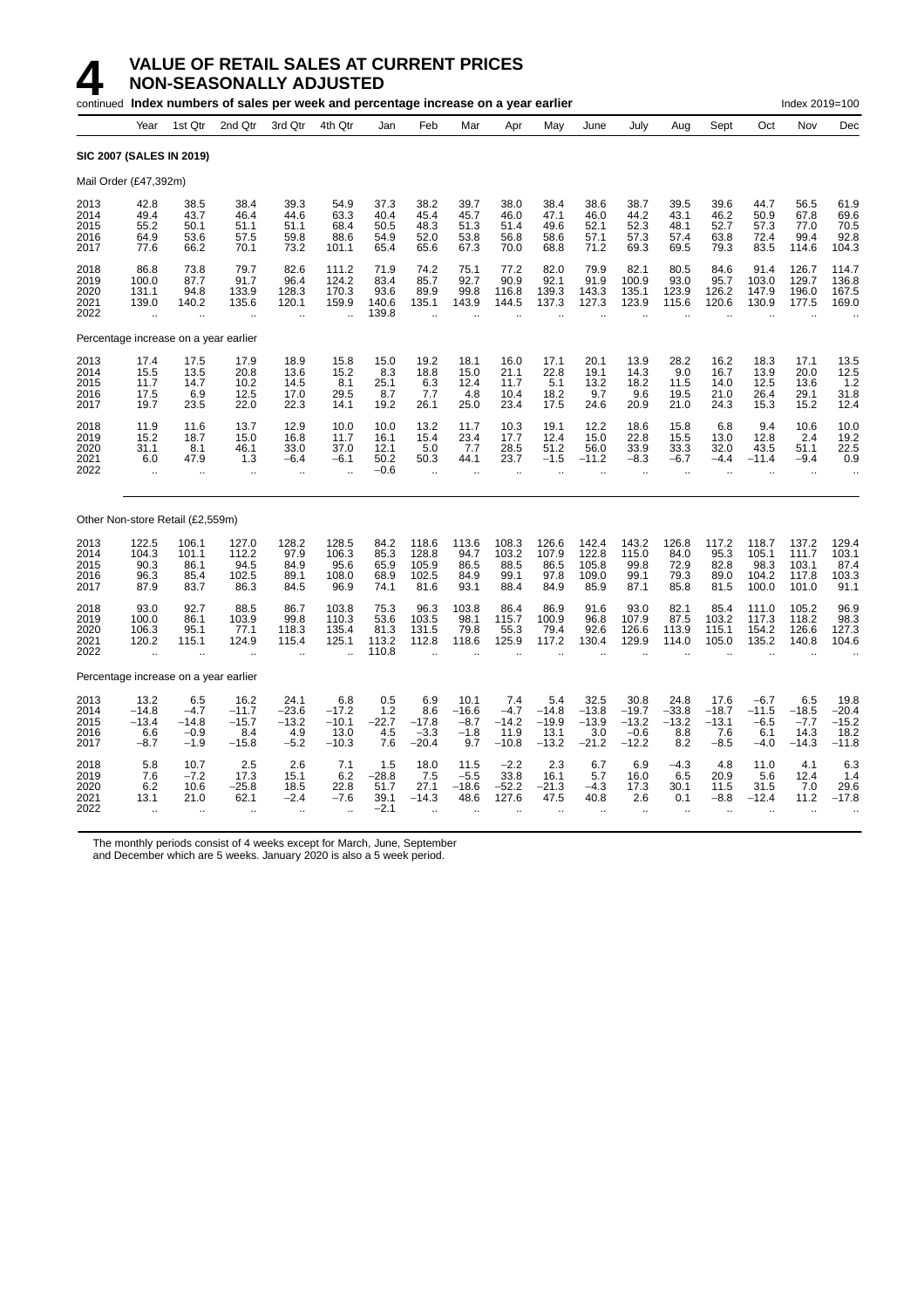#### **4 VALUE OF RETAIL SALES AT CURRENT PRICES**<br>**14 NON-SEASONALLY ADJUSTED**<br>continued Index numbers of sales per week and percentage increase on a vector **NON-SEASONALLY ADJUSTED**

| continued Index numbers of sales per week and percentage increase on a year earlier<br>Index 2019=100 |                                               |                                              |                                            |                                          |                                          |                                           |                                               |                                               |                                          |                                           |                                          |                                       |                                       |                                          |                                           |                                          |                                           |
|-------------------------------------------------------------------------------------------------------|-----------------------------------------------|----------------------------------------------|--------------------------------------------|------------------------------------------|------------------------------------------|-------------------------------------------|-----------------------------------------------|-----------------------------------------------|------------------------------------------|-------------------------------------------|------------------------------------------|---------------------------------------|---------------------------------------|------------------------------------------|-------------------------------------------|------------------------------------------|-------------------------------------------|
|                                                                                                       | Year                                          | 1st Qtr                                      | 2nd Qtr                                    | 3rd Qtr                                  | 4th Qtr                                  | Jan                                       | Feb                                           | Mar                                           | Apr                                      | May                                       | June                                     | July                                  | Aug                                   | Sept                                     | Oct                                       | Nov                                      | Dec                                       |
|                                                                                                       | <b>SIC 2007 (SALES IN 2019)</b>               |                                              |                                            |                                          |                                          |                                           |                                               |                                               |                                          |                                           |                                          |                                       |                                       |                                          |                                           |                                          |                                           |
|                                                                                                       |                                               |                                              | Automotive Fuel, All Businesses (£45,862m) |                                          |                                          |                                           |                                               |                                               |                                          |                                           |                                          |                                       |                                       |                                          |                                           |                                          |                                           |
| 2013<br>2014<br>2015<br>2016<br>2017                                                                  | 85.2<br>82.0<br>77.1<br>80.4<br>86.6          | 84.0<br>81.2<br>73.8<br>73.5<br>83.4         | 86.7<br>84.2<br>79.6<br>80.6<br>87.3       | 88.5<br>83.7<br>78.2<br>82.9<br>85.9     | 81.4<br>78.9<br>77.0<br>84.4<br>89.6     | 76.2<br>74.3<br>72.9<br>73.1<br>79.6      | 85.7<br>80.8<br>72.4<br>72.2<br>85.4          | 88.9<br>88.5<br>75.7<br>75.0<br>84.8          | 86.5<br>82.6<br>77.8<br>79.1<br>85.9     | 87.4<br>83.6<br>79.1<br>82.1<br>90.7      | 86.4<br>86.1<br>81.3<br>80.5<br>85.6     | 90.5<br>86.5<br>79.8<br>84.3<br>85.2  | 87.9<br>83.0<br>76.8<br>82.0<br>85.3  | 87.3<br>82.0<br>77.9<br>82.5<br>87.1     | 82.3<br>80.6<br>77.8<br>85.7<br>89.3      | 82.5<br>80.8<br>79.6<br>86.7<br>92.0     | 79.7<br>76.1<br>74.1<br>81.5<br>88.0      |
| 2018<br>2019<br>2020<br>2021<br>2022                                                                  | 93.8<br>100.0<br>72.4<br>93.1<br>$\ddotsc$    | 86.4<br>95.0<br>86.8<br>69.1                 | 95.2<br>102.9<br>49.0<br>93.8              | 96.5<br>101.9<br>79.4<br>103.5           | 97.1<br>100.2<br>73.1<br>106.0           | 83.8<br>88.5<br>90.1<br>60.2<br>100.0     | 90.3<br>96.6<br>95.8<br>67.1                  | 85.3<br>98.9<br>76.3<br>77.9                  | 90.7<br>100.7<br>34.8<br>89.1            | 97.3<br>104.2<br>49.3<br>93.8             | 97.1<br>103.6<br>60.1<br>97.5            | 97.0<br>104.1<br>77.3<br>101.5        | 95.8<br>102.5<br>80.7<br>103.6        | 96.5<br>99.8<br>80.1<br>105.1            | 97.6<br>102.1<br>81.9<br>102.3            | 101.5<br>101.7<br>69.5<br>112.8          | 93.1<br>97.4<br>69.0<br>103.7             |
|                                                                                                       | Percentage increase on a year earlier         |                                              |                                            |                                          |                                          |                                           |                                               |                                               |                                          |                                           |                                          |                                       |                                       |                                          |                                           |                                          |                                           |
| 2013<br>2014<br>2015<br>2016<br>2017                                                                  | $-3.1$<br>$-3.7$<br>$-5.9$<br>4.2<br>7.7      | $-7.7$<br>$-3.4$<br>$-9.1$<br>$-0.4$<br>13.4 | 0.1<br>$-2.9$<br>$-5.5$<br>1.3<br>8.3      | $-0.3$<br>$-5.4$<br>$-6.6$<br>6.0<br>3.7 | $-4.2$<br>$-3.0$<br>$-2.5$<br>9.7<br>6.2 | $-10.0$<br>$-2.5$<br>$-1.9$<br>0.3<br>9.0 | $-3.5$<br>$-5.7$<br>$-10.4$<br>$-0.3$<br>18.3 | $-9.2$<br>$-0.5$<br>$-14.4$<br>$-1.0$<br>13.1 | $-0.5$<br>$-4.5$<br>$-5.8$<br>1.7<br>8.6 | $-3.0$<br>$-4.4$<br>$-5.3$<br>3.8<br>10.4 | 3.2<br>$-0.4$<br>$-5.5$<br>$-1.0$<br>6.3 | 3.3<br>$-4.4$<br>$-7.7$<br>5.6<br>1.1 | 0.9<br>$-5.6$<br>$-7.4$<br>6.8<br>4.0 | $-3.9$<br>$-6.1$<br>$-4.9$<br>5.8<br>5.5 | $-6.2$<br>$-2.1$<br>$-3.4$<br>10.1<br>4.2 | $-4.1$<br>$-2.1$<br>$-1.4$<br>8.9<br>6.1 | $-2.7$<br>$-4.5$<br>$-2.6$<br>10.0<br>7.9 |
| 2018<br>2019<br>2020<br>2021<br>2022                                                                  | 8.3<br>6.6<br>$-27.6$<br>28.7<br>$\cdot\cdot$ | 3.6<br>10.0<br>$-8.6$<br>$-20.3$             | 9.0<br>8.1<br>$-52.4$<br>91.4              | 12.3<br>5.7<br>$-22.1$<br>30.3           | 8.3<br>3.2<br>$-27.0$<br>45.0            | 5.2<br>5.6<br>1.8<br>$-33.2$<br>66.3      | 5.8<br>7.0<br>$-0.9$<br>$-29.9$               | 0.7<br>15.8<br>$-22.8$<br>2.2                 | 5.5<br>11.1<br>$-65.5$<br>156.1          | 7.2<br>7.2<br>$-52.7$<br>90.0             | 13.4<br>6.7<br>$-42.0$<br>62.2           | 13.8<br>7.3<br>$-25.7$<br>31.2        | 12.4<br>7.0<br>$-21.3$<br>28.3        | 10.9<br>3.3<br>$-19.8$<br>31.3           | 9.3<br>4.6<br>$-19.8$<br>24.9             | 10.3<br>0.2<br>$-31.6$<br>62.2           | 5.8<br>4.6<br>$-29.2$<br>50.3             |

The monthly periods consist of 4 weeks except for March, June, September

and December which are 5 weeks. January 2020 is also a 5 week period.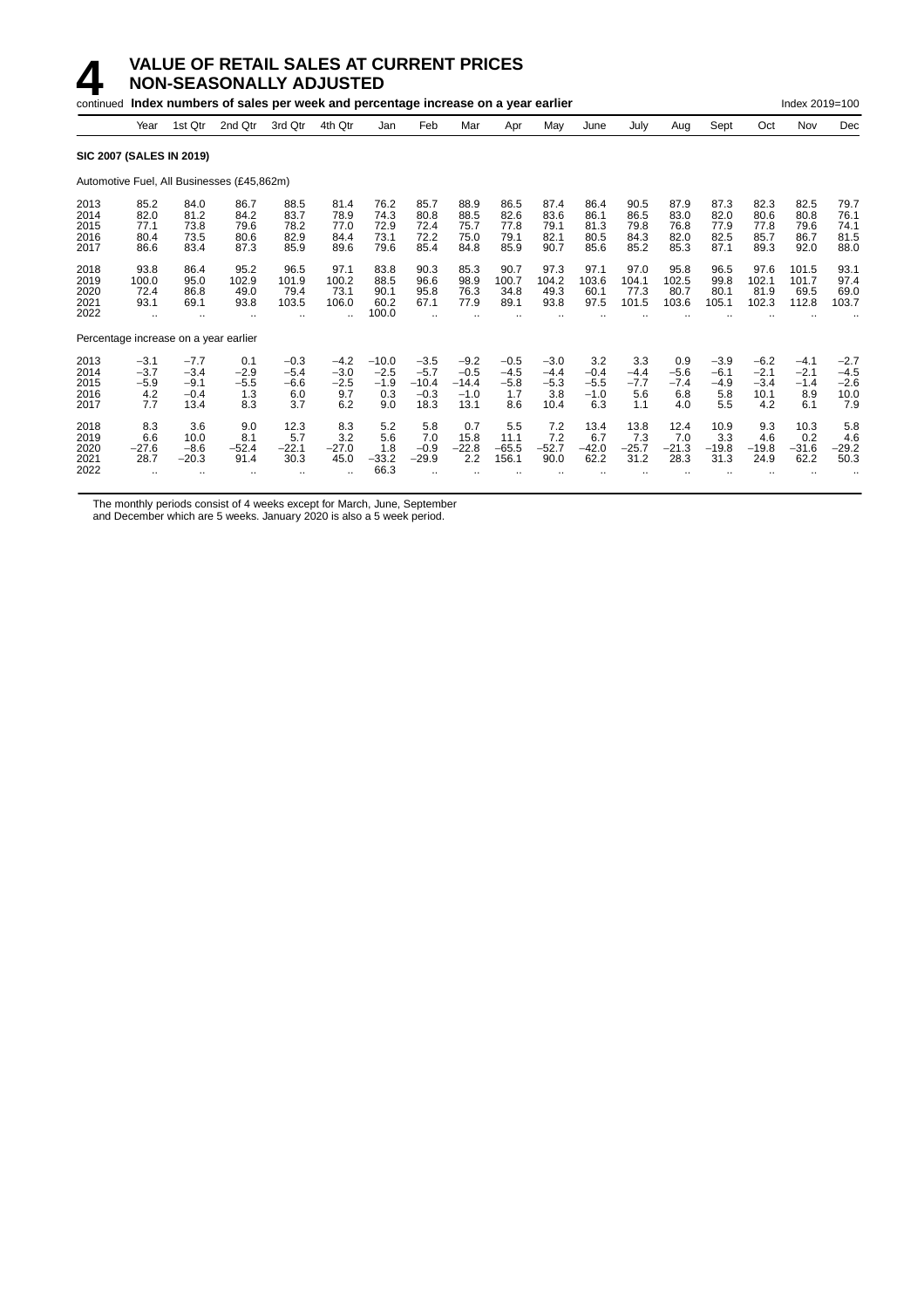#### **5 VALUE OF RETAIL SALES BY COMMODITY AT CURRENT PRICES NON-SEASONALLY ADJUSTED**

|                                                   |                                                    |                                                    |                                                                              |                                                        | Index $2019 = 100$                                   |
|---------------------------------------------------|----------------------------------------------------|----------------------------------------------------|------------------------------------------------------------------------------|--------------------------------------------------------|------------------------------------------------------|
|                                                   | Total<br>excluding<br>fuel                         | Food,<br>drink and<br>tobacco <sup>1</sup>         | Clothing<br>and<br>footwear                                                  | Household<br>goods <sup>1</sup>                        | Other<br>non-<br>food <sup>1</sup>                   |
| Average weekly sales<br>in 2019 (£millions)       | 7546                                               | 2979                                               | 1 3 8 8                                                                      | 1 277                                                  | 1902                                                 |
| Index numbers of sales per week                   |                                                    |                                                    |                                                                              |                                                        |                                                      |
| 2014<br>2015<br>2016<br>2017<br>2018              | J43S<br>84.7<br>86.2<br>89.1<br>93.0<br>96.7       | EAWN<br>87.0<br>86.8<br>88.8<br>91.3<br>95.7       | EAWO<br>79.2<br>82.9<br>84.7<br>91.9<br>94.9                                 | <b>EAWP</b><br>93.4<br>97.6<br>101.5<br>106.0<br>104.4 | EAWQ<br>79.2<br>80.0<br>84.5<br>87.6<br>94.4         |
| 2019<br>2020<br>2021                              | 100.0<br>100.4<br>106.9                            | 100.0<br>107.6<br>110.2                            | 100.0<br>79.7<br>91.7                                                        | 100.0<br>113.6<br>119.5                                | 100.0<br>95.5<br>104.4                               |
| 2019 Q1<br>Q2<br>Q3<br>Q4                         | 90.6<br>97.4<br>97.8<br>114.2                      | 94.2<br>100.3<br>99.2<br>106.3                     | 82.4<br>98.7<br>100.2<br>118.7                                               | 92.3<br>91.4<br>95.1<br>121.1                          | 89.7<br>95.9<br>95.7<br>118.8                        |
| 2020 Q1<br>Q <sub>2</sub><br>Q <sub>3</sub><br>Q4 | 91.1<br>89.8<br>102.1<br>119.3                     | 101.2<br>110.6<br>105.5<br>113.4                   | 74.5<br>57.5<br>85.1<br>102.0                                                | 97.3<br>96.5<br>116.6<br>145.4                         | 83.3<br>76.6<br>99.4<br>123.6                        |
| 2021 Q1<br>Q <sub>2</sub><br>Q3<br>Q4             | 93.6<br>107.5<br>103.2<br>123.4                    | 108.3<br>109.8<br>106.0<br>116.7                   | 60.0<br>95.8<br>93.5<br>117.3                                                | 110.8<br>119.8<br>110.9<br>136.7                       | $83.6$<br>$104.3$<br>$100.6$<br>129.2                |
| 2019 Feb<br>Mar<br>Apr<br>May<br>Jun              | 89.8<br>93.8<br>96.9<br>97.1<br>97.9               | 94.9<br>97.8<br>100.2<br>100.8<br>99.9             | 78.6<br>87.6<br>96.3<br>96.0<br>102.7                                        | 90.4<br>91.0<br>92.9<br>91.0<br>90.5                   | 89.6<br>94.2<br>95.0<br>96.1<br>96.4                 |
| Jul<br>Aug<br>Sep<br>Oct<br>Nov<br>Dec            | 100.5<br>96.9<br>96.4<br>100.5<br>110.8<br>128.0   | 101.4<br>98.8<br>97.7<br>99.1<br>102.5<br>115.2    | 103.3<br>99.8<br>98.0<br>102.5<br>113.7<br>135.6                             | 94.5<br>93.0<br>97.4<br>102.7<br>122.8<br>134.4        | 100.9<br>94.4<br>92.6<br>99.7<br>113.6<br>138.2      |
| 2020 Jan<br>Feb<br>Mar<br>Apr<br>May<br>Jun       | 90.6<br>91.7<br>91.2<br>78.8<br>88.6<br>99.5       | 93.7<br>$98.8$<br>110.7<br>108.3<br>112.0<br>111.2 | 87.1<br>79.7<br>57.9<br>42.1<br>51.0<br>75.0                                 | 98.8<br>95.2<br>97.5<br>79.2<br>95.7<br>110.9          | 82.7<br>87.0<br>80.9<br>59.4<br>74.9<br>91.6         |
| Jul<br>Aug<br>Sep<br>Oct<br>Nov<br>Dec            | 103.4<br>101.0<br>101.9<br>109.1<br>118.9<br>127.8 | 107.3<br>105.6<br>103.9<br>105.8<br>113.4<br>119.6 | 84.7<br>84.0<br>86.3<br>$\begin{array}{c} 91.8 \\ 90.6 \end{array}$<br>119.4 | 115.6<br>115.2<br>118.5<br>134.2<br>158.4<br>143.9     | 102.6<br>96.8<br>98.9<br>110.1<br>121.7<br>136.0     |
| 2021 Jan<br>Feb<br>Mar<br>Apr<br>May<br>Jun       | 88.5<br>91.0<br>99.7<br>107.0<br>107.8<br>107.8    | 101.7<br>107.4<br>114.3<br>109.3<br>109.1<br>110.8 | 59.2<br>54.9<br>64.8<br>97.4<br>95.5<br>94.8                                 | 107.3<br>109.4<br>114.7<br>122.8<br>122.5<br>115.2     | 76.8<br>$79.4$<br>$92.5$<br>$99.6$<br>105.1<br>107.5 |
| Jul<br>Aug<br>Sep<br>Oct<br>Nov<br>Dec            | 105.6<br>102.5<br>101.8<br>109.4<br>124.7<br>133.5 | 109.2<br>104.8<br>104.4<br>107.9<br>113.3<br>126.6 | 93.3<br>93.9<br>93.4<br>101.2<br>117.7<br>129.9                              | 113.9<br>110.3<br>109.0<br>121.1<br>149.5<br>139.0     | 103.4<br>99.8<br>99.0<br>109.9<br>131.1<br>143.1     |
| 2022 Jan                                          | 98.8                                               | 97.2                                               | 97.6                                                                         | 120.0                                                  | 87.9                                                 |

Estimates in this table have been produced by combining a breakdown of commodity sales from 54 large retailers with total sales from other retailers.

1 The Food, drink and tobacco category, Household goods category and Other non-food category include revisions to the commodity

classifications provided by respondents.

The monthly periods consist of 4 weeks except for March, June, September and December which are 5 weeks. January 2020 is also a 5 week period.

In July 2018, we increased our sample for the commodity breakdown from 31 to 54 retailers to improve coverage and better represent the commodities sold. Growth rates may not be comparable as a result. This does not impact the main retail sales data.

The quarterly indices are the weighted averages of the monthly indices for the months within the quarter, the weights being the number of weeks in each monthly period.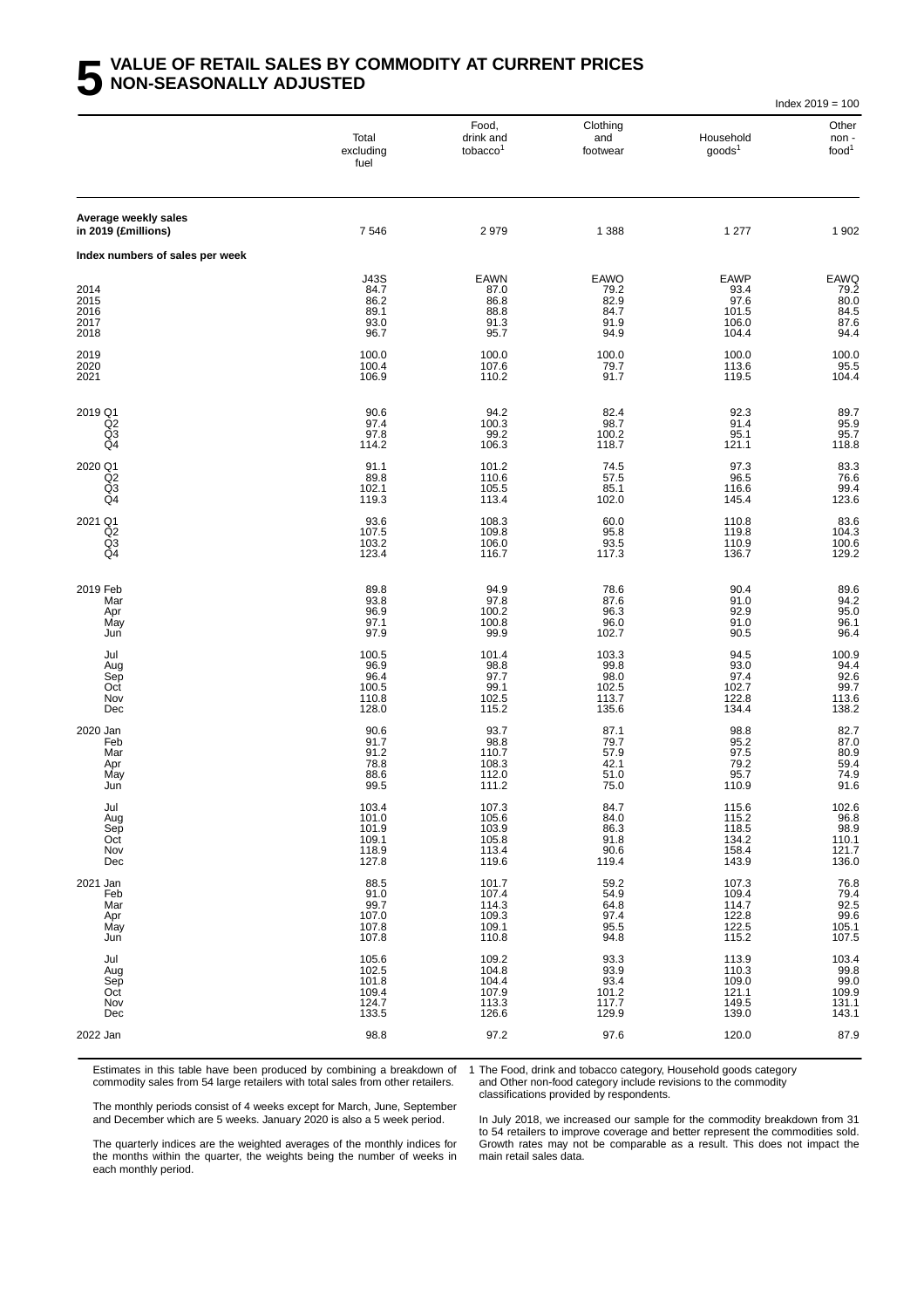#### **5 VALUE OF RETAIL SALES BY COMMODITY AT CURRENT PRICES NON-SEASONALLY ADJUSTED** continued

Food Clothing Clothing Clothing Clothing Clothing Club<br>drink and and Household non-Total drink and and Household non excluding tobacco footwear goods food fuel Percentage change latest 3 months on same 3 months a year ago J45J HN5T HN5U HN5V HN5W 2019 Mar 4.3 5.1 6.7 −12.0 15.6 Apr 5.2 6.5 7.6 −11.3 15.4 May 4.5 5.9 5.5 −10.0 12.8 Jun 4.3 6.3 5.4 −9.7 10.8 Jul 3.4 4.0 4.4 −5.9 8.5 Aug 3.7 3.9 5.6 −3.4 7.1 Sep 3.4 3.8 5.2 0.5 3.4 Oct 3.1 4.1 5.8 − 1.6 Nov 1.9 3.9 5.0 −0.6 −1.3 Dec 2.1 2.9 4.7 3.7 −1.9 2020 Jan 0.9 2.5 3.1 2.9 −4.3 Feb 2.0 2.9 3.7 5.9 −3.0 Mar 0.6 7.5 −9.6 5.4 −7.1 Apr −6.4 −6.4 5.9 −5.4 −6.4 5.9 −9.3 −0.3 −18.1 May −9.6 10.9 −45.2 −0.3 −23.8 Jun −7.7 10.3 −41.7 5.6 −20.1 Jul −1.1 9.5 −30.0 17.2 −8.0 Aug 2.8 8.2 −20.8 22.9 −0.6 Sep 4.3 6.3 −15.1 22.5 3.9 Oct 6.2 6.6 −12.7 25.2 6.7 Nov 7.1 7.8 −14.3 26.9 8.1 Dec 4.4 6.7 −14.0 20.0 4.1 2021 Jan 3.0 3.0 8.0 −17.9 15.8 1.8 1.8 1.8 Feb 0.1 7.3 −20.8 10.4 −3.3 Mar 2.7 7.0 −19.5 13.9 0.4 Apr 13.4 13.4 4.1 20.1 26.7 19.0 May 20.6 0.7 65.5 30.9 36.1 Jun 19.7 −0.7 66.7 24.1 36.3 Jul 10.0 −0.4 34.0 8.7 17.4 Aug 4.2 0.2 16.5 −0.4 7.5 Sep 1.2 −4.9 − 1.1 0.5 9.9 − 4.9 − 4.9 1.2 Oct 0.5 0.6 9.9 −7.5 0.9 Nov 1.7 0.8 15.6 −7.7 2.6 Dec 3.4 2.9 15.0 −6.0 4.5 2022 Jan 6.3 −0.5 −0.5 8.0 1.1 26.3 −0.5 −0.5 8.0 Percentage change latest month on same month a year ago J3L2 HN5X HN5Y HN5Z HN62 2019 Mar 4.5 3.8 6.6 −10.9 17.5 Apr 7.0 10.7 9.9 −10.3 12.8 May 2.0 4.0 0.2 −8.4 7.6 Jun 4.1 4.9 6.3 −10.1 11.9 Jul 4.2 2.9 6.1 2.7 5.7 Aug 2.9 3.6 4.3 −0.3 2.9 Sep 3.2 4.7 5.1 −0.6 2.0 Oct 3.1 3.8 8.0 0.9 0.1 Nov −0.4 −0.4 3.0 2.2 −1.9 −5.5 Dec 3.2 3.2 2.3 4.6 10.1 −0.6 2020 Jan 3.7 5.2 9.0 2.9 −1.7 ב-1.7 ב-1.7 ב-1.7 ב-2020 Jan Feb 2.1 4.2 1.4 5.3 −2.9 Mar −2.8 −2.8 13.2 −33.9 7.2 −14.1 Apr −18.7 −18.7 −18.7 8.1 −56.3 −14.7 −37.4 May −8.7 11.1 −46.9 5.2 −22.0 Jun 1.7 11.4 −27.0 22.6 −5.0 Jul 2.9 5.8 −18.0 22.4 1.7 Aug 4.2 6.9 −15.8 23.9 2.5 Sep 5.7 6.3 −11.9 21.6 6.9 5.7 6.9 Oct 8.6 6.8 −10.4 30.7 10.5 Nov 7.3 10.7 −20.3 29.0 7.2 Dec −0.2 −0.2 3.8 −12.0 7.0 −1.6 2021 Jan −2.3 −2.3 8.5 −32.0 8.6 −7.1 Feb −0.8 8.7 −31.1 14.9 −8.8 Mar 9.4 3.3 11.9 17.6 14.4 Apr 35.6 1.0 131.4 54.9 54.9 67.6 54.9 554.9 554.9 554.9 554.9 54.9 57.6 May 21.7 −2.6 87.3 28.0 40.4 Jun 8.3 −0.4 26.5 3.8 17.3 Jul 2.2 1.8 10.1 −1.5 0.7 Aug 1.5 −0.7 11.8 −4.3 3.1 Sep −0.1 −0.1 0.5 8.3 −8.0 0.1 0.1 0.1 and 5.3 −8.0 0.1 0.1 and 5.4 and 5.4 and 5.4 and 5.4 and 5.4 and 5.4 and 5.4 and 5.4 and 5.4 and 5.4 and 5.4 and 5.4 and 5.4 and 5.4 and 5.4 and 5.4 and 5.4 and 5.4 and 5.4 and 5.4 a Oct 0.3 2.0 10.2 −9.8 −0.2 Nov 4.9 −0.1 29.9 −5.6 7.7 Dec 4.4 5.8 8.8 −3.4 5.3 2022 Jan 11.6 −4.4 64.9 11.8 14.5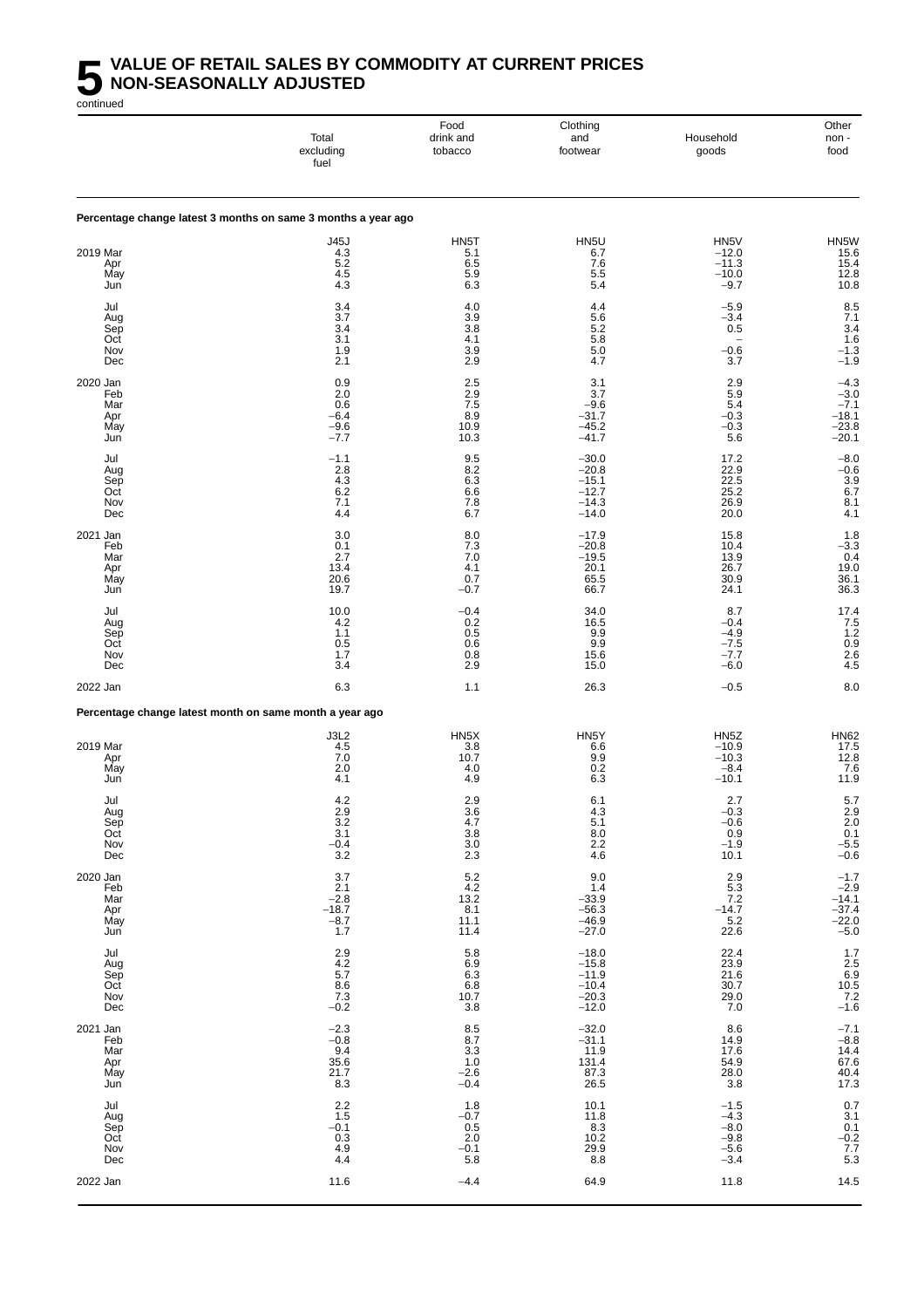#### **6 YEAR TO DATE VALUE OF RETAIL SALES AT CURRENT PRICES**<br> **6 NON-SEASONALLY ADJUSTED**<br>
Index numbers of sales per week and percentage change on a vear earlier **NON-SEASONALLY ADJUSTED**

Index numbers of sales per week and percentage change on a year earlier **Index 2019** and the same of sales 2019=100

|                                                                                                                                                                                                                                                                                                                                                                     |                                               | <b>ALL BUSINESSES</b>                         |                                                         | SMALL BUSINESSES <sup>1</sup>                        |                              | LARGE BUSINESSES <sup>2</sup>                                                  |
|---------------------------------------------------------------------------------------------------------------------------------------------------------------------------------------------------------------------------------------------------------------------------------------------------------------------------------------------------------------------|-----------------------------------------------|-----------------------------------------------|---------------------------------------------------------|------------------------------------------------------|------------------------------|--------------------------------------------------------------------------------|
|                                                                                                                                                                                                                                                                                                                                                                     | <b>INDEX</b>                                  | % CHANGE                                      | <b>INDEX</b>                                            | % CHANGE                                             | <b>INDEX</b>                 | % CHANGE                                                                       |
| CURRENT YEAR UP TO January 2022                                                                                                                                                                                                                                                                                                                                     |                                               |                                               |                                                         |                                                      |                              |                                                                                |
| ALL RETAILING INCLUDING AUTOMOTIVE FUEL <sup>4</sup>                                                                                                                                                                                                                                                                                                                | 98.9                                          | 15.6                                          | 110.0                                                   | 21.6                                                 | 95.8                         | 13.8                                                                           |
| ALL RETAILING EXCLUDING AUTOMOTIVE FUEL <sup>4</sup>                                                                                                                                                                                                                                                                                                                | 98.8                                          | 11.6                                          | 109.6                                                   | 18.0                                                 | 95.7                         | 9.6                                                                            |
| <b>PREDOMINANTLY FOOD STORES</b>                                                                                                                                                                                                                                                                                                                                    | 96.3                                          | $-2.7$                                        | 99.4                                                    | 3.9                                                  | 95.8                         | $-3.7$                                                                         |
| Non-specialised stores with food beverages and tobacco predominating<br>Specialist food stores<br>Retail sale of alcoholic drinks, other beverages and tobacco                                                                                                                                                                                                      | 96.2<br>101.5<br>86.7                         | $-4.6$<br>39.6<br>0.2                         | 98.2<br>$\ddotsc$<br>$\ddotsc$                          | $-8.7$<br>$\ddot{\phantom{1}}$<br>$\ddotsc$          | 96.0                         | $-4.2$<br>$\bullet\bullet$<br>$\cdot$ .                                        |
| PREDOMINANTLY NON-FOOD STORES                                                                                                                                                                                                                                                                                                                                       | 89.9                                          | 40.1                                          | 98.4                                                    | 36.7                                                 | 86.8                         | 41.6                                                                           |
| Non-specialised stores                                                                                                                                                                                                                                                                                                                                              | 82.8                                          | 13.5                                          | 101.6                                                   | 42.0                                                 | 81.3                         | 11.3                                                                           |
| Textile, clothing & footwear stores<br>Retail sale of textiles<br>Retail sale of clothing<br>Retail sale of footwear & leather goods                                                                                                                                                                                                                                | 74.7<br>97.0<br>73.8<br>78.6                  | 69.3<br>$-19.6$<br>72.4<br>81.9               | 70.9<br>61.6<br>$\ddotsc$                               | 104.9<br>135.2<br>$\ddot{\phantom{a}}$               | 75.3<br>75.6                 | 65.0<br>67.2<br>$\cdot$ .                                                      |
| Household goods stores<br>Retail sale of furniture, lighting & household articles<br>Retail sale of electrical household appliances<br>Retail sale of hardware, paints & glass<br>Retail sale of audio and video recording and equipment                                                                                                                            | 111.5<br>115.3<br>109.9<br>108.0<br>106.4     | 30.7<br>51.4<br>26.9<br>10.0<br>65.4          | 118.0<br>$\ddot{\phantom{a}}$<br>$\ddotsc$<br>$\ddotsc$ | 38.8<br>$\ddot{\phantom{a}}$                         | 108.4                        | 26.8<br>$\ddotsc$<br>$\ddotsc$<br>$\ldots$                                     |
| Other non-food stores<br>Retail sale of pharmaceutical, medical, cosmetic & toilet goods <sup>3</sup><br>Retail sale of books, newspapers & stationery<br>Retail sale of floor coverings<br>Retail sale of computers and telecomms<br>Other retail sale in specialised stores not elsewhere classified<br>including: jewellery; sports goods; and second-hand goods | 94.8<br>96.7<br>88.6<br>151.7<br>86.5<br>93.8 | 48.7<br>34.3<br>74.9<br>412.0<br>80.0<br>40.9 | 97.2<br>$\sim$                                          | 27.1<br>$\ddot{\phantom{a}}$<br>$\ddot{\phantom{a}}$ | 92.7<br>$\ddot{\phantom{a}}$ | 76.3<br>$\ddotsc$<br>$\ddot{\phantom{1}}$<br>$\ddotsc$<br>$\ldots$<br>$\ldots$ |
| <b>NON-STORE RETAIL</b><br>Retail sale via mail order houses<br>Non-store retail excluding mail order<br>PREDOMINANTLY AUTOMOTIVE FUEL <sup>4</sup>                                                                                                                                                                                                                 | 138.3<br>139.8<br>110.8<br>100.0              | $-0.6$<br>$-0.6$<br>$-2.1$<br>66.3            | 150.2                                                   | 5.6<br>$\ddot{\phantom{a}}$<br>$\ddotsc$             | 131.2                        | $-4.5$<br>$\ddot{\phantom{a}}$<br>$\ddotsc$                                    |

1 Small retailers are those with less than 100 employment

2 Large retailers are those with greater than 99 employment

3 National Health Service receipts are excluded

4 Predominantly automotive fuel also includes sale of fuel by supermarkets

5 Year to date (January to current month)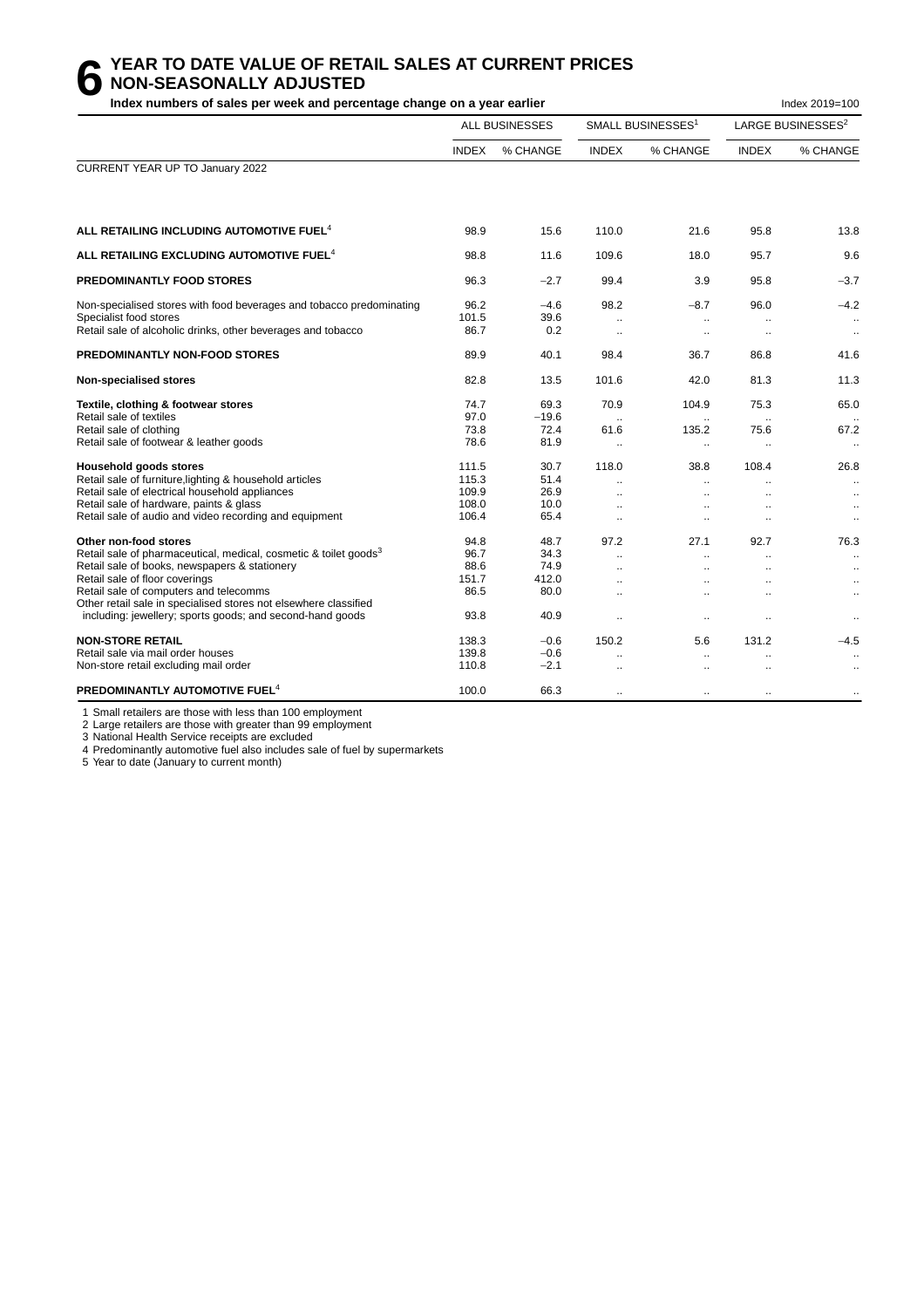#### CPSA<sup>VALUE OF RETAIL SALES AT CURRENT PRICES</sup> **SEASONALLY ADJUSTED**

Index 2019=100

Predominantly non-food stores

|                                             | All<br>retailing<br>including<br>automotive<br>fuel <sup>1</sup>                                                                  | All<br>retailing<br>excluding<br>automotive<br>fuel <sup>1</sup>           | Predominantly<br>food stores                                                                                                  | Total                                                                                     | Non-<br>specialised<br>stores                            | Textile,<br>clothing and<br>footwear<br>stores                                             | Household<br>goods<br>stores                                                                                                  | Other<br>stores                                           | Non-store<br>retailing                                   | Predominantly<br>automotive<br>fuel <sup>1</sup>                                 |
|---------------------------------------------|-----------------------------------------------------------------------------------------------------------------------------------|----------------------------------------------------------------------------|-------------------------------------------------------------------------------------------------------------------------------|-------------------------------------------------------------------------------------------|----------------------------------------------------------|--------------------------------------------------------------------------------------------|-------------------------------------------------------------------------------------------------------------------------------|-----------------------------------------------------------|----------------------------------------------------------|----------------------------------------------------------------------------------|
|                                             | <b>AGG 21</b>                                                                                                                     | AGG 21X                                                                    | AGG 1                                                                                                                         | <b>AGG 12</b>                                                                             | 47.19                                                    | AGG <sub>5</sub>                                                                           | AGG 7                                                                                                                         | AGG 13                                                    | AGG 14                                                   | 47.30                                                                            |
|                                             | Index numbers of sales per week                                                                                                   |                                                                            |                                                                                                                               |                                                                                           |                                                          |                                                                                            |                                                                                                                               |                                                           |                                                          |                                                                                  |
| 2019 Mar<br>Apr<br>May<br>Jun               | <b>J5C4</b><br>99.9<br>99.6<br>99.1<br>100.6                                                                                      | J468<br>99.8<br>99.5<br>98.9<br>100.4                                      | EAQW<br>99.4<br>99.5<br>99.2<br>100.0                                                                                         | EAQY<br>101.2<br>100.0<br>99.0<br>101.2                                                   | EAQX<br>100.6<br>100.5<br>99.6<br>100.3                  | <b>EARA</b><br>101.4<br>102.8<br>97.7<br>100.5                                             | EARB<br>101.8<br>97.0<br>100.2<br>101.9                                                                                       | EAQZ<br>101.1<br>99.1<br>99.0<br>102.0                    | J5BI<br>96.6<br>97.4<br>97.5<br>99.2                     | JO2G<br>100.1<br>100.6<br>101.3<br>102.2                                         |
| Jul<br>Aug<br>Sep<br>Oct<br>Nov<br>Dec      | 101.5<br>100.7<br>100.4<br>100.4<br>99.5<br>100.0                                                                                 | 101.5<br>100.8<br>100.7<br>100.4<br>99.7<br>99.8                           | 100.3<br>100.6<br>101.0<br>101.1<br>100.6<br>99.4                                                                             | 101.0<br>100.0<br>99.7<br>99.2<br>98.6<br>99.4                                            | 101.5<br>100.0<br>98.1<br>99.0<br>98.6<br>98.8           | 101.5<br>99.9<br>99.5<br>99.0<br>97.8<br>98.7                                              | 97.6<br>98.3<br>101.4<br>99.1<br>99.7<br>101.0                                                                                | 102.3<br>101.2<br>99.9<br>99.5<br>98.7<br>99.5            | 107.4<br>103.9<br>103.3<br>102.6<br>100.8<br>102.7       | 101.6<br>100.3<br>98.1<br>99.8<br>97.8<br>101.8                                  |
| 2020 Jan<br>Feb<br>Mar<br>Apr<br>May<br>Jun | 100.7<br>99.6<br>93.2<br>76.2<br>85.4<br>97.3                                                                                     | 101.0<br>99.9<br>95.2<br>81.1<br>89.7<br>101.8                             | 101.6<br>101.0<br>109.7<br>106.1<br>107.4<br>107.3                                                                            | 100.4<br>99.4<br>79.7<br>46.7<br>57.5<br>83.0                                             | 99.5<br>98.9<br>100.4<br>76.0<br>85.4<br>93.4            | 103.0<br>100.9<br>63.9<br>31.8<br>37.2<br>65.1                                             | 98.8<br>100.0<br>90.6<br>47.5<br>70.1<br>99.6                                                                                 | 99.8<br>97.9<br>74.4<br>41.3<br>50.5<br>82.4              | 101.0<br>97.9<br>100.9<br>118.8<br>143.8<br>150.0        | 98.1<br>97.7<br>76.2<br>34.0<br>48.3<br>58.3                                     |
| Jul<br>Aug<br>Sep<br>Oct<br>Nov<br>Dec      | 102.0<br>102.8<br>103.8<br>105.6<br>100.3<br>101.5                                                                                | 105.0<br>105.6<br>106.7<br>108.5<br>104.1<br>105.4                         | 103.9<br>104.6<br>105.3<br>104.6<br>106.8<br>103.0                                                                            | 94.7<br>96.7<br>99.5<br>101.3<br>90.2<br>96.3                                             | 95.3<br>95.3<br>97.4<br>99.3<br>98.0<br>93.7             | 77.7<br>84.4<br>85.4<br>85.8<br>66.2<br>84.4                                               | 107.8<br>110.6<br>112.1<br>114.9<br>112.7<br>111.4                                                                            | 101.5<br>100.0<br>105.8<br>108.1<br>93.1<br>99.3          | 145.3<br>140.4<br>137.0<br>147.1<br>144.1<br>145.9       | 75.4<br>78.4<br>78.6<br>80.1<br>67.3<br>67.9                                     |
| 2021 Jan<br>Feb<br>Mar<br>Apr<br>May<br>Jun | 93.3<br>95.4<br>99.7<br>108.9<br>107.6<br>108.8                                                                                   | 96.6<br>98.6<br>102.3<br>111.5<br>109.3<br>110.5                           | 106.4<br>108.0<br>109.1<br>109.1<br>103.3<br>108.2                                                                            | 73.3<br>76.7<br>83.9<br>103.7<br>106.1<br>105.1                                           | 82.7<br>96.4<br>100.6<br>104.4<br>99.0<br>97.5           | 53.3<br>48.4<br>55.4<br>93.0<br>90.7<br>90.9                                               | 89.6<br>104.6<br>109.4<br>119.6<br>127.0<br>118.8                                                                             | 75.3<br>72.8<br>83.3<br>103.0<br>111.5<br>114.0           | 146.2<br>143.7<br>144.2<br>147.4<br>140.9<br>137.2       | 65.0<br>68.7<br>77.5<br>86.7<br>92.6<br>94.6                                     |
| Jul<br>Aug<br>Sep<br>Oct<br>Nov<br>Dec      | 106.4<br>106.4<br>106.3<br>108.1<br>110.3<br>106.6                                                                                | 107.3<br>107.1<br>106.7<br>109.1<br>110.3<br>106.9                         | 105.9<br>104.9<br>105.0<br>106.2<br>106.5<br>106.4                                                                            | 101.1<br>102.0<br>101.1<br>105.4<br>106.8<br>99.5                                         | 96.1<br>94.2<br>97.1<br>97.3<br>95.8<br>88.8             | 89.1<br>90.9<br>91.7<br>97.7<br>100.4<br>95.6                                              | 113.5<br>112.5<br>105.7<br>108.7<br>111.1<br>105.8                                                                            | 107.2<br>110.2<br>109.0<br>115.2<br>116.7<br>105.5        | 133.9<br>133.0<br>131.9<br>131.6<br>135.0<br>134.6       | 98.9<br>100.0<br>$\begin{array}{c} 103.1 \\ 100.1 \\ 110.3 \\ 103.8 \end{array}$ |
| 2022 Jan                                    | 108.7                                                                                                                             | 109.0                                                                      | 104.1                                                                                                                         | 103.3                                                                                     | 94.1                                                     | 90.9                                                                                       | 116.2                                                                                                                         | 112.3                                                     | 145.2                                                    | 106.6                                                                            |
|                                             | <b>Revision to index numbers</b>                                                                                                  |                                                                            |                                                                                                                               |                                                                                           |                                                          |                                                                                            |                                                                                                                               |                                                           |                                                          |                                                                                  |
| 2019 Mar<br>Apr<br>May<br>Jun               | 0.1<br>$\overline{\phantom{0}}$                                                                                                   | 0.1<br>$-0.1$                                                              | 0.1<br>0.2<br>0.1                                                                                                             | 0.1<br>$-0.1$<br>0.1                                                                      | 0.1<br>0.1<br>0.2                                        | 0.1<br>0.1<br>0.1                                                                          | 0.1<br>$-0.1$<br>$-0.3$                                                                                                       | 0.1<br>$-0.2$<br>0.1                                      | $-0.1$<br>$-0.2$<br>$-0.1$<br>$-0.2$                     | $-0.1$<br>$-0.1$<br>$-0.1$                                                       |
| Jul<br>Aug<br>Sep<br>Oct<br>Nov<br>Dec      | $\qquad \qquad -$<br>$\overline{\phantom{a}}$<br>$\overline{\phantom{a}}$<br>$-0.1$                                               | $-0.1$<br>$\sim$<br>$-0.1$                                                 | $-0.1$<br>$\overline{\phantom{a}}$<br>$\overline{\phantom{a}}$<br>$\overline{\phantom{a}}$<br>$-0.4$                          | $-0.1$<br>$-0.1$<br>0.1<br>$\overline{\phantom{a}}$                                       | $-0.1$<br>0.1<br>$\sim$<br>$-0.4$<br>0.1<br>0.2          | $-0.2$<br>$-0.4$<br>$-0.4$<br>$-0.2$                                                       | 0.1<br>$\hspace{0.1mm}-\hspace{0.1mm}$<br>0.1<br>$\sim$<br>0.4                                                                | 0.1<br>0.1<br>0.1<br>0.1<br>0.6<br>$-0.2$                 | $-0.1$<br>0.1<br>0.2<br>0.2<br>0.5                       | 0.1<br>0.1<br>0.5                                                                |
| 2020 Jan<br>Feb<br>Mar<br>Apr<br>May<br>Jun | $\overline{\phantom{a}}$<br>$-0.1$<br>$\bar{a}$<br>$\qquad \qquad -$<br>$\qquad \qquad -$                                         | 0.1<br>$\overline{\phantom{a}}$<br>0.1<br>$\overline{a}$<br>$-0.1$         | 0.3<br>0.1<br>0.1<br>0.2<br>$\overline{\phantom{a}}$<br>$\overline{\phantom{a}}$                                              | $\overline{\phantom{a}}$<br>$\overline{\phantom{a}}$<br>$\bar{a}$<br>0.1<br>$\frac{1}{2}$ | $-0.1$<br>0.1<br>0.1<br>0.1<br>$\sim$<br>0.1             | 1.6<br>$-$<br>0.1<br>$\frac{1}{2}$<br>$\overline{\phantom{a}}$<br>$\overline{\phantom{a}}$ | $-0.4$<br>$\overline{a}$<br>$\overline{\phantom{a}}$<br>$\overline{\phantom{a}}$<br>$\hspace{0.1mm}-\hspace{0.1mm}$<br>$-0.3$ | $-0.9$<br>$-0.3$<br>$\sim$<br>$-0.1$<br>0.1<br>0.1        | $-0.5$<br>$-0.3$<br>$-0.3$<br>$-0.4$<br>$-0.4$<br>$-0.3$ | $-0.4$<br>$-0.2$<br>$-0.1$<br>$-0.1$<br>$\frac{1}{\sqrt{2}}$                     |
| Jul<br>Aug<br>Sep<br>Oct<br>Nov<br>Dec      | $\overline{\phantom{m}}$<br>0.1<br>$\overline{\phantom{a}}$<br>$\overline{\phantom{a}}$<br>0.1<br>$\hspace{0.1mm}-\hspace{0.1mm}$ | $-0.1$<br>$\sim$<br>$\bar{\mathcal{A}}$<br>$\sim$<br>0.1<br>$\overline{a}$ | $\overline{\phantom{a}}$<br>$\overline{\phantom{a}}$<br>$\qquad \qquad -$<br>$\overline{\phantom{a}}$<br>$-0.1$<br>$-0.5$     | $\overline{\phantom{a}}$<br>0.1<br>$\overline{a}$<br>$-0.2$<br>$\sim$<br>0.1              | $-0.1$<br>$\sim$ $-$<br>$-0.1$<br>$-0.4$<br>0.1<br>0.3   | $\mathbb T$<br>$-0.1$<br>$-0.4$<br>$-0.4$<br>$-0.3$                                        | 0.1<br>$-0.1$<br>$\overline{\phantom{0}}$<br>0.2<br>0.1<br>0.3                                                                | 0.1<br>0.3<br>0.2<br>0.1<br>0.4<br>0.2                    | $-0.1$<br>$\sim$ $-$<br>0.1<br>0.4<br>0.9<br>1.2         | $-0.1$<br>$-0.1$<br>$\frac{1}{2}$<br>0.1<br>0.5                                  |
| 2021 Jan<br>Feb<br>Mar<br>Apr<br>May<br>Jun | $-0.2$<br>$-0.2$<br>$-0.1$<br>$-0.3$<br>$-0.4$<br>$-0.5$                                                                          | $-0.2$<br>$-0.1$<br>$-0.1$<br>$-0.3$<br>$-0.5$<br>$-0.4$                   | 0.3<br>0.1<br>0.1<br>0.3<br>0.1<br>$\hspace{0.1mm}-\hspace{0.1mm}$                                                            | $-0.2$<br>$-0.2$<br>$-0.1$<br>$-0.7$<br>$-0.9$<br>$-0.9$                                  | $-0.1$<br>0.1<br>$\sim$<br>$-0.1$<br>$-0.1$<br>$-0.1$    | 1.0<br>$\sim$ $-$<br>$-0.7$<br>$-2.3$<br>$-1.9$<br>$-1.8$                                  | $-1.3$<br>$-0.8$<br>$-0.1$<br>$-0.2$<br>$-1.4$<br>$-0.7$                                                                      | $-0.7$<br>$\sim$ $-$<br>0.3<br>$\sim$<br>$-0.1$<br>$-0.9$ | $-1.5$<br>$-1.1$<br>$-0.7$<br>$-0.4$<br>$-0.5$<br>$-0.4$ | $-0.4$<br>$-0.1$<br>$-0.1$<br>$-0.2$<br>$-0.1$<br>$-0.1$                         |
| Jul<br>Aug<br>Sep<br>Oct<br>Nov<br>Dec      | $-0.4$<br>$-0.3$<br>$-0.3$<br>$-0.3$<br>$-0.4$<br>$-0.6$                                                                          | $-0.4$<br>$-0.3$<br>$-0.3$<br>$-0.3$<br>$-0.4$<br>$-0.7$                   | $\overline{\phantom{a}}$<br>$\overline{a}$<br>$-0.1$<br>$\hspace{0.1mm}-\hspace{0.1mm}$<br>$-0.2$<br>$\overline{\phantom{a}}$ | $-0.8$<br>$-0.5$<br>$-0.8$<br>$-1.0$<br>$-1.2$<br>$-1.9$                                  | $-0.2$<br>$-0.1$<br>$-0.2$<br>$-0.4$<br>$-1.0$<br>$-3.4$ | $-2.0$<br>$-2.3$<br>$-2.3$<br>$-2.5$<br>$-2.3$<br>$-0.5$                                   | $\overline{\phantom{0}}$<br>0.4<br>$\sim$<br>0.2<br>$-0.1$<br>$-2.5$                                                          | $-0.6$<br>0.1<br>$-0.2$<br>$-0.8$<br>$-1.0$<br>$-2.0$     | $-0.2$<br>0.1<br>0.3<br>0.9<br>1.3<br>0.9                | $-0.1$<br>$-0.1$<br>$\qquad \qquad -$                                            |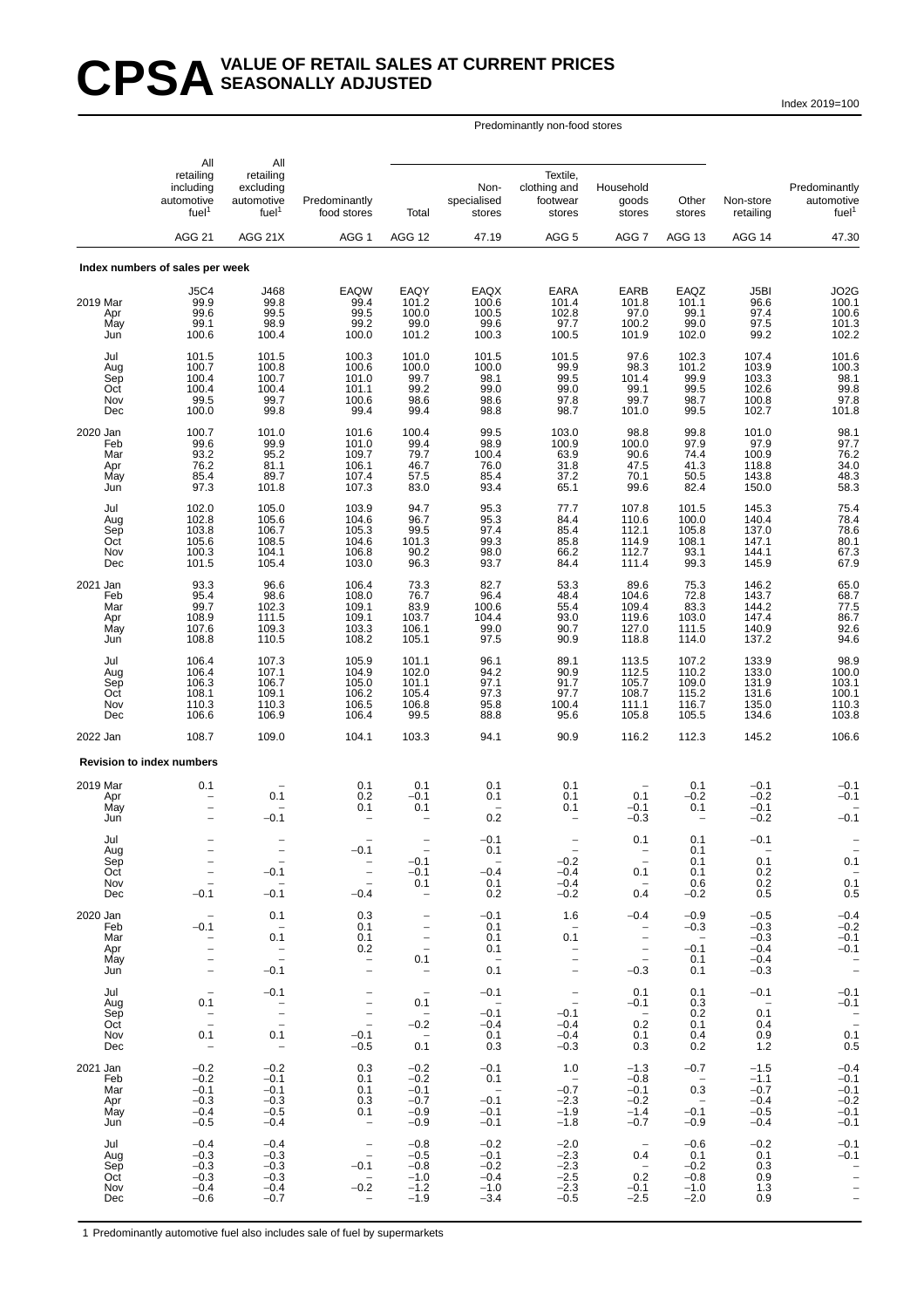## **CPSA1 RETAIL SALES INDEX: VALUE SEASONALLY ADJUSTED PERCENTAGE CHANGE ON SAME MONTH A YEAR EARLIER**

#### Predominantly non-food stores

|                                             | All                                                                                                                            | All                                                                                                         |                                                                                                                                   |                                                                                                                                                               |                                                                                                |                                                                                              |                                                                                                                     |                                                                   |                                                                                |                                                                         |
|---------------------------------------------|--------------------------------------------------------------------------------------------------------------------------------|-------------------------------------------------------------------------------------------------------------|-----------------------------------------------------------------------------------------------------------------------------------|---------------------------------------------------------------------------------------------------------------------------------------------------------------|------------------------------------------------------------------------------------------------|----------------------------------------------------------------------------------------------|---------------------------------------------------------------------------------------------------------------------|-------------------------------------------------------------------|--------------------------------------------------------------------------------|-------------------------------------------------------------------------|
|                                             | retailing<br>including<br>automotive<br>fuel <sup>1</sup>                                                                      | retailing<br>excluding<br>automotive<br>fuel <sup>1</sup>                                                   | Predominantly<br>food stores                                                                                                      | Total                                                                                                                                                         | Non-<br>specialised<br>stores                                                                  | Textile,<br>clothing and<br>footwear<br>stores                                               | Household<br>goods<br>stores                                                                                        | Other<br>stores                                                   | Non-store<br>retailing                                                         | Predominantly<br>automotive<br>fuel <sup>1</sup>                        |
|                                             | <b>AGG 21</b>                                                                                                                  | AGG 21X                                                                                                     | AGG 1                                                                                                                             | <b>AGG 12</b>                                                                                                                                                 | 47.19                                                                                          | AGG <sub>5</sub>                                                                             | AGG <sub>7</sub>                                                                                                    | AGG 13                                                            | AGG 14                                                                         | 47.30                                                                   |
|                                             | Percentage change on same month a year earlier                                                                                 |                                                                                                             |                                                                                                                                   |                                                                                                                                                               |                                                                                                |                                                                                              |                                                                                                                     |                                                                   |                                                                                |                                                                         |
| 2019 Mar<br>Apr<br>May<br>Jun               | J5BS<br>$7.2$<br>$5.3$<br>2.7<br>4.4                                                                                           | J3MK<br>6.3<br>4.5<br>1.9<br>4.1                                                                            | IDIF<br>4.3<br>3.1<br>1.1<br>1.9                                                                                                  | <b>IDIG</b><br>4.9<br>2.6<br>0.1<br>3.6                                                                                                                       | IDIE<br>$-0.5$<br>$-3.2$<br>$-2.6$                                                             | <b>IDIK</b><br>6.5<br>7.2<br>$-0.9$<br>3.2                                                   | IDIL<br>0.6<br>$-5.1$<br>$-2.7$<br>0.2                                                                              | <b>IDIH</b><br>10.1<br>5.3<br>5.2<br>10.6                         | J5B2<br>19.6<br>17.3<br>11.9<br>14.4                                           | JO3E<br>16.0<br>12.9<br>$\overline{9.9}$<br>6.9                         |
| Jul<br>Aug<br>Sep<br>Oct<br>Nov<br>Dec      | 4.5<br>3.2<br>3.1<br>3.4<br>0.8<br>1.6                                                                                         | 4.1<br>2.9<br>3.2<br>3.3<br>1.0<br>1.3                                                                      | 1.6<br>2.6<br>3.6<br>3.3<br>2.4<br>0.6                                                                                            | 2.3<br>$\qquad \qquad -$<br>$\frac{1}{2}$<br>0.6<br>$-2.4$<br>$-0.9$                                                                                          | $-0.4$<br>$-2.4$<br>$-3.3$<br>$-0.5$<br>$-2.3$<br>$-4.0$                                       | 2.1<br>2.9<br>2.0<br>2.0<br>$-1.2$<br>$-1.9$                                                 | $-3.1$<br>$-5.5$<br>$-3.4$<br>$-4.5$<br>$-6.0$<br>$-2.2$                                                            | 7.9<br>2.4<br>$\overline{2.5}$<br>3.2<br>$-1.3$<br>3.0            | 21.0<br>15.3<br>14.5<br>13.8<br>9.2<br>12.5                                    | $7.3$<br>$5.5$<br>$2.0$<br>4.0<br>$^{-0.6}_{4.0}$                       |
| 2020 Jan<br>Feb<br>Mar<br>Apr<br>May<br>Jun | 1.9<br>0.4<br>$-6.7$<br>$-23.5$<br>$-13.8$<br>$-3.3$                                                                           | 2.0<br>0.7<br>$-4.7$<br>$-18.4$<br>$-9.3$<br>1.4                                                            | 1.7<br>1.8<br>10.4<br>6.6<br>8.3<br>7.3                                                                                           | 0.5<br>$-0.9$<br>$-21.2$<br>$-53.3$<br>$-41.9$<br>$-18.0$                                                                                                     | $-1.9$<br>$-3.2$<br>$-0.2$<br>$-24.4$<br>$-14.3$<br>$-6.9$                                     | 1.7<br>0.9<br>$-36.9$<br>$-69.1$<br>$-61.9$<br>$-35.3$                                       | $-1.5$<br>$-0.2$<br>$-11.0$<br>$-51.0$<br>$-30.1$<br>$-2.3$                                                         | 2.2<br>$-1.6$<br>$-26.4$<br>$-58.4$<br>$-49.0$<br>$-19.2$         | $\frac{8.9}{2.5}$<br>4.5<br>22.0<br>47.6<br>51.2                               | $1.4 - 1.6$<br>$-23.8$<br>$-66.2$<br>$-52.3$<br>$-43.0$                 |
| Jul<br>Aug<br>Sep<br>Oct<br>Nov<br>Dec      | 0.5<br>2.0<br>3.4<br>5.2<br>0.8<br>1.5                                                                                         | 3.5<br>4.8<br>6.0<br>8.1<br>4.4<br>5.6                                                                      | 3.7<br>3.9<br>$4.3$<br>3.5<br>6.2<br>3.6                                                                                          | $-6.2$<br>-3.4<br>$-0.2$<br>2.1<br>$-8.5$<br>$-3.1$                                                                                                           | $-6.1$<br>$-4.7$<br>$-0.7$<br>0.3<br>$-0.6$<br>$-5.2$                                          | $-23.5$<br>$-15.5$<br>$-14.2$<br>$-13.3$<br>$-32.3$<br>$-14.5$                               | 10.5<br>12.5<br>10.6<br>16.0<br>13.0<br>10.3                                                                        | $-0.8$<br>$-1.3$<br>5.9<br>8.5<br>$-5.7$<br>$-0.2$                | 35.3<br>35.2<br>32.7<br>43.4<br>42.9<br>42.1                                   | $-25.7$<br>$-21.8$<br>$-19.8$<br>$-19.7$<br>$-31.2$<br>$-33.3$          |
| 2021 Jan<br>Feb<br>Mar<br>Apr<br>May<br>Jun | $-7.3$<br>$-4.2$<br>6.9<br>42.9<br>26.0<br>11.9                                                                                | $-4.3$<br>$-1.3$<br>7.4<br>37.5<br>21.9<br>8.5                                                              | 4.8<br>7.0<br>$-0.6$<br>2.8<br>$-3.8$<br>0.8                                                                                      | $-27.0$<br>$-22.8$<br>5.2<br>122.1<br>84.7<br>26.7                                                                                                            | $-16.9$<br>$-2.5$<br>0.3<br>37.5<br>15.9<br>4.4                                                | $-48.3$<br>$-52.1$<br>$-13.3$<br>192.7<br>143.5<br>39.7                                      | $-9.3$<br>4.6<br>20.8<br>151.7<br>81.3<br>19.4                                                                      | $-24.6$<br>$-25.7$<br>12.0<br>149.5<br>120.6<br>38.4              | 44.7<br>46.8<br>42.9<br>24.1<br>$-2.0$<br>$-8.5$                               | $-33.7$<br>$-29.7$<br>1.6<br>154.7<br>91.6<br>62.4                      |
| Jul<br>Aug<br>Sep<br>Oct<br>Nov<br>Dec      | 4.4<br>3.6<br>2.4<br>2.4<br>10.0<br>5.0                                                                                        | 2.1<br>1.5<br>$-0.1$<br>0.5<br>5.9<br>1.4                                                                   | 1.9<br>0.3<br>$-0.3$<br>1.5<br>$-0.2$<br>3.3                                                                                      | 6.7<br>5.5<br>1.6<br>4.1<br>18.3<br>3.3                                                                                                                       | 0.8<br>$-1.1$<br>$-0.3$<br>$-2.0$<br>$-2.2$<br>$-5.2$                                          | 14.7<br>7.7<br>7.4<br>13.9<br>51.6<br>13.3                                                   | 5.3<br>1.7<br>$-5.6$<br>$-5.3$<br>$-1.5$<br>$-5.0$                                                                  | 5.6<br>10.2<br>3.0<br>6.6<br>25.3<br>6.3                          | $-7.8$<br>$-5.3$<br>$-3.7$<br>$-10.6$<br>-6.3<br>$-7.7$                        | $\frac{31.1}{27.5}$<br>31.1<br>24.9<br>63.9<br>52.9                     |
| 2022 Jan                                    | 16.5                                                                                                                           | 12.8                                                                                                        | $-2.1$                                                                                                                            | 41.0                                                                                                                                                          | 13.7                                                                                           | 70.7                                                                                         | 29.6                                                                                                                | 49.2                                                              | $-0.7$                                                                         | 63.9                                                                    |
|                                             |                                                                                                                                |                                                                                                             | Revision to percentage change on same month a year earlier                                                                        |                                                                                                                                                               |                                                                                                |                                                                                              |                                                                                                                     |                                                                   |                                                                                |                                                                         |
| 2019 Mar<br>Apr<br>May<br>Jun               |                                                                                                                                |                                                                                                             | $\overline{\phantom{0}}$<br>1                                                                                                     | $-0.1$<br>$\overline{\phantom{0}}$                                                                                                                            |                                                                                                |                                                                                              | $-0.1$                                                                                                              | $-0.1$                                                            | $-0.1$<br>$-0.1$<br>$-0.1$<br>$-0.1$                                           | $-0.1$<br>$-0.1$                                                        |
| Jul<br>Aug<br>Sep<br>Oct<br>Nov<br>Dec      | -<br>$\overline{\phantom{0}}$<br>$\overline{a}$<br>$\overline{\phantom{0}}$                                                    | $-0.1$<br>$\overline{\phantom{a}}$<br>0.1<br>$\overline{\phantom{m}}$                                       | $-0.1$<br>$\overline{\phantom{a}}$<br>$\overline{\phantom{a}}$<br>$-0.1$<br>$-0.1$                                                | $\overline{\phantom{a}}$<br>$\overline{\phantom{a}}$<br>0.2<br>$-0.1$                                                                                         | $-0.1$                                                                                         | $-0.1$<br>$-0.2$<br>$-0.2$<br>$-0.1$                                                         | $-0.1$<br>$\overline{\phantom{m}}$<br>0.2                                                                           | $\hspace{0.1mm}-\hspace{0.1mm}$<br>$-0.1$<br>0.6<br>$-0.3$        | 0.1<br>0.1<br>0.5                                                              | $\frac{1}{0.1}$<br>0.2                                                  |
| 2020 Jan<br>Feb<br>Mar<br>Apr<br>May<br>Jun | $-0.1$<br>$\overline{\phantom{0}}$<br>$\overline{a}$<br>$\overline{\phantom{0}}$<br>$\overline{a}$<br>$\overline{\phantom{0}}$ | $\overline{\phantom{0}}$<br>$\qquad \qquad -$<br>$\frac{1}{2}$<br>0.1<br>$-0.1$<br>$\overline{\phantom{a}}$ | 0.1<br>$\hspace{0.1mm}$<br>0.1<br>$\qquad \qquad -$<br>$\overline{a}$<br>$\overline{a}$                                           | $\overline{\phantom{0}}$<br>$\qquad \qquad -$<br>$\overline{\phantom{0}}$<br>$\overline{\phantom{0}}$<br>$\overline{\phantom{0}}$<br>$\overline{\phantom{0}}$ | $\qquad \qquad -$<br>$\overline{\phantom{0}}$                                                  | 0.5<br>$\overline{\phantom{a}}$<br>$\overline{\phantom{0}}$<br>$\bar{a}$<br>$-0.1$           | $-0.1$<br>$\overline{\phantom{a}}$<br>$\overline{a}$<br>$\qquad \qquad -$<br>$\qquad \qquad -$<br>$\qquad \qquad -$ | $-0.4$<br>$-0.1$<br>$\overline{\phantom{a}}$<br>$\bar{a}$<br>0.1  | $-0.3$<br>$-0.3$<br>$-0.2$<br>$-0.1$<br>$-0.1$<br>$-0.1$                       | $-0.1$<br>$-0.1$<br>$\frac{1}{\pi}$<br>$\overline{\phantom{a}}$         |
| Jul<br>Aug<br>Sep<br>Oct<br>Nov<br>Dec      | -<br>$\overline{a}$<br>$\overline{\phantom{0}}$<br>$\overline{a}$<br>0.1<br>0.1                                                | $\overline{\phantom{a}}$<br>$\bar{a}$<br>0.1<br>0.1<br>0.1                                                  | $\qquad \qquad -$<br>$\overline{\phantom{0}}$<br>$\overline{\phantom{0}}$<br>$\overline{a}$<br>$\overline{\phantom{0}}$<br>$-0.1$ | $\overline{\phantom{m}}$<br>$\overline{\phantom{0}}$<br>$\overline{\phantom{0}}$<br>$\frac{1}{2}$<br>$\overline{\phantom{0}}$<br>0.1                          | -                                                                                              | $\overline{\phantom{a}}$<br>$\overline{\phantom{0}}$<br>$\sim$<br>$-0.1$<br>$-0.1$<br>$-0.1$ | $\overline{\phantom{a}}$<br>$-0.1$<br>$\overline{\phantom{0}}$<br>0.2<br>0.1<br>$-0.1$                              | 0.1<br>$\overline{\phantom{0}}$<br>0.1<br>$-0.1$<br>$-0.2$<br>0.4 | $\hspace{0.1mm}-\hspace{0.1mm}$<br>0.1<br>0.1<br>0.2<br>0.6<br>0.5             | $\bar{\mathbb{I}}$<br>0.1<br>$\frac{-}{0.1}$                            |
| 2021 Jan<br>Feb<br>Mar<br>Apr<br>May<br>Jun | $-0.2$<br>$-0.1$<br>$-0.2$<br>$-0.4$<br>$-0.4$<br>$-0.3$                                                                       | $-0.2$<br>$-0.1$<br>$-0.2$<br>$-0.4$<br>$-0.4$<br>$-0.4$                                                    | 0.1<br>$\overline{\phantom{a}}$<br>$-0.1$<br>$\overline{\phantom{a}}$<br>0.1<br>$\overline{\phantom{a}}$                          | $-0.2$<br>$-0.1$<br>$-0.2$<br>$-1.4$<br>$-1.6$<br>$-1.1$                                                                                                      | $\overline{\phantom{m}}$<br>$\overline{\phantom{m}}$<br>$\equiv$<br>$-0.1$<br>$-0.2$<br>$-0.2$ | 0.1<br>$-0.1$<br>$-1.2$<br>$-7.3$<br>$-5.6$<br>$-2.7$                                        | $-0.9$<br>$-0.8$<br>$-0.1$<br>$-0.5$<br>$-1.9$<br>$-0.2$                                                            | $\overline{a}$<br>0.1<br>0.4<br>0.6<br>$-0.7$<br>$-1.3$           | $-0.8$<br>$-0.6$<br>$-0.4$<br>0.1<br>$-0.1$<br>$\hspace{0.1mm}-\hspace{0.1mm}$ | $-0.2$<br>$-0.1$<br>$^{-0.2}_{-0.2}$<br>$\hspace{0.1mm}-\hspace{0.1mm}$ |
| Jul<br>Aug<br>Sep<br>Oct<br>Nov<br>Dec      | $-0.3$<br>$-0.2$<br>$-0.3$<br>$-0.3$<br>$-0.5$<br>$-0.7$                                                                       | $-0.4$<br>$-0.2$<br>$-0.4$<br>$-0.3$<br>$-0.5$<br>$-0.7$                                                    | $\overline{\phantom{a}}$<br>$\overline{\phantom{a}}$<br>$-0.1$<br>$\overline{\phantom{a}}$<br>$-0.1$<br>0.4                       | $-0.9$<br>$-0.6$<br>$-0.7$<br>$-0.8$<br>$-1.5$<br>$-2.1$                                                                                                      | $-0.2$<br>$-0.1$<br>$-0.2$<br>$\sim$<br>$-1.0$<br>$-3.9$                                       | $-2.5$<br>$-2.7$<br>$-2.5$<br>$-2.3$<br>$-2.7$<br>$-0.1$                                     | $-0.2$<br>0.4<br>0.1<br>$\sim$<br>$-0.2$<br>$-2.5$                                                                  | $-0.7$<br>$-0.2$<br>$-0.5$<br>$-0.9$<br>$-1.7$<br>$-2.2$          | $\overline{\phantom{a}}$<br>$\equiv$<br>0.2<br>0.3<br>0.3<br>$-0.1$            | $-0.1$<br>$-0.1$<br>$-0.1$<br>$-0.1$<br>$-0.3$<br>$-1.1$                |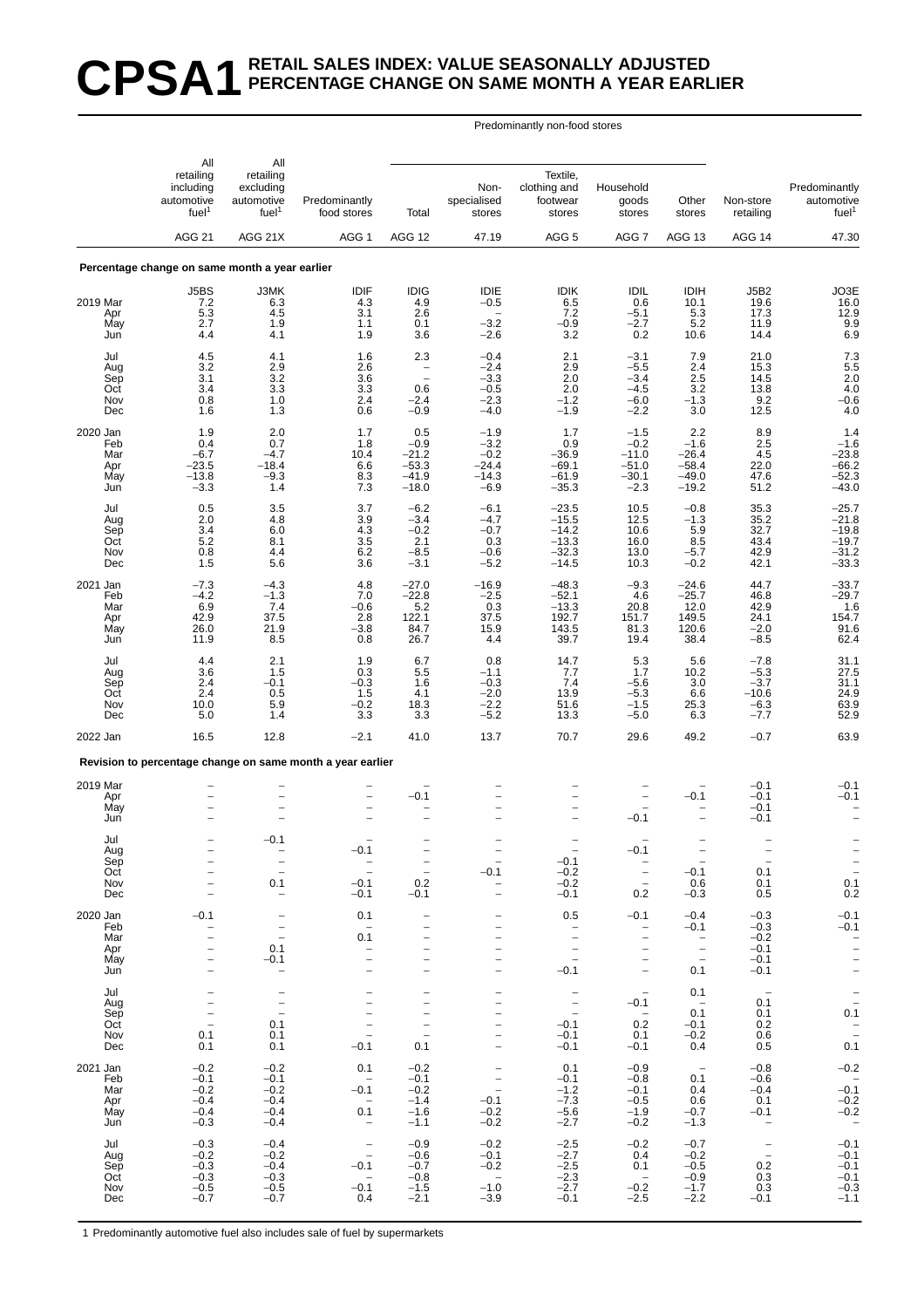#### **CPSA2 RETAIL SALES INDEX: VALUE SEASONALLY ADJUSTED PERCENTAGE CHANGE 3 MONTHS ON SAME PERIOD A YEAR EARLIER**

Predominantly non-food stores

|                                             | All                                                                                                                 | All                                                                                                                                                           |                                                                                                                                                 |                                                                                                                   |                                                                                            |                                                                                                                  |                                                                                                                                             |                                                                                 |                                                                             |                                                                                                             |
|---------------------------------------------|---------------------------------------------------------------------------------------------------------------------|---------------------------------------------------------------------------------------------------------------------------------------------------------------|-------------------------------------------------------------------------------------------------------------------------------------------------|-------------------------------------------------------------------------------------------------------------------|--------------------------------------------------------------------------------------------|------------------------------------------------------------------------------------------------------------------|---------------------------------------------------------------------------------------------------------------------------------------------|---------------------------------------------------------------------------------|-----------------------------------------------------------------------------|-------------------------------------------------------------------------------------------------------------|
|                                             | retailing<br>including<br>automotive<br>fuel <sup>1</sup><br><b>AGG 21</b>                                          | retailing<br>excluding<br>automotive<br>fuel <sup>1</sup>                                                                                                     | Predominantly<br>food stores                                                                                                                    | Total                                                                                                             | Non-<br>specialised<br>stores                                                              | Textile,<br>clothing and<br>footwear<br>stores                                                                   | Household<br>goods<br>stores                                                                                                                | Other<br>stores                                                                 | Non-store<br>retailing                                                      | Predominantly<br>automotive<br>fuel <sup>1</sup>                                                            |
|                                             |                                                                                                                     | AGG 21X                                                                                                                                                       | AGG 1                                                                                                                                           | AGG 12                                                                                                            | 47.19                                                                                      | AGG <sub>5</sub>                                                                                                 | AGG 7                                                                                                                                       | AGG 13                                                                          | AGG 14                                                                      | 47.30                                                                                                       |
|                                             |                                                                                                                     |                                                                                                                                                               | Percentage change 3 months on same period a year earlier                                                                                        |                                                                                                                   |                                                                                            |                                                                                                                  |                                                                                                                                             |                                                                                 |                                                                             |                                                                                                             |
| 2019 Mar<br>Apr<br>May<br>Jun               | J5BY<br>5.7<br>5.9<br>5.2<br>4.1                                                                                    | <b>J45L</b><br>5.1<br>5.1<br>4.3<br>3.5                                                                                                                       | <b>IEAU</b><br>4.1<br>3.6<br>3.0<br>2.0                                                                                                         | <b>IEAX</b><br>3.4<br>3.6<br>2.7<br>2.2                                                                           | <b>IEAR</b><br>$-0.1$<br>0.1<br>$-1.2$<br>$-2.0$                                           | <b>IEBJ</b><br>4.7<br>5.7<br>4.4<br>3.1                                                                          | <b>IEBM</b><br>0.3<br>$-1.6$<br>$-2.2$<br>$-2.3$                                                                                            | <b>IEBA</b><br>6.6<br>7.6<br>7.1<br>7.3                                         | J5BA<br>16.5<br>17.4<br>16.4<br>14.5                                        | JO6B<br>10.7<br>12.5<br>$^{13.1}_{9.6}$                                                                     |
| Jul<br>Aug<br>Sep<br>Oct<br>Nov<br>Dec      | 3.9<br>4.0<br>3.5<br>3.2<br>2.5<br>1.9                                                                              | 3.4<br>3.7<br>3.4<br>3.1<br>2.6<br>1.8                                                                                                                        | 1.5<br>2.0<br>2.7<br>3.2<br>3.2<br>2.0                                                                                                          | 2.1<br>2.1<br>0.7<br>0.2<br>$-0.6$<br>$-0.9$                                                                      | $-2.1$<br>$-1.9$<br>$-2.1$<br>$-2.2$<br>$-2.2$<br>$-2.4$                                   | 1.6<br>2.7<br>$2.3\,$<br>2.3<br>1.0<br>$-0.5$                                                                    | $-1.7$<br>$-2.6$<br>$-4.0$<br>$-4.4$<br>$-4.6$<br>$-4.1$                                                                                    | 8.1<br>7.1<br>4.1<br>2.7<br>1.5<br>1.7                                          | 15.7<br>16.7<br>16.7<br>14.5<br>12.6<br>11.9                                | $7.9$<br>6.6<br>4.7<br>$3.7$<br>$1.8$<br>$2.6$                                                              |
| 2020 Jan<br>Feb<br>Mar<br>Apr<br>May<br>Jun | 1.5<br>1.4<br>$-1.6$<br>$-9.7$<br>$-14.0$<br>$-12.7$                                                                | 1.5<br>1.4<br>$-0.8$<br>$-7.3$<br>$-10.3$<br>$-7.9$                                                                                                           | 1.6<br>1.4<br>4.9<br>6.6<br>8.6<br>7.4                                                                                                          | $-0.9$<br>$-0.4$<br>$-7.8$<br>$-24.8$<br>$-37.4$<br>$-36.1$                                                       | $-2.8$<br>$-3.1$<br>$-1.7$<br>$-8.5$<br>$-12.0$<br>$-14.6$                                 | $-0.3$<br>0.2<br>$-12.4$<br>$-35.5$<br>$-54.5$<br>$-53.9$                                                        | $-3.3$<br>$-1.5$<br>$-4.6$<br>$-19.6$<br>$-28.9$<br>$-25.4$                                                                                 | 1.4<br>1.4<br>$-9.4$<br>$-28.5$<br>$-43.0$<br>$-40.2$                           | 10.3<br>8.3<br>5.3<br>9.3<br>23.2<br>41.2                                   | 1.7<br>1.4<br>$-8.7$<br>$-30.1$<br>$-45.7$<br>$-52.9$                                                       |
| Jul<br>Aug<br>Sep<br>Oct<br>Nov<br>Dec      | $-5.3$<br>$-0.5$<br>2.1<br>3.5<br>3.1<br>2.4                                                                        | $-1.2$<br>3.1<br>4.9<br>$6.\overline{3}$<br>6.2<br>6.0                                                                                                        | 6.5<br>5.1<br>4.0<br>3.9<br>4.6<br>4.4                                                                                                          | $-21.6$<br>$-9.9$<br>$-3.0$<br>$-0.5$<br>$-2.0$<br>$-3.2$                                                         | $-8.9$<br>$-6.0$<br>$-3.6$<br>$-1.6$<br>$-0.4$<br>$-2.1$                                   | $-39.6$<br>$-25.6$<br>$-17.5$<br>$-14.3$<br>$-19.5$<br>$-19.6$                                                   | $-7.0$<br>6.0<br>11.1<br>12.8<br>12.9<br>12.9                                                                                               | $-22.4$<br>$-8.0$<br>1.6<br>4.5<br>3.2<br>0.8                                   | 44.9<br>41.1<br>34.3<br>36.7<br>39.1<br>42.8                                | $-40.5$<br>$-31.2$<br>$-22.3$<br>$-20.4$<br>$-23.3$<br>$-28.5$                                              |
| 2021 Jan<br>Feb<br>Mar<br>Apr<br>May<br>Jun | $-1.5$<br>$-3.0$<br>$-1.3$<br>12.5<br>22.7<br>24.5                                                                  | 2.1<br>0.4<br>0.8<br>12.6<br>20.3<br>20.4                                                                                                                     | 4.7<br>4.9<br>3.5<br>2.7<br>$-0.6$                                                                                                              | $-12.3$<br>$-16.6$<br>$-15.4$<br>16.1<br>54.4<br>64.1                                                             | $-7.5$<br>$-8.0$<br>$-5.9$<br>8.8<br>14.8<br>17.0                                          | $-30.8$<br>$-36.8$<br>$-40.5$<br>$-0.9$<br>69.9<br>97.8                                                          | 5.3<br>2.7<br>5.9<br>38.5<br>66.1<br>63.3                                                                                                   | $-9.4$<br>$-15.5$<br>$-14.0$<br>20.5<br>72.4<br>83.2                            | 43.2<br>44.3<br>44.6<br>37.5<br>20.5<br>2.1                                 | $-32.7$<br>$-32.3$<br>$-21.4$<br>11.1<br>55.4<br>91.7                                                       |
| Jul<br>Aug<br>Sep<br>Oct<br>Nov<br>Dec      | 13.3<br>6.9<br>3.4<br>2.8<br>4.7<br>5.7                                                                             | 10.1<br>4.3<br>1.1<br>0.6<br>1.9<br>2.5                                                                                                                       | $-0.3$<br>1.0<br>0.6<br>0.4<br>0.3<br>1.6                                                                                                       | 32.3<br>13.3<br>4.3<br>3.5<br>7.2<br>7.9                                                                          | 6.6<br>1.6<br>$-0.2$<br>$-1.1$<br>$-1.4$<br>$-3.3$                                         | 49.5<br>20.6<br>9.6<br>9.5<br>20.9<br>23.3                                                                       | 28.7<br>9.3<br>$-0.1$<br>$-3.3$<br>$-4.3$<br>$-4.0$                                                                                         | 41.6<br>18.2<br>6.0<br>6.3<br>10.4<br>11.8                                      | $-6.4$<br>$-7.4$<br>$-5.5$<br>$-6.4$<br>$-6.7$<br>$-8.2$                    | 57.6<br>39.9<br>30.0<br>28.1<br>38.1<br>46.4                                                                |
| 2022 Jan                                    | 9.9                                                                                                                 | 6.1                                                                                                                                                           | 0.5                                                                                                                                             | 17.8                                                                                                              | 1.0                                                                                        | 38.1                                                                                                             | 5.2                                                                                                                                         | 23.4                                                                            | $-5.1$                                                                      | 59.6                                                                                                        |
|                                             |                                                                                                                     |                                                                                                                                                               | Revision to percentage change 3 months on same period a year earlier                                                                            |                                                                                                                   |                                                                                            |                                                                                                                  |                                                                                                                                             |                                                                                 |                                                                             |                                                                                                             |
| 2019 Mar<br>Apr<br>May<br>Jun               |                                                                                                                     |                                                                                                                                                               | 0.1<br>0.1                                                                                                                                      | $\overline{\phantom{0}}$<br>$\overline{\phantom{0}}$                                                              |                                                                                            | 0.1                                                                                                              | $-0.1$                                                                                                                                      | $-0.1$<br>$\overline{\phantom{0}}$                                              | $-0.1$<br>$-0.1$                                                            | $-0.1$                                                                                                      |
| Jul<br>Aug<br>Sep<br>Oct<br>Nov<br>Dec      | $\qquad \qquad -$<br>$\qquad \qquad -$<br>$\overline{\phantom{0}}$                                                  | 0.1<br>$\overline{\phantom{m}}$<br>$-0.1$<br>0.1<br>$\overline{\phantom{m}}$                                                                                  | $\overline{\phantom{0}}$<br>$\overline{a}$                                                                                                      | -<br>$\overline{\phantom{0}}$<br>-<br>-                                                                           | $\overline{\phantom{a}}$<br>$-0.1$<br>$-0.1$<br>$\overline{\phantom{m}}$                   | $\bar{a}$<br>$-0.1$<br>$-0.1$                                                                                    | -0.1<br>$-0.1$<br>$\overline{\mathbb{Z}}$<br>0.1                                                                                            | $\bar{a}$<br>0.2<br>$\overline{\phantom{a}}$                                    | $\overline{\phantom{a}}$<br>$\equiv$<br>0.1<br>0.3                          | $\frac{-}{1}$<br>0.1                                                                                        |
| 2020 Jan<br>Feb<br>Mar<br>Apr<br>May<br>Jun | $\overline{\phantom{0}}$<br>$\overline{\phantom{0}}$<br>$\qquad \qquad -$<br>$\qquad \qquad -$<br>$\qquad \qquad -$ | $\qquad \qquad -$<br>$\overline{\phantom{0}}$<br>$\overline{\phantom{0}}$<br>$\overline{\phantom{0}}$<br>$\overline{\phantom{0}}$<br>$\overline{\phantom{0}}$ | $\overline{\phantom{a}}$<br>0.1<br>0.1<br>$\overline{\phantom{0}}$<br>$\overline{\phantom{0}}$                                                  | $\overline{\phantom{0}}$<br>$\overline{a}$<br>$\overline{\phantom{0}}$<br>-<br>$\overline{a}$                     | $\overline{\phantom{0}}$<br>$\overline{\phantom{0}}$                                       | 0.2<br>0.2<br>0.3<br>$\overline{\phantom{a}}$<br>$\overline{\phantom{0}}$<br>$\qquad \qquad -$                   | $\overline{\phantom{a}}$<br>$\overline{\phantom{a}}$<br>$-0.1$<br>$\overline{\phantom{a}}$<br>$\overline{\phantom{0}}$<br>$\qquad \qquad -$ | $-0.2$<br>$-0.3$<br>$-0.2$<br>$\overline{\phantom{a}}$<br>0.1<br>$\overline{a}$ | 0.1<br>$\overline{\phantom{0}}$<br>$-0.3$<br>$-0.2$<br>$-0.1$<br>$\sim$ $-$ | $\overline{\phantom{0}}$<br>$\overline{\phantom{a}}$<br>$-0.1$<br>$\overline{\phantom{0}}$<br>$\frac{1}{2}$ |
| Jul<br>Aug<br>Sep<br>Oct<br>Nov<br>Dec      | $\overline{\phantom{0}}$<br>$\overline{a}$<br>0.1<br>$\overline{\phantom{a}}$<br>$\equiv$                           | $\bar{a}$<br>0.1<br>0.1<br>0.1<br>0.1                                                                                                                         | $\overline{\phantom{0}}$<br>$\qquad \qquad -$<br>$\overline{\phantom{0}}$<br>$\overline{\phantom{0}}$<br>$\qquad \qquad -$<br>$\qquad \qquad -$ | $\overline{\phantom{0}}$<br>$\overline{\phantom{0}}$<br>-<br>$\overline{\phantom{0}}$<br>$\overline{\phantom{0}}$ | $\overline{\phantom{0}}$<br>$\overline{\phantom{a}}$<br>$-0.1$<br>$\overline{\phantom{0}}$ | $\overline{\phantom{a}}$<br>$\equiv$<br>$\overline{\phantom{0}}$<br>$\overline{\phantom{a}}$<br>$-0.1$<br>$-0.1$ | $\hspace{0.1mm}-\hspace{0.1mm}$<br>$-0.1$<br>$-0.1$<br>$\overline{\phantom{a}}$<br>0.1                                                      | 0.1<br>0.1<br>0.1<br>0.1<br>$-$<br>0.1                                          | $-0.1$<br>$-0.1$<br>0.1<br>0.1<br>0.3<br>0.5                                |                                                                                                             |
| 2021 Jan<br>Feb<br>Mar<br>Apr<br>May<br>Jun | $\overline{\phantom{a}}$<br>$-0.1$<br>$-0.1$<br>$-0.2$<br>$-0.3$<br>$-0.4$                                          | $\bar{\mathbb{I}}$<br>$-0.2$<br>$-0.3$<br>$-0.3$<br>$-0.4$                                                                                                    | $\overline{\phantom{a}}$<br>$-0.1$<br>$\bar{a}$<br>$-0.1$<br>$\overline{\phantom{a}}$                                                           | $-0.1$<br>$-0.1$<br>$-0.1$<br>$-0.4$<br>$-0.9$<br>$-1.4$                                                          | $\overline{\phantom{0}}$<br>0.1<br>$\overline{\phantom{a}}$<br>$-0.1$<br>$-0.2$            | $-0.2$<br>$-0.1$<br>$-0.4$<br>$-1.5$<br>$-3.6$<br>$-4.3$                                                         | $-0.2$<br>$-0.5$<br>$-0.5$<br>$-0.4$<br>$-0.7$<br>$-0.7$                                                                                    | 0.2<br>0.3<br>0.2<br>0.3<br>0.1<br>$-0.8$                                       | 0.2<br>$-0.2$<br>$-0.5$<br>$-0.3$<br>$-0.2$<br>$-0.1$                       | 0.1<br>$-0.1$<br>$-0.\overline{1}$<br>$-0.2$                                                                |
| Jul<br>Aug<br>Sep<br>Oct<br>Nov<br>Dec      | $-0.4$<br>$-0.3$<br>$-0.2$<br>$-0.2$<br>$-0.3$<br>$-0.5$                                                            | $-0.5$<br>$-0.4$<br>$-0.3$<br>$-0.3$<br>$-0.4$<br>$-0.5$                                                                                                      | $\bar{a}$<br>$-0.1$<br>$\hspace{0.1mm}-\hspace{0.1mm}$<br>0.1                                                                                   | $-1.2$<br>$-0.9$<br>$-0.8$<br>$-0.8$<br>$-0.9$<br>$-1.5$                                                          | $-0.1$<br>$-0.1$<br>$-0.1$<br>$-0.1$<br>$-0.4$<br>$-1.8$                                   | $-3.2$<br>$-2.7$<br>$-2.6$<br>$-2.5$<br>$-2.5$<br>$-1.6$                                                         | $-0.6$<br>$\sim$ $-$<br>0.1<br>0.2<br>$-0.1$<br>$-1.0$                                                                                      | $-1.0$<br>$-0.7$<br>$-0.4$<br>$-0.5$<br>$-0.9$<br>$-1.6$                        | $-0.1$<br>$-0.1$<br>0.1<br>0.2<br>0.3<br>0.1                                | $-0.1$<br>$-0.1$<br>$\overline{\phantom{a}}$<br>$-0.1$<br>$-0.5$                                            |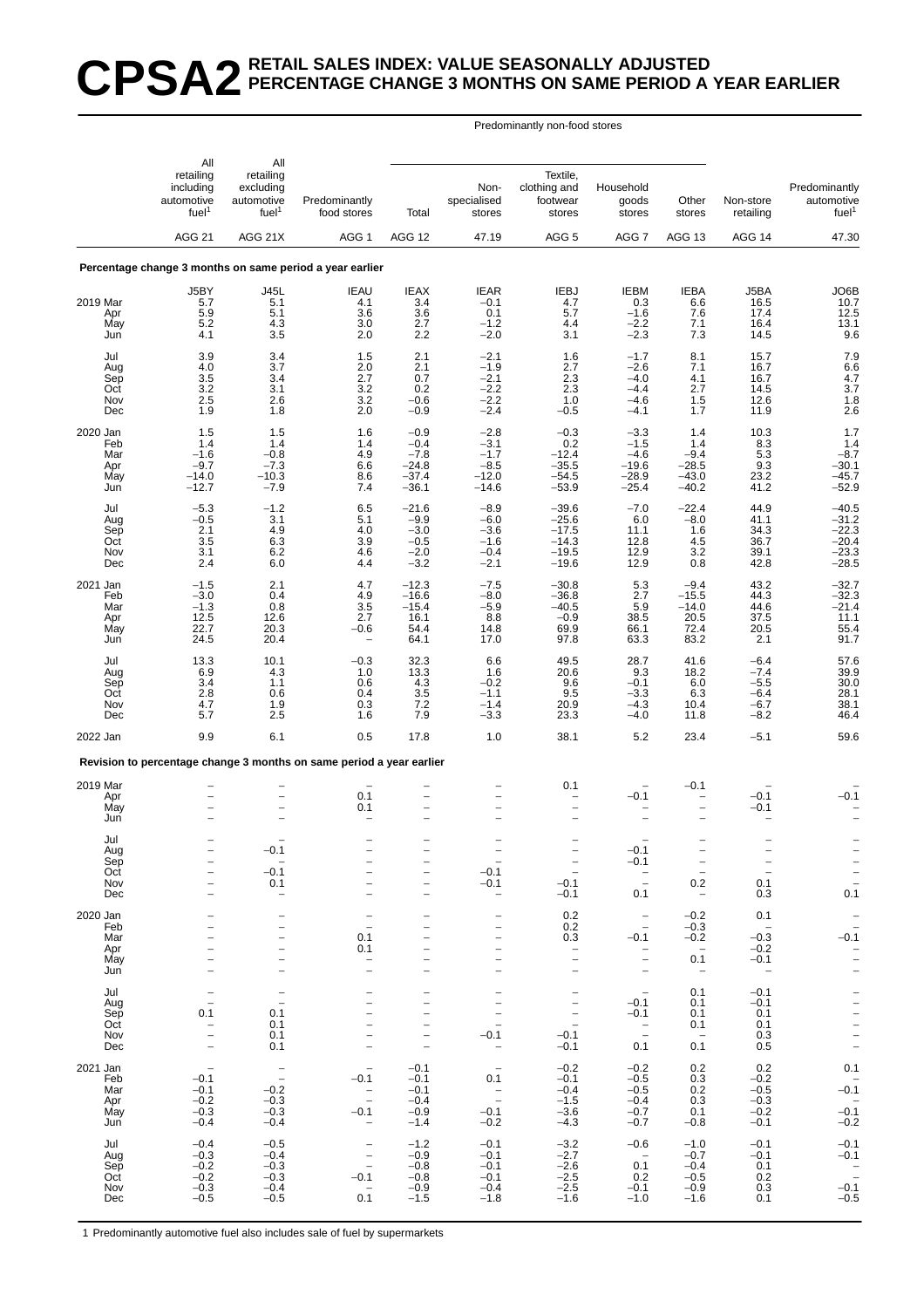#### **CPSA3 RETAIL SALES INDEX: VALUE SEASONALLY ADJUSTED PERCENTAGE CHANGE ON PREVIOUS MONTH**

Predominantly non-food stores

|                                             | All                                                                                         | All                                                        |                                                                                                             |                                                                                 |                                                            |                                                                   |                                                                                                          |                                                                      |                                                                                               |                                                                                                  |
|---------------------------------------------|---------------------------------------------------------------------------------------------|------------------------------------------------------------|-------------------------------------------------------------------------------------------------------------|---------------------------------------------------------------------------------|------------------------------------------------------------|-------------------------------------------------------------------|----------------------------------------------------------------------------------------------------------|----------------------------------------------------------------------|-----------------------------------------------------------------------------------------------|--------------------------------------------------------------------------------------------------|
|                                             | retailing<br>including<br>automotive<br>fuel <sup>1</sup><br><b>AGG 21</b>                  | retailing<br>excluding<br>automotive<br>fuel <sup>1</sup>  | Predominantly<br>food stores                                                                                | Total                                                                           | Non-<br>specialised<br>stores                              | Textile,<br>clothing and<br>footwear<br>stores                    | Household<br>goods<br>stores                                                                             | Other<br>stores                                                      | Non-store<br>retailing                                                                        | Predominantly<br>automotive<br>fuel <sup>1</sup>                                                 |
|                                             |                                                                                             | AGG 21X                                                    | AGG <sub>1</sub>                                                                                            | <b>AGG 12</b>                                                                   | 47.19                                                      | AGG <sub>5</sub>                                                  | AGG 7                                                                                                    | AGG 13                                                               | <b>AGG 14</b>                                                                                 | 47.30                                                                                            |
|                                             | Percentage change on previous month                                                         |                                                            |                                                                                                             |                                                                                 |                                                            |                                                                   |                                                                                                          |                                                                      |                                                                                               |                                                                                                  |
| 2019 Mar<br>Apr<br>May<br>Jun               | J5BT<br>0.7<br>$-0.3$<br>$-0.5$<br>1.5                                                      | J45X<br>0.6<br>$-0.4$<br>$-0.6$<br>1.6                     | <b>IEAS</b><br>0.2<br>0.1<br>$-0.3$<br>0.8                                                                  | <b>IEAV</b><br>0.9<br>$-1.1$<br>$-1.1$<br>2.3                                   | <b>IEAP</b><br>$-1.6$<br>$-0.9$<br>0.7                     | <b>IEBH</b><br>1.4<br>1.4<br>$-5.0$<br>2.9                        | <b>IEBK</b><br>1.6<br>$-4.7$<br>3.3<br>1.7                                                               | <b>IEAY</b><br>1.6<br>$-1.9$<br>$-0.1$<br>3.0                        | J5B3<br>1.2<br>0.9<br>0.1<br>1.8                                                              | JO69<br>$\frac{0.8}{0.5}$<br>0.6<br>0.9                                                          |
| Jul<br>Aug<br>Sep<br>Oct<br>Nov<br>Dec      | 0.9<br>$-0.8$<br>$-0.3$<br>$-0.1$<br>$-0.8$<br>0.5                                          | 1.1<br>$-0.7$<br>$-0.1$<br>$-0.3$<br>$-0.7$<br>0.1         | 0.3<br>0.4<br>0.3<br>0.1<br>$-0.5$<br>$-1.1$                                                                | $-0.2$<br>$-1.0$<br>$-0.3$<br>$-0.5$<br>$-0.5$<br>0.8                           | 1.3<br>$-1.6$<br>$-1.9$<br>1.0<br>$-0.5$<br>0.2            | 1.0<br>$-1.6$<br>$-0.3$<br>$-0.6$<br>$-1.1$<br>0.9                | $-4.3$<br>0.8<br>3.1<br>$-2.3$<br>0.7<br>1.2                                                             | 0.3<br>$-1.0$<br>$-1.4$<br>$-0.3$<br>$-0.8$<br>0.7                   | 8.2<br>$-3.2$<br>$-0.6$<br>$-0.6$<br>$-1.8$<br>1.8                                            | $-0.6$<br>$-1.3$<br>$-2.2$<br>$-2.0$<br>4.1                                                      |
| 2020 Jan<br>Feb<br>Mar<br>Apr<br>May<br>Jun | 0.7<br>$-1.0$<br>$-6.5$<br>$-18.2$<br>12.0<br>13.9                                          | $1.2$<br>$-1.1$<br>$-4.7$<br>$-14.8$<br>10.6<br>13.5       | 2.1<br>$-0.6$<br>8.6<br>$-3.3$<br>1.3<br>$-0.1$                                                             | 1.0<br>$-1.1$<br>$-19.8$<br>$-41.4$<br>23.1<br>44.4                             | 0.7<br>$-0.7$<br>1.5<br>$-24.3$<br>12.4<br>9.4             | 4.3<br>$-2.0$<br>$-36.6$<br>-50.3<br>17.2<br>74.7                 | $-2.2$<br>1.2<br>$-9.4$<br>$-47.5$<br>47.4<br>42.1                                                       | 0.3<br>$-1.8$<br>$-24.0$<br>$-44.5$<br>22.4<br>63.1                  | $-1.6$<br>$-3.2$<br>3.1<br>17.8<br>21.1<br>4.3                                                | $-3.6$<br>$-0.4$<br>$-22.0$<br>$-55.3$<br>41.9<br>20.6                                           |
| Jul<br>Aug<br>Sep<br>Oct<br>Nov<br>Dec      | 4.8<br>0.8<br>1.0<br>1.7<br>-5.0<br>$1.2$                                                   | 3.1<br>0.5<br>1.1<br>1.7<br>$-4.1$<br>1.3                  | $-3.1$<br>0.6<br>0.7<br>$-0.6$<br>2.1<br>$-3.6$                                                             | 14.1<br>2.1<br>3.0<br>1.8<br>$-10.9$<br>6.7                                     | 2.1<br>$-0.1$<br>2.2<br>2.0<br>$-1.3$<br>$-4.4$            | 19.4<br>8.6<br>1.2<br>0.4<br>$-22.8$<br>27.5                      | 8.3<br>2.6<br>1.3<br>2.5<br>$-1.9$<br>$-1.1$                                                             | 23.1<br>$-1.5$<br>5.8<br>2.2<br>$-13.8$<br>6.6                       | $-3.2$<br>$-3.3$<br>$-2.5$<br>7.4<br>$-2.1$<br>1.3                                            | 29.5<br>$^{4.0}_{0.2}$<br>1.9<br>$-16.0$<br>0.9                                                  |
| 2021 Jan<br>Feb<br>Mar<br>Apr<br>May<br>Jun | $-8.1$<br>2.2<br>4.4<br>9.3<br>$-1.2$<br>1.2                                                | $-8.3$<br>2.0<br>3.8<br>9.1<br>$-2.0$<br>1.1               | 3.3<br>1.5<br>1.0<br>$\overline{\phantom{a}}$<br>$-5.3$<br>4.7                                              | $-23.9$<br>4.7<br>9.4<br>23.6<br>2.3<br>$-0.9$                                  | $-11.7$<br>16.6<br>4.4<br>3.8<br>$-5.2$<br>$-1.5$          | $-36.9$<br>$-9.2$<br>14.6<br>67.8<br>$-2.5$<br>0.2                | $-19.5$<br>16.7<br>4.6<br>9.3<br>6.2<br>$-6.4$                                                           | $-24.2$<br>$-3.3$<br>14.4<br>23.6<br>$8.2\,$<br>2.3                  | 0.2<br>$-1.7$<br>0.3<br>2.3<br>$-4.4$<br>$-2.6$                                               | $-4.2$<br>$5.6$<br>$12.8$<br>$12.0$<br>$6.7$<br>$2.2$                                            |
| Jul<br>Aug<br>Sep<br>Oct<br>Nov<br>Dec      | $-2.2$<br>$-0.1$<br>1.7<br>2.0<br>-3.4                                                      | $-2.9$<br>$-0.1$<br>$-0.5$<br>2.2<br>1.1<br>$-3.1$         | $-2.1$<br>$-1.0$<br>0.1<br>1.1<br>0.4<br>$-0.1$                                                             | $-3.8$<br>0.9<br>$-0.9$<br>4.3<br>1.3<br>$-6.9$                                 | $-1.4$<br>$-2.0$<br>3.1<br>0.2<br>$-1.6$<br>$-7.3$         | $-1.9$<br>2.0<br>0.9<br>6.5<br>2.8<br>$-4.8$                      | $-4.5$<br>$-0.9$<br>$-6.0$<br>2.8<br>2.1<br>$-4.7$                                                       | $-6.0$<br>2.9<br>$-1.1$<br>5.7<br>1.3<br>$-9.5$                      | $-2.4$<br>$-0.7$<br>$-0.8$<br>$-0.3$<br>2.6<br>$-0.3$                                         | $\frac{4.5}{1.1}$<br>$\frac{3.0}{-2.9}$<br>10.2<br>$-5.9$                                        |
| 2022 Jan                                    | 2.0                                                                                         | 2.0                                                        | $-2.2$                                                                                                      | 3.9                                                                             | 5.9                                                        | $-4.9$                                                            | 9.8                                                                                                      | 6.4                                                                  | 7.8                                                                                           | 2.7                                                                                              |
|                                             | Revision to percentage change on previous month                                             |                                                            |                                                                                                             |                                                                                 |                                                            |                                                                   |                                                                                                          |                                                                      |                                                                                               |                                                                                                  |
| 2019 Mar<br>Apr<br>May<br>Jun               | 0.1<br>$-0.1$                                                                               |                                                            | 0.1<br>-0.1                                                                                                 | 0.1<br>$\overline{\phantom{0}}$<br>-                                            | 0.1<br>$-0.1$<br>0.2                                       | 0.2<br>$-0.1$                                                     | $-0.1$<br>$-0.2$                                                                                         | 0.3<br>$-0.2$<br>0.4<br>$-0.2$                                       | $-0.1$<br>0.1                                                                                 | $-0.1$                                                                                           |
| Jul<br>Aug<br>Sep<br>Oct<br>Nov<br>Dec      | $\overline{\phantom{a}}$<br>$-0.1$<br>0.1<br>$-0.1$                                         | 0.1<br>$-0.1$<br>$\sim$<br>0.1<br>$-0.1$                   | $\bar{\mathbb{I}}$<br>$-0.1$<br>$-0.2$                                                                      | $\overline{a}$<br>$\overline{\phantom{0}}$<br>$-0.1$<br>$-0.1$<br>0.3<br>$-0.1$ | $-0.2$<br>$-0.1$<br>$-0.3$<br>0.3<br>0.1                   | $-0.1$<br>$-0.1$<br>$-0.2$<br>$\overline{\phantom{0}}$<br>$0.2\,$ | 0.3<br>$-0.1$<br>$\overline{\phantom{m}}$<br>$\overline{\phantom{m}}$<br>$\overline{\phantom{a}}$<br>0.3 | 0.1<br>0.2<br>$-0.2$<br>0.1<br>0.6<br>$-0.9$                         | 0.1<br>0.1<br>0.2<br>$-0.1$<br>0.2                                                            | $\bar{\mathbb{I}}$<br>0.1<br>0.4                                                                 |
| 2020 Jan<br>Feb<br>Mar<br>Apr<br>May<br>Jun | 0.1<br>$\bar{\mathbb{Z}}$<br>$\sim$<br>$-0.1$<br>$-0.1$                                     | 0.2<br>$-0.1$<br>0.1<br>$\overline{\phantom{a}}$<br>$-0.1$ | 0.5<br>$-0.1$<br>$\sim$<br>0.1<br>$-0.1$<br>$\overline{\phantom{a}}$                                        | $\overline{\phantom{a}}$<br>$-0.1$<br>0.1<br>$\sim$<br>0.1<br>$-0.1$            | $-0.3$<br>0.1<br>$\overline{\phantom{a}}$<br>$-0.1$<br>0.2 | 1.8<br>$-1.5$<br>0.1<br>$\sim$ $-$<br>0.1<br>$-0.2$               | $-0.8$<br>0.4<br>0.1<br>0.1<br>$-0.3$<br>$-0.4$                                                          | $-0.8$<br>0.7<br>0.3<br>$-0.1$<br>0.5<br>$-0.1$                      | $-0.9$<br>$\sim$<br>0.1<br>$\overline{\phantom{0}}$<br>0.1<br>$\hspace{0.1mm}-\hspace{0.1mm}$ | $-0.9$<br>0.2<br>$0.\overline{1}$<br>0.1<br>$-0.1$                                               |
| Jul<br>Aug<br>Sep<br>Oct<br>Nov<br>Dec      | $\overline{\phantom{a}}$<br>$\overline{\phantom{a}}$<br>$\bar{\mathbb{I}}$<br>0.1<br>$-0.1$ | $\frac{1}{2}$<br>0.1<br>$-0.1$                             | $\overline{\phantom{a}}$<br>$\overline{\phantom{a}}$<br>$\overline{\phantom{a}}$<br>0.1<br>$\sim$<br>$-0.4$ | $\sim$<br>0.1<br>$\sim$ $-$<br>$-0.1$<br>0.2<br>$\sim$                          | $-0.2$<br>$\sim$<br>$-0.1$<br>$-0.3$<br>0.5<br>0.2         | $\overline{\phantom{a}}$<br>$-0.2$<br>$-0.4$<br>$\sim$<br>0.3     | 0.5<br>$-0.2$<br>$\sim$ $-$<br>0.2<br>$-0.1$<br>0.3                                                      | $-0.1$<br>0.1<br>$\overline{\phantom{0}}$<br>$-0.1$<br>0.4<br>$-0.3$ | 0.1<br>0.1<br>$\sim$<br>0.3<br>0.3<br>0.2                                                     | 0.1<br>$\hspace{0.1mm}$ $\hspace{0.1mm}$<br>0.1<br>$\hspace{0.1mm}-\hspace{0.1mm}$<br>0.1<br>0.5 |
| 2021 Jan<br>Feb<br>Mar<br>Apr<br>May<br>Jun | $-0.3$<br>$\bar{\mathbb{I}}$<br>$-0.1$<br>$-0.1$<br>$\overline{\phantom{a}}$                | $-0.1$<br>$\sim$<br>0.1<br>$-0.1$<br>$-0.2$<br>$\sim$ $-$  | 0.7<br>$-0.2$<br>$\sim$<br>0.1<br>$-0.1$<br>$-0.1$                                                          | $-0.3$<br>0.1<br>0.2<br>$-0.6$<br>$-0.3$<br>$\sim$ $-$                          | $-0.3$<br>0.3<br>$-0.1$<br>$-0.1$<br>$-0.1$<br>0.1         | 1.3<br>$-1.8$<br>$-1.3$<br>$-2.0$<br>0.3<br>0.2                   | $-1.3$<br>0.7<br>0.7<br>$-0.1$<br>$-1.0$<br>0.5                                                          | $-0.9$<br>0.8<br>0.4<br>$-0.4$<br>$-0.2$<br>$-0.7$                   | $-1.9$<br>0.3<br>0.2<br>0.3<br>$-0.1$<br>0.1                                                  | $-1.3$<br>0.4<br>$\hspace{0.1mm}$ $\hspace{0.1mm}$<br>0.1<br>$\bar{\mathbb{I}}$                  |
| Jul<br>Aug<br>Sep<br>Oct<br>Nov<br>Dec      | 0.1<br>0.1<br>$-0.1$<br>$\sim$ $-$<br>$-0.1$<br>$-0.3$                                      | $\sim$<br>0.1<br>$-0.1$<br>$\sim$ $-$<br>$-0.1$<br>$-0.3$  | $\sim$ $-$<br>$-0.1$<br>$-0.1$<br>0.1<br>$-0.1$<br>0.2                                                      | 0.1<br>0.2<br>$-0.2$<br>$-0.2$<br>$-0.2$<br>$-0.7$                              | $-0.1$<br>0.1<br>$-0.1$<br>$-0.2$<br>$-0.6$<br>$-2.6$      | $-0.2$<br>$-0.3$<br>$\overline{\phantom{a}}$<br>0.3<br>1.7        | 0.5<br>0.4<br>$-0.3$<br>0.2<br>$-0.4$<br>$-2.1$                                                          | 0.2<br>0.7<br>$-0.3$<br>$-0.5$<br>$-0.2$<br>$-0.8$                   | 0.2<br>0.1<br>0.2<br>0.4<br>0.3<br>$-0.3$                                                     | $\bar{a}$<br>-<br>$\overline{\phantom{a}}$                                                       |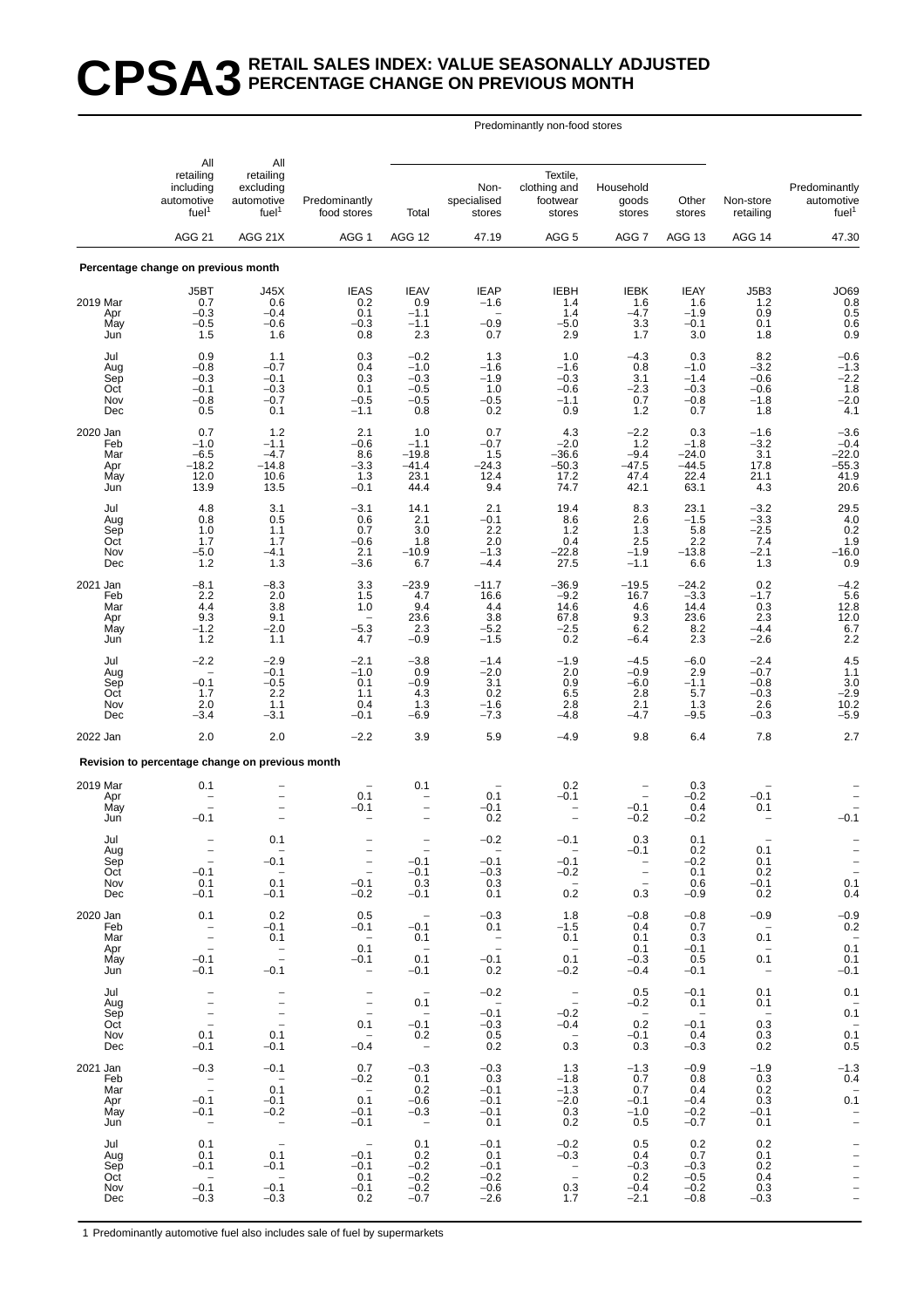### **CPSA4 RETAIL SALES INDEX: VALUE SEASONALLY ADJUSTED PERCENTAGE CHANGE 3 MONTHS ON PREVIOUS 3 MONTHS**

#### Predominantly non-food stores

|                                             | All                                                                                             | All                                                                        |                                                                                       |                                                                                                             |                                                            |                                                          |                                                                                        |                                                                                |                                                                                |                                                                                                |
|---------------------------------------------|-------------------------------------------------------------------------------------------------|----------------------------------------------------------------------------|---------------------------------------------------------------------------------------|-------------------------------------------------------------------------------------------------------------|------------------------------------------------------------|----------------------------------------------------------|----------------------------------------------------------------------------------------|--------------------------------------------------------------------------------|--------------------------------------------------------------------------------|------------------------------------------------------------------------------------------------|
|                                             | retailing<br>including<br>automotive<br>fuel <sup>1</sup>                                       | retailing<br>excluding<br>automotive<br>fuel <sup>1</sup>                  | Predominantly<br>food stores                                                          | Total                                                                                                       | Non-<br>specialised<br>stores                              | Textile,<br>clothing and<br>footwear<br>stores           | Household<br>goods<br>stores                                                           | Other<br>stores                                                                | Non-store<br>retailing                                                         | Predominantly<br>automotive<br>fuel <sup>1</sup>                                               |
|                                             | <b>AGG 21</b>                                                                                   | AGG 21X                                                                    | AGG 1                                                                                 | <b>AGG 12</b>                                                                                               | 47.19                                                      | AGG <sub>5</sub>                                         | AGG 7                                                                                  | AGG 13                                                                         | <b>AGG 14</b>                                                                  | 47.30                                                                                          |
|                                             | Percentage change 3 months on previous 3 months                                                 |                                                                            |                                                                                       |                                                                                                             |                                                            |                                                          |                                                                                        |                                                                                |                                                                                |                                                                                                |
| 2019 Mar<br>Apr<br>May<br>Jun               | J5BX<br>1.2<br>1.0<br>0.8<br>0.5                                                                | J45K<br>$1.2$<br>0.8<br>0.6<br>0.3                                         | <b>IEAT</b><br>1.2<br>0.4<br>0.1<br>0.1                                               | <b>IEAW</b><br>0.5<br>0.1<br>$-0.4$                                                                         | <b>IEAQ</b><br>0.1<br>$-0.8$<br>$-2.0$<br>$-1.2$           | <b>IEBI</b><br>1.9<br>1.1<br>$-0.6$                      | <b>IEBL</b><br>$-3.3$<br>$-3.3$<br>$-1.5$<br>$-0.9$                                    | <b>IEAZ</b><br>2.0<br>2.1<br>2.1<br>0.6                                        | <b>J5B9</b><br>4.2<br>4.8<br>4.4<br>3.2                                        | JO6A<br>$\frac{1.4}{2.3}$<br>2.7<br>2.6                                                        |
| Jul<br>Aug<br>Sep<br>Oct<br>Nov<br>Dec      | 0.8<br>1.4<br>1.0<br>0.1<br>$-0.8$<br>$-0.9$                                                    | 0.7<br>1.4<br>1.3<br>0.4<br>$-0.5$<br>$-1.0$                               | 0.5<br>0.9<br>1.1<br>1.1<br>0.6<br>$-0.4$                                             | $-0.1$<br>0.6<br>$-0.8$<br>$-1.6$<br>$-1.1$                                                                 | $-0.6$<br>0.3<br>$-0.4$<br>$-1.5$<br>$-2.0$<br>$-0.9$      | $-1.4$<br>$-0.1$<br>$-0.1$<br>$-0.5$<br>$-1.8$<br>$-1.7$ | 0.2<br>$-0.4$<br>$-0.6$<br>$-0.3$<br>0.7<br>0.8                                        | $1.2$<br>2.0<br>0.9<br>$-1.0$<br>$-2.4$<br>$-1.8$                              | 4.9<br>6.2<br>6.7<br>2.0<br>$-0.8$<br>$-2.5$                                   | 1.7<br>$0.8 - 1.6$<br>$-2.4$<br>$-2.8$<br>0.1                                                  |
| 2020 Jan<br>Feb<br>Mar<br>Apr<br>May<br>Jun | $-0.4$<br>$-2.3$<br>$-10.2$<br>$-14.6$<br>$-10.8$                                               | $-0.4$<br>$-0.1$<br>$-1.4$<br>$-7.9$<br>$-11.1$<br>$-7.0$                  | $-0.4$<br>$-0.2$<br>4.0<br>5.4<br>7.2<br>2.5                                          | $-0.1$<br>0.6<br>$-6.4$<br>$-24.1$<br>$-37.2$<br>$-31.0$                                                    | 0.1<br>0.6<br>0.9<br>$-6.7$<br>$-10.9$<br>$-14.1$          | 0.5<br>2.1<br>$-10.2$<br>$-34.6$<br>$-54.6$<br>$-47.7$   | 0.1<br>$-0.2$<br>$-3.8$<br>$-19.6$<br>$-28.9$<br>$-22.6$                               | $-0.8$<br>$-0.3$<br>$-9.1$<br>$-28.1$<br>$-42.6$<br>$-33.5$                    | $-1.7$<br>$-1.6$<br>$-2.0$<br>3.9<br>18.8<br>38.4                              | 0.1<br>0.8<br>$-9.8$<br>$-29.7$<br>$-45.0$<br>$-47.1$                                          |
| Jul<br>Aug<br>Sep<br>Oct<br>Nov<br>Dec      | 5.7<br>17.3<br>18.1<br>9.4<br>2.8<br>$-0.5$                                                     | 7.4<br>16.6<br>15.4<br>7.9<br>2.4<br>0.1                                   | 0.4<br>$-2.3$<br>$-2.2$<br>$-1.4$<br>0.1<br>$\qquad \qquad -$                         | 4.2<br>44.8<br>51.9<br>26.0<br>7.1<br>$-1.2$                                                                | $-1.0$<br>7.2<br>12.3<br>6.3<br>3.8<br>0.7                 | $-7.7$<br>63.4<br>78.8<br>41.1<br>6.3<br>$-4.2$          | 15.9<br>48.5<br>48.1<br>20.9<br>7.2<br>2.3                                             | 9.8<br>64.8<br>71.3<br>33.4<br>9.5<br>$-2.5$                                   | 39.0<br>21.7<br>1.5<br>$-3.7$<br>$-2.3$<br>3.6                                 | $-13.4$<br>27.6<br>62.5<br>30.7<br>8.4<br>$-7.9$                                               |
| 2021 Jan<br>Feb<br>Mar<br>Apr<br>May<br>Jun | $-5.2$<br>$-5.9$<br>$-5.8$<br>2.6<br>8.1<br>12.5                                                | $-4.3$<br>$-5.5$<br>$-6.2$<br>1.6<br>6.6<br>11.1                           | 0.3<br>3.1<br>3.4<br>1.6<br>$-0.9$                                                    | $-11.9$<br>$-14.4$<br>$-18.3$<br>0.5<br>16.4<br>33.9                                                        | $-5.8$<br>$-7.1$<br>$-3.0$<br>9.7<br>11.1<br>6.7           | $-18.7$<br>$-19.9$<br>$-33.6$<br>$-6.4$<br>22.2<br>74.0  | $-6.5$<br>$-9.3$<br>$-9.8$<br>5.7<br>15.0<br>19.4                                      | $-14.0$<br>$-18.4$<br>$-22.5$<br>$-4.3$<br>17.0<br>41.5                        | 3.0<br>2.1<br>$-0.7$<br>$-0.3$<br>$-0.8$<br>$-2.2$                             | $-15.4$<br>$-11.0$<br>$-0.8$<br>16.1<br>26.3<br>29.1                                           |
| Jul<br>Aug<br>Sep<br>Oct<br>Nov<br>Dec      | 6.4<br>2.3<br>$-2.0$<br>$-0.8$<br>0.7<br>1.7                                                    | 5.0<br>1.1<br>$-3.1$<br>$-1.5$<br>$\overline{\phantom{a}}$<br>1.5          | $-2.5$<br>$-0.8$<br>$-1.6$<br>$-0.6$<br>$-0.6$<br>1.1                                 | 18.7<br>6.3<br>$-3.5$<br>$-1.4$<br>$1.2$<br>2.2                                                             | $-3.0$<br>$-5.1$<br>$-4.2$<br>$-1.3$<br>0.7<br>$-2.4$      | 39.3<br>16.0<br>$-0.9$<br>3.3<br>6.5<br>7.8              | 7.8<br>$-2.3$<br>$-9.4$<br>$-9.2$<br>$-6.0$<br>$-1.7$                                  | 29.0<br>13.0<br>$-1.0$<br>0.1<br>2.3<br>2.9                                    | $-5.3$<br>$-6.4$<br>$-6.1$<br>$-3.8$<br>$-1.6$<br>0.7                          | 22.8<br>14.9<br>10.2<br>6.2<br>$\!\!\!\!\begin{array}{c} 7.0 \\ 3.8 \end{array}\!\!\!\!\!\!\!$ |
| 2022 Jan                                    | 1.4                                                                                             | 1.0                                                                        | 0.4                                                                                   | 0.2                                                                                                         | $-3.8$                                                     | 2.5                                                      | 1.7                                                                                    | $-0.2$                                                                         | 4.4                                                                            | 5.4                                                                                            |
|                                             |                                                                                                 |                                                                            | Revision to percentage change 3 months on previous 3 months                           |                                                                                                             |                                                            |                                                          |                                                                                        |                                                                                |                                                                                |                                                                                                |
| 2019 Mar<br>Apr<br>May<br>Jun               | 0.1<br>0.1                                                                                      | 0.1<br>0.1                                                                 | 0.2<br>0.1<br>0.1                                                                     | $-0.1$                                                                                                      | $-0.1$                                                     | 0.5<br>$-0.1$<br>$-0.2$<br>$-0.3$                        | $-0.1$<br>0.1<br>0.1                                                                   | $-0.3$<br>0.2<br>0.1                                                           | $-0.1$<br>$-0.1$<br>$-0.1$<br>$-0.1$                                           | $-0.3$<br>$-0.2$<br>$-0.1$                                                                     |
| Jul<br>Aug<br>Sep<br>Oct<br>Nov<br>Dec      | $-0.1$<br>-<br>$\overline{\phantom{0}}$<br>$\overline{\phantom{0}}$<br>$\overline{\phantom{0}}$ | $-0.1$<br>$-0.1$<br>$\qquad \qquad -$<br>$\qquad \qquad -$                 | $-0.1$<br>$-0.1$<br>$\bar{a}$<br>$-0.2$                                               | L.<br>$\overline{a}$<br>$\overline{\phantom{a}}$<br>$\qquad \qquad -$<br>$-0.1$<br>$\overline{\phantom{a}}$ | $-0.1$<br>$-0.1$<br>$-0.1$<br>$\overline{\phantom{a}}$     | $-0.1$<br>$-0.2$<br>$-0.3$<br>$-0.3$<br>$-0.2$           | $-0.2$<br>$-0.1$<br>0.2<br>0.1<br>0.1<br>0.2                                           | 0.2<br>0.1<br>$0.2\,$<br>$\hspace{0.1cm} -$<br>0.2<br>$\overline{\phantom{a}}$ | 0.1<br>0.1<br>0.2<br>0.3                                                       | $\overline{\phantom{m}}$<br>$\begin{array}{c} 0.1 \\ 0.2 \\ 0.2 \end{array}$                   |
| 2020 Jan<br>Feb<br>Mar<br>Apr<br>May<br>Jun | $\overline{\phantom{0}}$<br>$\overline{a}$<br>$-0.1$<br>$\overline{a}$<br>$\overline{a}$        | $\hspace{1.0cm} - \hspace{1.0cm}$<br>$-0.1$<br>$\frac{1}{1}$<br>$-0.1$     | $-0.1$<br>0.1<br>0.3<br>0.2<br>0.1<br>$-0.1$                                          | 0.1<br>0.1<br>0.1<br>$-0.1$<br>$\overline{\phantom{m}}$<br>$\qquad \qquad -$                                | 0.2<br>0.2<br>0.1<br>$\frac{1}{2}$<br>0.1                  | 0.6<br>0.9<br>0.9<br>$-0.2$<br>$-0.2$<br>$-0.3$          | $-0.1$<br>$\overline{\phantom{0}}$<br>$-0.3$<br>0.1<br>0.1<br>$\overline{\phantom{a}}$ | $-0.3$<br>$-0.8$<br>$-0.5$<br>0.1<br>0.3<br>0.4                                | $-0.1$<br>$-0.3$<br>$-0.7$<br>$-0.3$<br>$-0.2$<br>0.2                          | 0.1<br>$-0.5$<br>$-0.2$<br>$-0.1$<br>$\overline{\phantom{a}}$                                  |
| Jul<br>Aug<br>Sep<br>Oct<br>Nov<br>Dec      | $\overline{\phantom{0}}$<br>$-0.1$<br>$\bar{a}$<br>$\overline{a}$<br>0.1                        | $\overline{\phantom{a}}$<br>$-0.1$<br>$\bar{a}$<br>$\bar{a}$               | $-0.1$<br>$-0.1$<br>$-0.1$<br>$-0.1$<br>$-0.1$<br>$-0.2$                              | 0.1<br>$\overline{\phantom{0}}$<br>$\frac{1}{1}$<br>$\overline{\phantom{0}}$<br>$\overline{\phantom{a}}$    | $-0.1$<br>0.1<br>$-0.2$<br>$-0.2$<br>$-0.2$<br>0.1         | $-0.1$<br>$-0.2$<br>$-0.2$<br>$-0.4$<br>$-0.4$<br>$-0.3$ | $-0.2$<br>$-0.2$<br>0.2<br>0.1<br>0.1<br>0.2                                           | 0.3<br>0.3<br>0.2<br>$\hspace{0.1cm} -$<br>0.1<br>0.1                          | 0.1<br>0.2<br>0.2<br>0.3<br>0.4<br>0.6                                         | 0.1<br>$0.\overline{1}$<br>0.2<br>$0.2$<br>$0.3$                                               |
| 2021 Jan<br>Feb<br>Mar<br>Apr<br>May<br>Jun | $\hspace{0.1mm}-\hspace{0.1mm}$<br>$-0.1$<br>$-0.2$<br>$-0.2$<br>$-0.1$<br>$-0.2$               | $\overline{\phantom{m}}$<br>$-0.1$<br>$-0.1$<br>$-0.2$<br>$-0.2$<br>$-0.3$ | $-0.1$<br>$\overline{\phantom{a}}$<br>0.3<br>0.3<br>0.1<br>$\overline{\phantom{a}}$   | 0.1<br>$\overline{\phantom{a}}$<br>$-0.2$<br>$-0.3$<br>$-0.5$<br>$-0.8$                                     | 0.3<br>0.3<br>$\overline{a}$<br>$-0.1$<br>$-0.2$<br>$-0.1$ | 0.3<br>0.6<br>0.3<br>$-1.6$<br>$-2.7$<br>$-3.8$          | $-0.2$<br>$-0.5$<br>$-0.8$<br>$\overline{\phantom{0}}$<br>0.1<br>0.1                   | $-0.1$<br>$-0.4$<br>$-0.3$<br>0.1<br>0.2<br>$-0.4$                             | $\hspace{0.1mm}-\hspace{0.1mm}$<br>$-0.6$<br>$-1.3$<br>$-0.7$<br>$-0.2$<br>0.4 | 0.1<br>$-0.\overline{7}$<br>$-0.4$<br>$-0.3$<br>0.3                                            |
| Jul<br>Aug<br>Sep<br>Oct<br>Nov<br>Dec      | $-0.2$<br>$-0.1$<br>$\overline{\phantom{a}}$<br>$\overline{a}$<br>$\frac{1}{2}$<br>$-0.2$       | $-0.2$<br>$-0.1$<br>0.1<br>0.1<br>$\overline{\phantom{0}}$<br>$-0.2$       | $\qquad \qquad -$<br>$-0.1$<br>$-0.1$<br>$-0.1$<br>$-0.1$<br>$\overline{\phantom{a}}$ | $-0.6$<br>$-0.2$<br>$\sim$<br>0.1<br>$-0.2$<br>$-0.6$                                                       | $-0.2$<br>$\sim$<br>$-0.1$<br>$-0.1$<br>$-0.5$<br>$-1.6$   | $-0.8$<br>$-0.3$<br>$-0.2$<br>$-0.5$<br>$-0.3$<br>0.8    | $-0.3$<br>0.3<br>0.6<br>0.6<br>0.2<br>$-1.0$                                           | $-0.9$<br>$-0.6$<br>0.1<br>0.2<br>$-0.1$<br>$-1.0$                             | 0.3<br>0.3<br>0.3<br>0.5<br>0.7<br>0.7                                         | 0.1<br>0.1<br>0.1<br>0.1<br>0.2<br>0.1                                                         |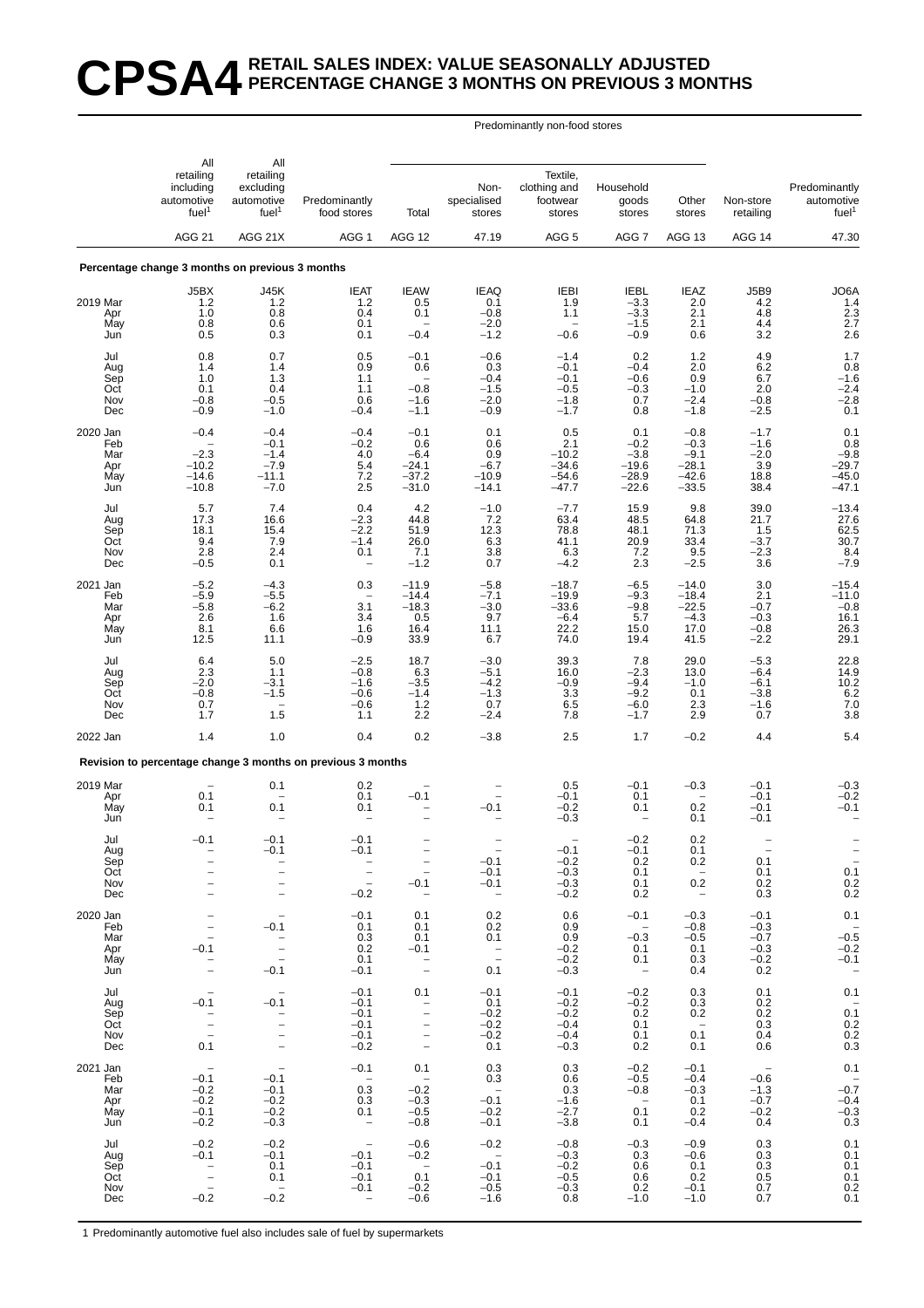#### KPSA SEASONALLY ADJUSTED **SEASONALLY ADJUSTED**

Index 2019=100

Predominantly non-food stores

|                                             | All<br>retailing<br>including                                                                                    | All<br>retailing<br>excluding                                                                          |                                                                                                                       |                                                                                                                                   | Non-                                                                           | Textile,<br>clothing and                                 | Household                                                                |                                                                                     |                                                          | Predominantly                                                                           |
|---------------------------------------------|------------------------------------------------------------------------------------------------------------------|--------------------------------------------------------------------------------------------------------|-----------------------------------------------------------------------------------------------------------------------|-----------------------------------------------------------------------------------------------------------------------------------|--------------------------------------------------------------------------------|----------------------------------------------------------|--------------------------------------------------------------------------|-------------------------------------------------------------------------------------|----------------------------------------------------------|-----------------------------------------------------------------------------------------|
|                                             | automotive<br>fuel <sup>1</sup>                                                                                  | automotive<br>fuel <sup>1</sup>                                                                        | Predominantly<br>food stores                                                                                          | Total                                                                                                                             | specialised<br>stores                                                          | footwear<br>stores                                       | goods<br>stores                                                          | Other<br>stores                                                                     | Non-store<br>retailing                                   | automotive<br>fuel <sup>1</sup>                                                         |
|                                             | <b>AGG 21</b>                                                                                                    | AGG 21X                                                                                                | AGG <sub>1</sub>                                                                                                      | AGG 12                                                                                                                            | 47.19                                                                          | AGG <sub>5</sub>                                         | AGG <sub>7</sub>                                                         | AGG 13                                                                              | AGG 14                                                   | 47.30                                                                                   |
|                                             | Index numbers of sales per week                                                                                  |                                                                                                        |                                                                                                                       |                                                                                                                                   |                                                                                |                                                          |                                                                          |                                                                                     |                                                          |                                                                                         |
| 2019 Mar<br>Apr<br>May<br>Jun               | J5EK<br>100.0<br>100.0<br>99.5<br>100.6                                                                          | J467<br>99.8<br>99.9<br>99.4<br>100.6                                                                  | <b>EAPT</b><br>99.5<br>100.0<br>99.7<br>100.0                                                                         | <b>EAPV</b><br>101.2<br>100.6<br>99.8<br>101.5                                                                                    | EAPU<br>100.4<br>100.6<br>99.7<br>100.3                                        | <b>EAPX</b><br>101.4<br>103.1<br>99.1<br>100.2           | EAPY<br>$\frac{102.3}{97.8}$<br>100.7<br>101.9                           | <b>EAPW</b><br>100.8<br>100.2<br>99.8<br>102.9                                      | J5DZ<br>96.1<br>97.1<br>97.3<br>99.5                     | JO5A<br>$101.0$<br>$100.8$<br>100.3<br>101.1                                            |
| Jul<br>Aug<br>Sep<br>Oct<br>Nov<br>Dec      | 101.4<br>100.6<br>100.1<br>100.1<br>99.1<br>99.5                                                                 | 101.5<br>100.7<br>100.3<br>100.2<br>99.3<br>99.5                                                       | 100.0<br>100.4<br>100.6<br>100.8<br>99.9<br>98.9                                                                      | 101.0<br>99.8<br>99.3<br>99.0<br>98.3<br>99.2                                                                                     | 101.3<br>100.0<br>97.6<br>99.3<br>98.6<br>98.8                                 | 102.0<br>99.4<br>99.1<br>98.5<br>97.2<br>98.8            | 97.0<br>97.7<br>100.9<br>98.8<br>99.6<br>101.4                           | 102.4<br>101.2<br>99.4<br>99.2<br>98.4<br>98.6                                      | 108.2<br>104.9<br>103.4<br>102.7<br>100.4<br>102.2       | 100.8<br>99.9<br>98.4<br>99.4<br>98.0<br>100.0                                          |
| 2020 Jan<br>Feb<br>Mar<br>Apr<br>May<br>Jun | 100.1<br>99.2<br>93.5<br>77.0<br>86.8<br>98.9                                                                    | 100.6<br>99.5<br>95.2<br>81.5<br>90.3<br>102.5                                                         | 100.9<br>100.1<br>108.8<br>105.5<br>106.5<br>106.5                                                                    | 100.2<br>99.2<br>80.2<br>47.3<br>58.4<br>84.2                                                                                     | 99.8<br>98.4<br>100.4<br>76.3<br>85.9<br>93.6                                  | 102.5<br>100.6<br>64.5<br>32.6<br>38.8<br>66.3           | 99.0<br>100.7<br>91.6<br>48.6<br>70.9<br>101.7                           | 99.3<br>97.7<br>74.9<br>41.7<br>51.5<br>83.7                                        | 100.6<br>98.0<br>102.3<br>121.5<br>148.5<br>153.3        | 96.4<br>97.3<br>79.4<br>$37.9$<br>$56.6$<br>$68.0$                                      |
| Jul<br>Aug<br>Sep<br>Oct<br>Nov<br>Dec      | 102.7<br>103.7<br>104.7<br>106.2<br>101.3<br>102.6                                                               | 104.9<br>105.6<br>106.8<br>108.4<br>104.5<br>106.1                                                     | 103.0<br>104.0<br>104.8<br>103.9<br>106.3<br>103.1                                                                    | 94.7<br>96.9<br>99.8<br>101.3<br>91.4<br>97.3                                                                                     | 94.8<br>95.5<br>97.4<br>99.7<br>98.5<br>93.5                                   | 78.0<br>84.9<br>85.9<br>85.4<br>67.7<br>85.2             | 107.1<br>110.1<br>111.7<br>114.3<br>113.1<br>111.4                       | 101.9<br>100.4<br>106.3<br>108.6<br>94.7<br>101.8                                   | 147.6<br>141.5<br>137.8<br>148.2<br>145.2<br>147.4       | 84.0<br>87.4<br>87.5<br>88.0<br>73.2<br>72.6                                            |
| 2021 Jan<br>Feb<br>Mar<br>Apr<br>May<br>Jun | 94.2<br>96.0<br>100.0<br>109.0<br>107.4<br>107.1                                                                 | 96.9<br>98.8<br>102.5<br>111.6<br>109.1<br>108.7                                                       | 106.0<br>107.5<br>108.6<br>108.2<br>102.6<br>106.6                                                                    | 73.7<br>77.2<br>84.1<br>104.0<br>106.1<br>103.1                                                                                   | 83.2<br>$\frac{96.2}{100.3}$<br>103.9<br>98.0<br>95.6                          | 54.7<br>50.7<br>57.7<br>95.2<br>93.2<br>89.9             | 88.5<br>102.8<br>107.9<br>117.9<br>125.2<br>114.0                        | 75.6<br>73.4<br>83.1<br>103.6<br>111.1<br>112.7                                     | 148.0<br>146.3<br>146.6<br>149.4<br>141.2<br>135.4       | 71.6<br>71.5<br>78.7<br>87.1<br>93.0<br>93.2                                            |
| Jul<br>Aug<br>Sep<br>Oct<br>Nov<br>Dec      | 104.2<br>103.7<br>103.4<br>104.2<br>105.0<br>100.9                                                               | 105.3<br>104.7<br>104.0<br>105.7<br>106.2<br>102.1                                                     | 104.5<br>103.0<br>102.7<br>103.3<br>102.6<br>101.8                                                                    | 98.5<br>99.4<br>98.4<br>102.0<br>103.0<br>95.0                                                                                    | 94.0<br>92.3<br>94.6<br>94.5<br>92.5<br>84.5                                   | 88.1<br>90.2<br>91.2<br>96.8<br>98.9<br>92.6             | 106.8<br>105.8<br>98.8<br>99.8<br>102.7<br>97.2                          | 105.5<br>107.9<br>106.8<br>112.7<br>113.4<br>102.1                                  | 131.7<br>129.0<br>127.7<br>126.9<br>129.6<br>128.5       | 94.8<br>95.3<br>98.2<br>98.2<br>91.6<br>95.0<br>90.3                                    |
| 2022 Jan                                    | 102.8                                                                                                            | 103.8                                                                                                  | 99.4                                                                                                                  | 98.2                                                                                                                              | 90.5                                                                           | 88.0                                                     | 104.6                                                                    | 108.1                                                                               | 138.7                                                    | 94.0                                                                                    |
|                                             | <b>Revision to index numbers</b>                                                                                 |                                                                                                        |                                                                                                                       |                                                                                                                                   |                                                                                |                                                          |                                                                          |                                                                                     |                                                          |                                                                                         |
| 2019 Mar<br>Apr<br>May<br>Jun               | 0.1<br>$-0.1$                                                                                                    | $-0.1$<br>0.1                                                                                          | 0.1<br>0.1<br>0.1<br>0.1                                                                                              | 0.1<br>$-0.2$<br>0.1<br>0.1                                                                                                       | 0.1<br>0.1<br>0.1                                                              | 0.1                                                      | $-0.1$<br>$-0.1$<br>$-0.1$                                               | $-0.4$<br>0.1                                                                       | $-0.1$<br>$-0.3$<br>$-0.2$<br>$-0.1$                     |                                                                                         |
| Jul<br>Aug<br>Sep<br>Oct<br>Nov<br>Dec      | $-0.1$<br>$\sim$<br>$-0.1$<br>$-0.2$                                                                             | $-0.1$<br>$\bar{1}$<br>$-0.2$                                                                          | 0.1<br>$\hspace{0.1cm}$ $\hspace{0.1cm}$<br>$\sim$<br>$-0.2$<br>$-0.5$                                                | $\bar{\mathbb{I}}$<br>$\overline{\phantom{a}}$<br>0.1<br>$-0.1$                                                                   | $-0.1$<br>$-0.1$<br>$-0.5$<br>$-0.2$<br>0.1                                    | $-0.1$<br>$-0.3$<br>$-0.5$<br>$-0.3$                     | $-0.1$<br>0.1<br>0.4<br>0.1<br>0.4                                       | $-0.1$<br>$-0.1$<br>0.1<br>0.8<br>$-0.3$                                            | $-0.1$<br>0.1<br>0.1<br>0.2<br>$0.\overline{2}$<br>0.5   | $\overline{\phantom{0}}$<br>$\overline{\phantom{0}}$<br>$\overline{\phantom{0}}$<br>0.1 |
| 2020 Jan<br>Feb<br>Mar<br>Apr<br>May<br>Jun | 0.1<br>$\overline{\phantom{a}}$<br>$\qquad \qquad -$<br>$\overline{\phantom{a}}$<br>$\overline{a}$<br>0.1        | 0.2<br>0.1<br>$\frac{1}{2}$<br>$\frac{1}{2}$<br>0.1                                                    | 0.4<br>0.1<br>0.2<br>0.1<br>0.1<br>0.2                                                                                | 0.2<br>$\overline{\phantom{m}}$<br>$\qquad \qquad -$<br>$\qquad \qquad -$<br>$\overline{\phantom{0}}$<br>$\overline{\phantom{a}}$ | 0.7<br>0.1<br>0.1<br>0.1<br>$\hspace{0.1mm}-\hspace{0.1mm}$<br>0.2             | 1.8<br>0.1<br>$\frac{1}{2}$<br>0.1                       | $-0.7$<br>$-0.2$<br>$\overline{\phantom{a}}$<br>0.1<br>$-0.1$            | $-0.8$<br>$\sim$ $-$<br>$\overline{a}$<br>$-0.1$<br>0.2<br>$\overline{\phantom{0}}$ | $-0.7$<br>$-0.4$<br>$-0.3$<br>$-0.5$<br>$-0.3$<br>$-0.2$ | $-0.1$<br>0.1<br>$\frac{1}{2}$<br>$\overline{\phantom{0}}$                              |
| Jul<br>Aug<br>Sep<br>Oct<br>Nov<br>Dec      | $\overline{\phantom{a}}$<br>$\equiv$<br>$-0.1$<br>$\overline{\phantom{m}}$<br>$\overline{\phantom{a}}$<br>$-0.1$ | $\overline{\phantom{a}}$<br>$\overline{\phantom{a}}$<br>$\equiv$<br>$\overline{a}$<br>$-0.1$<br>$-0.1$ | $\overline{\phantom{a}}$<br>$\overline{\phantom{a}}$<br>$\overline{\phantom{a}}$<br>$\equiv$<br>$-0.3$<br>$-0.6$      | $\overline{\phantom{a}}$<br>$\sim$<br>$-0.1$<br>$-0.1$<br>0.1<br>$\sim$                                                           | $\hspace{0.1mm}-\hspace{0.1mm}$<br>$-0.1$<br>$-0.2$<br>$-0.5$<br>$-0.3$<br>0.1 | 0.1<br>$\sim$<br>$-0.2$<br>$-0.4$<br>$-0.5$<br>$-0.5$    | $\hspace{0.1mm}-\hspace{0.1mm}$<br>$-0.2$<br>$\sim$<br>0.4<br>0.2<br>0.5 | 0.1<br>0.1<br>$\overline{\phantom{a}}$<br>0.2<br>0.6<br>0.2                         | $-0.1$<br>0.2<br>0.1<br>0.3<br>0.8<br>1.1                | $\frac{1}{2}$<br>$-0.1$<br>$\overline{\phantom{a}}$<br>$\overline{\phantom{a}}$<br>0.1  |
| 2021 Jan<br>Feb<br>Mar<br>Apr<br>May<br>Jun | $\overline{\phantom{a}}$<br>$-0.1$<br>$-0.1$<br>$-0.3$<br>$-0.4$<br>$-0.3$                                       | 0.1<br>$-0.1$<br>$-0.1$<br>$-0.3$<br>$-0.4$<br>$-0.3$                                                  | 0.6<br>0.2<br>0.1<br>0.1<br>0.1<br>0.2                                                                                | 0.1<br>$-0.1$<br>$-0.1$<br>$-0.8$<br>$-0.9$<br>$-0.8$                                                                             | 0.8<br>0.1<br>0.1<br>$-0.1$<br>$-0.2$<br>$-0.1$                                | 1.3<br>$\sim$<br>$-0.7$<br>$-2.4$<br>$-2.1$<br>$-1.7$    | $-1.5$<br>$-0.9$<br>$-0.2$<br>$-0.3$<br>$-1.2$<br>$-0.3$                 | $-0.5$<br>0.1<br>0.3<br>$-0.1$<br>$\sim$<br>$-1.0$                                  | $-1.7$<br>$-0.8$<br>$-0.7$<br>$-0.4$<br>$-0.3$<br>$-0.2$ | $-0.1$<br>$\bar{z}$<br>$-0.1$<br>$-0.1$<br>$-0.1$                                       |
| Jul<br>Aug<br>Sep<br>Oct<br>Nov<br>Dec      | $-0.3$<br>$-0.3$<br>$-0.3$<br>$-0.4$<br>$-0.6$<br>$-0.9$                                                         | $-0.3$<br>$-0.3$<br>$-0.3$<br>$-0.4$<br>$-0.6$<br>$-0.9$                                               | $\hspace{0.1mm}-\hspace{0.1mm}$<br>$\overline{\phantom{a}}$<br>$-0.1$<br>$\overline{\phantom{0}}$<br>$-0.4$<br>$-0.2$ | $-0.8$<br>$-0.6$<br>$-0.8$<br>$-1.0$<br>$-1.3$<br>$-1.9$                                                                          | $-0.1$<br>$-0.3$<br>$-0.3$<br>$-0.5$<br>$-1.2$<br>$-3.4$                       | $-1.8$<br>$-2.2$<br>$-2.3$<br>$-2.4$<br>$-2.5$<br>$-0.7$ | $-0.2$<br>0.3<br>$\overline{\phantom{0}}$<br>0.3<br>$\sim$<br>$-2.2$     | $-0.7$<br>$-0.2$<br>$-0.5$<br>$-0.7$<br>$-0.9$<br>$-2.1$                            | $-0.1$<br>0.2<br>0.3<br>0.7<br>1.0<br>0.3                | $-0.1$<br>$-0.1$<br>$-0.\overline{2}$<br>$-0.5$                                         |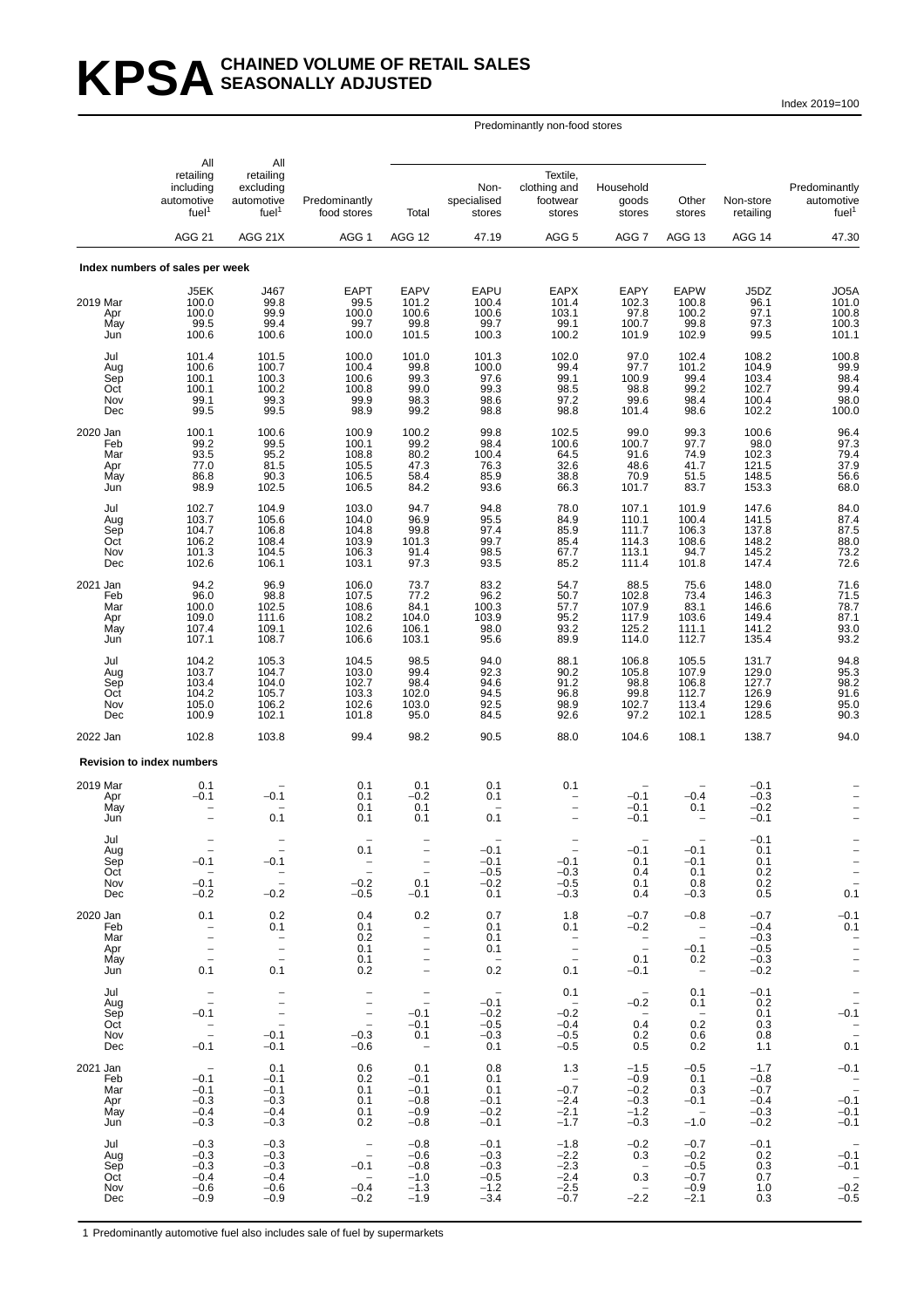## **KPSA1 RETAIL SALES INDEX: VOLUME SEASONALLY ADJUSTED PERCENTAGE CHANGE ON SAME MONTH A YEAR EARLIER**

#### Predominantly non-food stores

|                                             | All                                                                                                                                                 | All                                                                          |                                                                                                                                           |                                                                                                                                   |                                                                                |                                                                                                                          |                                                                                                                                      |                                                                                                                                        |                                                                                                       |                                                                                                  |
|---------------------------------------------|-----------------------------------------------------------------------------------------------------------------------------------------------------|------------------------------------------------------------------------------|-------------------------------------------------------------------------------------------------------------------------------------------|-----------------------------------------------------------------------------------------------------------------------------------|--------------------------------------------------------------------------------|--------------------------------------------------------------------------------------------------------------------------|--------------------------------------------------------------------------------------------------------------------------------------|----------------------------------------------------------------------------------------------------------------------------------------|-------------------------------------------------------------------------------------------------------|--------------------------------------------------------------------------------------------------|
|                                             | retailing<br>including<br>automotive<br>fuel <sup>1</sup>                                                                                           | retailing<br>excluding<br>automotive<br>fuel <sup>1</sup>                    | Predominantly<br>food stores                                                                                                              | Total                                                                                                                             | Non-<br>specialised<br>stores                                                  | Textile,<br>clothing and<br>footwear<br>stores                                                                           | Household<br>goods<br>stores                                                                                                         | Other<br>stores                                                                                                                        | Non-store<br>retailing                                                                                | Predominantly<br>automotive<br>fuel <sup>1</sup>                                                 |
|                                             | <b>AGG 21</b>                                                                                                                                       | AGG 21X                                                                      | AGG <sub>1</sub>                                                                                                                          | AGG 12                                                                                                                            | 47.19                                                                          | AGG <sub>5</sub>                                                                                                         | AGG <sub>7</sub>                                                                                                                     | AGG 13                                                                                                                                 | AGG 14                                                                                                | 47.30                                                                                            |
|                                             | Percentage change on same month a year earlier                                                                                                      |                                                                              |                                                                                                                                           |                                                                                                                                   |                                                                                |                                                                                                                          |                                                                                                                                      |                                                                                                                                        |                                                                                                       |                                                                                                  |
| 2019 Mar<br>Apr<br>May<br>Jun               | J5EB<br>6.5<br>4.8<br>2.1<br>3.8                                                                                                                    | <b>J45U</b><br>5.9<br>4.4<br>1.7<br>3.5                                      | <b>IDOB</b><br>3.0<br>2.0<br>0.1<br>0.3                                                                                                   | <b>IDOC</b><br>5.1<br>3.3<br>0.7<br>3.8                                                                                           | <b>IDOA</b><br>$-0.8$<br>0.2<br>$-3.2$<br>$-2.8$                               | <b>IDOG</b><br>7.5<br>8.6<br>0.5<br>3.1                                                                                  | <b>IDOH</b><br>0.9<br>$-4.7$<br>$-2.8$<br>0.2                                                                                        | <b>IDOD</b><br>9.8<br>5.9<br>5.8<br>11.3                                                                                               | J5DK<br>20.4<br>18.4<br>12.2<br>14.7                                                                  | JO4C<br>12.8<br>8.4<br>5.6<br>5.8                                                                |
| Jul<br>Aug<br>Sep<br>Oct<br>Nov<br>Dec      | 3.6<br>2.6<br>2.6<br>3.0<br>0.4<br>0.8                                                                                                              | 3.2<br>$2.2$<br>2.4<br>2.6<br>${}^{0.2}_{0.7}$                               | $-0.1$<br>0.9<br>2.0<br>1.8<br>0.7<br>$-0.8$                                                                                              | 1.8<br>0.1<br>$-0.1$<br>0.4<br>$-2.5$<br>$-0.8$                                                                                   | $-1.0$<br>$-2.4$<br>$-3.6$<br>$-0.6$<br>$-2.2$<br>$-3.8$                       | 1.5<br>3.3<br>2.4<br>1.5<br>$-1.4$<br>$-1.4$                                                                             | $-3.8$<br>$-5.7$<br>$-4.2$<br>$-4.5$<br>$-6.2$<br>$-2.4$                                                                             | 7.6<br>2.5<br>2.4<br>3.2<br>$-1.2$<br>2.7                                                                                              | 21.1<br>15.2<br>14.0<br>13.7<br>8.5<br>12.4                                                           | $6.9$<br>$6.0$<br>$4.3$<br>$7.2$<br>$\frac{2.0}{1.6}$                                            |
| 2020 Jan<br>Feb<br>Mar<br>Apr<br>May<br>Jun | 0.7<br>$-0.2$<br>$-6.4$<br>$-23.1$<br>$-12.8$<br>$-1.8$                                                                                             | $1.2$<br>0.3<br>$-4.7$<br>$-18.4$<br>$-9.1$<br>1.9                           | 0.1<br>0.5<br>9.3<br>5.5<br>6.8<br>6.5                                                                                                    | 0.2<br>$-0.8$<br>$-20.7$<br>$-53.0$<br>$-41.4$<br>$-17.0$                                                                         | $-2.2$<br>$-3.6$<br>$-24.2$<br>$-13.9$<br>$-6.7$                               | 1.3<br>0.5<br>$-36.4$<br>$-68.4$<br>$-60.9$<br>$-33.9$                                                                   | $-1.5$<br>1.0<br>$-10.5$<br>$-50.4$<br>$-29.7$<br>$-0.2$                                                                             | 1.9<br>$-1.2$<br>$-25.7$<br>$-58.4$<br>$-48.4$<br>$-18.7$                                                                              | 8.6<br>3.1<br>6.5<br>25.1<br>52.6<br>54.1                                                             | $^{-2.8}_{-3.8}$<br>$-21.4$<br>$-62.4$<br>$-43.6$<br>$-32.7$                                     |
| Jul<br>Aug<br>Sep<br>Oct<br>Nov<br>Dec      | 1.3<br>3.0<br>4.6<br>6.1<br>2.2<br>3.1                                                                                                              | 3.4<br>4.8<br>6.4<br>8.1<br>5.3<br>6.7                                       | 3.0<br>3.6<br>4.2<br>3.0<br>6.4<br>4.2                                                                                                    | $-6.3$<br>$-2.9$<br>0.5<br>2.4<br>$-7.1$<br>$-2.0$                                                                                | $-6.4$<br>-4.6<br>$-0.2$<br>0.4<br>$-0.1$<br>$-5.4$                            | $-23.5$<br>$-14.6$<br>$-13.2$<br>$-13.3$<br>$-30.4$<br>$-13.7$                                                           | 10.4<br>12.7<br>10.7<br>15.7<br>13.6<br>9.9                                                                                          | $-0.5$<br>$-0.9$<br>6.9<br>9.4<br>$-3.8$<br>3.2                                                                                        | 36.4<br>34.8<br>33.3<br>44.3<br>44.7<br>44.2                                                          | $-16.7 - 12.5$<br>$-11.0$<br>$-11.4$<br>$-25.3$<br>$-27.3$                                       |
| 2021 Jan<br>Feb<br>Mar<br>Apr<br>May<br>Jun | $-5.9$<br>$-3.3$<br>6.9<br>41.7<br>23.7<br>8.3                                                                                                      | $-3.7$<br>$-0.6$<br>7.6<br>36.9<br>20.8<br>6.1                               | 5.0<br>$7.3$<br>$-0.2$<br>2.6<br>$-3.6$<br>0.1                                                                                            | $-26.5$<br>$-22.2$<br>4.8<br>120.1<br>81.6<br>22.4                                                                                | $-16.6$<br>$-2.2$<br>$-0.1$<br>36.2<br>$^{14.2}_{2.2}$                         | $-46.7$<br>$-49.6$<br>$-10.5$<br>192.2<br>140.4<br>35.7                                                                  | $-10.5$<br>2.1<br>17.8<br>142.8<br>76.7<br>12.0                                                                                      | $-23.9$<br>$-24.9$<br>11.0<br>148.7<br>115.9<br>34.7                                                                                   | 47.1<br>49.3<br>43.3<br>23.0<br>$-4.9$<br>$-11.7$                                                     | $-25.7$<br>$-26.5$<br>$-0.9$<br>129.6<br>64.4<br>37.1                                            |
| Jul<br>Aug<br>Sep<br>Oct<br>Nov<br>Dec      | 1.4<br>$-1.3$<br>$-1.9$<br>3.7<br>$-1.7$                                                                                                            | 0.3<br>$-0.8$<br>$-2.6$<br>$-2.4$<br>1.6<br>$-3.8$                           | 1.5<br>$-0.9$<br>$-2.0$<br>$-0.6$<br>$-3.5$<br>$-1.3$                                                                                     | 4.0<br>2.6<br>$-1.4$<br>0.7<br>12.8<br>$-2.4$                                                                                     | $-0.9$<br>$-3.3$<br>$-2.8$<br>$-5.2$<br>$-6.1$<br>$-9.7$                       | 13.0<br>6.2<br>6.1<br>13.3<br>46.1<br>8.6                                                                                | $-0.2$<br>$-3.9$<br>$-11.5$<br>$-12.7$<br>$-9.1$<br>$-12.7$                                                                          | 3.5<br>7.5<br>0.5<br>3.8<br>19.7<br>0.4                                                                                                | $-10.7$<br>$-8.8$<br>$-7.3$<br>$-14.4$<br>$-10.8$<br>$-12.8$                                          | $\begin{array}{c} 12.8 \\ 9.1 \\ 12.2 \end{array}$<br>4.0<br>29.7<br>24.3                        |
| 2022 Jan                                    | 9.1                                                                                                                                                 | 7.2                                                                          | $-6.2$                                                                                                                                    | 33.3                                                                                                                              | 8.7                                                                            | 60.9                                                                                                                     | 18.1                                                                                                                                 | 42.9                                                                                                                                   | $-6.3$                                                                                                | 31.3                                                                                             |
|                                             |                                                                                                                                                     |                                                                              | Revision to percentage change on same month a year earlier                                                                                |                                                                                                                                   |                                                                                |                                                                                                                          |                                                                                                                                      |                                                                                                                                        |                                                                                                       |                                                                                                  |
| 2019 Mar<br>Apr<br>May<br>Jun               | 0.1                                                                                                                                                 |                                                                              | $\overline{\phantom{0}}$<br>$\overline{\phantom{0}}$                                                                                      | $-0.1$<br>0.1                                                                                                                     | 0.1                                                                            |                                                                                                                          | $\qquad \qquad -$                                                                                                                    | 0.1<br>$-0.1$<br>0.1                                                                                                                   | $-0.1$<br>$-0.1$<br>$-0.1$                                                                            |                                                                                                  |
| Jul<br>Aug<br>Sep<br>Oct<br>Nov<br>Dec      | $\overline{\phantom{a}}$<br>$\overline{\phantom{a}}$<br>0.1<br>$-0.1$                                                                               | $-0.1$<br>$\sim$ $-$<br>0.1<br>$-0.1$                                        | $-0.1$<br>$-0.1$<br>$-0.1$                                                                                                                | ÷,<br>$\overline{\phantom{a}}$<br>$\overline{\phantom{a}}$<br>0.1<br>$-0.1$                                                       | $-0.1$<br>$-0.1$<br>$-0.1$<br>$\overline{\phantom{a}}$                         | $-0.1$<br>$-0.1$<br>$-0.2$<br>$-0.2$                                                                                     | $-0.1$<br>0.1<br>0.1<br>0.3                                                                                                          | $-0.1$<br>$\overline{a}$<br>0.6<br>$-0.4$                                                                                              | 0.1<br>0.1<br>0.1<br>$\overline{\phantom{a}}$<br>0.5                                                  | $-0.1$<br>$\overline{\phantom{a}}$<br>$\frac{1}{1}$                                              |
| 2020 Jan<br>Feb<br>Mar<br>Apr<br>May<br>Jun | $\overline{\phantom{m}}$<br>$\overline{a}$<br>$\overline{\phantom{0}}$<br>$\overline{\phantom{0}}$<br>$\overline{\phantom{0}}$<br>$\qquad \qquad -$ | 0.1<br>0.1<br>$-0.1$<br>0.1<br>$\qquad \qquad -$<br>$\overline{\phantom{a}}$ | 0.1<br>$\overline{\phantom{a}}$<br>0.1<br>$\bar{a}$<br>$\overline{\phantom{0}}$                                                           | 0.1<br>$\hspace{0.1mm}-\hspace{0.1mm}$<br>$\overline{\phantom{0}}$<br>$\overline{\phantom{a}}$<br>0.1<br>$\overline{\phantom{a}}$ | 0.2<br>$\overline{\phantom{a}}$<br>$\overline{\phantom{m}}$<br>$\equiv$<br>0.1 | 0.6<br>$\overline{\phantom{a}}$<br>$\overline{\phantom{0}}$<br>-<br>$\overline{\phantom{0}}$<br>$\overline{\phantom{a}}$ | $-0.1$<br>$\overline{\phantom{a}}$<br>$\qquad \qquad -$<br>$\overline{\phantom{0}}$<br>$\overline{\phantom{a}}$<br>$\qquad \qquad -$ | $-0.4$<br>$\hspace{0.1mm}-\hspace{0.1mm}$<br>$\bar{\phantom{a}}$<br>$\overline{\phantom{a}}$<br>0.1<br>$\hspace{0.1mm}-\hspace{0.1mm}$ | $-0.4$<br>$-0.1$<br>$-0.2$<br>$-0.1$<br>$\hspace{0.1mm}-\hspace{0.1mm}$<br>$\overline{\phantom{a}}$   | $-0.1$<br>$\overline{\phantom{a}}$<br>$\qquad \qquad -$<br>$\overline{\phantom{0}}$<br>$\bar{a}$ |
| Jul<br>Aug<br>Sep<br>Oct<br>Nov<br>Dec      | -<br>$\qquad \qquad -$<br>$\qquad \qquad -$<br>$\overline{a}$<br>0.1<br>0.1                                                                         | $\overline{\phantom{m}}$<br>$\frac{1}{2}$<br>$\equiv$<br>0.1                 | $\overline{\phantom{a}}$<br>$\overline{\phantom{0}}$<br>$\overline{\phantom{a}}$<br>$-0.1$<br>$\hspace{0.1mm}$ $\hspace{0.1mm}$<br>$-0.2$ | $\overline{\phantom{m}}$<br>$\overline{\phantom{m}}$<br>$\bar{a}$<br>$-0.1$<br>0.1                                                | $\overline{\phantom{a}}$<br>$-0.1$<br>$\sim$<br>$-0.1$<br>$-0.1$<br>$\sim$     | 0.1<br>$\sim$ $-$<br>0.1<br>$-0.1$<br>$-0.2$<br>$-0.2$                                                                   | $\hspace{0.1mm}-\hspace{0.1mm}$<br>$-0.1$<br>$-0.1$<br>$-$<br>0.1<br>0.1                                                             | 0.1<br>$\sim$<br>0.1<br>$-$<br>$-0.2$<br>0.4                                                                                           | $\overline{\phantom{m}}$<br>$\overline{\phantom{a}}$<br>$\overline{\phantom{a}}$<br>0.1<br>0.6<br>0.3 | $\frac{1}{2}$<br>$\frac{1}{2}$<br>0.1                                                            |
| 2021 Jan<br>Feb<br>Mar<br>Apr<br>May<br>Jun | $-0.1$<br>$-0.1$<br>$-0.1$<br>$-0.3$<br>$-0.5$<br>$-0.3$                                                                                            | $-0.2$<br>$-0.1$<br>$-0.2$<br>$-0.4$<br>$-0.4$<br>$-0.3$                     | 0.1<br>$\overline{\phantom{a}}$<br>$-0.1$<br>0.1<br>$\overline{\phantom{a}}$<br>0.1                                                       | $-0.1$<br>$-0.1$<br>$-0.2$<br>$-1.4$<br>$-1.7$<br>$-1.1$                                                                          | 0.2<br>$\overline{\phantom{a}}$<br>$-0.2$<br>$-0.2$<br>$-0.2$                  | 0.2<br>$\sim$<br>$-1.2$<br>$-7.3$<br>$-5.5$<br>$-2.7$                                                                    | $-0.8$<br>$-0.7$<br>$-0.1$<br>$-0.4$<br>$-1.9$<br>$-0.3$                                                                             | $-$<br>0.1<br>0.4<br>0.6<br>$-0.7$<br>$-1.2$                                                                                           | $-0.6$<br>$-0.3$<br>$-0.2$<br>0.2<br>$\hspace{0.1mm}-\hspace{0.1mm}$<br>$\frac{1}{2}$                 | $-0.1$<br>$-0.\overline{2}$<br>$-0.1$<br>$-0.1$                                                  |
| Jul<br>Aug<br>Sep<br>Oct<br>Nov<br>Dec      | $-0.3$<br>$-0.3$<br>$-0.3$<br>$-0.3$<br>$-0.6$<br>$-0.8$                                                                                            | $-0.4$<br>$-0.2$<br>$-0.3$<br>$-0.3$<br>$-0.6$<br>$-0.8$                     | 0.1<br>$\hspace{0.1mm}-\hspace{0.1mm}$<br>$-0.1$<br>$-0.1$<br>$-0.2$<br>0.4                                                               | $-0.9$<br>$-0.6$<br>$-0.8$<br>$-0.9$<br>$-1.4$<br>$-2.0$                                                                          | $-0.2$<br>$-0.1$<br>$-0.1$<br>$\sim$<br>$-1.0$<br>$-3.7$                       | $-2.4$<br>$-2.6$<br>$-2.5$<br>$-2.3$<br>$-2.6$<br>$-0.3$                                                                 | $-0.1$<br>0.5<br>0.1<br>$-0.1$<br>$-0.1$<br>$-2.3$                                                                                   | $-0.8$<br>$-0.2$<br>$-0.4$<br>$-0.9$<br>$-1.8$<br>$-2.2$                                                                               | 0.1<br>$\overline{\phantom{0}}$<br>0.2<br>0.2<br>0.2<br>$-0.4$                                        | $-0.1$<br>$\overline{\phantom{a}}$<br>$-0.1$<br>$-0.3$<br>$-0.9$                                 |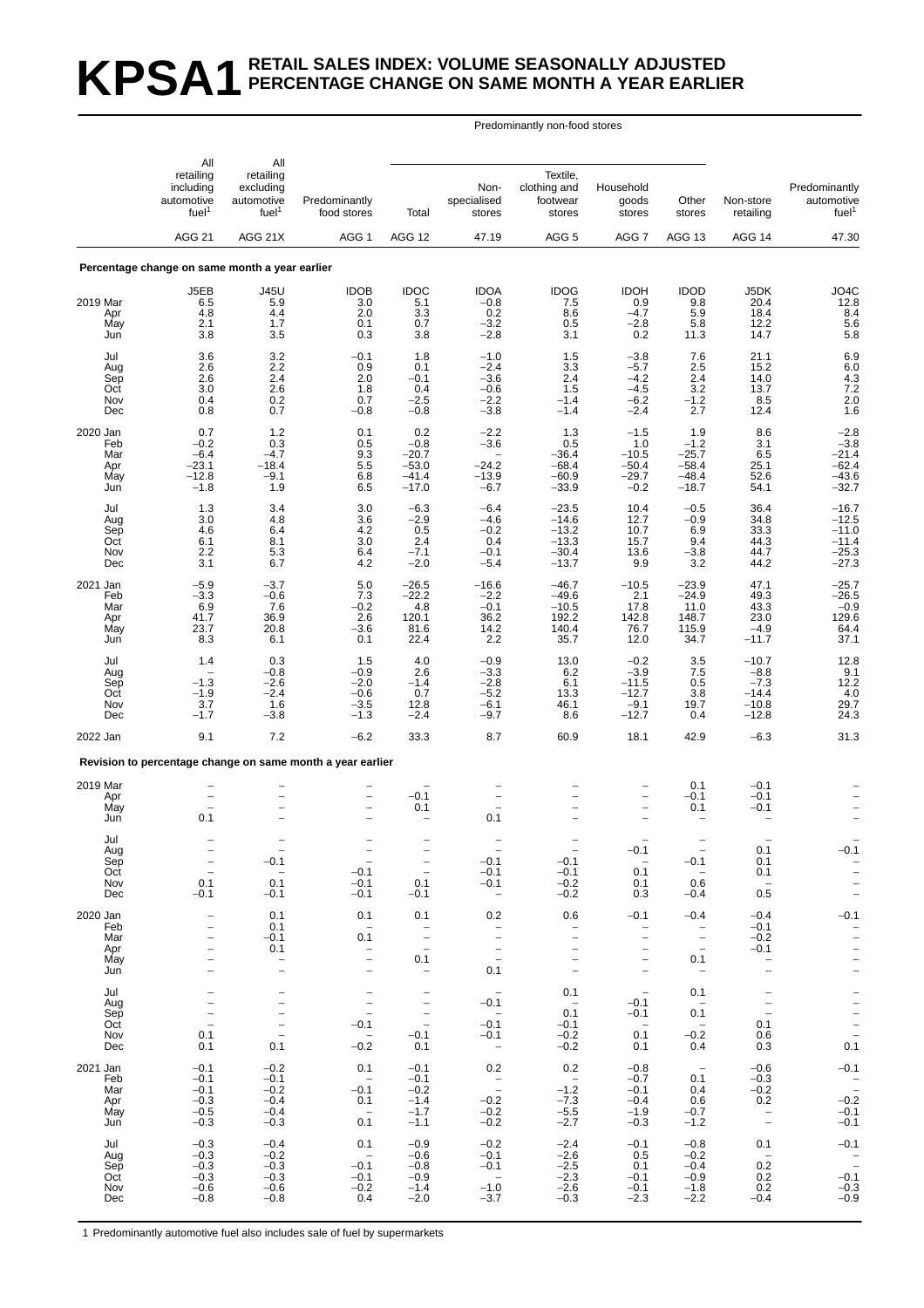#### **KPSA2** RETAIL SALES INDEX: VOLUME SEASONALLY ADJUSTED **PERCENTAGE CHANGE 3 MONTHS ON SAME PERIOD A YEAR EARLIER**

Predominantly non-food stores

|                                             | All                                                                                                                 | All                                                                                 |                                                                                                                         |                                                                                                                  |                                                                            |                                                                |                                                                                               |                                                                                         |                                                                                                              |                                                                            |
|---------------------------------------------|---------------------------------------------------------------------------------------------------------------------|-------------------------------------------------------------------------------------|-------------------------------------------------------------------------------------------------------------------------|------------------------------------------------------------------------------------------------------------------|----------------------------------------------------------------------------|----------------------------------------------------------------|-----------------------------------------------------------------------------------------------|-----------------------------------------------------------------------------------------|--------------------------------------------------------------------------------------------------------------|----------------------------------------------------------------------------|
|                                             | retailing<br>including<br>automotive<br>fuel <sup>1</sup>                                                           | retailing<br>excluding<br>automotive<br>fuel <sup>1</sup>                           | Predominantly<br>food stores                                                                                            | Total                                                                                                            | Non-<br>specialised<br>stores                                              | Textile,<br>clothing and<br>footwear<br>stores                 | Household<br>goods<br>stores                                                                  | Other<br>stores                                                                         | Non-store<br>retailing                                                                                       | Predominantly<br>automotive<br>fuel <sup>1</sup>                           |
|                                             | <b>AGG 21</b>                                                                                                       | AGG 21X                                                                             | AGG 1                                                                                                                   | AGG 12                                                                                                           | 47.19                                                                      | AGG <sub>5</sub>                                               | AGG <sub>7</sub>                                                                              | AGG 13                                                                                  | AGG 14                                                                                                       | 47.30                                                                      |
|                                             |                                                                                                                     |                                                                                     | Percentage change 3 months on same period a year earlier                                                                |                                                                                                                  |                                                                            |                                                                |                                                                                               |                                                                                         |                                                                                                              |                                                                            |
| 2019 Mar<br>Apr<br>May<br>Jun               | J5EH<br>5.2<br>5.3<br>4.6<br>3.6                                                                                    | J45S<br>4.8<br>4.8<br>4.1<br>3.2                                                    | <b>IEFB</b><br>2.9<br>2.3<br>1.8<br>0.8                                                                                 | <b>IEFE</b><br>3.6<br>4.0<br>3.2<br>2.7                                                                          | <b>IEEY</b><br>$-0.3$<br>$-0.1$<br>$-1.3$<br>$-2.0$                        | <b>IEFQ</b><br>5.9<br>6.9<br>5.6<br>3.9                        | <b>IEFT</b><br>$-0.1$<br>$-1.6$<br>$-2.0$<br>$-2.3$                                           | <b>IEFH</b><br>6.6<br>7.7<br>7.3<br>7.9                                                 | J5DS<br>16.9<br>18.1<br>17.1<br>15.0                                                                         | JO6E<br>$\begin{array}{c} 8.8 \\ 9.6 \end{array}$<br>9.2<br>6.5            |
| Jul<br>Aug<br>Sep<br>Oct<br>Nov<br>Dec      | 3.2<br>3.4<br>2.9<br>2.7<br>2.0<br>1.4                                                                              | 2.9<br>3.0<br>2.6<br>2.4<br>1.8<br>1.1                                              | 0.1<br>0.4<br>1.0<br>1.6<br>1.6<br>0.5                                                                                  | 2.2<br>2.0<br>0.5<br>0.1<br>$-0.7$<br>$-1.0$                                                                     | $-2.4$<br>$-2.1$<br>$-2.4$<br>$-2.3$<br>$-2.2$<br>$-2.3$                   | 1.8<br>2.7<br>2.4<br>2.4<br>0.9<br>$-0.5$                      | $-2.0$<br>$-2.9$<br>$-4.5$<br>$-4.7$<br>$-4.9$<br>$-4.2$                                      | 8.4<br>7.4<br>4.0<br>2.7<br>1.5<br>1.6                                                  | 16.0<br>16.8<br>16.5<br>14.3<br>12.2<br>11.6                                                                 | 6.1<br>$6.2$<br>5.6<br>5.7<br>$\frac{4.5}{3.4}$                            |
| 2020 Jan<br>Feb<br>Mar<br>Apr<br>May<br>Jun | 0.7<br>0.5<br>$-2.1$<br>$-9.6$<br>$-13.5$<br>$-11.7$                                                                | 0.7<br>0.8<br>$-1.2$<br>$-7.4$<br>$-10.3$<br>$-7.7$                                 | $\qquad \qquad -$<br>$\overline{a}$<br>3.5<br>5.4<br>7.4<br>6.3                                                         | $-1.0$<br>$-0.5$<br>$-7.6$<br>$-24.6$<br>$-37.0$<br>$-35.5$                                                      | $-2.8$<br>$-3.2$<br>$-1.8$<br>$-8.5$<br>$-11.7$<br>$-14.3$                 | $-0.3$<br>0.2<br>$-12.4$<br>$-35.2$<br>$-53.8$<br>$-52.9$      | $-3.4$<br>$-1.2$<br>$-4.1$<br>$-19.0$<br>$-28.4$<br>$-24.4$                                   | 1.2<br>1.3<br>$-9.1$<br>$-28.3$<br>-42.7<br>$-39.8$                                     | 10.0<br>8.3<br>6.1<br>11.2<br>26.5<br>44.8                                                                   | $0.2 - 1.5$<br>$-9.8$<br>$-28.6$<br>$-40.8$<br>$-45.2$                     |
| Jul<br>Aug<br>Sep<br>Oct<br>Nov<br>Dec      | $-4.2$<br>0.7<br>3.1<br>4.6<br>4.3<br>3.7                                                                           | $-1.0$<br>3.2<br>5.0<br>6.4<br>6.6<br>6.7                                           | 5.5<br>4.5<br>3.6<br>3.7<br>4.5<br>4.5                                                                                  | $-21.1$<br>$-9.4$<br>$-2.6$<br>$\overline{\phantom{0}}$<br>$-1.2$<br>$-2.2$                                      | $-8.8$<br>$-6.0$<br>$-3.5$<br>$-1.4$<br>$\overline{\phantom{a}}$<br>$-2.0$ | $-38.9$<br>$-24.8$<br>$-16.9$<br>$-13.7$<br>$-18.5$<br>$-18.7$ | $-6.2$<br>6.9<br>11.2<br>12.9<br>13.1<br>12.8                                                 | $-22.0$<br>$-7.6$<br>2.2<br>5.3<br>4.4<br>3.0                                           | 47.8<br>42.4<br>34.7<br>37.1<br>40.1<br>44.4                                                                 | $-31.1$<br>$-21.6$<br>$-13.2$<br>$-11.6$<br>$-15.5$<br>$-21.8$             |
| 2021 Jan<br>Feb<br>Mar<br>Apr<br>May<br>Jun | $-1.7$<br>$-0.6$<br>12.6<br>21.6<br>21.9                                                                            | 3.0<br>1.2<br>1.3<br>12.9<br>19.9<br>18.9                                           | 5.0<br>5.3<br>3.8<br>2.9<br>$-0.4$<br>$-0.3$                                                                            | $-11.2$<br>$-15.8$<br>$-15.1$<br>16.0<br>53.1<br>60.7                                                            | $-7.3$<br>$-7.9$<br>$-5.8$<br>8.4<br>13.8<br>15.2                          | $-29.3$<br>$-35.2$<br>$-38.2$<br>2.0<br>71.4<br>95.1           | 4.9<br>1.4<br>3.7<br>34.8<br>61.6<br>56.4                                                     | $-7.4$<br>$-13.8$<br>$-13.7$<br>20.6<br>70.6<br>79.8                                    | 45.3<br>46.6<br>46.2<br>37.9<br>19.1<br>$-0.4$                                                               | $-26.1$<br>$-26.5$<br>$-18.0$<br>9.6<br>43.7<br>65.3                       |
| Jul<br>Aug<br>Sep<br>Oct<br>Nov<br>Dec      | 10.3<br>3.5<br>$-0.1$<br>$-1.1$<br>$-0.1$                                                                           | 8.3<br>2.1<br>$-1.2$<br>$-2.0$<br>$-1.3$<br>$-1.7$                                  | $-0.7$<br>0.2<br>$-0.6$<br>$-1.2$<br>$-2.0$<br>$-1.7$                                                                   | 29.1<br>10.1<br>1.4<br>0.5<br>3.4<br>3.0                                                                         | 4.7<br>$-0.4$<br>$-2.4$<br>$-3.7$<br>$-4.6$<br>$-7.2$                      | 47.2<br>18.3<br>8.1<br>8.4<br>18.9<br>20.0                     | 22.8<br>3.1<br>$-5.8$<br>$-9.6$<br>$-11.1$<br>$-11.6$                                         | 38.6<br>15.5<br>3.5<br>3.6<br>7.0<br>7.0                                                | $-9.3$<br>$-10.5$<br>$-8.9$<br>$-10.0$<br>$-10.6$<br>$-12.7$                                                 | 34.9<br>19.6<br>11.4<br>8.7<br>$\begin{array}{c} 14.3 \\ 18.8 \end{array}$ |
| 2022 Jan                                    | 3.1                                                                                                                 | 1.1                                                                                 | $-3.5$                                                                                                                  | 11.6                                                                                                             | $-3.4$                                                                     | 32.2                                                           | $-3.5$                                                                                        | 17.3                                                                                    | $-10.2$                                                                                                      | 28.1                                                                       |
|                                             |                                                                                                                     |                                                                                     | Revision to percentage change 3 months on same period a year earlier                                                    |                                                                                                                  |                                                                            |                                                                |                                                                                               |                                                                                         |                                                                                                              |                                                                            |
| 2019 Mar<br>Apr<br>May<br>Jun               | 0.1                                                                                                                 | 0.1                                                                                 | 0.1<br>0.1                                                                                                              | $\overline{\phantom{0}}$                                                                                         |                                                                            | 0.2                                                            | $-0.1$                                                                                        | $-0.1$<br>$-0.1$                                                                        | $-0.2$<br>$-0.1$<br>$-0.1$<br>$-0.1$                                                                         |                                                                            |
| Jul<br>Aug<br>Sep<br>Oct<br>Nov<br>Dec      | $-0.1$                                                                                                              | $\overline{\phantom{a}}$<br>$\qquad \qquad -$                                       | $\frac{1}{2}$<br>$-0.1$                                                                                                 | $\overline{\phantom{0}}$<br>$\overline{\phantom{a}}$<br>$\qquad \qquad -$                                        | $-0.1$<br>$\overline{\phantom{m}}$                                         | 0.1<br>$\equiv$<br>$-0.2$<br>$-0.1$                            | -0.1<br>0.1<br>0.1<br>0.2                                                                     | $\overline{\phantom{a}}$<br>$\overline{\phantom{a}}$<br>0.2<br>$\overline{\phantom{a}}$ | 0.1<br>0.1<br>0.3                                                                                            | $\frac{1}{1}$                                                              |
| 2020 Jan<br>Feb<br>Mar<br>Apr<br>May<br>Jun | $\overline{\phantom{0}}$<br>$\overline{\phantom{0}}$<br>$\overline{\phantom{0}}$<br>$\qquad \qquad -$               | $\overline{\phantom{a}}$<br>$\qquad \qquad -$<br>$\bar{a}$<br>$\frac{1}{2}$<br>0.1  | $\overline{\phantom{a}}$<br>0.1<br>$\bar{1}$<br>0.1<br>$\overline{\phantom{a}}$                                         | $\overline{\phantom{a}}$<br>$-0.1$<br>0.1<br>$\bar{\mathbb{Z}}$<br>0.1                                           | 0.1<br>0.1<br>0.1<br>$\overline{\phantom{a}}$<br>$\qquad \qquad -$         | 0.2<br>0.3<br>0.4<br>$\bar{a}$<br>$\overline{\phantom{0}}$     | $\sim$ $-$<br>$\sim$ $-$<br>$-0.1$<br>$-0.1$<br>$\qquad \qquad -$<br>$\overline{\phantom{0}}$ | $-0.2$<br>$-0.3$<br>$-0.1$<br>0.1<br>0.1<br>0.1                                         | 0.1<br>$\sim$<br>$-0.2$<br>$-0.2$<br>$-0.1$<br>$\overline{\phantom{a}}$                                      | $      -$                                                                  |
| Jul<br>Aug<br>Sep<br>Oct<br>Nov<br>Dec      | $\overline{\phantom{0}}$<br>$\qquad \qquad -$<br>$\qquad \qquad -$<br>$\overline{\phantom{0}}$<br>$\qquad \qquad -$ | $\overline{\phantom{0}}$<br>$\qquad \qquad -$<br>$\qquad \qquad -$<br>$\frac{1}{2}$ | $\overline{\phantom{a}}$<br>$\overline{\phantom{a}}$<br>$-0.1$<br>$\bar{a}$<br>$-0.1$                                   | 0.1<br>$\overline{a}$<br>0.1<br>$\hspace{0.1mm}-\hspace{0.1mm}$<br>$\qquad \qquad -$<br>$\overline{\phantom{a}}$ | $\bar{a}$<br>$-0.1$<br>$-0.1$<br>$-0.1$                                    | $\qquad \qquad -$<br>$\frac{1}{2}$<br>$-0.1$<br>$-0.2$         | $\overline{\phantom{a}}$<br>$\overline{\phantom{a}}$<br>$-0.1$<br>$\frac{1}{2}$<br>0.1        | 0.1<br>0.1<br>0.1<br>0.1<br>$\overline{\phantom{a}}$<br>0.1                             | $\overline{\phantom{0}}$<br>$\overline{\phantom{a}}$<br>$\overline{a}$<br>0.2<br>0.3                         | $      -$                                                                  |
| 2021 Jan<br>Feb<br>Mar<br>Apr<br>May<br>Jun | $\overline{\phantom{a}}$<br>$-0.1$<br>$-0.2$<br>$-0.2$<br>$-0.3$<br>$-0.4$                                          | $\bar{\mathbb{Z}}$<br>$-0.2$<br>$-0.1$<br>$-0.3$<br>$-0.4$                          | $-0.1$<br>$-0.1$<br>$\bar{a}$<br>$\qquad \qquad -$<br>$\qquad \qquad -$                                                 | $\overline{\phantom{a}}$<br>$-0.1$<br>$-0.5$<br>$-0.9$<br>$-1.4$                                                 | $\sim$ $-$<br>0.1<br>0.1<br>$-0.1$<br>$-0.1$<br>$-0.2$                     | $-0.2$<br>$-0.1$<br>$-0.4$<br>$-1.6$<br>$-3.7$<br>$-4.4$       | $-0.1$<br>$-0.4$<br>$-0.4$<br>$-0.4$<br>$-0.7$<br>$-0.7$                                      | 0.2<br>0.3<br>0.2<br>0.2<br>0.1<br>$-0.8$                                               | 0.2<br>$-0.1$<br>$-0.4$<br>$-0.1$<br>$\overline{\phantom{a}}$<br>$\overline{\phantom{a}}$                    | $-0.\overline{1}$<br>$-0.\overline{1}$<br>$-0.1$                           |
| Jul<br>Aug<br>Sep<br>Oct<br>Nov<br>Dec      | $-0.4$<br>$-0.4$<br>$-0.3$<br>$-0.3$<br>$-0.4$<br>$-0.5$                                                            | $-0.4$<br>$-0.4$<br>$-0.3$<br>$-0.3$<br>$-0.4$<br>$-0.5$                            | $\overline{\phantom{0}}$<br>$\qquad \qquad -$<br>$\overline{\phantom{0}}$<br>$\qquad \qquad -$<br>$\overline{a}$<br>0.2 | $-1.1$<br>$-0.8$<br>$-0.8$<br>$-0.7$<br>$-0.9$<br>$-1.5$                                                         | $-0.1$<br>$-0.1$<br>$-0.1$<br>$-0.1$<br>$-0.4$<br>$-1.7$                   | $-3.1$<br>$-2.6$<br>$-2.5$<br>$-2.4$<br>$-2.4$<br>$-1.5$       | $-0.5$<br>$\overline{\phantom{0}}$<br>0.1<br>0.1<br>$\overline{\phantom{0}}$<br>$-0.9$        | $-0.9$<br>$-0.7$<br>$-0.5$<br>$-0.5$<br>$-0.9$<br>$-1.6$                                | $\hspace{0.1mm}-\hspace{0.1mm}$<br>0.1<br>$\overline{\phantom{0}}$<br>0.2<br>0.2<br>$\overline{\phantom{a}}$ | $-0.1$<br>$-0.1$<br>$-0.1$<br>$-0.1$<br>$-0.1$<br>$-0.4$                   |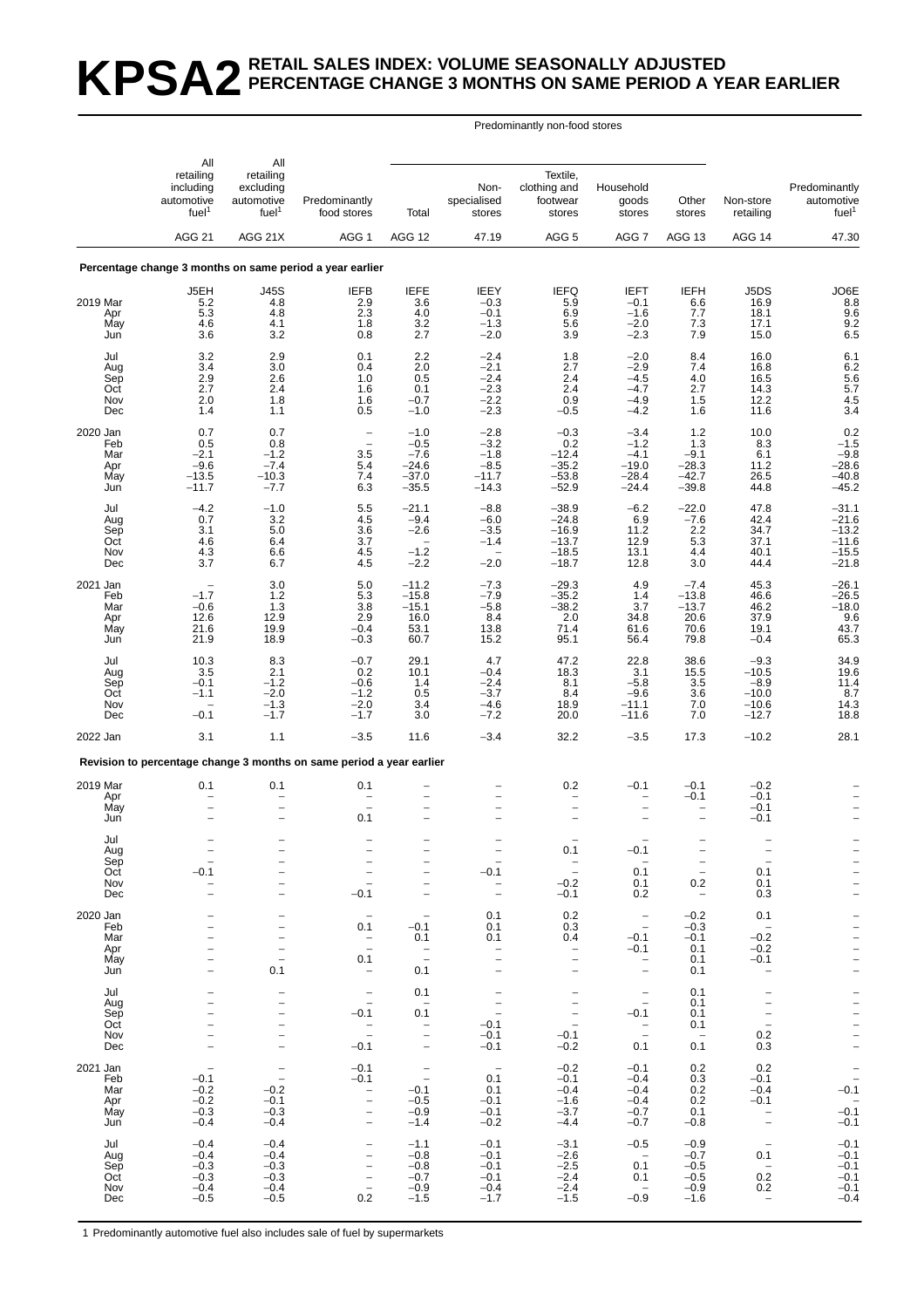#### **KPSA3 RETAIL SALES INDEX: VOLUME SEASONALLY ADJUSTED PERCENTAGE CHANGE ON PREVIOUS MONTH**

Predominantly non-food stores

|                                             | All                                                                    | All                                                              |                                                                         |                                                                                     |                                                          |                                                                                                  |                                                     |                                                                                                                 |                                                                          |                                                                              |
|---------------------------------------------|------------------------------------------------------------------------|------------------------------------------------------------------|-------------------------------------------------------------------------|-------------------------------------------------------------------------------------|----------------------------------------------------------|--------------------------------------------------------------------------------------------------|-----------------------------------------------------|-----------------------------------------------------------------------------------------------------------------|--------------------------------------------------------------------------|------------------------------------------------------------------------------|
|                                             | retailing<br>including<br>automotive<br>fuel <sup>1</sup>              | retailing<br>excluding<br>automotive<br>fuel <sup>1</sup>        | Predominantly<br>food stores                                            | Total                                                                               | Non-<br>specialised<br>stores                            | Textile,<br>clothing and<br>footwear<br>stores                                                   | Household<br>goods<br>stores                        | Other<br>stores                                                                                                 | Non-store<br>retailing                                                   | Predominantly<br>automotive<br>fuel <sup>1</sup>                             |
|                                             | <b>AGG 21</b>                                                          | AGG 21X                                                          | AGG 1                                                                   | <b>AGG 12</b>                                                                       | 47.19                                                    | AGG 5                                                                                            | AGG 7                                               | AGG 13                                                                                                          | <b>AGG 14</b>                                                            | 47.30                                                                        |
|                                             | Percentage change on previous month                                    |                                                                  |                                                                         |                                                                                     |                                                          |                                                                                                  |                                                     |                                                                                                                 |                                                                          |                                                                              |
| 2019 Mar<br>Apr<br>May<br>Jun               | J5EC<br>0.6<br>0.1<br>$-0.5$<br>1.2                                    | <b>J45W</b><br>0.6<br>0.1<br>$-0.5$<br>1.2                       | IEEZ<br>$-0.1$<br>0.5<br>$-0.4$<br>0.3                                  | <b>IEFC</b><br>1.2<br>$-0.6$<br>$-0.9$<br>1.7                                       | <b>IEEW</b><br>$-1.6$<br>0.2<br>$-0.8$<br>0.6            | <b>IEFO</b><br>1.3<br>1.6<br>$-3.8$<br>$1.2$                                                     | <b>IEFR</b><br>2.5<br>$-4.4$<br>3.0<br>1.2          | <b>IEFF</b><br>1.9<br>$-0.6$<br>$-0.4$<br>3.2                                                                   | J5DL<br>1.1<br>1.1<br>0.2<br>2.3                                         | JO <sub>6</sub> C<br>$-0.1$<br>$-0.3$<br>$-0.5$<br>0.8                       |
| Jul<br>Aug<br>Sep<br>Oct<br>Nov<br>Dec      | 0.8<br>$-0.8$<br>$-0.5$<br>$-1.0$<br>0.4                               | 0.9<br>$-0.8$<br>$-0.3$<br>$-0.1$<br>$-0.9$<br>0.2               | $\overline{\phantom{0}}$<br>0.4<br>0.3<br>0.2<br>$-0.9$<br>$-1.0$       | $-0.4$<br>$-1.2$<br>$-0.5$<br>$-0.3$<br>$-0.6$<br>0.9                               | 0.9<br>$-1.2$<br>$-2.4$<br>1.8<br>$-0.7$<br>0.2          | 1.7<br>$-2.5$<br>$-0.4$<br>$-0.6$<br>$-1.3$<br>1.6                                               | $-4.8$<br>0.7<br>3.3<br>$-2.1$<br>0.8<br>1.8        | $-0.5$<br>$-1.2$<br>$-1.8$<br>$-0.2$<br>$-0.8$<br>0.2                                                           | 8.8<br>$-3.1$<br>$-1.5$<br>$-0.6$<br>$-2.2$<br>1.8                       | $-0.2$<br>$-0.9$<br>$-1.5$<br>1.0<br>$-1.4$<br>2.0                           |
| 2020 Jan<br>Feb<br>Mar<br>Apr<br>May<br>Jun | 0.6<br>$-0.9$<br>$-5.7$<br>$-17.7$<br>12.8<br>13.9                     | 1.1<br>$-1.1$<br>$-4.3$<br>$-14.4$<br>10.8<br>13.4               | 2.0<br>$-0.8$<br>8.6<br>$-3.0$<br>0.9<br>$\overline{\phantom{0}}$       | 1.0<br>$-1.0$<br>$-19.1$<br>$-41.1$<br>23.6<br>44.1                                 | 1.0<br>$-1.4$<br>2.1<br>$-24.0$<br>12.6<br>9.0           | 3.8<br>$-1.9$<br>$-35.8$<br>$-49.5$<br>19.0<br>70.9                                              | $-2.4$<br>1.8<br>$-9.1$<br>$-47.0$<br>45.9<br>43.5  | 0.7<br>$-1.6$<br>$-23.4$<br>$-44.4$<br>23.5<br>62.7                                                             | $-1.6$<br>$-2.6$<br>4.4<br>18.7<br>22.2<br>3.2                           | $-3.5$<br>0.9<br>$-18.3$<br>$-52.2$<br>49.2<br>20.1                          |
| Jul<br>Aug<br>Sep<br>Oct<br>Nov<br>Dec      | 3.9<br>0.9<br>1.1<br>1.4<br>$-4.7$<br>1.3                              | 2.4<br>0.6<br>1.1<br>1.5<br>$-3.5$<br>1.5                        | $-3.3$<br>0.9<br>0.8<br>$-0.9$<br>2.3<br>$-3.0$                         | 12.5<br>2.3<br>3.0<br>1.5<br>$-9.8$<br>6.5                                          | 1.3<br>0.7<br>2.0<br>2.4<br>$-1.2$<br>$-5.1$             | 17.7<br>8.9<br>1.2<br>$-0.6$<br>$-20.7$<br>25.9                                                  | 5.3<br>2.8<br>1.4<br>2.4<br>$-1.1$<br>$-1.5$        | 21.7<br>$-1.5$<br>5.9<br>2.1<br>$-12.7$<br>7.4                                                                  | $-3.7$<br>$-4.1$<br>$-2.6$<br>7.6<br>$-2.0$<br>1.5                       | 23.5<br>$^{4.0}_{0.2}$<br>0.6<br>$-16.8$<br>$-0.8$                           |
| 2021 Jan<br>Feb<br>Mar<br>Apr<br>May<br>Jun | $-8.2$<br>1.9<br>4.2<br>9.0<br>$-1.5$<br>$-0.3$                        | $-8.7$<br>2.0<br>3.7<br>8.9<br>$-2.2$<br>$-0.4$                  | 2.8<br>1.4<br>1.0<br>$-0.3$<br>$-5.2$<br>3.9                            | $-24.3$<br>4.8<br>9.0<br>23.7<br>2.0<br>$-2.9$                                      | $-11.0$<br>15.6<br>4.2<br>3.6<br>$-5.6$<br>$-2.5$        | $-35.9$<br>$-7.3$<br>14.0<br>64.8<br>$-2.1$<br>$-3.5$                                            | $-20.5$<br>16.2<br>4.9<br>9.3<br>6.2<br>$-9.0$      | $-25.7$<br>$-2.9$<br>13.2<br>24.6<br>7.2<br>1.5                                                                 | 0.4<br>$-1.2$<br>0.2<br>1.9<br>$-5.5$<br>$-4.1$                          | $-1.4$<br>$-0.2$<br>10.1<br>10.7<br>$6.8$<br>$0.2$                           |
| Jul<br>Aug<br>Sep<br>Oct<br>Nov<br>Dec      | $-2.7$<br>$-0.5$<br>$-0.3$<br>0.9<br>0.8<br>$-4.0$                     | $-3.1$<br>$-0.6$<br>$-0.7$<br>1.7<br>0.5<br>$-3.9$               | $-1.9$<br>$-1.4$<br>$-0.3$<br>0.5<br>$-0.7$<br>$-0.8$                   | $-4.4$<br>0.9<br>$-1.0$<br>3.7<br>1.0<br>$-7.9$                                     | $-1.8$<br>$-1.7$<br>2.5<br>$-0.2$<br>$-2.1$<br>$-8.7$    | $-2.0$<br>2.4<br>1.1<br>6.1<br>2.2<br>$-6.4$                                                     | $-6.2$<br>$-1.0$<br>$-6.6$<br>1.0<br>2.9<br>$-5.4$  | $-6.4$<br>2.3<br>$-1.1$<br>5.5<br>0.6<br>$-9.9$                                                                 | $-2.7$<br>$-2.1$<br>$-1.0$<br>$-0.6$<br>2.1<br>$-0.8$                    | $\begin{array}{c} 1.6 \\ 0.5 \end{array}$<br>3.1<br>$-6.8$<br>3.8<br>$-5.0$  |
| 2022 Jan                                    | 1.9                                                                    | 1.7                                                              | $-2.3$                                                                  | 3.4                                                                                 | 7.1                                                      | $-5.0$                                                                                           | 7.5                                                 | 5.8                                                                                                             | 8.0                                                                      | 4.1                                                                          |
|                                             | Revision to percentage change on previous month                        |                                                                  |                                                                         |                                                                                     |                                                          |                                                                                                  |                                                     |                                                                                                                 |                                                                          |                                                                              |
| 2019 Mar<br>Apr<br>May<br>Jun               | 0.1<br>0.1<br>0.1                                                      | $-0.1$<br>0.1                                                    | $\overline{\phantom{0}}$<br>$\overline{\phantom{0}}$<br>$-0.1$          | 0.1<br>$-0.2$<br>0.1                                                                | $-0.1$<br>0.1                                            | $-0.1$<br>0.1<br>0.1                                                                             | $-0.1$<br>0.1                                       | $-0.5$<br>0.5<br>$-0.1$                                                                                         | 0.1<br>$-0.2$<br>0.1<br>0.1                                              | $-0.1$                                                                       |
| Jul<br>Aug<br>Sep<br>Oct<br>Nov<br>Dec      | $\equiv$<br>$-0.1$<br>$\bar{\mathbb{Z}}$<br>$-0.1$                     | $-0.1$<br>0.1<br>$-$<br>$-0.2$                                   | $-0.1$<br>0.1<br>$\sim$<br>$-0.2$<br>$-0.3$                             | $\mathbb T$<br>0.2<br>$-0.2$                                                        | $-0.2$<br>$\sim$<br>$-0.3$<br>0.3<br>0.2                 | $-0.1$<br>$-0.2$<br>$-0.2$<br>$-0.2$<br>0.2                                                      | 0.1<br>$-0.1$<br>0.2<br>0.3<br>$-0.3$<br>0.2        | $-0.1$<br>$-0.1$<br>0.2<br>0.7<br>$-1.1$                                                                        | 0.1<br>0.1<br>$-0.1$<br>0.2<br>$\hspace{0.1mm}-\hspace{0.1mm}$<br>0.4    | 0.1<br>$\frac{-}{1}$<br>0.1                                                  |
| 2020 Jan<br>Feb<br>Mar<br>Apr<br>May<br>Jun | 0.3<br>$-0.1$<br>$\bar{\bar{\phantom{a}}}$<br>0.1<br>$\qquad \qquad -$ | 0.4<br>$-0.2$<br>$\sim$<br>$-0.1$<br>0.1<br>$\sim$               | 0.9<br>$-0.3$<br>$-0.1$<br>$\frac{1}{2}$                                | 0.4<br>$-0.2$<br>0.1<br>$-0.1$<br>0.2<br>$-0.1$                                     | 0.6<br>$-0.6$<br>0.1<br>$\overline{a}$<br>$-0.1$<br>0.2  | 2.2<br>$-1.7$<br>0.1<br>$\hspace{0.1mm}-\hspace{0.1mm}$<br>0.1<br>$\sim$                         | $-1.1$<br>0.7<br>0.1<br>$\sim$ $-$<br>0.2<br>$-0.2$ | $-0.5$<br>0.8<br>$\sim$<br>$-0.2$<br>0.8<br>$-0.4$                                                              | $-1.3$<br>0.3<br>0.1<br>$-0.1$<br>0.2<br>$\hspace{0.1mm}-\hspace{0.1mm}$ | $\qquad \qquad -$<br>0.1<br>$\frac{1}{2}$<br>$-0.1$                          |
| Jul<br>Aug<br>Sep<br>Oct<br>Nov<br>Dec      | $-0.1$<br>$\frac{1}{2}$<br>$\overline{\phantom{0}}$<br>$-0.1$          | $-0.1$<br>$\sim$<br>$-0.1$<br>$\overline{\phantom{a}}$<br>$-0.1$ | $-0.1$<br>$-0.1$<br>$\bar{\mathbb{Z}}$<br>$-0.3$<br>$-0.3$              | $\overline{\phantom{a}}$<br>$-0.1$<br>$\overline{\phantom{a}}$<br>0.1<br>$\sim$ $-$ | $-0.2$<br>$-0.1$<br>$-0.1$<br>$-0.3$<br>0.2<br>0.3       | $\hspace{0.1mm}-\hspace{0.1mm}$<br>$\overline{\phantom{m}}$<br>$-0.2$<br>$-0.3$<br>$-0.2$<br>0.2 | 0.1<br>$-0.2$<br>0.1<br>0.5<br>$-0.3$<br>0.2        | $\hspace{0.1mm}-\hspace{0.1mm}$<br>$\overline{\phantom{a}}$<br>$\overline{\phantom{a}}$<br>0.1<br>0.4<br>$-0.6$ | 0.1<br>0.2<br>$\hspace{0.1cm} -$<br>0.2<br>0.3<br>0.2                    | $\hspace{0.1mm}-\hspace{0.1mm}$<br>$-0.1$<br>$0.\bar{1}$<br>$0.\overline{2}$ |
| 2021 Jan<br>Feb<br>Mar<br>Apr<br>May<br>Jun | 0.1<br>$-0.1$<br>$\overline{\phantom{a}}$<br>$-0.3$<br>$-0.1$<br>0.1   | 0.2<br>$-0.2$<br>$\sim$<br>$-0.2$<br>$\bar{a}$                   | 1.2<br>$-0.4$<br>$-0.2$<br>0.1<br>$\sim$ $-$<br>0.1                     | $\sim$<br>$-0.2$<br>$\sim$<br>$-0.8$<br>$-0.1$<br>$\sim$ $-$                        | 0.8<br>$-1.0$<br>$\sim$ $-$<br>$-0.2$<br>$-0.1$<br>0.1   | 1.8<br>$-2.2$<br>$-1.3$<br>$-2.2$<br>0.3<br>0.3                                                  | $-1.6$<br>1.0<br>0.7<br>$-0.1$<br>$-0.8$<br>0.6     | $-0.6$<br>0.8<br>0.2<br>$-0.7$<br>0.1<br>$-0.8$                                                                 | $-2.0$<br>0.5<br>0.1<br>0.2<br>$\sim$<br>0.1                             | $-0.4$<br>0.2<br>$\bar{a}$<br>$\bar{a}$                                      |
| Jul<br>Aug<br>Sep<br>Oct<br>Nov<br>Dec      | $\overline{\phantom{a}}$<br>$\equiv$<br>0.1<br>$-0.2$<br>$-0.3$        | $\bar{\mathbb{I}}$<br>$-0.1$<br>$\sim$ $-$<br>$-0.2$<br>$-0.3$   | $-0.1$<br>$\overline{\phantom{0}}$<br>$-0.1$<br>$\sim$<br>$-0.4$<br>0.2 | $\sim$<br>0.2<br>$-0.2$<br>$-0.1$<br>$-0.3$<br>$-0.8$                               | $-0.2$<br>$\sim$<br>$-0.1$<br>$-0.3$<br>$-0.8$<br>$-2.4$ | $-0.1$<br>$-0.3$<br>$-0.1$<br>$\overline{a}$<br>1.6                                              | 0.1<br>0.4<br>$-0.2$<br>0.3<br>$-0.3$<br>$-2.2$     | 0.2<br>0.5<br>$-0.3$<br>$-0.2$<br>$-0.2$<br>$-1.0$                                                              | 0.1<br>0.1<br>0.1<br>0.4<br>0.2<br>$-0.5$                                | $-0.1$<br>$-0.\overline{1}$<br>$-0.3$                                        |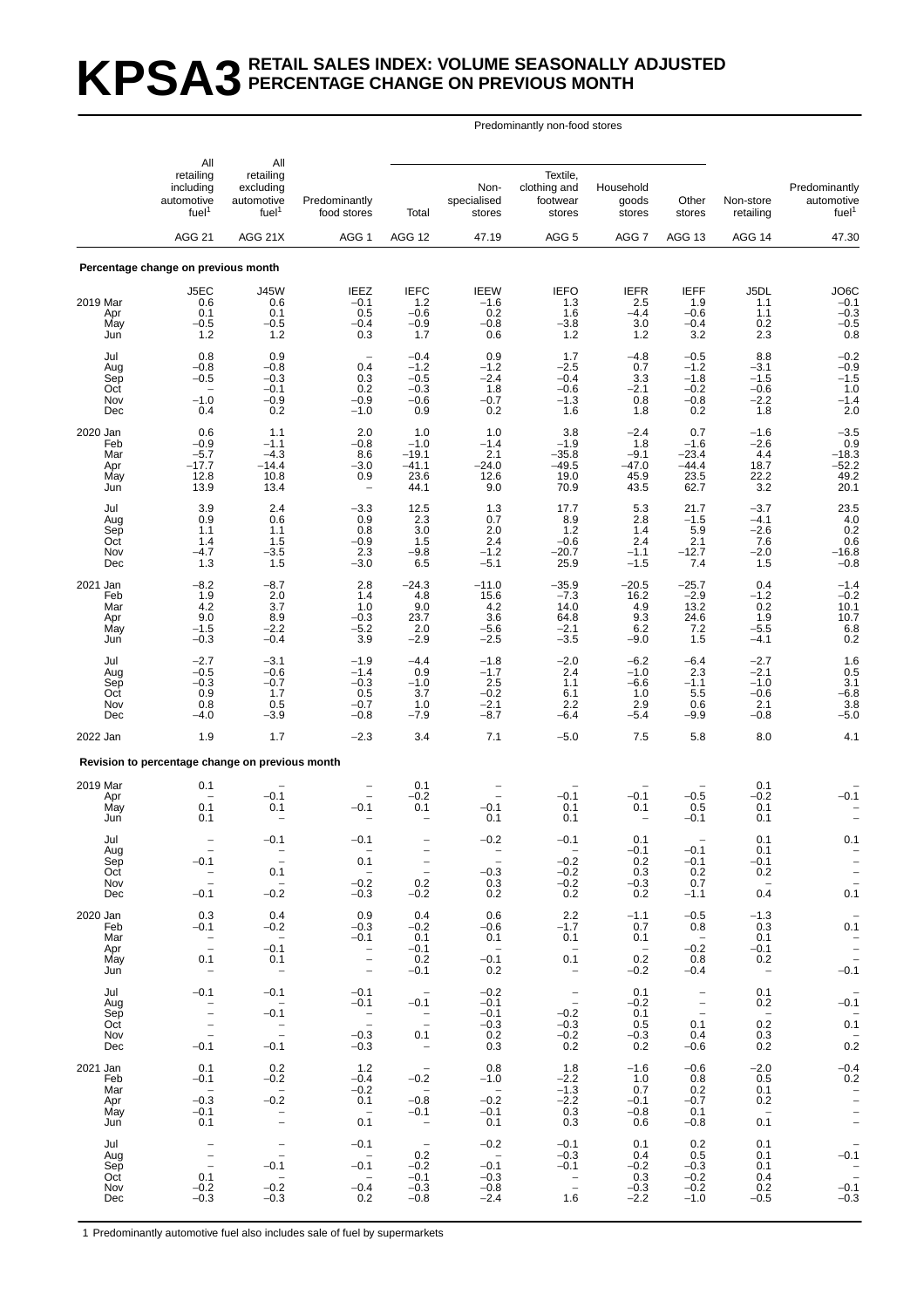### **KPSA4 RETAIL SALES INDEX: VOLUME SEASONALLY ADJUSTED PERCENTAGE CHANGE 3 MONTHS ON PREVIOUS 3 MONTHS**

#### Predominantly non-food stores

|                                             | All                                                                                                            | All                                                                                              |                                                                                   |                                                                   |                                                          |                                                          |                                                         |                                                                         |                                                                                |                                                                                       |
|---------------------------------------------|----------------------------------------------------------------------------------------------------------------|--------------------------------------------------------------------------------------------------|-----------------------------------------------------------------------------------|-------------------------------------------------------------------|----------------------------------------------------------|----------------------------------------------------------|---------------------------------------------------------|-------------------------------------------------------------------------|--------------------------------------------------------------------------------|---------------------------------------------------------------------------------------|
|                                             | retailing<br>including<br>automotive<br>fuel <sup>1</sup>                                                      | retailing<br>excluding<br>automotive<br>fuel <sup>1</sup>                                        | Predominantly<br>food stores                                                      | Total                                                             | Non-<br>specialised<br>stores                            | Textile,<br>clothing and<br>footwear<br>stores           | Household<br>goods<br>stores                            | Other<br>stores                                                         | Non-store<br>retailing                                                         | Predominantly<br>automotive<br>fuel <sup>1</sup>                                      |
|                                             | <b>AGG 21</b>                                                                                                  | AGG 21X                                                                                          | AGG <sub>1</sub>                                                                  | AGG 12                                                            | 47.19                                                    | AGG <sub>5</sub>                                         | AGG <sub>7</sub>                                        | AGG 13                                                                  | AGG 14                                                                         | 47.30                                                                                 |
|                                             | Percentage change 3 months on previous 3 months                                                                |                                                                                                  |                                                                                   |                                                                   |                                                          |                                                          |                                                         |                                                                         |                                                                                |                                                                                       |
| 2019 Mar<br>Apr<br>May<br>Jun               | J5EG<br>1.4<br>0.9<br>0.7<br>0.5                                                                               | <b>J45R</b><br>1.0<br>0.6<br>0.6<br>0.5                                                          | <b>IEFA</b><br>0.6<br>$-0.2$<br>$-0.3$<br>$-0.1$                                  | <b>IEFD</b><br>0.6<br>0.4<br>0.5<br>0.2                           | <b>IEEX</b><br>0.1<br>$-0.9$<br>$-2.0$<br>$-1.1$         | <b>IEFP</b><br>2.2<br>1.5<br>0.7<br>$-0.2$               | <b>IEFS</b><br>$-3.3$<br>$-3.3$<br>$-1.1$<br>$-0.6$     | <b>IEFG</b><br>$^{2.1}_{2.5}$<br>3.0<br>1.9                             | J5DR<br>3.8<br>4.5<br>4.3<br>3.6                                               | JO6D<br>4.8<br>3.2<br>1.3<br>0.3                                                      |
| Jul<br>Aug<br>Sep<br>Oct<br>Nov<br>Dec      | 0.7<br>1.0<br>0.6<br>$-0.3$<br>$-1.0$<br>$-1.1$                                                                | 0.8<br>1.2<br>0.8<br>$-0.1$<br>$-0.9$<br>$-1.2$                                                  | 0.2<br>0.4<br>0.4<br>0.7<br>0.3<br>$-0.5$                                         | 0.1<br>0.2<br>$-0.7$<br>$-1.5$<br>$-1.9$<br>$-1.1$                | $-0.5$<br>0.3<br>$-0.7$<br>$-1.5$<br>$-2.1$<br>$-0.6$    | $-1.1$<br>$-0.7$<br>$-0.7$<br>$-1.4$<br>$-2.2$<br>$-1.9$ | $-0.1$<br>$-1.3$<br>$-1.6$<br>$-0.8$<br>0.7<br>1.3      | 1.8<br>2.0<br>$-0.2$<br>$-1.9$<br>$-3.1$<br>$-2.1$                      | 5.6<br>7.3<br>7.4<br>2.1<br>$-1.5$<br>$-3.4$                                   | $-0.2$<br>$-0.1$<br>$-1.2$<br>$-1.6$<br>$-2.0$<br>$-0.4$                              |
| 2020 Jan<br>Feb<br>Mar<br>Apr<br>May<br>Jun | $-0.6$<br>$-0.2$<br>$-2.1$<br>$-9.5$<br>$-13.3$<br>$-9.3$                                                      | $-0.6$<br>$-0.1$<br>$-1.3$<br>$-7.5$<br>$-10.4$<br>$-6.2$                                        | $-0.7$<br>-0.5<br>3.7<br>5.2<br>7.1<br>2.6                                        | 0.7<br>$-6.1$<br>$-23.5$<br>$-36.4$<br>$-30.1$                    | 0.2<br>0.6<br>0.7<br>$-6.8$<br>$-10.6$<br>$-13.8$        | 0.7<br>2.4<br>$-10.0$<br>$-34.0$<br>$-53.5$<br>$-46.3$   | 0.8<br>0.5<br>$-3.2$<br>$-18.8$<br>$-28.3$<br>$-21.7$   | $-1.1$<br>$-0.4$<br>$-8.7$<br>$-27.5$<br>$-41.7$<br>$-32.5$             | $-2.4$<br>$-1.8$<br>$-1.3$<br>5.7<br>21.9<br>41.4                              | $-1.0$<br>$-0.6$<br>$-8.7$<br>–26.5<br>–39.1<br>$-39.0$                               |
| Jul<br>Aug<br>Sep<br>Oct<br>Nov<br>Dec      | 6.8<br>17.6<br>17.4<br>8.8<br>2.6<br>$-0.5$                                                                    | 7.8<br>16.4<br>14.7<br>7.4<br>2.3<br>0.5                                                         | 0.3<br>$-2.3$<br>$-2.1$<br>$-1.1$<br>0.3<br>0.3                                   | 4.7<br>44.1<br>49.9<br>25.0<br>6.9<br>$-0.6$                      | $-0.9$<br>6.8<br>11.8<br>6.5<br>4.2<br>1.0               | $-6.7$<br>61.6<br>75.3<br>39.2<br>6.0<br>$-3.9$          | 15.7<br>47.2<br>44.7<br>19.3<br>6.6<br>2.8              | 10.8<br>64.4<br>69.5<br>32.5<br>9.5<br>$-1.4$                           | 40.4<br>20.8<br>$-0.1$<br>$-5.3$<br>$-3.1$<br>3.6                              | $-3.8$<br>32.3<br>56.4<br>26.3<br>5.6<br>$-10.2$                                      |
| 2021 Jan<br>Feb<br>Mar<br>Apr<br>May<br>Jun | $-5.0$<br>$-5.9$<br>$-6.1$<br>1.9<br>7.2<br>11.1                                                               | $-3.8$<br>$-5.2$<br>$-6.3$<br>1.3<br>6.2<br>10.1                                                 | 0.7<br>0.3<br>3.0<br>3.0<br>1.2<br>$-1.5$                                         | $-11.2$<br>$-14.2$<br>$-18.5$<br>$-0.1$<br>15.7<br>32.4           | $-5.8$<br>$-7.4$<br>$-3.3$<br>9.0<br>10.5<br>5.5         | $-17.6$<br>$-18.7$<br>$-31.6$<br>$-4.8$<br>23.0<br>69.4  | $-6.4$<br>$-9.9$<br>$-11.0$<br>4.3<br>14.3<br>18.2      | $-12.9$<br>$-17.8$<br>$-23.5$<br>$-5.6$<br>15.3<br>40.6                 | 3.4<br>2.8<br>0.3<br>$-1.0$<br>$-3.7$                                          | $-17.3$<br>$-13.6$<br>$-4.2$<br>9.0<br>19.1<br>22.9                                   |
| Jul<br>Aug<br>Sep<br>Oct<br>Nov<br>Dec      | 4.7<br>0.1<br>$-3.8$<br>$-2.4$<br>$-0.9$<br>$-0.5$                                                             | 3.5<br>$-0.8$<br>$-4.7$<br>$-2.8$<br>$-1.1$<br>$-0.1$                                            | $-3.2$<br>$-1.7$<br>$-2.4$<br>$-1.6$<br>$-1.9$<br>$-0.9$                          | 16.5<br>3.6<br>$-5.4$<br>$-2.7$<br>0.4<br>0.9                     | $-4.3$<br>$-6.6$<br>$-5.3$<br>$-2.1$<br>$-0.2$<br>$-3.9$ | 34.7<br>11.6<br>$-2.8$<br>2.5<br>6.6<br>6.6              | 5.3<br>$-6.0$<br>$-12.8$<br>$-12.1$<br>$-8.1$<br>$-3.6$ | 27.3<br>11.2<br>$-2.4$<br>$-1.0$<br>1.5<br>1.9                          | $-7.7$<br>$-9.3$<br>$-8.6$<br>$-6.0$<br>$-3.2$<br>$-0.8$                       | $18.4$<br>$10.1$<br>5.4<br>1.7<br>$0.9 - 4.3$                                         |
| 2022 Jan                                    | $-1.0$                                                                                                         | $-0.8$                                                                                           | $-1.7$                                                                            | $-1.4$                                                            | $-5.4$                                                   | 0.6                                                      | $-0.1$                                                  | $-1.4$                                                                  | 3.2                                                                            | $-2.5$                                                                                |
|                                             |                                                                                                                |                                                                                                  | Revision to percentage change 3 months on previous 3 months                       |                                                                   |                                                          |                                                          |                                                         |                                                                         |                                                                                |                                                                                       |
| 2019 Mar<br>Apr<br>May<br>Jun               | 0.1                                                                                                            | 0.1<br>$-0.1$                                                                                    | 0.3<br>0.2<br>0.1<br>$-0.1$                                                       | 0.1<br>$-0.1$<br>$-0.1$                                           | 0.3<br>$-0.1$                                            | 0.6<br>$-0.1$<br>$-0.3$<br>$-0.4$                        | $-0.3$<br>0.1<br>0.2                                    | $-0.2$<br>$-0.1$                                                        | $-0.3$<br>$-0.2$<br>$-0.1$<br>0.1                                              | 0.1                                                                                   |
| Jul<br>Aug<br>Sep<br>Oct<br>Nov<br>Dec      | $-0.1$<br>$\overline{\phantom{a}}$<br>$-0.1$                                                                   | $\overline{\phantom{m}}$<br>$\qquad \qquad -$<br>$\overline{\phantom{0}}$<br>$-0.1$              | $-0.1$<br>$-0.1$<br>$-0.2$<br>$-0.2$                                              | ÷,<br>$\qquad \qquad -$<br>$-0.1$<br>$\bar{a}$                    | $-0.1$<br>$-0.2$<br>$-0.3$<br>$-0.1$                     | $-0.1$<br>$-0.1$<br>$-0.2$<br>$-0.4$<br>$-0.4$           | $\qquad \qquad -$<br>$-$<br>0.1<br>0.2<br>0.3           | 0.2<br>0.1<br>0.1<br>$-0.1$<br>0.3<br>0.3                               | 0.1<br>0.2<br>0.2<br>0.2<br>0.2<br>0.2                                         | $-0.1$<br>$\frac{1}{2}$                                                               |
| 2020 Jan<br>Feb<br>Mar<br>Apr<br>May<br>Jun | 0.1<br>$\hspace{0.1mm}-\hspace{0.1mm}$<br>0.1<br>$\bar{a}$<br>$\overline{\phantom{a}}$                         | $\overline{\phantom{a}}$<br>0.1<br>0.2<br>$\bar{\Box}$<br>$-0.1$                                 | $-0.1$<br>0.1<br>0.5<br>0.2<br>0.1<br>$-0.1$                                      | 0.1<br>0.1<br>0.2<br>$\overline{\phantom{0}}$<br>$-0.1$<br>$-0.1$ | 0.4<br>0.5<br>0.5<br>$-0.1$<br>$-0.2$<br>$-0.2$          | 0.6<br>0.9<br>1.1<br>$-0.2$<br>$-0.2$<br>$-0.4$          | $-0.2$<br>$-0.3$<br>$-0.6$<br>0.1<br>0.1<br>0.2         | $-0.1$<br>$-0.6$<br>$-0.4$<br>$\overline{\phantom{a}}$<br>0.3<br>0.2    | $-0.1$<br>$-0.3$<br>$-0.8$<br>$-0.4$<br>$-0.1$<br>0.4                          | 0.1<br>0.1<br>$\bar{z}$<br>$\overline{\phantom{0}}$<br>$\overline{\phantom{0}}$       |
| Jul<br>Aug<br>Sep<br>Oct<br>Nov<br>Dec      | $\overline{\phantom{a}}$<br>$\bar{a}$<br>$-0.1$<br>$\overline{\phantom{0}}$<br>$-0.1$                          | $\overline{\phantom{m}}$<br>$\bar{a}$<br>$-0.1$<br>$\qquad \qquad -$<br>$\overline{\phantom{0}}$ | $\hspace{0.1mm}-\hspace{0.1mm}$<br>$-0.1$<br>$-0.2$<br>$-0.1$<br>$-0.2$<br>$-0.3$ | 0.1<br>$\sim$<br>$-0.1$<br>$-0.1$<br>$-0.1$<br>0.1                | $-0.1$<br>$-0.1$<br>$-0.2$<br>$-0.3$<br>$-0.3$<br>$-0.1$ | $-0.1$<br>$-0.1$<br>$-0.2$<br>$-0.3$<br>$-0.5$<br>$-0.5$ | 0.1<br>$-0.1$<br>$-0.1$<br>0.1<br>0.3<br>0.4            | 0.2<br>0.1<br>$\overline{\mathbb{Z}}$<br>0.2<br>0.2                     | 0.3<br>0.3<br>0.2<br>0.2<br>0.3<br>0.6                                         | $\frac{1}{1}$<br>0.1                                                                  |
| 2021 Jan<br>Feb<br>Mar<br>Apr<br>May<br>Jun | $\bar{\mathbb{I}}$<br>$\equiv$<br>$-0.1$<br>$-0.2$<br>$-0.3$                                                   | $\frac{1}{2}$<br>$-0.2$<br>$-0.2$<br>$-0.3$                                                      | $-0.1$<br>0.1<br>0.6<br>0.3<br>0.1<br>$-0.1$                                      | 0.1<br>$\overline{a}$<br>$-0.4$<br>$-0.7$<br>$-1.0$               | 0.4<br>0.6<br>0.5<br>$-0.2$<br>$-0.3$<br>$-0.4$          | 0.2<br>0.6<br>0.6<br>$-1.6$<br>$-2.9$<br>$-4.1$          | $-0.3$<br>$-0.6$<br>$-1.0$<br>$-0.2$<br>0.1<br>0.4      | 0.1<br>$-0.2$<br>$-0.3$<br>$\overline{a}$<br>0.1<br>$-0.5$              | $\hspace{0.1mm}-\hspace{0.1mm}$<br>$-0.5$<br>$-1.2$<br>$-0.5$<br>$-0.1$<br>0.5 | $\bar{\mathbb{I}}$<br>$-0.1$<br>$-0.1$<br>$-0.1$<br>$\hspace{0.1cm}$ $\hspace{0.1cm}$ |
| Jul<br>Aug<br>Sep<br>Oct<br>Nov<br>Dec      | $-0.1$<br>$\overline{\phantom{a}}$<br>$\overline{\phantom{a}}$<br>$\overline{\phantom{a}}$<br>$-0.1$<br>$-0.3$ | $-0.1$<br>$\sim$<br>$-0.1$<br>$\sim$<br>$-0.1$<br>$-0.3$                                         | $-0.1$<br>$-0.1$<br>$-0.2$<br>$-0.1$<br>$-0.2$<br>$-0.2$                          | $-0.5$<br>$-0.2$<br>$\frac{1}{2}$<br>$-0.2$<br>$-0.7$             | $-0.2$<br>$-0.1$<br>$-0.2$<br>$-0.3$<br>$-0.6$<br>$-1.7$ | $-0.7$<br>$-$<br>$-0.1$<br>$-0.4$<br>$-0.3$<br>0.6       | $-0.1$<br>0.4<br>0.5<br>0.6<br>0.3<br>$-0.8$            | $-0.8$<br>$-0.7$<br>$\sim$<br>0.1<br>$\overline{\phantom{0}}$<br>$-0.9$ | 0.2<br>0.2<br>0.3<br>0.4<br>0.5<br>0.4                                         | $-0.1$<br>$\overline{\phantom{a}}$<br>$-0.1$<br>$-0.1$<br>$-0.2$                      |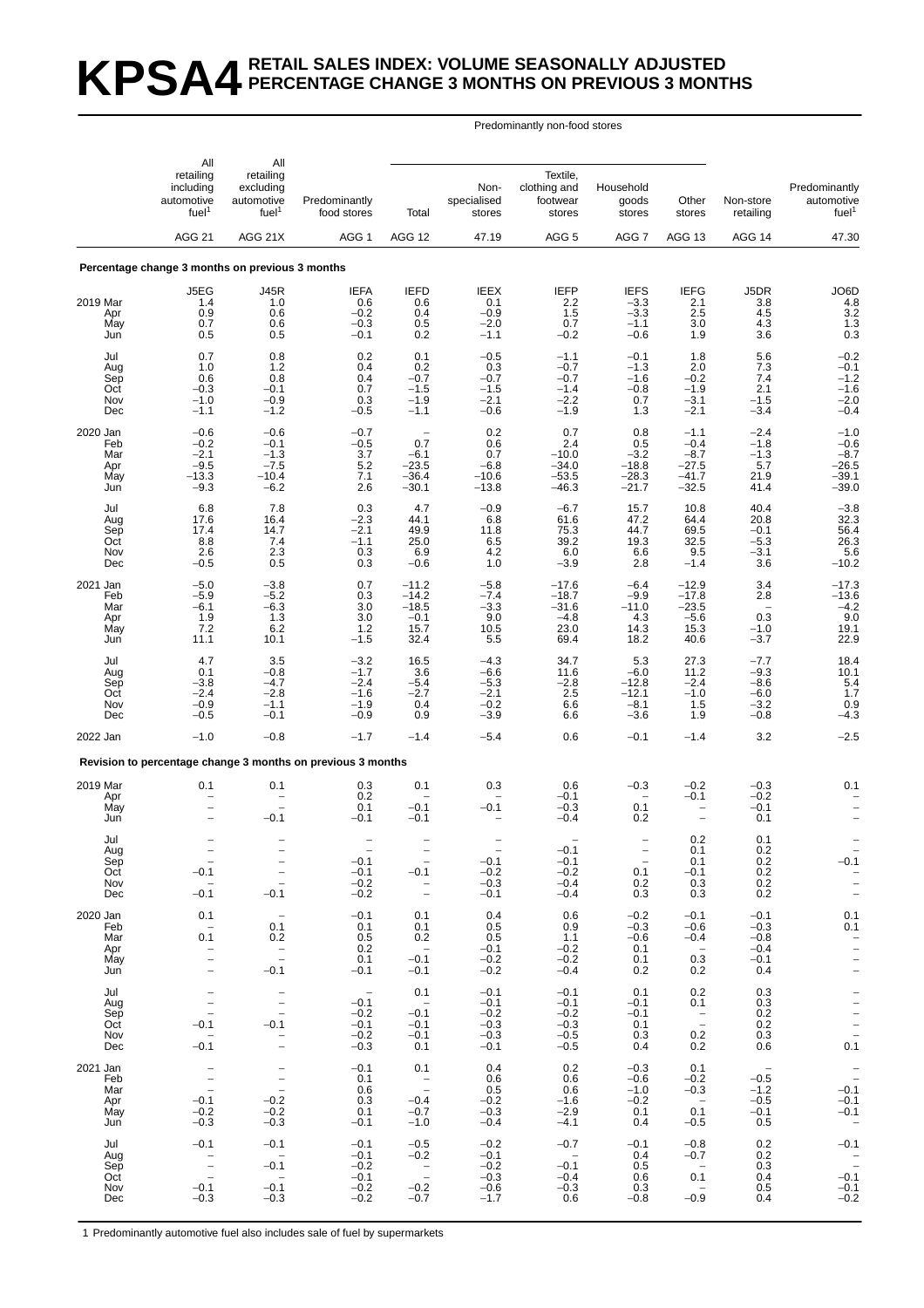## **ISCPNSA** VALUE OF INTERNET SALES AT CURRENT PRICES **NON-SEASONALLY ADJUSTED**

Index 2019=100

|                                             | All<br>retailing<br>excluding<br>automotive<br>fuel<br>AGG 21X                                | Predominantly<br>food stores<br>AGG <sub>1</sub>                                    | Total<br>AGG 12                                                                                              | Non-<br>specialised<br>stores<br>47.19                                                | Textile,<br>clothing and<br>footwear<br>stores<br>AGG <sub>5</sub>                                 | Household<br>goods<br>stores<br>AGG 7                                                                                                                         | Other<br>stores<br>AGG 13                                                             | Non-store<br>retailing<br>AGG 14                                                                   |
|---------------------------------------------|-----------------------------------------------------------------------------------------------|-------------------------------------------------------------------------------------|--------------------------------------------------------------------------------------------------------------|---------------------------------------------------------------------------------------|----------------------------------------------------------------------------------------------------|---------------------------------------------------------------------------------------------------------------------------------------------------------------|---------------------------------------------------------------------------------------|----------------------------------------------------------------------------------------------------|
|                                             | Index numbers of sales per week                                                               |                                                                                     |                                                                                                              |                                                                                       |                                                                                                    |                                                                                                                                                               |                                                                                       |                                                                                                    |
| 2019 Mar<br>Apr<br>May<br>Jun               | KP5W<br>92.6<br>92.8<br>94.9<br>93.2                                                          | KP <sub>5</sub> S<br>97.4<br>99.5<br>98.1<br>96.0                                   | KP5T<br>88.0<br>92.4<br>90.7<br>96.0                                                                         | KP <sub>5</sub> R<br>89.2<br>93.4<br>92.9<br>99.9                                     | KP5X<br>88.1<br>91.6<br>92.5<br>101.4                                                              | KP5Y<br>84.4<br>87.1<br>88.6<br>89.3                                                                                                                          | KP5U<br>89.6<br>96.8<br>87.9<br>89.8                                                  | KP5V<br>$\frac{94.6}{91.5}$<br>96.9<br>90.7                                                        |
| Jul<br>Aug<br>Sep<br>Oct<br>Nov<br>Dec      | 98.0<br>91.6<br>91.0<br>99.8<br>124.6<br>143.0                                                | 98.4<br>99.2<br>97.7<br>99.1<br>106.9<br>111.2                                      | 96.0<br>86.8<br>87.5<br>99.9<br>126.5<br>154.5                                                               | 94.0<br>85.1<br>74.4<br>86.6<br>118.4<br>168.8                                        | 97.2<br>86.7<br>93.2<br>102.5<br>129.9<br>142.2                                                    | 87.8<br>89.6<br>101.7<br>115.6<br>122.3<br>143.5                                                                                                              | 102.5<br>86.5<br>80.4<br>96.5<br>132.5<br>167.3                                       | 99.3<br>93.1<br>91.8<br>100.0<br>$127.2$<br>142.5                                                  |
| 2020 Jan<br>Feb<br>Mar<br>Apr<br>May<br>Jun | 95.6<br>91.1<br>105.2<br>124.6<br>151.4<br>162.3                                              | 97.6<br>101.3<br>117.8<br>184.7<br>222.5<br>221.1                                   | 93.3<br>86.5<br>104.1<br>125.3<br>145.3<br>171.8                                                             | 91.2<br>76.7<br>120.3<br>142.8<br>140.8<br>192.4                                      | 94.3<br>86.6<br>84.1<br>74.2<br>92.0<br>135.5                                                      | 97.5<br>94.9<br>129.4<br>181.7<br>197.5<br>192.2                                                                                                              | 90.5<br>89.1<br>98.2<br>139.0<br>185.7<br>188.8                                       | 96.6<br>91.9<br>103.1<br>110.4<br>139.3<br>142.6                                                   |
| Jul<br>Aug<br>Sep<br>Oct<br>Nov<br>Dec      | 152.5<br>142.1<br>141.7<br>164.8<br>230.5<br>208.3                                            | 205.7<br>192.4<br>189.3<br>200.5<br>226.2<br>219.4                                  | 157.0<br>145.1<br>145.5<br>172.2<br>278.7<br>254.5                                                           | 152.4<br>139.1<br>144.1<br>167.5<br>293.7<br>315.5                                    | 119.8<br>115.6<br>119.3<br>141.9<br>205.5<br>217.5                                                 | 165.8<br>173.6<br>168.5<br>205.1<br>334.1<br>192.5                                                                                                            | 208.1<br>171.0<br>166.9<br>194.4<br>327.0<br>298.9                                    | 137.4<br>128.8<br>128.2<br>151.7<br>199.4<br>174.8                                                 |
| 2021 Jan<br>Feb<br>Mar<br>Apr<br>May<br>Jun | 174.3<br>169.0<br>176.4<br>163.1<br>153.7<br>151.1                                            | 239.0<br>243.9<br>239.0<br>213.9<br>205.7<br>210.2                                  | 182.1<br>182.8<br>195.4<br>174.5<br>159.7<br>155.9                                                           | 165.1<br>164.8<br>170.7<br>141.4<br>137.0<br>139.7                                    | 135.5<br>123.8<br>147.3<br>135.0<br>133.6<br>136.7                                                 | 243.1<br>273.1<br>265.6<br>232.0<br>206.3<br>185.7                                                                                                            | 217.8<br>214.4<br>233.3<br>217.5<br>182.5<br>175.6                                    | 154.4<br>142.7<br>149.5<br>144.0<br>137.9<br>134.5                                                 |
| Jul<br>Aug<br>Sep<br>Oct<br>Nov<br>Dec      | 143.6<br>138.4<br>139.7<br>152.0<br>197.3<br>194.4                                            | 208.4<br>192.9<br>191.0<br>196.2<br>209.7<br>216.4                                  | 148.3<br>142.6<br>143.4<br>163.0<br>221.9<br>229.7                                                           | 131.4<br>118.1<br>121.9<br>139.8<br>213.3<br>220.7                                    | 128.3<br>123.1<br>123.3<br>145.0<br>186.5<br>209.6                                                 | 173.9<br>169.7<br>167.7<br>184.6<br>237.7<br>208.6                                                                                                            | 172.9<br>172.7<br>173.5<br>194.0<br>268.6<br>283.4                                    | 125.7<br>123.3<br>125.5<br>134.5<br>178.1<br>165.7                                                 |
| 2022 Jan                                    | 139.5                                                                                         | 186.8                                                                               | 137.9                                                                                                        | 129.9                                                                                 | 113.6                                                                                              | 166.6                                                                                                                                                         | 158.2                                                                                 | 129.9                                                                                              |
| <b>Revision to index numbers</b>            |                                                                                               |                                                                                     |                                                                                                              |                                                                                       |                                                                                                    |                                                                                                                                                               |                                                                                       |                                                                                                    |
| 2019 Mar<br>Apr<br>May<br>Jun               | $\overline{\phantom{0}}$                                                                      |                                                                                     | $\overline{\phantom{0}}$<br>$\overline{\phantom{0}}$<br>-<br>$\overline{a}$                                  | $\overline{\phantom{0}}$<br>$\overline{\phantom{0}}$<br>$\overline{\phantom{0}}$      | $\overline{\phantom{0}}$<br>$\overline{a}$                                                         | $\overline{\phantom{0}}$<br>$\overline{\phantom{0}}$<br>$\overline{\phantom{0}}$                                                                              | $\overline{\phantom{0}}$<br>$\overline{\phantom{0}}$                                  | $\overline{a}$                                                                                     |
| Jul<br>Aug<br>Sep<br>Oct<br>Nov<br>Dec      | $\overline{\phantom{0}}$                                                                      |                                                                                     | $\overline{\phantom{0}}$<br>$\overline{a}$<br>-<br>$\overline{\phantom{0}}$<br>$\overline{\phantom{0}}$      | $\overline{\phantom{0}}$<br>$\overline{a}$<br>$\overline{a}$<br>$\overline{a}$        | $\overline{\phantom{0}}$<br>$\overline{\phantom{0}}$<br>$\overline{\phantom{0}}$<br>$\overline{a}$ | $\overline{a}$<br>$\overline{\phantom{0}}$<br>$\overline{\phantom{0}}$<br>$\qquad \qquad -$<br>$\overline{\phantom{0}}$                                       | $\overline{\phantom{0}}$<br>$\overline{\phantom{m}}$<br>$\overline{\phantom{0}}$      | -<br>$\overline{\phantom{0}}$<br>$\overline{\phantom{0}}$<br>-<br>$\qquad \qquad -$                |
| 2020 Jan<br>Feb<br>Mar<br>Apr<br>May<br>Jun |                                                                                               |                                                                                     | $\overline{\phantom{0}}$<br>$\overline{a}$<br>-<br>-<br>$\overline{\phantom{0}}$<br>$\overline{\phantom{0}}$ | $\overline{\phantom{0}}$<br>$\overline{\phantom{0}}$<br>-<br>$\overline{\phantom{0}}$ | $\overline{a}$<br>$\overline{\phantom{0}}$<br>$\overline{\phantom{0}}$                             | $\overline{\phantom{0}}$<br>$\overline{\phantom{0}}$<br>$\overline{\phantom{0}}$<br>$\qquad \qquad -$<br>$\overline{\phantom{0}}$<br>$\overline{\phantom{0}}$ | $\overline{\phantom{0}}$<br>$\overline{\phantom{0}}$<br>$\overline{\phantom{0}}$      | -<br>$\frac{1}{1}$<br>$\frac{1}{2}$<br>$\overline{\phantom{0}}$                                    |
| Jul<br>Aug<br>Sep<br>Oct<br>Nov<br>Dec      | ۳                                                                                             | $\overline{\phantom{a}}$                                                            | -<br>-<br>$\overline{\phantom{0}}$<br>$\overline{\phantom{0}}$<br>$\overline{\phantom{0}}$                   | -<br>$\overline{\phantom{0}}$<br>$\overline{\phantom{0}}$                             | $\overline{a}$<br>$\overline{\phantom{0}}$<br>$\overline{\phantom{a}}$                             | -<br>$\overline{\phantom{0}}$<br>$\qquad \qquad -$<br>$\overline{\phantom{0}}$<br>$\overline{\phantom{0}}$<br>$\overline{\phantom{a}}$                        | -<br>$\overline{\phantom{0}}$<br>$\overline{\phantom{a}}$<br>$\overline{\phantom{0}}$ | -<br>-<br>$\overline{\phantom{a}}$<br>$\overline{a}$<br>$\overline{a}$                             |
| 2021 Jan<br>Feb<br>Mar<br>Apr<br>May<br>Jun | 0.1<br>$\overline{\phantom{a}}$<br>$-0.1$<br>0.1<br>$\hspace{0.1mm}-\hspace{0.1mm}$<br>$-0.2$ | 0.8<br>$-0.5$<br>$\overline{\phantom{a}}$<br>0.1<br>0.1<br>$\overline{\phantom{a}}$ | 0.2<br>$-0.4$<br>$-0.2$<br>0.4<br>$-0.1$<br>$\overline{\phantom{0}}$                                         | $\overline{a}$<br>0.9<br>$\qquad \qquad -$<br>$\overline{a}$                          | $-0.7$<br>$-0.1$<br>$-0.7$<br>$-0.1$<br>$-0.1$<br>$-0.1$                                           | 2.3<br>0.1<br>$-1.0$<br>1.1<br>$\qquad \qquad -$<br>$\overline{\phantom{0}}$                                                                                  | 0.2<br>$-1.6$<br>$\overline{\phantom{a}}$<br>0.7<br>0.1<br>0.2                        | $\overline{a}$<br>0.4<br>$\qquad \qquad -$<br>$\overline{\phantom{0}}$<br>$\overline{a}$<br>$-0.3$ |
| Jul<br>Aug<br>Sep<br>Oct<br>Nov<br>Dec      | $\overline{\phantom{0}}$<br>$\overline{\phantom{0}}$<br>0.3<br>0.6<br>0.2<br>0.4              | 0.1<br>0.6<br>0.3<br>0.6<br>0.8<br>$-1.1$                                           | $-0.1$<br>$\overline{\phantom{0}}$<br>0.2<br>0.6<br>0.1<br>1.8                                               | $\overline{\phantom{0}}$<br>-<br>$\overline{a}$<br>$-0.2$<br>$-0.3$                   | $-0.6$<br>$-0.5$<br>$-0.2$<br>0.6<br>2.0<br>18.3                                                   | $\overline{\phantom{0}}$<br>0.2<br>0.9<br>1.2<br>$-4.7$<br>$-7.9$                                                                                             | 0.2<br>0.7<br>0.4<br>0.6<br>1.4<br>$-12.4$                                            | $\bar{a}$<br>$\begin{array}{c} 0.3 \\ 0.5 \\ 0.2 \\ -0.3 \end{array}$                              |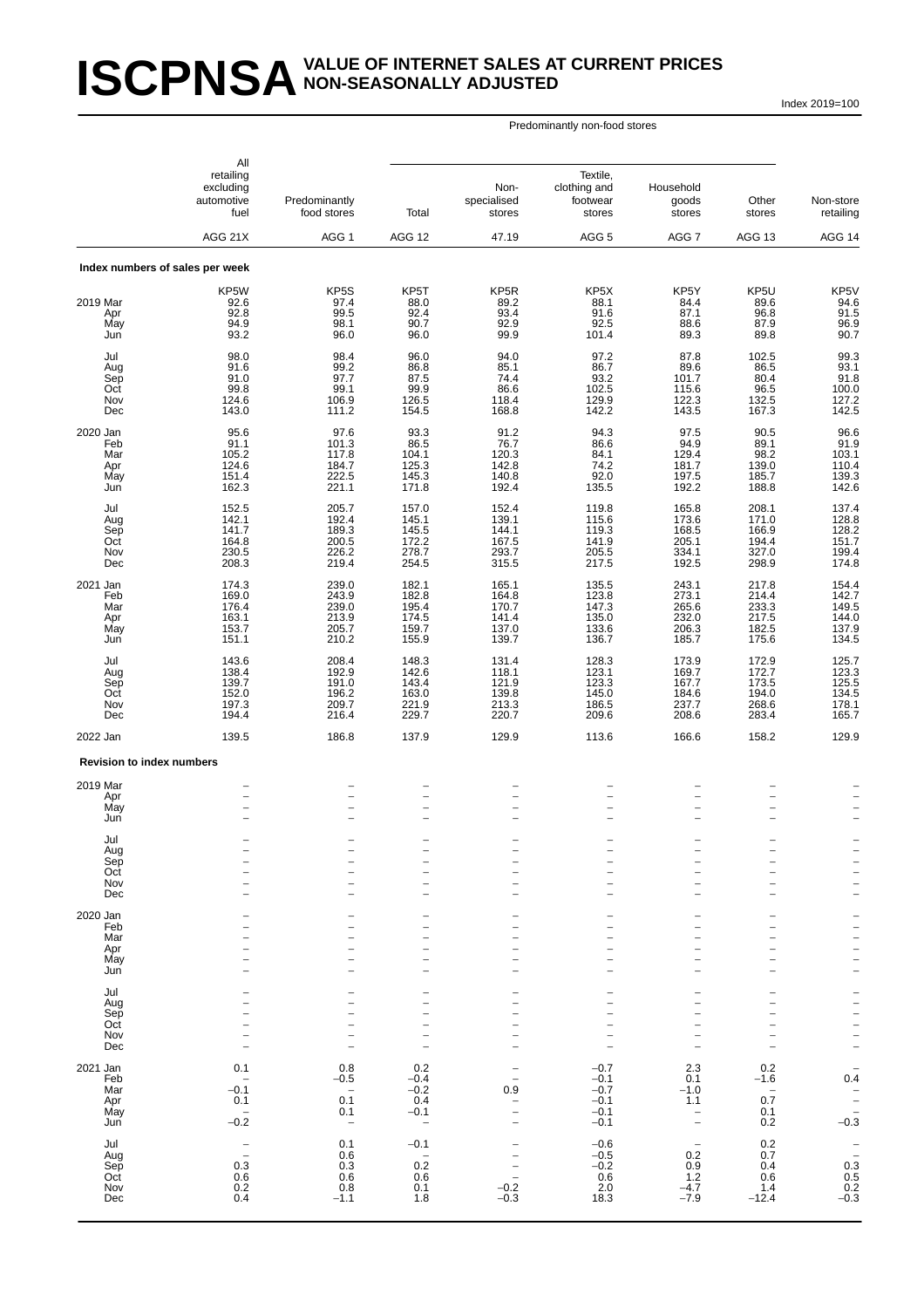## **ISCPNSA1** INTERNET SALES: VALUE NON-SEASONALLY ADJUSTED **PERCENTAGE CHANGE ON SAME MONTH A YEAR EARLIER**

|                                             | All<br>retailing<br>excluding<br>automotive<br>fuel                                    | Predominantly<br>food stores                                                                             | Total                                                                                      | Non-<br>specialised<br>stores                                                                | Textile,<br>clothing and<br>footwear<br>stores                             | Household<br>goods<br>stores                                                                                                   | Other<br>stores                                                                                                           | Non-store<br>retailing                                                                                                |
|---------------------------------------------|----------------------------------------------------------------------------------------|----------------------------------------------------------------------------------------------------------|--------------------------------------------------------------------------------------------|----------------------------------------------------------------------------------------------|----------------------------------------------------------------------------|--------------------------------------------------------------------------------------------------------------------------------|---------------------------------------------------------------------------------------------------------------------------|-----------------------------------------------------------------------------------------------------------------------|
|                                             | AGG 21X                                                                                | AGG <sub>1</sub>                                                                                         | AGG 12                                                                                     | 47.19                                                                                        | AGG <sub>5</sub>                                                           | AGG <sub>7</sub>                                                                                                               | AGG 13                                                                                                                    | AGG 14                                                                                                                |
|                                             | Percentage change on same month a year earlier                                         |                                                                                                          |                                                                                            |                                                                                              |                                                                            |                                                                                                                                |                                                                                                                           |                                                                                                                       |
| 2019 Mar<br>Apr<br>May<br>Jun               | KP3T<br>14.4<br>14.4<br>9.0<br>8.5                                                     | KP3P<br>$-1.3$<br>0.7<br>$-4.8$<br>$-6.3$                                                                | KP3Q<br>9.8<br>16.9<br>8.4<br>13.2                                                         | KP3O<br>$4.2$<br>12.2<br>3.9<br>8.3                                                          | KP3U<br>12.3<br>16.0<br>6.5<br>18.0                                        | KP3V<br>$-1.8$<br>13.3<br>14.3<br>16.1                                                                                         | KP3R<br>22.5<br>25.6<br>11.5<br>9.0                                                                                       | KP3S<br>$22.2$<br>16.7<br>13.2<br>9.4                                                                                 |
| Jul<br>Aug<br>Sep<br>Oct<br>Nov<br>Dec      | 14.3<br>11.6<br>8.4<br>8.8<br>$-0.4$<br>12.0                                           | 0.2<br>8.3<br>7.1<br>2.2<br>$-1.3$<br>$-6.7$                                                             | 11.1<br>6.1<br>2.8<br>4.4<br>$-5.6$<br>8.2                                                 | $-0.4$<br>$-2.1$<br>$-5.0$<br>4.1<br>$-17.7$<br>$-1.5$                                       | 13.1<br>8.3<br>5.6<br>4.7<br>$-1.1$<br>$-1.3$                              | 9.4<br>2.1<br>10.4<br>13.2<br>$-9.4$<br>21.1                                                                                   | 21.3<br>15.4<br>$-1.2$<br>$-2.9$<br>3.7<br>25.9                                                                           | 20.3<br>$\frac{16.2}{12.7}$<br>13.7<br>$\frac{3.5}{19.3}$                                                             |
| 2020 Jan<br>Feb<br>Mar<br>Apr<br>May<br>Jun | 8.6<br>6.5<br>13.6<br>34.2<br>59.6<br>74.2                                             | 1.7<br>1.4<br>20.9<br>85.7<br>126.9<br>130.3                                                             | 0.4<br>5.4<br>18.3<br>35.6<br>60.1<br>78.9                                                 | $-13.6$<br>$-8.1$<br>34.9<br>52.8<br>51.6<br>92.5                                            | 0.4<br>16.3<br>$-4.6$<br>$-19.0$<br>$-0.6$<br>33.6                         | 1.9<br>5.6<br>53.3<br>108.5<br>122.9<br>115.3                                                                                  | 16.8<br>3.7<br>9.6<br>43.6<br>111.3<br>110.2                                                                              | $\begin{array}{c} 16.5 \\ 8.6 \\ 9.0 \end{array}$<br>20.6<br>43.7<br>57.3                                             |
| Jul<br>Aug<br>Sep<br>Oct<br>Nov<br>Dec      | 55.6<br>55.1<br>55.7<br>65.0<br>85.1<br>45.6                                           | 109.0<br>93.9<br>93.8<br>102.3<br>111.6<br>97.2                                                          | 63.6<br>67.1<br>66.4<br>72.3<br>120.2<br>64.8                                              | 62.1<br>63.5<br>93.5<br>93.6<br>148.0<br>86.9                                                | 23.3<br>33.2<br>27.9<br>38.5<br>58.1<br>53.0                               | 88.9<br>93.8<br>65.7<br>77.5<br>173.2<br>34.1                                                                                  | 103.0<br>97.8<br>107.7<br>101.5<br>146.7<br>78.6                                                                          | 38.4<br>38.3<br>39.7<br>$\frac{51.8}{56.7}$<br>22.6                                                                   |
| 2021 Jan<br>Feb<br>Mar<br>Apr<br>May<br>Jun | 82.4<br>85.4<br>67.7<br>31.0<br>1.6<br>$-6.9$                                          | 144.8<br>140.6<br>102.9<br>15.8<br>$-7.6$<br>$-4.9$                                                      | 95.2<br>111.3<br>87.7<br>39.2<br>9.9<br>$-9.2$                                             | 81.0<br>114.9<br>41.8<br>$-0.9$<br>$-2.7$<br>$-27.4$                                         | 43.6<br>42.9<br>75.2<br>82.0<br>45.2<br>0.9                                | 149.4<br>187.7<br>105.3<br>27.7<br>4.4<br>$-3.4$                                                                               | 140.7<br>140.8<br>137.5<br>56.5<br>$-1.7$<br>$-7.0$                                                                       | 59.8<br>55.3<br>45.1<br>30.5<br>$-1.0$<br>$-5.7$                                                                      |
| Jul<br>Aug<br>Sep<br>Oct<br>Nov<br>Dec      | $-5.8$<br>$-2.6$<br>$-1.4$<br>$-7.8$<br>$-14.4$<br>$-6.7$                              | 1.3<br>0.3<br>0.9<br>$-2.1$<br>$-7.3$<br>$-1.3$                                                          | $-5.6$<br>$-1.7$<br>$-1.5$<br>$-5.3$<br>$-20.4$<br>$-9.8$                                  | $-13.8$<br>$-15.1$<br>$-15.4$<br>$-16.6$<br>$-27.4$<br>$-30.1$                               | 7.1<br>6.5<br>3.3<br>2.2<br>$-9.2$<br>$-3.6$                               | 4.9<br>$-2.3$<br>$-0.5$<br>$-10.0$<br>$-28.8$<br>8.4                                                                           | $-16.9$<br>0.9<br>3.9<br>$-0.2$<br>$-17.9$<br>$-5.2$                                                                      | $-8.5$<br>$-4.3$<br>$-2.1$<br>$-11.3$<br>$-10.7$<br>$-5.2$                                                            |
| 2022 Jan                                    | $-20.0$                                                                                | $-21.8$                                                                                                  | $-24.3$                                                                                    | $-21.3$                                                                                      | $-16.2$                                                                    | $-31.4$                                                                                                                        | $-27.4$                                                                                                                   | $-15.9$                                                                                                               |
|                                             | Revision to percentage change on same month a year earlier                             |                                                                                                          |                                                                                            |                                                                                              |                                                                            |                                                                                                                                |                                                                                                                           |                                                                                                                       |
| 2019 Mar<br>Apr<br>May<br>Jun               |                                                                                        |                                                                                                          | $\overline{\phantom{0}}$<br>-<br>$\overline{a}$                                            | $\overline{\phantom{0}}$<br>$\overline{\phantom{0}}$                                         |                                                                            | $\overline{\phantom{0}}$<br>$\qquad \qquad -$<br>$\overline{a}$                                                                | $\overline{\phantom{0}}$<br>$\overline{\phantom{0}}$<br>$\overline{\phantom{0}}$                                          |                                                                                                                       |
| Jul<br>Aug<br>Sep<br>Oct<br>Nov<br>Dec      | $\overline{\phantom{0}}$<br>-                                                          |                                                                                                          | -<br>$\overline{\phantom{0}}$<br>L.                                                        | -<br>-<br>$\overline{\phantom{0}}$<br>$\overline{\phantom{0}}$                               | $\overline{\phantom{0}}$<br>$\overline{\phantom{0}}$                       | $\qquad \qquad -$<br>$\overline{\phantom{0}}$<br>$\overline{\phantom{0}}$                                                      | $\overline{a}$<br>$\overline{\phantom{0}}$<br>$\overline{\phantom{0}}$<br>$\overline{\phantom{0}}$                        | $\overline{\phantom{0}}$<br>$\overline{\phantom{0}}$<br>$\overline{\phantom{0}}$                                      |
| 2020 Jan<br>Feb<br>Mar<br>Apr<br>May<br>Jun |                                                                                        |                                                                                                          | -<br>-<br>$\overline{\phantom{0}}$<br>-<br>$\overline{\phantom{0}}$                        | $\overline{\phantom{0}}$<br>-                                                                | -<br>$\overline{\phantom{0}}$                                              | $\overline{\phantom{0}}$<br>$\overline{\phantom{0}}$<br>$\overline{a}$<br>$\overline{\phantom{0}}$<br>$\overline{\phantom{0}}$ | -<br>$\overline{\phantom{0}}$<br>1<br>$\overline{\phantom{0}}$<br>$\overline{\phantom{0}}$<br>$\overline{\phantom{0}}$    | -<br>$\qquad \qquad -$<br>$\overline{a}$<br>$\overline{\phantom{0}}$<br>$\overline{\phantom{a}}$<br>$\qquad \qquad -$ |
| Jul<br>Aug<br>Sep<br>Oct<br>Nov<br>Dec      | $\overline{\phantom{0}}$                                                               | $\overline{\phantom{0}}$                                                                                 | -<br>$\overline{a}$<br>L.<br>-<br>$\overline{a}$                                           | -<br>$\overline{\phantom{0}}$<br>$\overline{\phantom{0}}$                                    | $\overline{\phantom{0}}$<br>÷,<br>÷,                                       | -<br>$\overline{a}$<br>$\overline{\phantom{0}}$<br>$\qquad \qquad -$<br>$\overline{\phantom{0}}$                               | -<br>$\overline{\phantom{0}}$<br>$\overline{\phantom{0}}$<br>$\overline{a}$<br>$\overline{a}$<br>$\overline{\phantom{0}}$ | $\qquad \qquad -$<br>$\frac{1}{1}$<br>$\frac{1}{2}$                                                                   |
| 2021 Jan<br>Feb<br>Mar<br>Apr<br>May<br>Jun | 0.2<br>$\overline{\phantom{a}}$<br>$-0.1$<br>0.1<br>$\overline{\phantom{a}}$<br>$-0.1$ | 0.9<br>$-0.6$<br>$\overline{\phantom{0}}$<br>$\overline{\phantom{m}}$<br>$\overline{\phantom{a}}$<br>0.1 | 0.2<br>$-0.4$<br>$-0.2$<br>0.3<br>$-0.1$<br>0.1                                            | $\overline{\phantom{a}}$<br>0.7<br>-<br>$\overline{\phantom{0}}$<br>$\overline{\phantom{0}}$ | $-0.7$<br>$-0.1$<br>$-0.8$<br>$-0.2$<br>$-0.1$<br>$\overline{\phantom{a}}$ | 2.3<br>0.1<br>$-0.7$<br>0.6<br>$\bar{a}$                                                                                       | 0.2<br>$-1.8$<br>$-0.1$<br>0.5<br>0.1<br>0.1                                                                              | 0.4<br>$\frac{-}{-0.2}$                                                                                               |
| Jul<br>Aug<br>Sep<br>Oct<br>Nov<br>Dec      | $\overline{\phantom{0}}$<br>$\overline{\phantom{a}}$<br>0.2<br>0.3<br>0.1<br>0.2       | 0.3<br>0.2<br>0.3<br>0.3<br>$-0.5$                                                                       | $-0.1$<br>$\overline{\phantom{a}}$<br>0.1<br>0.3<br>$\hspace{0.1mm}-\hspace{0.1mm}$<br>0.7 | $\overline{a}$<br>$-0.1$<br>$-0.1$                                                           | $-0.5$<br>$-0.5$<br>$-0.2$<br>0.5<br>1.0<br>8.5                            | 0.1<br>0.5<br>0.6<br>$-1.3$<br>$-4.1$                                                                                          | 0.1<br>0.3<br>0.2<br>0.3<br>0.4<br>$-4.2$                                                                                 | $\frac{1}{2}$<br>$\begin{array}{c} 0.3 \\ 0.3 \end{array}$<br>0.1<br>$-0.2$                                           |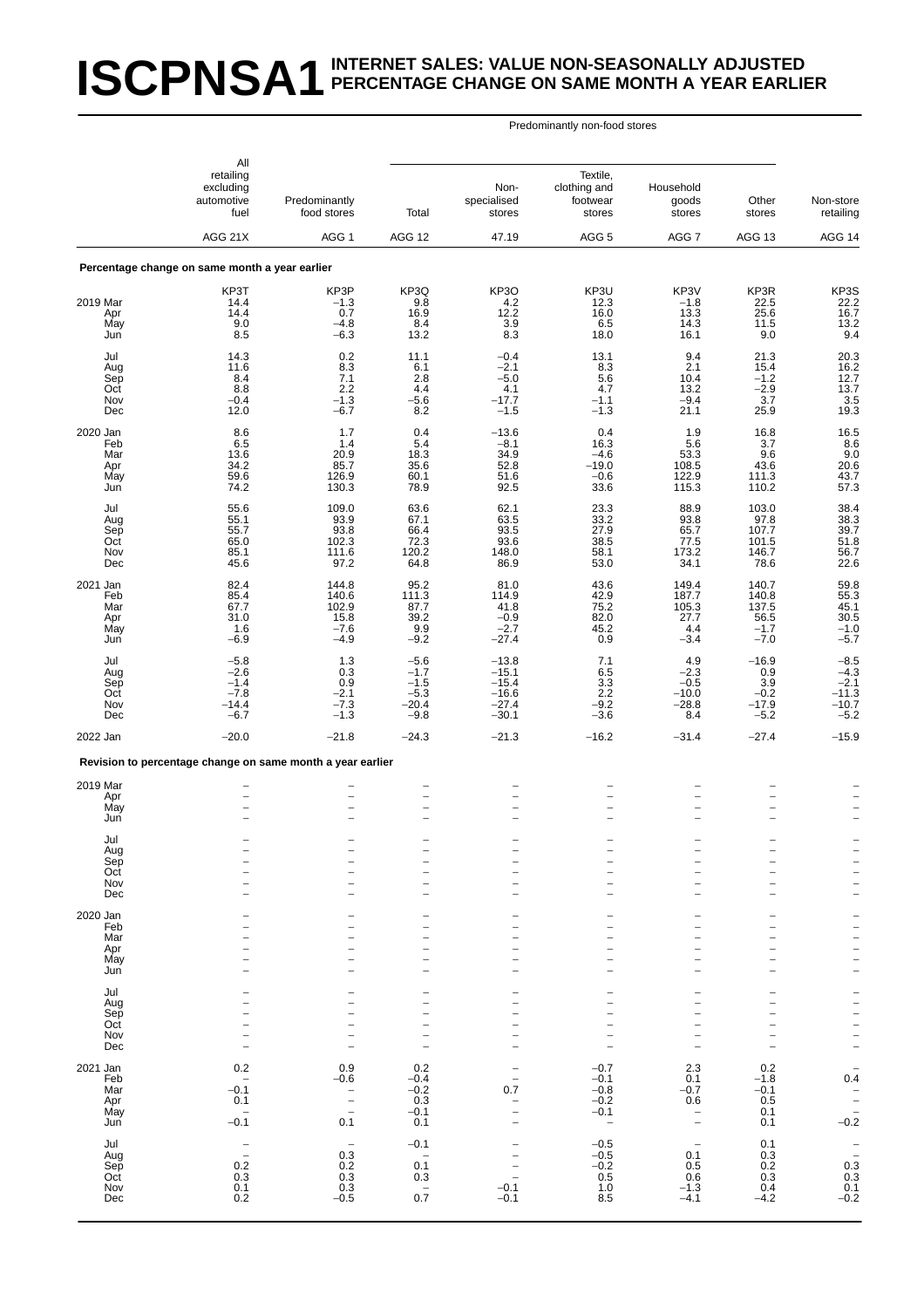### **ISCPNSA2** INTERNET SALES: VALUE NON-SEASONALLY ADJUSTED **AVERAGE WEEKLY INTERNET SALES IN POUNDS MILLION**

|                                             | All                                                                                    |                                                                              |                                                          |                                                    |                                                                                                              |                                                                                            |                                                                                                    |                                                                                                                         |
|---------------------------------------------|----------------------------------------------------------------------------------------|------------------------------------------------------------------------------|----------------------------------------------------------|----------------------------------------------------|--------------------------------------------------------------------------------------------------------------|--------------------------------------------------------------------------------------------|----------------------------------------------------------------------------------------------------|-------------------------------------------------------------------------------------------------------------------------|
|                                             | retailing<br>excluding<br>automotive<br>fuel                                           | Predominantly<br>food stores                                                 | Total                                                    | Non-<br>specialised<br>stores                      | Textile,<br>clothing and<br>footwear<br>stores                                                               | Household<br>goods<br>stores                                                               | Other<br>stores                                                                                    | Non-store<br>retailing                                                                                                  |
|                                             | AGG 21X                                                                                | AGG <sub>1</sub>                                                             | AGG 12                                                   | 47.19                                              | AGG <sub>5</sub>                                                                                             | AGG <sub>7</sub>                                                                           | AGG 13                                                                                             | AGG 14                                                                                                                  |
|                                             | Average weekly Internet sales in pounds million                                        |                                                                              |                                                          |                                                    |                                                                                                              |                                                                                            |                                                                                                    |                                                                                                                         |
| 2019 Mar<br>Apr<br>May<br>Jun               | JE2J<br>1 345.2<br>1 348.1<br>1 378.3<br>1 3 5 3.8                                     | KQ7F<br>169.7<br>173.2<br>170.8<br>167.2                                     | KQ7G<br>450.5<br>473.2<br>464.6<br>491.5                 | KQ7E<br>102.9<br>107.8<br>107.2<br>115.3           | KQ7J<br>156.4<br>162.6<br>164.3<br>180.0                                                                     | KQ7K<br>80.7<br>83.4<br>84.8<br>85.4                                                       | KQ7H<br>110.5<br>119.3<br>108.3<br>110.8                                                           | KQ7I<br>725.0<br>701.7<br>742.9<br>695.0                                                                                |
| Jul<br>Aug<br>Sep<br>Oct<br>Nov<br>Dec      | 1 4 2 3.8<br>1 3 3 1 . 0<br>1 321.8<br>1 450.4<br>1809.4<br>2 0 7 7.4                  | 171.4<br>172.8<br>170.1<br>172.6<br>186.2<br>193.7                           | 491.4<br>444.6<br>447.9<br>511.4<br>647.8<br>790.9       | 108.5<br>98.2<br>85.9<br>99.9<br>136.7<br>194.9    | 172.5<br>154.0<br>165.5<br>182.0<br>230.7<br>252.4                                                           | 84.0<br>85.7<br>97.3<br>110.6<br>117.0<br>137.3                                            | 126.4<br>106.6<br>99.1<br>119.0<br>163.4<br>206.3                                                  | 761.0<br>713.6<br>703.8<br>766.4<br>975.5<br>1 0 9 2.8                                                                  |
| 2020 Jan<br>Feb<br>Mar<br>Apr<br>May<br>Jun | 1 388.6<br>1 3 2 4 . 1<br>1528.3<br>1 809.4<br>2 199.1<br>2 3 5 8 . 0                  | 170.1<br>176.5<br>205.2<br>321.6<br>387.6<br>385.2                           | 477.6<br>442.9<br>533.0<br>641.6<br>743.8<br>879.3       | 105.3<br>88.5<br>138.9<br>164.7<br>162.5<br>222.0  | 167.5<br>153.8<br>149.2<br>131.7<br>163.4<br>240.6                                                           | 93.2<br>90.8<br>123.8<br>173.8<br>189.0<br>183.9                                           | 111.6<br>109.8<br>121.1<br>171.4<br>228.9<br>232.8                                                 | 740.9<br>704.6<br>790.1<br>846.2<br>1 067.7<br>1 093.5                                                                  |
| Jul<br>Aug<br>Sep<br>Oct<br>Nov<br>Dec      | 2 2 1 5 . 1<br>2 0 6 5 .0<br>2 0 58.0<br>2 3 9 3.7<br>3 3 4 9 . 2<br>3 0 25.4          | 358.2<br>335.1<br>329.7<br>349.2<br>394.0<br>382.1                           | 803.7<br>742.7<br>745.1<br>881.3<br>1426.6<br>1 303.0    | 175.9<br>160.5<br>166.3<br>193.4<br>339.0<br>364.1 | 212.7<br>205.1<br>211.8<br>252.0<br>364.8<br>386.1                                                           | 158.6<br>166.1<br>161.2<br>196.3<br>319.7<br>184.2                                         | 256.6<br>210.9<br>205.8<br>239.7<br>403.2<br>368.6                                                 | 1 0 5 3.1<br>987.2<br>983.2<br>1 1 63.2<br>1528.6<br>1 340.3                                                            |
| 2021 Jan<br>Feb<br>Mar<br>Apr<br>May<br>Jun | 2 532.7<br>2 4 5 4.7<br>2 563.0<br>2 3 69.7<br>2 2 3 3.5<br>2 195.7                    | 416.3<br>424.7<br>416.3<br>372.5<br>358.3<br>366.1                           | 932.3<br>935.7<br>1 000.2<br>893.0<br>817.7<br>798.1     | 190.6<br>190.2<br>196.9<br>163.2<br>158.1<br>161.2 | 240.6<br>219.7<br>261.5<br>239.7<br>237.2<br>242.7                                                           | 232.6<br>261.3<br>254.2<br>222.0<br>197.4<br>177.6                                         | 268.6<br>264.4<br>287.6<br>268.2<br>225.0<br>216.6                                                 | 1 184.1<br>1 094.3<br>1 146.5<br>1 104.1<br>1 057.5<br>1 031.4                                                          |
| Jul<br>Aug<br>Sep<br>Oct<br>Nov<br>Dec      | 2 0 8 5 . 6<br>2 0 1 1 . 2<br>2 0 28.7<br>2 2 0 7.6<br>2866.6<br>2823.5                | 363.1<br>335.9<br>332.7<br>341.7<br>365.2<br>377.0                           | 758.9<br>730.1<br>733.9<br>834.7<br>1 1 3 5.9<br>1 175.9 | 151.7<br>136.4<br>140.7<br>161.3<br>246.1<br>254.7 | 227.7<br>218.5<br>218.8<br>257.4<br>331.1<br>372.1                                                           | 166.4<br>162.3<br>160.4<br>176.6<br>227.4<br>199.6                                         | 213.2<br>212.9<br>213.9<br>239.3<br>331.2<br>349.5                                                 | 963.6<br>945.2<br>962.2<br>$1\,031.3$<br>$1\,365.5$<br>$1\,270.5$                                                       |
| 2022 Jan                                    | 2 0 2 7 . 1                                                                            | 325.4                                                                        | 706.1                                                    | 149.9                                              | 201.7                                                                                                        | 159.4                                                                                      | 195.0                                                                                              | 995.6                                                                                                                   |
|                                             | Revision to average weekly Internet sales in pounds million                            |                                                                              |                                                          |                                                    |                                                                                                              |                                                                                            |                                                                                                    |                                                                                                                         |
| 2019 Mar<br>Apr<br>May<br>Jun               | $\qquad \qquad -$<br>$\overline{\phantom{a}}$                                          | $\overline{\phantom{0}}$<br>$\qquad \qquad -$<br>$\overline{\phantom{0}}$    | $\qquad \qquad -$<br>$\overline{\phantom{0}}$            | $\overline{\phantom{a}}$                           | $\overline{\phantom{0}}$                                                                                     | $\qquad \qquad -$<br>$\overline{\phantom{a}}$                                              | ÷<br>L.                                                                                            |                                                                                                                         |
| Jul<br>Aug<br>Sep<br>Oct<br>Nov<br>Dec      | $\overline{\phantom{0}}$                                                               | $\overline{\phantom{0}}$                                                     | $\overline{\phantom{a}}$<br>$\overline{\phantom{0}}$     | $\overline{\phantom{a}}$                           | $\overline{\phantom{0}}$<br>$\overline{\phantom{0}}$<br>$\overline{\phantom{0}}$<br>$\overline{\phantom{0}}$ | -<br>$\qquad \qquad -$<br>$\overline{\phantom{0}}$<br>-<br>$\overline{\phantom{0}}$        | $\overline{a}$<br>$\overline{\phantom{0}}$<br>$\overline{\phantom{0}}$<br>$\overline{\phantom{0}}$ | $\qquad \qquad -$<br>$\frac{1}{2}$<br>$\overline{\phantom{0}}$<br>$\overline{\phantom{0}}$<br>$\overline{\phantom{0}}$  |
| 2020 Jan<br>Feb<br>Mar<br>Apr<br>May<br>Jun |                                                                                        |                                                                              | $\overline{\phantom{0}}$                                 | $\overline{\phantom{0}}$                           | $\overline{\phantom{0}}$<br>$\overline{\phantom{0}}$                                                         | -<br>$\overline{\phantom{0}}$<br>-<br>$\overline{\phantom{0}}$<br>$\overline{\phantom{0}}$ | -<br>$\overline{\phantom{0}}$<br>$\overline{\phantom{0}}$<br>$\overline{\phantom{0}}$              | $\overline{\phantom{0}}$<br>$\overline{\phantom{0}}$<br>$\overline{a}$<br>$\overline{\phantom{0}}$<br>$\qquad \qquad -$ |
| Jul<br>Aug<br>Sep<br>Oct<br>Nov<br>Dec      |                                                                                        | $\overline{\phantom{0}}$                                                     |                                                          |                                                    | $\overline{\phantom{0}}$                                                                                     | $\overline{\phantom{0}}$<br>-<br>-<br>$\overline{\phantom{0}}$                             | L.<br>$\overline{\phantom{0}}$<br>-<br>$\overline{a}$<br>L                                         | $\overline{\phantom{0}}$<br>$\overline{a}$<br>$\overline{\phantom{0}}$<br>$\overline{\phantom{0}}$<br>$\qquad \qquad -$ |
| 2021 Jan<br>Feb<br>Mar<br>Apr<br>May<br>Jun | 2.6<br>$\overline{\phantom{a}}$<br>$-1.2$<br>1.9<br>$\overline{\phantom{a}}$<br>$-2.1$ | 1.4<br>$-1.0$<br>$\overline{\phantom{a}}$<br>0.1<br>0.2<br>$\qquad \qquad -$ | $1.2$<br>$-2.0$<br>$-1.2$<br>1.6<br>$-0.2$<br>0.1        | 1.0<br>$\overline{\phantom{a}}$                    | $-1.1$<br>$-0.2$<br>$-1.2$<br>$-0.2$<br>$-0.2$<br>$-0.2$                                                     | 2.2<br>0.1<br>$-0.9$<br>1.1<br>$\qquad \qquad -$<br>$\qquad \qquad -$                      | 0.2<br>$-2.0$<br>$-0.1$<br>0.8<br>0.1<br>0.4                                                       | $\qquad \qquad -$<br>$3.0\,$<br>$\qquad \qquad -$<br>$\bar{a}$<br>$-2.4$                                                |
| Jul<br>Aug<br>Sep<br>Oct<br>Nov<br>Dec      | $-0.8$<br>0.9<br>3.7<br>7.6<br>$\frac{3.2}{5.5}$                                       | 0.3<br>0.9<br>0.6<br>0.9<br>$1.2$<br>$-1.9$                                  | $-0.9$<br>0.9<br>3.1<br>0.5<br>9.4                       | $\overline{\phantom{0}}$<br>$-0.3$<br>$-0.3$       | $-1.1$<br>$-1.0$<br>$-0.4$<br>1.0<br>3.5<br>32.5                                                             | $\qquad \qquad -$<br>0.2<br>0.8<br>1.2<br>$-4.5$<br>-7.6                                   | 0.2<br>0.7<br>0.4<br>0.8<br>1.7<br>$-15.3$                                                         | $-0.2$<br>$\frac{2.3}{3.6}$<br>1.4<br>$-2.1$                                                                            |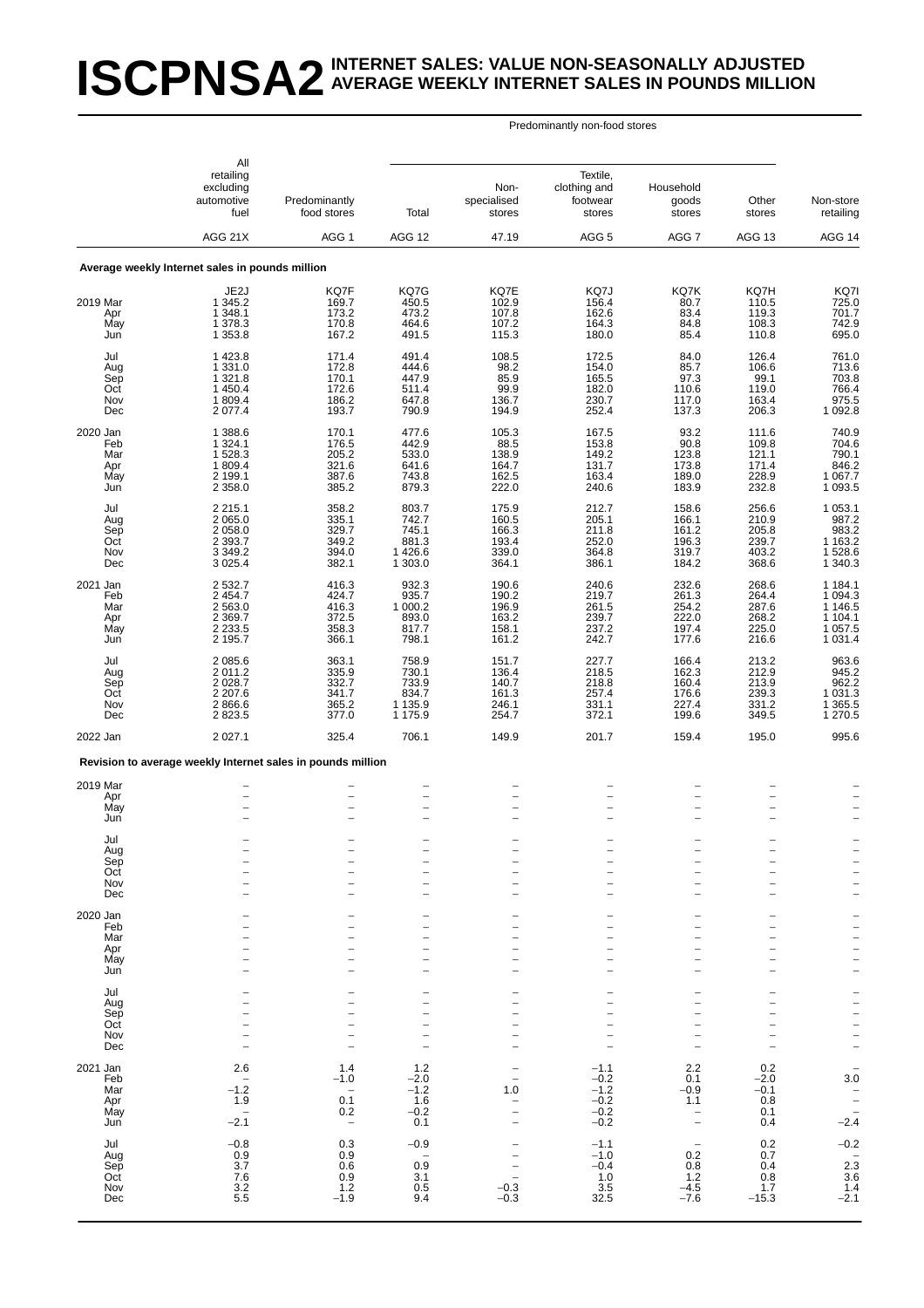### **ISCPNSA3** INTERNET SALES: VALUE NON-SEASONALLY ADJUSTED **INTERNET SALES AS A PROPORTION OF ALL RETAILING**

|                                             | All                                                                             |                                                                                                |                                                      |                                                             |                                                                                    |                                                                                                              |                                                                                            |                                                                                                                                                               |
|---------------------------------------------|---------------------------------------------------------------------------------|------------------------------------------------------------------------------------------------|------------------------------------------------------|-------------------------------------------------------------|------------------------------------------------------------------------------------|--------------------------------------------------------------------------------------------------------------|--------------------------------------------------------------------------------------------|---------------------------------------------------------------------------------------------------------------------------------------------------------------|
|                                             | retailing<br>excluding<br>automotive<br>fuel                                    | Predominantly<br>food stores                                                                   | Total                                                | Non-<br>specialised<br>stores                               | Textile,<br>clothing and<br>footwear<br>stores                                     | Household<br>goods<br>stores                                                                                 | Other<br>stores                                                                            | Non-store<br>retailing                                                                                                                                        |
|                                             | AGG 21X                                                                         | AGG <sub>1</sub>                                                                               | <b>AGG 12</b>                                        | 47.19                                                       | AGG <sub>5</sub>                                                                   | AGG <sub>7</sub>                                                                                             | AGG 13                                                                                     | AGG 14                                                                                                                                                        |
|                                             | Internet sales as a proportion of all retailing                                 |                                                                                                |                                                      |                                                             |                                                                                    |                                                                                                              |                                                                                            |                                                                                                                                                               |
| 2019 Mar<br>Apr<br>May<br>Jun               | J4MC<br>18.9<br>18.4<br>18.8<br>18.3                                            | <b>KQ77</b><br>5.4<br>5.4<br>5.3<br>5.2                                                        | <b>KQ78</b><br>14.7<br>14.7<br>14.4<br>14.8          | <b>KQ76</b><br>17.7<br>17.9<br>17.5<br>18.3                 | KQ7B<br>18.5<br>17.5<br>18.0<br>18.6                                               | KQ7C<br>13.0<br>12.9<br>13.2<br>13.4                                                                         | <b>KQ79</b><br>10.8<br>11.4<br>10.2<br>10.3                                                | KQ7A<br>$\frac{81.2}{79.2}$<br>$\frac{83.5}{78.5}$                                                                                                            |
| Jul<br>Aug<br>Sep<br>Oct<br>Nov<br>Dec      | 18.7<br>18.1<br>18.1<br>19.1<br>21.6<br>21.4                                    | $5.2\,$<br>5.4<br>5.4<br>$5.4\,$<br>5.6<br>5.2                                                 | 14.6<br>13.6<br>13.9<br>15.0<br>16.8<br>16.9         | 17.0<br>15.8<br>14.1<br>15.1<br>16.6<br>18.2                | 17.3<br>$16.2$<br>17.5<br>18.9<br>21.2<br>18.8                                     | 13.4<br>13.6<br>14.6<br>16.0<br>15.8<br>18.6                                                                 | 11.4<br>$^{10.1}_{9.8}$<br>10.9<br>13.6<br>13.6                                            | 78.3<br>80.2<br>80.2<br>76.3<br>76.9<br>78.6<br>84.4                                                                                                          |
| 2020 Jan<br>Feb<br>Mar<br>Apr<br>May<br>Jun | 20.2<br>19.1<br>22.1<br>30.3<br>32.8<br>31.3                                    | $\frac{5.6}{5.6}$<br>$5.8\,$<br>$\frac{9.5}{11.1}$<br>11.2                                     | 16.2<br>15.2<br>21.8<br>43.5<br>39.2<br>32.2         | 17.9<br>16.2<br>23.7<br>36.5<br>30.8<br>38.1                | $\frac{20.5}{20.1}$<br>27.8<br>$\begin{array}{c} 46.5 \\ 46.5 \end{array}$<br>38.5 | 14.9<br>14.7<br>22.2<br>55.6<br>41.5<br>29.0                                                                 | 12.2<br>11.2<br>15.9<br>40.0<br>40.6<br>26.1                                               | 83.0<br>79.7<br>$\frac{83.2}{77.5}$<br>80.9                                                                                                                   |
| Jul<br>Aug<br>Sep<br>Oct<br>Nov<br>Dec      | 28.3<br>27.0<br>26.7<br>29.0<br>37.2<br>31.3                                    | 10.7<br>10.1<br>$10.0$<br>$10.5$<br>11.1<br>10.2                                               | 25.2<br>23.6<br>23.1<br>25.1<br>39.5<br>30.0         | 29.4<br>27.2<br>27.4<br>28.9<br>40.0<br>38.0                | 28.0<br>25.5<br>26.0<br>30.1<br>49.4<br>35.0                                       | 22.5<br>23.3<br>21.8<br>24.0<br>37.1<br>23.8                                                                 | 22.7<br>20.1<br>19.3<br>20.2<br>34.5<br>24.5                                               | 81.4<br>83.3<br>81.5<br>81.7<br>82.7<br>84.3                                                                                                                  |
| 2021 Jan<br>Feb<br>Mar<br>Apr<br>May<br>Jun | 37.8<br>35.6<br>33.9<br>29.3<br>27.4<br>26.9                                    | 13.0<br>12.6<br>11.6<br>11.0<br>$10.6$<br>$10.5$                                               | 42.9<br>41.6<br>38.6<br>26.8<br>23.5<br>23.1         | 38.9<br>35.9<br>33.1<br>26.7<br>25.8<br>26.5                | 56.6<br>60.0<br>56.0<br>28.8<br>27.9<br>27.6                                       | 41.3<br>41.1<br>37.4<br>28.3<br>24.2<br>23.6                                                                 | 38.6<br>37.0<br>33.7<br>24.4<br>18.6<br>17.8                                               | 88.6<br>85.0<br>83.7<br>80.1<br>80.8<br>84.3                                                                                                                  |
| Jul<br>Aug<br>Sep<br>Oct<br>Nov<br>Dec      | 26.1<br>25.9<br>26.3<br>26.7<br>30.4<br>27.9                                    | 10.6<br>10.1<br>10.2<br>10.1<br>10.4<br>9.6                                                    | 22.4<br>21.9<br>22.3<br>22.9<br>26.8<br>25.7         | 25.2<br>23.4<br>23.2<br>24.4<br>29.9<br>27.1                | 26.2<br>25.3<br>25.1<br>26.9<br>$\frac{29.5}{29.6}$                                | 22.4<br>22.3<br>23.1<br>23.0<br>27.0<br>26.4                                                                 | 18.1<br>18.4<br>19.3<br>18.9<br>22.8<br>$21.\overline{6}$                                  | 80.8<br>85.2<br>83.6<br>81.9<br>80.9<br>79.8                                                                                                                  |
| 2022 Jan                                    | 27.1                                                                            | 10.5                                                                                           | 23.2                                                 | 27.0                                                        | 28.0                                                                               | 21.7                                                                                                         | 18.8                                                                                       | 74.9                                                                                                                                                          |
|                                             | Revision to Internet sales as a proportion of all retailing                     |                                                                                                |                                                      |                                                             |                                                                                    |                                                                                                              |                                                                                            |                                                                                                                                                               |
| 2019 Mar<br>Apr<br>May<br>Jun<br>Jul        |                                                                                 |                                                                                                |                                                      |                                                             |                                                                                    | $\overline{\phantom{0}}$<br>$\overline{\phantom{0}}$<br>$\overline{\phantom{0}}$<br>$\overline{\phantom{0}}$ | -<br>L.                                                                                    |                                                                                                                                                               |
| Aug<br>Sep<br>Oct<br>Nov<br>Dec             |                                                                                 |                                                                                                |                                                      |                                                             |                                                                                    | $\overline{\phantom{0}}$<br>-<br>$\overline{\phantom{0}}$                                                    | -<br>$\overline{a}$<br>-<br>-                                                              | $\overline{\phantom{0}}$<br>$\overline{\phantom{0}}$                                                                                                          |
| 2020 Jan<br>Feb<br>Mar<br>Apr<br>May<br>Jun |                                                                                 |                                                                                                |                                                      |                                                             | $\overline{\phantom{0}}$<br>$\overline{\phantom{0}}$                               | -<br>-<br>-<br>$\overline{\phantom{0}}$<br>$\overline{\phantom{0}}$                                          | -<br>$\overline{\phantom{0}}$<br>-<br>$\overline{\phantom{0}}$<br>$\overline{\phantom{0}}$ | $\qquad \qquad -$<br>$\overline{\phantom{0}}$<br>$\overline{\phantom{0}}$<br>$\overline{\phantom{0}}$<br>$\overline{\phantom{0}}$<br>$\overline{\phantom{0}}$ |
| Jul<br>Aug<br>Sep<br>Oct<br>Nov<br>Dec      |                                                                                 |                                                                                                | $\overline{\phantom{0}}$<br>$\overline{\phantom{0}}$ |                                                             | ÷<br>$\overline{\phantom{0}}$                                                      | $\overline{\phantom{0}}$<br>-<br>-<br>$\overline{\phantom{0}}$<br>$\overline{\phantom{0}}$                   | $\overline{\phantom{0}}$<br>1<br>-<br>L.<br>L                                              | -<br>$\overline{\phantom{0}}$<br>$\frac{1}{1}$<br>$\bar{a}$                                                                                                   |
| 2021 Jan<br>Feb<br>Mar<br>Apr<br>May<br>Jun | 0.1<br>$\hspace{1.0cm} - \hspace{1.0cm}$<br>$\overline{a}$<br>0.1<br>0.2<br>0.1 | $\overline{\phantom{0}}$<br>$-0.1$<br>$\qquad \qquad -$<br>$\qquad \qquad -$                   | 0.2<br>$-0.1$<br>0.1<br>0.2<br>0.3<br>0.2            | $\overline{\phantom{m}}$<br>0.2<br>$\bar{a}$<br>0.1         | $-0.1$<br>0.1<br>0.4<br>0.7<br>0.6<br>0.5                                          | 0.8<br>0.3<br>$\overline{\phantom{a}}$<br>0.2<br>0.3<br>0.1                                                  | $-0.1$<br>$-0.5$<br>$-0.2$<br>$\bar{a}$<br>0.1                                             | $\qquad \qquad -$<br>0.2<br>$-0.\overline{1}$<br>$\qquad \qquad -$<br>$-0.1$                                                                                  |
| Jul<br>Aug<br>Sep<br>Oct<br>Nov<br>Dec      | 0.1<br>0.1<br>0.1<br>0.2<br>$0.3\,$<br>0.2                                      | $\overline{\phantom{0}}$<br>$\overline{a}$<br>0.1<br>$\overline{\phantom{0}}$<br>0.1<br>$-0.1$ | 0.2<br>0.1<br>0.1<br>0.3<br>0.3<br>0.7               | 0.1<br>$\qquad \qquad -$<br>$\qquad \qquad -$<br>0.3<br>1.0 | 0.4<br>0.5<br>0.5<br>0.6<br>0.8<br>2.6                                             | $\qquad \qquad -$<br>$-0.1$<br>0.1<br>0.2<br>$-0.5$<br>$-0.3$                                                | 0.1<br>$\overline{a}$<br>0.2<br>0.2<br>$0.5\,$<br>$-0.5$                                   | $\frac{-}{0.1}$<br>0.1<br>$0.\overline{5}$                                                                                                                    |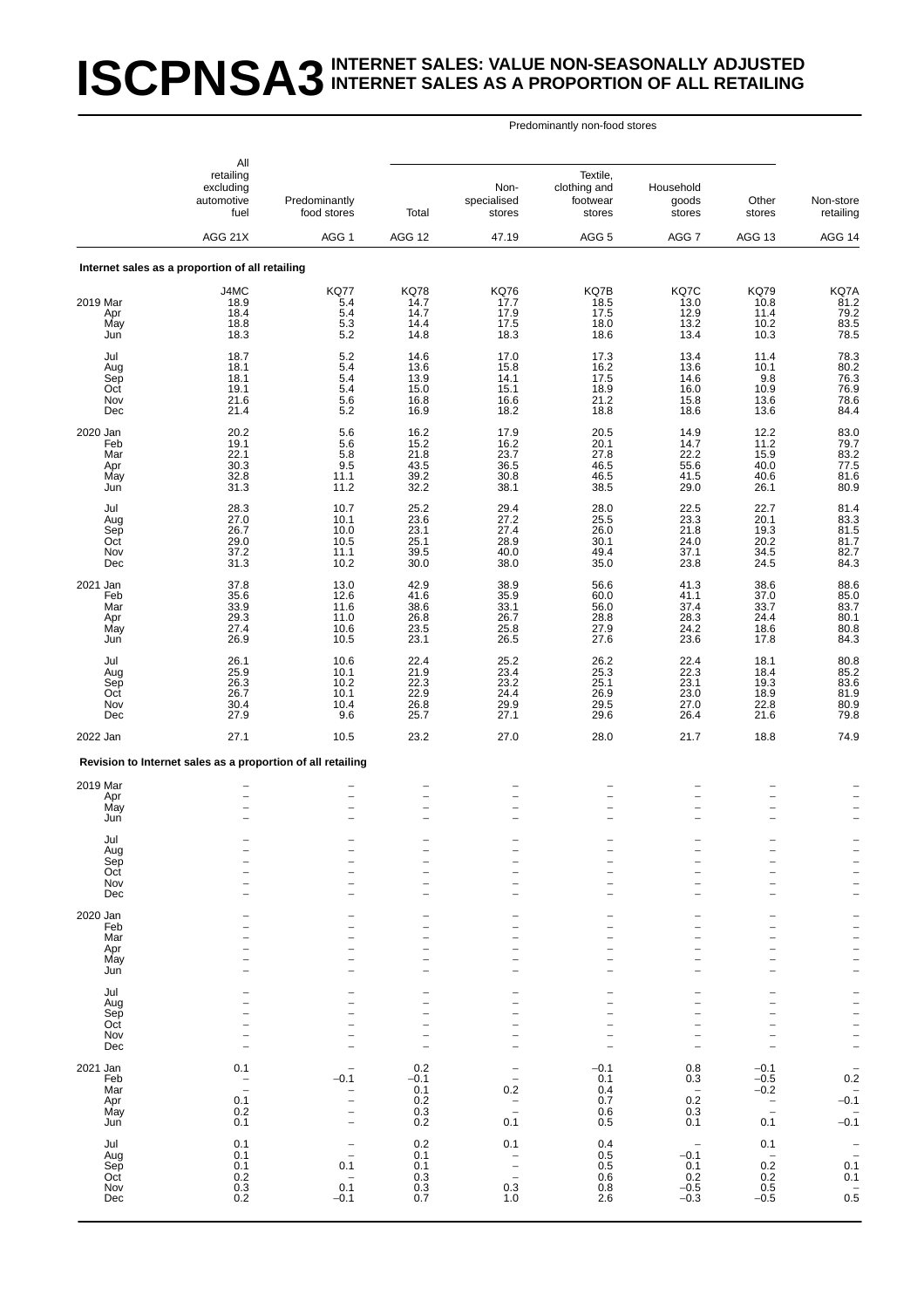#### **ISCPSA** SEASONALLY ADJUSTED **SEASONALLY ADJUSTED**

Index 2019=100

|                                             | All<br>retailing<br>excluding<br>automotive<br>fuel               | Predominantly<br>food stores                          | Total                                                                   | Non-<br>specialised<br>stores                                     | Textile,<br>clothing and<br>footwear<br>stores                        | Household<br>goods<br>stores                                      | Other<br>stores                                          | Non-store<br>retailing                                |
|---------------------------------------------|-------------------------------------------------------------------|-------------------------------------------------------|-------------------------------------------------------------------------|-------------------------------------------------------------------|-----------------------------------------------------------------------|-------------------------------------------------------------------|----------------------------------------------------------|-------------------------------------------------------|
|                                             | AGG 21X                                                           | AGG <sub>1</sub>                                      | AGG 12                                                                  | 47.19                                                             | AGG <sub>5</sub>                                                      | AGG 7                                                             | AGG 13                                                   | AGG 14                                                |
|                                             | Index numbers of sales per week                                   |                                                       |                                                                         |                                                                   |                                                                       |                                                                   |                                                          |                                                       |
| 2019 Mar<br>Apr<br>May<br>Jun               | KPC4<br>98.8<br>99.5<br>100.1<br>98.3                             | KPB8<br>97.2<br>101.9<br>99.8<br>97.1                 | KPB9<br>$97.4$<br>102.4<br>99.5<br>102.9                                | KPB7<br>101.9<br>107.7<br>105.3<br>106.8                          | KPC5<br>$\begin{array}{c} 97.0 \\ 102.2 \end{array}$<br>99.0<br>105.9 | KPC6<br>89.1<br>92.8<br>95.5<br>99.7                              | KPC <sub>2</sub><br>100.2<br>105.1<br>97.6<br>97.5       | KPC3<br>100.0<br>96.9<br>100.6<br>95.4                |
| Jul<br>Aug<br>Sep<br>Oct<br>Nov<br>Dec      | 105.3<br>103.2<br>101.0<br>101.6<br>98.7<br>101.3                 | 102.0<br>108.2<br>105.6<br>101.9<br>99.4<br>92.7      | 103.9<br>100.2<br>99.0<br>100.8<br>96.2<br>102.8                        | 104.1<br>102.2<br>92.9<br>94.9<br>83.1<br>96.3                    | 105.3<br>100.8<br>104.1<br>100.7<br>98.1<br>97.2                      | 96.3<br>98.6<br>107.6<br>112.1<br>101.6<br>114.3                  | 107.5<br>98.8<br>90.7<br>97.8<br>101.6<br>108.0          | 107.0<br>104.0<br>101.4<br>102.1<br>100.1<br>102.2    |
| 2020 Jan<br>Feb<br>Mar<br>Apr<br>May<br>Jun | 101.9<br>103.2<br>112.4<br>134.0<br>161.8<br>173.1                | 96.2<br>96.0<br>113.4<br>185.4<br>223.3<br>219.6      | 100.2<br>104.9<br>118.6<br>142.6<br>165.8<br>191.0                      | 94.0<br>94.4<br>140.7<br>170.1<br>165.8<br>212.1                  | 99.0<br>109.4<br>95.4<br>85.9<br>103.0<br>144.8                       | 97.9<br>100.5<br>137.8<br>194.9<br>220.2<br>222.7                 | 109.7<br>111.6<br>116.2<br>157.9<br>214.1<br>213.1       | 104.3<br>103.7<br>108.2<br>116.5<br>145.2<br>150.6    |
| Jul<br>Aug<br>Sep<br>Oct<br>Nov<br>Dec      | 164.5<br>160.7<br>158.4<br>168.4<br>175.8<br>163.2                | 209.5<br>206.1<br>202.0<br>205.0<br>210.0<br>216.3    | 174.6<br>170.6<br>167.8<br>176.2<br>201.6<br>174.9                      | 174.1<br>173.3<br>183.2<br>184.3<br>206.8<br>191.9                | 134.4<br>138.0<br>136.8<br>141.7<br>155.8<br>148.4                    | 183.7<br>193.2<br>179.7<br>197.4<br>235.8<br>173.5                | 225.8<br>197.4<br>188.8<br>201.8<br>236.2<br>198.2       | 147.6<br>143.7<br>142.3<br>150.8<br>143.3             |
| 2021 Jan<br>Feb<br>Mar<br>Apr<br>May<br>Jun | 181.2<br>187.6<br>185.2<br>172.7<br>161.9<br>158.2                | 235.8<br>232.4<br>230.6<br>215.2<br>207.4<br>208.8    | 194.3<br>213.9<br>214.3<br>191.3<br>174.5<br>166.3                      | 169.4<br>194.2<br>192.4<br>163.6<br>155.8<br>149.3                | 141.5<br>153.0<br>163.2<br>151.3<br>144.4<br>141.9                    | 242.5<br>293.6<br>277.8<br>243.4<br>222.2<br>207.0                | 256.2<br>258.1<br>258.8<br>234.2<br>198.4<br>185.7       | 160.0<br>160.0<br>155.5<br>150.7<br>143.2<br>141.4    |
| Jul<br>Aug<br>Sep<br>Oct<br>Nov<br>Dec      | 152.0<br>153.8<br>154.0<br>152.6<br>151.5<br>150.3                | 212.7<br>207.8<br>206.3<br>203.2<br>195.6<br>215.7    | 158.5<br>160.8<br>158.7<br>159.5<br>158.4<br>159.0                      | 144.5<br>142.4<br>148.1<br>146.3<br>144.4<br>127.0                | 140.3<br>142.8<br>138.2<br>140.8<br>138.0<br>139.6                    | 186.7<br>184.3<br>176.0<br>174.0<br>173.8<br>172.0                | 175.9<br>185.7<br>184.8<br>187.5<br>188.9<br>206.6       | 133.9<br>136.8<br>139.0<br>136.5<br>136.8<br>129.6    |
| 2022 Jan                                    | 143.6                                                             | 183.9                                                 | 142.4                                                                   | 130.3                                                             | 116.6                                                                 | 164.0                                                             | 173.9                                                    | 135.2                                                 |
| <b>Revision to index numbers</b>            |                                                                   |                                                       |                                                                         |                                                                   |                                                                       |                                                                   |                                                          |                                                       |
| 2019 Mar<br>Apr<br>May<br>Jun               | $-0.1$                                                            | 0.3<br>0.2<br>$-0.2$                                  | 0.2<br>$-0.1$<br>$-0.1$                                                 | $-0.1$<br>0.3<br>0.1                                              | 0.4<br>$-0.1$                                                         | $-0.2$<br>$-0.1$<br>$-0.3$<br>$-0.2$                              | 0.3<br>$-0.3$<br>$-0.3$<br>$-0.2$                        | $-0.2$<br>$-0.1$<br>$-0.1$<br>0.1                     |
| Jul<br>Aug<br>Sep<br>Oct<br>Nov<br>Dec      | $-0.2$<br>$-0.2$<br>$-0.2$<br>0.4                                 | $-0.3$<br>$-0.5$<br>$-0.7$<br>$-0.2$<br>0.7           | $-0.1$<br>$-0.2$<br>$-0.3$<br>$-0.2$<br>$-0.6$<br>0.8                   | 0.2<br>0.1<br>0.1<br>0.1<br>$\overline{\phantom{a}}$<br>$-1.1$    | 0.2<br>0.2<br>0.2<br>0.1<br>0.7<br>$-1.3$                             | $-0.4$<br>$-0.7$<br>$-0.8$<br>$-1.2$<br>$-0.9$<br>3.1             | $-0.6$<br>$-0.6$<br>$-0.8$<br>$-0.2$<br>$-2.7$<br>3.7    | 0.1<br>0.1<br>0.1<br>$\frac{1}{2}$                    |
| 2020 Jan<br>Feb<br>Mar<br>Apr<br>May<br>Jun | 0.1<br>$\bar{a}$<br>0.1<br>$-0.1$<br>0.1                          | 0.5<br>0.5<br>0.6<br>0.6<br>0.1<br>$-0.2$             | 0.8<br>$\hspace{0.1mm}-\hspace{0.1mm}$<br>0.4<br>0.1<br>$-0.2$<br>0.1   | 0.7<br>0.2<br>$0.\overline{6}$<br>0.1<br>0.5                      | 0.1<br>$-0.7$<br>0.6<br>$-0.1$<br>$\overline{\phantom{a}}$<br>$-0.1$  | 1.7<br>0.6<br>$-0.2$<br>0.2<br>$-0.7$<br>$\overline{\phantom{0}}$ | 1.5<br>0.2<br>0.8<br>$-0.2$<br>$-0.1$<br>$-0.1$          | $-0.6$<br>$^{-0.2}_{-0.2}$<br>$-0.1$<br>$-0.1$<br>0.3 |
| Jul<br>Aug<br>Sep<br>Oct<br>Nov<br>Dec      | 0.2<br>0.1<br>$-0.3$<br>$-0.5$<br>$-0.5$<br>0.6                   | $-0.5$<br>$-0.1$<br>$-1.4$<br>$-2.2$<br>$-0.6$<br>2.5 | $\overline{\phantom{0}}$<br>$-0.1$<br>$-0.6$<br>$-0.5$<br>$-1.5$<br>1.1 | 0.5<br>0.5<br>0.4<br>0.3<br>$\mathcal{L}_{\mathcal{A}}$<br>$-3.5$ | 0.4<br>0.5<br>0.5<br>0.5<br>1.4<br>$-3.0$                             | $-0.7$<br>$-1.2$<br>$-1.8$<br>$-2.8$<br>$-2.4$<br>6.7             | $-0.4$<br>$-0.7$<br>$-1.9$<br>$-0.8$<br>$-6.4$<br>6.8    | $0.5 \\ 0.3$<br>0.1<br>$-0.1$<br>$0.2 - 0.1$          |
| 2021 Jan<br>Feb<br>Mar<br>Apr<br>May<br>Jun | 0.5<br>$\overline{\phantom{a}}$<br>0.1<br>0.1<br>$-0.2$<br>$-0.1$ | 2.1<br>0.3<br>1.0<br>0.5<br>$-0.2$<br>$-0.4$          | 2.7<br>$-0.2$<br>0.5<br>0.3<br>$-0.4$<br>$-0.2$                         | 2.2<br>0.5<br>0.7<br>0.5<br>$-0.1$<br>0.1                         | $\qquad \qquad -$<br>$-0.5$<br>1.1<br>0.1<br>0.4<br>0.4               | 6.6<br>1.4<br>$-1.8$<br>0.6<br>$-1.4$<br>$-0.8$                   | 3.8<br>$-1.8$<br>1.1<br>$-0.1$<br>$-1.0$<br>$-0.8$       | $-1.4$<br>0.3<br>$-0.3$<br>$\frac{1}{2}$              |
| Jul<br>Aug<br>Sep<br>Oct<br>Nov<br>Dec      | 0.1<br>0.1<br>$-0.2$<br>$-0.1$<br>$-0.3$<br>1.2                   | $-0.6$<br>0.1<br>$-1.4$<br>$-2.2$<br>$-0.3$<br>2.1    | $-0.5$<br>$-0.4$<br>$-0.8$<br>$-0.3$<br>$-1.4$<br>2.7                   | 0.3<br>0.2<br>0.2<br>$\qquad \qquad -$<br>$-0.5$<br>$-3.5$        | 0.4<br>0.5<br>1.0<br>1.7<br>3.4<br>9.6                                | $-1.5$<br>$-1.7$<br>$-1.9$<br>$-2.4$<br>$-6.4$<br>0.7             | $-1.6$<br>$-1.3$<br>$-3.1$<br>$-1.7$<br>$-5.3$<br>$-0.1$ | $0.6$<br>$0.3$<br>$0.5$<br>$0.4$<br>0.4<br>$-0.1$     |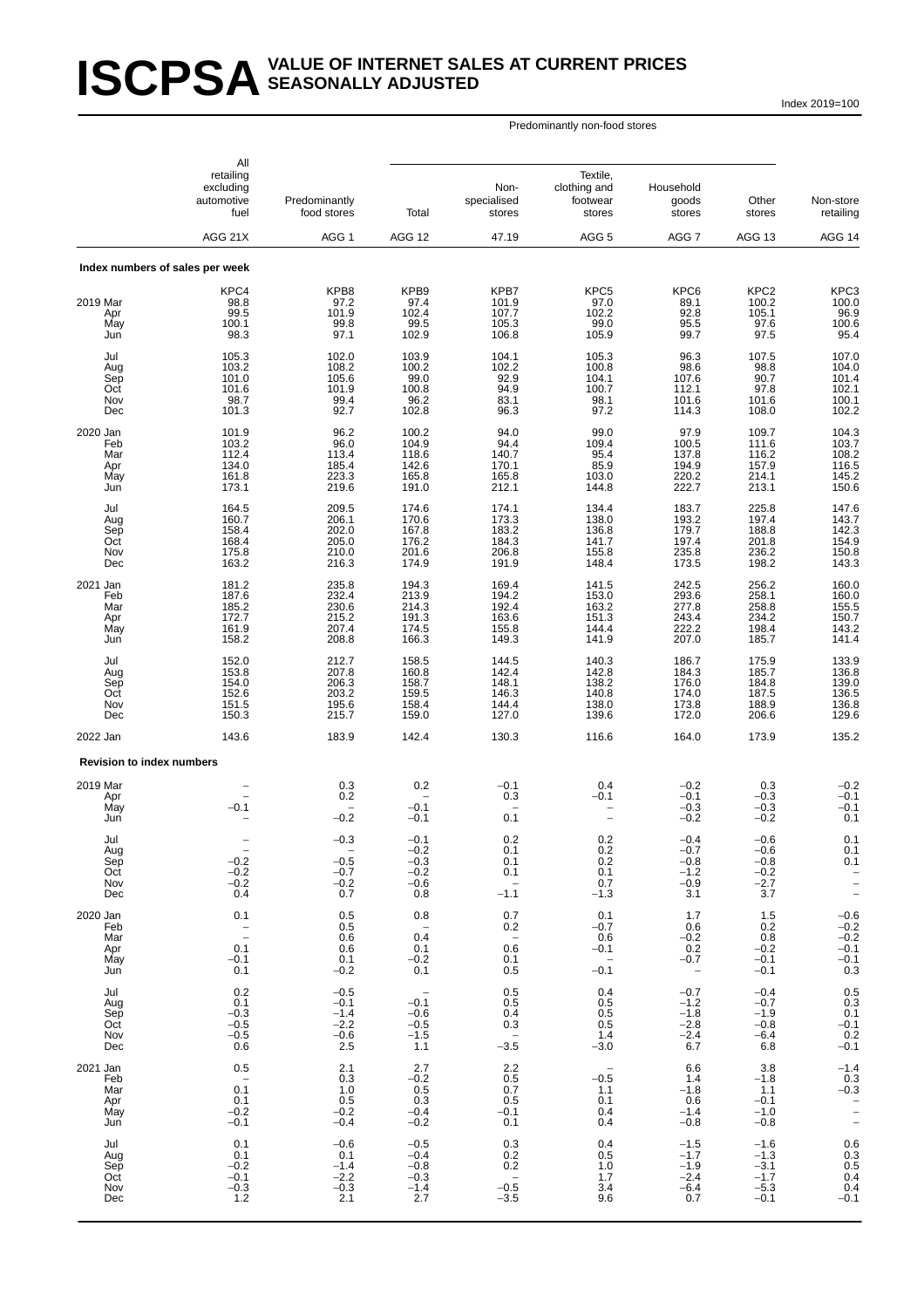# **ISCPSA1** INTERNET SALES: VALUE SEASONALLY ADJUSTED **PERCENTAGE CHANGE ON SAME MONTH A YEAR EARLIER**

|                                               | All<br>retailing<br>excluding<br>automotive                                         | Predominantly                                                                                                                 |                                                           | Non-<br>specialised                                                                        | Textile,<br>clothing and<br>footwear                                    | Household<br>goods                                           | Other                                                       | Non-store                                                               |
|-----------------------------------------------|-------------------------------------------------------------------------------------|-------------------------------------------------------------------------------------------------------------------------------|-----------------------------------------------------------|--------------------------------------------------------------------------------------------|-------------------------------------------------------------------------|--------------------------------------------------------------|-------------------------------------------------------------|-------------------------------------------------------------------------|
|                                               | fuel<br>AGG 21X                                                                     | food stores<br>AGG <sub>1</sub>                                                                                               | Total<br><b>AGG 12</b>                                    | stores<br>47.19                                                                            | stores<br>AGG <sub>5</sub>                                              | stores<br>AGG <sub>7</sub>                                   | stores<br>AGG 13                                            | retailing<br>AGG 14                                                     |
|                                               | Percentage change on same month a year earlier                                      |                                                                                                                               |                                                           |                                                                                            |                                                                         |                                                              |                                                             |                                                                         |
| 2019 Mar<br>Apr<br>May                        | KP8H<br>13.2<br>13.7<br>8.4                                                         | KP8D<br>$-1.5$<br>0.9<br>$-4.1$                                                                                               | KP8E<br>7.7<br>14.9<br>6.2                                | KP8C<br>0.7<br>10.5<br>2.3                                                                 | KP8I<br>10.5<br>14.1<br>4.7                                             | KP8J<br>$-3.1$<br>11.9<br>12.3                               | KP8F<br>20.6<br>22.9<br>8.4                                 | KP8G<br>$^{21.3}_{16.4}$<br>13.2                                        |
| Jun<br>Jul<br>Aug<br>Sep<br>Oct<br>Nov<br>Dec | 7.8<br>13.6<br>11.1<br>8.9<br>9.1<br>4.0<br>6.8                                     | $-6.0$<br>$-0.1$<br>$7.6$<br>$7.2$<br>1.7<br>$-2.0$<br>$-8.0$                                                                 | 10.9<br>10.1<br>$\frac{5.5}{3.2}$<br>5.1<br>$-0.2$<br>6.5 | 7.2<br>$-2.0$<br>$-2.5$<br>$-5.2$<br>3.8<br>$-15.9$<br>$-0.7$                              | 15.5<br>12.4<br>$7.5$<br>$5.8$<br>5.0<br>$-0.6$<br>$-0.4$               | 13.5<br>8.1<br>$-0.6$<br>9.9<br>11.1<br>3.1<br>15.2          | 5.9<br>21.8<br>17.0<br>1.9<br>1.8<br>13.7<br>16.7           | 9.4<br>19.7<br>16.0<br>13.4<br>13.9<br>$8.4$<br>10.6                    |
| 2020 Jan<br>Feb<br>Mar<br>Apr<br>May<br>Jun   | 6.6<br>6.6<br>13.9<br>34.7<br>61.7<br>76.2                                          | $-1.5$<br>$-2.4$<br>16.7<br>81.9<br>123.8<br>126.1                                                                            | 4.0<br>7.1<br>21.7<br>39.3<br>66.8<br>85.6                | $-10.1$<br>$-6.2$<br>38.1<br>58.0<br>57.5<br>98.6                                          | 3.1<br>18.2<br>$-1.6$<br>$-16.0$<br>4.0<br>36.8                         | 3.5<br>5.5<br>54.7<br>110.0<br>130.6<br>123.3                | 20.8<br>6.0<br>15.9<br>50.3<br>119.2<br>118.7               | $^{10.2}_{8.3}$<br>8.1<br>20.2<br>44.3<br>57.8                          |
| Jul<br>Aug<br>Sep<br>Oct<br>Nov<br>Dec        | 56.2<br>55.7<br>56.8<br>65.7<br>78.2<br>61.2                                        | 105.3<br>90.6<br>91.4<br>101.3<br>111.2<br>133.2                                                                              | 68.1<br>70.2<br>69.5<br>74.7<br>109.6<br>70.1             | 67.3<br>69.5<br>97.2<br>94.2<br>148.9<br>99.2                                              | 27.7<br>36.9<br>31.4<br>40.7<br>58.9<br>52.6                            | 90.8<br>96.0<br>67.1<br>76.0<br>132.1<br>51.9                | 110.1<br>99.8<br>108.1<br>106.3<br>132.5<br>83.6            | 37.9<br>38.2<br>$40.4$<br>51.6<br>50.6<br>40.3                          |
| 2021 Jan<br>Feb<br>Mar<br>Apr<br>May<br>Jun   | 77.8<br>81.8<br>64.7<br>28.9<br>0.1<br>$-8.6$                                       | 145.2<br>142.1<br>103.4<br>16.1<br>$-7.1$<br>$-4.9$                                                                           | 93.8<br>103.9<br>80.7<br>34.1<br>5.2<br>$-12.9$           | 80.2<br>105.6<br>36.8<br>$-3.8$<br>$-6.0$<br>$-29.6$                                       | 42.9<br>39.8<br>71.0<br>76.2<br>$40.2 - 2.0$                            | 147.6<br>192.3<br>101.6<br>24.9<br>0.9<br>$-7.0$             | 133.7<br>131.2<br>122.8<br>48.3<br>$-7.3$<br>$-12.9$        | 53.4<br>54.2<br>43.8<br>29.3<br>$-1.3$<br>$-6.1$                        |
| Jul<br>Aug<br>Sep<br>Oct<br>Nov<br>Dec        | $-7.6$<br>$-4.3$<br>$-2.8$<br>$-9.4$<br>$-13.8$<br>$-7.9$                           | $\begin{array}{c} 1.5 \\ 0.8 \end{array}$<br>2.1<br>$-0.9$<br>$-6.9$<br>$-0.2$                                                | $-9.2$<br>$-5.7$<br>$-5.4$<br>$-9.5$<br>$-21.4$<br>$-9.1$ | $-17.0$<br>$-17.8$<br>$-19.2$<br>$-20.7$<br>$-30.2$<br>$-33.8$                             | 4.4<br>3.5<br>1.0<br>$-0.6$<br>$-11.4$<br>$-5.9$                        | 1.6<br>$-4.7$<br>$-2.1$<br>$-11.9$<br>$-26.3$<br>$-0.9$      | $-22.1$<br>$-5.9$<br>$-2.1$<br>$-7.1$<br>$-20.0$<br>4.2     | $-9.3$<br>$-4.8$<br>$-2.3$<br>$-11.9$<br>$-9.3$<br>$-9.6$               |
| 2022 Jan                                      | $-20.8$                                                                             | $-22.0$                                                                                                                       | $-26.7$                                                   | $-23.1$                                                                                    | $-17.6$                                                                 | $-32.4$                                                      | $-32.1$                                                     | $-15.5$                                                                 |
| 2019 Mar                                      | Revision to percentage change on same month a year earlier                          | 0.1                                                                                                                           | 0.1                                                       | $-0.1$                                                                                     | 0.2                                                                     |                                                              |                                                             |                                                                         |
| Apr<br>May<br>Jun                             |                                                                                     | $-0.1$<br>$-0.1$                                                                                                              | $-0.2$                                                    | $\overline{\phantom{a}}$                                                                   | $-0.1$<br>$\overline{\phantom{0}}$                                      | $-0.1$<br>$-0.2$<br>$-0.2$                                   | $-0.1$<br>$-0.3$<br>$-0.3$                                  | 0.1                                                                     |
| Jul<br>Aug<br>Sep<br>Oct<br>Nov<br>Dec        | $\overline{\phantom{a}}$<br>$-0.1$<br>$-0.1$<br>0.2                                 | $-0.1$<br>$-0.1$<br>$-0.2$<br>$-0.2$<br>$\sim$ $-$<br>0.4                                                                     | $-0.1$<br>$\sim$ $-$<br>$-0.1$<br>$-0.3$<br>0.3           | 0.1<br>0.1<br>$\overline{\phantom{a}}$<br>0.1<br>$\hspace{0.1mm}-\hspace{0.1mm}$<br>$-0.6$ | 0.1<br>0.1<br>0.1<br>0.1<br>0.3<br>$-0.8$                               | $-0.2$<br>-0.3<br>$-0.4$<br>$-0.3$<br>$-0.5$<br>1.1          | $-0.3$<br>-0.3<br>$\overline{a}$<br>0.1<br>$-1.2$<br>1.7    | 0.1<br>$\pm$<br>$-0.1$<br>$\sim$ $-$                                    |
| 2020 Jan<br>Feb<br>Mar<br>Apr<br>May<br>Jun   | $\sim$<br>$\overline{\phantom{a}}$<br>0.1<br>$\overline{\phantom{0}}$<br>0.1<br>0.2 | 0.3<br>0.2<br>0.3<br>0.2<br>0.1<br>0.1                                                                                        | 0.4<br>0.1<br>0.2<br>0.2<br>0.1<br>0.2                    | 0.4<br>0.2<br>0.1<br>0.2<br>0.1<br>0.2                                                     | $\overline{\phantom{0}}$<br>$-0.2$<br>0.2<br>$-0.1$<br>$-0.1$<br>$\sim$ | 0.2<br>0.4<br>0.2<br>0.5<br>0.1<br>0.4                       | 0.7<br>$\overline{\phantom{0}}$<br>0.4<br>0.2<br>0.4<br>0.6 | $-0.3$<br>$-0.1$<br>$-0.1$<br>$-0.1$<br>$\overline{\phantom{a}}$<br>0.1 |
| Jul<br>Aug<br>Sep<br>Oct<br>Nov<br>Dec        | 0.2<br>0.1<br>$-0.1$<br>$-0.2$<br>$-0.2$<br>0.1                                     | $\bar{z}$<br>$-0.3$<br>$-0.7$<br>$-0.3$<br>0.8                                                                                | 0.2<br>0.2<br>$-0.1$<br>$-0.1$<br>$-0.3$<br>$-0.3$        | 0.2<br>0.2<br>0.2<br>0.1<br>$\overline{\phantom{0}}$<br>$-1.5$                             | 0.2<br>0.2<br>0.2<br>0.3<br>0.4<br>$-1.0$                               | 0.2<br>0.3<br>$-0.4$<br>$-0.7$<br>$-0.2$<br>1.9              | 0.9<br>0.5<br>$-0.3$<br>$-0.4$<br>$-0.2$<br>$\sim$ $-$      | 0.3<br>0.1<br>$-0.\overline{1}$<br>0.1<br>$-0.1$                        |
| 2021 Jan<br>Feb<br>Mar<br>Apr<br>May<br>Jun   | 0.4<br>0.1<br>$\overline{a}$<br>$\overline{\phantom{a}}$<br>$-0.1$                  | 0.9<br>$-0.9$<br>$-0.1$<br>$-0.1$<br>$-0.1$<br>$-0.1$                                                                         | 1.0<br>$-0.2$<br>$-0.1$<br>0.1<br>$-0.2$<br>$-0.1$        | 1.0<br>$-0.1$<br>0.6<br>$\sim$<br>$-0.1$<br>$-0.1$                                         | $-0.1$<br>0.3<br>$\sim$ $-$<br>0.4<br>0.4<br>0.3                        | 2.5<br>$-0.1$<br>$-1.0$<br>0.2<br>$-0.3$<br>$-0.3$           | 0.5<br>$-2.2$<br>$-0.4$<br>0.1<br>$-0.4$<br>$-0.4$          | $-0.5$<br>0.4<br>$\overline{\phantom{a}}$<br>0.1<br>$-0.1$              |
| Jul<br>Aug<br>Sep<br>Oct<br>Nov<br>Dec        | $-0.1$<br>$-0.1$<br>0.1<br>0.2<br>0.1<br>0.4                                        | $\overline{\phantom{a}}$<br>$\overline{\phantom{a}}$<br>$\overline{\phantom{a}}$<br>$\overline{\phantom{a}}$<br>0.1<br>$-0.1$ | $-0.3$<br>$-0.1$<br>$-0.1$<br>0.1<br>$-0.1$<br>1.0        | $-0.1$<br>$-0.1$<br>$-0.1$<br>$-0.2$<br>$-0.3$<br>$-0.6$                                   | $\hspace{0.1mm}-\hspace{0.1mm}$<br>$\sim$<br>0.3<br>0.9<br>1.4<br>8.2   | $-0.5$<br>$-0.3$<br>$-0.1$<br>$\sim$ $-$<br>$-2.0$<br>$-3.6$ | $-0.6$<br>$-0.3$<br>$-0.6$<br>$-0.4$<br>$\sim$<br>$-3.8$    | 0.1<br>$\sim$ $-$<br>0.3<br>0.3<br>0.1                                  |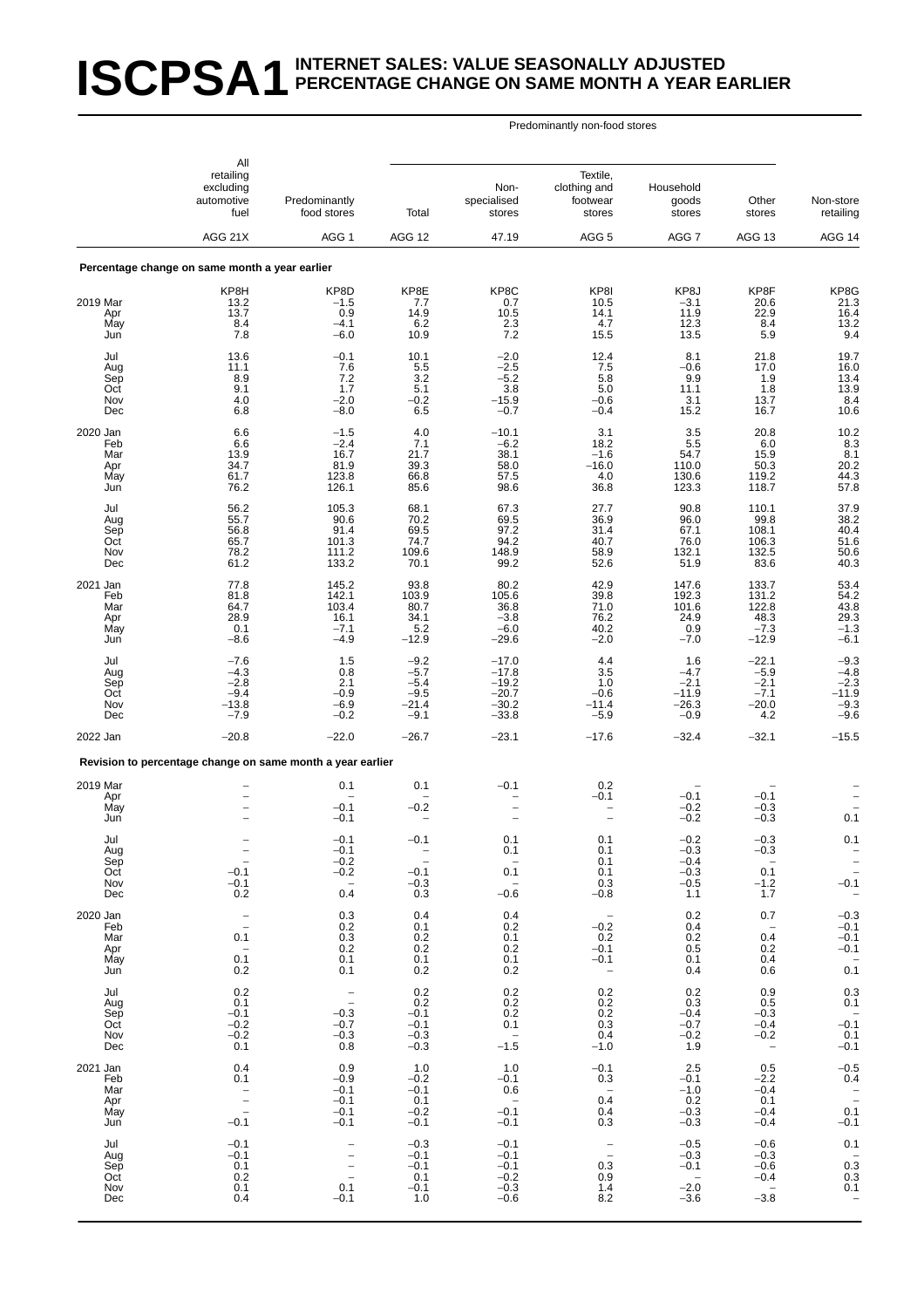## **ISCPSA2** INTERNET SALES INDEX: VALUE SEASONALLY ADJUSTED **PERCENTAGE CHANGE ON PREVIOUS MONTH**

|                                             | All                                                       |                                                     |                                                         |                                                          | Predominantly non-food stores                           |                                                          |                                                                |                                                               |
|---------------------------------------------|-----------------------------------------------------------|-----------------------------------------------------|---------------------------------------------------------|----------------------------------------------------------|---------------------------------------------------------|----------------------------------------------------------|----------------------------------------------------------------|---------------------------------------------------------------|
|                                             | retailing<br>excluding<br>automotive<br>fuel <sup>1</sup> | Predominantly<br>food stores                        | Total                                                   | Non-<br>specialised<br>stores                            | Textile,<br>clothing<br>and<br>footwear<br>stores       | Household<br>goods<br>stores                             | Other<br>stores                                                | Non store<br>retailing                                        |
|                                             | AGG 21X                                                   | AGG <sub>1</sub>                                    | AGG 12                                                  | 47.19                                                    | AGG <sub>5</sub>                                        | AGG <sub>7</sub>                                         | AGG 13                                                         | AGG $14$                                                      |
| 2016 Feb<br>Mar<br>Apr<br>May<br>Jun        | KP8P<br>$-1.7$<br>$\substack{0.3 \\ 4.3}$<br>3.0<br>1.4   | KP8L<br>$-2.7$<br>0.6<br>2.5<br>8.1<br>$-1.0$       | KP8M<br>0.9<br>$-1.2$<br>6.0<br>$-0.3$<br>3.4           | KP8K<br>0.3<br>2.6<br>5.0<br>$-3.8$                      | KP8Q<br>1.0<br>$-7.3$<br>7.3<br>2.8<br>$-0.5$           | KP8R<br>$-1.8$<br>5.4<br>4.2<br>1.6<br>2.0               | KP8N<br>3.3<br>2.7<br>9.1<br>$-11.6$<br>19.6                   | $KP8O$<br>-3.3<br>1.2<br>3.7<br>4.0<br>0.7                    |
| Jul<br>Aug<br>Sep<br>Oct<br>Nov<br>Dec      | 1.3<br>2.3<br>$5.\overline{5}$<br>3.2<br>1.5<br>$-1.6$    | 0.3<br>0.7<br>3.9<br>3.7<br>3.2<br>$-0.2$           | $-0.1$<br>2.6<br>1.5<br>3.9<br>2.0<br>$-\overline{3.3}$ | 2.4<br>$-4.7$<br>12.0<br>2.5<br>5.4<br>$-5.1$            | 1.6<br>0.2<br>$-3.\overline{3}$<br>8.0<br>3.0<br>$-2.0$ | 0.7<br>7.2<br>$-2.2$<br>3.7<br>$-0.4$<br>$-2.0$          | $-5.4$<br>10.3<br>1.4<br>$\qquad \qquad -$<br>$-1.1$<br>$-4.1$ | $2.5$<br>$2.5$<br>$8.8$<br>$2.6$<br>$_{-0.9}^{0.7}$           |
| 2017 Jan<br>Feb<br>Mar<br>Apr<br>May<br>Jun | $-2.4$<br>1.4<br>0.9<br>2.8<br>$-1.7$<br>3.8              | $-2.2$<br>$-4.2$<br>4.9<br>1.9<br>$-2.8$<br>1.8     | 1.0<br>2.1<br>0.5<br>0.1<br>$-1.2$<br>3.6               | 1.1<br>$-1.6$<br>$-3.2$<br>1.4<br>$-2.4$<br>7.5          | 2.7<br>3.8<br>0.9<br>-6.7<br>5.7<br>2.2                 | $-2.8$<br>5.4<br>3.2<br>0.8<br>$-1.6$<br>3.3             | 1.5<br>1.0<br>1.6<br>8.9<br>$-8.9$<br>2.3                      | $-4.7$<br>2.5<br>0.1<br>$4.9 - 1.7$<br>4.4                    |
| Jul<br>Aug<br>Sep<br>Oct<br>Nov<br>Dec      | 1.3<br>1.8<br>1.3<br>$-0.4$<br>1.9<br>1.9                 | 3.1<br>2.5<br>0.2<br>1.4<br>1.4<br>0.5              | 4.4<br>1.4<br>$-0.1$<br>$-0.5$<br>4.5<br>1.2            | $-2.5$<br>7.0<br>3.1<br>$-6.1$<br>3.1<br>2.2             | 3.6<br>3.6<br>$-1.0$<br>2.6<br>$-1.1$<br>3.4            | 1.5<br>$-0.8$<br>2.4<br>$-1.6$<br>8.9<br>$-5.6$          | 15.0<br>$-4.9$<br>$-3.6$<br>1.4<br>11.4<br>2.4                 | $-1.2$<br>1.9<br>$2.6 - 0.9 - 0.3 - 2.7$                      |
| 2018 Jan<br>Feb<br>Mar<br>Apr<br>May<br>Jun | $-1.8$<br>$^{2.2}_{1.9}$<br>0.2<br>5.6<br>$-1.3$          | $-3.8$<br>4.0<br>0.4<br>2.3<br>3.0<br>$-0.7$        | 0.9<br>$-0.4$<br>5.2<br>$-1.5$<br>5.1<br>$-0.8$         | 8.9<br>0.9<br>6.6<br>$-3.7$<br>5.7<br>$-3.2$             | 1.1<br>$-3.1$<br>3.6<br>2.0<br>5.6<br>$-3.0$            | 6.1<br>3.4<br>6.4<br>$-9.8$<br>2.6<br>3.2                | $-10.1$<br>$-0.7$<br>5.3<br>2.8<br>5.4<br>2.1                  | $-3.2$<br>3.7<br>1.0<br>$6.7 - 1.9$                           |
| Jul<br>Aug<br>Sep<br>Oct<br>Nov<br>Dec      | 1.7<br>0.2<br>$-0.1$<br>0.3<br>1.9                        | $-1.1$<br>$-1.6$<br>$-2.1$<br>1.7<br>1.3<br>$-0.7$  | 1.6<br>0.7<br>1.0<br>$-0.1$<br>0.5<br>0.1               | 6.7<br>$-1.3$<br>$-6.6$<br>$-6.6$<br>7.9<br>$-1.8$       | 2.2<br>0.1<br>5.0<br>$-2.5$<br>2.8<br>$-1.1$            | 1.4<br>11.3<br>$-1.3$<br>3.1<br>$-2.4$<br>0.7            | $-4.1$<br>$-4.3$<br>5.4<br>7.9<br>$-7.0$<br>3.5                | $2.5$<br>0.3<br>-0.3<br>0.3<br>0.3<br>0.0                     |
| 2019 Jan<br>Feb<br>Mar<br>Apr<br>May<br>Jun | 0.8<br>1.3<br>2.0<br>0.7<br>0.7<br>$-1.8$                 | $-3.1$<br>0.7<br>$-1.1$<br>4.9<br>$-2.1$<br>$-2.7$  | $-0.1$<br>1.6<br>$-0.6$<br>5.1<br>$-2.9$<br>3.5         | 7.8<br>$-3.6$<br>1.2<br>5.7<br>$-2.3$<br>1.4             | $-1.6$<br>$-3.6$<br>4.8<br>5.4<br>$-3.1$<br>6.9         | $-4.6$<br>0.6<br>$-6.4$<br>4.2<br>2.9<br>4.4             | $-1.9$<br>16.1<br>$-4.8$<br>4.8<br>$-7.1$<br>$-0.2$            | $^{2.4}_{1.2}$<br>4.4<br>$-3.1$<br>$\overline{3.8}$<br>$-5.2$ |
| Jul<br>Aug<br>Sep<br>Oct<br>Nov<br>Dec      | 7.2<br>$-2.0$<br>$^{-2.1}_{0.6}$<br>$-2.9$<br>2.6         | 5.0<br>6.0<br>$-2.4$<br>$-3.5$<br>$-2.4$<br>$-6.7$  | 0.9<br>$-3.5$<br>$-1.2$<br>1.8<br>$-4.6$<br>6.8         | $-2.5$<br>-1.8<br>$-9.1$<br>$2.2\,$<br>$-12.5$<br>15.9   | $-0.6$<br>$-4.2$<br>3.3<br>$-3.3$<br>$-2.6$<br>$-0.9$   | $-3.5$<br>2.4<br>9.1<br>4.2<br>$-9.4$<br>12.5            | 10.3<br>$-8.0$<br>$-8.2$<br>7.8<br>3.9<br>6.2                  | 12.2<br>$-2.8$<br>$-2.5$<br>0.8<br>$-2.0$<br>2.1              |
| 2020 Jan<br>Feb<br>Mar<br>Apr<br>May<br>Jun | 0.6<br>1.3<br>8.9<br>19.1<br>20.8<br>7.0                  | 3.7<br>$-0.2$<br>18.1<br>63.5<br>20.5<br>$-1.7$     | $-2.5$<br>4.7<br>13.0<br>20.3<br>16.3<br>15.2           | $-2.4$<br>0.5<br>49.0<br>20.9<br>$\frac{-2.5}{27.9}$     | 1.8<br>10.5<br>$-12.8$<br>$-10.0$<br>20.0<br>40.6       | $-14.3$<br>2.6<br>37.2<br>41.4<br>13.0<br>1.1            | 1.6<br>1.8<br>4.1<br>35.9<br>35.6<br>$-0.4$                    | 2.1<br>$^{-0.5}_{4.2}$<br>$7.8$<br>$24.6$<br>$3.7$            |
| Jul<br>Aug<br>Sep<br>Oct<br>Nov<br>Dec      | $-4.9$<br>$-2.4$<br>$-1.4$<br>6.3<br>4.4<br>$-7.2$        | $-4.6$<br>$-1.6$<br>$-2.0$<br>1.5<br>2.5<br>3.0     | $-8.6$<br>$-2.3$<br>$-1.6$<br>5.0<br>14.4<br>$-13.3$    | $-17.9$<br>$-0.5$<br>5.7<br>0.6<br>12.2<br>$-7.2$        | $-7.2$<br>$2.7\,$<br>$-0.9$<br>3.5<br>10.0<br>$-4.8$    | $-17.5$<br>5.2<br>$-7.0$<br>9.8<br>19.5<br>$-26.4$       | 5.9<br>$-12.6$<br>$-4.4$<br>6.9<br>17.1<br>$-16.1$             | $-2.0$<br>$-2.7$<br>$-1.0$<br>$8.9 - 2.7$<br>$-4.9$           |
| 2021 Jan<br>Feb<br>Mar<br>Apr<br>May<br>Jun | 11.0<br>3.6<br>$-1.3$<br>$-6.7$<br>$-6.2$<br>$-2.3$       | 9.0<br>$-1.5$<br>$-0.8$<br>$-6.7$<br>$-3.6$<br>0.7  | 11.1<br>10.1<br>0.2<br>$-10.7$<br>$-8.8$<br>$-4.7$      | $-11.7$<br>14.7<br>$-0.9$<br>$-15.0$<br>$-4.8$<br>$-4.2$ | $-4.6$<br>8.1<br>6.7<br>$-7.3$<br>$-4.6$<br>$-1.7$      | 39.8<br>21.1<br>$-5.4$<br>$-12.4$<br>$-8.7$<br>$-6.8$    | 29.3<br>0.7<br>0.3<br>$-9.5$<br>$-15.3$<br>$-6.4$              | 11.6<br>$-2.8$<br>$-3.1$<br>$-5.0$<br>$-1.3$                  |
| Jul<br>Aug<br>Sep<br>Oct<br>Nov<br>Dec      | $-3.9$<br>1.2<br>0.1<br>$-0.9$<br>$-0.7$<br>$-0.8$        | 1.9<br>$-2.3$<br>$-0.7$<br>$-1.5$<br>$-3.7$<br>10.3 | $-4.7$<br>1.5<br>$-1.3$<br>0.5<br>$-0.7$<br>0.4         | $-3.2$<br>$-1.4$<br>3.9<br>$-1.2$<br>$-1.3$<br>$-12.0$   | $-1.1$<br>1.8<br>$-3.3$<br>1.9<br>$-2.0$<br>$1.2$       | $-9.8$<br>$-1.3$<br>$-4.5$<br>$-1.1$<br>$-0.1$<br>$-1.0$ | $-5.2$<br>5.6<br>$-0.5$<br>1.4<br>0.8<br>9.4                   | $-5.3$<br>2.2<br>1.6<br>1.8<br>-1.8<br>0.2<br>-5.3            |
| 2022 Jan                                    | $-4.5$                                                    | $-14.8$                                             | $-10.5$                                                 | 2.5                                                      | $-16.5$                                                 | $-4.6$                                                   | $-15.8$                                                        | 4.3                                                           |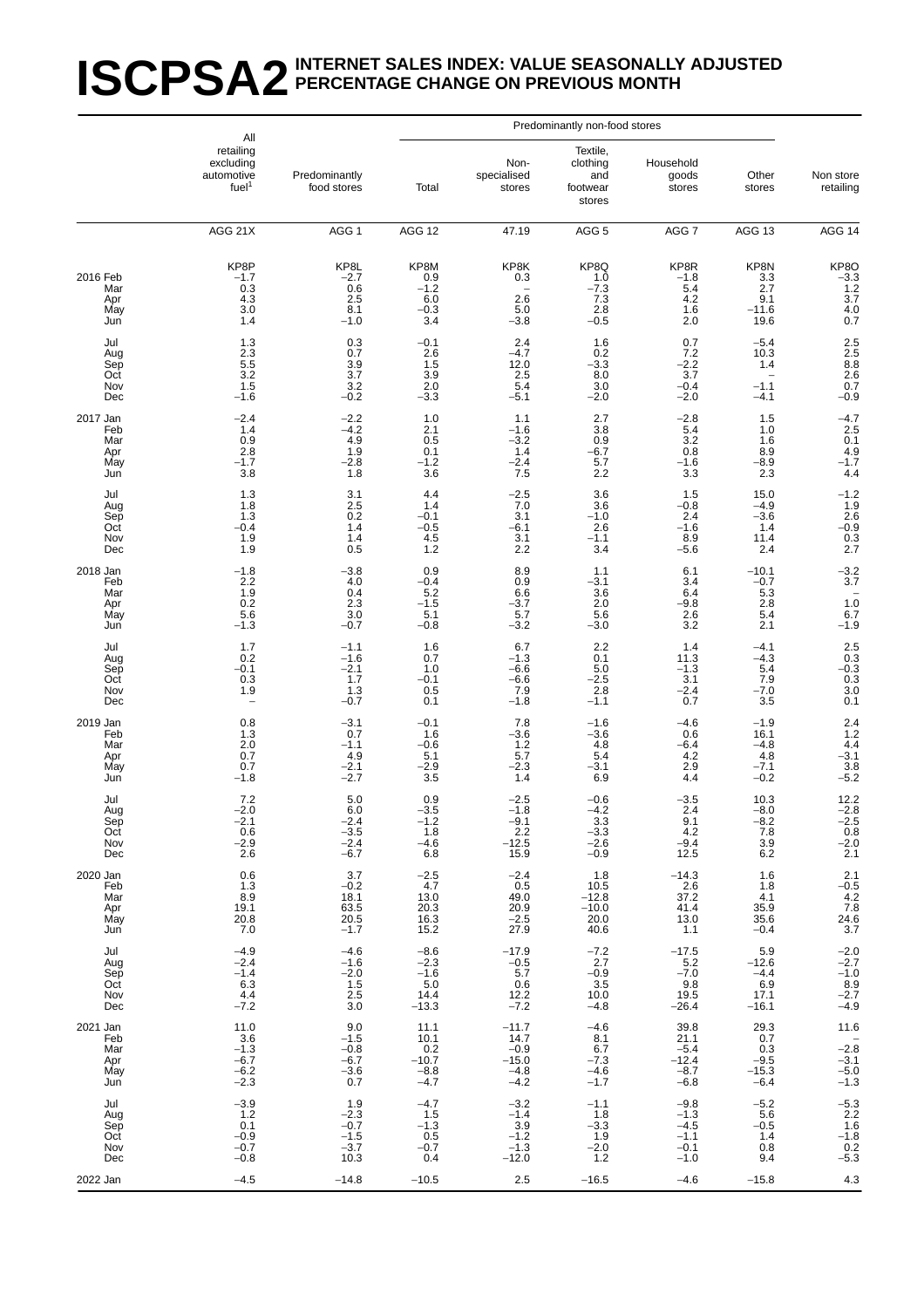### **ISCPSA3** INTERNET SALES: VALUE SEASONALLY ADJUSTED **INTERNET SALES AS A PROPORTION OF ALL RETAILING**

|                                             | All<br>retailing<br>excluding<br>automotive<br>fuel                                     | Predominantly<br>food stores                                                                       | Total                                                                               | Non-<br>specialised<br>stores                                         | Textile,<br>clothing and<br>footwear<br>stores          | Household<br>goods<br>stores                          | Other<br>stores                                       | Non-store<br>retailing                                  |
|---------------------------------------------|-----------------------------------------------------------------------------------------|----------------------------------------------------------------------------------------------------|-------------------------------------------------------------------------------------|-----------------------------------------------------------------------|---------------------------------------------------------|-------------------------------------------------------|-------------------------------------------------------|---------------------------------------------------------|
|                                             | AGG 21X                                                                                 | AGG <sub>1</sub>                                                                                   | AGG 12                                                                              | 47.19                                                                 | AGG <sub>5</sub>                                        | AGG <sub>7</sub>                                      | AGG 13                                                | AGG 14                                                  |
|                                             | Internet sales as a proportion of all retailing                                         |                                                                                                    |                                                                                     |                                                                       |                                                         |                                                       |                                                       |                                                         |
| 2019 Mar<br>Apr<br>May<br>Jun               | MS6Y<br>19.0<br>19.2<br>19.4<br>18.8                                                    | <b>MS72</b><br>$\frac{5.3}{5.5}$<br>5.4<br>5.2                                                     | <b>MS73</b><br>14.6<br>15.5<br>15.2<br>15.4                                         | MS6Z<br>17.4<br>18.4<br>18.2<br>18.3                                  | <b>MS76</b><br>17.6<br>18.3<br>18.7<br>19.4             | <b>MS77</b><br>12.7<br>13.9<br>13.8<br>14.2           | <b>MS74</b><br>11.2<br>12.0<br>11.1<br>10.8           | <b>MS75</b><br>82.6<br>79.4<br>82.4<br>76.7             |
| Jul<br>Aug<br>Sep<br>Oct<br>Nov<br>Dec      | 19.9<br>19.6<br>19.3<br>19.4<br>19.0<br>19.5                                            | 5.5<br>$\frac{5.8}{5.6}$<br>5.4<br>$\frac{5.3}{5.0}$                                               | 15.5<br>15.2<br>15.0<br>15.4<br>14.7<br>15.6                                        | 17.6<br>17.6<br>16.3<br>16.5<br>14.5<br>16.8                          | 19.1<br>18.6<br>19.3<br>18.8<br>18.5<br>18.1            | 14.3<br>14.6<br>15.4<br>16.4<br>14.8<br>16.4          | 11.9<br>11.0<br>10.3<br>11.1<br>11.6<br>12.3          | 79.6<br>$79.9$<br>$78.4$<br>79.4<br>79.3<br>79.4        |
| 2020 Jan<br>Feb<br>Mar<br>Apr<br>May<br>Jun | 19.4<br>19.8<br>22.7<br>31.7<br>34.6<br>32.6                                            | 5.1<br>5.1<br>5.6<br>9.4<br>11.2<br>11.1                                                           | 15.1<br>16.0<br>22.5<br>46.2<br>43.6<br>34.8                                        | 16.2<br>16.4<br>24.1<br>38.5<br>33.4<br>39.0                          | 17.7<br>20.0<br>27.5<br>49.8<br>51.0<br>41.0            | 14.4<br>14.6<br>22.1<br>59.5<br>45.6<br>32.5          | 12.4<br>12.9<br>17.6<br>43.2<br>47.9<br>29.2          | 82.4<br>84.6<br>85.6<br>78.3<br>80.5<br>80.1            |
| Jul<br>Aug<br>Sep<br>Oct<br>Nov<br>Dec      | 30.1<br>29.2<br>28.5<br>29.8<br>32.4<br>29.7                                            | 10.9<br>10.6<br>10.4<br>10.6<br>10.6<br>11.3                                                       | 27.9<br>26.7<br>25.5<br>26.3<br>33.8<br>27.5                                        | 31.4<br>31.3<br>32.3<br>31.9<br>36.3<br>35.2                          | 31.9<br>30.2<br>29.5<br>30.5<br>43.4<br>32.4            | 24.7<br>25.4<br>23.3<br>24.9<br>30.4<br>22.6          | 25.1<br>22.3<br>20.2<br>21.1<br>28.6<br>22.5          | 81.1<br>$81.7$<br>$82.9$<br>84.0<br>83.5<br>78.4        |
| 2021 Jan<br>Feb<br>Mar<br>Apr<br>May<br>Jun | 36.0<br>36.5<br>34.7<br>29.7<br>28.4<br>27.5                                            | 12.0<br>11.6<br>11.4<br>10.7<br>10.8<br>10.4                                                       | 40.1<br>42.2<br>38.6<br>27.9<br>24.9<br>23.9                                        | 35.2<br>34.6<br>32.9<br>26.9<br>27.1<br>26.3                          | 49.0<br>58.3<br>54.2<br>30.0<br>29.3<br>28.8            | 39.3<br>40.7<br>36.9<br>29.5<br>25.4<br>25.3          | 38.5<br>40.0<br>35.1<br>25.7<br>20.1<br>18.4          | 87.3<br>88.8<br>86.1<br>81.6<br>81.1<br>82.2            |
| Jul<br>Aug<br>Sep<br>Oct<br>Nov<br>Dec      | 27.2<br>27.5<br>27.7<br>26.8<br>26.4<br>27.0                                            | 10.8<br>10.7<br>10.6<br>10.3<br>9.9<br>10.9                                                        | 23.7<br>23.8<br>23.7<br>22.9<br>22.4<br>24.2                                        | 25.8<br>26.0<br>26.2<br>25.8<br>25.9<br>24.6                          | 29.0<br>29.0<br>27.8<br>26.6<br>25.3<br>26.9            | 23.9<br>23.8<br>24.2<br>23.2<br>22.7<br>23.6          | 18.5<br>19.0<br>19.2<br>18.4<br>18.3<br>22.1          | 79.8<br>82.1<br>84.1<br>82.8<br>80.9<br>76.8            |
| 2022 Jan                                    | 25.3                                                                                    | 9.5                                                                                                | 20.8                                                                                | 23.8                                                                  | 23.7                                                    | 20.5                                                  | 17.5                                                  | 74.3                                                    |
| 2019 Mar                                    | Revision to Internet sales as a proportion of all retailing                             |                                                                                                    | 0.1                                                                                 |                                                                       |                                                         |                                                       |                                                       |                                                         |
| Apr<br>May<br>Jun                           |                                                                                         | $\overline{a}$<br>$-0.1$                                                                           | $\overline{\phantom{0}}$                                                            |                                                                       | $-0.1$                                                  | $-0.1$                                                | $-0.1$                                                | $-0.1$<br>0.1<br>0.1<br>0.1                             |
| Jul<br>Aug<br>Sep<br>Oct<br>Nov<br>Dec      | $\overline{\phantom{a}}$<br>0.1                                                         | $-0.1$<br>$-0.1$<br>$\qquad \qquad -$<br>$\overline{\phantom{0}}$                                  | $-0.1$<br>$\bar{\mathbb{I}}$<br>$-0.2$<br>0.1                                       | 0.1<br>0.1<br>0.1<br>$\sim$<br>$-0.2$                                 | 0.1<br>0.1<br>0.2<br>$-0.3$                             | $-0.1$<br>$-0.1$<br>$-0.1$<br>$-0.2$<br>$-0.1$<br>0.4 | $-0.1$<br>$-0.1$<br>$\sim$<br>$-0.4$<br>0.5           | 0.2<br>$0.\bar{1}$<br>0.1<br>$-0.2$<br>$-0.1$<br>$-0.4$ |
| 2020 Jan<br>Feb<br>Mar<br>Apr<br>May<br>Jun | $\overline{\phantom{0}}$                                                                | $\qquad \qquad -$<br>$\overline{a}$                                                                | 0.1<br>$-$<br>0.1<br>$\overline{\phantom{0}}$<br>$-0.1$<br>$\overline{\phantom{0}}$ | 0.1<br>$\bar{z}$<br>0.1<br>0.1<br>$\overline{\phantom{a}}$            | $-0.3$<br>$-0.1$<br>0.1<br>$-0.1$<br>$\bar{\mathbb{I}}$ | 0.3<br>0.1<br>$\bar{\mathbb{Z}}$<br>$-0.1$<br>0.1     | 0.3<br>0.1<br>0.1<br>$\sim$<br>$-0.1$<br>$-0.1$       | $-0.1$<br>0.2<br>0.1<br>0.2<br>0.1<br>0.3               |
| Jul<br>Aug<br>Sep<br>Oct<br>Nov<br>Dec      | 0.1<br>$\overline{a}$<br>$-0.1$<br>$-0.1$<br>0.1                                        | $\frac{1}{2}$<br>$-0.1$<br>$\hspace{0.1mm}$ $\hspace{0.1mm}$<br>0.1                                | $\bar{\mathbb{I}}$<br>$-0.1$<br>$\sim$<br>$-0.3$<br>0.2                             | 0.1<br>0.1<br>0.1<br>0.2<br>$\hspace{0.1mm}-\hspace{0.1mm}$<br>$-0.7$ | 0.1<br>0.2<br>0.1<br>0.3<br>0.7<br>$-0.5$               | $-0.2$<br>$-0.1$<br>$-0.2$<br>$-0.4$<br>$-0.3$<br>0.8 | $-0.1$<br>$-0.1$<br>$-0.2$<br>$-0.1$<br>$-1.0$<br>0.7 | 0.4<br>$0.2\,$<br>$-0.\overline{3}$<br>$-0.5$<br>$-0.7$ |
| 2021 Jan<br>Feb<br>Mar<br>Apr<br>May<br>Jun | 0.2<br>$\bar{z}$<br>0.1<br>0.1<br>0.1                                                   | 0.1<br>$\frac{1}{2}$<br>$-0.1$<br>$\overline{\phantom{a}}$                                         | 0.7<br>0.1<br>0.1<br>0.2<br>0.2<br>0.2                                              | 0.5<br>$\sim$<br>0.2<br>0.1<br>0.1<br>$\hspace{0.1mm}-\hspace{0.1mm}$ | $-0.8$<br>$-0.1$<br>0.9<br>0.8<br>0.7<br>0.7            | 1.6<br>0.5<br>$-0.2$<br>0.1<br>0.1<br>0.1             | 1.0<br>$-0.3$<br>$\frac{1}{2}$<br>$-0.1$<br>0.1       | 0.1<br>$0.8$<br>0.3<br>0.2<br>0.3<br>0.2                |
| Jul<br>Aug<br>Sep<br>Oct<br>Nov<br>Dec      | 0.1<br>$\overline{\phantom{a}}$<br>0.1<br>$\hspace{0.1mm}-\hspace{0.1mm}$<br>0.1<br>0.4 | $-0.1$<br>$\hspace{0.1cm}$ $\hspace{0.1cm}$<br>$-0.1$<br>$-0.1$<br>$\overline{\phantom{a}}$<br>0.1 | 0.1<br>$\overline{\mathbb{Z}}$<br>0.2<br>$\hspace{0.1mm}-\hspace{0.1mm}$<br>0.9     | 0.1<br>0.1<br>0.1<br>0.1<br>0.2<br>0.3                                | 0.7<br>0.9<br>0.9<br>1.0<br>1.1<br>2.0                  | $-0.2$<br>$-0.3$<br>$-0.2$<br>$-0.4$<br>$-0.8$<br>0.6 | $-0.1$<br>$-0.2$<br>$-0.2$<br>$\sim$<br>$-0.3$<br>0.4 | 0.4<br>0.1<br>0.1<br>$-0.3$<br>$-0.6$<br>$-0.6$         |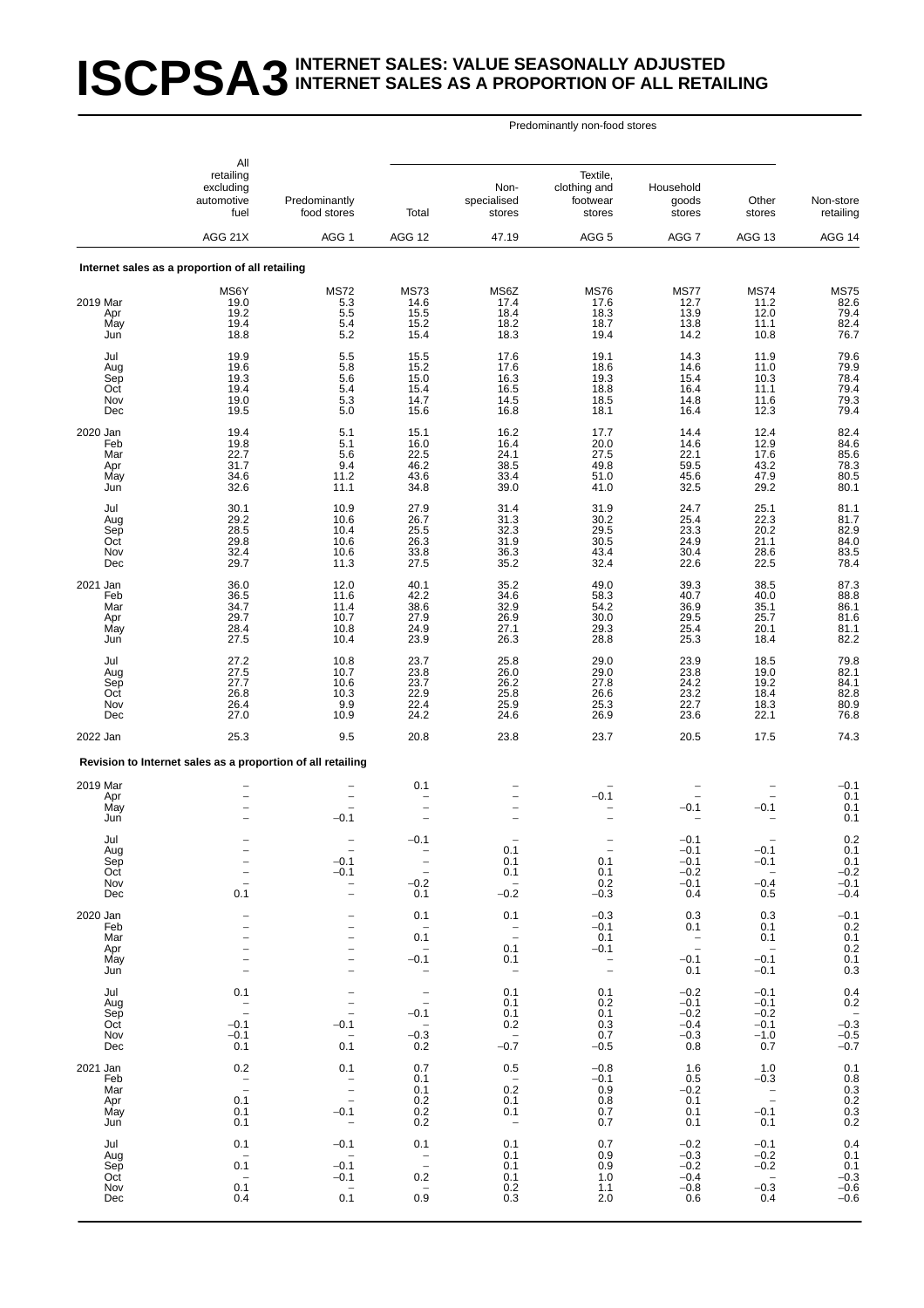# INTERNET INTERNET RETAIL SALES (Non-seasonally adjusted)

|          |             | Average     | Internet   |
|----------|-------------|-------------|------------|
|          | Average     | weekly      | sales as a |
|          | weekly      | value for   | percentage |
|          | value for   | Internet    | of total   |
|          | all         | retail      | retail     |
|          | retailing   | sales       | sales      |
|          | (£ million) | (£ million) | (%)        |
|          |             |             |            |
|          |             |             |            |
|          | JE4W        | JE2J        | J4MC       |
| 2017 Jan | 6 111.3     | 992.4       | 16.2       |
| Feb      | 6 2 6 3.9   | 949.0       | 15.2       |
|          |             |             |            |
| Mar      | 6 4 5 0.0   | 1 0 0 9.1   | 15.6       |
| Apr      | 6851.5      | 1 042.7     | 15.2       |
| May      | 6775.5      | 1 043.1     | 15.4       |
| Jun      | 6819.3      | 1 0 78.9    | 15.8       |
|          |             |             |            |
| Jul      | 6932.4      | 1 0 7 4 .4  | 15.5       |
| Aug      | 6796.1      | 1 0 4 6.7   | 15.4       |
|          |             |             |            |
| Sep      | 6795.9      | 1 0 9 0.7   | 16.0       |
| Oct      | 7 1 5 1 .8  | 1 179.7     | 16.5       |
| Nov      | 8 0 9 6.2   | 1 608.4     | 19.9       |
| Dec      | 9 1 6 9.2   | 1641.6      | 17.9       |
|          |             |             |            |
| 2018 Jan |             |             |            |
|          | 6 3 6 6.1   | 1 1 2 6 .9  | 17.7       |
| Feb      | 6517.4      | 1 0 9 3 . 9 | 16.8       |
| Mar      | 6797.7      | 1 175.7     | 17.3       |
| Apr      | 6 8 6 0.4   | 1 178.2     | 17.2       |
| May      | 7 207.4     | 1 2 6 4 .2  | 17.5       |
|          |             |             |            |
| Jun      | 7 1 2 5.6   | 1 248.2     | 17.5       |
|          |             |             |            |
| Jul      | 7 3 0 4.7   | 1 246.2     | 17.1       |
| Aug      | 7 1 28.3    | 1 192.9     | 16.7       |
| Sep      | 7 0 7 5.9   | 1 2 1 9 . 0 | 17.2       |
| Oct      | 7 3 7 9 . 4 | 1 3 3 2.9   | 18.1       |
| Nov      | 8 4 2 4 . 6 | 1816.9      | 21.6       |
|          |             |             |            |
| Dec      | 9 3 9 0.8   | 1854.6      | 19.7       |
|          |             |             |            |
| 2019 Jan | 6610.8      | 1 278.7     | 19.3       |
| Feb      | 6799.6      | 1 243.2     | 18.3       |
| Mar      | 7 105.0     | 1 3 4 5 . 2 | 18.9       |
|          |             |             |            |
| Apr      | 7 3 3 9.9   | 1 348.1     | 18.4       |
| May      | 7 3 5 0.1   | 1 378.3     | 18.8       |
| Jun      | 7414.5      | 1 3 5 3.8   | 18.3       |
|          |             |             |            |
| Jul      | 7608.2      | 1 4 2 3.8   | 18.7       |
| Aug      | 7 3 3 6.6   | 1 3 3 1 .0  | 18.1       |
| Sep      | 7 300.9     | 1 3 2 1 . 8 | 18.1       |
|          |             |             |            |
| Oct      | 7 607.6     | 1450.4      | 19.1       |
| Nov      | 8 3 8 9.1   | 1809.4      | 21.6       |
| Dec      | 9693.8      | 2 0 7 7.4   | 21.4       |
|          |             |             |            |
| 2020 Jan | 6858.0      | 1 388.6     | 20.2       |
| Feb      | 6945.0      | 1 3 2 4 . 1 | 19.1       |
|          |             |             |            |
| Mar      | 6 905.1     | 1 5 2 8 . 3 | 22.1       |
| Apr      | 5970.4      | 1809.4      | 30.3       |
| May      | 6711.1      | 2 199.1     | 32.8       |
| Jun      | 7536.9      | 2 3 5 8 .0  | 31.3       |
|          |             |             |            |
|          |             |             |            |
| Jul      | 7826.0      | 2 2 1 5 . 1 | 28.3       |
| Aug      | 7647.9      | 2 0 6 5 .0  | 27.0       |
| Sep      | 7713.4      | 2 0 5 8 .0  | 26.7       |
| Oct      | 8 2 6 1 .8  | 2 3 9 3.7   | 29.0       |
|          | 9 0 0 4 .0  |             |            |
| Nov      |             | 3 3 4 9 . 2 | 37.2       |
| Dec      | 9677.2      | 3 0 25.4    | 31.3       |
|          |             |             |            |
| 2021 Jan | 6703.1      | 2532.7      | 37.8       |
| Feb      | 6891.7      | 2 4 5 4.7   | 35.6       |
| Mar      | 7 5 5 2.7   | 2 5 6 3 .0  | 33.9       |
|          | 8 0 98.6    |             |            |
| Apr      |             | 2 3 6 9.7   | 29.3       |
| May      | 8 1 6 5.7   | 2 2 3 3.5   | 27.4       |
| Jun      | 8 1 5 9 1   | 2 195.7     | 26.9       |
|          |             |             |            |
| Jul      | 7995.3      | 2 0 8 5 . 6 | 26.1       |
| Aug      | 7758.9      | 2011.2      | 25.9       |
|          |             |             |            |
| Sep      | 7708.3      | 2 0 28.7    | 26.3       |
| Oct      | 8 2 8 2.7   | 2 2 0 7.6   | 26.7       |
| Nov      | 9445.0      | 2866.6      | 30.4       |
| Dec      | 10 106.9    | 2823.5      | 27.9       |
|          |             |             |            |
| 2022 Jan | 7480.3      | 2 0 2 7.1   | 27.1       |
|          |             |             |            |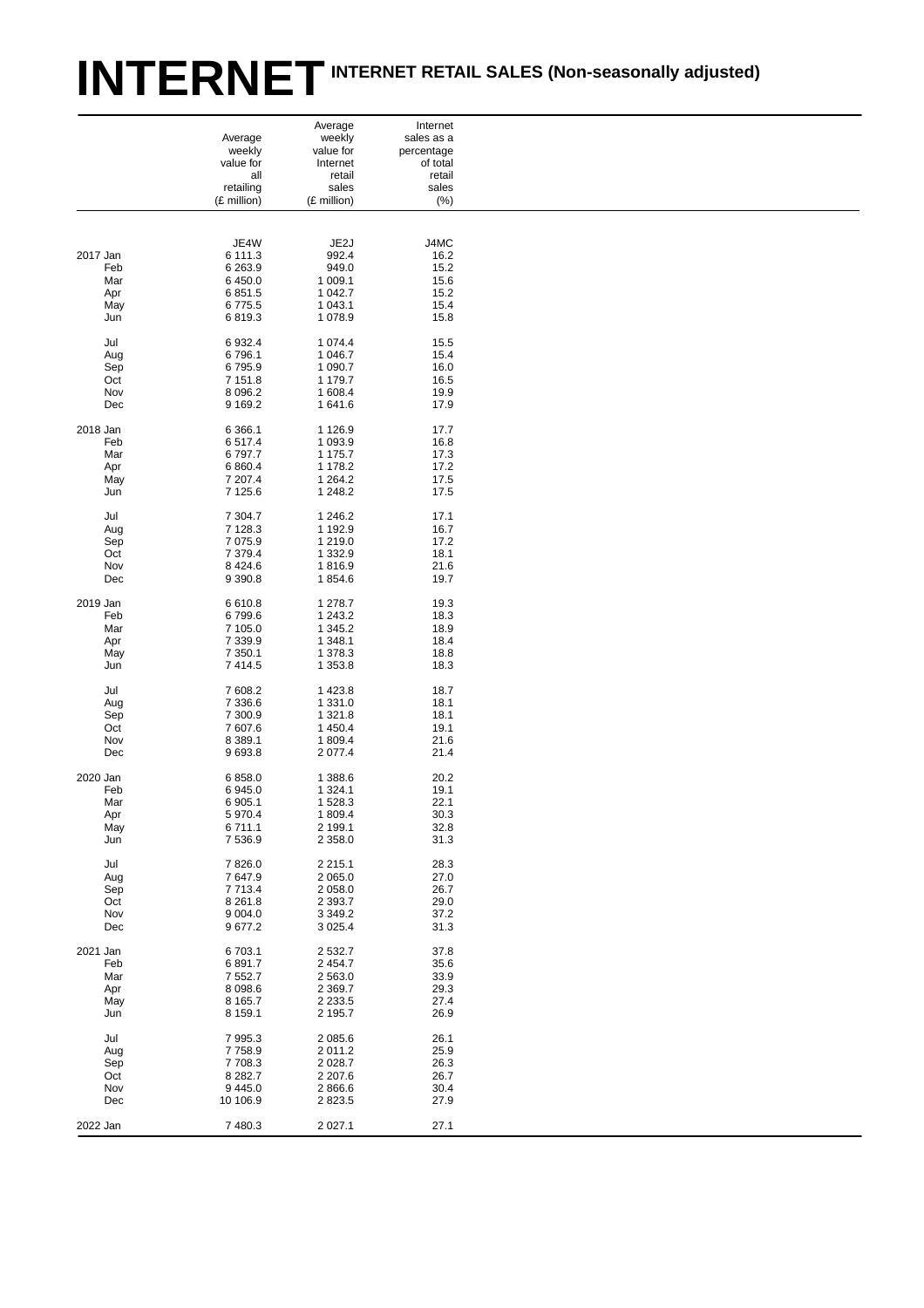#### **IDEF** IMPLIED PRICE DEFLATOR **Non-seasonally adjusted index**

2019=100

|                                             |                                                                  |                                                        | Predominantly non-food stores                                                    |                                                    |                                                    |                                                  |                                                         |                                                                                |                                                        |                                                             |                                                  |
|---------------------------------------------|------------------------------------------------------------------|--------------------------------------------------------|----------------------------------------------------------------------------------|----------------------------------------------------|----------------------------------------------------|--------------------------------------------------|---------------------------------------------------------|--------------------------------------------------------------------------------|--------------------------------------------------------|-------------------------------------------------------------|--------------------------------------------------|
|                                             | All<br>retailing<br>including<br>automotive<br>fuel <sup>1</sup> |                                                        | All<br>retailing<br>excluding<br>automotive<br>fuel <sup>1</sup>                 | Predominantly<br>food stores                       | Total                                              | Non-<br>specialised<br>stores                    | Textile,<br>clothing<br>and<br>footwear<br>stores       | Household<br>goods<br>stores                                                   | Other<br>stores                                        | Non store<br>retailing                                      | Predominantly<br>automotive<br>fuel <sup>1</sup> |
|                                             | <b>AGG 21</b>                                                    | AGG 21X                                                | AGG 1                                                                            | <b>AGG 12</b>                                      | 47.19                                              | AGG <sub>5</sub>                                 | AGG 7                                                   | AGG 13                                                                         | AGG 14                                                 | 47.30                                                       |                                                  |
| 2016 Feb<br>Mar<br>Apr<br>May<br>Jun        | N3DK<br>94.1<br>94.3<br>94.3<br>94.4<br>94.6                     | N3DL<br>95.7<br>95.8<br>95.4<br>95.4<br>95.2           | N3DM<br>94.5<br>94.1<br>94.1<br>93.9<br>93.7                                     | N3DN<br>96.8<br>97.4<br>96.8<br>96.7<br>96.6       | N3DO<br>97.1<br>97.7<br>97.1<br>96.9<br>96.7       | N3DP<br>96.8<br>97.5<br>97.1<br>96.9<br>96.4     | N3DQ<br>96.0<br>97.1<br>95.8<br>95.9<br>95.9            | N3DR<br>96.8<br>96.9<br>96.5<br>96.6<br>96.8                                   | N3DS<br>95.1<br>95.4<br>94.8<br>95.0<br>95.1           | N3DT<br>$80.2$<br>$81.2$<br>$83.7$<br>$85.8$<br>$87.6$      |                                                  |
| Jul<br>Aug<br>Sep<br>Oct<br>Nov<br>Dec      | 93.8<br>94.1<br>95.1<br>95.6<br>96.0<br>96.1                     | 94.3<br>94.8<br>95.8<br>96.0<br>96.5<br>96.7           | 93.4<br>93.8<br>94.0<br>94.0<br>94.1<br>94.5                                     | 95.1<br>95.8<br>97.3<br>97.9<br>98.4<br>98.3       | 95.7<br>96.2<br>97.2<br>97.9<br>98.1<br>98.1       | 93.6<br>94.5<br>98.4<br>98.7<br>99.9<br>99.2     | 94.8<br>95.7<br>96.1<br>96.0<br>96.2<br>97.7            | 95.9<br>96.4<br>97.1<br>97.7<br>98.3<br>97.9                                   | 94.1<br>94.4<br>95.7<br>96.5<br>97.0<br>97.4           | 88.2<br>87.1<br>88.0<br>90.0<br>91.2<br>90.9                |                                                  |
| 2017 Jan<br>Feb<br>Mar<br>Apr<br>May<br>Jun | 95.7<br>96.8<br>97.4<br>97.2<br>97.5<br>97.1                     | 95.8<br>96.8<br>97.7<br>97.5<br>97.9<br>97.7           | 95.0<br>95.6<br>96.2<br>96.2<br>96.4<br>96.2                                     | 96.7<br>97.9<br>98.9<br>98.6<br>99.2<br>98.8       | 97.2<br>98.1<br>99.1<br>98.6<br>99.0<br>98.7       | 95.7<br>96.9<br>98.6<br>99.3<br>99.9<br>99.0     | 95.4<br>97.3<br>98.3<br>97.3<br>98.4<br>98.7            | 97.5<br>98.5<br>99.3<br>98.6<br>99.2<br>99.0                                   | 95.6<br>96.9<br>97.7<br>97.5<br>97.9<br>97.7           | 93.8<br>94.9<br>94.2<br>92.9<br>92.1<br>91.2                |                                                  |
| Jul<br>Aug<br>Sep<br>Oct<br>Nov<br>Dec      | 96.4<br>97.1<br>98.4<br>98.3<br>99.1<br>99.1                     | 96.9<br>97.7<br>98.7<br>98.8<br>99.4<br>99.6           | 96.2<br>96.3<br>96.8<br>97.4<br>97.6<br>98.0                                     | 97.5<br>98.7<br>100.2<br>100.3<br>100.8<br>100.7   | 97.8<br>98.6<br>99.4<br>99.8<br>100.1<br>100.0     | 96.5<br>98.5<br>101.6<br>101.7<br>102.8<br>102.1 | 97.4<br>99.1<br>99.5<br>99.0<br>99.0<br>100.0           | 98.2<br>98.5<br>99.5<br>99.9<br>100.4<br>100.3                                 | 96.8<br>97.5<br>99.1<br>99.2<br>100.2<br>100.2         | 90.1<br>91.5<br>91.5<br>93.4<br>93.0<br>94.5<br>95.2        |                                                  |
| 2018 Jan<br>Feb<br>Mar<br>Apr<br>May<br>Jun | 98.4<br>99.2<br>99.3<br>99.3<br>99.9<br>99.5                     | 98.7<br>99.5<br>99.9<br>99.7<br>99.9<br>99.3           | 98.3<br>98.6<br>98.8<br>98.6<br>98.7<br>98.4                                     | 98.8<br>100.2<br>100.6<br>100.4<br>100.7<br>99.9   | 99.0<br>99.9<br>100.1<br>99.8<br>100.1<br>99.4     | 98.8<br>100.3<br>100.8<br>101.1<br>101.3<br>99.5 | 97.6<br>99.9<br>100.3<br>99.9<br>100.2<br>100.5         | 99.5<br>100.4<br>100.6<br>100.3<br>100.7<br>99.9                               | 98.8<br>100.0<br>100.4<br>100.1<br>100.6<br>99.6       | 96.0<br>$96.0$<br>$94.8$<br>$96.0$<br>$99.3$<br>$101.3$     |                                                  |
| Jul<br>Aug<br>Sep<br>Oct<br>Nov<br>Dec      | 98.5<br>99.4<br>100.2<br>100.2<br>100.4<br>99.9                  | 98.2<br>99.1<br>99.7<br>99.8<br>100.3<br>100.1         | 98.2<br>98.6<br>98.6<br>98.6<br>98.8<br>99.0                                     | 98.0<br>99.5<br>100.5<br>100.5<br>101.2<br>100.8   | 98.3<br>99.4<br>100.1<br>100.4<br>100.7<br>100.4   | 96.4<br>99.0<br>101.5<br>101.1<br>102.4<br>101.7 | 98.2<br>99.8<br>99.9<br>99.8<br>100.2<br>100.7          | 99.0<br>99.7<br>100.3<br>100.5<br>100.9<br>100.2                               | 98.3<br>99.4<br>100.4<br>100.9<br>101.2<br>100.7       | 100.7<br>$101.7$<br>$102.9$<br>$103.6$<br>$102.5$<br>$98.4$ |                                                  |
| 2019 Jan<br>Feb<br>Mar<br>Apr<br>May<br>Jun | 98.8<br>99.7<br>100.0<br>99.6<br>100.3<br>100.0                  | 99.0<br>100.1<br>100.2<br>$\frac{99.6}{100.1}$<br>99.8 | $\begin{array}{c} 99.2 \\ 100.0 \end{array}$<br>100.1<br>99.7<br>99.8<br>99.9    | 98.8<br>100.1<br>100.3<br>99.5<br>100.2<br>99.7    | 99.2<br>100.1<br>100.5<br>99.3<br>100.1<br>99.6    | 98.0<br>99.0<br>99.9<br>99.7<br>100.3<br>99.5    | 98.4<br>100.7<br>100.3<br>$\frac{98.9}{100.2}$<br>100.6 | $\begin{array}{c} 99.5 \\ 100.3 \end{array}$<br>100.5<br>99.6<br>100.1<br>99.5 | 98.8<br>100.2<br>100.4<br>$\frac{99.4}{100.2}$<br>99.6 | 96.8<br>96.6<br>97.6<br>99.9<br>102.5<br>102.2              |                                                  |
| Jul<br>Aug<br>Sep<br>Oct<br>Nov<br>Dec      | 99.3<br>100.0<br>100.4<br>100.2<br>100.7<br>100.4                | 99.0<br>99.7<br>100.3<br>100.3<br>100.8<br>100.5       | 99.8<br>100.2<br>$\begin{array}{c} 100.1 \\ 100.0 \\ 100.5 \end{array}$<br>100.5 | 98.4<br>99.3<br>100.6<br>100.5<br>101.2<br>100.6   | 98.9<br>99.6<br>100.3<br>100.4<br>100.7<br>100.4   | 97.1<br>98.6<br>100.9<br>101.5<br>102.5<br>101.3 | 98.9<br>100.0<br>100.8<br>$\frac{99.7}{100.2}$<br>100.6 | 99.1<br>99.5<br>100.3<br>100.2<br>100.6<br>100.2                               | 98.6<br>99.4<br>100.4<br>100.5<br>101.1<br>100.4       | 101.2<br>101.8<br>101.1<br>100.7<br>99.9<br>99.4            |                                                  |
| 2020 Jan<br>Feb<br>Mar<br>Apr<br>May<br>Jun | 99.9<br>100.0<br>99.8<br>98.9<br>98.6<br>98.6                    | 99.8<br>100.2<br>100.2<br>99.4<br>99.6<br>99.5         | 100.8<br>100.9<br>101.0<br>100.7<br>101.1<br>100.8                               | 99.1<br>99.7<br>99.6<br>98.4<br>98.6<br>99.0       | 99.7<br>100.0<br>100.1<br>99.1<br>99.5<br>99.7     | 98.4<br>99.3<br>98.9<br>97.4<br>97.9<br>97.7     | 98.3<br>99.9<br>99.6<br>98.1<br>98.9<br>99.5            | 99.8<br>99.9<br>100.0<br>98.7<br>98.5<br>99.1                                  | 99.1<br>99.7<br>99.1<br>97.3<br>97.4<br>98.0           | 101.2<br>99.3<br>95.5<br>88.3<br>86.3<br>86.4               |                                                  |
| Jul<br>Aug<br>Sep<br>Oct<br>Nov<br>Dec      | 98.4<br>98.7<br>99.0<br>99.4<br>99.0<br>99.3                     | 99.3<br>99.4<br>99.8<br>100.2<br>99.6<br>99.9          | 100.7<br>100.6<br>100.1<br>100.4<br>100.1<br>99.8                                | 98.5<br>98.8<br>99.8<br>100.4<br>99.6<br>100.2     | 99.3<br>99.5<br>99.7<br>100.2<br>99.9<br>100.1     | 97.0<br>97.5<br>99.6<br>101.6<br>99.5<br>99.5    | 99.0<br>99.5<br>100.4<br>99.9<br>99.8<br>101.5          | 99.0<br>99.1<br>99.5<br>100.1<br>99.3<br>100.1                                 | 98.0<br>98.3<br>99.2<br>99.7<br>99.0<br>99.6           | 89.8<br>90.9<br>91.1<br>91.0<br>90.4<br>91.6                |                                                  |
| 2021 Jan<br>Feb<br>Mar<br>Apr<br>May<br>Jun | 99.0<br>99.4<br>99.9<br>100.0<br>100.9<br>101.7                  | 99.3<br>99.7<br>99.9<br>100.1<br>100.9<br>101.6        | 100.5<br>100.8<br>100.5<br>101.1<br>101.1<br>101.5                               | 98.6<br>99.3<br>99.7<br>99.6<br>101.2<br>101.8     | 99.5<br>99.6<br>100.3<br>100.0<br>101.1<br>101.8   | 95.7<br>94.5<br>95.8<br>97.7<br>99.5<br>100.2    | 100.0<br>101.6<br>102.1<br>101.5<br>103.2<br>104.7      | 98.9<br>99.2<br>100.1<br>99.7<br>101.3<br>101.4                                | 98.0<br>98.3<br>99.0<br>98.8<br>100.5<br>101.5         | 93.6<br>96.0<br>98.5<br>$99.8$<br>101.0<br>102.8            |                                                  |
| Jul<br>Aug<br>Sep<br>Oct<br>Nov<br>Dec      | 101.3<br>102.1<br>102.6<br>103.6<br>104.9<br>105.5               | 100.9<br>101.7<br>102.2<br>103.1<br>104.0<br>104.7     | 101.0<br>101.8<br>101.8<br>102.4<br>103.5<br>104.4                               | 101.0<br>101.7<br>102.6<br>103.7<br>104.3<br>105.0 | 101.0<br>101.9<br>102.3<br>103.6<br>104.2<br>104.8 | 98.6<br>98.9<br>100.7<br>102.1<br>103.2<br>104.0 | 104.2<br>105.4<br>107.2<br>108.1<br>108.1<br>109.9      | 100.8<br>101.6<br>102.0<br>102.5<br>103.5<br>104.0                             | 100.6<br>101.5<br>102.4<br>103.6<br>104.3<br>105.1     | 104.7<br>106.1<br>106.4<br>109.4<br>114.8<br>114.7          |                                                  |
| 2022 Jan                                    | 105.5                                                            | 104.6                                                  | 105.0                                                                            | 104.4                                              | 104.4                                              | 101.5                                            | 109.5                                                   | 103.5                                                                          | 104.1                                                  | 114.3                                                       |                                                  |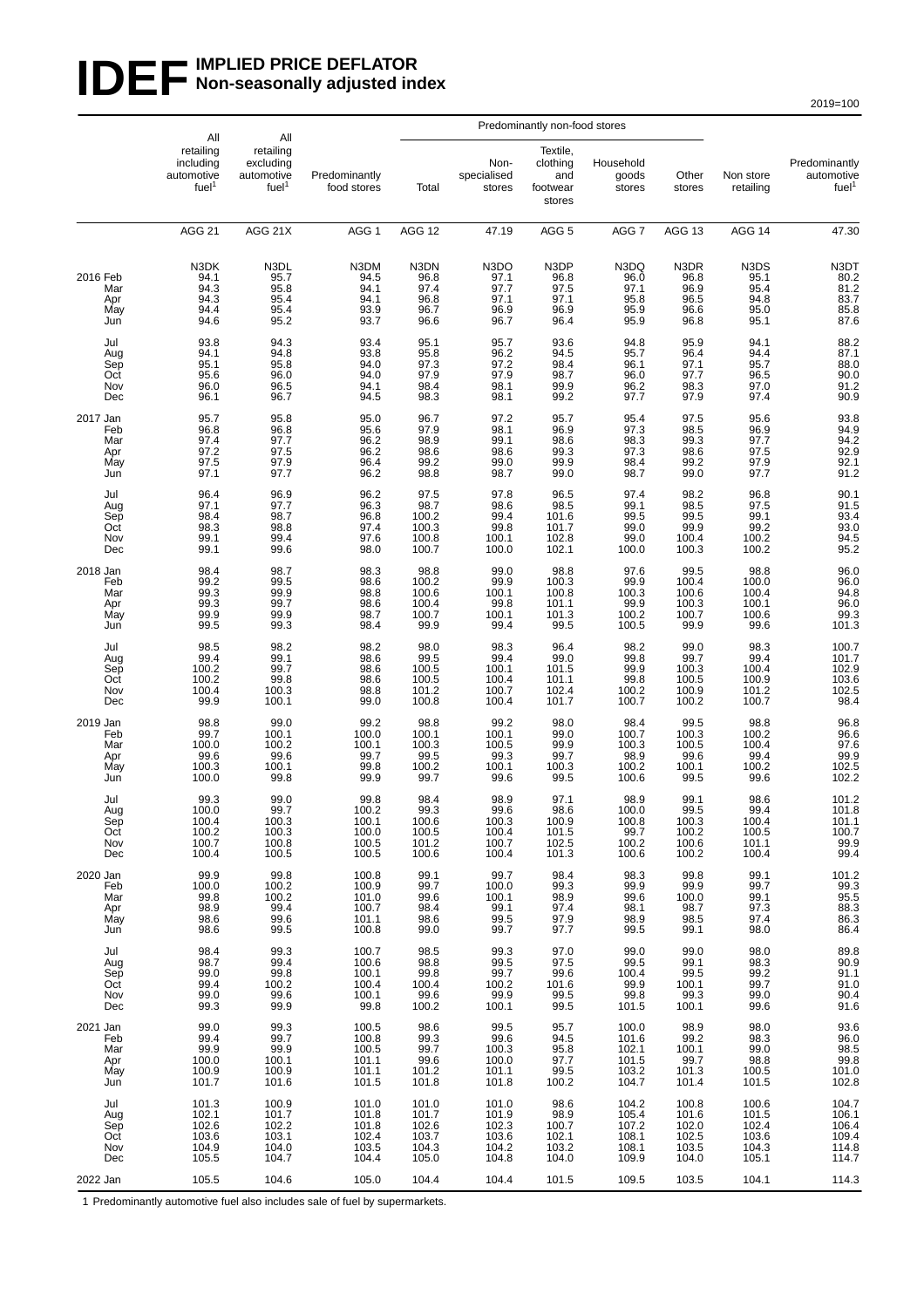## **ID1** WPLIED PRICE DEFLATOR<br>Year on year percentage ch Year on year percentage change

|                                             | All                                                                 | All                                                                  | Predominantly non-food stores                                            |                                                                       |                                                                                |                                                                                   |                                                                                   |                                                                                |                                                          |                                                                           |  |
|---------------------------------------------|---------------------------------------------------------------------|----------------------------------------------------------------------|--------------------------------------------------------------------------|-----------------------------------------------------------------------|--------------------------------------------------------------------------------|-----------------------------------------------------------------------------------|-----------------------------------------------------------------------------------|--------------------------------------------------------------------------------|----------------------------------------------------------|---------------------------------------------------------------------------|--|
|                                             | retailing<br>including<br>automotive<br>fuel <sup>1</sup>           | retailing<br>excluding<br>automotive<br>fuel <sup>1</sup>            | Predominantly<br>food stores                                             | Total                                                                 | Non-<br>specialised<br>stores                                                  | Textile,<br>clothing<br>and<br>footwear<br>stores                                 | Household<br>goods<br>stores                                                      | Other<br>stores                                                                | Non store<br>retailing                                   | Predominantly<br>automotive<br>fuel <sup>1</sup>                          |  |
|                                             | <b>AGG 21</b>                                                       | AGG 21X                                                              | AGG <sub>1</sub>                                                         | <b>AGG 12</b>                                                         | 47.19                                                                          | AGG <sub>5</sub>                                                                  | AGG 7                                                                             | AGG 13                                                                         | AGG 14                                                   | 47.30                                                                     |  |
| 2016 Feb<br>Mar<br>Apr<br>May<br>Jun        | J5HW<br>$-2.1$<br>$-2.3$<br>$-2.2$<br>$-2.3$<br>$-2.1$              | J3VA<br>$-1.7$<br>$-1.7$<br>$-1.7$<br>$-2.0$<br>$-1.9$               | A4VJ<br>$-2.1$<br>$-2.3$<br>$-2.0$<br>$-2.3$<br>$-2.3$                   | A4VK<br>$-1.4$<br>$-1.2$<br>$-1.4$<br>$-1.6$<br>$-1.6$                | A4VL<br>$-1.7$<br>$-1.6$<br>$-1.7$<br>$-1.9$<br>$-1.8$                         | A4VM<br>$-0.3$<br>0.5<br>$-0.3$<br>$-1.0$<br>$-1.1$                               | A4VN<br>$-1.7$<br>$-1.2$<br>$-1.5$<br>$-1.7$<br>$-2.3$                            | A4VO<br>$-1.7$<br>$-2.0$<br>$-1.7$<br>$-1.8$<br>$-1.2$                         | J5HU<br>$-1.9$<br>$-1.8$<br>$-2.1$<br>$-2.1$<br>$-1.5$   | $30X -6.9 -8.7 -8.7$<br>$-7.1$<br>$-6.4$<br>$-5.1$                        |  |
| Jul<br>Aug<br>Sep<br>Oct<br>Nov<br>Dec      | $-1.7$<br>$-1.6$<br>$-0.7$<br>$-0.4$<br>0.3<br>1.0                  | $-1.6$<br>$-1.6$<br>$-1.1$<br>$-0.9$<br>$-0.3$<br>0.4                | $-1.9$<br>$-1.7$<br>$-1.5$<br>$-1.2$<br>$-0.8$                           | $-1.4$<br>$-1.6$<br>$-0.8$<br>$-0.8$<br>0.5                           | $-1.6$<br>$-1.8$<br>$-1.2$<br>$-0.9$<br>$-0.3$<br>0.3                          | $-1.1$<br>$-1.5$<br>0.3<br>$-0.8$<br>0.5<br>0.8                                   | $-1.2$<br>$-1.6$<br>$-1.5$<br>$-0.2$<br>$-0.3$<br>0.7                             | $-1.3$<br>$-1.1$<br>$-0.6$<br>$-0.7$<br>0.5<br>0.7                             | $-1.3$<br>$-1.4$<br>$-0.7$<br>$-0.6$<br>0.1<br>1.0       | $-4.0$<br>$-2.4$<br>1.4<br>4.4<br>$\frac{7.0}{9.5}$                       |  |
| 2017 Jan<br>Feb<br>Mar<br>Apr<br>May<br>Jun | $^{2.0}_{2.9}$<br>3.3<br>3.0<br>3.2<br>2.7                          | 0.6<br>1.3<br>1.9<br>$2.2$<br>2.7<br>2.6                             | 0.6<br>1.2<br>2.1<br>2.3<br>2.7<br>2.7                                   | 0.4<br>1.0<br>1.6<br>$\frac{1.9}{2.6}$<br>2.4                         | 0.5<br>1.1<br>1.4<br>1.5<br>2.2<br>2.1                                         | 0.1<br>1.1<br>$\frac{2.3}{3.0}$<br>2.7                                            | 0.6<br>1.3<br>1.2<br>1.7<br>2.7<br>2.9                                            | $0.9$<br>1.8<br>2.5<br>$2.1$<br>$2.7$<br>2.1                                   | $1.1$<br>2.1<br>2.4<br>2.7<br>3.1<br>2.6                 | 15.8<br>18.3<br>16.1<br>$\begin{array}{c} 11.0 \\ 7.3 \\ 4.0 \end{array}$ |  |
| Jul<br>Aug<br>Sep<br>Oct<br>Nov<br>Dec      | 2.7<br>3.2<br>3.3<br>3.0<br>3.1<br>3.2                              | 2.8<br>3.0<br>3.0<br>3.0<br>3.1<br>3.0                               | 3.0<br>2.7<br>3.0<br>3.6<br>3.7<br>3.8                                   | 2.5<br>3.1<br>$2.9$<br>$2.5$<br>2.5<br>2.5                            | 2.2<br>2.6<br>2.3<br>1.9<br>2.1<br>2.0                                         | 3.0<br>4.2<br>$\frac{3.2}{3.2}$<br>3.0<br>3.1                                     | 2.8<br>3.6<br>3.6<br>3.0<br>2.9<br>2.3                                            | 2.3<br>2.2<br>$^{2.6}_{2.2}$<br>2.2<br>2.3                                     | 2.8<br>3.4<br>3.5<br>2.9<br>3.2<br>2.9                   | $2.2$<br>5.0<br>6.0<br>3.4<br>$\overline{3.6}$<br>4.7                     |  |
| 2018 Jan<br>Feb<br>Mar<br>Apr<br>May<br>Jun | 2.8<br>2.5<br>2.0<br>2.3<br>$\frac{2.5}{2.5}$                       | 3.0<br>$2.8$<br>$2.2$<br>2.2<br>$2.0\,$<br>1.6                       | 3.5<br>3.0<br>2.7<br>2.6<br>2.4<br>2.2                                   | 2.4<br>$2.5$<br>1.7<br>1.8<br>$1.5$<br>$1.0$                          | 1.8<br>1.8<br>1.1<br>1.3<br>1.0<br>0.7                                         | 3.3<br>$\frac{3.5}{2.3}$<br>1.7<br>1.4<br>0.5                                     | 2.3<br>2.7<br>2.0<br>2.6<br>1.8<br>1.9                                            | 2.2<br>1.9<br>1.3<br>1.8<br>1.6<br>1.0                                         | 3.2<br>3.1<br>2.7<br>2.7<br>2.8<br>2.1                   | $2.3$<br>$1.1$<br>$0.6$<br>$3.2$<br>7.8<br>11.1                           |  |
| Jul<br>Aug<br>Sep<br>Oct<br>Nov<br>Dec      | 2.2<br>2.4<br>1.9<br>1.8<br>1.4<br>0.8                              | 1.3<br>1.5<br>1.1<br>0.8<br>0.8<br>0.5                               | $^{2.1}_{2.2}$<br>1.8<br>1.3<br>1.2<br>1.1                               | $\begin{array}{c} 0.5 \\ 0.8 \end{array}$<br>0.4<br>0.3<br>0.4<br>0.1 | $\begin{array}{c} 0.5 \\ 0.7 \end{array}$<br>0.7<br>0.6<br>0.6<br>0.4          | $-0.1$<br>0.5<br>$-0.1$<br>$-0.6$<br>$-0.4$<br>$-0.5$                             | $\begin{array}{c} 0.9 \\ 0.7 \end{array}$<br>0.4<br>0.9<br>1.1<br>0.8             | 0.8<br>1.1<br>0.8<br>0.6<br>0.5<br>$\qquad \qquad -$                           | 1.6<br>1.8<br>1.3<br>1.6<br>1.0<br>0.6                   | 11.9<br>11.2<br>10.3<br>11.4<br>$\frac{8.5}{3.4}$                         |  |
| 2019 Jan<br>Feb<br>Mar<br>Apr<br>May<br>Jun | 0.4<br>0.4<br>0.6<br>0.2<br>0.4<br>0.5                              | 0.4<br>0.5<br>0.4<br>$-0.1$<br>0.1<br>0.6                            | 1.0<br>1.5<br>1.3<br>1.0<br>1.1<br>1.6                                   | $-0.1$<br>$-0.2$<br>$-0.3$<br>$-1.0$<br>$-0.5$<br>$-0.1$              | 0.2<br>0.2<br>0.3<br>$-0.4$<br>0.2                                             | $-0.9$<br>$-1.3$<br>$-1.0$<br>$-1.3$<br>$-1.0$<br>$\qquad \qquad -$               | 0.7<br>0.7<br>0.1<br>$-1.0$<br>0.1<br>0.1                                         | $-0.1$<br>$\qquad \qquad -$<br>$\qquad \qquad -$<br>$-0.8$<br>$-0.6$<br>$-0.5$ | 0.2<br>0.2<br>$-0.7$<br>-0.5                             | $0.9$<br>$0.8$<br>$2.9$<br>$4.2$<br>$3.3$<br>$0.9$                        |  |
| Jul<br>Aug<br>Sep<br>Oct<br>Nov<br>Dec      | 0.8<br>0.5<br>0.3<br>0.1<br>0.3<br>0.5                              | 0.9<br>0.6<br>0.6<br>0.5<br>0.6<br>0.4                               | 1.6<br>1.8<br>1.5<br>1.4<br>1.7<br>1.4                                   | 0.4<br>$-0.2$<br>$-0.1$<br>$-0.1$<br>$-0.2$                           | 0.7<br>0.1<br>0.2<br>$\bar{\mathbb{I}}$<br>$\qquad \qquad -$                   | 0.7<br>$-0.4$<br>$-0.5$<br>0.4<br>0.1<br>$-0.4$                                   | 0.6<br>0.2<br>0.8<br>$-0.1$<br>0.1<br>$-0.2$                                      | 0.1<br>$-0.1$<br>$-0.3$<br>$-0.2$<br>$\overline{\phantom{a}}$                  | 0.4<br>0.1<br>$-0.4$<br>$-0.1$<br>$-0.2$                 | 0.4<br>0.1<br>$-1.8$<br>$-2.9$<br>$-2.5$<br>1.0                           |  |
| 2020 Jan<br>Feb<br>Mar<br>Apr<br>May<br>Jun | 1.1<br>0.4<br>$-0.1$<br>$-0.8$<br>$-1.6$<br>$-1.5$                  | 0.7<br>0.1<br>$\overline{\phantom{a}}$<br>$-0.1$<br>$-0.5$<br>$-0.2$ | 1.5<br>1.0<br>1.0<br>1.0<br>1.2<br>0.9                                   | 0.2<br>$-0.4$<br>$-0.7$<br>$-1.1$<br>$-1.6$<br>$-0.8$                 | 0.5<br>$-0.1$<br>$-0.3$<br>$-0.3$<br>$-0.7$<br>$\overline{\phantom{a}}$        | 0.5<br>0.3<br>$-0.9$<br>$-2.3$<br>$-2.5$<br>$-1.8$                                | $\hspace{0.1mm}-\hspace{0.1mm}$<br>$-0.8$<br>$-0.8$<br>$-0.8$<br>$-1.4$<br>$-1.1$ | 0.3<br>$-0.5$<br>$-0.4$<br>$-0.9$<br>$-1.6$<br>$-0.4$                          | 0.3<br>$-0.5$<br>-1.2<br>$-2.1$<br>$-2.8$<br>$-1.6$      | 4.6<br>$2.7 -2.2 -11.5$<br>$-15.7$<br>$-15.4$                             |  |
| Jul<br>Aug<br>Sep<br>Oct<br>Nov<br>Dec      | $-0.8$<br>$-1.3$<br>$-1.5$<br>$-0.9$<br>$-1.8$<br>$-1.1$            | 0.2<br>$-0.3$<br>$-0.6$<br>$-1.\overline{2}$<br>$-0.6$               | 0.9<br>0.4<br>$\hspace{0.1mm}-\hspace{0.1mm}$<br>0.4<br>$-0.4$<br>$-0.6$ | 0.1<br>$-0.5$<br>$-0.8$<br>$-0.2$<br>$-1.\overline{5}$<br>$-0.5$      | 0.4<br>$\hspace{0.1mm}-\hspace{0.1mm}$<br>$-0.6$<br>$-0.2$<br>$-0.8$<br>$-0.4$ | $-0.1$<br>$-1.1$<br>$-1.3$<br>$\hspace{0.1mm}-\hspace{0.1mm}$<br>$-3.1$<br>$-1.7$ | 0.1<br>$-0.4$<br>$-0.3$<br>0.2<br>$-0.4$<br>0.9                                   | $-0.1$<br>$-0.4$<br>$-0.9$<br>$-0.1$<br>$-1.3$<br>$-0.2$                       | $-0.8$<br>$-1.0$<br>$-1.2$<br>$-0.8$<br>$-2.1$<br>$-0.9$ | $-11.2$<br>$-10.7$<br>$-10.0$<br>$-9.6$<br>$-9.5$<br>$-7.8$               |  |
| 2021 Jan<br>Feb<br>Mar<br>Apr<br>May<br>Jun | $-1.0$<br>$-0.7$<br>$\overline{\phantom{a}}$<br>$1.2$<br>2.3<br>3.1 | $-0.4$<br>$-0.5$<br>$-0.3$<br>0.6<br>1.4<br>2.0                      | $-0.3$<br>$-0.2$<br>$-0.5$<br>0.3<br>$-0.1$<br>0.6                       | $-0.4$<br>$-0.5$<br>0.1<br>1.2<br>2.6<br>2.9                          | $-0.2$<br>$-0.3$<br>0.3<br>0.9<br>1.7<br>2.0                                   | $-2.8$<br>$-4.7$<br>$-3.1$<br>0.3<br>1.9<br>2.6                                   | 1.8<br>1.8<br>$\substack{2.5 \\ 3.5}$<br>4.3<br>5.1                               | $-0.9$<br>$-0.7$<br>$\sim$<br>1.0<br>$2.8\,$<br>2.3                            | $-1.2$<br>$-1.4$<br>$-0.1$<br>1.5<br>3.2<br>3.5          | $-7.6$<br>$-3.2$<br>$3.3$<br>$12.9$<br>16.9<br>19.0                       |  |
| Jul<br>Aug<br>Sep<br>Oct<br>Nov<br>Dec      | 2.9<br>3.5<br>$3.\bar{7}$<br>4.3<br>6.0<br>6.2                      | 1.6<br>2.2<br>$\overline{2.5}$<br>2.9<br>4.4<br>4.8                  | 0.4<br>1.3<br>1.7<br>2.0<br>3.4<br>4.5                                   | 2.5<br>2.9<br>$\overline{2.9}$<br>3.3<br>4.8<br>4.9                   | 1.8<br>2.3<br>2.6<br>3.4<br>4.3<br>4.7                                         | 1.6<br>1.4<br>1.0<br>0.5<br>3.7<br>4.5                                            | 5.3<br>5.8<br>6.7<br>8.2<br>8.3<br>8.2                                            | 1.9<br>2.6<br>2.4<br>2.4<br>4.2<br>3.9                                         | 2.7<br>3.2<br>3.3<br>3.9<br>5.4<br>5.5                   | 16.6<br>16.7<br>16.8<br>20.2<br>26.8<br>25.2                              |  |
| 2022 Jan                                    | 6.7                                                                 | 5.3                                                                  | 4.4                                                                      | 5.9                                                                   | 4.8                                                                            | 6.1                                                                               | 9.5                                                                               | 4.6                                                                            | 6.3                                                      | 22.3                                                                      |  |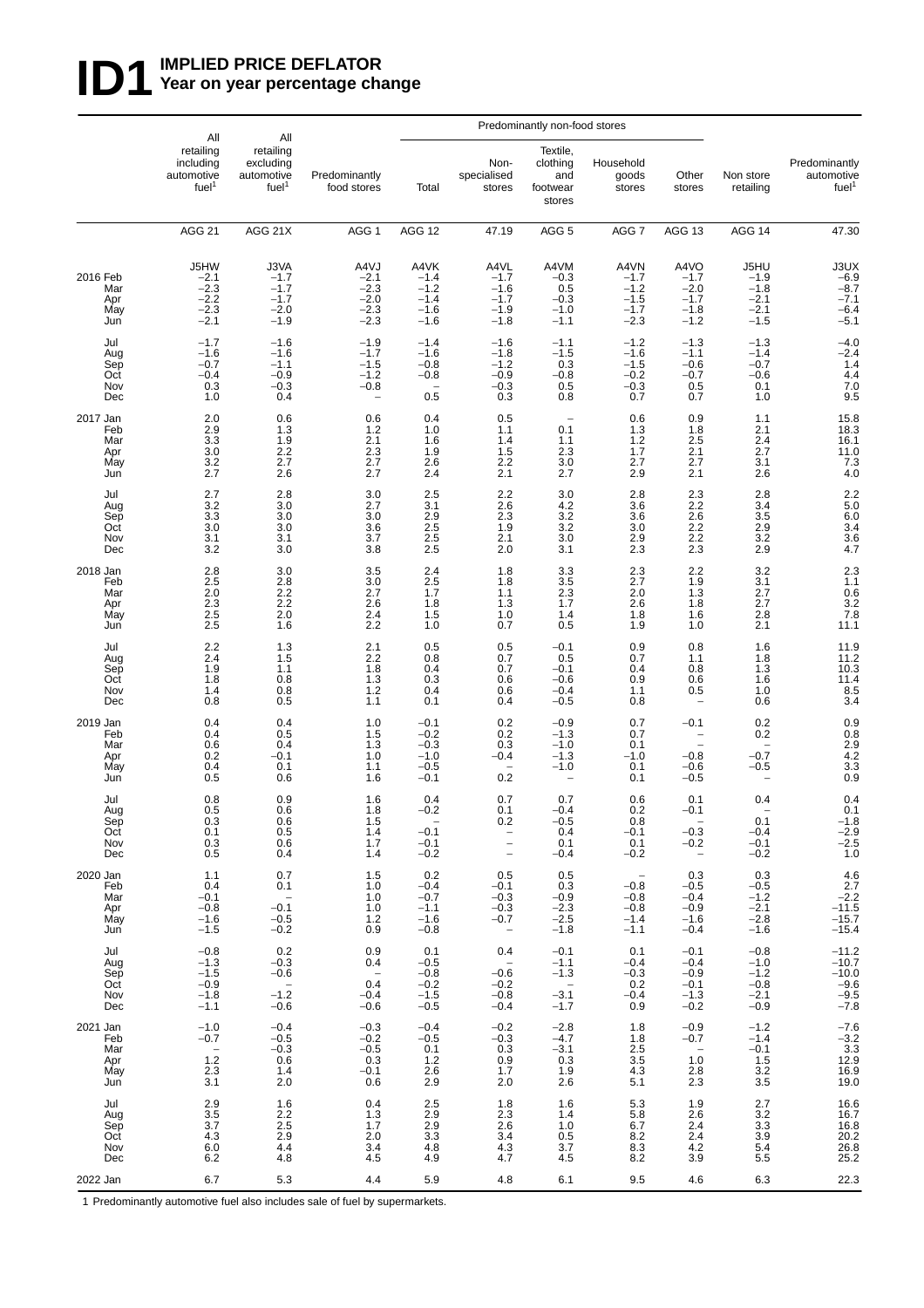## **ID2** IMPLIED PRICE DEFLATOR<br>Month on month percentage **Month on month percentage change**

|                                             | All                                                               | All                                                                          |                                                                                    |                                                                                |                                                         | Predominantly non-food stores                                 |                                                                           |                                                 |                                                         |                                                                         |
|---------------------------------------------|-------------------------------------------------------------------|------------------------------------------------------------------------------|------------------------------------------------------------------------------------|--------------------------------------------------------------------------------|---------------------------------------------------------|---------------------------------------------------------------|---------------------------------------------------------------------------|-------------------------------------------------|---------------------------------------------------------|-------------------------------------------------------------------------|
|                                             | retailing<br>including<br>automotive<br>fuel <sup>1</sup>         | retailing<br>excluding<br>automotive<br>fuel <sup>1</sup>                    | Predominantly<br>food stores                                                       |                                                                                | Non-<br>specialised<br>stores                           | Textile,<br>clothing<br>and<br>footwear<br>stores             | Household<br>goods<br>stores                                              | Other<br>stores                                 | Non store<br>retailing                                  | Predominantly<br>automotive<br>fuel <sup>1</sup>                        |
|                                             | <b>AGG 21</b>                                                     | AGG 21X                                                                      | AGG <sub>1</sub>                                                                   | AGG 12                                                                         | 47.19                                                   | AGG <sub>5</sub>                                              | AGG 7                                                                     | AGG 13                                          | AGG 14                                                  | 47.30                                                                   |
| 2016 Feb<br>Mar<br>Apr<br>May<br>Jun        | J5HV<br>0.3<br>0.2<br>$\overline{\phantom{0}}$<br>0.1<br>0.1      | <b>J3TU</b><br>0.4<br>0.1<br>$-0.3$<br>$-0.1$<br>$-0.1$                      | A4RT<br>0.1<br>$-0.4$<br>$-0.2$<br>$-0.2$                                          | A4RU<br>0.7<br>0.6<br>$-0.6$<br>$-0.1$<br>$-0.1$                               | A4RV<br>0.3<br>0.5<br>$-0.5$<br>$-0.2$<br>$-0.2$        | A4RW<br>$1.2$<br>0.8<br>$-0.4$<br>$-0.2$<br>$-0.5$            | A4RX<br>1.3<br>1.0<br>$-1.4$<br>0.1                                       | A4RY<br>0.2<br>0.1<br>$-0.3$<br>0.3             | J5HT<br>0.3<br>0.5<br>$-0.6$<br>0.2                     | $J3TJ$<br>$-1.0$<br>$\frac{1.1}{3.2}$<br>2.5<br>2.1                     |
| Jul<br>Aug<br>Sep<br>Oct<br>Nov<br>Dec      | $-0.8$<br>0.3<br>1.0<br>0.5<br>0.5<br>0.1                         | $-1.0$<br>0.5<br>1.0<br>0.3<br>0.4<br>0.2                                    | $-0.3$<br>0.4<br>0.3<br>0.2<br>0.3                                                 | $-1.6$<br>0.7<br>1.7<br>0.4<br>0.6                                             | $-1.1$<br>0.5<br>1.1<br>0.6<br>0.2<br>$\qquad \qquad -$ | $-2.8$<br>0.9<br>4.1<br>0.2<br>$1.2$<br>$-0.7$                | $-1.2$<br>1.0<br>0.4<br>$\overline{\phantom{0}}$<br>0.2<br>1.5            | $-0.9$<br>0.4<br>0.7<br>0.7<br>0.5<br>$-0.3$    | $-1.0$<br>0.2<br>1.5<br>0.8<br>0.5<br>0.4               | $-1.2$<br>1.1<br>2.2<br>1.4<br>$-0.4$                                   |
| 2017 Jan<br>Feb<br>Mar<br>Apr<br>May<br>Jun | $-0.3$<br>1.1<br>0.6<br>$-0.3$<br>0.3<br>$-0.4$                   | $-0.8$<br>1.1<br>0.8<br>$-0.1$<br>0.4<br>$-0.3$                              | 0.5<br>0.7<br>0.5<br>0.1<br>0.2<br>$-0.2$                                          | $-1.8$<br>1.3<br>1.1<br>$-0.3$<br>0.6<br>$-0.4$                                | $-0.9$<br>0.9<br>0.9<br>$-0.4$<br>0.5<br>$-0.3$         | $-3.5$<br>1.3<br>1.8<br>0.7<br>0.5<br>$-0.8$                  | $^{-2.3}_{2.0}$<br>0.9<br>$-0.9$<br>1.0<br>0.2                            | $-0.6$<br>1.1<br>0.8<br>$-0.7$<br>0.5<br>$-0.3$ | $-1.7$<br>1.3<br>0.8<br>$-0.3$<br>0.4<br>$-0.3$         | $3.3$<br>$1.1$<br>$-0.7$<br>$-1.4$<br>$-0.9$<br>$-1.0$                  |
| Jul<br>Aug<br>Sep<br>Oct<br>Nov<br>Dec      | $-0.8$<br>0.8<br>1.2<br>0.1<br>0.6<br>0.2                         | $-0.8$<br>0.7<br>1.1<br>0.2<br>0.5<br>0.1                                    | 0.1<br>0.5<br>0.5<br>0.3<br>0.4                                                    | $-1.4$<br>1.2<br>1.5<br>$\overline{\phantom{m}}$<br>0.5<br>-                   | $-1.0$<br>0.9<br>0.8<br>0.3<br>0.4<br>$-0.1$            | $-2.5$<br>2.1<br>3.2<br>0.1<br>1.1<br>$-0.6$                  | $-1.2$<br>1.7<br>0.4<br>$-0.6$<br>0.1<br>0.9                              | $-0.8$<br>0.4<br>1.0<br>0.3<br>0.5<br>$-0.1$    | $-0.8$<br>0.8<br>1.6<br>0.2<br>0.9<br>$\qquad \qquad -$ | $-1.2$<br>1.5<br>2.0<br>-0.3<br>1.6<br>0.7                              |
| 2018 Jan<br>Feb<br>Mar<br>Apr<br>May<br>Jun | $-0.7$<br>0.8<br>0.1<br>$\overline{\phantom{a}}$<br>0.6<br>$-0.4$ | $-0.9$<br>0.9<br>0.3<br>$-0.1$<br>0.2<br>$-0.7$                              | 0.2<br>0.3<br>0.2<br>0.1<br>$-0.4$                                                 | $-1.9$<br>1.4<br>0.3<br>$-0.1$<br>0.3<br>$-0.8$                                | $-1.0$<br>0.9<br>0.2<br>$-0.3$<br>0.3<br>$-0.7$         | $-3.3$<br>1.5<br>0.5<br>0.2<br>$0.2\,$<br>$-1.8$              | $-2.3$<br>2.4<br>0.3<br>$-0.4$<br>0.2<br>0.4                              | $-0.8$<br>0.9<br>0.2<br>$-0.2$<br>0.3<br>$-0.8$ | $-1.4$<br>1.3<br>0.4<br>$-0.2$<br>0.5<br>$-1.0$         | 0.8<br>$-0.1$<br>$-1.2$<br>1.2<br>$\frac{3.5}{2.0}$                     |
| Jul<br>Aug<br>Sep<br>Oct<br>Nov<br>Dec      | $-1.0$<br>0.9<br>0.7<br>$\qquad \qquad -$<br>0.3<br>$-0.5$        | $-1.1$<br>0.9<br>0.7<br>0.4<br>$-0.1$                                        | $-0.1$<br>0.3<br>0.1<br>0.2<br>0.3                                                 | $-1.9$<br>1.6<br>1.1<br>$-0.1$<br>0.6<br>$-0.3$                                | $-1.1$<br>1.1<br>0.7<br>0.3<br>0.3<br>$-0.3$            | $-3.1$<br>2.7<br>2.5<br>$-0.3$<br>1.3<br>$-0.7$               | $-2.2$<br>1.6<br>0.1<br>$-0.1$<br>$0.3$<br>$0.7$                          | $^{-0.9}_{0.7}$<br>0.7<br>0.1<br>0.4<br>$-0.6$  | $-1.3$<br>1.0<br>1.1<br>0.5<br>0.3<br>$-0.4$            | $-0.5$<br>0.9<br>1.2<br>0.6<br>$-1.0$<br>$-4.1$                         |
| 2019 Jan<br>Feb<br>Mar<br>Apr<br>May<br>Jun | $-1.2$<br>0.9<br>0.3<br>$-0.3$<br>0.7<br>$-0.3$                   | $-1.1$<br>1.0<br>0.2<br>$-0.7$<br>0.5<br>$-0.3$                              | 0.2<br>0.7<br>0.1<br>$-0.4$<br>0.2<br>0.1                                          | $-2.0$<br>1.3<br>0.3<br>$-0.8$<br>0.7<br>$-0.5$                                | $-1.2$<br>0.9<br>0.3<br>$-1.1$<br>0.7<br>$-0.5$         | $-3.7$<br>1.1<br>0.8<br>$-0.1$<br>0.5<br>$-0.8$               | $^{-2.4}_{2.4}$<br>$-0.3$<br>$-1.5$<br>1.4<br>0.4                         | $-0.8$<br>0.9<br>0.2<br>$-0.9$<br>0.5<br>$-0.7$ | $-1.9$<br>1.4<br>0.1<br>$-1.0$<br>0.8<br>$-0.5$         | $^{-1.6}_{-0.2}$<br>1.0<br>$^{2.4}_{2.6}$<br>$-0.4$                     |
| Jul<br>Aug<br>Sep<br>Oct<br>Nov<br>Dec      | $-0.8$<br>0.7<br>0.5<br>$-0.1$<br>0.5<br>$-0.3$                   | $-0.8$<br>0.7<br>0.6<br>$-0.1$<br>0.6<br>$-0.3$                              | $-0.1$<br>0.4<br>$-0.2$<br>$-0.1$<br>0.5<br>$\hspace{0.1mm}-\hspace{0.1mm}$        | $-1.3$<br>0.9<br>-1.3<br>$-0.1$<br>0.6<br>$-0.5$                               | $-0.7$<br>0.6<br>0.8<br>0.1<br>0.3<br>$-0.3$            | $-2.4$<br>1.5<br>2.4<br>0.6<br>1.0<br>$-1.3$                  | $-1.8$<br>1.1<br>0.7<br>$-1.0$<br>0.6<br>0.4                              | $-0.3$<br>0.4<br>0.9<br>$-0.1$<br>0.5<br>$-0.4$ | $-0.9$<br>0.6<br>1.1<br>0.1<br>0.6<br>$-0.6$            | $-1.0$<br>0.7<br>$-0.7$<br>$-0.5$<br>$-0.7$<br>$-0.6$                   |
| 2020 Jan<br>Feb<br>Mar<br>Apr<br>May<br>Jun | $-0.5$<br>0.2<br>$-0.3$<br>$-1.0$<br>$-0.1$<br>$-0.1$             | $-0.7$<br>0.4<br>$\overline{a}$<br>$-0.8$<br>0.2<br>$\overline{\phantom{a}}$ | 0.3<br>0.2<br>$\hspace{0.1mm}-\hspace{0.1mm}$<br>$-0.3$<br>0.4<br>$-0.3$           | $-1.6$<br>0.7<br>$\sim$<br>$-1.3$<br>$\begin{array}{c} 0.2 \\ 0.3 \end{array}$ | $-0.7$<br>0.3<br>0.1<br>$-1.0$<br>0.3<br>0.2            | $-2.8$<br>0.9<br>$-0.4$<br>$-1.5$<br>0.3<br>$\qquad \qquad -$ | $-2.2$<br>1.5<br>$-0.2$<br>$-1.5$<br>0.8<br>0.7                           | $-0.5$<br>0.1<br>0.2<br>$-1.4$<br>$-0.2$<br>0.6 | $-1.4$<br>0.5<br>$-0.5$<br>$-1.8$<br>0.1<br>0.7         | 1.8<br>$-2.0$<br>$-3.8$<br>$-7.4$<br>$-2.3$<br>$\overline{\phantom{a}}$ |
| Jul<br>Aug<br>Sep<br>Oct<br>Nov<br>Dec      | $-0.1$<br>0.2<br>0.3<br>0.4<br>$-0.4$<br>0.4                      | $-0.3$<br>0.2<br>0.3<br>0.5<br>$-0.6$<br>0.3                                 | $-0.1$<br>$-0.1$<br>$-0.5$<br>$\begin{array}{c} 0.3 \\ -0.3 \end{array}$<br>$-0.2$ | $-0.4$<br>0.3<br>0.9<br>0.6<br>$-0.8$<br>0.6                                   | $-0.4$<br>0.2<br>0.2<br>0.5<br>$-0.3$<br>0.2            | $-0.7$<br>0.5<br>2.2<br>1.9<br>$-2.1$<br>0.1                  | $-0.5$<br>0.6<br>0.8<br>$-0.6$<br>$\hspace{0.1mm}-\hspace{0.1mm}$<br>1.6  | $-0.1$<br>0.1<br>0.4<br>0.6<br>$-0.7$<br>0.7    | $-0.1$<br>0.4<br>0.9<br>0.5<br>$-0.7$<br>0.6            | $3.9$<br>$1.2$<br>0.1<br>$-0.1$<br>$-0.5$<br>1.3                        |
| 2021 Jan<br>Feb<br>Mar<br>Apr<br>May<br>Jun | $-0.5$<br>0.6<br>0.4<br>0.2<br>1.0<br>0.7                         | $-0.6$<br>0.4<br>0.2<br>0.1<br>0.9<br>0.6                                    | 0.7<br>0.3<br>$-0.3$<br>0.5<br>0.5                                                 | $-1.5$<br>0.5<br>0.7<br>$-0.2$<br>1.6<br>0.6                                   | $-0.5$<br>0.1<br>0.7<br>$-0.4$<br>1.2<br>0.5            | $-3.9$<br>$-1.1$<br>1.3<br>1.9<br>1.9<br>0.7                  | $-1.4$<br>1.5<br>0.5<br>$-0.5$<br>1.5<br>1.5                              | $-1.2$<br>0.3<br>0.9<br>$-0.4$<br>1.6<br>0.2    | $-1.6$<br>0.4<br>0.7<br>$-0.2$<br>1.8<br>0.9            | 2.1<br>$2.7$<br>$2.7$<br>$1.2$<br>$1.2$<br>1.9                          |
| Jul<br>Aug<br>Sep<br>Oct<br>Nov<br>Dec      | $-0.4$<br>0.8<br>0.5<br>1.0<br>$1.2$<br>0.5                       | $-0.7$<br>0.8<br>0.5<br>0.9<br>0.9<br>0.7                                    | $-0.4$<br>0.8<br>$\qquad \qquad -$<br>0.6<br>1.1<br>0.8                            | $-0.8$<br>0.7<br>1.0<br>1.0<br>0.7<br>0.6                                      | $-0.6$<br>0.8<br>0.4<br>1.3<br>0.5<br>0.6               | $-1.7$<br>0.3<br>1.8<br>1.4<br>1.0<br>0.8                     | $-0.4$<br>1.1<br>1.6<br>0.9<br>$\hspace{0.1mm}-\hspace{0.1mm}$<br>$1.6\,$ | $-0.5$<br>0.7<br>0.3<br>0.6<br>1.0<br>0.4       | $-0.9$<br>0.9<br>0.9<br>1.1<br>0.8<br>0.7               | $1.8$<br>$1.3$<br>$0.2$<br>$2.9$<br>$4.9$<br>$\overline{\phantom{0}}$   |
| 2022 Jan                                    | 0.1                                                               | $-0.1$                                                                       | 0.6                                                                                | $-0.5$                                                                         | $-0.4$                                                  | $-2.4$                                                        | $-0.2$                                                                    | $-0.5$                                          | $-0.9$                                                  | $-0.3$                                                                  |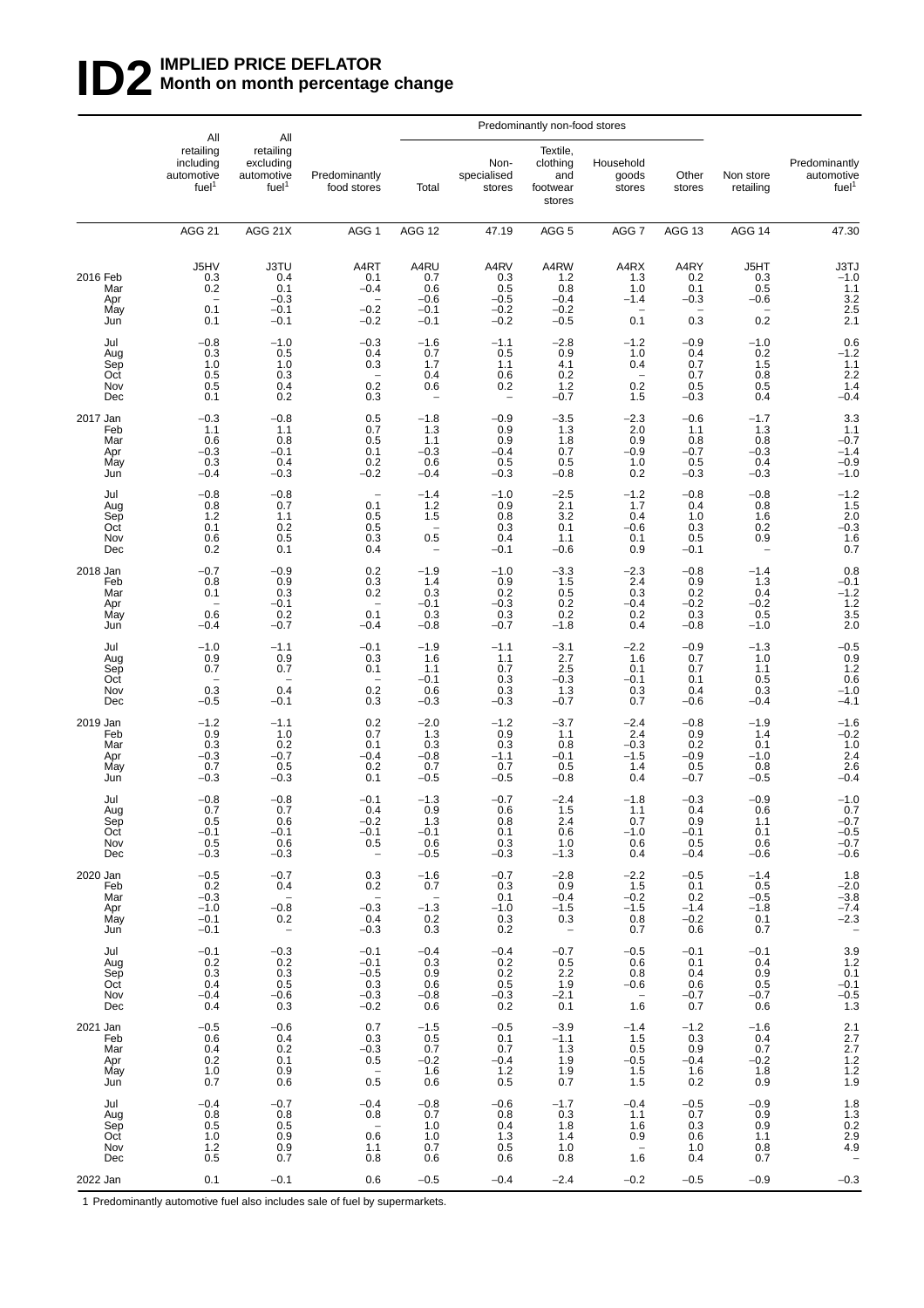### **R1 CHAINED VOLUME OF RETAIL SALES SEASONALLY ADJUSTED**

Index 2019=100

|                            | All<br>retailing<br>including<br>automotive<br>fuel <sup>1</sup> | All                                                       |                                                      |                                                                | Predominantly non-food stores              |                                                             |                                                                |                                                         |                                               |                                                  |
|----------------------------|------------------------------------------------------------------|-----------------------------------------------------------|------------------------------------------------------|----------------------------------------------------------------|--------------------------------------------|-------------------------------------------------------------|----------------------------------------------------------------|---------------------------------------------------------|-----------------------------------------------|--------------------------------------------------|
|                            |                                                                  | retailing<br>excluding<br>automotive<br>fuel <sup>1</sup> | Predominantly<br>food stores                         | Total                                                          | Non-<br>specialised<br>stores              | Textile,<br>clothing and<br>footwear<br>stores              | Household<br>goods<br>stores                                   | Other<br>stores                                         | Non-store<br>retailing                        | Predominantly<br>automotive<br>fuel <sup>1</sup> |
|                            | <b>AGG 21</b>                                                    | AGG 21X                                                   | AGG <sub>1</sub>                                     | AGG 12                                                         | 47.19                                      | AGG <sub>5</sub>                                            | AGG 7                                                          | AGG 13                                                  | AGG 14                                        | 47.30                                            |
|                            | <b>Revisions to index numbers</b>                                |                                                           |                                                      |                                                                |                                            |                                                             |                                                                |                                                         |                                               |                                                  |
| 2014<br>2015               | $\overline{\phantom{0}}$<br>$\overline{\phantom{0}}$             | $\overline{\phantom{0}}$                                  | $\overline{\phantom{0}}$                             | L.<br>$\overline{\phantom{0}}$                                 | $\overline{\phantom{0}}$                   | $\overline{\phantom{a}}$                                    | $\overline{\phantom{0}}$<br>$\overline{\phantom{0}}$           | $\qquad \qquad -$                                       | $-0.1$<br>-                                   |                                                  |
| 2016<br>2017               | $\overline{\phantom{0}}$<br>$\overline{\phantom{0}}$             | $\overline{\phantom{0}}$                                  | $\overline{\phantom{0}}$                             | $\overline{\phantom{0}}$<br>$\overline{a}$                     | $\overline{\phantom{0}}$                   |                                                             | $\overline{\phantom{0}}$                                       | $\overline{a}$<br>$\overline{\phantom{0}}$              | $\qquad \qquad -$<br>$\overline{\phantom{0}}$ | $-0.1$                                           |
| 2018                       | L.                                                               | $\overline{\phantom{0}}$                                  | $\overline{\phantom{0}}$                             | $\overline{a}$                                                 | $\overline{\phantom{0}}$                   |                                                             | $\overline{\phantom{0}}$                                       | $\overline{\phantom{0}}$                                | $\overline{\phantom{0}}$                      |                                                  |
| 2019<br>2020               | $\overline{\phantom{a}}$                                         | $\overline{\phantom{0}}$                                  | $\overline{\phantom{a}}$<br>$\overline{\phantom{0}}$ | -<br>$\qquad \qquad -$                                         | $\overline{\phantom{0}}$<br>$\overline{a}$ | 0.1                                                         | $\overline{\phantom{0}}$                                       | $\overline{\phantom{0}}$                                | 0.1                                           |                                                  |
| 2021                       | $-0.3$                                                           | $-0.3$                                                    | 0.1                                                  | $-0.7$                                                         | $-0.5$                                     | $-1.5$                                                      | $-0.6$                                                         | $-0.6$                                                  | $-0.2$                                        | $-0.1$                                           |
| 2019 Q1<br>Q2              | $\overline{a}$<br>$\overline{\phantom{0}}$                       | 0.1                                                       | 0.1<br>0.1                                           | 0.1<br>$\overline{\phantom{0}}$                                | 0.2<br>0.1                                 | 0.5<br>0.1                                                  | $-0.2$<br>$-0.1$                                               | $-0.1$<br>$-0.1$                                        | $-0.2$<br>$-0.2$                              | $-0.1$                                           |
| Q3<br>Q4                   | $\overline{\phantom{0}}$<br>$-0.1$                               | $\sim$<br>$-0.1$                                          | $-0.3$                                               | $\overline{\phantom{0}}$<br>$\qquad \qquad -$                  | $-0.1$<br>$-0.2$                           | $-0.4$                                                      | 0.3                                                            | 0.2                                                     | 0.3                                           |                                                  |
| 2020 Q1                    | 0.1                                                              | 0.1                                                       | 0.2                                                  | 0.1                                                            | 0.3                                        | 0.7                                                         | $-0.3$                                                         | $-0.3$                                                  | $-0.4$                                        |                                                  |
| Q2<br>Q <sub>3</sub><br>Q4 | $\overline{\phantom{0}}$<br>$-0.1$                               | 0.1<br>$-0.1$                                             | 0.1<br>$-0.4$                                        | $\overline{\phantom{0}}$<br>$-0.1$<br>$\overline{\phantom{0}}$ | 0.1<br>$-0.1$<br>$-0.2$                    | $\overline{\phantom{m}}$<br>$-0.4$                          | $\overline{\phantom{m}}$<br>$-0.1$<br>0.4                      | $\overline{\phantom{m}}$<br>0.3                         | $-0.3$<br>0.8                                 | 0.1                                              |
| 2021 Q1                    | $\overline{\phantom{0}}$                                         | $-0.1$                                                    | 0.2                                                  | $\overline{\phantom{a}}$                                       | 0.3                                        | 0.1                                                         | $-0.8$                                                         |                                                         | $-1.1$                                        |                                                  |
| Q2<br>Q3                   | $-0.3$<br>$-0.3$                                                 | $-0.3$<br>$-0.3$                                          | 0.2<br>$\overline{\phantom{m}}$                      | $-0.9$<br>$-0.8$                                               | $-0.1$<br>$-0.3$                           | $-2.1$<br>$-2.2$                                            | $-0.6$<br>$\overline{\phantom{m}}$                             | $-0.4$<br>$-0.4$                                        | $-0.3$<br>0.2                                 | $-0.1$<br>$-0.1$                                 |
| Q4                         | $-0.6$                                                           | $-0.6$                                                    | $-0.2$                                               | $-1.5$                                                         | $-1.9$                                     | $-1.8$                                                      | $-0.7$                                                         | $-1.4$                                                  | 0.7                                           | $-0.3$                                           |
| 2019 Jan<br>Feb            | 0.2                                                              | 0.1                                                       | 0.3<br>0.1                                           | 0.1                                                            | 0.4<br>0.1                                 | 1.2<br>0.1                                                  | $-0.6$                                                         | $-0.4$                                                  | $-0.3$<br>$-0.2$                              | 0.1                                              |
| Mar<br>Apr                 | 0.1<br>$-0.1$                                                    | $\overline{a}$<br>$\overline{a}$<br>$-0.1$                | 0.1<br>0.1                                           | 0.1<br>$-0.2$                                                  | 0.1<br>0.1                                 | 0.1<br>$\overline{\phantom{0}}$                             | $\overline{\phantom{m}}$<br>$\overline{\phantom{0}}$<br>$-0.1$ | $\qquad \qquad -$<br>$\overline{\phantom{0}}$<br>$-0.4$ | $-0.1$<br>$-0.3$                              |                                                  |
| May<br>Jun                 | $\overline{\phantom{0}}$<br>$\overline{\phantom{0}}$             | 0.1                                                       | 0.1<br>0.1                                           | 0.1<br>0.1                                                     | 0.1                                        | $\overline{\phantom{a}}$<br>$\overline{\phantom{0}}$        | $-0.1$<br>$-0.1$                                               | 0.1                                                     | $-0.2$<br>$-0.1$                              |                                                  |
| Jul                        | $\overline{\phantom{0}}$<br>$\overline{\phantom{0}}$             | $\overline{\phantom{a}}$<br>$\overline{\phantom{0}}$      | 0.1                                                  | $\qquad \qquad -$                                              | $-0.1$                                     | $\overline{\phantom{m}}$                                    | $-0.1$                                                         | $-0.1$                                                  | $-0.1$<br>0.1                                 |                                                  |
| Aug<br>Sep<br>Oct          | $-0.1$                                                           | $-0.1$<br>$\overline{\phantom{a}}$                        | $\overline{\phantom{a}}$<br>$\overline{\phantom{a}}$ | $\qquad \qquad -$<br>$\qquad \qquad -$                         | $-0.1$<br>$-0.5$                           | $-0.1$<br>$-0.3$                                            | 0.1<br>0.4                                                     | $-0.1$<br>0.1                                           | 0.1<br>0.2                                    |                                                  |
| Nov<br>Dec                 | $-0.1$<br>$-0.2$                                                 | $-0.2$                                                    | $-0.2$<br>$-0.5$                                     | 0.1<br>$-0.1$                                                  | $-0.2$<br>0.1                              | $-0.5$<br>$-0.3$                                            | 0.1<br>0.4                                                     | 0.8<br>$-0.3$                                           | 0.2<br>0.5                                    | $0.\overline{1}$                                 |
| 2020 Jan                   | 0.1                                                              | 0.2                                                       | 0.4                                                  | 0.2                                                            | 0.7                                        | 1.8                                                         | $-0.7$                                                         | $-0.8$                                                  | $-0.7$                                        | $-0.1$                                           |
| Feb<br>Mar<br>Apr          | -<br>$\qquad \qquad -$<br>-                                      | 0.1<br>$\qquad \qquad -$<br>$\overline{\phantom{a}}$      | 0.1<br>0.2<br>0.1                                    | $\overline{\phantom{0}}$<br>$\overline{\phantom{m}}$<br>-      | 0.1<br>0.1<br>0.1                          | 0.1<br>$\overline{\phantom{0}}$<br>$\overline{\phantom{a}}$ | $-0.2$<br>$\qquad \qquad -$<br>$\overline{\phantom{a}}$        | $\overline{\phantom{m}}$<br>$-0.1$                      | $-0.4$<br>$-0.3$<br>$-0.5$                    | 0.1                                              |
| May<br>Jun                 | $\overline{\phantom{0}}$<br>0.1                                  | $\overline{\phantom{0}}$<br>0.1                           | 0.1<br>0.2                                           | $\overline{\phantom{0}}$<br>$\overline{a}$                     | 0.2                                        | 0.1                                                         | 0.1<br>$-0.1$                                                  | 0.2<br>$\qquad \qquad -$                                | $-0.3$<br>$-0.2$                              |                                                  |
| Jul                        | $\overline{a}$                                                   | $\overline{\phantom{0}}$                                  | $\overline{\phantom{0}}$                             | -                                                              | $\overline{\phantom{0}}$                   | 0.1                                                         | $\overline{\phantom{m}}$                                       | 0.1                                                     | $-0.1$                                        |                                                  |
| Aug<br>Sep<br>Oct          | $\overline{\phantom{0}}$<br>$-0.1$                               | $\overline{\phantom{0}}$<br>$\equiv$<br>$\sim$            | $\mathbb T$                                          | $\overline{\phantom{0}}$<br>$-0.1$<br>$-0.1$                   | $-0.1$<br>$-0.2$<br>$-0.5$                 | $-0.2$<br>$-0.4$                                            | $-0.2$<br>$-$<br>0.4                                           | 0.1<br>$\overline{\phantom{0}}$<br>0.2                  | 0.2<br>0.1<br>0.3                             | $-0.1$                                           |
| Nov<br>Dec                 | $\bar{\mathbb{Z}}$<br>$-0.1$                                     | $-0.1$<br>$-0.1$                                          | $-0.3$<br>$-0.6$                                     | 0.1<br>$\overline{\phantom{0}}$                                | $-0.3$<br>0.1                              | $-0.5$<br>$-0.5$                                            | 0.2<br>0.5                                                     | 0.6<br>0.2                                              | 0.8<br>1.1                                    | $\frac{1}{0.1}$                                  |
| 2021 Jan                   | $\sim$                                                           | 0.1                                                       | 0.6                                                  | 0.1                                                            | 0.8                                        | 1.3                                                         | $-1.5$                                                         | $-0.5$                                                  | $-1.7$                                        | $-0.1$                                           |
| Feb<br>Mar                 | $-0.1$<br>$-0.1$                                                 | $-0.1$<br>$-0.1$                                          | $0.2 \\ 0.1$                                         | $-0.1$<br>$-0.1$                                               | 0.1<br>0.1                                 | $\sim$ $-$<br>$-0.7$                                        | $-0.9$<br>$-0.2$                                               | 0.1<br>0.3                                              | $-0.8$<br>$-0.7$                              | $\frac{1}{2}$<br>$-0.1$                          |
| Apr<br>May<br>Jun          | $-0.3$<br>$-0.4$<br>$-0.3$                                       | $-0.3$<br>$-0.4$<br>$-0.3$                                | 0.1<br>0.1<br>0.2                                    | $-0.8$<br>$-0.9$<br>$-0.8$                                     | $-0.1$<br>$-0.2$<br>$-0.1$                 | $-2.4$<br>$-2.1$<br>$-1.7$                                  | $-0.3$<br>$^{-1.2}_{-0.3}$                                     | $-0.1$<br>$\overline{\phantom{0}}$<br>$-1.0$            | $-0.4$<br>$-0.3$<br>$-0.2$                    | $-0.1$<br>$-0.1$                                 |
| Jul                        | $-0.3$                                                           | $-0.3$                                                    | $\overline{\phantom{a}}$                             | $-0.8$                                                         | $-0.1$                                     | $-1.8$                                                      | $-0.2$                                                         | $-0.7$                                                  | $-0.1$                                        |                                                  |
| Aug<br>Sep                 | $-0.3$<br>$-0.3$                                                 | $-0.3$<br>$-0.3$                                          | $-0.1$                                               | $-0.6$<br>$-0.8$                                               | $-0.3$<br>$-0.3$                           | $-2.2$<br>$-2.3$                                            | 0.3<br>$\overline{\phantom{0}}$                                | $-0.2$<br>$-0.5$                                        | 0.2<br>0.3                                    | $-0.\overline{1}$<br>$-0.1$                      |
| Oct<br>Nov                 | $-0.4$<br>$-0.6$                                                 | $-0.4$<br>$-0.6$                                          | $\overline{a}$<br>$-0.4$<br>$-0.2$                   | $-1.0$<br>$-1.3$                                               | $-0.5$<br>$-1.2$                           | $-2.4$<br>$-2.5$                                            | 0.3<br>$\sim$ $-$<br>$-2.2$                                    | $-0.7$<br>$-0.9$                                        | 0.7<br>1.0                                    | $-0.\overline{2}$                                |
| Dec                        | $-0.9$                                                           | $-0.9$                                                    |                                                      | $-1.9$                                                         | $-3.4$                                     | $-0.7$                                                      |                                                                | $-2.1$                                                  | 0.3                                           | $-0.5$                                           |